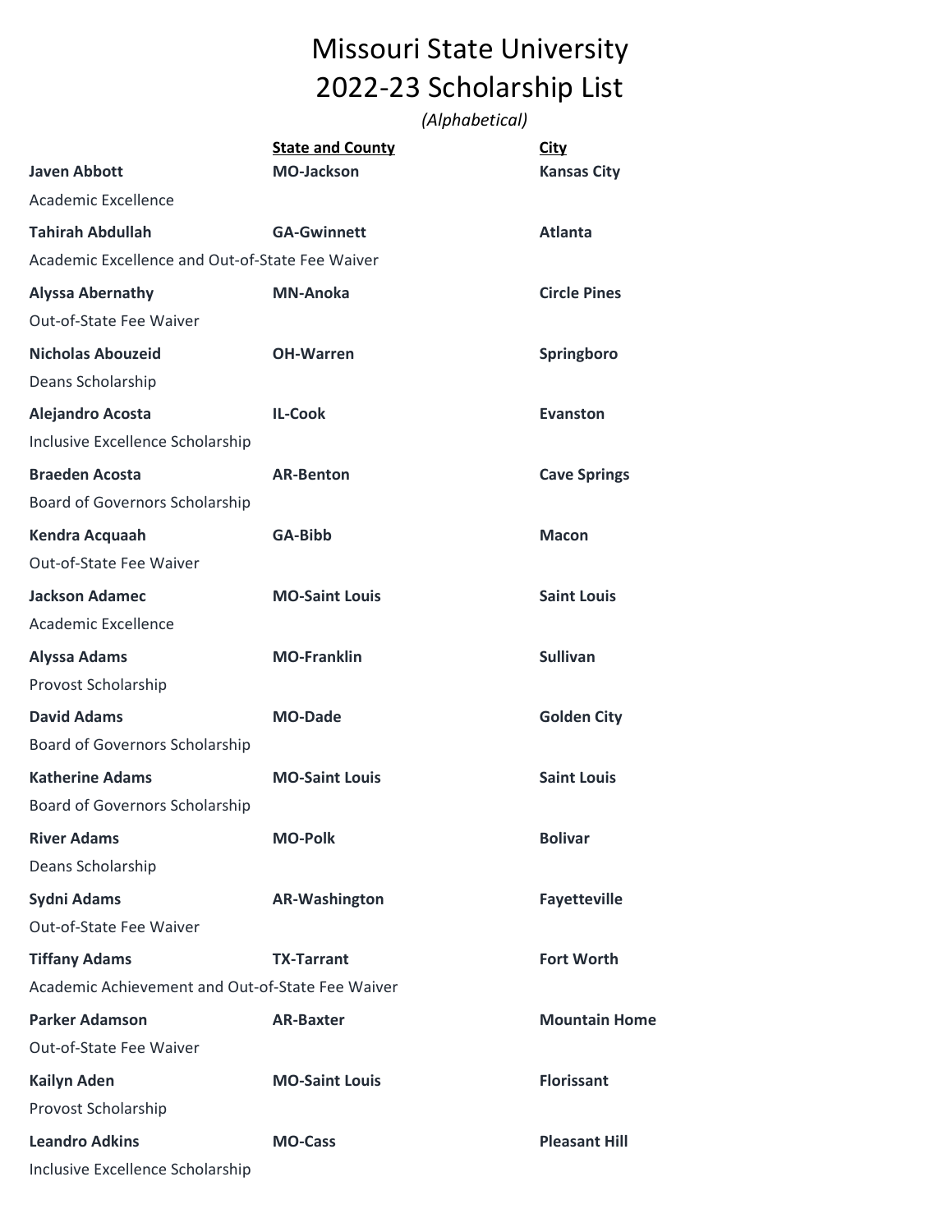| <b>Mallory Adrian</b>                               | <b>State and County</b><br><b>MO-Cole</b> | <b>City</b><br><b>Henley</b> |
|-----------------------------------------------------|-------------------------------------------|------------------------------|
| Academic Excellence                                 |                                           |                              |
| Lejla Aganovic<br>Provost Scholarship               | MO-Clay                                   | Liberty                      |
| <b>Rodrigo Aguilar</b><br>Out-of-State Fee Waiver   | 00-Unknown County                         |                              |
| <b>Alazayah Aguirre</b><br>Provost Scholarship      | <b>TX-Collin</b>                          | <b>Melissa</b>               |
| <b>Isabella Ahart</b>                               | <b>TX-Polk</b>                            | Livingston                   |
| Academic Distinction and Out-of-State Fee Waiver    |                                           |                              |
| <b>Thomas Ahl</b><br>Board of Governors Scholarship | <b>MO-Phelps</b>                          | Rolla                        |
| <b>Garrett Akers</b><br><b>Academic Distinction</b> | <b>MO-Crawford</b>                        | <b>Bourbon</b>               |
| <b>Alyssa Akin</b>                                  | <b>MO-Greene</b>                          | Springfield                  |
| Board of Governors Scholarship                      |                                           |                              |
| <b>Lauren Akin</b><br><b>Academic Distinction</b>   | <b>MO-Stone</b>                           | Crane                        |
| Valeria Alamina                                     | <b>MO-Jasper</b>                          | <b>Joplin</b>                |
| Board of Governors Scholarship                      |                                           |                              |
| <b>Amany Al-Barakat</b>                             | <b>NE-Lancaster</b>                       | Lincoln                      |
| Academic Excellence and Out-of-State Fee Waiver     |                                           |                              |
| <b>Colin Alber</b>                                  | <b>MO-Saint Charles</b>                   | <b>O</b> Fallon              |
| Board of Governors Scholarship                      |                                           |                              |
| <b>Claire Albrecht</b><br>Deans Scholarship         | <b>MO-Saint Louis</b>                     | <b>Saint Peters</b>          |
| <b>Eva Albright</b>                                 | <b>MS-Madison</b>                         | <b>Madison</b>               |
| Board of Governors Scholarship                      |                                           |                              |
| <b>Kailyn Aldag</b>                                 | <b>MO-Saint Charles</b>                   | Wentzville                   |
| Board of Governors Scholarship                      |                                           |                              |
| <b>Lillian Aldeguer</b>                             | <b>KS-Johnson</b>                         | <b>Overland Park</b>         |
| Academic Distinction and Out-of-State Fee Waiver    |                                           |                              |
| <b>Alden Aldrich</b>                                | MO-Ray                                    | <b>Excelsior Spg</b>         |
| Academic Achievement                                |                                           |                              |
| <b>Jacqueline Alducin-Castro</b>                    | <b>NV-Clark</b>                           | Las Vegas                    |
| Academic Excellence and Out-of-State Fee Waiver     |                                           |                              |
| <b>Sofonyas Alebachew</b>                           | <b>NV-Clark</b>                           | Las Vegas                    |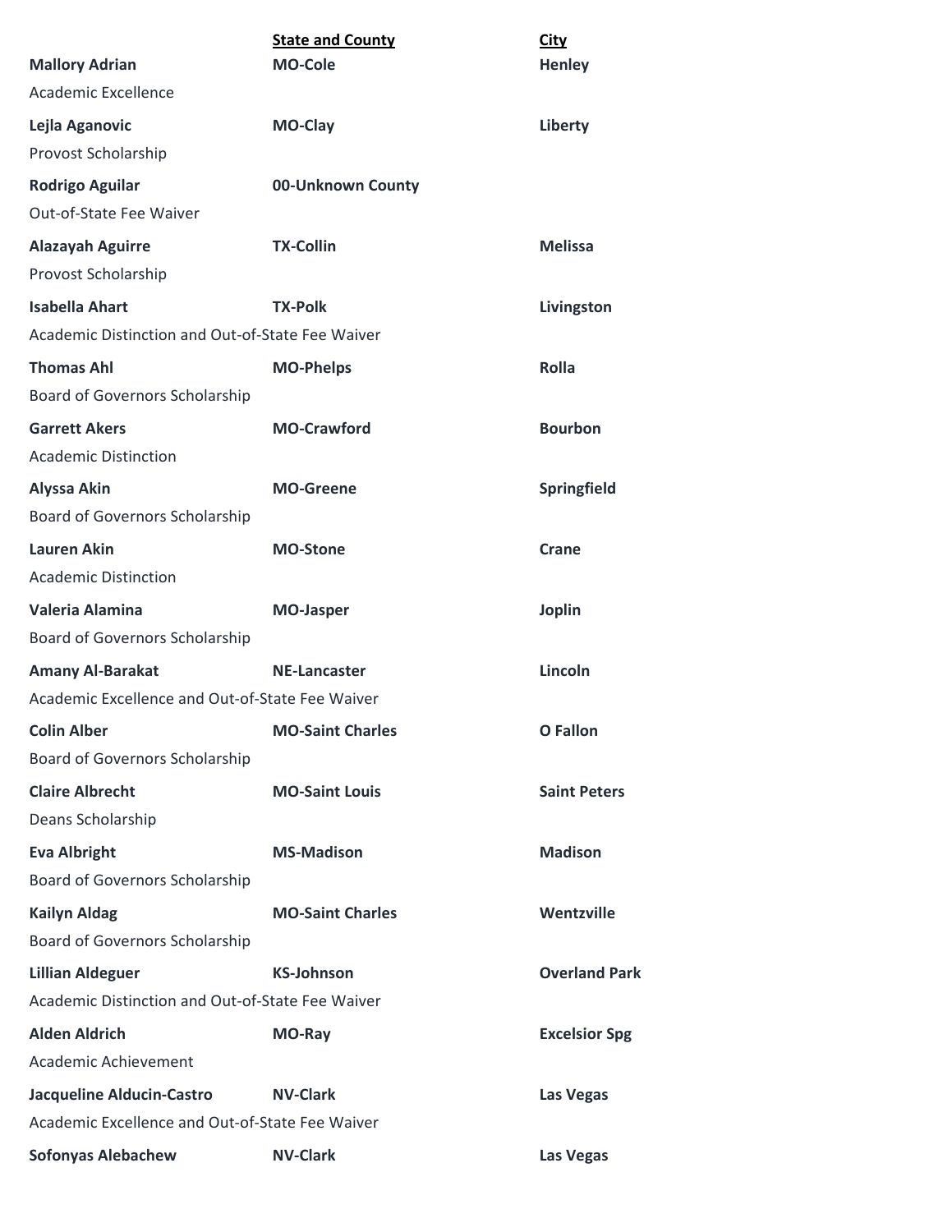|                                                  | <b>State and County</b> | <b>City</b>        |
|--------------------------------------------------|-------------------------|--------------------|
| Academic Excellence and Out-of-State Fee Waiver  |                         |                    |
| <b>Dylan Aleman</b>                              | 00-Unknown County       |                    |
| Academic Distinction and Out-of-State Fee Waiver |                         |                    |
| <b>Glorianne Aleman</b>                          | <b>PR-Juncos</b>        | <b>Juncos</b>      |
| Academic Excellence and Out-of-State Fee Waiver  |                         |                    |
| <b>Anna Alexander</b>                            | <b>MO-Greene</b>        | <b>Springfield</b> |
| Deans Scholarship                                |                         |                    |
| <b>Baylan Alexander</b>                          | <b>MO-Douglas</b>       | Ava                |
| Provost Scholarship                              |                         |                    |
| <b>Ellen Alexander</b>                           | CO-Weld                 | Erie               |
| Academic Excellence and Out-of-State Fee Waiver  |                         |                    |
| <b>Lillian Alexander</b>                         | <b>AR-Washington</b>    | Springdale         |
| Provost Scholarship                              |                         |                    |
| <b>Margaret Alexander</b>                        | CO-Weld                 | Erie               |
| Academic Excellence and Out-of-State Fee Waiver  |                         |                    |
| <b>Faith Alfieri</b>                             | <b>FL-Palm Beach</b>    | <b>Boca Raton</b>  |
| Provost Scholarship                              |                         |                    |
| <b>Trinity Alford</b>                            | OK-Oklahoma             | <b>Edmond</b>      |
| Academic Distinction and Out-of-State Fee Waiver |                         |                    |
| <b>Tebah Alhadrawi</b>                           | <b>MO-Saint Louis</b>   | <b>Saint Louis</b> |
| Provost Scholarship                              |                         |                    |
| <b>Aceel Ali</b>                                 | IA-Johnson              | <b>Iowa City</b>   |
| Out-of-State Fee Waiver                          |                         |                    |
| <b>Aman Ali</b>                                  | <b>WA-King</b>          | <b>Kirkland</b>    |
| Academic Achievement and Out-of-State Fee Waiver |                         |                    |
| <b>Cassidy Allen</b>                             | <b>TX-Johnson</b>       | <b>Mansfield</b>   |
| Out-of-State Fee Waiver                          |                         |                    |
| <b>Emily Allen</b>                               | <b>IL-Saint Clair</b>   | <b>Millstadt</b>   |
| Academic Achievement and Out-of-State Fee Waiver |                         |                    |
| <b>Grace Allen</b>                               | MO-Clay                 | <b>Kansas City</b> |
| Board of Governors Scholarship                   |                         |                    |
| <b>Hannah Allen</b>                              | <b>MO-Laclede</b>       | Lebanon            |
| Academic Excellence                              |                         |                    |
| <b>Kamryn Allen</b>                              | <b>MO-Buchanan</b>      | Saint Joseph       |
| Academic Excellence                              |                         |                    |
| <b>Lindsey Allen</b>                             | <b>MO-Miller</b>        | <b>Lake Ozark</b>  |
| Academic Excellence                              |                         |                    |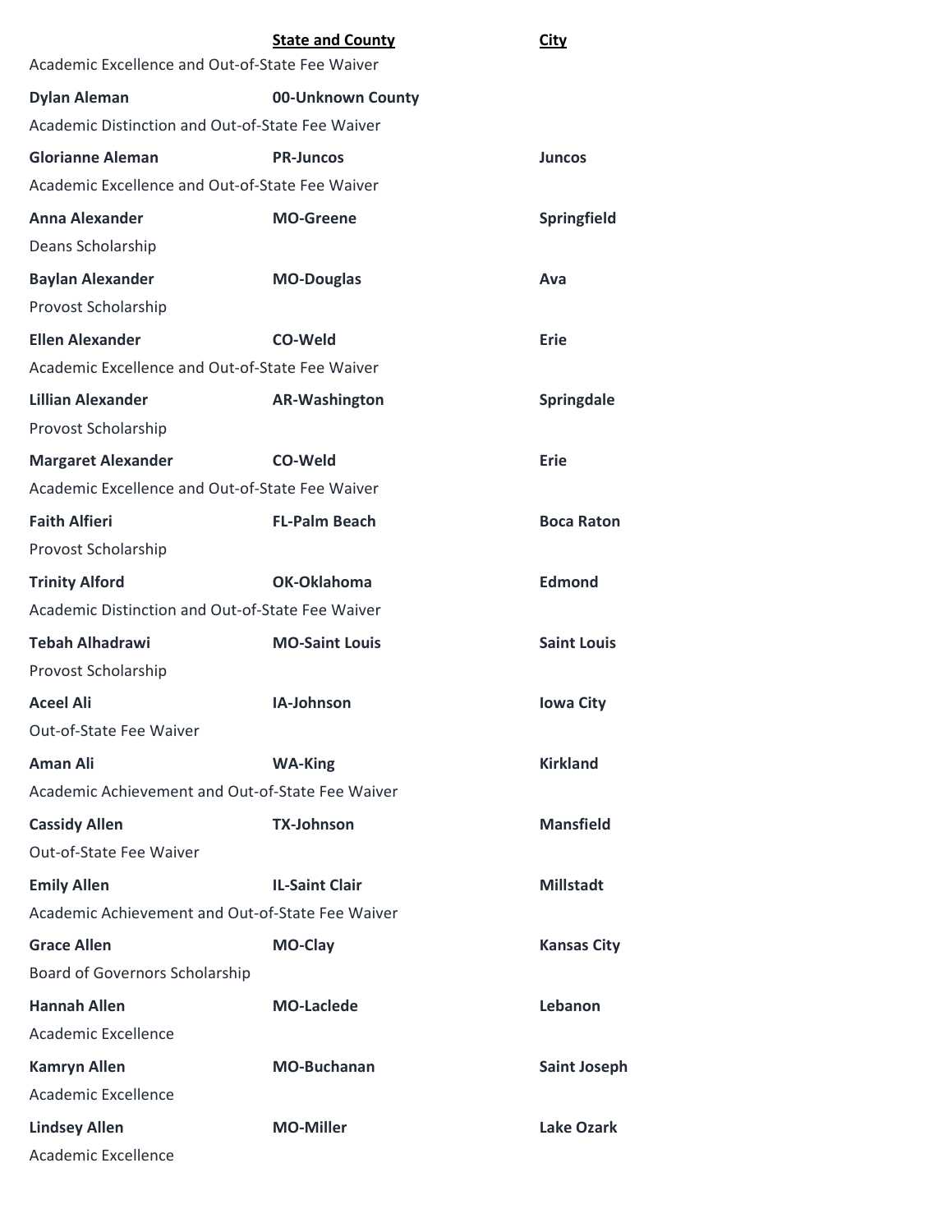|                                                  | <b>State and County</b> | <b>City</b>         |
|--------------------------------------------------|-------------------------|---------------------|
| <b>Lucas Allen</b>                               | <b>MN-Dakota</b>        | <b>Lakeville</b>    |
| Out-of-State Fee Waiver                          |                         |                     |
| <b>Madison Allen</b>                             | <b>MO-Dallas</b>        | <b>Buffalo</b>      |
| Board of Governors Scholarship                   |                         |                     |
| <b>Morgan Allen</b>                              | <b>MO-Christian</b>     | <b>Nixa</b>         |
| Academic Excellence                              |                         |                     |
| <b>Paige Allen</b>                               | <b>MO-Cole</b>          | Jefferson City      |
| Board of Governors Scholarship                   |                         |                     |
| <b>Samuel Allen</b>                              | <b>MO-Saint Louis</b>   | <b>Webster Grys</b> |
| Academic Excellence                              |                         |                     |
| <b>Sarah Allen</b>                               | <b>MO-Greene</b>        | <b>Willard</b>      |
| <b>Academic Distinction</b>                      |                         |                     |
| <b>Toby Allen</b>                                | <b>IL-Madison</b>       | <b>Highland</b>     |
| Out-of-State Fee Waiver                          |                         |                     |
| <b>Lauryn Allgeyer</b>                           | <b>MO-Saint Louis</b>   | <b>Saint Louis</b>  |
| Deans Scholarship                                |                         |                     |
| <b>Cole Allison</b>                              | <b>CA-Sonoma</b>        | <b>Santa Rosa</b>   |
| Academic Achievement and Out-of-State Fee Waiver |                         |                     |
| <b>Simmons Allison</b>                           | <b>TX-Bexar</b>         | <b>Helotes</b>      |
| Board of Governors Scholarship                   |                         |                     |
| <b>Garrett Allnutt</b>                           | MO-Ray                  | <b>Richmond</b>     |
| Board of Governors Scholarship                   |                         |                     |
| <b>Nicholas Allsup</b>                           | <b>OK-Delaware</b>      | <b>Grove</b>        |
| Board of Governors Scholarship                   |                         |                     |
| <b>Anaie Alonso</b>                              | <b>MO-Stone</b>         | <b>Reeds Spring</b> |
| <b>Academic Distinction</b>                      |                         |                     |
| <b>Haley Alston</b>                              | <b>AR-Crittenden</b>    | <b>Marion</b>       |
| Out-of-State Fee Waiver                          |                         |                     |
| <b>Sawyer Althoff</b>                            | IL-Effingham            | <b>Effingham</b>    |
| Deans Scholarship                                |                         |                     |
| <b>Jordan Altic</b>                              | <b>MO-Greene</b>        | Springfield         |
| Academic Excellence                              |                         |                     |
| <b>Abigail Alton</b>                             | <b>MO-Saint Louis</b>   | <b>Saint Louis</b>  |
| Board of Governors Scholarship                   |                         |                     |
| <b>Bennett Alton</b>                             | <b>MO-Saint Louis</b>   | <b>Saint Louis</b>  |
| Academic Excellence                              |                         |                     |
| <b>Clara Alvey</b>                               | <b>IL-Peoria</b>        | <b>Mapleton</b>     |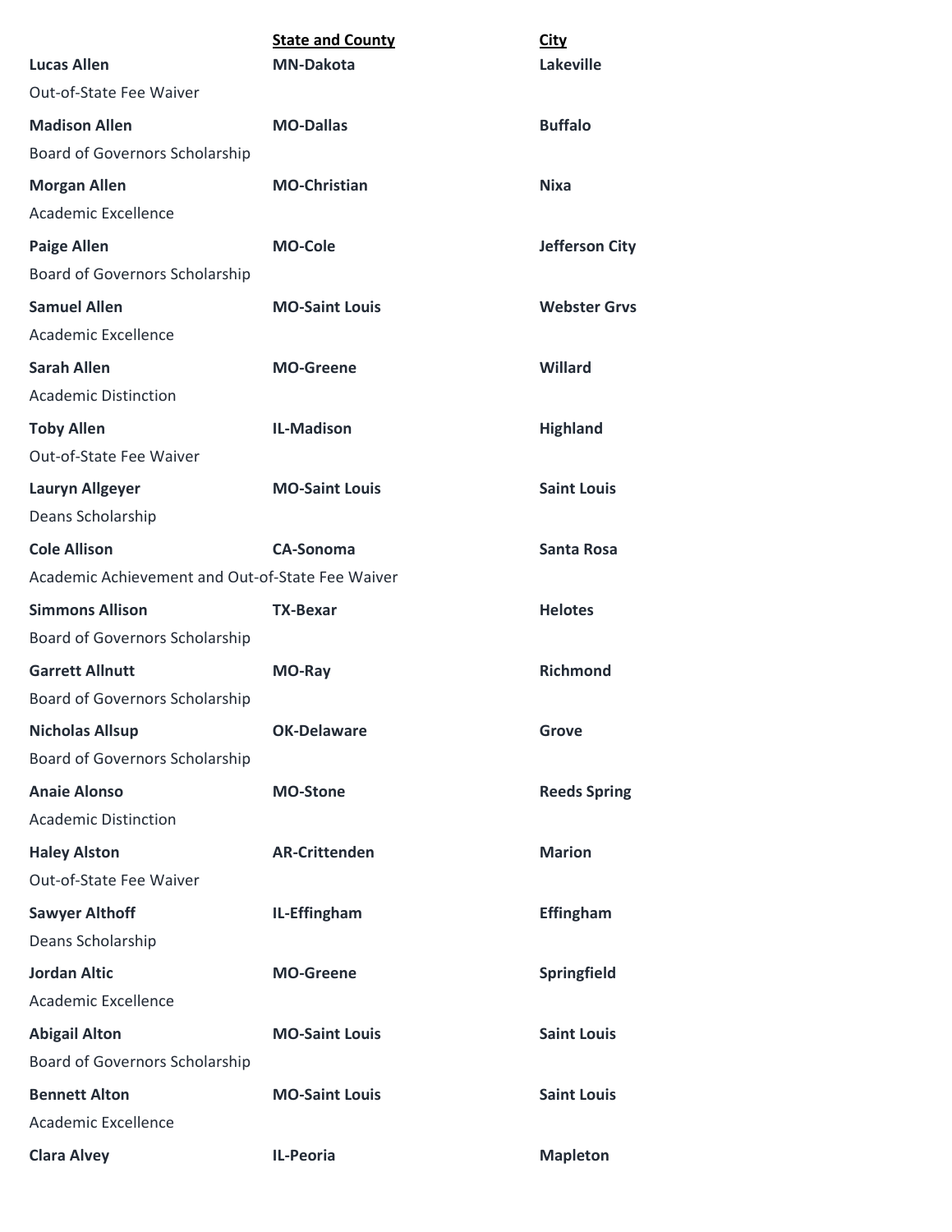|                                                  | <b>State and County</b>  | <b>City</b>          |
|--------------------------------------------------|--------------------------|----------------------|
| Academic Distinction and Out-of-State Fee Waiver |                          |                      |
| <b>Trinity Alvey</b>                             | <b>MO-Marion</b>         | <b>Hannibal</b>      |
| Academic Achievement                             |                          |                      |
| <b>Cyrus Amelunke</b>                            | <b>MO-Iron</b>           | <b>Ironton</b>       |
| Board of Governors Scholarship                   |                          |                      |
| <b>Adam Amezcua</b>                              | <b>AR-Benton</b>         | <b>Bentonville</b>   |
| Out-of-State Fee Waiver                          |                          |                      |
| <b>Adelyn Amor</b>                               | <b>MO-Clay</b>           | <b>Kearney</b>       |
| Academic Excellence                              |                          |                      |
| <b>Erica Amponsah</b>                            | <b>MO-Boone</b>          | Columbia             |
| Academic Achievement                             |                          |                      |
| <b>Elijah Amstutz</b>                            | <b>OH-Lucas</b>          | Sylvania             |
| Out-of-State Fee Waiver                          |                          |                      |
| <b>Haylee Ancell</b>                             | <b>MO-Boone</b>          | <b>Hartsburg</b>     |
| Board of Governors Scholarship                   |                          |                      |
| <b>Maya Anchondo</b>                             | <b>MO-Clay</b>           | <b>Kansas City</b>   |
| <b>Academic Distinction</b>                      |                          |                      |
| <b>Gabriel Anders</b>                            | <b>MO-Perry</b>          | <b>Perryville</b>    |
| Board of Governors Scholarship                   |                          |                      |
| <b>Chloe Anderson</b>                            | <b>VA-Loudoun</b>        | <b>Purcellville</b>  |
| Academic Excellence and Out-of-State Fee Waiver  |                          |                      |
| <b>Ellen Anderson</b>                            | <b>MN-Hennepin</b>       | <b>Maple Grove</b>   |
| Presidential Scholarship                         |                          |                      |
| <b>Ethan Anderson</b>                            | <b>MO-Saint Francois</b> | <b>Farmington</b>    |
| Deans Scholarship                                |                          |                      |
| <b>Gabriel Anderson</b>                          | <b>FL-Bay</b>            | Panama City          |
| Deans Scholarship                                |                          |                      |
| <b>Griffin Anderson</b>                          | <b>MO-Boone</b>          | Centralia            |
| Boys State Scholarship                           |                          |                      |
| <b>Keira Anderson</b>                            | <b>VA-Loudoun</b>        | <b>Purcellville</b>  |
| Academic Excellence and Out-of-State Fee Waiver  |                          |                      |
| <b>Leah Anderson</b>                             | <b>MO-Jefferson</b>      | <b>High Ridge</b>    |
| Academic Achievement                             |                          |                      |
| <b>Malik Anderson</b>                            | <b>TX-Tarrant</b>        | <b>Grand Prairie</b> |
| Out-of-State Fee Waiver                          |                          |                      |
| <b>Robert Anderson</b>                           | <b>AR-Benton</b>         | <b>Rogers</b>        |
| Board of Governors Scholarship                   |                          |                      |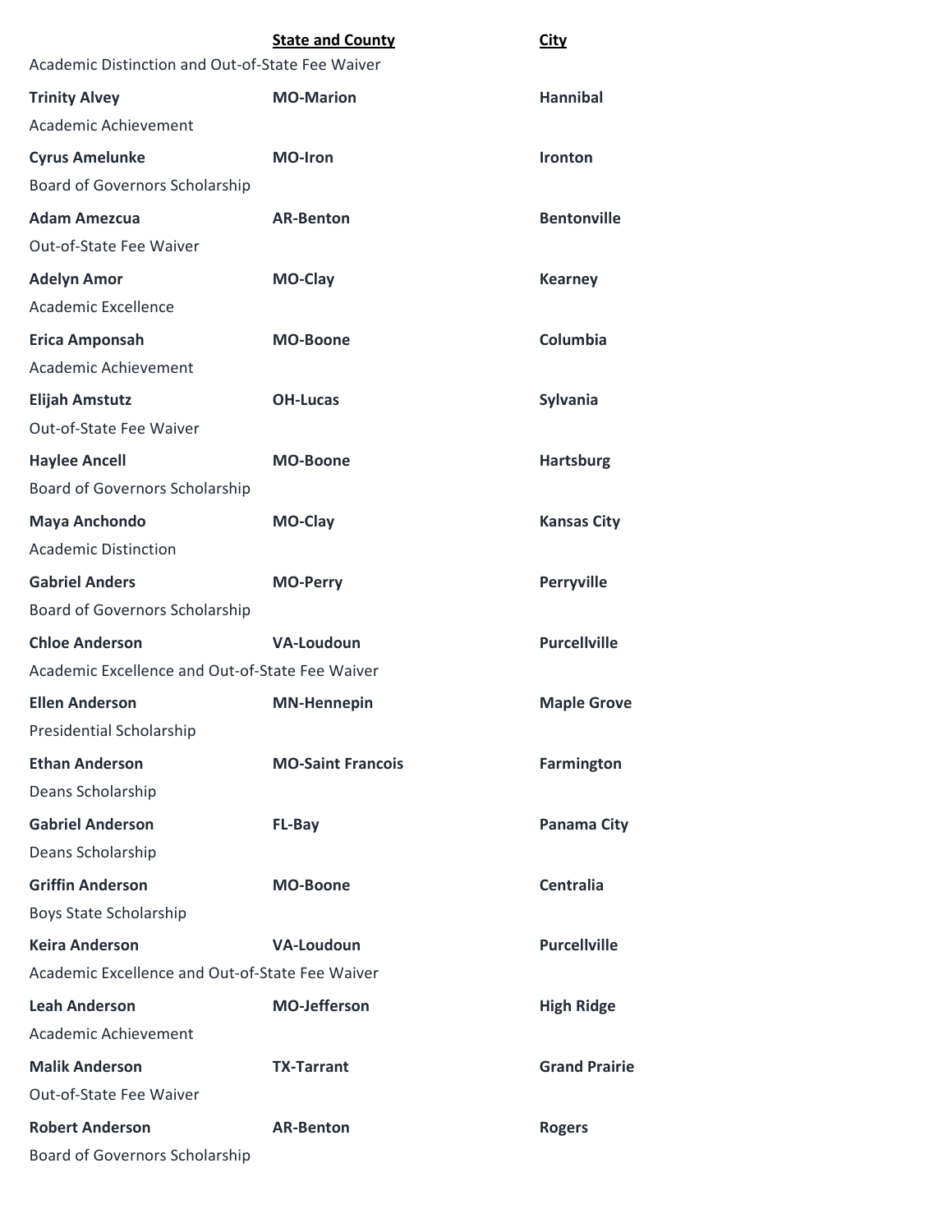|                                                  | <b>State and County</b> | <b>City</b>          |
|--------------------------------------------------|-------------------------|----------------------|
| <b>Taylor Anderson</b>                           | <b>MO-Jackson</b>       | <b>Lees Summit</b>   |
| Deans Scholarship                                |                         |                      |
| <b>Christopher Andrews</b>                       | <b>MO-Saint Louis</b>   | <b>Saint Louis</b>   |
| Deans Scholarship                                |                         |                      |
| Marissa Andujo                                   | <b>TX-Cooke</b>         | <b>Gainesville</b>   |
| Out-of-State Fee Waiver                          |                         |                      |
| Chelsea Anoka                                    | <b>TX-Tarrant</b>       | <b>Grand Prairie</b> |
| Academic Excellence and Out-of-State Fee Waiver  |                         |                      |
| <b>Lillian Anthony</b>                           | <b>IL-Tazewell</b>      | <b>Pekin</b>         |
| Academic Distinction and Out-of-State Fee Waiver |                         |                      |
| <b>Stephanie Aparicio</b>                        | <b>IL-Clinton</b>       | <b>Albers</b>        |
| Inclusive Excellence Scholarship                 |                         |                      |
| <b>Abigail Apostol</b>                           | <b>MO-Barry</b>         | <b>Monett</b>        |
| Board of Governors Scholarship                   |                         |                      |
| <b>Sarah Appelbaum</b>                           | <b>MO-Saint Louis</b>   | <b>Saint Louis</b>   |
| Academic Achievement                             |                         |                      |
| <b>Alex Aragonez</b>                             | <b>MO-Clay</b>          | <b>Kansas City</b>   |
| Deans Scholarship                                |                         |                      |
| <b>Ava Arambula</b>                              | <b>MO-Saint Louis</b>   | <b>Saint Peters</b>  |
| <b>Academic Distinction</b>                      |                         |                      |
| <b>Jacques Arbrac</b>                            | <b>FL-Orange</b>        | <b>Orlando</b>       |
| Out-of-State Fee Waiver                          |                         |                      |
| <b>Lily Arens</b>                                | <b>MO-Jackson</b>       | <b>Lees Summit</b>   |
| Board of Governors Scholarship                   |                         |                      |
| <b>Oliver Arft</b>                               | <b>MO-Saint Louis</b>   | <b>Ballwin</b>       |
| Provost Scholarship                              |                         |                      |
| <b>Aiyden Argent</b>                             | <b>MO-Ozark</b>         | <b>Gainesville</b>   |
| Academic Excellence                              |                         |                      |
| <b>Lillian Argent</b>                            | <b>MO-Saint Louis</b>   | <b>Saint Louis</b>   |
| Provost Scholarship                              |                         |                      |
| <b>William Argotsinger</b>                       | <b>MO-Platte</b>        | <b>Riverside</b>     |
| Provost Scholarship                              |                         |                      |
| <b>Marianna Arias</b>                            | IL-McLean               | Bloomington          |
| Academic Distinction and Out-of-State Fee Waiver |                         |                      |
| <b>Mara Arisman</b>                              | IL-Sangamon             | <b>Springfield</b>   |
| Out-of-State Fee Waiver                          |                         |                      |
| <b>Emily Armbruster</b>                          | <b>MO-Saint Charles</b> | <b>Saint Charles</b> |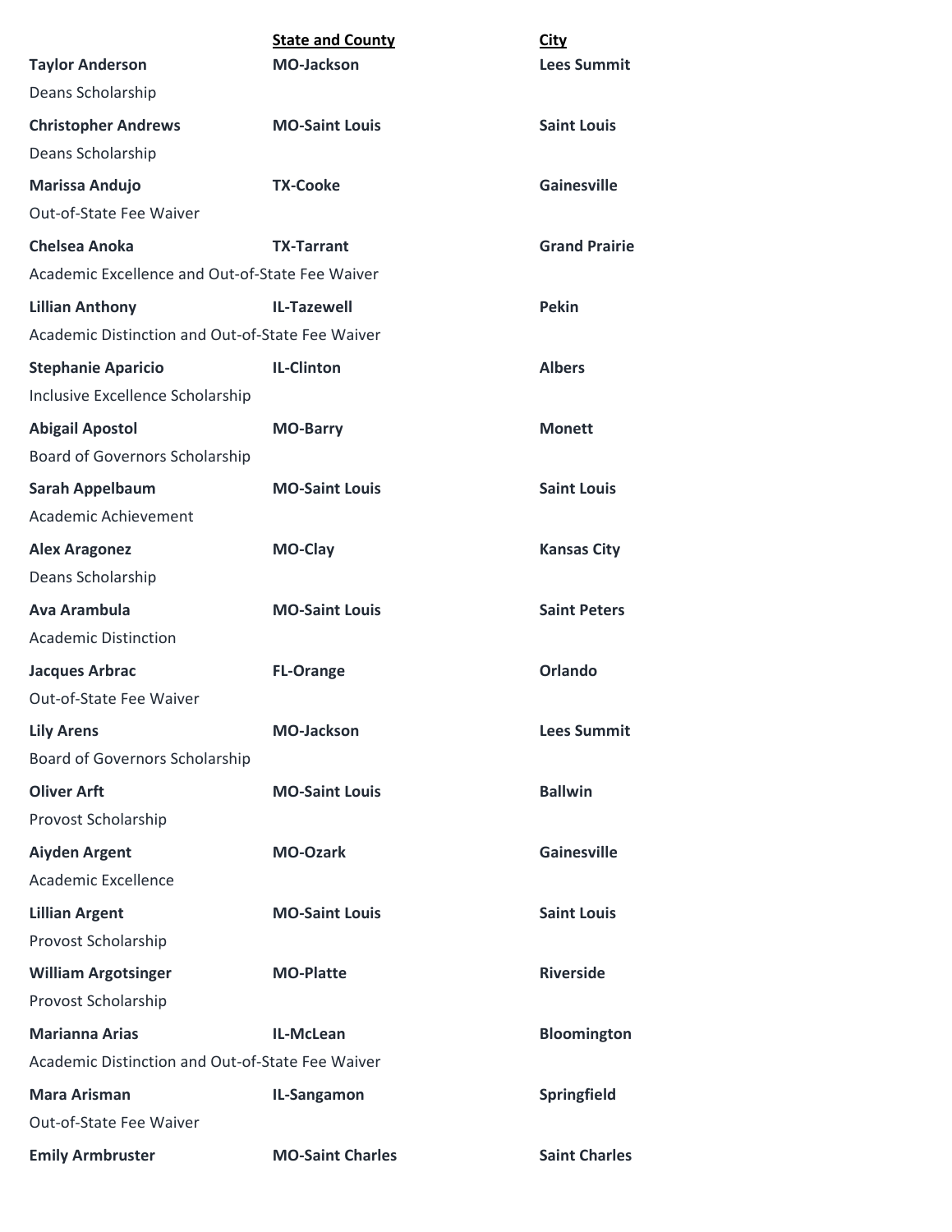|                                                       | <b>State and County</b> | <b>City</b>         |
|-------------------------------------------------------|-------------------------|---------------------|
| Academic Excellence                                   |                         |                     |
| <b>Julia Armbruster</b>                               | <b>MO-Saint Louis</b>   | Wildwood            |
| Academic Excellence                                   |                         |                     |
| <b>Anna Arms</b>                                      | <b>MO-Saint Charles</b> | <b>O</b> Fallon     |
| Board of Governors Scholarship                        |                         |                     |
| <b>Cecilia Armstrong</b>                              | <b>IL-Saint Clair</b>   | <b>E</b> Carondelet |
| Academic Distinction and Out-of-State Fee Waiver      |                         |                     |
| <b>John Armstrong</b>                                 | <b>MO-Saint Charles</b> | <b>Saint Peters</b> |
| Deans Scholarship                                     |                         |                     |
| <b>Olivia Armstrong</b>                               | <b>MO-Saint Louis</b>   | <b>Saint Louis</b>  |
| Academic Achievement                                  |                         |                     |
| <b>Bridgitte Armstrong-Tucker</b>                     | <b>AR-Baxter</b>        | <b>Midway</b>       |
| Board of Governors Scholarship                        |                         |                     |
| <b>Autumn Arndt</b>                                   | <b>MO-Ralls</b>         | <b>Center</b>       |
| <b>Academic Distinction</b>                           |                         |                     |
| <b>Aubree Arnett</b>                                  | <b>MO-Jackson</b>       | <b>Lees Summit</b>  |
| Deans Scholarship                                     |                         |                     |
| <b>Cadence Arnold</b>                                 | <b>MO-Jefferson</b>     | <b>Hillsboro</b>    |
| Deans Scholarship and Hutchens/SGA Centennial Leaders |                         |                     |
| <b>Colby Arnold</b>                                   | <b>MO-Moniteau</b>      | <b>California</b>   |
| Deans Scholarship                                     |                         |                     |
| <b>Jessica Arnold</b>                                 | IL-Macoupin             | <b>Brighton</b>     |
| Out-of-State Fee Waiver                               |                         |                     |
| <b>Katelyn Arnold</b>                                 | <b>KS-Shawnee</b>       | <b>Topeka</b>       |
| Deans Scholarship                                     |                         |                     |
| <b>Natalie Arnold</b>                                 | <b>MO-Saint Louis</b>   | <b>Saint Louis</b>  |
| Academic Excellence                                   |                         |                     |
| <b>Reagan Arnold</b>                                  | <b>KS-Johnson</b>       | Lenexa              |
| Academic Distinction and Out-of-State Fee Waiver      |                         |                     |
| <b>Phillip Arpano</b>                                 | 00-Unknown County       |                     |
| Academic Distinction and Out-of-State Fee Waiver      |                         |                     |
| <b>Jazlyn Arreola</b>                                 | <b>MI-Oceana</b>        | <b>Shelby</b>       |
| Out-of-State Fee Waiver                               |                         |                     |
| <b>Cole Arslanbas</b>                                 | <b>MO-Saint Charles</b> | <b>O</b> Fallon     |
| Deans Scholarship                                     |                         |                     |
| Ariela Arteaga                                        | 00-Unknown County       |                     |
| Academic Excellence                                   |                         |                     |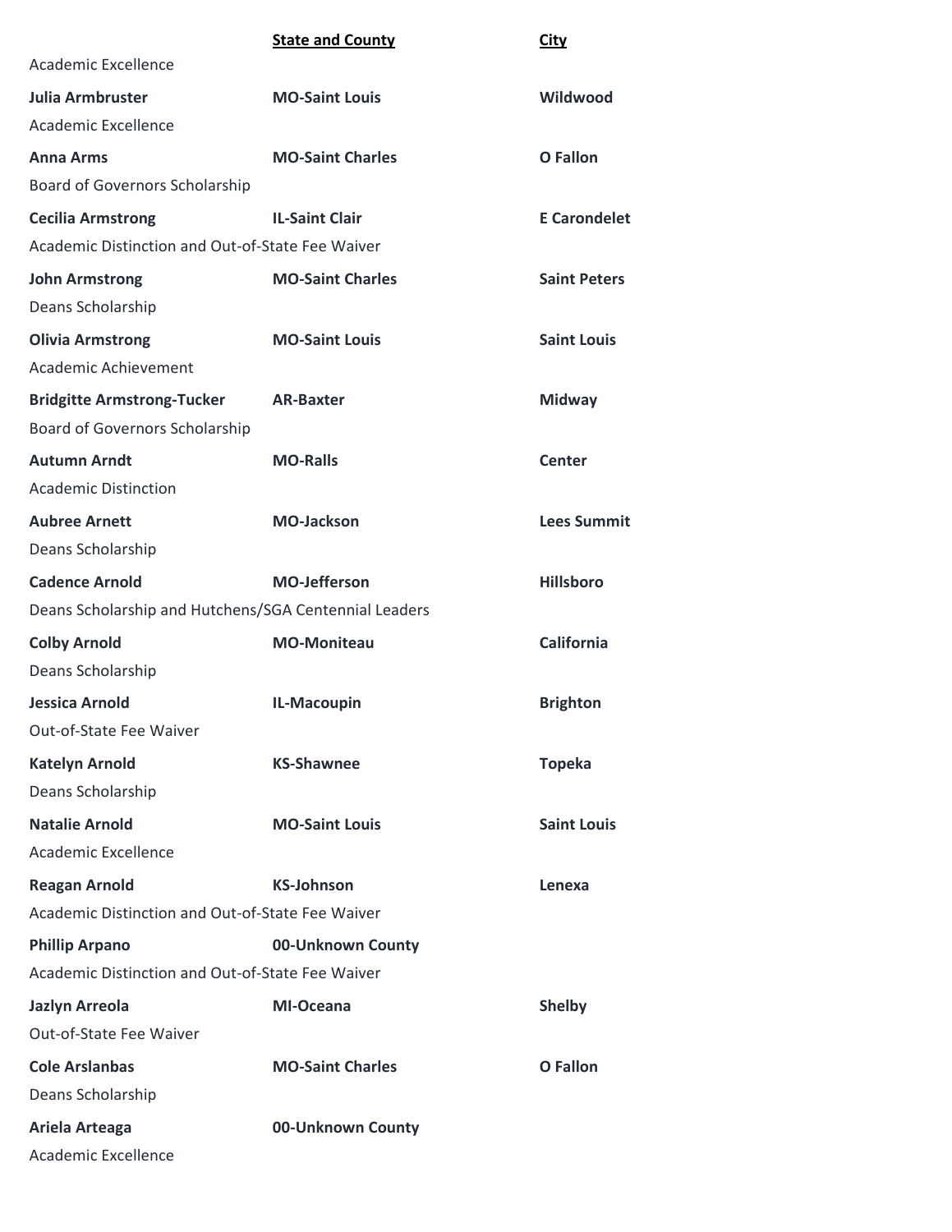| Nayeli Arteaga                                            | <b>State and County</b><br><b>TX-Harris</b> | <b>City</b><br><b>Houston</b> |  |
|-----------------------------------------------------------|---------------------------------------------|-------------------------------|--|
| Academic Excellence and Out-of-State Fee Waiver           |                                             |                               |  |
| <b>Hannah Arter</b>                                       | <b>AR-Crawford</b>                          | <b>Van Buren</b>              |  |
| Board of Governors Scholarship                            |                                             |                               |  |
| <b>Alexis Ash</b>                                         | <b>MO-Boone</b>                             | Columbia                      |  |
| <b>Academic Distinction</b>                               |                                             |                               |  |
| <b>Jarrod Ashby</b>                                       | <b>KS-Sedgwick</b>                          | Wichita                       |  |
| Out-of-State Fee Waiver                                   |                                             |                               |  |
| <b>Claire Ashley</b><br>Academic Excellence               | <b>MO-Saint Charles</b>                     | <b>O</b> Fallon               |  |
| <b>Chloie Ashton</b><br>Academic Excellence               | <b>MO-Miller</b>                            | <b>Iberia</b>                 |  |
| <b>Cassandra Askew</b><br><b>Academic Distinction</b>     | <b>MO-Saint Louis</b>                       | <b>Maplewood</b>              |  |
| <b>Courtney Athearn</b><br>Board of Governors Scholarship | MO-Clay                                     | Liberty                       |  |
| <b>Imrit Athwal</b><br>Deans Scholarship                  | <b>MO-Buchanan</b>                          | <b>Saint Joseph</b>           |  |
| <b>Savannah Athy-Sedbrook</b>                             | <b>KS-Butler</b>                            | Augusta                       |  |
| Deans Scholarship                                         |                                             |                               |  |
| <b>Zachary Atkins</b>                                     | <b>KS-Johnson</b>                           | Olathe                        |  |
| Academic Achievement and Out-of-State Fee Waiver          |                                             |                               |  |
| <b>Dallin Attwooll</b>                                    | <b>MO-Christian</b>                         | <b>Nixa</b>                   |  |
| Academic Excellence                                       |                                             |                               |  |
| <b>Dominick Atwood</b><br>Academic Achievement            | <b>MO-Saint Louis</b>                       | <b>Saint Louis</b>            |  |
| <b>Meghan Auer</b>                                        | <b>MO-Greene</b>                            | Springfield                   |  |
| <b>Academic Distinction</b>                               |                                             |                               |  |
| <b>Kierstyn Aug</b>                                       | <b>MO-Christian</b>                         | <b>Ozark</b>                  |  |
| Deans Scholarship                                         |                                             |                               |  |
| <b>Katie Ault</b>                                         | <b>KS-Johnson</b>                           | <b>Shawnee</b>                |  |
| Deans Scholarship                                         |                                             |                               |  |
| <b>Alan Austene</b>                                       | <b>MO-Boone</b>                             | <b>Hallsville</b>             |  |
| Deans Scholarship                                         |                                             |                               |  |
| <b>Megan Austin</b>                                       | <b>OK-Tulsa</b>                             | <b>Jenks</b>                  |  |
| Provost Scholarship                                       |                                             |                               |  |
| <b>Nathan Austin</b>                                      | <b>IL-Madison</b>                           | <b>Collinsville</b>           |  |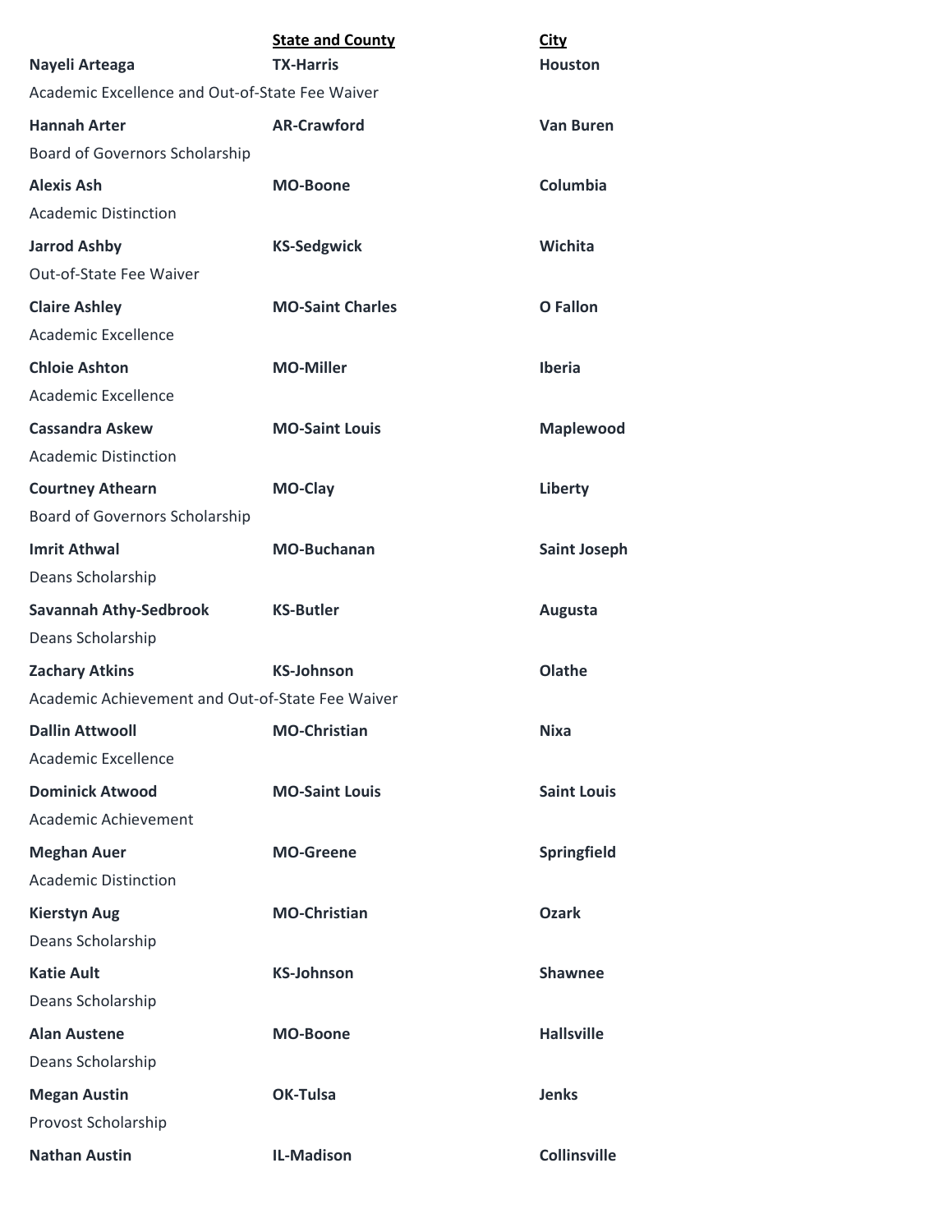|                                                  | <b>State and County</b> | City                |
|--------------------------------------------------|-------------------------|---------------------|
| Academic Excellence and Out-of-State Fee Waiver  |                         |                     |
| <b>Noah Austin</b>                               | <b>MO-Newton</b>        | <b>Neosho</b>       |
| Board of Governors Scholarship                   |                         |                     |
| <b>Ava Autrey</b>                                | <b>MO-Jackson</b>       | Independence        |
| Provost Scholarship                              |                         |                     |
| <b>Silva Avakian</b>                             | <b>CA-Los Angeles</b>   | Pasadena            |
| Out-of-State Fee Waiver                          |                         |                     |
| Sophia Ave                                       | <b>MO-Saint Louis</b>   | <b>Saint Louis</b>  |
| Board of Governors Scholarship                   |                         |                     |
| <b>Chloe Averbeck</b>                            | <b>MO-Saint Charles</b> | <b>Saint Peters</b> |
| Provost Scholarship                              |                         |                     |
| <b>Kristen Avery</b>                             | <b>AR-Pulaski</b>       | <b>Little Rock</b>  |
| Board of Governors Scholarship                   |                         |                     |
| <b>Aveauna Avis</b>                              | <b>MO-Johnson</b>       | Warrensburg         |
| Deans Scholarship                                |                         |                     |
| <b>Davie Avis</b>                                | <b>OH-Ottawa</b>        | <b>Port Clinton</b> |
| Provost Scholarship                              |                         |                     |
| Amy Awad                                         | <b>FL-Lee</b>           | <b>Fort Myers</b>   |
| Out-of-State Fee Waiver                          |                         |                     |
| <b>Shirine Awad</b>                              | <b>MO-Saint Louis</b>   | <b>Saint Ann</b>    |
| <b>Academic Excellence</b>                       |                         |                     |
| <b>Alin Awuku</b>                                | <b>CO-Boulder</b>       | Lafayette           |
| Out-of-State Fee Waiver                          |                         |                     |
| <b>Josiah Ayres</b>                              | <b>MO-Saint Louis</b>   | <b>Saint Louis</b>  |
| Board of Governors Scholarship                   |                         |                     |
| <b>Samantha Azua</b>                             | <b>GA-Fulton</b>        | <b>Alpharetta</b>   |
| Academic Distinction and Out-of-State Fee Waiver |                         |                     |
| <b>Rohit Babu</b>                                | <b>MO-Saint Louis</b>   | Fenton              |
| Board of Governors Scholarship                   |                         |                     |
| <b>Christina Backer</b>                          | <b>NE-Cass</b>          | Plattsmouth         |
| Out-of-State Fee Waiver                          |                         |                     |
| <b>Elanor Backus</b>                             | <b>MO-Greene</b>        | Springfield         |
| Board of Governors Scholarship                   |                         |                     |
| <b>Avery Bacon</b>                               | <b>MO-Christian</b>     | <b>Ozark</b>        |
| Provost Scholarship                              |                         |                     |
| <b>Brooke Bacon</b>                              | <b>MO-Cooper</b>        | <b>Prairie Home</b> |
| Academic Excellence                              |                         |                     |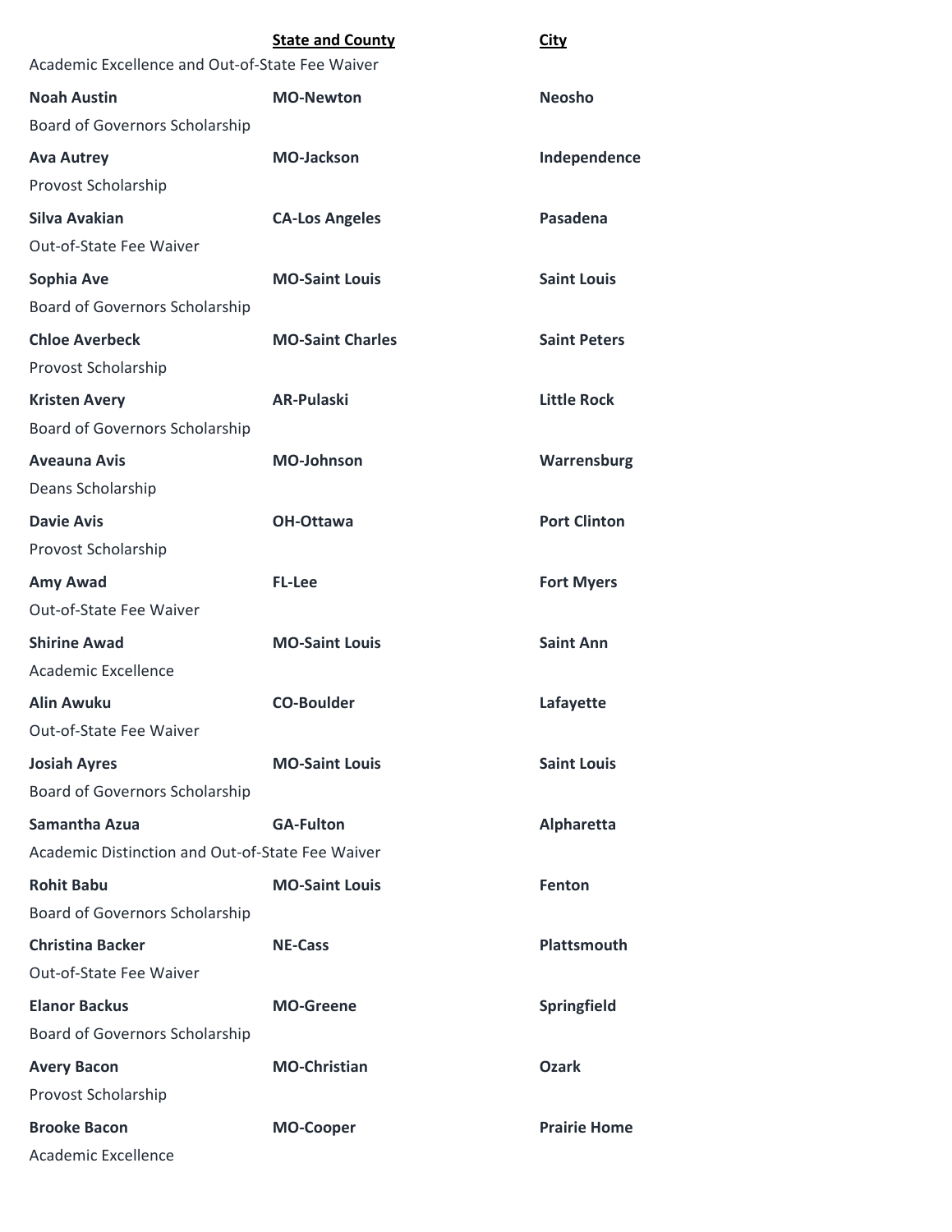|                                                 | <b>State and County</b>    | <b>City</b>          |
|-------------------------------------------------|----------------------------|----------------------|
| <b>Olivia Bader</b>                             | <b>MO-Boone</b>            | Columbia             |
| <b>Academic Distinction</b>                     |                            |                      |
| <b>Rachel Bader</b>                             | <b>MO-Warren</b>           | Warrenton            |
| Academic Excellence                             |                            |                      |
| <b>Kendra Badger</b>                            | <b>MO-Saint Louis</b>      | <b>Ballwin</b>       |
| Academic Achievement                            |                            |                      |
| <b>Kellen Badgley</b>                           | <b>MO-Jasper</b>           | <b>Carl Junction</b> |
| Board of Governors Scholarship                  |                            |                      |
| <b>Helen Bae</b>                                | <b>MO-Saint Louis</b>      | <b>Maryland Hts</b>  |
| Academic Excellence                             |                            |                      |
| Anastasia Baer                                  | <b>MO-Saint Louis</b>      | <b>Fenton</b>        |
| Deans Scholarship                               |                            |                      |
| <b>Daniel Baer</b>                              | <b>MO-Saint Louis</b>      | Wildwood             |
| Academic Excellence                             |                            |                      |
| <b>Lindsey Bahr</b>                             | <b>MO-Clay</b>             | Liberty              |
| Academic Achievement                            |                            |                      |
| <b>Grace Bahru</b>                              | <b>MO-Saint Charles</b>    | <b>Saint Peters</b>  |
| Academic Excellence                             |                            |                      |
| <b>Emily Bailey</b>                             | GA-Cobb                    | <b>Acworth</b>       |
| Out-of-State Fee Waiver                         |                            |                      |
| <b>Emily Bailey</b>                             | <b>NJ-Gloucester</b>       | <b>Mickleton</b>     |
| Out-of-State Fee Waiver                         |                            |                      |
| <b>Karlee Bailey</b>                            | <b>IL-Saint Clair</b>      | <b>Shiloh</b>        |
| Academic Excellence and Out-of-State Fee Waiver |                            |                      |
| <b>Landon Bailey</b>                            | GA-Chattooga               | <b>Trion</b>         |
| Academic Excellence and Out-of-State Fee Waiver |                            |                      |
| <b>Marquan Bailey</b>                           | <b>MO-Saint Louis City</b> | <b>Saint Louis</b>   |
| <b>Academic Distinction</b>                     |                            |                      |
| <b>Adrianna Baker</b>                           | <b>AR-Crawford</b>         | <b>Van Buren</b>     |
| Out-of-State Fee Waiver                         |                            |                      |
| <b>Andie Baker</b>                              | <b>MN-Dakota</b>           | <b>Lakeville</b>     |
| Academic Excellence and Out-of-State Fee Waiver |                            |                      |
| <b>Callie Baker</b>                             | <b>MO-Boone</b>            | Columbia             |
| Board of Governors Scholarship                  |                            |                      |
| <b>Callie Baker</b>                             | <b>MO-Saint Louis</b>      | <b>Saint Peters</b>  |
| Board of Governors Scholarship                  |                            |                      |
| <b>Isabella Baker</b>                           | <b>NV-Clark</b>            | Las Vegas            |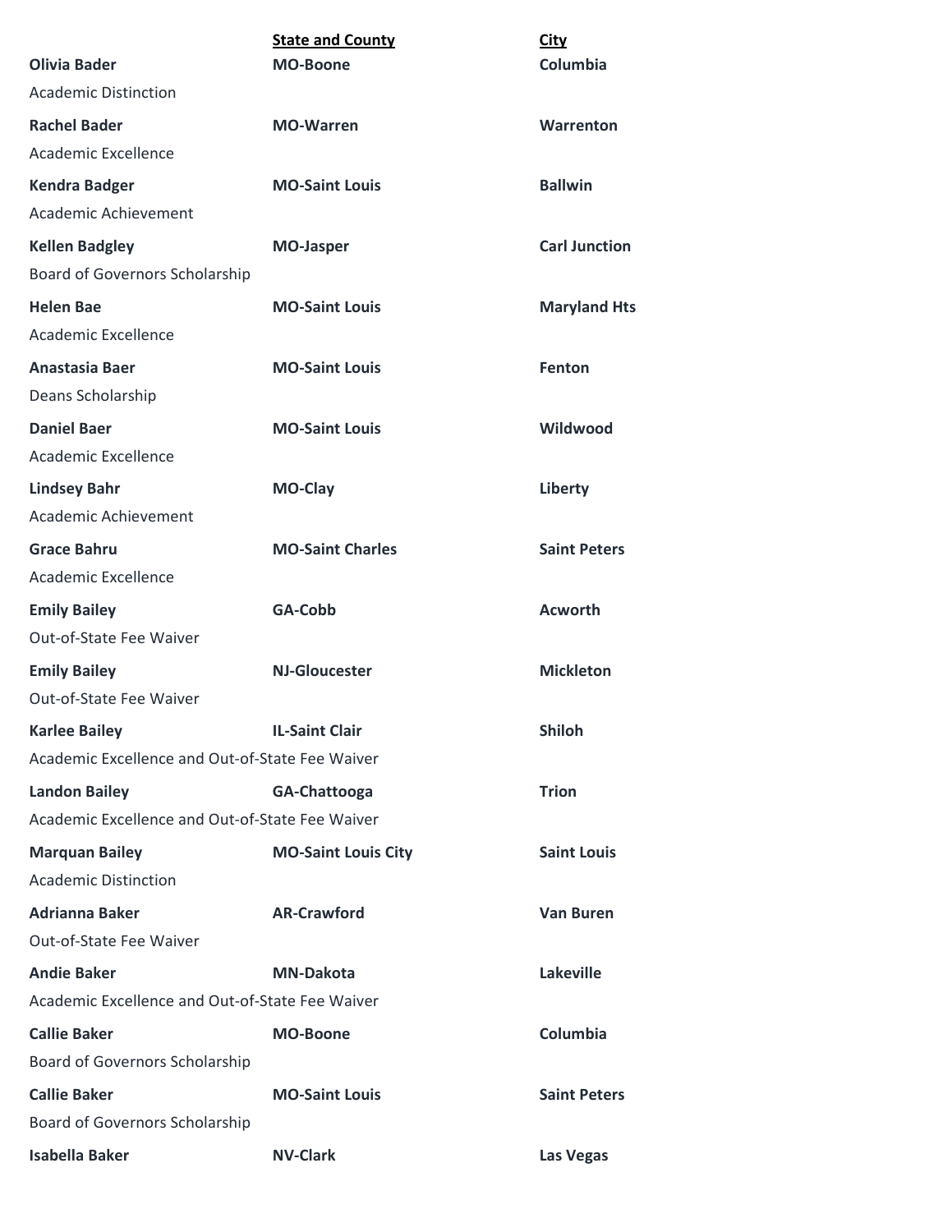|                                                 | <b>State and County</b> | <b>City</b>          |
|-------------------------------------------------|-------------------------|----------------------|
| Academic Excellence and Out-of-State Fee Waiver |                         |                      |
| <b>Jett Baker</b>                               | <b>MO-Camden</b>        | Lake Ozark           |
| Academic Achievement                            |                         |                      |
| <b>Jonathan Baker</b>                           | <b>MO-Greene</b>        | Springfield          |
| Deans Scholarship                               |                         |                      |
| <b>Justin Baker</b>                             | <b>MO-Christian</b>     | <b>Ozark</b>         |
| Board of Governors Scholarship                  |                         |                      |
| <b>Kennedy Baker</b>                            | MO-Ray                  | <b>Excelsior Spg</b> |
| Academic Excellence                             |                         |                      |
| LaMiyah Baker                                   | <b>IL-Cook</b>          | <b>Bellwood</b>      |
| Academic Excellence and Out-of-State Fee Waiver |                         |                      |
| <b>Rylee Baker</b>                              | <b>MO-Callaway</b>      | <b>Fulton</b>        |
| Academic Excellence                             |                         |                      |
| <b>Samuel Baker</b>                             | <b>MO-Boone</b>         | Columbia             |
| Deans Scholarship                               |                         |                      |
| <b>Sebastian Baker</b>                          | <b>MO-Saint Louis</b>   | <b>Saint Louis</b>   |
| Academic Excellence                             |                         |                      |
| <b>Taylor Baker</b>                             | <b>MO-Lawrence</b>      | <b>Aurora</b>        |
| Deans Scholarship                               |                         |                      |
| <b>Owen Baklashev</b>                           | <b>MO-Miller</b>        | <b>Lake Ozark</b>    |
| Board of Governors Scholarship                  |                         |                      |
| <b>Sydni Baldner</b>                            | <b>MO-Greene</b>        | Springfield          |
| Academic Excellence                             |                         |                      |
| <b>Elizabeth Baldwin</b>                        | <b>MO-Jasper</b>        | Carthage             |
| Deans Scholarship                               |                         |                      |
| <b>Hailey Baldwin</b>                           | <b>MO-Phelps</b>        | <b>Rolla</b>         |
| Deans Scholarship                               |                         |                      |
| <b>Haley Baldwin</b>                            | <b>MO-Jackson</b>       | <b>Lees Summit</b>   |
| Academic Achievement                            |                         |                      |
| <b>Jessy Baldwin</b>                            | <b>MO-Saint Louis</b>   | <b>Florissant</b>    |
| Deans Scholarship                               |                         |                      |
| <b>Aislynn Bales</b>                            | <b>KS-Johnson</b>       | Olathe               |
| Out-of-State Fee Waiver                         |                         |                      |
| <b>Olivia Balis</b>                             | <b>MO-Saint Louis</b>   | <b>Saint Louis</b>   |
| Academic Excellence                             |                         |                      |
| <b>Sarah Ball</b>                               | <b>MO-Jackson</b>       | <b>Grain Valley</b>  |
| <b>Academic Distinction</b>                     |                         |                      |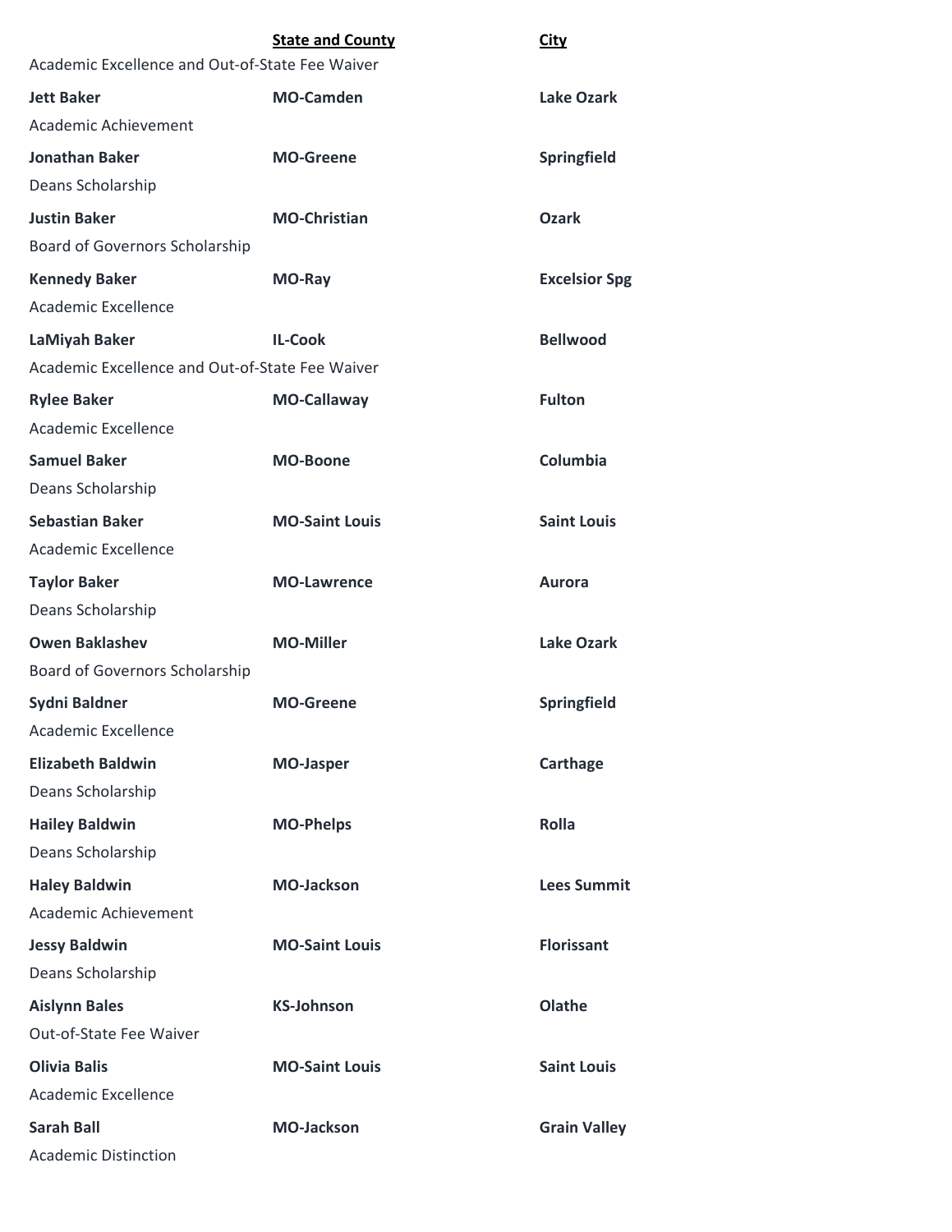|                                       | <b>State and County</b>  | <b>City</b>         |
|---------------------------------------|--------------------------|---------------------|
| <b>Sierra Ball</b>                    | <b>MO-Saint Charles</b>  | <b>O</b> Fallon     |
| Academic Achievement                  |                          |                     |
| <b>Lauren Ballard</b>                 | <b>WV-Monroe</b>         | <b>Waiteville</b>   |
| Provost Scholarship                   |                          |                     |
| Jenna Ballinger                       | <b>OH-Franklin</b>       | Westerville         |
| Out-of-State Fee Waiver               |                          |                     |
| <b>Jack Bandy</b>                     | <b>AR-Washington</b>     | <b>Fayetteville</b> |
| Board of Governors Scholarship        |                          |                     |
| <b>Josie Banes</b>                    | <b>MO-Vernon</b>         | <b>Bronaugh</b>     |
| Provost Scholarship                   |                          |                     |
| <b>Lucy Banion</b>                    | <b>MO-Franklin</b>       | Washington          |
| Board of Governors Scholarship        |                          |                     |
| <b>Juliana Banks</b>                  | <b>IL-Kendall</b>        | Oswego              |
| Out-of-State Fee Waiver               |                          |                     |
| <b>Abigail Bannister</b>              | <b>MO-Saint Francois</b> | <b>Bonne Terre</b>  |
| <b>Academic Distinction</b>           |                          |                     |
| <b>Madeline Bannwarth</b>             | <b>MN-Washington</b>     | <b>Saint Paul</b>   |
| Out-of-State Fee Waiver               |                          |                     |
| <b>John Bante</b>                     | <b>MO-Saint Charles</b>  | <b>Saint Peters</b> |
| Board of Governors Scholarship        |                          |                     |
| <b>Keeley Barbee</b>                  | <b>MO-Saint Francois</b> | <b>Bonne Terre</b>  |
| Provost Scholarship                   |                          |                     |
| <b>Andrew Barber</b>                  | <b>MO-Howell</b>         | <b>West Plains</b>  |
| Deans Scholarship                     |                          |                     |
| <b>Bailey Barber</b>                  | <b>IL-Hancock</b>        | <b>Warsaw</b>       |
| Provost Scholarship                   |                          |                     |
| <b>Samuel Barber</b>                  | <b>MO-Lincoln</b>        | <b>Troy</b>         |
| Board of Governors Scholarship        |                          |                     |
| <b>Jacob Barbour</b>                  | <b>MO-Saint Charles</b>  | <b>Saint Peters</b> |
| Board of Governors Scholarship        |                          |                     |
| <b>Anastasia Barcom</b>               | <b>MO-Saint Louis</b>    | <b>Saint Louis</b>  |
| <b>Board of Governors Scholarship</b> |                          |                     |
| <b>Sydney Baremore</b>                | <b>MO-Christian</b>      | <b>Ozark</b>        |
| Academic Achievement                  |                          |                     |
| <b>Ellie Baribeau</b>                 | <b>AR-Saline</b>         | <b>Bryant</b>       |
| Out-of-State Fee Waiver               |                          |                     |
| <b>Marleny Barillas</b>               | <b>CO-Adams</b>          | Westminster         |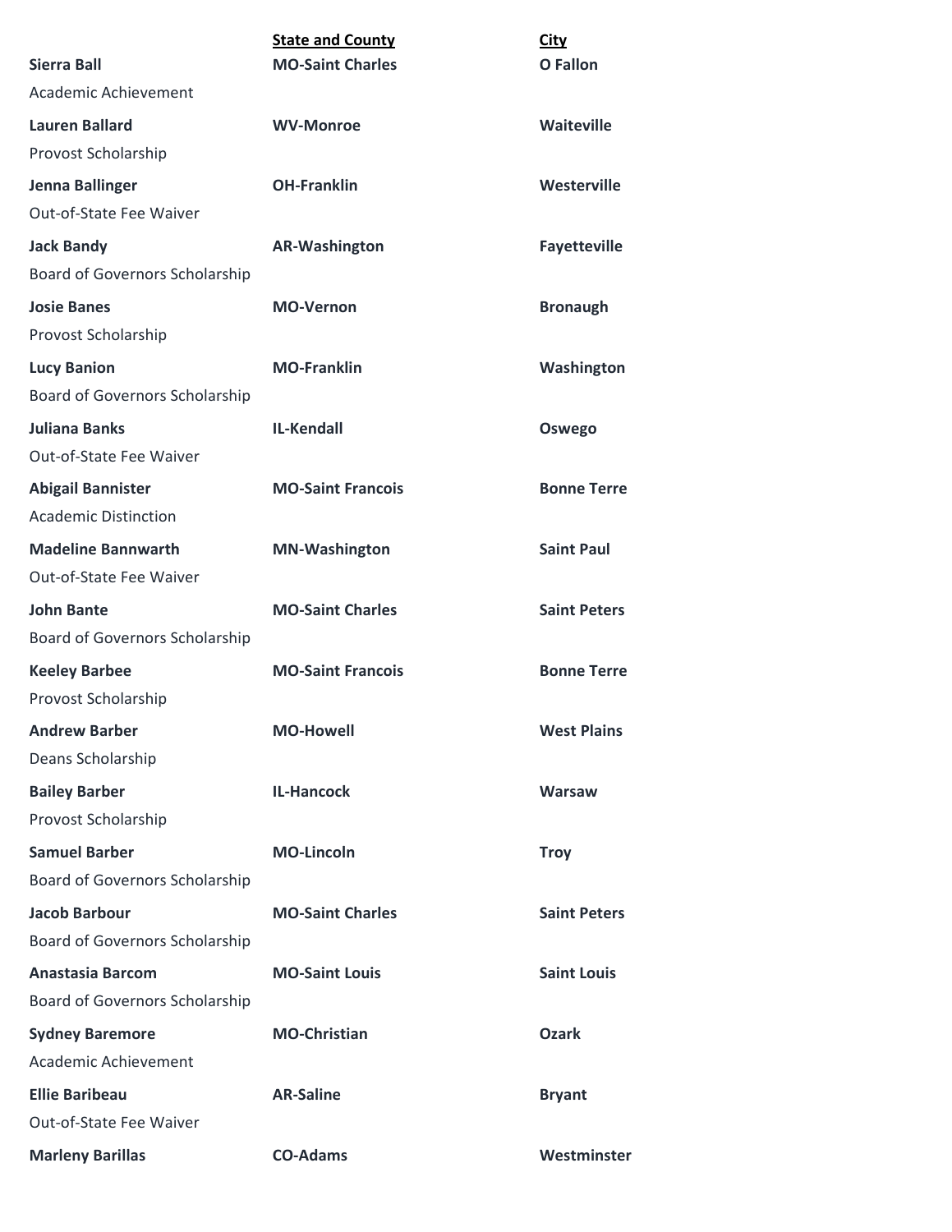| <b>State and County</b><br><b>City</b> |
|----------------------------------------|
|----------------------------------------|

| Out-of-State Fee Waiver                         |                            |                      |
|-------------------------------------------------|----------------------------|----------------------|
| <b>Abram Barker</b>                             | <b>MO-Laclede</b>          | Lebanon              |
| Deans Scholarship                               |                            |                      |
| <b>Andre Barker</b>                             | <b>IL-Cook</b>             | Chicago              |
| Academic Excellence and Out-of-State Fee Waiver |                            |                      |
| <b>Ava Barker</b>                               | IL-Jefferson               | <b>Mount Vernon</b>  |
| Academic Excellence and Out-of-State Fee Waiver |                            |                      |
| Izabela Barker                                  | <b>IL-Monroe</b>           | Columbia             |
| Academic Excellence and Out-of-State Fee Waiver |                            |                      |
| <b>Demetrio Barlow</b>                          | <b>MO-Saint Louis City</b> | <b>Saint Louis</b>   |
| <b>Academic Distinction</b>                     |                            |                      |
| <b>Abigail Barnes</b>                           | <b>IL-Adams</b>            | Quincy               |
| Board of Governors Scholarship                  |                            |                      |
| <b>Alexis Barnes</b>                            | <b>MO-Saint Charles</b>    | <b>Saint Charles</b> |
| Deans Scholarship                               |                            |                      |
| <b>Lindsey Barnes</b>                           | <b>IL-Saint Clair</b>      | <b>O</b> Fallon      |
| Academic Excellence and Out-of-State Fee Waiver |                            |                      |
| <b>Sydney Barnes</b>                            | <b>NE-Saunders</b>         | Wahoo                |
| Out-of-State Fee Waiver                         |                            |                      |
| <b>Olivia Barnette</b>                          | <b>MO-Greene</b>           | Springfield          |
| Provost Scholarship                             |                            |                      |
| <b>Victoria Barone</b>                          | WV-Kanawha                 | <b>Charleston</b>    |
| Provost Scholarship                             |                            |                      |
| <b>Avery Barr</b>                               | <b>MO-Andrew</b>           | Savannah             |
| Academic Excellence                             |                            |                      |
| <b>Evelyn Barr</b>                              | <b>MO-Saint Louis</b>      | <b>Saint Louis</b>   |
| Deans Scholarship                               |                            |                      |
| <b>John Barr</b>                                | <b>MO-Audrain</b>          | <b>Centralia</b>     |
| Deans Scholarship                               |                            |                      |
| <b>Brehana Barrera</b>                          | <b>MO-Jefferson</b>        | <b>Arnold</b>        |
| Academic Achievement                            |                            |                      |
| <b>Elizabeth Barrett</b>                        | <b>MO-Vernon</b>           | <b>Nevada</b>        |
| <b>Academic Distinction</b>                     |                            |                      |
| <b>Emma Barrickman</b>                          | <b>MO-Taney</b>            | Forsyth              |
| Academic Achievement                            |                            |                      |
| <b>Adan Barrientos</b>                          | <b>AR-Benton</b>           | <b>Centerton</b>     |
| Inclusive Excellence Scholarship                |                            |                      |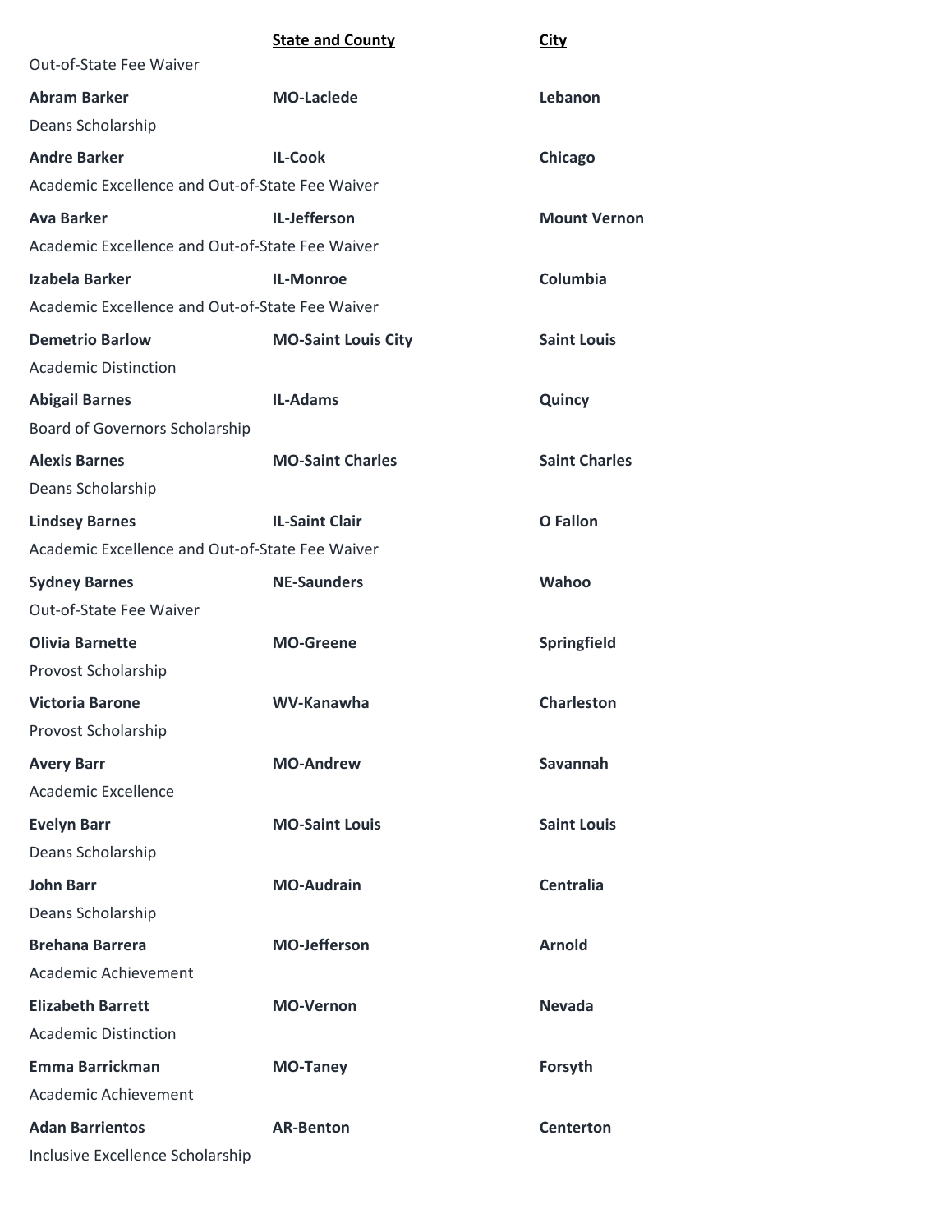|                                                  | <b>State and County</b>    | <b>City</b>              |
|--------------------------------------------------|----------------------------|--------------------------|
| <b>Angel Barrios</b>                             | <b>AR-Washington</b>       | Springdale               |
| Out-of-State Fee Waiver                          |                            |                          |
| <b>Amanda Barron</b>                             | <b>MO-Saint Louis</b>      | <b>Ballwin</b>           |
| Deans Scholarship                                |                            |                          |
| Jenna Barron                                     | <b>CO-Douglas</b>          | <b>Highlands Ranch</b>   |
| Academic Distinction and Out-of-State Fee Waiver |                            |                          |
| <b>Katherine Barron</b>                          | <b>MO-Saint Louis</b>      | <b>Saint Louis</b>       |
| Board of Governors Scholarship                   |                            |                          |
| <b>Mya Bartels</b>                               | <b>MO-Christian</b>        | <b>Nixa</b>              |
| Academic Excellence                              |                            |                          |
| <b>Bridget Bartholomaus</b>                      | <b>MO-Jackson</b>          | <b>Kansas City</b>       |
| Provost Scholarship                              |                            |                          |
| <b>Leslie Bartholomew</b>                        | <b>MO-Clay</b>             | <b>Excelsior Springs</b> |
| Presidential Scholarship                         |                            |                          |
| <b>Maci Bartholomew</b>                          | <b>AR-Benton</b>           | Centerton                |
| Deans Scholarship                                |                            |                          |
| <b>Landon Bartlett</b>                           | <b>MO-Platte</b>           | <b>Camden Point</b>      |
| Academic Achievement                             |                            |                          |
| <b>Sydney Bartlett</b>                           | <b>MO-Carroll</b>          | <b>Carrollton</b>        |
| Deans Scholarship                                |                            |                          |
| <b>Claire Bartley</b>                            | <b>IL-Adams</b>            | Quincy                   |
| Academic Excellence and Out-of-State Fee Waiver  |                            |                          |
| <b>Haili Barton</b>                              | <b>MO-Christian</b>        | Spokane                  |
| Academic Excellence                              |                            |                          |
| <b>Madelyn Bartosch</b>                          | <b>MO-Jefferson</b>        | <b>Pevely</b>            |
| Board of Governors Scholarship                   |                            |                          |
| <b>Joshua Bartram</b>                            | <b>MO-Taney</b>            | <b>Kirbyville</b>        |
| Board of Governors Scholarship                   |                            |                          |
| <b>Riley Bashaw</b>                              | <b>OK-Garvin</b>           | <b>Pauls Valley</b>      |
| Board of Governors Scholarship                   |                            |                          |
| <b>Alexis Baskins</b>                            | <b>MO-Stone</b>            | <b>Reeds Spring</b>      |
| <b>Academic Distinction</b>                      |                            |                          |
| <b>Jackson Baskins</b>                           | <b>MO-Greene</b>           | Springfield              |
| Provost Scholarship                              |                            |                          |
| <b>Camryn Basler</b>                             | <b>MO-Sainte Genevieve</b> | <b>Bloomsdale</b>        |
| Presidential Scholarship                         |                            |                          |
| <b>Elizabeth Basler</b>                          | <b>MO-Sainte Genevieve</b> | <b>Bloomsdale</b>        |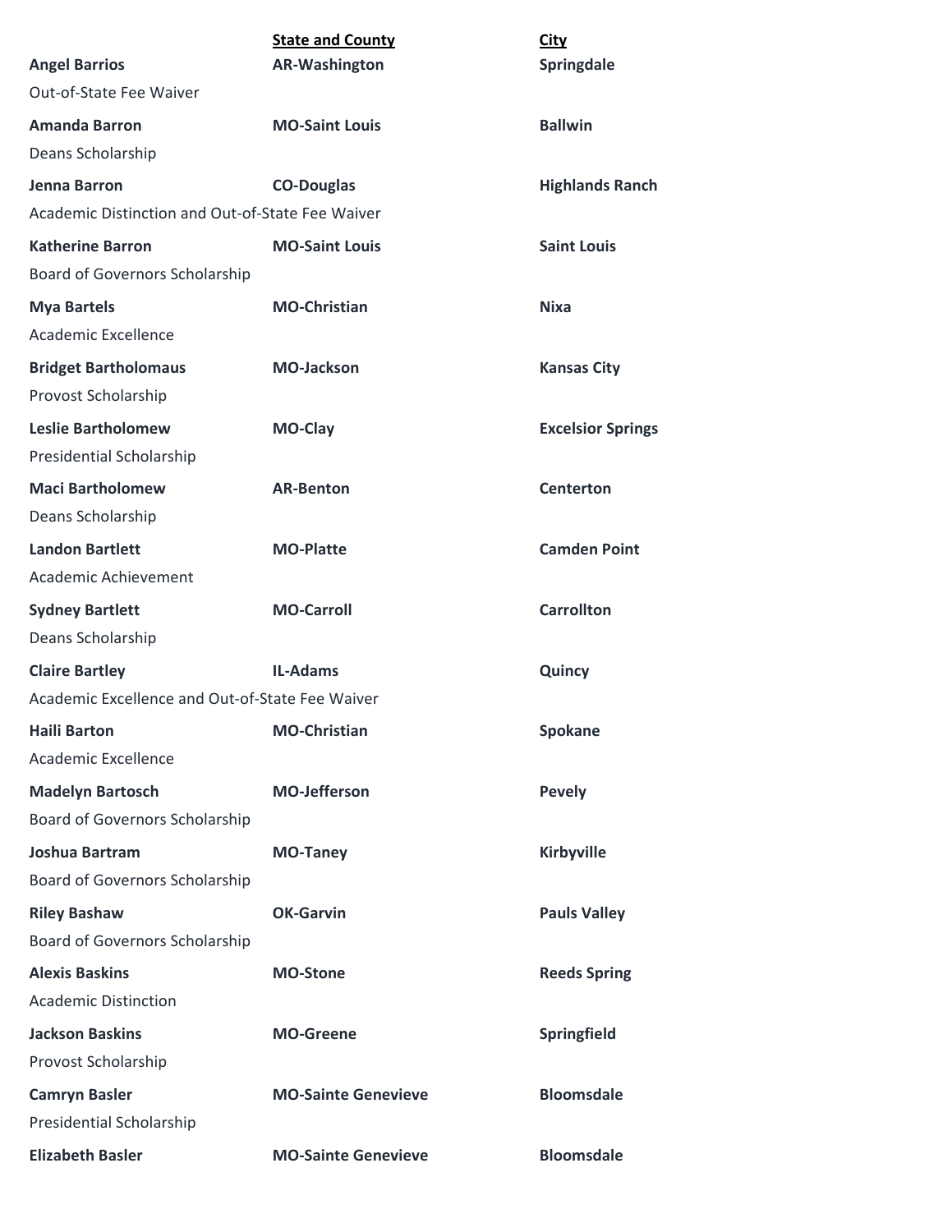|                                                  | <b>State and County</b> | <b>City</b>           |
|--------------------------------------------------|-------------------------|-----------------------|
| Academic Excellence                              |                         |                       |
| <b>Colton Bass</b>                               | <b>MO-Bates</b>         | <b>Adrian</b>         |
| Board of Governors Scholarship                   |                         |                       |
| <b>Hartley Bassett</b>                           | <b>MO-Christian</b>     | <b>Ozark</b>          |
| Presidential Scholarship                         |                         |                       |
| <b>Laney Bassett</b>                             | MO-Osage                | <b>Freeburg</b>       |
| Academic Excellence                              |                         |                       |
| <b>Bailey Bassham</b>                            | <b>KS-Johnson</b>       | Olathe                |
| Provost Scholarship                              |                         |                       |
| <b>Corbin Bassham</b>                            | <b>KS-Johnson</b>       | Olathe                |
| Provost Scholarship                              |                         |                       |
| <b>Camerin Bastick</b>                           | <b>MO-Christian</b>     | <b>Nixa</b>           |
| <b>Academic Distinction</b>                      |                         |                       |
| <b>Luke Batchelor</b>                            | IL-Williamson           | <b>Carterville</b>    |
| Out-of-State Fee Waiver                          |                         |                       |
| <b>Rayme Batton</b>                              | <b>MO-Wayne</b>         | Piedmont              |
| Board of Governors Scholarship                   |                         |                       |
| <b>Lydia Bauer</b>                               | <b>WI-Dane</b>          | <b>Deforest</b>       |
| Academic Distinction and Out-of-State Fee Waiver |                         |                       |
| <b>James Baugher</b>                             | <b>MO-Laclede</b>       | Lebanon               |
| Deans Scholarship                                |                         |                       |
| <b>Shelby Baughman</b>                           | <b>MO-Randolph</b>      | <b>Moberly</b>        |
| Academic Excellence                              |                         |                       |
| <b>Alexis Baum</b>                               | <b>MO-Lincoln</b>       | <b>Troy</b>           |
| Academic Achievement                             |                         |                       |
| <b>Benjamin Baumgart</b>                         | <b>KS-Johnson</b>       | <b>Shawnee</b>        |
| Board of Governors Scholarship                   |                         |                       |
| <b>Ethan Baumhoff</b>                            | <b>MO-Jefferson</b>     | <b>Fenton</b>         |
| <b>Academic Distinction</b>                      |                         |                       |
| <b>Tyler Bausch</b>                              | <b>MO-Saint Charles</b> | Lake St Louis         |
| Deans Scholarship                                |                         |                       |
| Jenna Bax                                        | MO-Osage                | <b>Argyle</b>         |
| <b>Academic Distinction</b>                      |                         |                       |
| <b>Olivia Bax</b>                                | <b>MO-Cole</b>          | <b>Jefferson City</b> |
| Deans Scholarship                                |                         |                       |
| <b>Alyssa Bay</b>                                | <b>OK-Blaine</b>        | Watonga               |
| Out-of-State Fee Waiver                          |                         |                       |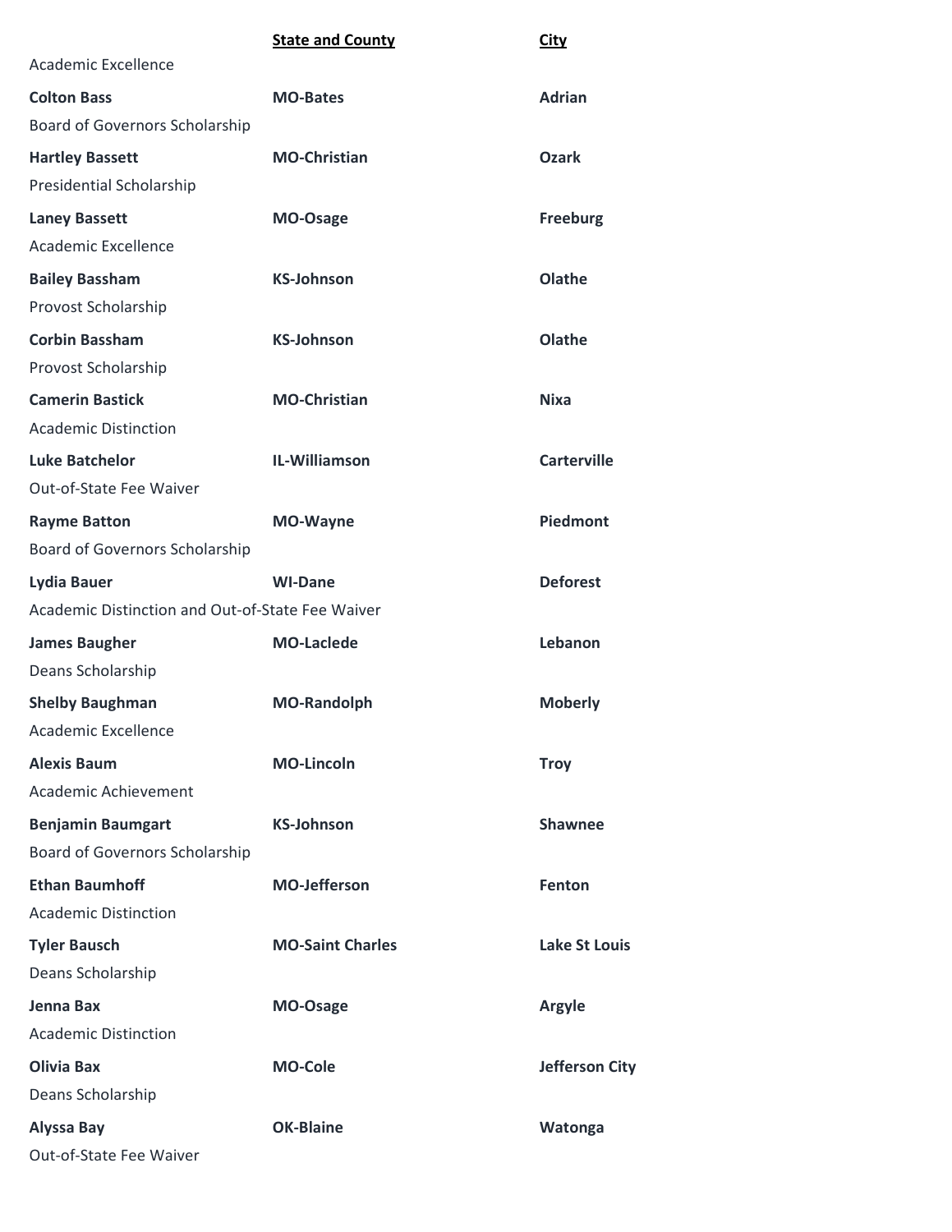| <b>Emma Beadle</b>                              | <b>State and County</b><br><b>MO-Christian</b> | <b>City</b><br><b>Nixa</b> |
|-------------------------------------------------|------------------------------------------------|----------------------------|
| Board of Governors Scholarship                  |                                                |                            |
| <b>Audrey Beahan</b>                            | <b>MO-Saint Charles</b>                        | <b>Saint Charles</b>       |
| Board of Governors Scholarship                  |                                                |                            |
| <b>Skylar Beal</b>                              | IL-Sangamon                                    | <b>Auburn</b>              |
| Academic Excellence and Out-of-State Fee Waiver |                                                |                            |
| <b>Karagan Bean</b>                             | <b>MO-Laclede</b>                              | Lebanon                    |
| Academic Excellence                             |                                                |                            |
| <b>Lillie Beard</b>                             | <b>IL-Cook</b>                                 | <b>Markham</b>             |
| <b>Out-of-State Fee Waiver</b>                  |                                                |                            |
| <b>Hailey Bearden</b>                           | <b>AR-Faulkner</b>                             | Conway                     |
| Academic Excellence and Out-of-State Fee Waiver |                                                |                            |
| <b>Charlotte Bearse</b>                         | <b>TX-Travis</b>                               | <b>Austin</b>              |
| Academic Excellence and Out-of-State Fee Waiver |                                                |                            |
| <b>Ethan Beattie</b>                            | <b>MO-Pulaski</b>                              | Waynesville                |
| Deans Scholarship                               |                                                |                            |
| <b>Jesica Beattie</b>                           | <b>MO-Andrew</b>                               | <b>Amazonia</b>            |
| Academic Excellence                             |                                                |                            |
| <b>Chloe Beauman</b>                            | <b>IL-Monroe</b>                               | <b>Waterloo</b>            |
| Academic Excellence and Out-of-State Fee Waiver |                                                |                            |
| Olivia Beauman                                  | <b>IL-Saint Clair</b>                          | <b>Shiloh</b>              |
| Out-of-State Fee Waiver                         |                                                |                            |
| <b>Cordova Beaver</b>                           | IL-McLean                                      | <b>Normal</b>              |
| Academic Excellence and Out-of-State Fee Waiver |                                                |                            |
| <b>Emma Bebe</b>                                | <b>MO-Saint Charles</b>                        | Wentzville                 |
| <b>Board of Governors Scholarship</b>           |                                                |                            |
| <b>Eric Bebie</b>                               | <b>MO-Newton</b>                               | <b>Neosho</b>              |
| <b>Board of Governors Scholarship</b>           |                                                |                            |
| <b>Bailey Bechtold</b>                          | <b>TN-Sullivan</b>                             | <b>Bristol</b>             |
| Provost Scholarship                             |                                                |                            |
| <b>Aidan Beck</b>                               | <b>MO-Saint Louis</b>                          | Fenton                     |
| Provost Scholarship                             |                                                |                            |
| <b>Ashley Beck</b>                              | <b>OH-Lake</b>                                 | <b>Willowick</b>           |
| Academic Excellence and Out-of-State Fee Waiver |                                                |                            |
| <b>Avery Beck</b>                               | <b>VA-Chesterfield</b>                         | <b>Chesterfield</b>        |
| Academic Excellence and Out-of-State Fee Waiver |                                                |                            |
| <b>Nathan Beck</b>                              | <b>IL-Madison</b>                              | <b>Glen Carbon</b>         |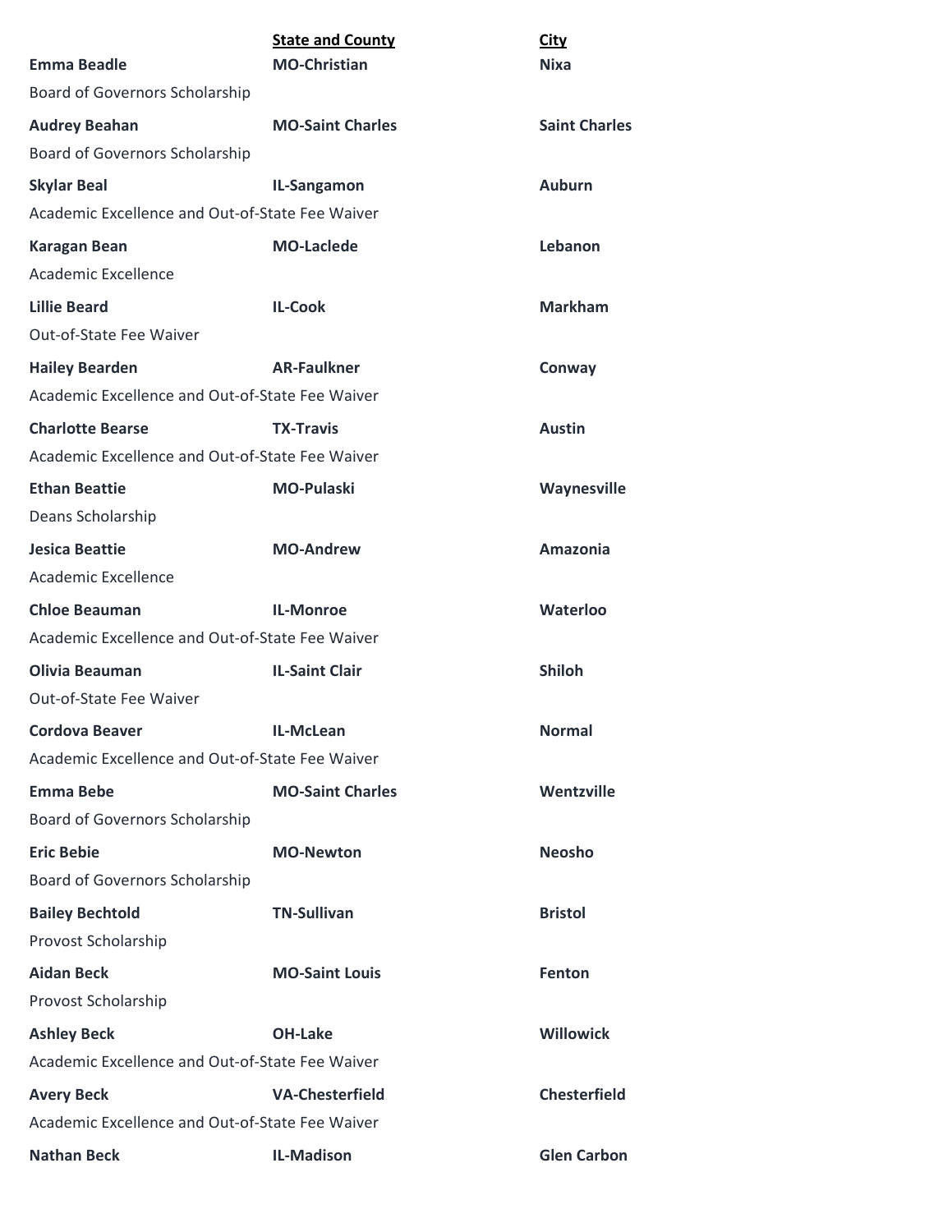|                                                 | <b>State and County</b> | <b>City</b>              |
|-------------------------------------------------|-------------------------|--------------------------|
| Provost Scholarship                             |                         |                          |
| <b>Evelyn Becker</b>                            | <b>IL-Will</b>          | Peotone                  |
| Out-of-State Fee Waiver                         |                         |                          |
| Gabriella Becker                                | <b>MO-Saint Louis</b>   | <b>Saint Louis</b>       |
| Provost Scholarship                             |                         |                          |
| Anna Beckman                                    | IL-Kankakee             | <b>Bourbonnais</b>       |
| Out-of-State Fee Waiver                         |                         |                          |
| <b>Christopher Bedsole</b>                      | <b>AL-Madison</b>       | <b>Owens Cross Roads</b> |
| Board of Governors Scholarship                  |                         |                          |
| <b>Sar Jan Bee</b>                              | <b>CO-Denver</b>        | <b>Denver</b>            |
| Provost Scholarship                             |                         |                          |
| <b>Connor Beel</b>                              | <b>MO-Jefferson</b>     | <b>Festus</b>            |
| Academic Excellence                             |                         |                          |
| <b>Lawson Beem</b>                              | <b>MO-Hickory</b>       | Hermitage                |
| Board of Governors Scholarship                  |                         |                          |
| <b>Nathan Beerman</b>                           | <b>MO-Jefferson</b>     | Imperial                 |
| Academic Achievement                            |                         |                          |
| <b>Brendan Behm</b>                             | <b>TX-Collin</b>        | <b>Mckinney</b>          |
| Academic Excellence and Out-of-State Fee Waiver |                         |                          |
| <b>Caitrin Beissel</b>                          | <b>MO-Jasper</b>        | <b>Webb City</b>         |
| Academic Achievement                            |                         |                          |
| <b>Avery Beitzinger</b>                         | <b>MO-Jackson</b>       | Greenwood                |
| Academic Excellence                             |                         |                          |
| <b>Noel Belai</b>                               | <b>VA-Arlington</b>     | <b>Arlington</b>         |
| Inclusive Excellence Scholarship                |                         |                          |
| <b>Connor Bell</b>                              | <b>KS-Johnson</b>       | <b>Mission</b>           |
| Academic Excellence and Out-of-State Fee Waiver |                         |                          |
| <b>Hayleigh Bell</b>                            | <b>MO-Saint Clair</b>   | <b>Belleville</b>        |
| Provost Scholarship                             |                         |                          |
| <b>Kamryn Bell</b>                              | <b>IL-Madison</b>       | Godfrey                  |
| Academic Excellence and Out-of-State Fee Waiver |                         |                          |
| <b>Madison Bell</b>                             | <b>MO-Saint Clair</b>   | <b>Saint Clair</b>       |
| Academic Achievement                            |                         |                          |
| <b>Mia Bell</b>                                 | <b>MO-Saint Charles</b> | <b>O</b> Fallon          |
| Academic Excellence                             |                         |                          |
| Nia Bell                                        | <b>MO-Saint Louis</b>   | <b>Saint Louis</b>       |
| Academic Achievement                            |                         |                          |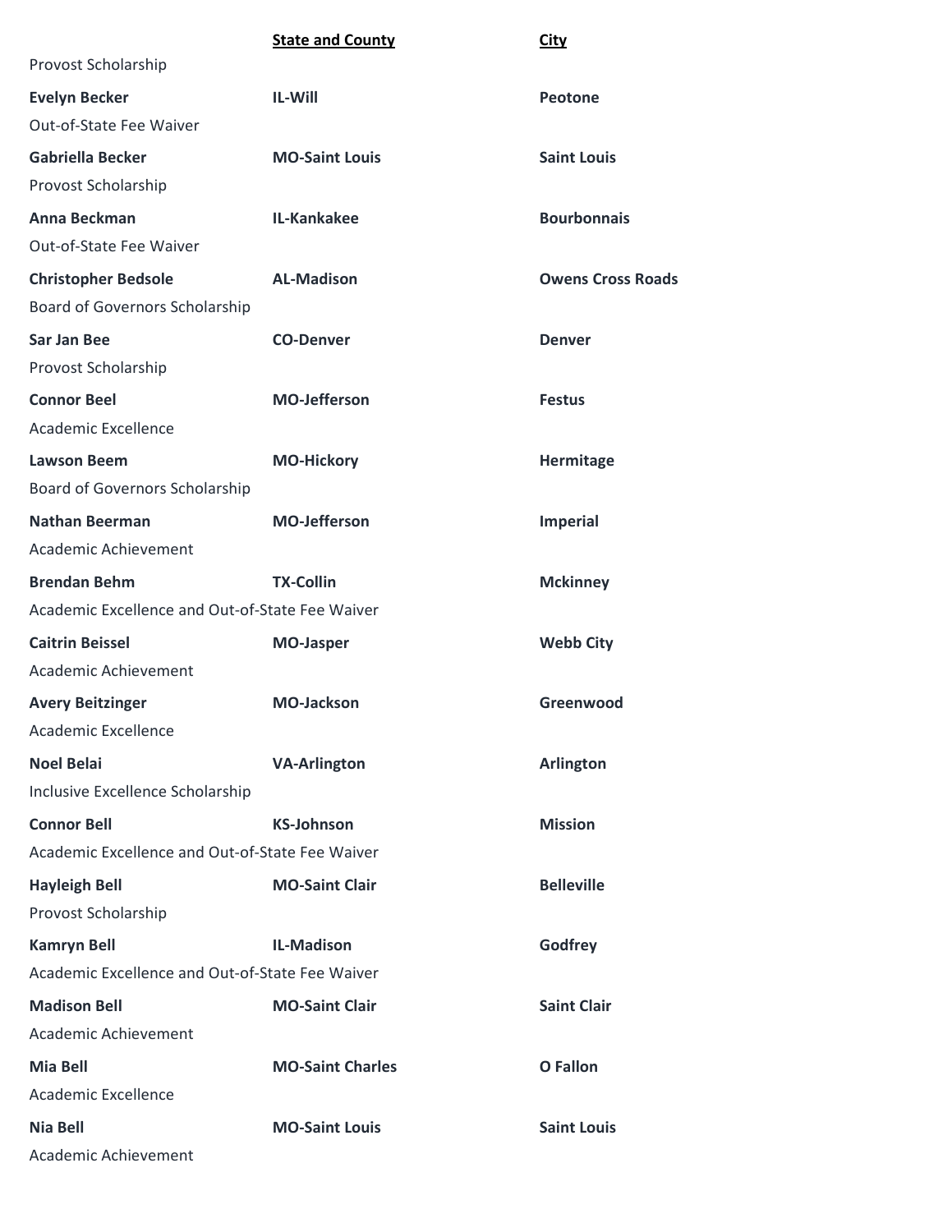|                                                  | <b>State and County</b> | <b>City</b>           |
|--------------------------------------------------|-------------------------|-----------------------|
| <b>Daniel Bellis</b>                             | <b>MO-Lawrence</b>      | <b>Mount Vernon</b>   |
| Provost Scholarship                              |                         |                       |
| <b>Gregory Bellmon</b>                           | <b>FL-Polk</b>          | <b>Bartow</b>         |
| Out-of-State Fee Waiver                          |                         |                       |
| <b>Savannah Bellon</b>                           | 00-Unknown County       |                       |
| Academic Excellence and Out-of-State Fee Waiver  |                         |                       |
| <b>Dominick Belluche</b>                         | <b>MO-Christian</b>     | <b>Sparta</b>         |
| Board of Governors Scholarship                   |                         |                       |
| <b>Allie Belshe</b>                              | <b>MO-Pulaski</b>       | <b>Richland</b>       |
| Academic Excellence                              |                         |                       |
| <b>Kinsey Benack</b>                             | <b>MO-Jefferson</b>     | <b>Festus</b>         |
| Board of Governors Scholarship                   |                         |                       |
| <b>Hayden Bender</b>                             | <b>MO-Saint Louis</b>   | <b>Saint Louis</b>    |
| Provost Scholarship                              |                         |                       |
| <b>Landon Bender</b>                             | <b>MO-Shelby</b>        | Shelbyville           |
| <b>Academic Distinction</b>                      |                         |                       |
| <b>Abigail Benedick</b>                          | <b>IL-Saint Clair</b>   | <b>Smithton</b>       |
| Academic Achievement and Out-of-State Fee Waiver |                         |                       |
| <b>Emyly Benitez</b>                             | <b>IL-Cook</b>          | <b>Mount Prospect</b> |
| Out-of-State Fee Waiver                          |                         |                       |
| <b>Abigail Bennett</b>                           | <b>MO-Saint Louis</b>   | <b>Saint Louis</b>    |
| Deans Scholarship                                |                         |                       |
| <b>Avery Bennett</b>                             | <b>MO-Barton</b>        | Lamar                 |
| <b>Board of Governors Scholarship</b>            |                         |                       |
| <b>Kaileigh Bennett</b>                          | <b>MO-Christian</b>     | <b>Ozark</b>          |
| Deans Scholarship                                |                         |                       |
| <b>Lauren Bennett</b>                            | <b>MO-Jackson</b>       | <b>Lees Summit</b>    |
| Board of Governors Scholarship                   |                         |                       |
|                                                  |                         |                       |
| <b>Lily Bennett</b>                              | MO-Oregon               | Couch                 |
| <b>Academic Distinction</b>                      |                         |                       |
| <b>Matias Bennett</b>                            | <b>MO-Jackson</b>       | <b>Lees Summit</b>    |
| Inclusive Excellence Scholarship                 |                         |                       |
| <b>Charley Bennight</b>                          | <b>MO-Saint Louis</b>   | <b>Saint Louis</b>    |
| Presidential Scholarship                         |                         |                       |
| <b>Elizabeth Benson</b>                          | <b>MO-Ripley</b>        | Gatewood              |
| Deans Scholarship                                |                         |                       |
| <b>Emily Benson</b>                              | <b>MO-Greene</b>        | Springfield           |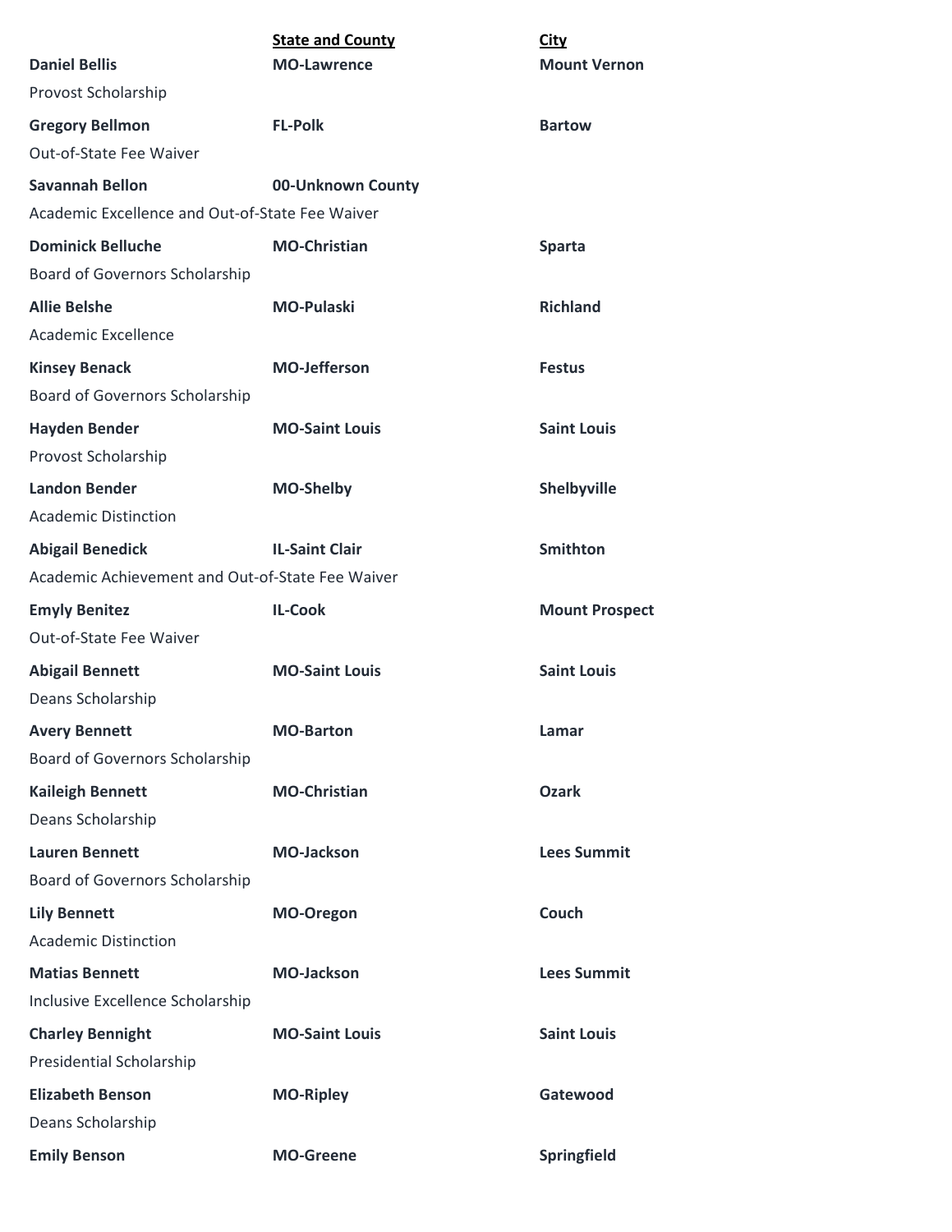|                                                  | <b>State and County</b>    | <b>City</b>            |
|--------------------------------------------------|----------------------------|------------------------|
| Academic Excellence                              |                            |                        |
| <b>Jack Benson</b>                               | <b>IL-Madison</b>          | <b>Maryville</b>       |
| Academic Excellence and Out-of-State Fee Waiver  |                            |                        |
| <b>Caroline Bentley</b>                          | <b>MO-Ozark</b>            | <b>Caulfield</b>       |
| Deans Scholarship                                |                            |                        |
| <b>Zoltan Berencsi</b>                           | <b>GA-Fulton</b>           | Alpharetta             |
| Out-of-State Fee Waiver                          |                            |                        |
| <b>Gabriel Bergen</b>                            | <b>MO-Newton</b>           | Granby                 |
| Provost Scholarship                              |                            |                        |
| <b>Teagan Berger</b>                             | <b>MO-Pettis</b>           | <b>Sedalia</b>         |
| Provost Scholarship                              |                            |                        |
| <b>Carter Bergman</b>                            | <b>KS-Wyandotte</b>        | <b>Kansas City</b>     |
| <b>Out-of-State Fee Waiver</b>                   |                            |                        |
| <b>Katelyn Berhorst</b>                          | <b>MO-Saint Louis</b>      | <b>Saint Louis</b>     |
| Provost Scholarship                              |                            |                        |
| <b>Jordan Berke</b>                              | <b>NY-Westchester</b>      | <b>Larchmont</b>       |
| Provost Scholarship                              |                            |                        |
| <b>Ana Berkey</b>                                | IL-Lee                     | <b>Dixon</b>           |
| Academic Excellence and Out-of-State Fee Waiver  |                            |                        |
| <b>Morgan Berkley</b>                            | <b>MO-Saint Louis City</b> | <b>Saint Louis</b>     |
| <b>Academic Distinction</b>                      |                            |                        |
| <b>Payton Berona</b>                             | <b>OR-Lane</b>             | <b>Springfield</b>     |
| Out-of-State Fee Waiver                          |                            |                        |
| <b>Jensyn Berreitter</b>                         | <b>CA-Riverside</b>        | Winchester             |
| Academic Achievement and Out-of-State Fee Waiver |                            |                        |
| <b>Adam Berry</b>                                | <b>KS-Johnson</b>          | <b>Prairie Village</b> |
| Board of Governors Scholarship                   |                            |                        |
| <b>Ashlyn Berry</b>                              | MO-Clay                    | <b>Smithville</b>      |
| Deans Scholarship                                |                            |                        |
| <b>Kaelin Berry</b>                              | <b>MO-Jefferson</b>        | <b>Imperial</b>        |
| Academic Excellence                              |                            |                        |
| <b>Michaela Berry</b>                            | <b>MO-Saint Charles</b>    | <b>Saint Charles</b>   |
| Inclusive Excellence Scholarship                 |                            |                        |
| <b>Molly Berry</b>                               | <b>AR-Benton</b>           | <b>Bentonville</b>     |
| Out-of-State Fee Waiver                          |                            |                        |
| <b>Tucker Berry</b>                              | <b>MO-Dade</b>             | <b>Greenfield</b>      |
| Board of Governors Scholarship                   |                            |                        |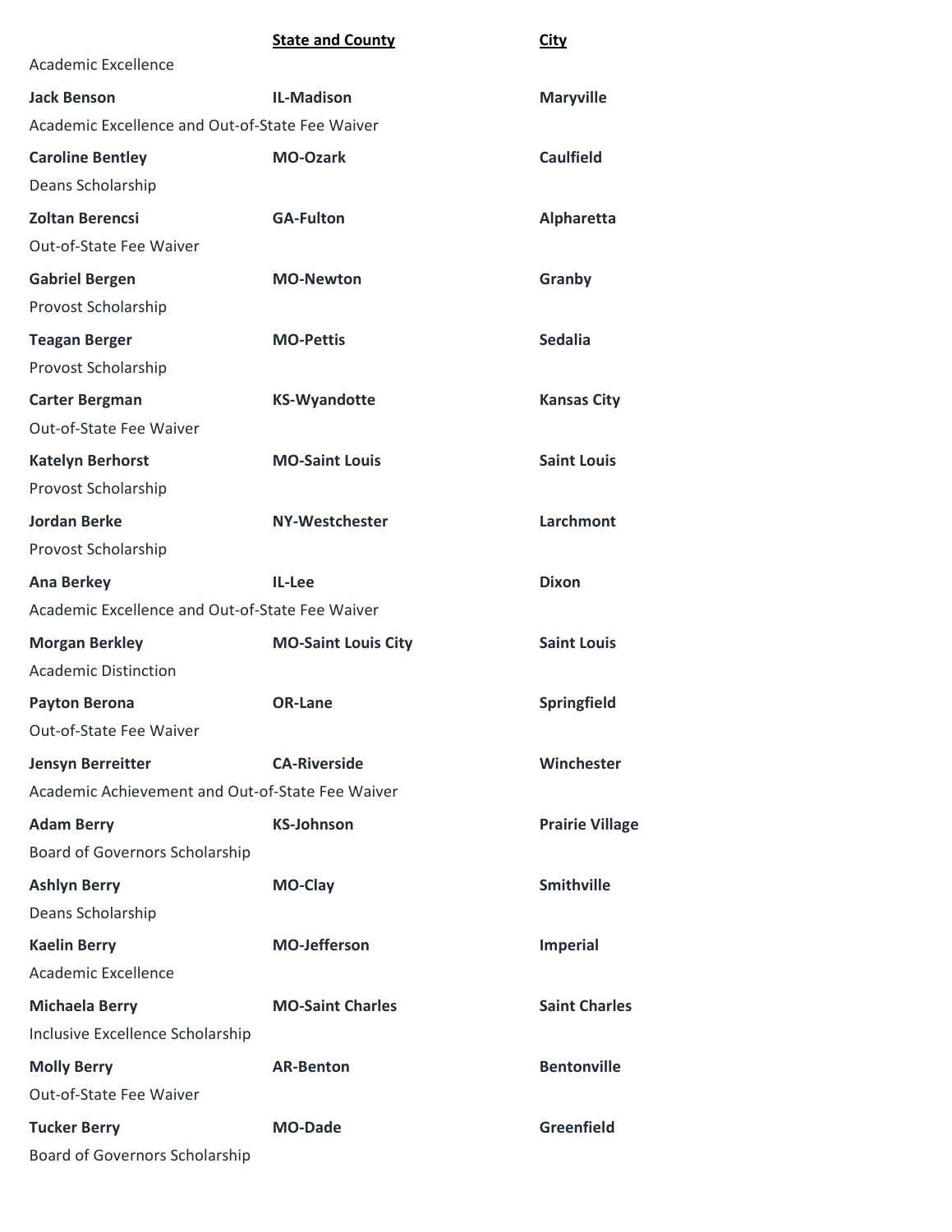|                                                  | <b>State and County</b> | <b>City</b>          |
|--------------------------------------------------|-------------------------|----------------------|
| <b>Christina Bertenshaw</b>                      | <b>MO-Saint Charles</b> | <b>Lake St Louis</b> |
| <b>Academic Distinction</b>                      |                         |                      |
| <b>Leah Berthold</b>                             | <b>MO-Saint Charles</b> | Wentzville           |
| Provost Scholarship                              |                         |                      |
| <b>Maisie Berti</b>                              | <b>MO-Franklin</b>      | <b>Sullivan</b>      |
| Academic Excellence                              |                         |                      |
| <b>Makenna Besett</b>                            | <b>MO-Lawrence</b>      | Aurora               |
| Provost Scholarship                              |                         |                      |
| <b>Olivia Beshears</b>                           | <b>MO-Platte</b>        | <b>Kansas City</b>   |
| Academic Excellence                              |                         |                      |
| <b>Owen Besherse</b>                             | OK-Oklahoma             | <b>Edmond</b>        |
| Out-of-State Fee Waiver                          |                         |                      |
| <b>Rachel Best</b>                               | NY-Genesee              | <b>Bergen</b>        |
| Out-of-State Fee Waiver                          |                         |                      |
| <b>Thomas Betlow</b>                             | <b>IN-Lake</b>          | <b>Crown Point</b>   |
| Academic Achievement and Out-of-State Fee Waiver |                         |                      |
| Jaela Betts                                      | <b>IL-Will</b>          | <b>Romeoville</b>    |
| Academic Distinction and Out-of-State Fee Waiver |                         |                      |
| <b>Meredyth Betts</b>                            | <b>MO-Pike</b>          | <b>Bowling Green</b> |
| Academic Excellence                              |                         |                      |
| <b>Hannah Beurer</b>                             | <b>WY-Laramie</b>       | Cheyenne             |
| Academic Excellence and Out-of-State Fee Waiver  |                         |                      |
| <b>Tabitha Bevan</b>                             | <b>MO-Saint Louis</b>   | <b>Maryland Hts</b>  |
| Academic Excellence                              |                         |                      |
| Kate Bevilacqua                                  | <b>VA-Suffolk City</b>  | <b>Suffolk</b>       |
| Academic Excellence and Out-of-State Fee Waiver  |                         |                      |
| <b>Alexander Bewley</b>                          | <b>MO-Christian</b>     | <b>Nixa</b>          |
| Academic Achievement                             |                         |                      |
| <b>Faith Bewley</b>                              | <b>TX-Denton</b>        | <b>Little Elm</b>    |
| Academic Excellence and Out-of-State Fee Waiver  |                         |                      |
| <b>Danielle Beyer</b>                            | <b>MO-Polk</b>          | <b>Bolivar</b>       |
| Academic Excellence                              |                         |                      |
| <b>Zane Beyerl</b>                               | <b>SC-Laurens</b>       | <b>Gray Court</b>    |
| Academic Excellence and Out-of-State Fee Waiver  |                         |                      |
| <b>Dhruv Bhakta</b>                              | <b>MO-Callaway</b>      | <b>Fulton</b>        |
| Academic Achievement                             |                         |                      |
| <b>Golda Biby</b>                                | <b>MO-Ozark</b>         | <b>Gainesville</b>   |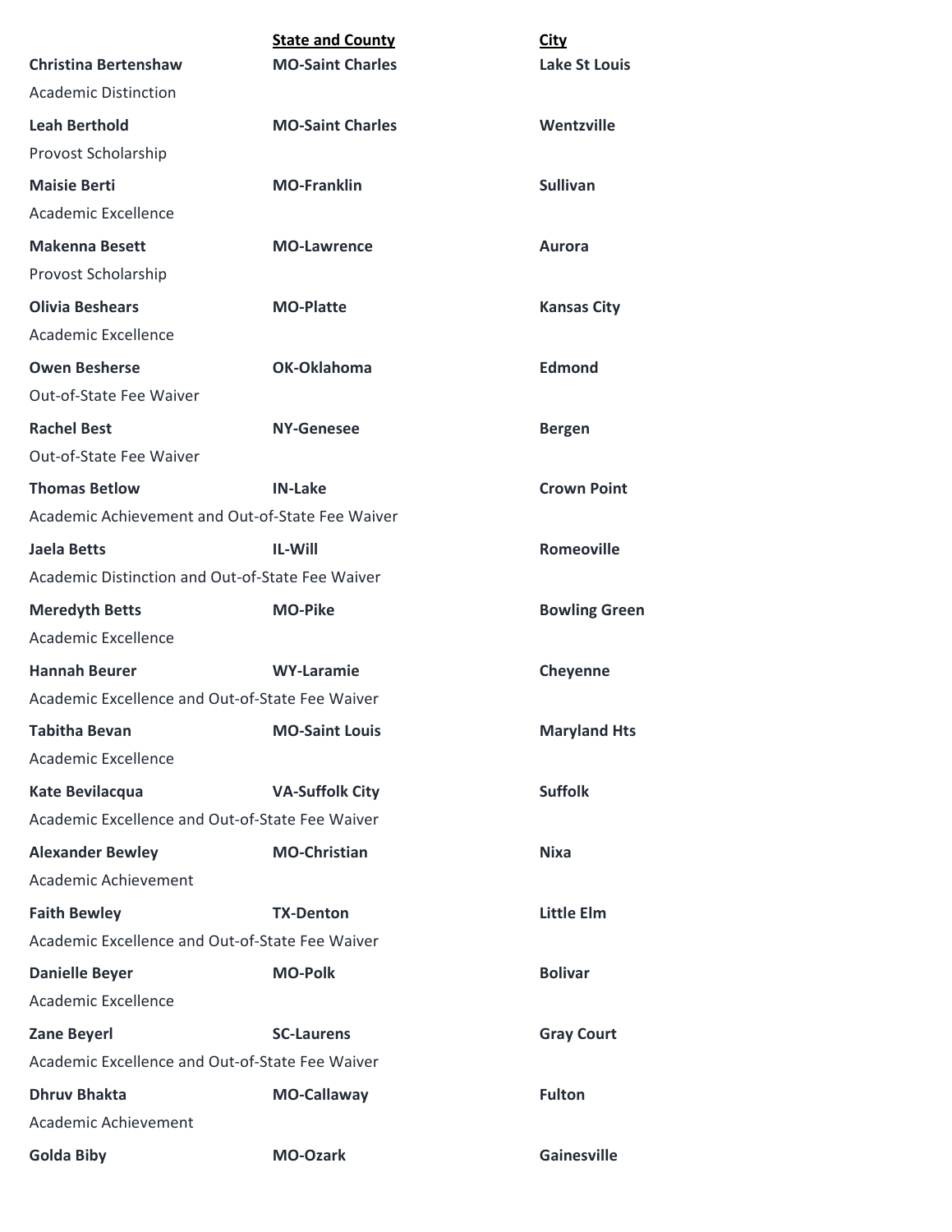| <b>State and County</b><br><b>City</b> |
|----------------------------------------|
|----------------------------------------|

| Academic Achievement                             |                       |                      |
|--------------------------------------------------|-----------------------|----------------------|
| Avani Bichkar                                    | <b>MO-Cole</b>        | Jefferson City       |
| Board of Governors Scholarship                   |                       |                      |
| <b>Emma Bickford</b>                             | <b>IL-Coles</b>       | <b>Charleston</b>    |
| Academic Excellence and Out-of-State Fee Waiver  |                       |                      |
| <b>Moriah Bickle</b>                             | <b>MO-Jackson</b>     | <b>Lees Summit</b>   |
| Academic Excellence                              |                       |                      |
| <b>Nyeal Biedenstein</b>                         | <b>MO-Saint Louis</b> | <b>Saint Louis</b>   |
| Board of Governors Scholarship                   |                       |                      |
| <b>Julia Biehl</b>                               | <b>IL-Saint Clair</b> | <b>Belleville</b>    |
| Academic Distinction and Out-of-State Fee Waiver |                       |                      |
| Josephine Bielecki                               | <b>MO-Saint Louis</b> | Eureka               |
| Deans Scholarship                                |                       |                      |
| <b>Cameron Bielke</b>                            | <b>IL-Saint Clair</b> | <b>New Athens</b>    |
| Academic Achievement and Out-of-State Fee Waiver |                       |                      |
| <b>Emory Biggs</b>                               | <b>MO-Boone</b>       | <b>Centralia</b>     |
| Deans Scholarship                                |                       |                      |
| Lucy Billadeau                                   | <b>MO-Saint Louis</b> | <b>Chesterfield</b>  |
| Academic Excellence                              |                       |                      |
| <b>Hannah Bills</b>                              | <b>MO-Polk</b>        | <b>Pleasant Hope</b> |
| Academic Achievement                             |                       |                      |
| <b>Aiden Bilyeu</b>                              | <b>MO-Greene</b>      | Springfield          |
| Provost Scholarship                              |                       |                      |
| <b>Ania Binder</b>                               | <b>IL-Saint Clair</b> | <b>E Saint Louis</b> |
| Academic Excellence and Out-of-State Fee Waiver  |                       |                      |
| <b>Jackson Binder</b>                            | <b>MO-Saint Louis</b> | <b>Florissant</b>    |
| <b>Academic Excellence</b>                       |                       |                      |
| <b>Sidney Binder</b>                             | <b>MO-Jackson</b>     | <b>Kansas City</b>   |
| Board of Governors Scholarship                   |                       |                      |
| <b>Landon Binger</b>                             | <b>MO-Jackson</b>     | <b>Lees Summit</b>   |
| Deans Scholarship                                |                       |                      |
| <b>Bella Birdsley</b>                            | <b>TX-Travis</b>      | <b>Cedar Park</b>    |
| Academic Excellence and Out-of-State Fee Waiver  |                       |                      |
| <b>Mckenna Birdsley</b>                          | <b>MO-Camden</b>      | <b>Eldon</b>         |
| Provost Scholarship                              |                       |                      |
| <b>Wyatt Birgenheier</b>                         | <b>CO-La Plata</b>    | <b>Durango</b>       |
| Academic Distinction and Out-of-State Fee Waiver |                       |                      |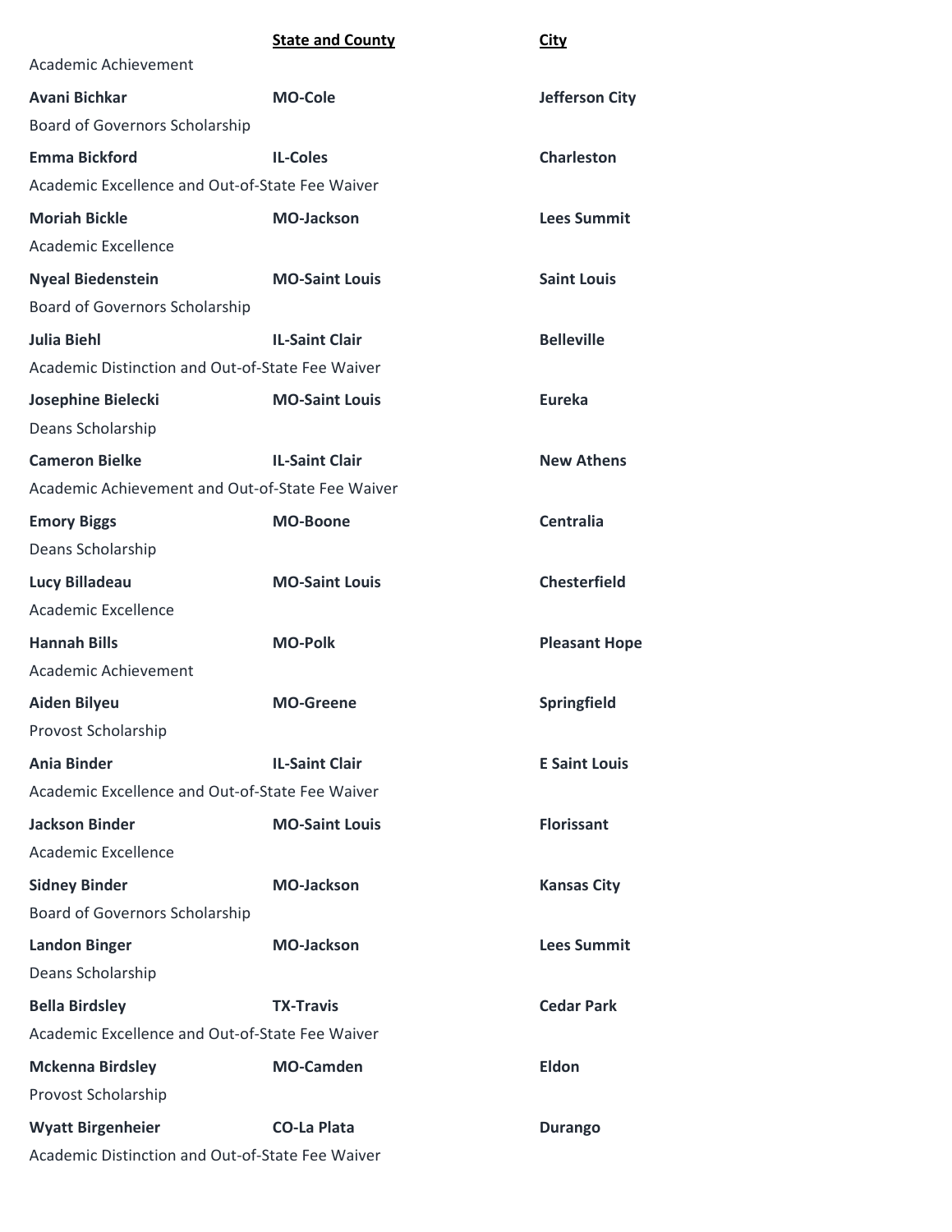|                                                  | <b>State and County</b>  | <b>City</b>         |
|--------------------------------------------------|--------------------------|---------------------|
| <b>Helina Birhanu</b>                            | <b>MO-Saint Louis</b>    | <b>Saint Louis</b>  |
| Inclusive Excellence Scholarship                 |                          |                     |
| <b>Morgan Birtley</b>                            | <b>MO-Jefferson</b>      | <b>Arnold</b>       |
| <b>Academic Distinction</b>                      |                          |                     |
| <b>Anna Bischof</b>                              | <b>NC-Wake</b>           | Garner              |
| Academic Excellence and Out-of-State Fee Waiver  |                          |                     |
| <b>Josceline Bishop</b>                          | <b>MO-Dunklin</b>        | <b>Campbell</b>     |
| Academic Excellence                              |                          |                     |
| <b>Seth Bishop</b>                               | <b>MO-Jackson</b>        | <b>Lees Summit</b>  |
| Provost Scholarship                              |                          |                     |
| <b>Briana Bisnath</b>                            | <b>MD-Prince Georges</b> | <b>Beltsville</b>   |
| Academic Excellence and Out-of-State Fee Waiver  |                          |                     |
| <b>Grace Bissonette</b>                          | <b>CA-Orange</b>         | <b>Laguna Hills</b> |
| Academic Excellence and Out-of-State Fee Waiver  |                          |                     |
| <b>Brendan Black</b>                             | <b>MO-Laclede</b>        | Lebanon             |
| Provost Scholarship                              |                          |                     |
| <b>Brianna Black</b>                             | <b>MO-Jackson</b>        | <b>Lees Summit</b>  |
| Board of Governors Scholarship                   |                          |                     |
| <b>Caroline Black</b>                            | <b>MO-Saint Louis</b>    | Wildwood            |
| Academic Excellence                              |                          |                     |
| <b>Wesley Black</b>                              | <b>MO-Greene</b>         | Springfield         |
| Academic Excellence                              |                          |                     |
| <b>Gavin Blackburn</b>                           | <b>MO-Boone</b>          | <b>Hartsburg</b>    |
| Board of Governors Scholarship                   |                          |                     |
| <b>Jack Blackburn</b>                            | <b>MO-Platte</b>         | <b>Kansas City</b>  |
| Provost Scholarship                              |                          |                     |
| <b>Jordan Blackford</b>                          | <b>MO-Christian</b>      | <b>Ozark</b>        |
| Board of Governors Scholarship                   |                          |                     |
| <b>Nicholas Blackwell</b>                        | <b>MO-Saint Louis</b>    | <b>Saint Louis</b>  |
| Academic Excellence                              |                          |                     |
| <b>Skylar Bladdick</b>                           | <b>IL-Madison</b>        | <b>Granite City</b> |
| Academic Distinction and Out-of-State Fee Waiver |                          |                     |
| <b>Ellen Blakey</b>                              | <b>MO-Greene</b>         | Springfield         |
| Deans Scholarship                                |                          |                     |
| <b>Lily Blalock</b>                              | <b>AR-Craighead</b>      | Bay                 |
| Academic Distinction and Out-of-State Fee Waiver |                          |                     |
| <b>Cloey Blank</b>                               | <b>MO-Newton</b>         | <b>Joplin</b>       |
|                                                  |                          |                     |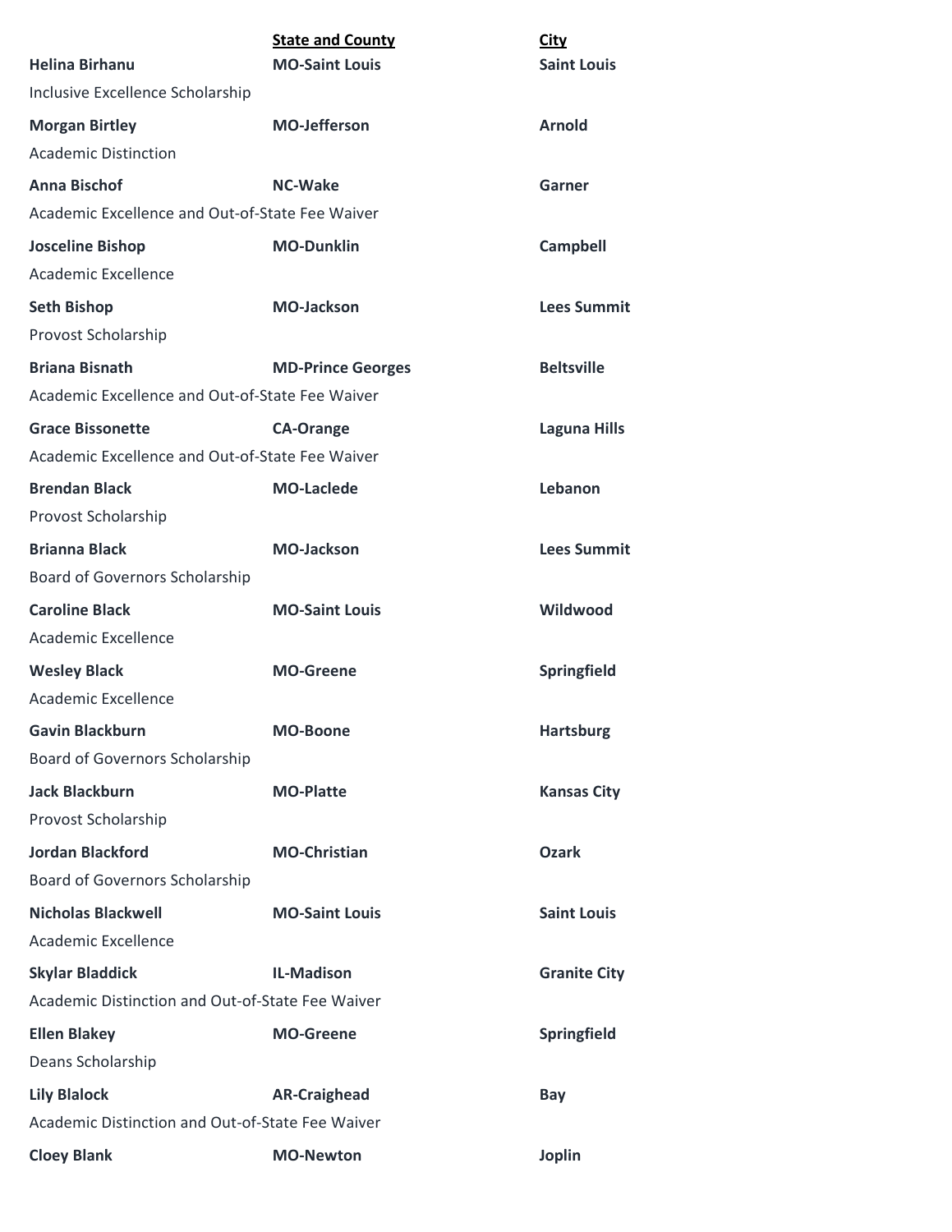|                                  | <b>State and County</b> | <b>City</b>           |
|----------------------------------|-------------------------|-----------------------|
| Academic Achievement             |                         |                       |
| <b>Britny Blankenship</b>        | <b>VA-Bland</b>         | <b>Rocky Gap</b>      |
| Out-of-State Fee Waiver          |                         |                       |
| Kayla Blankenship                | <b>MO-Franklin</b>      | Gerald                |
| Board of Governors Scholarship   |                         |                       |
| <b>Kodee Blankenship</b>         | <b>MO-Greene</b>        | Springfield           |
| Academic Excellence              |                         |                       |
| <b>Mya Blanks</b>                | <b>MO-Saint Louis</b>   | <b>Saint Louis</b>    |
| <b>Academic Distinction</b>      |                         |                       |
| <b>Tyrek Blanks</b>              | <b>MO-Saint Louis</b>   | <b>Florissant</b>     |
| Academic Excellence              |                         |                       |
| <b>MacLean Blanner</b>           | <b>MO-Saint Louis</b>   | Wildwood              |
| Board of Governors Scholarship   |                         |                       |
| <b>Makhai Blansit</b>            | <b>MO-Greene</b>        | <b>Republic</b>       |
| Deans Scholarship                |                         |                       |
| <b>Kourtney Blatz</b>            | <b>MO-Cole</b>          | <b>Jefferson City</b> |
| Academic Achievement             |                         |                       |
| Jacob Bleisch                    | <b>MO-Saint Clair</b>   | <b>Belleville</b>     |
| Deans Scholarship                |                         |                       |
| <b>Grant Blessing</b>            | <b>MO-Saint Louis</b>   | <b>Saint Louis</b>    |
| Deans Scholarship                |                         |                       |
| <b>Ava Bliss</b>                 | <b>AR-Baxter</b>        | <b>Mountain Home</b>  |
| Out-of-State Fee Waiver          |                         |                       |
| <b>Taylor Block</b>              | <b>WI-Winnebago</b>     | <b>Oshkosh</b>        |
| Out-of-State Fee Waiver          |                         |                       |
| <b>Heather Blocker</b>           | 00-Unknown County       |                       |
| Out-of-State Fee Waiver          |                         |                       |
| <b>Colin Bloeser</b>             | <b>MO-Saint Louis</b>   | <b>Ballwin</b>        |
| Academic Excellence              |                         |                       |
| <b>Andrew Blomquist</b>          | <b>MO-Christian</b>     | <b>Nixa</b>           |
| Provost Scholarship              |                         |                       |
| <b>Skylee Blomquist</b>          | <b>MN-Sherburne</b>     | <b>Becker</b>         |
| Out-of-State Fee Waiver          |                         |                       |
| <b>Livia Bloomer</b>             | <b>MO-Cole</b>          | <b>Jefferson City</b> |
| Board of Governors Scholarship   |                         |                       |
| <b>Aaron Blount</b>              | <b>TX-Cameron</b>       | <b>Harlingen</b>      |
| Inclusive Excellence Scholarship |                         |                       |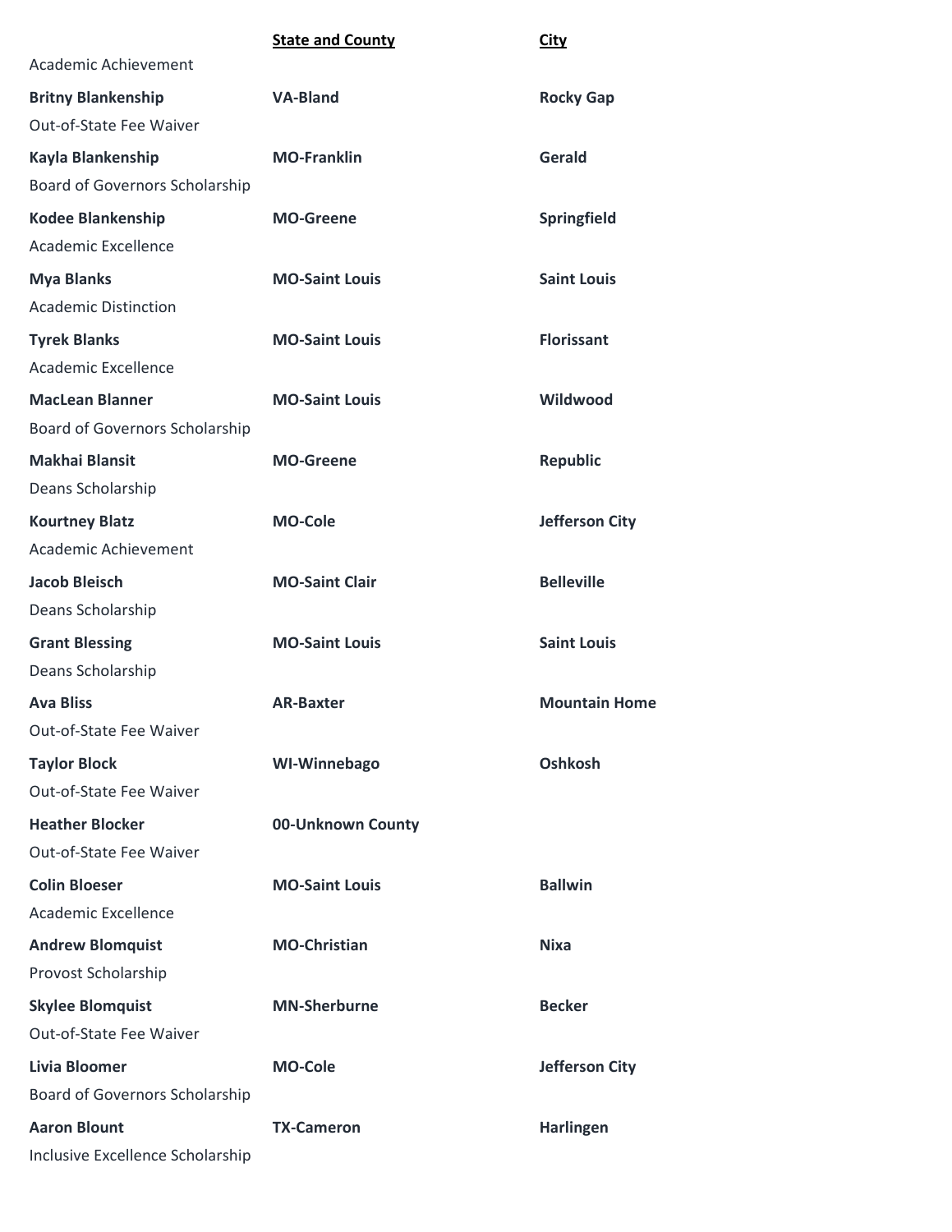| <b>Nicole Bluhm</b>                              | <b>State and County</b><br><b>IL-Madison</b> | <b>City</b><br><b>Alhambra</b> |
|--------------------------------------------------|----------------------------------------------|--------------------------------|
| Provost Scholarship                              |                                              |                                |
| <b>Rachel Blum</b>                               | <b>MO-Sainte Genevieve</b>                   | <b>Bloomsdale</b>              |
| Academic Achievement                             |                                              |                                |
| <b>Will Blumenberg</b>                           | <b>MO-Saint Charles</b>                      | <b>Saint Peters</b>            |
| Board of Governors Scholarship                   |                                              |                                |
| <b>Ashley Bly</b>                                | <b>MO-Saint Louis</b>                        | <b>Saint Ann</b>               |
| <b>Academic Excellence</b>                       |                                              |                                |
| <b>Quaid Boal</b>                                | <b>CA-Riverside</b>                          | <b>Riverside</b>               |
| Board of Governors Scholarship                   |                                              |                                |
| <b>Elizabeth Boaz</b>                            | <b>MO-Saint Louis</b>                        | <b>Grantwood Vlg</b>           |
| Academic Achievement                             |                                              |                                |
| <b>Brooke Bobbitt</b>                            | <b>MO-Greene</b>                             | Springfield                    |
| Deans Scholarship                                |                                              |                                |
| <b>Ava Bock</b>                                  | MO-Osage                                     | <b>Freeburg</b>                |
| Deans Scholarship                                |                                              |                                |
| Logan Bodden                                     | <b>MO-Saint Louis</b>                        | <b>Florissant</b>              |
| Academic Achievement                             |                                              |                                |
| <b>Ava Boeger</b>                                | <b>MO-Saint Louis</b>                        | <b>Saint Louis</b>             |
| Deans Scholarship                                |                                              |                                |
| <b>Alexander Boehne</b>                          | <b>IL-Madison</b>                            | <b>Troy</b>                    |
| Provost Scholarship                              |                                              |                                |
| <b>JeAnn Boessen</b>                             | <b>MO-Cole</b>                               | <b>Eugene</b>                  |
| <b>Academic Excellence</b>                       |                                              |                                |
| <b>Alyssa Boeving</b>                            | <b>MO-Saint Clair</b>                        | <b>Freeburg</b>                |
| Board of Governors Scholarship                   |                                              |                                |
| <b>Wade Bogart</b>                               | <b>MO-Lincoln</b>                            | <b>Troy</b>                    |
| Deans Scholarship                                |                                              |                                |
| <b>Olivia Boggs</b>                              | IL-Sangamon                                  | Springfield                    |
| Academic Distinction and Out-of-State Fee Waiver |                                              |                                |
| <b>Molly Bogle</b>                               | <b>MO-Scott</b>                              | <b>Sikeston</b>                |
| <b>Academic Excellence</b>                       |                                              |                                |
| <b>Peyton Bohl</b>                               | <b>MO-Cole</b>                               | <b>Jefferson City</b>          |
| Board of Governors Scholarship                   |                                              |                                |
| <b>Haylee Bohn</b>                               | <b>MO-Wright</b>                             | <b>Mountain Grove</b>          |
| <b>Academic Distinction</b>                      |                                              |                                |
| <b>Kaitlyn Bohr</b>                              | <b>MO-Callaway</b>                           | <b>Martinsburg</b>             |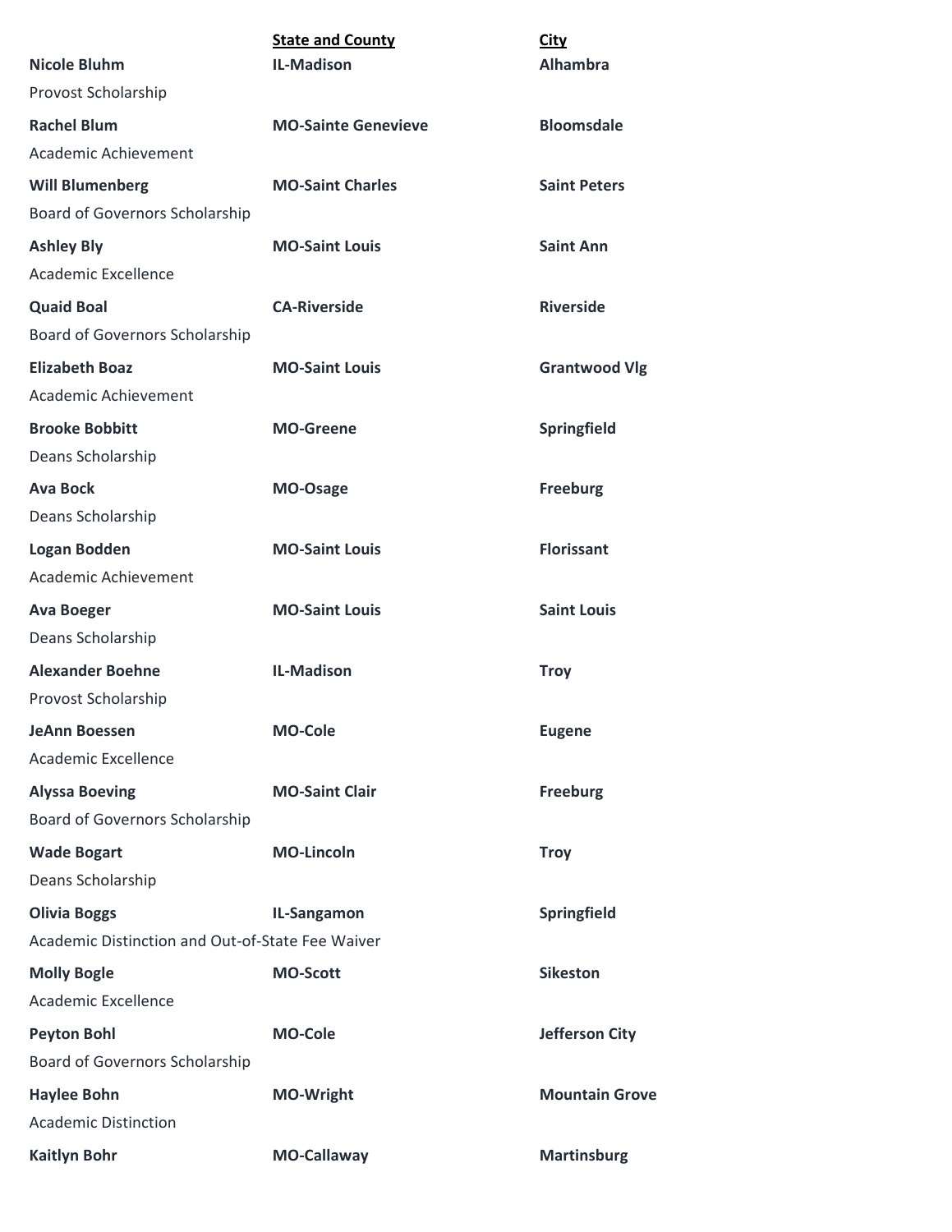|                                                  | <b>State and County</b>  | <b>City</b>          |
|--------------------------------------------------|--------------------------|----------------------|
| Provost Scholarship                              |                          |                      |
| <b>Alexandria Boldridge</b>                      | <b>MO-Jackson</b>        | <b>Blue Springs</b>  |
| Board of Governors Scholarship                   |                          |                      |
| <b>Audrey Boles</b>                              | <b>IL-Kendall</b>        | <b>Minooka</b>       |
| Academic Excellence and Out-of-State Fee Waiver  |                          |                      |
| <b>Hannah Boles</b>                              | MO-Clay                  | <b>Kansas City</b>   |
| Academic Achievement                             |                          |                      |
| <b>Sarah Boles</b>                               | <b>AR-Benton</b>         | <b>Bentonville</b>   |
| <b>Board of Governors Scholarship</b>            |                          |                      |
| <b>Elizabeth Boley</b>                           | <b>MO-Camden</b>         | <b>Camdenton</b>     |
| Academic Excellence                              |                          |                      |
| <b>Ethan Bollich</b>                             | LA-Acadia                | <b>Jennings</b>      |
| Academic Distinction and Out-of-State Fee Waiver |                          |                      |
| <b>Hannah Bollinger</b>                          | <b>MO-Saint Charles</b>  | Wentzville           |
| Board of Governors Scholarship                   |                          |                      |
| <b>Victoria Bollinger</b>                        | <b>MO-Cape Girardeau</b> | <b>Jackson</b>       |
| Provost Scholarship                              |                          |                      |
| Sophia Bolser                                    | <b>MO-Saline</b>         | <b>Blackurn</b>      |
| <b>Academic Distinction</b>                      |                          |                      |
| <b>Sydney Bond</b>                               | <b>MO-Marion</b>         | Palmyra              |
| Board of Governors Scholarship                   |                          |                      |
| <b>Joleigh Bonds</b>                             | <b>MO-Lincoln</b>        | <b>Troy</b>          |
| Deans Scholarship                                |                          |                      |
| <b>Morgan BonDurant</b>                          | <b>IL-Madison</b>        | <b>Highland</b>      |
| Provost Scholarship                              |                          |                      |
| <b>Jaeden Boney</b>                              | <b>NC-Alamance</b>       | <b>Burlington</b>    |
| Academic Distinction and Out-of-State Fee Waiver |                          |                      |
| <b>Kaitlin Bonnett</b>                           | <b>MO-Cole</b>           | <b>Jefferson Cty</b> |
| Board of Governors Scholarship                   |                          |                      |
| <b>Kylee Booher</b>                              | <b>IN-Hamilton</b>       | <b>Noblesville</b>   |
| Academic Distinction and Out-of-State Fee Waiver |                          |                      |
| <b>Patrick Booker</b>                            | <b>MO-Ozark</b>          | <b>Branson</b>       |
| Provost Scholarship                              |                          |                      |
| <b>Madeline Bookout</b>                          | <b>MO-Saint Louis</b>    | Wildwood             |
| <b>Academic Distinction</b>                      |                          |                      |
| <b>Abigail Boone</b>                             | <b>MO-Gasconade</b>      | <b>Rosebud</b>       |
| <b>Academic Distinction</b>                      |                          |                      |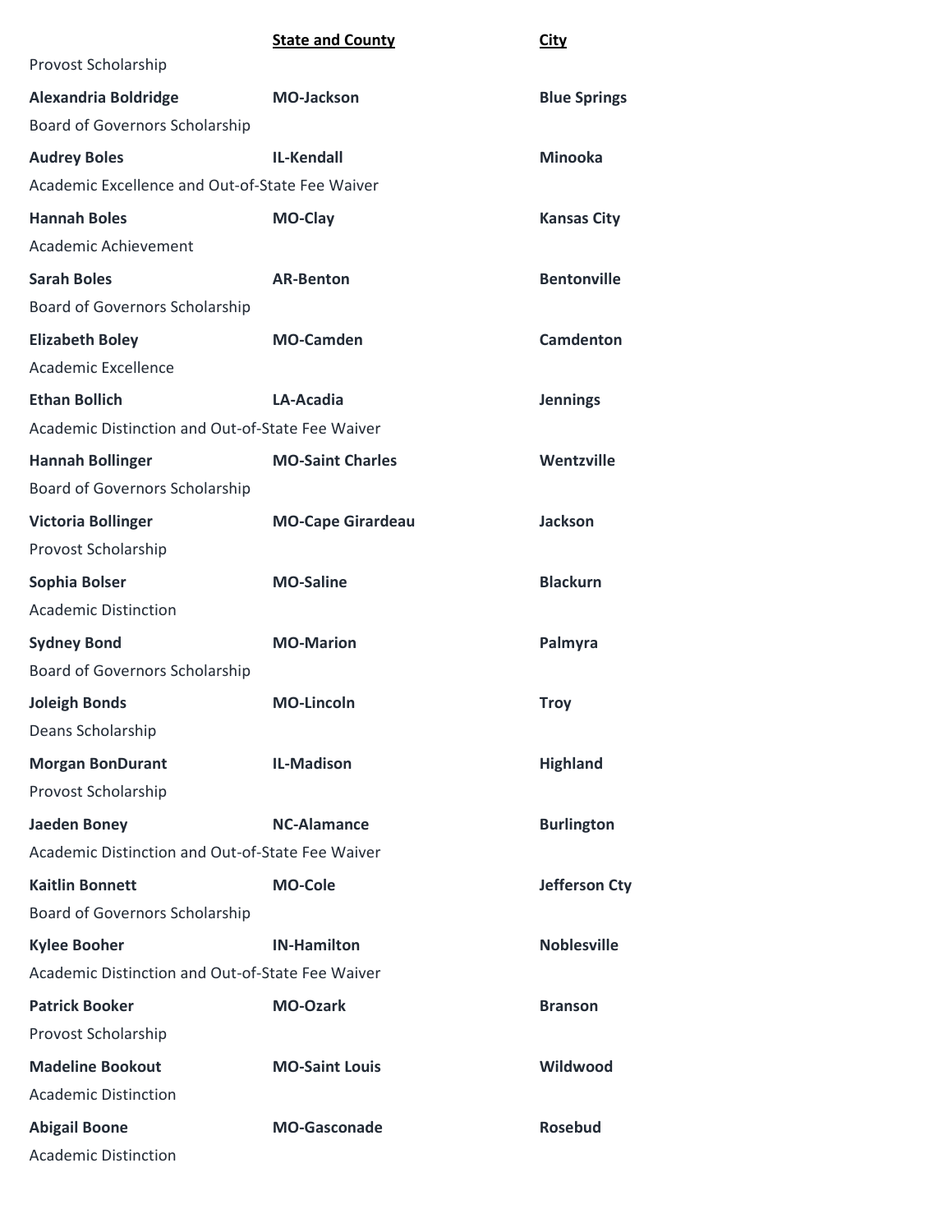|                                                 | <b>State and County</b>    | <b>City</b>         |
|-------------------------------------------------|----------------------------|---------------------|
| <b>Cayla Boone</b>                              | <b>MO-Johnson</b>          | <b>Knob Noster</b>  |
| Academic Achievement                            |                            |                     |
| <b>Eva Boone</b>                                | MO-Clay                    | <b>Kansas City</b>  |
| Academic Excellence                             |                            |                     |
| Anisha Bopardikar                               | 00-Unknown County          |                     |
| Inclusive Excellence Scholarship                |                            |                     |
| <b>Madison Borgmeyer</b>                        | MO-Osage                   | <b>Loose Creek</b>  |
| Deans Scholarship                               |                            |                     |
| Julia Borkowski                                 | <b>AR-Benton</b>           | <b>Rogers</b>       |
| Out-of-State Fee Waiver                         |                            |                     |
| <b>Jeana Bormett</b>                            | <b>WI-Dane</b>             | <b>Madison</b>      |
| Board of Governors Scholarship                  |                            |                     |
| <b>Landon Borntreger</b>                        | <b>MO-Cass</b>             | <b>Belton</b>       |
| Academic Achievement                            |                            |                     |
| <b>Logan Borntreger</b>                         | <b>MO-Cass</b>             | <b>Belton</b>       |
| Deans Scholarship                               |                            |                     |
| <b>Maid Borovnica-Halilovic</b>                 | <b>MO-Jefferson</b>        | <b>Imperial</b>     |
| <b>Academic Distinction</b>                     |                            |                     |
| <b>Ayden Boss</b>                               | <b>MO-Saint Charles</b>    | <b>Saint Peters</b> |
| Deans Scholarship                               |                            |                     |
| <b>Audrey Bosse</b>                             | <b>IL-Madison</b>          | <b>East Alton</b>   |
| Provost Scholarship                             |                            |                     |
| <b>Ashley Botello</b>                           | <b>MO-Greene</b>           | Springfield         |
| <b>Academic Distinction</b>                     |                            |                     |
| <b>Kelsie Bothof</b>                            | <b>HI-Honolulu</b>         | <b>Kailua</b>       |
| Out-of-State Fee Waiver                         |                            |                     |
| <b>Nicholas Botkin</b>                          | <b>KS-Johnson</b>          | <b>Shawnee</b>      |
| Provost Scholarship                             |                            |                     |
| <b>Cloey Botts</b>                              | <b>MO-Saint Louis City</b> | <b>Saint Louis</b>  |
| Academic Excellence                             |                            |                     |
| Rayan Bouchama                                  | <b>MO-Boone</b>            | Columbia            |
| Board of Governors Scholarship                  |                            |                     |
| <b>Regina Bouche</b>                            | <b>MO-Saint Louis</b>      | <b>Saint Louis</b>  |
| Board of Governors Scholarship                  |                            |                     |
| <b>Aiden Boudreau</b>                           | <b>IL-Cook</b>             | <b>Steger</b>       |
| Academic Excellence and Out-of-State Fee Waiver |                            |                     |
| <b>Claire Boudreau</b>                          | <b>AR-Benton</b>           | <b>Rogers</b>       |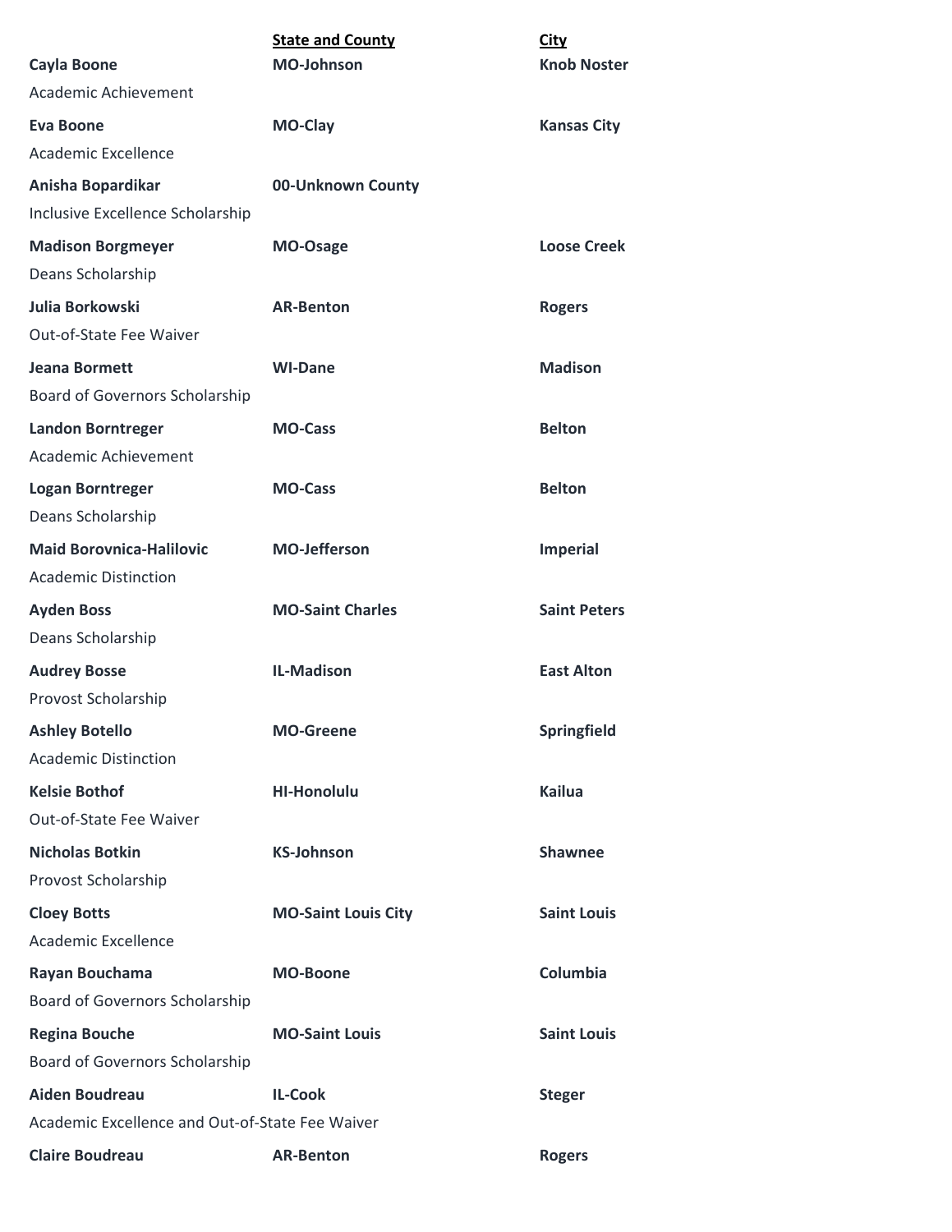|                                                  | <b>State and County</b> | <b>City</b>          |
|--------------------------------------------------|-------------------------|----------------------|
| Out-of-State Fee Waiver                          |                         |                      |
| <b>Caleb Bouldin</b>                             | <b>CO-Adams</b>         | <b>Bennett</b>       |
| Academic Excellence and Out-of-State Fee Waiver  |                         |                      |
| <b>Adilyn BounousPratt</b>                       | <b>AZ-Mohave</b>        | <b>Bullhead City</b> |
| Out-of-State Fee Waiver                          |                         |                      |
| <b>Brady Bourgeois</b>                           | <b>MO-Saint Charles</b> | <b>Saint Peters</b>  |
| Presidential Scholarship                         |                         |                      |
| <b>Alex Boutin</b>                               | <b>TX-Collin</b>        | <b>Allen</b>         |
| Board of Governors Scholarship                   |                         |                      |
| <b>Cheyanna Bowen</b>                            | <b>MO-Franklin</b>      | <b>Union</b>         |
| <b>Academic Distinction</b>                      |                         |                      |
| <b>Tristan Bowers</b>                            | <b>MO-Greene</b>        | <b>Ash Grove</b>     |
| Academic Excellence                              |                         |                      |
| <b>Emily Bowlby</b>                              | <b>WA-Stevens</b>       | <b>Colville</b>      |
| Board of Governors Scholarship                   |                         |                      |
| <b>Elizabeth Bowler</b>                          | <b>IL-Monroe</b>        | Columbia             |
| Academic Distinction and Out-of-State Fee Waiver |                         |                      |
| <b>Nathaniel Bowles</b>                          | <b>MO-Christian</b>     | <b>Clever</b>        |
| Deans Scholarship                                |                         |                      |
| <b>Aaron Bowling</b>                             | <b>MO-Stone</b>         | Crane                |
| Deans Scholarship                                |                         |                      |
| <b>Abbey Bowling</b>                             | <b>MO-Barry</b>         | <b>Exeter</b>        |
| Provost Scholarship                              |                         |                      |
| <b>Cassidy Bowling</b>                           | <b>MO-Pulaski</b>       | Waynesville          |
| Deans Scholarship                                |                         |                      |
| <b>William Bowling</b>                           | <b>AL-Fayette</b>       | Winfield             |
| Deans Scholarship                                |                         |                      |
| <b>Avery Bowman</b>                              | <b>TX-Williamson</b>    | Leander              |
| Out-of-State Fee Waiver                          |                         |                      |
| <b>Bentley Bowman</b>                            | <b>MO-Greene</b>        | Springfield          |
| Provost Scholarship                              |                         |                      |
| <b>Karsyn Bowman</b>                             | <b>MO-Caldwell</b>      | Polo                 |
| <b>Academic Achievement</b>                      |                         |                      |
| <b>Mason Bowman</b>                              | <b>MO-Laclede</b>       | Lebanon              |
| Academic Excellence                              |                         |                      |
| <b>Fabiana Boyce</b>                             | <b>MO-Greene</b>        | Springfield          |
| Academic Excellence                              |                         |                      |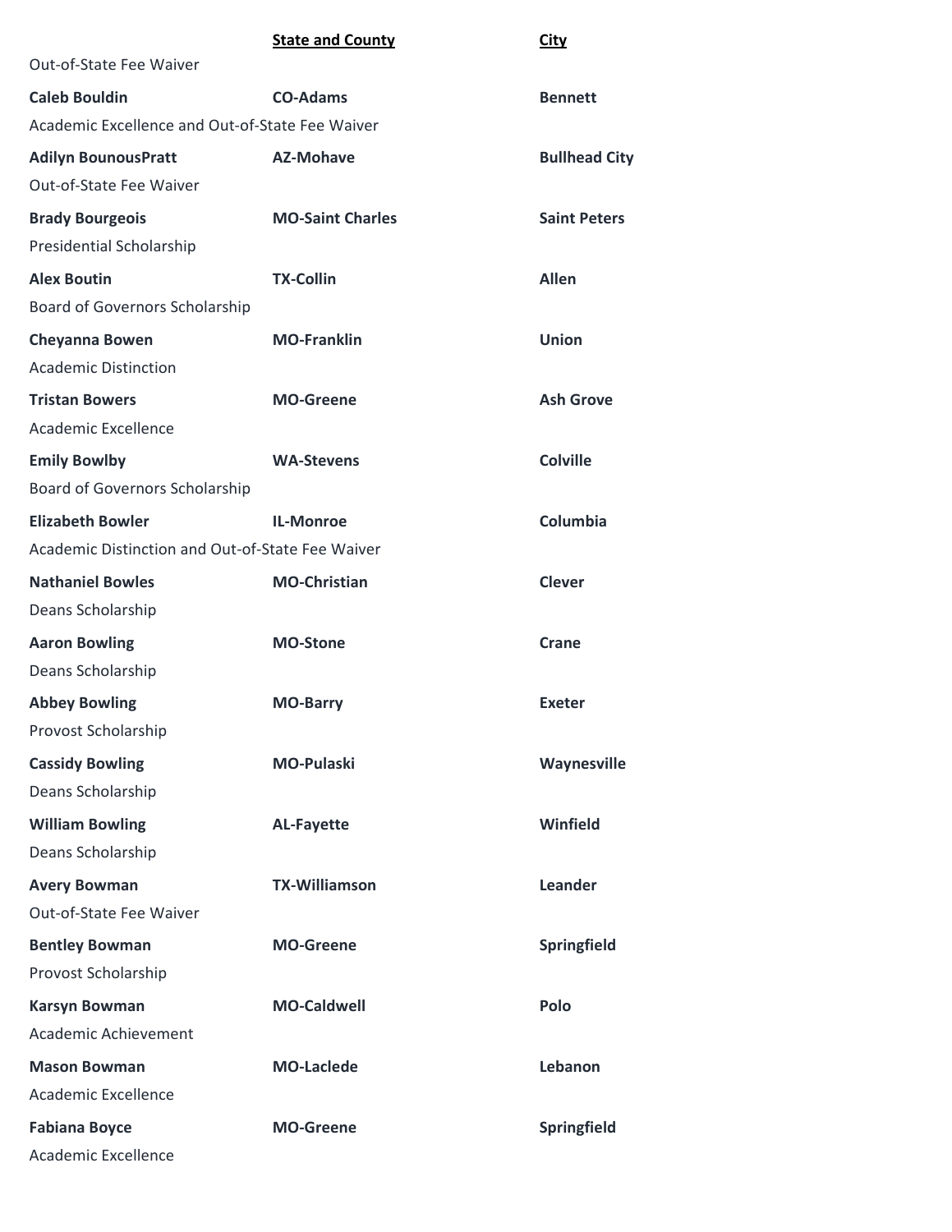|                                                         | <b>State and County</b>  | <b>City</b>         |
|---------------------------------------------------------|--------------------------|---------------------|
| <b>Jamie Boyd</b>                                       | <b>TN-Shelby</b>         | <b>Memphis</b>      |
| Academic Achievement and Out-of-State Fee Waiver        |                          |                     |
| <b>Jaylen Boyd</b>                                      | <b>MD-Prince Georges</b> | <b>Accokeek</b>     |
| Out-of-State Fee Waiver                                 |                          |                     |
| <b>Trinity Boyd</b>                                     | <b>MO-Taney</b>          | <b>Branson</b>      |
| Deans Scholarship                                       |                          |                     |
| <b>Alicen Boyer</b>                                     | <b>MO-Buchanan</b>       | <b>Faucett</b>      |
| Academic Excellence                                     |                          |                     |
| <b>Isaac Boyer</b>                                      | <b>MO-Wright</b>         | <b>Hartville</b>    |
| Hutchens/SGA Centennial Leaders and Provost Scholarship |                          |                     |
| <b>Lily Boyer</b>                                       | <b>MO-Greene</b>         | Springfield         |
| Academic Excellence                                     |                          |                     |
| <b>Ella Boyle</b>                                       | <b>MO-Jackson</b>        | <b>Grain Valley</b> |
| <b>Academic Distinction</b>                             |                          |                     |
| <b>Lilian Boyle</b>                                     | <b>MO-Gasconade</b>      | <b>Hermann</b>      |
| Academic Excellence and Out-of-State Fee Waiver         |                          |                     |
| <b>Masyn Boyle</b>                                      | <b>TX-Dallas</b>         | <b>Richardson</b>   |
| Out-of-State Fee Waiver                                 |                          |                     |
| <b>Emma Boyles</b>                                      | <b>MO-Saint Louis</b>    | <b>Saint Louis</b>  |
| Academic Achievement                                    |                          |                     |
| <b>Makayla Boyt</b>                                     | <b>MO-Stoddard</b>       | <b>Dexter</b>       |
| <b>Academic Excellence</b>                              |                          |                     |
| <b>Clayton Boze</b>                                     | <b>IL-Saint Clair</b>    | Swansea             |
| Academic Achievement and Out-of-State Fee Waiver        |                          |                     |
| <b>Contessa Mae Braatz</b>                              | <b>MO-Taney</b>          | <b>Branson</b>      |
| <b>Academic Distinction</b>                             |                          |                     |
| <b>Emma Bracken</b>                                     | <b>MO-Jefferson</b>      | <b>Imperial</b>     |
| Board of Governors Scholarship                          |                          |                     |
| <b>Jadin Bracy</b>                                      | <b>TX-Tarrant</b>        | <b>Fort Worth</b>   |
| Out-of-State Fee Waiver                                 |                          |                     |
| <b>Nicholas Bradford</b>                                | <b>OK-McIntosh</b>       | <b>Eufaula</b>      |
| Inclusive Excellence OOS Wvr                            |                          |                     |
| <b>Riley Bradford</b>                                   | <b>MO-Jefferson</b>      | <b>Barnhart</b>     |
| Academic Excellence                                     |                          |                     |
| <b>Dylan Bradley</b>                                    | <b>MO-Greene</b>         | <b>Strafford</b>    |
| Board of Governors Scholarship                          |                          |                     |
| <b>Elizabeth Bradley</b>                                | <b>MO-Saint Louis</b>    | <b>Saint Louis</b>  |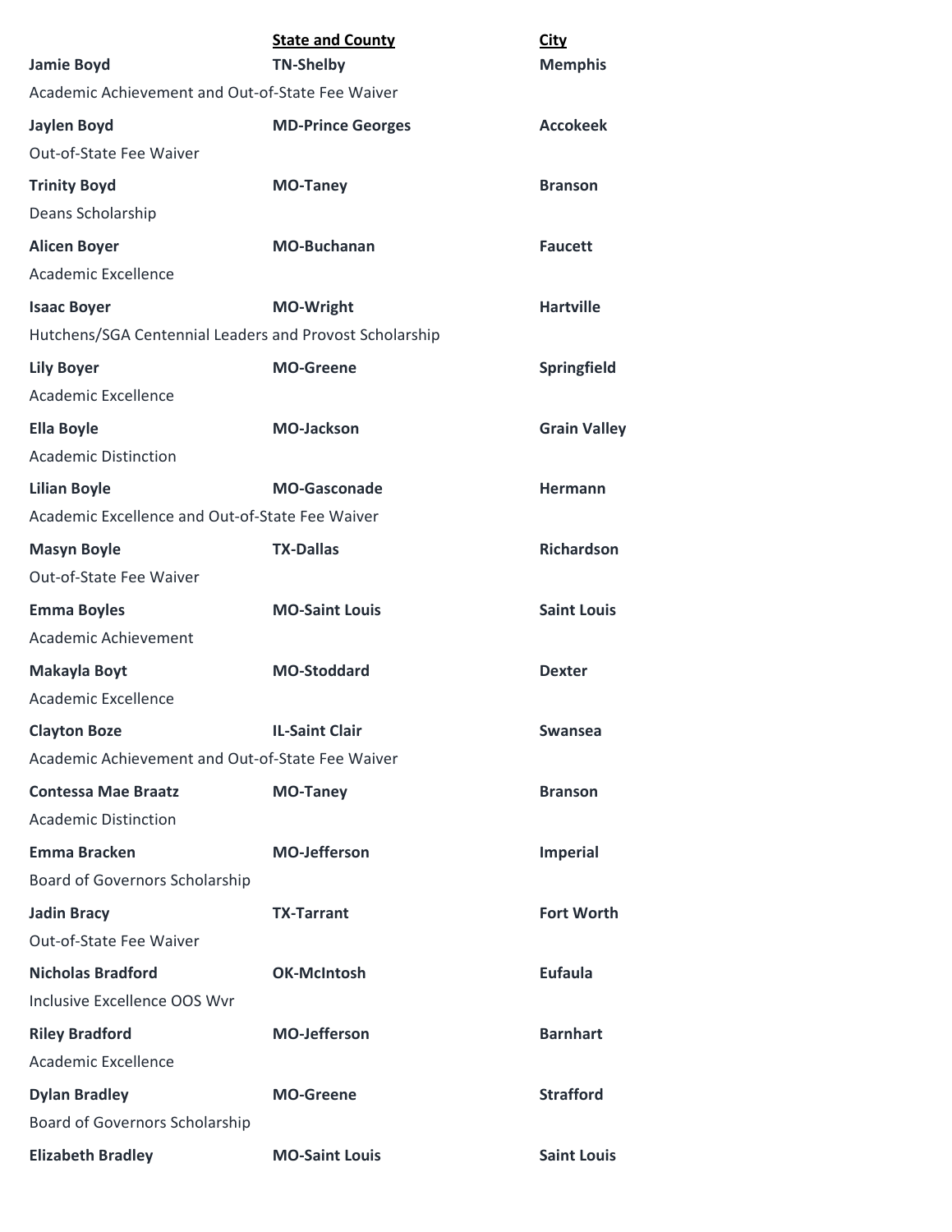|                                                  | <b>State and County</b>  | <b>City</b>         |
|--------------------------------------------------|--------------------------|---------------------|
| Board of Governors Scholarship                   |                          |                     |
| <b>Lauren Bradley</b>                            | <b>KS-Johnson</b>        | De Soto             |
| Board of Governors Scholarship                   |                          |                     |
| <b>Reagan Bradley</b>                            | <b>MO-Saint Francois</b> | <b>Park Hills</b>   |
| Board of Governors Scholarship                   |                          |                     |
| <b>Delaney Bradshaw</b>                          | <b>KS-Sedgwick</b>       | <b>Viola</b>        |
| Academic Excellence and Out-of-State Fee Waiver  |                          |                     |
| <b>Emma Bradshaw</b>                             | <b>TN-Haywood</b>        | <b>Brownsville</b>  |
| Deans Scholarship                                |                          |                     |
| <b>Desirae Brady</b>                             | <b>PA-Adams</b>          | Mcsherrystown       |
| <b>Out-of-State Fee Waiver</b>                   |                          |                     |
| <b>Madelyn Brakeville</b>                        | <b>MO-Bates</b>          | <b>Butler</b>       |
| Deans Scholarship                                |                          |                     |
| <b>Jessica Branch</b>                            | <b>GA-Forsyth</b>        | <b>Cumming</b>      |
| Board of Governors Scholarship                   |                          |                     |
| <b>Claire Brandon</b>                            | <b>TX-Denton</b>         | <b>Frisco</b>       |
| Academic Excellence and Out-of-State Fee Waiver  |                          |                     |
| <b>Brady Brandt</b>                              | <b>MO-Jasper</b>         | Jasper              |
| Board of Governors Scholarship                   |                          |                     |
| <b>Derek Brandt</b>                              | <b>MO-Gasconade</b>      | <b>Owensville</b>   |
| Board of Governors Scholarship                   |                          |                     |
| <b>Molly Brannan</b>                             | <b>MI-Jackson</b>        | <b>Jackson</b>      |
| Academic Achievement and Out-of-State Fee Waiver |                          |                     |
| <b>Madison Brannin</b>                           | <b>KS-Labette</b>        | <b>Mound Valley</b> |
| Academic Distinction and Out-of-State Fee Waiver |                          |                     |
| <b>Paul Branson</b>                              | <b>MO-Jackson</b>        | <b>Blue Springs</b> |
| Provost Scholarship                              |                          |                     |
| <b>Greta Branz</b>                               | IL-Jersey                | <b>Grafton</b>      |
| Academic Distinction and Out-of-State Fee Waiver |                          |                     |
| <b>Anderson Brashers</b>                         | <b>MO-Taney</b>          | <b>Branson</b>      |
| Academic Achievement                             |                          |                     |
| <b>Allene Brass</b>                              | IL-Jersey                | <b>Brighton</b>     |
| Academic Distinction and Out-of-State Fee Waiver |                          |                     |
| <b>Jack Braun</b>                                | <b>MO-Franklin</b>       | <b>Union</b>        |
| <b>Academic Distinction</b>                      |                          |                     |
| <b>Jameson Brawner</b>                           | <b>MO-Taney</b>          | <b>Merriam Vlg</b>  |
| Academic Achievement                             |                          |                     |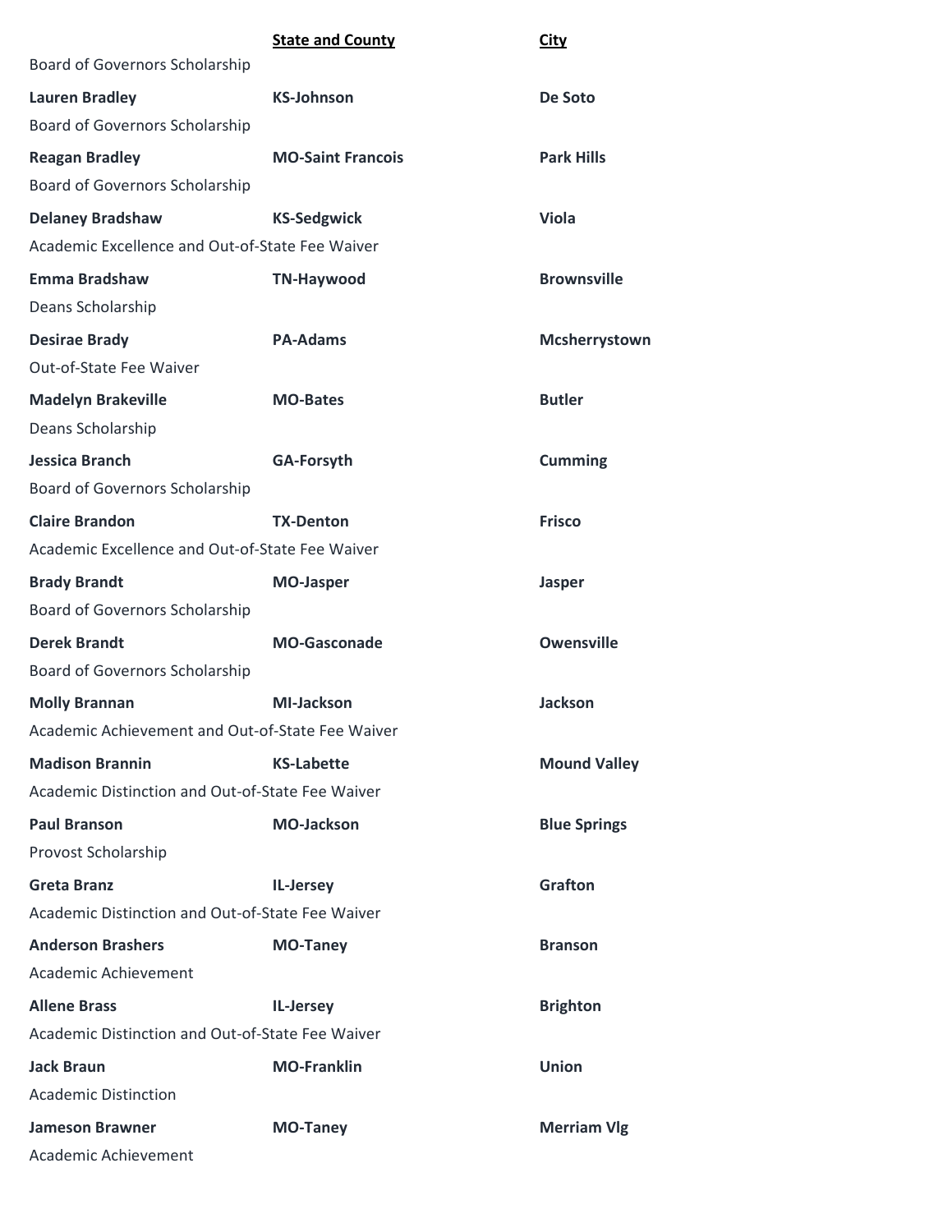| <b>Andrea Bray</b>                               | <b>State and County</b><br><b>MO-Dent</b> | <b>City</b><br><b>Salem</b> |
|--------------------------------------------------|-------------------------------------------|-----------------------------|
| Board of Governors Scholarship                   |                                           |                             |
| <b>Hanna Bray</b>                                | IL-Macoupin                               | <b>Benld</b>                |
| Out-of-State Fee Waiver                          |                                           |                             |
| <b>Emma Bredeman</b>                             | <b>HI-Honolulu</b>                        | <b>Kailua</b>               |
| Academic Achievement and Out-of-State Fee Waiver |                                           |                             |
| <b>Jordyn Bredenberg</b>                         | <b>MN-Hennepin</b>                        | Champlin                    |
| Academic Excellence and Out-of-State Fee Waiver  |                                           |                             |
| <b>Taylor Bredeson</b>                           | <b>MO-Barry</b>                           | <b>Shell Knob</b>           |
| Provost Scholarship                              |                                           |                             |
| <b>Grant Breece</b>                              | <b>MO-New Madrid</b>                      | Gideon                      |
| Provost Scholarship                              |                                           |                             |
| <b>Halie Breedlove</b>                           | <b>MO-Laclede</b>                         | Lynchburg                   |
| Inclusive Excellence Scholarship                 |                                           |                             |
| <b>Anna Breihan</b>                              | <b>MO-Saint Louis</b>                     | <b>Saint Louis</b>          |
| <b>Academic Distinction</b>                      |                                           |                             |
| <b>Lily Brengarth</b>                            | <b>MO-Saint Charles</b>                   | <b>Lake Saint Louis</b>     |
| <b>Academic Excellence</b>                       |                                           |                             |
| <b>Landon Brewer</b>                             | <b>MO-Jasper</b>                          | <b>Joplin</b>               |
| Academic Achievement                             |                                           |                             |
| <b>Mason Brewer</b>                              | <b>MO-Greene</b>                          | <b>Brookline</b>            |
| Board of Governors Scholarship                   |                                           |                             |
| <b>Madison Brewner</b>                           | <b>WA-King</b>                            | <b>Bellevue</b>             |
| Out-of-State Fee Waiver                          |                                           |                             |
| <b>Harley Brewster</b>                           | <b>MO-Audrain</b>                         | Vandalia                    |
| Academic Achievement                             |                                           |                             |
| <b>Quinn Brewster</b>                            | <b>MO-Saint Louis</b>                     | <b>Saint Louis</b>          |
| Provost Scholarship                              |                                           |                             |
| <b>Claudia Brickey</b>                           | <b>MO-Saint Louis</b>                     | <b>Valley Park</b>          |
| <b>Academic Excellence</b>                       |                                           |                             |
| <b>Savannah Bridgeford</b>                       | <b>MO-Boone</b>                           | Columbia                    |
| Academic Achievement                             |                                           |                             |
| <b>Annie Bridgeman</b>                           | <b>MO-Miller</b>                          | <b>Kaiser</b>               |
| Academic Achievement                             |                                           |                             |
| <b>Collin Bridges</b>                            | <b>MO-Cole</b>                            | <b>Jefferson City</b>       |
| Board of Governors Scholarship                   |                                           |                             |
| <b>Lauren Bries</b>                              | IL-DuPage                                 | <b>Naperville</b>           |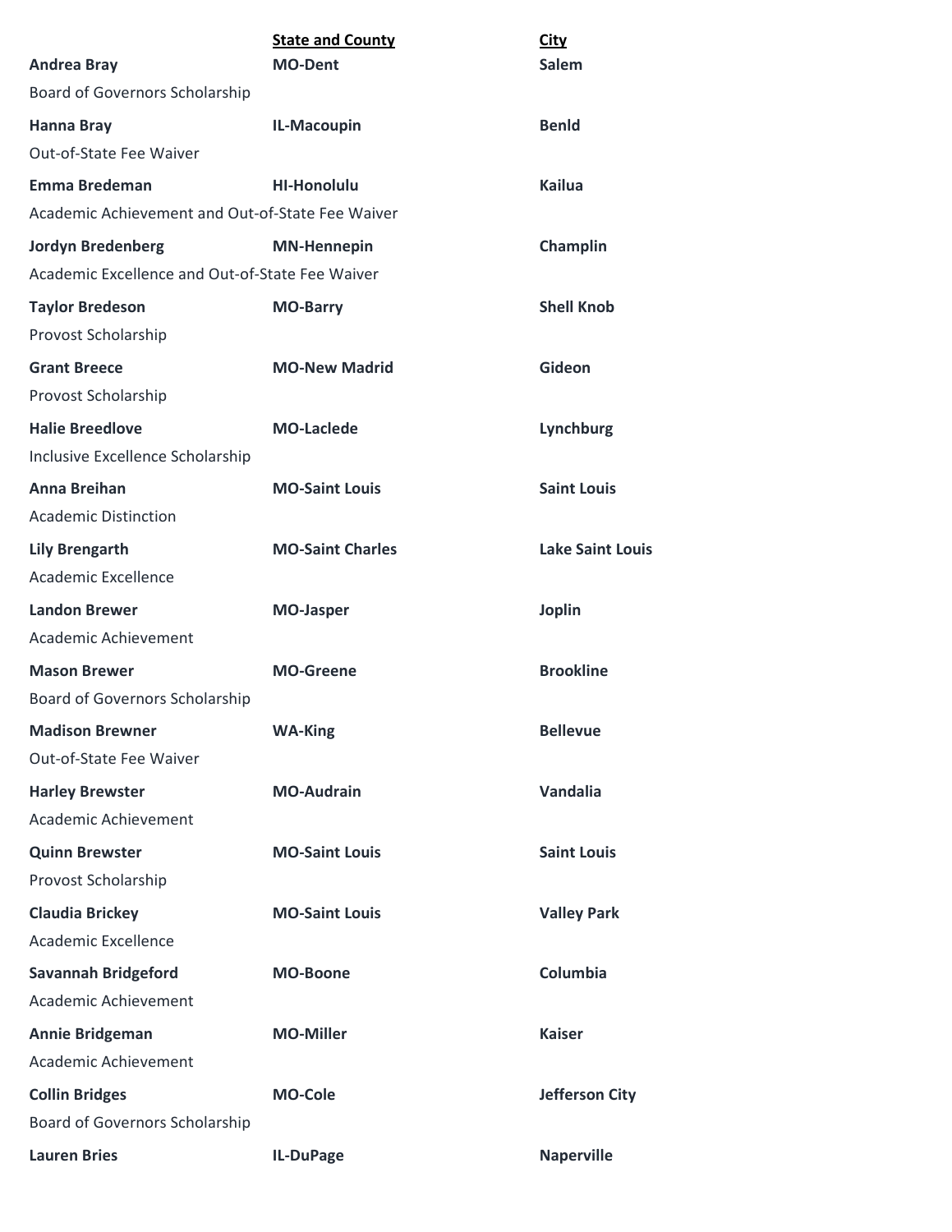|                                                  | <b>State and County</b> | <b>City</b>          |
|--------------------------------------------------|-------------------------|----------------------|
| Provost Scholarship                              |                         |                      |
| <b>Mary Brigham</b>                              | <b>VA-Henrico</b>       | <b>Henrico</b>       |
| Academic Excellence and Out-of-State Fee Waiver  |                         |                      |
| <b>Blakely Brighton</b>                          | <b>AR-Pulaski</b>       | <b>Maumelle</b>      |
| Out-of-State Fee Waiver                          |                         |                      |
| <b>Faith Brindley</b>                            | <b>IL-Madison</b>       | <b>Highland</b>      |
| Academic Achievement and Out-of-State Fee Waiver |                         |                      |
| <b>Olivia Brinkman</b>                           | <b>MO-Greene</b>        | Springfield          |
| Academic Excellence                              |                         |                      |
| Amya Brisbin                                     | <b>MO-Miller</b>        | <b>Eldon</b>         |
| Provost Scholarship                              |                         |                      |
| <b>Matthew Briseno</b>                           | <b>CA-Tulare</b>        | <b>Tulare</b>        |
| Deans Scholarship                                |                         |                      |
| <b>Kathryn Britt</b>                             | <b>MO-Saint Charles</b> | <b>Saint Peters</b>  |
| Academic Excellence                              |                         |                      |
| <b>Madison Britt</b>                             | <b>MO-Perry</b>         | Perryville           |
| Deans Scholarship                                |                         |                      |
| <b>Claire Brockmann</b>                          | <b>MO-Saint Charles</b> | <b>Saint Charles</b> |
| Deans Scholarship                                |                         |                      |
| <b>Alexis Broderick</b>                          | <b>SC-Greenville</b>    | Greenville           |
| Out-of-State Fee Waiver                          |                         |                      |
| <b>Noah Broeckling</b>                           | <b>IL-Clinton</b>       | <b>Albers</b>        |
| Out-of-State Fee Waiver                          |                         |                      |
| <b>Tatum Bronner</b>                             | <b>WI-Brown</b>         | <b>Green Bay</b>     |
| Academic Excellence and Out-of-State Fee Waiver  |                         |                      |
| <b>Molly Bronson</b>                             | <b>MO-Barton</b>        | Lamar                |
| <b>Academic Achievement</b>                      |                         |                      |
| <b>Aiden Brooks</b>                              | <b>MO-Platte</b>        | <b>Kansas City</b>   |
| Academic Achievement                             |                         |                      |
| <b>Ashlan Brooks</b>                             | <b>KS-Crawford</b>      | Pittsburg            |
| Board of Governors Scholarship                   |                         |                      |
| <b>Faith Brooks</b>                              | <b>MO-Boone</b>         | <b>Sturgeon</b>      |
| Academic Achievement                             |                         |                      |
| <b>Jackson Brooks</b>                            | <b>IL-Madison</b>       | Godfrey              |
| Academic Excellence and Out-of-State Fee Waiver  |                         |                      |
| <b>Mekhi Brooks</b>                              | <b>MO-Saint Charles</b> | <b>Saint Charles</b> |
| <b>Board of Governors Scholarship</b>            |                         |                      |
|                                                  |                         |                      |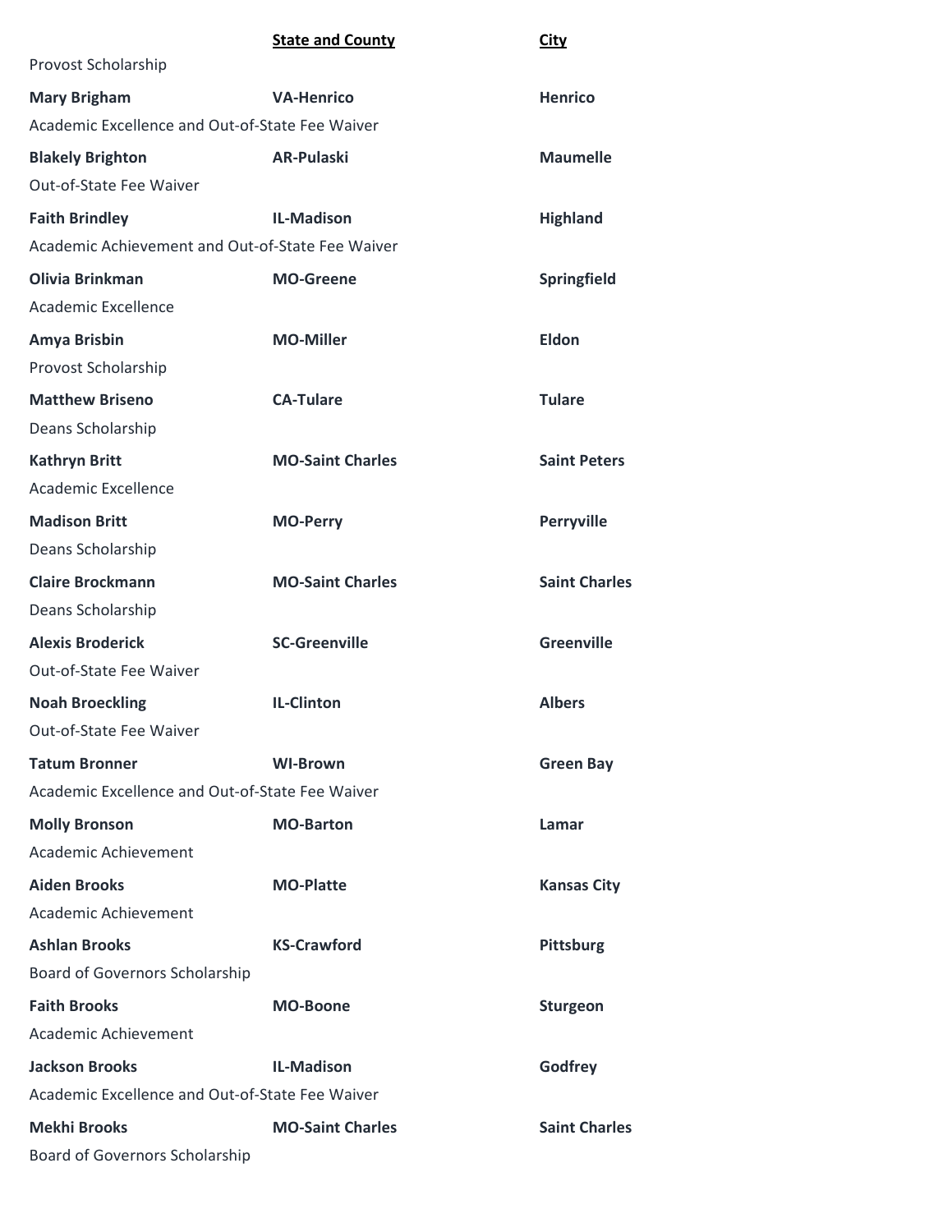| <b>Bailey Brookshire</b>                        | <b>State and County</b><br><b>MO-Phelps</b> | <b>City</b><br><b>Newburg</b> |
|-------------------------------------------------|---------------------------------------------|-------------------------------|
| <b>Academic Distinction</b>                     |                                             |                               |
| <b>Hanna Brookshire</b>                         | <b>TX-Denton</b>                            | <b>Frisco</b>                 |
| Board of Governors Scholarship                  |                                             |                               |
| <b>Sydney Broom</b>                             | <b>TN-Shelby</b>                            | <b>Memphis</b>                |
| Academic Excellence and Out-of-State Fee Waiver |                                             |                               |
| <b>Avery Brooman</b>                            | <b>MO-Franklin</b>                          | Washington                    |
| Board of Governors Scholarship                  |                                             |                               |
| <b>Taylor Broshuis</b>                          | <b>MO-Bollinger</b>                         | Leopold                       |
| Deans Scholarship                               |                                             |                               |
| <b>Grace Brosi</b>                              | IL-Sangamon                                 | <b>New Berlin</b>             |
| Academic Excellence and Out-of-State Fee Waiver |                                             |                               |
| <b>Abigail Brown</b>                            | <b>MO-Benton</b>                            | <b>Ionia</b>                  |
| Inclusive Excellence Scholarship                |                                             |                               |
| <b>Allison Brown</b>                            | <b>CA-Lake</b>                              | <b>Hidden VI Lk</b>           |
| Academic Excellence and Out-of-State Fee Waiver |                                             |                               |
| <b>Amelia Brown</b>                             | CO-Weld                                     | <b>Frederick</b>              |
| Out-of-State Fee Waiver                         |                                             |                               |
| <b>Amelia Brown</b>                             | <b>MO-Saint Charles</b>                     | <b>Saint Peters</b>           |
| Deans Scholarship                               |                                             |                               |
| <b>Ashlyn Brown</b>                             | <b>MO-McDonald</b>                          | Anderson                      |
| Provost Scholarship                             |                                             |                               |
| <b>Brianna Brown</b>                            | <b>MO-Jefferson</b>                         | <b>High Ridge</b>             |
| Academic Achievement                            |                                             |                               |
| <b>Brooke Brown</b>                             | <b>MO-Jackson</b>                           | <b>Kansas City</b>            |
| Provost Scholarship                             |                                             |                               |
| <b>Cathryn Brown</b>                            | <b>MO-Saint Charles</b>                     | <b>West Alton</b>             |
| Academic Achievement                            |                                             |                               |
| <b>Chelsey Brown</b>                            | <b>MO-Webster</b>                           | <b>Marshfield</b>             |
| Academic Excellence                             |                                             |                               |
| <b>Connor Brown</b>                             | <b>IL-Cook</b>                              | Chicago                       |
| Academic Excellence and Out-of-State Fee Waiver |                                             |                               |
| <b>Della-Mae Brown</b>                          | <b>MO-Greene</b>                            | Springfield                   |
| Academic Excellence                             |                                             |                               |
| <b>Denise Brown</b>                             | <b>IL-Cook</b>                              | Chicago                       |
| Provost Scholarship                             |                                             |                               |
| <b>Emma Brown</b>                               | <b>MO-Jasper</b>                            | <b>Carthage</b>               |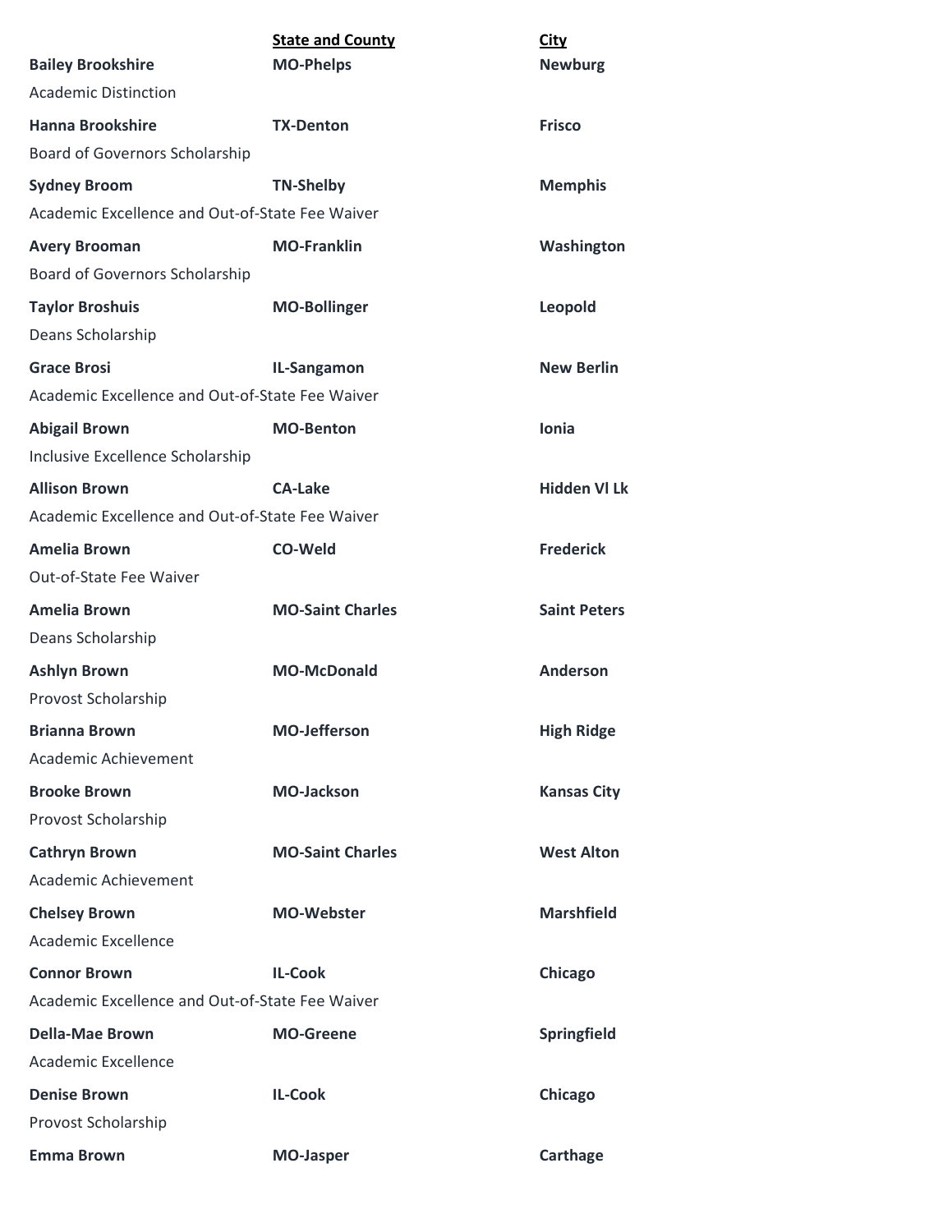|                                                         | <b>State and County</b>    | <b>City</b>              |
|---------------------------------------------------------|----------------------------|--------------------------|
| Provost Scholarship                                     |                            |                          |
| <b>Haley Brown</b>                                      | <b>OH-Hamilton</b>         | <b>Cincinnati</b>        |
| Out-of-State Fee Waiver                                 |                            |                          |
| <b>Hannah Brown</b>                                     | <b>MO-Jackson</b>          | <b>Lees Summit</b>       |
| <b>Academic Excellence</b>                              |                            |                          |
| <b>Jakyrah Brown</b>                                    | <b>IL-Cook</b>             | Chicago                  |
| Academic Achievement and Out-of-State Fee Waiver        |                            |                          |
| <b>Jarrin Brown</b>                                     | <b>MO-Johnson</b>          | <b>Holden</b>            |
| Hutchens/SGA Centennial Leaders and Provost Scholarship |                            |                          |
| <b>Jasmine Brown</b>                                    | <b>MO-Barry</b>            | <b>Cassville</b>         |
| Board of Governors Scholarship                          |                            |                          |
| <b>Jason Brown</b>                                      | <b>MO-Saint Louis</b>      | <b>Webster Grvs</b>      |
| Deans Scholarship                                       |                            |                          |
| <b>Jerriah Brown</b>                                    | <b>AR-Pulaski</b>          | <b>Little Rock</b>       |
| Out-of-State Fee Waiver                                 |                            |                          |
| <b>Jordan Brown</b>                                     | <b>OK-Tulsa</b>            | <b>Broken Arrow</b>      |
| Out-of-State Fee Waiver                                 |                            |                          |
| <b>Kendriona Brown</b>                                  | <b>IL-Saint Clair</b>      | <b>E Saint Louis</b>     |
| Out-of-State Fee Waiver                                 |                            |                          |
| <b>Kylee Brown</b>                                      | <b>MO-Webster</b>          | <b>Rogersville</b>       |
| Academic Achievement                                    |                            |                          |
| <b>Linnea Brown</b>                                     | <b>MO-Marion</b>           | <b>Hannibal</b>          |
| Board of Governors Scholarship                          |                            |                          |
| <b>Luke Brown</b>                                       | <b>MO-Stone</b>            | <b>Kimberling City</b>   |
| Deans Scholarship                                       |                            |                          |
| <b>Lyric Brown</b>                                      | <b>OH-Belmont</b>          | <b>Saint Clairsville</b> |
| Deans Scholarship                                       |                            |                          |
| <b>Macayla Brown</b>                                    | <b>TX-Collin</b>           | <b>Melissa</b>           |
| Inclusive Excellence Scholarship                        |                            |                          |
| <b>Madison Brown</b>                                    | <b>MO-Saint Louis City</b> | <b>Saint Louis</b>       |
| <b>Academic Excellence</b>                              |                            |                          |
| <b>Paige Brown</b>                                      | <b>MO-Saint Charles</b>    | <b>Saint Charles</b>     |
| Board of Governors Scholarship                          |                            |                          |
| <b>Theodore Brown</b>                                   | <b>IL-Cook</b>             | Chicago                  |
| Academic Excellence and Out-of-State Fee Waiver         |                            |                          |
| <b>Toby Brown</b>                                       | <b>MO-Crawford</b>         | <b>Steelville</b>        |
| <b>Academic Distinction</b>                             |                            |                          |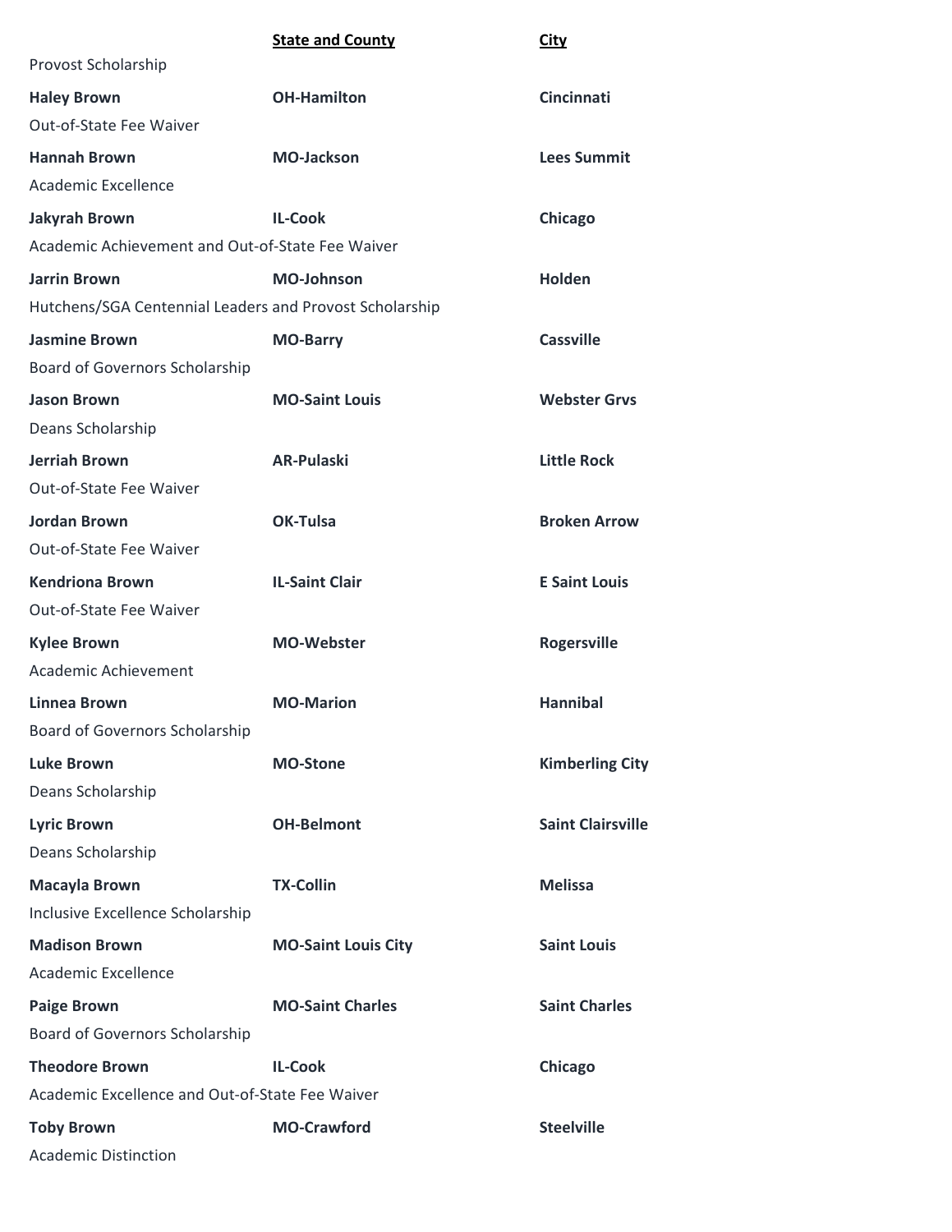|                                                          | <b>State and County</b> | <b>City</b>             |
|----------------------------------------------------------|-------------------------|-------------------------|
| <b>Avery Browne</b>                                      | <b>MO-Greene</b>        | Springfield             |
| Board of Governors Scholarship                           |                         |                         |
| <b>Audrey Brownfield</b>                                 | <b>MO-Johnson</b>       | <b>Stilwell</b>         |
| Board of Governors Scholarship                           |                         |                         |
| <b>Max Browning</b>                                      | MO-Clay                 | <b>Kansas City</b>      |
| Board of Governors Scholarship                           |                         |                         |
| <b>Benjamin Broyles</b>                                  | <b>IN-St Joseph</b>     | Granger                 |
| Out-of-State Fee Waiver                                  |                         |                         |
| <b>Damien Broyles</b><br><b>Presidential Scholarship</b> | <b>MO-Jackson</b>       | <b>Blue Springs</b>     |
| <b>Abigail Brubaker</b>                                  | <b>MO-Livingston</b>    | <b>Chillicothe</b>      |
| Provost Scholarship                                      |                         |                         |
| <b>Elise Bruce</b><br>Out-of-State Fee Waiver            | <b>IL-Madison</b>       | <b>Troy</b>             |
| <b>Paige Bruce</b>                                       | IL-Sangamon             | <b>Springfield</b>      |
| Academic Distinction and Out-of-State Fee Waiver         |                         |                         |
| Sophia Bruce                                             | <b>MO-Cole</b>          | <b>Jefferson City</b>   |
| Academic Achievement                                     |                         |                         |
| <b>Sydney Bruce</b>                                      | <b>MO-Saint Charles</b> | <b>Lake Saint Louis</b> |
| Provost Scholarship                                      |                         |                         |
| John Bruchhagen                                          | <b>AR-Pulaski</b>       | <b>Maumelle</b>         |
| Board of Governors Scholarship                           |                         |                         |
| <b>Madelyn Brueckner</b>                                 | <b>IL-Madison</b>       | <b>Bethalto</b>         |
| Provost Scholarship                                      |                         |                         |
| <b>Carly Bruegenhemke</b>                                | <b>MO-Saint Charles</b> | Wentzville              |
| Board of Governors Scholarship                           |                         |                         |
| <b>Connor Bruemmer</b>                                   | <b>MO-Saint Charles</b> | <b>Saint Peters</b>     |
| Academic Excellence                                      |                         |                         |
| <b>Elijah Bruemmer</b>                                   | <b>MO-Cole</b>          | <b>Jefferson City</b>   |
| <b>Board of Governors Scholarship</b>                    |                         |                         |
| <b>Myles Brumback</b>                                    | <b>IL-Monroe</b>        | Columbia                |
| Academic Excellence and Out-of-State Fee Waiver          |                         |                         |
| <b>Alyna Brunet</b>                                      | <b>FL-Orange</b>        | Windermere              |
| Academic Excellence and Out-of-State Fee Waiver          |                         |                         |
| <b>Ashley Brunk</b>                                      | <b>MO-Webster</b>       | Rogersville             |
| <b>Academic Distinction</b>                              |                         |                         |
| <b>Emily Brunk</b>                                       | MO-Clay                 | Liberty                 |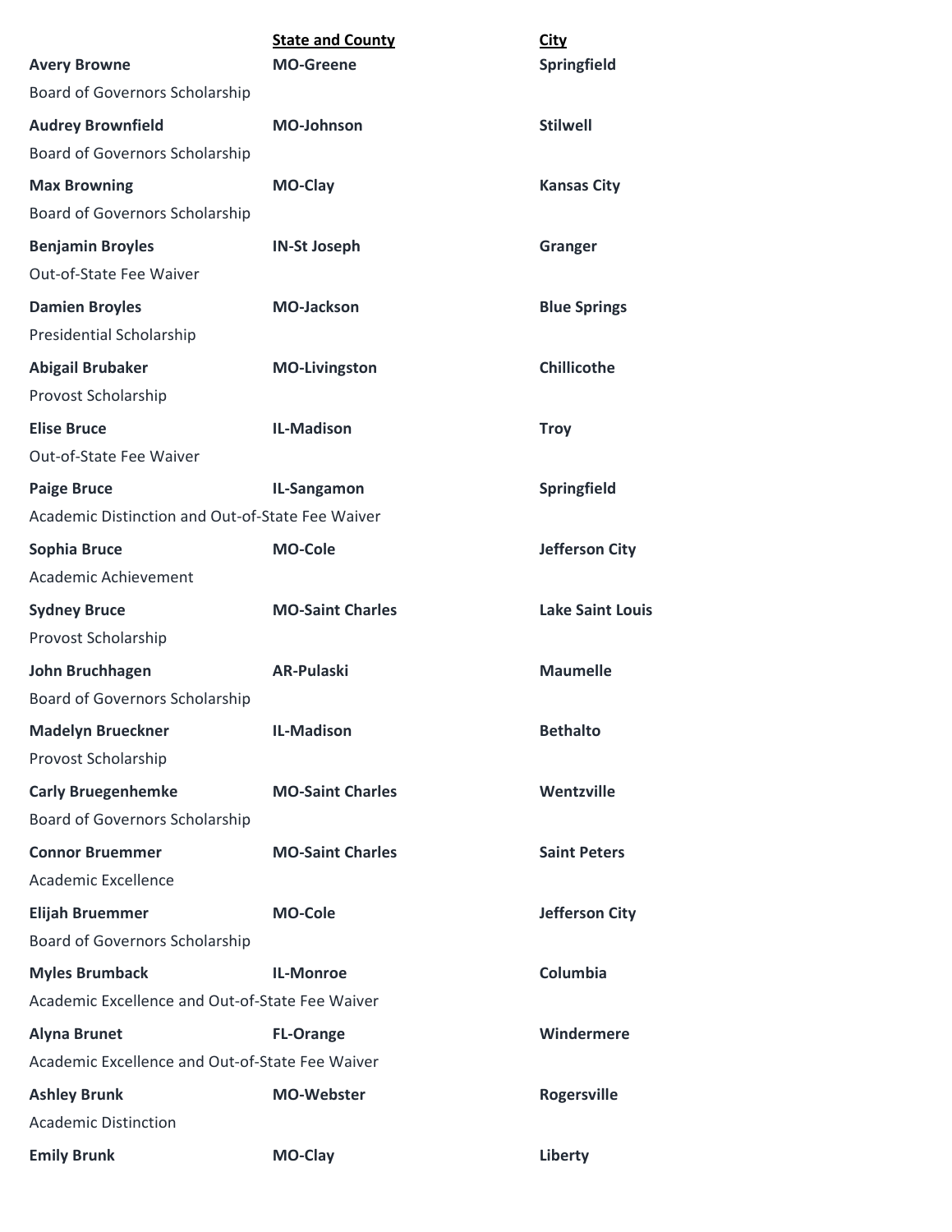|                                                  | <b>State and County</b>    | <b>City</b>             |
|--------------------------------------------------|----------------------------|-------------------------|
| Provost Scholarship                              |                            |                         |
| <b>Elana Bruns</b>                               | IL-Logan                   | <b>Chestnut</b>         |
| Provost Scholarship                              |                            |                         |
| <b>Kyle Bruns</b>                                | <b>MO-Jefferson</b>        | Fenton                  |
| Board of Governors Scholarship                   |                            |                         |
| <b>Alexis Bryan</b>                              | <b>MO-Greene</b>           | <b>Bois D Arc</b>       |
| Academic Achievement                             |                            |                         |
| <b>Clara Bryant</b>                              | <b>MO-Jackson</b>          | Raytown                 |
| Academic Excellence                              |                            |                         |
| <b>Hailey Bryant</b>                             | <b>MO-Jasper</b>           | Carthage                |
| Board of Governors Scholarship                   |                            |                         |
| <b>Juliana Bryant</b>                            | <b>MO-Miller</b>           | <b>Lake Ozark</b>       |
| Provost Scholarship                              |                            |                         |
| <b>Justin Bryant</b>                             | <b>MO-Webster</b>          | <b>Rogersville</b>      |
| Deans Scholarship                                |                            |                         |
| <b>Payton Bryant</b>                             | <b>MO-Webster</b>          | Seymour                 |
| Academic Excellence                              |                            |                         |
| <b>Kaden Buatte</b>                              | <b>MO-Sainte Genevieve</b> | <b>Sainte Genevieve</b> |
| Board of Governors Scholarship                   |                            |                         |
| Ali'ya Buchanan                                  | <b>MO-Saint Charles</b>    | <b>O</b> Fallon         |
| Deans Scholarship                                |                            |                         |
| Nyla Buchanan                                    | <b>IL-Cook</b>             | Chicago                 |
| Out-of-State Fee Waiver                          |                            |                         |
| <b>Reese Buchert</b>                             | OK-Tulsa                   | <b>Tulsa</b>            |
| Academic Distinction and Out-of-State Fee Waiver |                            |                         |
| <b>Devan Bucholz</b>                             | IL-Kane                    | <b>Elburn</b>           |
| Out-of-State Fee Waiver                          |                            |                         |
| <b>Bronwyn Buckner</b>                           | <b>MO-Greene</b>           | Springfield             |
| Deans Scholarship                                |                            |                         |
| <b>Jordyn Bucy</b>                               | <b>MO-Greene</b>           | Springfield             |
| Deans Scholarship                                |                            |                         |
| <b>Sydney Buhnerkemper</b>                       | IL-Sangamon                | <b>Springfield</b>      |
| Academic Distinction and Out-of-State Fee Waiver |                            |                         |
| <b>Brooklyn Bumbales</b>                         | <b>MO-Marion</b>           | <b>Hannibal</b>         |
| Deans Scholarship                                |                            |                         |
| <b>Evelyn Bunce</b>                              | <b>TN-Williamson</b>       | <b>Franklin</b>         |
| Provost Scholarship                              |                            |                         |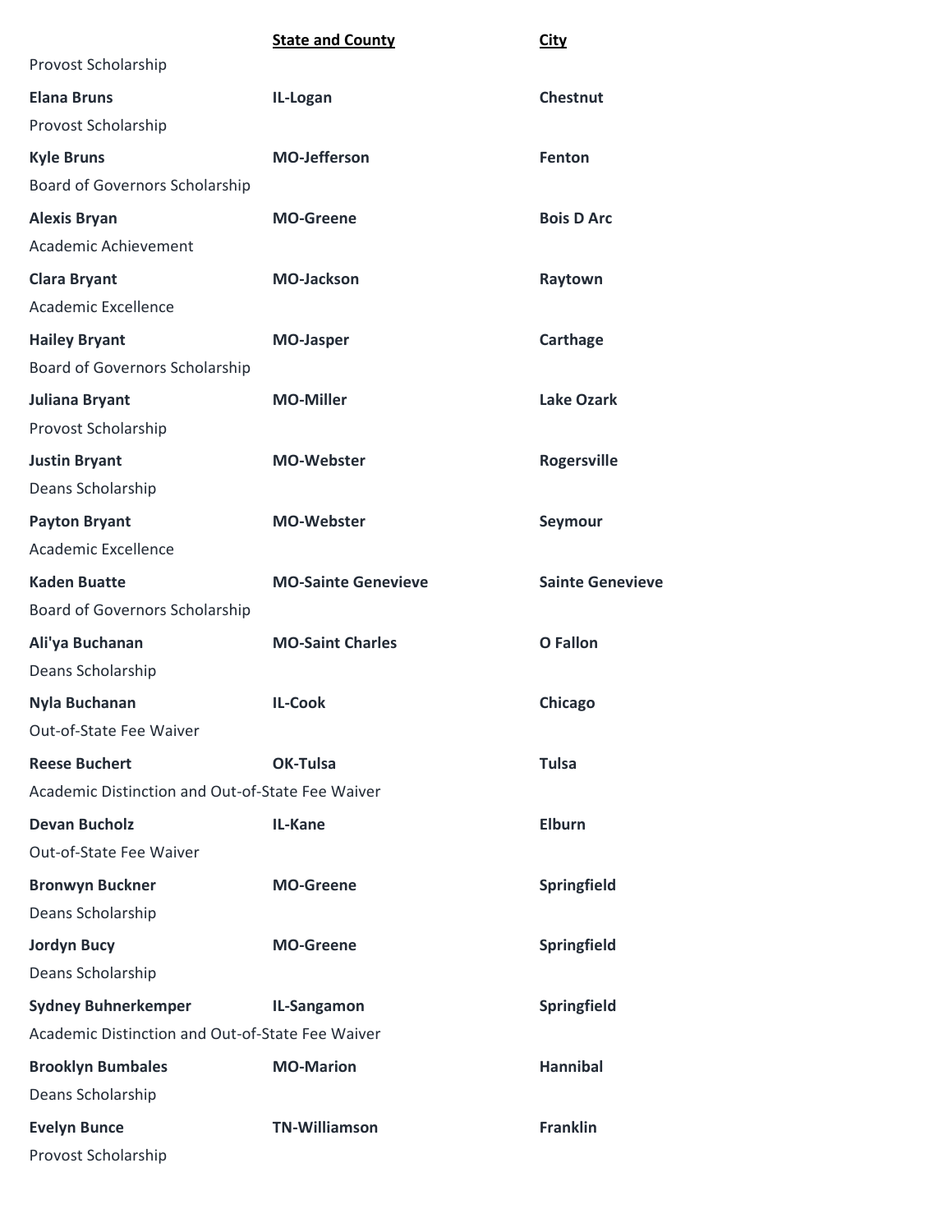|                                                         | <b>State and County</b> | <b>City</b>          |
|---------------------------------------------------------|-------------------------|----------------------|
| <b>Jaimee Bunderson</b>                                 | <b>MO-Saint Louis</b>   | <b>Chesterfield</b>  |
| Provost Scholarship                                     |                         |                      |
| <b>Jacob Buniff</b>                                     | <b>TX-Denton</b>        | <b>Carrollton</b>    |
| Academic Distinction and Out-of-State Fee Waiver        |                         |                      |
| <b>Mason Bunting</b>                                    | <b>IL-Saint Clair</b>   | <b>Belleville</b>    |
| Academic Excellence and Out-of-State Fee Waiver         |                         |                      |
| <b>Olivia Bunton</b>                                    | <b>MO-Jefferson</b>     | <b>Barnhart</b>      |
| Academic Excellence                                     |                         |                      |
| <b>Chandler Burch</b>                                   | <b>MO-Christian</b>     | <b>Nixa</b>          |
| <b>Academic Distinction</b>                             |                         |                      |
| <b>Alison Burcham</b>                                   | <b>MO-Callaway</b>      | <b>Holts Summit</b>  |
| Board of Governors Scholarship                          |                         |                      |
| <b>Trace Burchart</b>                                   | OK-Tulsa                | <b>Jenks</b>         |
| Board of Governors Scholarship                          |                         |                      |
| <b>Kyla Burdick</b>                                     | <b>KS-Sedgwick</b>      | <b>Valley Center</b> |
| Hutchens/SGA Centennial Leaders and Provost Scholarship |                         |                      |
| <b>Lauren Burgess</b>                                   | <b>MO-Jasper</b>        | <b>Carl Junction</b> |
| Provost Scholarship                                     |                         |                      |
| <b>Lorali Burgess</b>                                   | <b>IL-Peoria</b>        | <b>Peoria Hts</b>    |
| Out-of-State Fee Waiver                                 |                         |                      |
| <b>Isabella Burghart</b>                                | <b>KS-Douglas</b>       | Lawrence             |
| Deans Scholarship                                       |                         |                      |
| <b>Mason Burgin</b>                                     | IL-Sangamon             | Springfield          |
| Academic Excellence and Out-of-State Fee Waiver         |                         |                      |
| <b>Kelsie Burkard</b>                                   | <b>MO-Greene</b>        | Springfield          |
| <b>Academic Distinction</b>                             |                         |                      |
| <b>Alexander Burke</b>                                  | MO-Clay                 | <b>Kansas City</b>   |
| Board of Governors Scholarship                          |                         |                      |
| <b>Isabella Burke</b>                                   | <b>NY-Kings</b>         | <b>Brooklyn</b>      |
| Academic Distinction and Out-of-State Fee Waiver        |                         |                      |
| <b>Juliann Burke</b>                                    | <b>MO-Jackson</b>       | Independence         |
| <b>Academic Distinction</b>                             |                         |                      |
| <b>Brooklyn Burkey</b>                                  | <b>MO-Jackson</b>       | Independence         |
| Deans Scholarship                                       |                         |                      |
| <b>Brian Burkhardt</b>                                  | <b>MO-Macon</b>         | La Plata             |
| Provost Scholarship                                     |                         |                      |
| <b>Emily Burlington</b>                                 | MO-Clay                 | <b>Kansas City</b>   |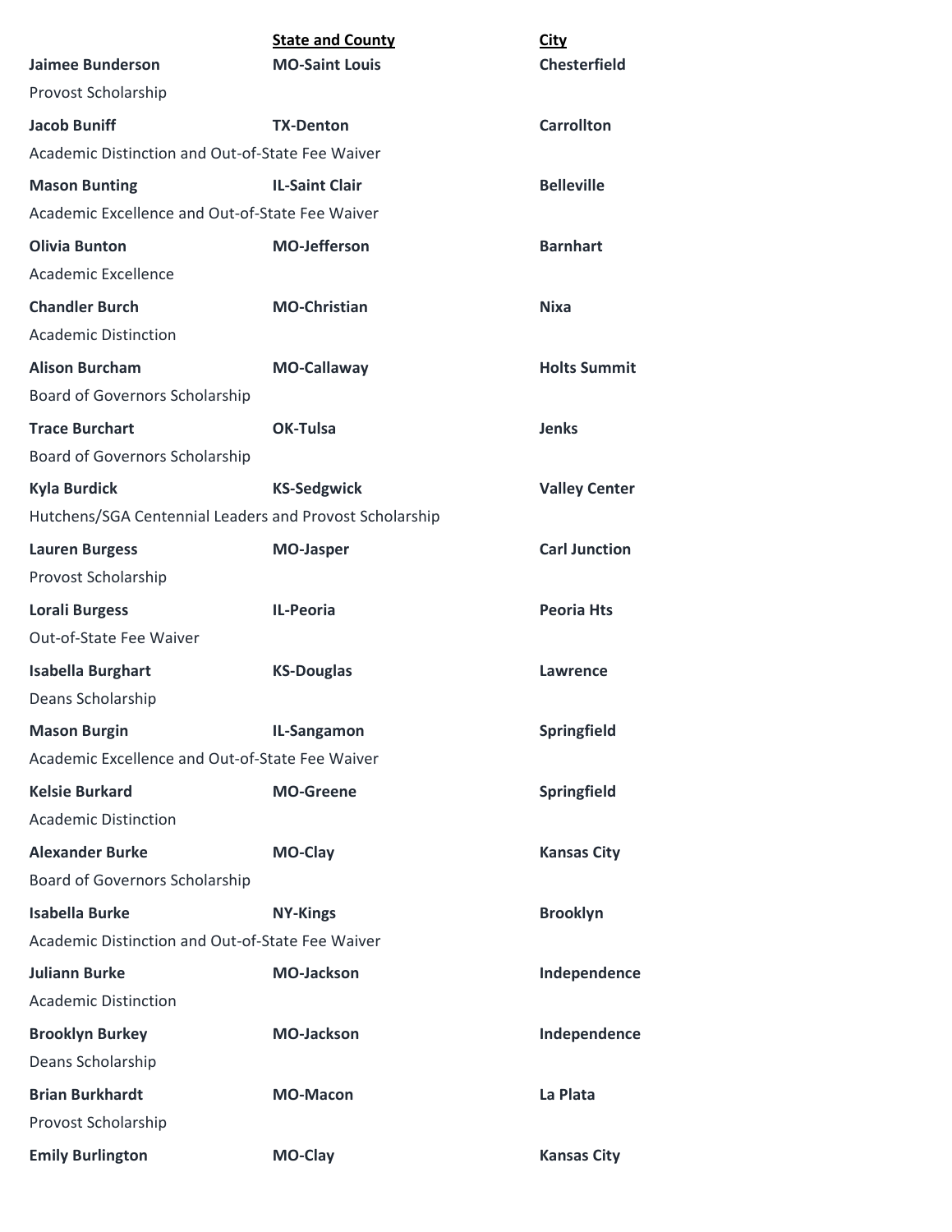|                                                  | <b>State and County</b>    | <b>City</b>         |
|--------------------------------------------------|----------------------------|---------------------|
| <b>Academic Excellence</b>                       |                            |                     |
| <b>Jackson Burnos</b>                            | <b>MO-Jackson</b>          | Raytown             |
| Board of Governors Scholarship                   |                            |                     |
| <b>Ainsley Burns</b>                             | <b>MO-Saint Louis</b>      | <b>Saint Louis</b>  |
| <b>Academic Distinction</b>                      |                            |                     |
| <b>Evan Burns</b>                                | <b>OK-Tulsa</b>            | Owasso              |
| Presidential Scholarship                         |                            |                     |
| <b>Zachary Burns</b>                             | MO-Clay                    | <b>Kansas City</b>  |
| Academic Achievement                             |                            |                     |
| <b>Karter Burnside</b>                           | <b>MO-Carroll</b>          | Hale                |
| Provost Scholarship                              |                            |                     |
| <b>Mallory Burpo</b>                             | <b>MO-Saint Charles</b>    | <b>Defiance</b>     |
| <b>Academic Excellence</b>                       |                            |                     |
| <b>Casey Burress</b>                             | <b>IL-Saint Clair</b>      | <b>Belleville</b>   |
| Academic Achievement and Out-of-State Fee Waiver |                            |                     |
| Jaela Burris                                     | <b>MO-Greene</b>           | Springfield         |
| Provost Scholarship                              |                            |                     |
| <b>Laci Burroughs</b>                            | <b>MO-Saint Charles</b>    | <b>Saint Peters</b> |
| Board of Governors Scholarship                   |                            |                     |
| <b>Terrell Burse</b>                             | <b>MO-Saint Louis City</b> | <b>Saint Louis</b>  |
| Inclusive Excellence Scholarship                 |                            |                     |
| <b>DeSeanti Burson</b>                           | <b>IL-Cook</b>             | Chicago             |
| Out-of-State Fee Waiver                          |                            |                     |
| <b>Tyler Burt</b>                                | <b>MO-Jasper</b>           | Carthage            |
| Inclusive Excellence Scholarship                 |                            |                     |
| <b>Eden Burton</b>                               | <b>MO-Christian</b>        | Nixa                |
| Academic Excellence                              |                            |                     |
| <b>Sarah Burton</b>                              | <b>PA-Beaver</b>           | <b>Beaver</b>       |
| Out-of-State Fee Waiver                          |                            |                     |
| <b>Emma Busbey</b>                               | <b>MO-Christian</b>        | <b>Nixa</b>         |
| <b>Academic Excellence</b>                       |                            |                     |
| <b>Grace Buschling</b>                           | <b>MO-Lewis</b>            | Canton              |
| Inclusive Excellence Scholarship                 |                            |                     |
| <b>Allison Buschmann</b>                         | <b>MO-Maries</b>           | <b>Vienna</b>       |
| Board of Governors Scholarship                   |                            |                     |
| <b>Grace Bushman</b>                             | <b>MO-Lawrence</b>         | Mt. Vernon          |
| Academic Excellence                              |                            |                     |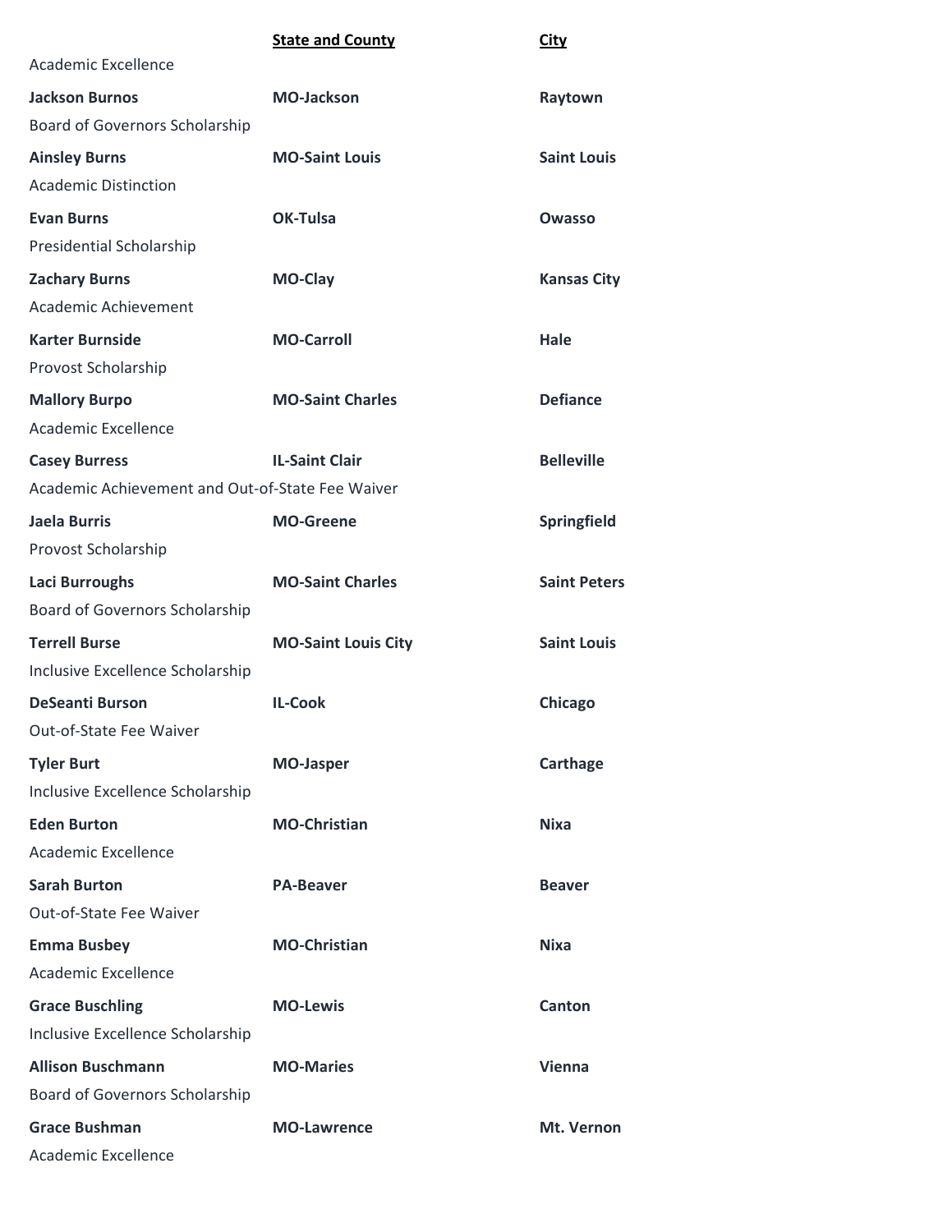|                                                  | <b>State and County</b> | <b>City</b>          |
|--------------------------------------------------|-------------------------|----------------------|
| <b>Cal Bussen</b>                                | <b>MO-Greene</b>        | Springfield          |
| Provost Scholarship                              |                         |                      |
| <b>Tyler Bussen</b>                              | <b>MO-Saint Louis</b>   | Eureka               |
| Provost Scholarship                              |                         |                      |
| <b>Breckyn Bussey</b>                            | <b>MI-Berrien</b>       | <b>Saint Joseph</b>  |
| Out-of-State Fee Waiver                          |                         |                      |
| <b>Anna Butler</b>                               | <b>MO-Saint Louis</b>   | <b>Chesterfield</b>  |
| Academic Excellence                              |                         |                      |
| <b>Bailey Butler</b>                             | <b>MO-Saint Louis</b>   | <b>Saint Louis</b>   |
| Academic Excellence                              |                         |                      |
| <b>Carly Butler</b>                              | <b>MO-Jackson</b>       | <b>Blue Springs</b>  |
| Deans Scholarship                                |                         |                      |
| <b>Grace Butler</b>                              | <b>AR-Craighead</b>     | Jonesboro            |
| Deans Scholarship                                |                         |                      |
| <b>Helen Butler</b>                              | <b>MO-Saint Louis</b>   | <b>Chesterfield</b>  |
| Deans Scholarship                                |                         |                      |
| <b>KeeYonece Butler</b>                          | <b>AR-Miller</b>        | <b>Texarkana</b>     |
| Academic Achievement and Out-of-State Fee Waiver |                         |                      |
| <b>Cooper Buzbee</b>                             | <b>MO-Greene</b>        | <b>Springfield</b>   |
| Board of Governors Scholarship                   |                         |                      |
| <b>Zachary Byars</b>                             | <b>TN-Shelby</b>        | <b>Collierville</b>  |
| Academic Excellence and Out-of-State Fee Waiver  |                         |                      |
| <b>Kennadie Byrd</b>                             | 00-Unknown County       |                      |
| Out-of-State Fee Waiver                          |                         |                      |
| Zaria Byrd                                       | <b>KS-Bourbon</b>       | <b>Fort Scott</b>    |
| Out-of-State Fee Waiver                          |                         |                      |
| <b>Sydney Cable</b>                              | <b>MO-Greene</b>        | Springfield          |
| Provost Scholarship                              |                         |                      |
| <b>Aleah Caddell</b>                             | <b>MO-Perry</b>         | Perryville           |
| Academic Excellence                              |                         |                      |
| <b>Abbey Cahalan</b>                             | <b>MO-Jasper</b>        | <b>Carl Junction</b> |
| Academic Excellence                              |                         |                      |
| <b>Raymond Cain</b>                              | <b>MD-Saint Marys</b>   | Leonardtown          |
| Out-of-State Fee Waiver                          |                         |                      |
| <b>Brigham Calais</b>                            | <b>MO-Jackson</b>       | <b>Blue Springs</b>  |
| <b>Academic Distinction</b>                      |                         |                      |
| <b>Brinlea Calais</b>                            | <b>MO-Jackson</b>       | <b>Blue Springs</b>  |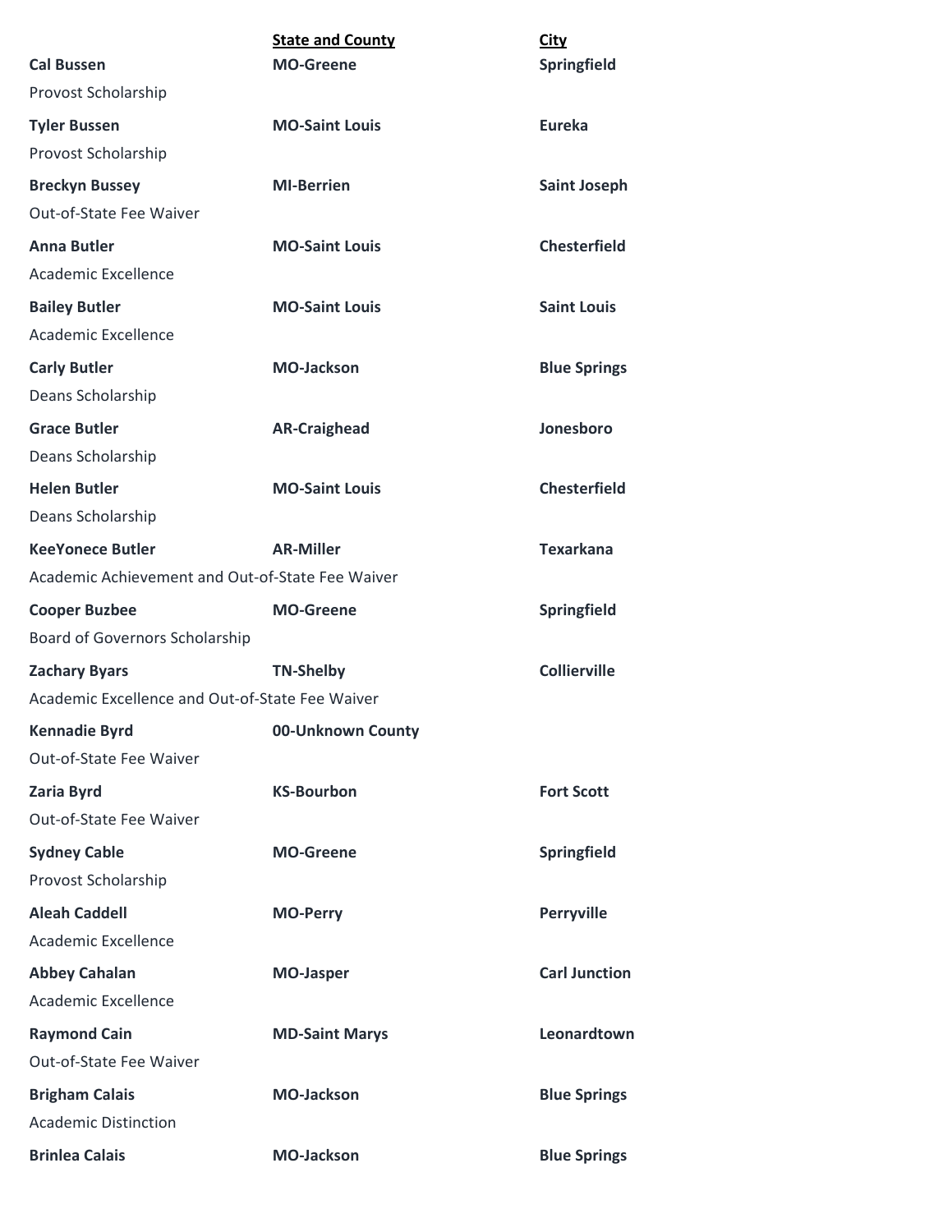**City** 

| <b>Academic Distinction</b>                      |                         |                      |
|--------------------------------------------------|-------------------------|----------------------|
| <b>Kinsey Calderone</b>                          | <b>NC-Davidson</b>      | Lexington            |
| Academic Distinction and Out-of-State Fee Waiver |                         |                      |
| <b>Caitlin Caldwell</b>                          | OK-Muskogee             | <b>Fort Gibson</b>   |
| Academic Excellence and Out-of-State Fee Waiver  |                         |                      |
| <b>Chelsey Caldwell</b>                          | <b>TX-Dallas</b>        | <b>Balch Springs</b> |
| Academic Achievement and Out-of-State Fee Waiver |                         |                      |
| <b>Dylan Caldwell</b>                            | <b>TX-Dallas</b>        | <b>Cedar Hill</b>    |
| Out-of-State Fee Waiver                          |                         |                      |
| <b>Sam Caldwell</b>                              | <b>MO-Saint Louis</b>   | <b>Saint Louis</b>   |
| Academic Excellence                              |                         |                      |
| <b>Brodie Callahan</b>                           | <b>MO-Howell</b>        | <b>West Plains</b>   |
| Board of Governors Scholarship                   |                         |                      |
| <b>Kiley Callahan</b>                            | <b>MO-Saint Louis</b>   | <b>Chesterfield</b>  |
| Academic Excellence                              |                         |                      |
| <b>Malia Callahan</b>                            | <b>MO-Johnson</b>       | Warrensburg          |
| Deans Scholarship                                |                         |                      |
| <b>Sheryl Calloway</b>                           | GA-Cobb                 | <b>Marietta</b>      |
| Out-of-State Fee Waiver                          |                         |                      |
| <b>Alexander Calvert</b>                         | <b>MO-Saint Louis</b>   | <b>Fenton</b>        |
| Deans Scholarship                                |                         |                      |
| <b>Jazmin Camacho</b>                            | IL-DuPage               | <b>Bensenville</b>   |
| Academic Excellence and Out-of-State Fee Waiver  |                         |                      |
| <b>Colleen Cameron</b>                           | GA-Cobb                 | Smyrna               |
| Academic Excellence and Out-of-State Fee Waiver  |                         |                      |
| <b>Macy Cameron</b>                              | <b>MO-Jasper</b>        | Carthage             |
| <b>Academic Distinction</b>                      |                         |                      |
| <b>Abigail Campbell</b>                          | <b>KS-Johnson</b>       | <b>Shawnee</b>       |
| Out-of-State Fee Waiver                          |                         |                      |
| <b>Bella Campbell</b>                            | <b>MO-Jefferson</b>     | <b>Imperial</b>      |
| Deans Scholarship                                |                         |                      |
| <b>Hannah Campbell</b>                           | <b>TX-Tarrant</b>       | <b>Fort Worth</b>    |
| Academic Excellence and Out-of-State Fee Waiver  |                         |                      |
| <b>Meghan Campbell</b>                           | <b>MO-Saint Charles</b> | <b>O</b> Fallon      |
| <b>Academic Achievement</b>                      |                         |                      |
| Sophia Campbell                                  | <b>TX-Denton</b>        | <b>Flower Mound</b>  |
| Board of Governors Scholarship                   |                         |                      |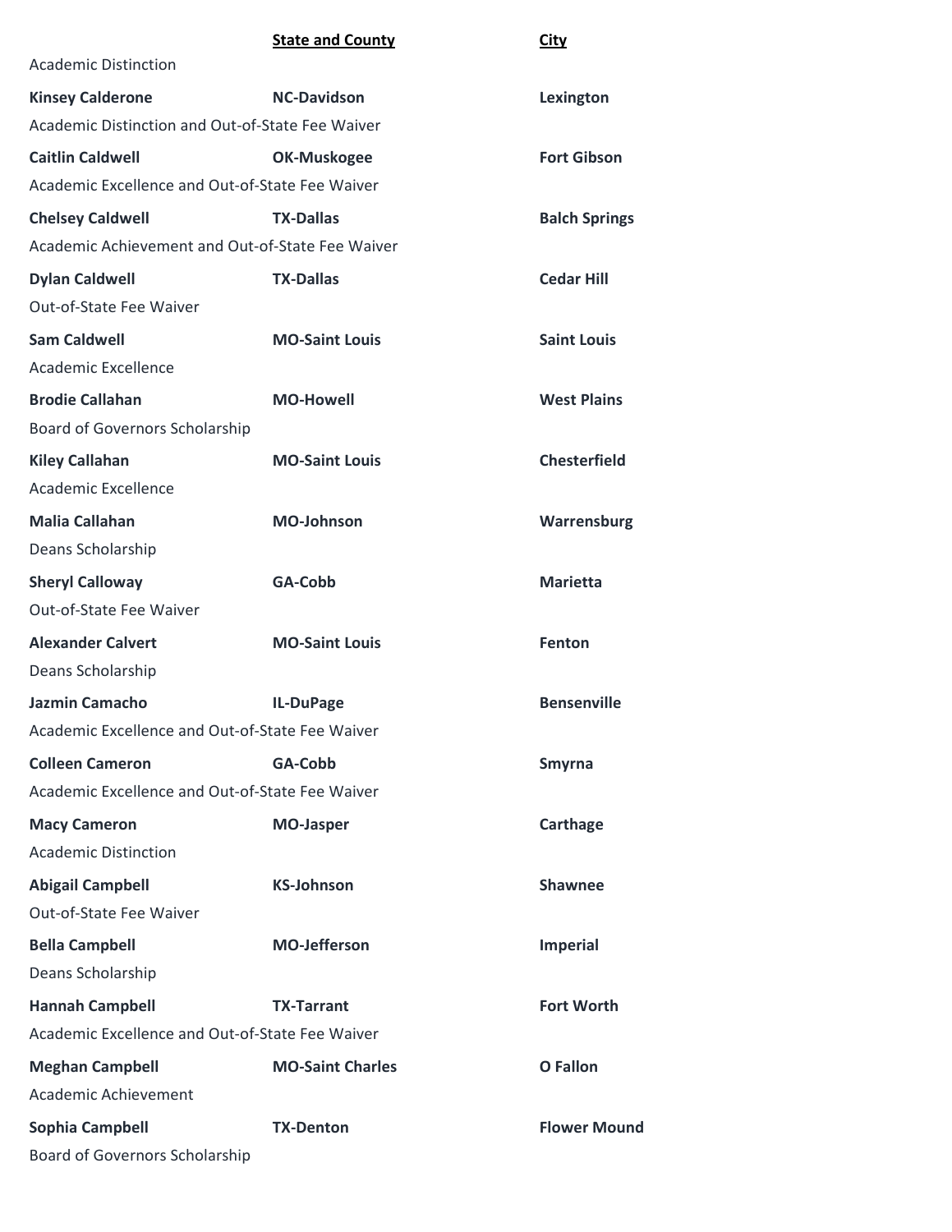| <b>State and County</b>                         | <b>City</b>           |
|-------------------------------------------------|-----------------------|
| <b>MO-Jackson</b>                               | Grandview             |
|                                                 |                       |
| <b>MO-Saint Charles</b>                         | <b>Saint Charles</b>  |
|                                                 |                       |
| <b>MO-Taney</b>                                 | <b>Branson</b>        |
|                                                 |                       |
| <b>MO-Taney</b>                                 | <b>Rockaway Beach</b> |
|                                                 |                       |
| <b>NJ-Hudson</b>                                | <b>Jersey City</b>    |
|                                                 |                       |
| <b>MO-Lincoln</b>                               | <b>Troy</b>           |
|                                                 |                       |
| <b>MO-Platte</b>                                | <b>Platte City</b>    |
|                                                 |                       |
| <b>MO-Jackson</b>                               | <b>Lees Summit</b>    |
|                                                 |                       |
| LA-Jefferson                                    | <b>Marrero</b>        |
|                                                 |                       |
| <b>MO-Jefferson</b>                             | <b>Festus</b>         |
|                                                 |                       |
| <b>IL-Union</b>                                 | <b>Cobden</b>         |
| Academic Excellence and Out-of-State Fee Waiver |                       |
| <b>MO-Andrew</b>                                | <b>Country Club</b>   |
|                                                 |                       |
| <b>MO-Jefferson</b>                             | <b>Festus</b>         |
|                                                 |                       |
| <b>MO-Jefferson</b>                             | <b>Festus</b>         |
|                                                 |                       |
| <b>CA-San Diego</b>                             | La Mesa               |
|                                                 |                       |
| <b>MO-Christian</b>                             | <b>Ozark</b>          |
|                                                 |                       |
| <b>MO-Newton</b>                                | <b>Joplin</b>         |
|                                                 |                       |
| <b>MO-Jefferson</b>                             | <b>Imperial</b>       |
|                                                 |                       |
| <b>MO-Miller</b>                                | Iberia                |
|                                                 |                       |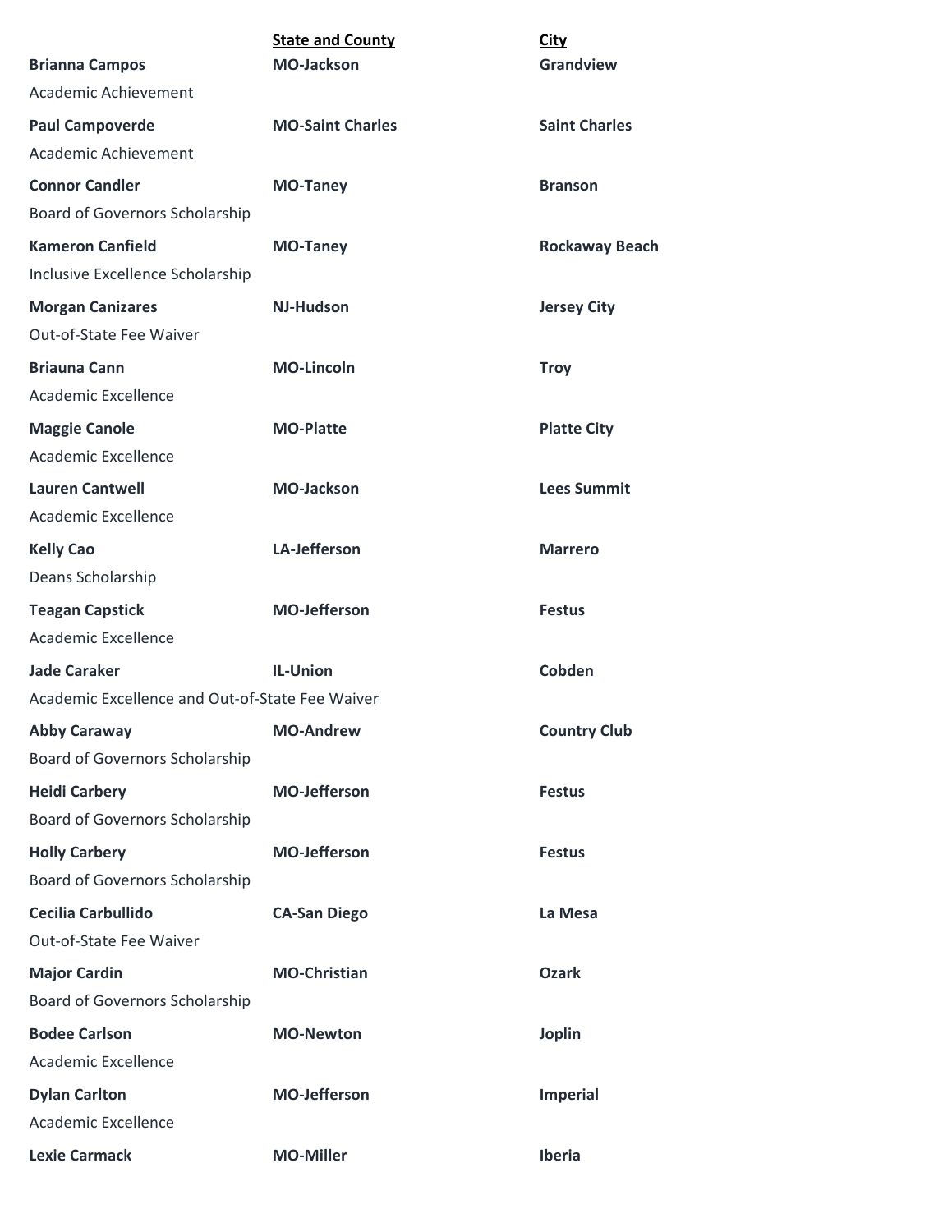|                                                  | <b>State and County</b> | <b>City</b>         |
|--------------------------------------------------|-------------------------|---------------------|
| Deans Scholarship                                |                         |                     |
| <b>Rachel Carmack</b>                            | <b>MO-Greene</b>        | <b>Springfield</b>  |
| Provost Scholarship                              |                         |                     |
| <b>Lynsey Carnes</b>                             | MO-Clay                 | <b>Smithville</b>   |
| Board of Governors Scholarship                   |                         |                     |
| <b>Molly Carney</b>                              | <b>MO-Saint Louis</b>   | <b>Saint Louis</b>  |
| <b>Academic Distinction</b>                      |                         |                     |
| <b>Ava Caron</b>                                 | <b>MO-Greene</b>        | Springfield         |
| Board of Governors Scholarship                   |                         |                     |
| <b>Abigail Carpenter</b>                         | <b>MO-Saint Charles</b> | <b>Saint Peters</b> |
| <b>Board of Governors Scholarship</b>            |                         |                     |
| <b>Jason Carpenter</b>                           | <b>WI-Green</b>         | <b>Monroe</b>       |
| Out-of-State Fee Waiver                          |                         |                     |
| <b>Lauren Carpenter</b>                          | <b>MO-Platte</b>        | <b>Kansas City</b>  |
| Deans Scholarship                                |                         |                     |
| <b>Annabel Carr</b>                              | <b>IL-Madison</b>       | Edwardsville        |
| Provost Scholarship                              |                         |                     |
| <b>Ayden Carr</b>                                | <b>MO-Laclede</b>       | Lebanon             |
| <b>Academic Excellence</b>                       |                         |                     |
| <b>Joshua Carr</b>                               | <b>IL-Cook</b>          | Schaumburg          |
| Academic Achievement and Out-of-State Fee Waiver |                         |                     |
| <b>Kannon Carr</b>                               | <b>MO-Butler</b>        | <b>Poplar Bluff</b> |
| Deans Scholarship                                |                         |                     |
| Zitlali Carranza                                 | <b>WI-Milwaukee</b>     | <b>Milwaukee</b>    |
| Out-of-State Fee Waiver                          |                         |                     |
| <b>Brylee Carrasco</b>                           | <b>TN-Williamson</b>    | <b>Franklin</b>     |
| Academic Excellence and Out-of-State Fee Waiver  |                         |                     |
| <b>Kaylie Carraway</b>                           | <b>MO-Saint Louis</b>   | <b>Saint Ann</b>    |
| Academic Achievement                             |                         |                     |
| <b>Samuel Carrillo</b>                           | <b>MO-Buchanan</b>      | <b>Saint Joseph</b> |
| Board of Governors Scholarship                   |                         |                     |
| <b>Asha Carroll</b>                              | MI-Saginaw              | Saginaw             |
| Out-of-State Fee Waiver                          |                         |                     |
| <b>Brianna Carroll</b>                           | MO-Clay                 | <b>Kansas City</b>  |
| Deans Scholarship                                |                         |                     |
| <b>Ethan Carroll</b>                             | <b>MO-Greene</b>        | Springfield         |

Board of Governors Scholarship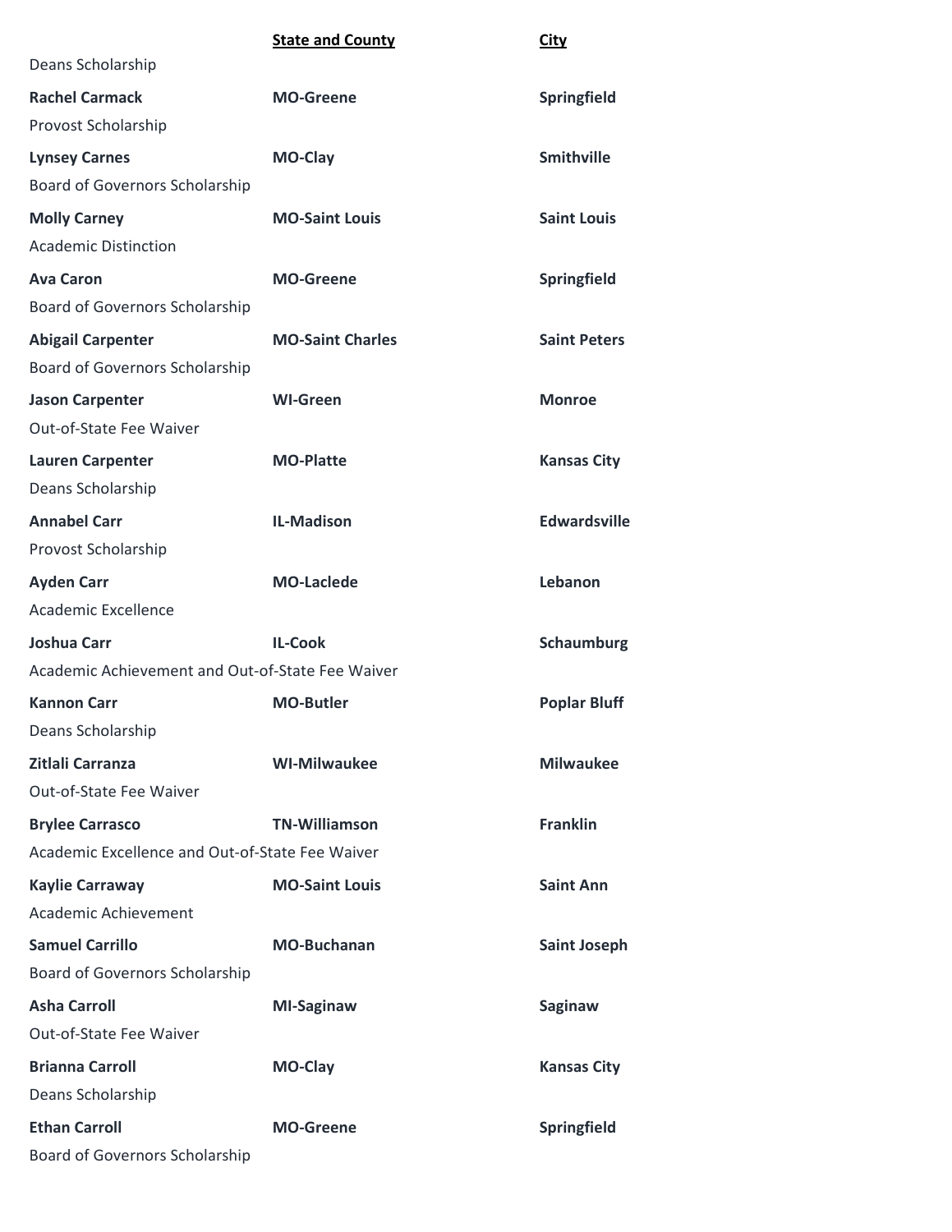|                                                  | <b>State and County</b>  | <b>City</b>          |  |
|--------------------------------------------------|--------------------------|----------------------|--|
| <b>Hannah Carroll</b>                            | <b>MO-Greene</b>         | Springfield          |  |
| Board of Governors Scholarship                   |                          |                      |  |
| <b>Lindsay Carroll</b>                           | 00-Unknown County        |                      |  |
| Board of Governors Scholarship                   |                          |                      |  |
| <b>Vyctoria Carroll</b>                          | <b>IA-Polk</b>           | <b>Bondurant</b>     |  |
| Academic Distinction and Out-of-State Fee Waiver |                          |                      |  |
| <b>Ashley Carrow</b>                             | <b>MO-Cape Girardeau</b> | <b>Jackson</b>       |  |
| Academic Excellence                              |                          |                      |  |
| <b>Bailey Carson</b>                             | <b>MO-Ripley</b>         | Doniphan             |  |
| <b>Academic Distinction</b>                      |                          |                      |  |
| <b>Caroline Carter</b>                           | <b>MO-Jackson</b>        | <b>Kansas City</b>   |  |
| Academic Excellence                              |                          |                      |  |
| <b>Charles Carter</b>                            | MO-Clay                  | <b>Kansas City</b>   |  |
| Presidential Scholarship                         |                          |                      |  |
| <b>Dillon Carter</b>                             | 00-Unknown County        | Kingston             |  |
| Inclusive Excellence Scholarship                 |                          |                      |  |
| <b>Elisa Carter</b>                              | <b>MO-Saint Charles</b>  | <b>Saint Charles</b> |  |
| <b>Academic Excellence</b>                       |                          |                      |  |
| <b>Madeline Carter</b>                           | <b>TX-Denton</b>         | <b>Frisco</b>        |  |
| Deans Scholarship                                |                          |                      |  |
| <b>Mikiah Carter</b>                             | <b>MO-Henry</b>          | <b>Clinton</b>       |  |
| Provost Scholarship                              |                          |                      |  |
| <b>Brooks Cartwright</b>                         | <b>AR-Washington</b>     | Springdale           |  |
| Out-of-State Fee Waiver                          |                          |                      |  |
| <b>Ty Caruthers</b>                              | <b>MO-Jefferson</b>      | <b>Cedar Hill</b>    |  |
| Academic Excellence                              |                          |                      |  |
| <b>Marina Casaregola</b>                         | <b>MO-Saint Louis</b>    | <b>Saint Louis</b>   |  |
| Academic Excellence                              |                          |                      |  |
| <b>Fernanda Casas</b>                            | <b>TX-Dallas</b>         | <b>Mesquite</b>      |  |
| Out-of-State Fee Waiver                          |                          |                      |  |
| <b>Calista Case</b>                              | <b>KY-Fayette</b>        | Lexington            |  |
| Academic Excellence and Out-of-State Fee Waiver  |                          |                      |  |
| <b>Emma Case</b>                                 | <b>MO-Saint Clair</b>    | <b>Collins</b>       |  |
| Provost Scholarship                              |                          |                      |  |
| <b>Rachel Case</b>                               | <b>MO-Jasper</b>         | <b>Carl Junction</b> |  |
| Board of Governors Scholarship                   |                          |                      |  |
| <b>Joseph Casebolt</b>                           | <b>MO-Jackson</b>        | Independence         |  |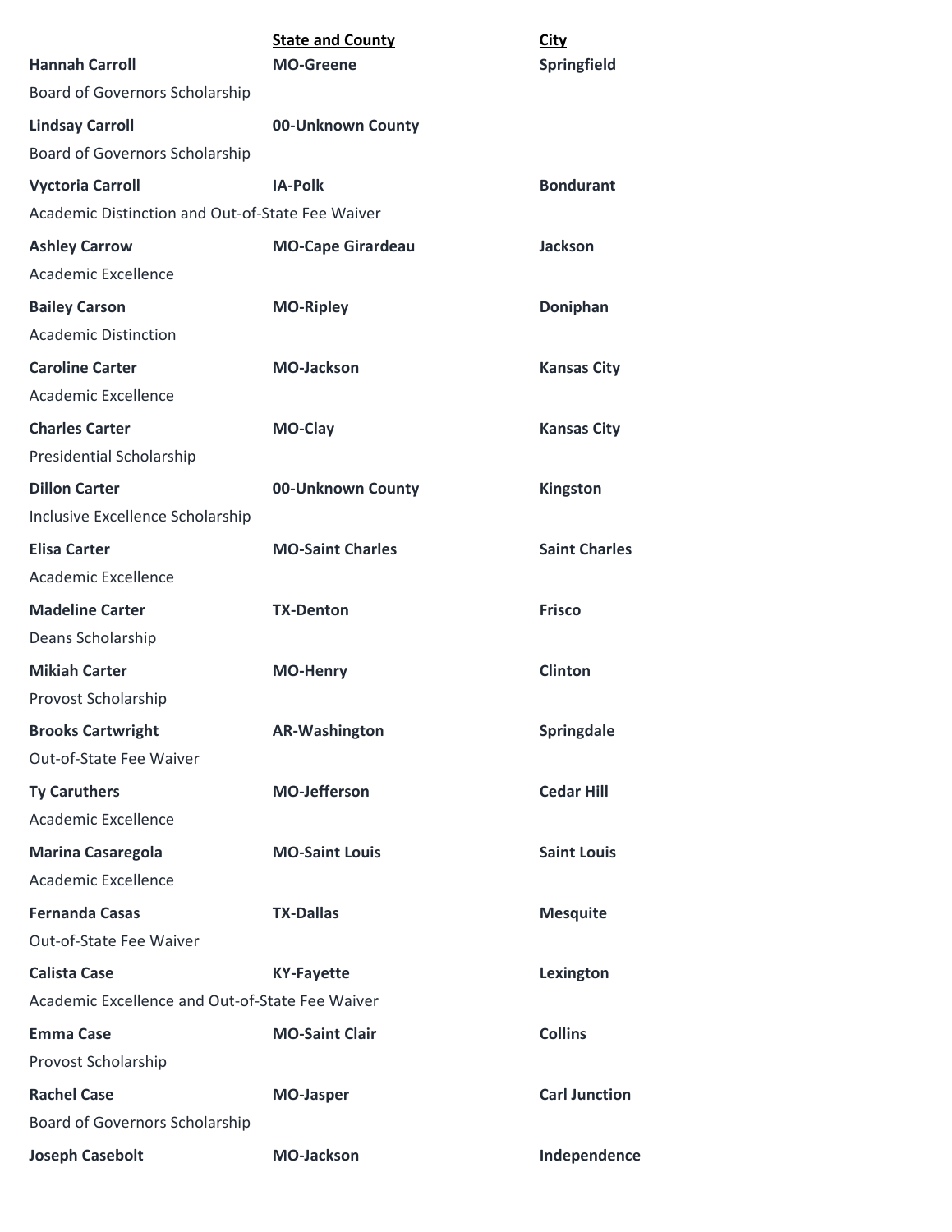|                                | <b>State and County</b>    | <b>City</b>           |
|--------------------------------|----------------------------|-----------------------|
| Deans Scholarship              |                            |                       |
| <b>Kailey Casebolt</b>         | <b>MO-Clay</b>             | <b>Smithville</b>     |
| Academic Excellence            |                            |                       |
| <b>Allison Caselman</b>        | <b>MO-Livingston</b>       | <b>Chillicothe</b>    |
| Academic Achievement           |                            |                       |
| <b>Caitlyn Casey</b>           | <b>MO-Boone</b>            | <b>Hallsville</b>     |
| Provost Scholarship            |                            |                       |
| <b>Hayden Casey</b>            | <b>MO-Saint Charles</b>    | <b>Saint Charles</b>  |
| Academic Achievement           |                            |                       |
| <b>Destiny Cash</b>            | <b>TX-Bell</b>             | <b>Killeen</b>        |
| Out-of-State Fee Waiver        |                            |                       |
| <b>Sydney Cash</b>             | <b>MO-Saint Francois</b>   | Leadwood              |
| Board of Governors Scholarship |                            |                       |
| <b>Ashden Cason</b>            | <b>MO-Cole</b>             | <b>Jefferson City</b> |
| Deans Scholarship              |                            |                       |
| <b>Chase Cason</b>             | <b>MO-Saint Charles</b>    | <b>O</b> Fallon       |
| Deans Scholarship              |                            |                       |
| <b>Makayla Cason</b>           | <b>MO-Jackson</b>          | <b>Blue Springs</b>   |
| <b>Academic Distinction</b>    |                            |                       |
| <b>Olivia Cason</b>            | <b>MO-Crawford</b>         | <b>Owensville</b>     |
| Deans Scholarship              |                            |                       |
| <b>Elizabeth Cassani</b>       | <b>MO-Saint Louis City</b> | <b>Saint Louis</b>    |
| Academic Achievement           |                            |                       |
| <b>Taylor Cast</b>             | <b>FL-Volusia</b>          | <b>Port Orange</b>    |
| Deans Scholarship              |                            |                       |
| <b>Yleana Castillo</b>         | <b>CO-Weld</b>             | <b>Greeley</b>        |
| Out-of-State Fee Waiver        |                            |                       |
| <b>Matthew Castro</b>          | <b>MO-Saint Charles</b>    | <b>Saint Charles</b>  |
| Board of Governors Scholarship |                            |                       |
| <b>Ryan Catlett</b>            | <b>MO-Saint Louis</b>      | <b>Saint Louis</b>    |
| Academic Excellence            |                            |                       |
| <b>Liza Catlin</b>             | <b>MO-Saint Charles</b>    | <b>O</b> Fallon       |
| Provost Scholarship            |                            |                       |
| <b>Loudin Cato</b>             | <b>MO-Saint Louis</b>      | <b>Bridgeton</b>      |
| Provost Scholarship            |                            |                       |
| <b>Matthew Caudill</b>         | <b>MO-Buchanan</b>         | <b>Saint Joseph</b>   |
| Academic Achievement           |                            |                       |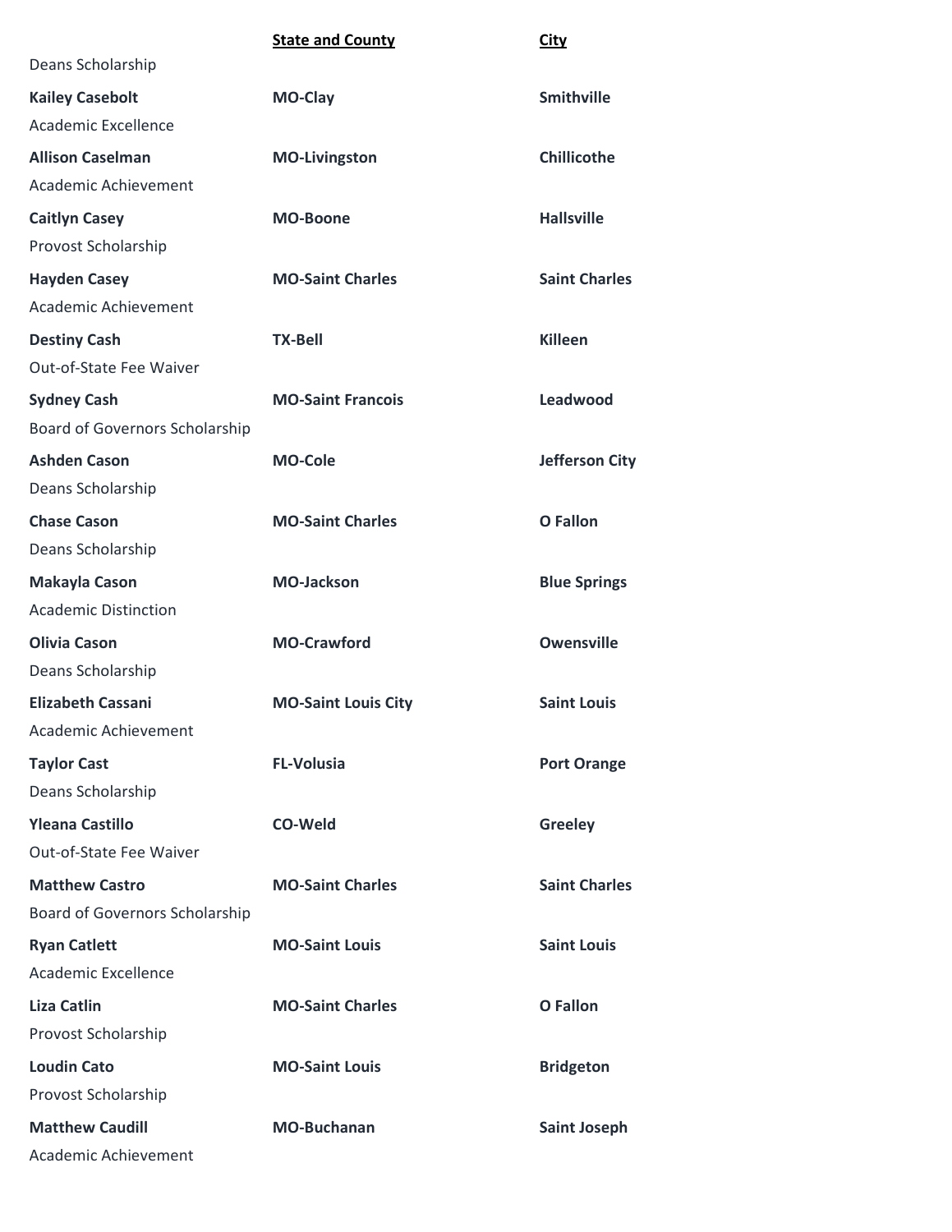|                                                        | <b>State and County</b> | <b>City</b>         |
|--------------------------------------------------------|-------------------------|---------------------|
| Jaidyn Cavalieri                                       | <b>CO-Douglas</b>       | <b>Castle Rock</b>  |
| Academic Distinction and Out-of-State Fee Waiver       |                         |                     |
| <b>Lauren Cavanah</b>                                  | <b>MO-Livingston</b>    | Chillicothe         |
| Deans Scholarship                                      |                         |                     |
| <b>Hannah Cavanaugh</b>                                | <b>AR-Washington</b>    | <b>Fayetteville</b> |
| Board of Governors Scholarship                         |                         |                     |
| <b>Crystal Cavazos</b>                                 | <b>TX-Tarrant</b>       | <b>Fort Worth</b>   |
| Academic Achievement and Out-of-State Fee Waiver       |                         |                     |
| <b>Nejira Cavcic</b><br>Board of Governors Scholarship | <b>MO-Saint Louis</b>   | <b>Saint Louis</b>  |
| <b>Savanna Cawvey</b>                                  | <b>IL-Monroe</b>        | Waterloo            |
| Provost Scholarship                                    |                         |                     |
| <b>Sherlyn Cazares</b>                                 | <b>IL-Cook</b>          | Chicago             |
| Academic Excellence and Out-of-State Fee Waiver        |                         |                     |
| Sophia Cepeda                                          | <b>IL-Adams</b>         | Quincy              |
| Provost Scholarship                                    |                         |                     |
| Sarai Cercea                                           | <b>MO-Christian</b>     | <b>Nixa</b>         |
| Academic Excellence                                    |                         |                     |
| <b>Katherine Cerda</b>                                 | <b>TX-Bexar</b>         | <b>Helotes</b>      |
| Out-of-State Fee Waiver                                |                         |                     |
| Sophia Cerjan                                          | <b>OH-Greene</b>        | <b>Beavercreek</b>  |
| Academic Distinction and Out-of-State Fee Waiver       |                         |                     |
| <b>Nicole Chacon</b>                                   | <b>NJ-Union</b>         | <b>Union</b>        |
| Out-of-State Fee Waiver                                |                         |                     |
| <b>Lucas Chadwell</b>                                  | <b>MO-Greene</b>        | Springfield         |
| Provost Scholarship                                    |                         |                     |
| <b>Emily Chadwick</b>                                  | <b>MO-Saint Charles</b> | <b>Saint Peters</b> |
| Provost Scholarship                                    |                         |                     |
| <b>Preetish Chakraborty</b>                            | IL-Du Page              | <b>Aurora</b>       |
| Out-of-State Fee Waiver                                |                         |                     |
| <b>Grace Chalfant</b>                                  | <b>MO-Greene</b>        | Springfield         |
| Academic Excellence                                    |                         |                     |
| <b>Morgan Chalk</b>                                    | <b>KY-Kenton</b>        | Covington           |
| Academic Distinction and Out-of-State Fee Waiver       |                         |                     |
| <b>Lauren Chamberlin</b>                               | <b>MO-Saint Charles</b> | <b>Cottleville</b>  |
| Academic Excellence                                    |                         |                     |
| <b>Hailey Chambliss</b>                                | <b>MO-Saint Louis</b>   | <b>Eureka</b>       |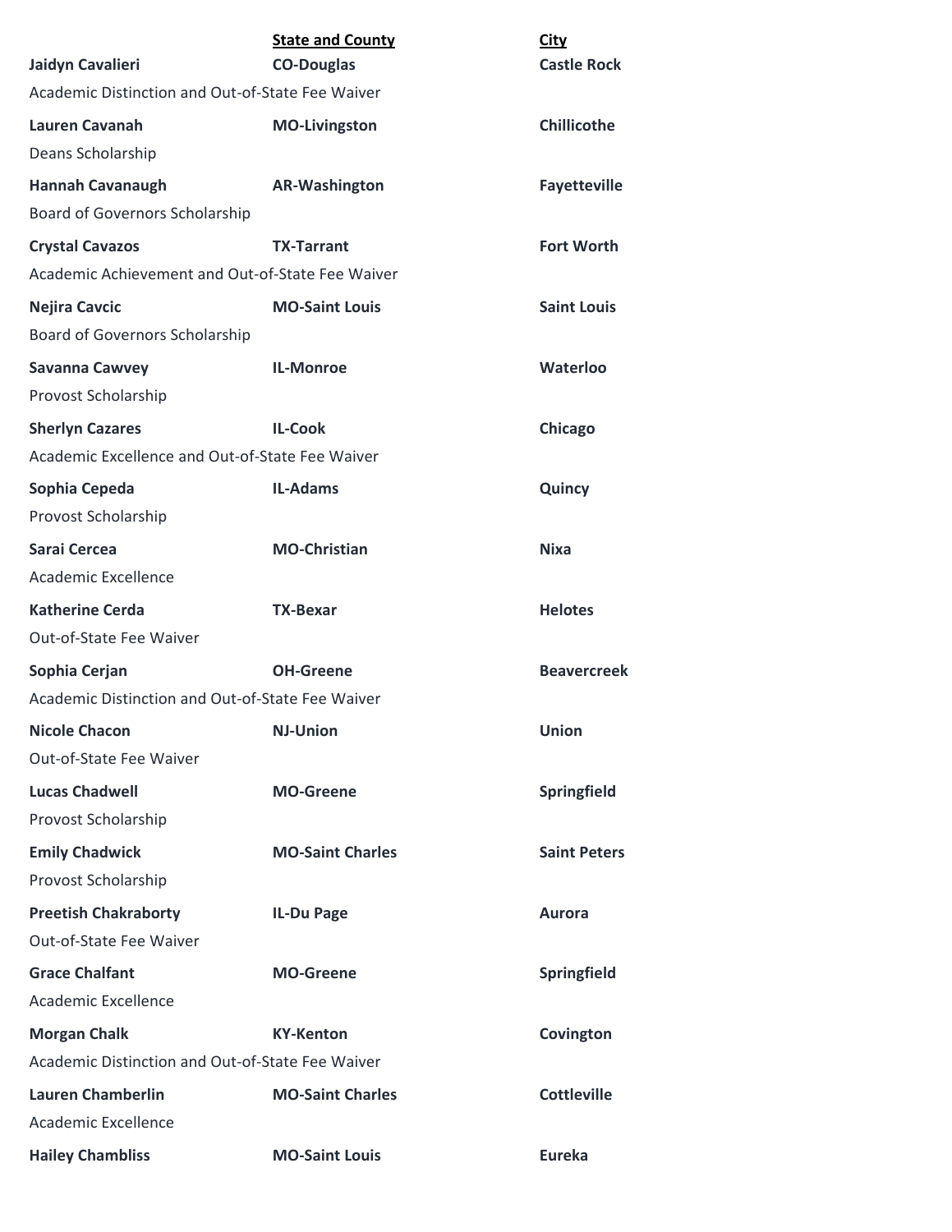|                                                 | <b>State and County</b>    | <b>City</b>          |
|-------------------------------------------------|----------------------------|----------------------|
| Academic Achievement                            |                            |                      |
| <b>Tyler Chamness</b>                           | <b>IL-Franklin</b>         | <b>Benton</b>        |
| Academic Excellence and Out-of-State Fee Waiver |                            |                      |
| <b>Lillian Champlain</b>                        | <b>KS-Johnson</b>          | De Soto              |
| Board of Governors Scholarship                  |                            |                      |
| <b>Sara Chan</b>                                | <b>MO-Saint Louis</b>      | <b>Chesterfield</b>  |
| Academic Excellence                             |                            |                      |
| <b>Emily Chandler</b>                           | <b>KS-Finney</b>           | <b>Garden City</b>   |
| Out-of-State Fee Waiver                         |                            |                      |
| <b>Tatum Chandler</b>                           | OK-Oklahoma                | <b>Edmond</b>        |
| Out-of-State Fee Waiver                         |                            |                      |
| <b>Adeline Chaney</b>                           | MO-Clay                    | <b>Kearney</b>       |
| <b>Academic Distinction</b>                     |                            |                      |
| <b>Rachel Chaney</b>                            | <b>MO-Cole</b>             | Jefferson Cty        |
| Academic Excellence                             |                            |                      |
| <b>Coby Chapman</b>                             | <b>MO-Greene</b>           | Willard              |
| Board of Governors Scholarship                  |                            |                      |
| <b>Hailey Chapman</b>                           | MO-Oregon                  | <b>Alton</b>         |
| Deans Scholarship                               |                            |                      |
| <b>Jacob Chapman</b>                            | <b>MO-Marion</b>           | <b>Hannibal</b>      |
| Deans Scholarship                               |                            |                      |
| <b>Kennedy Chapman</b>                          | <b>MO-Dent</b>             | <b>Rolla</b>         |
| Deans Scholarship                               |                            |                      |
| <b>Lacy Chapman</b>                             | <b>MO-Saint Charles</b>    | <b>Saint Charles</b> |
| Board of Governors Scholarship                  |                            |                      |
| <b>Mallory Chapman</b>                          | MO-Clay                    | Liberty              |
| Board of Governors Scholarship                  |                            |                      |
| <b>Miller Charles</b>                           | <b>AR-Benton</b>           | <b>Bella Vista</b>   |
| Out-of-State Fee Waiver                         |                            |                      |
| <b>Abigail Charlton</b>                         | <b>MO-Saint Louis</b>      | <b>Chesterfield</b>  |
| Academic Excellence                             |                            |                      |
| <b>Maggie Chase</b>                             | <b>CO-Bent</b>             | <b>Mc Clave</b>      |
| Provost Scholarship                             |                            |                      |
| <b>Collin Chastain</b>                          | <b>MO-Greene</b>           | <b>Republic</b>      |
| Academic Excellence                             |                            |                      |
| <b>Isabella Chauvin</b>                         | <b>LA-Jefferson Parish</b> | Gretna               |
| Provost Scholarship                             |                            |                      |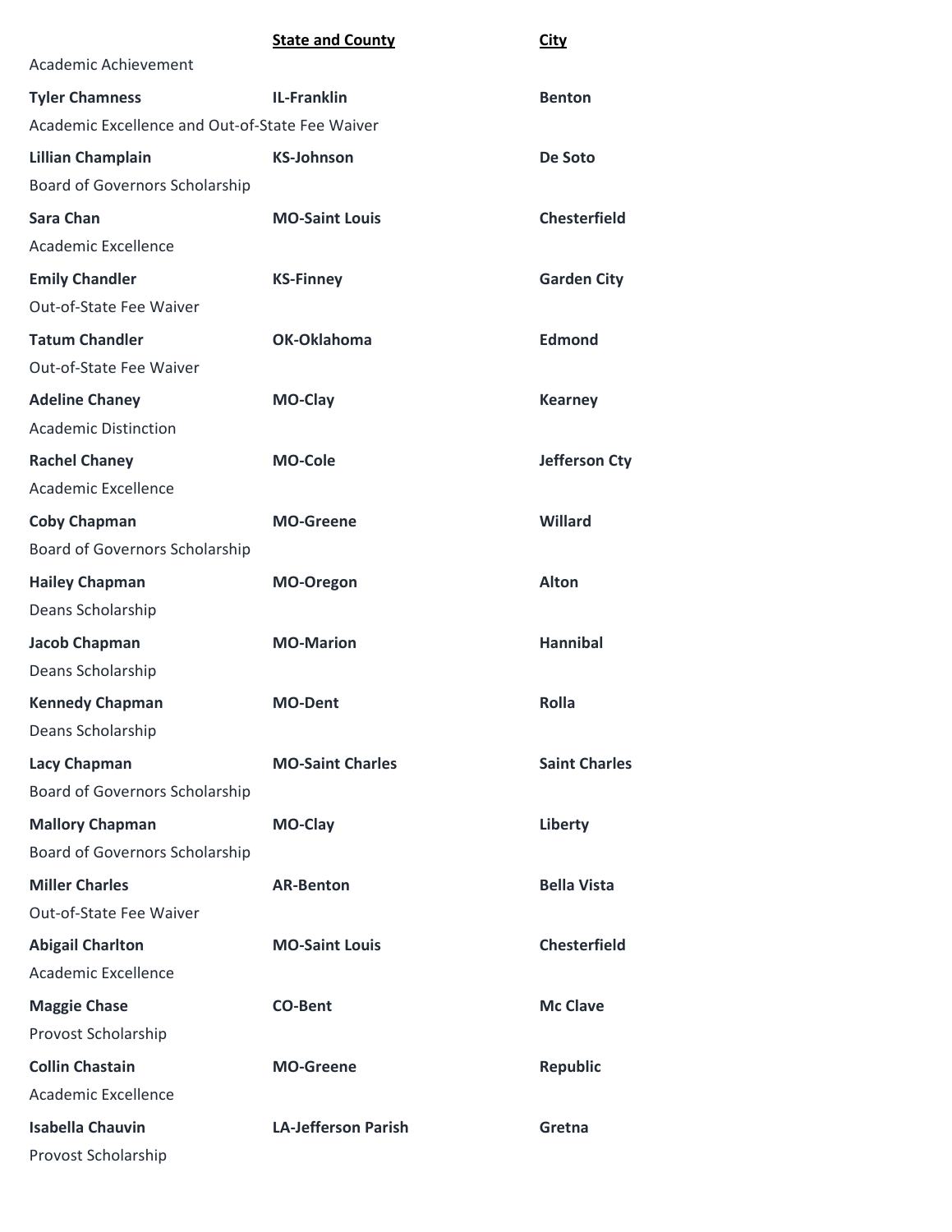|                                                 | <b>State and County</b>    | <b>City</b>          |
|-------------------------------------------------|----------------------------|----------------------|
| <b>Angie Chavarria</b>                          | <b>TX-Dallas</b>           | <b>Grand Prairie</b> |
| Out-of-State Fee Waiver                         |                            |                      |
| <b>Carson Cheek</b>                             | <b>MO-Saint Louis</b>      | <b>High Ridge</b>    |
| Academic Achievement                            |                            |                      |
| <b>Maddison Cheek</b>                           | <b>MO-Cedar</b>            | <b>El Dorado Spg</b> |
| Academic Excellence                             |                            |                      |
| <b>Kai Ling Chen</b>                            | <b>IL-Saint Clair</b>      | <b>Millstadt</b>     |
| Academic Excellence and Out-of-State Fee Waiver |                            |                      |
| <b>Xin Chen</b>                                 | <b>MO-Pulaski</b>          | <b>Saint Robert</b>  |
| Academic Excellence                             |                            |                      |
| <b>Olivia Chenevert</b>                         | <b>MO-Greene</b>           | Springfield          |
| Deans Scholarship                               |                            |                      |
| <b>Michael Cherry</b>                           | <b>MO-Christian</b>        | <b>Ozark</b>         |
| Board of Governors Scholarship                  |                            |                      |
| <b>Anthony Chiaramonte</b>                      | <b>PA-Allegheny</b>        | Gibsonia             |
| Out-of-State Fee Waiver                         |                            |                      |
| <b>Anointed Chikunya</b>                        | <b>MO-Buchanan</b>         | <b>Saint Joseph</b>  |
| Academic Achievement                            |                            |                      |
| <b>Michael Childers</b>                         | <b>MO-Greene</b>           | Springfield          |
| MSU-Boys/Girls Club                             |                            |                      |
| <b>Bawi Chin</b>                                | 00-Unknown County          |                      |
| Deans Scholarship                               |                            |                      |
| <b>Drew Chiodini</b>                            | <b>MO-Saint Charles</b>    | <b>Lake St Louis</b> |
| Academic Excellence                             |                            |                      |
| <b>Sydney Chipps</b>                            | <b>AR-Baxter</b>           | <b>Mountain Home</b> |
| Deans Scholarship                               |                            |                      |
| <b>Aubree Chisam</b>                            | <b>MO-Stone</b>            | <b>Crane</b>         |
| Academic Excellence                             |                            |                      |
| <b>Dylan Chiu-Pinheiro</b>                      | <b>MO-Greene</b>           | Springfield          |
| Academic Excellence                             |                            |                      |
| <b>Robin Choate</b>                             | <b>MO-Webster</b>          | Seymour              |
| Academic Excellence                             |                            |                      |
| <b>Katy Chocolate</b>                           | <b>MO-Saint Louis City</b> | <b>Saint Louis</b>   |
| <b>Academic Distinction</b>                     |                            |                      |
| <b>Esther Choe</b>                              | <b>MO-Greene</b>           | Springfield          |
| Academic Excellence                             |                            |                      |
| <b>Emma Chorab</b>                              | <b>MO-Saint Louis</b>      | <b>Eureka</b>        |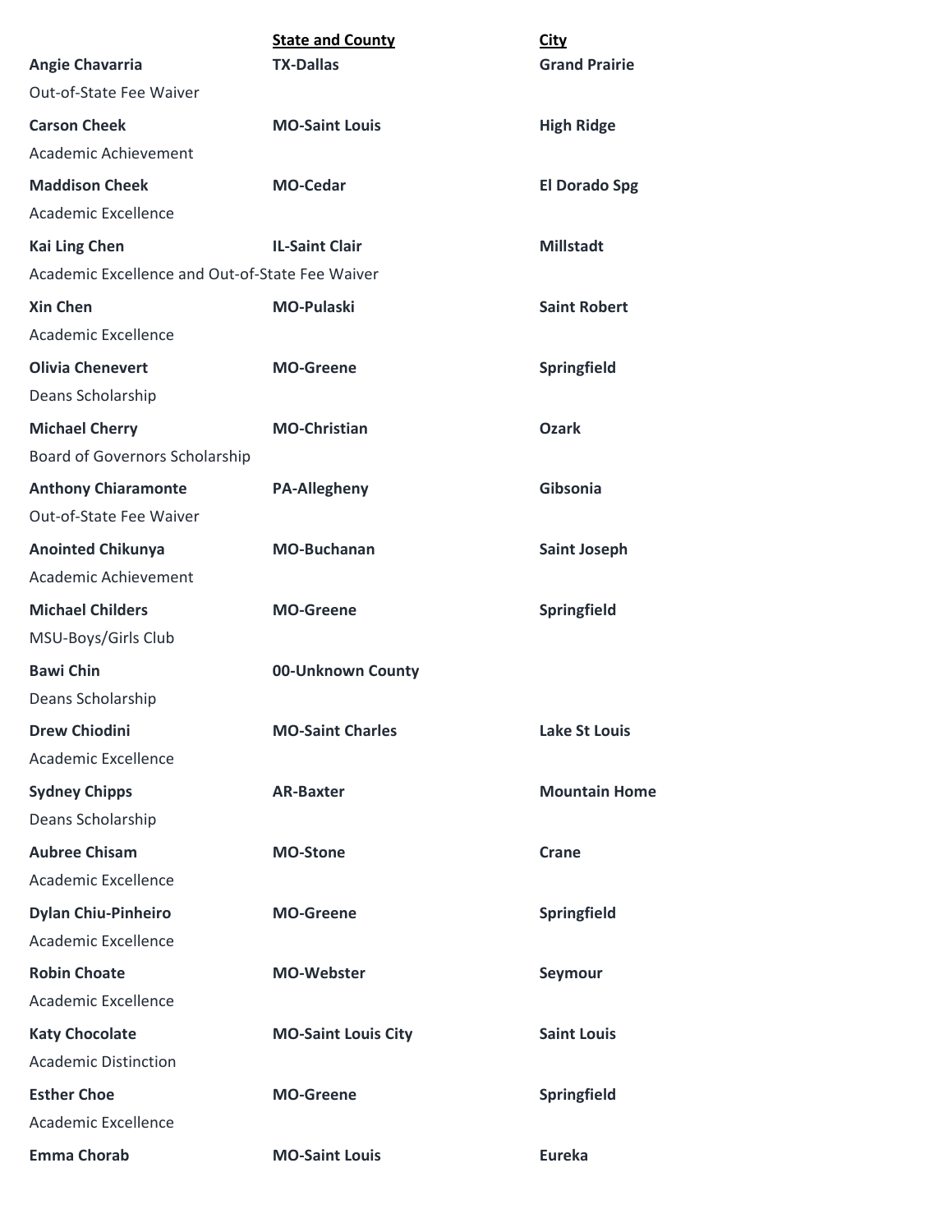|                                | <b>State and County</b> | <b>City</b>          |
|--------------------------------|-------------------------|----------------------|
| Academic Achievement           |                         |                      |
| <b>Mayeen Choudhury</b>        | <b>MO-Greene</b>        | Springfield          |
| Board of Governors Scholarship |                         |                      |
| <b>Mackenzie Christen</b>      | <b>MO-Saint Charles</b> | <b>O</b> Fallon      |
| Board of Governors Scholarship |                         |                      |
| <b>Kyndal Christensen</b>      | <b>MO-Cass</b>          | <b>Belton</b>        |
| Academic Achievement           |                         |                      |
| <b>Amber Christeson</b>        | <b>MO-Franklin</b>      | Washington           |
| Deans Scholarship              |                         |                      |
| <b>Ava Christian</b>           | <b>MO-Saint Charles</b> | Wentzville           |
| Deans Scholarship              |                         |                      |
| <b>Ethan Christopher</b>       | <b>MO-Greene</b>        | <b>Brookline</b>     |
| Academic Excellence            |                         |                      |
| <b>Ava Chrusciel</b>           | <b>NJ-Morris</b>        | Chatham              |
| Board of Governors Scholarship |                         |                      |
| <b>Amber Chu</b>               | <b>MO-Saint Louis</b>   | <b>Florissant</b>    |
| Provost Scholarship            |                         |                      |
| <b>Mackenzie Churchill</b>     | <b>MO-Jefferson</b>     | De Soto              |
| Deans Scholarship              |                         |                      |
| Sandra Cisowska                | <b>MO-Saint Louis</b>   | <b>Saint Louis</b>   |
| Academic Excellence            |                         |                      |
| <b>Trace Clabough-Russell</b>  | <b>MO-Dade</b>          | <b>Greenfield</b>    |
| <b>Academic Distinction</b>    |                         |                      |
| <b>Addison Clark</b>           | <b>MO-Jackson</b>       | <b>Lees Summit</b>   |
| Deans Scholarship              |                         |                      |
| <b>Colin Clark</b>             | <b>MO-Greene</b>        | Springfield          |
| Board of Governors Scholarship |                         |                      |
| <b>Courtney Clark</b>          | <b>MO-Jackson</b>       | <b>Lees Summit</b>   |
| Academic Excellence            |                         |                      |
| <b>Daniel Clark</b>            | <b>MO-Saint Charles</b> | <b>Saint Charles</b> |
| Academic Excellence            |                         |                      |
| <b>Grace Clark</b>             | <b>MO-Webster</b>       | <b>Marshfield</b>    |
| Academic Achievement           |                         |                      |
| <b>Hailey Clark</b>            | <b>VT-Bennington</b>    | Shaftsbury           |
| Out-of-State Fee Waiver        |                         |                      |
| Jaica Clark                    | <b>MO-Grundy</b>        | <b>Trenton</b>       |
| Provost Scholarship            |                         |                      |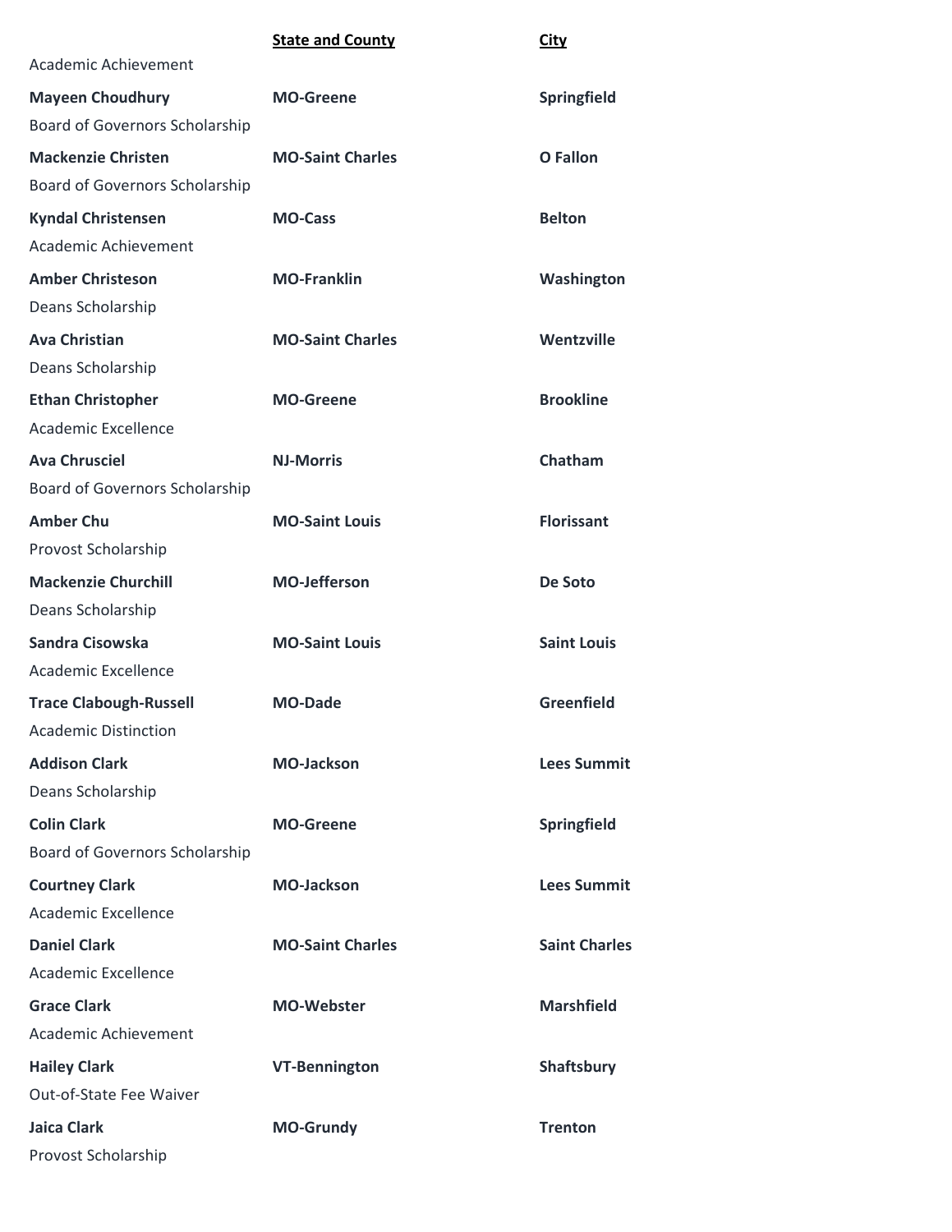|                                                 | <b>State and County</b>    | <b>City</b>           |
|-------------------------------------------------|----------------------------|-----------------------|
| <b>Kassidy Clark</b>                            | <b>NE-Douglas</b>          | Omaha                 |
| Out-of-State Fee Waiver                         |                            |                       |
| <b>Madasyn Clark</b>                            | <b>MO-Christian</b>        | <b>Billings</b>       |
| Deans Scholarship                               |                            |                       |
| <b>Makayla Clark</b>                            | <b>NC-Guilford</b>         | <b>Stokesdale</b>     |
| Out-of-State Fee Waiver                         |                            |                       |
| <b>Makiah Clark</b>                             | <b>MO-Cass</b>             | <b>Harrisonville</b>  |
| Academic Excellence                             |                            |                       |
| <b>Olivia Clark</b>                             | <b>MO-Jasper</b>           | <b>Joplin</b>         |
| Board of Governors Scholarship                  |                            |                       |
| <b>Zachary Clark</b>                            | <b>MO-Greene</b>           | <b>Battlefield</b>    |
| Deans Scholarship                               |                            |                       |
| <b>Ellyana Clause</b>                           | <b>MO-Moniteau</b>         | <b>California</b>     |
| Deans Scholarship                               |                            |                       |
| <b>Emma Clay</b>                                | <b>TX-Collin</b>           | Plano                 |
| Academic Excellence and Out-of-State Fee Waiver |                            |                       |
| <b>Colton Claycamp</b>                          | <b>MO-Buchanan</b>         | <b>Saint Joseph</b>   |
| Academic Excellence                             |                            |                       |
| <b>Kylee Clayton</b>                            | <b>MO-Sainte Genevieve</b> | <b>Saint Mary</b>     |
| Provost Scholarship                             |                            |                       |
| <b>Amanda Cleary</b>                            | IL-Lake                    | <b>Barrington</b>     |
| Deans Scholarship                               |                            |                       |
| <b>Raina Clements</b>                           | <b>MO-Saint Louis</b>      | Sappington            |
| Board of Governors Scholarship                  |                            |                       |
| <b>Khamari Clemons</b>                          | <b>TX-Dallas</b>           | <b>Dallas</b>         |
| Out-of-State Fee Waiver                         |                            |                       |
| <b>Ally Clendenny</b>                           | <b>IL-Madison</b>          | <b>Bethalto</b>       |
| Out-of-State Fee Waiver                         |                            |                       |
| <b>Landon Clepper</b>                           | <b>MO-Jefferson</b>        | <b>House Springs</b>  |
| Academic Excellence                             |                            |                       |
| <b>Kennedy Cleveland</b>                        | <b>IL-Monroe</b>           | Columbia              |
| Academic Excellence and Out-of-State Fee Waiver |                            |                       |
| <b>Owen Cliburn</b>                             | <b>MO-Cole</b>             | <b>Russellville</b>   |
| Deans Scholarship                               |                            |                       |
| <b>Taylor Clifton</b>                           | <b>MO-Saint Louis</b>      | <b>Webster Groves</b> |
| Academic Achievement                            |                            |                       |
| <b>Kennedi Cline</b>                            | <b>KS-Johnson</b>          | Olathe                |
|                                                 |                            |                       |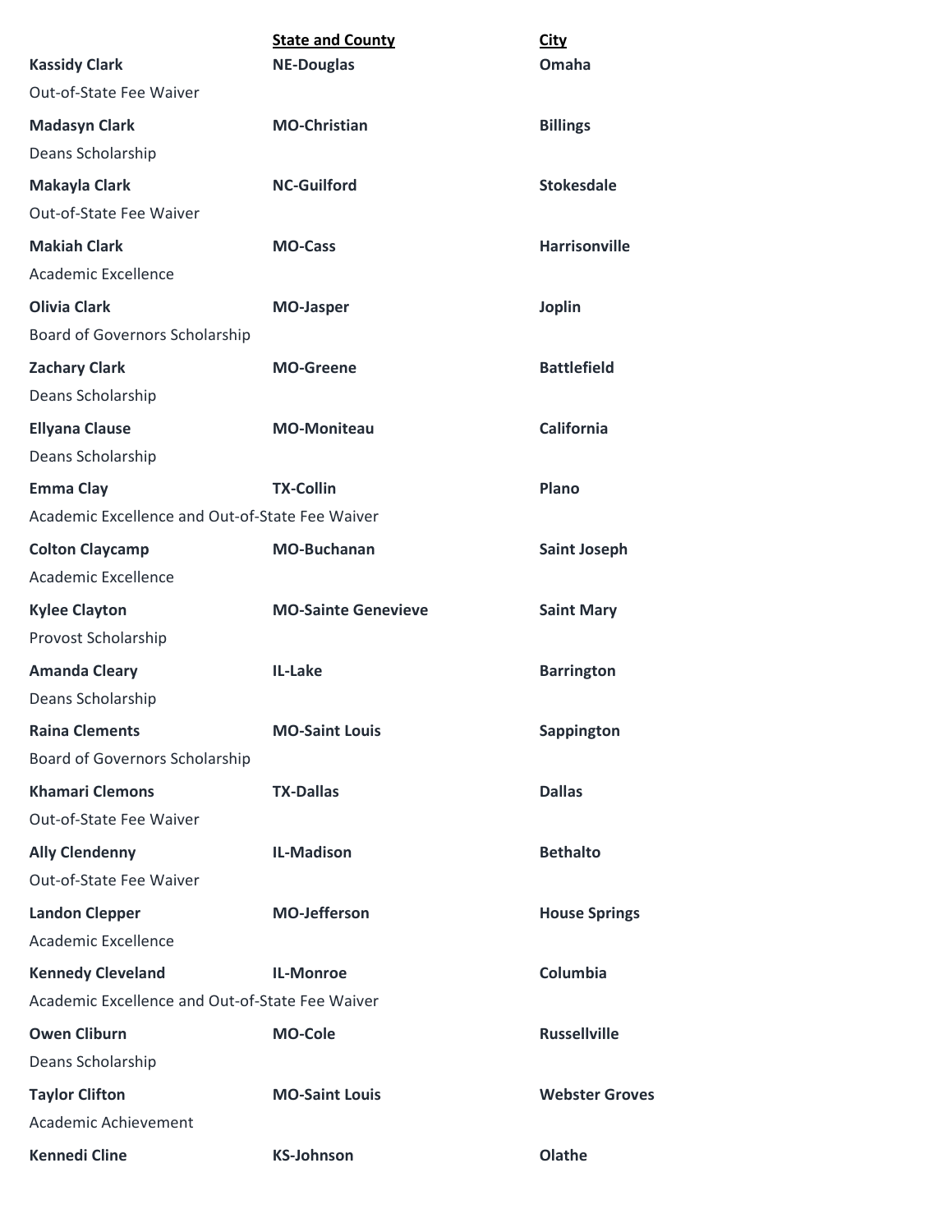|                                                  | <b>State and County</b> | <b>City</b>            |
|--------------------------------------------------|-------------------------|------------------------|
| Academic Distinction and Out-of-State Fee Waiver |                         |                        |
| <b>Kylie Cline</b>                               | <b>MO-Miller</b>        | <b>Tuscumbia</b>       |
| Board of Governors Scholarship                   |                         |                        |
| <b>Emily Cloud</b>                               | <b>MO-Dent</b>          | <b>Salem</b>           |
| Provost Scholarship                              |                         |                        |
| <b>Riley Clover</b>                              | <b>MO-Bates</b>         | <b>Butler</b>          |
| Provost Scholarship                              |                         |                        |
| <b>Sarah Cluver</b>                              | <b>MO-Montgomery</b>    | <b>Montgomery City</b> |
| Academic Excellence                              |                         |                        |
| <b>Jayden Coalson</b>                            | <b>MO-Christian</b>     | <b>Nixa</b>            |
| Board of Governors Scholarship                   |                         |                        |
| <b>Gabriella Coats</b>                           | <b>MO-Saint Louis</b>   | <b>Saint Louis</b>     |
| <b>Academic Distinction</b>                      |                         |                        |
| <b>Ella Cobb</b>                                 | <b>MO-Montgomery</b>    | <b>High Hill</b>       |
| Academic Excellence                              |                         |                        |
| <b>Emma Cobb</b>                                 | <b>MO-Clay</b>          | <b>Kearney</b>         |
| Provost Scholarship                              |                         |                        |
| <b>Makenna Coble</b>                             | <b>MO-Greene</b>        | <b>Rogersville</b>     |
| Deans Scholarship                                |                         |                        |
| <b>Zachary Cochnauer</b>                         | <b>MN-Dakota</b>        | <b>Farmington</b>      |
| Out-of-State Fee Waiver                          |                         |                        |
| <b>Caleb Cochran</b>                             | <b>MO-Howell</b>        | <b>Willow Springs</b>  |
| Provost Scholarship                              |                         |                        |
| <b>Katlynn Cockrell</b>                          | <b>MO-Saint Louis</b>   | <b>Saint Louis</b>     |
| Deans Scholarship                                |                         |                        |
| <b>Macy Coers</b>                                | <b>IN-Bartholomew</b>   | <b>Columbus</b>        |
| Deans Scholarship                                |                         |                        |
| <b>Ashlynn Coffer</b>                            | <b>NC-Rowan</b>         | <b>Rockwell</b>        |
| Academic Excellence and Out-of-State Fee Waiver  |                         |                        |
| <b>Margaret Coffey</b>                           | <b>MO-Saint Louis</b>   | <b>Saint Louis</b>     |
| Academic Excellence                              |                         |                        |
| <b>Ray Coffey</b>                                | <b>IL-Cook</b>          | Chicago                |
| Out-of-State Fee Waiver                          |                         |                        |
| <b>Zachary Coffey</b>                            | <b>AR-Benton</b>        | <b>Bella Vista</b>     |
| Deans Scholarship                                |                         |                        |
| <b>Ethan Coghlan</b>                             | <b>MO-Greene</b>        | Willard                |
| Deans Scholarship                                |                         |                        |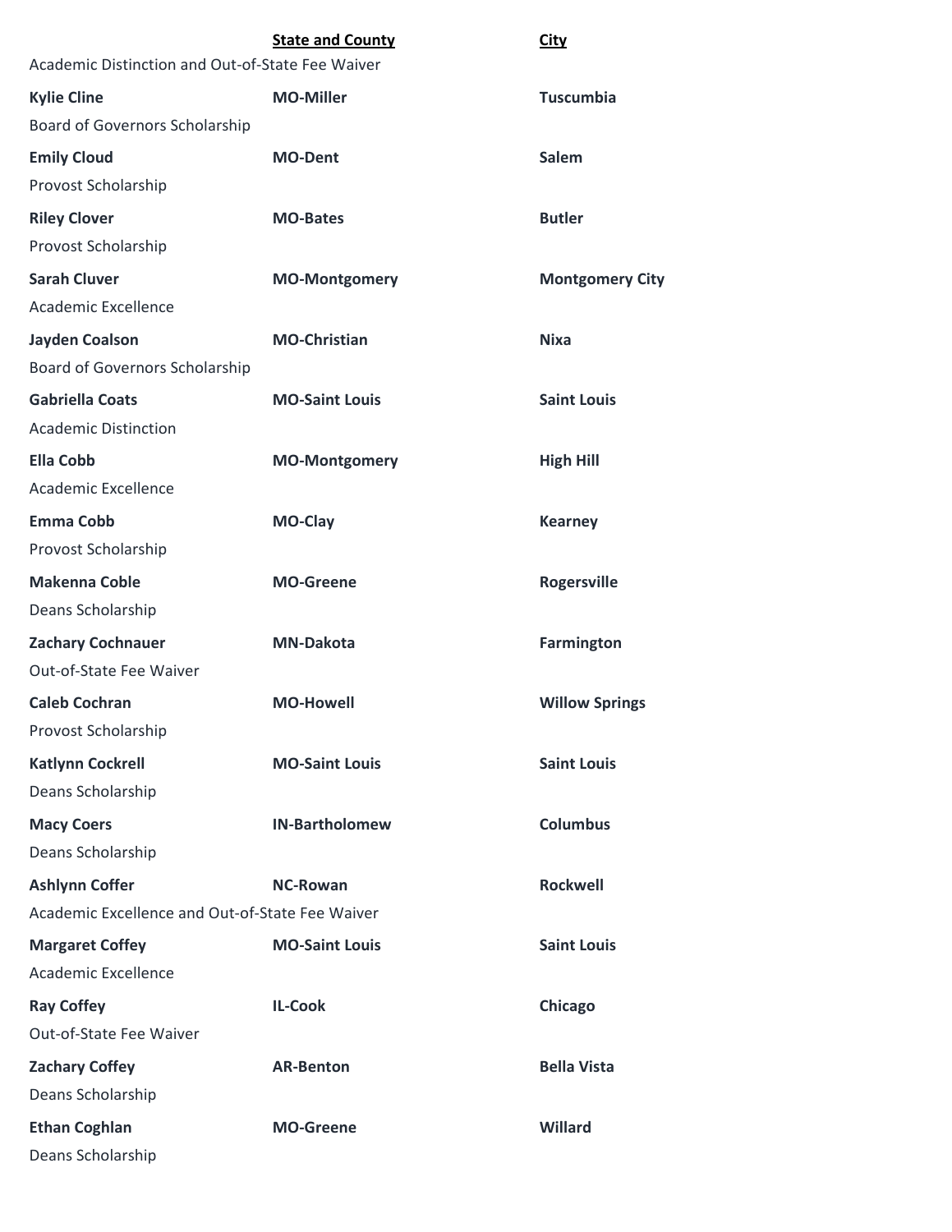|                                                  | <b>State and County</b> | <b>City</b>          |
|--------------------------------------------------|-------------------------|----------------------|
| <b>Maya Cohen</b>                                | <b>TX-Dallas</b>        | <b>Dallas</b>        |
| Deans Scholarship                                |                         |                      |
| <b>Madison Cohn</b>                              | <b>NC-Mecklenburg</b>   | <b>Charlotte</b>     |
| Academic Distinction and Out-of-State Fee Waiver |                         |                      |
| <b>Kylie Colbert</b>                             | IL-Will                 | Channahon            |
| Out-of-State Fee Waiver                          |                         |                      |
| <b>Kiley Colburn</b>                             | <b>MO-Saint Charles</b> | Wentzville           |
| Academic Achievement                             |                         |                      |
| <b>Mihiret Cole</b>                              | <b>OR-Deschutes</b>     | <b>Bend</b>          |
| Provost Scholarship                              |                         |                      |
| <b>Alyson Colegrove</b>                          | <b>MO-Saint Charles</b> | <b>Defiance</b>      |
| <b>Board of Governors Scholarship</b>            |                         |                      |
| <b>Hollidae Coleman</b>                          | 00-Unknown County       |                      |
| Out-of-State Fee Waiver                          |                         |                      |
| <b>Barrett Colerick</b>                          | <b>MD-Anne Arundel</b>  | <b>Glen Burnie</b>   |
| Academic Excellence and Out-of-State Fee Waiver  |                         |                      |
| <b>Braden Coles</b>                              | <b>IL-Madison</b>       | <b>Edwardsville</b>  |
| Academic Excellence and Out-of-State Fee Waiver  |                         |                      |
| <b>Madelyne Coletti</b>                          | <b>WI-Walworth</b>      | <b>Elkhorn</b>       |
| Out-of-State Fee Waiver                          |                         |                      |
| <b>Tiara Coley</b>                               | <b>GA-Henry</b>         | <b>Hampton</b>       |
| Academic Excellence and Out-of-State Fee Waiver  |                         |                      |
| <b>Bailey Colgan</b>                             | <b>MO-Buchanan</b>      | <b>Saint Joseph</b>  |
| Academic Excellence                              |                         |                      |
| <b>Macie Collings</b>                            | <b>MO-Cass</b>          | <b>Harrisonville</b> |
| Academic Excellence                              |                         |                      |
| <b>Addison Collins</b>                           | <b>MO-Jackson</b>       | <b>Lees Summit</b>   |
| Provost Scholarship                              |                         |                      |
| <b>Ava Collins</b>                               | <b>MO-Jefferson</b>     | <b>High Ridge</b>    |
| Academic Excellence                              |                         |                      |
| <b>Braylen Collins</b>                           | <b>AR-Boone</b>         | <b>Harrison</b>      |
| Board of Governors Scholarship                   |                         |                      |
| <b>Delaney Collins</b>                           | <b>MO-Saint Charles</b> | <b>Saint Peters</b>  |
| Board of Governors Scholarship                   |                         |                      |
| <b>Emma Collins</b>                              | <b>MO-Jackson</b>       | Independence         |
| Academic Achievement                             |                         |                      |
| <b>Gabriel Collins</b>                           | <b>MO-Saint Louis</b>   | Wildwood             |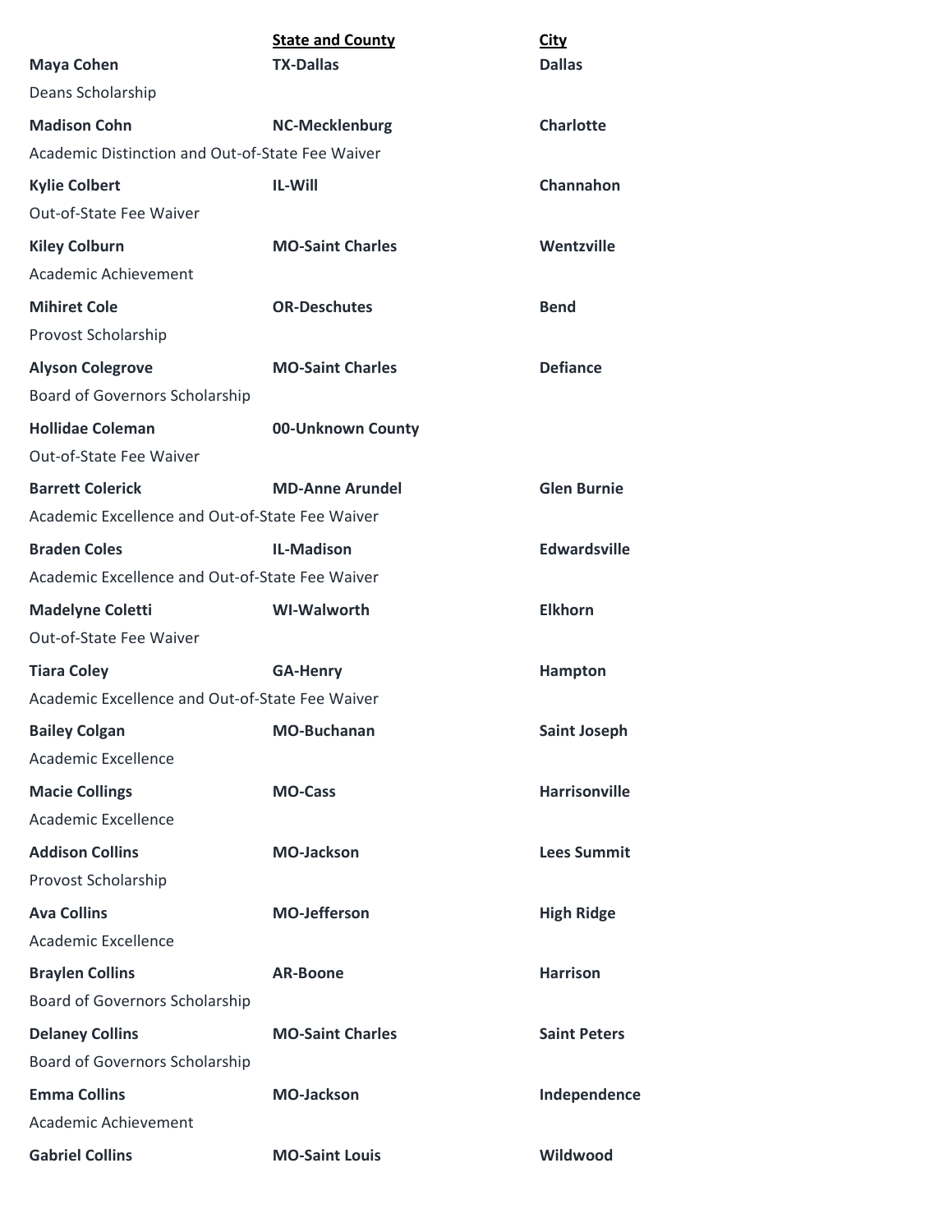|                                                  | <b>State and County</b> | <b>City</b>        |
|--------------------------------------------------|-------------------------|--------------------|
| Academic Excellence                              |                         |                    |
| <b>Kaitlyn Collins</b>                           | <b>DE-New Castle</b>    | Clayton            |
| Academic Excellence and Out-of-State Fee Waiver  |                         |                    |
| <b>Mikenna Collins</b>                           | <b>MO-Montgomery</b>    | Jonesburg          |
| Board of Governors Scholarship                   |                         |                    |
| <b>Natali Collins</b>                            | <b>MO-Saint Clair</b>   | <b>Collins</b>     |
| Deans Scholarship                                |                         |                    |
| <b>Olivia Collins</b>                            | <b>IL-Madison</b>       | <b>Alton</b>       |
| Academic Achievement and Out-of-State Fee Waiver |                         |                    |
| <b>Riley Collins</b>                             | <b>FL-Hillsborough</b>  | <b>Tampa</b>       |
| Academic Excellence and Out-of-State Fee Waiver  |                         |                    |
| <b>Gabrielle Collinson</b>                       | <b>MO-Lincoln</b>       | <b>Troy</b>        |
| Deans Scholarship                                |                         |                    |
| <b>Zackary Collison</b>                          | <b>VA-Fairfax</b>       | <b>Alexandria</b>  |
| Academic Excellence and Out-of-State Fee Waiver  |                         |                    |
| <b>Adaline Colon</b>                             | <b>MO-Greene</b>        | Springfield        |
| Inclusive Excellence Scholarship                 |                         |                    |
| <b>Celina Colon Perez</b>                        | <b>MO-Saint Louis</b>   | <b>Florissant</b>  |
| Academic Excellence                              |                         |                    |
| <b>Taylor Colston</b>                            | <b>MO-Clay</b>          | <b>Kansas City</b> |
| Provost Scholarship                              |                         |                    |
| <b>Callie Colvard</b>                            | <b>NC-Wake</b>          | Raleigh            |
| Academic Excellence and Out-of-State Fee Waiver  |                         |                    |
| <b>Cailee Combs</b>                              | <b>MO-Marion</b>        | <b>Hannibal</b>    |
| Board of Governors Scholarship                   |                         |                    |
| <b>Leila Combs</b>                               | <b>MO-Greene</b>        | Springfield        |
| Inclusive Excellence Scholarship                 |                         |                    |
| <b>Ian Comer</b>                                 | <b>KS-Sedgwick</b>      | <b>Derby</b>       |
| Deans Scholarship                                |                         |                    |
| <b>Caroline Comparoto</b>                        | <b>DE-New Castle</b>    | <b>Newark</b>      |
| Academic Distinction and Out-of-State Fee Waiver |                         |                    |
| <b>Brandilyn Compton</b>                         | <b>MO-Washington</b>    | <b>Potosi</b>      |
| <b>Academic Distinction</b>                      |                         |                    |
| <b>Mallory Comstock</b>                          | <b>MO-Marion</b>        | Palmyra            |
| <b>Academic Distinction</b>                      |                         |                    |
| Nau'Tika Conaway                                 | <b>IL-Vermilion</b>     | <b>Danville</b>    |
| Academic Achievement and Out-of-State Fee Waiver |                         |                    |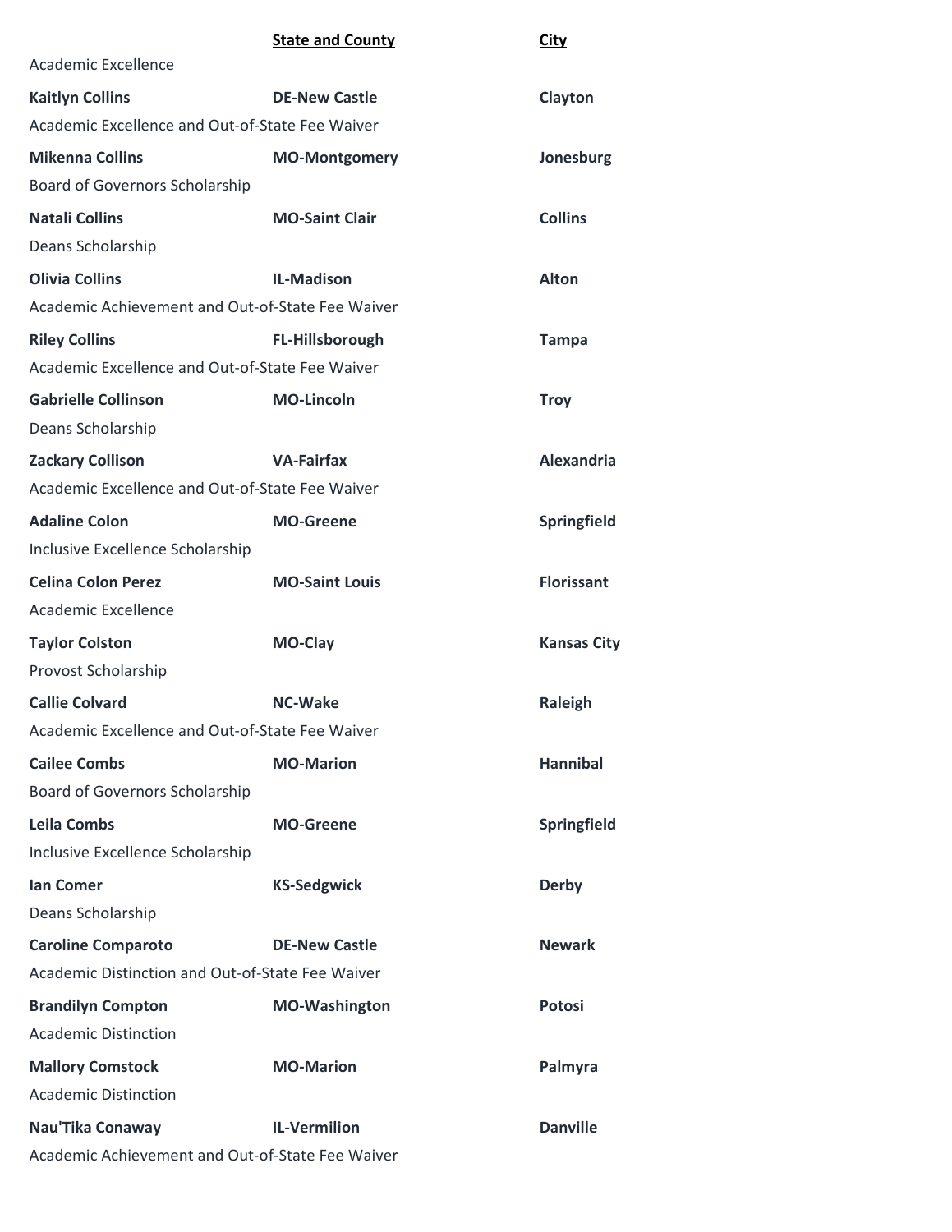|                                                  | <b>State and County</b>       | <b>City</b>           |
|--------------------------------------------------|-------------------------------|-----------------------|
| <b>Anneliese Conboy</b>                          | <b>MO-Greene</b>              | Springfield           |
| Deans Scholarship                                |                               |                       |
| <b>Braden Conboy</b>                             | <b>MO-Greene</b>              | Springfield           |
| Board of Governors Scholarship                   |                               |                       |
| <b>Ryan Congemo</b>                              | <b>MO-Jefferson</b>           | <b>Barnhart</b>       |
| Academic Excellence                              |                               |                       |
| <b>Ashante Conley</b>                            | <b>VA-Virginia Beach City</b> | <b>Virginia Beach</b> |
| Academic Achievement and Out-of-State Fee Waiver |                               |                       |
| <b>Emily Conley</b>                              | MO-Osage                      | Linn                  |
| Deans Scholarship                                |                               |                       |
| <b>Gavin Conley</b>                              | <b>MO-Saint Louis</b>         | Fenton                |
| Academic Achievement                             |                               |                       |
| <b>Laci Connelly</b>                             | <b>MO-Newton</b>              | <b>Seneca</b>         |
| Board of Governors Scholarship                   |                               |                       |
| <b>Abigail Conner</b>                            | <b>MO-Stoddard</b>            | <b>Bloomfield</b>     |
| <b>Academic Distinction</b>                      |                               |                       |
| <b>Ella Connolly</b>                             | <b>KS-Johnson</b>             | <b>Overland Park</b>  |
| Academic Distinction and Out-of-State Fee Waiver |                               |                       |
| <b>Matthew Connor</b>                            | <b>NY-Livingston</b>          | <b>Conesus</b>        |
| Out-of-State Fee Waiver                          |                               |                       |
| <b>Kinsee Conrad</b>                             | <b>MO-Greene</b>              | <b>Walnut Grove</b>   |
| Academic Achievement                             |                               |                       |
| <b>Nathan Considine</b>                          | IL-Kane                       | Elgin                 |
| Out-of-State Fee Waiver                          |                               |                       |
| <b>Lydia Conte</b>                               | <b>SC-Richland</b>            | Columbia              |
| Academic Achievement and Out-of-State Fee Waiver |                               |                       |
| <b>Kaitlyn Conway</b>                            | <b>IL-Madison</b>             | <b>Edwardsville</b>   |
| Provost Scholarship                              |                               |                       |
| <b>Lily Conyers</b>                              | <b>MO-Greene</b>              | Springfield           |
| Academic Excellence                              |                               |                       |
| <b>Audrey Cook</b>                               | <b>MO-Cole</b>                | <b>Jefferson City</b> |
| Board of Governors Scholarship                   |                               |                       |
| <b>Charles Cook</b>                              | <b>MO-Saint Louis</b>         | <b>Ellisville</b>     |
| Academic Excellence                              |                               |                       |
| <b>Emmalea Cook</b>                              | <b>MO-Taney</b>               | Forsyth               |
| Provost Scholarship                              |                               |                       |
| <b>Kaylie Cook</b>                               | <b>MO-Jefferson</b>           | <b>Festus</b>         |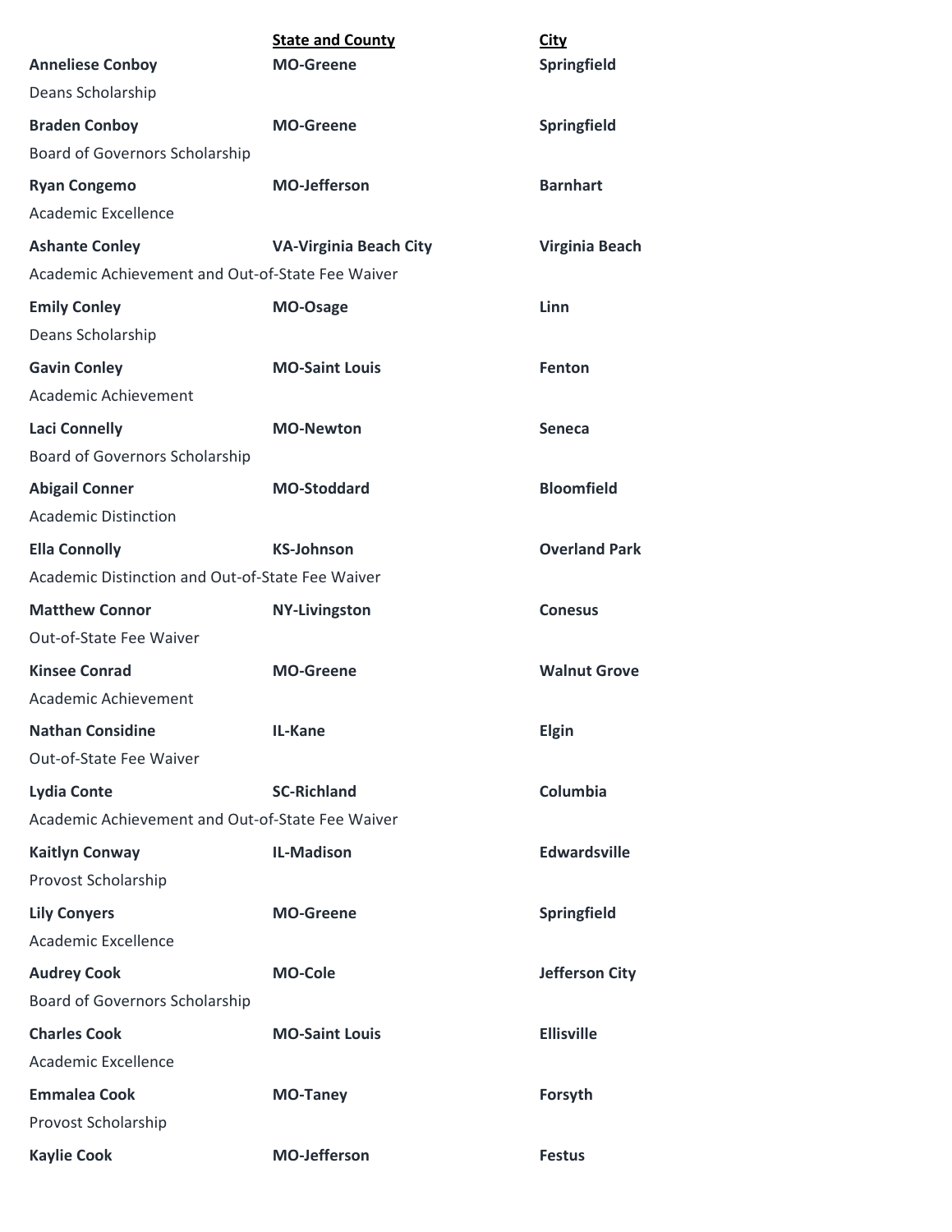|                                                  | <b>State and County</b> | <b>City</b>          |
|--------------------------------------------------|-------------------------|----------------------|
| Board of Governors Scholarship                   |                         |                      |
| <b>Lindsi Cook</b>                               | <b>MO-Saint Louis</b>   | <b>Chesterfield</b>  |
| <b>Academic Distinction</b>                      |                         |                      |
| <b>Lorena Cook</b>                               | <b>MO-Phelps</b>        | <b>Rolla</b>         |
| Board of Governors Scholarship                   |                         |                      |
| <b>Mason Cook</b>                                | <b>MO-Butler</b>        | <b>Poplar Bluff</b>  |
| Deans Scholarship                                |                         |                      |
| <b>Ripley Cooley</b>                             | <b>TX-Collin</b>        | <b>Dallas</b>        |
| Academic Excellence and Out-of-State Fee Waiver  |                         |                      |
| <b>Emma Coombs</b>                               | <b>MO-Jackson</b>       | <b>Lees Summit</b>   |
| Academic Achievement                             |                         |                      |
| <b>Andre Coomer</b>                              | AZ-Yavapai              | <b>Chino Valley</b>  |
| Out-of-State Fee Waiver                          |                         |                      |
| <b>Bradley Cooper</b>                            | <b>MO-Greene</b>        | Willard              |
| Board of Governors Scholarship                   |                         |                      |
| <b>Cole Cooper</b>                               | <b>MO-Christian</b>     | <b>Ozark</b>         |
| Provost Scholarship                              |                         |                      |
| <b>Grace Cooper</b>                              | <b>MO-Saint Louis</b>   | Fenton               |
| Deans Scholarship                                |                         |                      |
| <b>Henry Cooper</b>                              | IA-Johnson              | <b>Iowa City</b>     |
| Academic Excellence and Out-of-State Fee Waiver  |                         |                      |
| <b>Jada Cooper</b>                               | <b>MO-Jackson</b>       | <b>Grain Valley</b>  |
| <b>Academic Excellence</b>                       |                         |                      |
| <b>Lillian Cooper</b>                            | <b>KS-Johnson</b>       | Lenexa               |
| Deans Scholarship                                |                         |                      |
| <b>Madison Cooper</b>                            | <b>AR-Benton</b>        | <b>Bentonville</b>   |
| Academic Distinction and Out-of-State Fee Waiver |                         |                      |
| <b>Vincent Cooper</b>                            | <b>MO-Franklin</b>      | Washington           |
| Inclusive Excellence Scholarship                 |                         |                      |
| <b>Elisabeth Cope</b>                            | <b>MO-Saint Charles</b> | <b>Saint Charles</b> |
| Deans Scholarship                                |                         |                      |
| <b>Mackenzie Cope</b>                            | <b>IN-Fountain</b>      | Covington            |
| Out-of-State Fee Waiver                          |                         |                      |
| <b>Sania Copeland</b>                            | <b>KS-Johnson</b>       | Olathe               |
| Deans Scholarship                                |                         |                      |
| <b>Ella Coppinger</b>                            | <b>MO-Franklin</b>      | <b>Beaufort</b>      |
| Board of Governors Scholarship                   |                         |                      |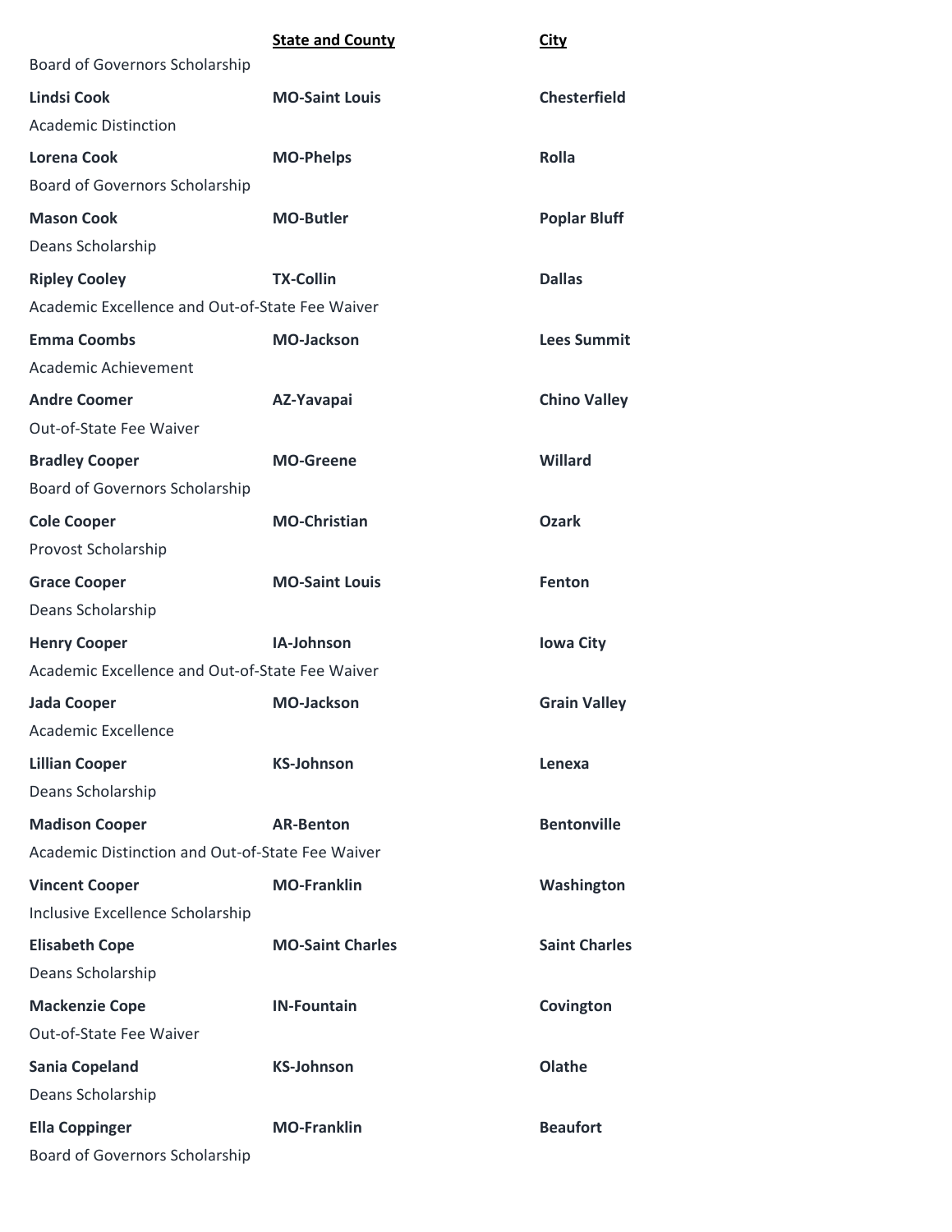| <b>Isabela Corcoran</b>                             | <b>State and County</b>    | <b>City</b><br><b>Villa Park</b> |
|-----------------------------------------------------|----------------------------|----------------------------------|
| Board of Governors Scholarship                      | IL-DuPage                  |                                  |
| <b>Faith Cordsiemon</b>                             | <b>MO-Saint Charles</b>    | <b>Saint Peters</b>              |
| Board of Governors Scholarship                      |                            |                                  |
|                                                     |                            |                                  |
| <b>Carolyne Cork</b><br><b>Academic Distinction</b> | <b>MO-Scott</b>            | <b>Benton</b>                    |
|                                                     |                            |                                  |
| <b>Kyle Corkill</b>                                 | MO-Clay                    | <b>Smithville</b>                |
| Deans Scholarship                                   |                            |                                  |
| <b>Bryan Correa</b>                                 | <b>IL-Saint Clair</b>      | <b>Caseyville</b>                |
| Out-of-State Fee Waiver                             |                            |                                  |
| <b>Ethan Cort</b>                                   | <b>WA-King</b>             | Redmond                          |
| Board of Governors Scholarship                      |                            |                                  |
| <b>Ruby Cortez-Ortiz</b>                            | <b>IL-Saint Clair</b>      | <b>Collinsville</b>              |
| Out-of-State Fee Waiver                             |                            |                                  |
| <b>Logan Cory</b>                                   | <b>MN-Scott</b>            | <b>Shakopee</b>                  |
| Academic Excellence and Out-of-State Fee Waiver     |                            |                                  |
| <b>Catherine Cosgrove</b>                           | <b>IL-Will</b>             | <b>Elwood</b>                    |
| Academic Excellence and Out-of-State Fee Waiver     |                            |                                  |
| <b>Madison Costner</b>                              | <b>MO-Cass</b>             | <b>Harrisonville</b>             |
| Academic Achievement                                |                            |                                  |
| Davide Cotta                                        | 00-Unknown County          | Vigevano                         |
| Out-of-State Fee Waiver                             |                            |                                  |
| <b>Max Cottle</b>                                   | <b>MO-Saint Charles</b>    | <b>Saint Charles</b>             |
| Provost Scholarship                                 |                            |                                  |
| <b>Adia Cotto Quinones</b>                          | <b>PR-Caguas</b>           | <b>Caguas</b>                    |
| Inclusive Excellence Scholarship                    |                            |                                  |
| <b>Ashton Cotton</b>                                | <b>MO-Saint Louis City</b> | <b>Saint Louis</b>               |
| <b>Academic Excellence</b>                          |                            |                                  |
| <b>Kaylin Cotton</b>                                | <b>MO-Holt</b>             | Oregon                           |
| Deans Scholarship                                   |                            |                                  |
| <b>Ebony Coughlin</b>                               | <b>IL-Cook</b>             | Chicago                          |
| Academic Excellence and Out-of-State Fee Waiver     |                            |                                  |
| <b>Timothy Coulby</b>                               | <b>IL-Madison</b>          | <b>Highland</b>                  |
| Board of Governors Scholarship                      |                            |                                  |
| <b>Kailey Covert</b>                                | <b>MO-Saint Louis</b>      | <b>Saint Louis</b>               |
| Academic Excellence                                 |                            |                                  |
| <b>Elizabeth Cowan</b>                              | <b>MO-Saint Charles</b>    | <b>Saint Charles</b>             |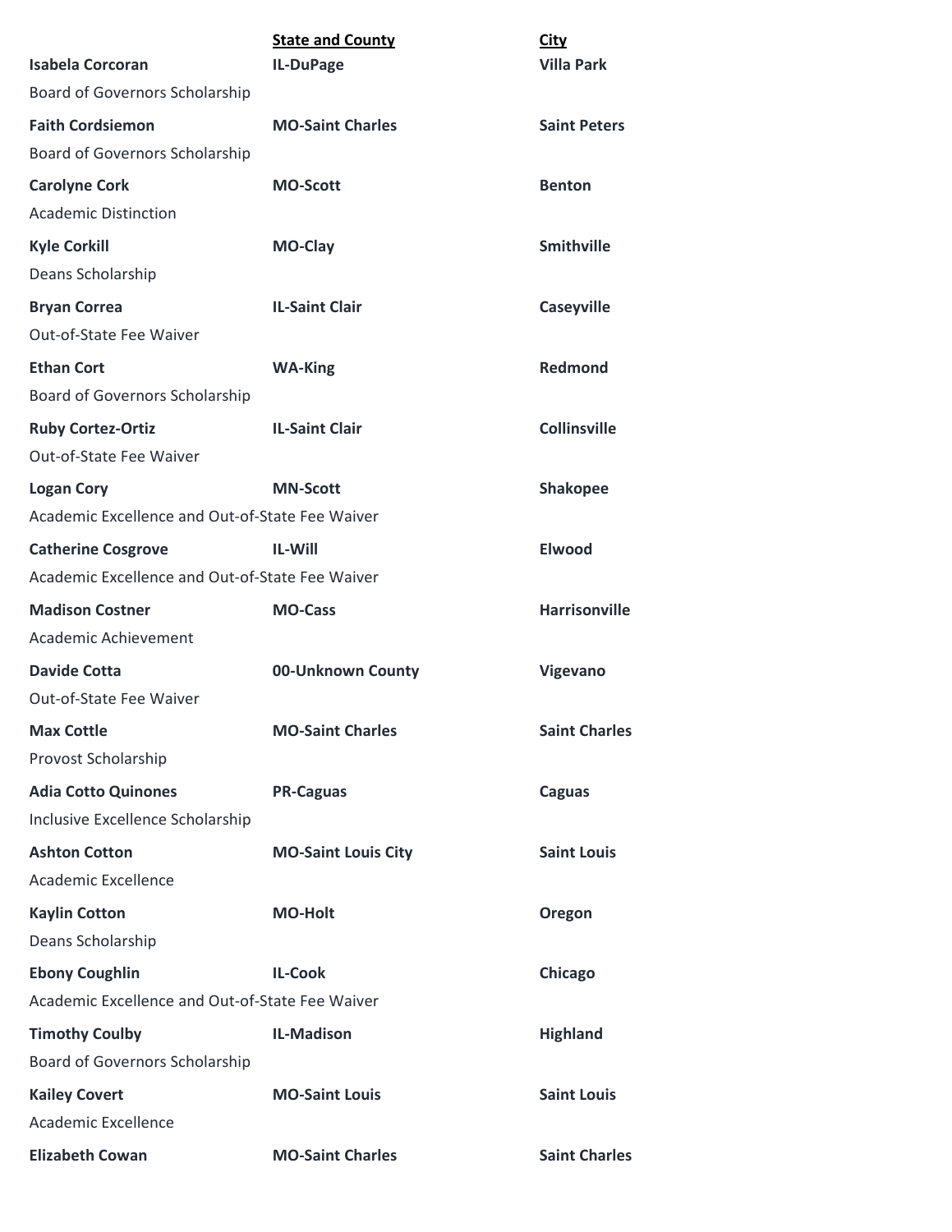|                                                  | <b>State and County</b> | <b>City</b>           |
|--------------------------------------------------|-------------------------|-----------------------|
| <b>Academic Distinction</b>                      |                         |                       |
| <b>Payton Cowell</b>                             | IL-Randolph             | <b>Red Bud</b>        |
| Academic Achievement and Out-of-State Fee Waiver |                         |                       |
| <b>Autumn Cox</b>                                | AZ-Pima                 | <b>Tucson</b>         |
| <b>Out-of-State Fee Waiver</b>                   |                         |                       |
| <b>Brooke Cox</b>                                | <b>MO-Taney</b>         | <b>Branson</b>        |
| Deans Scholarship                                |                         |                       |
| <b>Charlotte Cox</b>                             | <b>MO-Boone</b>         | Columbia              |
| Board of Governors Scholarship                   |                         |                       |
| <b>Jason Cox</b>                                 | <b>MO-Greene</b>        | Springfield           |
| Deans Scholarship                                |                         |                       |
| <b>Karlee Cox</b>                                | MO-Osage                | Linn                  |
| <b>Academic Distinction</b>                      |                         |                       |
| <b>Brianna Crabb</b>                             | <b>MO-Stone</b>         | Galena                |
| Deans Scholarship                                |                         |                       |
| <b>Emily Crabtree</b>                            | <b>MO-Pulaski</b>       | Waynesville           |
| <b>Academic Distinction</b>                      |                         |                       |
| <b>Morgan Craft</b>                              | <b>MO-Saint Charles</b> | Wentzville            |
| Provost Scholarship                              |                         |                       |
| <b>Natalin Cragle-Stober</b>                     | <b>AR-Benton</b>        | <b>Bentonville</b>    |
| Academic Excellence and Out-of-State Fee Waiver  |                         |                       |
| <b>Emma Craig</b>                                | <b>MO-Pike</b>          | <b>Middletown</b>     |
| Academic Excellence                              |                         |                       |
| <b>Aidan Crawford</b>                            | 00-Unknown County       | <b>Prague</b>         |
| Academic Excellence and Out-of-State Fee Waiver  |                         |                       |
| <b>James Crawford</b>                            | <b>MO-Pulaski</b>       | <b>Dixon</b>          |
| Board of Governors Scholarship                   |                         |                       |
| <b>Kenneth Creamer</b>                           | IL-Du Page              | Westmont              |
| Out-of-State Fee Waiver                          |                         |                       |
| <b>Taylor Creamer</b>                            | <b>MO-Christian</b>     | <b>Ozark</b>          |
| Deans Scholarship                                |                         |                       |
| <b>Gabriel Cremin</b>                            | <b>MO-Cole</b>          | <b>Jefferson City</b> |
| <b>Academic Distinction</b>                      |                         |                       |
| <b>Eva Criddle</b>                               | <b>MS-Jackson</b>       | Pascagoula            |
| Academic Distinction and Out-of-State Fee Waiver |                         |                       |
| <b>Natalie Criswell</b>                          | <b>MO-Saint Louis</b>   | <b>Eureka</b>         |
| <b>Academic Distinction</b>                      |                         |                       |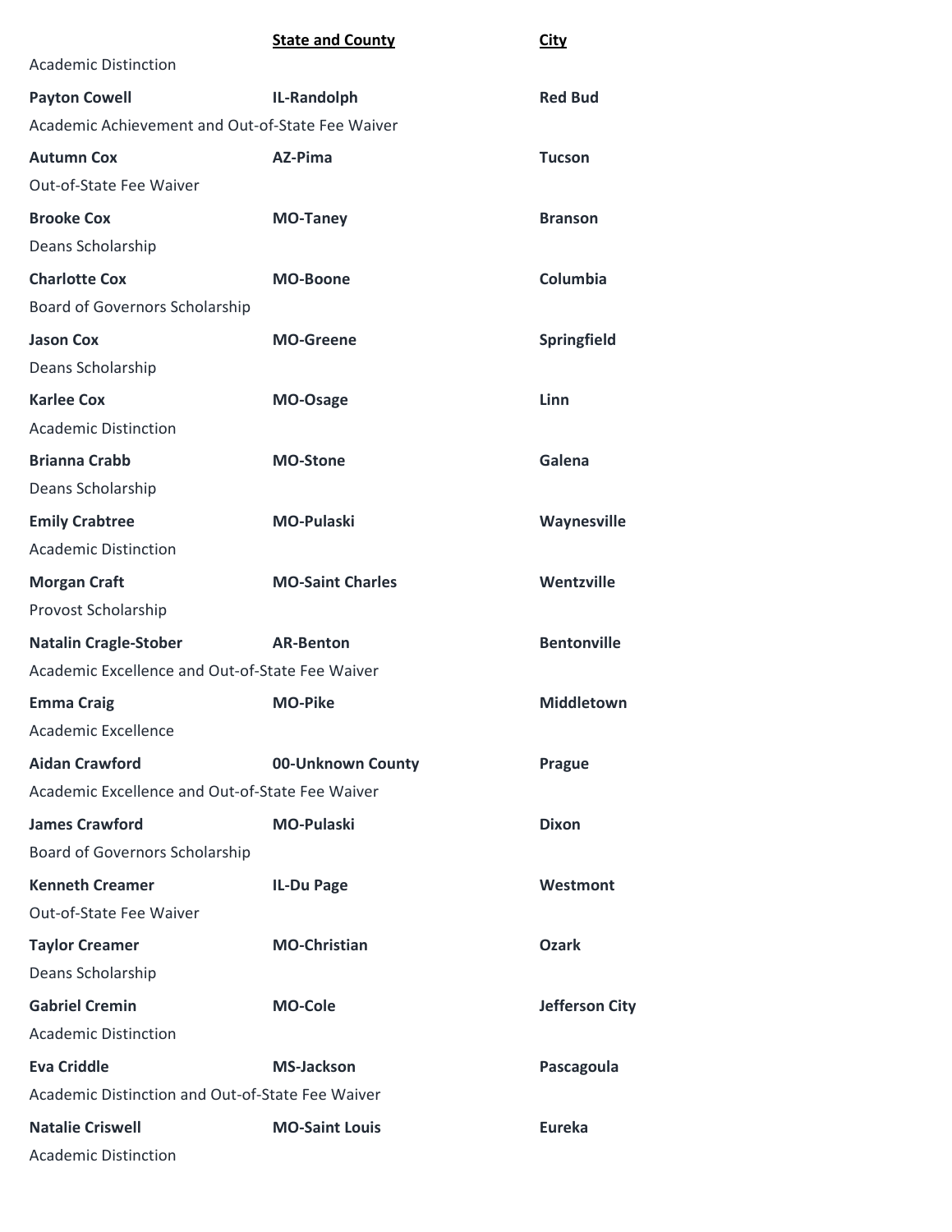| <b>Samantha Croco</b>                            | <b>State and County</b><br>IA-Johnson | <b>City</b><br>Oxford |
|--------------------------------------------------|---------------------------------------|-----------------------|
| Board of Governors Scholarship                   |                                       |                       |
| <b>Megan Cromwell</b>                            | <b>KS-Shawnee</b>                     | <b>Topeka</b>         |
| Academic Distinction and Out-of-State Fee Waiver |                                       |                       |
| <b>Kaylee Cronister</b>                          | 00-Unknown County                     |                       |
| Deans Scholarship                                |                                       |                       |
| <b>Jennifer Crooks</b>                           | <b>WI-Saint Croix</b>                 | <b>River Falls</b>    |
| Deans Scholarship                                |                                       |                       |
| <b>Alonna Cross</b>                              | MO-Nodaway                            | <b>Hopkins</b>        |
| Academic Excellence                              |                                       |                       |
| <b>Hannah Cross</b>                              | <b>MO-Jackson</b>                     | Greenwood             |
| Provost Scholarship                              |                                       |                       |
| <b>Andrew Crossen</b>                            | <b>MO-Saint Louis</b>                 | Fenton                |
| Academic Excellence                              |                                       |                       |
| <b>Macraelyn Crossley</b>                        | <b>MO-Barton</b>                      | Lamar                 |
| Deans Scholarship                                |                                       |                       |
| <b>Kylie Crossman</b>                            | <b>MO-Jackson</b>                     | <b>Blue Springs</b>   |
| <b>Academic Distinction</b>                      |                                       |                       |
| <b>Leah Crotty</b>                               | <b>IL-Cook</b>                        | <b>Tinley Park</b>    |
| Academic Excellence and Out-of-State Fee Waiver  |                                       |                       |
| <b>Ethan Crouch</b>                              | <b>MO-Phelps</b>                      | <b>Rolla</b>          |
| Provost Scholarship                              |                                       |                       |
| <b>Lauren Crouch</b>                             | OK-Oklahoma                           | <b>Edmond</b>         |
| Provost Scholarship                              |                                       |                       |
| <b>Marina Crouch</b>                             | <b>MO-Jasper</b>                      | <b>Joplin</b>         |
| Academic Achievement                             |                                       |                       |
| <b>Ethan Crouse</b>                              | <b>IL-Saint Clair</b>                 | O Fallon              |
| Out-of-State Fee Waiver                          |                                       |                       |
| <b>Emma Crowe</b>                                | <b>MO-Livingston</b>                  | <b>Chillicothe</b>    |
| Academic Achievement                             |                                       |                       |
| <b>Jacy Crowe</b>                                | OK-Ottawa                             | Quapaw                |
| Academic Distinction and Out-of-State Fee Waiver |                                       |                       |
| <b>Isabelle Crowell</b>                          | <b>MO-Phelps</b>                      | Rolla                 |
| Provost Scholarship                              |                                       |                       |
| <b>Alyssa Crowley</b>                            | <b>VA-Virginia Beach City</b>         | <b>Virginia Beach</b> |
| Board of Governors Scholarship                   |                                       |                       |
| <b>Denn Cruz</b>                                 | <b>MO-Saint Charles</b>               | <b>Saint Peters</b>   |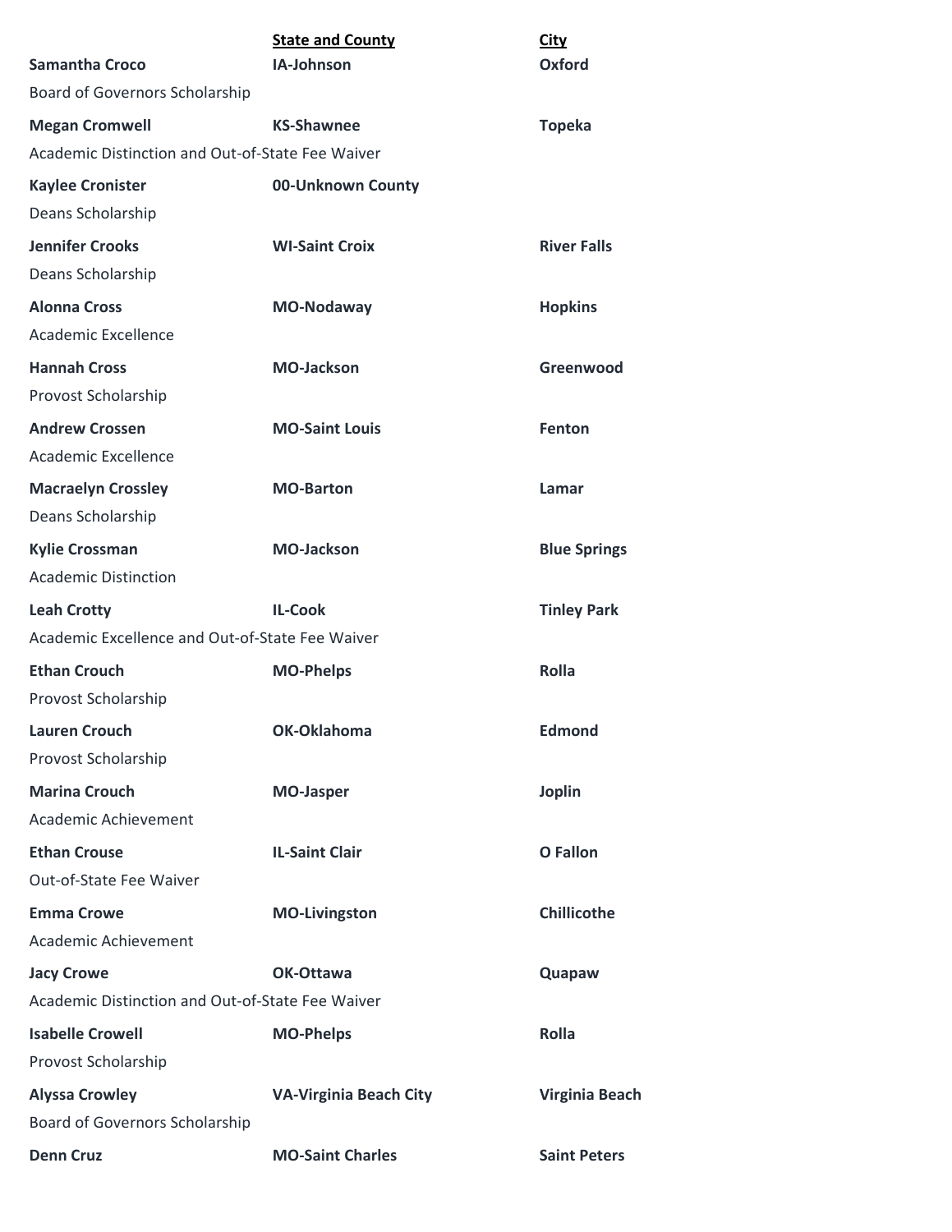|                                                 | <b>State and County</b> | <b>City</b>           |
|-------------------------------------------------|-------------------------|-----------------------|
| Academic Achievement                            |                         |                       |
| Giavanna Cruz                                   | <b>IL-Madison</b>       | <b>Glen Carbon</b>    |
| Academic Excellence and Out-of-State Fee Waiver |                         |                       |
| <b>Raquel Cruz</b>                              | <b>TX-Dallas</b>        | <b>Farmers Brnch</b>  |
| Out-of-State Fee Waiver                         |                         |                       |
| <b>Yuri Cruz</b>                                | <b>MO-Howell</b>        | <b>Willow Springs</b> |
| Provost Scholarship                             |                         |                       |
| <b>Carlos Cruz-Cortez</b>                       | <b>IL-Madison</b>       | <b>Collinsville</b>   |
| Academic Excellence and Out-of-State Fee Waiver |                         |                       |
| Zarmayra Cuevas                                 | <b>IL-Cook</b>          | Chicago               |
| Academic Excellence and Out-of-State Fee Waiver |                         |                       |
| <b>Abigail Cullen</b>                           | <b>MO-Jackson</b>       | <b>Blue Springs</b>   |
| <b>Academic Distinction</b>                     |                         |                       |
| <b>Kyra Cullers</b>                             | <b>MO-Schuyler</b>      | Lancaster             |
| Inclusive Excellence Scholarship                |                         |                       |
| <b>Donald Culverson</b>                         | <b>AR-Pulaski</b>       | <b>Little Rock</b>    |
| Provost Scholarship                             |                         |                       |
| <b>Meghan Cummings</b>                          | <b>MO-Saint Charles</b> | <b>Saint Peters</b>   |
| Academic Excellence                             |                         |                       |
| <b>Shane Cummings</b>                           | <b>MO-Greene</b>        | Springfield           |
| Provost Scholarship                             |                         |                       |
| <b>Zachary Cummings</b>                         | <b>MO-Saint Charles</b> | <b>Saint Peters</b>   |
| <b>Academic Excellence</b>                      |                         |                       |
| <b>Adeline Cummins</b>                          | <b>MO-Greene</b>        | Springfield           |
| Academic Excellence                             |                         |                       |
| <b>Deanna Cummins</b>                           | IL-Champaign            | <b>Saint Joseph</b>   |
| Board of Governors Scholarship                  |                         |                       |
| <b>Margaret Curran</b>                          | <b>MO-Saint Louis</b>   | <b>Saint Louis</b>    |
| Board of Governors Scholarship                  |                         |                       |
| <b>Alexandra Curtis</b>                         | <b>IL-Saint Clair</b>   | <b>Smithton</b>       |
| Out-of-State Fee Waiver                         |                         |                       |
| <b>Alexis Curtis</b>                            | <b>IL-Saint Clair</b>   | <b>Dupo</b>           |
| Academic Excellence and Out-of-State Fee Waiver |                         |                       |
| <b>Anna Curtis</b>                              | <b>AR-Benton</b>        | <b>Bentonville</b>    |
| Deans Scholarship                               |                         |                       |
| <b>Madison Curtis</b>                           | <b>IL-Saint Clair</b>   | <b>Belleville</b>     |
| Academic Excellence and Out-of-State Fee Waiver |                         |                       |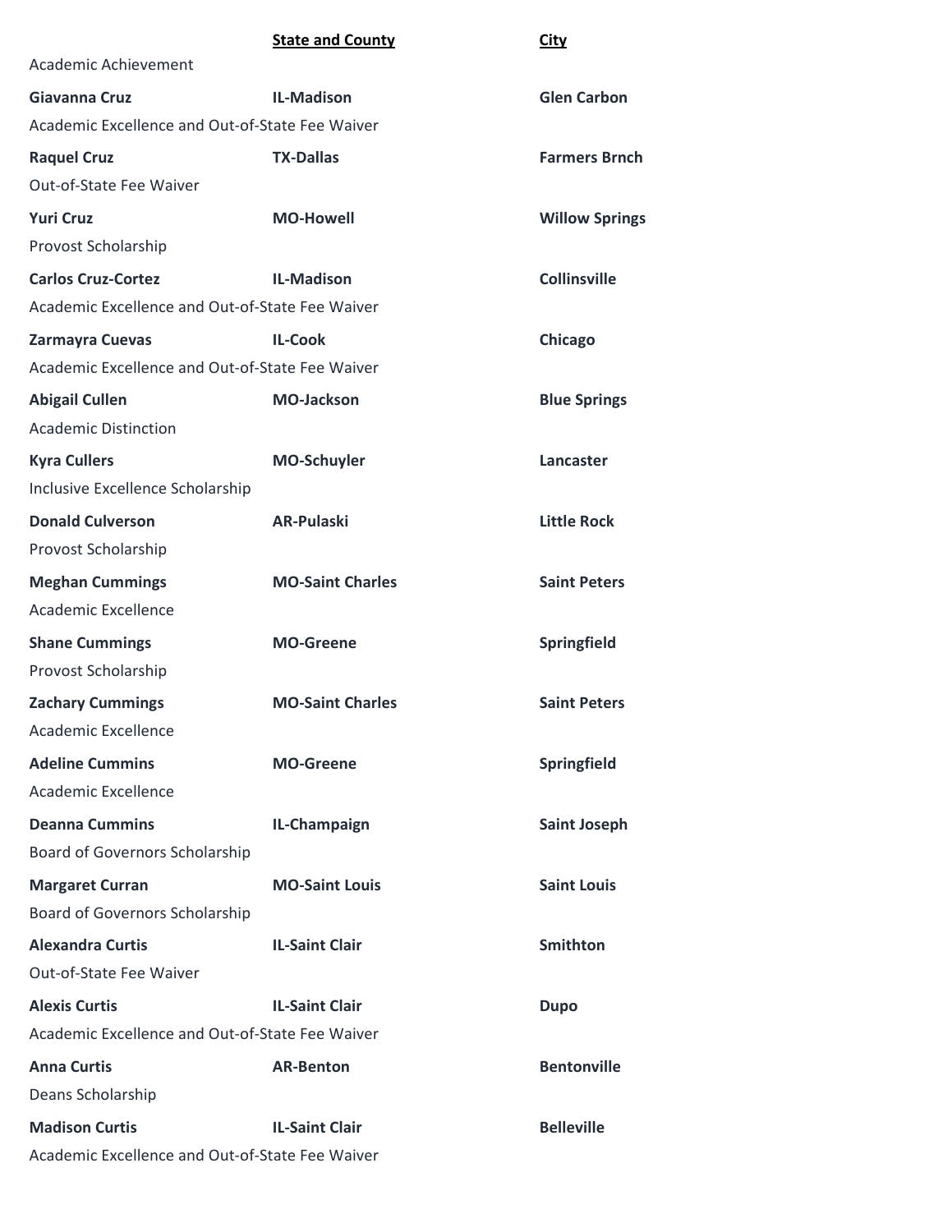| <b>Christopher Curtiss</b>                       | <b>State and County</b><br><b>AR-Benton</b> | <b>City</b><br><b>Bentonville</b> |
|--------------------------------------------------|---------------------------------------------|-----------------------------------|
| Out-of-State Fee Waiver                          |                                             |                                   |
| <b>Kamryn Cusanelli</b>                          | <b>MO-Jefferson</b>                         | <b>Herculaneum</b>                |
| Inclusive Excellence Scholarship                 |                                             |                                   |
| <b>Jacie Custer</b>                              | <b>MO-Greene</b>                            | Springfield                       |
| Provost Scholarship                              |                                             |                                   |
| <b>Elizabeth Cutherell</b>                       | <b>TX-Fort Bend</b>                         | Katy                              |
| Academic Excellence and Out-of-State Fee Waiver  |                                             |                                   |
| <b>Erin Cutkomp</b>                              | <b>MO-Saint Louis</b>                       | Hazelwood                         |
| Academic Excellence                              |                                             |                                   |
| <b>Sally Cybulski</b>                            | <b>MO-Greene</b>                            | Springfield                       |
| Deans Scholarship                                |                                             |                                   |
| <b>Carly Czachor</b>                             | <b>IL-Cook</b>                              | Chicago                           |
| Academic Excellence and Out-of-State Fee Waiver  |                                             |                                   |
| <b>Madelynn Dabbs</b>                            | 00-Unknown County                           |                                   |
| Academic Excellence and Out-of-State Fee Waiver  |                                             |                                   |
| <b>Peyton Dahler</b>                             | IL-Macoupin                                 | <b>Standard City</b>              |
| <b>Board of Governors Scholarship</b>            |                                             |                                   |
| <b>Alfonso Dailey</b>                            | <b>IL-Cook</b>                              | Chicago                           |
| Academic Achievement and Out-of-State Fee Waiver |                                             |                                   |
| <b>Nidal Dajani</b>                              | 00-Unknown County                           | Amman                             |
| <b>Out-of-State Fee Waiver</b>                   |                                             |                                   |
| <b>Anna Dalluge</b>                              | <b>IL-Madison</b>                           | <b>Collinsville</b>               |
| Out-of-State Fee Waiver                          |                                             |                                   |
| <b>Chloe Dalton</b>                              | <b>MO-Henry</b>                             | <b>Urich</b>                      |
| Academic Excellence                              |                                             |                                   |
| <b>Mia Danca</b>                                 | IL-Lake                                     | <b>Deer Park</b>                  |
| Academic Distinction and Out-of-State Fee Waiver |                                             |                                   |
| <b>Chloe Dandino</b>                             | <b>MO-Saint Louis</b>                       | <b>Ballwin</b>                    |
| <b>Academic Distinction</b>                      |                                             |                                   |
| <b>Zachary Dandridge</b>                         | <b>VA-Essex</b>                             | <b>Tappahannock</b>               |
| Out-of-State Fee Waiver                          |                                             |                                   |
| <b>Ariella Daniels</b>                           | <b>IL-Cook</b>                              | Chicago                           |
| Out-of-State Fee Waiver                          |                                             |                                   |
| <b>Gracie Daniels</b>                            | <b>MO-Greene</b>                            | Springfield                       |
| Board of Governors Scholarship                   |                                             |                                   |
| <b>Morgan Daniels</b>                            | <b>MO-Saint Louis City</b>                  | <b>Saint Louis</b>                |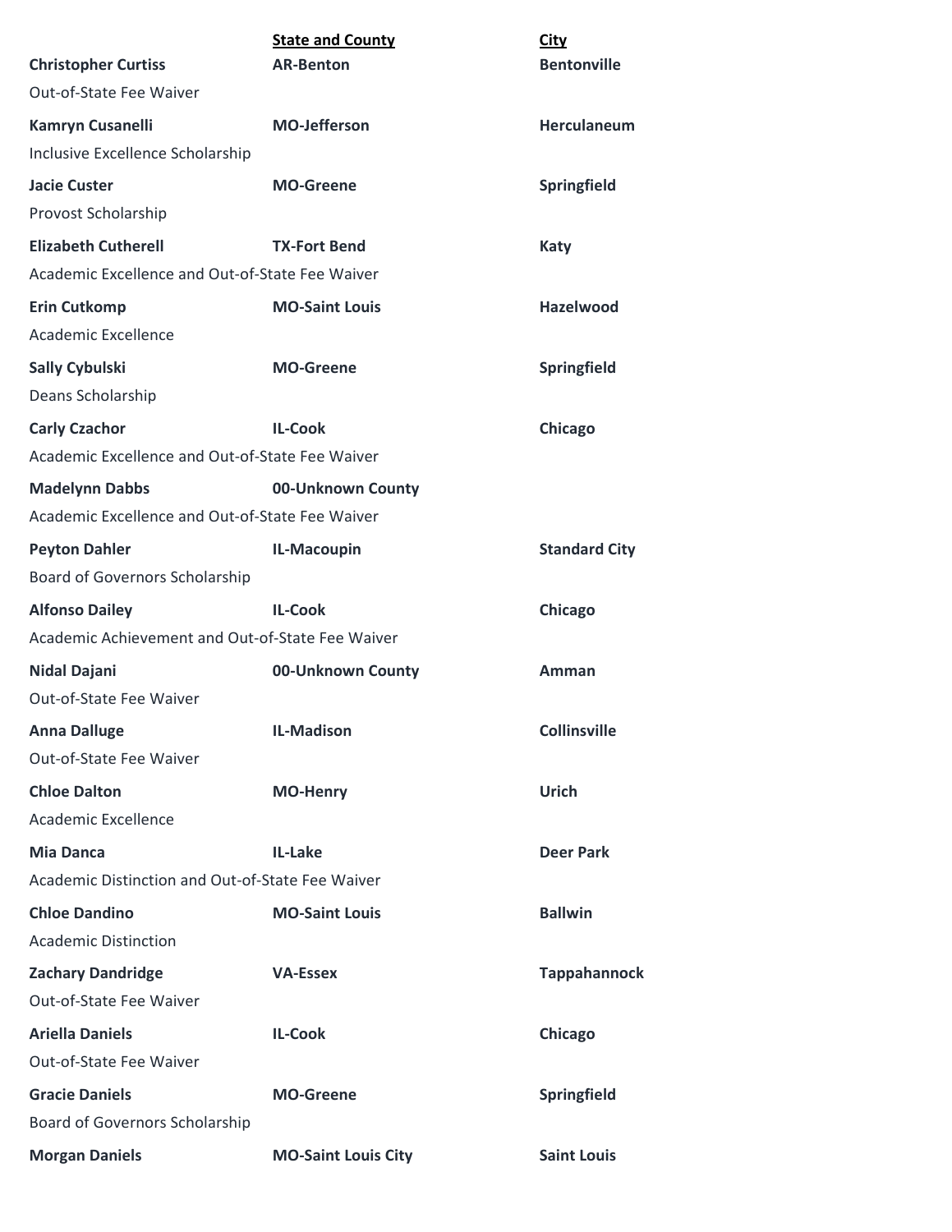|                                                  | <b>State and County</b> | City                |
|--------------------------------------------------|-------------------------|---------------------|
| Academic Excellence                              |                         |                     |
| <b>Tirah Daniels</b>                             | <b>KS-Sedgwick</b>      | Eastborough         |
| Out-of-State Fee Waiver                          |                         |                     |
| <b>Myka Danley</b>                               | <b>KS-Cherokee</b>      | Galena              |
| Academic Excellence and Out-of-State Fee Waiver  |                         |                     |
| <b>Cayden Danzer</b>                             | <b>MO-Greene</b>        | Springfield         |
| Academic Excellence                              |                         |                     |
| Rayhana Daoudi                                   | IA-Pottawattamie        | <b>Council Blfs</b> |
| Deans Scholarship                                |                         |                     |
| <b>Erin DaRe</b>                                 | <b>PA-Butler</b>        | <b>Mars</b>         |
| Academic Distinction and Out-of-State Fee Waiver |                         |                     |
| <b>Ashley Darling</b>                            | IL-Lake                 | Lake Villa          |
| Out-of-State Fee Waiver                          |                         |                     |
| <b>Madelynn Darst</b>                            | <b>MO-Platte</b>        | <b>Platte City</b>  |
| Deans Scholarship                                |                         |                     |
| <b>Emma Datema</b>                               | <b>MO-Greene</b>        | Springfield         |
| Deans Scholarship                                |                         |                     |
| <b>Olivia Dattilo</b>                            | <b>MO-Saint Louis</b>   | <b>Saint Louis</b>  |
| Academic Excellence                              |                         |                     |
| <b>Triton Davey</b>                              | <b>MO-Platte</b>        | <b>Platte City</b>  |
| Academic Excellence                              |                         |                     |
| <b>Catherine Davidson</b>                        | <b>MO-Henry</b>         | <b>Chilhowee</b>    |
| Academic Achievement                             |                         |                     |
| <b>Morrison Davies</b>                           | <b>TN-Monroe</b>        | <b>Madisonville</b> |
| Provost Scholarship                              |                         |                     |
| <b>Alaina Davis</b>                              | <b>MO-Saint Louis</b>   | <b>Saint Louis</b>  |
| Provost Scholarship                              |                         |                     |
| <b>Avery Davis</b>                               | <b>MO-Jasper</b>        | Carthage            |
| Academic Excellence                              |                         |                     |
| <b>Blake Davis</b>                               | <b>MO-Jackson</b>       | <b>Lees Summit</b>  |
| <b>Academic Distinction</b>                      |                         |                     |
| <b>Chelsie Davis</b>                             | <b>MO-Jefferson</b>     | <b>Imperial</b>     |
| Academic Excellence                              |                         |                     |
| <b>Colin Davis</b>                               | IL-Sangamon             | Springfield         |
| Provost Scholarship                              |                         |                     |
| <b>Georgia Davis</b>                             | <b>MO-Greene</b>        | <b>Brookline</b>    |
| Board of Governors Scholarship                   |                         |                     |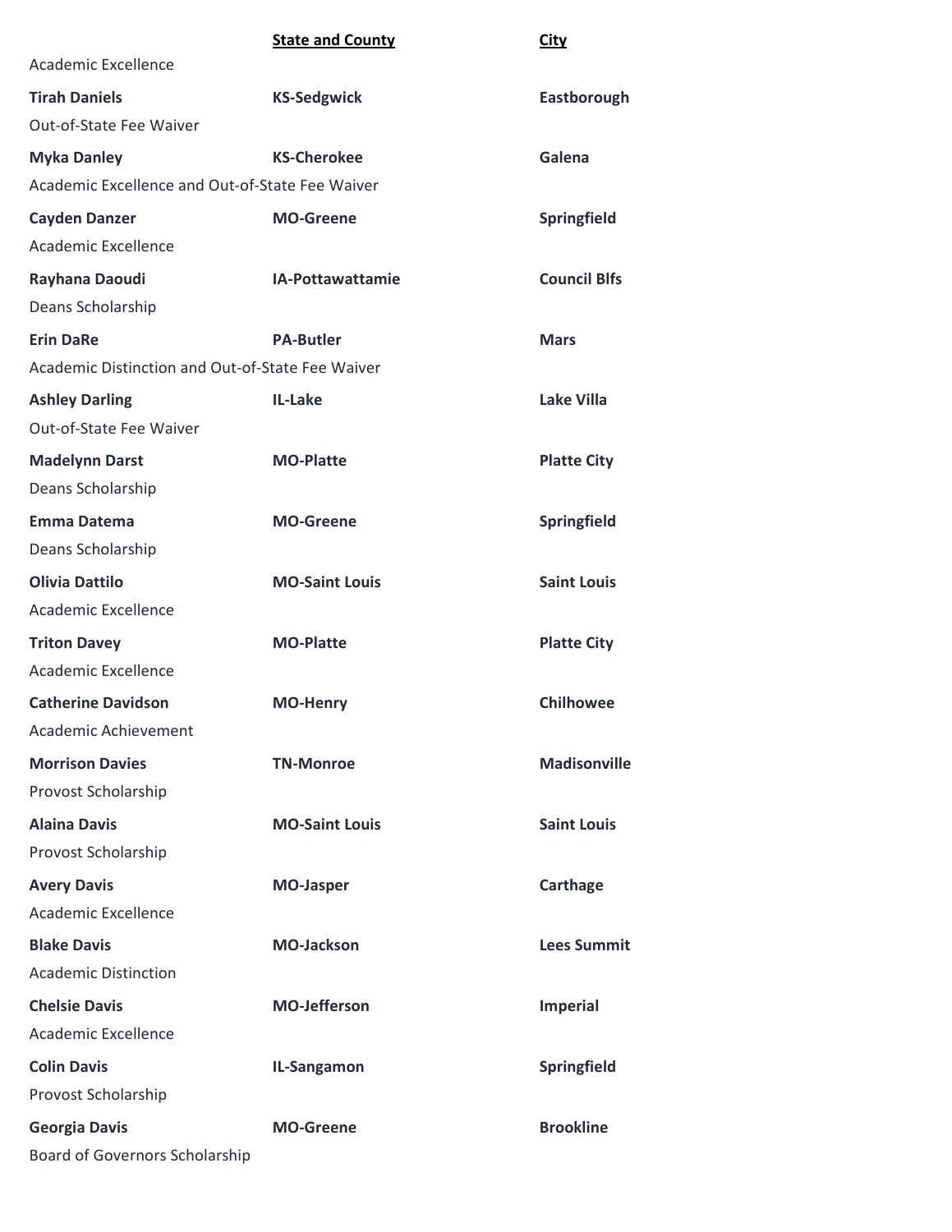| <b>Isabella Davis</b>                           | <b>State and County</b><br><b>IN-Wayne</b> | <b>City</b><br><b>Richmond</b> |
|-------------------------------------------------|--------------------------------------------|--------------------------------|
| Out-of-State Fee Waiver                         |                                            |                                |
| <b>Jacob Davis</b>                              | <b>MO-Saint Charles</b>                    | <b>Saint Charles</b>           |
| Board of Governors Scholarship                  |                                            |                                |
| <b>Jacquelyn Davis</b>                          | <b>IL-Peoria</b>                           | Peoria                         |
| Academic Excellence and Out-of-State Fee Waiver |                                            |                                |
| <b>Karmen Davis</b>                             | <b>MO-Pettis</b>                           | <b>Sedalia</b>                 |
| Provost Scholarship                             |                                            |                                |
| <b>Kynedy Davis</b>                             | <b>MO-Jackson</b>                          | <b>Blue Springs</b>            |
| <b>Academic Distinction</b>                     |                                            |                                |
| <b>Lauren Davis</b>                             | <b>MO-Crawford</b>                         | <b>Steelville</b>              |
| Academic Excellence                             |                                            |                                |
| <b>Madison Davis</b>                            | <b>MO-Taney</b>                            | <b>Branson</b>                 |
| Academic Achievement                            |                                            |                                |
| <b>Makenna Davis</b>                            | <b>MO-Saint Charles</b>                    | <b>Saint Charles</b>           |
| Inclusive Excellence Scholarship                |                                            |                                |
| <b>Marek Davis</b>                              | <b>MO-Christian</b>                        | <b>Nixa</b>                    |
| <b>Academic Excellence</b>                      |                                            |                                |
| <b>Micah Davis</b>                              | <b>IL-Cook</b>                             | <b>Phoenix</b>                 |
| Academic Excellence and Out-of-State Fee Waiver |                                            |                                |
| <b>Ryann Davis</b>                              | <b>PA-Bucks</b>                            | <b>Feasterville Trevose</b>    |
| Academic Excellence and Out-of-State Fee Waiver |                                            |                                |
| <b>Taryn Davis</b>                              | <b>MO-Jackson</b>                          | <b>Lees Summit</b>             |
| Academic Excellence                             |                                            |                                |
| <b>Tyler Davis</b>                              | <b>MO-Crawford</b>                         | <b>Steelville</b>              |
| Academic Excellence                             |                                            |                                |
| <b>Wyatt Davis</b>                              | MO-Clay                                    | <b>Kansas City</b>             |
| <b>Academic Distinction</b>                     |                                            |                                |
| <b>Rachel Davison</b>                           | <b>MO-Jasper</b>                           | <b>Webb City</b>               |
| Provost Scholarship                             |                                            |                                |
| <b>Samantha Davitt</b>                          | <b>MO-Saint Louis</b>                      | <b>Saint Louis</b>             |
| Academic Excellence                             |                                            |                                |
| <b>Noah Dawley</b>                              | <b>MO-Christian</b>                        | <b>Nixa</b>                    |
| Provost Scholarship                             |                                            |                                |
| <b>Grace Day</b>                                | <b>MO-Saint Charles</b>                    | <b>O</b> Fallon                |
| Academic Excellence                             |                                            |                                |
| <b>Katelyn Day</b>                              | <b>FL-Palm Beach</b>                       | <b>Lake Worth</b>              |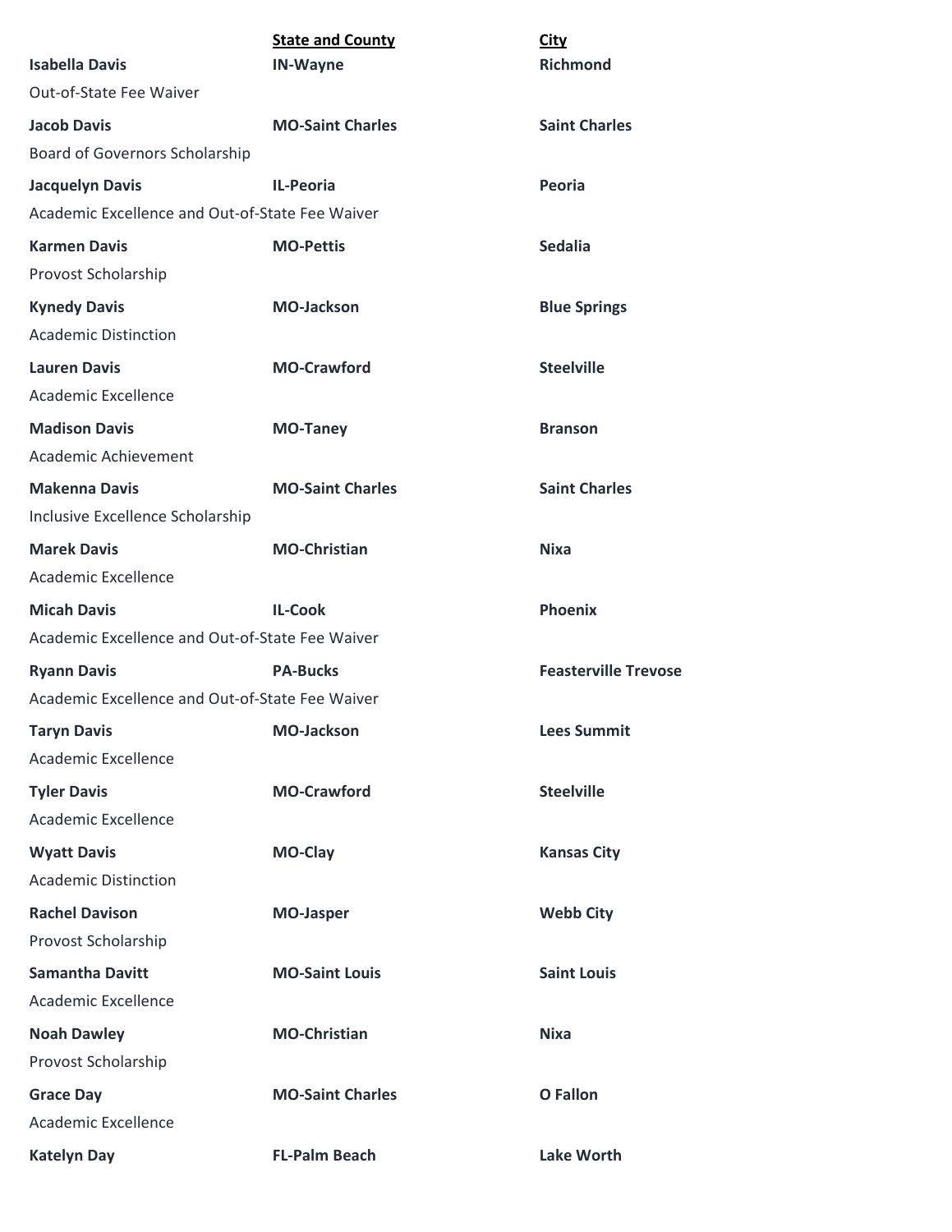|                                                 | <b>State and County</b> | City                 |
|-------------------------------------------------|-------------------------|----------------------|
| Academic Excellence and Out-of-State Fee Waiver |                         |                      |
| <b>Pearljit Dayal</b>                           | <b>MO-Saint Louis</b>   | <b>Saint Ann</b>     |
| Academic Excellence                             |                         |                      |
| <b>Eva De Guelle</b>                            | <b>TX-Williamson</b>    | <b>Austin</b>        |
| Out-of-State Fee Waiver                         |                         |                      |
| <b>Emma De La Paz</b>                           | <b>TX-Denton</b>        | <b>Frisco</b>        |
| Academic Excellence and Out-of-State Fee Waiver |                         |                      |
| Anae De Leon                                    | <b>IL-Cook</b>          | <b>Elmwood Park</b>  |
| Academic Excellence and Out-of-State Fee Waiver |                         |                      |
| <b>Shem De Leon</b>                             | <b>MO-Saint Charles</b> | <b>Saint Charles</b> |
| Board of Governors Scholarship                  |                         |                      |
| <b>Steven Dean</b>                              | <b>AR-Benton</b>        | <b>Rogers</b>        |
| Deans Scholarship                               |                         |                      |
| <b>Abigail DeBaun</b>                           | <b>KS-Sedgwick</b>      | <b>Valley Center</b> |
| Out-of-State Fee Waiver                         |                         |                      |
| <b>Ellie DeCarlis</b>                           | <b>MO-Greene</b>        | Springfield          |
| Deans Scholarship                               |                         |                      |
| <b>Allyson Deckard</b>                          | <b>MO-Saint Louis</b>   | <b>Overland</b>      |
| <b>Academic Excellence</b>                      |                         |                      |
| <b>Kaylee Deckard</b>                           | <b>MO-Dallas</b>        | <b>Buffalo</b>       |
| Deans Scholarship                               |                         |                      |
| <b>Jacob Decker</b>                             | <b>MO-Taney</b>         | <b>Walnut Shade</b>  |
| Deans Scholarship                               |                         |                      |
| <b>Mackayla Deckert</b>                         | <b>TX-Collin</b>        | Wylie                |
| Board of Governors Scholarship                  |                         |                      |
| <b>Jaden DeCota</b>                             | <b>MO-Saint Louis</b>   | <b>Saint Louis</b>   |
| Board of Governors Scholarship                  |                         |                      |
| <b>Erick DeDear</b>                             | <b>AR-Boone</b>         | <b>Harrison</b>      |
| Deans Scholarship                               |                         |                      |
| <b>Lars Dedow</b>                               | <b>MD-Baltimore</b>     | <b>Catonsville</b>   |
| Academic Excellence and Out-of-State Fee Waiver |                         |                      |
| <b>Katherine Dee</b>                            | <b>MA-Norfolk</b>       | <b>Braintree</b>     |
| Board of Governors Scholarship                  |                         |                      |
| <b>Maggie Deeken</b>                            | MO-Osage                | Westphalia           |
| Academic Excellence                             |                         |                      |
| <b>Paige Deeken</b>                             | <b>MO-Saint Charles</b> | <b>Saint Charles</b> |
| Provost Scholarship                             |                         |                      |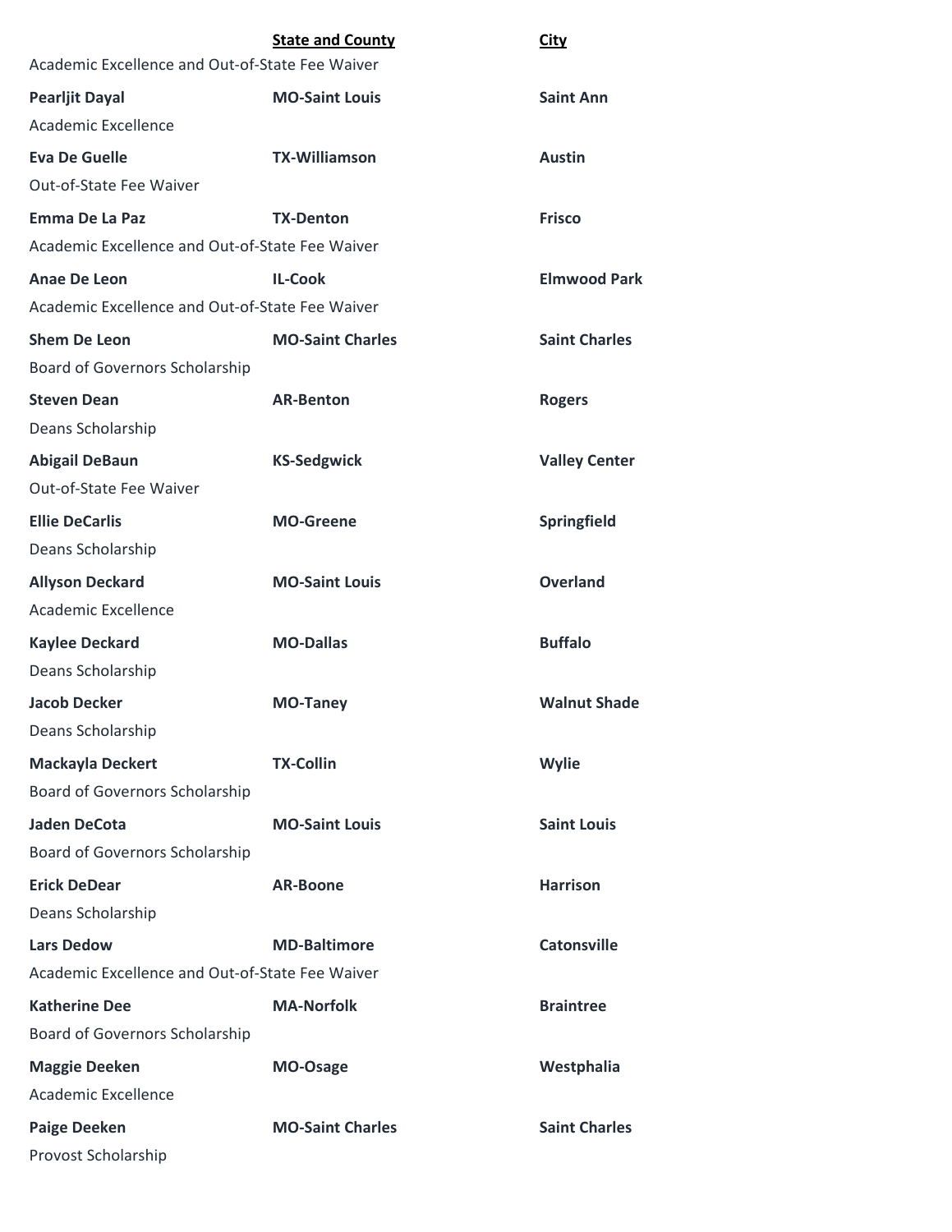|                                                  | <b>State and County</b>  | City                  |
|--------------------------------------------------|--------------------------|-----------------------|
| <b>Breanna Deering</b>                           | <b>MO-Nodaway</b>        | <b>Maryville</b>      |
| Deans Scholarship                                |                          |                       |
| <b>Hannah Degen</b>                              | <b>MO-Greene</b>         | <b>Republic</b>       |
| <b>Academic Distinction</b>                      |                          |                       |
| <b>Abigail Degenfelder</b>                       | <b>MO-Saint Clair</b>    | <b>Osceola</b>        |
| Deans Scholarship                                |                          |                       |
| <b>Hayden Degitz</b>                             | <b>MO-Saint Louis</b>    | <b>Ballwin</b>        |
| Board of Governors Scholarship                   |                          |                       |
| <b>Jasmine Degroat</b>                           | <b>MO-Newton</b>         | <b>Neosho</b>         |
| Board of Governors Scholarship                   |                          |                       |
| Joshua Dejeu                                     | <b>MO-Polk</b>           | <b>Bolivar</b>        |
| Inclusive Excellence Scholarship                 |                          |                       |
| <b>Dominic Del Pietro</b>                        | <b>MO-Saint Louis</b>    | <b>Saint Louis</b>    |
| Provost Scholarship                              |                          |                       |
| <b>Fabian Del Rio Montalvo</b>                   | <b>IL-Saint Clair</b>    | <b>Collinsville</b>   |
| Academic Distinction and Out-of-State Fee Waiver |                          |                       |
| <b>Samantha Delavin</b>                          | <b>AR-Carroll</b>        | <b>Green Forest</b>   |
| Provost Scholarship                              |                          |                       |
| Sophia DelCampo                                  | <b>MO-Greene</b>         | <b>Springfield</b>    |
| Deans Scholarship                                |                          |                       |
| <b>Dylon Delgado</b>                             | <b>MO-Saint Charles</b>  | Wentzville            |
| Academic Achievement                             |                          |                       |
| <b>Emily Delgado</b>                             | <b>MO-Franklin</b>       | <b>New Haven</b>      |
| Deans Scholarship                                |                          |                       |
| <b>Julia Delong</b>                              | <b>MO-Cole</b>           | <b>Jefferson City</b> |
| <b>Board of Governors Scholarship</b>            |                          |                       |
| <b>Chloe Dembowiak</b>                           | <b>WI-Milwaukee</b>      | <b>Greendale</b>      |
| Out-of-State Fee Waiver                          |                          |                       |
| <b>Abby DeMent</b>                               | <b>MO-Stoddard</b>       | <b>Dexter</b>         |
| Deans Scholarship                                |                          |                       |
| <b>Lauren DeMeyer</b>                            | <b>MO-Saint Charles</b>  | <b>O</b> Fallon       |
| Provost Scholarship                              |                          |                       |
| <b>Amelia Denham</b>                             | <b>MO-Audrain</b>        | <b>Mexico</b>         |
| Academic Excellence                              |                          |                       |
| <b>Meagan Denkler</b>                            | <b>MO-Saint Francois</b> | <b>Farmington</b>     |
| <b>Academic Distinction</b>                      |                          |                       |
| <b>William Denning</b>                           | FL-Hillsborough          | <b>Plant City</b>     |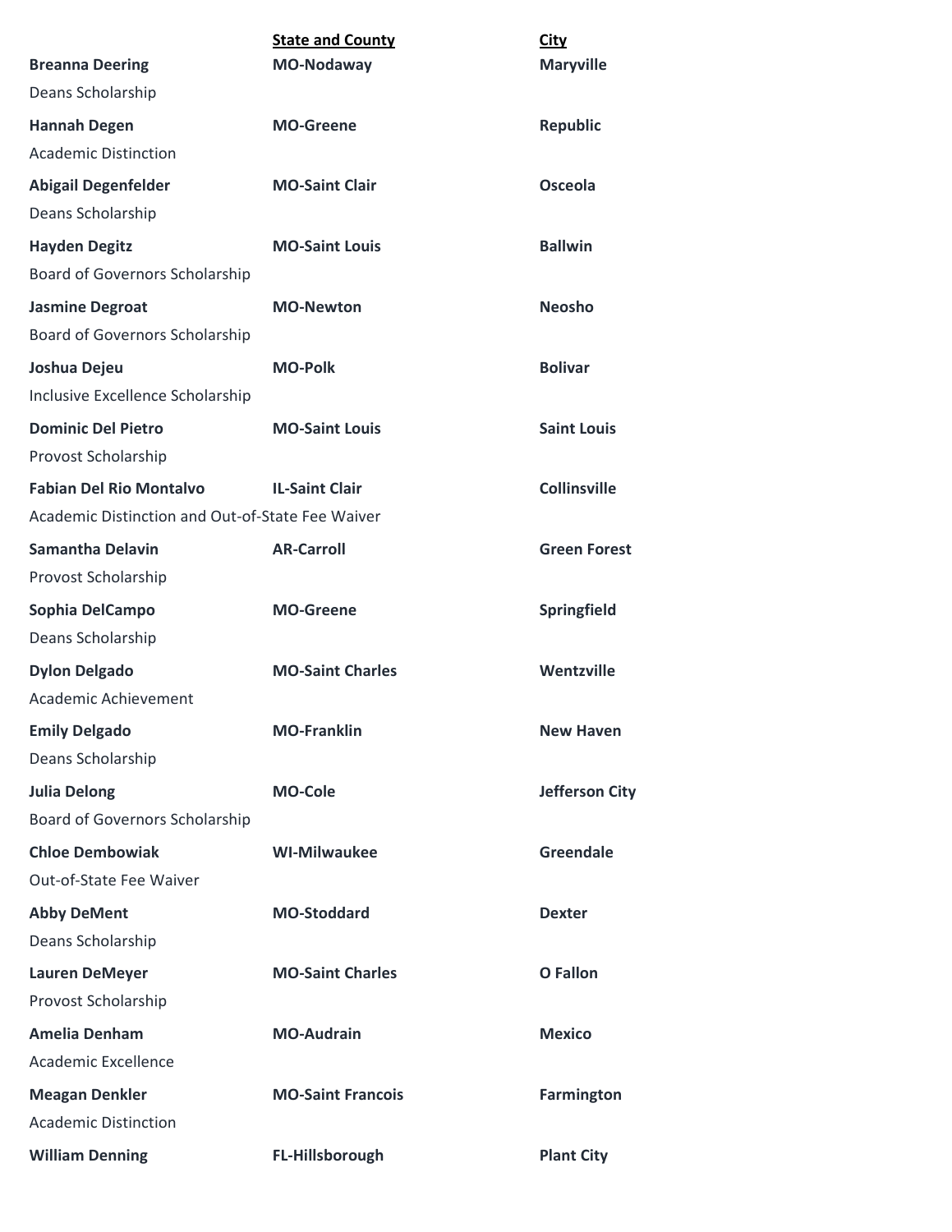| Academic Excellence and Out-of-State Fee Waiver | <b>State and County</b> | <b>City</b>         |
|-------------------------------------------------|-------------------------|---------------------|
| <b>Braden Dennis</b>                            | <b>MO-Christian</b>     | <b>Nixa</b>         |
| Provost Scholarship                             |                         |                     |
| <b>Jackson Dennis</b>                           | <b>AR-Pulaski</b>       | <b>Little Rock</b>  |
| Out-of-State Fee Waiver                         |                         |                     |
| <b>Addison Denton</b>                           | <b>IL-Madison</b>       | <b>East Alton</b>   |
| Academic Excellence and Out-of-State Fee Waiver |                         |                     |
| Nicolai Depue                                   | <b>MD-St. Mary's</b>    | <b>California</b>   |
| <b>Out-of-State Fee Waiver</b>                  |                         |                     |
| <b>Caitlin Derryberry</b>                       | <b>MO-Jasper</b>        | Carthage            |
| Board of Governors Scholarship                  |                         |                     |
| <b>Alexander Descheneaux</b>                    | <b>TN-Shelby</b>        | <b>Collierville</b> |
| Academic Achievement                            |                         |                     |
| <b>Eva Descher</b>                              | <b>IL-Monroe</b>        | Columbia            |
| Provost Scholarship                             |                         |                     |
| <b>Madelyn DeShane</b>                          | <b>MO-Howell</b>        | <b>West Plains</b>  |
| Presidential Scholarship                        |                         |                     |
| <b>Mia Desilva</b>                              | <b>MO-Greene</b>        | Springfield         |
| Provost Scholarship                             |                         |                     |
| <b>Eleonore Desmond</b>                         | <b>CA-Placer</b>        | <b>Roseville</b>    |
| <b>Out-of-State Fee Waiver</b>                  |                         |                     |
| <b>Marian Destifanes</b>                        | <b>MO-Saint Charles</b> | Wentzville          |
| <b>Academic Achievement</b>                     |                         |                     |
| <b>Samantha Determan</b>                        | <b>MO-Greene</b>        | <b>Republic</b>     |
| Deans Scholarship                               |                         |                     |
| <b>Rachel Deters</b>                            | <b>MO-Greene</b>        | Springfield         |
| Deans Scholarship                               |                         |                     |
| <b>Miranda Devers</b>                           | <b>MO-Saint Louis</b>   | <b>Fenton</b>       |
| Academic Achievement                            |                         |                     |
| <b>Jack DeVore</b>                              | MI-Kalamazoo            | Galesburg           |
| Out-of-State Fee Waiver                         |                         |                     |
| <b>Aimsley Devoto</b>                           | <b>MO-Webster</b>       | <b>Marshfield</b>   |
| Provost Scholarship                             |                         |                     |
| <b>Canon Dew</b>                                | MO-Clay                 | <b>Kearney</b>      |
| Deans Scholarship                               |                         |                     |
| <b>Kailyn Dewar</b>                             | <b>MO-Buchanan</b>      | <b>Saint Joseph</b> |
| Academic Excellence                             |                         |                     |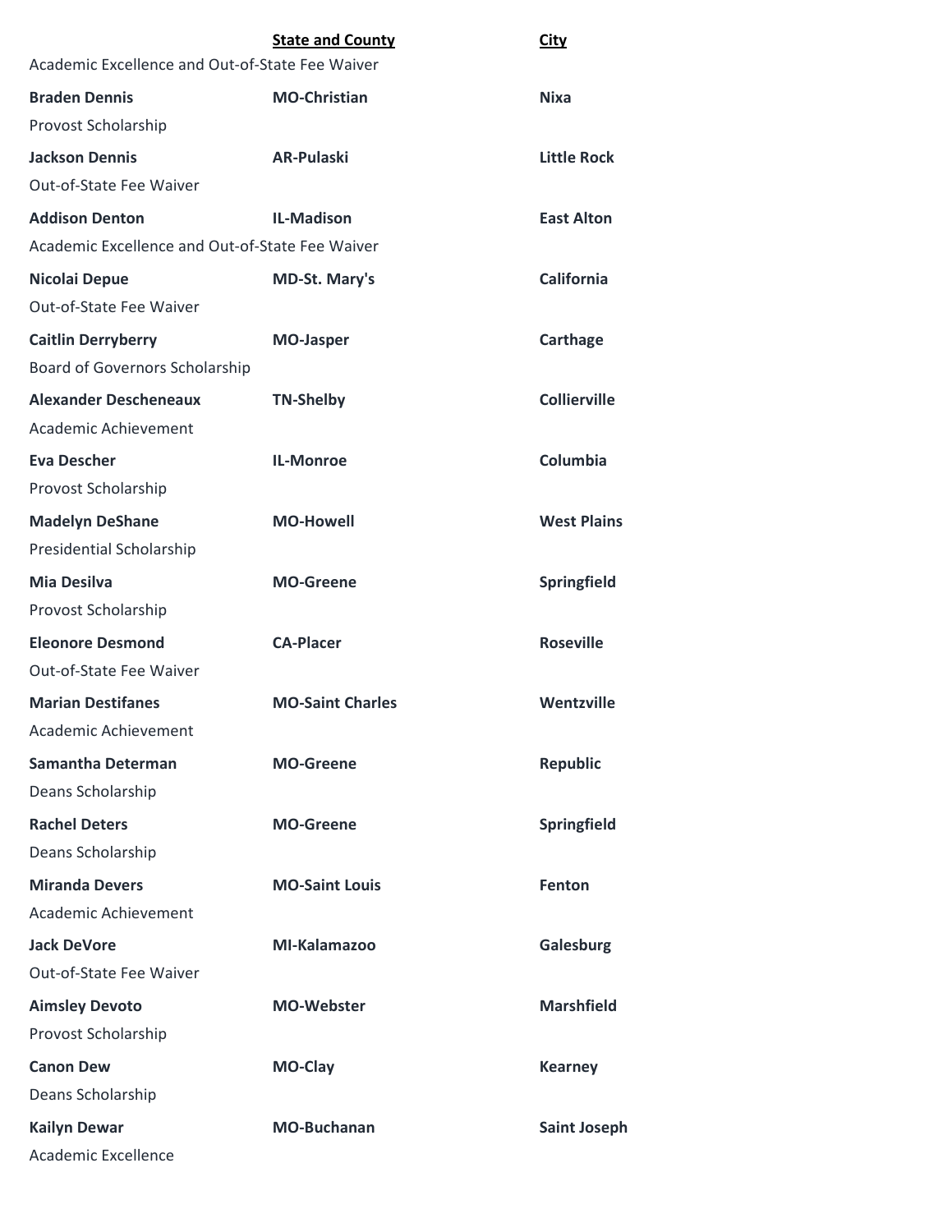|                                                       | <b>State and County</b> | <b>City</b>         |
|-------------------------------------------------------|-------------------------|---------------------|
| <b>Marion DeWeerd</b>                                 | <b>MO-Greene</b>        | Springfield         |
| Academic Achievement                                  |                         |                     |
| Aissata Diallo                                        | <b>TN-Shelby</b>        | <b>Memphis</b>      |
| Academic Excellence and Out-of-State Fee Waiver       |                         |                     |
| <b>Annabella Diaz</b>                                 | <b>MO-Platte</b>        | <b>Kansas City</b>  |
| Inclusive Excellence Scholarship                      |                         |                     |
| <b>Madelyn Dibee</b>                                  | <b>AR-Benton</b>        | <b>Bentonville</b>  |
| Board of Governors Scholarship                        |                         |                     |
| <b>Cole Dickerson</b>                                 | <b>IL-Monroe</b>        | Columbia            |
| Out-of-State Fee Waiver                               |                         |                     |
| <b>Nola Dickerson</b>                                 | <b>IN-Boone</b>         | Jamestown           |
| Academic Excellence and Out-of-State Fee Waiver       |                         |                     |
| <b>Claire Dickey</b>                                  | <b>TX-Bexar</b>         | <b>San Antonio</b>  |
| Out-of-State Fee Waiver                               |                         |                     |
| <b>Isabella Dickmeyer</b>                             | <b>MN-Sherburne</b>     | <b>Princeton</b>    |
| Deans Scholarship                                     |                         |                     |
| <b>Hailey Dickneite</b>                               | MO-Osage                | <b>Freeburg</b>     |
| Deans Scholarship and Hutchens/SGA Centennial Leaders |                         |                     |
| <b>Lane Diebel</b>                                    | <b>WI-Wood</b>          | <b>Vesper</b>       |
| Out-of-State Fee Waiver                               |                         |                     |
| <b>Jordan Diebold</b>                                 | <b>MO-Scott</b>         | Oran                |
| Academic Excellence                                   |                         |                     |
| <b>Coltin Diehl</b>                                   | <b>MO-Jackson</b>       | <b>Blue Springs</b> |
| Deans Scholarship                                     |                         |                     |
| <b>Jacqueline Diehl</b>                               | <b>MO-Franklin</b>      | Gerald              |
| Deans Scholarship                                     |                         |                     |
| <b>Alaina Dierman</b>                                 | <b>NE-Platte</b>        | <b>Columbus</b>     |
| <b>Board of Governors Scholarship</b>                 |                         |                     |
| <b>Gabriel Dietrich</b>                               | <b>MO-Howell</b>        | <b>West Plains</b>  |
| Academic Excellence                                   |                         |                     |
| <b>Riley Diffley</b>                                  | <b>MO-Saint Louis</b>   | <b>Fenton</b>       |
| Deans Scholarship                                     |                         |                     |
| <b>Gabrielle Dignam</b>                               | <b>MO-Saint Louis</b>   | <b>Ballwin</b>      |
| Board of Governors Scholarship                        |                         |                     |
| <b>Addison Dilbaitis</b>                              | IL-Sangamon             | Springfield         |
| Academic Excellence and Out-of-State Fee Waiver       |                         |                     |
| <b>Gunnar Dillon</b>                                  | <b>MO-Barton</b>        | Lamar               |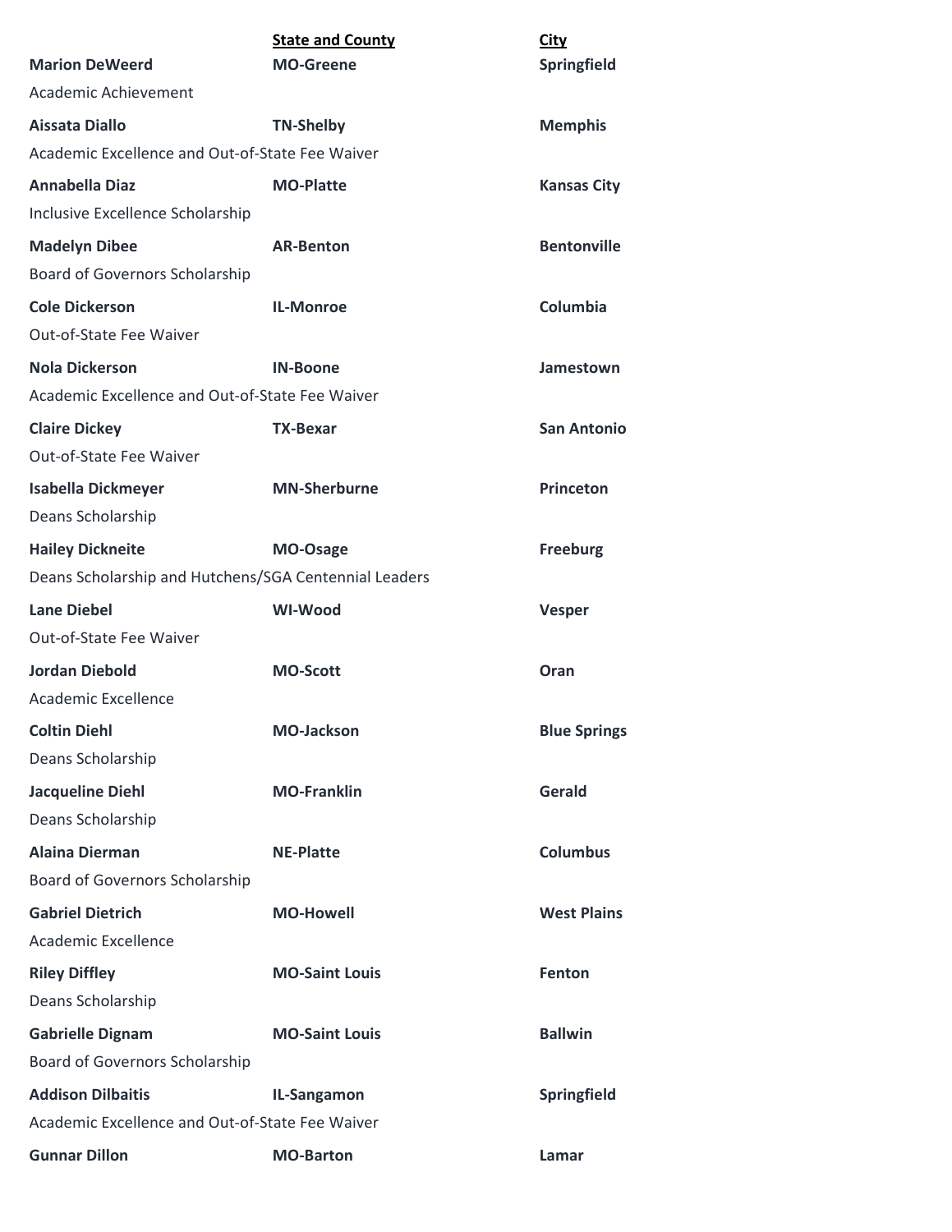|                                                  | <b>State and County</b> | City                 |
|--------------------------------------------------|-------------------------|----------------------|
| Board of Governors Scholarship                   |                         |                      |
| <b>Samantha Dillon</b>                           | <b>MO-Lafayette</b>     | <b>Odessa</b>        |
| Provost Scholarship                              |                         |                      |
| <b>Brielle DiMemmo</b>                           | <b>MO-Saint Charles</b> | <b>Saint Charles</b> |
| <b>Academic Distinction</b>                      |                         |                      |
| <b>Kimmy Dinh</b>                                | <b>MO-Jackson</b>       | <b>Kansas City</b>   |
| Academic Excellence                              |                         |                      |
| <b>Joel Dioro</b>                                | <b>MO-Saint Louis</b>   | <b>Hazelwood</b>     |
| <b>Academic Distinction</b>                      |                         |                      |
| <b>Bailey Dipper</b>                             | <b>MO-Greene</b>        | <b>Springfield</b>   |
| Board of Governors Scholarship                   |                         |                      |
| <b>Brittany Dirnberger</b>                       | <b>MO-Scott</b>         | Oran                 |
| <b>Academic Excellence</b>                       |                         |                      |
| <b>Nina Disbrow</b>                              | <b>MO-Saint Louis</b>   | <b>Saint Louis</b>   |
| Board of Governors Scholarship                   |                         |                      |
| <b>Katelynn Diuguid</b>                          | <b>MD-Montgomery</b>    | Olney                |
| Academic Excellence and Out-of-State Fee Waiver  |                         |                      |
| <b>Kendall Dixon</b>                             | <b>MO-Saint Louis</b>   | <b>Ballwin</b>       |
| Board of Governors Scholarship                   |                         |                      |
| <b>Trent Dixon</b>                               | <b>MO-Clay</b>          | <b>Kansas City</b>   |
| Academic Excellence                              |                         |                      |
| <b>Tucker Dixon</b>                              | <b>KS-Leavenworth</b>   | <b>Basehor</b>       |
| Out-of-State Fee Waiver                          |                         |                      |
| <b>Moriah Dixson</b>                             | <b>NE-Douglas</b>       | Omaha                |
| Academic Achievement and Out-of-State Fee Waiver |                         |                      |
| <b>Nabil Djaber</b>                              | <b>CO-Arapahoe</b>      | <b>Aurora</b>        |
| Academic Excellence and Out-of-State Fee Waiver  |                         |                      |
| <b>Ellise Dlabach</b>                            | <b>MO-Greene</b>        | <b>Strafford</b>     |
| Board of Governors Scholarship                   |                         |                      |
| <b>Joyce Do</b>                                  | <b>MO-Greene</b>        | Springfield          |
| Provost Scholarship                              |                         |                      |
| <b>Lila Dobbelaere</b>                           | <b>KS-Johnson</b>       | Leawood              |
| Out-of-State Fee Waiver                          |                         |                      |
| <b>Ashlyn Dober</b>                              | NC-Catawba              | <b>Sherrills Frd</b> |
| Provost Scholarship                              |                         |                      |
| <b>Bailey Dobson</b>                             | <b>AR-Benton</b>        | <b>Bentonville</b>   |
| Inclusive Excellence Scholarship                 |                         |                      |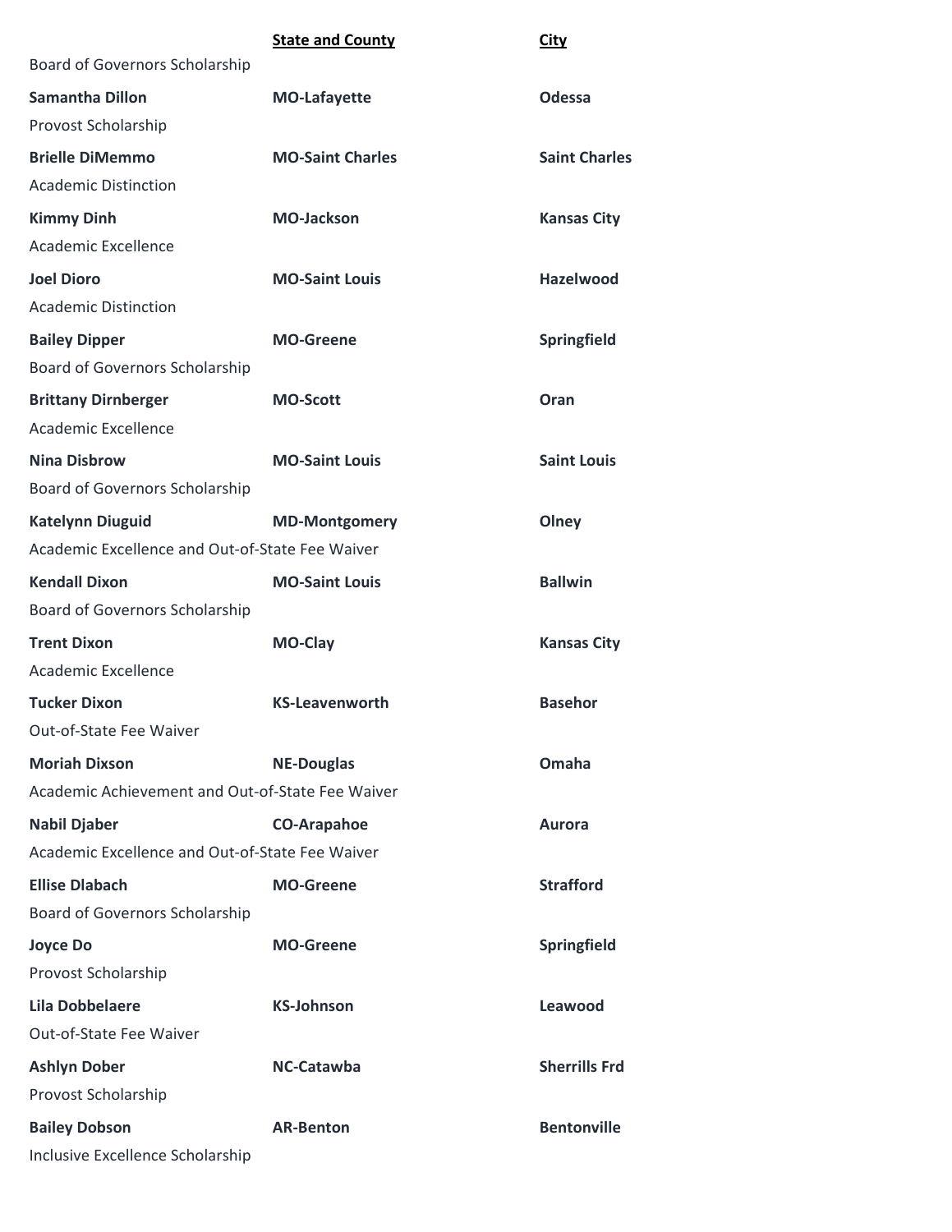| <b>Katherine Dobson</b>                                                     | <b>State and County</b><br><b>MO-Saint Louis</b> | <b>City</b><br>Wildwood |
|-----------------------------------------------------------------------------|--------------------------------------------------|-------------------------|
| Board of Governors Scholarship                                              |                                                  |                         |
|                                                                             |                                                  |                         |
| <b>Alexis Dockstader</b><br>Academic Excellence and Out-of-State Fee Waiver | <b>KS-Johnson</b>                                | Olathe                  |
|                                                                             |                                                  |                         |
| <b>Blake Dodd</b>                                                           | <b>MO-Greene</b>                                 | Springfield             |
| Academic Excellence                                                         |                                                  |                         |
| <b>Katelyn Dodge</b>                                                        | <b>MO-Jefferson</b>                              | <b>House Springs</b>    |
| Deans Scholarship                                                           |                                                  |                         |
| <b>June Dodson</b>                                                          | <b>VT-Windsor</b>                                | <b>Barnard</b>          |
| Out-of-State Fee Waiver                                                     |                                                  |                         |
| <b>Alexander Doehring</b>                                                   | <b>MO-Saint Louis</b>                            | Wildwood                |
| Board of Governors Scholarship                                              |                                                  |                         |
| <b>Maxwell Doehring</b>                                                     | <b>MO-Saint Louis</b>                            | Wildwood                |
| Provost Scholarship                                                         |                                                  |                         |
| <b>Connor Dolan</b>                                                         | <b>MO-Saint Louis</b>                            | <b>Ballwin</b>          |
| Deans Scholarship                                                           |                                                  |                         |
| <b>Jessica Domian</b>                                                       | <b>IL-Cook</b>                                   | Glenview                |
| Academic Distinction and Out-of-State Fee Waiver                            |                                                  |                         |
| <b>Kodi Donahue</b>                                                         | <b>KS-Johnson</b>                                | <b>Overland Park</b>    |
| Board of Governors Scholarship                                              |                                                  |                         |
| <b>Joshua Donaldson</b>                                                     | <b>MO-Buchanan</b>                               | <b>Saint Joseph</b>     |
| Academic Excellence                                                         |                                                  |                         |
| <b>Alexandria Doner</b>                                                     | <b>AR-Benton</b>                                 | <b>Bentonville</b>      |
| Academic Excellence and Out-of-State Fee Waiver                             |                                                  |                         |
| <b>Justina Dong</b>                                                         | <b>MO-Crawford</b>                               | Cuba                    |
| Deans Scholarship                                                           |                                                  |                         |
| <b>Hallee Donley</b>                                                        | <b>MO-Ozark</b>                                  | <b>Thornfield</b>       |
| Board of Governors Scholarship                                              |                                                  |                         |
| <b>Claire Donnelly</b>                                                      | <b>MO-Saint Charles</b>                          | O Fallon                |
| Deans Scholarship                                                           |                                                  |                         |
| <b>Kevin Donovan</b>                                                        | <b>MO-Franklin</b>                               | <b>Union</b>            |
| Academic Achievement                                                        |                                                  |                         |
| <b>Elizabeth Dooling</b>                                                    | <b>IL-Madison</b>                                | Godfrey                 |
| Deans Scholarship                                                           |                                                  |                         |
| <b>Ryan Dorch</b>                                                           | <b>MO-Saint Louis</b>                            | <b>Chesterfield</b>     |
| Deans Scholarship                                                           |                                                  |                         |
| Jenna Dorsett                                                               | <b>KS-Wyandotte</b>                              | <b>Kansas City</b>      |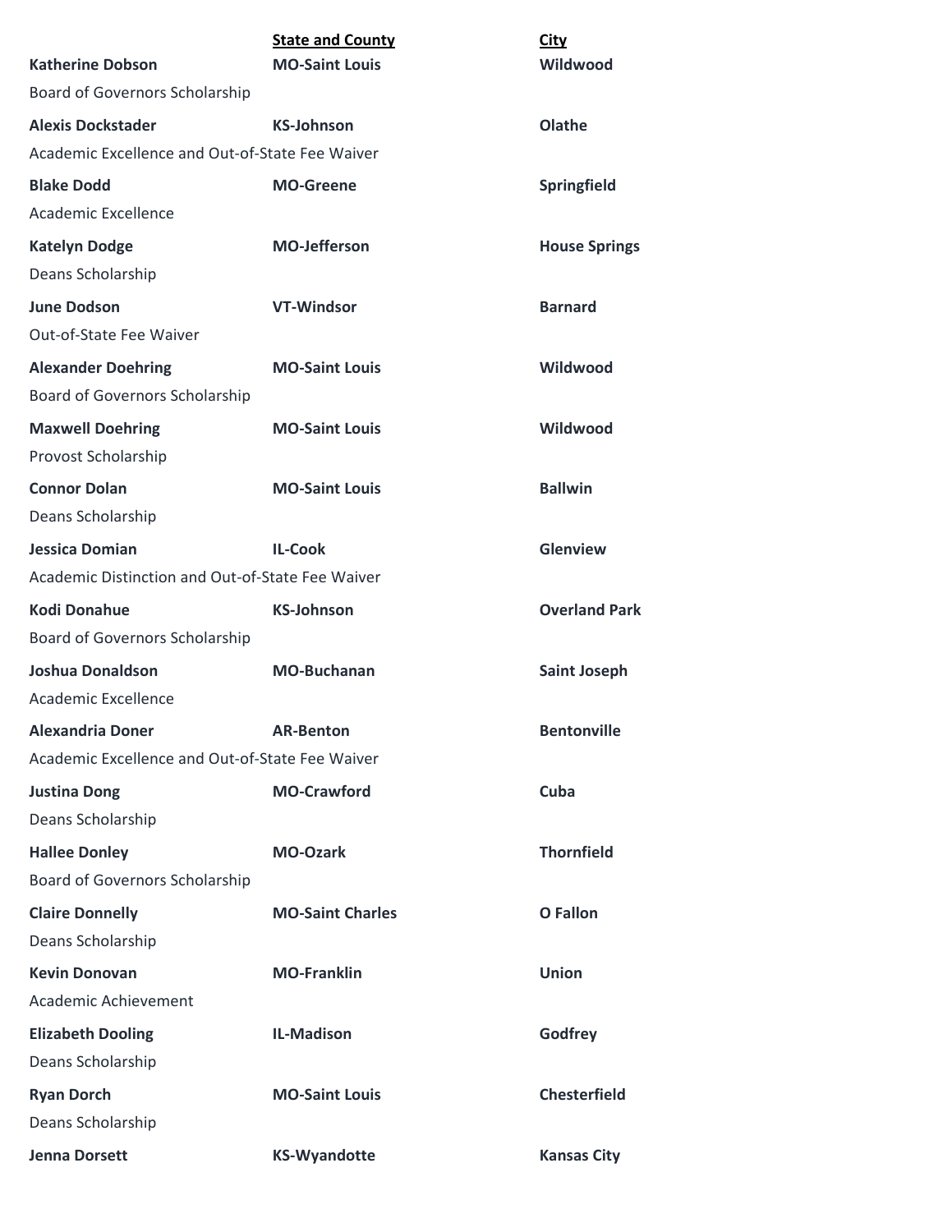| Academic Excellence and Out-of-State Fee Waiver  | <b>State and County</b> | <b>City</b>             |
|--------------------------------------------------|-------------------------|-------------------------|
| <b>Amelia Dorsey</b>                             | <b>MO-Saint Louis</b>   | <b>Saint Louis</b>      |
| Deans Scholarship                                |                         |                         |
| <b>Nicholas Dorsey</b>                           | <b>GA-Fulton</b>        | <b>Atlanta</b>          |
| Academic Achievement and Out-of-State Fee Waiver |                         |                         |
| <b>Avery Dorweiler</b>                           | <b>MO-Christian</b>     | Ozark                   |
| Provost Scholarship                              |                         |                         |
| <b>Jonathan Dose</b>                             | <b>IA-Carroll</b>       | <b>Arcadia</b>          |
| Out-of-State Fee Waiver                          |                         |                         |
| <b>Katelynn Doss</b>                             | <b>MO-Barry</b>         | <b>Monett</b>           |
| Academic Excellence                              |                         |                         |
| <b>Lindsay Doss</b>                              | <b>IN-Kosciusko</b>     | <b>Milford</b>          |
| Out-of-State Fee Waiver                          |                         |                         |
| <b>Olivia Dostal</b>                             | <b>AZ-Maricopa</b>      | <b>Chandler</b>         |
| Academic Excellence and Out-of-State Fee Waiver  |                         |                         |
| <b>Samantha Dotson</b>                           | <b>MO-Buchanan</b>      | <b>Saint Joseph</b>     |
| <b>Academic Excellence</b>                       |                         |                         |
| <b>Victoria Dotson</b>                           | <b>MO-Platte</b>        | <b>Kansas City</b>      |
| Academic Excellence                              |                         |                         |
| <b>Braysen Douglas</b>                           | <b>MO-Ralls</b>         | <b>New London</b>       |
| Academic Excellence                              |                         |                         |
| <b>Rhett Douglas</b>                             | <b>MO-Saint Charles</b> | <b>Lake Saint Louis</b> |
| Deans Scholarship                                |                         |                         |
| <b>Jonas Dowden</b>                              | <b>MO-Greene</b>        | Springfield             |
| Board of Governors Scholarship                   |                         |                         |
| <b>Alexis Dowdy</b>                              | MO-Clay                 | Liberty                 |
| Inclusive Excellence Scholarship                 |                         |                         |
| <b>Claire Dowell</b>                             | <b>MO-Jackson</b>       | <b>Oak Grove</b>        |
| Inclusive Excellence Scholarship                 |                         |                         |
| <b>Haley Dowler</b>                              | <b>MO-Jackson</b>       | <b>Blue Springs</b>     |
| Board of Governors Scholarship                   |                         |                         |
| <b>Emma Dowling</b>                              | <b>MO-Audrain</b>       | Vandalia                |
| Provost Scholarship                              |                         |                         |
| <b>Austin Downey</b>                             | GA-Cobb                 | <b>Marietta</b>         |
| Deans Scholarship                                |                         |                         |
| <b>Ethan Downie</b>                              | <b>MO-Greene</b>        | <b>Rogersville</b>      |
| Deans Scholarship                                |                         |                         |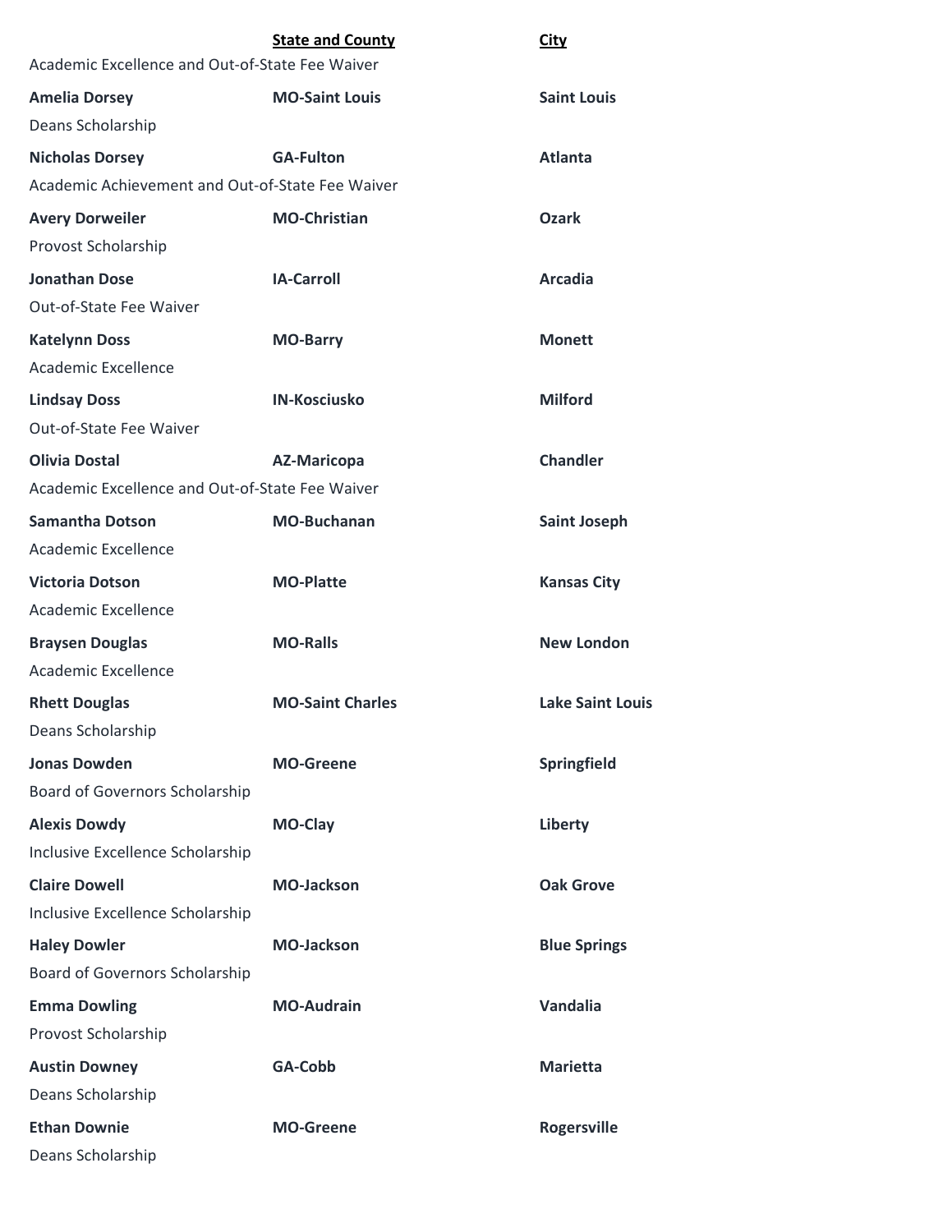|                                                  | <b>State and County</b>       | <b>City</b>           |
|--------------------------------------------------|-------------------------------|-----------------------|
| <b>Tytanna Downing</b>                           | <b>TX-Harris</b>              | <b>Houston</b>        |
| <b>Out-of-State Fee Waiver</b>                   |                               |                       |
| <b>Keegan Drake</b>                              | <b>MO-Clay</b>                | <b>Kansas City</b>    |
| <b>Presidential Scholarship</b>                  |                               |                       |
| <b>Olivia Drake</b>                              | <b>MO-Saint Louis</b>         | Fenton                |
| Academic Excellence                              |                               |                       |
| <b>Ava Drath</b>                                 | MI-Ottawa                     | <b>Hudsonville</b>    |
| Academic Achievement and Out-of-State Fee Waiver |                               |                       |
| Lennon Dreisbach                                 | <b>PA-Lehigh</b>              | Whitehall             |
| Out-of-State Fee Waiver                          |                               |                       |
| <b>Patrick Drennan</b>                           | <b>MO-Saint Louis</b>         | <b>Saint Louis</b>    |
| Academic Excellence                              |                               |                       |
| <b>Emalynn Dressler</b>                          | <b>MO-Greene</b>              | <b>Springfield</b>    |
| Academic Excellence                              |                               |                       |
| <b>Riley Drew</b>                                | <b>VA-Virginia Beach City</b> | <b>Virginia Beach</b> |
| <b>Presidential Scholarship</b>                  |                               |                       |
| <b>Samantha Driggers</b>                         | MO-Clay                       | <b>Kansas City</b>    |
| Deans Scholarship                                |                               |                       |
| <b>Cason Driver</b>                              | <b>MO-Cass</b>                | <b>Pleasant Hill</b>  |
| Academic Achievement                             |                               |                       |
| <b>Kathleen Drummond</b>                         | <b>IL-Lake</b>                | Volo                  |
| Academic Excellence and Out-of-State Fee Waiver  |                               |                       |
| <b>Paige Drummond</b>                            | <b>MO-Saint Charles</b>       | <b>Saint Charles</b>  |
| Deans Scholarship                                |                               |                       |
| <b>Faith Dryer</b>                               | <b>MO-Buchanan</b>            | <b>Saint Joseph</b>   |
| Academic Excellence                              |                               |                       |
| <b>Janessa Duce</b>                              | <b>MO-Clay</b>                | <b>Kansas City</b>    |
| Deans Scholarship                                |                               |                       |
| <b>Riley Ducharme</b>                            | <b>AR-Benton</b>              | <b>Centerton</b>      |
| Out-of-State Fee Waiver                          |                               |                       |
| <b>Gavin Duchscherer</b>                         | <b>MO-Polk</b>                | <b>Morrisville</b>    |
| Board of Governors Scholarship                   |                               |                       |
| <b>Tyler Duchscherer</b>                         | <b>MO-Greene</b>              | Springfield           |
| Board of Governors Scholarship                   |                               |                       |
| <b>Lilly Dudek</b>                               | <b>CT-Tolland</b>             | Columbia              |
| Out-of-State Fee Waiver                          |                               |                       |
| <b>Kyra Dudley</b>                               | <b>IL-Vermilion</b>           | <b>Danville</b>       |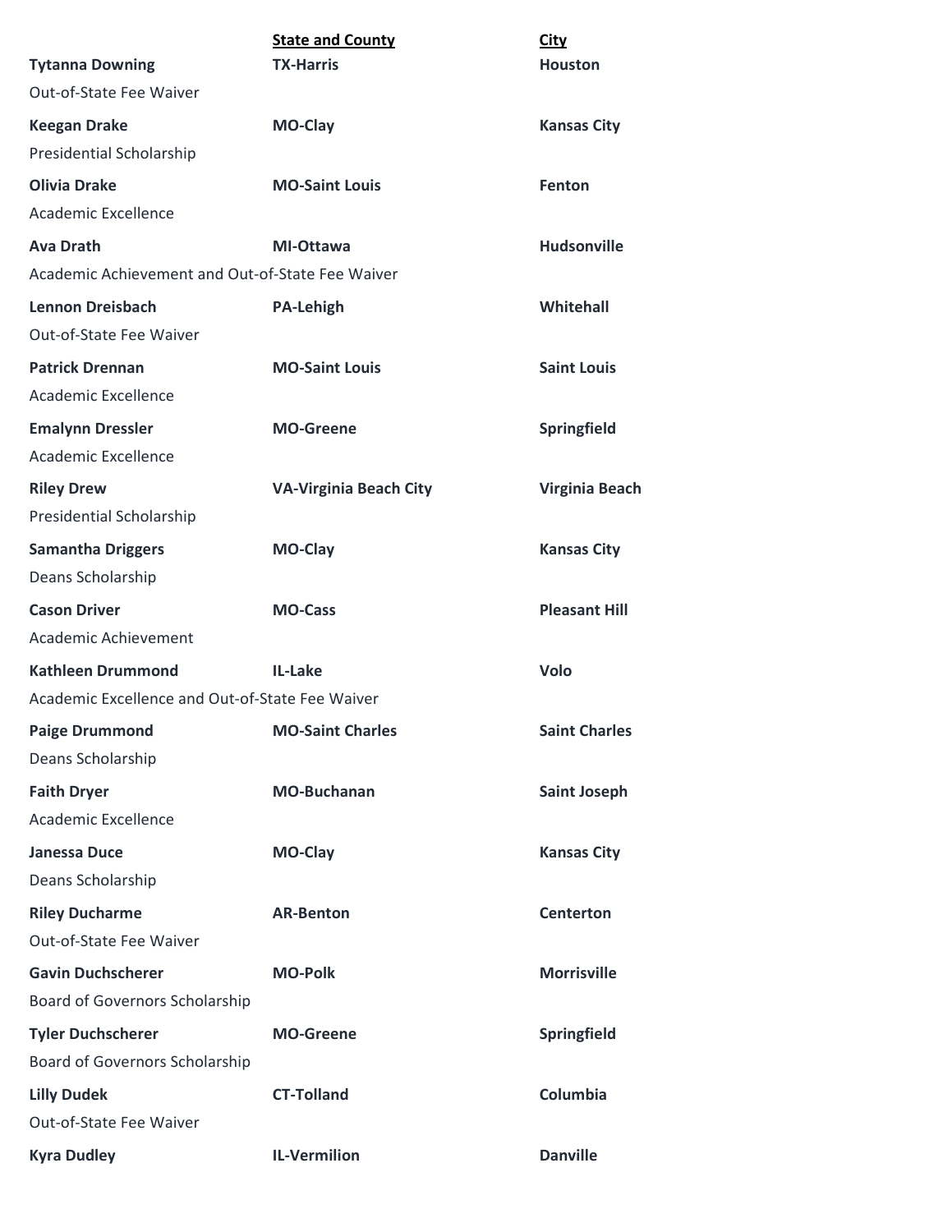|                                                       | <b>State and County</b> | <b>City</b>           |
|-------------------------------------------------------|-------------------------|-----------------------|
| Provost Scholarship                                   |                         |                       |
| <b>Esperanza Duenas</b>                               | <b>CA-Imperial</b>      | <b>Holtville</b>      |
| Out-of-State Fee Waiver                               |                         |                       |
| <b>Claire Duenckel</b>                                | <b>MO-Cole</b>          | <b>Jefferson City</b> |
| Deans Scholarship and Hutchens/SGA Centennial Leaders |                         |                       |
| <b>James Duenwald</b>                                 | <b>MO-Saint Louis</b>   | <b>Ballwin</b>        |
| Academic Achievement                                  |                         |                       |
| <b>Conner Duff</b>                                    | <b>MO-Greene</b>        | <b>Pleasant Hope</b>  |
| Deans Scholarship                                     |                         |                       |
| <b>Alyssa Duffner</b>                                 | <b>MO-Jefferson</b>     | De Soto               |
| Academic Achievement                                  |                         |                       |
| <b>Caitlin Dufour</b>                                 | <b>AL-Tuscaloosa</b>    | <b>Northport</b>      |
| Board of Governors Scholarship                        |                         |                       |
| <b>Evelyn Duggan</b>                                  | <b>NH-Merrimack</b>     | <b>Concord</b>        |
| Board of Governors Scholarship                        |                         |                       |
| <b>Mayamah Dukuly</b>                                 | <b>TX-Fort Bend</b>     | <b>Richmond</b>       |
| Academic Excellence and Out-of-State Fee Waiver       |                         |                       |
| <b>Emily Dumm</b>                                     | <b>SC-Lexington</b>     | Lexington             |
| Out-of-State Fee Waiver                               |                         |                       |
| <b>Charlotte Dunajcik</b>                             | <b>MO-Saint Louis</b>   | <b>Saint Louis</b>    |
| Academic Excellence                                   |                         |                       |
| <b>Alexia Duncan</b>                                  | <b>MO-Phelps</b>        | <b>Saint James</b>    |
| Academic Excellence                                   |                         |                       |
| <b>Breah Duncan</b>                                   | <b>IL-Grundy</b>        | <b>Minooka</b>        |
| Academic Excellence and Out-of-State Fee Waiver       |                         |                       |
| <b>Catherine Duncan</b>                               | MO-Clay                 | Liberty               |
| Provost Scholarship                                   |                         |                       |
| <b>Nathaniel Duncan</b>                               | <b>TX-Collin</b>        | Prosper               |
| Out-of-State Fee Waiver                               |                         |                       |
| <b>Chloe Dunlap</b>                                   | <b>MO-Lincoln</b>       | Winfield              |
| <b>Academic Distinction</b>                           |                         |                       |
| <b>Jackson Dunlap</b>                                 | <b>GA-Fulton</b>        | <b>Roswell</b>        |
| Academic Excellence and Out-of-State Fee Waiver       |                         |                       |
| <b>Abigail Dunn</b>                                   | <b>MO-Carroll</b>       | <b>Carrollton</b>     |
| Deans Scholarship                                     |                         |                       |
| <b>Aiden Dunn</b>                                     | IL-Will                 | <b>Naperville</b>     |
| Provost Scholarship                                   |                         |                       |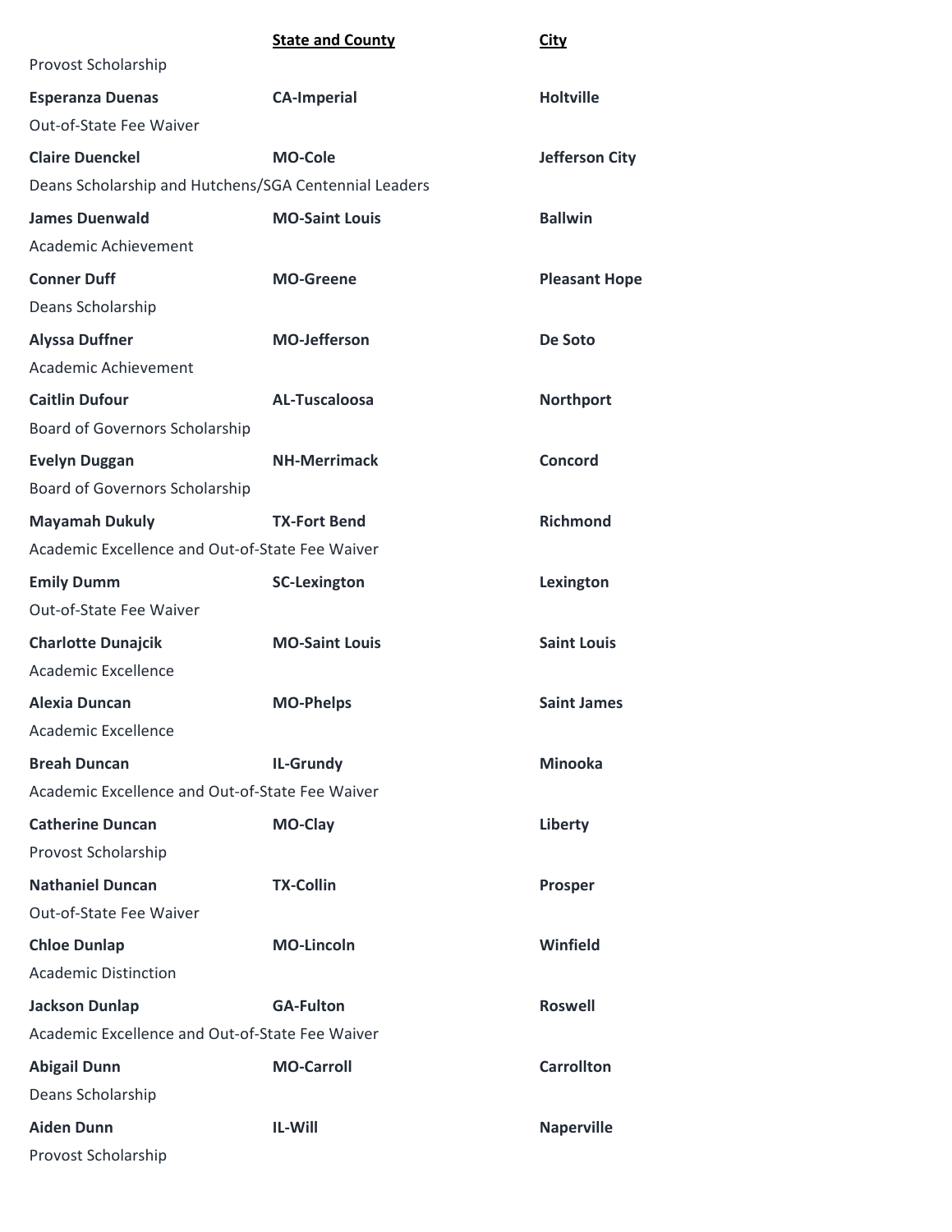|                                                 | <b>State and County</b> | <b>City</b>         |
|-------------------------------------------------|-------------------------|---------------------|
| <b>Ashlyn Dunn</b>                              | IL-Sangamon             | Pawnee              |
| Provost Scholarship                             |                         |                     |
| <b>Emily Dunn</b>                               | <b>MO-Saint Louis</b>   | <b>Florissant</b>   |
| Board of Governors Scholarship                  |                         |                     |
| <b>Elijah Dunnaway</b>                          | <b>MO-Moniteau</b>      | <b>California</b>   |
| Provost Scholarship                             |                         |                     |
| <b>Deborah Dunning</b>                          | <b>TX-Tarrant</b>       | <b>Haslet</b>       |
| Provost Scholarship                             |                         |                     |
| <b>Lucca Dunser</b>                             | FL-Hillsborough         | <b>Tampa</b>        |
| Deans Scholarship                               |                         |                     |
| <b>Emma Dunwoody</b>                            | <b>MO-Pulaski</b>       | Waynesville         |
| Provost Scholarship                             |                         |                     |
| <b>Amare Dupske</b>                             | <b>MO-Saint Louis</b>   | <b>Florissant</b>   |
| MSU-Boys/Girls Club                             |                         |                     |
| Juvia Duran                                     | <b>MO-Saint Charles</b> | <b>O</b> Fallon     |
| <b>Academic Distinction</b>                     |                         |                     |
| <b>Maria Duran</b>                              | <b>KS-Wyandotte</b>     | <b>Kansas City</b>  |
| Academic Excellence and Out-of-State Fee Waiver |                         |                     |
| <b>Aidyn Durham</b>                             | <b>MO-Saint Louis</b>   | <b>Saint Louis</b>  |
| Academic Achievement                            |                         |                     |
| <b>Morgan Durham</b>                            | <b>IL-Madison</b>       | <b>Wood River</b>   |
| <b>Out-of-State Fee Waiver</b>                  |                         |                     |
| <b>Gabrielle Durzo</b>                          | <b>IL-Saint Clair</b>   | <b>Belleville</b>   |
| Academic Excellence and Out-of-State Fee Waiver |                         |                     |
| <b>Jackson Dusin</b>                            | IL-McLean               | <b>Bloomington</b>  |
| Board of Governors Scholarship                  |                         |                     |
| <b>Aydin Dygert</b>                             | <b>MO-Jackson</b>       | <b>Blue Springs</b> |
| Academic Excellence                             |                         |                     |
| <b>Ryan Dyke</b>                                | <b>MO-Saint Louis</b>   | <b>Saint Louis</b>  |
| Inclusive Excellence Scholarship                |                         |                     |
| <b>Haile Dykeman</b>                            | <b>MO-Jackson</b>       | Independence        |
| Academic Excellence                             |                         |                     |
| <b>Carter Dymek</b>                             | <b>TX-Collin</b>        | Celina              |
| Out-of-State Fee Waiver                         |                         |                     |
| <b>Jalen Eady</b>                               | <b>IL-Cook</b>          | <b>Matteson</b>     |
| Out-of-State Fee Waiver                         |                         |                     |
| <b>Kaytlyn Eagleton</b>                         | <b>OK-Rogers</b>        | Inola               |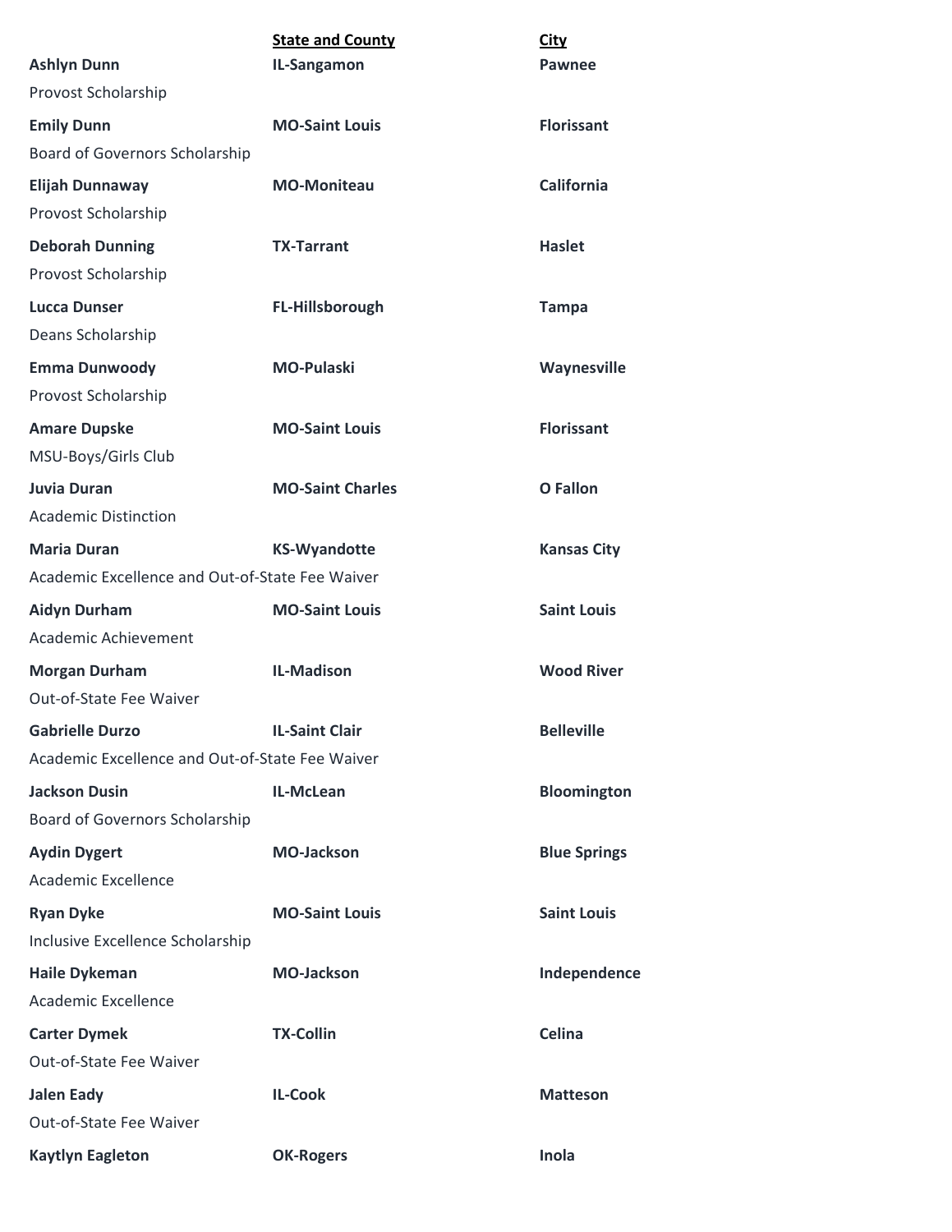|                                                 | <b>State and County</b>  | City                 |
|-------------------------------------------------|--------------------------|----------------------|
| Board of Governors Scholarship                  |                          |                      |
| <b>Hannah Earhart</b>                           | <b>MO-Franklin</b>       | Westerville          |
| Provost Scholarship                             |                          |                      |
| <b>Ryan Earl</b>                                | <b>IL-Du Page</b>        | <b>West Chicago</b>  |
| Academic Excellence and Out-of-State Fee Waiver |                          |                      |
| <b>Jessica Earley</b>                           | <b>MO-Saint Louis</b>    | <b>Sappington</b>    |
| Academic Excellence                             |                          |                      |
| <b>Zsasha Easley</b>                            | <b>MO-Saint Louis</b>    | <b>Hazelwood</b>     |
| Academic Achievement                            |                          |                      |
| <b>Grace Easterday</b>                          | <b>MO-Lincoln</b>        | <b>Troy</b>          |
| Presidential Scholarship                        |                          |                      |
| <b>Lillie Easterly</b>                          | <b>MO-Greene</b>         | <b>Strafford</b>     |
| Board of Governors Scholarship                  |                          |                      |
| <b>Katlyn Eastland</b>                          | <b>CA-San Bernardino</b> | Yucaipa              |
| Inclusive Excellence Scholarship                |                          |                      |
| Jayden Eatmon                                   | <b>AR-Faulkner</b>       | Conway               |
| Out-of-State Fee Waiver                         |                          |                      |
| <b>Anna Eaton</b>                               | <b>MO-Stoddard</b>       | <b>Bernie</b>        |
| Board of Governors Scholarship                  |                          |                      |
| <b>Annika Ebey</b>                              | IL-Schuyler              | <b>Rushville</b>     |
| Out-of-State Fee Waiver                         |                          |                      |
| <b>Anna Echternacht</b>                         | <b>MO-Ralls</b>          | <b>New London</b>    |
| <b>Academic Distinction</b>                     |                          |                      |
| <b>Paris Eck</b>                                | <b>AK-Anchorage</b>      | Anchorage            |
| Inclusive Excellence Scholarship                |                          |                      |
| Jaiana Eckles                                   | <b>IL-Cook</b>           | <b>Forest Park</b>   |
| Out-of-State Fee Waiver                         |                          |                      |
| <b>Katherine Eckrich</b>                        | <b>MO-Saint Louis</b>    | Fenton               |
| Provost Scholarship                             |                          |                      |
| <b>Bailey Edelman</b>                           | <b>NJ-Essex</b>          | <b>Short Hills</b>   |
| Academic Excellence and Out-of-State Fee Waiver |                          |                      |
| <b>Caroline Edgar</b>                           | <b>MO-Saint Louis</b>    | <b>Saint Louis</b>   |
| Board of Governors Scholarship                  |                          |                      |
| <b>Anna Edwards</b>                             | <b>MO-Saint Charles</b>  | <b>Lake St Louis</b> |
| <b>Academic Distinction</b>                     |                          |                      |
| <b>Cameron Edwards</b>                          | <b>GA-Effingham</b>      | Guyton               |
| Out-of-State Fee Waiver                         |                          |                      |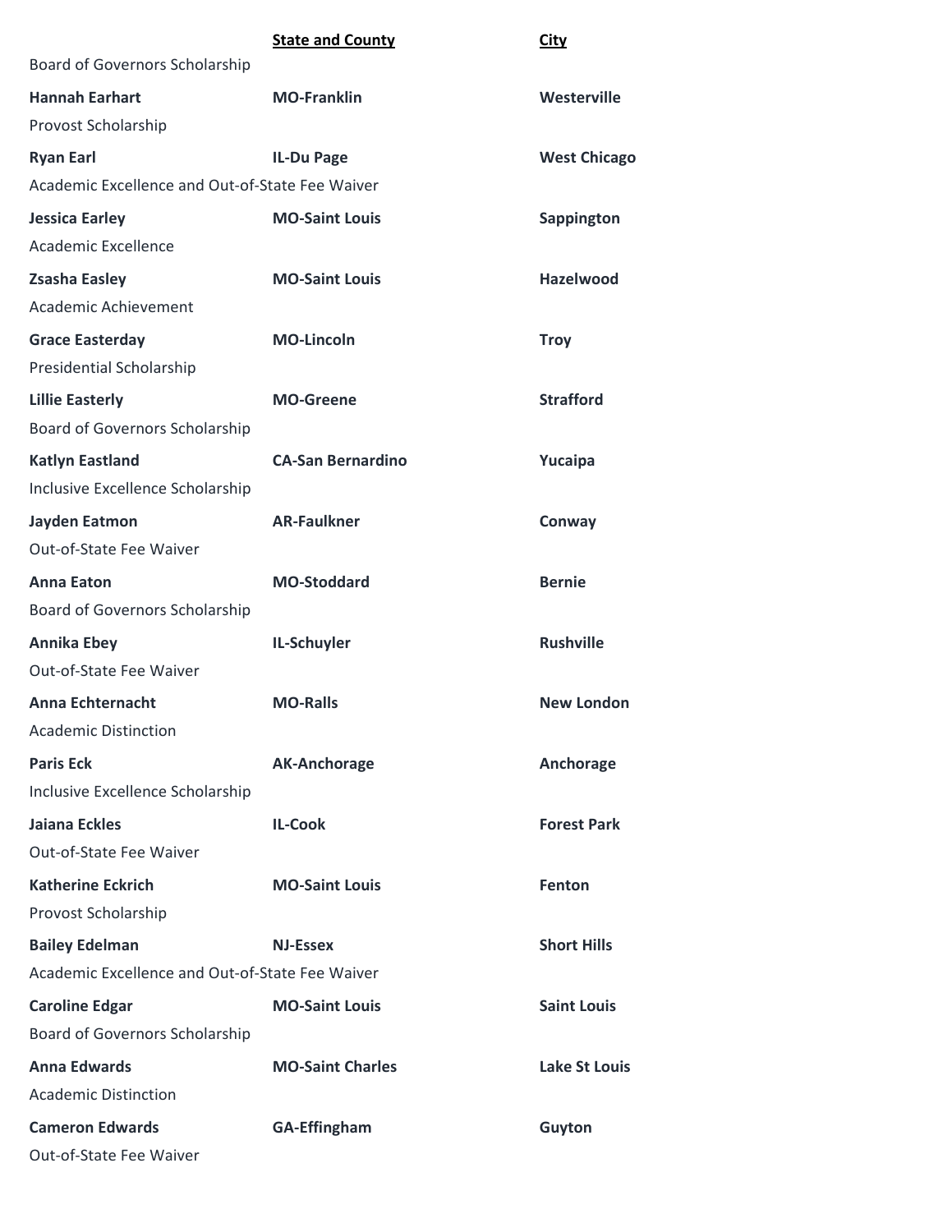|                                                                               | <b>State and County</b> | <b>City</b>           |
|-------------------------------------------------------------------------------|-------------------------|-----------------------|
| <b>Roemen Edwards</b>                                                         | <b>MO-Jackson</b>       | <b>Kansas City</b>    |
| <b>Academic Distinction</b>                                                   |                         |                       |
| <b>Graham Egerman</b>                                                         | <b>MN-Dakota</b>        | <b>Lakeville</b>      |
| Academic Excellence and Out-of-State Fee Waiver                               |                         |                       |
| <b>Haley Eggers</b>                                                           | <b>MO-Schuyler</b>      | Lancaster             |
| Deans Scholarship                                                             |                         |                       |
| <b>Jada Eggleston</b>                                                         | <b>KS-Johnson</b>       | Lenexa                |
| Academic Excellence, Hutchens/SGA Centennial Ldrs and Out-of-State Fee Waiver |                         |                       |
| <b>Goodnews Ehie</b>                                                          | <b>MO-Greene</b>        | Springfield           |
| Inclusive Excellence Scholarship                                              |                         |                       |
| <b>Emily Ehnle</b>                                                            | <b>IL-Peoria</b>        | <b>Brimfield</b>      |
| Out-of-State Fee Waiver                                                       |                         |                       |
| <b>Chloe Eiberger</b>                                                         | <b>MO-Gentry</b>        | <b>King City</b>      |
| Provost Scholarship                                                           |                         |                       |
| <b>Olivia Eichelberger</b>                                                    | <b>MO-Cooper</b>        | <b>Boonville</b>      |
| <b>Academic Excellence</b>                                                    |                         |                       |
| <b>Anna Eichholz</b>                                                          | <b>MO-Cole</b>          | <b>Jefferson City</b> |
| Academic Excellence and Hutchens/SGA Centennial Leaders                       |                         |                       |
| <b>Jagur Eidson</b>                                                           | <b>MO-Bates</b>         | <b>Butler</b>         |
| Academic Excellence                                                           |                         |                       |
| <b>Madelynn Eidson</b>                                                        | OK-Tulsa                | <b>Broken Arrow</b>   |
| Academic Excellence and Out-of-State Fee Waiver                               |                         |                       |
| <b>Dilynn Eifert</b>                                                          | <b>MO-Saint Louis</b>   | <b>Kirkwood</b>       |
| <b>Academic Distinction</b>                                                   |                         |                       |
| Joshua Eigenmann                                                              | <b>MO-Saint Charles</b> | <b>O</b> Fallon       |
| Provost Scholarship                                                           |                         |                       |
| <b>Phoebe Eikel</b>                                                           | <b>MO-Saint Charles</b> | <b>O</b> Fallon       |
| Academic Excellence                                                           |                         |                       |
| <b>Emma Eiken</b>                                                             | <b>MO-Cole</b>          | <b>Russellville</b>   |
| Deans Scholarship                                                             |                         |                       |
| <b>Peyton Einig</b>                                                           | <b>MO-Saint Louis</b>   | Wildwood              |
| Board of Governors Scholarship                                                |                         |                       |
| <b>Brooke Eischen</b>                                                         | <b>OH-Lucas</b>         | <b>Oregon</b>         |
| Academic Achievement and Out-of-State Fee Waiver                              |                         |                       |
| <b>Olivia Eissfeldt</b>                                                       | <b>MO-Saint Charles</b> | <b>Saint Charles</b>  |
| Academic Excellence                                                           |                         |                       |
| <b>Madilyne Elam</b>                                                          | <b>MO-Greene</b>        | Springfield           |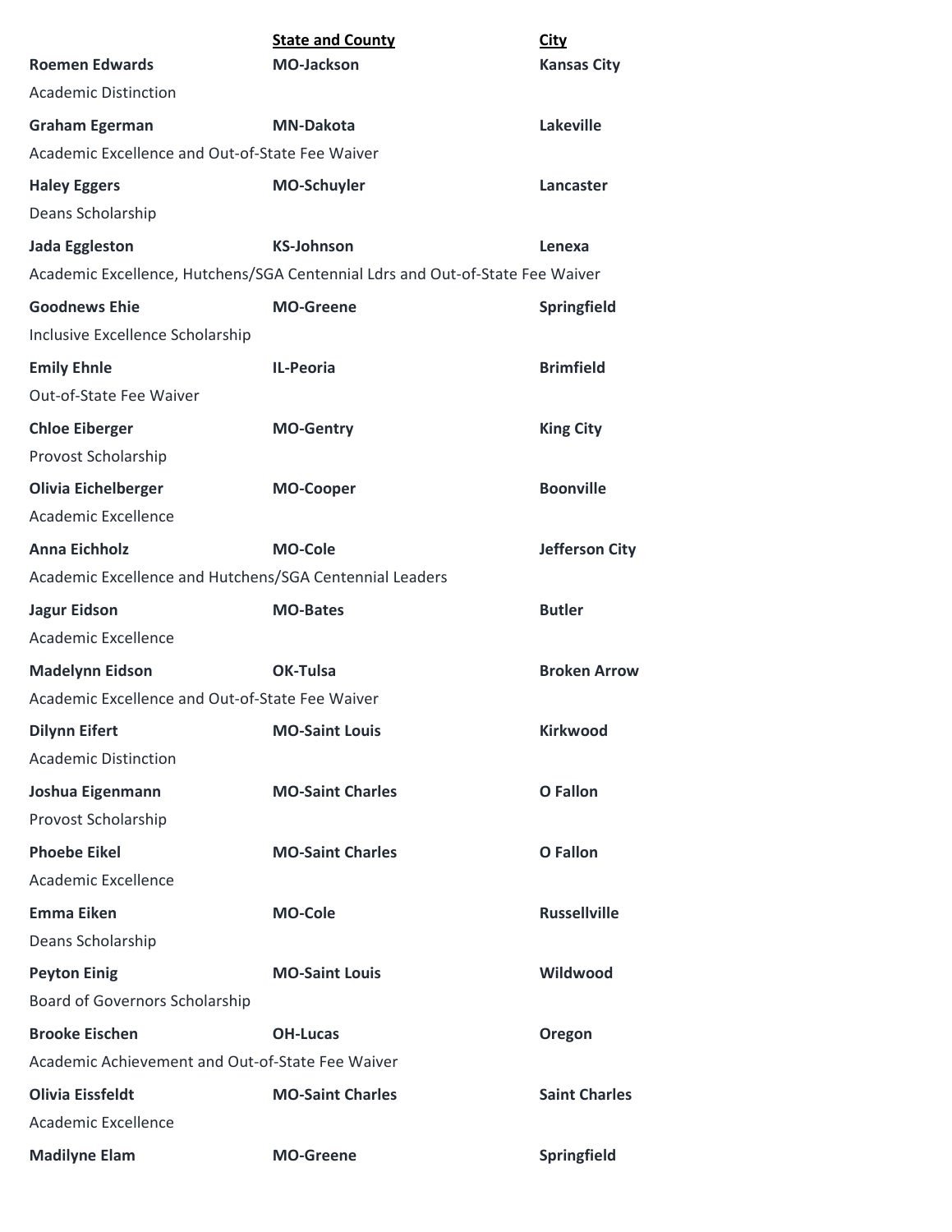|                                                 | <b>State and County</b>    | <b>City</b>        |
|-------------------------------------------------|----------------------------|--------------------|
| <b>Academic Distinction</b>                     |                            |                    |
| <b>Joel Eldred</b>                              | <b>MO-Greene</b>           | Willard            |
| Deans Scholarship                               |                            |                    |
| <b>Jackson Elgas</b>                            | <b>KS-Johnson</b>          | Leawood            |
| Academic Excellence and Out-of-State Fee Waiver |                            |                    |
| Lydia El-Hashem                                 | <b>MO-Saint Louis</b>      | <b>Brentwood</b>   |
| <b>Academic Distinction</b>                     |                            |                    |
| <b>Emerson Elkins</b>                           | <b>MO-Greene</b>           | Springfield        |
| Deans Scholarship                               |                            |                    |
| <b>Olivia Ellebracht</b>                        | <b>IL-Madison</b>          | <b>Alton</b>       |
| Academic Excellence and Out-of-State Fee Waiver |                            |                    |
| <b>Karen Ellegood</b>                           | <b>MO-Franklin</b>         | Union              |
| Deans Scholarship                               |                            |                    |
| <b>Perry Ellerbe</b>                            | <b>NM-McKinley</b>         | Gallup             |
| Out-of-State Fee Waiver                         |                            |                    |
| <b>Aeden Ellerman</b>                           | <b>MO-Saint Charles</b>    | O Fallon           |
| <b>Academic Distinction</b>                     |                            |                    |
| <b>Audrey Elliott</b>                           | 00-Unknown County          | <b>Bedwas</b>      |
| Board of Governors Scholarship                  |                            |                    |
| <b>Elizabeth Elliott</b>                        | <b>AR-Crittenden</b>       | <b>Marion</b>      |
| Provost Scholarship                             |                            |                    |
| <b>Elizabeth Elliott</b>                        | <b>MO-Saint Louis</b>      | Wildwood           |
| Deans Scholarship                               |                            |                    |
| <b>Jackson Elliott</b>                          | <b>MO-Jackson</b>          | <b>Lees Summit</b> |
| Provost Scholarship                             |                            |                    |
| <b>Jaymee Elliott</b>                           | <b>MO-Cass</b>             | Raymore            |
| Deans Scholarship                               |                            |                    |
| <b>Luke Elliott</b>                             | <b>MO-Laclede</b>          | Lebanon            |
| Board of Governors Scholarship                  |                            |                    |
| <b>Daquan Ellis</b>                             | <b>LA-East Baton Rouge</b> | <b>Baton Rouge</b> |
| Academic Excellence and Out-of-State Fee Waiver |                            |                    |
| <b>Kanaiya Ellis</b>                            | <b>IL-Cook</b>             | Chicago            |
| Academic Excellence and Out-of-State Fee Waiver |                            |                    |
| <b>Madeline Ellis</b>                           | <b>MO-Jasper</b>           | <b>Joplin</b>      |

Board of Governors Scholarship

**Porter Ellis HI-Honolulu Aiea** Out-of-State Fee Waiver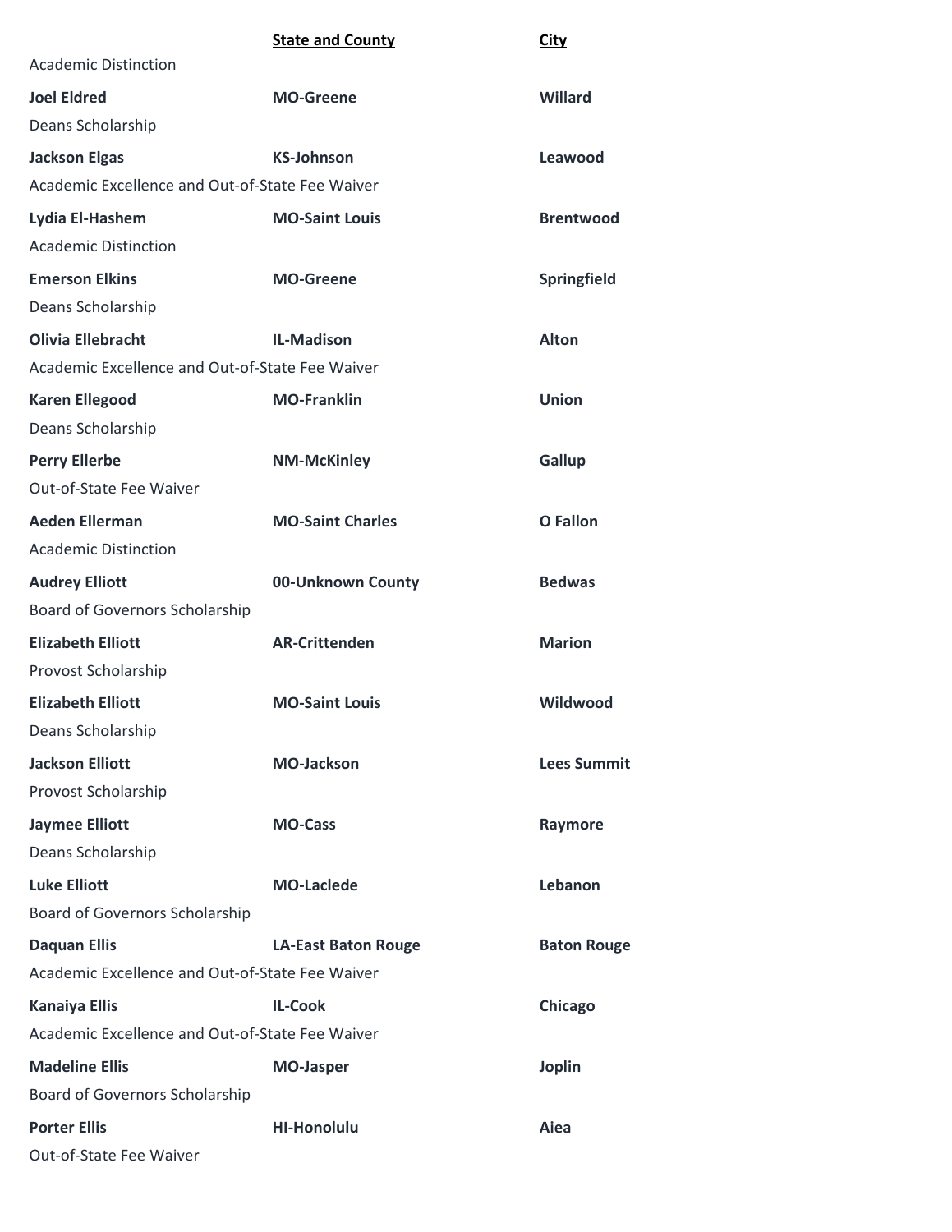|                                                  | <b>State and County</b> | <b>City</b>         |
|--------------------------------------------------|-------------------------|---------------------|
| <b>Brandon Elmendorf</b>                         | NJ-Ocean                | <b>Toms River</b>   |
| Deans Scholarship                                |                         |                     |
| <b>Ella Elmendorf</b>                            | <b>MO-Saint Charles</b> | <b>Saint Peters</b> |
| Provost Scholarship                              |                         |                     |
| <b>Charles Elrichs</b>                           | <b>KS-Johnson</b>       | Olathe              |
| Academic Excellence and Out-of-State Fee Waiver  |                         |                     |
| <b>Alicen Elsea</b>                              | <b>MO-Adair</b>         | <b>Kirksville</b>   |
| <b>Academic Distinction</b>                      |                         |                     |
| <b>Colleen Elumogo</b>                           | <b>KS-Riley</b>         | <b>Manhattan</b>    |
| Inclusive Excellence Scholarship                 |                         |                     |
| <b>Brooke Emehiser</b>                           | <b>IA-Polk</b>          | Ankeny              |
| Board of Governors Scholarship                   |                         |                     |
| <b>Oghenemine Emeje</b>                          | <b>MO-Saint Louis</b>   | <b>Florissant</b>   |
| <b>Academic Distinction</b>                      |                         |                     |
| <b>Madison Emig</b>                              | <b>IL-Saint Clair</b>   | <b>Millstadt</b>    |
| Academic Distinction and Out-of-State Fee Waiver |                         |                     |
| <b>Madison Emily</b>                             | <b>MO-Jefferson</b>     | <b>Herculaneum</b>  |
| Academic Excellence                              |                         |                     |
| <b>Avery Endres</b>                              | IL-Washington           | <b>Centralia</b>    |
| Provost Scholarship                              |                         |                     |
| <b>Allyson Endsley</b>                           | <b>MO-Saint Charles</b> | O Fallon            |
| Board of Governors Scholarship                   |                         |                     |
| <b>Morgan Engels</b>                             | <b>IA-Dallas</b>        | Wdm                 |
| Out-of-State Fee Waiver                          |                         |                     |
| <b>Emily Engemann</b>                            | <b>MO-Warren</b>        | <b>Marthasville</b> |
| Deans Scholarship                                |                         |                     |
| <b>Makayla Engle</b>                             | <b>MO-Jackson</b>       | <b>Blue Springs</b> |
| Inclusive Excellence Scholarship                 |                         |                     |
| <b>Jordan Enke</b>                               | <b>MO-Saint Louis</b>   | Fenton              |
| Board of Governors Scholarship                   |                         |                     |
| <b>Sarah Enkvetchakul</b>                        | <b>MO-Franklin</b>      | Washington          |
| Provost Scholarship                              |                         |                     |
| <b>Braeden Enloe</b>                             | <b>MO-Jefferson</b>     | <b>Imperial</b>     |
| Academic Achievement                             |                         |                     |
| <b>Naomy Enriquez</b>                            | <b>MO-Jasper</b>        | Carthage            |
| Inclusive Excellence Scholarship                 |                         |                     |
| <b>Shelby Ensminger</b>                          | <b>MO-Jasper</b>        | <b>Webb City</b>    |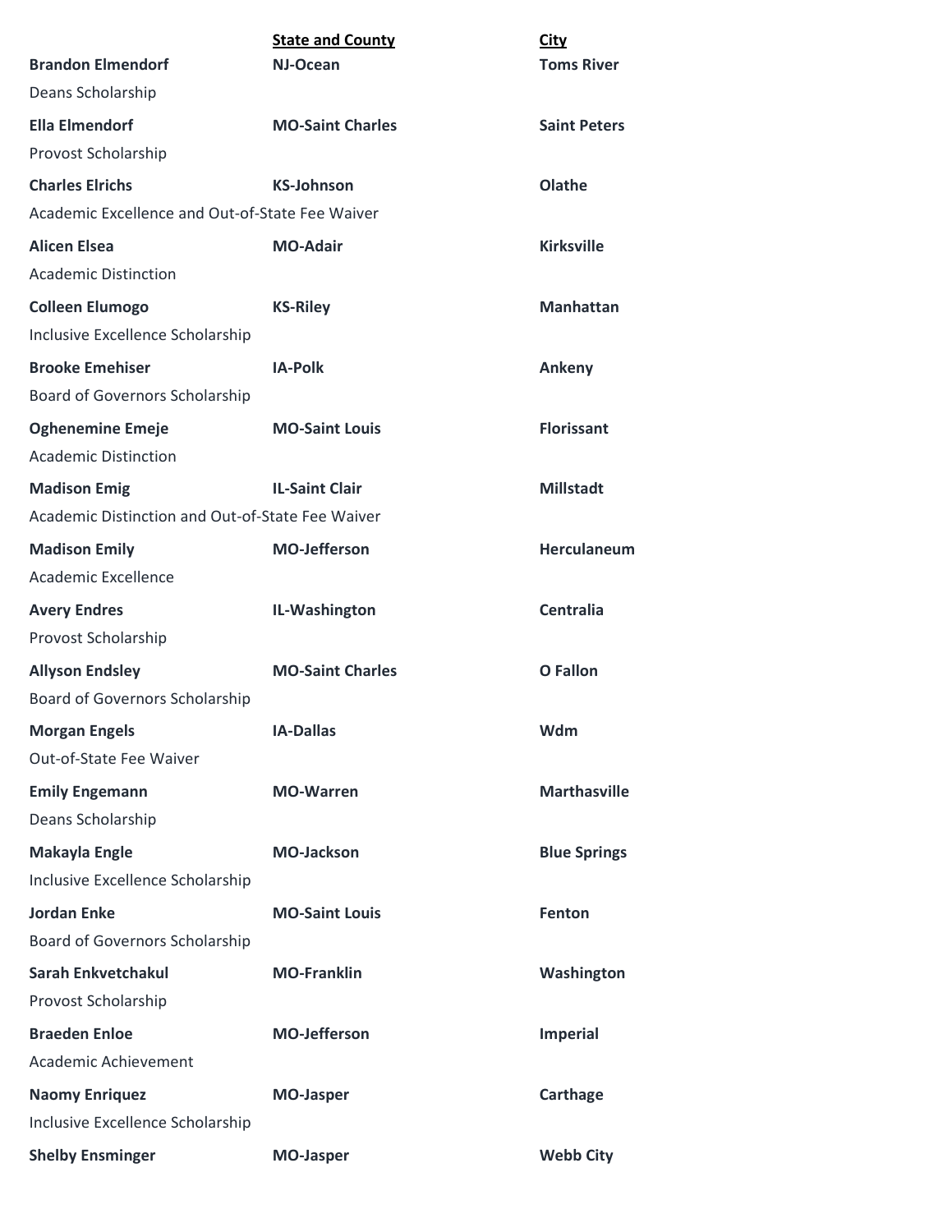|                                                 | <b>State and County</b>  | <b>City</b>             |
|-------------------------------------------------|--------------------------|-------------------------|
| Deans Scholarship                               |                          |                         |
| <b>Tayler Epperson</b>                          | <b>MO-Livingston</b>     | <b>Chillicothe</b>      |
| Provost Scholarship                             |                          |                         |
| <b>Gabriel Epstein</b>                          | <b>MO-Saint Louis</b>    | <b>Ballwin</b>          |
| Provost Scholarship                             |                          |                         |
| <b>Olivia Epstein</b>                           | <b>MO-Saint Louis</b>    | <b>Saint Louis</b>      |
| Provost Scholarship                             |                          |                         |
| Sabrina Epstein                                 | <b>MO-Saint Louis</b>    | <b>Ballwin</b>          |
| Board of Governors Scholarship                  |                          |                         |
| <b>Wyatt Erber</b>                              | <b>IL-Madison</b>        | <b>Edwardsville</b>     |
| Out-of-State Fee Waiver                         |                          |                         |
| <b>Caitlyn Ernst</b>                            | <b>MO-Cape Girardeau</b> | <b>Friedheim</b>        |
| Academic Excellence                             |                          |                         |
| Alayna Erxleben                                 | <b>MO-Jefferson</b>      | <b>Festus</b>           |
| <b>Academic Distinction</b>                     |                          |                         |
| <b>Grace Esker</b>                              | <b>MO-Saint Louis</b>    | <b>Ballwin</b>          |
| Deans Scholarship                               |                          |                         |
| <b>Haylee Estenbaum</b>                         | <b>MO-Jackson</b>        | Independence            |
| Deans Scholarship                               |                          |                         |
| <b>Ethan Estes</b>                              | <b>MO-Jasper</b>         | <b>Joplin</b>           |
| Board of Governors Scholarship                  |                          |                         |
| <b>Marvin Estrada</b>                           | <b>CA-Los Angeles</b>    | <b>Los Angeles</b>      |
| Out-of-State Fee Waiver                         |                          |                         |
| <b>Keegan Etheridge</b>                         | <b>MO-Taney</b>          | <b>Kissee Mills</b>     |
| <b>Academic Distinction</b>                     |                          |                         |
| <b>Ronald Ethridge</b>                          | <b>MO-Cape Girardeau</b> | <b>Cape Girardeau</b>   |
| Provost Scholarship                             |                          |                         |
| <b>Sarah Etwaroo</b>                            | <b>MO-Saint Louis</b>    | <b>Maryland Heights</b> |
| Academic Excellence                             |                          |                         |
| <b>Emma Evans</b>                               | <b>MO-Jasper</b>         | Carthage                |
| <b>Academic Distinction</b>                     |                          |                         |
| <b>Erika Evans</b>                              | <b>MO-Saint Louis</b>    | <b>Ballwin</b>          |
| Provost Scholarship                             |                          |                         |
| <b>James Evans</b>                              | FL-Hillsborough          | <b>Riverview</b>        |
| Academic Excellence and Out-of-State Fee Waiver |                          |                         |
| Jenna Evans                                     | <b>MO-Greene</b>         | Springfield             |
| Academic Excellence                             |                          |                         |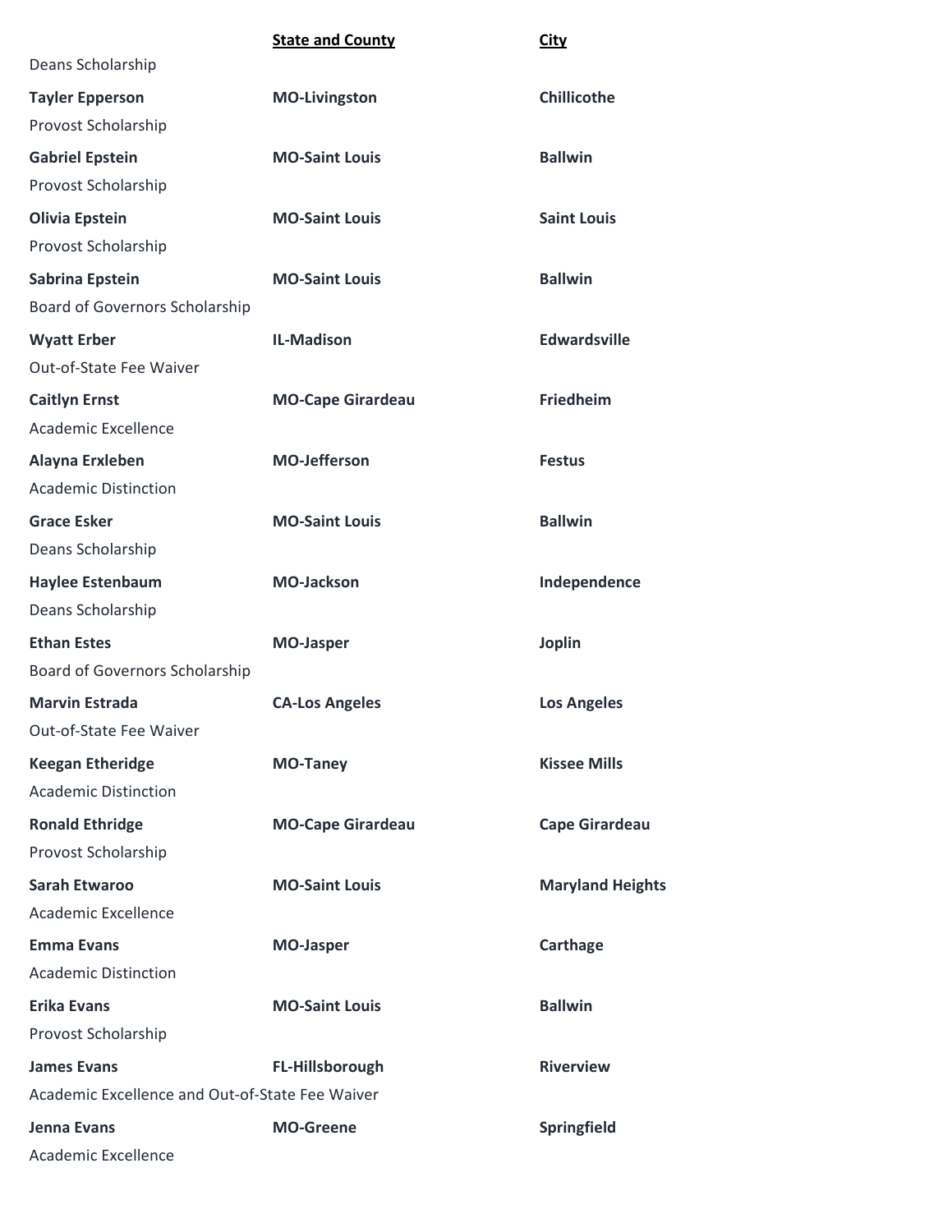| <b>Jocylon Evans</b>                             | <b>State and County</b><br><b>IN-Bartholomew</b> | City<br><b>Columbus</b> |
|--------------------------------------------------|--------------------------------------------------|-------------------------|
| Out-of-State Fee Waiver                          |                                                  |                         |
| <b>Makenzie Evans</b>                            | <b>MO-Taney</b>                                  | <b>Branson</b>          |
| Academic Excellence                              |                                                  |                         |
| <b>Megan Evans</b>                               | <b>FL-Saint Lucie</b>                            | <b>Port St Lucie</b>    |
| Academic Excellence and Out-of-State Fee Waiver  |                                                  |                         |
| <b>Remy Evans</b>                                | <b>MO-Cass</b>                                   | <b>Garden City</b>      |
| Provost Scholarship                              |                                                  |                         |
| <b>Taree Evans</b>                               | <b>IL-Cook</b>                                   | Homewood                |
| Academic Excellence and Out-of-State Fee Waiver  |                                                  |                         |
| <b>Emery Everhart</b>                            | <b>MO-Greene</b>                                 | Springfield             |
| Board of Governors Scholarship                   |                                                  |                         |
| <b>Emilee Evers</b>                              | <b>AR-Boone</b>                                  | <b>Harrison</b>         |
| Board of Governors Scholarship                   |                                                  |                         |
| <b>Michea Eyerman</b>                            | <b>MO-Greene</b>                                 | Springfield             |
| Provost Scholarship                              |                                                  |                         |
| Suli Fa'alogo                                    | <b>AS-American Samoa</b>                         | Pago Pago               |
| Academic Excellence and Out-of-State Fee Waiver  |                                                  |                         |
| Jamie Fabozzi                                    | <b>MO-Jasper</b>                                 | <b>Carl Junction</b>    |
| <b>Board of Governors Scholarship</b>            |                                                  |                         |
| <b>Promise Facciponte</b>                        | <b>TX-Harris</b>                                 | <b>Houston</b>          |
| Deans Scholarship                                |                                                  |                         |
| <b>Teya Fahey</b>                                | <b>WA-King</b>                                   | <b>Maple Valley</b>     |
| Out-of-State Fee Waiver                          |                                                  |                         |
| <b>Grace Fain</b>                                | <b>AR-Jackson</b>                                | <b>Newport</b>          |
| Academic Distinction and Out-of-State Fee Waiver |                                                  |                         |
| <b>Katie Fairchild</b>                           | <b>MO-Saint Charles</b>                          | <b>O</b> Fallon         |
| Deans Scholarship                                |                                                  |                         |
| <b>Anna Falbe</b>                                | <b>IL-Madison</b>                                | <b>Maryville</b>        |
| Academic Excellence and Out-of-State Fee Waiver  |                                                  |                         |
| <b>Riley Falk</b>                                | <b>MO-Saint Charles</b>                          | <b>Saint Charles</b>    |
| Provost Scholarship                              |                                                  |                         |
| <b>Audra Falkenberg</b>                          | <b>MO-Scott</b>                                  | <b>Sikeston</b>         |
| Provost Scholarship                              |                                                  |                         |
| <b>Ava Fanning</b>                               | <b>IL-Madison</b>                                | <b>Edwardsville</b>     |
| Deans Scholarship                                |                                                  |                         |
| <b>Tabitha Farley</b>                            | 00-Unknown County                                | <b>APO</b>              |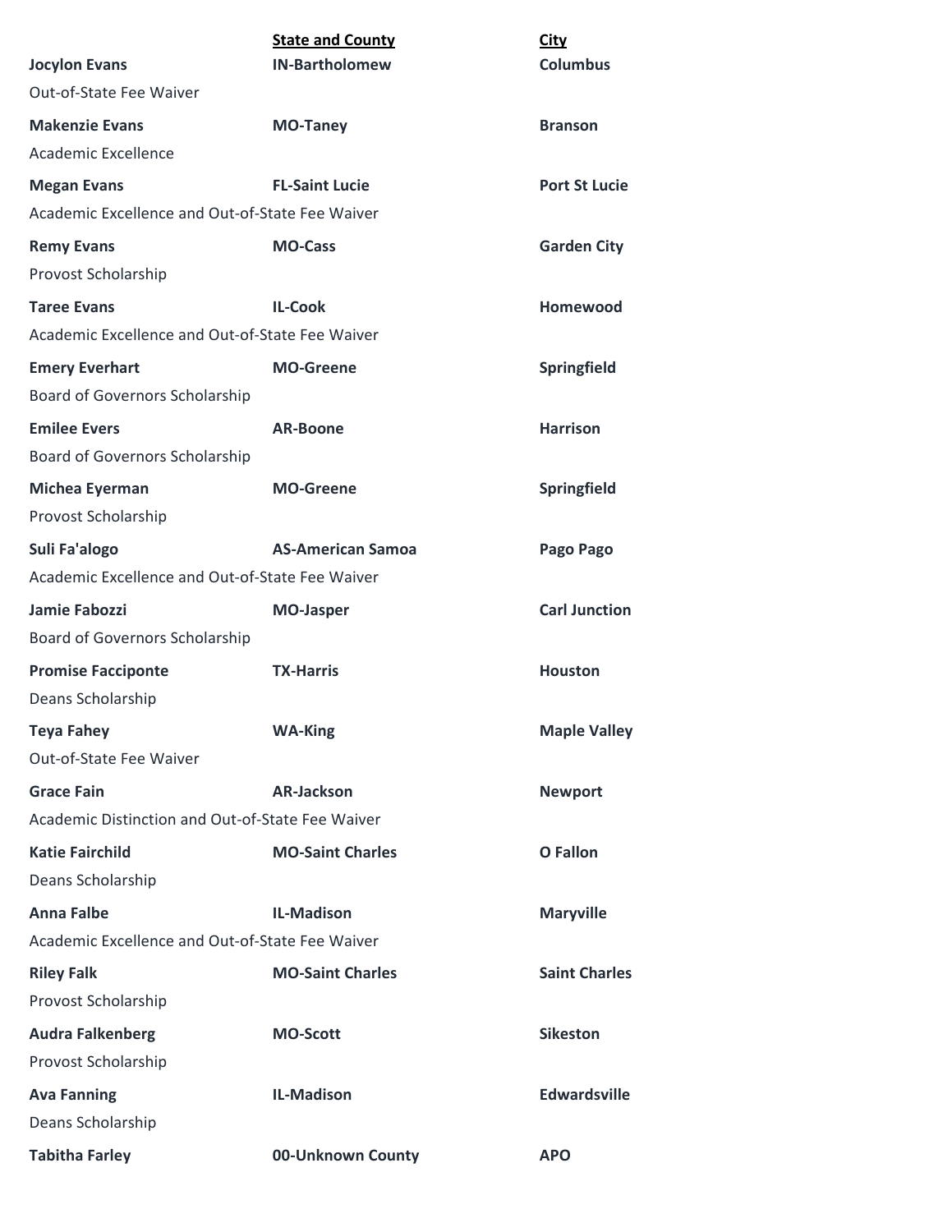|                                                  | <b>State and County</b> | <b>City</b>          |
|--------------------------------------------------|-------------------------|----------------------|
| Deans Scholarship                                |                         |                      |
| <b>Sophie Farmer</b>                             | <b>KY-Bell</b>          | <b>Middlesboro</b>   |
| Out-of-State Fee Waiver                          |                         |                      |
| <b>Whitley Farquhar</b>                          | <b>MO-Greene</b>        | Springfield          |
| Academic Excellence                              |                         |                      |
| <b>Chloe Farr</b>                                | <b>MO-Greene</b>        | <b>Republic</b>      |
| Academic Excellence                              |                         |                      |
| <b>Ni'Kieliana Farries</b>                       | <b>MO-Mississippi</b>   | <b>Charleston</b>    |
| Provost Scholarship                              |                         |                      |
| <b>Whitney Farrington</b>                        | <b>MO-Jackson</b>       | <b>Lees Summit</b>   |
| Academic Achievement                             |                         |                      |
| <b>Casey Farris</b>                              | <b>MO-Cole</b>          | <b>Centertown</b>    |
| Academic Achievement                             |                         |                      |
| Ayodeji Fasesin                                  | <b>OK-Tulsa</b>         | <b>Tulsa</b>         |
| Out-of-State Fee Waiver                          |                         |                      |
| <b>Madalynn Fatino</b>                           | <b>MO-Cass</b>          | <b>Pleasant Hill</b> |
| Board of Governors Scholarship                   |                         |                      |
| <b>Karlie Faughn</b>                             | <b>IL-Saint Clair</b>   | <b>Swansea</b>       |
| Out-of-State Fee Waiver                          |                         |                      |
| <b>Seth Faulkner</b>                             | <b>MO-Clay</b>          | <b>Kansas City</b>   |
| Provost Scholarship                              |                         |                      |
| <b>Eli Fauss</b>                                 | IL-Jefferson            | Woodlawn             |
| <b>Board of Governors Scholarship</b>            |                         |                      |
| <b>Arianna Fazio</b>                             | <b>MO-Christian</b>     | <b>Nixa</b>          |
| Provost Scholarship                              |                         |                      |
| <b>Veston Fearon</b>                             | <b>MO-Pulaski</b>       | <b>Richland</b>      |
| Academic Achievement                             |                         |                      |
| <b>Grace Feaster</b>                             | <b>MO-Saint Louis</b>   | <b>Saint Louis</b>   |
| <b>Academic Distinction</b>                      |                         |                      |
| <b>Jade Feller</b>                               | <b>MO-Vernon</b>        | <b>Nevada</b>        |
| Provost Scholarship                              |                         |                      |
| <b>Isabella Felman</b>                           | <b>IL-Cook</b>          | <b>Mt Prospect</b>   |
| Academic Excellence and Out-of-State Fee Waiver  |                         |                      |
| <b>Kaela Fentress</b>                            | <b>AR-Benton</b>        | <b>Bella Vista</b>   |
| Academic Distinction and Out-of-State Fee Waiver |                         |                      |
| <b>Luke Fenwick</b>                              | <b>MO-Saint Louis</b>   | <b>Saint Louis</b>   |
| Deans Scholarship                                |                         |                      |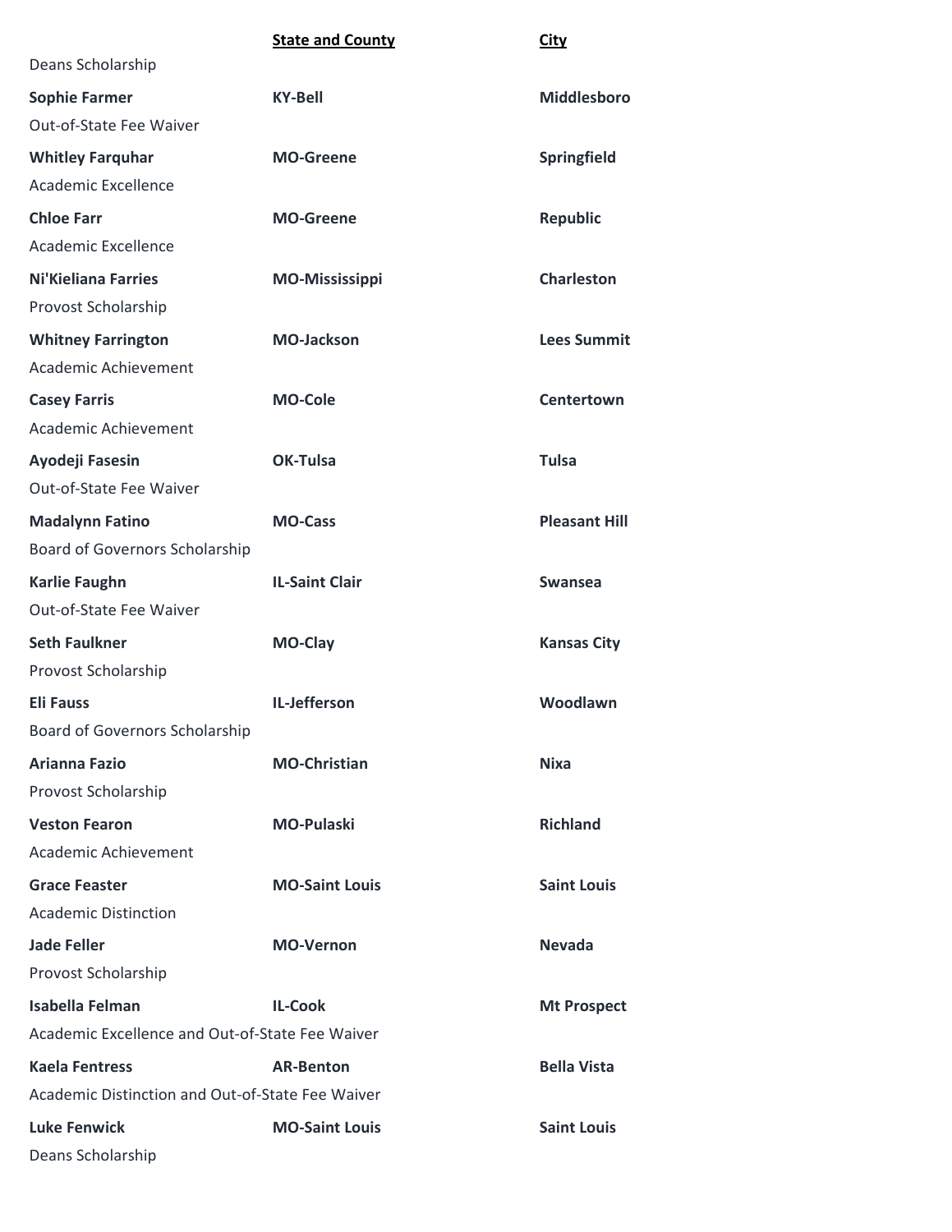|                                                 | <b>State and County</b> | <b>City</b>        |
|-------------------------------------------------|-------------------------|--------------------|
| <b>Kaylee Ferguson</b>                          | <b>MO-Wright</b>        | <b>Hartville</b>   |
| Deans Scholarship                               |                         |                    |
| <b>Lucy Ferguson</b>                            | <b>MO-Saint Louis</b>   | <b>Eureka</b>      |
| Academic Achievement                            |                         |                    |
| <b>Owen Ferguson</b>                            | <b>MO-Saint Louis</b>   | <b>Saint Louis</b> |
| Academic Excellence                             |                         |                    |
| <b>Kacey Feth</b>                               | <b>MO-Franklin</b>      | <b>Beaufort</b>    |
| Board of Governors Scholarship                  |                         |                    |
| <b>James Fidler</b>                             | <b>MO-Greene</b>        | Springfield        |
| <b>Board of Governors Scholarship</b>           |                         |                    |
| Jeanetta Fidler                                 | <b>MO-Jasper</b>        | <b>Joplin</b>      |
| Academic Achievement                            |                         |                    |
| <b>Mallory Fiegener</b>                         | <b>MO-Jackson</b>       | Independence       |
| <b>Board of Governors Scholarship</b>           |                         |                    |
| <b>Macey Fielding</b>                           | <b>AR-Benton</b>        | <b>Centerton</b>   |
| Academic Excellence and Out-of-State Fee Waiver |                         |                    |
| <b>Jacoby Fields</b>                            | <b>MO-Greene</b>        | Springfield        |
| <b>Board of Governors Scholarship</b>           |                         |                    |
| <b>Madeline Fields</b>                          | <b>TX-Harris</b>        | <b>Houston</b>     |
| Academic Excellence and Out-of-State Fee Waiver |                         |                    |
| Sha'mya Fields                                  | <b>TX-Tarrant</b>       | <b>Burleson</b>    |
| Academic Excellence and Out-of-State Fee Waiver |                         |                    |
| <b>Ingrid Figas</b>                             | <b>MO-Franklin</b>      | Washington         |
| Provost Scholarship                             |                         |                    |
| Amaya Figueroa                                  | <b>NY-Westchester</b>   | <b>Yonkers</b>     |
| Inclusive Excellence Scholarship                |                         |                    |
| <b>Kathryn Filipek</b>                          | <b>OK-Rogers</b>        | <b>Claremore</b>   |
| Deans Scholarship                               |                         |                    |
| <b>Julia Finch</b>                              | <b>MN-Washington</b>    | <b>Saint Paul</b>  |
| Academic Excellence and Out-of-State Fee Waiver |                         |                    |
| <b>Levi Findley</b>                             | <b>MO-Camden</b>        | <b>Linn Creek</b>  |
| Academic Excellence                             |                         |                    |
| <b>Tyler Fine</b>                               | <b>MO-Greene</b>        | <b>Battlefield</b> |
| Academic Excellence                             |                         |                    |
| <b>Lucas Finger</b>                             | <b>MO-Christian</b>     | <b>Nixa</b>        |
| Provost Scholarship                             |                         |                    |
| <b>Daymon Finigan</b>                           | <b>TX-Bowie</b>         | <b>Nash</b>        |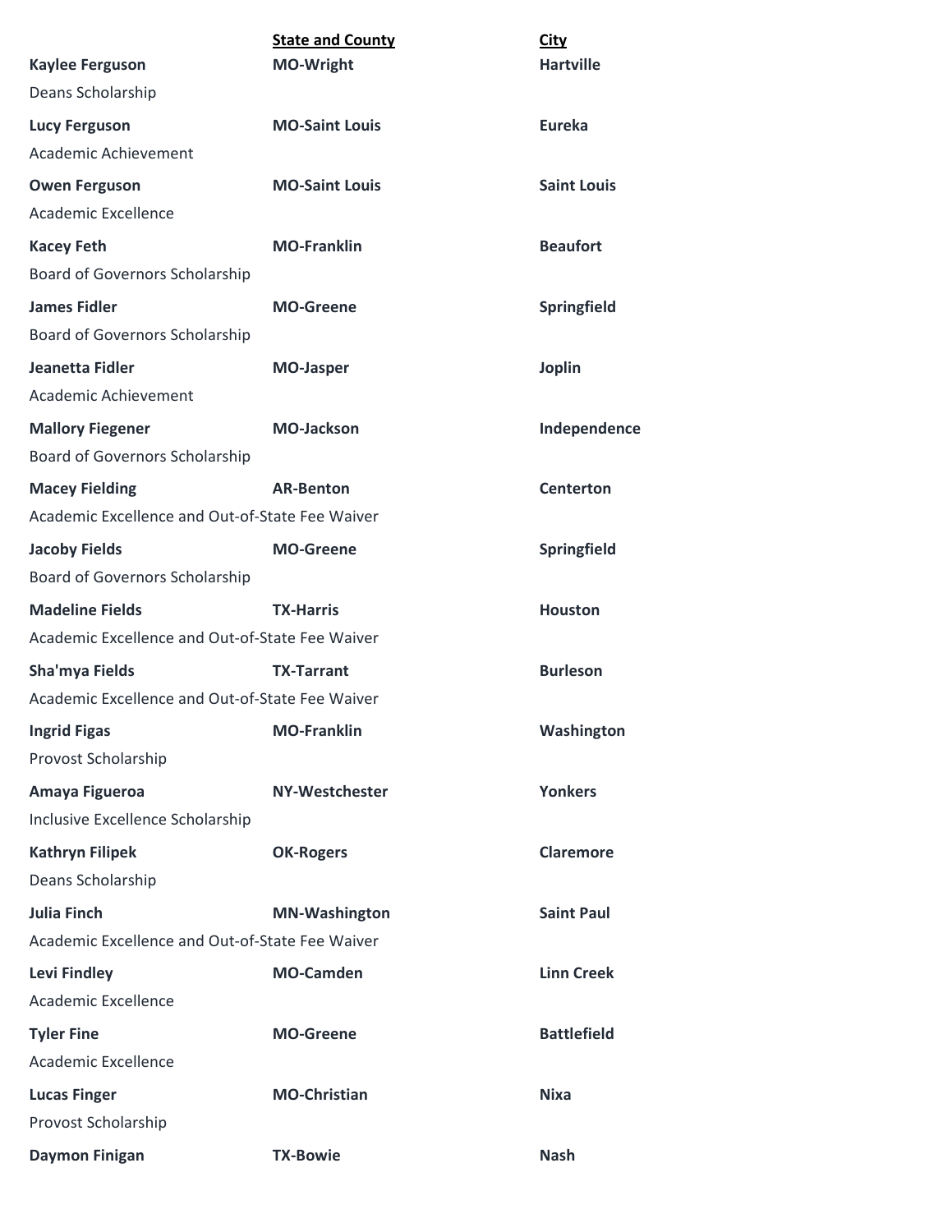|                                                  | <b>State and County</b> | <b>City</b>             |
|--------------------------------------------------|-------------------------|-------------------------|
| Academic Excellence and Out-of-State Fee Waiver  |                         |                         |
| <b>Mattie Finley</b>                             | <b>AR-Benton</b>        | Lowell                  |
| Academic Achievement and Out-of-State Fee Waiver |                         |                         |
| Sarah Finnegan                                   | <b>MO-Saint Charles</b> | O Fallon                |
| <b>Academic Distinction</b>                      |                         |                         |
| <b>Kelsey Finnern</b>                            | <b>MO-Lincoln</b>       | <b>Moscow Mills</b>     |
| Academic Excellence                              |                         |                         |
| <b>Emanuele Finotti</b>                          | 00-Unknown County       | Cossato                 |
| Out-of-State Fee Waiver                          |                         |                         |
| <b>Samuel Firebaugh</b>                          | <b>IN-Hamilton</b>      | Carmel                  |
| <b>Out-of-State Fee Waiver</b>                   |                         |                         |
| <b>Alexis Fischer</b>                            | <b>AR-Boone</b>         | Omaha                   |
| <b>Out-of-State Fee Waiver</b>                   |                         |                         |
| <b>Autumn Fisher</b>                             | <b>CO-El Paso</b>       | <b>Colorado Springs</b> |
| Academic Excellence and Out-of-State Fee Waiver  |                         |                         |
| <b>Lexie Fisher</b>                              | <b>MO-Greene</b>        | <b>Battlefield</b>      |
| Academic Excellence                              |                         |                         |
| <b>Mackenzie Fisk</b>                            | <b>MO-Saint Louis</b>   | <b>Saint Louis</b>      |
| <b>Academic Distinction</b>                      |                         |                         |
| <b>Abigail Fister</b>                            | <b>IL-Madison</b>       | <b>Maryville</b>        |
| Academic Excellence and Out-of-State Fee Waiver  |                         |                         |
| <b>Jared Fitch</b>                               | <b>MO-Saint Charles</b> | O Fallon                |
| Academic Excellence                              |                         |                         |
| <b>Ashley Fitzgerald</b>                         | <b>MO-Camden</b>        | <b>Camdenton</b>        |
| Deans Scholarship                                |                         |                         |
| <b>Katie Fitzgerald</b>                          | <b>MO-Cass</b>          | <b>Harrisonville</b>    |
| Deans Scholarship                                |                         |                         |
| <b>Madeline Fitzgerald</b>                       | <b>IL-Adams</b>         | Quincy                  |
| Academic Excellence and Out-of-State Fee Waiver  |                         |                         |
| <b>William Fitzgerl</b>                          | <b>MO-Jackson</b>       | <b>Lees Summit</b>      |
| Deans Scholarship                                |                         |                         |
| <b>Katherine Fjellman</b>                        | <b>IA-Polk</b>          | Wdm                     |
| Academic Distinction and Out-of-State Fee Waiver |                         |                         |
| <b>Hanna Flacke</b>                              | <b>MO-Saint Charles</b> | Wentzville              |
| Board of Governors Scholarship                   |                         |                         |
| <b>Chelsea Flaming</b>                           | <b>OK-Delaware</b>      | Jay                     |
| Out-of-State Fee Waiver                          |                         |                         |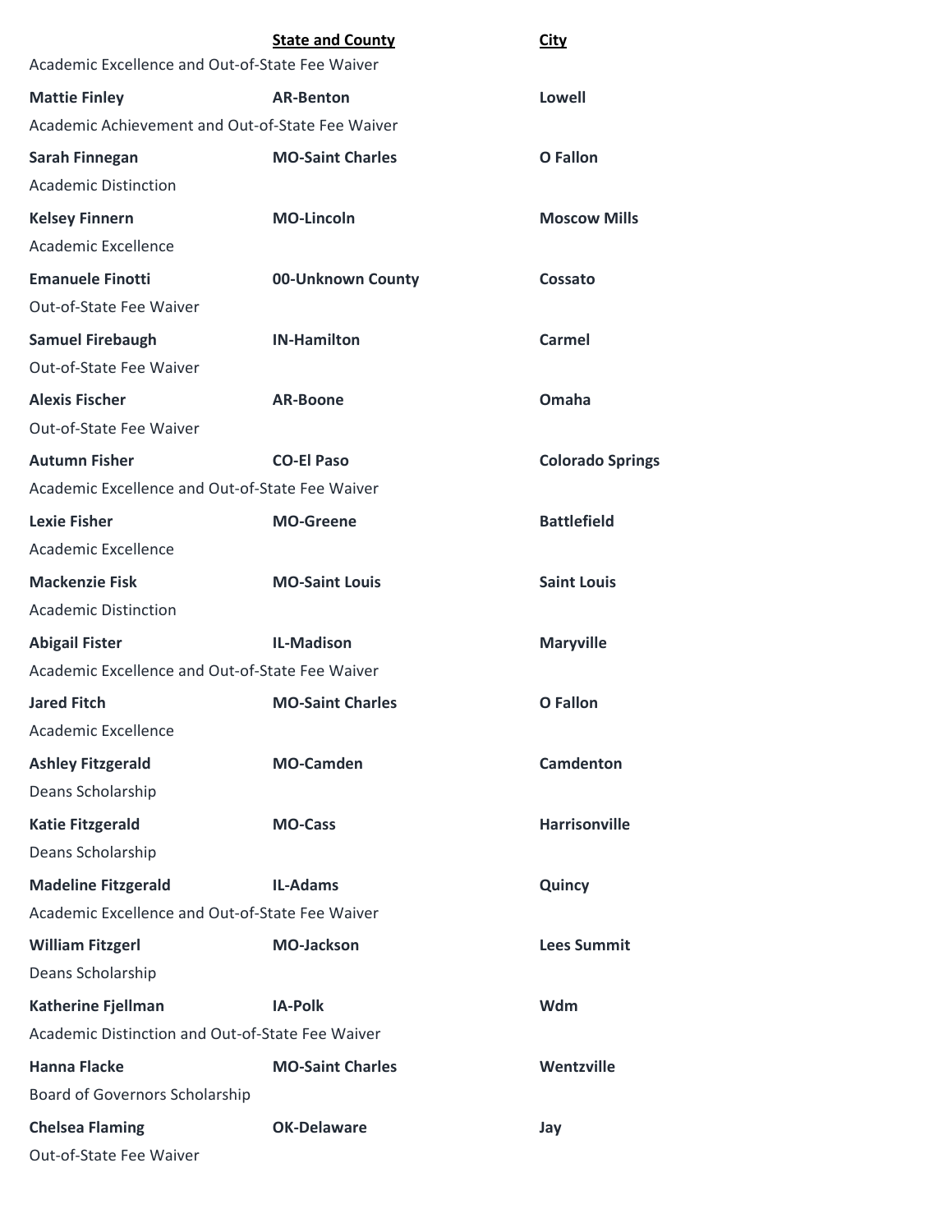|                                                  | <b>State and County</b>    | <b>City</b>          |
|--------------------------------------------------|----------------------------|----------------------|
| <b>Seamus Flanagan</b>                           | <b>MO-Saint Louis</b>      | <b>Saint Louis</b>   |
| <b>Academic Distinction</b>                      |                            |                      |
| <b>Abigale Flaugher</b>                          | <b>MO-Miller</b>           | <b>Brumley</b>       |
| Inclusive Excellence Scholarship                 |                            |                      |
| <b>Colleen Fleming</b>                           | IL-DuPage                  | <b>Bartlett</b>      |
| Out-of-State Fee Waiver                          |                            |                      |
| <b>Mia Flenoy</b>                                | <b>MO-Saint Louis City</b> | <b>Saint Louis</b>   |
| Academic Achievement                             |                            |                      |
| <b>Morgan Flesch</b>                             | <b>IL-Madison</b>          | <b>Alhambra</b>      |
| Out-of-State Fee Waiver                          |                            |                      |
| <b>Charles Fletcher</b>                          | <b>IL-Warren</b>           | <b>Monmouth</b>      |
| Deans Scholarship                                |                            |                      |
| <b>Nadia Fletcher</b>                            | <b>MO-Greene</b>           | Springfield          |
| Academic Excellence                              |                            |                      |
| <b>Jakenzie Fletcher-Thrower</b>                 | <b>TX-Fort Bend</b>        | <b>Fresno</b>        |
| Academic Distinction and Out-of-State Fee Waiver |                            |                      |
| <b>Kyle Flieger</b>                              | <b>MO-Morgan</b>           | <b>Gravois Mills</b> |
| Deans Scholarship                                |                            |                      |
| <b>Lindsey Flondro</b>                           | IL-McHenry                 | <b>Algonquin</b>     |
| Board of Governors Scholarship                   |                            |                      |
| <b>Erick Flores</b>                              | <b>IL-Saint Clair</b>      | <b>E</b> Saint Louis |
| <b>Out-of-State Fee Waiver</b>                   |                            |                      |
| <b>Gabriella Flores</b>                          | <b>TX-Bexar</b>            | <b>San Antonio</b>   |
| Academic Excellence and Out-of-State Fee Waiver  |                            |                      |
| <b>Sulema Flores</b>                             | <b>MO-Jackson</b>          | <b>Kansas City</b>   |
| Academic Excellence                              |                            |                      |
| <b>Andrea Flores-Arreola</b>                     | <b>MO-Jackson</b>          | <b>Kansas City</b>   |
| Academic Excellence                              |                            |                      |
| <b>Avery Flowers</b>                             | <b>IL-Monroe</b>           | Columbia             |
| Board of Governors Scholarship                   |                            |                      |
| <b>Jalen Flowers</b>                             | <b>IL-Madison</b>          | <b>Maryville</b>     |
| Out-of-State Fee Waiver                          |                            |                      |
| <b>Adam Floyd</b>                                | <b>MO-Greene</b>           | Springfield          |
| Provost Scholarship                              |                            |                      |
| <b>Raymond Floyd</b>                             | <b>MO-Greene</b>           | <b>Springfield</b>   |
| Academic Excellence                              |                            |                      |
| Michaela Flynn                                   | <b>MO-Saint Charles</b>    | <b>Lake St Louis</b> |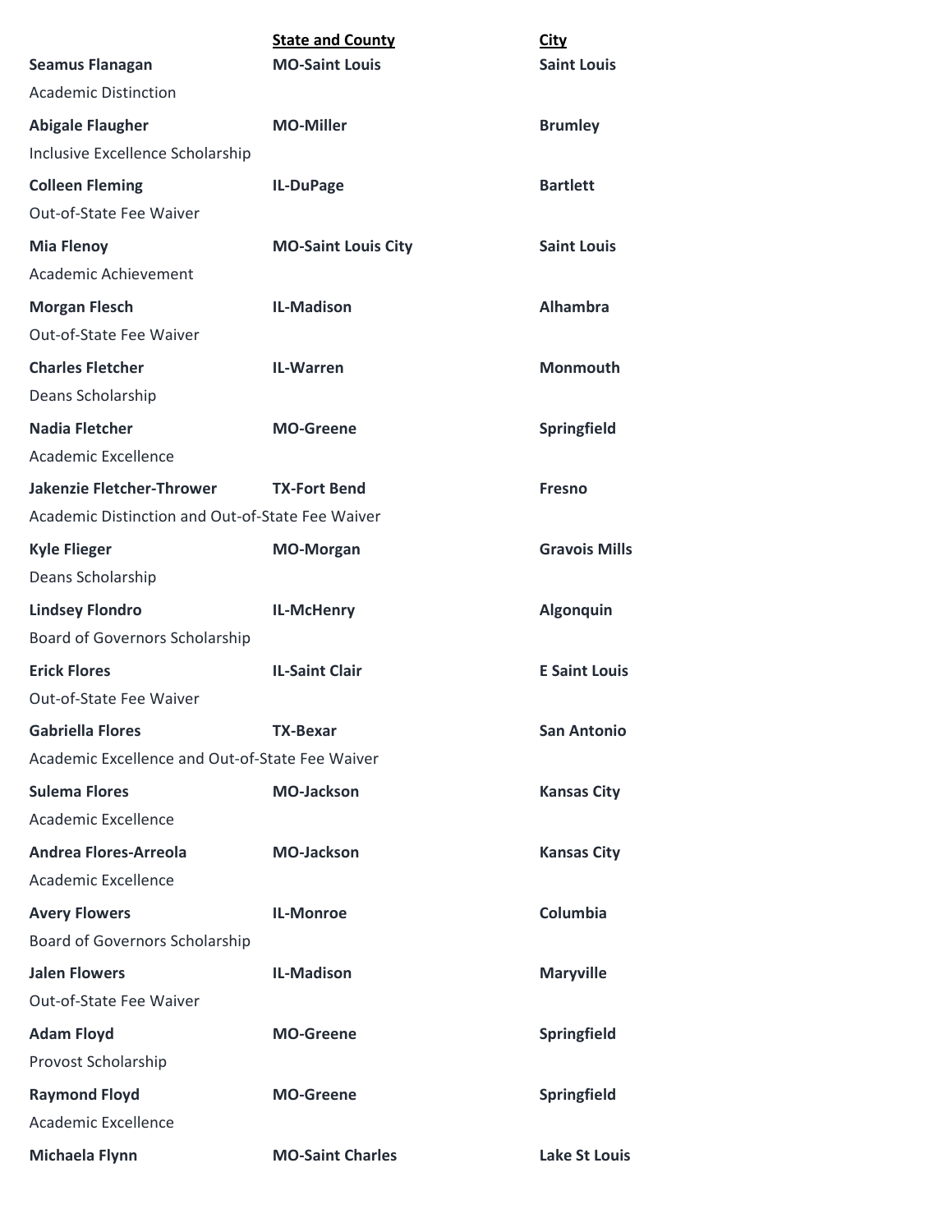## **State and County City**

| Academic Achievement                            |                          |                        |
|-------------------------------------------------|--------------------------|------------------------|
| <b>Jenny-Precious Fobang</b>                    | <b>MD-Prince Georges</b> | <b>Capitol Heights</b> |
| Academic Excellence and Out-of-State Fee Waiver |                          |                        |
| <b>Amalie Foley</b>                             | <b>MO-Jackson</b>        | <b>Lees Summit</b>     |
| Board of Governors Scholarship                  |                          |                        |
| <b>Ciara Folkerts</b>                           | <b>IL-Madison</b>        | <b>Granite City</b>    |
| Academic Excellence and Out-of-State Fee Waiver |                          |                        |
| <b>Masie Foltz</b>                              | <b>MO-McDonald</b>       | <b>Anderson</b>        |
| Out-of-State Fee Waiver                         |                          |                        |
| <b>Lauren Forbes</b>                            | <b>MO-Labette</b>        | <b>Altamont</b>        |
| Academic Excellence and Out-of-State Fee Waiver |                          |                        |
| <b>Abby Ford</b>                                | <b>MO-Christian</b>      | <b>Nixa</b>            |
| Deans Scholarship                               |                          |                        |
| <b>Daria Ford</b>                               | <b>MO-Saint Louis</b>    | <b>Saint Louis</b>     |
| <b>Academic Distinction</b>                     |                          |                        |
| <b>Katelynn Ford</b>                            | <b>MO-Greene</b>         | <b>Republic</b>        |
| Board of Governors Scholarship                  |                          |                        |
| <b>Olivia Ford</b>                              | <b>MO-Lewis</b>          | Canton                 |
| Academic Achievement                            |                          |                        |
| <b>William Ford</b>                             | OK-Oklahoma              | <b>Edmond</b>          |
| Out-of-State Fee Waiver                         |                          |                        |
| <b>Aiden Foreman</b>                            | <b>IL-Tazewell</b>       | <b>South Pekin</b>     |
| Out-of-State Fee Waiver                         |                          |                        |
| <b>Autumn Foreman</b>                           | <b>TX-Ellis</b>          | <b>Midlothian</b>      |
| Out-of-State Fee Waiver                         |                          |                        |
| <b>Hunter Forester</b>                          | <b>MO-Lawrence</b>       | <b>Billings</b>        |
| <b>Academic Distinction</b>                     |                          |                        |
| <b>Seth Formby</b>                              | <b>MO-Jefferson</b>      | <b>Arnold</b>          |
| <b>Board of Governors Scholarship</b>           |                          |                        |
| <b>Isabel Forster</b>                           | <b>MO-Saint Louis</b>    | <b>Saint Louis</b>     |
| Academic Achievement                            |                          |                        |
| <b>Isabella Forthaus</b>                        | <b>MO-Saint Louis</b>    | <b>Saint Louis</b>     |
| Board of Governors Scholarship                  |                          |                        |
| <b>Molly Fortner</b>                            | <b>MO-Stoddard</b>       | Parma                  |
| Board of Governors Scholarship                  |                          |                        |
| <b>Kinley Fosnaugh</b>                          | <b>MO-Taney</b>          | <b>Branson</b>         |
| Provost Scholarship                             |                          |                        |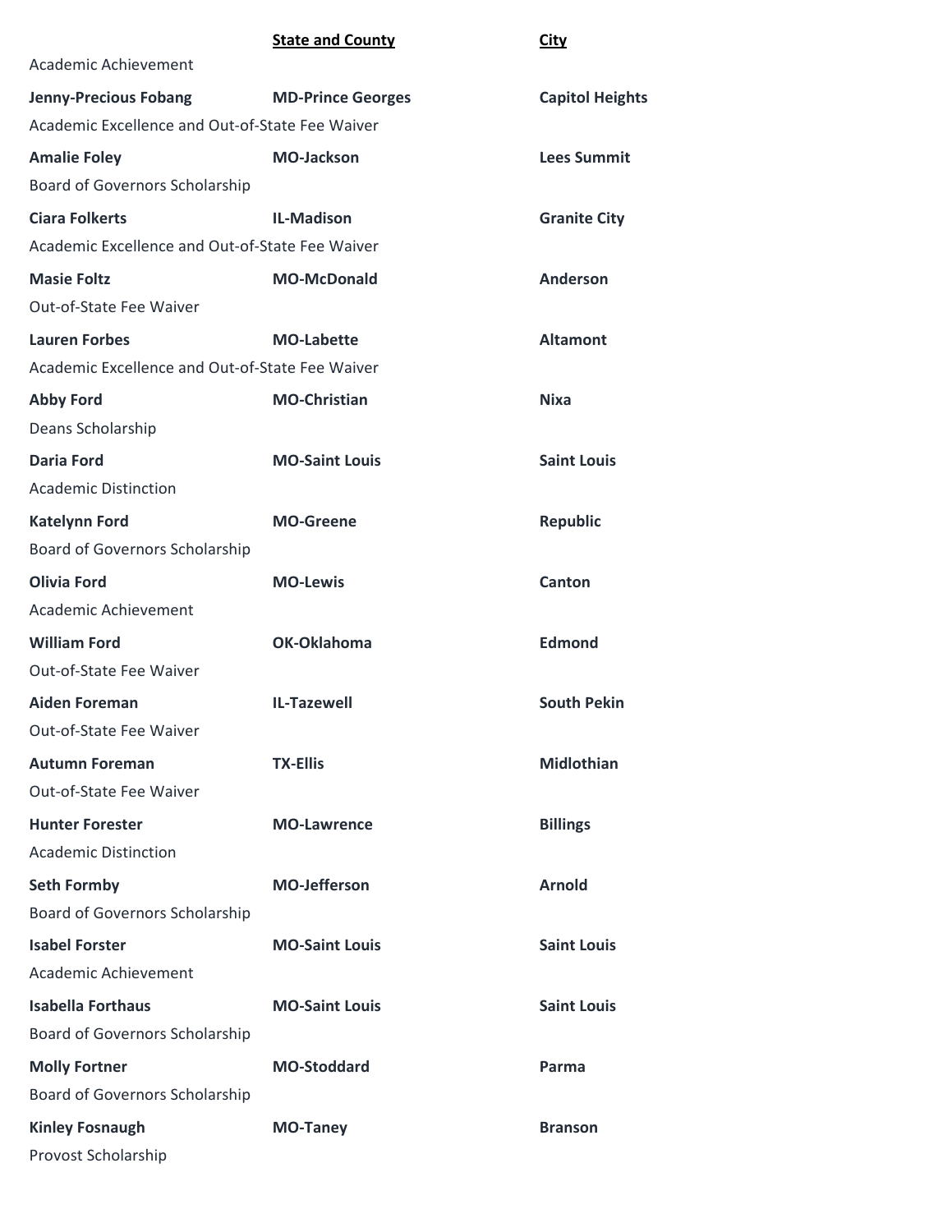| <b>Joey Fosnow</b>                                                        | <b>State and County</b><br><b>MO-Jackson</b> | <b>City</b><br><b>Lees Summit</b> |
|---------------------------------------------------------------------------|----------------------------------------------|-----------------------------------|
| Board of Governors Scholarship                                            |                                              |                                   |
| <b>Cristin Foster</b>                                                     | <b>MO-Phelps</b>                             | <b>Saint James</b>                |
| Board of Governors Scholarship                                            |                                              |                                   |
| <b>Ethan Foster</b>                                                       | <b>MO-Polk</b>                               | <b>Flemington</b>                 |
| <b>Presidential Scholarship</b>                                           |                                              |                                   |
| <b>Jesse Foster</b>                                                       | IL-Woodford                                  | Metamora                          |
| Academic Excellence and Out-of-State Fee Waiver                           |                                              |                                   |
| <b>Kerrigan Foster</b><br>Provost Scholarship                             | <b>MO-Dunklin</b>                            | <b>Campbell</b>                   |
| <b>Morgan Foster</b>                                                      | <b>IA-Clinton</b>                            | <b>Clinton</b>                    |
| Academic Excellence and Out-of-State Fee Waiver                           |                                              |                                   |
| <b>Mackenna Fountain</b><br>Out-of-State Fee Waiver                       | <b>MO-Jasper</b>                             | <b>Joplin</b>                     |
| <b>Ella Fournie</b>                                                       | <b>IL-Saint Clair</b>                        | <b>Mascoutah</b>                  |
| Academic Excellence and Out-of-State Fee Waiver                           |                                              |                                   |
| <b>Madison Fournie</b><br>Academic Excellence and Out-of-State Fee Waiver | <b>IL-Saint Clair</b>                        | <b>Millstadt</b>                  |
| <b>Emily Fowler</b>                                                       | GA-Cobb                                      | Kennesaw                          |
| Board of Governors Scholarship                                            |                                              |                                   |
| <b>Jackson Fowler</b><br>Provost Scholarship                              | <b>AR-Pulaski</b>                            | <b>Little Rock</b>                |
| <b>LaBron Foy</b>                                                         | <b>GA-Gwinnett</b>                           | Loganville                        |
| Academic Excellence and Out-of-State Fee Waiver                           |                                              |                                   |
| <b>Auburn Frahm</b><br>Board of Governors Scholarship                     | <b>MO-Cole</b>                               | Jefferson Cty                     |
| <b>Arden Fraley</b>                                                       | <b>MO-Greene</b>                             | <b>Battlefield</b>                |
| Board of Governors Scholarship                                            |                                              |                                   |
| <b>Abigail Francis</b>                                                    | <b>IL-Saint Clair</b>                        | <b>Dupo</b>                       |
| Academic Excellence and Out-of-State Fee Waiver                           |                                              |                                   |
| <b>Isabella Francis</b>                                                   | <b>TX-Williamson</b>                         | <b>Cedar Park</b>                 |
| Academic Excellence and Out-of-State Fee Waiver                           |                                              |                                   |
| <b>Samuel Francis</b>                                                     | <b>NC-Guilford</b>                           | Greensboro                        |
| Inclusive Excellence Scholarship                                          |                                              |                                   |
| <b>Sophia Francis</b>                                                     | <b>MO-Saint Louis</b>                        | <b>Ballwin</b>                    |
| Provost Scholarship                                                       |                                              |                                   |
| <b>Allison Frandsen</b>                                                   | <b>MO-Greene</b>                             | Willard                           |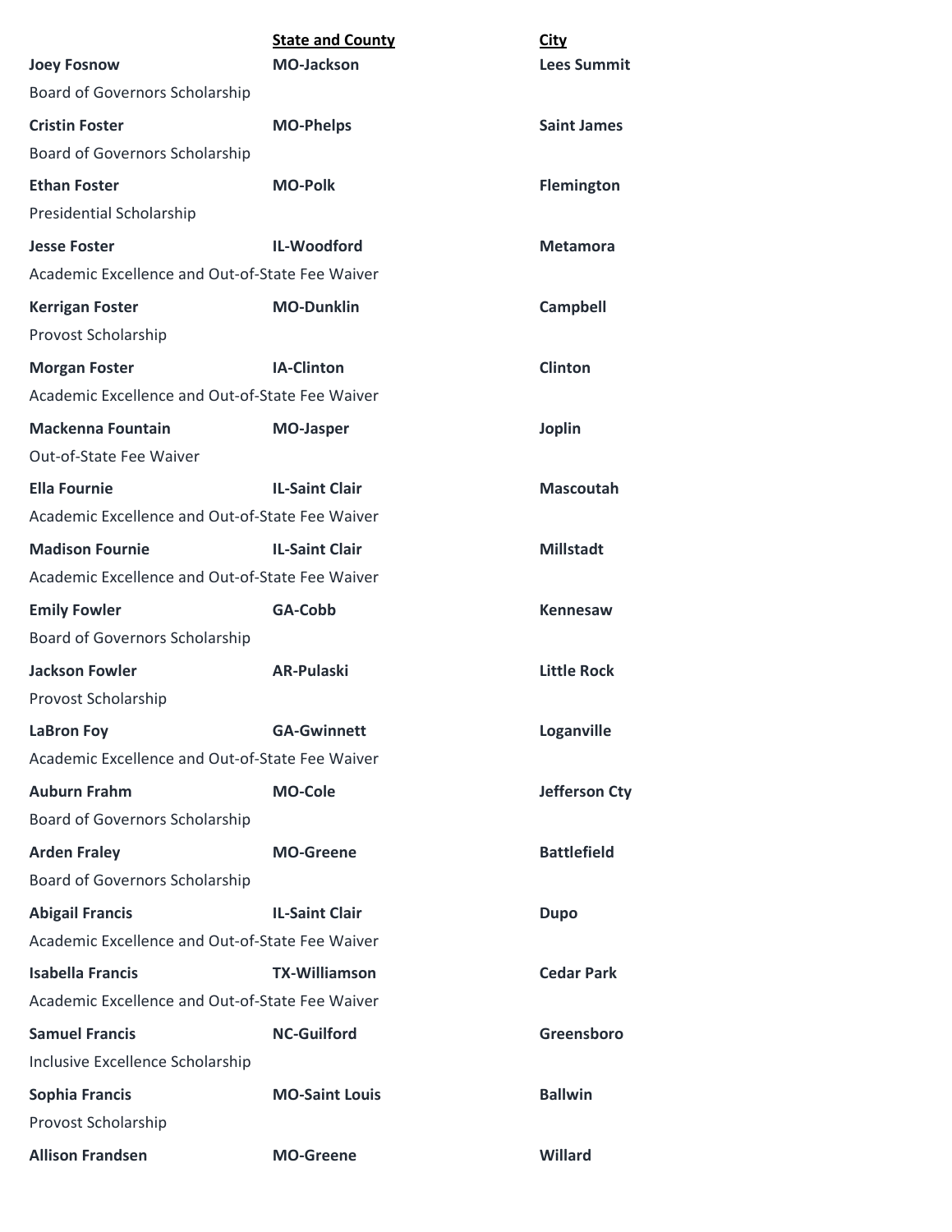|                                                 | <b>State and County</b> | <b>City</b>         |
|-------------------------------------------------|-------------------------|---------------------|
| Board of Governors Scholarship                  |                         |                     |
| <b>Alaina Franke</b>                            | IL-Sangamon             | Chatham             |
| Provost Scholarship                             |                         |                     |
| <b>Sydney Frankenbery</b>                       | <b>KS-Crawford</b>      | <b>Pittsburg</b>    |
| Provost Scholarship                             |                         |                     |
| <b>Catherine Franklin</b>                       | MO-Clay                 | <b>Kansas City</b>  |
| Board of Governors Scholarship                  |                         |                     |
| <b>Emily Franklin</b>                           | <b>MO-Jackson</b>       | <b>Kansas City</b>  |
| <b>Academic Excellence</b>                      |                         |                     |
| <b>Liberty Franklin</b>                         | <b>KS-Sedgwick</b>      | <b>Viola</b>        |
| Provost Scholarship                             |                         |                     |
| <b>Austin Franks</b>                            | <b>MO-Greene</b>        | Springfield         |
| Deans Scholarship                               |                         |                     |
| <b>Bodie Franks</b>                             | <b>MO-Greene</b>        | <b>Brookline</b>    |
| Board of Governors Scholarship                  |                         |                     |
| <b>Rhayven Frantz</b>                           | <b>MO-Shannon</b>       | <b>Eminence</b>     |
| Inclusive Excellence Scholarship                |                         |                     |
| <b>Hallie Fratus</b>                            | <b>MO-Barry</b>         | <b>Cassville</b>    |
| Inclusive Excellence Scholarship                |                         |                     |
| <b>Alexa Frear</b>                              | <b>MO-Jackson</b>       | <b>Blue Springs</b> |
| <b>Academic Excellence</b>                      |                         |                     |
| <b>Allison Fredenberg</b>                       | <b>IL-Monroe</b>        | Columbia            |
| <b>Board of Governors Scholarship</b>           |                         |                     |
| <b>Delany Fredrick</b>                          | <b>NE-Sarpy</b>         | <b>Papillion</b>    |
| Board of Governors Scholarship                  |                         |                     |
| <b>FraLynn Fredrick-Patten</b>                  | <b>MO-Stone</b>         | <b>Cape Fair</b>    |
| Board of Governors Scholarship                  |                         |                     |
| <b>Barrett Freed</b>                            | <b>MO-Newton</b>        | <b>Joplin</b>       |
| Provost Scholarship                             |                         |                     |
| <b>Emily Freel</b>                              | <b>VA-Stafford</b>      | <b>Stafford</b>     |
| Academic Excellence and Out-of-State Fee Waiver |                         |                     |
| <b>Rebekah Freeland</b>                         | <b>TX-Travis</b>        | <b>Austin</b>       |
| Out-of-State Fee Waiver                         |                         |                     |
| <b>Sky Freeman</b>                              | <b>IL-Madison</b>       | <b>Highland</b>     |
| Out-of-State Fee Waiver                         |                         |                     |
| <b>Seth Freshman</b>                            | <b>MO-Saint Louis</b>   | <b>Saint Louis</b>  |
| Academic Achievement                            |                         |                     |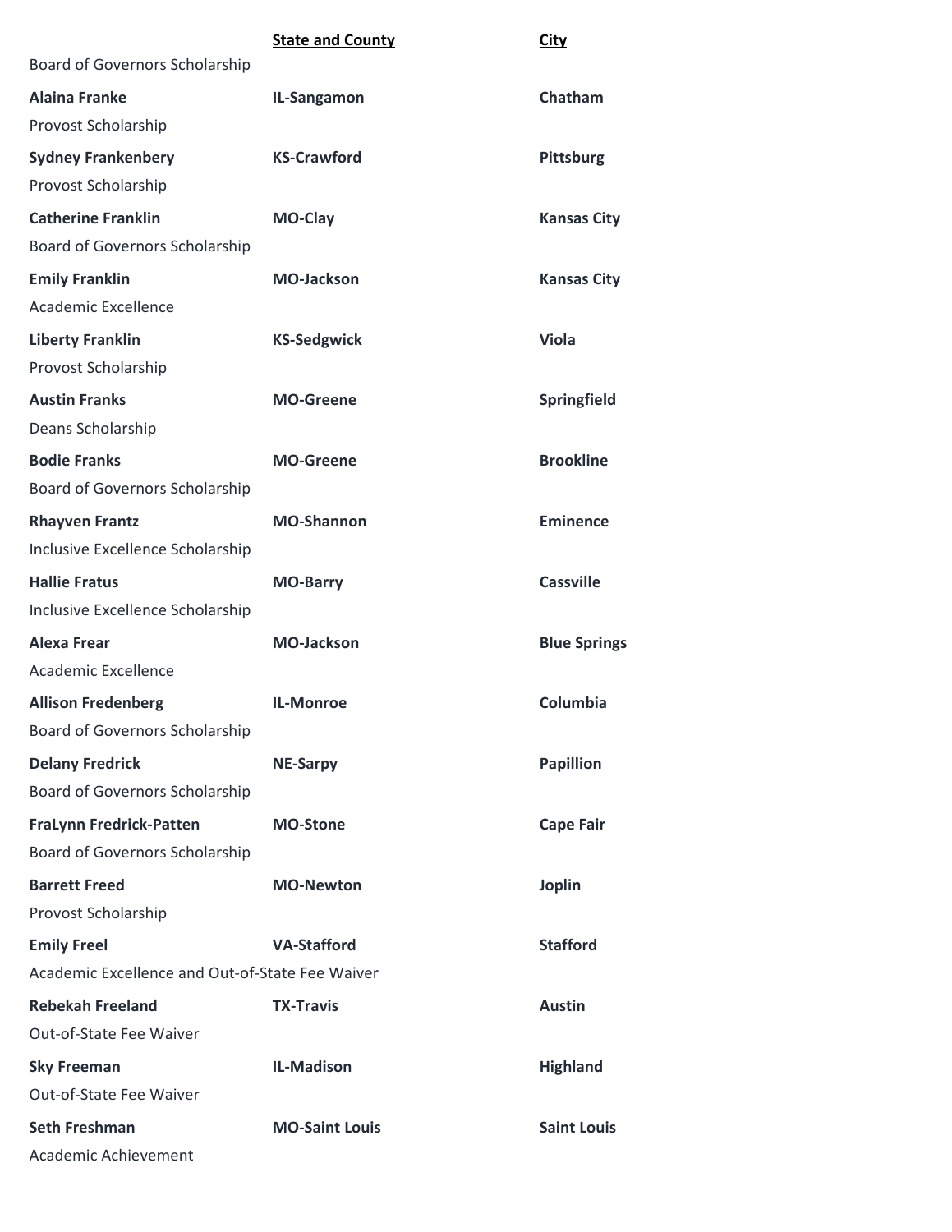| <b>Paisley Freund</b>                                     | <b>State and County</b><br><b>MO-Jasper</b> | <b>City</b><br><b>Joplin</b> |
|-----------------------------------------------------------|---------------------------------------------|------------------------------|
| <b>Board of Governors Scholarship</b>                     |                                             |                              |
| <b>Grace Frey</b>                                         | <b>IL-Madison</b>                           | <b>Edwardsville</b>          |
| Deans Scholarship                                         |                                             |                              |
| <b>Griffin Frey</b>                                       | <b>MO-Greene</b>                            | <b>Republic</b>              |
| Board of Governors Scholarship                            |                                             |                              |
| <b>Allison Frigerio</b>                                   | <b>MO-Greene</b>                            | Springfield                  |
| Provost Scholarship                                       |                                             |                              |
| <b>Caleb Frillman</b>                                     | <b>MO-Saint Louis</b>                       | <b>Saint Louis</b>           |
| <b>Academic Excellence</b>                                |                                             |                              |
| <b>Katharine Fritts</b>                                   | <b>OK-Tulsa</b>                             | <b>Jenks</b>                 |
| Board of Governors Scholarship                            |                                             |                              |
| <b>Kyle Fritts</b>                                        | <b>MO-Greene</b>                            | <b>Fair Grove</b>            |
| Board of Governors Scholarship and Boys State Scholarship |                                             |                              |
| <b>Emma Frizzell</b>                                      | <b>MO-Saint Louis</b>                       | <b>Saint Louis</b>           |
| Board of Governors Scholarship                            |                                             |                              |
| <b>Madison Frizzell</b>                                   | MO-Clay                                     | Liberty                      |
| Deans Scholarship                                         |                                             |                              |
| <b>Mia Froehle</b>                                        | <b>MO-Greene</b>                            | Springfield                  |
| Academic Achievement                                      |                                             |                              |
| <b>Ava Froelich</b>                                       | <b>IL-Cook</b>                              | La Grange                    |
| Inclusive Excellence Scholarship                          |                                             |                              |
| <b>Katherine Frohling</b>                                 | <b>IL-Cook</b>                              | Winnetka                     |
| Board of Governors Scholarship                            |                                             |                              |
| <b>Ashlyn Froman</b>                                      | <b>IL-Hancock</b>                           | <b>Warsaw</b>                |
| Provost Scholarship                                       |                                             |                              |
| <b>Eli Froning</b>                                        | <b>MO-Cole</b>                              | <b>Jefferson City</b>        |
| <b>Academic Distinction</b>                               |                                             |                              |
| <b>Jovi Frost</b>                                         | <b>MO-Jasper</b>                            | <b>Joplin</b>                |
| Academic Excellence and Continue the Tradition            |                                             |                              |
| <b>Lindsey Fruth</b>                                      | IL-Randolph                                 | <b>Red Bud</b>               |
| Out-of-State Fee Waiver                                   |                                             |                              |
| <b>Josie Fry</b>                                          | <b>MO-Greene</b>                            | <b>Brookline</b>             |
| Board of Governors Scholarship                            |                                             |                              |
| <b>Hannah Fryer</b>                                       | <b>MO-Phelps</b>                            | <b>Rolla</b>                 |
| Academic Excellence                                       |                                             |                              |
| <b>Brooke Fuchs</b>                                       | <b>MO-Saint Louis</b>                       | <b>Saint Louis</b>           |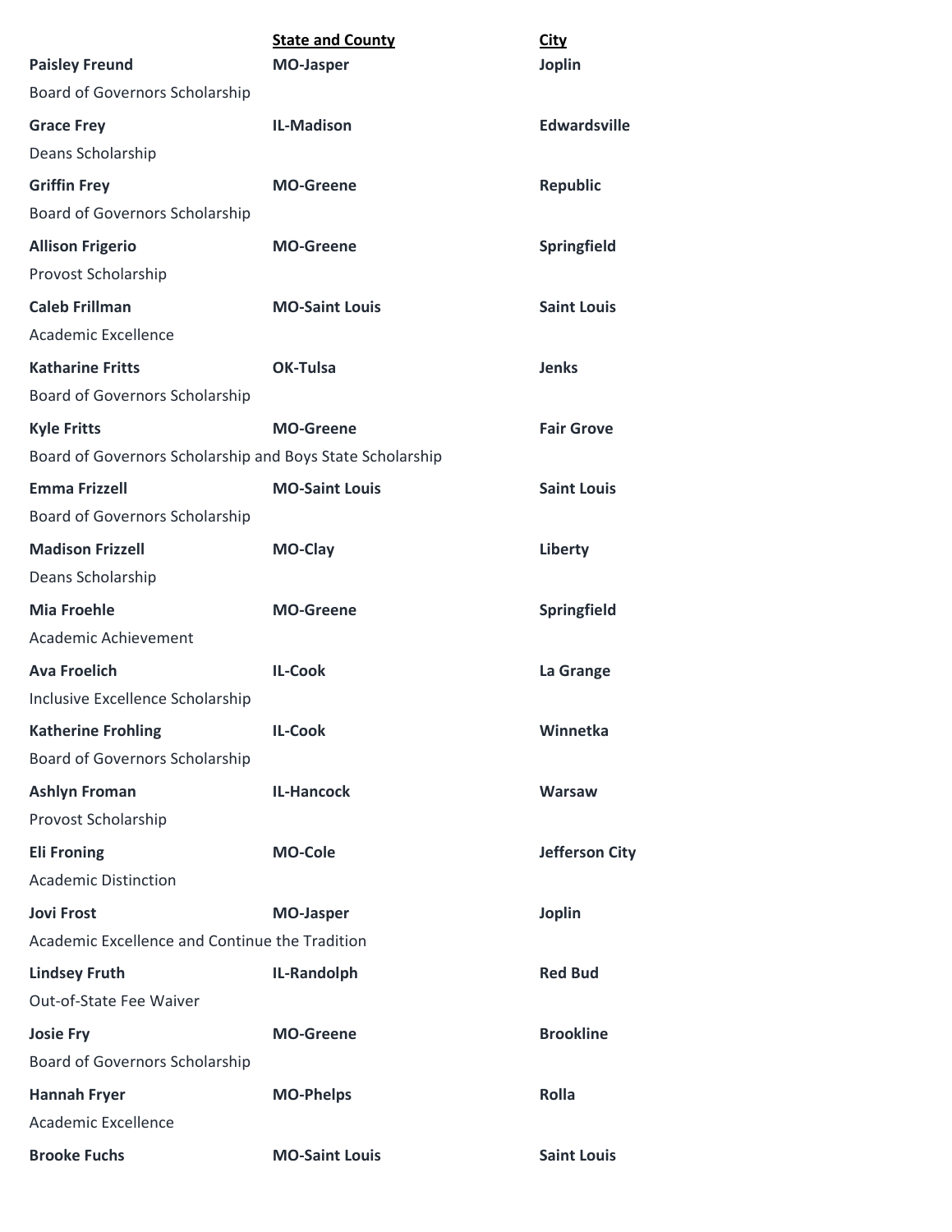|                                                  | <b>State and County</b> | <b>City</b>         |
|--------------------------------------------------|-------------------------|---------------------|
| <b>Academic Distinction</b>                      |                         |                     |
| <b>Evelyn Fuehne</b>                             | <b>IL-Clinton</b>       | <b>Albers</b>       |
| <b>Board of Governors Scholarship</b>            |                         |                     |
| <b>Charles Fulk</b>                              | <b>MO-Platte</b>        | <b>Platte City</b>  |
| <b>Board of Governors Scholarship</b>            |                         |                     |
| <b>Tanna Fulks</b>                               | <b>MO-Greene</b>        | <b>Republic</b>     |
| Board of Governors Scholarship                   |                         |                     |
| <b>Cody Fuller</b>                               | <b>NE-Douglas</b>       | Omaha               |
| Board of Governors Scholarship                   |                         |                     |
| <b>Victoria Fuller</b>                           | <b>MO-Saint Louis</b>   | <b>Chesterfield</b> |
| Board of Governors Scholarship                   |                         |                     |
| <b>Tyler Fullerton</b>                           | <b>CT-Windham</b>       | Hampton             |
| Academic Excellence and Out-of-State Fee Waiver  |                         |                     |
| <b>Isaiah Fulton</b>                             | <b>MO-Taney</b>         | <b>Kirbyville</b>   |
| Board of Governors Scholarship                   |                         |                     |
| <b>Joseph Fulton</b>                             | <b>MO-Vernon</b>        | <b>Nevada</b>       |
| Deans Scholarship                                |                         |                     |
| Lia Fultz                                        | IL-Sangamon             | Springfield         |
| Academic Excellence and Out-of-State Fee Waiver  |                         |                     |
| <b>Landon Funderburg</b>                         | <b>IL-Saint Clair</b>   | <b>Freeburg</b>     |
| Out-of-State Fee Waiver                          |                         |                     |
| <b>Will Funderburg</b>                           | <b>IL-Saint Clair</b>   | <b>Freeburg</b>     |
| Academic Excellence and Out-of-State Fee Waiver  |                         |                     |
| <b>Abigail Funkhouser</b>                        | <b>MO-Saint Louis</b>   | <b>Saint Louis</b>  |
| Board of Governors Scholarship                   |                         |                     |
| <b>Londin Furfaro</b>                            | <b>MO-Saint Louis</b>   | <b>Saint Louis</b>  |
| Academic Excellence                              |                         |                     |
| <b>Amarra Fusco</b>                              | <b>MO-Christian</b>     | <b>Nixa</b>         |
| Academic Excellence                              |                         |                     |
| <b>ShaMya Futrell</b>                            | <b>AR-Saint Francis</b> | <b>Forrest City</b> |
| Academic Excellence and Out-of-State Fee Waiver  |                         |                     |
| <b>Alyssa Gabriel</b>                            | <b>MO-Camden</b>        | <b>Macks Creek</b>  |
| Academic Excellence                              |                         |                     |
| <b>Ashbie Gacsy</b>                              | <b>SC-York</b>          | <b>Fort Mill</b>    |
| Academic Distinction and Out-of-State Fee Waiver |                         |                     |
| <b>Morgan Gadberry</b>                           | <b>MO-Mississippi</b>   | <b>Bertrand</b>     |
| Academic Achievement                             |                         |                     |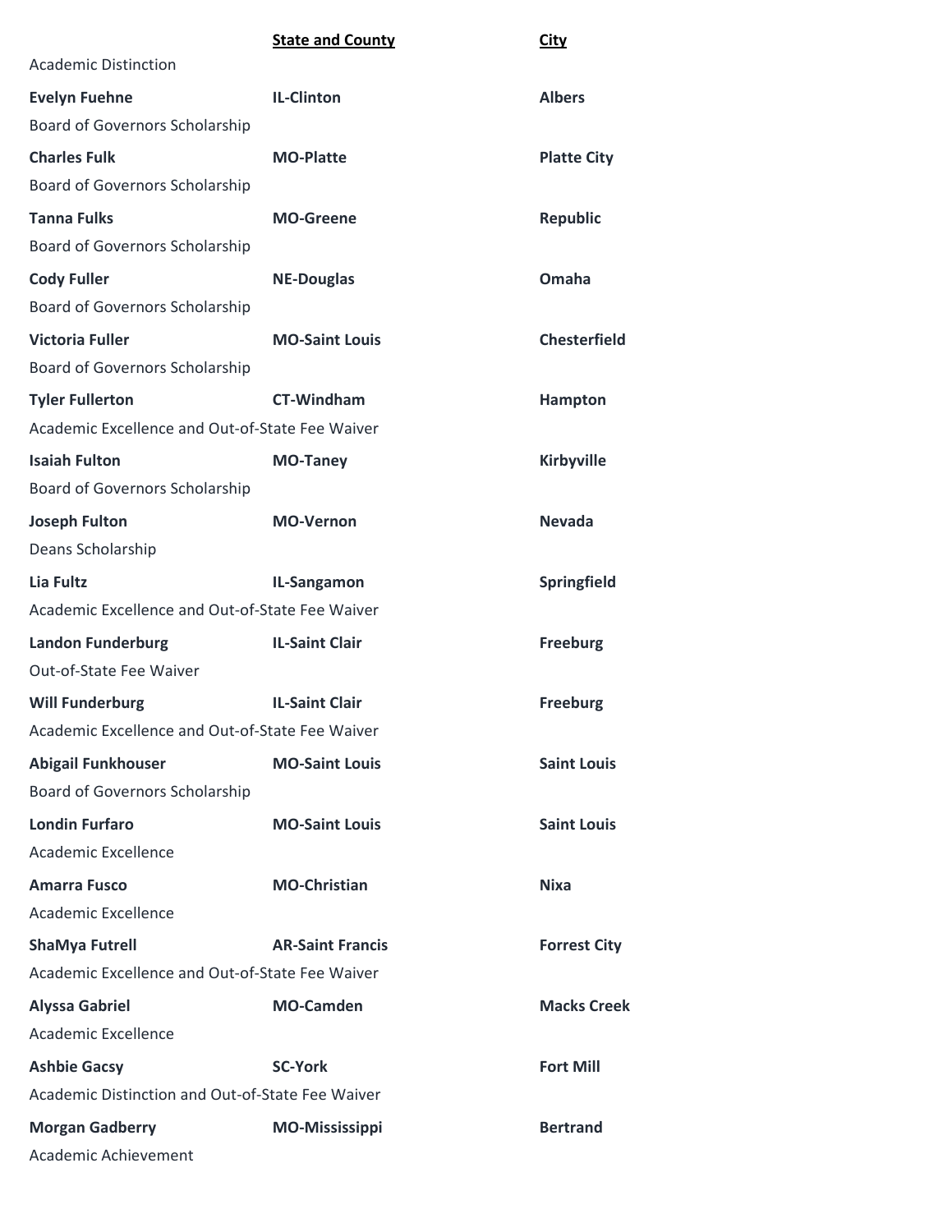| <b>Anaya Gaddy</b>                              | <b>State and County</b><br><b>IL-Cook</b> | <b>City</b><br><b>Evergreen Pk</b> |
|-------------------------------------------------|-------------------------------------------|------------------------------------|
| Out-of-State Fee Waiver                         |                                           |                                    |
| Lauren Gadkari                                  | <b>MO-Saint Louis</b>                     | <b>Saint Louis</b>                 |
| Provost Scholarship                             |                                           |                                    |
| <b>Bailey Gage</b>                              | <b>MO-Jasper</b>                          | <b>Joplin</b>                      |
| Provost Scholarship                             |                                           |                                    |
| <b>Kourtney Gage</b>                            | <b>AR-Benton</b>                          | <b>Bentonville</b>                 |
| Out-of-State Fee Waiver                         |                                           |                                    |
| <b>Connor Gagen</b>                             | <b>MO-Saint Louis</b>                     | <b>Saint Louis</b>                 |
| Academic Excellence                             |                                           |                                    |
| <b>Edward Gaibor</b>                            | 00-Unknown County                         | Ambato                             |
| Inclusive Excellence Scholarship                |                                           |                                    |
| <b>Elise Gajdosik</b>                           | <b>MO-Jefferson</b>                       | <b>Imperial</b>                    |
| Academic Excellence                             |                                           |                                    |
| <b>Kaitlyn Galaydick</b>                        | MO-Clay                                   | Liberty                            |
| Academic Achievement                            |                                           |                                    |
| <b>Kylie Gallagher</b>                          | <b>MO-Lincoln</b>                         | <b>Old Monroe</b>                  |
| Deans Scholarship                               |                                           |                                    |
| <b>Melanie Gallegos</b>                         | <b>TX-Dallas</b>                          | <b>Dallas</b>                      |
| Academic Excellence and Out-of-State Fee Waiver |                                           |                                    |
| <b>Emma Galloway</b>                            | <b>IN-Clark</b>                           | <b>Nabb</b>                        |
| Academic Excellence and Out-of-State Fee Waiver |                                           |                                    |
| <b>James Gambon</b>                             | <b>MO-Greene</b>                          | Springfield                        |
| Board of Governors Scholarship                  |                                           |                                    |
| <b>Lauren Gandy</b>                             | <b>AR-Benton</b>                          | <b>Bentonville</b>                 |
| Academic Excellence and Out-of-State Fee Waiver |                                           |                                    |
| <b>Madelyn Ganley</b>                           | <b>MO-Boone</b>                           | Columbia                           |
| Deans Scholarship                               |                                           |                                    |
| <b>Anthony Gann</b>                             | <b>AR-Baxter</b>                          | <b>Mountain Home</b>               |
| Out-of-State Fee Waiver                         |                                           |                                    |
| Jaden Gannan                                    | <b>MO-Daviess</b>                         | <b>Pattonsburg</b>                 |
| Provost Scholarship                             |                                           |                                    |
| <b>Alexander Gansberg</b>                       | IL-DuPage                                 | Lisle                              |
| Out-of-State Fee Waiver                         |                                           |                                    |
| <b>Aidan Gansen</b>                             | MO-Clay                                   | Liberty                            |
| Academic Achievement                            |                                           |                                    |
| <b>Cadon Garber</b>                             | <b>MO-Cole</b>                            | <b>Jefferson Cty</b>               |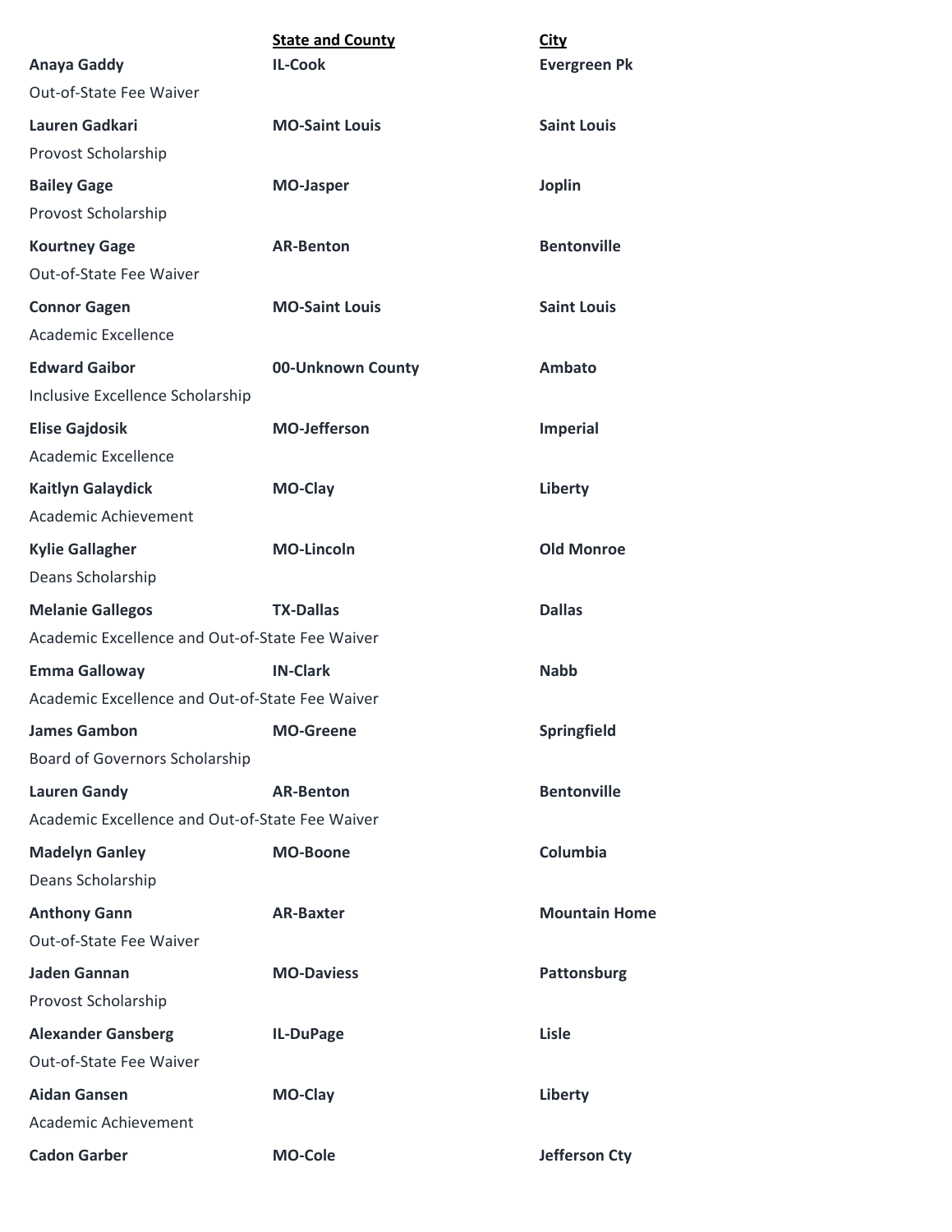| Academic Excellence and Out-of-State Fee Waiver  | <b>State and County</b> | <b>City</b>          |
|--------------------------------------------------|-------------------------|----------------------|
| <b>Kyleigh Garbo</b>                             | <b>MO-Saint Charles</b> | <b>Saint Charles</b> |
| Board of Governors Scholarship                   |                         |                      |
| <b>Eric Garcia</b>                               | <b>MO-Boone</b>         | Columbia             |
| Deans Scholarship                                |                         |                      |
| <b>Karen Garcia</b>                              | <b>MO-Saint Louis</b>   | <b>Saint Ann</b>     |
| Academic Excellence                              |                         |                      |
| <b>Alexis Garcia Enriquez</b>                    | <b>CO-Adams</b>         | <b>Commerce City</b> |
| Academic Distinction and Out-of-State Fee Waiver |                         |                      |
| <b>Andrea Garcia Reyes</b>                       | <b>KS-Wyandotte</b>     | <b>Kansas City</b>   |
| Out-of-State Fee Waiver                          |                         |                      |
| <b>Katey Gardiner</b>                            | <b>PA-Beaver</b>        | <b>Hookstown</b>     |
| Deans Scholarship                                |                         |                      |
| <b>Ella Gardner</b>                              | <b>MO-Jasper</b>        | <b>Webb City</b>     |
| Academic Achievement                             |                         |                      |
| <b>Rebecca Gardner</b>                           | <b>MO-Greene</b>        | Springfield          |
| Academic Excellence                              |                         |                      |
| <b>Gema Garibay</b>                              | <b>IL-Cook</b>          | Chicago              |
| Academic Distinction and Out-of-State Fee Waiver |                         |                      |
| <b>Aiden Garland-Sutter</b>                      | IL-Sangamon             | Rochester            |
| Academic Excellence and Out-of-State Fee Waiver  |                         |                      |
| <b>Joely Garner</b>                              | <b>IL-Saint Clair</b>   | <b>Smithton</b>      |
| <b>Board of Governors Scholarship</b>            |                         |                      |
| <b>Nick Garner</b>                               | <b>TX-Collin</b>        | <b>Mckinney</b>      |
| Inclusive Excellence Scholarship                 |                         |                      |
| <b>Alexandra Garnmeister</b>                     | <b>IL-Cook</b>          | <b>Arlington Hts</b> |
| Deans Scholarship                                |                         |                      |
| <b>Danielle Garrett</b>                          | <b>MO-Vernon</b>        | <b>Nevada</b>        |
| Deans Scholarship                                |                         |                      |
| <b>Kaitlyn Garrett</b>                           | <b>MO-Lincoln</b>       | <b>Moscow Mills</b>  |
| Provost Scholarship                              |                         |                      |
| <b>Brady Garrison</b>                            | <b>KS-Leavenworth</b>   | <b>Tonganoxie</b>    |
| Board of Governors Scholarship                   |                         |                      |
| <b>Luke Garrison</b>                             | <b>MO-Greene</b>        | Springfield          |
| Boys State Scholarship and Provost Scholarship   |                         |                      |
| <b>Malachi Garrison</b>                          | <b>MO-Greene</b>        | <b>Battlefield</b>   |
| Board of Governors Scholarship                   |                         |                      |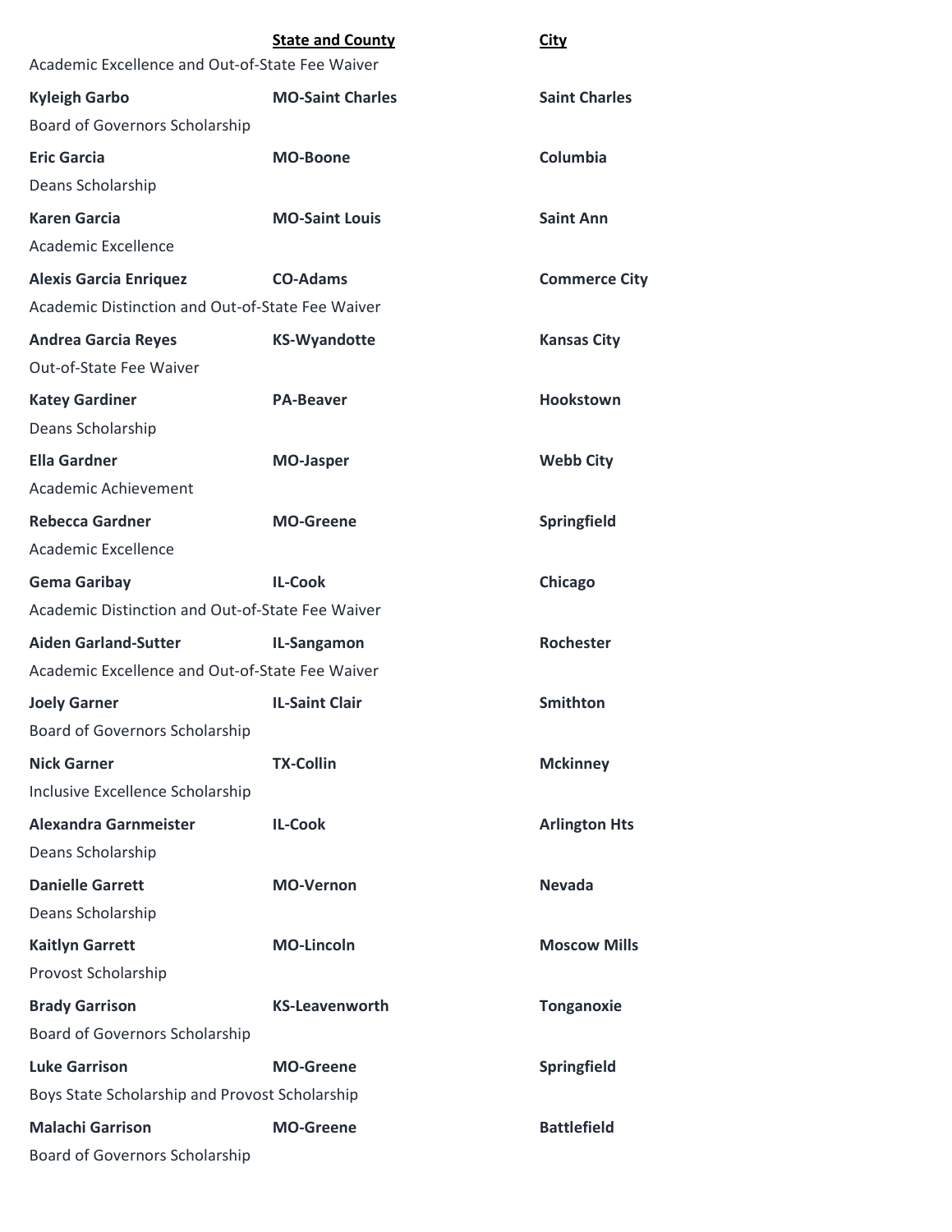|                                                 | <b>State and County</b> | <b>City</b>             |
|-------------------------------------------------|-------------------------|-------------------------|
| <b>Isabella Gasior</b>                          | 00-Unknown County       |                         |
| Deans Scholarship                               |                         |                         |
| <b>Shylee Gasper</b>                            | <b>MO-Stone</b>         | <b>Branson West</b>     |
| Academic Achievement                            |                         |                         |
| <b>Ashley Gass</b>                              | MO-Clay                 | <b>Kansas City</b>      |
| Provost Scholarship                             |                         |                         |
| <b>Kariah Gaston Dorsey</b>                     | <b>MO-Saint Louis</b>   | <b>Florissant</b>       |
| Academic Achievement                            |                         |                         |
| <b>Kaci Gause</b>                               | <b>IN-Monroe</b>        | <b>Bloomington</b>      |
| Out-of-State Fee Waiver                         |                         |                         |
| <b>Katherine Gaven</b>                          | <b>CA-Los Angeles</b>   | <b>Sherman Oaks</b>     |
| Board of Governors Scholarship                  |                         |                         |
| <b>Alyssa Gavin</b>                             | IL-Washington           | Venedy                  |
| Deans Scholarship                               |                         |                         |
| <b>Emily Gay</b>                                | <b>AR-Benton</b>        | <b>Bentonville</b>      |
| Academic Excellence and Out-of-State Fee Waiver |                         |                         |
| <b>Paige Gayer</b>                              | <b>MO-Greene</b>        | Willard                 |
| Academic Achievement                            |                         |                         |
| <b>Ana Gayle</b>                                | MO-Wayne                | <b>Patterson</b>        |
| <b>Academic Distinction</b>                     |                         |                         |
| <b>Gabrielle Gee</b>                            | <b>MO-Christian</b>     | <b>Clever</b>           |
| Provost Scholarship                             |                         |                         |
| <b>Hailey Gee</b>                               | <b>VA-Chesapeake</b>    | Chesapeake              |
| Deans Scholarship                               |                         |                         |
| <b>Mark Geer</b>                                | <b>MO-Saint Charles</b> | <b>Lake Saint Louis</b> |
| Deans Scholarship                               |                         |                         |
| <b>Thomas Gehrke</b>                            | <b>TX-Harris</b>        | <b>Cypress</b>          |
| Academic Excellence and Out-of-State Fee Waiver |                         |                         |
| <b>Allison Geiger</b>                           | IL-Jersey               | <b>Brighton</b>         |
| Academic Excellence and Out-of-State Fee Waiver |                         |                         |
| <b>Rachel Geisler</b>                           | <b>MO-Saint Charles</b> | <b>Lake Saint Louis</b> |
| Academic Excellence                             |                         |                         |
| <b>Simone Gelety</b>                            | AZ-Pima                 | <b>Tucson</b>           |
| Board of Governors Scholarship                  |                         |                         |
| <b>Hailey Genge</b>                             | <b>MO-Jefferson</b>     | <b>Festus</b>           |
| Deans Scholarship                               |                         |                         |
| <b>Carson Genovese</b>                          | <b>MO-Saint Charles</b> | <b>Saint Peters</b>     |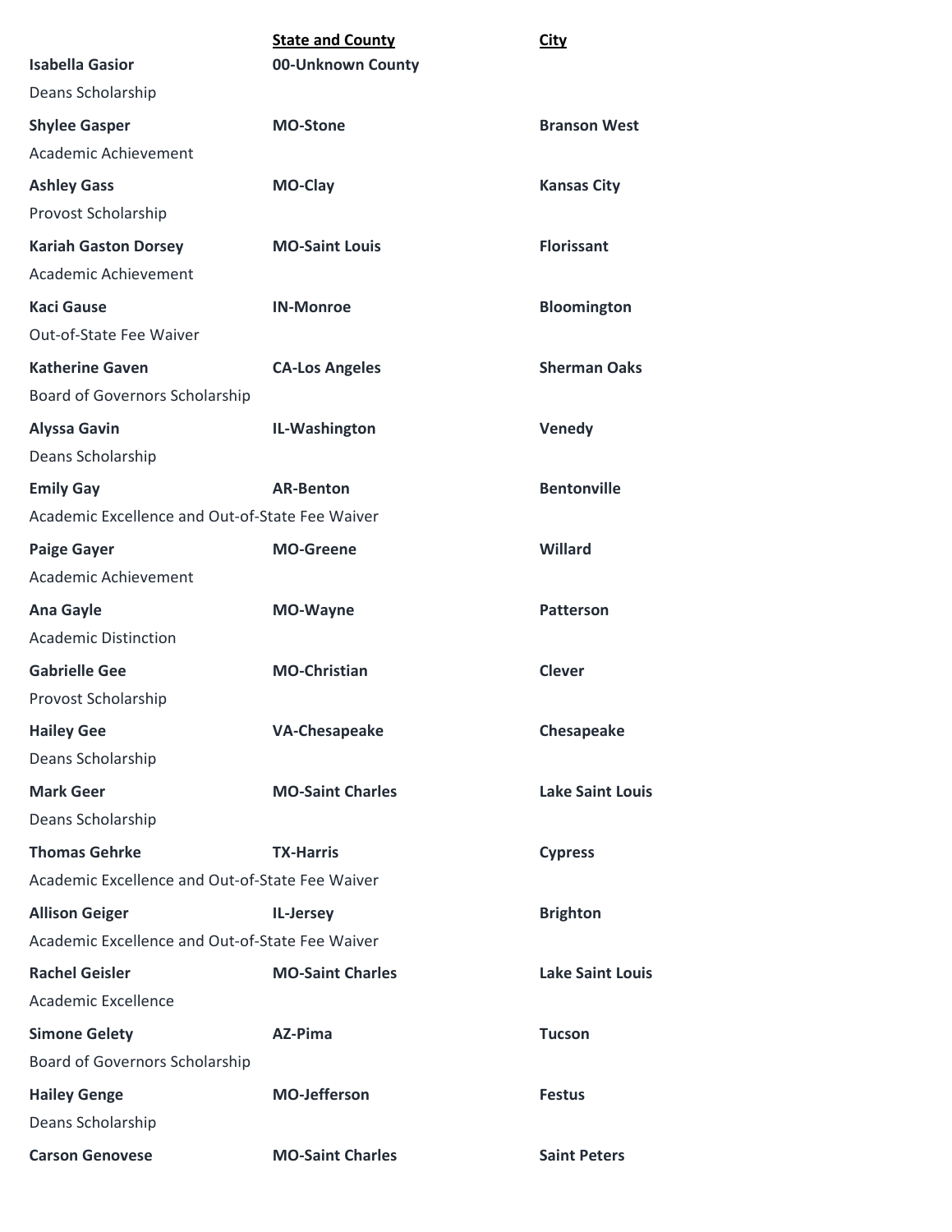|                                                  | <b>State and County</b> | <b>City</b>             |
|--------------------------------------------------|-------------------------|-------------------------|
| Board of Governors Scholarship                   |                         |                         |
| <b>Lee Gentges</b>                               | <b>MO-Boone</b>         | <b>Ashland</b>          |
| Academic Achievement                             |                         |                         |
| Sophia Gentrup                                   | <b>NE-Boone</b>         | <b>Albion</b>           |
| Out-of-State Fee Waiver                          |                         |                         |
| <b>Claire George</b>                             | <b>MO-Christian</b>     | <b>Ozark</b>            |
| Academic Achievement                             |                         |                         |
| La'Missia George                                 | <b>TX-Tarrant</b>       | <b>Fort Worth</b>       |
| Out-of-State Fee Waiver                          |                         |                         |
| <b>Vance Geraci</b>                              | <b>MN-Hennepin</b>      | <b>Minneapolis</b>      |
| Academic Achievement and Out-of-State Fee Waiver |                         |                         |
| <b>Hailey Gerard</b>                             | <b>MO-Saint Charles</b> | <b>Saint Peters</b>     |
| Academic Achievement                             |                         |                         |
| Sofia Gerasimchuk                                | <b>MO-Greene</b>        | Springfield             |
| Academic Excellence                              |                         |                         |
| <b>James Gerdes</b>                              | <b>MO-Saint Charles</b> | <b>Saint Charles</b>    |
| Board of Governors Scholarship                   |                         |                         |
| <b>Jack Gerety</b>                               | <b>MO-Greene</b>        | Willard                 |
| Provost Scholarship                              |                         |                         |
| <b>Grace Geringer</b>                            | <b>MO-Saint Louis</b>   | <b>Fenton</b>           |
| Academic Excellence                              |                         |                         |
| <b>Allie German</b>                              | <b>MO-Greene</b>        | Springfield             |
| <b>Board of Governors Scholarship</b>            |                         |                         |
| Dayah German                                     | <b>MO-Iron</b>          | <b>Annapolis</b>        |
| Provost Scholarship                              |                         |                         |
| <b>Vladislav Gernega</b>                         | <b>IA-Lucas</b>         | <b>Chariton</b>         |
| Out-of-State Fee Waiver                          |                         |                         |
| <b>Jade Gerrish</b>                              | <b>KS-Crawford</b>      | <b>Pittsburg</b>        |
| Academic Excellence and Out-of-State Fee Waiver  |                         |                         |
| <b>Elise Gerstenecker</b>                        | <b>MO-Saint Charles</b> | <b>Lake Saint Louis</b> |
| Provost Scholarship                              |                         |                         |
| <b>Nathaneal Getahun</b>                         | <b>KS-Johnson</b>       | <b>Shawnee</b>          |
| Academic Excellence and Out-of-State Fee Waiver  |                         |                         |
| <b>Claire Gettemeier</b>                         | <b>MO-Saint Louis</b>   | <b>Florissant</b>       |
| Academic Excellence                              |                         |                         |
| <b>Jayla Gettys</b>                              | <b>MO-Pulaski</b>       | Waynesville             |
| <b>Academic Distinction</b>                      |                         |                         |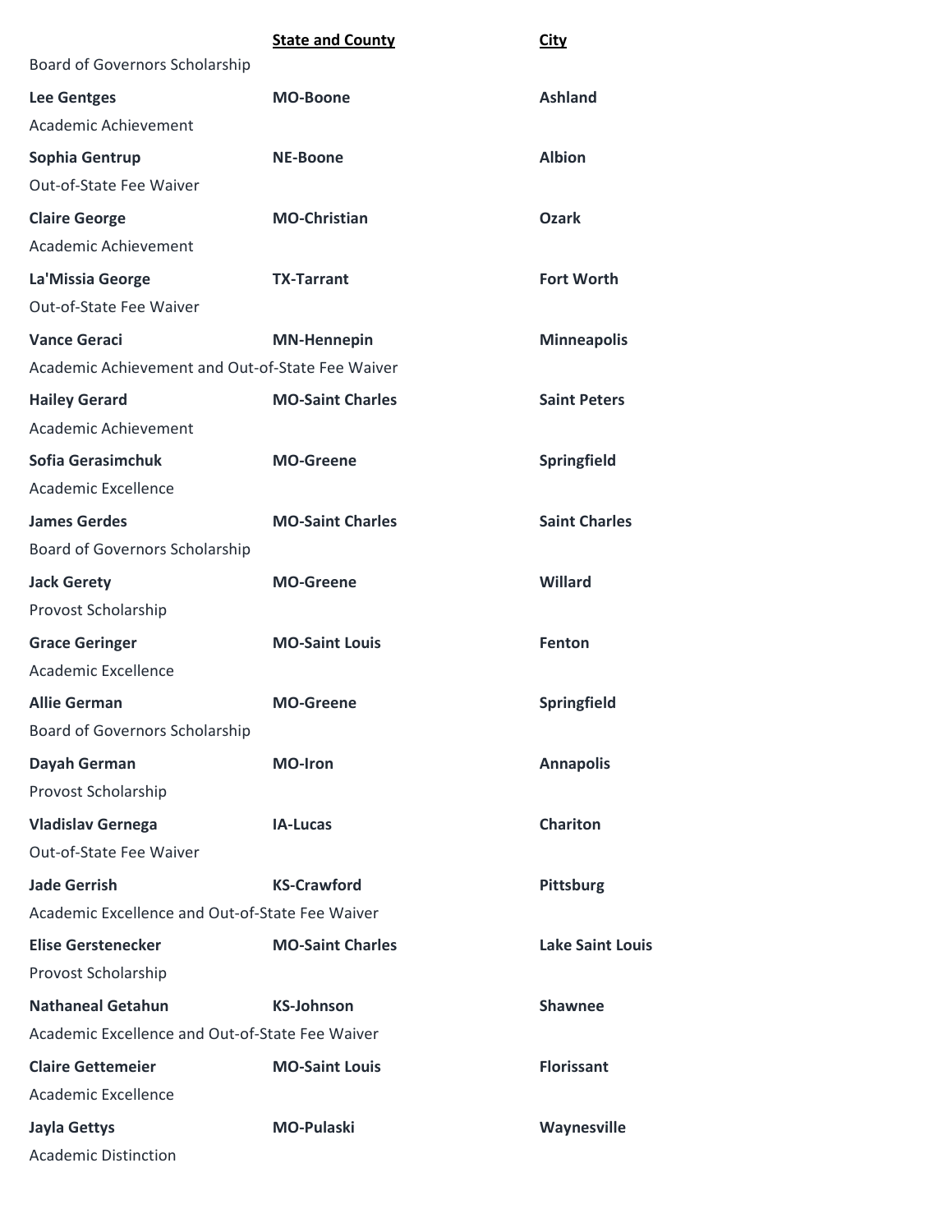| <b>Hanne Ghanem</b>                                         | <b>State and County</b><br><b>MO-Greene</b> | <b>City</b><br><b>Strafford</b> |
|-------------------------------------------------------------|---------------------------------------------|---------------------------------|
| Academic Excellence                                         |                                             |                                 |
| <b>Marwan Ghanem</b>                                        | <b>MO-Greene</b>                            | <b>Strafford</b>                |
| Inclusive Excellence Scholarship                            |                                             |                                 |
| <b>Krishan Ghosh</b>                                        |                                             |                                 |
| Board of Governors Scholarship                              | <b>MO-Greene</b>                            | Springfield                     |
|                                                             |                                             |                                 |
| Sabrina Giachini<br>Out-of-State Fee Waiver                 | <b>TX-Collin</b>                            | <b>Prosper</b>                  |
|                                                             |                                             |                                 |
| <b>Gabriel Giacoletto</b><br>Out-of-State Fee Waiver        | <b>IL-Madison</b>                           | <b>Troy</b>                     |
|                                                             |                                             |                                 |
| Jaelyn Giacomini<br>Continue the Tradition                  | <b>CA-Placer</b>                            | <b>Roseville</b>                |
|                                                             |                                             |                                 |
| <b>Nicholas Giannotti</b><br>Board of Governors Scholarship | <b>MO-Saint Charles</b>                     | <b>Lake Saint Louis</b>         |
| <b>Lacci Gibbar</b>                                         | <b>MO-Perry</b>                             | <b>Perryville</b>               |
| Academic Excellence                                         |                                             |                                 |
| <b>Chase Gibson</b>                                         | <b>IL-Saint Clair</b>                       | <b>Belleville</b>               |
| Deans Scholarship                                           |                                             |                                 |
| <b>Jacob Gibson</b>                                         | <b>MO-Saint Louis</b>                       | Fenton                          |
| Academic Achievement                                        |                                             |                                 |
| <b>Odyssey Gigante</b>                                      | <b>TX-Ellis</b>                             | <b>Ennis</b>                    |
| Out-of-State Fee Waiver                                     |                                             |                                 |
| <b>Abigail Gilbert</b>                                      | <b>MO-Franklin</b>                          | <b>Union</b>                    |
| Academic Achievement                                        |                                             |                                 |
| <b>Ainsley Gilbert</b>                                      | <b>TX-Travis</b>                            | <b>Austin</b>                   |
| <b>Board of Governors Scholarship</b>                       |                                             |                                 |
| <b>Cierra Gilbreth</b>                                      | <b>AR-Crawford</b>                          | <b>Van Buren</b>                |
| Out-of-State Fee Waiver                                     |                                             |                                 |
| <b>Ava Giles</b>                                            | <b>MO-Saint Louis</b>                       | <b>Saint Louis</b>              |
| <b>Academic Distinction</b>                                 |                                             |                                 |
| <b>Joshua Gill</b>                                          | <b>MO-Howell</b>                            | <b>West Plains</b>              |
| Board of Governors Scholarship                              |                                             |                                 |
| <b>Oscar Gillam</b>                                         | <b>MO-Greene</b>                            | Springfield                     |
| Presidential Scholarship                                    |                                             |                                 |
| <b>Jalon Gillerson</b>                                      | <b>AR-Pulaski</b>                           | <b>N Little Rock</b>            |
| Out-of-State Fee Waiver                                     |                                             |                                 |
| <b>Erin Gillespie</b>                                       | <b>IL-Cook</b>                              | Lansing                         |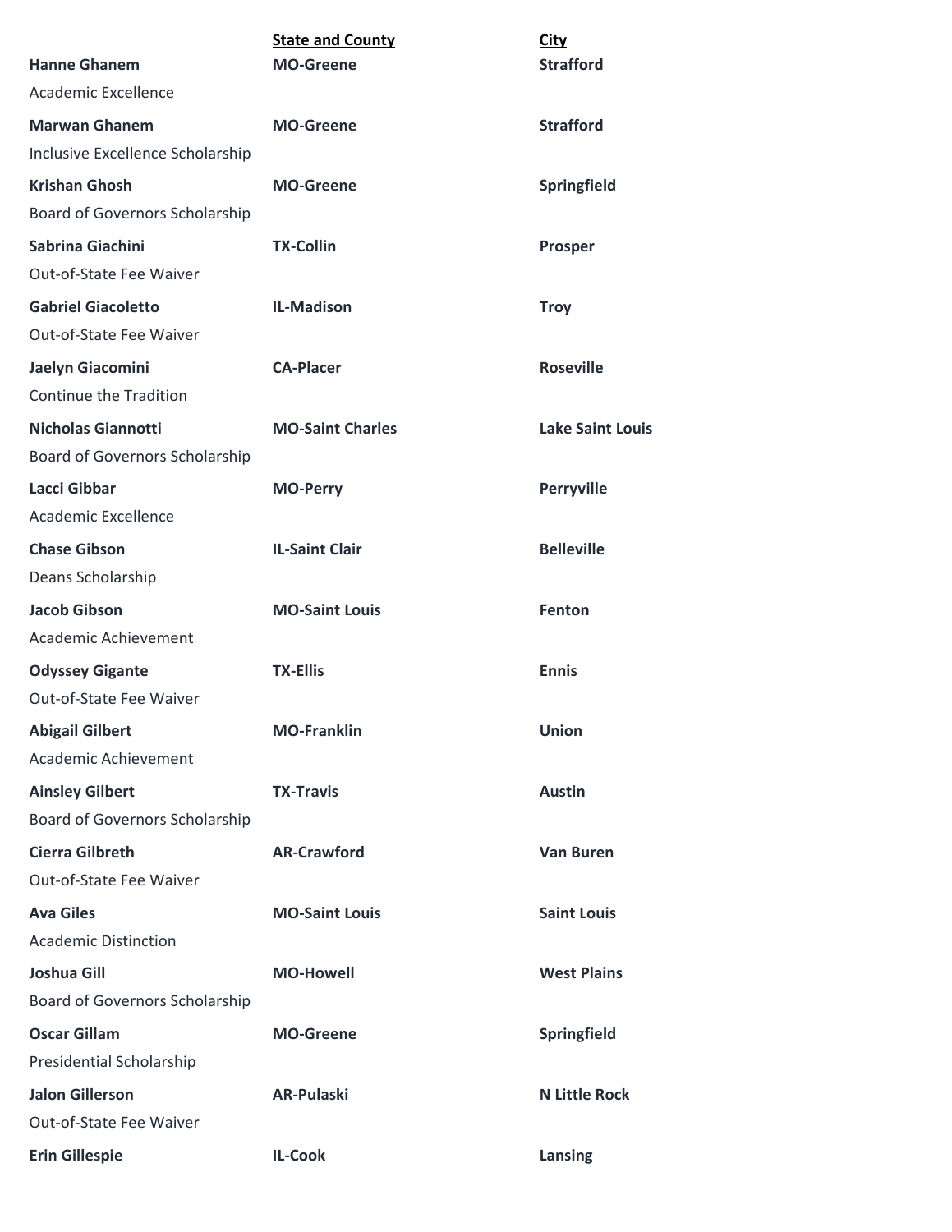|                                                 | <b>State and County</b> | <b>City</b>          |
|-------------------------------------------------|-------------------------|----------------------|
| Out-of-State Fee Waiver                         |                         |                      |
| <b>Cayden Gillham</b>                           | <b>MO-Saint Charles</b> | <b>Lake St Louis</b> |
| Board of Governors Scholarship                  |                         |                      |
| <b>Samuel Gillham</b>                           | <b>MO-Greene</b>        | Springfield          |
| Provost Scholarship                             |                         |                      |
| <b>Teresa Gilliam</b>                           | <b>IL-Saint Clair</b>   | <b>Collinsville</b>  |
| Academic Excellence and Out-of-State Fee Waiver |                         |                      |
| <b>Tristan Gillihan</b>                         | <b>MO-Butler</b>        | <b>Poplar Bluff</b>  |
| Provost Scholarship                             |                         |                      |
| <b>Destiny Gillmore</b>                         | 00-Unknown County       |                      |
| Academic Achievement                            |                         |                      |
| <b>Christine Gilmore</b>                        | <b>MO-Saint Louis</b>   | <b>Saint Louis</b>   |
| Academic Excellence                             |                         |                      |
| <b>Mallory Gimblett</b>                         | <b>MO-Saint Louis</b>   | <b>Ballwin</b>       |
| Deans Scholarship                               |                         |                      |
| <b>Emma Gipple</b>                              | <b>IA-Dallas</b>        | <b>Urbandale</b>     |
| Board of Governors Scholarship                  |                         |                      |
| <b>Kent Girard</b>                              | <b>OK-Washington</b>    | <b>Bartlesville</b>  |
| Deans Scholarship                               |                         |                      |
| Zakaria Gititu                                  | <b>MO-Howell</b>        | Pomona               |
| Board of Governors Scholarship                  |                         |                      |
| <b>Mina Giurgius</b>                            | <b>MO-Howell</b>        | <b>West Plains</b>   |
| Provost Scholarship                             |                         |                      |
| <b>Maggie Givens</b>                            | <b>MO-Jackson</b>       | <b>Kansas City</b>   |
| Deans Scholarship                               |                         |                      |
| <b>Spencer Glass</b>                            | <b>MS-Harrison</b>      | <b>Long Beach</b>    |
| Board of Governors Scholarship                  |                         |                      |
| <b>Austin Gleason</b>                           | <b>MO-Greene</b>        | Springfield          |
| Board of Governors Scholarship                  |                         |                      |
| <b>Taylor Gleason</b>                           | <b>MO-Camden</b>        | <b>Camdenton</b>     |
| Provost Scholarship                             |                         |                      |
| <b>Adam Glebocki</b>                            | <b>MO-Platte</b>        | <b>Kansas City</b>   |
| Provost Scholarship                             |                         |                      |
| <b>Kayleigh Gleeson</b>                         | GA-Cobb                 | <b>Marietta</b>      |
| Academic Excellence and Out-of-State Fee Waiver |                         |                      |
| <b>Colin Glick</b>                              | <b>MO-Saint Louis</b>   | <b>Des Peres</b>     |
| Board of Governors Scholarship                  |                         |                      |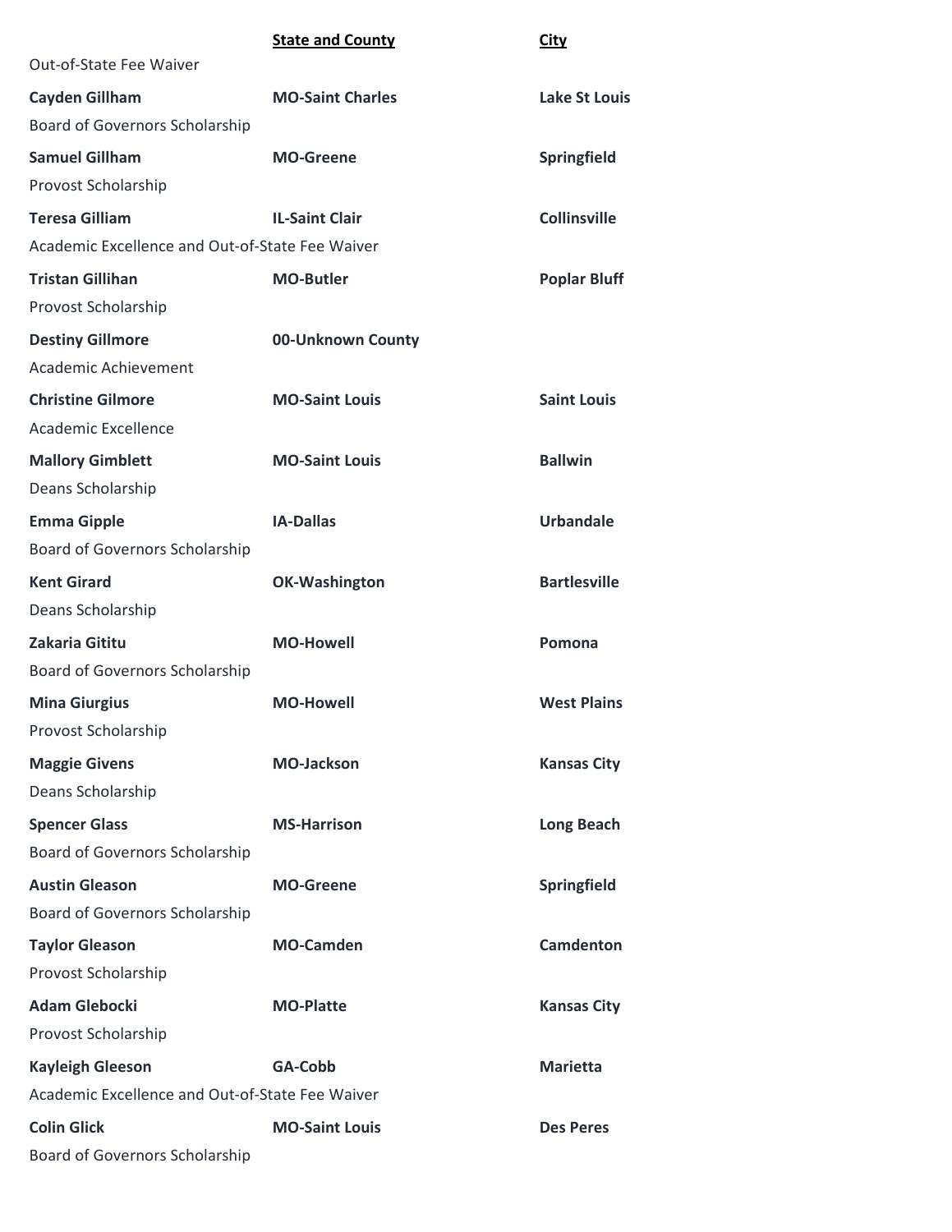| <b>Collin Glick</b>                              | <b>State and County</b><br><b>MO-Butler</b> | <b>City</b><br><b>Poplar Bluff</b> |
|--------------------------------------------------|---------------------------------------------|------------------------------------|
| Board of Governors Scholarship                   |                                             |                                    |
| <b>Garrett Glidewell</b>                         | <b>MO-Jackson</b>                           | Greenwood                          |
| Board of Governors Scholarship                   |                                             |                                    |
| <b>Dana Gloe</b>                                 | <b>KS-Johnson</b>                           | Lenexa                             |
| Academic Excellence and Out-of-State Fee Waiver  |                                             |                                    |
| <b>Chase Glore</b>                               | <b>MO-Washington</b>                        | <b>Mineral Point</b>               |
| Deans Scholarship                                |                                             |                                    |
| <b>Kylie Glover</b>                              | <b>MO-Wayne</b>                             | Piedmont                           |
| Provost Scholarship                              |                                             |                                    |
| <b>Alyvia Goddard</b>                            | <b>MO-Greene</b>                            | Springfield                        |
| Academic Excellence                              |                                             |                                    |
| <b>Grant Godwin</b>                              | <b>MO-Saint Louis</b>                       | <b>Saint Louis</b>                 |
| <b>Academic Excellence</b>                       |                                             |                                    |
| <b>Emilee Goebel</b>                             | <b>MO-Saint Louis</b>                       | <b>Saint Louis</b>                 |
| Academic Achievement                             |                                             |                                    |
| <b>Shreya Goel</b>                               | <b>MO-Saint Louis</b>                       | <b>Ballwin</b>                     |
| Academic Excellence                              |                                             |                                    |
| <b>Brayden Goeldner</b>                          | <b>TX-El Paso</b>                           | <b>El Paso</b>                     |
| Deans Scholarship                                |                                             |                                    |
| <b>Mary Goff</b>                                 | <b>TX-Cherokee</b>                          | <b>Alto</b>                        |
| Academic Distinction and Out-of-State Fee Waiver |                                             |                                    |
| <b>Aubrey Gogel</b>                              | <b>MO-Cole</b>                              | Jefferson City                     |
| <b>Board of Governors Scholarship</b>            |                                             |                                    |
| <b>Sydnee Goings</b>                             | <b>MO-Boone</b>                             | Columbia                           |
| Deans Scholarship                                |                                             |                                    |
| <b>Andrew Goldberg</b>                           | <b>MO-Saint Louis</b>                       | <b>Saint Louis</b>                 |
| Board of Governors Scholarship                   |                                             |                                    |
| <b>Samantha Goldenhersh</b>                      | <b>MO-Saint Louis</b>                       | <b>High Ridge</b>                  |
| Provost Scholarship                              |                                             |                                    |
| <b>Adrian Gomez</b>                              | <b>MO-Saint Louis</b>                       | <b>Saint Louis</b>                 |
| Academic Excellence                              |                                             |                                    |
| <b>Samuel Gomez</b>                              | <b>CA-Los Angeles</b>                       | <b>Newhall</b>                     |
| Out-of-State Fee Waiver                          |                                             |                                    |
| <b>Alex Gomric</b>                               | <b>IL-Saint Clair</b>                       | <b>Belleville</b>                  |
| Provost Scholarship                              |                                             |                                    |
| <b>Avery Gomric</b>                              | <b>IL-Saint Clair</b>                       | <b>Belleville</b>                  |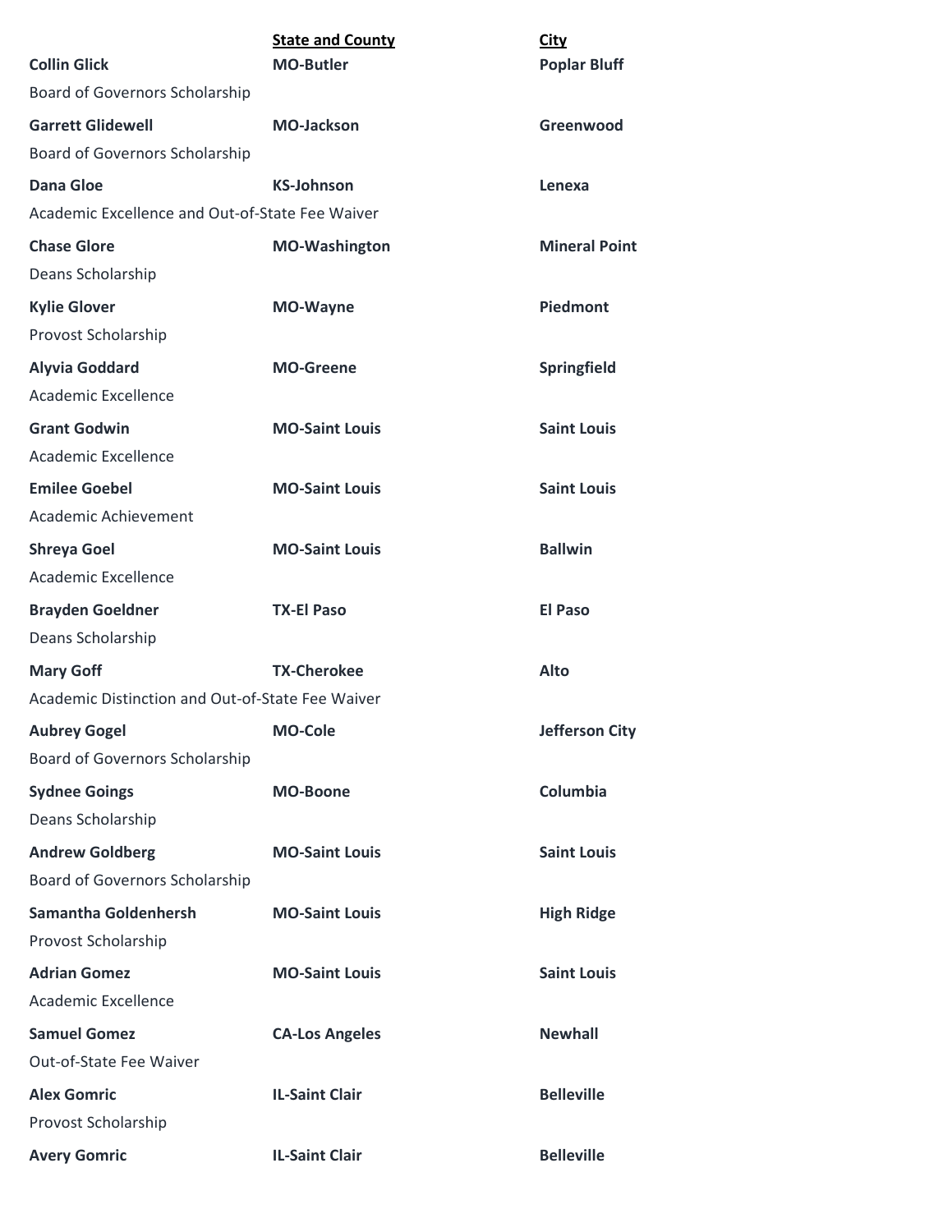|                                                 | <b>State and County</b> | <b>City</b>             |
|-------------------------------------------------|-------------------------|-------------------------|
| Deans Scholarship                               |                         |                         |
| <b>Kiera Gonzales</b>                           | <b>MO-Saint Charles</b> | O Fallon                |
| Inclusive Excellence Scholarship                |                         |                         |
| <b>Maria Gonzalez</b>                           | <b>MO-McDonald</b>      | <b>Noel</b>             |
| Academic Achievement                            |                         |                         |
| <b>Abigail Gooch</b>                            | <b>MO-Cole</b>          | <b>Jefferson City</b>   |
| Board of Governors Scholarship                  |                         |                         |
| <b>Benjamin Goodall</b>                         | <b>IL-Saint Clair</b>   | <b>Belleville</b>       |
| Academic Excellence and Out-of-State Fee Waiver |                         |                         |
| <b>Lillian Goodman</b>                          | <b>MO-Saint Charles</b> | <b>Saint Peters</b>     |
| Board of Governors Scholarship                  |                         |                         |
| <b>Olivia Goodrich</b>                          | <b>MO-Butler</b>        | <b>Fisk</b>             |
| Academic Achievement                            |                         |                         |
| <b>Laura Gore</b>                               | <b>MO-Reynolds</b>      | <b>Ellington</b>        |
| Provost Scholarship                             |                         |                         |
| <b>Brooke Gorman</b>                            | <b>MO-Franklin</b>      | <b>Union</b>            |
| <b>Academic Distinction</b>                     |                         |                         |
| <b>Nicole Gorrell</b>                           | <b>MO-Saint Louis</b>   | <b>Saint Louis</b>      |
| Board of Governors Scholarship                  |                         |                         |
| <b>Abigail Gorsage</b>                          | <b>MO-Madison</b>       | Godfrey                 |
| Deans Scholarship                               |                         |                         |
| <b>Caroline Gorski</b>                          | <b>IL-Cook</b>          | <b>Melrose Park</b>     |
| Academic Excellence and Out-of-State Fee Waiver |                         |                         |
| <b>Ava Gorton</b>                               | <b>OK-Cleveland</b>     | <b>Norman</b>           |
| Board of Governors Scholarship                  |                         |                         |
| <b>Emma Gorton</b>                              | <b>MO-Saint Charles</b> | <b>Lake Saint Louis</b> |
| Academic Excellence                             |                         |                         |
| <b>Avionne Gould</b>                            | <b>MO-Platte</b>        | <b>Riverside</b>        |
| Academic Achievement                            |                         |                         |
| <b>Benjamin Gould</b>                           | <b>MO-Andrew</b>        | Savannah                |
| Provost Scholarship                             |                         |                         |
| <b>Catherine Gould</b>                          | <b>IL-Saint Clair</b>   | O Fallon                |
| Out-of-State Fee Waiver                         |                         |                         |
| <b>Josiah Gould</b>                             | <b>MO-Saint Charles</b> | <b>Saint Charles</b>    |
| Academic Achievement                            |                         |                         |
| Elizabeth Grabovskaya                           | <b>MO-Greene</b>        | Springfield             |
| Academic Excellence                             |                         |                         |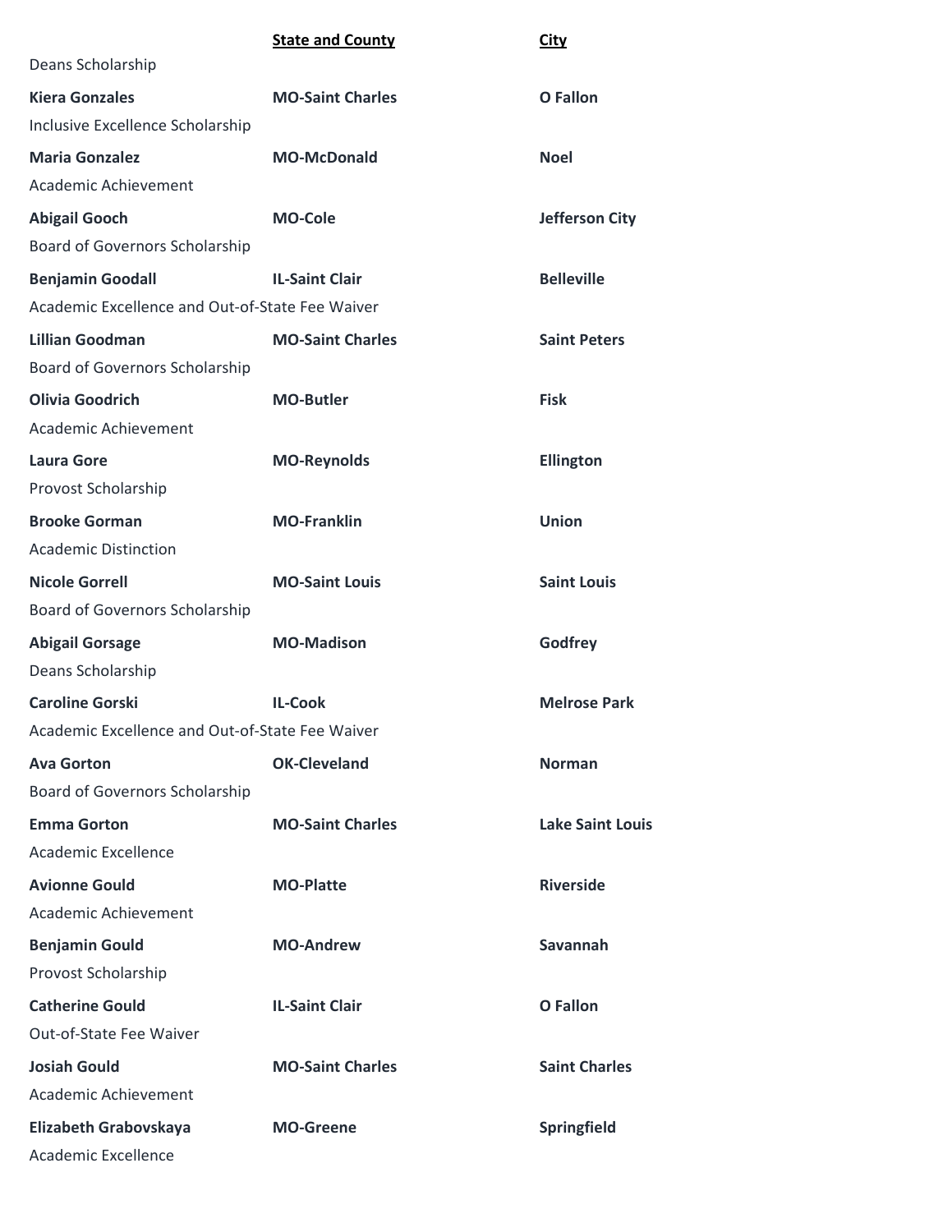| <b>Sarah Grace</b>                                    | <b>State and County</b><br><b>AR-Washington</b> | <b>City</b><br>Springdale |
|-------------------------------------------------------|-------------------------------------------------|---------------------------|
| Board of Governors Scholarship                        |                                                 |                           |
| <b>Andre Grace Jr</b>                                 | IL-Champaign                                    | <b>Mahomet</b>            |
| Out-of-State Fee Waiver                               |                                                 |                           |
| <b>Charlotte Graham</b>                               | <b>TX-Grayson</b>                               | <b>Howe</b>               |
| Deans Scholarship and Hutchens/SGA Centennial Leaders |                                                 |                           |
| <b>Taylor Graham</b>                                  | MO-Clay                                         | <b>Kansas City</b>        |
| Academic Excellence                                   |                                                 |                           |
| Kate Grana                                            | <b>MO-Saint Charles</b>                         | <b>O</b> Fallon           |
| Academic Excellence                                   |                                                 |                           |
| <b>Molly Granda</b>                                   | <b>MO-Saint Louis</b>                           | <b>Saint Louis</b>        |
| Deans Scholarship                                     |                                                 |                           |
| <b>Jackson Grandy</b>                                 | <b>OH-Hamilton</b>                              | <b>Cincinnati</b>         |
| Deans Scholarship                                     |                                                 |                           |
| <b>James Granger</b>                                  | <b>MO-Saint Louis</b>                           | <b>Saint Louis</b>        |
| Inclusive Excellence Scholarship                      |                                                 |                           |
| <b>Mary Grant</b>                                     | <b>MO-Saint Louis</b>                           | <b>Saint Louis</b>        |
| <b>Board of Governors Scholarship</b>                 |                                                 |                           |
| <b>Bridget Gratehouse</b>                             | <b>CA-Sacramento</b>                            | <b>Folsom</b>             |
| Out-of-State Fee Waiver                               |                                                 |                           |
| <b>Madeline Gratehouse</b>                            | <b>CA-Sacramento</b>                            | <b>Folsom</b>             |
| Out-of-State Fee Waiver                               |                                                 |                           |
| <b>Morgan Graver</b>                                  | <b>MO-Pike</b>                                  | Middletown                |
| Academic Excellence                                   |                                                 |                           |
| <b>Ashtynn Gray</b>                                   | MO-Clay                                         | <b>Holt</b>               |
| Deans Scholarship                                     |                                                 |                           |
| <b>Elaina Gray</b>                                    | <b>MO-Callaway</b>                              | <b>Fulton</b>             |
| Deans Scholarship                                     |                                                 |                           |
| <b>Emery Gray</b>                                     | <b>TX-Collin</b>                                | <b>Frisco</b>             |
| Academic Excellence and Out-of-State Fee Waiver       |                                                 |                           |
| <b>Lilian Gray</b>                                    | <b>IL-Madison</b>                               | <b>Collinsville</b>       |
| Out-of-State Fee Waiver                               |                                                 |                           |
| <b>Rebekah Gray</b>                                   | <b>TX-Harris</b>                                | <b>Bellaire</b>           |
| Board of Governors Scholarship                        |                                                 |                           |
| <b>Tiana-Rae Greco</b>                                | <b>MO-Greene</b>                                | <b>Republic</b>           |
| Deans Scholarship                                     |                                                 |                           |
| <b>Sean Greeley</b>                                   | <b>MO-Taney</b>                                 | <b>Branson</b>            |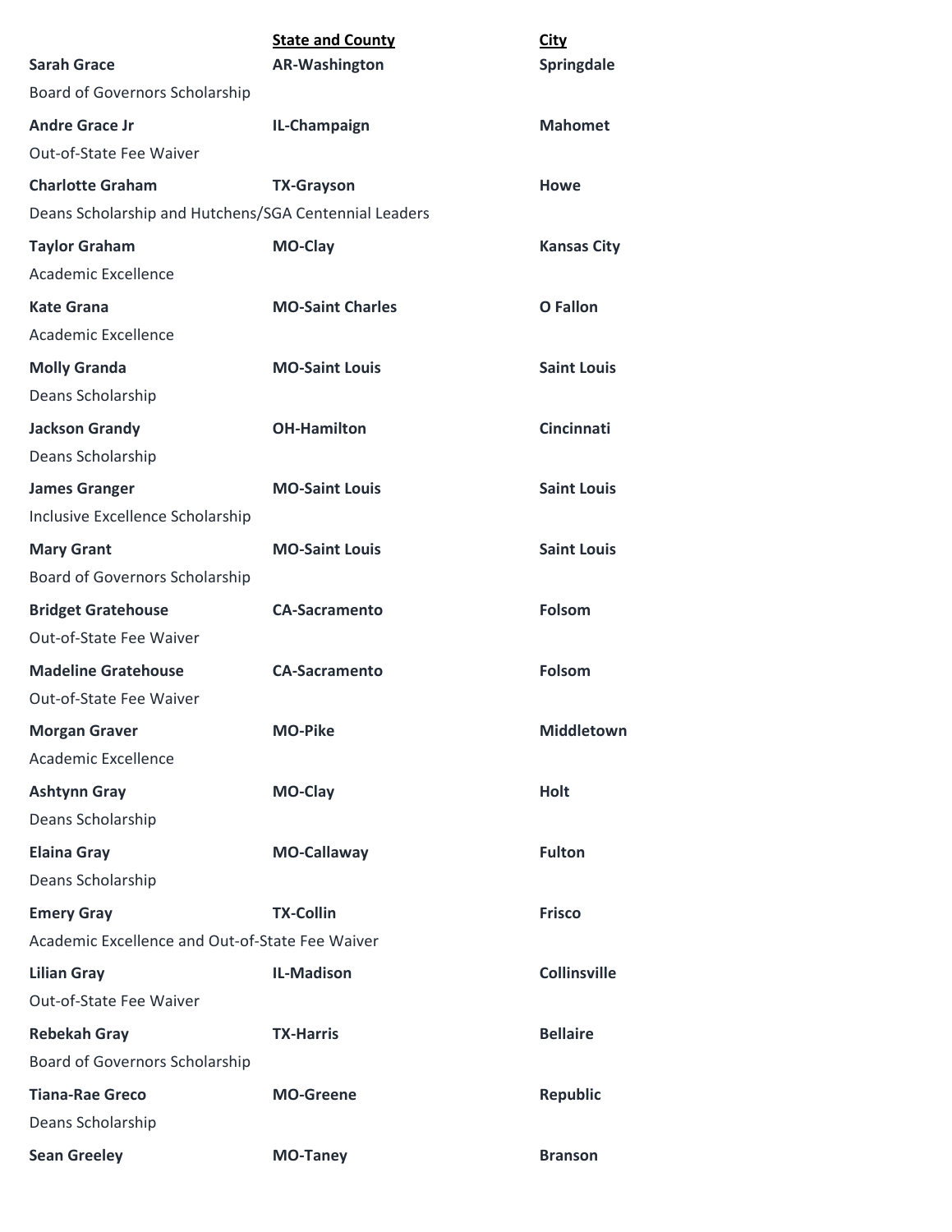|                                                  | <b>State and County</b> | <b>City</b>          |
|--------------------------------------------------|-------------------------|----------------------|
| Board of Governors Scholarship                   |                         |                      |
| <b>Addison Green</b>                             | IL-Macoupin             | <b>Brighton</b>      |
| Out-of-State Fee Waiver                          |                         |                      |
| <b>Blake Green</b>                               | <b>MO-Stone</b>         | <b>Branson</b>       |
| Academic Excellence                              |                         |                      |
| <b>Emily Green</b>                               | <b>MO-Franklin</b>      | <b>Union</b>         |
| Board of Governors Scholarship                   |                         |                      |
| <b>Jacob Green</b>                               | <b>MO-Saint Louis</b>   | Wildwood             |
| Deans Scholarship                                |                         |                      |
| <b>Kaiden Green</b>                              | <b>LA-Morehouse</b>     | <b>Bastrop</b>       |
| Out-of-State Fee Waiver                          |                         |                      |
| <b>Mary Green</b>                                | <b>KS-Douglas</b>       | <b>Lawrence</b>      |
| Provost Scholarship                              |                         |                      |
| <b>Nathaniel Green</b>                           | <b>MO-Jackson</b>       | <b>Blue Springs</b>  |
| Academic Excellence                              |                         |                      |
| Sophia Green                                     | <b>MO-Saint Charles</b> | <b>Saint Charles</b> |
| Academic Achievement                             |                         |                      |
| <b>Trevor Greene</b>                             | <b>OK-Cleveland</b>     | <b>Norman</b>        |
| Board of Governors Scholarship                   |                         |                      |
| <b>Jacob Greening</b>                            | <b>PA-Lehigh</b>        | <b>Orefield</b>      |
| Provost Scholarship                              |                         |                      |
| <b>Madelyn Greenlee</b>                          | <b>MO-Christian</b>     | <b>Ozark</b>         |
| Academic Excellence                              |                         |                      |
| <b>Meagan Greenlee</b>                           | <b>MO-Jasper</b>        | <b>Joplin</b>        |
| Provost Scholarship                              |                         |                      |
| <b>Matthew Greenwalt</b>                         | <b>MO-Stone</b>         | <b>Reeds Spring</b>  |
| Deans Scholarship                                |                         |                      |
| <b>Thomas Greenwell</b>                          | <b>MO-Pemiscot</b>      | Hayti                |
| Deans Scholarship                                |                         |                      |
| <b>Lesley Greer</b>                              | <b>MO-Jefferson</b>     | <b>Imperial</b>      |
| Academic Achievement                             |                         |                      |
| <b>Miles Greer</b>                               | <b>AR-Faulkner</b>      | <b>Greenbrier</b>    |
| Academic Achievement and Out-of-State Fee Waiver |                         |                      |
| <b>Miranda Gregis</b>                            | <b>MO-Boone</b>         | <b>Centralia</b>     |
| Academic Excellence                              |                         |                      |
| <b>Richard Gregory</b>                           | <b>IL-Madison</b>       | <b>Edwardsville</b>  |
| Out-of-State Fee Waiver                          |                         |                      |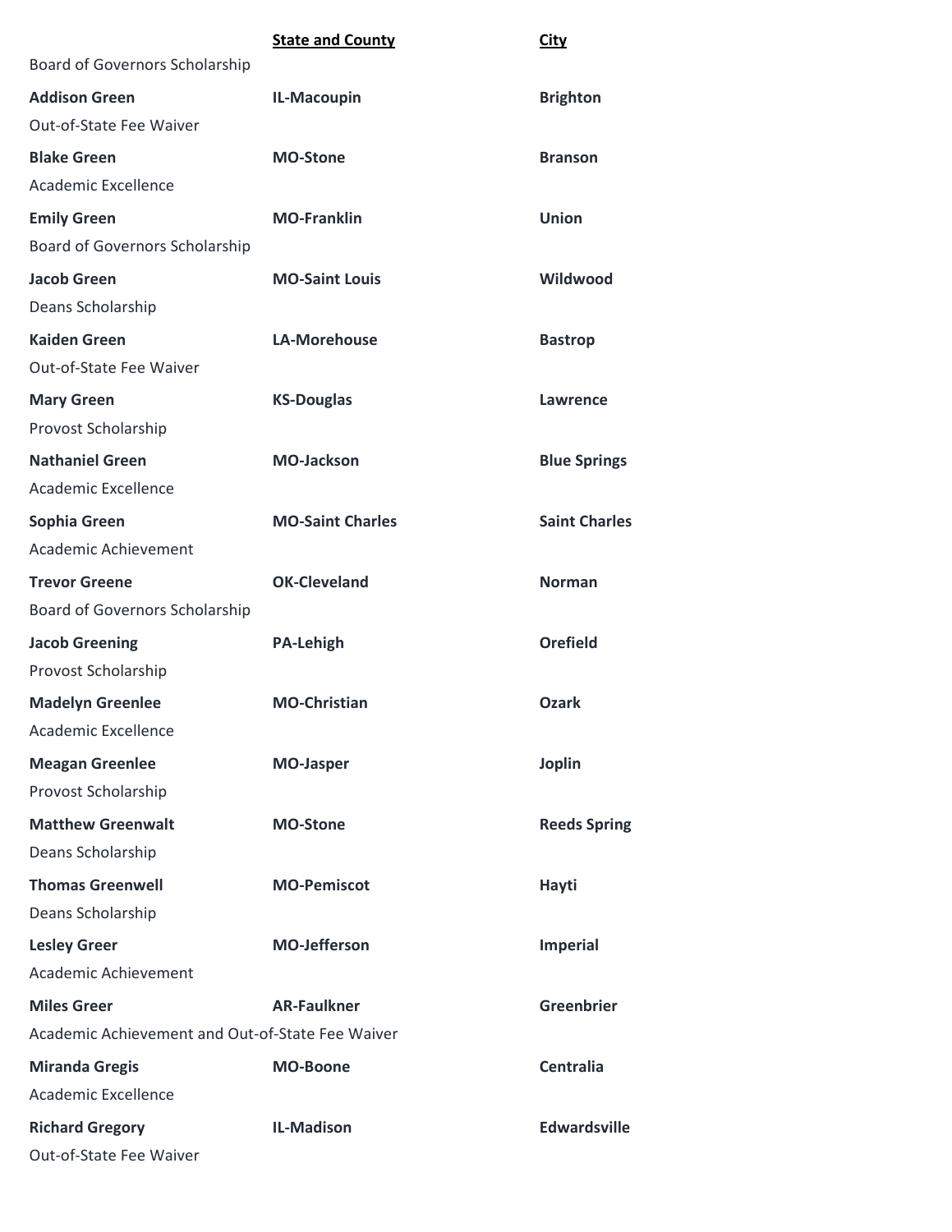| <b>Alyssa Gregson</b>                                                      | <b>State and County</b><br><b>IL-Monroe</b> | <b>City</b><br>Waterloo |
|----------------------------------------------------------------------------|---------------------------------------------|-------------------------|
| Out-of-State Fee Waiver                                                    |                                             |                         |
| <b>Adam Greiner</b>                                                        | <b>MO-Christian</b>                         | <b>Ozark</b>            |
| Out-of-State Fee Waiver                                                    |                                             |                         |
| <b>John Greisen</b>                                                        | <b>NE-Lancaster</b>                         | Lincoln                 |
| Academic Excellence and Out-of-State Fee Waiver                            |                                             |                         |
| <b>Justin Grellner</b>                                                     | <b>MO-Jefferson</b>                         |                         |
| Board of Governors Scholarship                                             |                                             | <b>High Ridge</b>       |
|                                                                            | <b>MO-Saint Louis</b>                       | <b>Saint Louis</b>      |
| <b>Logan Greunke</b><br>Academic Excellence                                |                                             |                         |
|                                                                            | <b>MO-Saint Louis</b>                       | <b>Florissant</b>       |
| <b>Nariyah Grice</b><br>Inclusive Excellence Scholarship                   |                                             |                         |
|                                                                            |                                             |                         |
| <b>Bruce Grider</b><br>Board of Governors Scholarship                      | <b>MO-Carroll</b>                           | <b>Carrollton</b>       |
| <b>Keaton Grider</b>                                                       | <b>MO-lawrence</b>                          | <b>Mount Vernon</b>     |
| Deans Scholarship                                                          |                                             |                         |
|                                                                            |                                             |                         |
| <b>Tyler Griesbaum</b><br>Academic Achievement and Out-of-State Fee Waiver | <b>IL-Clinton</b>                           | <b>Trenton</b>          |
|                                                                            |                                             |                         |
| <b>Katie Griffin</b><br>Provost Scholarship                                | <b>MO-Carter</b>                            | <b>Van Buren</b>        |
|                                                                            |                                             |                         |
| <b>Madison Griffin</b><br>Academic Achievement                             | <b>MO-Saint Charles</b>                     | <b>Saint Charles</b>    |
|                                                                            |                                             |                         |
| <b>Travis Griffing</b><br>Deans Scholarship                                | <b>KS-Crawford</b>                          | Pittsburg               |
|                                                                            |                                             |                         |
| <b>Jordan Griffith</b><br>Academic Excellence                              | <b>MO-Jefferson</b>                         | Fenton                  |
|                                                                            |                                             |                         |
| <b>Kaileen Griffith</b>                                                    | <b>AR-Garland</b>                           | <b>Hot Springs</b>      |
| Academic Excellence and Out-of-State Fee Waiver                            |                                             |                         |
| <b>Lillian Griffith</b>                                                    | <b>MO-Greene</b>                            | Springfield             |
| Board of Governors Scholarship                                             |                                             |                         |
| <b>Jaden Grimsinger</b>                                                    | <b>MO-Buchanan</b>                          | <b>Saint Joseph</b>     |
| <b>Academic Excellence</b>                                                 |                                             |                         |
| <b>Riley Gripka</b>                                                        | <b>MO-Lawrence</b>                          | <b>Pierce City</b>      |
| <b>Academic Distinction</b>                                                |                                             |                         |
| <b>Vadim Grishchuk</b>                                                     | <b>MO-Christian</b>                         | <b>Ozark</b>            |
| Board of Governors Scholarship                                             |                                             |                         |
| <b>Kaleb Groesbeck</b>                                                     | <b>MO-Lawrence</b>                          | <b>Stotts City</b>      |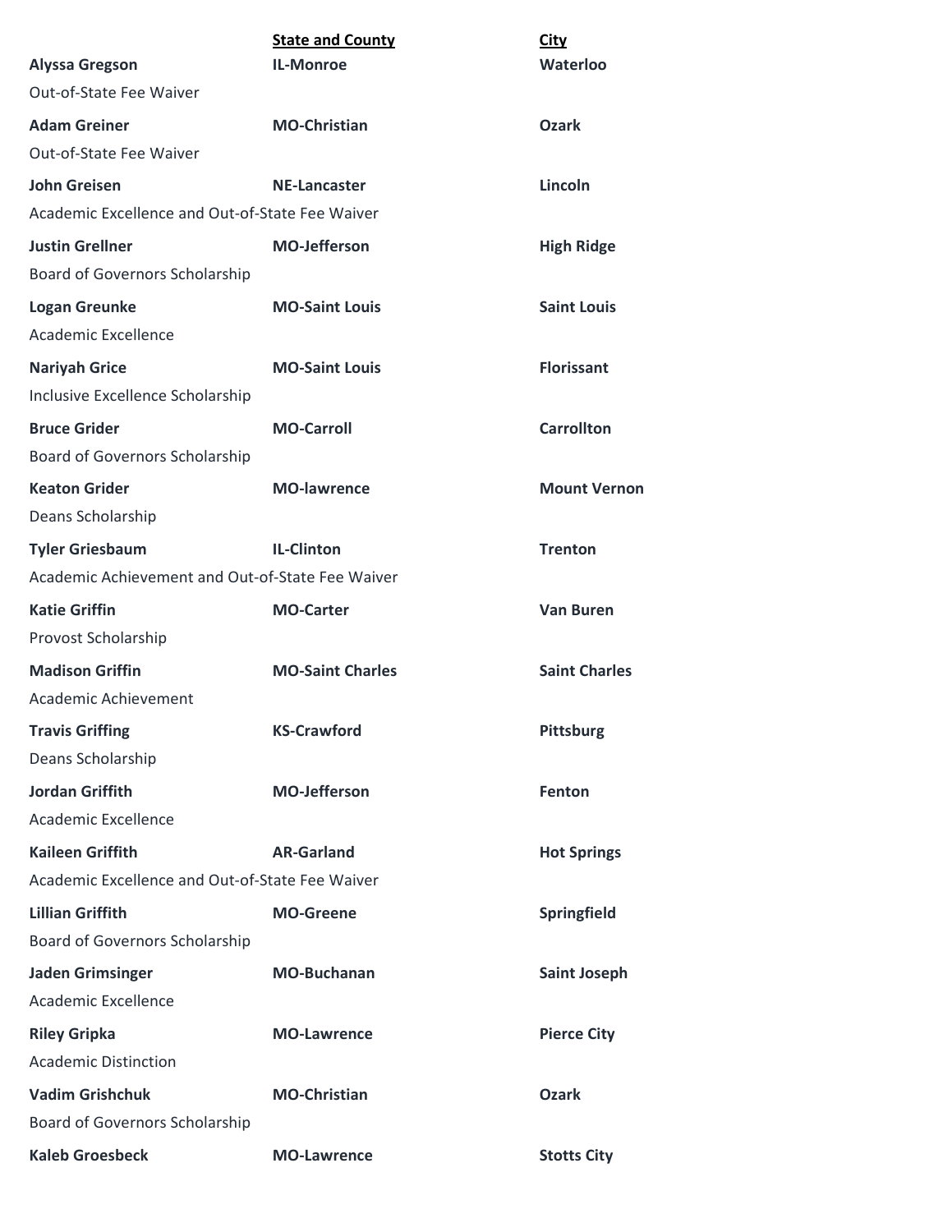|                                                  | <b>State and County</b> | <b>City</b>            |
|--------------------------------------------------|-------------------------|------------------------|
| Board of Governors Scholarship                   |                         |                        |
| <b>Faith Gross</b>                               | <b>MO-Benton</b>        | Windsor                |
| <b>Academic Excellence</b>                       |                         |                        |
| <b>Fisher Gross</b>                              | <b>MO-Henry</b>         | Windsor                |
| <b>Academic Distinction</b>                      |                         |                        |
| <b>Jillian Gross</b>                             | <b>MO-Saint Louis</b>   | <b>St. Louis</b>       |
| Academic Achievement                             |                         |                        |
| <b>Tyler Grossmann</b>                           | <b>MO-Saint Charles</b> | <b>Saint Charles</b>   |
| <b>Board of Governors Scholarship</b>            |                         |                        |
| <b>Zachary Grossmann</b>                         | <b>MO-Saint Charles</b> | <b>Saint Charles</b>   |
| Board of Governors Scholarship                   |                         |                        |
| <b>Anastasia Grothe</b>                          | <b>WI-Walworth</b>      | Lake Geneva            |
| Academic Excellence and Out-of-State Fee Waiver  |                         |                        |
| <b>Cole Grothoff</b>                             | <b>MO-Saint Charles</b> | <b>Saint Charles</b>   |
| Board of Governors Scholarship                   |                         |                        |
| <b>Athena Groumoutis</b>                         | <b>MO-Nodaway</b>       | <b>Maryville</b>       |
| Inclusive Excellence Scholarship                 |                         |                        |
| Sophia Grueninger                                | <b>IN-Marion</b>        | Indianapolis           |
| Academic Excellence and Out-of-State Fee Waiver  |                         |                        |
| <b>Madelyn G'Sell</b>                            | <b>MO-Saint Louis</b>   | <b>Saint Louis</b>     |
| Academic Excellence                              |                         |                        |
| Delilah Guadalupe-Zavala                         | <b>IL-Cook</b>          | <b>Niles</b>           |
| Academic Achievement and Out-of-State Fee Waiver |                         |                        |
| <b>Grace Guccione</b>                            | MI-Oakland              | <b>Lake Orion</b>      |
| Academic Achievement and Out-of-State Fee Waiver |                         |                        |
| <b>Isabella Guccione</b>                         | IL-Sangamon             | Springfield            |
| Academic Excellence and Out-of-State Fee Waiver  |                         |                        |
| <b>Kotryna Gucius</b>                            | IL-DuPage               | <b>Clarendon Hills</b> |
| Board of Governors Scholarship                   |                         |                        |
| <b>Isabella Gueck</b>                            | <b>TX-Tarrant</b>       | <b>Grand Prairie</b>   |
| Provost Scholarship                              |                         |                        |
| <b>Maria Guehlstorf</b>                          | <b>IL-Madison</b>       | <b>Glen Carbon</b>     |
| Academic Distinction and Out-of-State Fee Waiver |                         |                        |
| <b>Annaka Guerrero</b>                           | <b>CA-Riverside</b>     | <b>Riverside</b>       |
| Inclusive Excellence Scholarship                 |                         |                        |
| <b>Vanessa Guerrero</b>                          | <b>MO-Saint Charles</b> | <b>Saint Charles</b>   |
| Academic Excellence                              |                         |                        |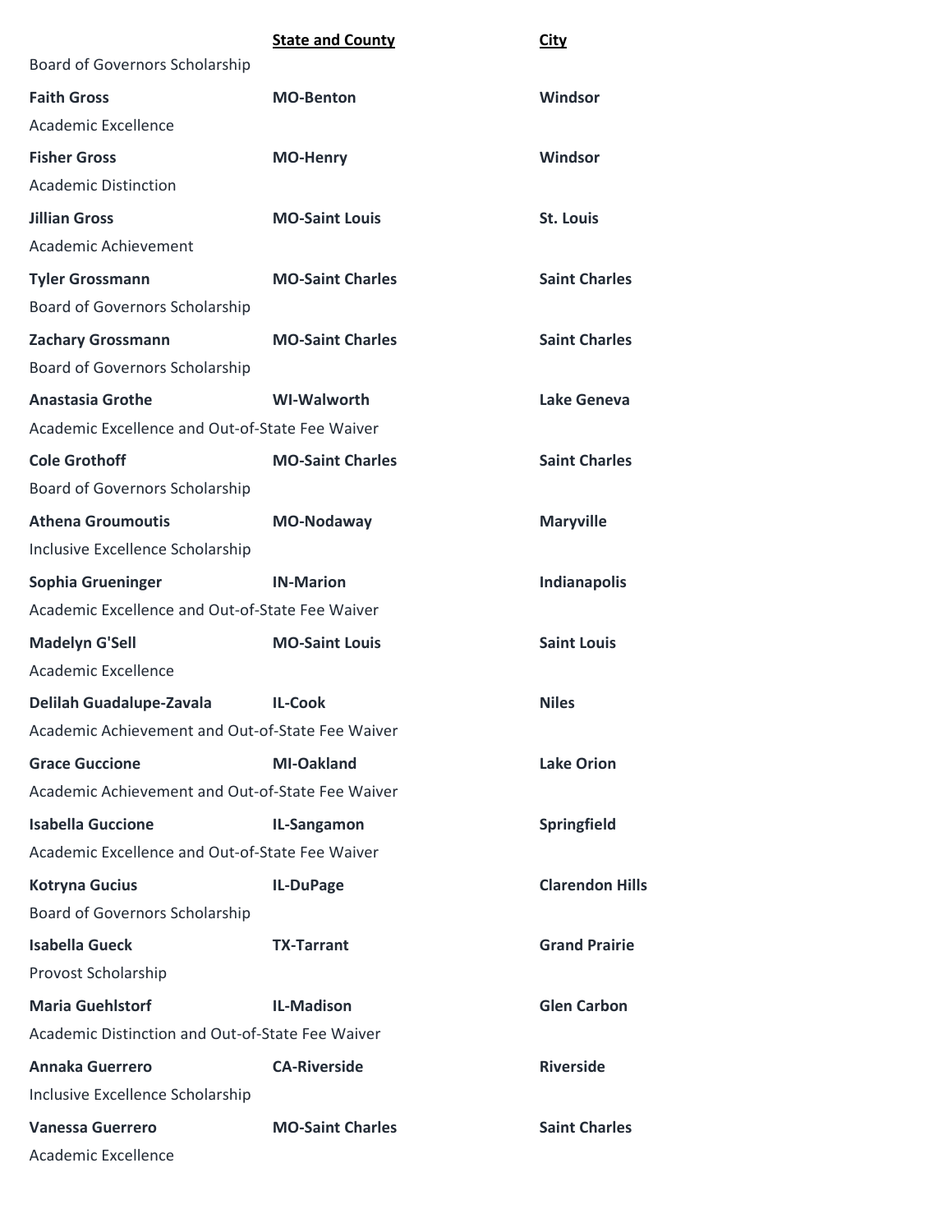|                                                         | <b>State and County</b> | <b>City</b>          |
|---------------------------------------------------------|-------------------------|----------------------|
| <b>Angelina Guido</b>                                   | <b>IL-Cook</b>          | <b>Bartlett</b>      |
| Deans Scholarship                                       |                         |                      |
| <b>Andrew Guidorzi</b>                                  | <b>MO-Saint Louis</b>   | <b>Fenton</b>        |
| Board of Governors Scholarship                          |                         |                      |
| <b>Jeralyn Guillard</b>                                 | <b>LA-Jefferson</b>     | <b>Kenner</b>        |
| Academic Achievement and Out-of-State Fee Waiver        |                         |                      |
| <b>Brooklyn Guillory</b>                                | <b>MO-Christian</b>     | <b>Nixa</b>          |
| Deans Scholarship                                       |                         |                      |
| <b>Olivia Guinn</b>                                     | <b>MO-Saint Charles</b> | <b>Saint Charles</b> |
| Academic Achievement                                    |                         |                      |
| <b>Jared Gumila</b>                                     | <b>IL-Will</b>          | <b>Plainfield</b>    |
| Deans Scholarship                                       |                         |                      |
| <b>Meg Gunderman</b>                                    | <b>KS-Johnson</b>       | <b>Mission</b>       |
| Provost Scholarship                                     |                         |                      |
| <b>Rebekah Gunter</b>                                   | <b>MO-Buchanan</b>      | <b>Saint Joseph</b>  |
| Hutchens/SGA Centennial Leaders and Provost Scholarship |                         |                      |
| Sanskriti Gupta                                         | <b>MO-Saint Louis</b>   | <b>Ballwin</b>       |
| Academic Excellence                                     |                         |                      |
| <b>Jacqueline Gurley</b>                                | <b>MO-Saint Charles</b> | <b>Saint Charles</b> |
| Deans Scholarship                                       |                         |                      |
| <b>Grant Guse</b>                                       | <b>MO-Christian</b>     | <b>Ozark</b>         |
| Academic Excellence                                     |                         |                      |
| <b>Clara Gust</b>                                       | <b>MO-Platte</b>        | <b>Kansas City</b>   |
| Provost Scholarship                                     |                         |                      |
| <b>Alexis Gutierrez</b>                                 | <b>CA-Riverside</b>     | <b>Eastvale</b>      |
| Out-of-State Fee Waiver                                 |                         |                      |
| <b>Isabella Gutierrez</b>                               | <b>TX-El Paso</b>       | <b>El Paso</b>       |
| Academic Distinction and Out-of-State Fee Waiver        |                         |                      |
| <b>Jonathan Gutierrez</b>                               | <b>MO-Jackson</b>       | <b>Kansas City</b>   |
| Academic Excellence                                     |                         |                      |
| Joshua Gutierrez                                        | <b>MO-Greene</b>        | Springfield          |
| Inclusive Excellence Scholarship                        |                         |                      |
| <b>Pierce Gutierrez</b>                                 | <b>KS-Shawnee</b>       | <b>Topeka</b>        |
| Academic Excellence and Out-of-State Fee Waiver         |                         |                      |
| <b>Diego Guzman</b>                                     | <b>MO-Saint Louis</b>   | <b>Kirkwood</b>      |
| Board of Governors Scholarship                          |                         |                      |
| <b>Elise Guzman</b>                                     | <b>KS-Leavenworth</b>   | <b>Ft Leavnwrth</b>  |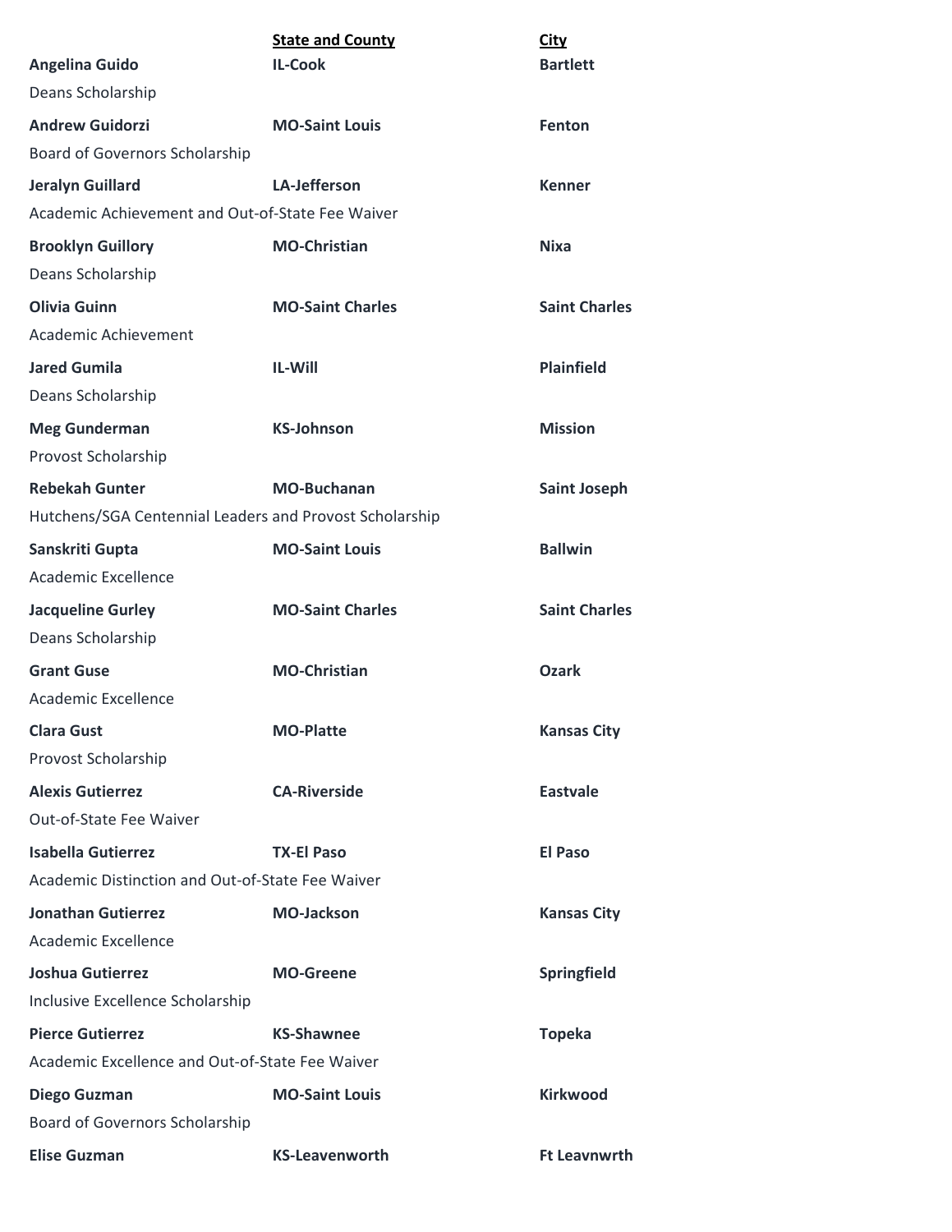|                                                  | <b>State and County</b>    | <b>City</b>          |
|--------------------------------------------------|----------------------------|----------------------|
| Out-of-State Fee Waiver                          |                            |                      |
| <b>Katie Guzman</b>                              | <b>AR-Washington</b>       | Springdale           |
| Academic Distinction and Out-of-State Fee Waiver |                            |                      |
| <b>Elizabeth Haas</b>                            | <b>MO-Sainte Genevieve</b> | <b>Bloomsdale</b>    |
| <b>Academic Excellence</b>                       |                            |                      |
| <b>Ella Haas</b>                                 | <b>IL-Saint Clair</b>      | <b>Millstadt</b>     |
| Academic Excellence and Out-of-State Fee Waiver  |                            |                      |
| <b>Alizah Haase</b>                              | <b>MO-Caldwell</b>         | Kingston             |
| Deans Scholarship                                |                            |                      |
| <b>Madison Habeeb</b>                            | <b>MO-Buchanan</b>         | <b>Saint Joseph</b>  |
| <b>Academic Excellence</b>                       |                            |                      |
| <b>Molly Hackenwerth</b>                         | <b>MO-Greene</b>           | Springfield          |
| Academic Excellence                              |                            |                      |
| <b>Gretchen Hackworth</b>                        | <b>MO-Reynolds</b>         | <b>Ellington</b>     |
| Provost Scholarship                              |                            |                      |
| <b>Sierra Haddock</b>                            | <b>MO-Saint Charles</b>    | <b>Weldon Spring</b> |
| Board of Governors Scholarship                   |                            |                      |
| Leigha Hadlock                                   | <b>MO-Lafayette</b>        | <b>Bates City</b>    |
| Academic Excellence                              |                            |                      |
| <b>Hanna Hadrick</b>                             | <b>NE-Sarpy</b>            | <b>Papillion</b>     |
| Out-of-State Fee Waiver                          |                            |                      |
| <b>Grace Haege</b>                               | <b>IL-Saint Clair</b>      | <b>Saint Libory</b>  |
| Out-of-State Fee Waiver                          |                            |                      |
| <b>Roman Haen</b>                                | <b>NY-Erie</b>             | <b>Buffalo</b>       |
| Academic Excellence and Out-of-State Fee Waiver  |                            |                      |
| <b>Caitlin Haese</b>                             | <b>TX-Harris</b>           | <b>Houston</b>       |
| Out-of-State Fee Waiver                          |                            |                      |
| Alexa Hafer                                      | <b>MO-Greene</b>           | Springfield          |
| <b>Board of Governors Scholarship</b>            |                            |                      |
| <b>Jasmine Hafer</b>                             | <b>MO-Greene</b>           | Springfield          |
| Board of Governors Scholarship                   |                            |                      |
| <b>Kira Hagan</b>                                | <b>MO-Perry</b>            | <b>Perryville</b>    |
| Provost Scholarship                              |                            |                      |
| <b>Madison Hagarty</b>                           | <b>IL-Saint Clair</b>      | <b>Belleville</b>    |
| Academic Excellence and Out-of-State Fee Waiver  |                            |                      |
| <b>Katelyn Hagedon</b>                           | <b>MO-Jasper</b>           | <b>Sarcoxie</b>      |
| Academic Achievement                             |                            |                      |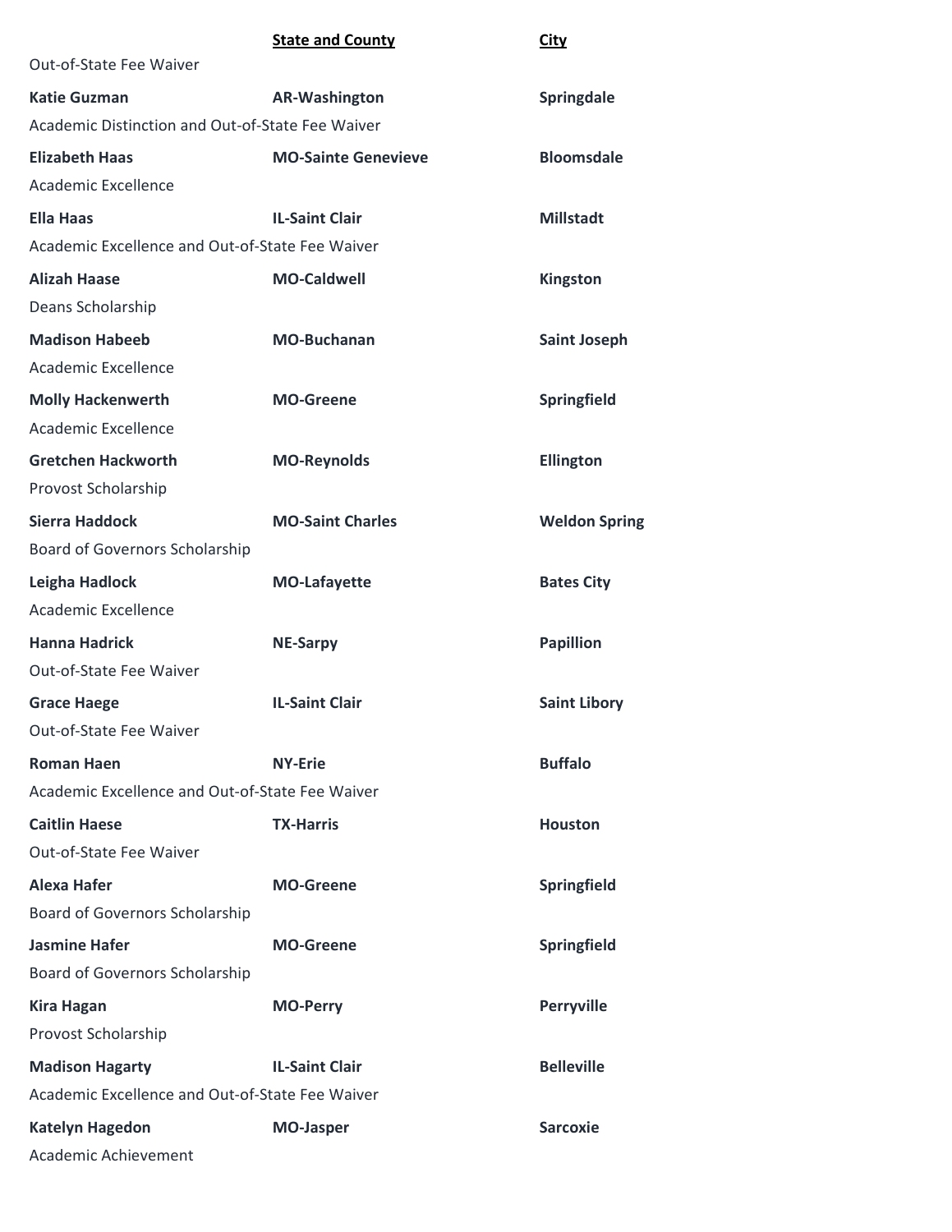|                                                  | <b>State and County</b> | <b>City</b>        |
|--------------------------------------------------|-------------------------|--------------------|
| Dani Hager                                       | <b>MO-Montgomery</b>    | Wellsville         |
| Academic Achievement                             |                         |                    |
| <b>Emma Hager</b>                                | <b>IL-Saint Clair</b>   | <b>New Athens</b>  |
| Academic Distinction and Out-of-State Fee Waiver |                         |                    |
| <b>Madelyn Hager</b>                             | <b>MO-Henry</b>         | <b>Clinton</b>     |
| Academic Achievement                             |                         |                    |
| <b>Alyssa Haggerty</b>                           | <b>OK-Comanche</b>      | <b>Fletcher</b>    |
| Academic Excellence and Out-of-State Fee Waiver  |                         |                    |
| <b>Gracie Hahn</b>                               | <b>MO-Jefferson</b>     | <b>Imperial</b>    |
| Academic Achievement                             |                         |                    |
| <b>Audra Hair</b>                                | <b>MO-Jackson</b>       | <b>Kansas City</b> |
| Deans Scholarship                                |                         |                    |
| <b>Elaina Hake</b>                               | <b>IA-Polk</b>          | <b>Des Moines</b>  |
| Out-of-State Fee Waiver                          |                         |                    |
| <b>Kaitlyn Halamicek</b>                         | <b>MO-Saint Louis</b>   | <b>Saint Louis</b> |
| Academic Excellence                              |                         |                    |
| <b>Priya Halder</b>                              | <b>MO-Saint Louis</b>   | Fenton             |
| Academic Excellence                              |                         |                    |
| <b>Carter Hale</b>                               | <b>MO-Greene</b>        | <b>Bois D'Arc</b>  |
| Deans Scholarship                                |                         |                    |
| <b>Dakota Hale</b>                               | <b>MO-Christian</b>     | Nixa               |
| Deans Scholarship                                |                         |                    |
| <b>Emma Hale</b>                                 | <b>MO-Saint Louis</b>   | <b>Fenton</b>      |
| Board of Governors Scholarship                   |                         |                    |
| <b>Karmen Hales</b>                              | <b>MO-Greene</b>        | Springfield        |
| Inclusive Excellence Scholarship                 |                         |                    |
| <b>Chloe Haley</b>                               | <b>MO-Greene</b>        | Springfield        |
| Deans Scholarship                                |                         |                    |
| <b>Grace Haley</b>                               | <b>MO-Greene</b>        | <b>Republic</b>    |
| Deans Scholarship                                |                         |                    |
| <b>Holli Haley</b>                               | <b>MI-losco</b>         | Whittemore         |
| Out-of-State Fee Waiver                          |                         |                    |
| <b>Khia Haley</b>                                | <b>MO-Andrew</b>        | Savannah           |
| Deans Scholarship                                |                         |                    |
| <b>Dzemila Halilovic</b>                         | <b>MO-Saint Louis</b>   | <b>Saint Louis</b> |
| Academic Excellence                              |                         |                    |
| <b>Alexis Hall</b>                               | <b>MO-Barry</b>         | <b>Monett</b>      |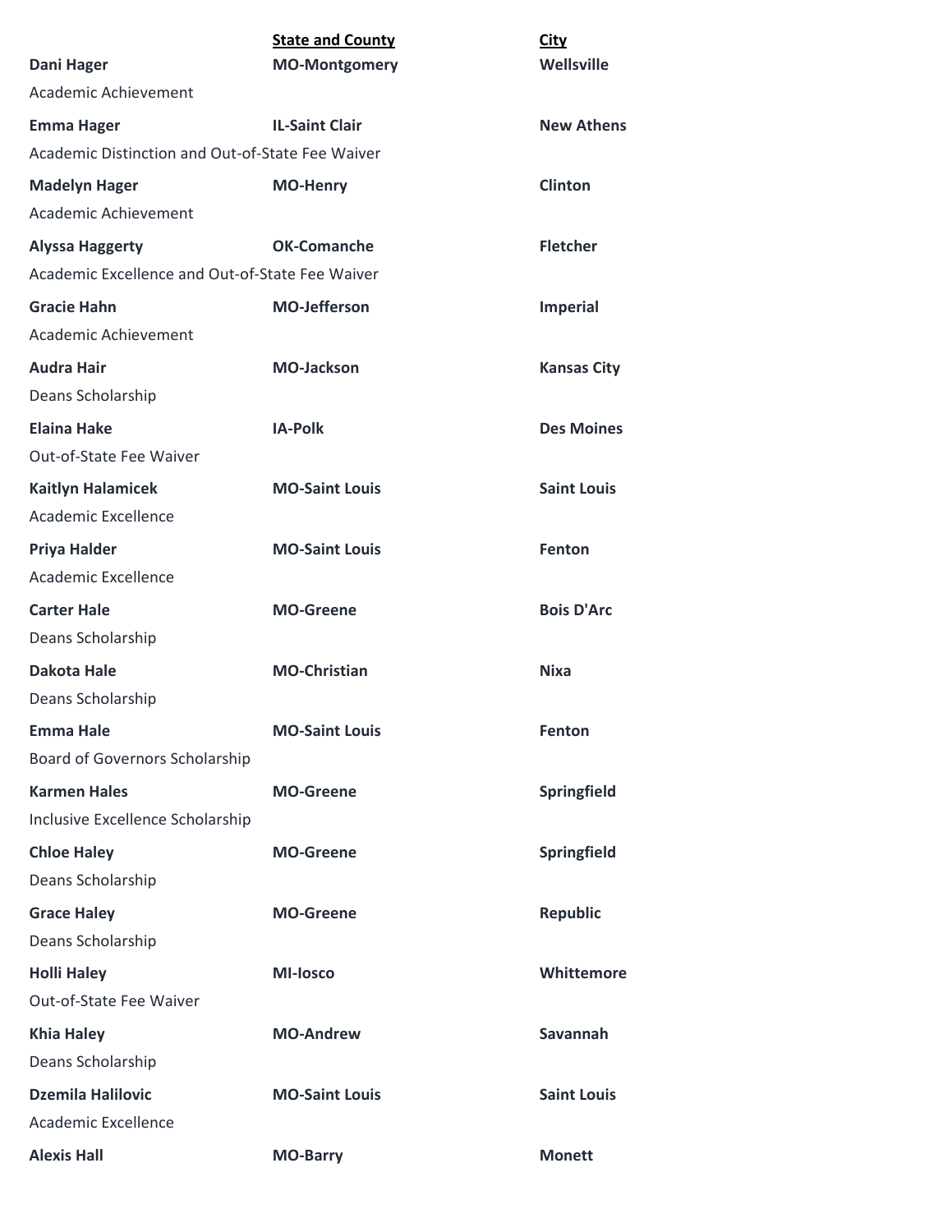|                                                 | <b>State and County</b> | City                   |
|-------------------------------------------------|-------------------------|------------------------|
| Board of Governors Scholarship                  |                         |                        |
| <b>Hannah Hall</b>                              | MO-Osage                | Linn                   |
| <b>Academic Distinction</b>                     |                         |                        |
| <b>Isabella Hall</b>                            | <b>MO-Saint Louis</b>   | Wildwood               |
| Board of Governors Scholarship                  |                         |                        |
| <b>Jade Hall</b>                                | <b>MO-Miller</b>        | Eldon                  |
| Deans Scholarship                               |                         |                        |
| <b>Lakota Hall</b>                              | <b>AR-Boone</b>         | <b>Harrison</b>        |
| Out-of-State Fee Waiver                         |                         |                        |
| <b>Mackenzie Hall</b>                           | <b>MO-Lawrence</b>      | <b>Aurora</b>          |
| Academic Excellence                             |                         |                        |
| <b>Madalyn Hall</b>                             | <b>TX-Grayson</b>       | <b>Sherman</b>         |
| Out-of-State Fee Waiver                         |                         |                        |
| <b>Samuel Hall</b>                              | <b>MO-Boone</b>         | Columbia               |
| Provost Scholarship                             |                         |                        |
| <b>Sofia Hall</b>                               | <b>NY-Erie</b>          | <b>Clarence Center</b> |
| Out-of-State Fee Waiver                         |                         |                        |
| <b>Vann Hall</b>                                | <b>IL-Madison</b>       | Godfrey                |
| Academic Excellence and Out-of-State Fee Waiver |                         |                        |
| <b>Andrew Hallman</b>                           | <b>GA-Madison</b>       | <b>Colbert</b>         |
| Inclusive Excellence Scholarship                |                         |                        |
| <b>Crystal Hallman</b>                          | <b>IL-Saint Clair</b>   | <b>E Saint Louis</b>   |
| Out-of-State Fee Waiver                         |                         |                        |
| <b>Claire Hallmark</b>                          | <b>MO-Webster</b>       | <b>Marshfield</b>      |
| Board of Governors Scholarship                  |                         |                        |
| <b>Adia Halmick</b>                             | <b>MO-Franklin</b>      | <b>Sullivan</b>        |
| Board of Governors Scholarship                  |                         |                        |
| <b>Loren Halmick</b>                            | <b>MO-Franklin</b>      | <b>Sullivan</b>        |
| Board of Governors Scholarship                  |                         |                        |
| <b>Adriana-Jo Halona</b>                        | <b>NM-McKinley</b>      | <b>Mentmore</b>        |
| Academic Achievement                            |                         |                        |
| <b>Reagan Halstead</b>                          | <b>TX-Harris</b>        | <b>Spring</b>          |
| Out-of-State Fee Waiver                         |                         |                        |
| <b>Elizabeth Hamby</b>                          | <b>MO-Saint Charles</b> | O Fallon               |
| Provost Scholarship                             |                         |                        |
| <b>Rylee Hamby</b>                              | <b>MO-Jackson</b>       | <b>Kansas City</b>     |
| Provost Scholarship                             |                         |                        |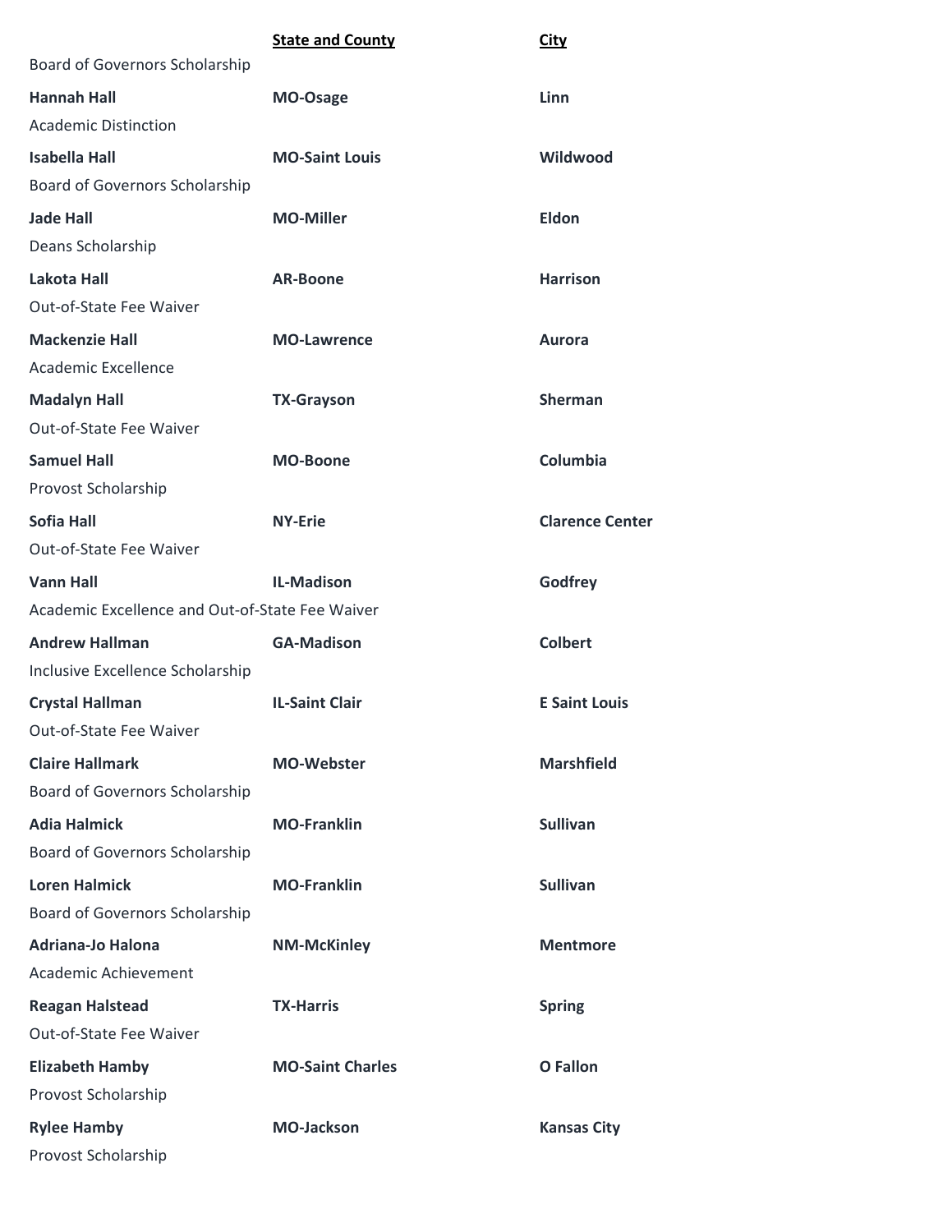|                                                  | <b>State and County</b>    | <b>City</b>          |
|--------------------------------------------------|----------------------------|----------------------|
| <b>Areona Hamilton</b>                           | <b>MO-Harrison</b>         | <b>Bethany</b>       |
| Academic Achievement                             |                            |                      |
| <b>Claire Hamilton</b>                           | <b>AR-Benton</b>           | <b>Bentonville</b>   |
| Academic Achievement and Out-of-State Fee Waiver |                            |                      |
| <b>Grace Hamilton</b>                            | <b>MO-Saint Charles</b>    | <b>Saint Charles</b> |
| Board of Governors Scholarship                   |                            |                      |
| <b>Anna Hamlin</b>                               | <b>MO-Greene</b>           | <b>Strafford</b>     |
| <b>Academic Distinction</b>                      |                            |                      |
| <b>Mikko Hammer</b>                              | <b>MO-Greene</b>           | Springfield          |
| <b>Board of Governors Scholarship</b>            |                            |                      |
| <b>Karina Hammett</b>                            | <b>MO-Jackson</b>          | <b>Blue Springs</b>  |
| Academic Excellence                              |                            |                      |
| <b>Ainsley Hammond</b>                           | <b>VA-Portsmouth City</b>  | Portsmouth           |
| Academic Achievement and Out-of-State Fee Waiver |                            |                      |
| <b>Nicolas Hamp</b>                              | <b>MO-Greene</b>           | <b>Fair Grove</b>    |
| Academic Achievement                             |                            |                      |
| Iyanna Hampton                                   | <b>MO-Marion</b>           | <b>Hannibal</b>      |
| Academic Achievement                             |                            |                      |
| <b>Malaysia Hampton</b>                          | <b>IL-Cook</b>             | <b>Sauk Village</b>  |
| Out-of-State Fee Waiver                          |                            |                      |
| <b>Sean Hampton</b>                              | <b>MO-Saint Charles</b>    | <b>Saint Charles</b> |
| Deans Scholarship                                |                            |                      |
| <b>Amran Hamud Socoro</b>                        | <b>MO-Saint Louis City</b> | <b>Saint Louis</b>   |
| Academic Excellence                              |                            |                      |
| <b>Emilie Hancock</b>                            | <b>MO-Stoddard</b>         | <b>Dexter</b>        |
| Academic Achievement                             |                            |                      |
| <b>Grace Hancock</b>                             | <b>MO-Greene</b>           | Springfield          |
| Board of Governors Scholarship                   |                            |                      |
| <b>Katelyn Hancock</b>                           | <b>AR-Saline</b>           | <b>Hensley</b>       |
| Provost Scholarship                              |                            |                      |
| <b>Samuel Hancock</b>                            | <b>MO-Christian</b>        | <b>Ozark</b>         |
| Board of Governors Scholarship                   |                            |                      |
| <b>Crayton Haney</b>                             | OK-Oklahoma                | <b>Edmond</b>        |
| Board of Governors Scholarship                   |                            |                      |
| <b>Anna Hankins</b>                              | <b>MO-Cole</b>             | Wardsville           |
| Board of Governors Scholarship                   |                            |                      |
| <b>Leanna Hankins</b>                            | <b>MO-Jackson</b>          | <b>Blue Springs</b>  |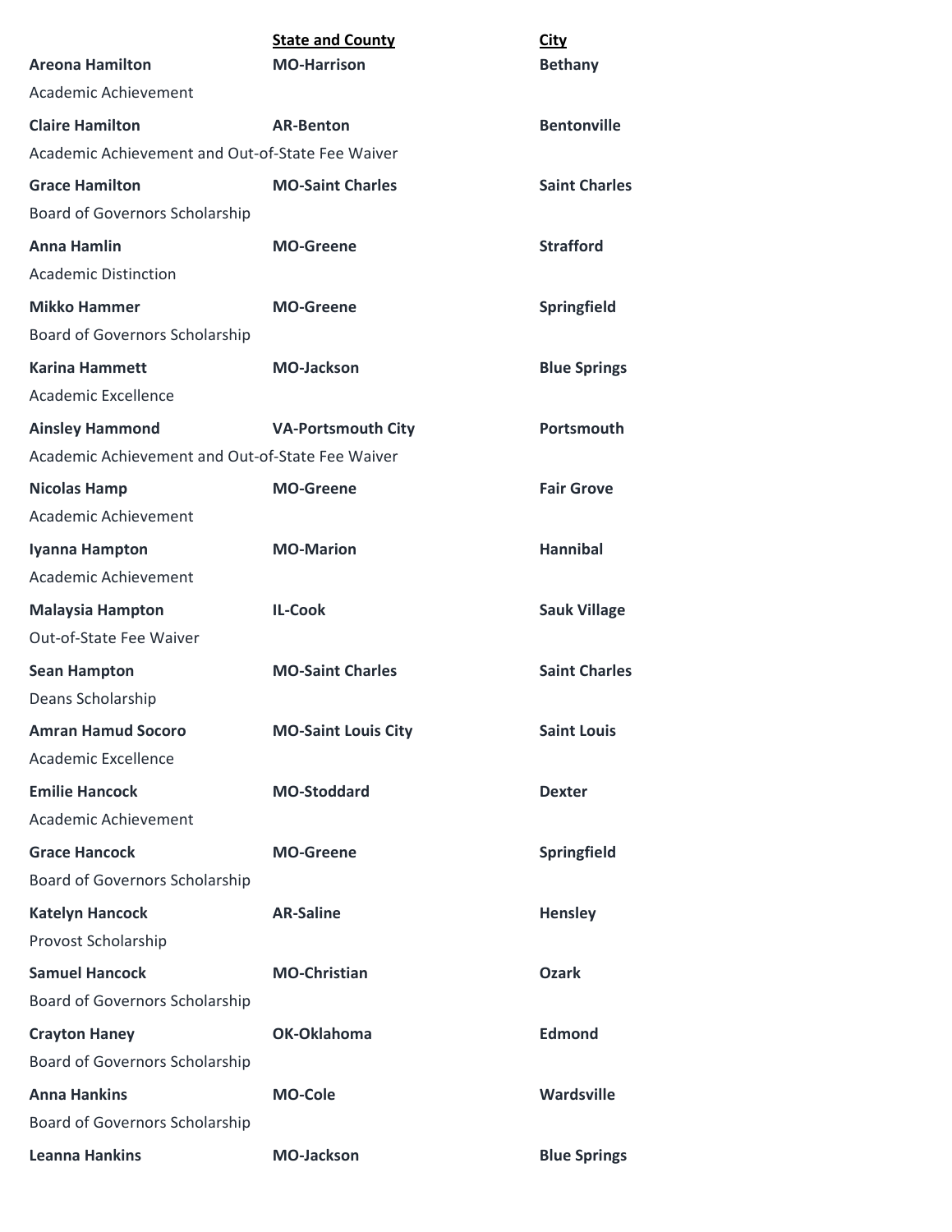|                                                 | <b>State and County</b> | <b>City</b>          |
|-------------------------------------------------|-------------------------|----------------------|
| <b>Academic Distinction</b>                     |                         |                      |
| <b>Eric Hanks</b>                               | <b>MO-Miller</b>        | <b>Eldon</b>         |
| Board of Governors Scholarship                  |                         |                      |
| <b>Tyler Hannebique</b>                         | <b>MO-Saint Louis</b>   | <b>Maryland Hts</b>  |
| Academic Excellence                             |                         |                      |
| <b>Noelle Hanneken</b>                          | <b>MO-Franklin</b>      | <b>Villa Ridge</b>   |
| Academic Excellence                             |                         |                      |
| <b>Jadyn Hanners</b>                            | <b>MO-Jackson</b>       | <b>Lees Summit</b>   |
| Academic Achievement                            |                         |                      |
| <b>Shealey Hannigan</b>                         | <b>KY-Boone</b>         | <b>Hebron</b>        |
| Presidential Scholarship                        |                         |                      |
| <b>Jaxxon Hanschu</b>                           | <b>KS-Marion</b>        | <b>Hillsboro</b>     |
| Provost Scholarship                             |                         |                      |
| <b>Zoe Hansel</b>                               | IL-Macon                | Oreana               |
| Deans Scholarship                               |                         |                      |
| <b>Dayton Hansen</b>                            | <b>MO-Greene</b>        | <b>Walnut Grove</b>  |
| Provost Scholarship                             |                         |                      |
| Julia Hansen                                    | IL-Kane                 | <b>Sugar Grove</b>   |
| Out-of-State Fee Waiver                         |                         |                      |
| <b>Brett Hanson</b>                             | MO-Clay                 | <b>Kearney</b>       |
| <b>Academic Distinction</b>                     |                         |                      |
| <b>Sarah Hanson</b>                             | <b>MO-Greene</b>        | <b>Battlefield</b>   |
| Provost Scholarship                             |                         |                      |
| <b>Michael Hanspard</b>                         | 00-Unknown County       | <b>APO</b>           |
| Out-of-State Fee Waiver                         |                         |                      |
| <b>Audrey Harder</b>                            | <b>AR-Hot Spring</b>    | <b>Traskwood</b>     |
| Provost Scholarship                             |                         |                      |
| <b>Gavin Harder</b>                             | <b>AR-Benton</b>        | <b>Rogers</b>        |
| Academic Excellence and Out-of-State Fee Waiver |                         |                      |
| <b>Maggie Hardesty</b>                          | <b>MO-Jefferson</b>     | <b>Byrnes Mill</b>   |
| Board of Governors Scholarship                  |                         |                      |
| <b>Eliza Hardy</b>                              | <b>MS-Bolivar</b>       | <b>Cleveland</b>     |
| Out-of-State Fee Waiver                         |                         |                      |
| <b>Rosemary Hardy</b>                           | <b>IL-Saint Clair</b>   | O Fallon             |
| Academic Excellence and Out-of-State Fee Waiver |                         |                      |
| <b>Shannen Hardy</b>                            | <b>MA-Barnstable</b>    | <b>West Yarmouth</b> |
| Academic Excellence and Out-of-State Fee Waiver |                         |                      |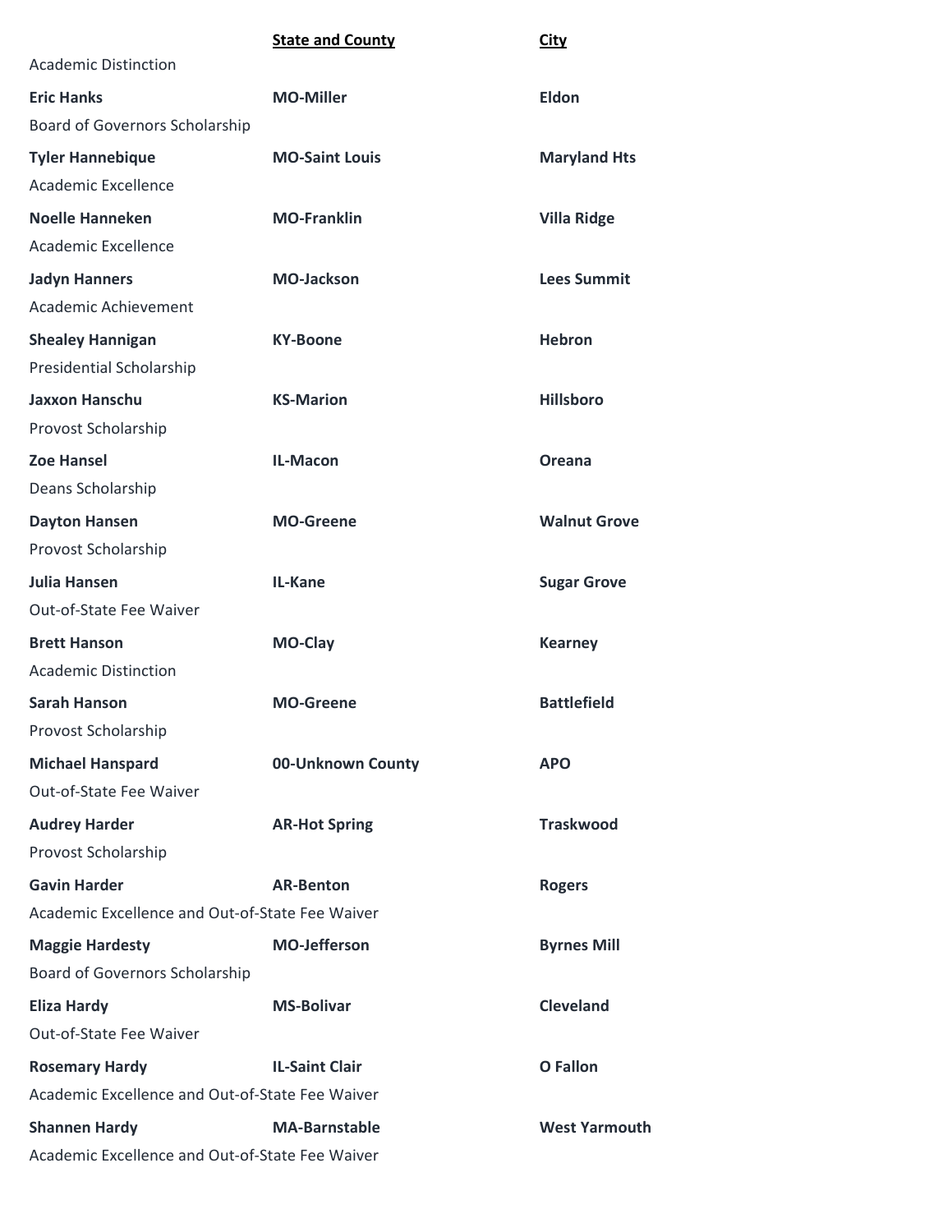| <b>Yeshua Hardy</b>                              | <b>State and County</b><br><b>GA-Clayton</b> | <b>City</b><br><b>Riverdale</b> |
|--------------------------------------------------|----------------------------------------------|---------------------------------|
| Out-of-State Fee Waiver                          |                                              |                                 |
| <b>Rachel Hargis</b>                             | <b>MO-Boone</b>                              | <b>Hallsville</b>               |
| Academic Excellence                              |                                              |                                 |
| <b>Dillon Hargrove</b>                           | <b>MO-Vernon</b>                             | <b>Milo</b>                     |
| Inclusive Excellence Scholarship                 |                                              |                                 |
| <b>Aurora Harkins</b>                            | <b>MO-Saint Louis</b>                        | <b>Saint Louis</b>              |
| Academic Excellence                              |                                              |                                 |
| <b>Wisdom Harlan</b>                             | <b>AR-Benton</b>                             | <b>Centerton</b>                |
| Academic Excellence and Out-of-State Fee Waiver  |                                              |                                 |
| <b>Danielle Harland</b>                          | <b>MO-Saint Louis</b>                        | <b>Maryland Hts</b>             |
| Provost Scholarship                              |                                              |                                 |
| <b>Michael Harleman</b>                          | <b>MO-Saint Louis</b>                        | <b>Saint Louis</b>              |
| Board of Governors Scholarship                   |                                              |                                 |
| <b>Isabelle Harley</b>                           | <b>MO-Pulaski</b>                            | <b>Richland</b>                 |
| Academic Excellence                              |                                              |                                 |
| <b>Julia Harlow</b>                              | <b>CO-Jefferson</b>                          | Littleton                       |
| Deans Scholarship                                |                                              |                                 |
| <b>Brooklyn Harmon</b>                           | <b>KS-Miami</b>                              | Paola                           |
| Academic Distinction and Out-of-State Fee Waiver |                                              |                                 |
| <b>Delaney Harmon</b>                            | <b>MO-Clay</b>                               | Liberty                         |
| Provost Scholarship                              |                                              |                                 |
| <b>Tyler Harmon</b>                              | <b>MO-Christian</b>                          | <b>Ozark</b>                    |
| Deans Scholarship                                |                                              |                                 |
| <b>Kristen Harms</b>                             | <b>MO-Webster</b>                            | <b>Marshfield</b>               |
| <b>Board of Governors Scholarship</b>            |                                              |                                 |
| <b>Abbi Harper</b>                               | <b>MO-Reynolds</b>                           | <b>Ellington</b>                |
| Academic Excellence                              |                                              |                                 |
| <b>Katie Harr</b>                                | <b>IL-Saint Clair</b>                        | <b>E</b> Carondelet             |
| Provost Scholarship                              |                                              |                                 |
| <b>Kya Harrell</b>                               | <b>MO-Cole</b>                               | <b>Jefferson City</b>           |
| Deans Scholarship                                |                                              |                                 |
| <b>Phillip Harrell</b>                           | <b>MO-Jefferson</b>                          | <b>Imperial</b>                 |
| Academic Achievement                             |                                              |                                 |
| <b>Kylie Harrill</b>                             | <b>MO-Greene</b>                             | Springfield                     |
| Deans Scholarship                                |                                              |                                 |
| <b>Kathleen Harrington</b>                       | <b>MO-Saint Louis</b>                        | <b>Saint Louis</b>              |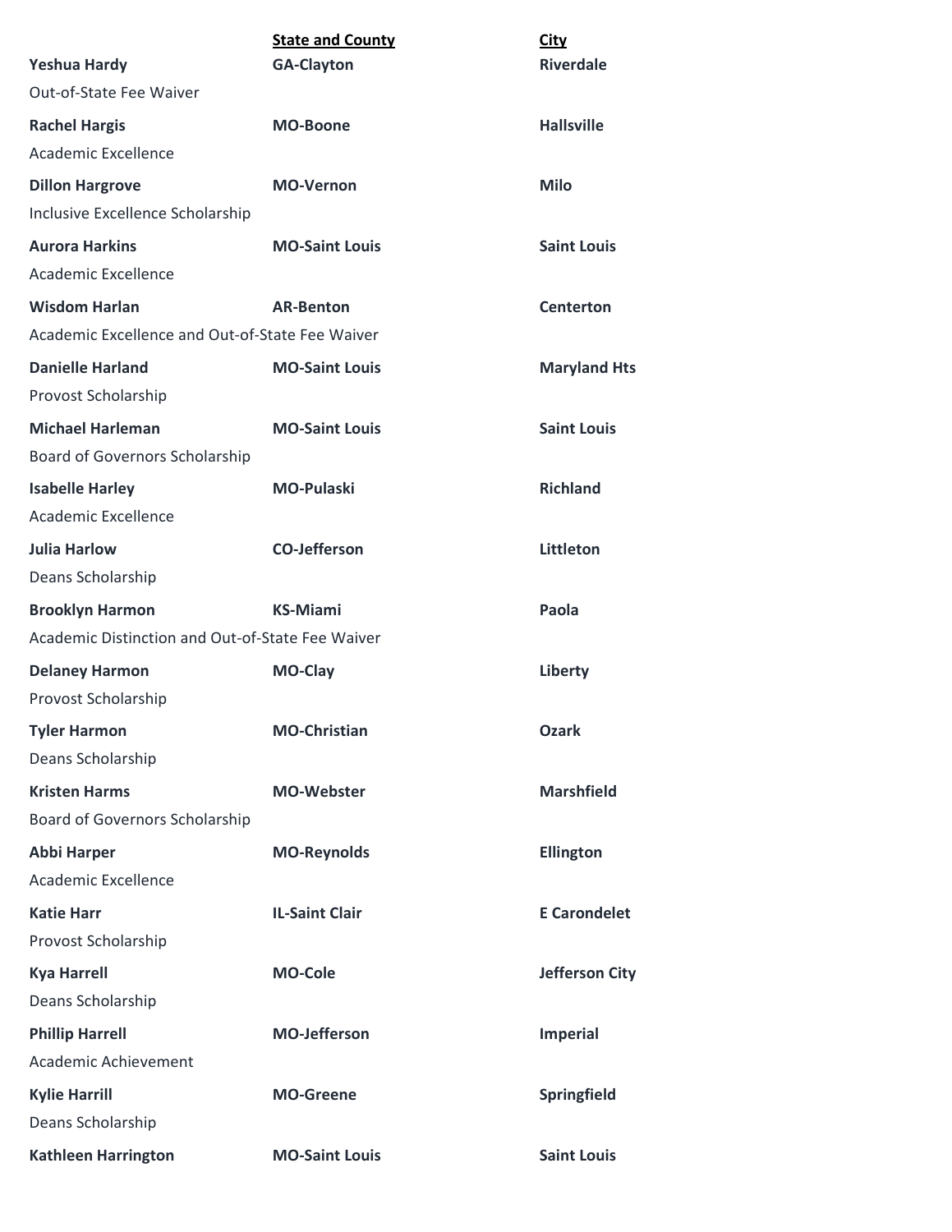|                                                  | <b>State and County</b>    | <b>City</b>          |
|--------------------------------------------------|----------------------------|----------------------|
| Academic Excellence                              |                            |                      |
| <b>Allison Harris</b>                            | <b>AR-Cross</b>            | <b>Cherry Valley</b> |
| Out-of-State Fee Waiver                          |                            |                      |
| <b>Andrew Harris</b>                             | <b>MO-Saint Louis</b>      | <b>Saint Louis</b>   |
| Academic Excellence                              |                            |                      |
| <b>Audrey Harris</b>                             | <b>IL-Madison</b>          | <b>Highland</b>      |
| Academic Achievement and Out-of-State Fee Waiver |                            |                      |
| <b>Brynley Harris</b>                            | <b>OH-Trumbull</b>         | Warren               |
| Academic Excellence and Out-of-State Fee Waiver  |                            |                      |
| <b>Chandler Harris</b>                           | <b>AR-Benton</b>           | <b>Rogers</b>        |
| Deans Scholarship                                |                            |                      |
| <b>Daniel Harris</b>                             | <b>MO-Saint Louis</b>      | <b>Saint Louis</b>   |
| Academic Achievement                             |                            |                      |
| <b>Destinee Harris</b>                           | <b>SC-Sumter</b>           | <b>Sumter</b>        |
| Academic Excellence and Out-of-State Fee Waiver  |                            |                      |
| <b>Elizabeth Harris</b>                          | <b>AR-Baxter</b>           | <b>Mountain Home</b> |
| Provost Scholarship                              |                            |                      |
| <b>Emma Harris</b>                               | <b>MO-Jefferson</b>        | <b>Festus</b>        |
| Deans Scholarship                                |                            |                      |
| <b>Emma Harris</b>                               | <b>MO-Cape Girardeau</b>   | <b>Jackson</b>       |
| Academic Achievement                             |                            |                      |
| <b>Emma Harris</b>                               | <b>MO-Butler</b>           | <b>Poplar Bluff</b>  |
| Academic Achievement                             |                            |                      |
| <b>Evan Harris</b>                               | <b>MO-Johnson</b>          | Warrensburg          |
| Provost Scholarship                              |                            |                      |
| Ja'Kaia Harris                                   | <b>CO-Arapahoe</b>         | <b>Aurora</b>        |
| Out-of-State Fee Waiver                          |                            |                      |
| <b>Jett Harris</b>                               | <b>TX-Rockwall</b>         | <b>Rockwall</b>      |
| Academic Achievement and Out-of-State Fee Waiver |                            |                      |
| <b>Madison Harris</b>                            | <b>IL-Madison</b>          | <b>Collinsville</b>  |
| Academic Excellence and Out-of-State Fee Waiver  |                            |                      |
| <b>Max Harris</b>                                | <b>MO-Saint Louis</b>      | <b>Ballwin</b>       |
| Academic Excellence                              |                            |                      |
| <b>Mhari Harris</b>                              | <b>MO-Saint Louis City</b> | <b>Saint Louis</b>   |
| <b>Academic Distinction</b>                      |                            |                      |
| <b>Miranda Harris</b>                            | MO-Clay                    | <b>Kansas City</b>   |
| Board of Governors Scholarship                   |                            |                      |
|                                                  |                            |                      |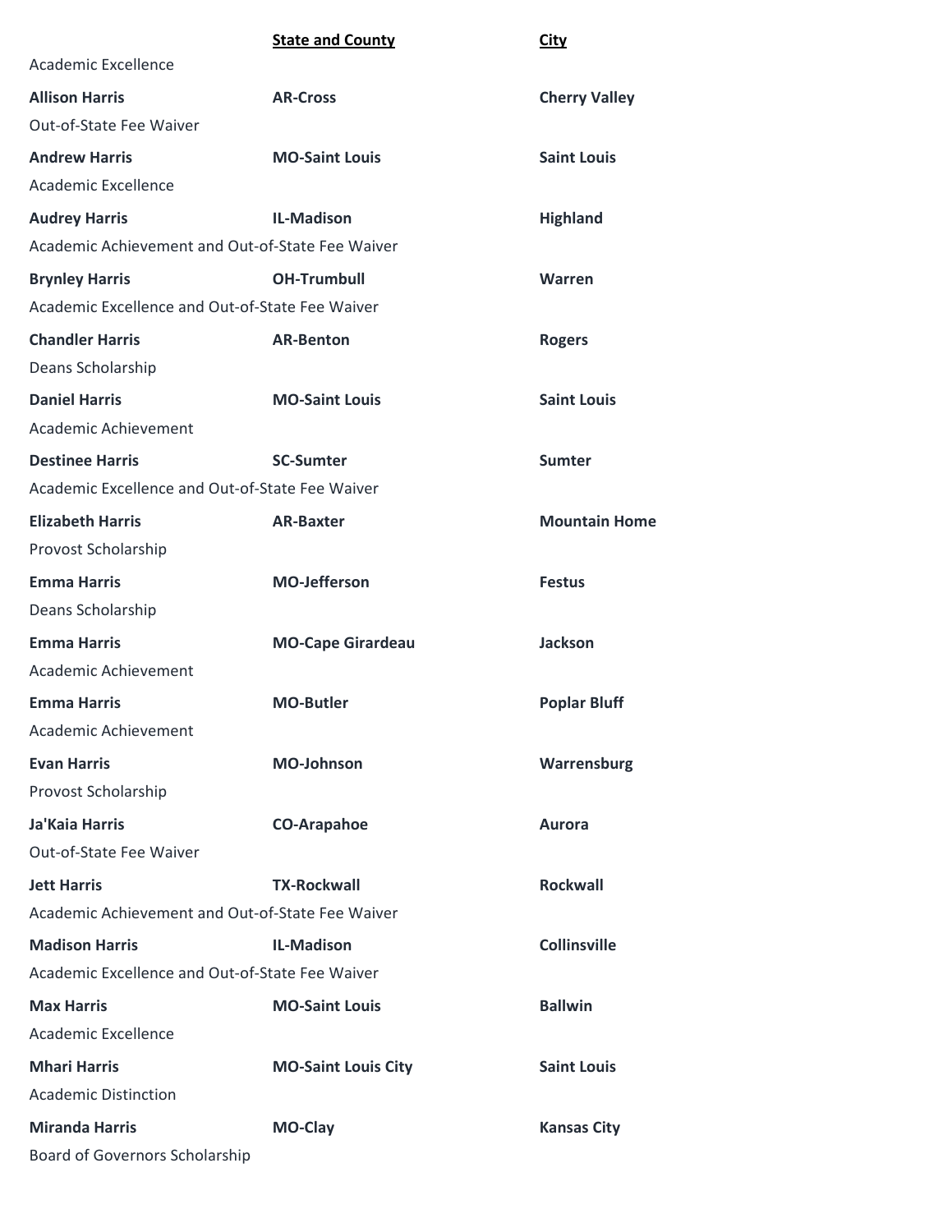| <b>State and County</b>    | <b>City</b>           |
|----------------------------|-----------------------|
| IL-Lake                    | <b>Highland Park</b>  |
|                            |                       |
| <b>MO-Barton</b>           | Lamar                 |
|                            |                       |
| <b>MO-Saint Louis City</b> | <b>Saint Louis</b>    |
|                            |                       |
| <b>MO-Gasconade</b>        | <b>Hermann</b>        |
|                            |                       |
| 00-Unknown County          |                       |
|                            |                       |
| <b>MO-Phelps</b>           | <b>Rolla</b>          |
|                            |                       |
| <b>IL-Madison</b>          | <b>Maryville</b>      |
|                            |                       |
| <b>MO-Douglas</b>          | <b>Mountain Grove</b> |
|                            |                       |
| <b>NV-Clark</b>            | <b>Las Vegas</b>      |
|                            |                       |
| <b>IL-Madison</b>          | Godfrey               |
|                            |                       |
| IL-Macoupin                | <b>Brighton</b>       |
|                            |                       |
| 00-Unknown County          | Ranchi                |
|                            |                       |
| <b>MO-Saint Louis</b>      | <b>Kirkwood</b>       |
|                            |                       |
| <b>MO-Saint Louis</b>      | <b>Saint Louis</b>    |
|                            |                       |
| <b>MO-Christian</b>        | <b>Nixa</b>           |
|                            |                       |
| <b>MO-Greene</b>           | Springfield           |
|                            |                       |
| <b>MO-Saint Charles</b>    | <b>O</b> Fallon       |
|                            |                       |
| <b>MO-Saint Charles</b>    | O Fallon              |
|                            |                       |
| <b>MO-Jefferson</b>        | <b>Arnold</b>         |
|                            |                       |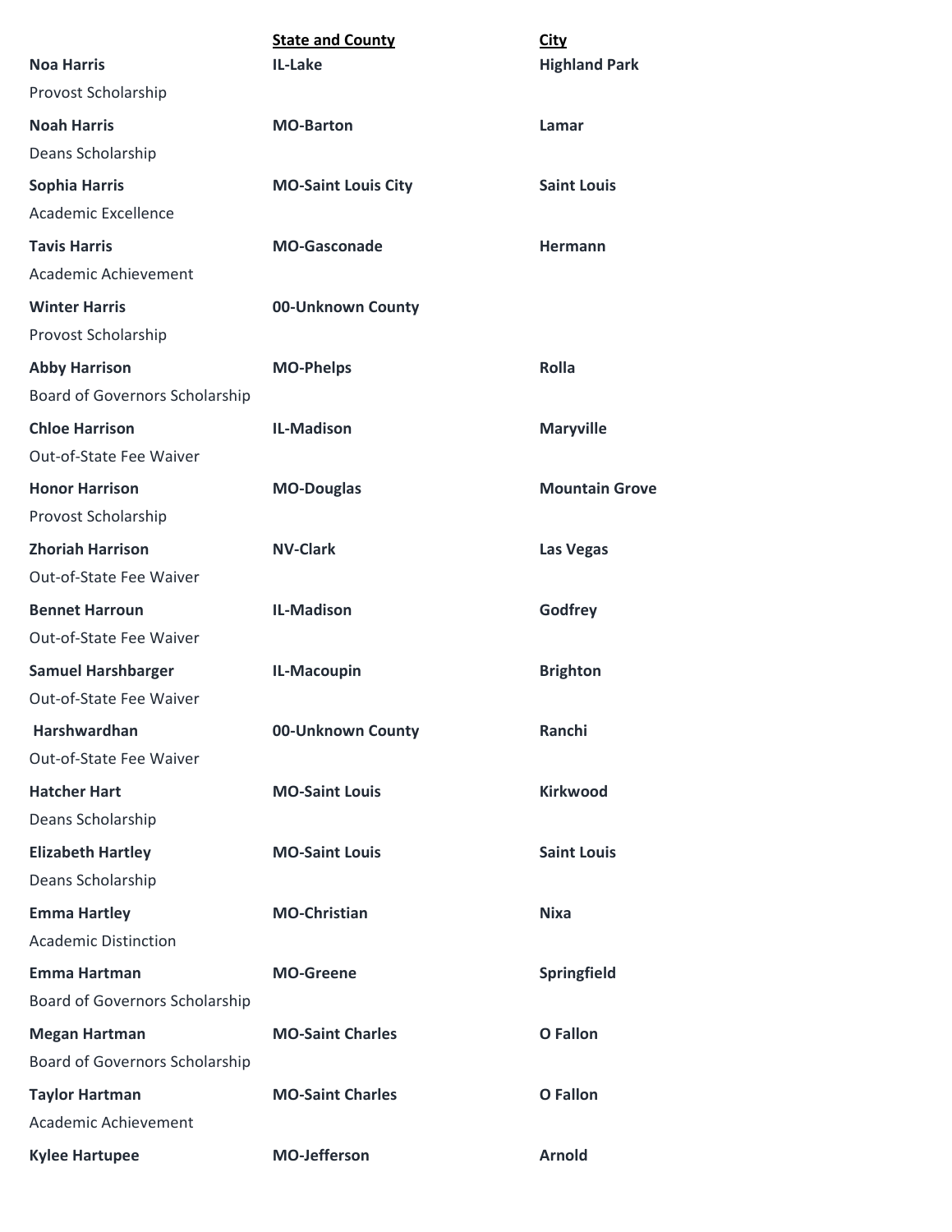|                                                  | <b>State and County</b> | <b>City</b>          |
|--------------------------------------------------|-------------------------|----------------------|
| Academic Excellence                              |                         |                      |
| <b>Grace Hartwig</b>                             | <b>MO-Lafayette</b>     | Concordia            |
| Board of Governors Scholarship                   |                         |                      |
| <b>Sarah Harvey</b>                              | <b>MO-Randolph</b>      | <b>Huntsville</b>    |
| <b>Academic Distinction</b>                      |                         |                      |
| <b>Sarah Harvey</b>                              | <b>FL-Broward</b>       | Weston               |
| Academic Excellence and Out-of-State Fee Waiver  |                         |                      |
| <b>Talove Harvey</b>                             | <b>DE-New Castle</b>    | <b>Townsend</b>      |
| Out-of-State Fee Waiver                          |                         |                      |
| <b>Abby Harviel</b>                              | <b>TX-Coryell</b>       | <b>Copperas Cove</b> |
| Out-of-State Fee Waiver                          |                         |                      |
| <b>Katerina Hasa</b>                             | <b>MO-Saint Louis</b>   | <b>Saint Louis</b>   |
| Academic Excellence                              |                         |                      |
| <b>Areeb Hasan</b>                               | <b>MO-Saint Louis</b>   | <b>Chesterfield</b>  |
| Board of Governors Scholarship                   |                         |                      |
| <b>Zoey Hash</b>                                 | OK-Oklahoma             | <b>Arcadia</b>       |
| Academic Excellence and Out-of-State Fee Waiver  |                         |                      |
| <b>Allison Haslag</b>                            | MO-Osage                | <b>Loose Creek</b>   |
| Academic Excellence                              |                         |                      |
| <b>Vivianne Hasselbring</b>                      | <b>MO-Camden</b>        | <b>Camdenton</b>     |
| Deans Scholarship                                |                         |                      |
| <b>Madelyn Hassell</b>                           | <b>MO-Jefferson</b>     | <b>Imperial</b>      |
| Deans Scholarship                                |                         |                      |
| <b>Alexis Hastings</b>                           | <b>MO-Bates</b>         | <b>Adrian</b>        |
| Provost Scholarship                              |                         |                      |
| <b>Jordan Hatman</b>                             | <b>MO-Christian</b>     | <b>Nixa</b>          |
| Deans Scholarship                                |                         |                      |
| <b>Keazia Hatten</b>                             | <b>SC-Anderson</b>      | <b>Anderson</b>      |
| Academic Achievement and Out-of-State Fee Waiver |                         |                      |
| <b>Benjamin Hauck</b>                            | <b>MO-Camden</b>        | <b>Camdenton</b>     |
| Provost Scholarship                              |                         |                      |
| <b>Ella Haught</b>                               | <b>MO-Greene</b>        | <b>Springfield</b>   |
| Provost Scholarship                              |                         |                      |
| <b>Cole Havelka</b>                              | <b>MO-Clay</b>          | Liberty              |
| <b>Academic Distinction</b>                      |                         |                      |
| <b>Troy Havlicheck</b>                           | <b>CA-Riverside</b>     | Wildomar             |
| Board of Governors Scholarship                   |                         |                      |
|                                                  |                         |                      |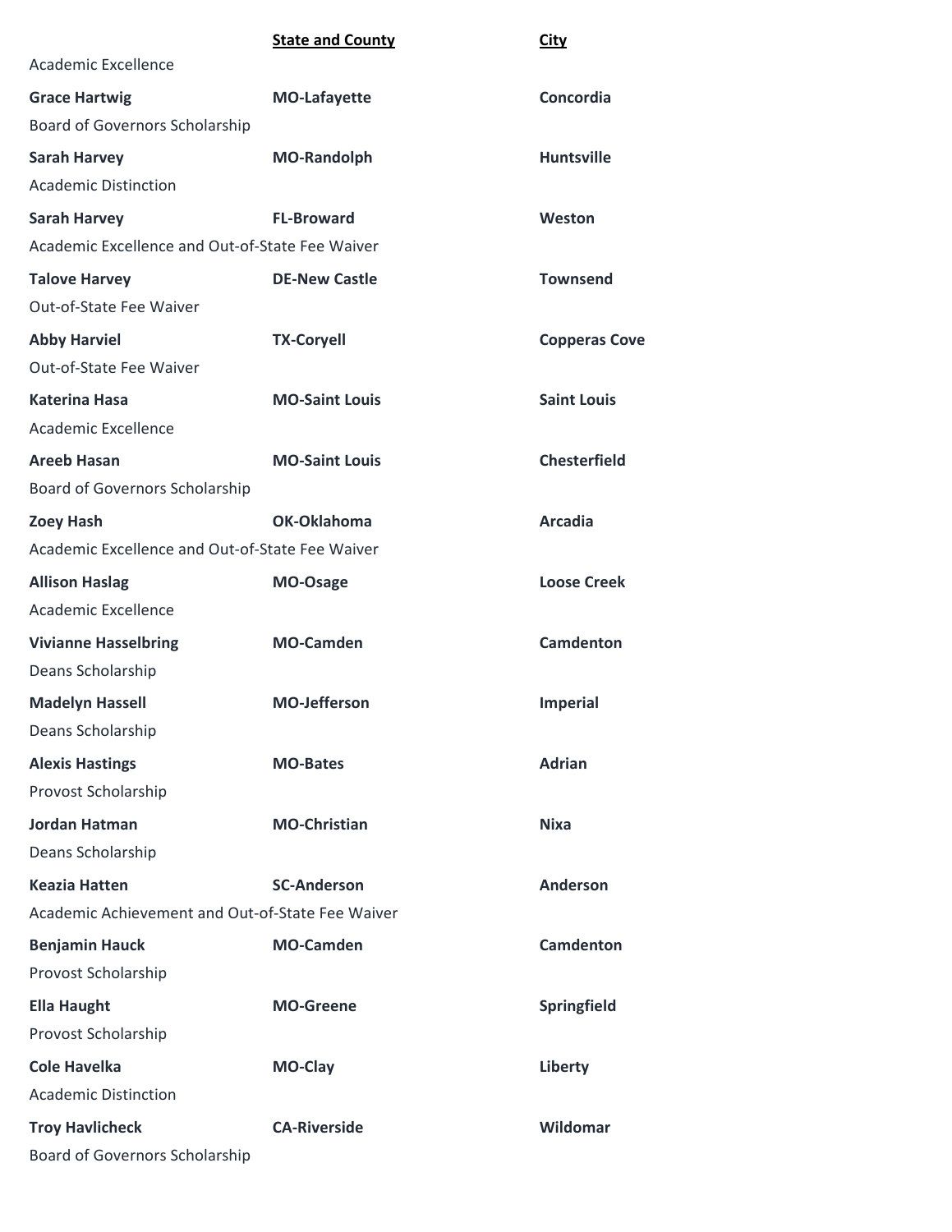| <b>Jason Hawk</b>                                                             | <b>State and County</b><br><b>MO-Saint Louis</b> | <b>City</b><br>Fenton |
|-------------------------------------------------------------------------------|--------------------------------------------------|-----------------------|
| Board of Governors Scholarship                                                |                                                  |                       |
| <b>Brendan Hawkins</b><br>Provost Scholarship                                 | <b>IL-Will</b>                                   | <b>New Lenox</b>      |
| <b>Ivy Hawkins</b><br>Inclusive Excellence Scholarship                        | <b>IL-Clinton</b>                                | <b>New Baden</b>      |
| <b>Jenna Hawkins</b><br>Out-of-State Fee Waiver                               | <b>NC-Iredell</b>                                | <b>Mooresville</b>    |
| <b>John Scott Hawkins</b><br>Academic Achievement and Out-of-State Fee Waiver | <b>TX-Dallas</b>                                 | <b>Richardson</b>     |
| <b>Kamber Hawkins</b><br>Academic Excellence                                  | <b>MO-Taney</b>                                  | <b>Branson</b>        |
| Sophia Hawley<br>Board of Governors Scholarship                               | <b>MO-Greene</b>                                 | <b>Springfield</b>    |
| <b>Kiera Hayden</b><br>Provost Scholarship                                    | <b>MO-Audrain</b>                                | <b>Vandalia</b>       |
| <b>William Hayden</b><br>Academic Excellence                                  | <b>MO-Cass</b>                                   | <b>Harrisonville</b>  |
| <b>Alexa Hayes</b><br>Academic Excellence and Out-of-State Fee Waiver         | IL-McDonough                                     | <b>Industry</b>       |
| <b>Casen Hayes</b><br><b>Academic Achievement</b>                             | <b>MO-Cass</b>                                   | <b>Harrisonville</b>  |
| <b>Marjorie Hayes</b><br>Academic Excellence                                  | <b>MO-Taney</b>                                  | <b>Bradleyville</b>   |
| <b>Ryley Haynes</b><br>Academic Excellence and Out-of-State Fee Waiver        | <b>MD-Washington</b>                             | Hagerstown            |
| <b>Keara Hayter</b><br>Provost Scholarship                                    | <b>MO-Greene</b>                                 | <b>Willard</b>        |
| <b>Hanan Hayyeh</b><br>Inclusive Excellence Scholarship                       | <b>MO-Jackson</b>                                | <b>Kansas City</b>    |
| <b>Kaitlyn Headlee</b><br>Provost Scholarship                                 | <b>MO-Greene</b>                                 | Springfield           |
| <b>Johnathan Heady</b><br>Academic Achievement                                | <b>MO-Reynolds</b>                               | <b>Ellington</b>      |
| <b>Allison Heaney</b><br>Board of Governors Scholarship                       | <b>MO-Saint Charles</b>                          | <b>O</b> Fallon       |
| Makayla Heard                                                                 | <b>IL-Cook</b>                                   | Lansing               |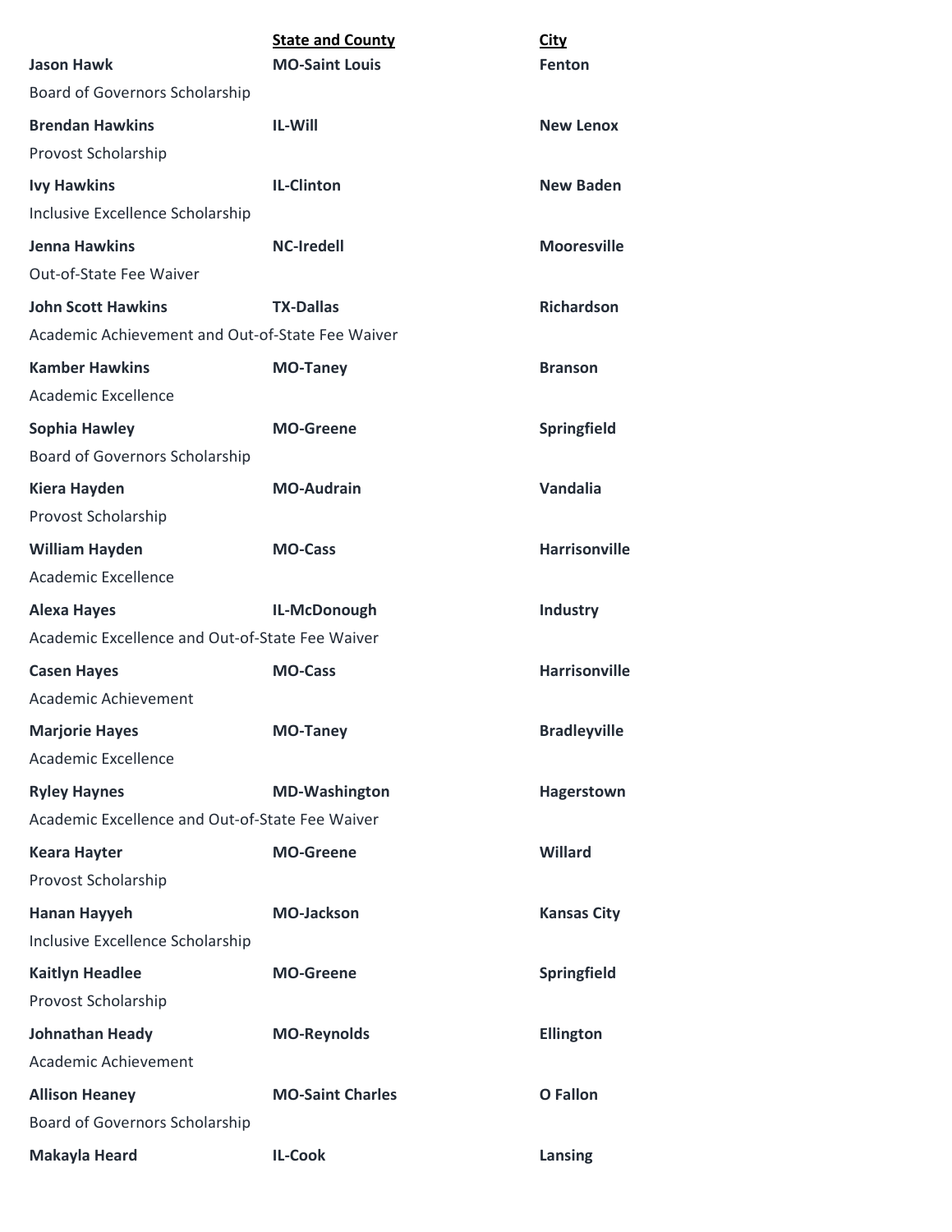| <b>City</b> |
|-------------|
|             |

| Out-of-State Fee Waiver                          |                          |                     |
|--------------------------------------------------|--------------------------|---------------------|
| <b>Steveanna Hearn</b>                           | <b>TX-Denton</b>         | <b>Little Elm</b>   |
| Academic Excellence and Out-of-State Fee Waiver  |                          |                     |
| <b>Samantha Heaver</b>                           | <b>FL-Pinellas</b>       | <b>Clearwater</b>   |
| Academic Excellence and Out-of-State Fee Waiver  |                          |                     |
| <b>Molly Heavey</b>                              | <b>MO-Saint Louis</b>    | <b>Saint Louis</b>  |
| Academic Excellence                              |                          |                     |
| <b>Emilee Heavin</b>                             | <b>MO-Christian</b>      | Ozark               |
| Academic Excellence                              |                          |                     |
| <b>Megan Heavin</b>                              | <b>MO-Greene</b>         | <b>Republic</b>     |
| Deans Scholarship                                |                          |                     |
| <b>Morgan Heckman</b>                            | <b>MO-Andrew</b>         | <b>Savannah</b>     |
| Academic Excellence                              |                          |                     |
| <b>Damien Hedgers</b>                            | <b>MO-Greene</b>         | <b>Republic</b>     |
| Deans Scholarship                                |                          |                     |
| <b>Natalie Hedgpeth</b>                          | <b>MO-Webster</b>        | <b>Rogersville</b>  |
| Deans Scholarship                                |                          |                     |
| <b>Jade Hefley-Conner</b>                        | <b>MO-Greene</b>         | Springfield         |
| Academic Excellence                              |                          |                     |
| <b>Rachel Heflin</b>                             | <b>IL-Madison</b>        | <b>Edwardsville</b> |
| Out-of-State Fee Waiver                          |                          |                     |
| <b>Brandi Heglar</b>                             | <b>IL-Cook</b>           | Chicago             |
| Academic Achievement and Out-of-State Fee Waiver |                          |                     |
| <b>Shyla Heindel</b>                             | MO-Clay                  | Liberty             |
| Academic Achievement                             |                          |                     |
| <b>Kaylee Heining</b>                            | <b>MO-Saint Charles</b>  | Augusta             |
| Provost Scholarship                              |                          |                     |
| <b>Thomas Heisner</b>                            | <b>MO-Saint Louis</b>    | <b>Saint Louis</b>  |
| Board of Governors Scholarship                   |                          |                     |
| <b>Logan Heisse</b>                              | IL-Macoupin              | <b>Staunton</b>     |
| Out-of-State Fee Waiver                          |                          |                     |
| <b>Addie Heisserer</b>                           | <b>MO-Cape Girardeau</b> | <b>Jackson</b>      |
| Board of Governors Scholarship                   |                          |                     |
| <b>Elise Hejlik</b>                              | <b>MO-Jefferson</b>      | <b>Imperial</b>     |
| Deans Scholarship                                |                          |                     |
| <b>Lindsay Helm</b>                              | <b>MO-Buchanan</b>       | <b>Faucett</b>      |
| <b>Academic Distinction</b>                      |                          |                     |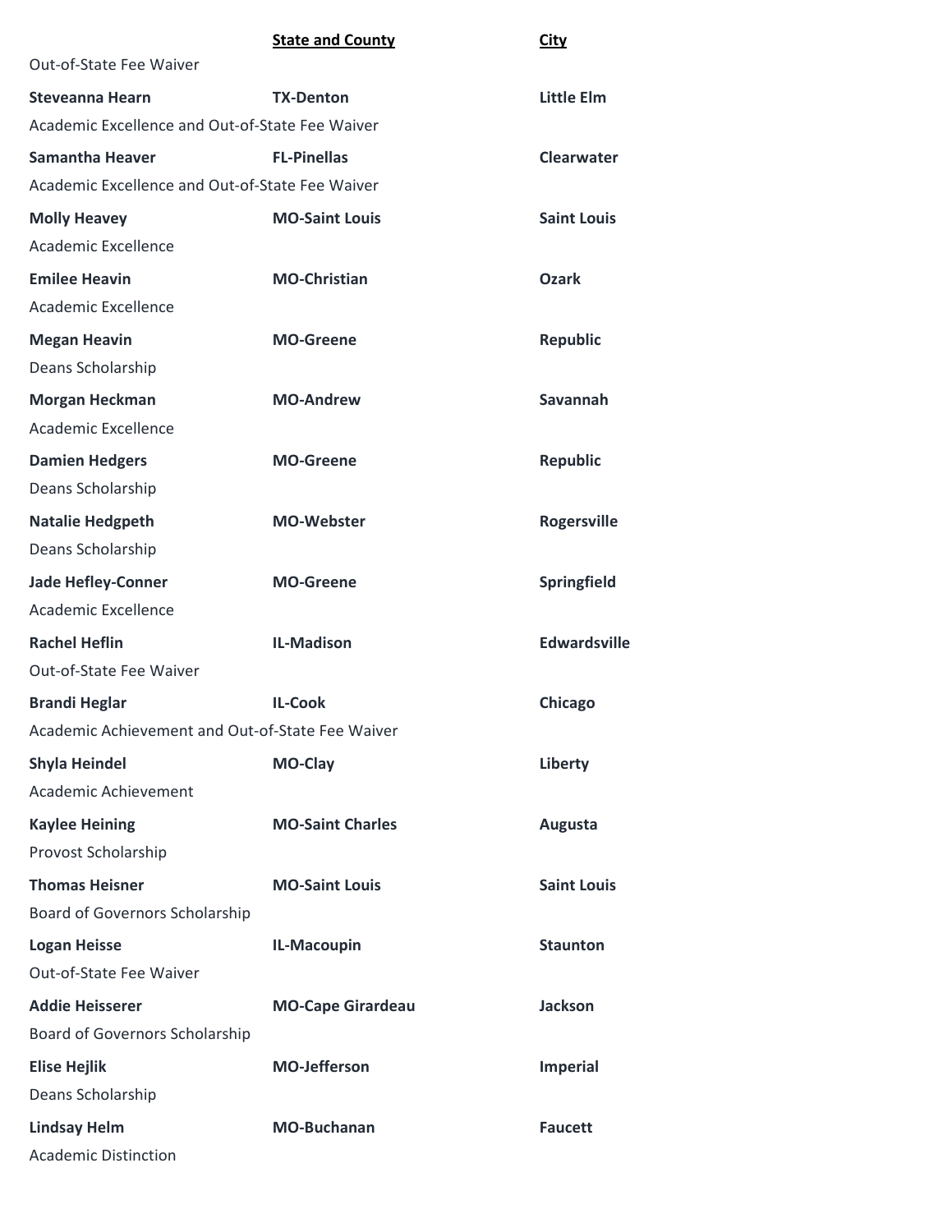| <b>Alec Helmle</b>                                                             | <b>State and County</b><br>IA-Linn | <b>City</b><br><b>Cedar Rapids</b> |
|--------------------------------------------------------------------------------|------------------------------------|------------------------------------|
| Academic Excellence and Out-of-State Fee Waiver                                |                                    |                                    |
| <b>Kayla Helms</b><br>Deans Scholarship                                        | <b>MO-Jasper</b>                   | <b>Webb City</b>                   |
| <b>Samuel Helms</b><br>Out-of-State Fee Waiver                                 | <b>IL-Saint Clair</b>              | <b>Cahokia</b>                     |
| <b>Rhett Hemingway</b><br>Provost Scholarship                                  | <b>CA-Los Angeles</b>              | <b>Burbank</b>                     |
| <b>Katherine Henak</b><br>Board of Governors Scholarship                       | <b>MO-Saint Louis</b>              | <b>Chesterfield</b>                |
| <b>Caden Hendee</b><br><b>Academic Distinction</b>                             | <b>MO-Greene</b>                   | Springfield                        |
| <b>Lily Hendershot-Roy</b><br>Provost Scholarship                              | <b>MO-Wright</b>                   | <b>Mountain Grove</b>              |
| <b>Riley Henderson</b><br>Academic Excellence and Out-of-State Fee Waiver      | <b>IL-Monroe</b>                   | Columbia                           |
| <b>Alyssa Hendricks</b><br>Academic Excellence                                 | <b>MO-Christian</b>                | <b>Nixa</b>                        |
| <b>Jaden Hendricks</b><br>Deans Scholarship                                    | <b>MO-Jefferson</b>                | De Soto                            |
| <b>Lillian Hendricks</b><br>Academic Distinction and Out-of-State Fee Waiver   | <b>IL-Madison</b>                  | <b>Edwardsville</b>                |
| <b>Torrance Hendrickson</b><br>Academic Excellence and Out-of-State Fee Waiver | <b>AR-Benton</b>                   | <b>Centerton</b>                   |
| <b>Keira Hendrix</b><br>Provost Scholarship                                    | <b>MO-Gasconade</b>                | <b>Owensville</b>                  |
| <b>Kyla Hendrix</b><br>Board of Governors Scholarship                          | <b>MO-Gasconade</b>                | <b>Owensville</b>                  |
| <b>Braden Henley</b><br>Academic Achievement                                   | <b>MO-Greene</b>                   | Springfield                        |
| <b>Emma Henley</b><br>Provost Scholarship                                      | <b>MO-Boone</b>                    | Columbia                           |
| <b>Annie Hennen</b><br>Provost Scholarship                                     | <b>KS-Johnson</b>                  | Olathe                             |
| <b>Mariah Henry</b><br>Out-of-State Fee Waiver                                 | <b>TX-Cooke</b>                    | <b>Gainesville</b>                 |
| <b>Tyler Henry</b>                                                             | <b>MO-Saint Louis</b>              | <b>Saint Louis</b>                 |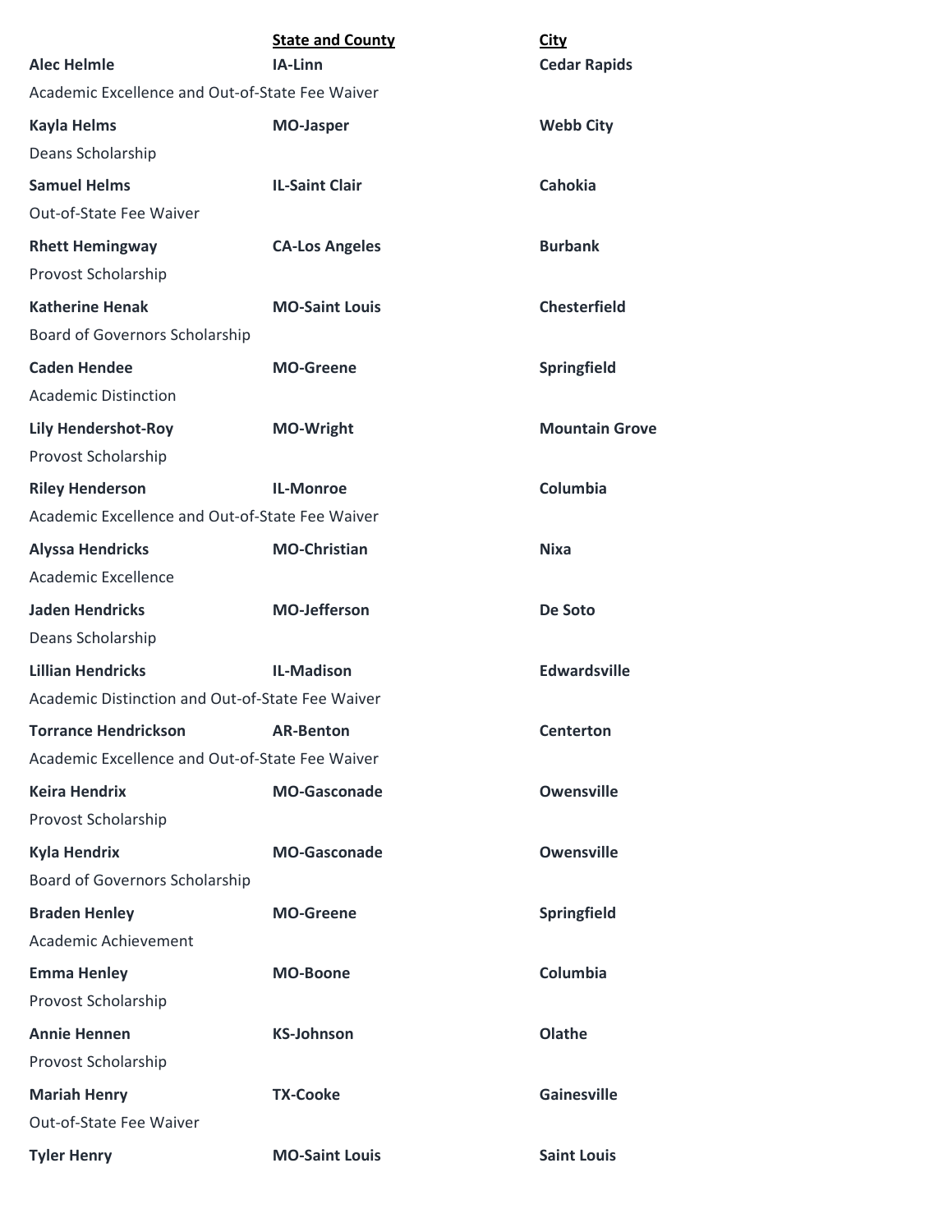|                                                 | <b>State and County</b>  | <b>City</b>           |
|-------------------------------------------------|--------------------------|-----------------------|
| Deans Scholarship                               |                          |                       |
| <b>Hanna Hensley</b>                            | <b>MO-Jefferson</b>      | <b>Cedar Hill</b>     |
| Academic Excellence                             |                          |                       |
| <b>Hayden Henson</b>                            | MO-Callaway              | <b>Fulton</b>         |
| Academic Excellence                             |                          |                       |
| <b>Sarah Henze</b>                              | <b>IL-Madison</b>        | <b>Collinsville</b>   |
| Academic Excellence and Out-of-State Fee Waiver |                          |                       |
| <b>Calli Hepfinger</b>                          | <b>MO-Saint Louis</b>    | <b>Saint Louis</b>    |
| <b>Board of Governors Scholarship</b>           |                          |                       |
| <b>Erin Herberholt</b>                          | <b>MO-Saint Louis</b>    | <b>Saint Louis</b>    |
| Deans Scholarship                               |                          |                       |
| <b>Mason Herbold</b>                            | <b>MO-Boone</b>          | <b>Hallsville</b>     |
| Board of Governors Scholarship                  |                          |                       |
| <b>Amy Hercules</b>                             | <b>MO-Marion</b>         | <b>Hannibal</b>       |
| <b>Academic Distinction</b>                     |                          |                       |
| <b>Jessica Herget</b>                           | <b>MO-Jefferson</b>      | <b>Imperial</b>       |
| Deans Scholarship                               |                          |                       |
| <b>Logan Herhold</b>                            | <b>MO-Saint Louis</b>    | <b>Chesterfield</b>   |
| Board of Governors Scholarship                  |                          |                       |
| <b>Eli Herigon</b>                              | <b>MO-Cole</b>           | Lohman                |
| <b>Academic Distinction</b>                     |                          |                       |
| <b>Andrew Herman</b>                            | WI-Waukesha              | <b>Oconomowoc</b>     |
| Academic Excellence and Out-of-State Fee Waiver |                          |                       |
| <b>Carolyn Herman</b>                           | <b>KS-Johnson</b>        | Olathe                |
| Board of Governors Scholarship                  |                          |                       |
| <b>Cole Herman</b>                              | <b>IL-Adams</b>          | Quincy                |
| Board of Governors Scholarship                  |                          |                       |
| <b>Colleen Hermann</b>                          | <b>MO-Saint Louis</b>    | <b>Saint Louis</b>    |
| Board of Governors Scholarship                  |                          |                       |
| <b>Isabella Hermann</b>                         | <b>MO-Cape Girardeau</b> | <b>Cape Girardeau</b> |
| <b>Academic Distinction</b>                     |                          |                       |
| <b>Estrella Hernandez</b>                       | <b>MO-Jackson</b>        | <b>Kansas City</b>    |
| <b>Academic Distinction</b>                     |                          |                       |
| <b>Olivia Hernandez</b>                         | <b>MO-Saint Louis</b>    | <b>Saint Louis</b>    |
| Academic Excellence                             |                          |                       |
| <b>Kaydley Herndon</b>                          | <b>MO-Christian</b>      | <b>Billings</b>       |
| Academic Achievement                            |                          |                       |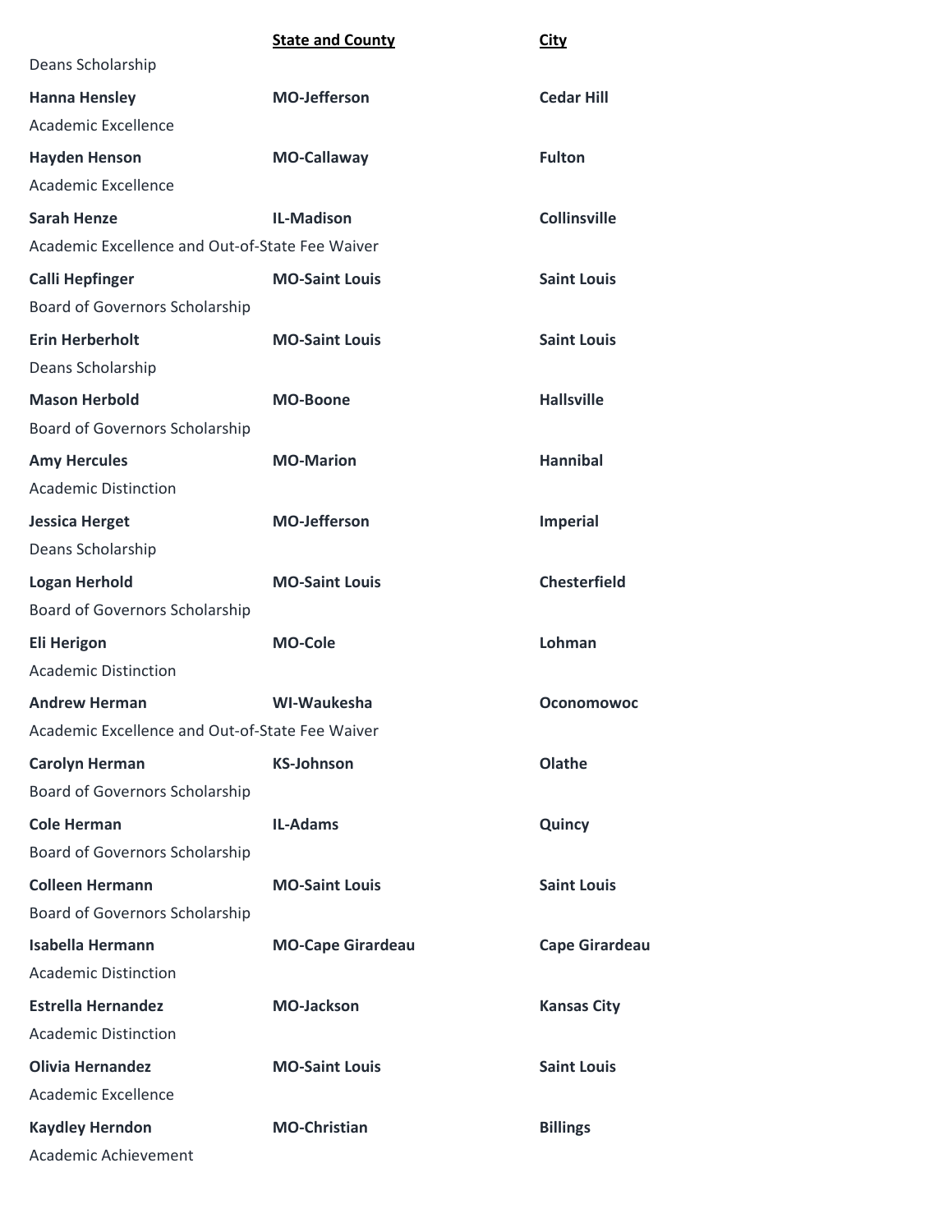|                                                 | <b>State and County</b> | City                 |
|-------------------------------------------------|-------------------------|----------------------|
| <b>Ethan Herner</b>                             | <b>IL-Will</b>          | <b>Plainfield</b>    |
| Out-of-State Fee Waiver                         |                         |                      |
| <b>Elliana Herr</b>                             | <b>FL-Palm Beach</b>    | <b>Boca Raton</b>    |
| Academic Excellence and Out-of-State Fee Waiver |                         |                      |
| <b>Aaron Herrera</b>                            | <b>AR-Washington</b>    | Springdale           |
| Out-of-State Fee Waiver                         |                         |                      |
| <b>Penelope Herrera</b>                         | <b>MO-Saint Louis</b>   | <b>Saint Louis</b>   |
| Inclusive Excellence Scholarship                |                         |                      |
| <b>Riley Herron</b>                             | <b>MO-Greene</b>        | Springfield          |
| Academic Excellence                             |                         |                      |
| <b>Brenna Hertig</b>                            | <b>MO-Morgan</b>        | <b>Gravois Mills</b> |
| Board of Governors Scholarship                  |                         |                      |
| <b>Brady Hesemann</b>                           | <b>MO-Greene</b>        | <b>Willard</b>       |
| Board of Governors Scholarship                  |                         |                      |
| <b>Taylor Hessling</b>                          | <b>IL-Adams</b>         | <b>Fowler</b>        |
| Provost Scholarship                             |                         |                      |
| <b>Carissa Hessman</b>                          | <b>AR-Benton</b>        | <b>Centerton</b>     |
| Inclusive Excellence Scholarship                |                         |                      |
| <b>Rosa Hester</b>                              | <b>MO-Stoddard</b>      | <b>Bloomfield</b>    |
| Academic Excellence                             |                         |                      |
| <b>Mia Heuberger</b>                            | <b>MO-Saint Louis</b>   | <b>Saint Louis</b>   |
| Provost Scholarship                             |                         |                      |
| <b>Carson Heurtin</b>                           | <b>MO-Jackson</b>       | <b>Lees Summit</b>   |
| Board of Governors Scholarship                  |                         |                      |
| <b>Logan Heurtin</b>                            | <b>MO-Jackson</b>       | <b>Lees Summit</b>   |
| Provost Scholarship                             |                         |                      |
| <b>Sydney Heusman</b>                           | <b>NE-Dawson</b>        | <b>Sumner</b>        |
| Out-of-State Fee Waiver                         |                         |                      |
| <b>Madeline Hewgley</b>                         | <b>MO-Saint Louis</b>   | <b>Saint Louis</b>   |
| Board of Governors Scholarship                  |                         |                      |
| Abigail Hickman                                 | <b>MO-Greene</b>        | Springfield          |
| Academic Excellence                             |                         |                      |
| <b>Madison Hickman</b>                          | <b>IL-Knox</b>          | <b>Maquon</b>        |
| Academic Excellence and Out-of-State Fee Waiver |                         |                      |
| <b>Quincy Hicks</b>                             | <b>MO-Barton</b>        | <b>Golden City</b>   |
| Academic Excellence and Out-of-State Fee Waiver |                         |                      |
| <b>Jacob Hiebsch</b>                            | <b>MO-Saint Louis</b>   | <b>Eureka</b>        |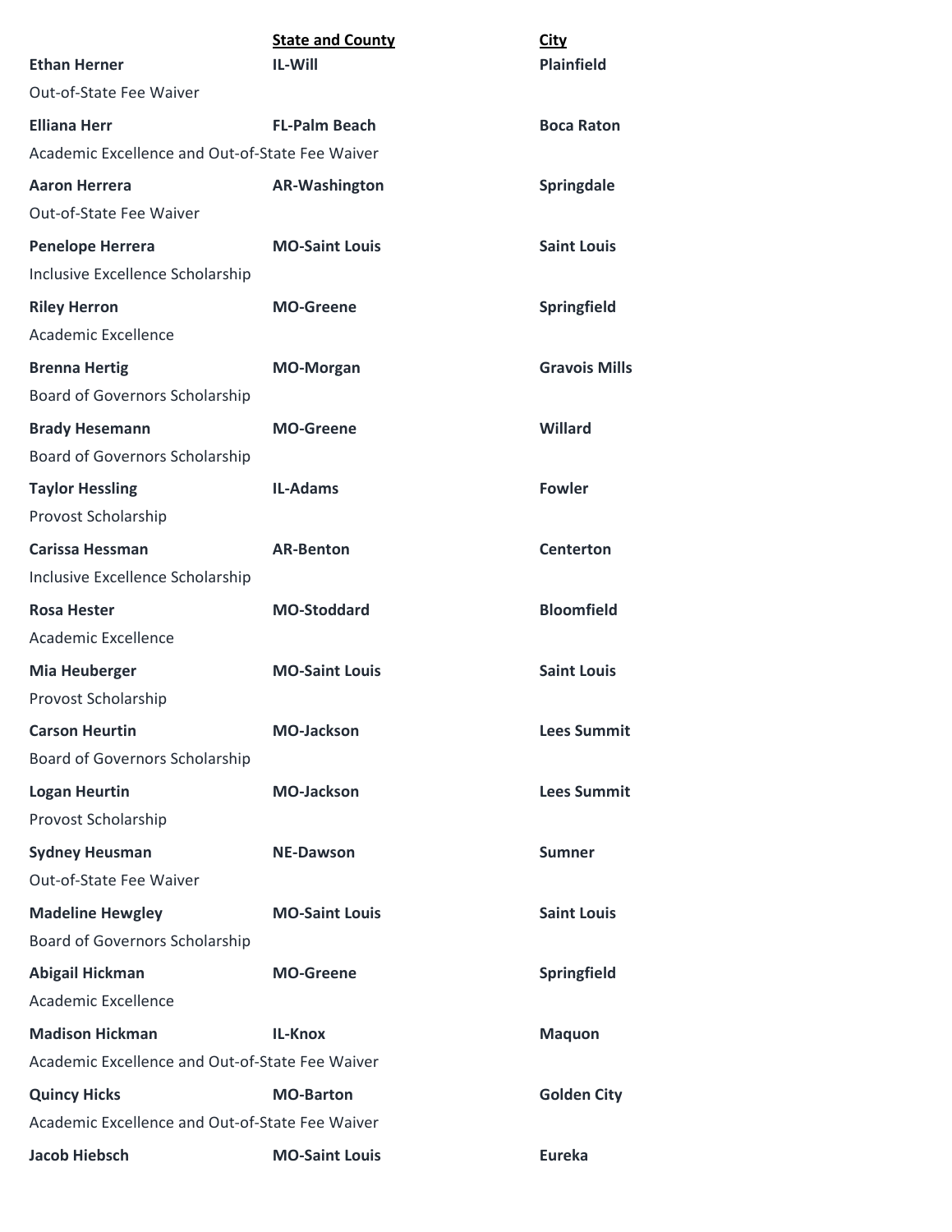|                                                         | <b>State and County</b> | <b>City</b>             |
|---------------------------------------------------------|-------------------------|-------------------------|
| Provost Scholarship                                     |                         |                         |
| <b>Finnegan Higginbotham</b>                            | <b>TX-Travis</b>        | <b>Austin</b>           |
| Deans Scholarship                                       |                         |                         |
| <b>Amber Higgins</b>                                    | <b>MO-Phelps</b>        | <b>Saint James</b>      |
| Hutchens/SGA Centennial Leaders and Provost Scholarship |                         |                         |
| <b>Emma Higgins</b>                                     | <b>DE-Kent</b>          | <b>Dover</b>            |
| Board of Governors Scholarship                          |                         |                         |
| <b>Jillian Higgins</b>                                  | <b>IL-Saint Clair</b>   | <b>Belleville</b>       |
| <b>Out-of-State Fee Waiver</b>                          |                         |                         |
| <b>Lauren Higgins</b>                                   | <b>MO-Saint Charles</b> | O Fallon                |
| Board of Governors Scholarship                          |                         |                         |
| Jarmesha High                                           | <b>GA-Clayton</b>       | <b>Forest Park</b>      |
| Out-of-State Fee Waiver                                 |                         |                         |
| <b>Caroline Higley</b>                                  | <b>TN-Shelby</b>        | Germantown              |
| <b>Out-of-State Fee Waiver</b>                          |                         |                         |
| <b>Tyler Hildenbrand</b>                                | <b>MO-Saint Charles</b> | <b>Lake Saint Louis</b> |
| Provost Scholarship                                     |                         |                         |
| <b>Breana Hill</b>                                      | <b>MI-Macomb</b>        | Warren                  |
| Academic Distinction and Out-of-State Fee Waiver        |                         |                         |
| <b>Damian Hill</b>                                      | <b>IL-Cook</b>          | Chicago                 |
| Out-of-State Fee Waiver                                 |                         |                         |
| <b>Daniki Hill</b>                                      | <b>IL-Cook</b>          | Chicago                 |
| Out-of-State Fee Waiver                                 |                         |                         |
| <b>Elise Hill</b>                                       | <b>OH-Sandusky</b>      | Clyde                   |
| Provost Scholarship                                     |                         |                         |
| <b>Emma Hill</b>                                        | <b>TX-Jefferson</b>     | <b>Beaumont</b>         |
| Academic Achievement and Out-of-State Fee Waiver        |                         |                         |
| <b>Kynslee Hill</b>                                     | <b>MO-Jasper</b>        | <b>Joplin</b>           |
| Academic Achievement                                    |                         |                         |
| Lorelei Hill                                            | <b>MO-Saint Charles</b> | <b>Saint Charles</b>    |
| Provost Scholarship                                     |                         |                         |
| <b>Taylor Hill</b>                                      | <b>MO-Saint Charles</b> | <b>Saint Charles</b>    |
| Academic Excellence                                     |                         |                         |
| Abigail Hillman                                         | <b>MO-Pulaski</b>       | Waynesville             |
| Deans Scholarship                                       |                         |                         |
| <b>Skylar Hillmann</b>                                  | IA-Story                | <b>Gilbert</b>          |
| Academic Excellence and Out-of-State Fee Waiver         |                         |                         |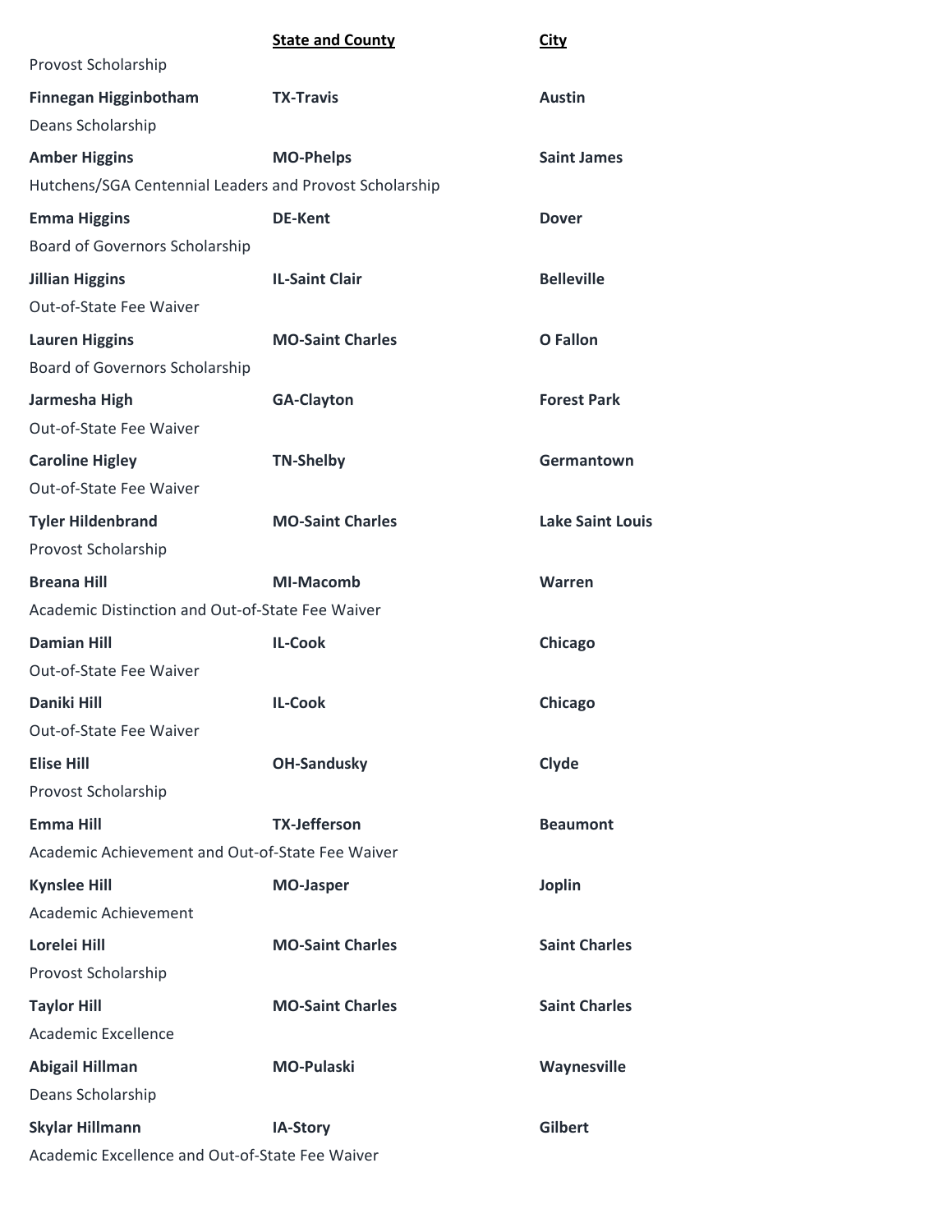|                                                  | <b>State and County</b>  | <b>City</b>          |
|--------------------------------------------------|--------------------------|----------------------|
| <b>Hannah Hilsenbeck</b>                         | <b>MO-Jasper</b>         | Carthage             |
| Board of Governors Scholarship                   |                          |                      |
| <b>Molly Himstedt</b>                            | <b>MO-Saint Louis</b>    | <b>Ellisville</b>    |
| <b>Academic Distinction</b>                      |                          |                      |
| <b>Benjamin Hines</b>                            | <b>MO-Greene</b>         | <b>Walnut Grove</b>  |
| Board of Governors Scholarship                   |                          |                      |
| <b>Julia Hines</b>                               | <b>MO-Christian</b>      | <b>Nixa</b>          |
| Board of Governors Scholarship                   |                          |                      |
| <b>Camryn Hinkle</b>                             | <b>AR-Johnson</b>        | <b>Clarksville</b>   |
| Academic Excellence and Out-of-State Fee Waiver  |                          |                      |
| <b>Kylie Hinrichs</b>                            | <b>MO-Saint Clair</b>    | <b>Belleville</b>    |
| Academic Excellence and Out-of-State Fee Waiver  |                          |                      |
| <b>Brady Hinton</b>                              | <b>MO-Johnson</b>        | <b>Bates City</b>    |
| Inclusive Excellence Scholarship                 |                          |                      |
| <b>Tanner Hirschi</b>                            | <b>MO-Stone</b>          | Galena               |
| Board of Governors Scholarship                   |                          |                      |
| <b>Ngun Hnem</b>                                 | <b>MO-McDonald</b>       | <b>Rocky Comfort</b> |
| <b>Out-of-State Fee Waiver</b>                   |                          |                      |
| <b>Quynh-Huong Hoang</b>                         | <b>MO-Greene</b>         | Springfield          |
| Provost Scholarship                              |                          |                      |
| <b>Ashley Hobbes</b>                             | <b>CA-Riverside</b>      | <b>Bermuda Dunes</b> |
| Academic Excellence and Out-of-State Fee Waiver  |                          |                      |
| <b>Emily Hobbs</b>                               | <b>CA-Sacramento</b>     | <b>Folsom</b>        |
| Academic Distinction and Out-of-State Fee Waiver |                          |                      |
| <b>Alexis Hobday</b>                             | <b>MO-Saint Charles</b>  | <b>O</b> Fallon      |
| Deans Scholarship                                |                          |                      |
| <b>Jiliyan Hobeck</b>                            | <b>MO-Cape Girardeau</b> | Friedheim            |
| Provost Scholarship                              |                          |                      |
| <b>Haley Hoch</b>                                | <b>MO-Franklin</b>       | Leslie               |
| <b>Academic Distinction</b>                      |                          |                      |
| <b>Isabella Hodack</b>                           | <b>TN-Williamson</b>     | <b>Franklin</b>      |
| Out-of-State Fee Waiver                          |                          |                      |
| <b>Tyson Hodge</b>                               | MO-Clay                  | <b>Kearney</b>       |
| Board of Governors Scholarship                   |                          |                      |
| <b>Madeline Hodges</b>                           | <b>MO-Christian</b>      | <b>Sparta</b>        |
| <b>Academic Distinction</b>                      |                          |                      |
| <b>Madeline Hodgins</b>                          | IA-Linn                  | <b>Cedar Rapids</b>  |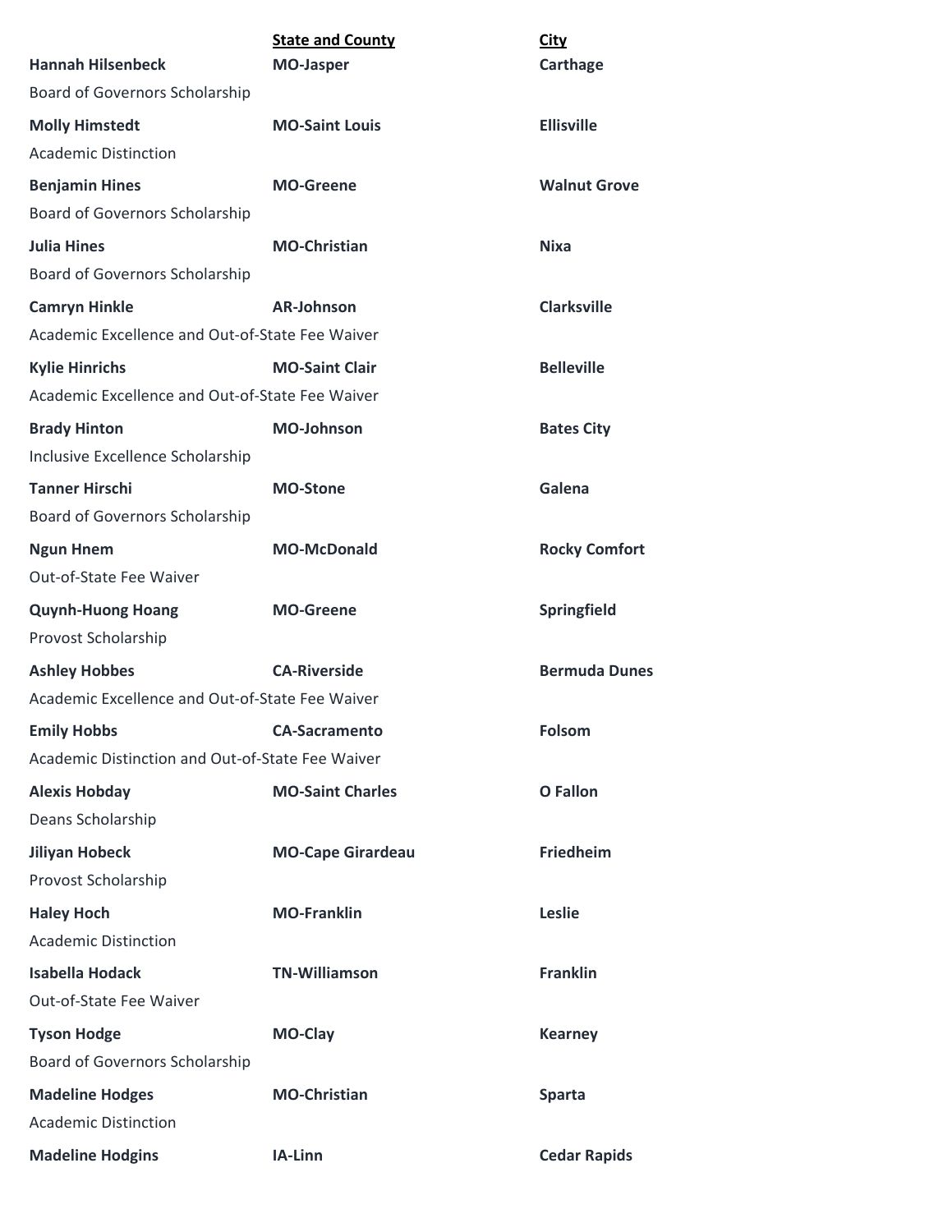|                                  | <b>State and County</b>  | City                 |
|----------------------------------|--------------------------|----------------------|
| Board of Governors Scholarship   |                          |                      |
| <b>Alexa Hodory</b>              | IL-McHenry               | <b>Woodstock</b>     |
| Out-of-State Fee Waiver          |                          |                      |
| <b>Allison Hoefle</b>            | <b>MO-Saint Charles</b>  | <b>Saint Peters</b>  |
| Academic Excellence              |                          |                      |
| <b>Reagen Hoefle</b>             | <b>IL-Saint Clair</b>    | <b>O</b> Fallon      |
| Out-of-State Fee Waiver          |                          |                      |
| <b>Audrey Hoeft</b>              | <b>MO-Saint Louis</b>    | <b>Ballwin</b>       |
| Provost Scholarship              |                          |                      |
| <b>Gabriel Hoekel</b>            | <b>MO-Franklin</b>       | Union                |
| Academic Excellence              |                          |                      |
| <b>Sarah Hoerner</b>             | <b>IL-Saint Clair</b>    | <b>Belleville</b>    |
| Deans Scholarship                |                          |                      |
| Sophia Hoersch                   | <b>MO-Saint Charles</b>  | <b>O</b> Fallon      |
| Academic Excellence              |                          |                      |
| <b>Laura Hoesly</b>              | 00-Unknown County        |                      |
| Board of Governors Scholarship   |                          |                      |
| <b>Christian Hoff</b>            | <b>MO-Saint Charles</b>  | <b>Saint Charles</b> |
| Provost Scholarship              |                          |                      |
| <b>Dreston Hoffman</b>           | <b>MO-Saint Francois</b> | <b>Desloge</b>       |
| Board of Governors Scholarship   |                          |                      |
| <b>Lance Hoffman</b>             | <b>MO-Saint Charles</b>  | Wentzville           |
| Inclusive Excellence Scholarship |                          |                      |
| <b>Brynn Hogan</b>               | <b>MO-Stone</b>          | Galena               |
| Academic Excellence              |                          |                      |
| <b>Ethan Hogan</b>               | <b>TX-Collin</b>         | <b>Prosper</b>       |
| Board of Governors Scholarship   |                          |                      |
| <b>Audrey Hoggatt</b>            | <b>MO-Jasper</b>         | <b>Carl Junction</b> |
| Deans Scholarship                |                          |                      |
| <b>Tyreak Holate</b>             | <b>FL-Orange</b>         | Apopka               |
| Out-of-State Fee Waiver          |                          |                      |
| <b>Caleb Holcomb</b>             | OK-Oklahoma              | <b>Oklahoma City</b> |
| Board of Governors Scholarship   |                          |                      |
| <b>Connor Holden</b>             | <b>MO-Christian</b>      | <b>Ozark</b>         |
| Board of Governors Scholarship   |                          |                      |
| <b>Henry Holden</b>              | <b>MO-Taney</b>          | <b>Branson</b>       |
| Board of Governors Scholarship   |                          |                      |
|                                  |                          |                      |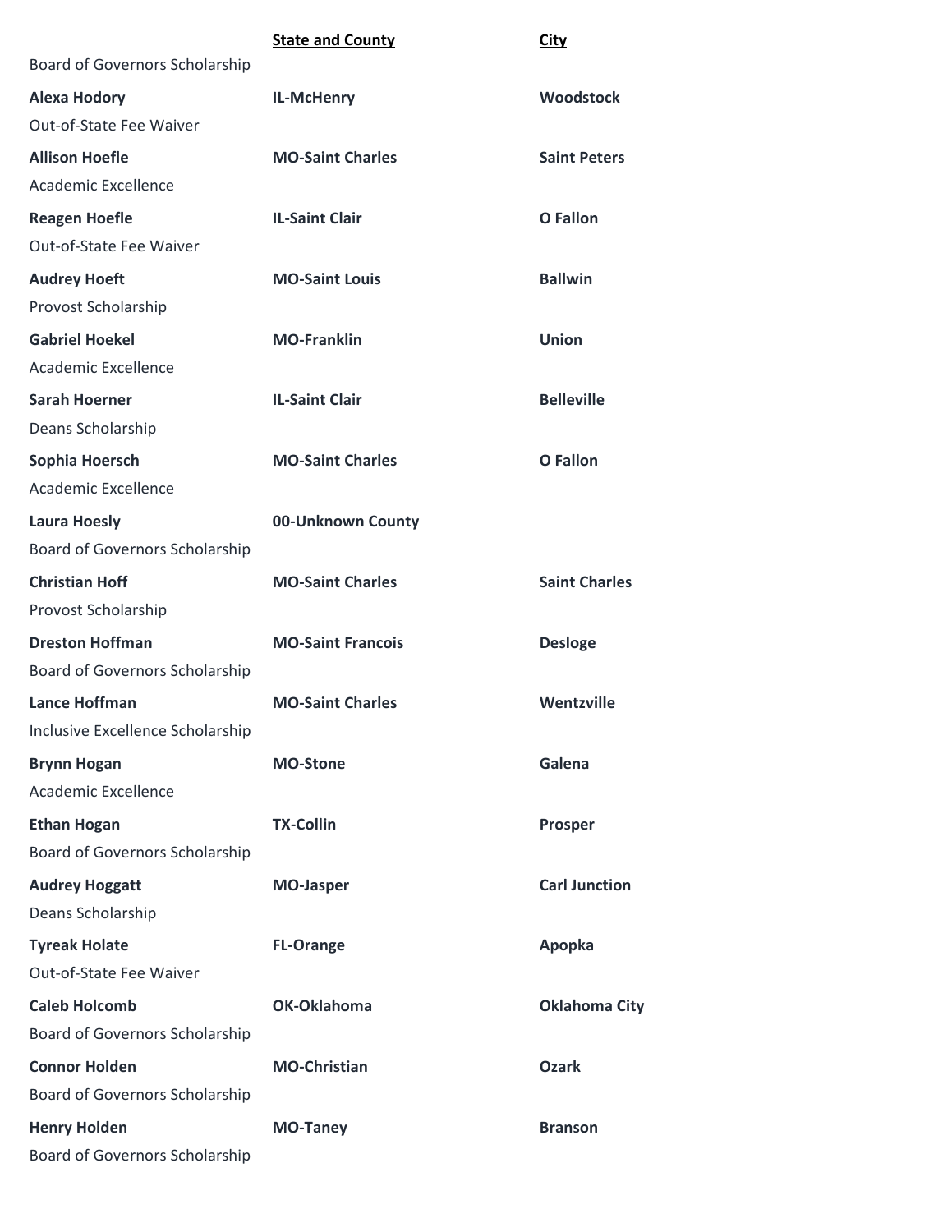| <b>George Holesinger</b>                         | <b>State and County</b><br>IA-Dubuque | <b>City</b><br><b>Dubuque</b> |
|--------------------------------------------------|---------------------------------------|-------------------------------|
| Out-of-State Fee Waiver                          |                                       |                               |
| <b>Leah Holewyne</b>                             | <b>TX-Harris</b>                      | <b>Houston</b>                |
| Academic Excellence and Out-of-State Fee Waiver  |                                       |                               |
| <b>Isaiah Holgerson</b>                          | <b>MO-Christian</b>                   | Nixa                          |
| Academic Excellence                              |                                       |                               |
| <b>Alyssa Holland</b>                            | <b>MO-Saint Louis</b>                 | <b>Hazelwood</b>              |
| Provost Scholarship                              |                                       |                               |
| <b>Tanner Hollerich</b>                          | <b>IL-Saint Clair</b>                 | <b>O</b> Fallon               |
| <b>Out-of-State Fee Waiver</b>                   |                                       |                               |
| <b>Tyler Hollman</b>                             | <b>IN-Bartholomew</b>                 | Hope                          |
| Academic Distinction and Out-of-State Fee Waiver |                                       |                               |
| <b>Isabella Holloway</b>                         | <b>AR-Benton</b>                      | Gravette                      |
| Academic Excellence and Out-of-State Fee Waiver  |                                       |                               |
| <b>Katelynn Holloway</b>                         | <b>MO-Saint Charles</b>               | <b>Saint Peters</b>           |
| Board of Governors Scholarship                   |                                       |                               |
| <b>Kyle Holloway</b>                             | <b>MO-Howell</b>                      | <b>West Plains</b>            |
| Provost Scholarship                              |                                       |                               |
| <b>Lauren Holm</b>                               | <b>MO-Saint Charles</b>               | <b>Lake Saint Louis</b>       |
| Provost Scholarship                              |                                       |                               |
| <b>Andrew Holman</b>                             | <b>MO-Jefferson</b>                   | <b>Imperial</b>               |
| <b>Board of Governors Scholarship</b>            |                                       |                               |
| <b>Kelyn Holman</b>                              | <b>MO-Dade</b>                        | Lockwood                      |
| Academic Excellence                              |                                       |                               |
| <b>Teagan Holman</b>                             | IA-Wapello                            | <b>Ottumwa</b>                |
| Deans Scholarship                                |                                       |                               |
| <b>Natasha Holmberg</b>                          | <b>MO-Jackson</b>                     | <b>Lees Summit</b>            |
| Deans Scholarship                                |                                       |                               |
| <b>Sarah Holmes</b>                              | <b>MO-Camden</b>                      | Camdenton                     |
| Provost Scholarship                              |                                       |                               |
| <b>Alexis Holt</b>                               | <b>AR-Washington</b>                  | <b>Elkins</b>                 |
| Academic Excellence and Out-of-State Fee Waiver  |                                       |                               |
| <b>Evan Holt</b>                                 | <b>VA-Fairfax</b>                     | <b>Alexandria</b>             |
| Board of Governors Scholarship                   |                                       |                               |
| <b>Brooklynn Holtman</b>                         | MO-Nodaway                            | <b>Maryville</b>              |
| Deans Scholarship                                |                                       |                               |
| <b>Caleigh Holtman</b>                           | <b>MO-Saint Louis</b>                 | Wildwood                      |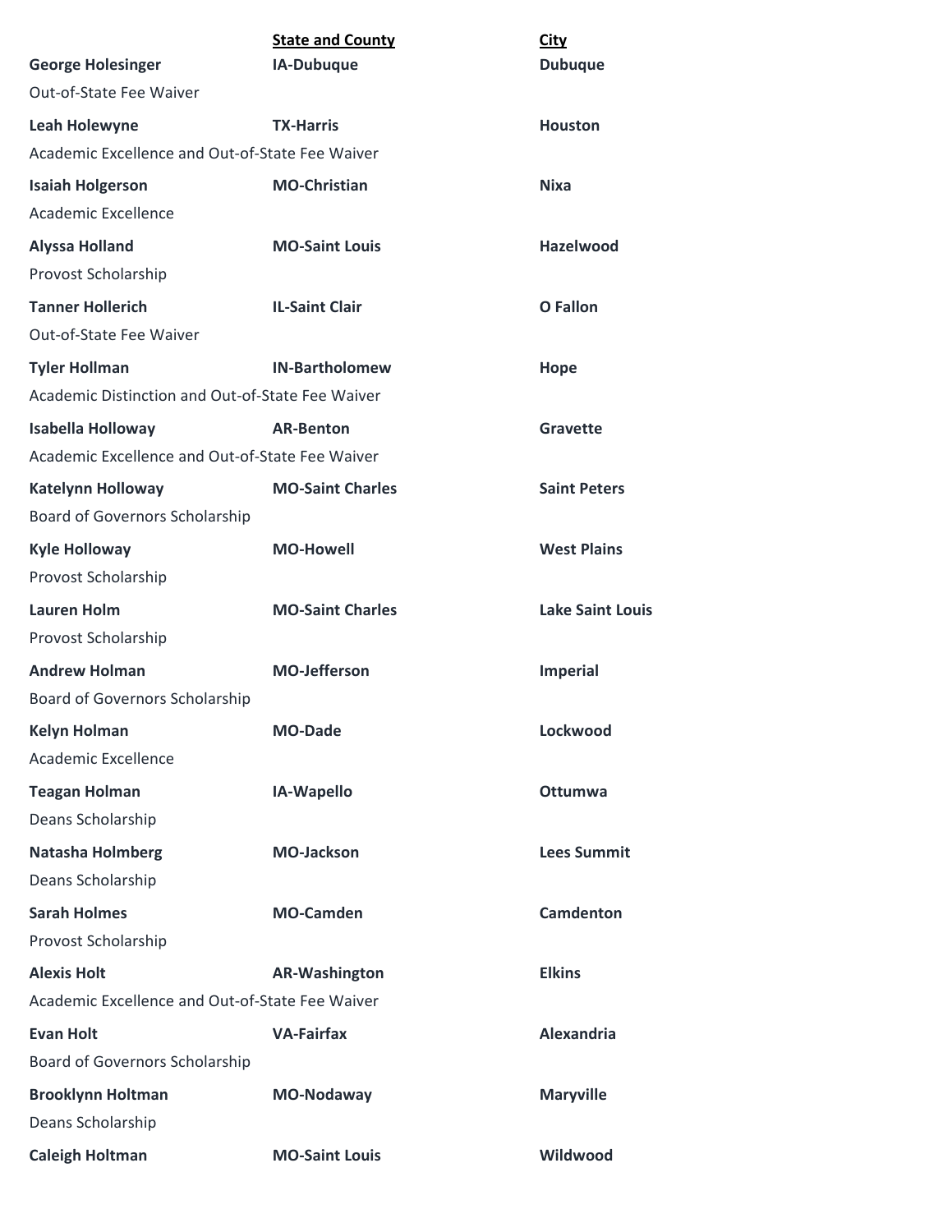|                                                       | <b>State and County</b> | City                 |
|-------------------------------------------------------|-------------------------|----------------------|
| Board of Governors Scholarship                        |                         |                      |
| <b>Samuel Holtmeyer</b>                               | <b>MO-Franklin</b>      | Washington           |
| Deans Scholarship                                     |                         |                      |
| <b>Josi Holtzclaw</b>                                 | <b>MO-Montgomery</b>    | <b>Montgomery Cy</b> |
| <b>Academic Distinction</b>                           |                         |                      |
| <b>Hannah Holzer</b>                                  | <b>MO-Saint Charles</b> | Wentzville           |
| Presidential Scholarship                              |                         |                      |
| <b>Brogan Homburg</b>                                 | <b>MO-Webster</b>       | <b>Rogersville</b>   |
| Presidential Scholarship                              |                         |                      |
| <b>Brooke Hoodenpyle</b>                              | <b>MO-Jasper</b>        | <b>Carl Junction</b> |
| <b>Academic Distinction</b>                           |                         |                      |
| <b>Brynn Hoodenpyle</b>                               | <b>MO-Jasper</b>        | <b>Carl Junction</b> |
| Academic Excellence                                   |                         |                      |
| <b>Dillon Hoover</b>                                  | <b>AR-Saline</b>        | <b>Benton</b>        |
| Board of Governors Scholarship                        |                         |                      |
| <b>Jesse Hoover</b>                                   | <b>KS-Johnson</b>       | <b>Overland Park</b> |
| Academic Excellence and Out-of-State Fee Waiver       |                         |                      |
| <b>Abby Horn</b>                                      | <b>TX-Denton</b>        | <b>Roanoke</b>       |
| Academic Distinction and Out-of-State Fee Waiver      |                         |                      |
| <b>Maya Horn</b>                                      | MO-Clay                 | <b>Kansas City</b>   |
| Board of Governors Scholarship                        |                         |                      |
| <b>Logan Hornback</b>                                 | <b>MO-Saint Charles</b> | <b>O</b> Fallon      |
| <b>Board of Governors Scholarship</b>                 |                         |                      |
| <b>Rebecca Hornberger</b>                             | <b>MO-Saint Louis</b>   | <b>Chesterfield</b>  |
| Academic Excellence                                   |                         |                      |
| <b>Cade Horning</b>                                   | <b>MO-Christian</b>     | <b>Nixa</b>          |
| Deans Scholarship and Hutchens/SGA Centennial Leaders |                         |                      |
| <b>Dayton Horras</b>                                  | <b>IL-Madison</b>       | <b>Collinsville</b>  |
| Provost Scholarship                                   |                         |                      |
| <b>Aleigha Horton</b>                                 | <b>MO-Buchanan</b>      | <b>Saint Joseph</b>  |
| Academic Excellence                                   |                         |                      |
| <b>Cale Horton</b>                                    | <b>CA-San Diego</b>     | <b>San Diego</b>     |
| Academic Achievement and Out-of-State Fee Waiver      |                         |                      |
| <b>Derek Horton</b>                                   | <b>MO-Greene</b>        | Springfield          |
| Deans Scholarship                                     |                         |                      |
| <b>Katherine Horton</b>                               | <b>GA-Gwinnett</b>      | <b>Buford</b>        |
| Provost Scholarship                                   |                         |                      |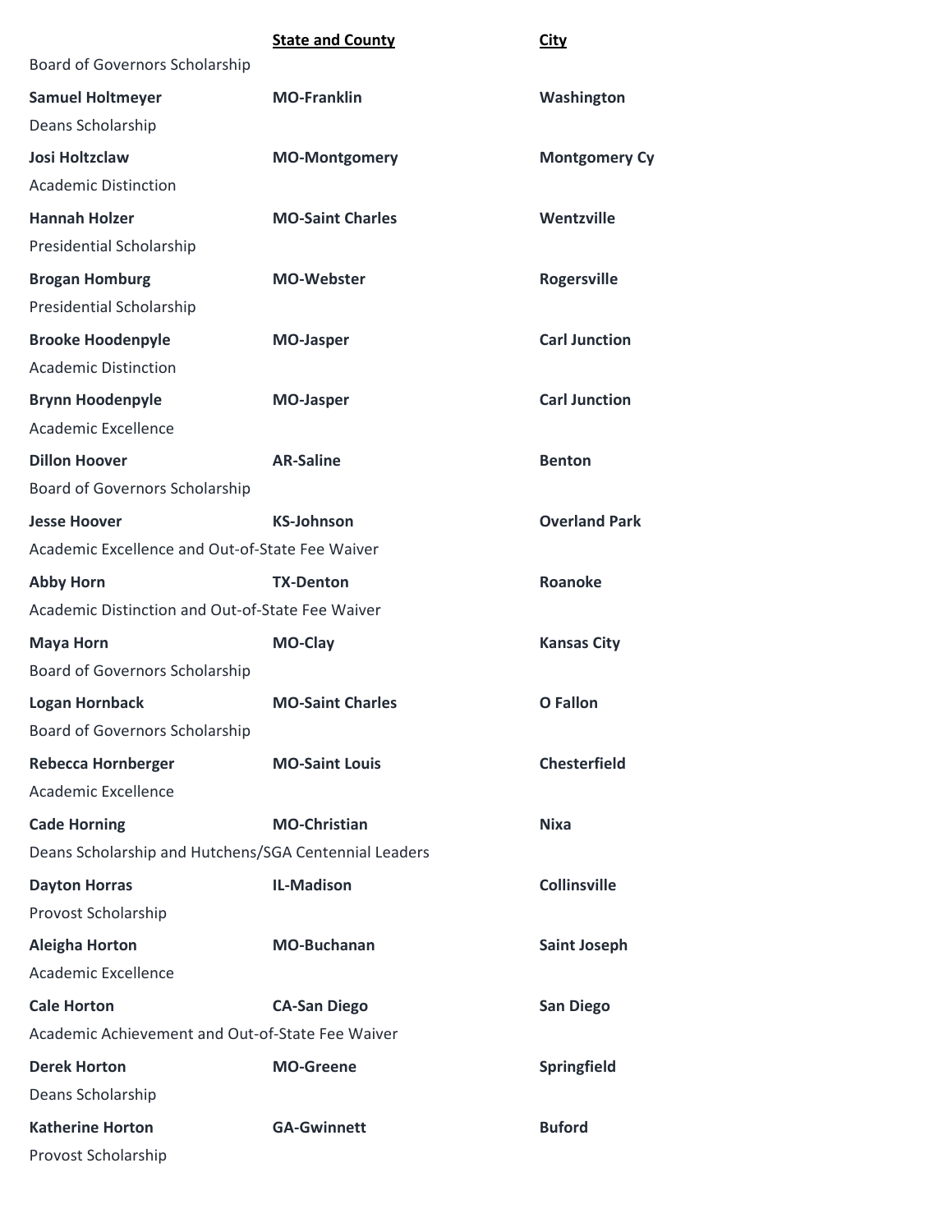|                                                  | <b>State and County</b> | <b>City</b>          |
|--------------------------------------------------|-------------------------|----------------------|
| <b>Stone Hose</b>                                | <b>MO-Taney</b>         | <b>Branson</b>       |
| Board of Governors Scholarship                   |                         |                      |
| <b>Tiras Hosner</b>                              | <b>MO-Saint Louis</b>   | <b>Saint Louis</b>   |
| Deans Scholarship                                |                         |                      |
| <b>Ming-Hsiu Hou</b>                             | <b>IL-Madison</b>       | <b>Edwardsville</b>  |
| Out-of-State Fee Waiver                          |                         |                      |
| <b>Megan Houberg</b>                             | <b>IL-Madison</b>       | <b>Collinsville</b>  |
| Board of Governors Scholarship                   |                         |                      |
| <b>Nathan Houe</b>                               | <b>CA-Santa Clara</b>   | Sunnyvale            |
| Academic Achievement and Out-of-State Fee Waiver |                         |                      |
| <b>Adam Hounsom</b>                              | <b>MO-Phelps</b>        | Rolla                |
| Deans Scholarship                                |                         |                      |
| <b>Ella House</b>                                | <b>MO-Jefferson</b>     | <b>Imperial</b>      |
| Provost Scholarship                              |                         |                      |
| <b>Rozella House</b>                             | <b>MO-Saint Louis</b>   | <b>Bridgeton</b>     |
| Academic Excellence                              |                         |                      |
| <b>Christopher Housholder</b>                    | <b>MO-Webster</b>       | <b>Marshfield</b>    |
| Board of Governors Scholarship                   |                         |                      |
| <b>Alicia Housley</b>                            | <b>KS-Marshall</b>      | <b>Marysville</b>    |
| Academic Distinction and Out-of-State Fee Waiver |                         |                      |
| <b>Caleb Houston</b>                             | <b>MO-Jefferson</b>     | <b>Imperial</b>      |
| Academic Excellence                              |                         |                      |
| <b>Claire Houston</b>                            | MO-Clay                 | <b>Kansas City</b>   |
| Academic Excellence                              |                         |                      |
| <b>Elia Houston</b>                              | IL-DuPage               | <b>Naperville</b>    |
| Out-of-State Fee Waiver                          |                         |                      |
| <b>James Houston</b>                             | <b>MO-Taney</b>         | <b>Branson</b>       |
| Board of Governors Scholarship                   |                         |                      |
| <b>Putt Houston</b>                              | <b>MO-Saint Charles</b> | <b>O</b> Fallon      |
| Provost Scholarship                              |                         |                      |
| <b>Michael Houston Jr</b>                        | <b>MO-Saint Charles</b> | <b>O</b> Fallon      |
| Board of Governors Scholarship                   |                         |                      |
| <b>Lilly Hove</b>                                | IL-Kankakee             | <b>Bourbonnais</b>   |
| Academic Achievement and Out-of-State Fee Waiver |                         |                      |
| <b>Delaney Howard</b>                            | IL-Logan                | <b>Mount Pulaski</b> |
| Board of Governors Scholarship                   |                         |                      |
| <b>Dusean Howard</b>                             | <b>MO-Greene</b>        | Springfield          |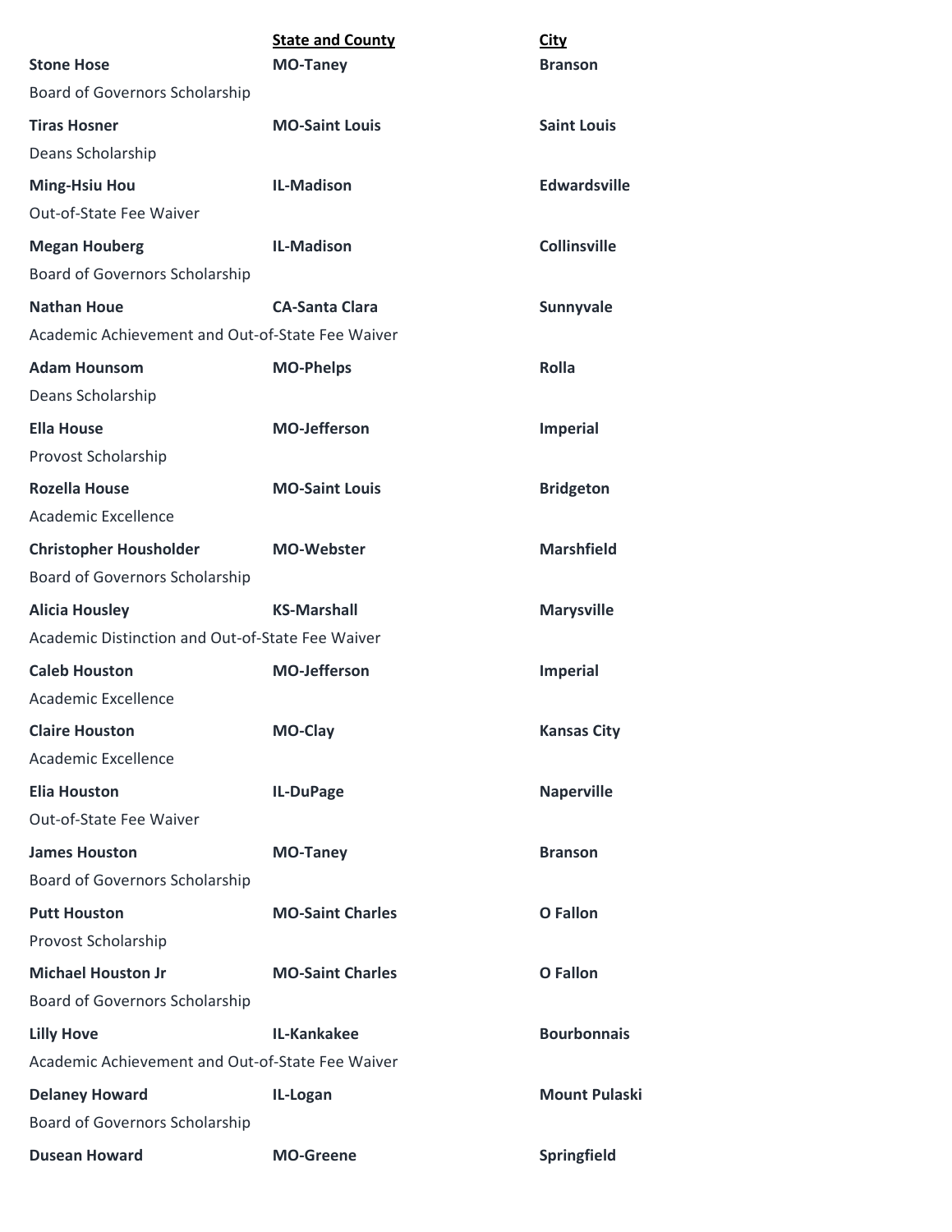|                                                         | <b>State and County</b>    | <b>City</b>           |
|---------------------------------------------------------|----------------------------|-----------------------|
| Inclusive Excellence Scholarship                        |                            |                       |
| <b>Dylan Howard</b>                                     | <b>MO-Saint Louis</b>      | <b>Ballwin</b>        |
| Deans Scholarship                                       |                            |                       |
| <b>Elaina Howard</b>                                    | <b>IL-Saint Clair</b>      | <b>Swansea</b>        |
| Academic Achievement and Out-of-State Fee Waiver        |                            |                       |
| <b>Luke Howard</b>                                      | <b>MO-Ripley</b>           | Doniphan              |
| Provost Scholarship                                     |                            |                       |
| <b>Margaret Howard</b>                                  | <b>MO-Saint Charles</b>    | Wentzville            |
| Provost Scholarship                                     |                            |                       |
| <b>Tyler Howard</b>                                     | <b>MO-Dade</b>             | <b>Greenfield</b>     |
| Academic Achievement                                    |                            |                       |
| <b>Riley Howdeshell</b>                                 | <b>MO-Jefferson</b>        | <b>Imperial</b>       |
| Provost Scholarship                                     |                            |                       |
| <b>Cora Howell</b>                                      | <b>MO-Cole</b>             | <b>Jefferson City</b> |
| Deans Scholarship                                       |                            |                       |
| <b>Sarah Howell</b>                                     | <b>AR-Washington</b>       | <b>Tontitown</b>      |
| Academic Excellence and Out-of-State Fee Waiver         |                            |                       |
| <b>Abigail Howerton</b>                                 | <b>AR-Washington</b>       | <b>Prairie Grove</b>  |
| Board of Governors Scholarship                          |                            |                       |
| <b>Leyah Howlett</b>                                    | <b>MO-Laclede</b>          | Lebanon               |
| <b>Academic Distinction</b>                             |                            |                       |
| Olivia Hoyhtya                                          | <b>MN-Ramsey</b>           | <b>Shoreview</b>      |
| Academic Excellence and Out-of-State Fee Waiver         |                            |                       |
| Sophia Hoyt                                             | <b>MO-Saint Louis City</b> | <b>Saint Louis</b>    |
| Academic Excellence                                     |                            |                       |
| Dayna Hruby                                             | <b>MO-Pulaski</b>          | <b>Ft Leonard Wd</b>  |
| Academic Excellence                                     |                            |                       |
| <b>Matthew Hsi</b>                                      | <b>MO-Greene</b>           | Springfield           |
| Board of Governors Scholarship                          |                            |                       |
| <b>Carla Hubbard</b>                                    | <b>NE-Douglas</b>          | Omaha                 |
| Out-of-State Fee Waiver                                 |                            |                       |
| <b>Hollace Hubbard</b>                                  | <b>MO-Greene</b>           | Springfield           |
| Academic Excellence and Hutchens/SGA Centennial Leaders |                            |                       |
| <b>Morgyn Hubbard</b>                                   | MO-Ray                     | Lawson                |
| Inclusive Excellence Scholarship                        |                            |                       |
| <b>Quincy Hubert</b>                                    | <b>KS-Johnson</b>          | <b>Shawnee</b>        |
| Board of Governors Scholarship                          |                            |                       |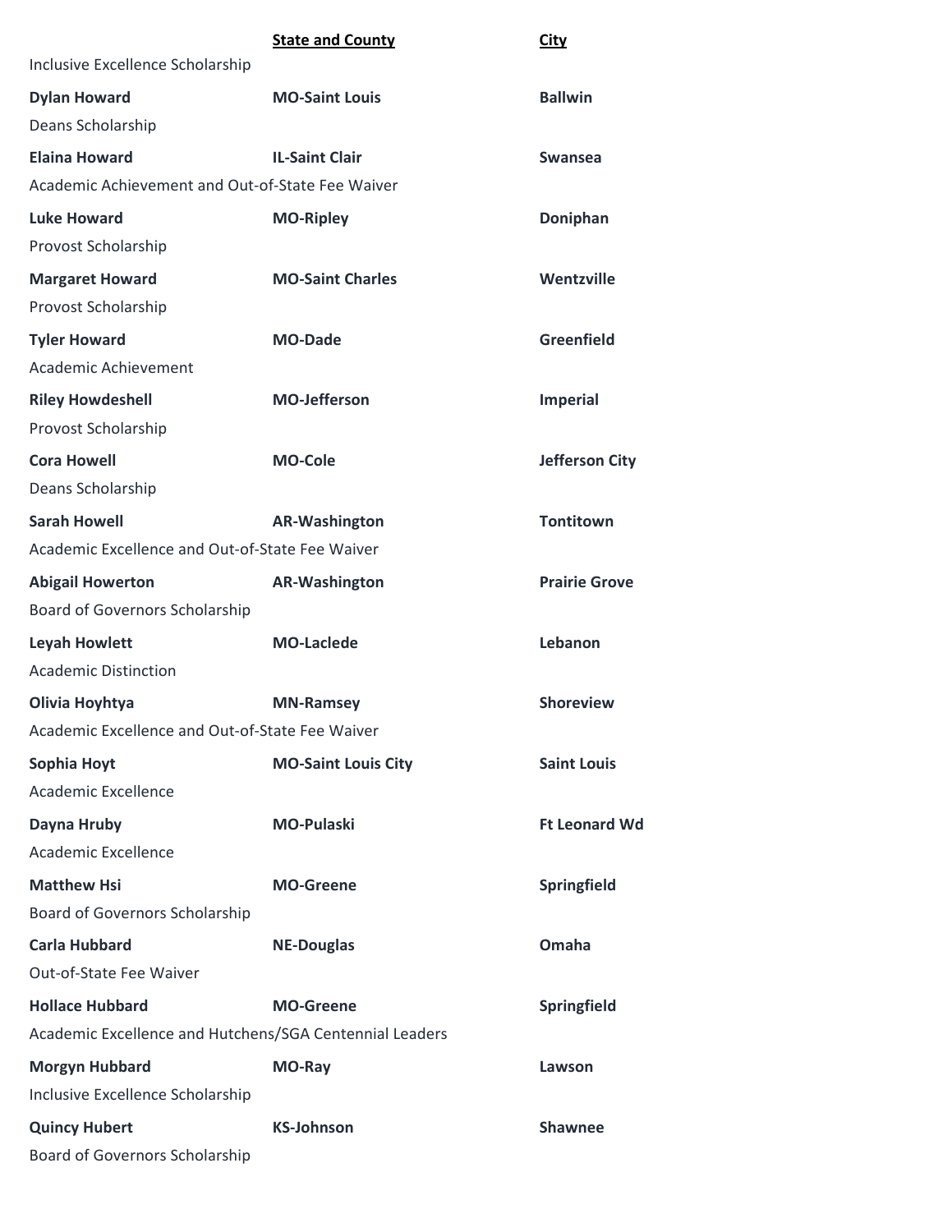|                                                  | <b>State and County</b>  | City                    |
|--------------------------------------------------|--------------------------|-------------------------|
| <b>Melina Huckelberry</b>                        | <b>IL-Saint Clair</b>    | <b>Collinsville</b>     |
| Deans Scholarship                                |                          |                         |
| <b>Alexis Huddin</b>                             | <b>KS-Johnson</b>        | <b>Overland Park</b>    |
| Deans Scholarship                                |                          |                         |
| <b>James Hudgins</b>                             | <b>AR-Benton</b>         | <b>Rogers</b>           |
| Board of Governors Scholarship                   |                          |                         |
| <b>Asia Hudson</b>                               | <b>TN-Shelby</b>         | <b>Memphis</b>          |
| Provost Scholarship                              |                          |                         |
| <b>Laura Hudson</b>                              | <b>MO-Adair</b>          | <b>Brashear</b>         |
| Provost Scholarship                              |                          |                         |
| <b>Carlie Huelsing</b>                           | <b>MO-Saint Louis</b>    | <b>Saint Louis</b>      |
| Academic Excellence                              |                          |                         |
| <b>Peter Huelsing</b>                            | <b>MO-Saint Charles</b>  | <b>O</b> Fallon         |
| Board of Governors Scholarship                   |                          |                         |
| Emma Huelskamp                                   | <b>IL-Clinton</b>        | <b>Breese</b>           |
| Academic Distinction and Out-of-State Fee Waiver |                          |                         |
| <b>Lukas Huesgen</b>                             | <b>MO-Saint Charles</b>  | <b>Lake Saint Louis</b> |
| Deans Scholarship                                |                          |                         |
| <b>Mia Huether</b>                               | <b>NE-Otoe</b>           | Palmyra                 |
| Deans Scholarship                                |                          |                         |
| <b>Chloe Huettman</b>                            | IA-Dubuque               | Peosta                  |
| Academic Distinction and Out-of-State Fee Waiver |                          |                         |
| <b>Eric Huff</b>                                 | <b>MO-Saint Francois</b> | Farmington              |
| Deans Scholarship                                |                          |                         |
| <b>Kanen Huff</b>                                | <b>MO-Cass</b>           | Raymore                 |
| <b>Academic Distinction</b>                      |                          |                         |
| <b>Trinity Huffaker</b>                          | <b>KS-Saline</b>         | <b>Salina</b>           |
| Academic Achievement and Out-of-State Fee Waiver |                          |                         |
| <b>Audrey Huffman</b>                            | IL-Morgan                | Lynnville               |
| Deans Scholarship                                |                          |                         |
| <b>Emily Hufker</b>                              | <b>MO-Saint Louis</b>    | <b>Saint Louis</b>      |
| Board of Governors Scholarship                   |                          |                         |
| <b>Caleb Huggins</b>                             | IL-Du Page               | <b>Bartlett</b>         |
| Out-of-State Fee Waiver                          |                          |                         |
| <b>Sean Hughen</b>                               | <b>AR-Washington</b>     | <b>Fayetteville</b>     |
| Out-of-State Fee Waiver                          |                          |                         |
| <b>Alivia Hughes</b>                             | <b>MO-Jackson</b>        | <b>Blue Springs</b>     |
|                                                  |                          |                         |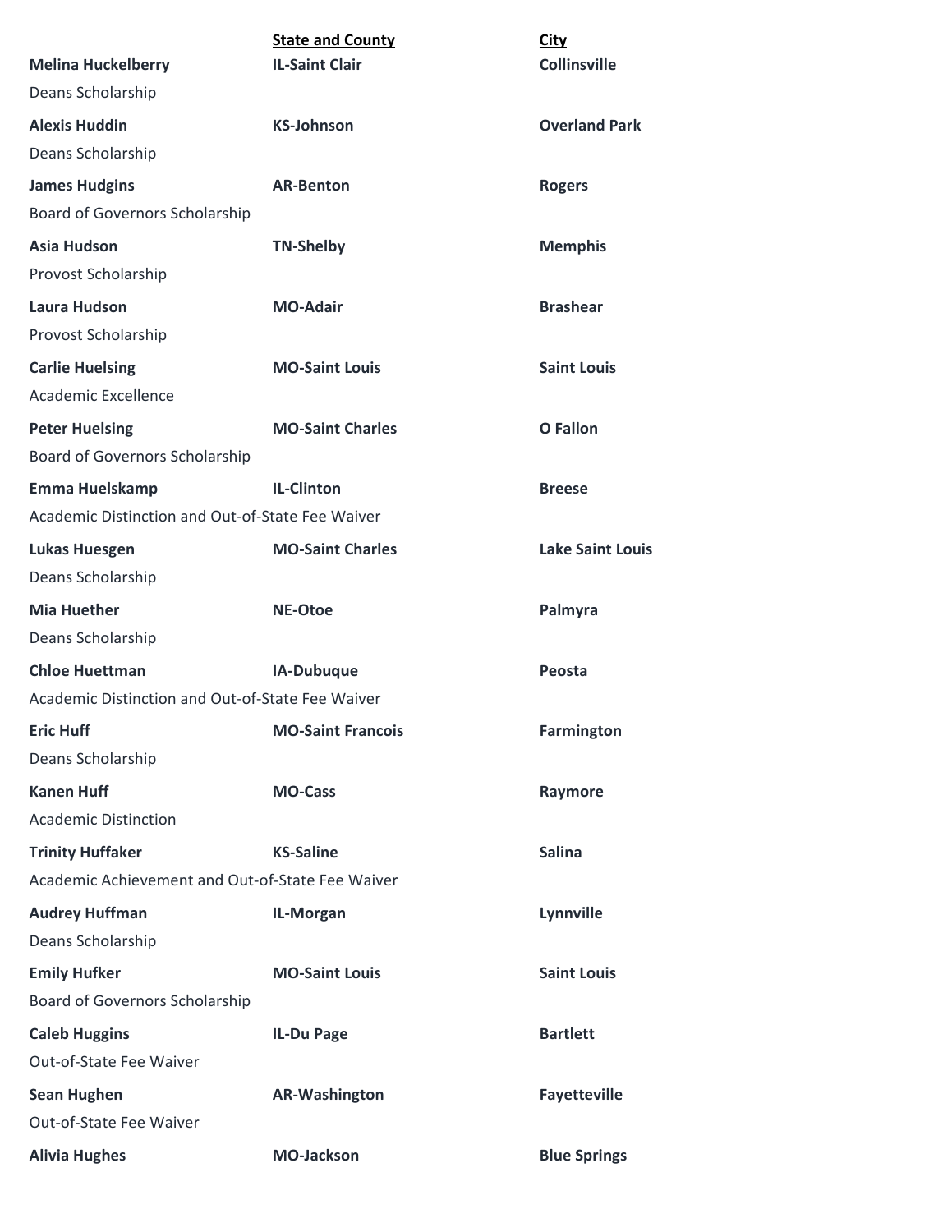|                                                  | <b>State and County</b>  | <b>City</b>          |
|--------------------------------------------------|--------------------------|----------------------|
| Deans Scholarship                                |                          |                      |
| <b>Dali Hughes</b>                               | LA-Tangipahoa            | <b>Hammond</b>       |
| Deans Scholarship                                |                          |                      |
| <b>Leslie Hughes</b>                             | <b>MO-Saint Louis</b>    | <b>Hazelwood</b>     |
| Inclusive Excellence Scholarship                 |                          |                      |
| <b>Macy Hughes</b>                               | <b>MO-Clay</b>           | <b>Kearney</b>       |
| Academic Excellence                              |                          |                      |
| <b>Rachel Hughes</b>                             | <b>MO-Saint Charles</b>  | <b>O</b> Fallon      |
| Board of Governors Scholarship                   |                          |                      |
| <b>Shana Hughes</b>                              | GA-Cobb                  | <b>Mableton</b>      |
| Out-of-State Fee Waiver                          |                          |                      |
| <b>Britney Huguley</b>                           | <b>TX-Travis</b>         | <b>Austin</b>        |
| Academic Excellence and Out-of-State Fee Waiver  |                          |                      |
| <b>Shannon Huhn</b>                              | <b>NJ-Essex</b>          | <b>Montclair</b>     |
| Board of Governors Scholarship                   |                          |                      |
| <b>Zane Hull</b>                                 | <b>MO-Polk</b>           | <b>Brighton</b>      |
| Academic Excellence                              |                          |                      |
| <b>Taniya Hullum</b>                             | <b>TN-Shelby</b>         | <b>Memphis</b>       |
| Out-of-State Fee Waiver                          |                          |                      |
| <b>Chase Hulsey</b>                              | <b>MO-Jackson</b>        | <b>Lees Summit</b>   |
| Academic Achievement                             |                          |                      |
| <b>Grady Humbert</b>                             | <b>MO-Saint Charles</b>  | <b>Saint Charles</b> |
| <b>Academic Distinction</b>                      |                          |                      |
| <b>Jillian Humes</b>                             | <b>MO-Barton</b>         | Lamar                |
| Academic Achievement                             |                          |                      |
| <b>Abby Hummingbird</b>                          | <b>OK-Creek</b>          | <b>Sapulpa</b>       |
| Inclusive Excellence Scholarship                 |                          |                      |
| <b>Celine Humphrey</b>                           | <b>MO-Christian</b>      | <b>Nixa</b>          |
| Academic Excellence                              |                          |                      |
| <b>Mikayla Humphrey</b>                          | <b>AR-Benton</b>         | <b>Pea Ridge</b>     |
| Board of Governors Scholarship                   |                          |                      |
| <b>Nicholas Hund</b>                             | <b>CA-San Joaquin</b>    | Lathrop              |
| <b>Board of Governors Scholarship</b>            |                          |                      |
| Leticia Hunkin                                   | <b>AS-American Samoa</b> | Pago Pago            |
| Academic Achievement and Out-of-State Fee Waiver |                          |                      |
| <b>Georgia Hunsinger</b>                         | <b>MO-Jackson</b>        | <b>Lees Summit</b>   |
| <b>Board of Governors Scholarship</b>            |                          |                      |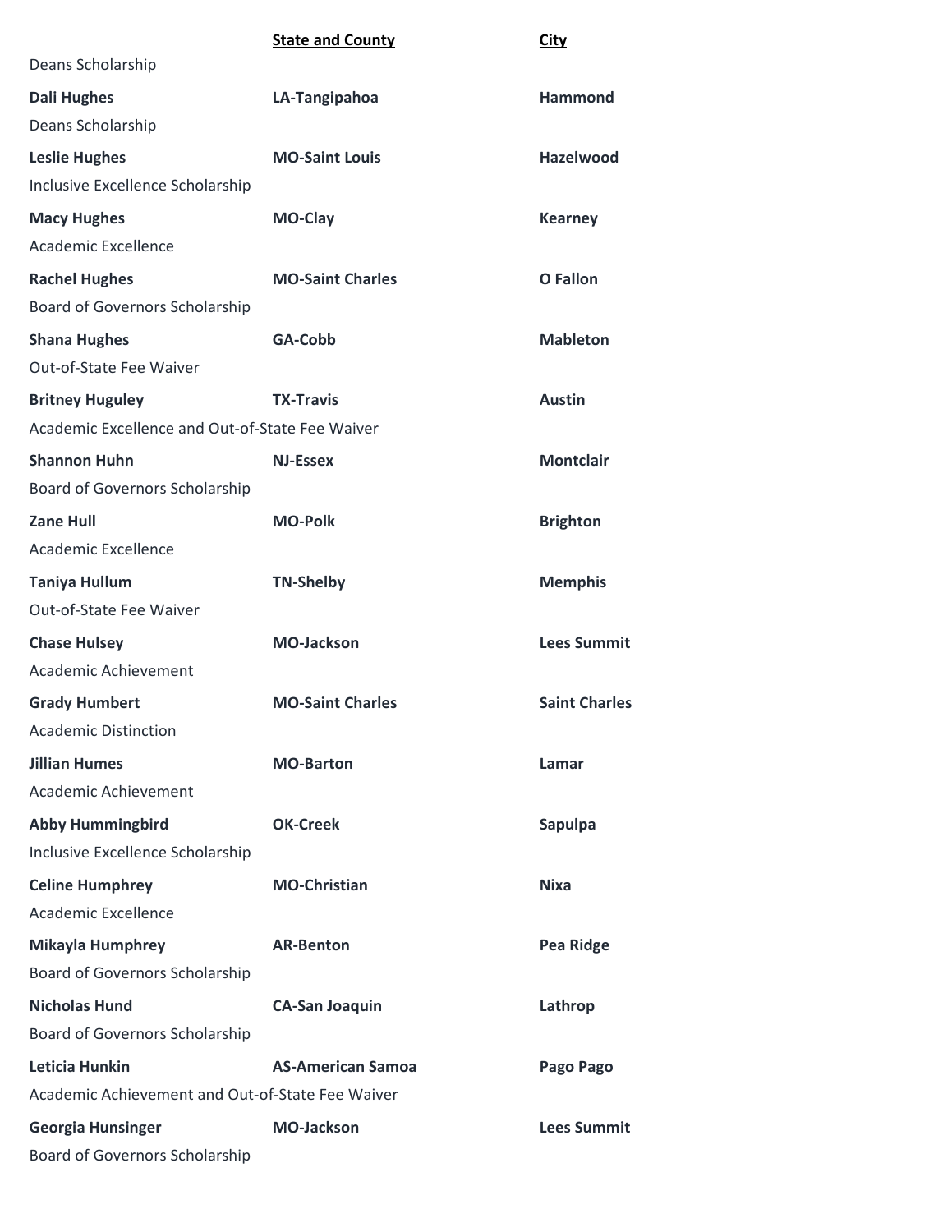|                                                 | <b>State and County</b>    | <b>City</b>         |
|-------------------------------------------------|----------------------------|---------------------|
| <b>Conner Hunt</b>                              | <b>MO-Saint Charles</b>    | O Fallon            |
| Academic Achievement                            |                            |                     |
| <b>Ethan Hunt</b>                               | <b>MO-Greene</b>           | Springfield         |
| Provost Scholarship                             |                            |                     |
| <b>Hallie Hunt</b>                              | OK-Oklahoma                | <b>Edmond</b>       |
| Deans Scholarship                               |                            |                     |
| <b>Jackson Hunt</b>                             | <b>MO-Greene</b>           | <b>Strafford</b>    |
| Deans Scholarship                               |                            |                     |
| <b>Jazmin Hunt</b>                              | OK-Ottawa                  | Miami               |
| Academic Excellence and Out-of-State Fee Waiver |                            |                     |
| <b>Paige Hunt</b>                               | <b>MO-Saint Charles</b>    | O Fallon            |
| Board of Governors Scholarship                  |                            |                     |
| <b>Robert Hunt</b>                              | <b>CO-El Paso</b>          | Peyton              |
| Out-of-State Fee Waiver                         |                            |                     |
| <b>Shelby Hunt</b>                              | <b>MO-Saint Charles</b>    | <b>O</b> Fallon     |
| <b>Academic Distinction</b>                     |                            |                     |
| <b>Jestina Hunter</b>                           | <b>MO-Barry</b>            | <b>Purdy</b>        |
| <b>Academic Distinction</b>                     |                            |                     |
| <b>Hannah Huntley</b>                           | WI-Waukesha                | <b>Brookfield</b>   |
| Academic Excellence and Out-of-State Fee Waiver |                            |                     |
| <b>Zoey Hupman</b>                              | <b>MO-Dallas</b>           | <b>Fair Grove</b>   |
| Provost Scholarship                             |                            |                     |
| <b>Zoey Hurst</b>                               | <b>MO-Jackson</b>          | <b>Lees Summit</b>  |
| Provost Scholarship                             |                            |                     |
| <b>Jillian Hurt</b>                             | <b>MO-Harrison</b>         | <b>Bethany</b>      |
| Inclusive Excellence Scholarship                |                            |                     |
| <b>Emma Huseman</b>                             | IL-Sangamon                | Chatham             |
| Deans Scholarship                               |                            |                     |
| <b>Lillian Huss</b>                             | <b>MO-Saint Louis</b>      | <b>Chesterfield</b> |
| Academic Excellence                             |                            |                     |
| <b>Chloe Huster</b>                             | <b>MO-Howard</b>           | <b>Fayette</b>      |
| Academic Achievement                            |                            |                     |
| <b>Andrew Hutchings</b>                         | <b>MO-Saint Louis City</b> | <b>Saint Louis</b>  |
| Academic Achievement                            |                            |                     |
| <b>Katie Hutchings</b>                          | <b>TN-White</b>            | <b>Sparta</b>       |
| Academic Excellence and Out-of-State Fee Waiver |                            |                     |
| <b>Tess Hutter</b>                              | <b>MO-Greene</b>           | Springfield         |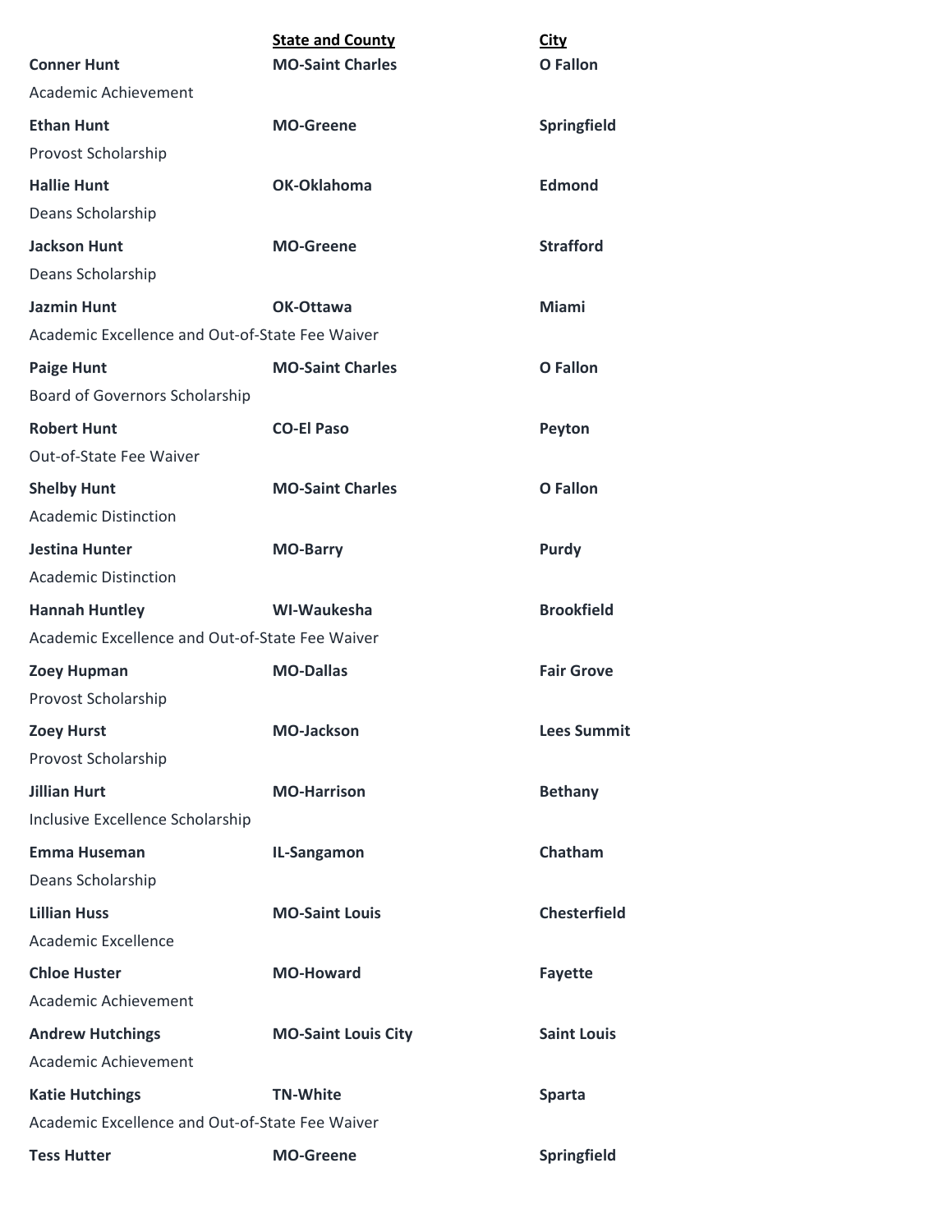|                                                  | <b>State and County</b>    | <b>City</b>         |
|--------------------------------------------------|----------------------------|---------------------|
| Academic Excellence                              |                            |                     |
| <b>Bailee Hux</b>                                | <b>MO-Stoddard</b>         | <b>Essex</b>        |
| Provost Scholarship                              |                            |                     |
| <b>Jonathon Hyatt</b>                            | <b>MO-Saint Louis City</b> | <b>Saint Louis</b>  |
| Board of Governors Scholarship                   |                            |                     |
| <b>Natalie Hyde</b>                              | <b>MO-Jackson</b>          | Greenwood           |
| Academic Excellence                              |                            |                     |
| <b>Cole Hysong</b>                               | <b>MI-Kent</b>             | <b>Grand Rapids</b> |
| Out-of-State Fee Waiver                          |                            |                     |
| <b>Claire Ibbotson</b>                           | IL-Sangamon                | <b>Sherman</b>      |
| Board of Governors Scholarship                   |                            |                     |
| <b>Mya Iberg</b>                                 | <b>MO-Saint Louis City</b> | <b>Saint Louis</b>  |
| Academic Distinction and Out-of-State Fee Waiver |                            |                     |
| Aisha Ibitoye                                    | <b>MO-Boone</b>            | Columbia            |
| Board of Governors Scholarship                   |                            |                     |
| <b>Gavin Ide</b>                                 | <b>NV-Clark</b>            | Las Vegas           |
| Academic Excellence and Out-of-State Fee Waiver  |                            |                     |
| <b>Alexis Idlett</b>                             | <b>MO-Pemiscot</b>         | <b>Steele</b>       |
| Provost Scholarship                              |                            |                     |
| <b>Tyler lezzi</b>                               | <b>MO-Jefferson</b>        | Fenton              |
| Deans Scholarship                                |                            |                     |
| Somtochi Igbudu                                  | IL-Macon                   | <b>Decatur</b>      |
| Inclusive Excellence Scholarship                 |                            |                     |
| <b>Erin Ihrig</b>                                | <b>MO-Saint Charles</b>    | <b>Defiance</b>     |
| Provost Scholarship                              |                            |                     |
| Ayame Ikeda                                      | 00-Unknown County          | <b>Kurashiki</b>    |
| Out-of-State Fee Waiver                          |                            |                     |
| <b>Ethan Immer</b>                               | <b>MO-Saint Louis</b>      | <b>Saint Louis</b>  |
| Board of Governors Scholarship                   |                            |                     |
| <b>Addyson Ingersoll</b>                         | <b>MO-Jackson</b>          | <b>Blue Springs</b> |
| <b>Academic Distinction</b>                      |                            |                     |
| Jon Ingold                                       | IL-Jackson                 | <b>Makanda</b>      |
| Deans Scholarship                                |                            |                     |
| Kaitlin Ingraldi                                 | <b>NE-Sarpy</b>            | <b>Bellevue</b>     |
| Provost Scholarship                              |                            |                     |
| <b>Victoria Inope</b>                            | <b>TX-Tarrant</b>          | <b>Mansfield</b>    |
| Out-of-State Fee Waiver                          |                            |                     |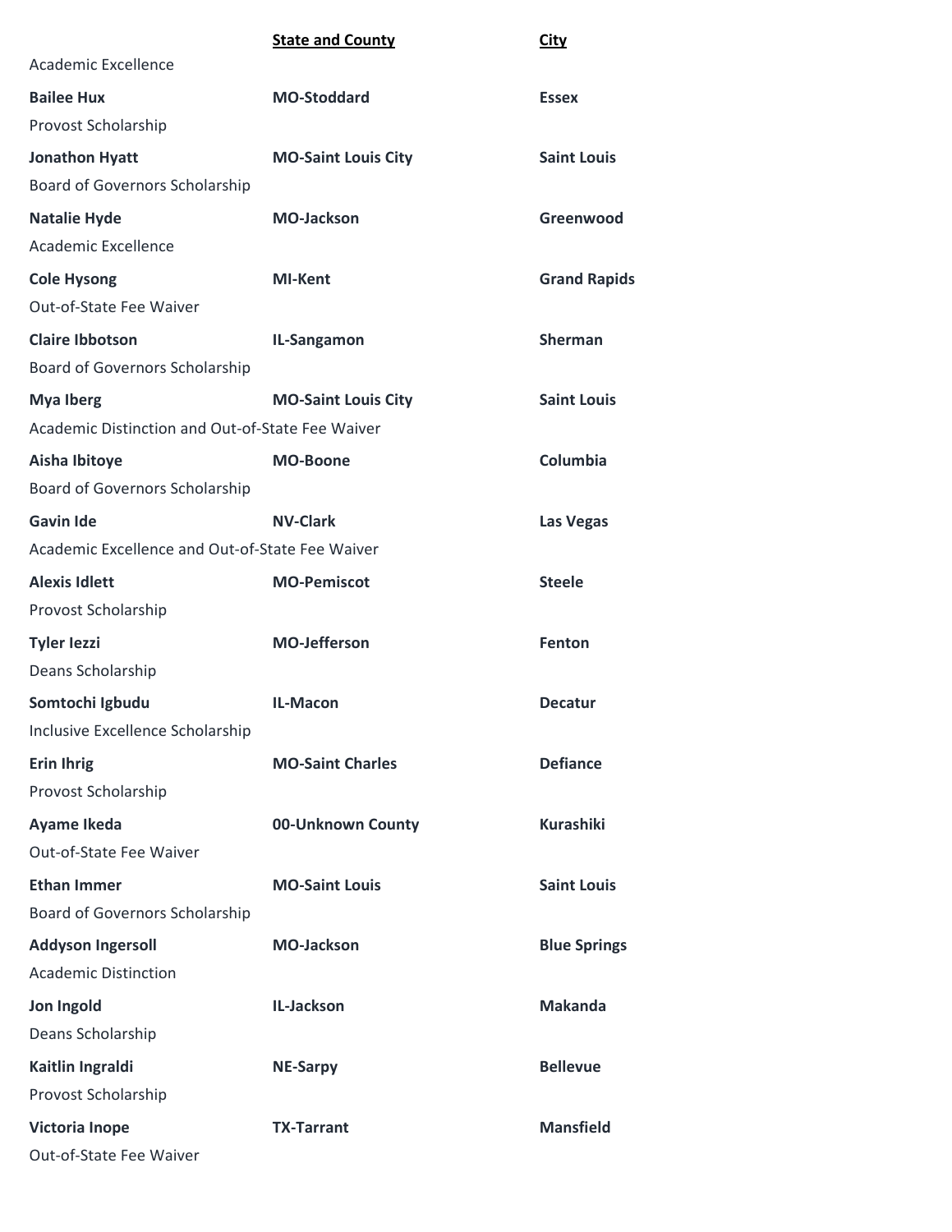| Abigale Inskeep                                  | <b>State and County</b><br><b>MO-Cooper</b> | <b>City</b><br><b>Boonville</b> |
|--------------------------------------------------|---------------------------------------------|---------------------------------|
| Academic Achievement                             |                                             |                                 |
| <b>Chardonnay lose</b>                           | <b>AS-American Samoa</b>                    | Pago Pago                       |
| Out-of-State Fee Waiver                          |                                             |                                 |
| <b>Alex lozzio</b>                               | <b>NJ-Essex</b>                             | <b>Maplewood</b>                |
| Academic Excellence and Out-of-State Fee Waiver  |                                             |                                 |
| Karyna Ireland                                   | <b>MO-Grundy</b>                            | <b>Trenton</b>                  |
| Deans Scholarship                                |                                             |                                 |
| Adriola Islami                                   | <b>MO-Saint Louis</b>                       | <b>Saint Louis</b>              |
| Deans Scholarship                                |                                             |                                 |
| <b>Briana Jackson</b>                            | <b>MO-Greene</b>                            | Springfield                     |
| Inclusive Excellence Scholarship                 |                                             |                                 |
| <b>Carol Jackson</b>                             | <b>MO-Jackson</b>                           | <b>Blue Springs</b>             |
| Deans Scholarship                                |                                             |                                 |
| D'Angela Jackson                                 | <b>FL-Seminole</b>                          | <b>Sanford</b>                  |
| Out-of-State Fee Waiver                          |                                             |                                 |
| Emma Jackson                                     | <b>AR-Boone</b>                             | <b>Harrison</b>                 |
| Out-of-State Fee Waiver                          |                                             |                                 |
| <b>Evelyn Jackson</b>                            | <b>MO-Saint Louis City</b>                  | <b>Saint Louis</b>              |
| Academic Achievement                             |                                             |                                 |
| <b>Hayleigh Jackson</b>                          | <b>MO-Bates</b>                             | <b>Butler</b>                   |
| Academic Achievement                             |                                             |                                 |
| <b>Jameson Jackson</b>                           | <b>MO-Buchanan</b>                          | <b>Saint Joseph</b>             |
| <b>Academic Distinction</b>                      |                                             |                                 |
| Jenna Jackson                                    | <b>IL-Will</b>                              | Wilmington                      |
| Academic Excellence and Out-of-State Fee Waiver  |                                             |                                 |
| Malaysia Jackson                                 | <b>TX-El Paso</b>                           | <b>El Paso</b>                  |
| Academic Distinction and Out-of-State Fee Waiver |                                             |                                 |
| <b>Owen Jackson</b>                              | <b>IL-Monroe</b>                            | Columbia                        |
| Board of Governors Scholarship                   |                                             |                                 |
| <b>Isabelle Jackson-Cameron</b>                  | <b>MO-Saint Louis City</b>                  | <b>Saint Louis</b>              |
| Inclusive Excellence Scholarship                 |                                             |                                 |
| <b>Nakira Jaco</b>                               | <b>MO-Jackson</b>                           | <b>Lees Summit</b>              |
| <b>Academic Distinction</b>                      |                                             |                                 |
| Joseph Jacob                                     | <b>MO-Saint Louis</b>                       | <b>Chesterfield</b>             |
| Deans Scholarship                                |                                             |                                 |
| <b>Grace Jacobs</b>                              | <b>MN-Steele</b>                            | Owatonna                        |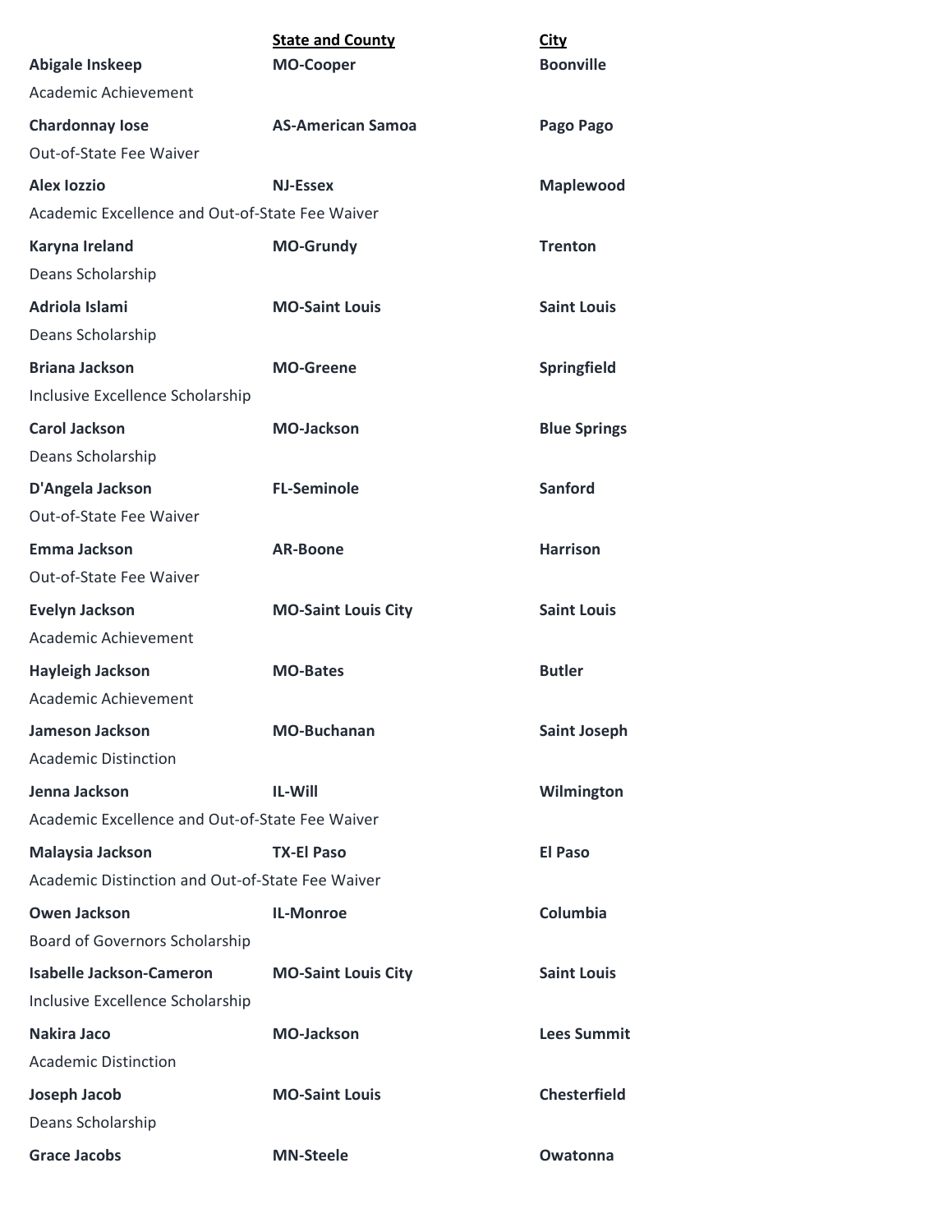|                                                  | <b>State and County</b> | <b>City</b>             |
|--------------------------------------------------|-------------------------|-------------------------|
| Provost Scholarship                              |                         |                         |
| <b>Nolyn Jacobs</b>                              | <b>MO-Taney</b>         | <b>Branson</b>          |
| Academic Achievement                             |                         |                         |
| <b>Carter Jacobus</b>                            | MO-Clay                 | <b>Kansas City</b>      |
| Board of Governors Scholarship                   |                         |                         |
| <b>Emma Jacoy</b>                                | <b>WI-Dane</b>          | <b>Madison</b>          |
| Out-of-State Fee Waiver                          |                         |                         |
| Olivia Jacquin                                   | <b>MO-Warren</b>        | <b>Marthasville</b>     |
| Inclusive Excellence Scholarship                 |                         |                         |
| <b>Bailey Jaderlund</b>                          | <b>WA-Skagit</b>        | <b>Burlington</b>       |
| Academic Distinction and Out-of-State Fee Waiver |                         |                         |
| <b>Maddison Jaegers</b>                          | <b>MO-Gasconade</b>     | Hermann                 |
| Academic Achievement                             |                         |                         |
| <b>Takreem Jaffery</b>                           | 00-Unknown County       | Lahore                  |
| Out-of-State Fee Waiver                          |                         |                         |
| Danae Jaggard                                    | <b>IL-Peoria</b>        | <b>Dunlap</b>           |
| Academic Excellence and Out-of-State Fee Waiver  |                         |                         |
| <b>Andrew Jaggi</b>                              | <b>MO-Saint Charles</b> | <b>O</b> Fallon         |
| Provost Scholarship                              |                         |                         |
| Suchi Jain                                       | <b>OK-Washington</b>    | <b>Bartlesville</b>     |
| Board of Governors Scholarship                   |                         |                         |
| <b>Abrielle James</b>                            | <b>MO-Saint Louis</b>   | <b>Maryland Heights</b> |
| Provost Scholarship                              |                         |                         |
| <b>Aubrianna James</b>                           | <b>MO-Saint Louis</b>   | <b>Ballwin</b>          |
| Deans Scholarship                                |                         |                         |
| <b>Hailey James</b>                              | <b>MO-Cooper</b>        | <b>Boonville</b>        |
| Provost Scholarship                              |                         |                         |
| <b>Katy James</b>                                | <b>MO-Newton</b>        | <b>Neosho</b>           |
| Deans Scholarship                                |                         |                         |
| <b>Lauren James</b>                              | <b>MI-Kent</b>          | <b>Byron Center</b>     |
| Out-of-State Fee Waiver                          |                         |                         |
| <b>Noah James</b>                                | <b>MO-Jackson</b>       | <b>Lees Summit</b>      |
| Board of Governors Scholarship                   |                         |                         |
| <b>Tori Jandt</b>                                | <b>WI-Marinette</b>     | Peshtigo                |
| Out-of-State Fee Waiver                          |                         |                         |
| <b>Taylor Janectic</b>                           | <b>PA-Beaver</b>        | <b>Beaver Falls</b>     |
| Out-of-State Fee Waiver                          |                         |                         |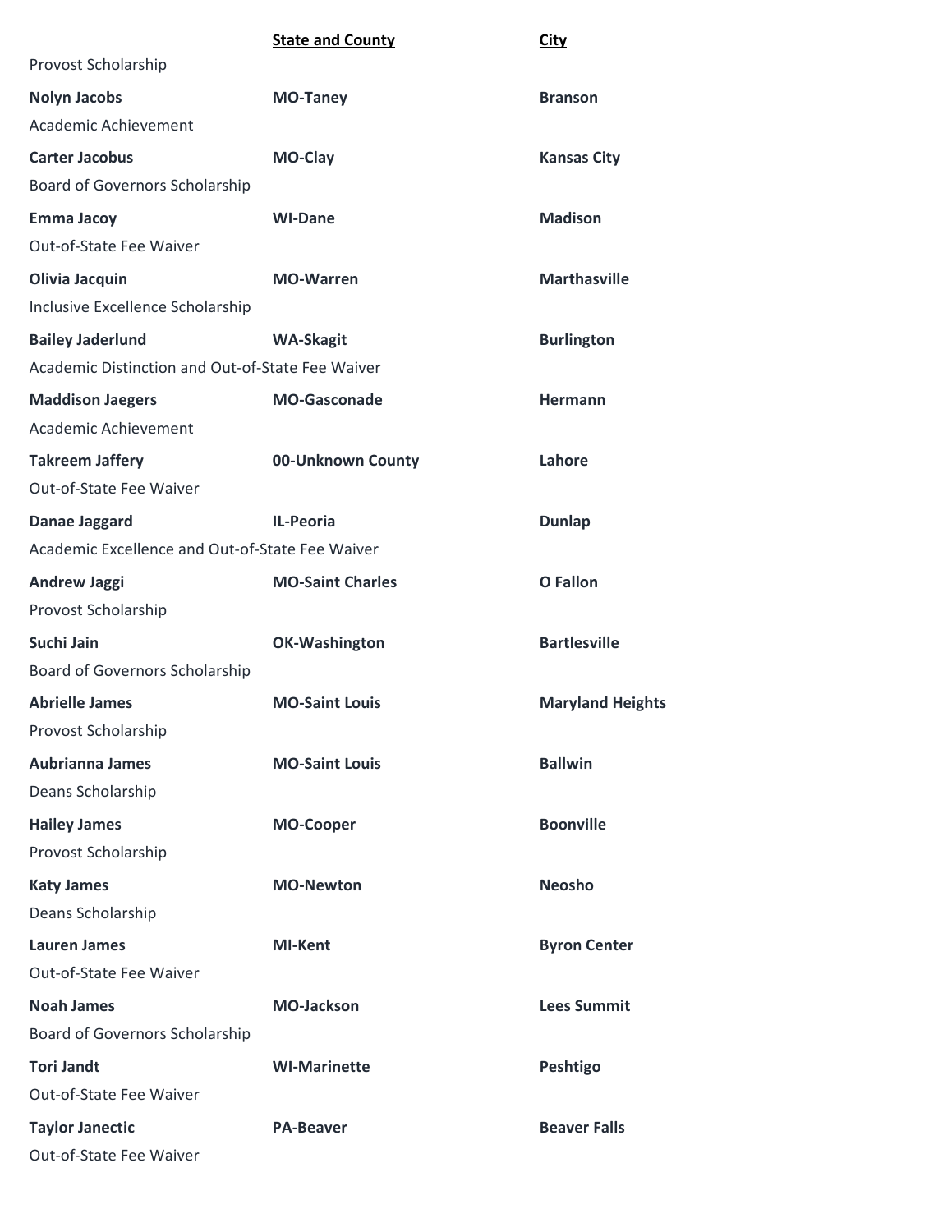|                                                 | <b>State and County</b> | <b>City</b>          |
|-------------------------------------------------|-------------------------|----------------------|
| <b>Kennedy Janes</b>                            | <b>MO-Saint Charles</b> | <b>O</b> Fallon      |
| Academic Excellence                             |                         |                      |
| <b>Allison Jansen</b>                           | <b>MO-Saint Louis</b>   | <b>Florissant</b>    |
| Presidential Scholarship                        |                         |                      |
| <b>Olivia Jansen</b>                            | <b>MO-Saint Charles</b> | <b>Saint Charles</b> |
| Deans Scholarship                               |                         |                      |
| <b>Kennith Jaramillo</b>                        | <b>TX-Tarrant</b>       | <b>Mansfield</b>     |
| Out-of-State Fee Waiver                         |                         |                      |
| <b>Madelynn Jared</b>                           | <b>MO-Greene</b>        | <b>Rogersville</b>   |
| Board of Governors Scholarship                  |                         |                      |
| <b>Jade Jarrell</b>                             | <b>IL-Madison</b>       | <b>Troy</b>          |
| Out-of-State Fee Waiver                         |                         |                      |
| <b>Madison Jarrett</b>                          | <b>MO-Scott</b>         | <b>Chaffee</b>       |
| Provost Scholarship                             |                         |                      |
| <b>Neamoni Jarrett</b>                          | <b>IL-Cook</b>          | Chicago              |
| Academic Excellence and Out-of-State Fee Waiver |                         |                      |
| <b>Maximus Jarzyna</b>                          | <b>IL-Cook</b>          | Chicago              |
| Out-of-State Fee Waiver                         |                         |                      |
| Amanda Jasmin                                   | NY-Saratoga             | <b>Mechanicville</b> |
| Out-of-State Fee Waiver                         |                         |                      |
| Joseph Jasper                                   | <b>MO-Jasper</b>        | <b>Joplin</b>        |
| Board of Governors Scholarship                  |                         |                      |
| <b>Dalton Jay</b>                               | <b>MO-Saint Charles</b> | <b>Saint Charles</b> |
| Academic Achievement                            |                         |                      |
| Rebekka Jay                                     | <b>NE-Dodge</b>         | Hooper               |
| Board of Governors Scholarship                  |                         |                      |
| <b>Monica Jefferson</b>                         | 00-Unknown County       |                      |
| Out-of-State Fee Waiver                         |                         |                      |
| <b>Natalee Jeffries</b>                         | <b>MO-Christian</b>     | <b>Ozark</b>         |
| <b>Academic Distinction</b>                     |                         |                      |
| <b>Abigail Jenkins</b>                          | <b>MO-Lincoln</b>       | <b>Elsberry</b>      |
| Board of Governors Scholarship                  |                         |                      |
| <b>Ainsley Jenkins</b>                          | <b>AR-Pulaski</b>       | <b>Little Rock</b>   |
| Out-of-State Fee Waiver                         |                         |                      |
| <b>Brooklyn Jenkins</b>                         | <b>MO-Jackson</b>       | <b>Kansas City</b>   |
| Academic Achievement                            |                         |                      |
| <b>Mckenna Jenkins</b>                          | <b>MO-Scott</b>         | <b>Sikeston</b>      |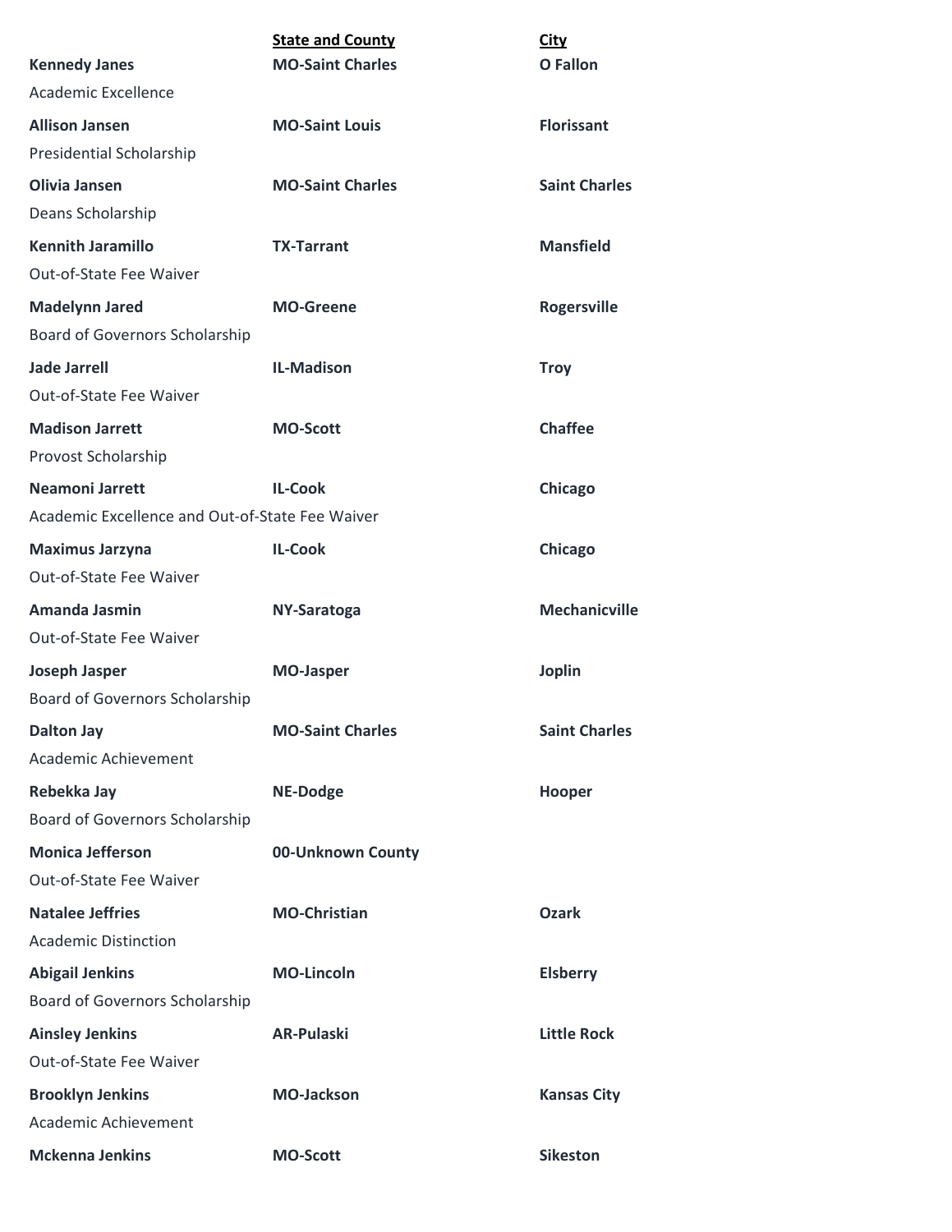|                                                 | <b>State and County</b> | <b>City</b>          |
|-------------------------------------------------|-------------------------|----------------------|
| Deans Scholarship                               |                         |                      |
| <b>Ashley Jensen</b>                            | IL-Peoria               | Peoria               |
| Academic Excellence and Out-of-State Fee Waiver |                         |                      |
| <b>Ellie Jensen</b>                             | <b>CA-Sonoma</b>        | Santa Rosa           |
| Out-of-State Fee Waiver                         |                         |                      |
| Jeremy Jensen                                   | <b>IL-Will</b>          | Lockport             |
| Deans Scholarship                               |                         |                      |
| <b>Marley Jensen</b>                            | <b>NE-York</b>          | York                 |
| Academic Excellence and Out-of-State Fee Waiver |                         |                      |
| <b>Nathanael Jerguson</b>                       | <b>KS-Johnson</b>       | Olathe               |
| Out-of-State Fee Waiver                         |                         |                      |
| <b>Elise Jessee</b>                             | <b>KS-Johnson</b>       | <b>Overland Park</b> |
| Academic Excellence and Out-of-State Fee Waiver |                         |                      |
| <b>Emily Jessen</b>                             | <b>AR-Benton</b>        | <b>Decatur</b>       |
| Deans Scholarship                               |                         |                      |
| <b>Ainsley Jett</b>                             | <b>MO-Dunklin</b>       | <b>Kennett</b>       |
| Board of Governors Scholarship                  |                         |                      |
| <b>Bailey Jinkens</b>                           | <b>MO-Jackson</b>       | <b>Grain Valley</b>  |
| Academic Excellence                             |                         |                      |
| <b>Crystal Jinks-Brown</b>                      | <b>GA-Fulton</b>        | <b>Atlanta</b>       |
| Out-of-State Fee Waiver                         |                         |                      |
| Sean Joe                                        | <b>MO-Taney</b>         | <b>Hollister</b>     |
| Deans Scholarship                               |                         |                      |
| <b>Anna Joehl</b>                               | <b>IL-Madison</b>       | Godfrey              |
| Academic Excellence and Out-of-State Fee Waiver |                         |                      |
| <b>Andrew Joggerst</b>                          | <b>MO-Jefferson</b>     | Fenton               |
| Board of Governors Scholarship                  |                         |                      |
| <b>Abigail Johler</b>                           | <b>MO-Saint Louis</b>   | <b>Ballwin</b>       |
| Board of Governors Scholarship                  |                         |                      |
| <b>Megan John</b>                               | <b>OK-Canadian</b>      | Yukon                |
| Deans Scholarship                               |                         |                      |
| <b>Tate John</b>                                | <b>MO-Boone</b>         | <b>Ashland</b>       |
| Board of Governors Scholarship                  |                         |                      |
| <b>Elizabeth Johnes</b>                         | <b>IL-Madison</b>       | <b>Glen Carbon</b>   |
| Out-of-State Fee Waiver                         |                         |                      |
| <b>Abigail Johns</b>                            | <b>IL-DeKalb</b>        | Sycamore             |
| Academic Excellence and Out-of-State Fee Waiver |                         |                      |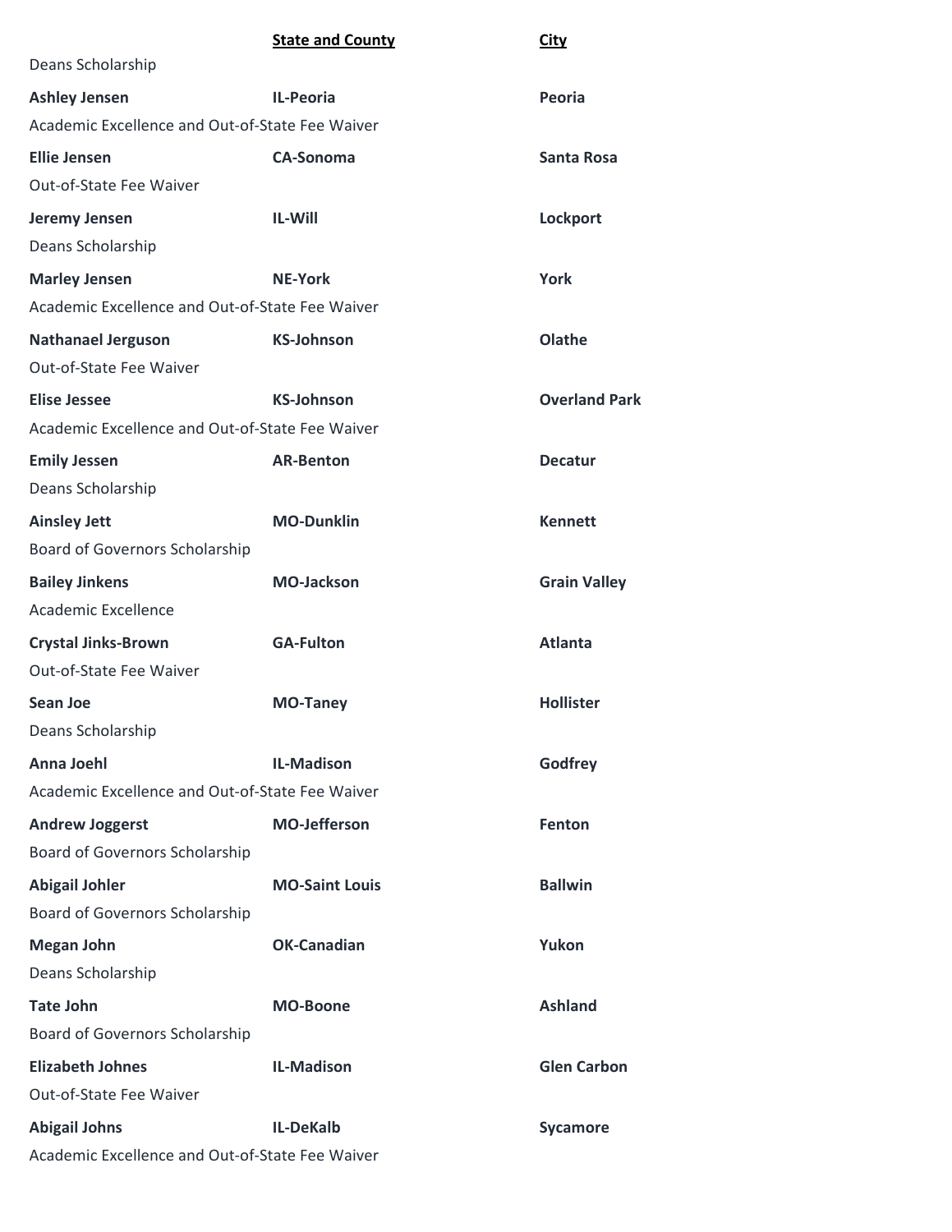| <b>Addie Johnson</b>                             | <b>State and County</b> | <b>City</b><br>Sedgewickvlle |
|--------------------------------------------------|-------------------------|------------------------------|
| Provost Scholarship                              | <b>MO-Bollinger</b>     |                              |
| Alexandra Johnson                                | <b>MO-Saint Louis</b>   |                              |
| Deans Scholarship                                |                         | <b>Fenton</b>                |
|                                                  |                         |                              |
| Aniya Johnson<br>Out-of-State Fee Waiver         | <b>TN-Shelby</b>        | <b>Memphis</b>               |
|                                                  |                         |                              |
| Anna Johnson<br>Academic Excellence              | <b>MO-Saint Louis</b>   | Wildwood                     |
|                                                  |                         |                              |
| Anneka Johnson                                   | <b>MO-Clay</b>          | <b>Kansas City</b>           |
| Board of Governors Scholarship                   |                         |                              |
| <b>Anthony Johnson</b>                           | <b>GA-Fayette</b>       | <b>Fayetteville</b>          |
| Out-of-State Fee Waiver                          |                         |                              |
| <b>Atrionna Johnson</b>                          | <b>IL-Saint Clair</b>   | <b>E Saint Louis</b>         |
| Out-of-State Fee Waiver                          |                         |                              |
| <b>Ava Johnson</b>                               | <b>MO-Douglas</b>       | Ava                          |
| Academic Achievement                             |                         |                              |
| <b>Braxten Johnson</b>                           | <b>MO-Livingston</b>    | <b>Chillicothe</b>           |
| Board of Governors Scholarship                   |                         |                              |
| <b>Braylon Johnson</b>                           | <b>AR-Jefferson</b>     | <b>White Hall</b>            |
| Academic Distinction and Out-of-State Fee Waiver |                         |                              |
| <b>Connor Johnson</b>                            | <b>MO-Franklin</b>      | <b>Union</b>                 |
| <b>Academic Distinction</b>                      |                         |                              |
| <b>Elizabeth Johnson</b>                         | <b>MI-Lenawee</b>       | <b>Hudson</b>                |
| Out-of-State Fee Waiver                          |                         |                              |
| <b>Emma Johnson</b>                              | <b>MO-Saint Louis</b>   | <b>Saint Louis</b>           |
| Board of Governors Scholarship                   |                         |                              |
| <b>Emma Johnson</b>                              | <b>MO-Benton</b>        | <b>Warsaw</b>                |
| Deans Scholarship                                |                         |                              |
| <b>Hadleigh Johnson</b>                          | <b>MO-Saint Charles</b> | <b>Saint Charles</b>         |
| Academic Excellence                              |                         |                              |
| <b>Halle Johnson</b>                             | <b>MO-Greene</b>        | Springfield                  |
| Academic Excellence                              |                         |                              |
| Jenna Johnson                                    | <b>MO-Greene</b>        | Springfield                  |
| <b>Academic Distinction</b>                      |                         |                              |
| <b>Kaia Johnson</b>                              | <b>MO-Jackson</b>       | <b>Kansas City</b>           |
| Inclusive Excellence Scholarship                 |                         |                              |
| Kariya Johnson                                   | <b>WA-Clallam</b>       | Sequim                       |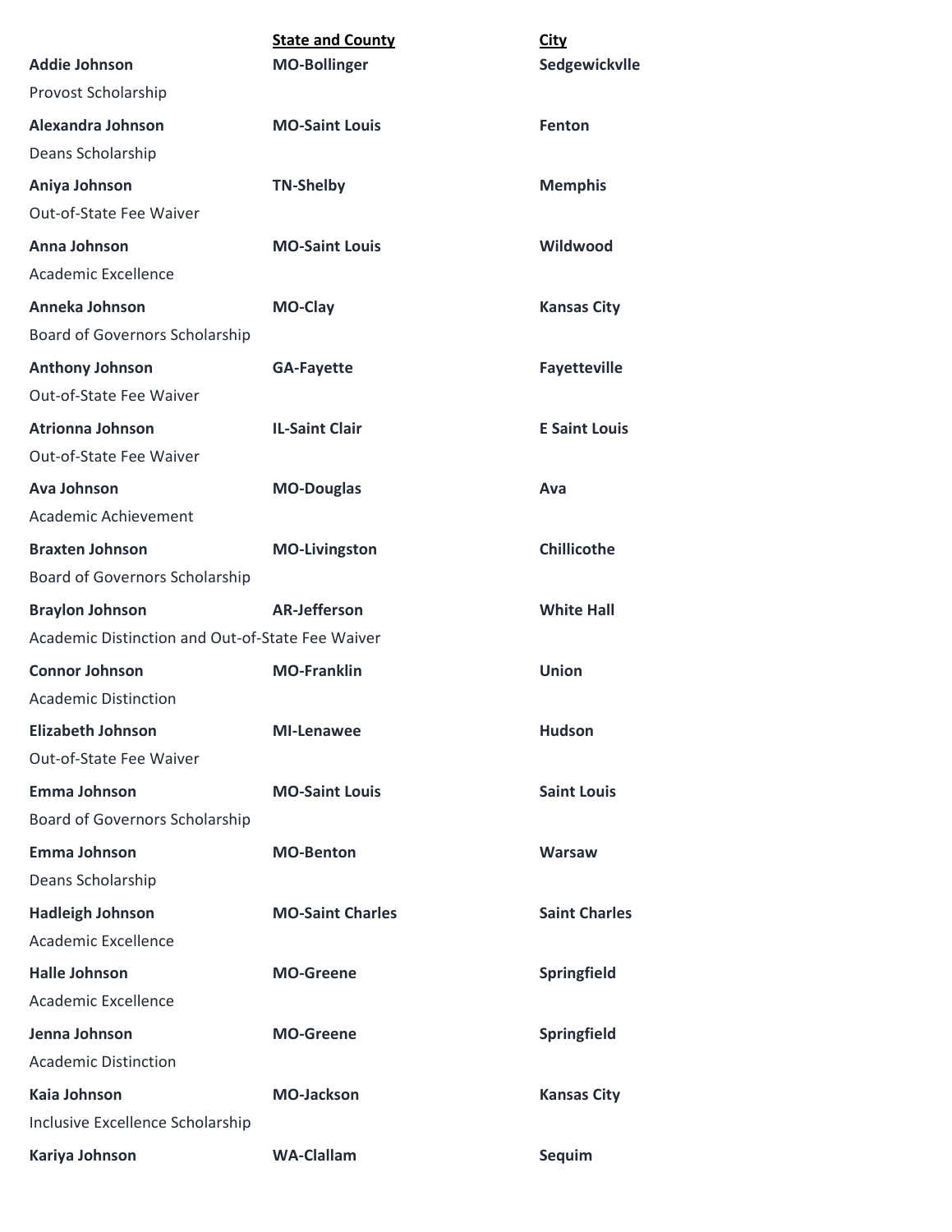|                                                 | <b>State and County</b>  | <b>City</b>          |
|-------------------------------------------------|--------------------------|----------------------|
| <b>Board of Governors Scholarship</b>           |                          |                      |
| Kendra Johnson                                  | IL-Ford                  | <b>Paxton</b>        |
| Out-of-State Fee Waiver                         |                          |                      |
| Landis Johnson                                  | MO-Clay                  | <b>Kearney</b>       |
| <b>Academic Distinction</b>                     |                          |                      |
| <b>Lillian Johnson</b>                          | <b>NE-Harlan</b>         | <b>Repub City</b>    |
| Out-of-State Fee Waiver                         |                          |                      |
| <b>Mabel Johnson</b>                            | 00-Unknown County        |                      |
| Academic Achievement                            |                          |                      |
| <b>Madison Johnson</b>                          | <b>MO-Christian</b>      | <b>Nixa</b>          |
| Deans Scholarship                               |                          |                      |
| <b>May Johnson</b>                              | <b>IL-Saint Clair</b>    | <b>Swansea</b>       |
| <b>Out-of-State Fee Waiver</b>                  |                          |                      |
| <b>Miranda Johnson</b>                          | <b>OH-Hamilton</b>       | <b>Cincinnati</b>    |
| Academic Excellence and Out-of-State Fee Waiver |                          |                      |
| <b>Miriam Johnson</b>                           | <b>MO-Saint Louis</b>    | <b>Saint Louis</b>   |
| <b>Board of Governors Scholarship</b>           |                          |                      |
| <b>Monique Johnson</b>                          | <b>MO-Jackson</b>        | <b>Lees Summit</b>   |
| Academic Achievement                            |                          |                      |
| Natalie Johnson                                 | <b>MO-Barry</b>          | <b>Cassville</b>     |
| Board of Governors Scholarship                  |                          |                      |
| <b>Nyla Johnson</b>                             | <b>MI-Saginaw</b>        | <b>Saginaw</b>       |
| Out-of-State Fee Waiver                         |                          |                      |
| <b>Olivia Johnson</b>                           | <b>MO-Boone</b>          | Columbia             |
| Board of Governors Scholarship                  |                          |                      |
| <b>Owen Johnson</b>                             | <b>MO-Cape Girardeau</b> | <b>Cpe Girardeau</b> |
| Academic Achievement                            |                          |                      |
| <b>Quinten Johnson</b>                          | <b>MO-Greene</b>         | Springfield          |
| Board of Governors Scholarship                  |                          |                      |
| Rayanna Johnson                                 | <b>MO-Saint Louis</b>    | <b>Florissant</b>    |
| Provost Scholarship                             |                          |                      |
| <b>Ryann Johnson</b>                            | <b>OH-Hamilton</b>       | <b>Cincinnati</b>    |
| Academic Excellence and Out-of-State Fee Waiver |                          |                      |
| <b>Stori Johnson</b>                            | <b>AR-Pulaski</b>        | Sherwood             |
| Inclusive Excellence Scholarship                |                          |                      |
| <b>Tegan Johnson</b>                            | <b>IL-Saint Clair</b>    | <b>Belleville</b>    |
| Board of Governors Scholarship                  |                          |                      |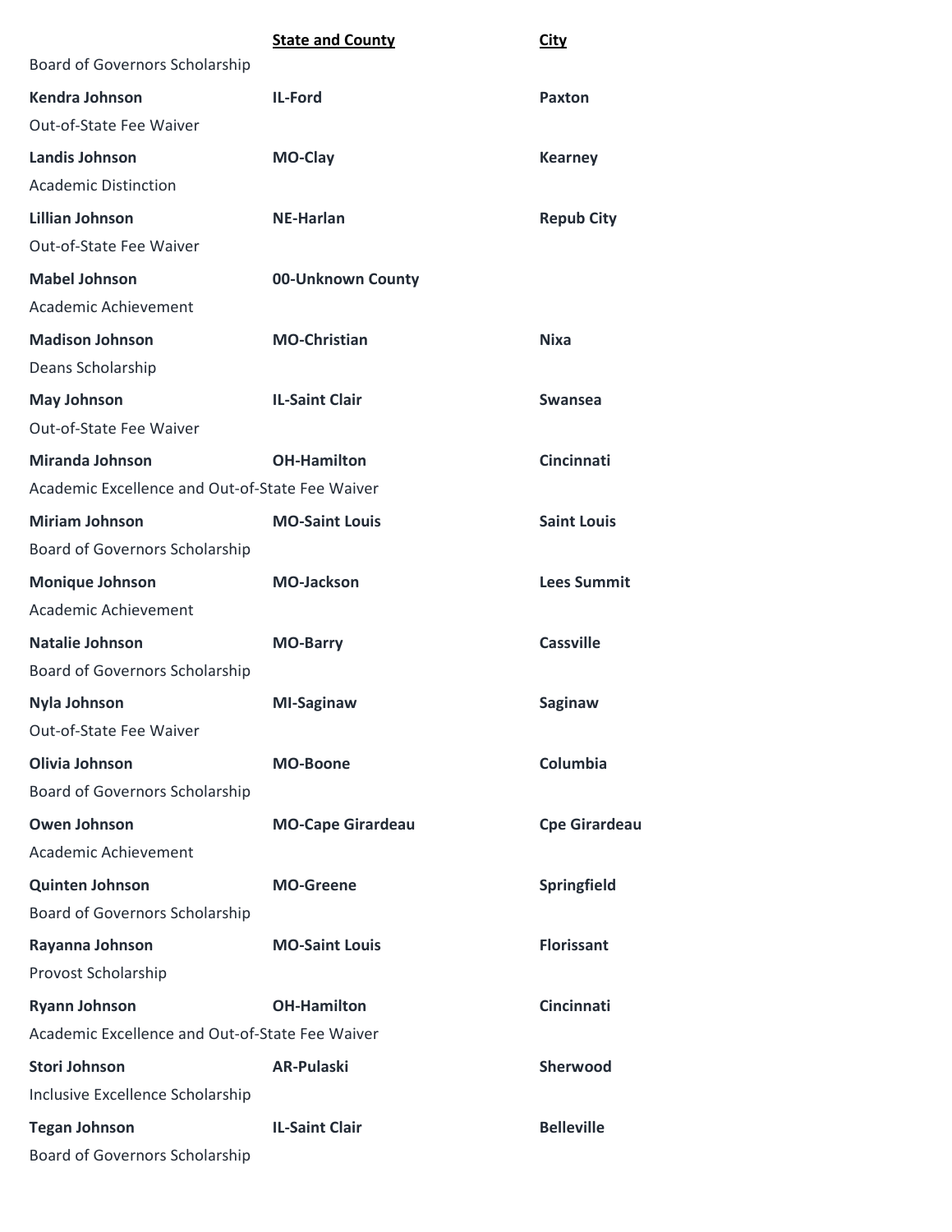|                                                            | <b>State and County</b> | <b>City</b>         |
|------------------------------------------------------------|-------------------------|---------------------|
| <b>Tyler Johnson</b>                                       | <b>MO-Cedar</b>         | <b>Stockton</b>     |
| Board of Governors Scholarship                             |                         |                     |
| <b>Tyson Johnson</b>                                       | <b>IL-Clinton</b>       | Germantown          |
| Out-of-State Fee Waiver                                    |                         |                     |
| <b>Ava Johnston</b>                                        | <b>MO-Saint Charles</b> | <b>Saint Peters</b> |
| Academic Excellence                                        |                         |                     |
| <b>Gabrielle Johnston</b>                                  | <b>MO-Clay</b>          | Liberty             |
| <b>Academic Distinction</b>                                |                         |                     |
| <b>Cheyanne Joiner</b><br>Inclusive Excellence Scholarship | <b>MO-Stoddard</b>      | <b>Bloomfield</b>   |
| Emma Jokisch                                               | <b>IL-Saint Clair</b>   | <b>Freeburg</b>     |
| Deans Scholarship                                          |                         |                     |
| <b>Raleigh Jonas</b>                                       | <b>KS-Johnson</b>       | Olathe              |
| Out-of-State Fee Waiver                                    |                         |                     |
| <b>Aidan Jones</b>                                         | <b>MO-Jackson</b>       | <b>Lees Summit</b>  |
| Deans Scholarship                                          |                         |                     |
| <b>Allison Jones</b>                                       | <b>MO-Franklin</b>      | <b>Sullivan</b>     |
| Board of Governors Scholarship                             |                         |                     |
| <b>Allyson Jones</b>                                       | <b>MO-Jefferson</b>     | <b>Arnold</b>       |
| Provost Scholarship                                        |                         |                     |
| <b>Ashley Jones</b>                                        | <b>GA-Lowndes</b>       | Valdosta            |
| Academic Achievement and Out-of-State Fee Waiver           |                         |                     |
| <b>Avery Jones</b>                                         | <b>MO-Jasper</b>        | Joplin              |
| Provost Scholarship                                        |                         |                     |
| <b>Caleb Jones</b>                                         | <b>MO-Johnson</b>       | <b>Whiteman Afb</b> |
| Academic Achievement                                       |                         |                     |
| <b>Cayden Jones</b>                                        | <b>AR-Baxter</b>        | <b>Gassville</b>    |
| Out-of-State Fee Waiver                                    |                         |                     |
| <b>Cody Jones</b>                                          | <b>IL-Tazewell</b>      | <b>Morton</b>       |
| Academic Achievement and Out-of-State Fee Waiver           |                         |                     |
| <b>Daniel Jones</b>                                        | <b>MO-lawrence</b>      | <b>Aurora</b>       |
| Provost Scholarship                                        |                         |                     |
| <b>DeMarco Jones</b>                                       | <b>MO-Greene</b>        | Springfield         |
| MSU-Boys/Girls Club                                        |                         |                     |
| <b>Emily Jones</b>                                         | <b>TX-Dallas</b>        | <b>Irving</b>       |
| Academic Achievement and Out-of-State Fee Waiver           |                         |                     |
| <b>Evoni Jones</b>                                         | <b>MO-Pulaski</b>       | <b>Dixon</b>        |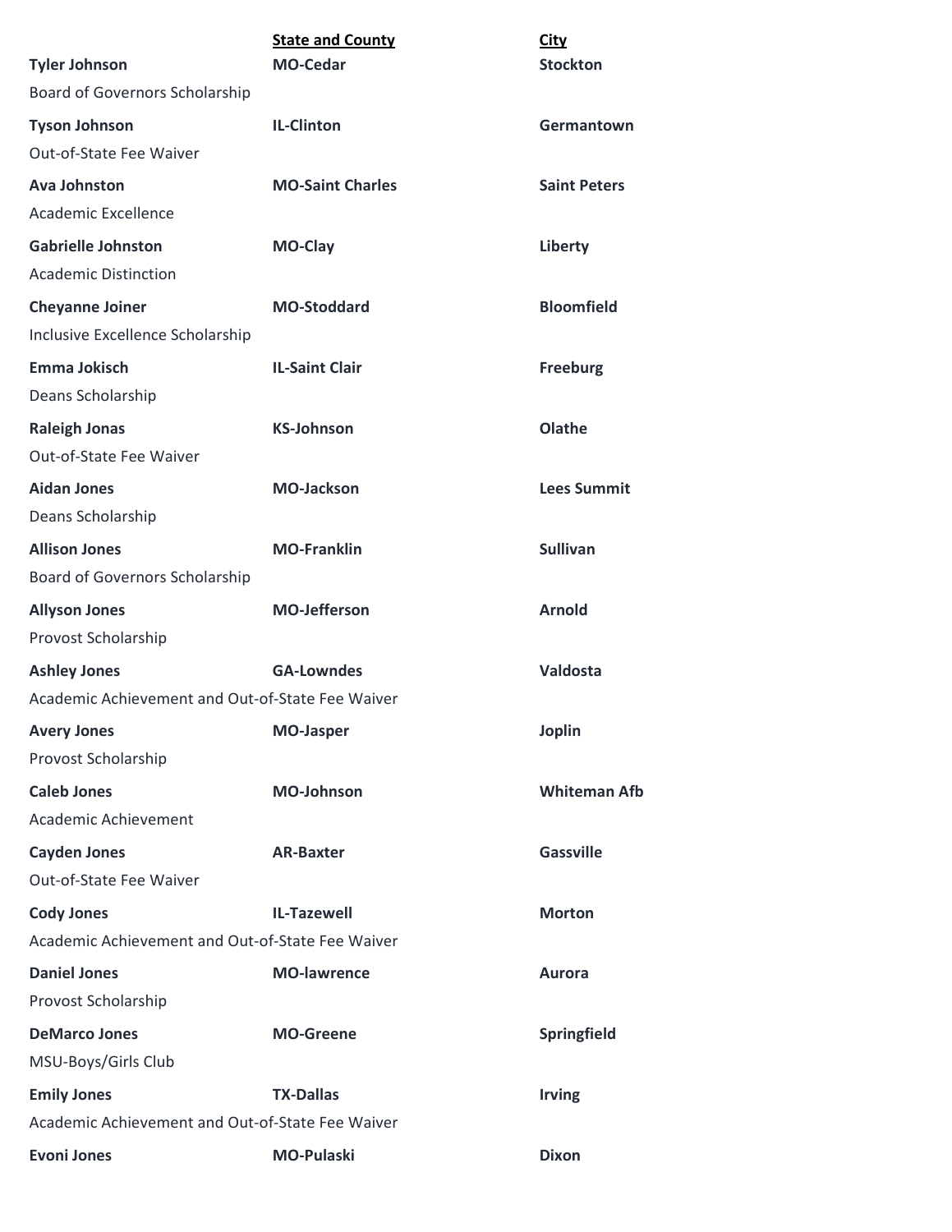|                                                  | <b>State and County</b> | <b>City</b>           |
|--------------------------------------------------|-------------------------|-----------------------|
| Provost Scholarship                              |                         |                       |
| <b>Griffin Jones</b>                             | <b>NC-Rowan</b>         | <b>Rockwell</b>       |
| Out-of-State Fee Waiver                          |                         |                       |
| <b>Hailey Jones</b>                              | <b>MO-Christian</b>     | <b>Billings</b>       |
| Deans Scholarship                                |                         |                       |
| <b>Hannah Jones</b>                              | <b>MO-Christian</b>     | <b>Ozark</b>          |
| Board of Governors Scholarship                   |                         |                       |
| <b>Hunter Jones</b>                              | <b>IL-Adams</b>         | Quincy                |
| Out-of-State Fee Waiver                          |                         |                       |
| Jada Jones                                       | <b>MO-Greene</b>        | Springfield           |
| Inclusive Excellence Scholarship                 |                         |                       |
| <b>Jessica Jones</b>                             | <b>MO-Greene</b>        | <b>Walnut Grove</b>   |
| Board of Governors Scholarship                   |                         |                       |
| <b>Johna Jones</b>                               | <b>GA-Dekalb</b>        | <b>Decatur</b>        |
| Academic Excellence and Out-of-State Fee Waiver  |                         |                       |
| <b>Jonathan Jones</b>                            | <b>MO-Cole</b>          | <b>Jefferson City</b> |
| Provost Scholarship                              |                         |                       |
| <b>Kaitlyn Jones</b>                             | IL-McLean               | <b>Downs</b>          |
| Academic Distinction and Out-of-State Fee Waiver |                         |                       |
| <b>Kedrick Jones</b>                             | <b>MS-Marshall</b>      | <b>Byhalia</b>        |
| Academic Excellence and Out-of-State Fee Waiver  |                         |                       |
| <b>Kennedy Jones</b>                             | <b>IA-Mills</b>         | Glenwood              |
| Academic Excellence                              |                         |                       |
| Out-of-State Fee Waiver                          |                         |                       |
| <b>Kennedy Jones</b>                             | <b>MO-Saint Charles</b> | <b>Saint Peters</b>   |
| Deans Scholarship                                |                         |                       |
| <b>Kinlee Jones</b>                              | <b>MO-Buchanan</b>      | <b>Saint Joseph</b>   |
| Academic Excellence                              |                         |                       |
| <b>Murphy Jones</b>                              | <b>MO-Saint Louis</b>   | <b>Saint Louis</b>    |
| <b>Academic Distinction</b>                      |                         |                       |
| <b>Noah Jones</b>                                | <b>MO-Greene</b>        | <b>Brookline</b>      |
| Board of Governors Scholarship                   |                         |                       |
| <b>Olivia Jones</b>                              | <b>KS-Johnson</b>       | <b>Shawnee</b>        |
| Academic Excellence and Out-of-State Fee Waiver  |                         |                       |
| <b>Robbi Jones</b>                               | <b>AR-Boone</b>         | Omaha                 |
| Provost Scholarship                              |                         |                       |
| <b>Scarlett Jones</b>                            | <b>KS-Johnson</b>       | Leawood               |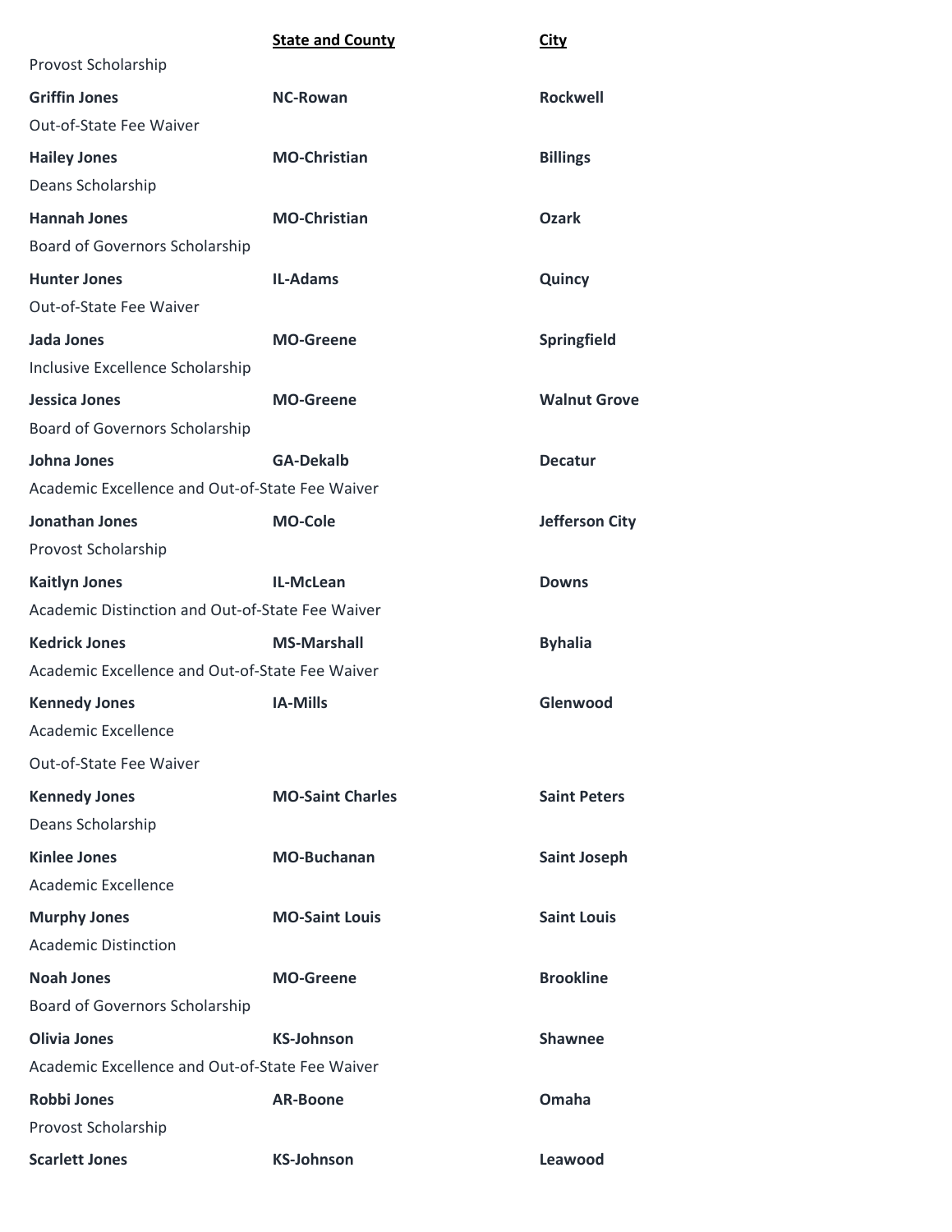|                                                  | <b>State and County</b> | <b>City</b>         |  |
|--------------------------------------------------|-------------------------|---------------------|--|
| Academic Excellence and Out-of-State Fee Waiver  |                         |                     |  |
| <b>Shayla Jones</b>                              | <b>MO-Laclede</b>       | Lebanon             |  |
| Academic Excellence                              |                         |                     |  |
| <b>Sierra Jones</b>                              | <b>MO-Saint Louis</b>   | <b>Manchester</b>   |  |
| Academic Excellence                              |                         |                     |  |
| <b>Te'Jah Jones</b>                              | <b>TX-Tarrant</b>       | <b>Fort Worth</b>   |  |
| <b>Out-of-State Fee Waiver</b>                   |                         |                     |  |
| <b>Terrion Jones</b>                             | <b>MO-Saint Louis</b>   | <b>Saint Ann</b>    |  |
| Academic Achievement                             |                         |                     |  |
| <b>Ty Jones</b>                                  | <b>MO-Greene</b>        | Springfield         |  |
| Board of Governors Scholarship                   |                         |                     |  |
| <b>Vanessa Jones</b>                             | <b>IL-Cook</b>          | Chicago             |  |
| <b>Out-of-State Fee Waiver</b>                   |                         |                     |  |
| <b>William Jones</b>                             | <b>MO-Jackson</b>       | <b>Lees Summit</b>  |  |
| Board of Governors Scholarship                   |                         |                     |  |
| <b>Kendall Jones-Mitchell</b>                    | <b>MO-lawrence</b>      | <b>Aurora</b>       |  |
| <b>Out-of-State Fee Waiver</b>                   |                         |                     |  |
| De'Mario Jordan                                  | <b>AR-Saint Francis</b> | <b>Forrest City</b> |  |
| Out-of-State Fee Waiver                          |                         |                     |  |
| <b>Matthew Jordan</b>                            | <b>OK-Delaware</b>      | Grove               |  |
| Out-of-State Fee Waiver                          |                         |                     |  |
| <b>Samuel Jordan</b>                             | <b>IA-Cherokee</b>      | <b>Cherokee</b>     |  |
| Deans Scholarship                                |                         |                     |  |
| <b>Ashinedu Jose</b>                             | MO-Clay                 | <b>Kansas City</b>  |  |
| Academic Achievement                             |                         |                     |  |
| <b>Collin Jose</b>                               | <b>IL-Madison</b>       | <b>Wood River</b>   |  |
| Academic Distinction and Out-of-State Fee Waiver |                         |                     |  |
| <b>Clayton Josef</b>                             | <b>MO-Saint Louis</b>   | <b>Chesterfield</b> |  |
| Academic Achievement                             |                         |                     |  |
| <b>Logan Joseph</b>                              | <b>IN-Porter</b>        | <b>Hebron</b>       |  |
| Out-of-State Fee Waiver                          |                         |                     |  |
| <b>Rodina Joseph</b>                             | <b>PA-Lehigh</b>        | <b>Allentown</b>    |  |
| Out-of-State Fee Waiver                          |                         |                     |  |
| <b>Jackson Judy</b>                              | <b>IL-Monroe</b>        | Columbia            |  |
| Board of Governors Scholarship                   |                         |                     |  |
| Jonathan Jung                                    | 00-Unknown County       | London              |  |
| Out-of-State Fee Waiver                          |                         |                     |  |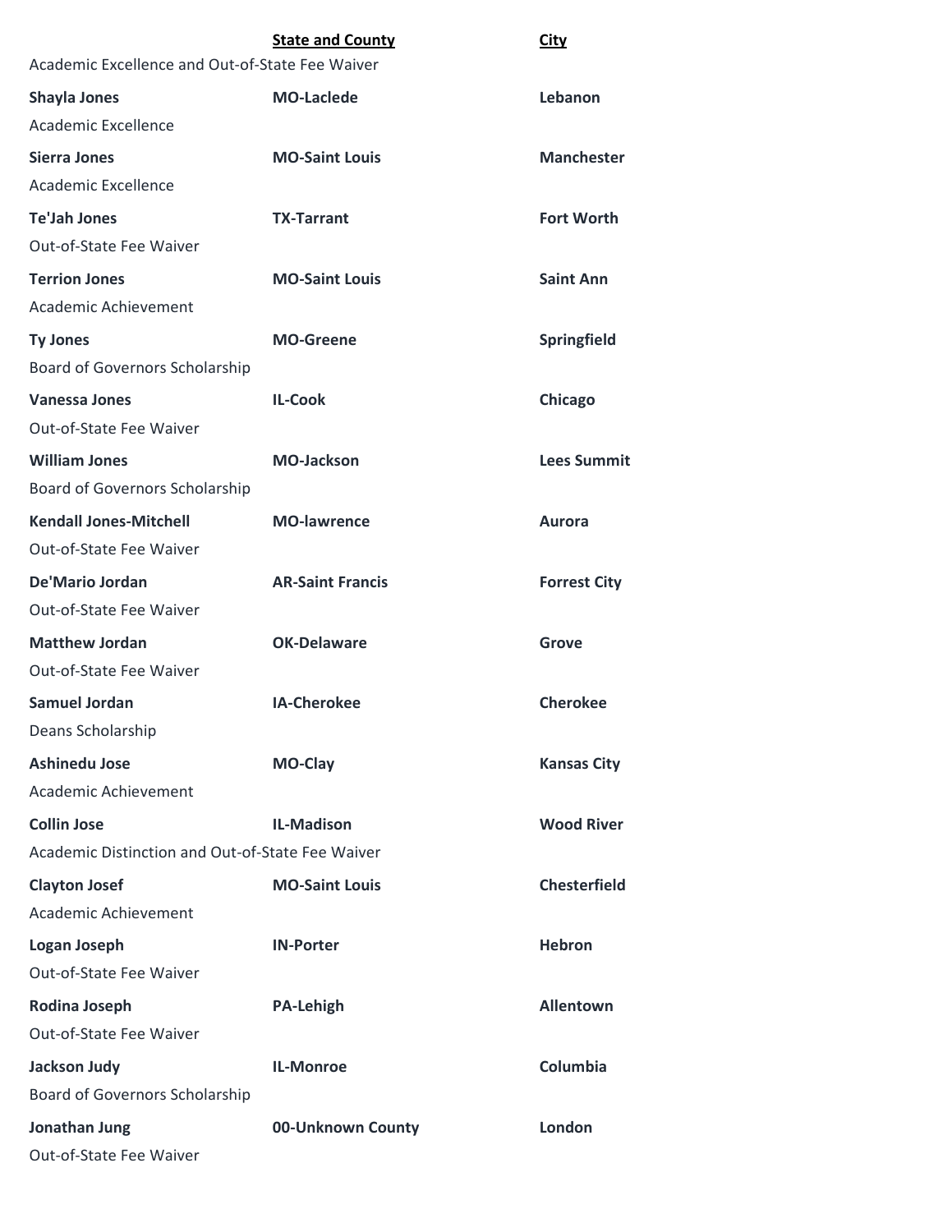| <b>Katelyn Junghans</b>                          | <b>State and County</b><br><b>MO-Saint Charles</b> | <b>City</b><br><b>Saint Charles</b> |
|--------------------------------------------------|----------------------------------------------------|-------------------------------------|
| Board of Governors Scholarship                   |                                                    |                                     |
| <b>Isabella Junker</b>                           | <b>WI-Saint Croix</b>                              | <b>Hudson</b>                       |
| Out-of-State Fee Waiver                          |                                                    |                                     |
| <b>Dylan Junkin</b>                              | <b>MI-Macomb</b>                                   | <b>Utica</b>                        |
| Academic Distinction and Out-of-State Fee Waiver |                                                    |                                     |
| <b>Kennedy Justice</b>                           | <b>MO-Platte</b>                                   | <b>Kansas City</b>                  |
| Academic Achievement                             |                                                    |                                     |
| Sabrina Justo Soriano                            | <b>NV-Clark</b>                                    | Las Vegas                           |
| Academic Distinction and Out-of-State Fee Waiver |                                                    |                                     |
| <b>Kaden Justus</b>                              | <b>MO-Taney</b>                                    | <b>Branson</b>                      |
| Board of Governors Scholarship                   |                                                    |                                     |
| <b>Kiera Kaba</b>                                | <b>MO-Greene</b>                                   | Springfield                         |
| Inclusive Excellence Scholarship                 |                                                    |                                     |
| <b>Leah Kaburick</b>                             | <b>IL-Madison</b>                                  | <b>Glen Carbon</b>                  |
| Provost Scholarship                              |                                                    |                                     |
| Surayo Kadyrova                                  | <b>NE-Buffalo</b>                                  | <b>Kearney</b>                      |
| Academic Distinction and Out-of-State Fee Waiver |                                                    |                                     |
| Emma Kafitz                                      | <b>NC-Mecklenburg</b>                              | <b>Charlotte</b>                    |
| Out-of-State Fee Waiver                          |                                                    |                                     |
| Liah Kahn                                        | <b>MO-Saint Louis</b>                              | <b>Saint Louis</b>                  |
| Deans Scholarship                                |                                                    |                                     |
| <b>Payton Kaikkonen</b>                          | <b>MO-Greene</b>                                   | Herculaneum                         |
| <b>Academic Distinction</b>                      |                                                    |                                     |
| <b>Brandon Kaiser</b>                            | <b>MO-Saint Charles</b>                            | <b>O</b> Fallon                     |
| Inclusive Excellence Scholarship                 |                                                    |                                     |
| <b>Sam Kallaos</b>                               | <b>MO-Saint Louis</b>                              | <b>Ballwin</b>                      |
| Board of Governors Scholarship                   |                                                    |                                     |
| <b>Charles Kallemeier</b>                        | <b>KS-Johnson</b>                                  | Leawood                             |
| Out-of-State Fee Waiver                          |                                                    |                                     |
| <b>Gabriel Kallenberger</b>                      | <b>MO-Greene</b>                                   | Springfield                         |
| Provost Scholarship                              |                                                    |                                     |
| <b>Isatu Kamara</b>                              | <b>MO-Saint Louis City</b>                         | <b>Saint Louis</b>                  |
| Academic Achievement                             |                                                    |                                     |
| Victoria Kamara                                  | <b>MO-Saint Louis City</b>                         | <b>Saint Louis</b>                  |
| Academic Achievement                             |                                                    |                                     |
| <b>Megan Kampe</b>                               | <b>MO-Greene</b>                                   | Springfield                         |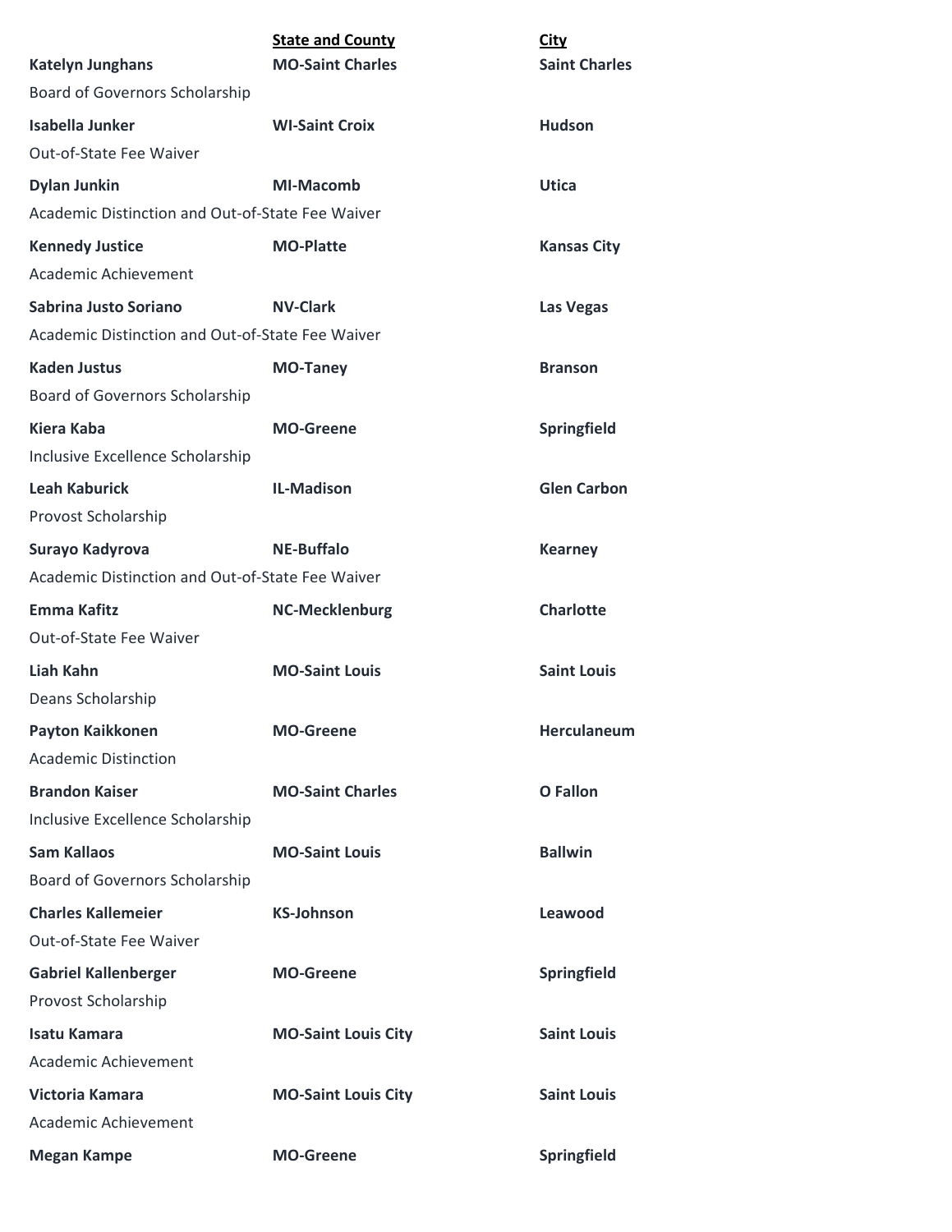|                                                 | <b>State and County</b>    | <b>City</b>          |  |
|-------------------------------------------------|----------------------------|----------------------|--|
| Deans Scholarship                               |                            |                      |  |
| <b>Matthew Kamper</b>                           | <b>MO-Saint Louis City</b> | <b>Saint Louis</b>   |  |
| Academic Excellence                             |                            |                      |  |
| <b>Cole Kampschroeder</b>                       | <b>MO-Saint Louis</b>      | <b>Ballwin</b>       |  |
| Board of Governors Scholarship                  |                            |                      |  |
| <b>Elizabeth Kamstra</b>                        | <b>MO-Jackson</b>          | <b>Blue Springs</b>  |  |
| Academic Excellence                             |                            |                      |  |
| Arabella Kanaday                                | <b>AR-Pulaski</b>          | <b>Little Rock</b>   |  |
| Academic Excellence and Out-of-State Fee Waiver |                            |                      |  |
| <b>Kyle Kannawurf</b>                           | <b>MO-Jefferson</b>        | <b>Fenton</b>        |  |
| Academic Excellence                             |                            |                      |  |
| <b>Alexis Kaplan</b>                            | IL-McHenry                 | <b>McHenry</b>       |  |
| Provost Scholarship                             |                            |                      |  |
| <b>Murron Karas</b>                             | <b>KY-Fayette</b>          | Lexington            |  |
| Academic Excellence and Out-of-State Fee Waiver |                            |                      |  |
| <b>Melina Karavousanos</b>                      | <b>MO-Saint Charles</b>    | <b>Saint Charles</b> |  |
| Provost Scholarship                             |                            |                      |  |
| <b>Sean Karney</b>                              | <b>VA-Louisa</b>           | Louisa               |  |
| Academic Excellence and Out-of-State Fee Waiver |                            |                      |  |
| <b>Grace Karolewicz</b>                         | IL-Effingham               | <b>Effingham</b>     |  |
| Out-of-State Fee Waiver                         |                            |                      |  |
| Samuel Karpinski                                | <b>CA-Los Angeles</b>      | Reseda               |  |
| Academic Excellence and Out-of-State Fee Waiver |                            |                      |  |
| <b>Emily Karr</b>                               | <b>MO-Saint Charles</b>    | <b>Saint Peters</b>  |  |
| Board of Governors Scholarship                  |                            |                      |  |
| <b>Gabriel Karr</b>                             | IL-Morgan                  | <b>Jacksonville</b>  |  |
| Out-of-State Fee Waiver                         |                            |                      |  |
| <b>Garrett Karr</b>                             | <b>MO-Greene</b>           | Springfield          |  |
| Academic Excellence                             |                            |                      |  |
| <b>Kirklyn Kasischke</b>                        | <b>MO-Newton</b>           | <b>Stella</b>        |  |
| Academic Excellence                             |                            |                      |  |
| <b>Austin Kasmann</b>                           | <b>MO-Crawford</b>         | <b>Steelville</b>    |  |
| Provost Scholarship                             |                            |                      |  |
| <b>Alexandra Kasper</b>                         | <b>MO-Miller</b>           | <b>Iberia</b>        |  |
| <b>Academic Distinction</b>                     |                            |                      |  |
| <b>Matthew Kassel</b>                           | <b>MO-Jefferson</b>        | <b>Imperial</b>      |  |
| Deans Scholarship                               |                            |                      |  |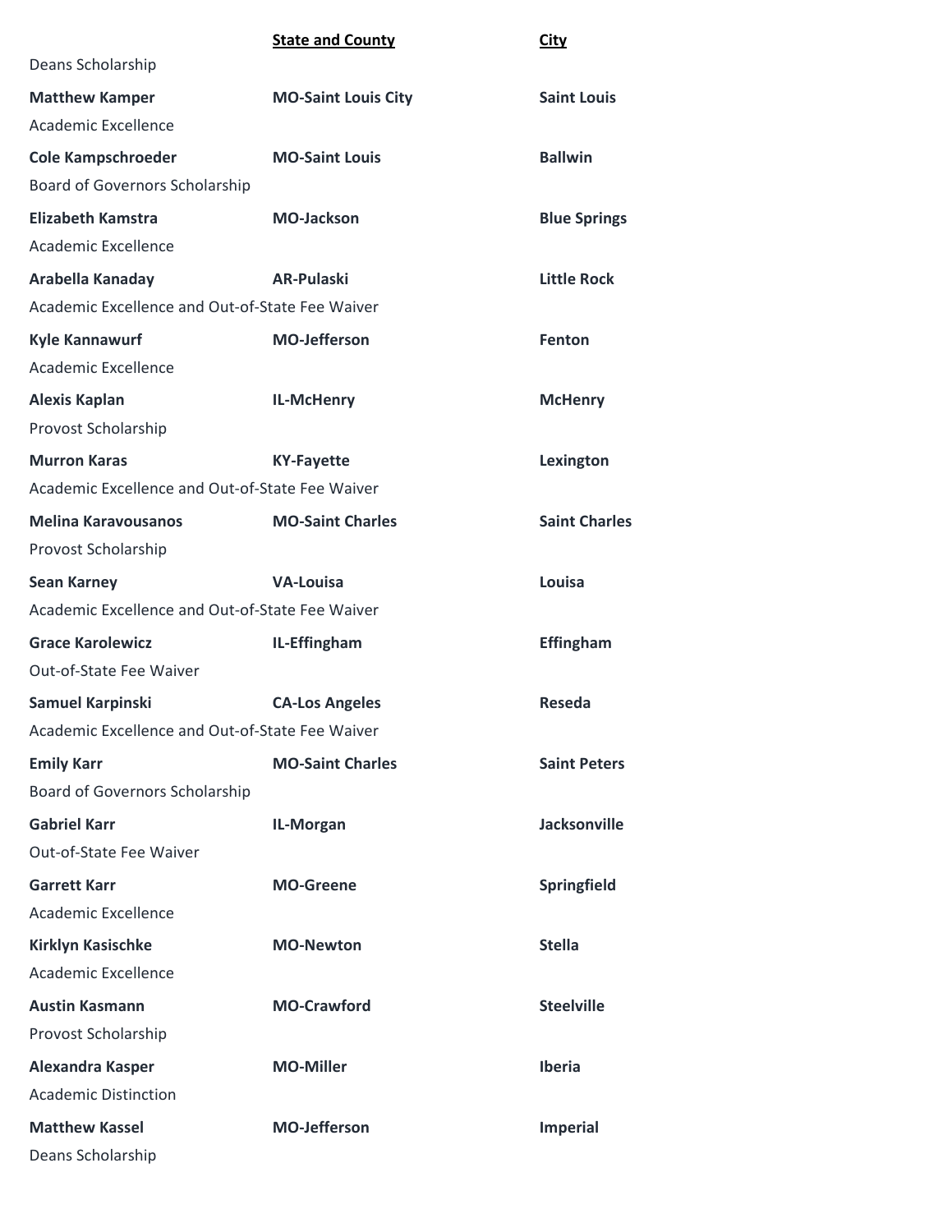| <b>Natalie Kaufmann</b>                          | <b>State and County</b><br><b>MO-Saint Louis</b> | <b>City</b><br><b>Saint Louis</b> |
|--------------------------------------------------|--------------------------------------------------|-----------------------------------|
| <b>Board of Governors Scholarship</b>            |                                                  |                                   |
| <b>Afton Kaul</b>                                | <b>MN-Wright</b>                                 | <b>Hanover</b>                    |
| Out-of-State Fee Waiver                          |                                                  |                                   |
| <b>Sydney Kauphusman</b>                         | <b>KS-Johnson</b>                                | Leawood                           |
| Academic Excellence and Out-of-State Fee Waiver  |                                                  |                                   |
| <b>Abigail Kauten</b>                            | <b>MO-Miller</b>                                 | <b>Kaiser</b>                     |
| Board of Governors Scholarship                   |                                                  |                                   |
| <b>Brynn Kayhill</b>                             | <b>MO-Jackson</b>                                | <b>Lees Summit</b>                |
| <b>Board of Governors Scholarship</b>            |                                                  |                                   |
| <b>Madison Keally</b>                            | <b>PA-Beaver</b>                                 | Conway                            |
| Academic Excellence and Out-of-State Fee Waiver  |                                                  |                                   |
| <b>Emily Keating</b>                             | <b>AR-Pope</b>                                   | <b>Russellville</b>               |
| Deans Scholarship                                |                                                  |                                   |
| Logan Keehn                                      | <b>AR-Benton</b>                                 | <b>Centerton</b>                  |
| Deans Scholarship                                |                                                  |                                   |
| <b>Klaire Keel</b>                               | <b>IL-Saint Clair</b>                            | <b>Belleville</b>                 |
| <b>Out-of-State Fee Waiver</b>                   |                                                  |                                   |
| Aidan Keeler                                     | <b>MO-Greene</b>                                 | Springfield                       |
| Inclusive Excellence Scholarship                 |                                                  |                                   |
| Aidan Keen                                       | <b>IL-Saint Clair</b>                            | <b>Caseyville</b>                 |
| Academic Distinction and Out-of-State Fee Waiver |                                                  |                                   |
| <b>Macy Kehoe</b>                                | <b>MO-Jefferson</b>                              | <b>Imperial</b>                   |
| Board of Governors Scholarship                   |                                                  |                                   |
| <b>Patrick Kehoe</b>                             | <b>MO-Saint Charles</b>                          | <b>Saint Charles</b>              |
| <b>Academic Distinction</b>                      |                                                  |                                   |
| <b>Amanda Keisker</b>                            | <b>MO-Saint Louis</b>                            | <b>Hazelwood</b>                  |
| Board of Governors Scholarship                   |                                                  |                                   |
| <b>Whitney Keith</b>                             | IL-Jersey                                        | <b>Brighton</b>                   |
| Provost Scholarship                              |                                                  |                                   |
| <b>Julietta Keller</b>                           | <b>MO-Livingston</b>                             | <b>Chillicothe</b>                |
| Deans Scholarship                                |                                                  |                                   |
| <b>Katelyn Keller</b>                            | IL-Morgan                                        | <b>Jacksonville</b>               |
| Provost Scholarship                              |                                                  |                                   |
| <b>Olivia Keller</b>                             | <b>KS-Johnson</b>                                | Leawood                           |
| Deans Scholarship                                |                                                  |                                   |
| <b>Trinity Keller</b>                            | IA-Warren                                        | <b>Indianola</b>                  |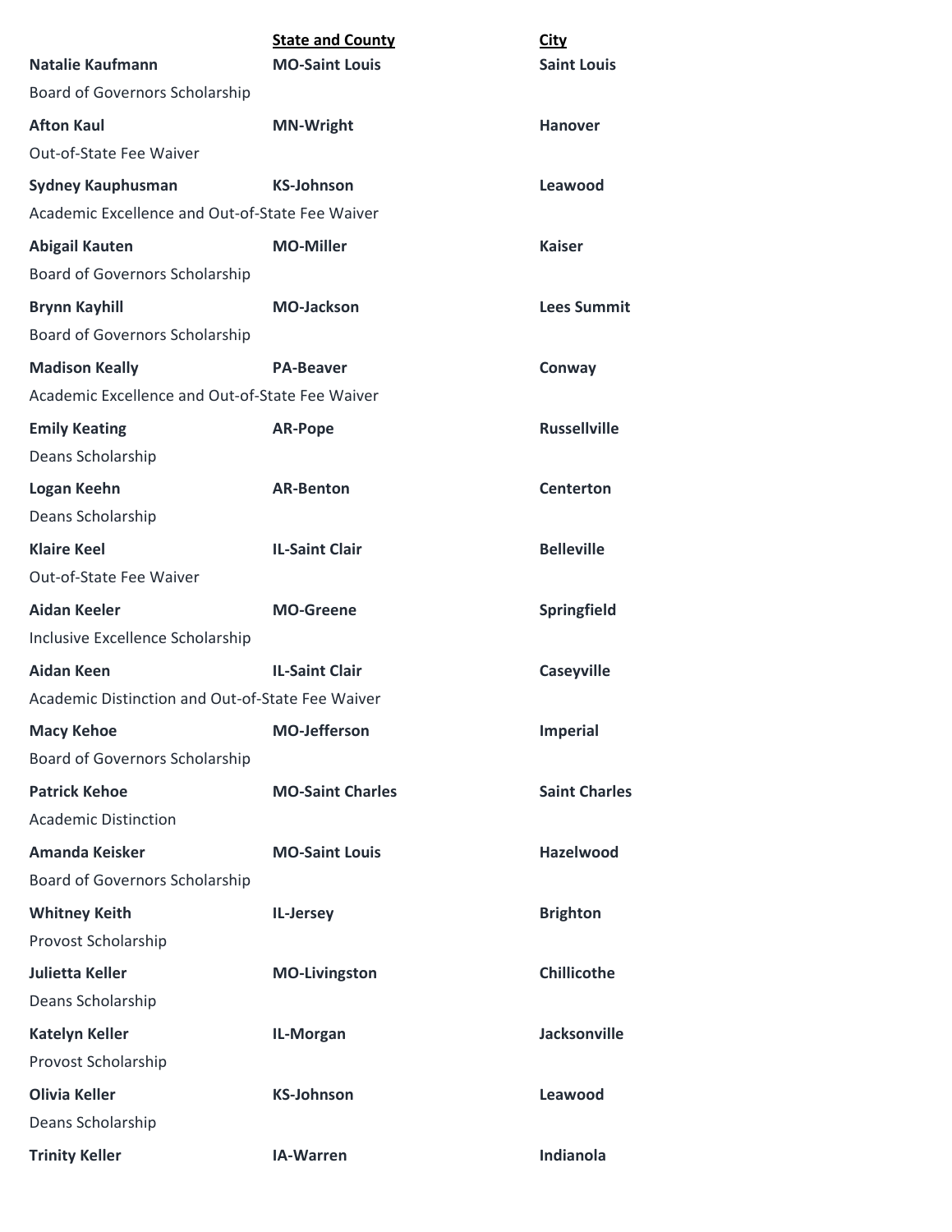| Academic Achievement and Out-of-State Fee Waiver | <b>State and County</b> | <b>City</b>           |
|--------------------------------------------------|-------------------------|-----------------------|
| <b>Lacey Kellett</b>                             | <b>MO-Taney</b>         | <b>Hollister</b>      |
| Inclusive Excellence Scholarship                 |                         |                       |
| <b>Emily Kelley</b>                              | <b>AR-Crawford</b>      | <b>Van Buren</b>      |
| Provost Scholarship                              |                         |                       |
| <b>Rylee Kelley</b>                              | <b>AR-Searcy</b>        | <b>Marshall</b>       |
| <b>Board of Governors Scholarship</b>            |                         |                       |
| <b>Benjamin Kelly</b>                            | <b>MO-Boone</b>         | Columbia              |
| Board of Governors Scholarship                   |                         |                       |
| <b>Annalise Kelsey</b>                           | <b>MO-Cass</b>          | <b>Belton</b>         |
| Inclusive Excellence Scholarship                 |                         |                       |
| <b>Kate Kelsey</b>                               | <b>MO-Jackson</b>       | <b>Blue Springs</b>   |
| Deans Scholarship                                |                         |                       |
| <b>Christopher Kemp</b>                          | <b>MO-Platte</b>        | <b>Kansas City</b>    |
| Deans Scholarship                                |                         |                       |
| <b>Grace Kempker</b>                             | <b>MO-Callaway</b>      | <b>Holts Summit</b>   |
| Deans Scholarship                                |                         |                       |
| <b>Kaylie Kempland</b>                           | <b>MO-Saint Charles</b> | Wentzville            |
| Provost Scholarship                              |                         |                       |
| <b>Caroline Kennedy</b>                          | <b>CA-Los Angeles</b>   | <b>Long Beach</b>     |
| Academic Distinction and Out-of-State Fee Waiver |                         |                       |
| <b>Carson Kennedy</b>                            | <b>MO-Greene</b>        | Springfield           |
| Deans Scholarship                                |                         |                       |
| <b>Hunter Kennedy</b>                            | IA-Jasper               | <b>Newton</b>         |
| Out-of-State Fee Waiver                          |                         |                       |
| <b>Reagan Kennedy</b>                            | <b>MO-Jefferson</b>     | <b>Festus</b>         |
| Academic Excellence                              |                         |                       |
| <b>Madison Kennemore</b>                         | <b>TX-Bowie</b>         | <b>Wake Village</b>   |
| Academic Achievement and Out-of-State Fee Waiver |                         |                       |
| <b>Olivia Kennerly</b>                           | <b>MO-Saint Louis</b>   | <b>Webster Groves</b> |
| Board of Governors Scholarship                   |                         |                       |
| <b>Aidan Kent</b>                                | <b>KS-Shawnee</b>       | <b>Topeka</b>         |
| Board of Governors Scholarship                   |                         |                       |
| <b>Madison Kent</b>                              | <b>IL-Adams</b>         | Quincy                |
| Academic Excellence and Out-of-State Fee Waiver  |                         |                       |
| Julia Kenyon                                     | <b>IL-Kane</b>          | <b>South Elgin</b>    |
| Out-of-State Fee Waiver                          |                         |                       |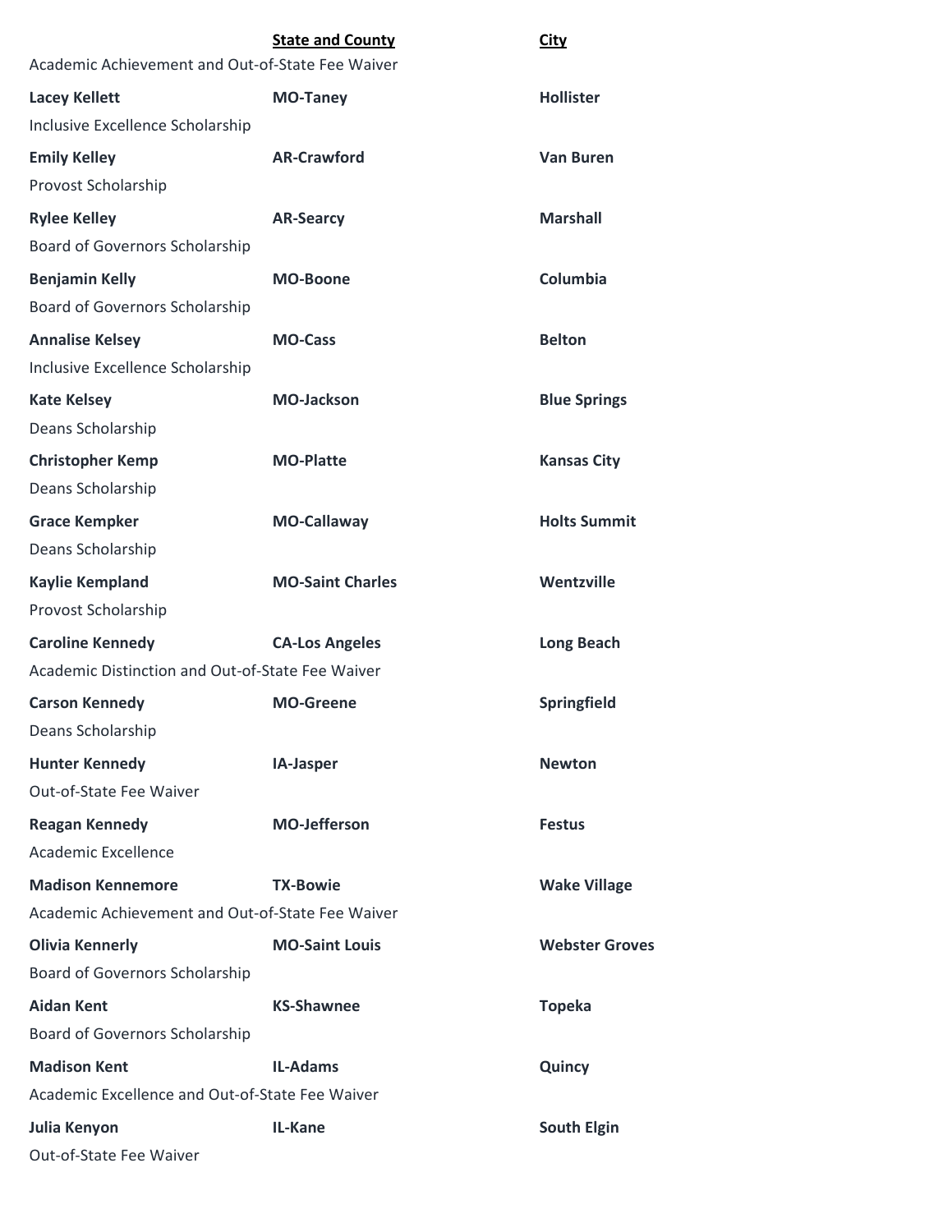|                                                  | <b>State and County</b> | City                   |
|--------------------------------------------------|-------------------------|------------------------|
| <b>Aidan Keppler</b>                             | <b>MO-Saint Louis</b>   | <b>Saint Louis</b>     |
| Academic Excellence                              |                         |                        |
| Sofia Kerby                                      | <b>MO-Cass</b>          | <b>Pleasant Hill</b>   |
| Provost Scholarship                              |                         |                        |
| <b>Jessica Kern</b>                              | <b>MD-Howard</b>        | <b>Cooksville</b>      |
| Academic Excellence and Out-of-State Fee Waiver  |                         |                        |
| <b>Katie Kern</b>                                | <b>IN-Hendricks</b>     | <b>Danville</b>        |
| Academic Excellence and Out-of-State Fee Waiver  |                         |                        |
| <b>Cheyenne Kerperien</b>                        | <b>MO-Laclede</b>       | Lebanon                |
| Academic Excellence                              |                         |                        |
| <b>Jade Kessinger</b>                            | MO-Clay                 | <b>Kansas City</b>     |
| Board of Governors Scholarship                   |                         |                        |
| <b>Erika Kessler</b>                             | <b>NJ-Burlington</b>    | <b>Mount Laurel</b>    |
| Academic Excellence and Out-of-State Fee Waiver  |                         |                        |
| Alexa Kesten                                     | <b>CO-Douglas</b>       | <b>Highlands Ranch</b> |
| Academic Excellence and Out-of-State Fee Waiver  |                         |                        |
| Liliana Kester                                   | <b>OK-Comanche</b>      | Lawton                 |
| Provost Scholarship                              |                         |                        |
| <b>Eryn Ketel</b>                                | <b>MO-Greene</b>        | <b>Willard</b>         |
| Board of Governors Scholarship                   |                         |                        |
| Luke Keth                                        | <b>IL-Madison</b>       | <b>Edwardsville</b>    |
| Out-of-State Fee Waiver                          |                         |                        |
| <b>Madyson Kettler</b>                           | <b>NM-Sandoval</b>      | <b>Corrales</b>        |
| Academic Excellence and Out-of-State Fee Waiver  |                         |                        |
| <b>Jaiden Key</b>                                | <b>MO-Greene</b>        | <b>Springfield</b>     |
| Board of Governors Scholarship                   |                         |                        |
| <b>Joseph Key</b>                                | <b>MO-Saint Charles</b> | <b>Saint Charles</b>   |
| Deans Scholarship                                |                         |                        |
| <b>Hailey Keys</b>                               | <b>IL-Saint Clair</b>   | <b>Dupo</b>            |
| Academic Achievement and Out-of-State Fee Waiver |                         |                        |
| <b>Haven Keys</b>                                | <b>MO-Stone</b>         | <b>Blue Eye</b>        |
| <b>Academic Distinction</b>                      |                         |                        |
| <b>Moaaz Khalil</b>                              | <b>TX-Collin</b>        | Plano                  |
| Inclusive Excellence Scholarship                 |                         |                        |
| <b>Gabriel Kiene</b>                             | <b>MO-Saint Louis</b>   | <b>Saint Louis</b>     |
| Deans Scholarship                                |                         |                        |
| <b>Hannah Killion</b>                            | <b>MO-Greene</b>        | Springfield            |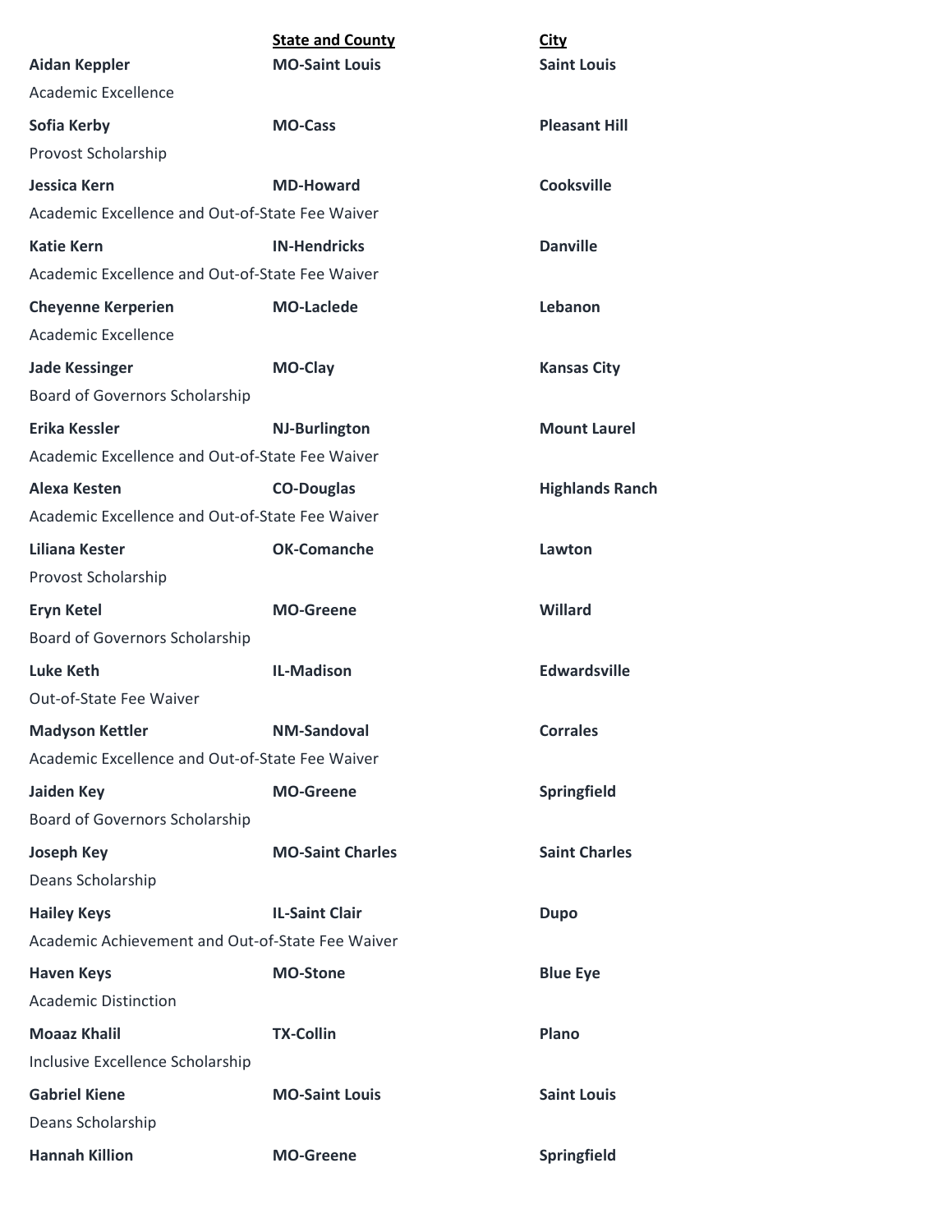|                                                  | <b>State and County</b> | <b>City</b>              |
|--------------------------------------------------|-------------------------|--------------------------|
| Inclusive Excellence Scholarship                 |                         |                          |
| <b>Natalyn Killoren</b>                          | <b>MO-Buchanan</b>      | <b>Rushville</b>         |
| Provost Scholarship                              |                         |                          |
| <b>Mairead Kimberlin</b>                         | <b>MO-Saint Louis</b>   | <b>Saint Louis</b>       |
| Deans Scholarship                                |                         |                          |
| Zander Kimberlin-Poore                           | <b>MO-Greene</b>        | Springfield              |
| Board of Governors Scholarship                   |                         |                          |
| <b>Caroline Kimbley</b>                          | <b>TX-Fort Bend</b>     | <b>Richmond</b>          |
| Academic Excellence and Out-of-State Fee Waiver  |                         |                          |
| <b>Keelan Kimbro</b>                             | <b>IL-Saint Clair</b>   | <b>O</b> Fallon          |
| Out-of-State Fee Waiver                          |                         |                          |
| <b>Katelyn Kimmel</b>                            | <b>MO-Saint Louis</b>   | <b>Saint Louis</b>       |
| Board of Governors Scholarship                   |                         |                          |
| <b>Miles Kimmel</b>                              | <b>MO-Buchanan</b>      | <b>Saint Joseph</b>      |
| Board of Governors Scholarship                   |                         |                          |
| <b>Laura Kimmell</b>                             | <b>MO-Vernon</b>        | <b>Nevada</b>            |
| Deans Scholarship                                |                         |                          |
| <b>Chloe Kincheloe</b>                           | <b>MO-Jackson</b>       | <b>Lees Summit</b>       |
| Academic Achievement                             |                         |                          |
| <b>Madison Kinder</b>                            | <b>IL-Saint Clair</b>   | <b>Millstadt</b>         |
| Provost Scholarship                              |                         |                          |
| <b>Athena Kindgren</b>                           | <b>IL-Boone</b>         | <b>Belvidere</b>         |
| Academic Distinction and Out-of-State Fee Waiver |                         |                          |
| <b>Shelby Kindhart</b>                           | <b>MO-Christian</b>     | <b>Ozark</b>             |
| Board of Governors Scholarship                   |                         |                          |
| <b>Catherine King</b>                            | <b>MO-Franklin</b>      | Washington               |
| Board of Governors Scholarship                   |                         |                          |
| <b>Gavin King</b>                                | <b>MO-Lawrence</b>      | <b>Pierce City</b>       |
| Inclusive Excellence Scholarship                 |                         |                          |
| <b>George King</b>                               | <b>IN-Jefferson</b>     | <b>Madison</b>           |
| Provost Scholarship                              |                         |                          |
| <b>Jacob King</b>                                | <b>MO-Dade</b>          | <b>Dadeville</b>         |
| Boys State Scholarship and Provost Scholarship   |                         |                          |
| <b>James King</b>                                | <b>MO-Cedar</b>         | <b>El Dorado Springs</b> |
| Provost Scholarship                              |                         |                          |
| <b>Kalayna King</b>                              | <b>AR-Faulkner</b>      | Conway                   |
| Board of Governors Scholarship                   |                         |                          |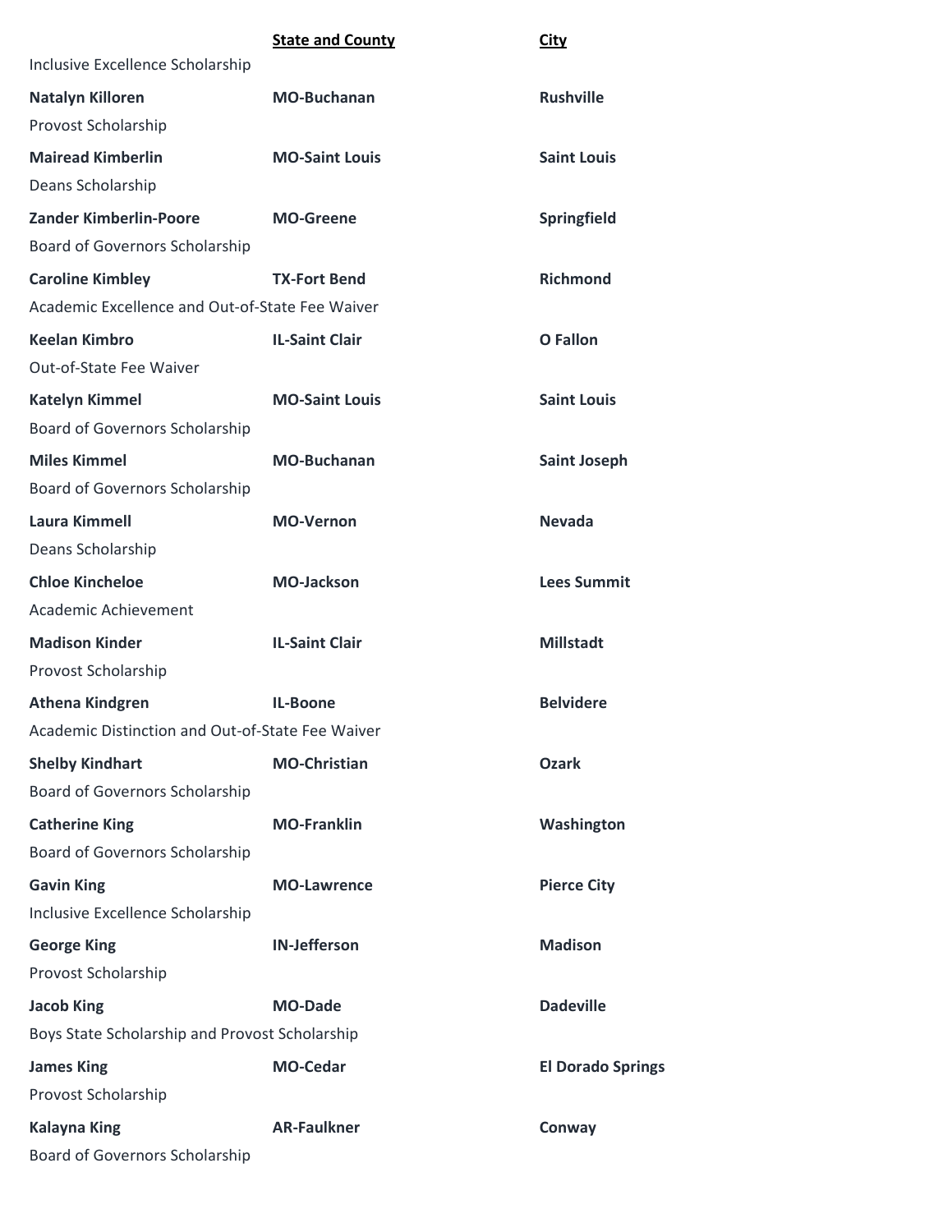| <b>Kaylee King</b>                               | <b>State and County</b><br><b>MO-Jackson</b> | <b>City</b><br><b>Lees Summit</b> |  |
|--------------------------------------------------|----------------------------------------------|-----------------------------------|--|
| Board of Governors Scholarship                   |                                              |                                   |  |
| <b>Kayleigh King</b>                             | <b>MO-Greene</b>                             | Springfield                       |  |
| Provost Scholarship                              |                                              |                                   |  |
| <b>Madelynn King</b>                             | <b>MO-Buchanan</b>                           | <b>Saint Joseph</b>               |  |
| <b>Academic Distinction</b>                      |                                              |                                   |  |
| <b>Tyler King</b>                                | <b>MO-Saint Charles</b>                      | <b>O</b> Fallon                   |  |
| Academic Excellence                              |                                              |                                   |  |
| <b>Derrick Kingery</b>                           | <b>MO-Saint Charles</b>                      | <b>O</b> Fallon                   |  |
| Academic Achievement                             |                                              |                                   |  |
| <b>Kaitlyn Kingsley</b>                          | <b>TX-Fort Bend</b>                          | <b>Katy</b>                       |  |
| Board of Governors Scholarship                   |                                              |                                   |  |
| <b>Maliya Kingsley</b>                           | <b>WI-Rock</b>                               | <b>Janesville</b>                 |  |
| Academic Distinction and Out-of-State Fee Waiver |                                              |                                   |  |
| <b>Reece Kinnaird</b>                            | <b>MO-Phelps</b>                             | <b>Saint James</b>                |  |
| Board of Governors Scholarship                   |                                              |                                   |  |
| Jenna Kirby                                      | <b>IN-Porter</b>                             | <b>Michigan City</b>              |  |
| Academic Distinction and Out-of-State Fee Waiver |                                              |                                   |  |
| Jillian Kirchdorfer                              | <b>TX-Tarrant</b>                            | Watauga                           |  |
| Board of Governors Scholarship                   |                                              |                                   |  |
| <b>Skylar Kirchman</b>                           | <b>IL-Will</b>                               | Lockport                          |  |
| Academic Achievement and Out-of-State Fee Waiver |                                              |                                   |  |
| <b>Claire Kirchner</b>                           | <b>WI-Saint Croix</b>                        | <b>River Falls</b>                |  |
| Out-of-State Fee Waiver                          |                                              |                                   |  |
| <b>Russell Kirkhuff</b>                          | <b>MO-Sainte Genevieve</b>                   | <b>Ste Genevieve</b>              |  |
| Deans Scholarship                                |                                              |                                   |  |
| <b>Sierra Kirkpatrick</b>                        | <b>MO-Stoddard</b>                           | <b>Bernie</b>                     |  |
| Academic Excellence                              |                                              |                                   |  |
| <b>Cameron Kissel</b>                            | <b>MO-Saint Louis</b>                        | <b>Eureka</b>                     |  |
| Board of Governors Scholarship                   |                                              |                                   |  |
| <b>Delaney Kistner</b>                           | <b>MO-Saint Louis</b>                        | <b>Eureka</b>                     |  |
| Provost Scholarship                              |                                              |                                   |  |
| <b>Kenedi Kitch</b>                              | <b>MO-Clay</b>                               | <b>Kansas City</b>                |  |
| <b>Academic Excellence</b>                       |                                              |                                   |  |
| <b>Natalie Kitchin</b>                           | <b>NY-Orange</b>                             | <b>Warwick</b>                    |  |
| Out-of-State Fee Waiver                          |                                              |                                   |  |
| <b>Carley Kite</b>                               | <b>MO-Stone</b>                              | <b>Reeds Spring</b>               |  |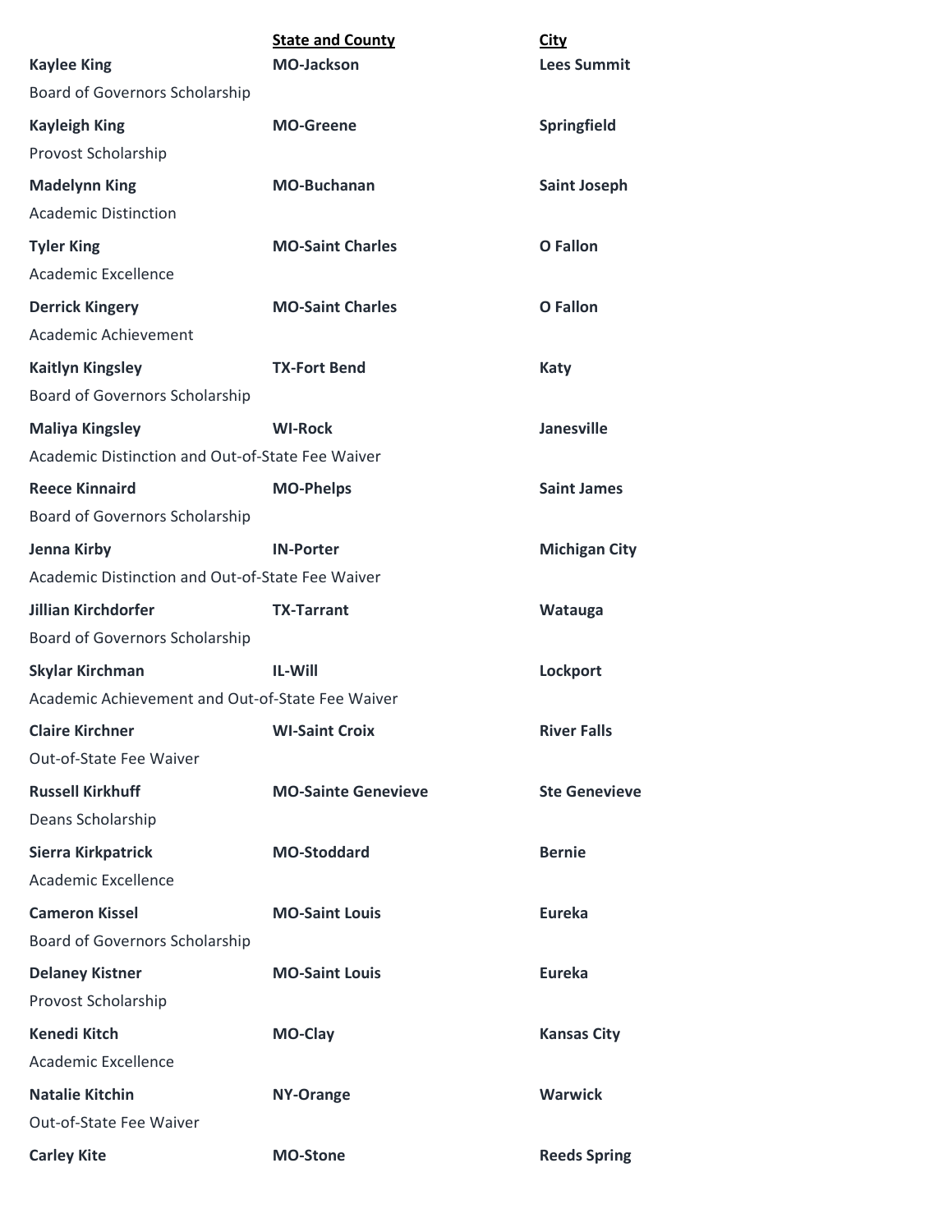## **State and County City**

| Academic Achievement                             |                            |                         |
|--------------------------------------------------|----------------------------|-------------------------|
| <b>John Kite</b>                                 | <b>MO-Saint Louis</b>      | <b>Saint Louis</b>      |
| Provost Scholarship                              |                            |                         |
| <b>Kylie Klaasen</b>                             | <b>IL-Mason</b>            | <b>Manito</b>           |
| Academic Achievement and Out-of-State Fee Waiver |                            |                         |
| <b>Aaron Klahr</b>                               | <b>MO-Cole</b>             | <b>Jefferson City</b>   |
| Board of Governors Scholarship                   |                            |                         |
| Zoe Klawuhn                                      | <b>MO-Buchanan</b>         | <b>Saint Joseph</b>     |
| Academic Excellence                              |                            |                         |
| Leah Kleekamp                                    | <b>MO-Franklin</b>         | Labadie                 |
| Board of Governors Scholarship                   |                            |                         |
| <b>Cavanaugh Klein</b>                           | <b>MO-Greene</b>           | Springfield             |
| Academic Excellence                              |                            |                         |
| <b>Dylan Klein</b>                               | <b>MO-Saint Charles</b>    | <b>Saint Charles</b>    |
| Provost Scholarship                              |                            |                         |
| <b>Matthew Klein</b>                             | <b>MO-Saint Louis</b>      | <b>Ballwin</b>          |
| Academic Excellence                              |                            |                         |
| <b>Kyler Klimas</b>                              | <b>MO-Saint Charles</b>    | <b>Saint Charles</b>    |
| Academic Achievement                             |                            |                         |
| <b>Dalia Kline</b>                               | <b>MO-Saint Louis</b>      | <b>Florissant</b>       |
| Academic Excellence                              |                            |                         |
| <b>Ashlyn Klump</b>                              | <b>MO-Sainte Genevieve</b> | <b>Sainte Genevieve</b> |
| Deans Scholarship                                |                            |                         |
| <b>Henry Knapp</b>                               | <b>MO-Saint Louis</b>      | <b>Saint Louis</b>      |
| Provost Scholarship                              |                            |                         |
| <b>Marni Knapp</b>                               | <b>MO-Saint Louis</b>      | <b>Saint Louis</b>      |
| Board of Governors Scholarship                   |                            |                         |
| <b>Madeline Knauff</b>                           | <b>WI-Eau Claire</b>       | <b>Eau Claire</b>       |
| Out-of-State Fee Waiver                          |                            |                         |
| <b>Katelyn Knaust</b>                            | <b>MO-Saint Charles</b>    | <b>O</b> Fallon         |
| Deans Scholarship                                |                            |                         |
| <b>Hailey Knavel</b>                             | UT-Weber                   | Ogden                   |
| Academic Achievement and Out-of-State Fee Waiver |                            |                         |
| <b>Connor Kneeshaw</b>                           | <b>AR-Benton</b>           | <b>Bentonville</b>      |
| Deans Scholarship                                |                            |                         |
| <b>Cameron Knepper</b>                           | IL-Will                    | <b>New Lenox</b>        |
| Out-of-State Fee Waiver                          |                            |                         |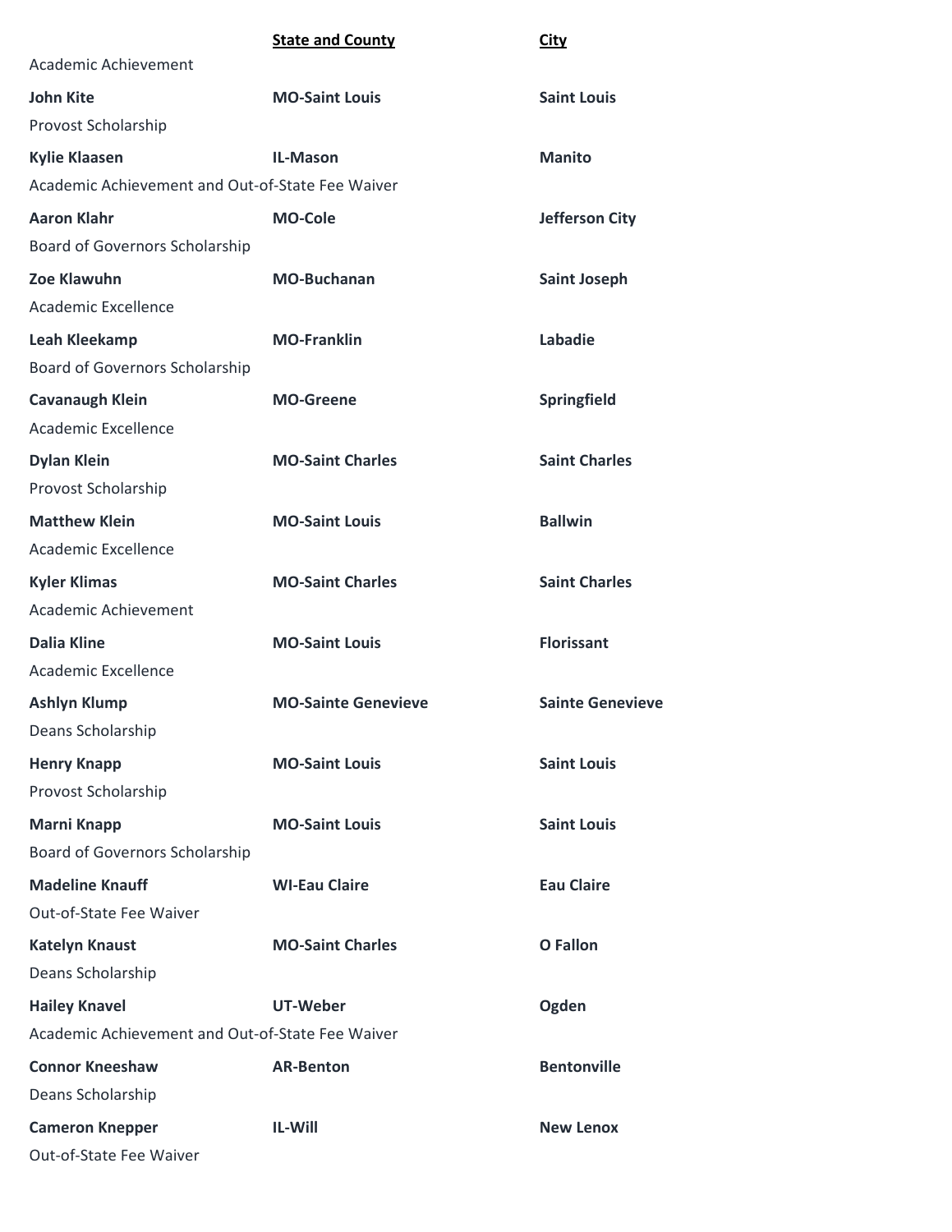|                                                  | <b>State and County</b> | <b>City</b>          |  |
|--------------------------------------------------|-------------------------|----------------------|--|
| <b>Kolton Kness</b>                              | <b>MO-Saint Charles</b> | <b>Saint Charles</b> |  |
| <b>Board of Governors Scholarship</b>            |                         |                      |  |
| <b>Ryan Knibb</b>                                | <b>MO-Jefferson</b>     | <b>Arnold</b>        |  |
| Academic Excellence                              |                         |                      |  |
| <b>Ashley Knight</b>                             | IL-Ogle                 | <b>Rochelle</b>      |  |
| Academic Excellence and Out-of-State Fee Waiver  |                         |                      |  |
| <b>Caroline Knight</b>                           | <b>IL-Cook</b>          | Chicago              |  |
| Deans Scholarship                                |                         |                      |  |
| <b>Hailee Knight</b>                             | IA-Page                 | <b>Clarinda</b>      |  |
| Academic Excellence and Out-of-State Fee Waiver  |                         |                      |  |
| <b>Naia Kniker</b>                               | <b>MO-Saint Louis</b>   | <b>Saint Louis</b>   |  |
| Provost Scholarship                              |                         |                      |  |
| <b>Leah Knobbe</b>                               | <b>MO-Saint Louis</b>   | <b>Saint Louis</b>   |  |
| <b>Board of Governors Scholarship</b>            |                         |                      |  |
| Isabella Knopfel                                 | <b>MO-Saint Louis</b>   | <b>Saint Louis</b>   |  |
| Provost Scholarship                              |                         |                      |  |
| <b>Laura Knowles</b>                             | <b>MO-Jackson</b>       | Independence         |  |
| Provost Scholarship                              |                         |                      |  |
| <b>Ella Knudsen</b>                              | <b>TX-Travis</b>        | <b>Austin</b>        |  |
| Academic Distinction and Out-of-State Fee Waiver |                         |                      |  |
| <b>Dayne Kobriger</b>                            | <b>KS-Johnson</b>       | Olathe               |  |
| Academic Excellence and Out-of-State Fee Waiver  |                         |                      |  |
| <b>Evan Kochel</b>                               | IL-McLean               | <b>Hudson</b>        |  |
| Out-of-State Fee Waiver                          |                         |                      |  |
| Michaella Kocjancic                              | <b>CO-Boulder</b>       | Longmont             |  |
| Academic Excellence and Out-of-State Fee Waiver  |                         |                      |  |
| <b>Denzel Kodua-Sarpong</b>                      | <b>OH-Summit</b>        | <b>Fairlawn</b>      |  |
| Academic Excellence and Out-of-State Fee Waiver  |                         |                      |  |
| <b>Addison Koenig</b>                            | <b>MO-Saint Charles</b> | O Fallon             |  |
| Board of Governors Scholarship                   |                         |                      |  |
| <b>Sarah Koenig</b>                              | <b>MO-Saint Louis</b>   | Fenton               |  |
| <b>Board of Governors Scholarship</b>            |                         |                      |  |
| <b>Katherine Koepke</b>                          | <b>MO-Johnson</b>       | Warrensburg          |  |
| Academic Excellence                              |                         |                      |  |
| <b>Hannah Kohlenberger</b>                       | NH-Hillsborough         | <b>Amherst</b>       |  |
| Out-of-State Fee Waiver                          |                         |                      |  |
| <b>Faith Kohm</b>                                | <b>MO-Saint Louis</b>   | <b>Saint Louis</b>   |  |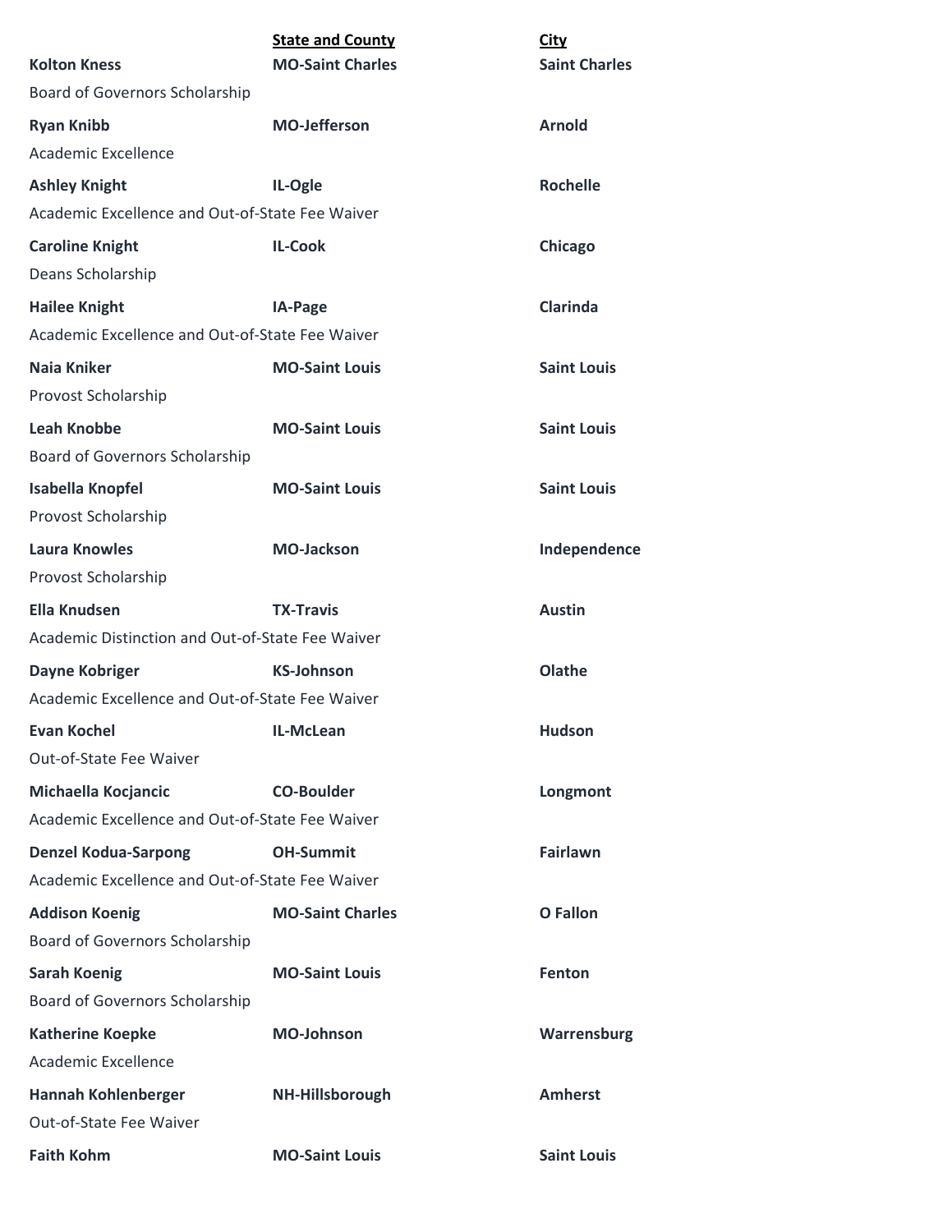|                                                  | <b>State and County</b> | <b>City</b>          |  |
|--------------------------------------------------|-------------------------|----------------------|--|
| Provost Scholarship                              |                         |                      |  |
| <b>Trevor Kohm</b>                               | <b>MO-Jefferson</b>     | <b>Arnold</b>        |  |
| Academic Excellence                              |                         |                      |  |
| <b>Mitchell Kohnz</b>                            | <b>IL-Monroe</b>        | Valmeyer             |  |
| Out-of-State Fee Waiver                          |                         |                      |  |
| Alina Kohout                                     | <b>MO-Saint Charles</b> | Wentzville           |  |
| Provost Scholarship                              |                         |                      |  |
| Laci Kollath                                     | <b>NE-Platte</b>        | <b>Columbus</b>      |  |
| Deans Scholarship                                |                         |                      |  |
| <b>Ki Kolls-Adams</b>                            | <b>AR-Sebastian</b>     | <b>Fort Smith</b>    |  |
| Out-of-State Fee Waiver                          |                         |                      |  |
| <b>Lillian Kolthoff</b>                          | <b>IN-Johnson</b>       | <b>Bargersville</b>  |  |
| Deans Scholarship                                |                         |                      |  |
| <b>Nicholas Konarik</b>                          | <b>MO-Saint Charles</b> | O Fallon             |  |
| Deans Scholarship                                |                         |                      |  |
| <b>Kylie Konrad</b>                              | <b>IL-Kendall</b>       | Oswego               |  |
| Academic Distinction and Out-of-State Fee Waiver |                         |                      |  |
| <b>Prabhnoor Koonar</b>                          | <b>MO-Saint Charles</b> | <b>Saint Charles</b> |  |
| <b>Academic Distinction</b>                      |                         |                      |  |
| <b>Lindsay Koontz</b>                            | <b>IN-Monroe</b>        | <b>Bloomington</b>   |  |
| Out-of-State Fee Waiver                          |                         |                      |  |
| Kayla Kopp                                       | <b>MO-Saint Louis</b>   | <b>Saint Louis</b>   |  |
| <b>Board of Governors Scholarship</b>            |                         |                      |  |
| <b>Madelynn Kordik</b>                           | <b>MO-Saint Louis</b>   | <b>Saint Louis</b>   |  |
| Provost Scholarship                              |                         |                      |  |
| <b>Taylor Kordik</b>                             | <b>MO-Saint Louis</b>   | <b>Saint Louis</b>   |  |
| Provost Scholarship                              |                         |                      |  |
| <b>Ajdin Korkaric</b>                            | <b>MO-Jefferson</b>     | <b>Arnold</b>        |  |
| Board of Governors Scholarship                   |                         |                      |  |
| <b>Samantha Korte</b>                            | <b>MO-Saint Louis</b>   | <b>Eureka</b>        |  |
| Academic Achievement                             |                         |                      |  |
| Diana Kosinska                                   | MO-Clay                 | <b>Kansas City</b>   |  |
| Inclusive Excellence Scholarship                 |                         |                      |  |
| <b>Leaha Koss</b>                                | <b>MO-Pemiscot</b>      | <b>Steele</b>        |  |
| Provost Scholarship                              |                         |                      |  |
| <b>Carter Kovach</b>                             | <b>MO-Webster</b>       | <b>Rogersville</b>   |  |
| Provost Scholarship                              |                         |                      |  |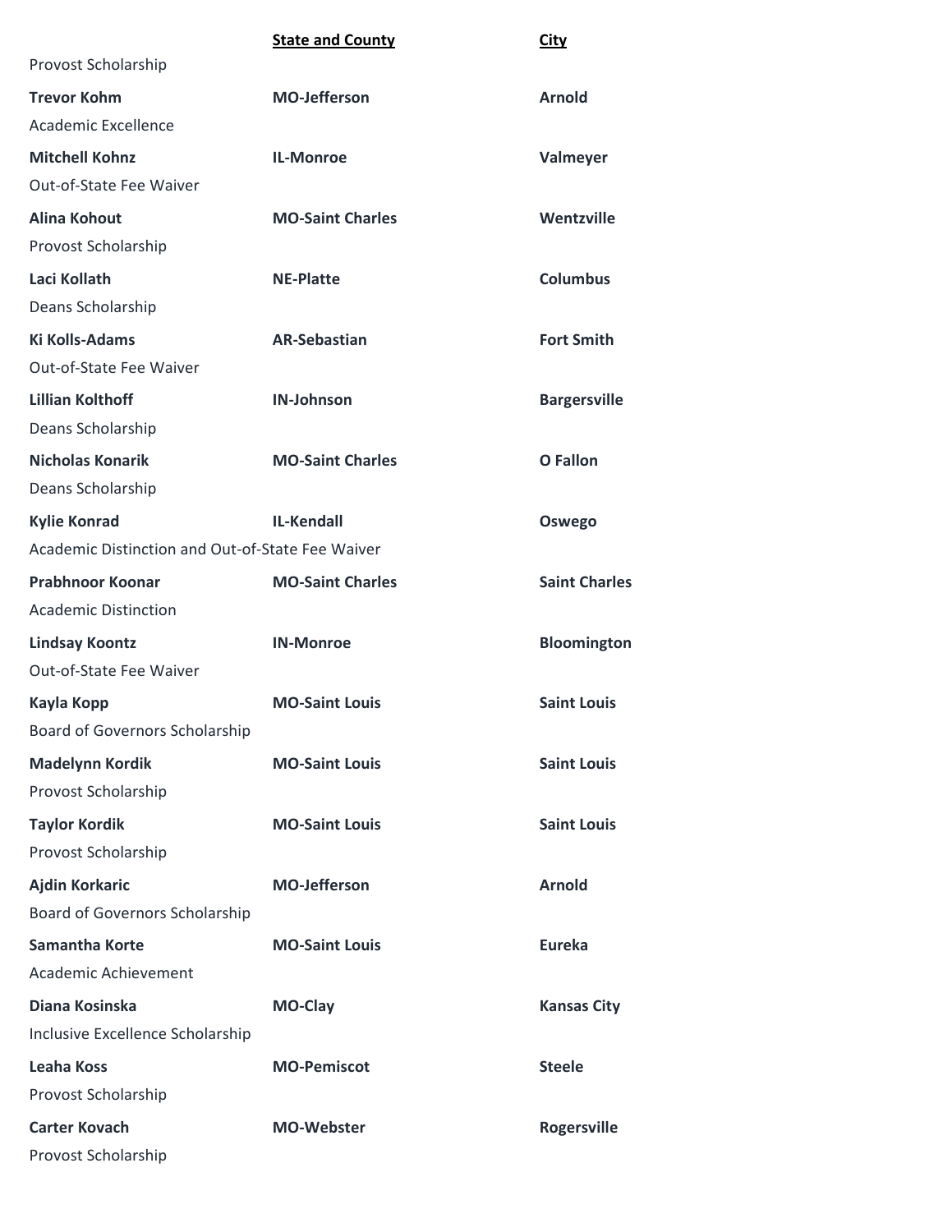|                                                  | <b>State and County</b> | <b>City</b>          |
|--------------------------------------------------|-------------------------|----------------------|
| <b>Kayleigh Kovacic</b>                          | <b>WI-Brown</b>         | <b>Green Bay</b>     |
| Academic Achievement and Out-of-State Fee Waiver |                         |                      |
| Natalie Kowalkowski                              | <b>MO-Jefferson</b>     | <b>Barnhart</b>      |
| Deans Scholarship                                |                         |                      |
| <b>Dakhota Krahulik</b>                          | <b>IL-Will</b>          | <b>Plainfield</b>    |
| Academic Excellence and Out-of-State Fee Waiver  |                         |                      |
| <b>Zachary Krakow</b>                            | IL-Lake                 | Grayslake            |
| Out-of-State Fee Waiver                          |                         |                      |
| <b>Garrett Kramer</b>                            | <b>MO-Taney</b>         | <b>Hollister</b>     |
| Board of Governors Scholarship                   |                         |                      |
| <b>Hannah Kramer</b>                             | <b>MO-Saint Louis</b>   | <b>Ballwin</b>       |
| Deans Scholarship                                |                         |                      |
| <b>James Kramer</b>                              | <b>IL-Saint Clair</b>   | <b>Belleville</b>    |
| Provost Scholarship                              |                         |                      |
| <b>Kendall Kramer</b>                            | <b>TX-Collin</b>        | Plano                |
| Academic Achievement and Out-of-State Fee Waiver |                         |                      |
| <b>Ryan Kramer</b>                               | <b>MO-Platte</b>        | <b>Kansas City</b>   |
| Board of Governors Scholarship                   |                         |                      |
| <b>Alex Kraus</b>                                | <b>MO-Saint Louis</b>   | Fenton               |
| Provost Scholarship                              |                         |                      |
| <b>Brayden Krause</b>                            | <b>MO-Jackson</b>       | <b>Lees Summit</b>   |
| <b>Academic Distinction</b>                      |                         |                      |
| <b>Griffin Krause</b>                            | <b>MO-Saint Louis</b>   | <b>Saint Louis</b>   |
| Provost Scholarship                              |                         |                      |
| <b>Elizabeth Krausz</b>                          | <b>IL-Clinton</b>       | <b>New Baden</b>     |
| Board of Governors Scholarship                   |                         |                      |
| Naomi Kravitz                                    | <b>IL-Cook</b>          | Glenview             |
| Out-of-State Fee Waiver                          |                         |                      |
| <b>Kayleigh Kreher</b>                           | <b>IL-Saint Clair</b>   | <b>Belleville</b>    |
| Board of Governors Scholarship                   |                         |                      |
| <b>Emma Kreitner</b>                             | 00-Unknown County       |                      |
| Board of Governors Scholarship                   |                         |                      |
| <b>Aubrey Kress</b>                              | <b>MO-Saint Charles</b> | <b>Lake St Louis</b> |
| Academic Excellence                              |                         |                      |
| <b>Cameron Kriete</b>                            | <b>MO-Franklin</b>      | <b>Union</b>         |
| Provost Scholarship                              |                         |                      |
| Sophia Kriska                                    | <b>MO-Jefferson</b>     | Fenton               |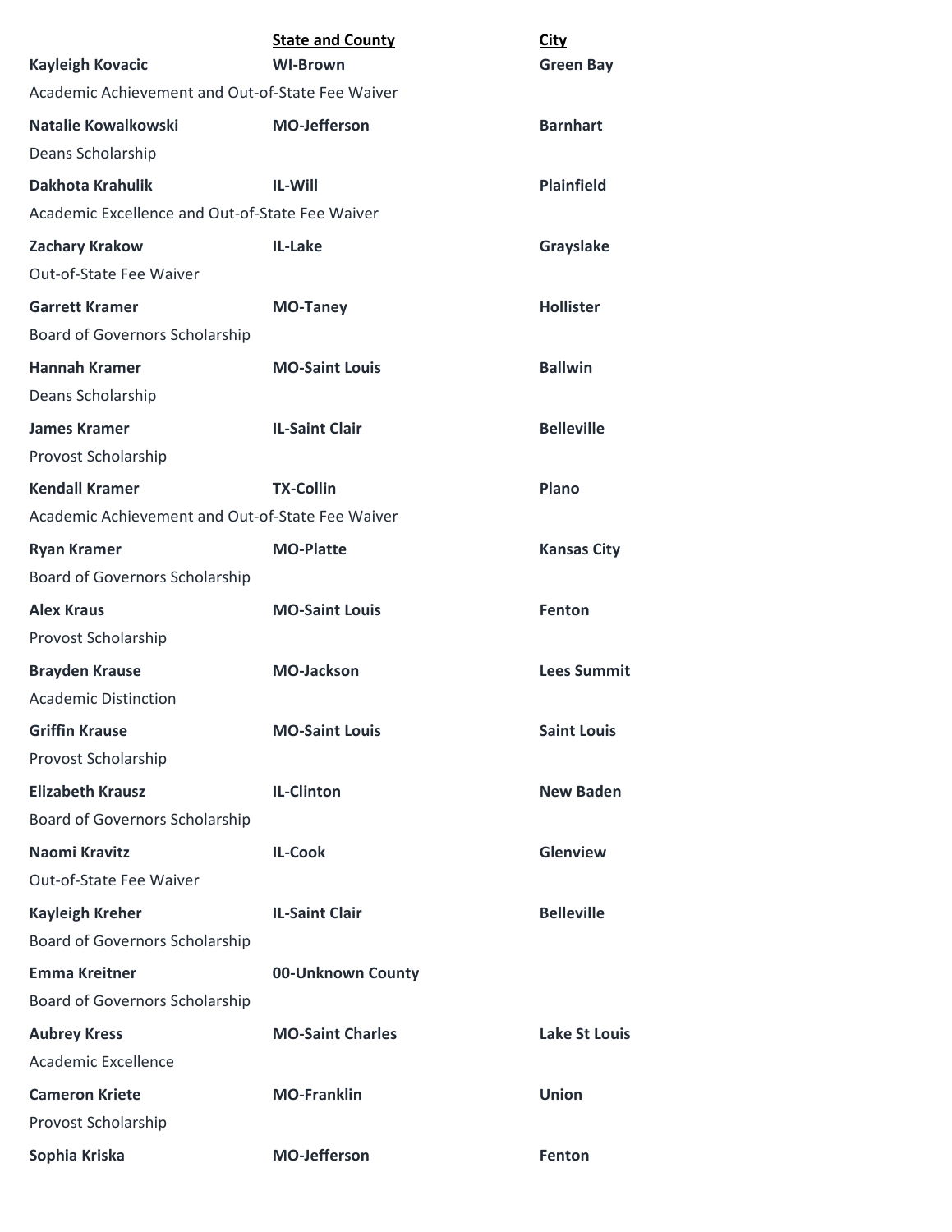|                                                  | <b>State and County</b> | City                 |
|--------------------------------------------------|-------------------------|----------------------|
| Academic Excellence                              |                         |                      |
| <b>Keaton Kristoff</b>                           | 00-Unknown County       |                      |
| Out-of-State Fee Waiver                          |                         |                      |
| Karina Krivitchenko                              | <b>MO-Christian</b>     | <b>Ozark</b>         |
| Board of Governors Scholarship                   |                         |                      |
| <b>Justin Kroh</b>                               | <b>MO-Greene</b>        | Springfield          |
| Academic Excellence                              |                         |                      |
| <b>Nathaniel Krohmer</b>                         | <b>KY-Fayette</b>       | Lexington            |
| Board of Governors Scholarship                   |                         |                      |
| <b>Teressa Kruit</b>                             | WI-Waukesha             | <b>New Berlin</b>    |
| Provost Scholarship                              |                         |                      |
| <b>Julius Krumenacher</b>                        | WI-Waukesha             | Waukesha             |
| Out-of-State Fee Waiver                          |                         |                      |
| Liron Krupetski                                  | IL-Lake                 | <b>Buffalo Grove</b> |
| Academic Distinction and Out-of-State Fee Waiver |                         |                      |
| Joshua Krupp                                     | <b>MO-Saint Charles</b> | <b>Saint Charles</b> |
| <b>Academic Distinction</b>                      |                         |                      |
| <b>Lillian Kruse</b>                             | <b>MO-Christian</b>     | <b>Nixa</b>          |
| Deans Scholarship                                |                         |                      |
| <b>Malori Kubal</b>                              | <b>AR-Benton</b>        | <b>Bentonville</b>   |
| Inclusive Excellence Scholarship                 |                         |                      |
| <b>Claire Kubelka</b>                            | IL-McHenry              | <b>Huntley</b>       |
| Out-of-State Fee Waiver                          |                         |                      |
| <b>Karsyn Kuffler</b>                            | <b>IL-Rock Island</b>   | <b>Moline</b>        |
| Deans Scholarship                                |                         |                      |
| <b>Seth Kuhlman</b>                              | <b>MN-Wright</b>        | <b>Elk River</b>     |
| Deans Scholarship                                |                         |                      |
| <b>Anna Kuhnert</b>                              | <b>IL-Monroe</b>        | Waterloo             |
| Academic Excellence and Out-of-State Fee Waiver  |                         |                      |
| Jocelyn Kuhnert                                  | <b>AR-Benton</b>        | <b>Lowell</b>        |
| Out-of-State Fee Waiver                          |                         |                      |
| <b>Nolan Kulavic</b>                             | IL-Sangamon             | <b>Springfield</b>   |
| Academic Excellence and Out-of-State Fee Waiver  |                         |                      |
| Akshada Kulkarni                                 | <b>MO-Saint Louis</b>   | <b>Ballwin</b>       |
| <b>Academic Distinction</b>                      |                         |                      |
| <b>Isabella Kuper</b>                            | <b>MO-Saint Charles</b> | <b>Foristell</b>     |
| Deans Scholarship                                |                         |                      |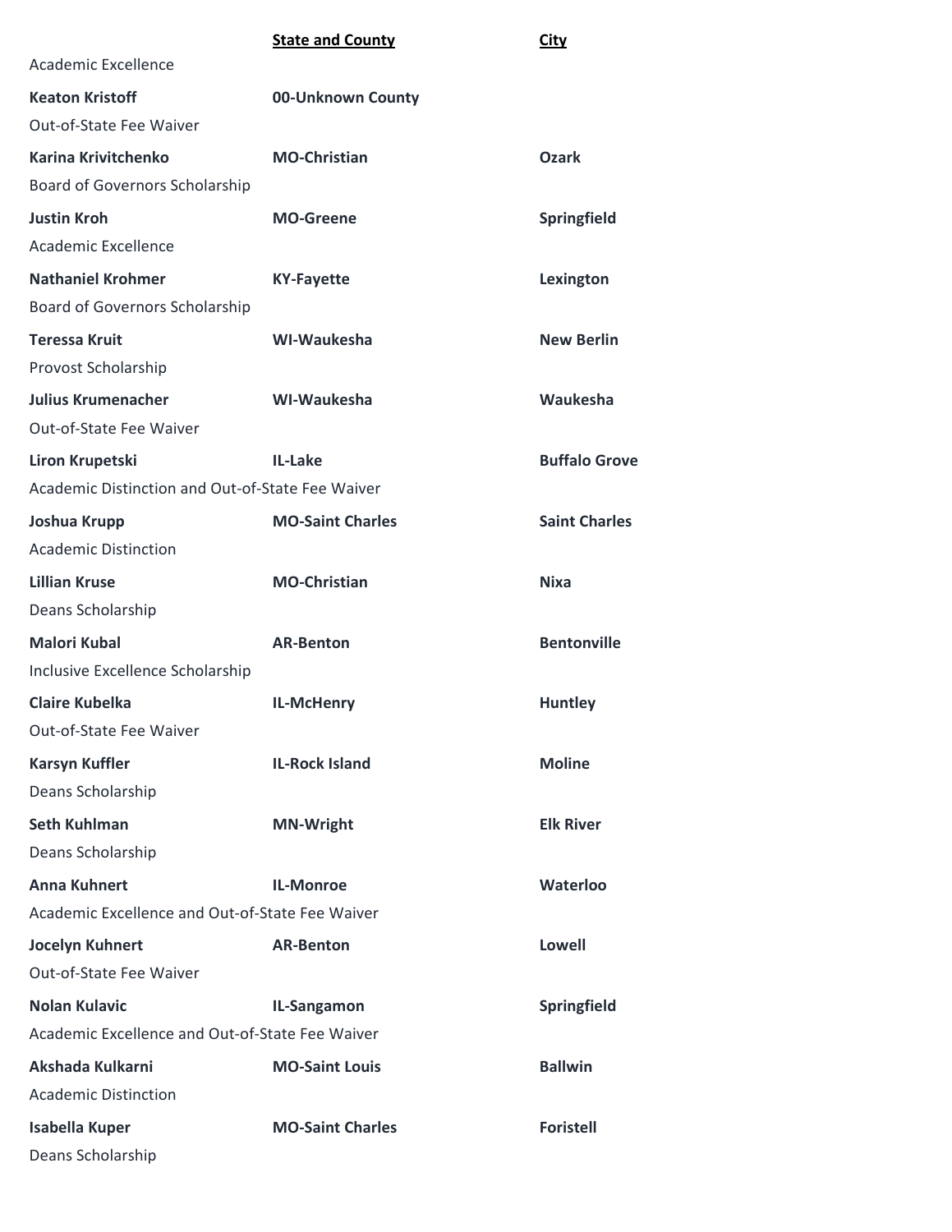| <b>Celia Kuriny</b>                              | <b>State and County</b><br><b>MD-Baltimore</b> | <b>City</b><br><b>Essex</b> |
|--------------------------------------------------|------------------------------------------------|-----------------------------|
| Academic Excellence and Out-of-State Fee Waiver  |                                                |                             |
| <b>Karlee Kyle</b>                               | <b>MO-Jackson</b>                              | Independence                |
| Deans Scholarship                                |                                                |                             |
| <b>Megan LaBarge</b>                             | <b>MO-Saint Charles</b>                        | <b>O</b> Fallon             |
| Provost Scholarship                              |                                                |                             |
| <b>Evelyn Labastida</b>                          | <b>MO-Dent</b>                                 | <b>Salem</b>                |
| <b>Academic Distinction</b>                      |                                                |                             |
| <b>Catherine Lackowski</b>                       | <b>TX-Travis</b>                               | <b>Austin</b>               |
| Academic Excellence and Out-of-State Fee Waiver  |                                                |                             |
| <b>Micah Lackrone</b>                            | <b>MO-Christian</b>                            | <b>Sparta</b>               |
| <b>Academic Distinction</b>                      |                                                |                             |
| <b>Katrina Lacombe</b>                           | <b>CT-Hartford</b>                             | <b>Plantsville</b>          |
| Deans Scholarship                                |                                                |                             |
| <b>Olivia LaDrew</b>                             | <b>IL-Madison</b>                              | <b>Collinsville</b>         |
| Academic Excellence and Out-of-State Fee Waiver  |                                                |                             |
| <b>Sidney Ladwig</b>                             | <b>MO-Lincoln</b>                              | <b>Troy</b>                 |
| Board of Governors Scholarship                   |                                                |                             |
| <b>Elijah LaFleur</b>                            | MO-Clay                                        | Lawson                      |
| Academic Excellence                              |                                                |                             |
| <b>Bianey Lagunas Sanchez</b>                    | <b>CA-San Diego</b>                            | <b>San Diego</b>            |
| Academic Excellence and Out-of-State Fee Waiver  |                                                |                             |
| <b>Carly Lahm</b>                                | <b>MO-Saint Louis</b>                          | <b>Saint Louis</b>          |
| Board of Governors Scholarship                   |                                                |                             |
| <b>Hailey Lairamore</b>                          | <b>AR-Benton</b>                               | <b>Lowell</b>               |
| Provost Scholarship                              |                                                |                             |
| <b>Eleanor Lambert</b>                           | <b>AR-Washington</b>                           | <b>Fayetteville</b>         |
| Academic Achievement and Out-of-State Fee Waiver |                                                |                             |
| <b>Isabella Lambert</b>                          | <b>SD-Davison</b>                              | <b>Mitchell</b>             |
| Board of Governors Scholarship                   |                                                |                             |
| <b>Nevina Lamont</b>                             | <b>MO-Jasper</b>                               | <b>Joplin</b>               |
| Academic Achievement                             |                                                |                             |
| Natasha Lamouria                                 | <b>CO-Arapahoe</b>                             | <b>Aurora</b>               |
| Board of Governors Scholarship                   |                                                |                             |
| <b>Taylor Lampe</b>                              | <b>KS-Barber</b>                               | <b>Medicine Lodge</b>       |
| Board of Governors Scholarship                   |                                                |                             |
| <b>Briana Lancaster</b>                          | <b>AL-Tuscaloosa</b>                           | <b>Tuscaloosa</b>           |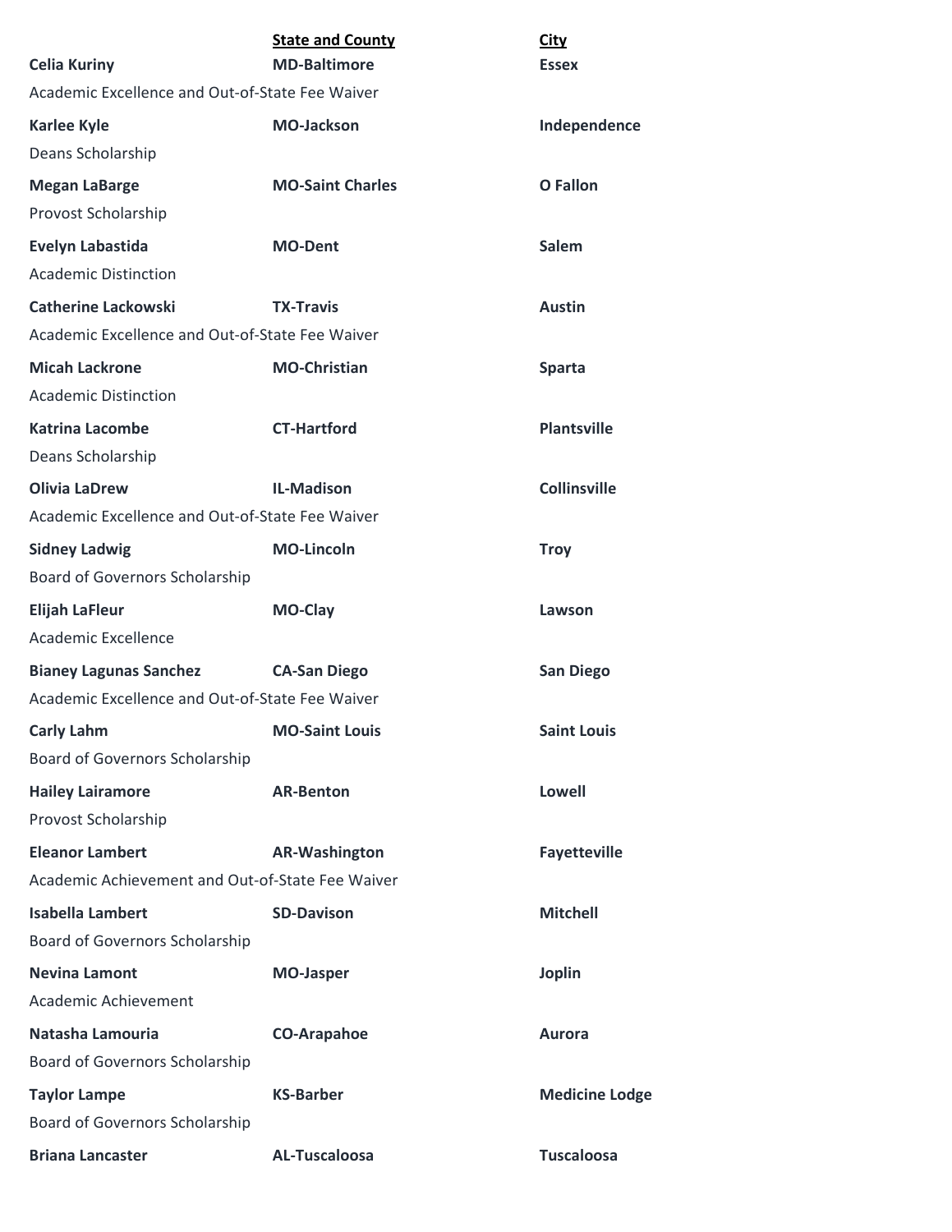|                                                  | <b>State and County</b> | <b>City</b>              |
|--------------------------------------------------|-------------------------|--------------------------|
| Board of Governors Scholarship                   |                         |                          |
| <b>Devin Landrum</b>                             | <b>MO-Greene</b>        | Springfield              |
| Academic Excellence                              |                         |                          |
| <b>Hayley Landwehr</b>                           | <b>IL-Adams</b>         | Quincy                   |
| Academic Distinction and Out-of-State Fee Waiver |                         |                          |
| <b>Amber Lane</b>                                | <b>IN-Hamilton</b>      | <b>Noblesville</b>       |
| Academic Excellence and Out-of-State Fee Waiver  |                         |                          |
| <b>Andrew LaNear</b>                             | <b>MO-Vernon</b>        | <b>Nevada</b>            |
| <b>Academic Distinction</b>                      |                         |                          |
| <b>Olivia Lang</b>                               | <b>KS-Johnson</b>       | <b>Shawnee</b>           |
| Academic Excellence and Out-of-State Fee Waiver  |                         |                          |
| <b>Kaylen Lange</b>                              | <b>VA-Henrico</b>       | <b>Henrico</b>           |
| Out-of-State Fee Waiver                          |                         |                          |
| <b>Delaney Langenstein</b>                       | IL-Jackson              | <b>Murphysboro</b>       |
| Board of Governors Scholarship                   |                         |                          |
| <b>Parker Langfeldt</b>                          | <b>IL-Peoria</b>        | Peoria                   |
| Board of Governors Scholarship                   |                         |                          |
| <b>Grace Lanier</b>                              | <b>IL-Madison</b>       | <b>Collinsville</b>      |
| Academic Excellence and Out-of-State Fee Waiver  |                         |                          |
| <b>Gage Lankford</b>                             | <b>OK-Wagoner</b>       | <b>Tulsa</b>             |
| Board of Governors Scholarship                   |                         |                          |
| <b>Christina Lansing</b>                         | <b>WA-Benton</b>        | <b>West Richland</b>     |
| Academic Excellence and Out-of-State Fee Waiver  |                         |                          |
| <b>Josie LaPlant</b>                             | IL-Jersey               | <b>Dow</b>               |
| Academic Excellence and Out-of-State Fee Waiver  |                         |                          |
| <b>Vivian Laprise</b>                            | <b>MO-Phelps</b>        | Rolla                    |
| Inclusive Excellence Scholarship                 |                         |                          |
| <b>Tori Larner</b>                               | <b>MO-Saint Charles</b> | <b>Lake Saint Louis</b>  |
| Board of Governors Scholarship                   |                         |                          |
| <b>Ashley Laroue</b>                             | <b>MO-Saint Charles</b> | <b>O</b> Fallon          |
| Provost Scholarship                              |                         |                          |
| <b>Abby Larsen</b>                               | <b>MO-Cedar</b>         | <b>El Dorado Springs</b> |
| <b>Academic Distinction</b>                      |                         |                          |
| <b>Lily Larsen</b>                               | <b>NE-Lancaster</b>     | Lincoln                  |
| Out-of-State Fee Waiver                          |                         |                          |
| <b>Timothy Larson</b>                            | <b>MO-Buchanan</b>      | <b>Saint Joseph</b>      |
| Board of Governors Scholarship                   |                         |                          |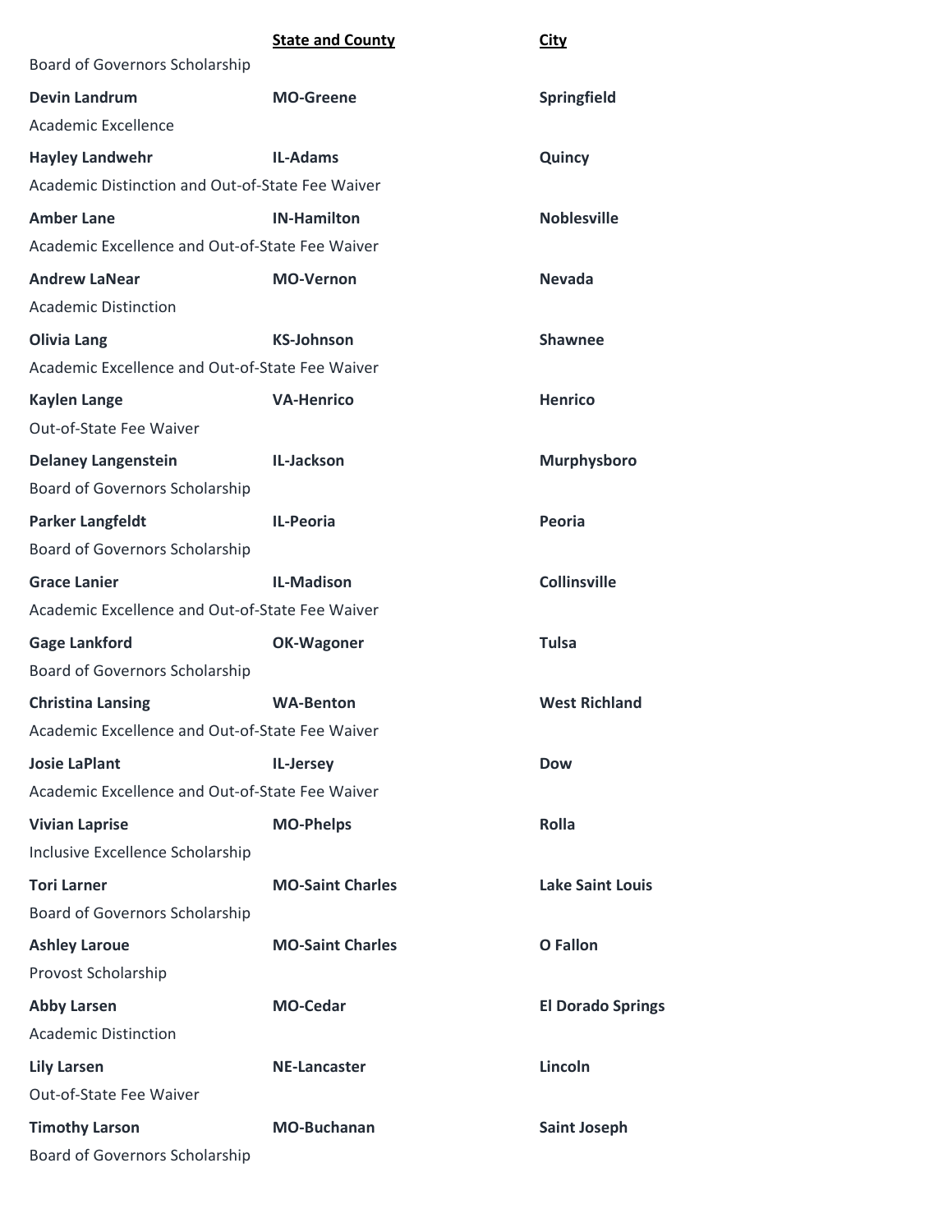|                                                  | <b>State and County</b> | <b>City</b>          |
|--------------------------------------------------|-------------------------|----------------------|
| <b>Christopher Lasiter</b>                       | <b>MO-Stone</b>         | Crane                |
| Academic Achievement                             |                         |                      |
| <b>Abigail Lassanske</b>                         | <b>MO-Saint Charles</b> | <b>Saint Charles</b> |
| Academic Excellence                              |                         |                      |
| Emma Lassanske                                   | <b>MO-Saint Charles</b> | <b>Saint Charles</b> |
| Academic Achievement                             |                         |                      |
| <b>John Latenser</b>                             | <b>KS-Johnson</b>       | <b>Roeland Park</b>  |
| Out-of-State Fee Waiver                          |                         |                      |
| Donovan Latham                                   | <b>IL-Madison</b>       | <b>Glen Carbon</b>   |
| Provost Scholarship                              |                         |                      |
| <b>Scout Latka</b>                               | <b>NE-Douglas</b>       | <b>Elkhorn</b>       |
| Academic Excellence and Out-of-State Fee Waiver  |                         |                      |
| <b>Julie Lato</b>                                | <b>MO-Saint Louis</b>   | <b>Saint Louis</b>   |
| Board of Governors Scholarship                   |                         |                      |
| <b>Daniel Latz</b>                               | MO-Clay                 | <b>Kearney</b>       |
| Academic Achievement                             |                         |                      |
| <b>Sadie Laughlin</b>                            | <b>MO-Lincoln</b>       | <b>Hawk Point</b>    |
| <b>Academic Distinction</b>                      |                         |                      |
| <b>Lauren Launhardt</b>                          | OK-Oklahoma             | <b>Edmond</b>        |
| <b>Board of Governors Scholarship</b>            |                         |                      |
| <b>Breanne Lauricella</b>                        | NJ-Camden               | <b>Sicklerville</b>  |
| Academic Achievement and Out-of-State Fee Waiver |                         |                      |
| <b>Adalaide Laury</b>                            | <b>MO-Saint Louis</b>   | <b>Saint Louis</b>   |
| Deans Scholarship                                |                         |                      |
| <b>Stewart Laux</b>                              | <b>MO-Saint Louis</b>   | <b>Saint Louis</b>   |
| Hutchens/SGA Centennial Ldrs                     |                         |                      |
| <b>Sydney Laux</b>                               | <b>MO-Saint Louis</b>   | <b>Eureka</b>        |
| Academic Achievement                             |                         |                      |
| <b>Corra Lavinder</b>                            | <b>TX-Travis</b>        | Pflugerville         |
| Board of Governors Scholarship                   |                         |                      |
| <b>Jocelyn Laviolette</b>                        | <b>LA-Jefferson</b>     | <b>Metairie</b>      |
| Deans Scholarship                                |                         |                      |
| <b>Brennen Lawler</b>                            | <b>MO-Jasper</b>        | <b>Joplin</b>        |
| Board of Governors Scholarship                   |                         |                      |
| <b>Andrew Lawrence</b>                           | <b>IL-Will</b>          | Wilmington           |
| Academic Distinction and Out-of-State Fee Waiver |                         |                      |
| <b>Ellie Lawrence</b>                            | <b>IL-Saint Clair</b>   | <b>Belleville</b>    |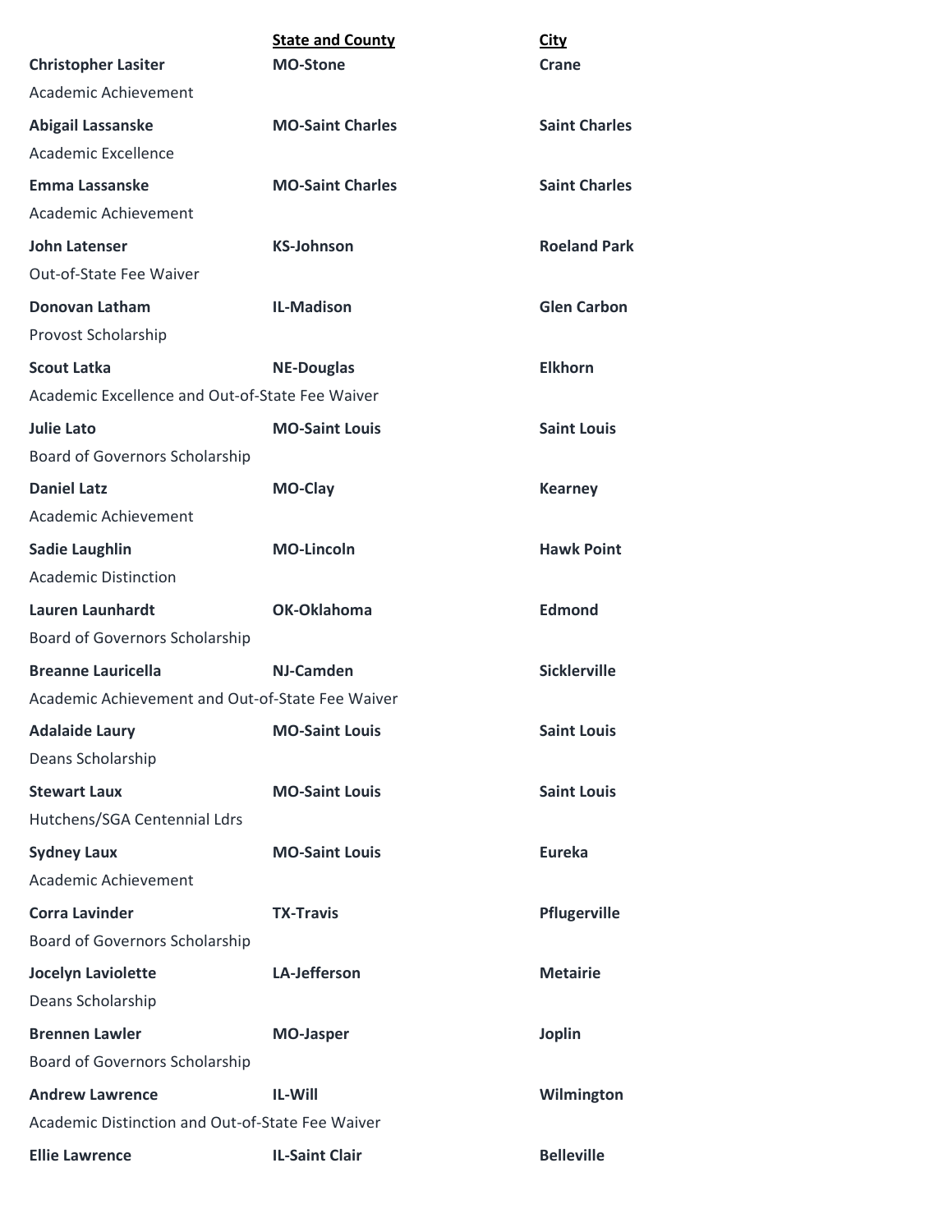|                                                  | <b>State and County</b>    | <u>City</u>         |
|--------------------------------------------------|----------------------------|---------------------|
| Academic Achievement and Out-of-State Fee Waiver |                            |                     |
| <b>Joshua Laws</b>                               | <b>MO-Sainte Genevieve</b> | <b>Saint Mary</b>   |
| Deans Scholarship                                |                            |                     |
| <b>Desiree Lawson</b>                            | <b>IL-Peoria</b>           | Peoria              |
| Academic Excellence and Out-of-State Fee Waiver  |                            |                     |
| <b>Tatiana Lawson</b>                            | <b>IL-Cook</b>             | Lansing             |
| Out-of-State Fee Waiver                          |                            |                     |
| <b>Sean Lay</b>                                  | <b>MO-Greene</b>           | Springfield         |
| Provost Scholarship                              |                            |                     |
| <b>Joel Lazarow</b>                              | <b>MO-Saint Louis</b>      | <b>Webster Grys</b> |
| Board of Governors Scholarship                   |                            |                     |
| <b>Hannah Le</b>                                 | <b>MO-Greene</b>           | Springfield         |
| Deans Scholarship                                |                            |                     |
| <b>Mason Le</b>                                  | MI-Ingham                  | Lansing             |
| Academic Achievement and Out-of-State Fee Waiver |                            |                     |
| Sarah Le                                         | <b>MO-Greene</b>           | Springfield         |
| Board of Governors Scholarship                   |                            |                     |
| <b>Jeremiah Leaming</b>                          | <b>MO-Jasper</b>           | <b>Jasper</b>       |
| Deans Scholarship                                |                            |                     |
| <b>Maggie Leath</b>                              | <b>MO-Saint Louis</b>      | Wildwood            |
| Board of Governors Scholarship                   |                            |                     |
| Joshua Leazer                                    | <b>MO-Howell</b>           | <b>West Plains</b>  |
| Deans Scholarship                                |                            |                     |
| <b>Kaileigh LeBlanc</b>                          | <b>NH-Grafton</b>          | <b>Bristol</b>      |
| Out-of-State Fee Waiver                          |                            |                     |
| <b>Abbey Lechien</b>                             | <b>IL-Saint Clair</b>      | <b>Belleville</b>   |
| Academic Achievement and Out-of-State Fee Waiver |                            |                     |
| <b>Anna Leckner</b>                              | <b>MN-Steele</b>           | <b>Owatonna</b>     |
| Deans Scholarship                                |                            |                     |
| <b>Carson Ledbetter</b>                          | <b>AZ-Maricopa</b>         | <b>Gilbert</b>      |
| Out-of-State Fee Waiver                          |                            |                     |
| <b>Camryn Ledford</b>                            | <b>MO-Newton</b>           | <b>Joplin</b>       |
| <b>Academic Distinction</b>                      |                            |                     |
| <b>Aaron Ledgerwood</b>                          | <b>MO-Greene</b>           | Springfield         |
| Board of Governors Scholarship                   |                            |                     |
| <b>McKenna Ledgerwood</b>                        | <b>MO-Jackson</b>          | <b>Lees Summit</b>  |
| Board of Governors Scholarship                   |                            |                     |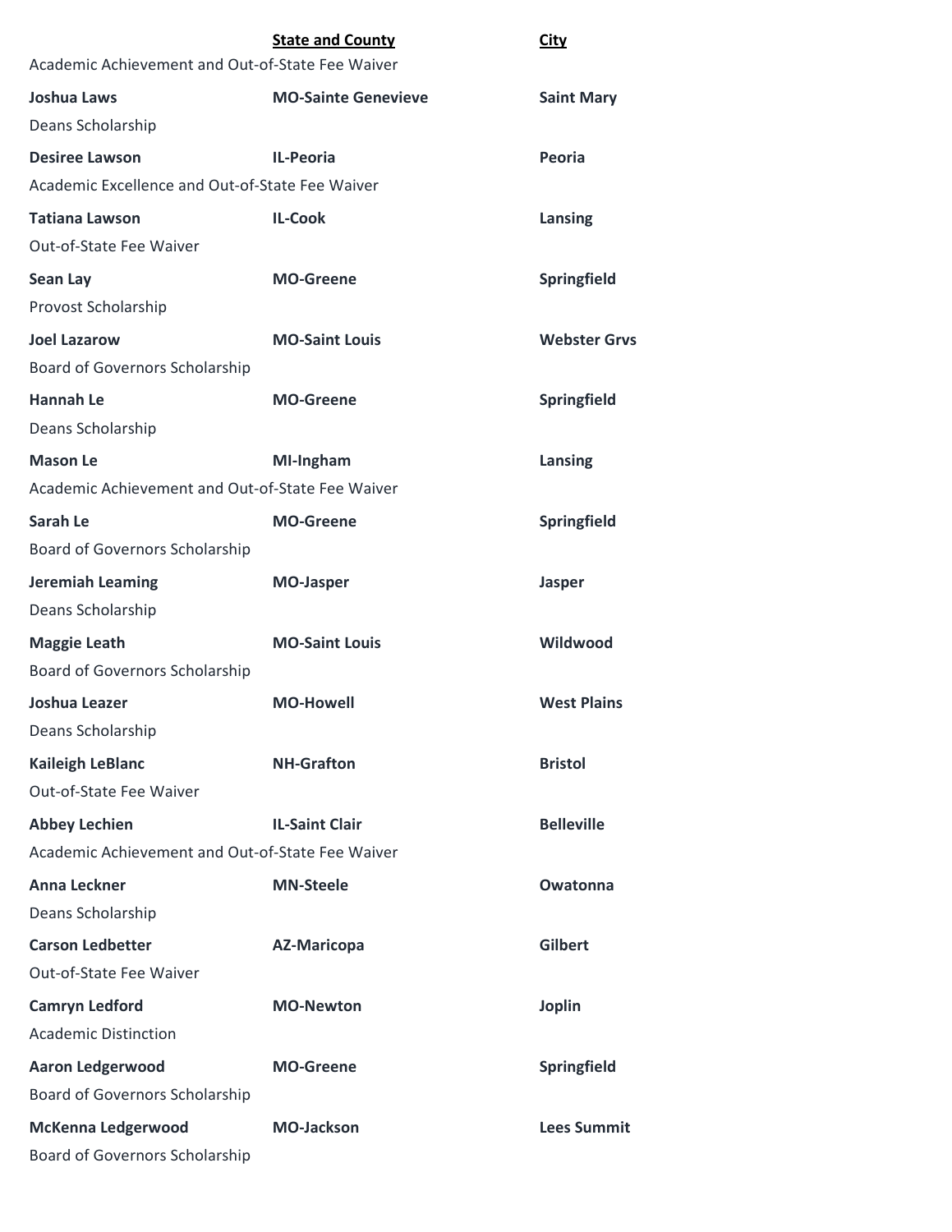| <b>Brianna Lee</b>                                                  | <b>State and County</b><br>IL-Jackson | <b>City</b><br><b>Murphysboro</b> |
|---------------------------------------------------------------------|---------------------------------------|-----------------------------------|
| Academic Distinction and Out-of-State Fee Waiver                    |                                       |                                   |
| <b>Cameron Lee</b><br>Board of Governors Scholarship                | <b>KS-Johnson</b>                     | <b>Mission</b>                    |
| <b>Colton Lee</b><br>Academic Excellence                            | <b>MO-Jefferson</b>                   | <b>Cedar Hill</b>                 |
| <b>Faith Lee</b><br>Board of Governors Scholarship                  | <b>TX-Collin</b>                      | <b>Frisco</b>                     |
| <b>Ivian Lee</b><br>Out-of-State Fee Waiver                         | <b>AR-Pulaski</b>                     | <b>Maumelle</b>                   |
| Lauryn Lee<br>Out-of-State Fee Waiver                               | <b>IL-Madison</b>                     | <b>Maryville</b>                  |
| <b>Mary Lee</b><br>Academic Excellence                              | <b>MO-Saint Louis</b>                 | <b>Saint Louis</b>                |
| <b>Mckenzie Lee</b><br>Inclusive Excellence Scholarship             | <b>AR-Benton</b>                      | Gravette                          |
| <b>Megan Lee</b><br>Academic Excellence and Out-of-State Fee Waiver | <b>IL-Tazewell</b>                    | Washington                        |
| <b>Olivia Lee</b><br>Out-of-State Fee Waiver                        | <b>TN-Shelby</b>                      | <b>Collierville</b>               |
| <b>Madison Leeder</b><br>Out-of-State Fee Waiver                    | <b>WI-Rock</b>                        | <b>Janesville</b>                 |
| <b>Alexas Leeper</b><br>Provost Scholarship                         | <b>MO-Stoddard</b>                    | <b>Essex</b>                      |
| <b>Grace Leeper</b><br>Deans Scholarship                            | <b>MO-Webster</b>                     | <b>Rogersville</b>                |
| Konya Leffingwell<br>Provost Scholarship                            | <b>AR-Boone</b>                       | <b>Harrison</b>                   |
| Celia Lehman<br>Board of Governors Scholarship                      | <b>MO-Cole</b>                        | <b>Jefferson Cty</b>              |
| <b>Ella Lehman</b>                                                  | MO-Clay                               | <b>Smithville</b>                 |
| Deans Scholarship                                                   |                                       |                                   |
| <b>Brayden Lehmen</b><br>Board of Governors Scholarship             | <b>MO-Cole</b>                        | <b>Jefferson City</b>             |
| <b>Nathan Lehmen</b><br>Academic Achievement                        | MO-Osage                              | Westphalia                        |
| Luana Le'iato                                                       | <b>AS-American Samoa</b>              | Pago Pago                         |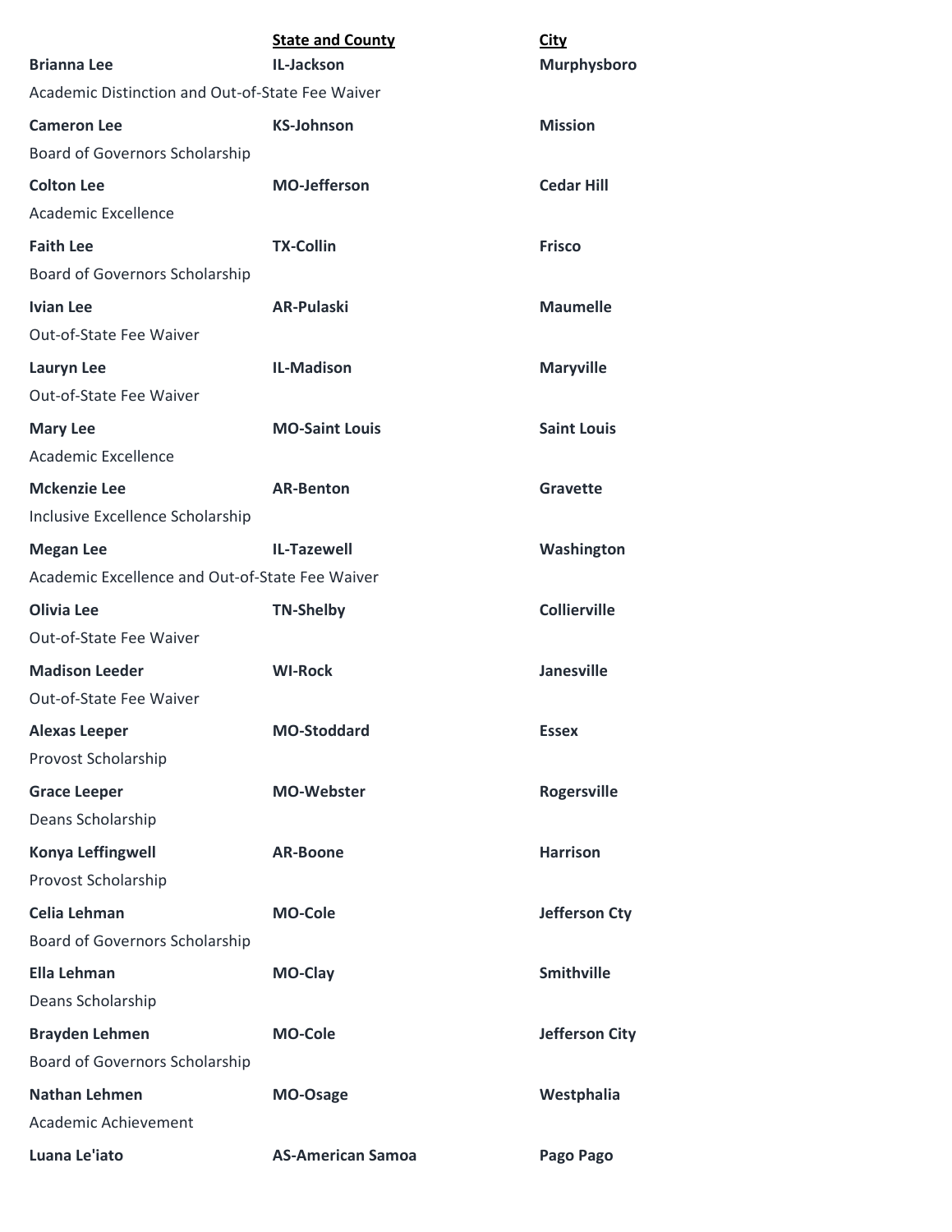|                                                  | <b>State and County</b> | City                 |
|--------------------------------------------------|-------------------------|----------------------|
| Academic Excellence and Out-of-State Fee Waiver  |                         |                      |
| <b>Megan Leibold</b>                             | <b>OH-Huron</b>         | <b>Norwalk</b>       |
| Academic Excellence and Out-of-State Fee Waiver  |                         |                      |
| <b>Nolah Leick</b>                               | <b>MO-Greene</b>        | <b>Fair Grove</b>    |
| Academic Excellence                              |                         |                      |
| <b>Eric Leif</b>                                 | <b>MO-Greene</b>        | <b>Springfield</b>   |
| Board of Governors Scholarship                   |                         |                      |
| <b>William Leighty</b>                           | <b>MO-Webster</b>       | <b>Marshfield</b>    |
| Academic Excellence                              |                         |                      |
| Logan Leiker                                     | <b>MO-Cass</b>          | <b>Pleasant Hill</b> |
| <b>Academic Distinction</b>                      |                         |                      |
| <b>Ryan Lemay</b>                                | <b>MO-Camden</b>        | <b>Camdenton</b>     |
| Deans Scholarship                                |                         |                      |
| <b>Giovani Lemus</b>                             | <b>CA-Santa Barbara</b> | <b>Lompoc</b>        |
| Academic Distinction and Out-of-State Fee Waiver |                         |                      |
| Jenna Lene                                       | <b>MO-Macon</b>         | La Plata             |
| Academic Excellence                              |                         |                      |
| <b>Ashlyn Leonard</b>                            | <b>MO-Greene</b>        | Springfield          |
| <b>Board of Governors Scholarship</b>            |                         |                      |
| Sophia Leos                                      | <b>MO-Jefferson</b>     | <b>Fenton</b>        |
| Academic Excellence                              |                         |                      |
| <b>Sarah LePage</b>                              | <b>MO-Saint Charles</b> | <b>O</b> Fallon      |
| Academic Excellence                              |                         |                      |
| <b>Calla Lermer</b>                              | IL-Lake                 | <b>Buffalo Grove</b> |
| Provost Scholarship                              |                         |                      |
| <b>Madison Lester</b>                            | <b>MO-Howell</b>        | <b>West Plains</b>   |
| Academic Excellence                              |                         |                      |
| <b>Gwendolyn Lesue</b>                           | <b>MO-Barry</b>         | <b>Monett</b>        |
| Provost Scholarship                              |                         |                      |
| <b>Lauren Levering</b>                           | <b>AL-Jefferson</b>     | <b>Birmingham</b>    |
| Board of Governors Scholarship                   |                         |                      |
| <b>Gracy Levin</b>                               | <b>IL-Madison</b>       | <b>Alhambra</b>      |
| Academic Excellence and Out-of-State Fee Waiver  |                         |                      |
| <b>Allison Lewis</b>                             | <b>HI-Honolulu</b>      | <b>Ewa Beach</b>     |
| Out-of-State Fee Waiver                          |                         |                      |
| <b>Hunter Lewis</b>                              | <b>MO-Greene</b>        | Rogersville          |
| Provost Scholarship                              |                         |                      |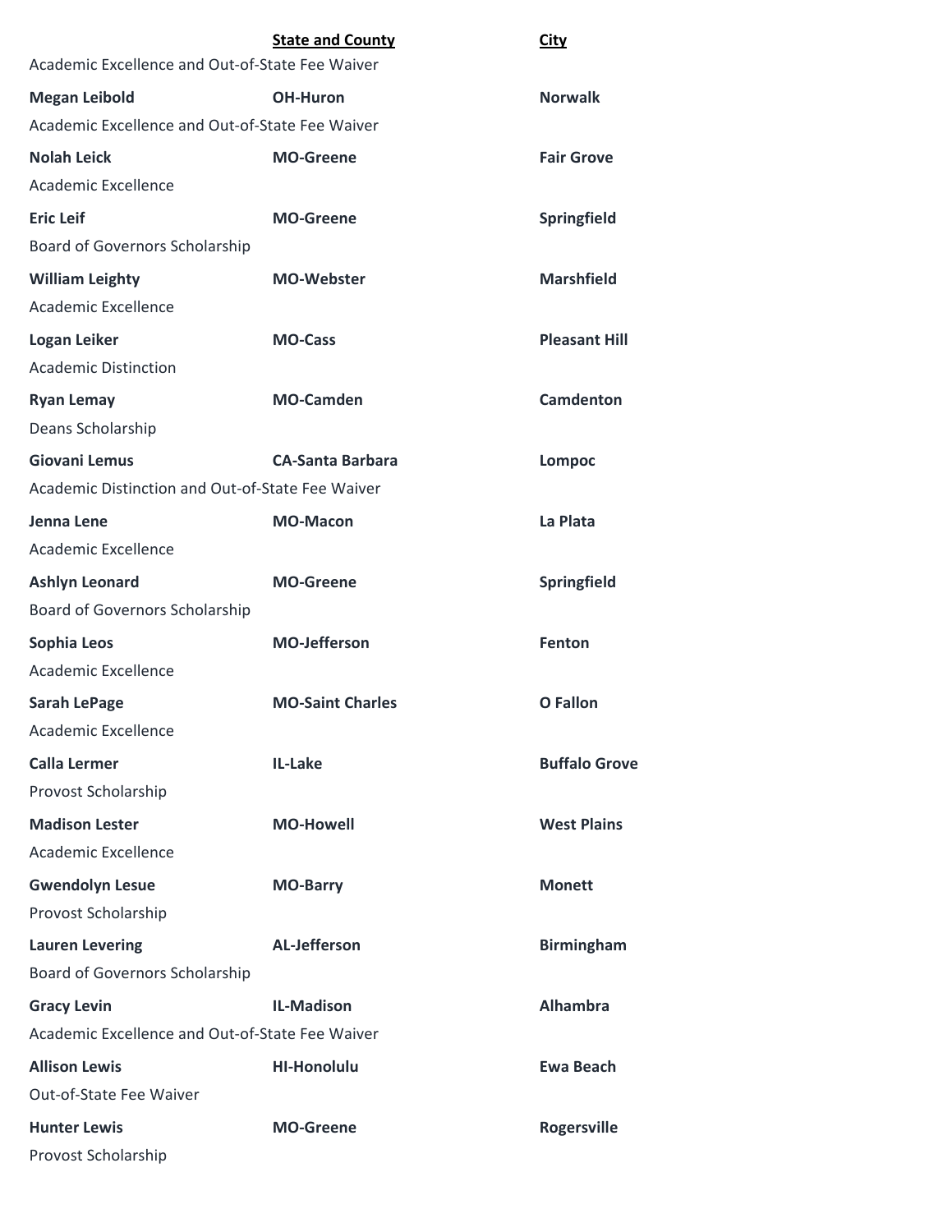| <b>Jadyn Lewis</b>                               | <b>State and County</b><br><b>MO-Greene</b> | <b>City</b><br>Springfield |
|--------------------------------------------------|---------------------------------------------|----------------------------|
| Inclusive Excellence Scholarship                 |                                             |                            |
| <b>Jason Lewis</b>                               | <b>MO-Saint Louis</b>                       | Eureka                     |
| Board of Governors Scholarship                   |                                             |                            |
| <b>Makenna Lewis</b>                             | <b>MO-Christian</b>                         | <b>Ozark</b>               |
| Provost Scholarship                              |                                             |                            |
| <b>Megan Lewis</b>                               | MO-Clay                                     | Liberty                    |
| Provost Scholarship                              |                                             |                            |
| <b>Mekhi Lewis</b>                               | <b>VA-Henrico</b>                           | <b>Henrico</b>             |
| Out-of-State Fee Waiver                          |                                             |                            |
| <b>Mia Lewis</b>                                 | <b>IL-Madison</b>                           | <b>Granite City</b>        |
| Out-of-State Fee Waiver                          |                                             |                            |
| <b>Morgan Lewis</b>                              | <b>MO-Greene</b>                            | <b>Springfield</b>         |
| Deans Scholarship                                |                                             |                            |
| <b>Wyatt Leyda</b>                               | <b>MO-Cass</b>                              | <b>Pleasant Hill</b>       |
| Deans Scholarship                                |                                             |                            |
| <b>Noah Libowitz</b>                             | MO-Clay                                     | <b>Kearney</b>             |
| <b>Academic Distinction</b>                      |                                             |                            |
| <b>Santino Licameli</b>                          | <b>MO-Saint Charles</b>                     | <b>Saint Peters</b>        |
| Board of Governors Scholarship                   |                                             |                            |
| <b>Kendal Lickenbrock</b>                        | <b>MO-Jefferson</b>                         | <b>Barnhart</b>            |
| Provost Scholarship                              |                                             |                            |
| <b>Ryan Liebowitz</b>                            | NY-Westchester                              | <b>Thornwood</b>           |
| Academic Achievement and Out-of-State Fee Waiver |                                             |                            |
| <b>Marinna Liedle</b>                            | <b>MO-Saint Charles</b>                     | <b>Saint Peters</b>        |
| <b>Academic Distinction</b>                      |                                             |                            |
| <b>Zachary Liesen</b>                            | <b>MO-Polk</b>                              | <b>Bolivar</b>             |
| Board of Governors Scholarship                   |                                             |                            |
| Jenna Liesman                                    | <b>MO-Saint Charles</b>                     | <b>Saint Peters</b>        |
| Board of Governors Scholarship                   |                                             |                            |
| <b>Cailah Liffick</b>                            | <b>MO-Greene</b>                            | <b>Republic</b>            |
| Academic Achievement                             |                                             |                            |
| <b>Valerie Liford</b>                            | <b>MO-Dunklin</b>                           | <b>Kennett</b>             |
| Academic Achievement                             |                                             |                            |
| <b>Monroe Liggett</b>                            | <b>MO-Greene</b>                            | Springfield                |
| Board of Governors Scholarship                   |                                             |                            |
| <b>Jack Limas</b>                                | IL-Tazewell                                 | Washington                 |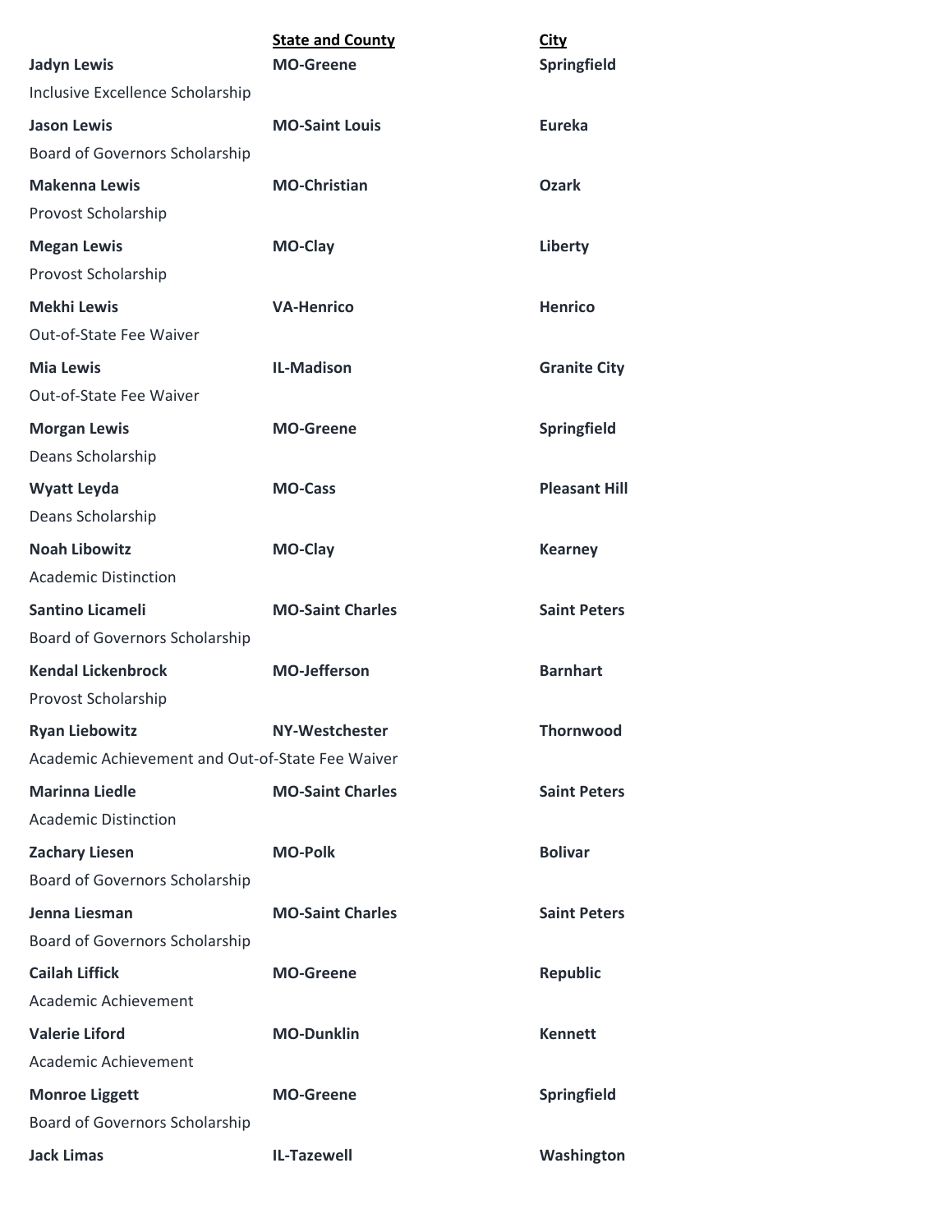## **State and County City**

| Out-of-State Fee Waiver                         |                       |                     |
|-------------------------------------------------|-----------------------|---------------------|
| <b>Logan Lindsay</b>                            | <b>MO-Saint Louis</b> | <b>Bridgeton</b>    |
| Academic Excellence                             |                       |                     |
| Jakayla Lindsey                                 | <b>IL-Cook</b>        | Chicago             |
| Academic Excellence and Out-of-State Fee Waiver |                       |                     |
| Eli Lingafelter                                 | <b>IL-Madison</b>     | <b>Edwardsville</b> |
| Out-of-State Fee Waiver                         |                       |                     |
| <b>William Lingle</b>                           | <b>MO-Franklin</b>    | Washington          |
| Provost Scholarship                             |                       |                     |
| <b>Tyler Lininger</b>                           | MO-Clay               | Liberty             |
| <b>Academic Distinction</b>                     |                       |                     |
| <b>Kyla Link</b>                                | <b>MO-Cass</b>        | <b>Peculiar</b>     |
| Academic Achievement                            |                       |                     |
| <b>Sophia Marie Lins</b>                        | <b>MO-Greene</b>      | Springfield         |
| Academic Achievement                            |                       |                     |
| <b>Nolan Lippard</b>                            | <b>MO-Saint Louis</b> | <b>Florissant</b>   |
| Academic Achievement                            |                       |                     |
| <b>Tristen Lipscomb</b>                         | <b>MO-Pulaski</b>     | <b>Dixon</b>        |
| Academic Excellence                             |                       |                     |
| <b>Madison Liska</b>                            | <b>MO-Greene</b>      | Springfield         |
| Deans Scholarship                               |                       |                     |
| <b>Zane Lister</b>                              | OK-Oklahoma           | <b>Edmond</b>       |
| Out-of-State Fee Waiver                         |                       |                     |
| <b>Shailyn Litchfield</b>                       | <b>MO-Saint Louis</b> | <b>Chesterfield</b> |
| Deans Scholarship                               |                       |                     |
| <b>Sophia Litchy</b>                            | <b>MO-Greene</b>      | Springfield         |
| Deans Scholarship                               |                       |                     |
| <b>Olivia Littell</b>                           | <b>MO-Webster</b>     | Seymour             |
| Academic Excellence                             |                       |                     |
| <b>Nathan Litton</b>                            | <b>TX-Nolan</b>       | Sweetwater          |
| Out-of-State Fee Waiver                         |                       |                     |
| <b>Claudia Littrell</b>                         | <b>MO-Dunklin</b>     | <b>Campbell</b>     |
| Academic Achievement                            |                       |                     |
| <b>Savannah Littrell</b>                        | <b>MO-Boone</b>       | <b>Centralia</b>    |
| <b>Academic Achievement</b>                     |                       |                     |
| <b>Lily Lliteras</b>                            | <b>MO-Christian</b>   | <b>Nixa</b>         |
| Academic Achievement                            |                       |                     |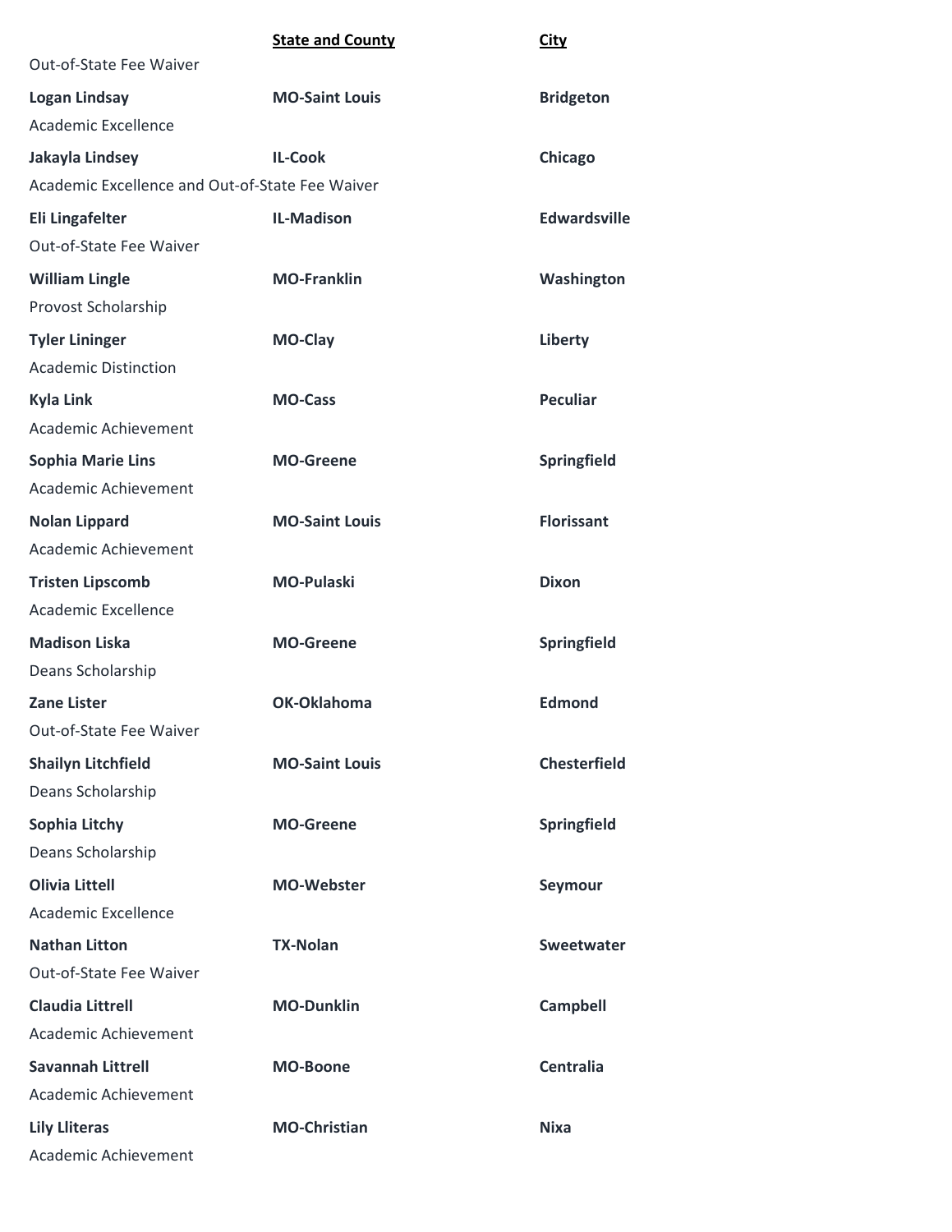| <b>Cadedra Lloyd</b>                             | <b>State and County</b><br>LA-Caddo | City<br>Shreveport   |
|--------------------------------------------------|-------------------------------------|----------------------|
| Out-of-State Fee Waiver                          |                                     |                      |
| <b>Grace Lloyd</b>                               | <b>MO-Reynolds</b>                  | <b>Ellington</b>     |
| Provost Scholarship                              |                                     |                      |
| <b>Jared Lloyd</b>                               | <b>FL-Flagler</b>                   | <b>Palm Coast</b>    |
| Out-of-State Fee Waiver                          |                                     |                      |
| <b>Cristian Loaiza</b>                           | <b>FL-Pasco</b>                     | <b>Wesley Chapel</b> |
| Out-of-State Fee Waiver                          |                                     |                      |
| <b>Jared Lobdell</b>                             | <b>MO-Greene</b>                    | <b>Ash Grove</b>     |
| Board of Governors Scholarship                   |                                     |                      |
| <b>Elaine Locke</b>                              | <b>MO-Wright</b>                    | <b>Mountain Grv</b>  |
| Provost Scholarship                              |                                     |                      |
| <b>Tyler Locke</b>                               | <b>KS-Butler</b>                    | Andover              |
| Board of Governors Scholarship                   |                                     |                      |
| <b>Nathaniel Lockett</b>                         | <b>TX-Galveston</b>                 | <b>Dickinson</b>     |
| Out-of-State Fee Waiver                          |                                     |                      |
| <b>Emma Loeber</b>                               | <b>MO-Greene</b>                    | Springfield          |
| Board of Governors Scholarship                   |                                     |                      |
| <b>Michael Loeding</b>                           | IL-Boone                            | <b>Belvidere</b>     |
| Out-of-State Fee Waiver                          |                                     |                      |
| <b>Abby Loesing</b>                              | <b>MO-Franklin</b>                  | Labadie              |
| Provost Scholarship                              |                                     |                      |
| <b>Madisyn Lofaro</b>                            | <b>MO-Greene</b>                    | Springfield          |
| Academic Excellence                              |                                     |                      |
| Jaden Lohmeyer                                   | <b>MO-Greene</b>                    | <b>Strafford</b>     |
| Inclusive Excellence Scholarship                 |                                     |                      |
| <b>Ashleigh Loman</b>                            | <b>MO-Greene</b>                    | Springfield          |
| Academic Achievement                             |                                     |                      |
| <b>Austin Long</b>                               | <b>MO-Saint Charles</b>             | <b>Saint Charles</b> |
| Academic Excellence                              |                                     |                      |
| <b>Colin Long</b>                                | <b>KS-Allen</b>                     | Iola                 |
| Academic Distinction and Out-of-State Fee Waiver |                                     |                      |
| <b>Madison Long</b>                              | <b>MO-Greene</b>                    | Springfield          |
| Academic Excellence                              |                                     |                      |
| <b>Corie Longland</b>                            | <b>MO-Saint Louis City</b>          | <b>Saint Louis</b>   |
| Academic Excellence                              |                                     |                      |
| <b>Noelle Longstreth</b>                         | WI-Waukesha                         | <b>Pewaukee</b>      |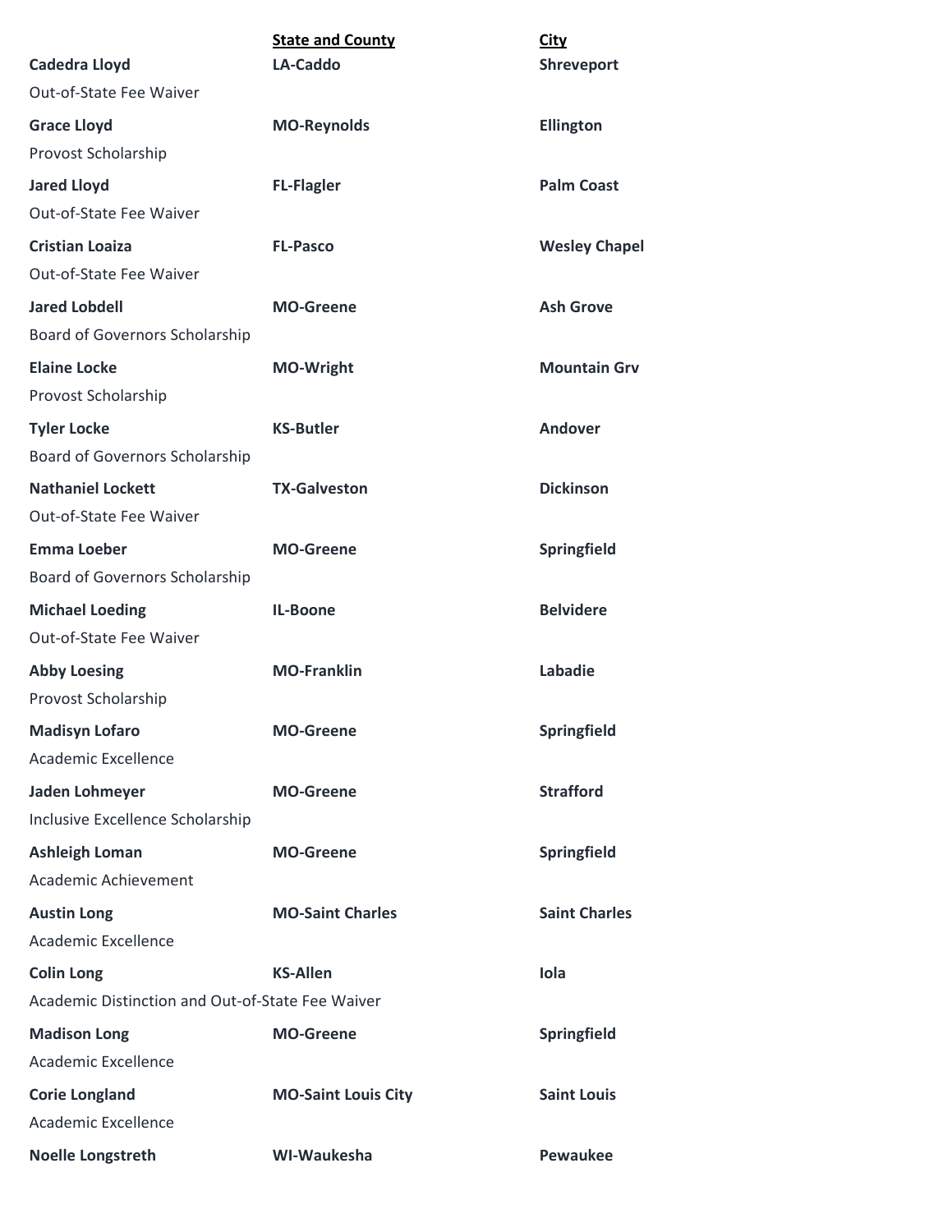|                                                  | <b>State and County</b> | <b>City</b>         |
|--------------------------------------------------|-------------------------|---------------------|
| Out-of-State Fee Waiver                          |                         |                     |
| <b>Zfeng Loo</b>                                 | <b>CA-Santa Clara</b>   | <b>Milpitas</b>     |
| Academic Excellence                              |                         |                     |
| <b>Daniela Lopez</b>                             | <b>MO-Jasper</b>        | Carthage            |
| Academic Achievement                             |                         |                     |
| <b>Jaden Lopez</b>                               | <b>MO-Buchanan</b>      | <b>Saint Joseph</b> |
| Inclusive Excellence Scholarship                 |                         |                     |
| <b>Marlen Lopez</b>                              | <b>IA-Polk</b>          | <b>Des Moines</b>   |
| Academic Achievement and Out-of-State Fee Waiver |                         |                     |
| <b>Britany Lopez Yepez</b>                       | <b>MO-Jackson</b>       | <b>Kansas City</b>  |
| Academic Achievement                             |                         |                     |
| <b>Rachael Lordemann</b>                         | <b>MO-Greene</b>        | Springfield         |
| Board of Governors Scholarship                   |                         |                     |
| Jacob Lorei                                      | <b>MO-Jackson</b>       | <b>Lees Summit</b>  |
| Academic Achievement                             |                         |                     |
| <b>Grace Lorentz</b>                             | <b>MO-Saint Louis</b>   | <b>Saint Louis</b>  |
| Board of Governors Scholarship                   |                         |                     |
| <b>Carson Lorenz</b>                             | <b>MO-Saint Louis</b>   | <b>Saint Louis</b>  |
| Inclusive Excellence Scholarship                 |                         |                     |
| <b>Destiny Love</b>                              | <b>CO-Arapahoe</b>      | <b>Aurora</b>       |
| Academic Distinction and Out-of-State Fee Waiver |                         |                     |
| <b>Faith Love</b>                                | <b>MO-Clay</b>          | <b>Kansas City</b>  |
| Academic Excellence                              |                         |                     |
| <b>Hunter Love</b>                               | <b>MO-Christian</b>     | <b>Nixa</b>         |
| <b>Academic Distinction</b>                      |                         |                     |
| <b>Amber Lovelace</b>                            | <b>KS-Sedgwick</b>      | Wichita             |
| Inclusive Excellence Scholarship                 |                         |                     |
| <b>Avri Loveland</b>                             | <b>MO-Greene</b>        | <b>Republic</b>     |
| Academic Excellence                              |                         |                     |
| <b>Elizabeth Loveland</b>                        | <b>MO-Greene</b>        | <b>Republic</b>     |
| Provost Scholarship                              |                         |                     |
| <b>Abigail Lovell</b>                            | <b>MO-Saint Charles</b> | <b>O</b> Fallon     |
| Academic Achievement                             |                         |                     |
| <b>Chloe Lovett</b>                              | <b>MO-Christian</b>     | <b>Ozark</b>        |
| <b>Academic Distinction</b>                      |                         |                     |
| <b>Dominique Lowe</b>                            | <b>GA-Covngton</b>      | Covington           |
| Deans Scholarship                                |                         |                     |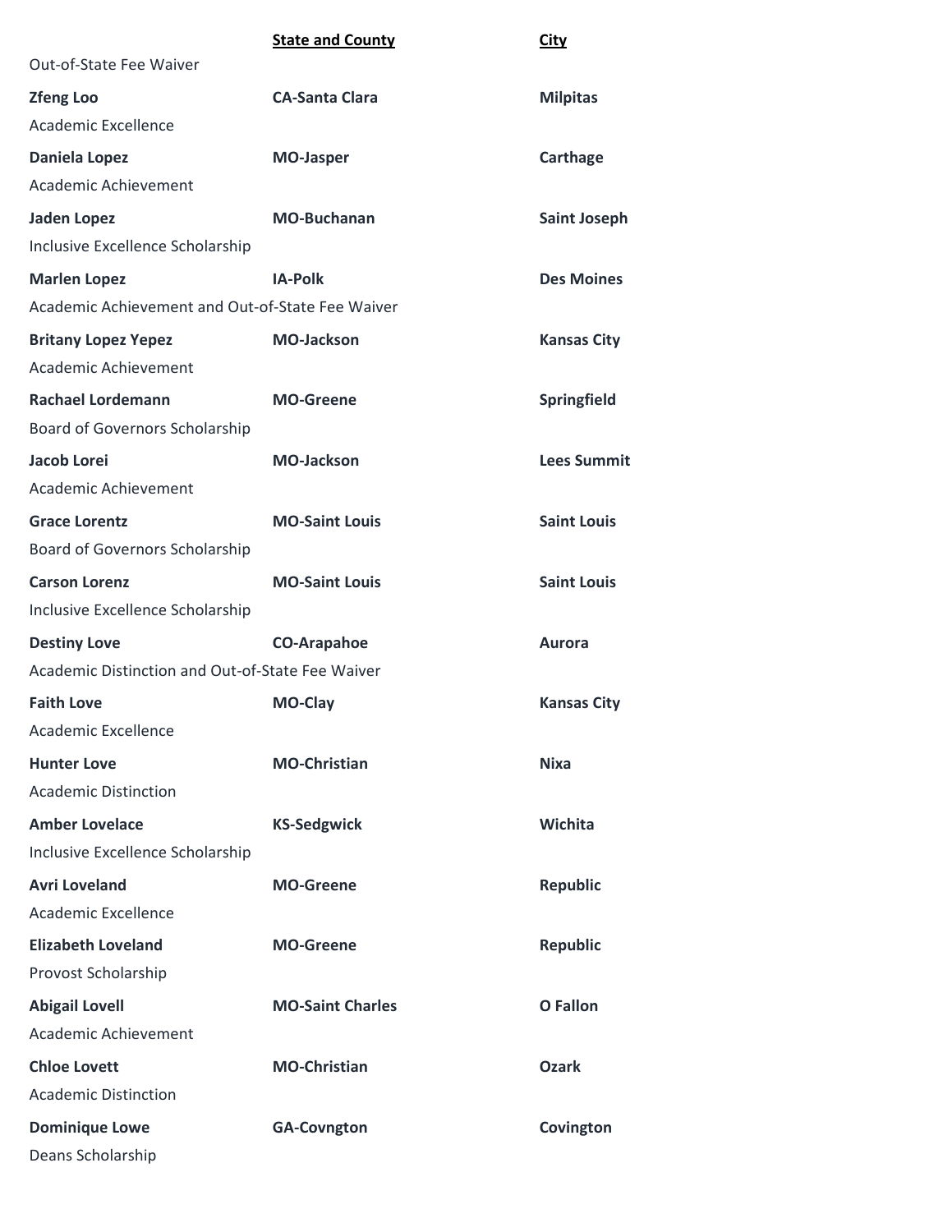|                                                  | <b>State and County</b> | <b>City</b>           |
|--------------------------------------------------|-------------------------|-----------------------|
| <b>Logan Lowery</b>                              | <b>TX-Collin</b>        | <b>Melissa</b>        |
| Board of Governors Scholarship                   |                         |                       |
| <b>Tarryn Lowry</b>                              | OK-Tulsa                | <b>Tulsa</b>          |
| Board of Governors Scholarship                   |                         |                       |
| <b>Tianle Luan</b>                               | 00-Unknown County       | <b>Beijing</b>        |
| Board of Governors Scholarship                   |                         |                       |
| Jeanne Lubika                                    | <b>MD-Montgomery</b>    | <b>Clarksburg</b>     |
| Academic Excellence and Out-of-State Fee Waiver  |                         |                       |
| <b>Caleb Luca</b>                                | <b>WA-King</b>          | <b>Kirkland</b>       |
| Academic Distinction and Out-of-State Fee Waiver |                         |                       |
| <b>Alexis Lucas</b>                              | <b>TX-Collin</b>        | <b>Princeton</b>      |
| Academic Achievement and Out-of-State Fee Waiver |                         |                       |
| <b>Kyle Lucas</b>                                | <b>MD-Harford</b>       | Joppa                 |
| Academic Excellence and Out-of-State Fee Waiver  |                         |                       |
| <b>Lance Lucas</b>                               | <b>MO-Barton</b>        | Lamar                 |
| Inclusive Excellence Scholarship                 |                         |                       |
| <b>LeShaunie Luckett</b>                         | <b>IL-Will</b>          | <b>University Pk</b>  |
| Out-of-State Fee Waiver                          |                         |                       |
| <b>Mallory Luckett</b>                           | <b>AR-Craighead</b>     | Jonesboro             |
| Academic Excellence and Out-of-State Fee Waiver  |                         |                       |
| <b>Kaylee Ludwig</b>                             | <b>IL-Adams</b>         | Quincy                |
| Academic Excellence and Out-of-State Fee Waiver  |                         |                       |
| <b>Caleb Luebbering</b>                          | <b>MO-Cole</b>          | <b>Jefferson City</b> |
| Provost Scholarship                              |                         |                       |
| <b>Cameron Luebbering</b>                        | <b>MO-Cole</b>          | <b>Saint Thomas</b>   |
| Provost Scholarship                              |                         |                       |
| <b>Beth Luebbert</b>                             | <b>MO-Cole</b>          | <b>Jefferson City</b> |
| Provost Scholarship                              |                         |                       |
| <b>Owen Luedders</b>                             | <b>ME-York</b>          | <b>Hollis Center</b>  |
| Out-of-State Fee Waiver                          |                         |                       |
| <b>Elizabeth Luehrs</b>                          | <b>NE-Douglas</b>       | Omaha                 |
| Academic Excellence and Out-of-State Fee Waiver  |                         |                       |
| Leigha Luering                                   | IL-McLean               | <b>Bloomington</b>    |
| Academic Excellence and Out-of-State Fee Waiver  |                         |                       |
| <b>Bryan Luis</b>                                | <b>WI-Milwaukee</b>     | <b>Milwaukee</b>      |
| Out-of-State Fee Waiver                          |                         |                       |
| <b>Adi Luker</b>                                 | <b>IN-Dubois</b>        | <b>Holland</b>        |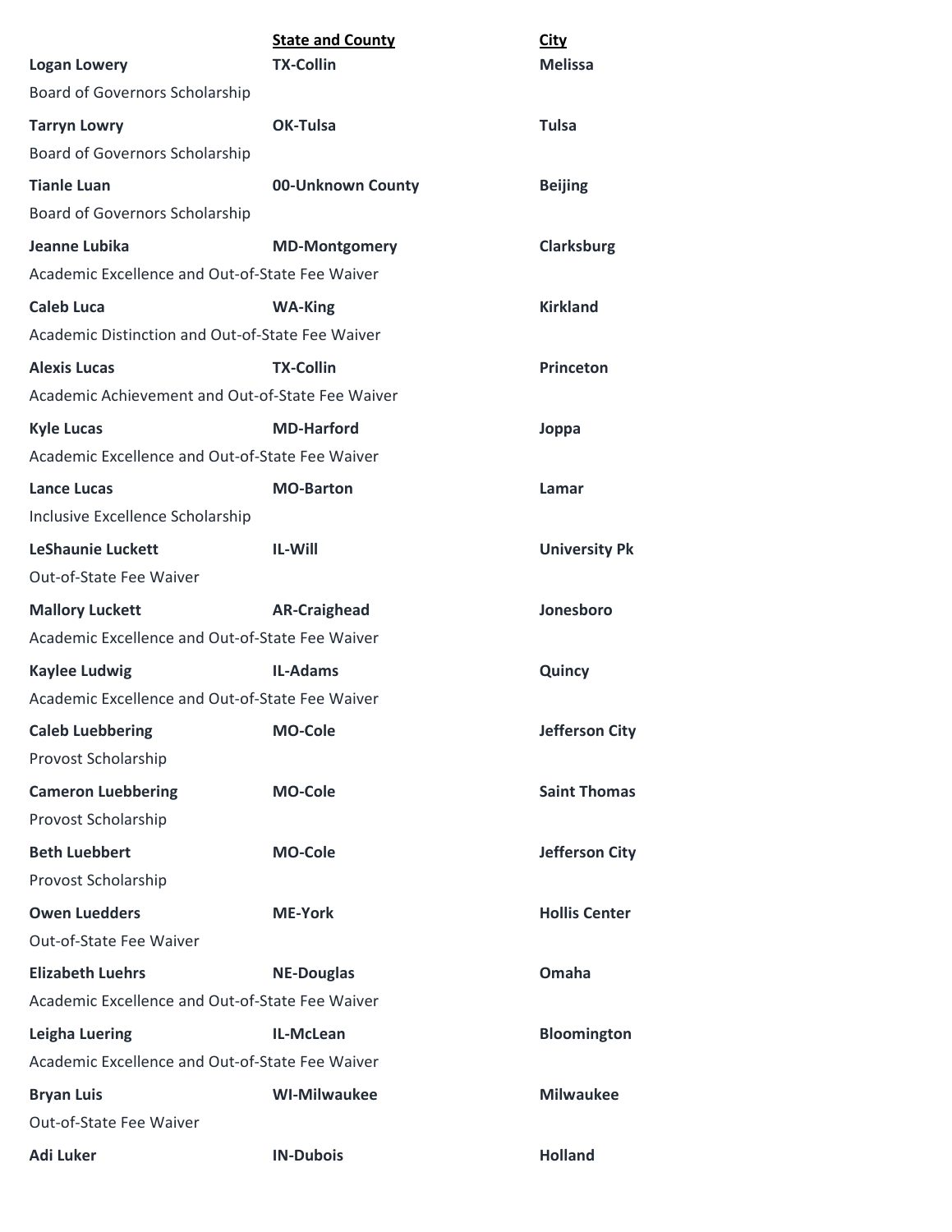|                                                  | <b>State and County</b> | City                 |
|--------------------------------------------------|-------------------------|----------------------|
| Academic Achievement and Out-of-State Fee Waiver |                         |                      |
| <b>Ashdin Lund</b>                               | <b>MO-Andrew</b>        | Savannah             |
| Provost Scholarship                              |                         |                      |
| <b>Skylar Lund</b>                               | <b>FL-Broward</b>       | <b>Parkland</b>      |
| Academic Excellence and Out-of-State Fee Waiver  |                         |                      |
| <b>Emerson Lundien</b>                           | <b>MO-Jasper</b>        | <b>Carl Junction</b> |
| Deans Scholarship                                |                         |                      |
| <b>Randallyn Lundy</b>                           | <b>MO-Caldwell</b>      | <b>Kidder</b>        |
| Inclusive Excellence Scholarship                 |                         |                      |
| Jazzmenn Luney                                   | <b>MO-Dade</b>          | Everton              |
| Provost Scholarship                              |                         |                      |
| <b>Charli Lunnen</b>                             | <b>MO-Greene</b>        | Springfield          |
| Deans Scholarship                                |                         |                      |
| <b>Tyler Lunning</b>                             | <b>IL-Saint Clair</b>   | <b>O</b> Fallon      |
| Academic Achievement and Out-of-State Fee Waiver |                         |                      |
| <b>Faith Lunow</b>                               | <b>MO-Jasper</b>        | <b>Carl Junction</b> |
| Deans Scholarship                                |                         |                      |
| <b>Brooke Luoma</b>                              | AZ-Pima                 | <b>Marana</b>        |
| Academic Excellence and Out-of-State Fee Waiver  |                         |                      |
| <b>Paige Lurkins</b>                             | 00-Unknown County       |                      |
| Academic Excellence                              |                         |                      |
| <b>Cameron Lusk</b>                              | <b>TX-Tarrant</b>       | <b>Fort Worth</b>    |
| Out-of-State Fee Waiver                          |                         |                      |
| <b>Makenzie Luster</b>                           | <b>MO-Jackson</b>       | <b>Lees Summit</b>   |
| Academic Achievement                             |                         |                      |
| <b>Erin Luteran</b>                              | 00-Unknown County       |                      |
| Academic Achievement and Out-of-State Fee Waiver |                         |                      |
| <b>Riya Luthra</b>                               | <b>TX-Dallas</b>        | <b>Dallas</b>        |
| <b>Board of Governors Scholarship</b>            |                         |                      |
| Olivia Lutjen                                    | <b>MO-Jackson</b>       | <b>Blue Springs</b>  |
| Provost Scholarship                              |                         |                      |
| <b>Justin Luu</b>                                | <b>MO-Greene</b>        | <b>Springfield</b>   |
| Academic Excellence                              |                         |                      |
| <b>Lynzy Luu</b>                                 | <b>OK-Delaware</b>      | <b>Grove</b>         |
| Academic Achievement and Out-of-State Fee Waiver |                         |                      |
| <b>Logan Luzar</b>                               | <b>TN-Shelby</b>        | <b>Collierville</b>  |
| Out-of-State Fee Waiver                          |                         |                      |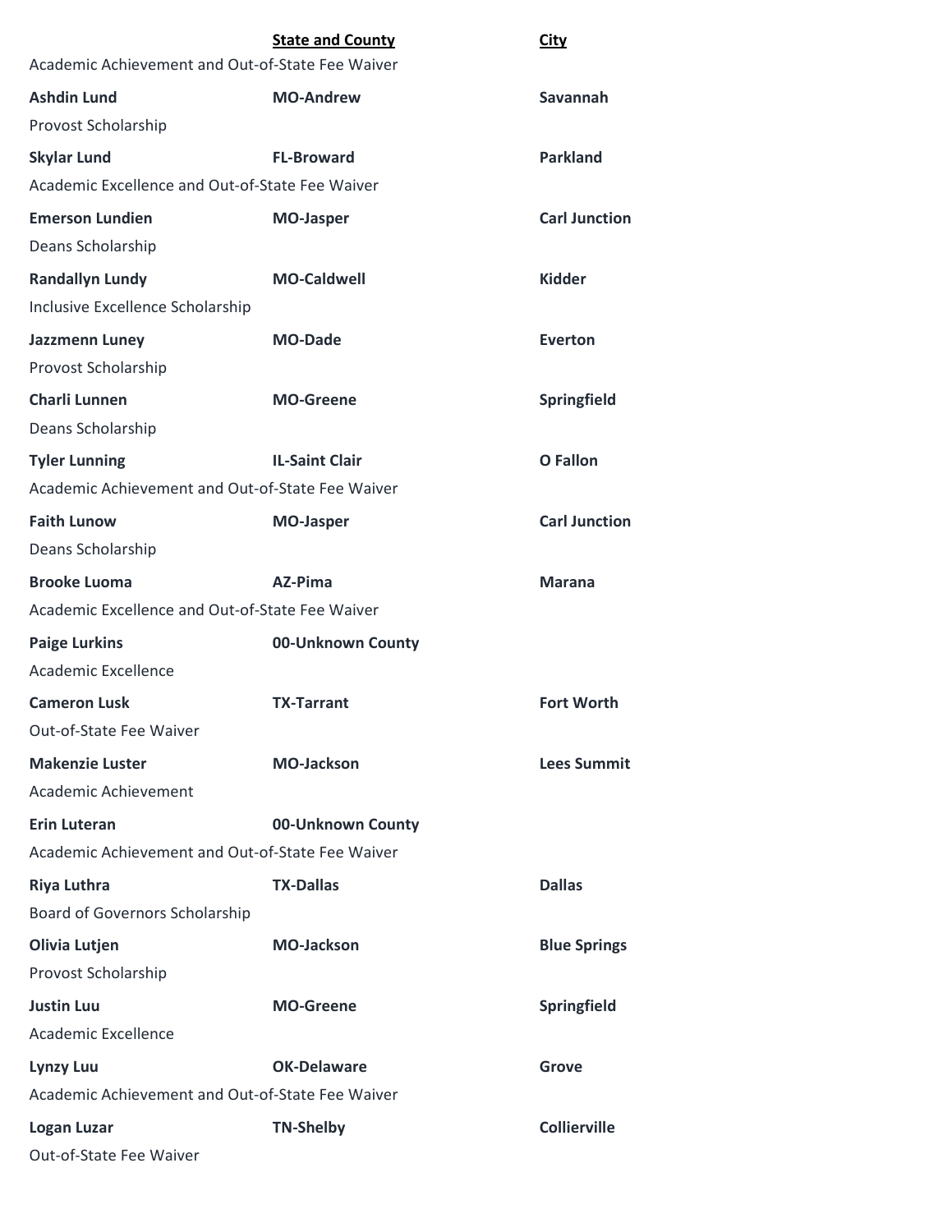|                                                  | <b>State and County</b>    | <b>City</b>           |
|--------------------------------------------------|----------------------------|-----------------------|
| <b>Angelina Ly</b><br><b>Academic Excellence</b> | <b>MO-Saint Louis City</b> | <b>Saint Louis</b>    |
|                                                  |                            |                       |
| Anna Lynch                                       | <b>MO-Phelps</b>           | <b>Saint James</b>    |
| <b>Academic Distinction</b>                      |                            |                       |
| <b>Kannon Lynch</b>                              | IL-Macon                   | <b>Decatur</b>        |
| Academic Excellence and Out-of-State Fee Waiver  |                            |                       |
| <b>Whitley Lynn</b>                              | <b>NC-Franklin</b>         | Louisburg             |
| Academic Excellence and Out-of-State Fee Waiver  |                            |                       |
| <b>Kora Lyon</b>                                 | <b>MO-Cass</b>             | Greenwood             |
| Provost Scholarship                              |                            |                       |
| Lexianna Lyons                                   | <b>MO-Saint Charles</b>    | <b>Saint Peters</b>   |
| Inclusive Excellence Scholarship                 |                            |                       |
| <b>Eric Lytle</b>                                | <b>MO-Saint Louis</b>      | <b>Saint Louis</b>    |
| Inclusive Excellence Scholarship                 |                            |                       |
| <b>Reagan MacCauley</b>                          | <b>IL-Clinton</b>          | <b>Aviston</b>        |
| Board of Governors Scholarship                   |                            |                       |
| <b>Xavier Machado</b>                            | <b>MO-Saint Charles</b>    | <b>Weldon Spring</b>  |
| Provost Scholarship                              |                            |                       |
| <b>Emily Macias</b>                              | <b>MO-Saint Charles</b>    | <b>O</b> Fallon       |
| Deans Scholarship                                |                            |                       |
| <b>Grace Maciorowski</b>                         | <b>NE-Sarpy</b>            | <b>Bellevue</b>       |
| Board of Governors Scholarship                   |                            |                       |
| <b>Laurel Mack</b>                               | <b>MO-Scott</b>            | <b>Benton</b>         |
| Academic Excellence                              |                            |                       |
| <b>Mekhi Mack</b>                                | <b>MD-Charles</b>          | <b>Indian Head</b>    |
| Out-of-State Fee Waiver                          |                            |                       |
| <b>Megan Mackay</b>                              | <b>WA-Pierce</b>           | <b>Gig Harbor</b>     |
| Academic Distinction and Out-of-State Fee Waiver |                            |                       |
| <b>Abigail Mackin</b>                            | <b>IL-Saint Clair</b>      | Swansea               |
| Academic Achievement and Out-of-State Fee Waiver |                            |                       |
| <b>Emily Mackowski</b>                           | <b>AZ-Maricopa</b>         | <b>Fountain Hls</b>   |
| Continue the Tradition                           |                            |                       |
| <b>James MacPherson</b>                          | <b>MO-Wright</b>           | <b>Mountain Grove</b> |
| Provost Scholarship                              |                            |                       |
| <b>Olivia MacPherson</b>                         | <b>MO-Greene</b>           | <b>Rogersville</b>    |
| Academic Excellence                              |                            |                       |
| <b>Delaney Macrander</b>                         | <b>MO-Buchanan</b>         | <b>Saint Joseph</b>   |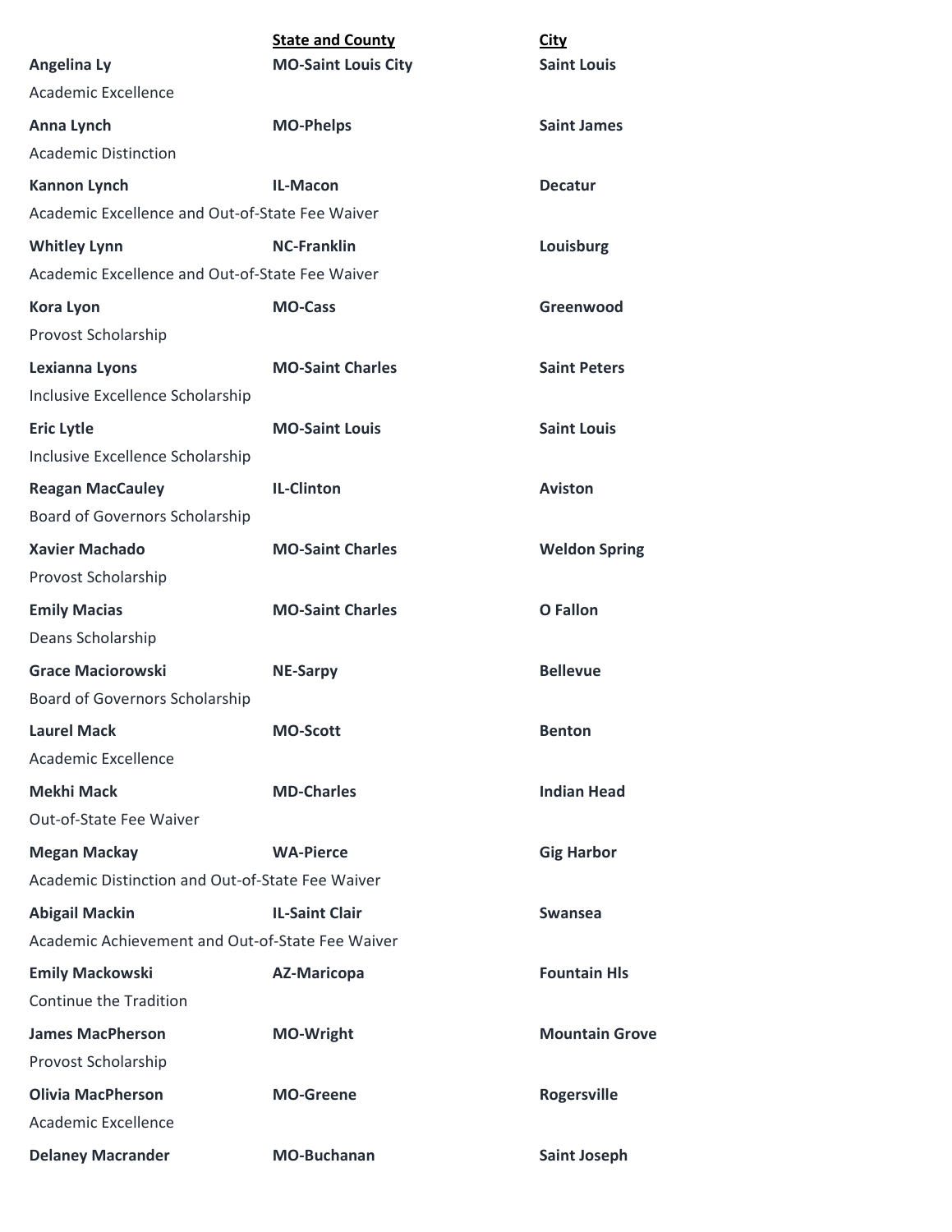|                                                  | <b>State and County</b> | <b>City</b>             |
|--------------------------------------------------|-------------------------|-------------------------|
| Board of Governors Scholarship                   |                         |                         |
| Sofia Madden                                     | <b>TN-Williamson</b>    | <b>Brentwood</b>        |
| Academic Distinction and Out-of-State Fee Waiver |                         |                         |
| <b>Tessa Madden</b>                              | <b>MO-Saint Charles</b> | <b>Saint Charles</b>    |
| <b>Academic Distinction</b>                      |                         |                         |
| <b>Lainey Maddix</b>                             | <b>MO-Randolph</b>      | <b>Moberly</b>          |
| Academic Excellence                              |                         |                         |
| <b>Fiona Maddy</b>                               | <b>CA-Orange</b>        | <b>Huntington Beach</b> |
| Deans Scholarship                                |                         |                         |
| <b>Emily Madison</b>                             | <b>TN-Shelby</b>        | <b>Memphis</b>          |
| Out-of-State Fee Waiver                          |                         |                         |
| <b>Lucy Mahalovich</b>                           | <b>MO-Pettis</b>        | <b>Sedalia</b>          |
| Deans Scholarship                                |                         |                         |
| Nhi Mai                                          | 00-Unknown County       | Ho Chi Minh City        |
| Academic Excellence and Out-of-State Fee Waiver  |                         |                         |
| <b>Hannah Main</b>                               | OK-Tulsa                | <b>Broken Arrow</b>     |
| Academic Excellence and Out-of-State Fee Waiver  |                         |                         |
| <b>Cameron Majewski</b>                          | <b>TX-Harris</b>        | <b>Houston</b>          |
| Academic Distinction and Out-of-State Fee Waiver |                         |                         |
| <b>Nicole Majors</b>                             | <b>MO-Greene</b>        | <b>Rogersville</b>      |
| Academic Achievement                             |                         |                         |
| <b>Chloe Majumder</b>                            | <b>MO-Chariton</b>      | <b>Keytesville</b>      |
| Provost Scholarship                              |                         |                         |
| Toyosi Makoyawo                                  | <b>IL-Cook</b>          | <b>Calumet City</b>     |
| Academic Excellence and Out-of-State Fee Waiver  |                         |                         |
| <b>Anel Malagic</b>                              | <b>MO-Saint Louis</b>   | <b>Saint Louis</b>      |
| Deans Scholarship                                |                         |                         |
| <b>Tomas Maldonado</b>                           | <b>GA-Henry</b>         | <b>McDonough</b>        |
| Academic Excellence and Out-of-State Fee Waiver  |                         |                         |
| <b>Sam Mallet</b>                                | <b>MO-Saint Louis</b>   | <b>Ballwin</b>          |
| Board of Governors Scholarship                   |                         |                         |
| <b>Haley Mallonee</b>                            | <b>MO-Christian</b>     | <b>Ozark</b>            |
| Academic Excellence                              |                         |                         |
| <b>Shelby Malone</b>                             | <b>MO-Franklin</b>      | Gerald                  |
| Board of Governors Scholarship                   |                         |                         |
| <b>Samantha Malt</b>                             | <b>MO-Saint Louis</b>   | <b>Chesterfield</b>     |
| Deans Scholarship                                |                         |                         |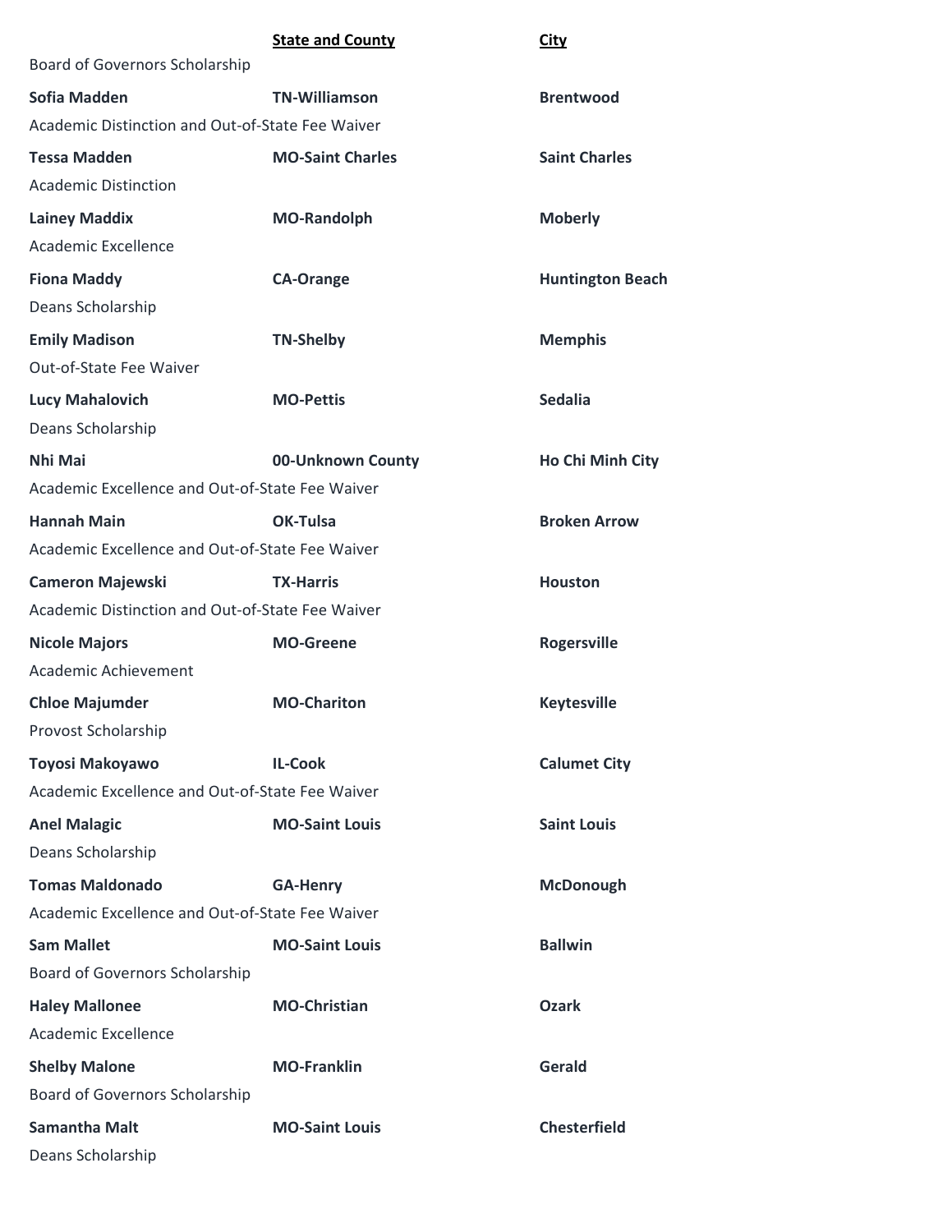|                                                  | <b>State and County</b>  | City                |
|--------------------------------------------------|--------------------------|---------------------|
| <b>Lillian Manade</b>                            | <b>MO-Jackson</b>        | <b>Lees Summit</b>  |
| Academic Excellence                              |                          |                     |
| <b>Jack Mandel</b>                               | <b>WI-Ozaukee</b>        | <b>Mequon</b>       |
| Academic Excellence and Out-of-State Fee Waiver  |                          |                     |
| <b>Emily Maners</b>                              | <b>CA-Sonoma</b>         | Santa Rosa          |
| Academic Excellence and Out-of-State Fee Waiver  |                          |                     |
| <b>Kylie Manes</b>                               | <b>AR-Baxter</b>         | <b>Norfork</b>      |
| Academic Distinction and Out-of-State Fee Waiver |                          |                     |
| <b>Olivia Manford</b>                            | <b>MO-Saint Francois</b> | <b>Farmington</b>   |
| Deans Scholarship                                |                          |                     |
| Layna Mangiapanello                              | <b>MO-Saint Charles</b>  | <b>O</b> Fallon     |
| Presidential Scholarship                         |                          |                     |
| <b>Jacqueline Manjarrez</b>                      | <b>AR-Washington</b>     | Springdale          |
| Out-of-State Fee Waiver                          |                          |                     |
| <b>Katherine Manker</b>                          | <b>MO-Saint Charles</b>  | Wentzville          |
| Academic Excellence                              |                          |                     |
| <b>Emilee Mann</b>                               | <b>MO-Barry</b>          | <b>Cassville</b>    |
| Provost Scholarship                              |                          |                     |
| <b>Olivia Mannebach</b>                          | <b>MO-Saint Charles</b>  | <b>O</b> Fallon     |
| Deans Scholarship                                |                          |                     |
| <b>Erin Manning</b>                              | <b>MO-Clay</b>           | <b>Kansas City</b>  |
| <b>Academic Distinction</b>                      |                          |                     |
| <b>Grace Manning</b>                             | <b>MO-Saint Louis</b>    | <b>Ellisville</b>   |
| <b>Academic Distinction</b>                      |                          |                     |
| <b>Isabelle Manning</b>                          | <b>IL-Madison</b>        | <b>Edwardsville</b> |
| Out-of-State Fee Waiver                          |                          |                     |
| <b>Lauren Manning</b>                            | <b>MO-Saint Louis</b>    | <b>Saint Louis</b>  |
| Board of Governors Scholarship                   |                          |                     |
| <b>Mary Leigh Manning</b>                        | <b>MO-Saint Louis</b>    | <b>Chesterfield</b> |
| Deans Scholarship                                |                          |                     |
| <b>Emelia Mansker-Teel</b>                       | <b>MO-Crawford</b>       | <b>Bourbon</b>      |
| Academic Excellence                              |                          |                     |
| <b>Daniel Mantey</b>                             | <b>AR-Washington</b>     | <b>Fayetteville</b> |
| Out-of-State Fee Waiver                          |                          |                     |
| <b>Channing Manuel</b>                           | <b>MO-Christian</b>      | <b>Nixa</b>         |
| Deans Scholarship                                |                          |                     |
| <b>Emma Margason</b>                             | <b>TX-Tarrant</b>        | <b>Fort Worth</b>   |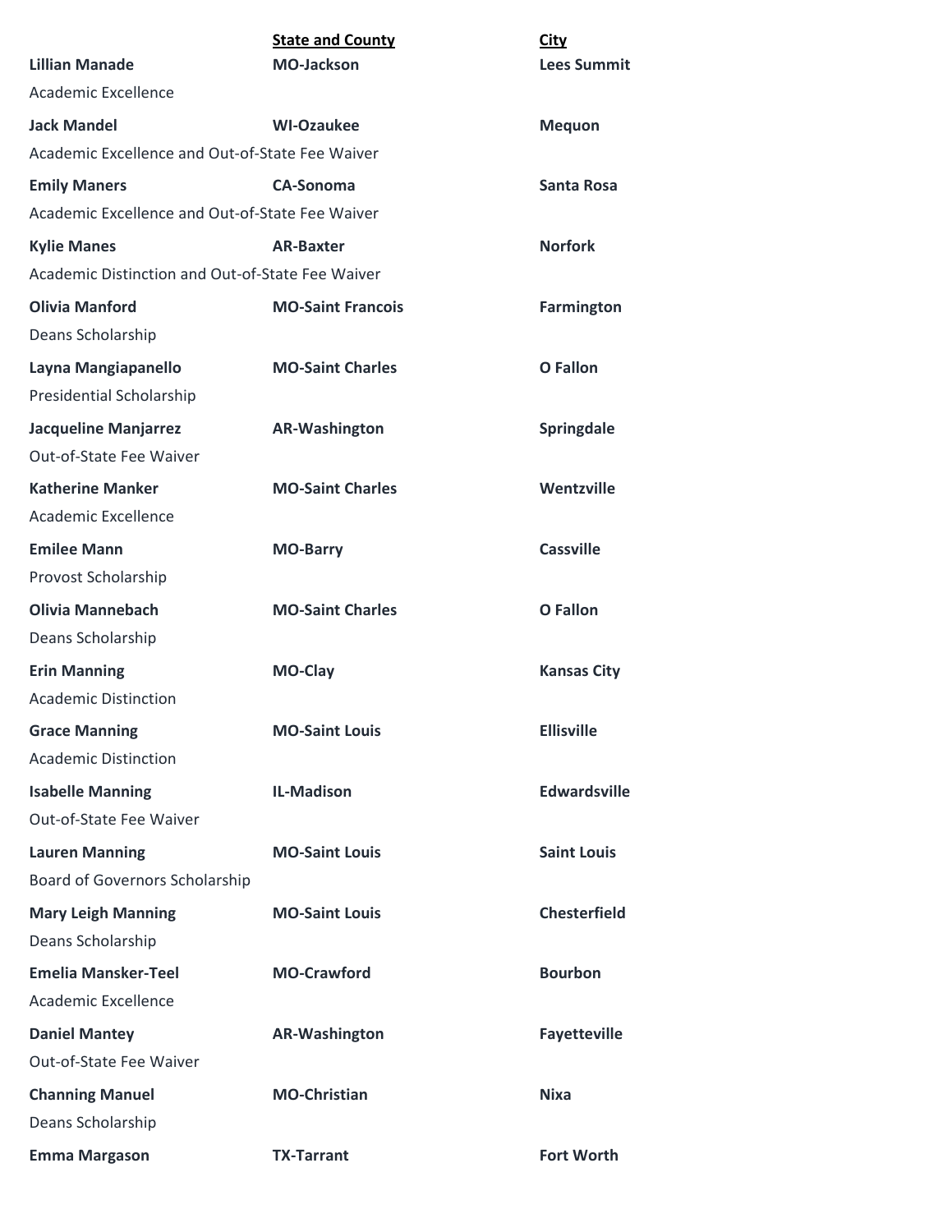|                                                  | <b>State and County</b> | City                |
|--------------------------------------------------|-------------------------|---------------------|
| Provost Scholarship                              |                         |                     |
| <b>Julietta Marini</b>                           | <b>IL-Madison</b>       | <b>Glen Carbon</b>  |
| Board of Governors Scholarship                   |                         |                     |
| <b>Katherine Markell</b>                         | <b>MO-Grundy</b>        | <b>Trenton</b>      |
| Board of Governors Scholarship                   |                         |                     |
| <b>Katharine Marks</b>                           | <b>MO-Saint Louis</b>   | <b>Saint Louis</b>  |
| Academic Achievement                             |                         |                     |
| <b>Sophia Markstrom</b>                          | <b>MN-Hennepin</b>      | <b>Mound</b>        |
| Out-of-State Fee Waiver                          |                         |                     |
| <b>Marcella Markway</b>                          | <b>MO-Saint Louis</b>   | <b>Saint Louis</b>  |
| Academic Achievement                             |                         |                     |
| <b>Cole Marlen</b>                               | <b>IL-Saint Clair</b>   | <b>Millstadt</b>    |
| Out-of-State Fee Waiver                          |                         |                     |
| <b>Kaleb Marler</b>                              | <b>AR-Benton</b>        | <b>Rogers</b>       |
| Academic Achievement and Out-of-State Fee Waiver |                         |                     |
| <b>Charles Marlin</b>                            | <b>MO-Greene</b>        | Springfield         |
| Provost Scholarship                              |                         |                     |
| <b>Karlee Marlow</b>                             | <b>IL-Adams</b>         | La Prairie          |
| Out-of-State Fee Waiver                          |                         |                     |
| <b>Kaitlyn Marmouget</b>                         | <b>MO-Christian</b>     | <b>Ozark</b>        |
| Deans Scholarship                                |                         |                     |
| <b>Melody Maroney</b>                            | <b>MO-Lincoln</b>       | <b>Troy</b>         |
| <b>Board of Governors Scholarship</b>            |                         |                     |
| <b>Hadley Marquardt</b>                          | <b>SD-Lincoln</b>       | <b>Harrisburg</b>   |
| Provost Scholarship                              |                         |                     |
| <b>Shelby Marquardt</b>                          | <b>MO-Buchanan</b>      | <b>Saint Joseph</b> |
| Provost Scholarship                              |                         |                     |
| <b>Lauren Marsh</b>                              | <b>WA-Clark</b>         | Camas               |
| Provost Scholarship                              |                         |                     |
| <b>Allison Marshall</b>                          | <b>MO-Saint Louis</b>   | <b>Saint Louis</b>  |
| Board of Governors Scholarship                   |                         |                     |
| <b>Ami Marshall</b>                              | <b>MO-Stoddard</b>      | <b>Dexter</b>       |
| <b>Academic Distinction</b>                      |                         |                     |
| <b>Carissa Marshall</b>                          | <b>MO-Saint Louis</b>   | <b>Bridgeton</b>    |
| <b>Academic Distinction</b>                      |                         |                     |
| <b>Jessica Marshall</b>                          | <b>MO-Greene</b>        | Springfield         |
| Board of Governors Scholarship                   |                         |                     |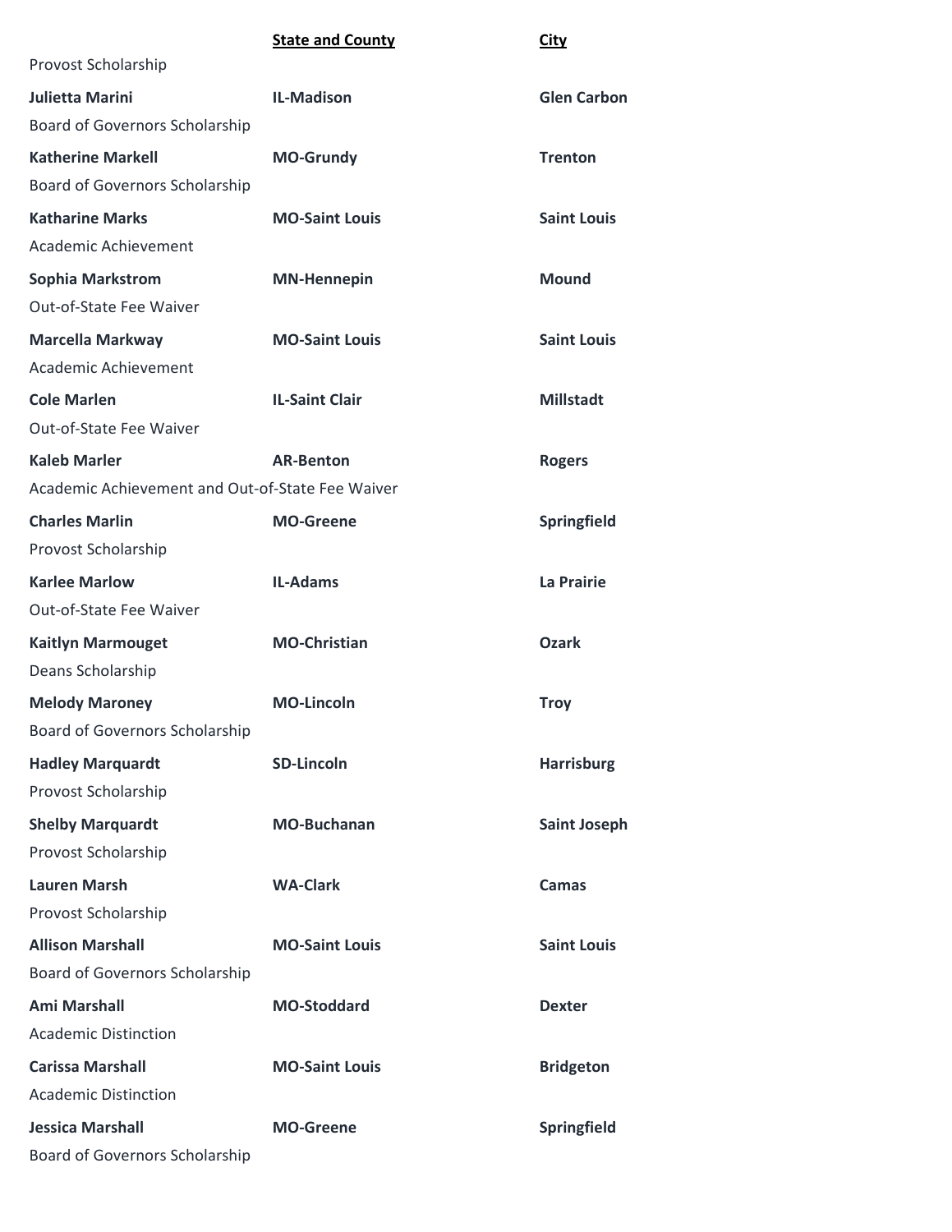|                                                 | <b>State and County</b>  | <b>City</b>          |  |
|-------------------------------------------------|--------------------------|----------------------|--|
| <b>Julianna Marshall</b>                        | <b>MO-Jackson</b>        | <b>Blue Springs</b>  |  |
| Inclusive Excellence Scholarship                |                          |                      |  |
| <b>Kalee Marshall</b>                           | <b>IL-Saint Clair</b>    | <b>Smithton</b>      |  |
| Out-of-State Fee Waiver                         |                          |                      |  |
| <b>Adrien Martens</b>                           | <b>MO-Lafayette</b>      | Concordia            |  |
| Deans Scholarship                               |                          |                      |  |
| <b>Ashlee Martin</b>                            | <b>MO-Pettis</b>         | <b>Green Ridge</b>   |  |
| <b>Board of Governors Scholarship</b>           |                          |                      |  |
| <b>Cody Martin</b>                              | IL-Randolph              | <b>Sparta</b>        |  |
| Provost Scholarship                             |                          |                      |  |
| <b>Emily Martin</b>                             | <b>MO-Greene</b>         | Rogersville          |  |
| Academic Achievement                            |                          |                      |  |
| <b>Hallie Martin</b>                            | <b>AR-Pulaski</b>        | <b>Little Rock</b>   |  |
| Academic Excellence and Out-of-State Fee Waiver |                          |                      |  |
| <b>Julia Martin</b>                             | <b>OH-Summit</b>         | <b>Copley</b>        |  |
| Academic Excellence and Out-of-State Fee Waiver |                          |                      |  |
| <b>Kenyon Martin</b>                            | <b>KS-Cherokee</b>       | Galena               |  |
| Academic Excellence and Out-of-State Fee Waiver |                          |                      |  |
| <b>Lily Martin</b>                              | <b>MO-Saint Charles</b>  | <b>Saint Charles</b> |  |
| Board of Governors Scholarship                  |                          |                      |  |
| <b>Macallum Martin</b>                          | <b>KS-Johnson</b>        | <b>Overland Park</b> |  |
| Board of Governors Scholarship                  |                          |                      |  |
| <b>Marisa Martin</b>                            | <b>MO-Cass</b>           | <b>Lees Summit</b>   |  |
| Academic Excellence                             |                          |                      |  |
| <b>Maveny Martin</b>                            | <b>MO-Saint Louis</b>    | <b>Ballwin</b>       |  |
| Board of Governors Scholarship                  |                          |                      |  |
| <b>Molly Martin</b>                             | <b>MO-Cape Girardeau</b> | <b>Jackson</b>       |  |
| Provost Scholarship                             |                          |                      |  |
| <b>Reagan Martin</b>                            | <b>MO-Saint Louis</b>    | <b>O</b> Fallon      |  |
| Out-of-State Fee Waiver                         |                          |                      |  |
| <b>Shea Martin</b>                              | MO-Clay                  | <b>Kansas City</b>   |  |
| <b>Academic Distinction</b>                     |                          |                      |  |
| <b>Sophia Martin</b>                            | <b>MO-Saint Louis</b>    | <b>Bridgeton</b>     |  |
| Academic Excellence                             |                          |                      |  |
| <b>Tamara Martin</b>                            | IL-DuPage                | <b>Bartlett</b>      |  |
| Academic Excellence and Out-of-State Fee Waiver |                          |                      |  |
| <b>Zoe Martin</b>                               | <b>MO-Stone</b>          | <b>Cape Fair</b>     |  |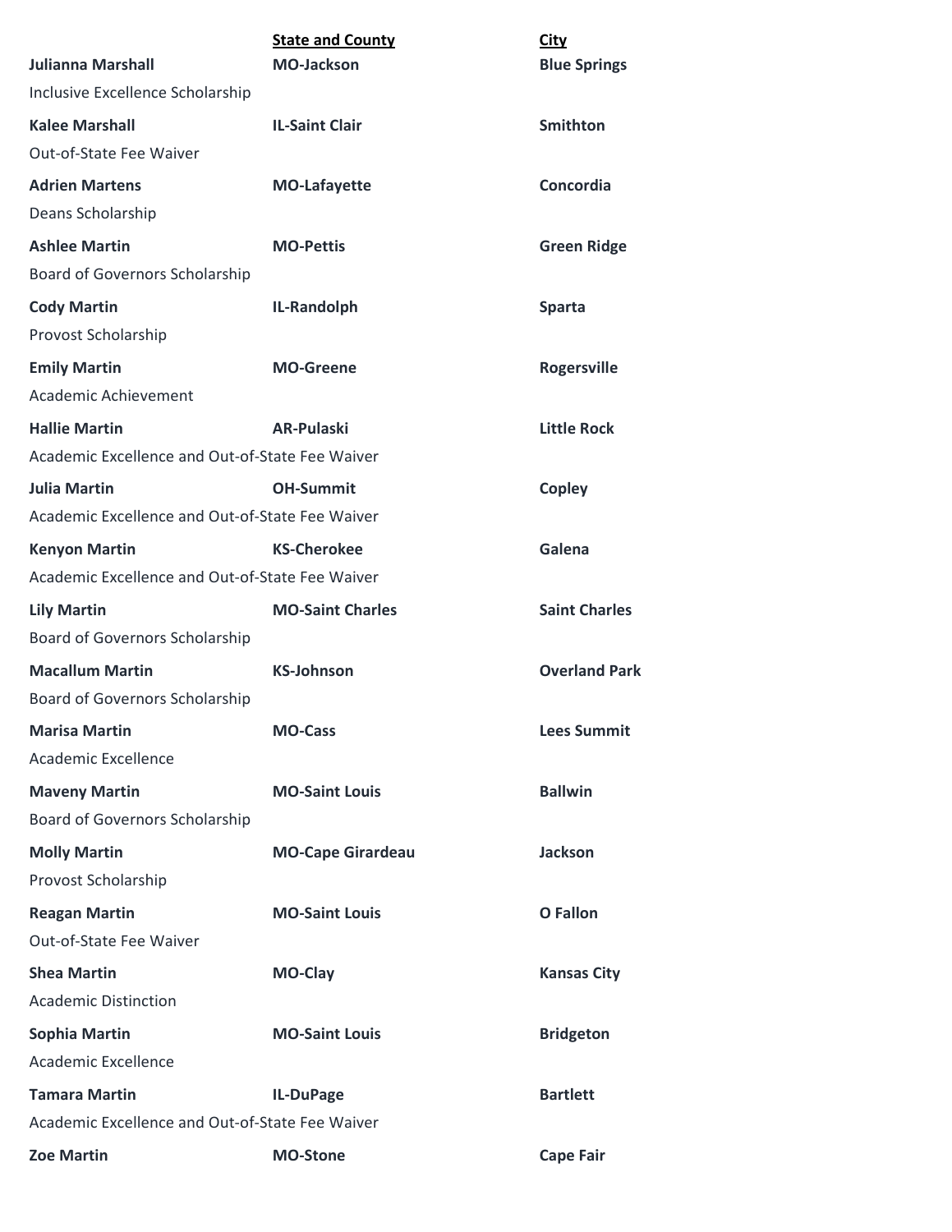|                                                  | <b>State and County</b> | <b>City</b>               |
|--------------------------------------------------|-------------------------|---------------------------|
| Board of Governors Scholarship                   |                         |                           |
| <b>Destiny Martin-Brown</b>                      | IL-Lake                 | Waukegan                  |
| Out-of-State Fee Waiver                          |                         |                           |
| <b>Alexis Martinez</b>                           | <b>CA-Orange</b>        | Orange                    |
| Out-of-State Fee Waiver                          |                         |                           |
| <b>Dylan Martinez</b>                            | <b>CA-Los Angeles</b>   | Gardena                   |
| Out-of-State Fee Waiver                          |                         |                           |
| <b>Jesse Martinez</b>                            | <b>TX-Kaufman</b>       | <b>Heartland</b>          |
| Academic Excellence and Out-of-State Fee Waiver  |                         |                           |
| Joyanna Martinez                                 | <b>TX-Denton</b>        | <b>Providence Village</b> |
| <b>Out-of-State Fee Waiver</b>                   |                         |                           |
| <b>Isabella Martinez-Silvio</b>                  | MO-Clay                 | <b>Smithville</b>         |
| Deans Scholarship                                |                         |                           |
| <b>Samuel Masa</b>                               | <b>MO-Saint Charles</b> | O Fallon                  |
| Deans Scholarship                                |                         |                           |
| <b>Devan Mase</b>                                | IL-Lake                 | <b>Fox River Grove</b>    |
| Academic Achievement and Out-of-State Fee Waiver |                         |                           |
| Diana Masloski                                   | <b>MO-Saint Charles</b> | <b>Saint Charles</b>      |
| <b>Academic Distinction</b>                      |                         |                           |
| Jade Masogayo                                    | <b>TX-Tarrant</b>       | <b>Fort Worth</b>         |
| <b>Out-of-State Fee Waiver</b>                   |                         |                           |
| <b>Lance Mason</b>                               | <b>TX-Rockwall</b>      | <b>Rockwall</b>           |
| Academic Excellence and Out-of-State Fee Waiver  |                         |                           |
| <b>Lauryn Mason</b>                              | <b>MO-Saint Louis</b>   | Fenton                    |
| Board of Governors Scholarship                   |                         |                           |
| <b>Alyson Massardo</b>                           | <b>MO-Barry</b>         | <b>Monett</b>             |
| Board of Governors Scholarship                   |                         |                           |
| <b>Abigayle Massey</b>                           | <b>MO-Greene</b>        | Springfield               |
| Academic Excellence                              |                         |                           |
| <b>Courtney Massey</b>                           | MO-Ray                  | <b>Camdenton</b>          |
| <b>Academic Distinction</b>                      |                         |                           |
| <b>Braydon Massman</b>                           | <b>MO-Saint Charles</b> | <b>Saint Charles</b>      |
| Academic Excellence                              |                         |                           |
| <b>Anthony Masten</b>                            | <b>MO-Saint Charles</b> | <b>Lake St Louis</b>      |
| Academic Excellence                              |                         |                           |
| <b>Broden Masters</b>                            | <b>MO-Saint Charles</b> | <b>Saint Charles</b>      |
| <b>Academic Distinction</b>                      |                         |                           |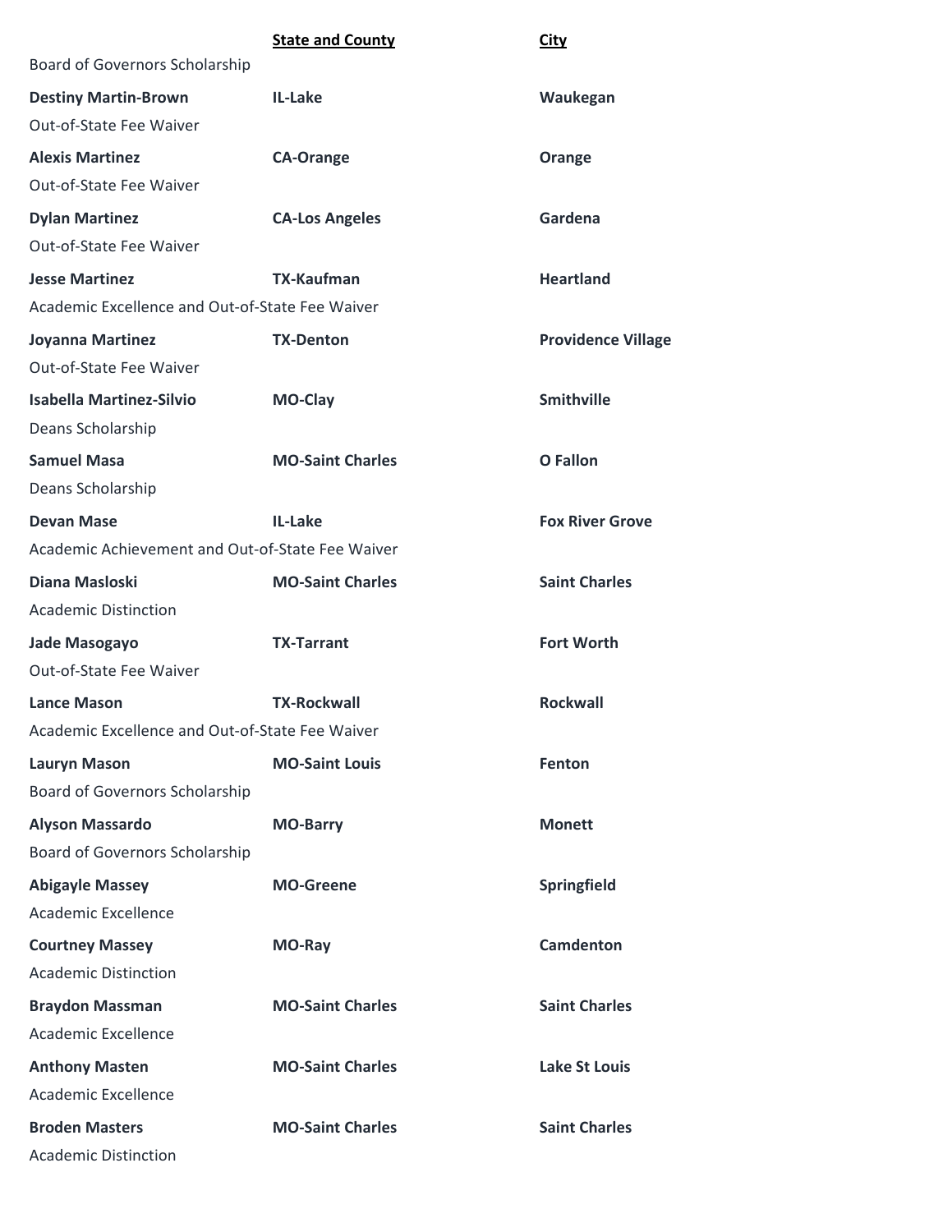|                                                  | <b>State and County</b>  | <b>City</b>          |
|--------------------------------------------------|--------------------------|----------------------|
| <b>Makenna Masters</b>                           | <b>MO-Jefferson</b>      | <b>Imperial</b>      |
| <b>Academic Distinction</b>                      |                          |                      |
| <b>Kennedy Masterson</b>                         | <b>MO-Greene</b>         | <b>Brookline</b>     |
| <b>Academic Distinction</b>                      |                          |                      |
| <b>Grant Mathany</b>                             | <b>IL-Monroe</b>         | Columbia             |
| Academic Achievement and Out-of-State Fee Waiver |                          |                      |
| <b>Ashley Mather</b>                             | <b>MO-Vernon</b>         | <b>Nevada</b>        |
| Academic Achievement                             |                          |                      |
| <b>Alyna Mathews</b>                             | MO-Clay                  | <b>Kansas City</b>   |
| Academic Excellence                              |                          |                      |
| <b>Layne Mathews</b>                             | MO-Clay                  | <b>Kansas City</b>   |
| Deans Scholarship                                |                          |                      |
| <b>Kelsey Mathewson</b>                          | <b>MO-Clay</b>           | <b>Kansas City</b>   |
| <b>Academic Distinction</b>                      |                          |                      |
| <b>Cody Mathias</b>                              | <b>OH-Gallia</b>         | <b>Gallipolis</b>    |
| Inclusive Excellence Scholarship                 |                          |                      |
| <b>Delanee Mathon</b>                            | IL-Sangamon              | Springfield          |
| Academic Excellence and Out-of-State Fee Waiver  |                          |                      |
| <b>Connor Mathus</b>                             | <b>IL-Madison</b>        | Godfrey              |
| Board of Governors Scholarship                   |                          |                      |
| <b>Grace Matthews</b>                            | <b>MO-Saint Charles</b>  | <b>Saint Charles</b> |
| <b>Academic Excellence</b>                       |                          |                      |
| <b>Jillian Matthews</b>                          | <b>IL-Madison</b>        | <b>Edwardsville</b>  |
| Academic Excellence and Out-of-State Fee Waiver  |                          |                      |
| <b>Samuel Matthews</b>                           | <b>MO-Jackson</b>        | <b>Lees Summit</b>   |
| Deans Scholarship                                |                          |                      |
| <b>Zachary Mattison</b>                          | <b>MO-Cape Girardeau</b> | <b>Cpe Girardeau</b> |
| Board of Governors Scholarship                   |                          |                      |
| <b>Carissa Mattox</b>                            | <b>KS-Allen</b>          | <b>Moran</b>         |
| Out-of-State Fee Waiver                          |                          |                      |
| <b>Hannah Mauchenheimer</b>                      | <b>MO-Franklin</b>       | <b>Leslie</b>        |
| <b>Academic Distinction</b>                      |                          |                      |
| <b>Matt Mauchenheimer</b>                        | <b>MO-Saint Charles</b>  | <b>Saint Peters</b>  |
| Board of Governors Scholarship                   |                          |                      |
| <b>Aidan Mauck</b>                               | <b>MO-Polk</b>           | <b>Bolivar</b>       |
| Board of Governors Scholarship                   |                          |                      |
| <b>Emma Maull</b>                                | <b>MO-Saint Charles</b>  | <b>O</b> Fallon      |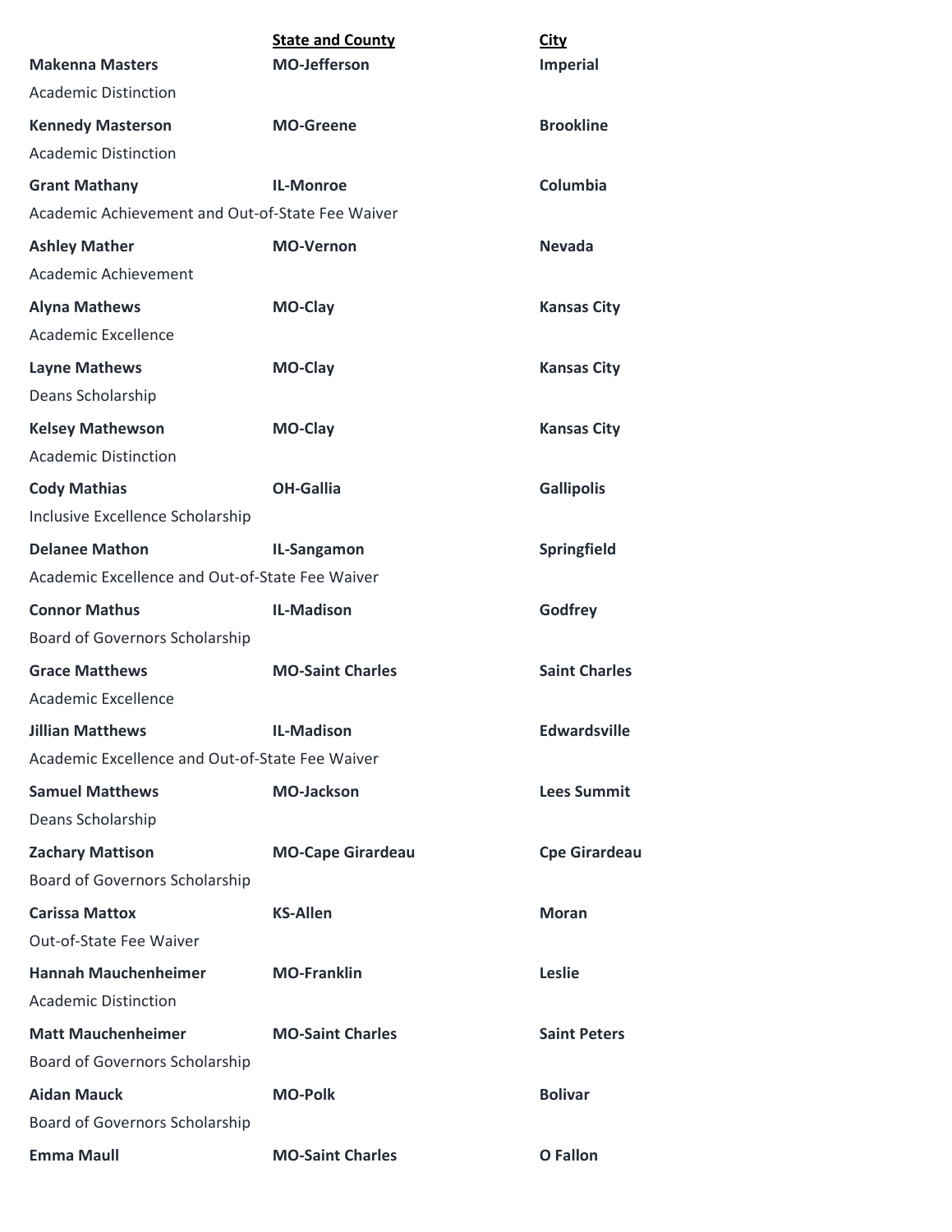## **State and County City**

| Academic Excellence                              |                         |                      |
|--------------------------------------------------|-------------------------|----------------------|
| <b>Gracie Maurer</b>                             | <b>MO-Saint Louis</b>   | Wildwood             |
| Provost Scholarship                              |                         |                      |
| <b>Madison Mautino</b>                           | IA-Linn                 | <b>Cedar Rapids</b>  |
| Academic Distinction and Out-of-State Fee Waiver |                         |                      |
| <b>Greta Maxwell</b>                             | <b>MO-Cass</b>          | <b>Harrisonville</b> |
| Board of Governors Scholarship                   |                         |                      |
| <b>Tucker Maxwell</b>                            | <b>MO-Jackson</b>       | Greenwood            |
| Board of Governors Scholarship                   |                         |                      |
| <b>Matthew Mayberry</b>                          | <b>MO-Howell</b>        | <b>West Plains</b>   |
| Academic Excellence                              |                         |                      |
| <b>Ella Mayer</b>                                | <b>MO-Camden</b>        | <b>Lake Ozark</b>    |
| Academic Excellence                              |                         |                      |
| <b>Logan Mayhew</b>                              | <b>NC-Wake</b>          | Raleigh              |
| Out-of-State Fee Waiver                          |                         |                      |
| Academic Excellence                              |                         |                      |
| <b>Addison Maynard</b>                           | <b>MO-Phelps</b>        | <b>Rolla</b>         |
| <b>Academic Excellence</b>                       |                         |                      |
| <b>Cadence Mayrand</b>                           | <b>MO-Jackson</b>       | <b>Lees Summit</b>   |
| Deans Scholarship                                |                         |                      |
| <b>Jordan Mays</b>                               | <b>TX-Tarrant</b>       | <b>Crowley</b>       |
| Out-of-State Fee Waiver                          |                         |                      |
| <b>Lydia Mays</b>                                | <b>MO-Wayne</b>         | <b>Piedmont</b>      |
| Provost Scholarship                              |                         |                      |
| <b>Mazizi Mbewe</b>                              | IL-DuPage               | <b>Villa Park</b>    |
| Out-of-State Fee Waiver                          |                         |                      |
| <b>Grace McAdams</b>                             | IL-Jersey               | Jerseyville          |
| Out-of-State Fee Waiver                          |                         |                      |
| <b>Noah McAlister</b>                            | <b>MO-Saint Charles</b> | <b>Saint Charles</b> |
| Deans Scholarship                                |                         |                      |
| <b>Katelyn McAnally</b>                          | <b>CO-Jefferson</b>     | Westminster          |
| Board of Governors Scholarship                   |                         |                      |
| <b>Graham McAninch</b>                           | IL-DuPage               | <b>Naperville</b>    |
| Out-of-State Fee Waiver                          |                         |                      |
| <b>Molly McBride</b>                             | <b>KS-Johnson</b>       | Olathe               |
| Board of Governors Scholarship                   |                         |                      |
| <b>Connor McCaffrey</b>                          | <b>MO-Saint Louis</b>   | <b>Saint Louis</b>   |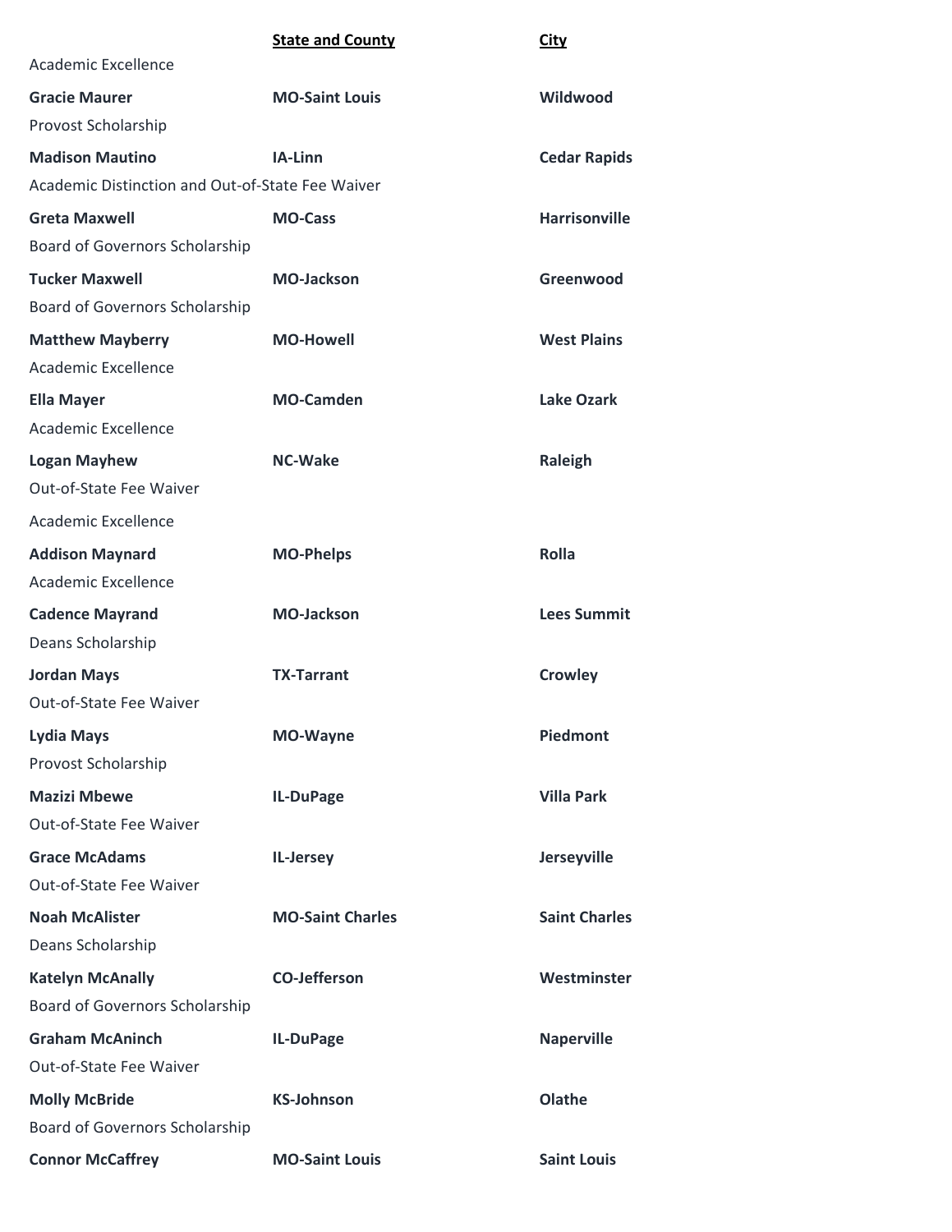|                                                 | <b>State and County</b> | <b>City</b>        |
|-------------------------------------------------|-------------------------|--------------------|
| Academic Excellence                             |                         |                    |
| <b>Kendall McCain</b>                           | <b>IA-Winneshiek</b>    | <b>Decorah</b>     |
| Out-of-State Fee Waiver                         |                         |                    |
| <b>Karley McCall</b>                            | <b>MO-Christian</b>     | <b>Ozark</b>       |
| Provost Scholarship                             |                         |                    |
| Lydia McCammon                                  | <b>MO-Marion</b>        | <b>Hannibal</b>    |
| Board of Governors Scholarship                  |                         |                    |
| <b>Hannah McCann</b>                            | NJ-Salem                | <b>Penns Grove</b> |
| Academic Excellence and Out-of-State Fee Waiver |                         |                    |
| <b>Ruth McCarron</b>                            | <b>MO-Saint Louis</b>   | <b>Bridgeton</b>   |
| Provost Scholarship                             |                         |                    |
| <b>Katherine McCarthy</b>                       | <b>MO-Jackson</b>       | <b>Kansas City</b> |
| Board of Governors Scholarship                  |                         |                    |
| <b>Mackenzie McCarthy</b>                       | NH-Hillsborough         | <b>Bedford</b>     |
| Board of Governors Scholarship                  |                         |                    |
| <b>Mareyna McCaughtry</b>                       | <b>CT-New Haven</b>     | <b>Branford</b>    |
| Out-of-State Fee Waiver                         |                         |                    |
| <b>Hannah McCauley</b>                          | <b>MO-Saint Louis</b>   | <b>Eureka</b>      |
| Deans Scholarship                               |                         |                    |
| <b>Josey McChesney</b>                          | <b>MO-Greene</b>        | <b>Ash Grove</b>   |
| <b>Presidential Scholarship</b>                 |                         |                    |
| <b>Nathan McClellan</b>                         | <b>MO-Polk</b>          | <b>Bolivar</b>     |
| Provost Scholarship                             |                         |                    |
| <b>Emma McClelland</b>                          | <b>MO-Greene</b>        | <b>Ash Grove</b>   |
| Provost Scholarship                             |                         |                    |
| <b>Madison McClelland</b>                       | <b>MO-Clinton</b>       | Gower              |
| Academic Excellence                             |                         |                    |
| <b>Ethan McClinton</b>                          | <b>MO-Jefferson</b>     | De Soto            |
| Deans Scholarship                               |                         |                    |
| <b>Braeden McClure</b>                          | <b>MO-Platte</b>        | <b>Kansas City</b> |
| <b>Board of Governors Scholarship</b>           |                         |                    |
| <b>Gavin McClure</b>                            | <b>IL-Tazewell</b>      | Washington         |
| <b>Board of Governors Scholarship</b>           |                         |                    |
| <b>Maxwell McCollum</b>                         | <b>IL-Saint Clair</b>   | <b>Swansea</b>     |
| Out-of-State Fee Waiver                         |                         |                    |
| <b>Sean McConnell</b>                           | <b>KS-Shawnee</b>       | <b>Topeka</b>      |
| Board of Governors Scholarship                  |                         |                    |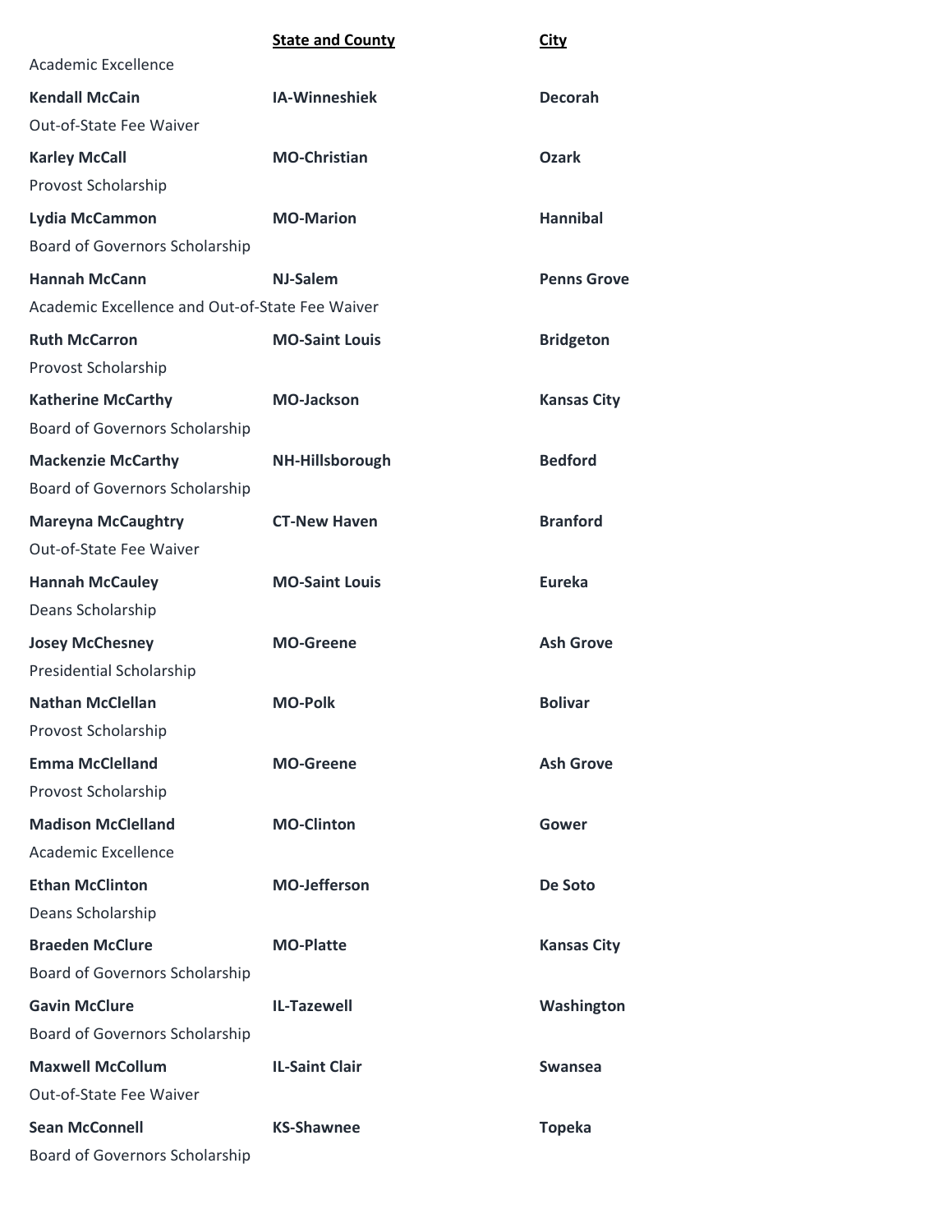| <b>Madison McCord</b>                                                        | <b>State and County</b><br><b>MO-Moniteau</b> | <b>City</b><br><b>California</b> |
|------------------------------------------------------------------------------|-----------------------------------------------|----------------------------------|
| <b>Academic Distinction</b>                                                  |                                               |                                  |
| <b>Caitlin McCormack</b>                                                     | <b>TN-Washinton</b>                           |                                  |
| Out-of-State Fee Waiver                                                      |                                               | <b>Johnson City</b>              |
|                                                                              |                                               |                                  |
| <b>Te'Anna McCornell</b><br>Academic Distinction and Out-of-State Fee Waiver | <b>TN-Shelby</b>                              | <b>Memphis</b>                   |
|                                                                              |                                               |                                  |
| <b>Billie McCoy</b>                                                          | <b>MO-Jackson</b>                             | Raytown                          |
| Deans Scholarship                                                            |                                               |                                  |
| <b>Kendall McCracken</b>                                                     | <b>MO-Caldwell</b>                            | Polo                             |
| Academic Achievement                                                         |                                               |                                  |
| <b>Ashlee McCrary</b>                                                        | <b>FL-Duval</b>                               | Jacksonville                     |
| Out-of-State Fee Waiver                                                      |                                               |                                  |
| <b>Kahli McCreary</b>                                                        | <b>MO-Saint Charles</b>                       | <b>Portage Des Sioux</b>         |
| Academic Achievement                                                         |                                               |                                  |
| <b>Courtney McCullough</b>                                                   | 00-Unknown County                             |                                  |
| Provost Scholarship                                                          |                                               |                                  |
| <b>Olivia McCurdy</b>                                                        | IL-Sangamon                                   | Springfield                      |
| Academic Excellence and Out-of-State Fee Waiver                              |                                               |                                  |
| <b>Caroline McCurren</b>                                                     | <b>MO-Cole</b>                                | <b>Jefferson City</b>            |
| Provost Scholarship                                                          |                                               |                                  |
| L.C. McDade                                                                  | <b>IL-Cook</b>                                | Chicago                          |
| Out-of-State Fee Waiver                                                      |                                               |                                  |
| <b>Delanie McDaniel</b>                                                      | <b>MO-Saint Charles</b>                       | Wentzville                       |
| Deans Scholarship                                                            |                                               |                                  |
| <b>Gillian McDaniel</b>                                                      | IL-Peoria                                     | <b>Bartonville</b>               |
| Deans Scholarship                                                            |                                               |                                  |
| <b>Molly McDaniel</b>                                                        | <b>MO-Jefferson</b>                           | <b>Festus</b>                    |
| Board of Governors Scholarship                                               |                                               |                                  |
| <b>Griffin McDermott</b>                                                     | <b>IA-Dallas</b>                              | Waukee                           |
| Deans Scholarship                                                            |                                               |                                  |
| <b>Olivia McDermott</b>                                                      | IL-Lake                                       | <b>Gurnee</b>                    |
| Out-of-State Fee Waiver                                                      |                                               |                                  |
| <b>Patrick McDermott</b>                                                     | <b>MO-Saint Louis</b>                         | <b>Saint Louis</b>               |
| Academic Excellence                                                          |                                               |                                  |
| <b>Nicholas McDiarmid</b>                                                    | <b>MO-Greene</b>                              | Springfield                      |
| Board of Governors Scholarship                                               |                                               |                                  |
| <b>Aiden McDonald</b>                                                        | <b>TX-Denton</b>                              | Argyle                           |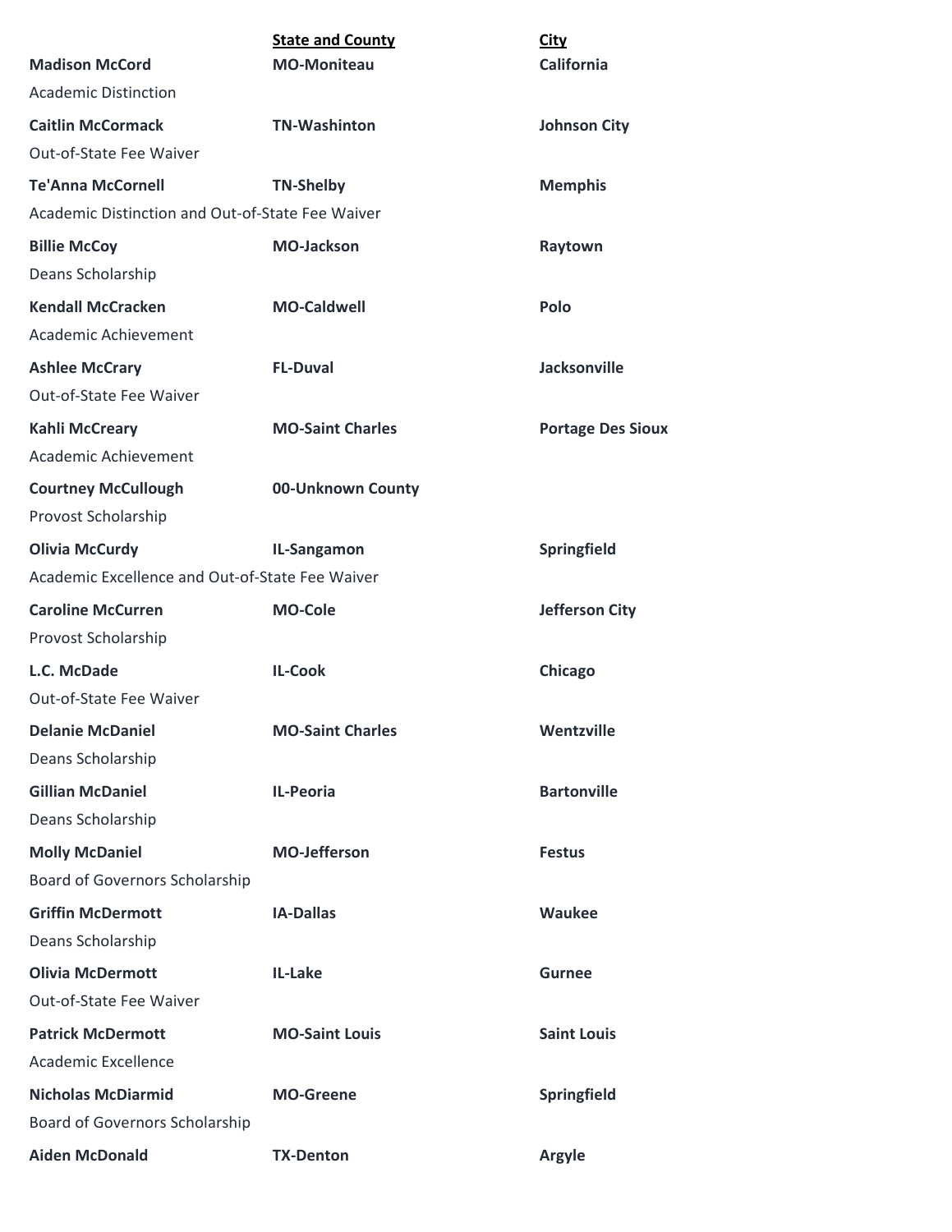## **State and County City**

| Deans Scholarship                                |                          |                       |
|--------------------------------------------------|--------------------------|-----------------------|
| <b>Anthony McDonald</b>                          | <b>MD-Prince Georges</b> | <b>Upper Marlboro</b> |
| Academic Distinction and Out-of-State Fee Waiver |                          |                       |
| <b>Emma McDonald</b>                             | <b>MO-Saint Louis</b>    | <b>Florissant</b>     |
| Academic Achievement                             |                          |                       |
| <b>James McDonald</b>                            | <b>NC-Henderson</b>      | Hendersonvile         |
| Out-of-State Fee Waiver                          |                          |                       |
| <b>Shelby McDonald</b>                           | <b>MO-Callaway</b>       | <b>Tebbetts</b>       |
| Board of Governors Scholarship                   |                          |                       |
| <b>Madison McDowell</b>                          | <b>KS-Johnson</b>        | Olathe                |
| Out-of-State Fee Waiver                          |                          |                       |
| <b>Samantha McElroy</b>                          | <b>MO-Scott</b>          | <b>Sikeston</b>       |
| Provost Scholarship                              |                          |                       |
| <b>Savannah McElyea</b>                          | <b>MO-Jefferson</b>      | Herculaneum           |
| Academic Achievement                             |                          |                       |
| <b>Colin McEnaney</b>                            | <b>MO-Phelps</b>         | <b>Rolla</b>          |
| Board of Governors Scholarship                   |                          |                       |
| <b>Caitlin McGarrah</b>                          | <b>MO-Gasconade</b>      | Hermann               |
| Provost Scholarship                              |                          |                       |
| <b>Nicholas McGaughey</b>                        | <b>KS-Riley</b>          | <b>Manhattan</b>      |
| Board of Governors Scholarship                   |                          |                       |
| <b>Malorie McGee</b>                             | <b>MO-Ripley</b>         | <b>Naylor</b>         |
| <b>Academic Distinction</b>                      |                          |                       |
| <b>Anna McGinnis</b>                             | <b>MO-Saint Louis</b>    | <b>Ballwin</b>        |
| Board of Governors Scholarship                   |                          |                       |
| <b>Grace McGonagle</b>                           | <b>VA-James City</b>     | Williamsburg          |
| Academic Excellence and Out-of-State Fee Waiver  |                          |                       |
| <b>Ashley McGovern</b>                           | <b>IL-Kane</b>           | <b>Saint Charles</b>  |
| Academic Excellence and Out-of-State Fee Waiver  |                          |                       |
| <b>Mattie McGrady</b>                            | <b>TX-Collin</b>         | <b>Melissa</b>        |
| Deans Scholarship                                |                          |                       |
| <b>Maya McGrew</b>                               | <b>IL-Kendall</b>        | <b>Joliet</b>         |
| Out-of-State Fee Waiver                          |                          |                       |
| <b>Zachary McGrew</b>                            | <b>MO-Clark</b>          | <b>Kahoka</b>         |
| Provost Scholarship                              |                          |                       |
| <b>Jack McGuirk</b>                              | <b>MO-Saint Louis</b>    | Fenton                |
| Academic Excellence                              |                          |                       |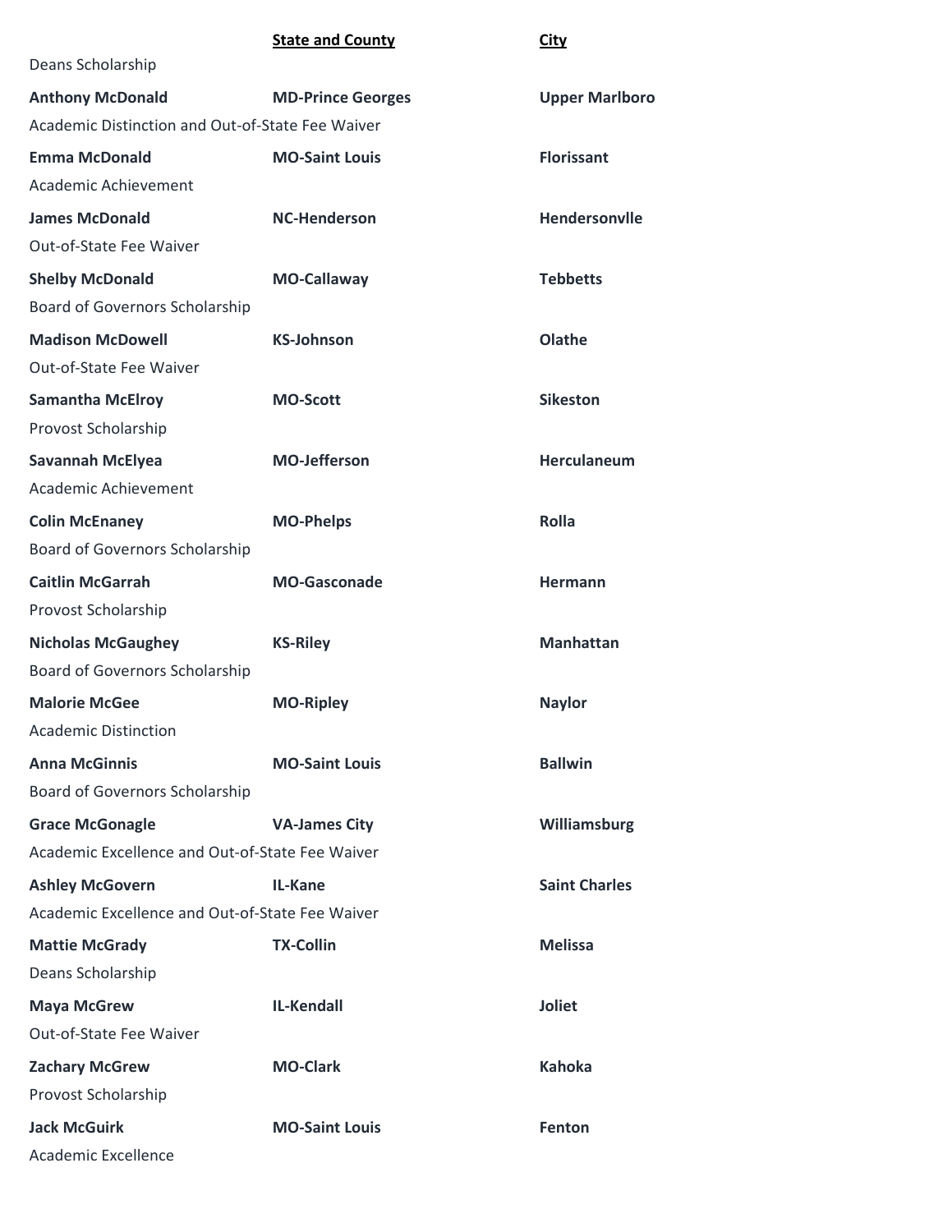| <b>Evelyn McIlquham</b>                          | <b>State and County</b><br><b>CO-El Paso</b> | <b>City</b><br><b>Colorado Spgs</b> |
|--------------------------------------------------|----------------------------------------------|-------------------------------------|
| Out-of-State Fee Waiver                          |                                              |                                     |
| <b>Connor McIntire</b>                           | OK-Oklahoma                                  | <b>Edmond</b>                       |
| <b>Board of Governors Scholarship</b>            |                                              |                                     |
| <b>Kaylie McIntosh</b>                           | <b>KY-Kenton</b>                             | <b>Erlanger</b>                     |
| Academic Achievement and Out-of-State Fee Waiver |                                              |                                     |
| <b>Ryan McKelvey</b>                             | <b>MO-Saint Charles</b>                      | <b>Saint Charles</b>                |
| Provost Scholarship                              |                                              |                                     |
| <b>Miles McKenna</b>                             | <b>KS-Johnson</b>                            | Leawood                             |
| Academic Distinction and Out-of-State Fee Waiver |                                              |                                     |
| <b>Orion McKenzie</b>                            | <b>OK-Tulsa</b>                              | <b>Tulsa</b>                        |
| Out-of-State Fee Waiver                          |                                              |                                     |
| <b>Heidi McKim</b>                               | <b>MO-Macon</b>                              | La Plata                            |
| Provost Scholarship                              |                                              |                                     |
| <b>Marley McKinley</b>                           | OK-Oklahoma                                  | <b>Edmond</b>                       |
| Academic Distinction and Out-of-State Fee Waiver |                                              |                                     |
| <b>Antasia McKinney</b>                          | <b>IL-Cook</b>                               | Chicago                             |
| Academic Excellence and Out-of-State Fee Waiver  |                                              |                                     |
| <b>MacKenzie McKinney</b>                        | <b>MO-Henry</b>                              | <b>Windsor</b>                      |
| Inclusive Excellence Scholarship                 |                                              |                                     |
| <b>Rylee McKinzey</b>                            | <b>MO-Cass</b>                               | Raymore                             |
| Deans Scholarship                                |                                              |                                     |
| <b>Elise McLain</b>                              | <b>MO-Saint Louis</b>                        | <b>Chesterfield</b>                 |
| Academic Achievement                             |                                              |                                     |
| <b>Kendall McLane</b>                            | <b>TN-Shelby</b>                             | Germantown                          |
| Academic Excellence and Out-of-State Fee Waiver  |                                              |                                     |
| <b>Hannah McLaughlin</b>                         | <b>NC-Wilson</b>                             | Wilson                              |
| Provost Scholarship                              |                                              |                                     |
| <b>Miller McLaughlin</b>                         | <b>MO-Stoddard</b>                           | <b>Dexter</b>                       |
| Provost Scholarship                              |                                              |                                     |
| <b>Sidney McLaughlin</b>                         | <b>OK-Payne</b>                              | <b>Stillwater</b>                   |
| Board of Governors Scholarship                   |                                              |                                     |
| <b>Ziyhon McLaurin</b>                           | <b>SC-Florence</b>                           | <b>Florence</b>                     |
| Academic Distinction and Out-of-State Fee Waiver |                                              |                                     |
| <b>Josh McLean</b>                               | <b>TX-Harris</b>                             | <b>Houston</b>                      |
| Academic Achievement and Out-of-State Fee Waiver |                                              |                                     |
| <b>Caleigh McLindon</b>                          | <b>TX-Collin</b>                             | <b>Allen</b>                        |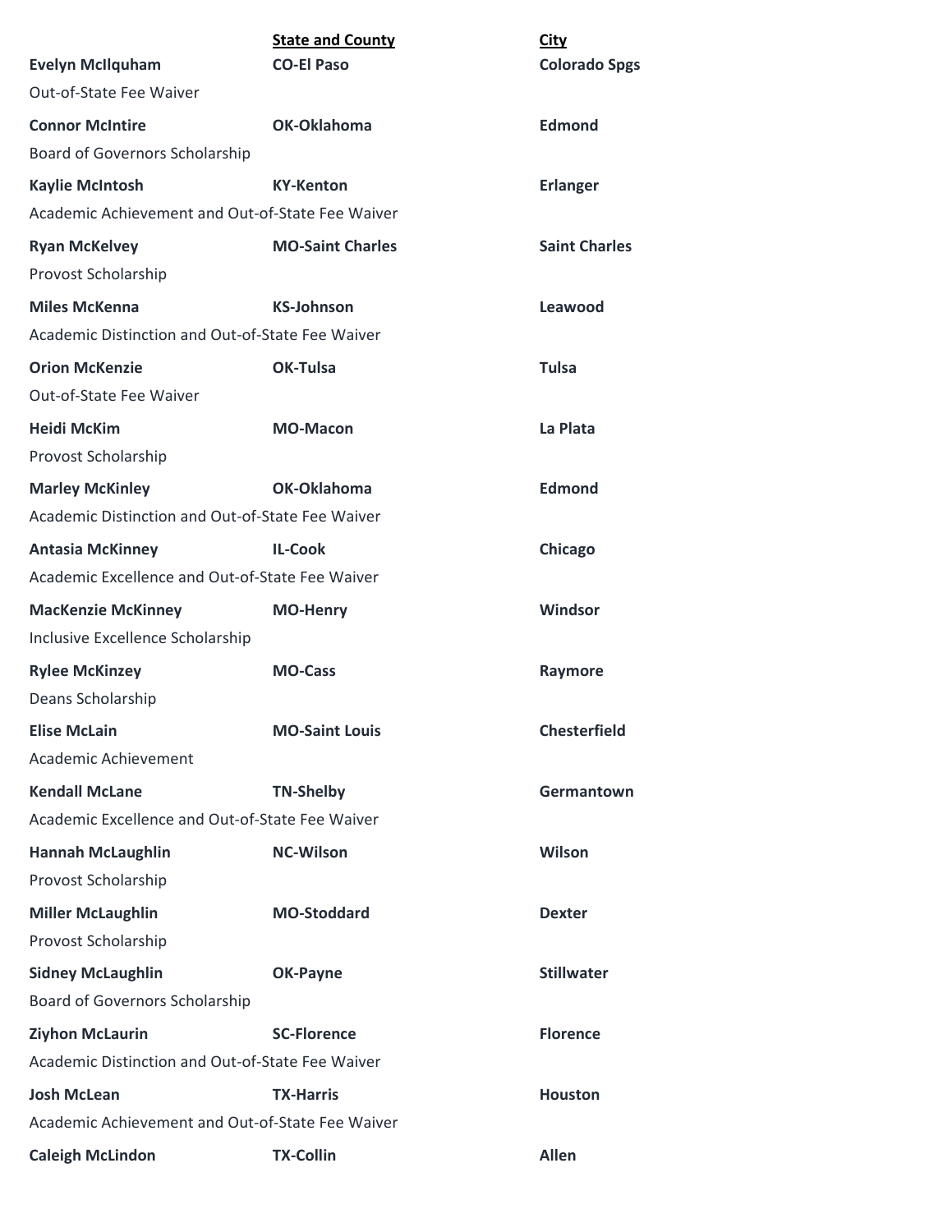|                                                  | <b>State and County</b> | <b>City</b>           |
|--------------------------------------------------|-------------------------|-----------------------|
| Out-of-State Fee Waiver                          |                         |                       |
| <b>Elizabeth McMahon</b>                         | <b>MO-Camden</b>        | <b>Camdenton</b>      |
| Board of Governors Scholarship                   |                         |                       |
| <b>Isabella McMillan</b>                         | <b>MO-Henry</b>         | <b>Clinton</b>        |
| Deans Scholarship                                |                         |                       |
| <b>Jarah McMiller</b>                            | <b>MO-Jackson</b>       | <b>Kansas City</b>    |
| Academic Excellence                              |                         |                       |
| <b>Jordyn McMinn</b>                             | OK-Ottawa               | <b>Miami</b>          |
| Academic Excellence and Out-of-State Fee Waiver  |                         |                       |
| <b>Malina McMurray</b>                           | <b>MO-Jackson</b>       | Lee's Summit          |
| Inclusive Excellence Scholarship                 |                         |                       |
| <b>Joseph McNamara</b>                           | <b>MO-Jackson</b>       | <b>Lees Summit</b>    |
| Provost Scholarship                              |                         |                       |
| <b>Madison McNealy</b>                           | <b>IL-Madison</b>       | <b>Bethalto</b>       |
| Academic Excellence and Out-of-State Fee Waiver  |                         |                       |
| <b>Colin McNeely</b>                             | MO-Clay                 | <b>Kearney</b>        |
| Deans Scholarship                                |                         |                       |
| <b>Madison McNeely</b>                           | <b>TX-Tarrant</b>       | <b>Richland Hills</b> |
| Academic Distinction and Out-of-State Fee Waiver |                         |                       |
| <b>Bennett McNickle</b>                          | <b>MO-Jackson</b>       | <b>Kansas City</b>    |
| Deans Scholarship                                |                         |                       |
| <b>Faith McPhee</b>                              | <b>IN-Warrick</b>       | <b>Newburgh</b>       |
| Provost Scholarship                              |                         |                       |
| <b>Kailey McPhee</b>                             | <b>IN-Warrick</b>       | <b>Newburgh</b>       |
| Deans Scholarship                                |                         |                       |
| <b>Krista McQuillan</b>                          | <b>MO-Crawford</b>      | <b>Steelville</b>     |
| <b>Academic Excellence</b>                       |                         |                       |
| <b>Liam McReynolds</b>                           | <b>MO-Saint Louis</b>   | <b>Saint Louis</b>    |
| Board of Governors Scholarship                   |                         |                       |
| <b>Jordan McSchooler</b>                         | <b>IL-Monroe</b>        | Valmeyer              |
| Provost Scholarship                              |                         |                       |
| Kenzi McSpadden                                  | <b>CO-Douglas</b>       | <b>Parker</b>         |
| Academic Excellence and Out-of-State Fee Waiver  |                         |                       |
| <b>Molly McVey</b>                               | <b>WI-Milwaukee</b>     | <b>Bayside</b>        |
| Academic Excellence and Out-of-State Fee Waiver  |                         |                       |
| <b>Madison McWhirter</b>                         | <b>AR-Boone</b>         | <b>Harrison</b>       |
| Provost Scholarship                              |                         |                       |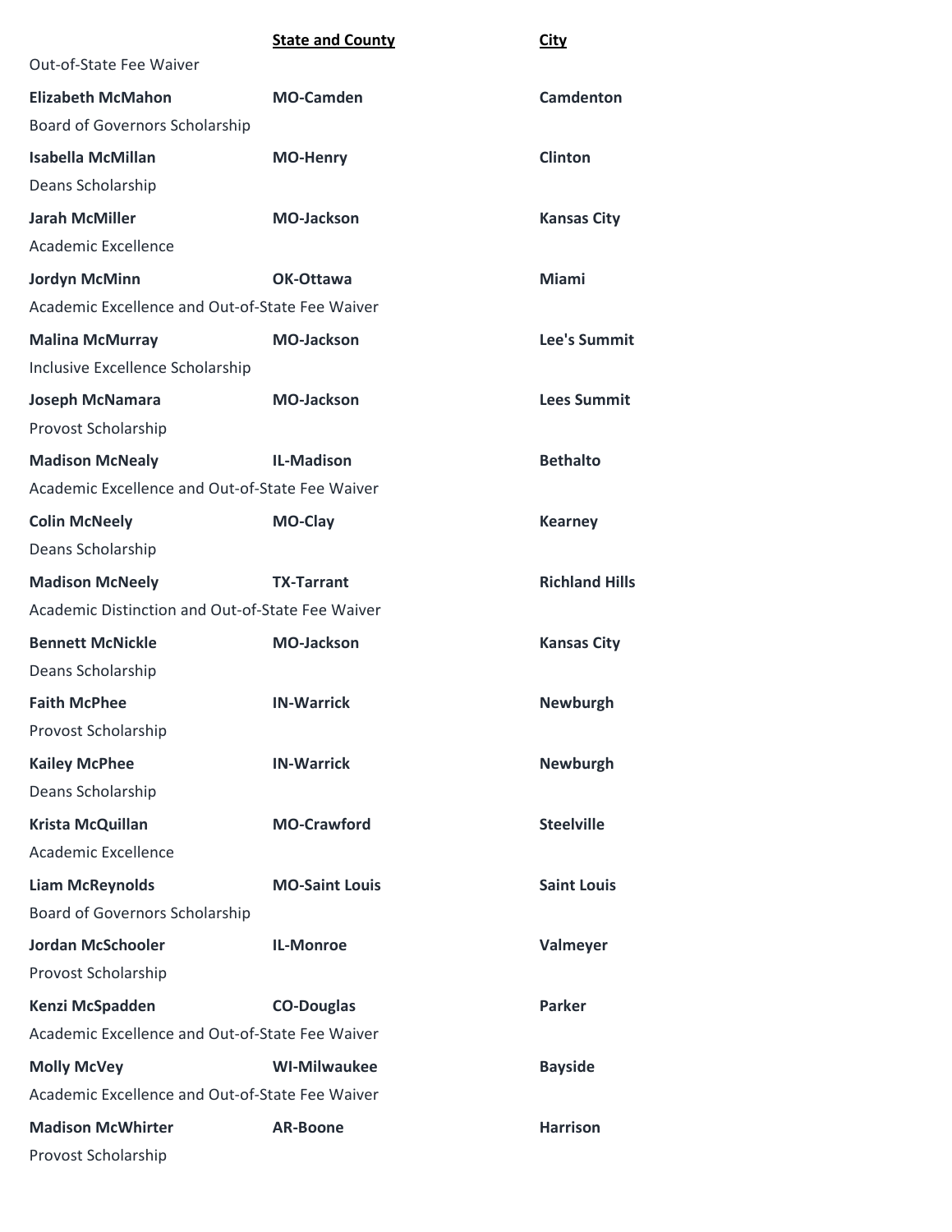| <b>Morgan Meade</b>                              | <b>State and County</b><br><b>MO-Saint Charles</b> | <b>City</b><br><b>Saint Charles</b> |
|--------------------------------------------------|----------------------------------------------------|-------------------------------------|
| <b>Academic Distinction</b>                      |                                                    |                                     |
| <b>Victoria Medich</b>                           | <b>PA-Allegheny</b>                                | <b>Sewickley</b>                    |
| Deans Scholarship                                |                                                    |                                     |
| Vanessa Medina                                   | <b>IL-Lake</b>                                     | <b>Beach Park</b>                   |
| Academic Excellence and Out-of-State Fee Waiver  |                                                    |                                     |
| <b>Yaritza Medina</b>                            | <b>IL-Cook</b>                                     | Chicago                             |
| <b>Out-of-State Fee Waiver</b>                   |                                                    |                                     |
| <b>Meghan Medler</b>                             | <b>MO-Saint Louis</b>                              | <b>Ballwin</b>                      |
| Academic Achievement                             |                                                    |                                     |
| <b>Kylee Medlin</b>                              | <b>MO-Saint Francois</b>                           | <b>Bonne Terre</b>                  |
| Board of Governors Scholarship                   |                                                    |                                     |
| <b>Lyla Meece</b>                                | <b>TX-Dallas</b>                                   | <b>Dallas</b>                       |
| Provost Scholarship                              |                                                    |                                     |
| <b>Dylan Meek</b>                                | <b>IL-Madison</b>                                  | <b>Collinsville</b>                 |
| Academic Achievement and Out-of-State Fee Waiver |                                                    |                                     |
| <b>Hunter Meek</b>                               | <b>MO-Greene</b>                                   | Springfield                         |
| Academic Excellence                              |                                                    |                                     |
| <b>Mason Meeks</b>                               | <b>MO-Jackson</b>                                  | <b>Blue Springs</b>                 |
| Board of Governors Scholarship                   |                                                    |                                     |
| <b>Ella Mehring</b>                              | <b>OH-Hamilton</b>                                 | <b>Cincinnati</b>                   |
| Academic Excellence and Out-of-State Fee Waiver  |                                                    |                                     |
| <b>Neel Mehta</b>                                | <b>IL-Cook</b>                                     | <b>Hanover Park</b>                 |
| Out-of-State Fee Waiver                          |                                                    |                                     |
| <b>Savannah Meier</b>                            | <b>FL-Pasco</b>                                    | <b>Trinity</b>                      |
| Academic Excellence and Out-of-State Fee Waiver  |                                                    |                                     |
| <b>Benjamin Meinhart</b>                         | IL-Jasper                                          | Wheeler                             |
| Academic Achievement and Out-of-State Fee Waiver |                                                    |                                     |
| <b>Olivia Melder</b>                             | OK-Oklahoma                                        | <b>Edmond</b>                       |
| Board of Governors Scholarship                   |                                                    |                                     |
| <b>Kaitlyn Melick</b>                            | <b>AR-Benton</b>                                   | <b>Bentonville</b>                  |
| Out-of-State Fee Waiver                          |                                                    |                                     |
| <b>Macy Mell</b>                                 | <b>IL-Madison</b>                                  | <b>Saint Jacob</b>                  |
| Academic Distinction and Out-of-State Fee Waiver |                                                    |                                     |
| <b>Callista Melton</b>                           | <b>AR-Baxter</b>                                   | <b>Mountain Home</b>                |
| Provost Scholarship                              |                                                    |                                     |
| <b>Lydia Melton</b>                              | <b>MO-Saint Charles</b>                            | <b>O</b> Fallon                     |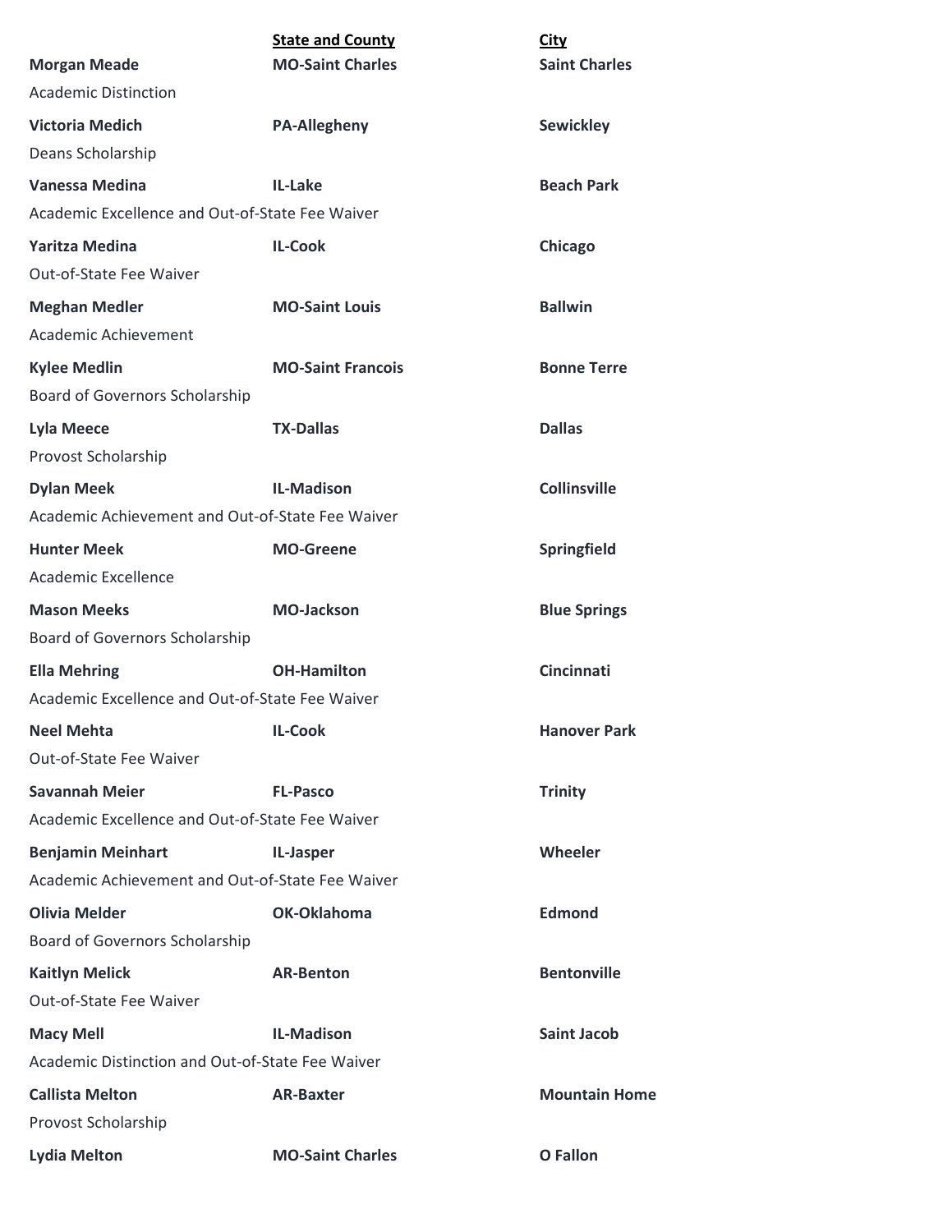|                                                  | <b>State and County</b> | City                  |
|--------------------------------------------------|-------------------------|-----------------------|
| Board of Governors Scholarship                   |                         |                       |
| <b>Maggie Melvin</b>                             | <b>MO-Webster</b>       | <b>Marshfield</b>     |
| <b>Academic Excellence</b>                       |                         |                       |
| <b>Alliana Mendoza</b>                           | <b>TX-Collin</b>        | <b>Allen</b>          |
| Deans Scholarship                                |                         |                       |
| <b>Raizel Mendoza</b>                            | <b>MO-Saint Louis</b>   | <b>Maryland Hts</b>   |
| <b>Academic Distinction</b>                      |                         |                       |
| <b>Thomas Mendoza</b>                            | <b>TX-Williamson</b>    | Leander               |
| Out-of-State Fee Waiver                          |                         |                       |
| <b>Kimberly Mendoza-Lopez</b>                    | <b>OK-Logan</b>         | <b>Guthrie</b>        |
| Academic Achievement and Out-of-State Fee Waiver |                         |                       |
| <b>Joshua Mengwasser</b>                         | <b>MO-Cole</b>          | <b>Jefferson City</b> |
| Deans Scholarship                                |                         |                       |
| <b>Abby Menkhaus</b>                             | IL-Jackson              | <b>Carbondale</b>     |
| Academic Achievement and Out-of-State Fee Waiver |                         |                       |
| <b>Michele Mensah</b>                            | <b>MO-Saint Louis</b>   | <b>Bridgeton</b>      |
| <b>Academic Excellence</b>                       |                         |                       |
| <b>Bria Mentel</b>                               | <b>MO-Jefferson</b>     | Fenton                |
| <b>Academic Excellence</b>                       |                         |                       |
| <b>Connor Menzie</b>                             | <b>MO-Jackson</b>       | <b>Blue Springs</b>   |
| Board of Governors Scholarship                   |                         |                       |
| <b>Carla Meraz</b>                               | <b>KS-Wyandotte</b>     | <b>Kansas City</b>    |
| Provost Scholarship                              |                         |                       |
| <b>Ethan Merrell</b>                             | <b>KS-Crawford</b>      | <b>Farlington</b>     |
| Academic Achievement and Out-of-State Fee Waiver |                         |                       |
| <b>Austin Merriam</b>                            | <b>MO-Cass</b>          | Lk Winnebago          |
| Provost Scholarship                              |                         |                       |
| <b>Hailey Merritt</b>                            | <b>MO-Johnson</b>       | Warrensburg           |
| Deans Scholarship                                |                         |                       |
| <b>Hayes Merritt</b>                             | <b>AL-Lamar</b>         | <b>Millport</b>       |
| Academic Excellence and Out-of-State Fee Waiver  |                         |                       |
| <b>Austin Mertens</b>                            | <b>IL-Saint Clair</b>   | <b>Millstadt</b>      |
| Deans Scholarship                                |                         |                       |
| <b>Faith Mesik</b>                               | <b>MO-Cooper</b>        | <b>Prairie Home</b>   |
| <b>Academic Distinction</b>                      |                         |                       |
| <b>Hope Mesik</b>                                | <b>MO-Cooper</b>        | <b>Prairie Home</b>   |
| Academic Achievement                             |                         |                       |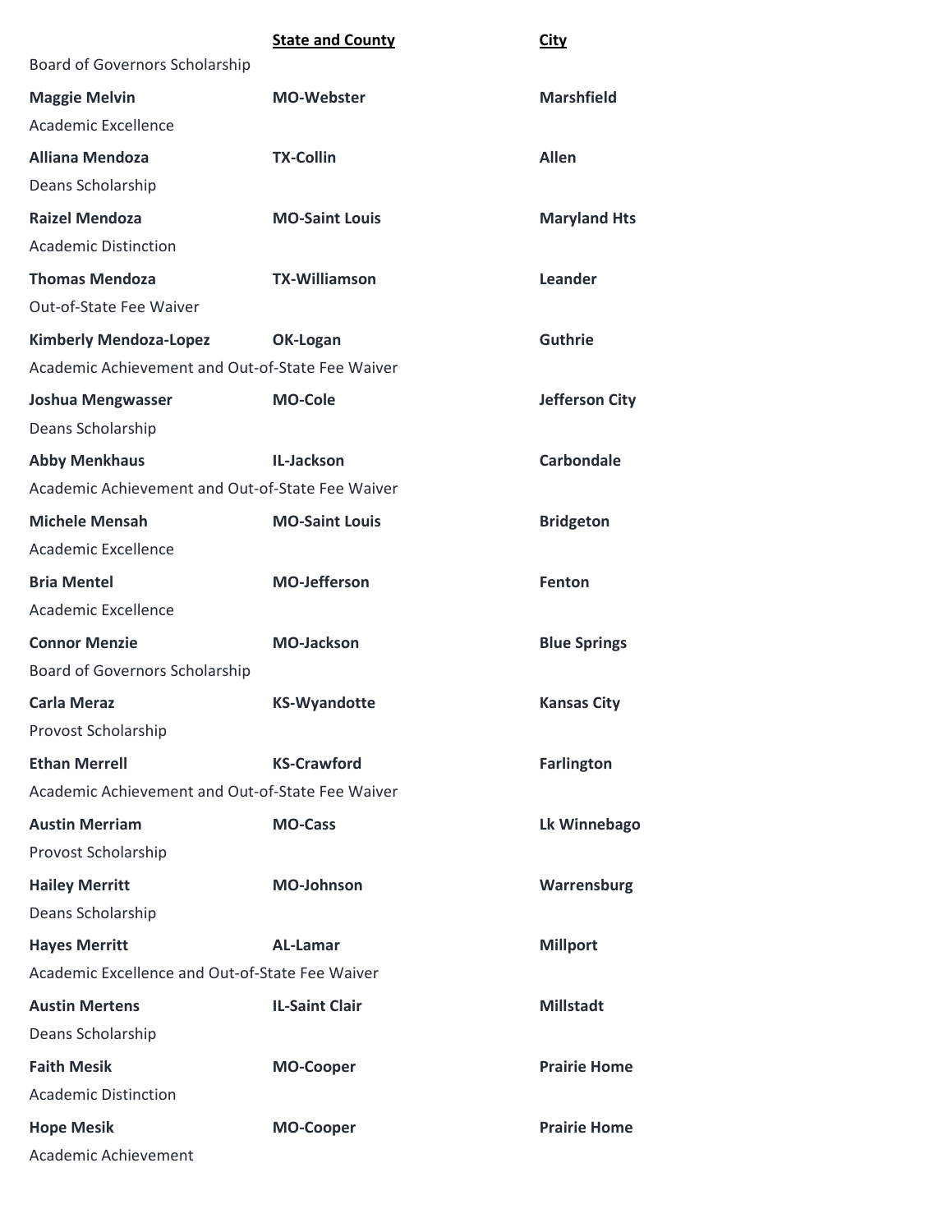|                                                  | <b>State and County</b> | <b>City</b>             |
|--------------------------------------------------|-------------------------|-------------------------|
| <b>Paige Mettemeyer</b>                          | <b>MO-Christian</b>     | <b>Ozark</b>            |
| Academic Achievement                             |                         |                         |
| <b>Hope Mettille</b>                             | <b>IL-Peoria</b>        | <b>Chillicothe</b>      |
| Board of Governors Scholarship                   |                         |                         |
| <b>William Mettlach</b>                          | <b>MO-Saint Charles</b> | <b>Saint Charles</b>    |
| Board of Governors Scholarship                   |                         |                         |
| <b>Alexis Meyer</b>                              | <b>MO-Miller</b>        | <b>Brumley</b>          |
| Academic Excellence                              |                         |                         |
| <b>Austin Meyer</b>                              | <b>MO-Lawrence</b>      | <b>Mount Vernon</b>     |
| Academic Achievement                             |                         |                         |
| <b>Benjamin Meyer</b>                            | <b>MO-Saint Charles</b> | <b>Lake Saint Louis</b> |
| Academic Excellence                              |                         |                         |
| <b>Chase Meyer</b>                               | <b>MO-Buchanan</b>      | <b>Saint Joseph</b>     |
| Board of Governors Scholarship                   |                         |                         |
| <b>Lillian Meyer</b>                             | <b>MO-Saint Louis</b>   | <b>Saint Louis</b>      |
| Board of Governors Scholarship                   |                         |                         |
| <b>Josie Meyers</b>                              | <b>MO-Saint Charles</b> | <b>O</b> Fallon         |
| Provost Scholarship                              |                         |                         |
| <b>Samuel Michael</b>                            | <b>KS-Johnson</b>       | Olathe                  |
| Academic Excellence and Out-of-State Fee Waiver  |                         |                         |
| <b>Shelby Michalak</b>                           | <b>MO-Greene</b>        | Springfield             |
| Academic Excellence                              |                         |                         |
| <b>Abigail Michalczyk</b>                        | IL-Will                 | <b>Naperville</b>       |
| Out-of-State Fee Waiver                          |                         |                         |
| <b>Kathleen Michalski</b>                        | <b>MO-Saint Louis</b>   | <b>Saint Louis</b>      |
| Board of Governors Scholarship                   |                         |                         |
| <b>Dylan Mick</b>                                | <b>MO-Cass</b>          | Lk Winnebago            |
| Board of Governors Scholarship                   |                         |                         |
| <b>Madeleine Mickle</b>                          | <b>MO-Greene</b>        | Springfield             |
| Inclusive Excellence Scholarship                 |                         |                         |
| <b>Taylor Midden</b>                             | <b>MO-Saint Louis</b>   | <b>Chesterfield</b>     |
| <b>Academic Excellence</b>                       |                         |                         |
| <b>Rebecca Mikes</b>                             | <b>NV-Clark</b>         | Las Vegas               |
| Academic Achievement and Out-of-State Fee Waiver |                         |                         |
| <b>Lauren Milam</b>                              | <b>AR-Washington</b>    | Springdale              |
| Out-of-State Fee Waiver                          |                         |                         |
| <b>Halle Miles</b>                               | <b>MO-Greene</b>        | <b>Rogersville</b>      |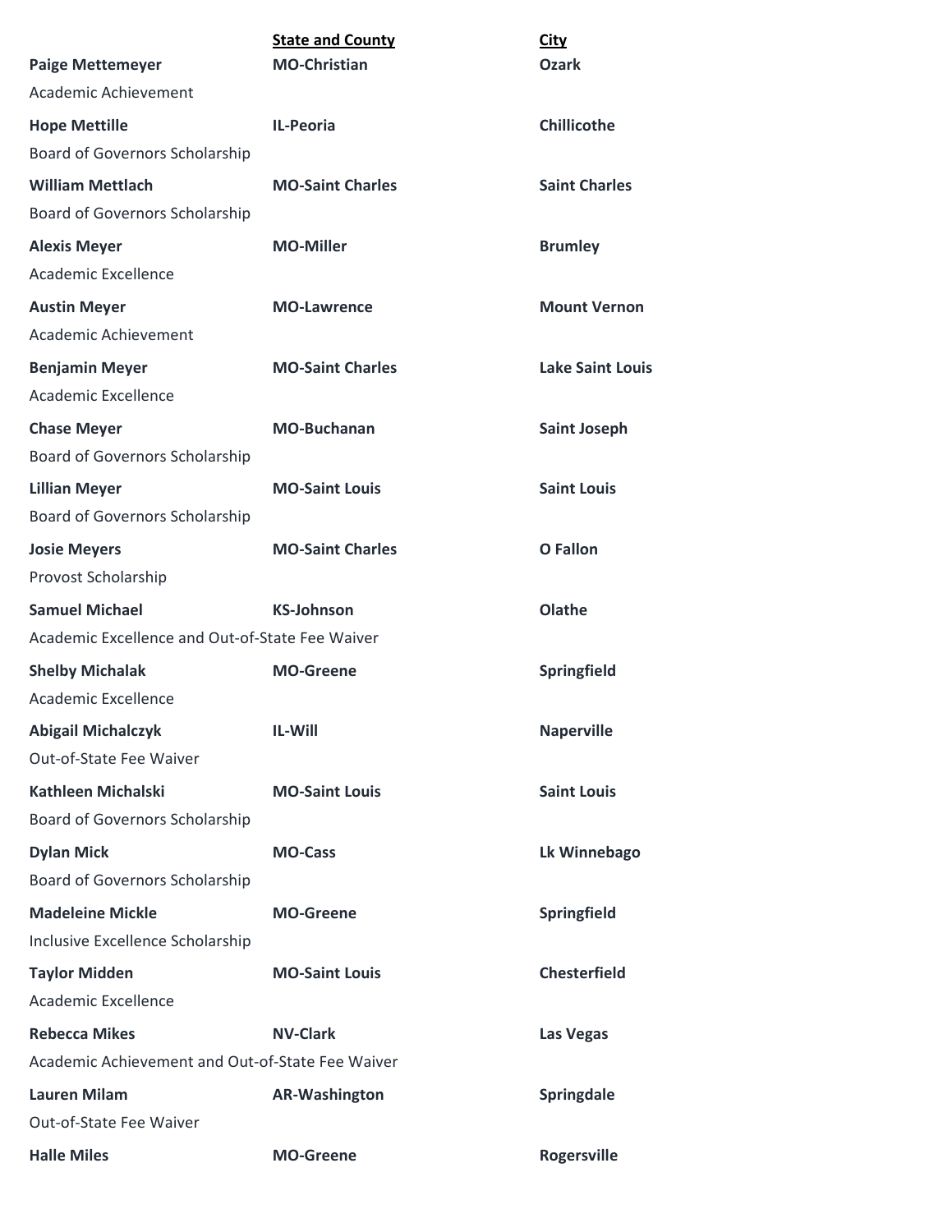|                                                  | <b>State and County</b> | <b>City</b>           |
|--------------------------------------------------|-------------------------|-----------------------|
| Deans Scholarship                                |                         |                       |
| <b>Jared Miles</b>                               | <b>MO-Greene</b>        | Willard               |
| Academic Excellence                              |                         |                       |
| <b>Mallorie Miles</b>                            | <b>MO-Bollinger</b>     | <b>Marble Hill</b>    |
| Deans Scholarship                                |                         |                       |
| <b>Abby Miller</b>                               | <b>MO-Platte</b>        | <b>Kansas City</b>    |
| Board of Governors Scholarship                   |                         |                       |
| <b>Allison Miller</b>                            | OK-Osage                | <b>Barnsdall</b>      |
| Academic Achievement and Out-of-State Fee Waiver |                         |                       |
| <b>Alyssa Miller</b>                             | <b>MO-Saint Charles</b> | <b>Lake St Louis</b>  |
| Deans Scholarship                                |                         |                       |
| <b>Brady Miller</b>                              | WI-Waukesha             | <b>Brookfield</b>     |
| Out-of-State Fee Waiver                          |                         |                       |
| <b>Brooke Miller</b>                             | <b>MO-Jackson</b>       | <b>Lees Summit</b>    |
| Deans Scholarship                                |                         |                       |
| <b>Ethan Miller</b>                              | <b>MO-Jefferson</b>     | <b>Barnhart</b>       |
| Academic Excellence                              |                         |                       |
| <b>Grace Miller</b>                              | <b>MO-Saint Charles</b> | <b>Saint Charles</b>  |
| Deans Scholarship                                |                         |                       |
| <b>Gracie Miller</b>                             | <b>MO-Saint Louis</b>   | <b>Saint Louis</b>    |
| Board of Governors Scholarship                   |                         |                       |
| <b>Greydon Miller</b>                            | <b>MO-Christian</b>     | <b>Nixa</b>           |
| Academic Excellence                              |                         |                       |
| <b>Harrison Miller</b>                           | <b>MO-Cole</b>          | <b>Jefferson City</b> |
| Board of Governors Scholarship                   |                         |                       |
| <b>Ian Miller</b>                                | <b>MO-Greene</b>        | Springfield           |
| <b>Academic Distinction</b>                      |                         |                       |
| <b>Jack Miller</b>                               | <b>MO-Saint Louis</b>   | <b>Ballwin</b>        |
| Deans Scholarship                                |                         |                       |
| <b>Kaitlyn Miller</b>                            | <b>MO-Saint Louis</b>   | <b>Chesterfield</b>   |
| Academic Achievement                             |                         |                       |
| <b>Kathryn Miller</b>                            | <b>MO-Jefferson</b>     | Eureka                |
| Academic Excellence                              |                         |                       |
| <b>Kesney Miller</b>                             | <b>MO-Holt</b>          | Oregon                |
| Academic Excellence                              |                         |                       |
| <b>Leif Miller</b>                               | <b>KS-Sedgwick</b>      | Wichita               |
| Board of Governors Scholarship                   |                         |                       |
|                                                  |                         |                       |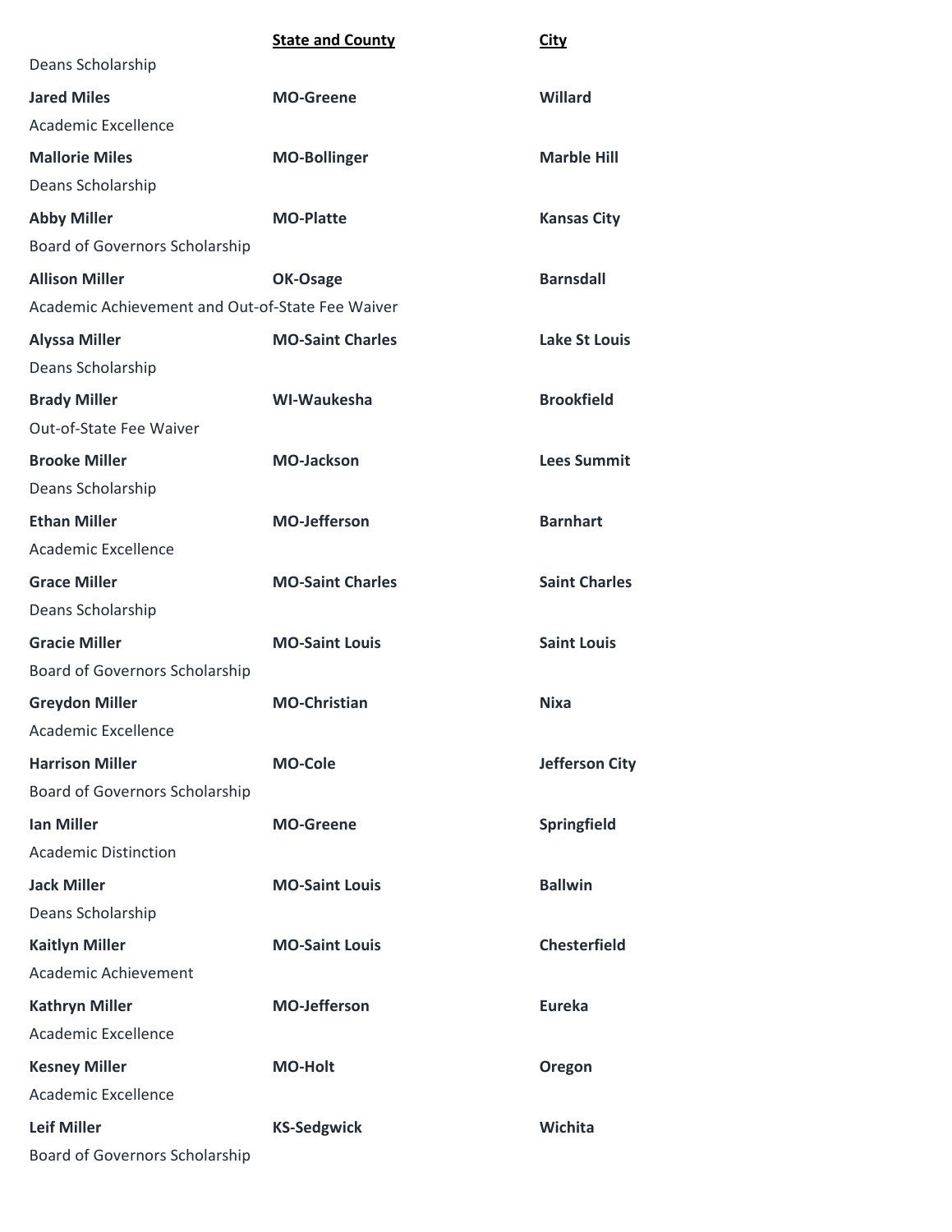|                                                 | <b>State and County</b> | <b>City</b>               |
|-------------------------------------------------|-------------------------|---------------------------|
| <b>Lindsie Miller</b>                           | <b>MO-Saint Louis</b>   | <b>Saint Louis</b>        |
| Board of Governors Scholarship                  |                         |                           |
| <b>Mattea Miller</b>                            | <b>MO-Christian</b>     | Highlandville             |
| Provost Scholarship                             |                         |                           |
| <b>McKenna Miller</b>                           | <b>MO-Howell</b>        | <b>West Plains</b>        |
| Academic Achievement                            |                         |                           |
| <b>Sallie Miller</b>                            | IL-Christian            | <b>Taylorville</b>        |
| Academic Excellence and Out-of-State Fee Waiver |                         |                           |
| <b>Samuel Miller</b>                            | <b>MO-Saint Louis</b>   | <b>Saint Louis</b>        |
| Board of Governors Scholarship                  |                         |                           |
| <b>Seton Miller</b>                             | <b>MO-Randolph</b>      | <b>Moberly</b>            |
| Deans Scholarship                               |                         |                           |
| <b>Tyler Miller</b>                             | <b>MO-Saint Charles</b> | Wentzville                |
| Deans Scholarship                               |                         |                           |
| <b>Yazmin Miller</b>                            | <b>IL-Saint Clair</b>   | <b>Belleville</b>         |
| Academic Excellence and Out-of-State Fee Waiver |                         |                           |
| <b>Madison Milligan</b>                         | <b>MO-Johnson</b>       | <b>Knob Noster</b>        |
| Provost Scholarship                             |                         |                           |
| <b>Quinten Milligan</b>                         | <b>MO-Christian</b>     | <b>Ozark</b>              |
| Provost Scholarship                             |                         |                           |
| <b>Madelyn Mills</b>                            | <b>AR-Crawford</b>      | <b>Van Buren</b>          |
| Academic Excellence and Out-of-State Fee Waiver |                         |                           |
| <b>Savanna Mills</b>                            | <b>MO-Greene</b>        | Springfield               |
| <b>Academic Distinction</b>                     |                         |                           |
| <b>Nila Milo</b>                                | <b>MO-Saint Charles</b> | <b>Saint Peters</b>       |
| <b>Academic Excellence</b>                      |                         |                           |
| <b>Myah Mims</b>                                | <b>IL-Cook</b>          | Chicago                   |
| Out-of-State Fee Waiver                         |                         |                           |
| <b>Michaela Miner</b>                           | IL-Morgan               | <b>South Jacksonville</b> |
| Out-of-State Fee Waiver                         |                         |                           |
| <b>Natalie Miner</b>                            | <b>MO-Franklin</b>      | <b>Beaufort</b>           |
| Academic Excellence                             |                         |                           |
| <b>Olivia Miniuk</b>                            | <b>VA-Loudoun</b>       | Leesburg                  |
| Academic Excellence and Out-of-State Fee Waiver |                         |                           |
| <b>Gracie Mink</b>                              | <b>MO-Clinton</b>       | <b>Stewartsville</b>      |
| Academic Excellence                             |                         |                           |
| <b>Desiree Mischka</b>                          | 00-Unknown County       |                           |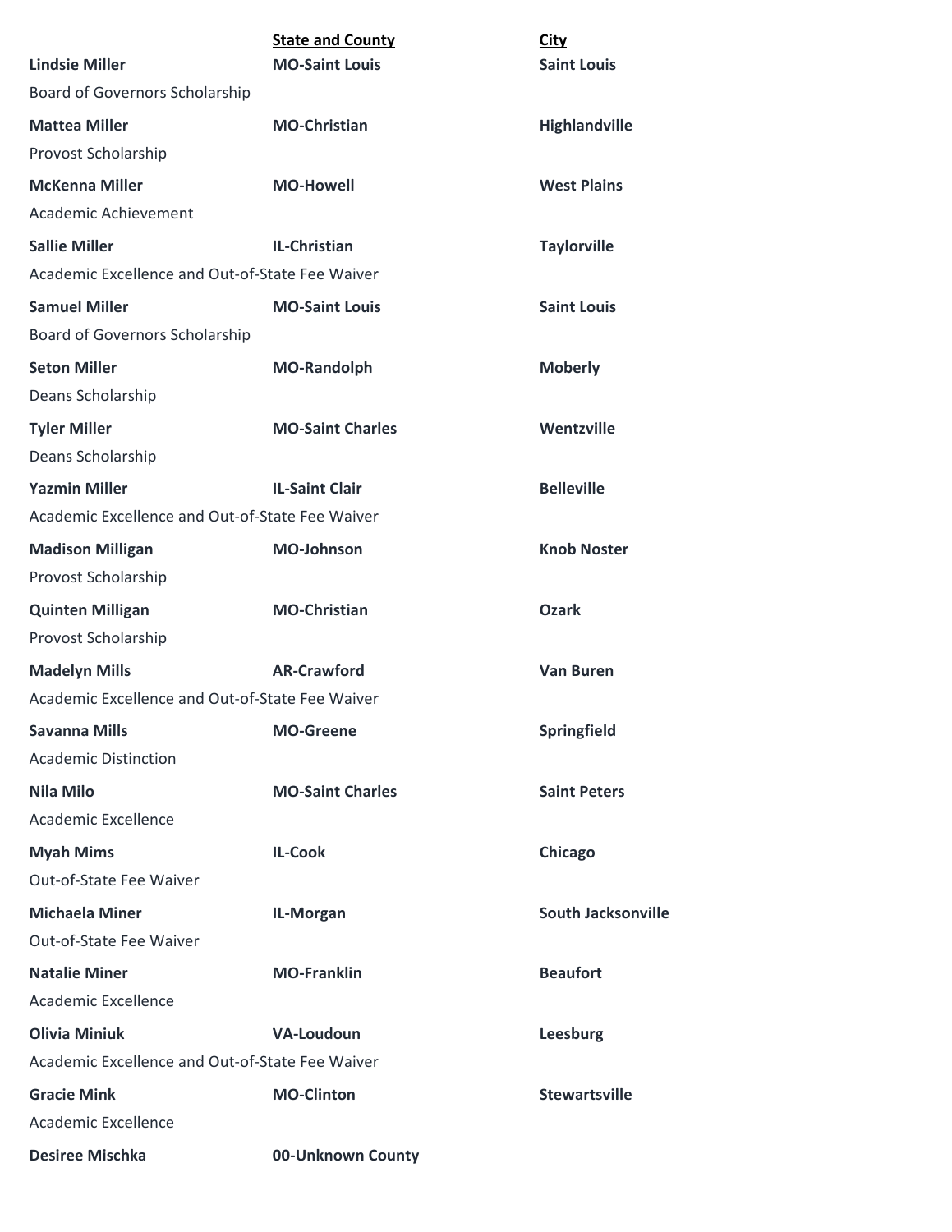| <b>State and County</b><br><b>City</b> |
|----------------------------------------|
|----------------------------------------|

| Provost Scholarship                             |                         |                      |
|-------------------------------------------------|-------------------------|----------------------|
| <b>Suryansh Mishra</b>                          | <b>MO-Saint Louis</b>   | <b>Maryland Hts</b>  |
| Board of Governors Scholarship                  |                         |                      |
| <b>Nathaniel Missey</b>                         | <b>IL-Cook</b>          | Oak Lawn             |
| Academic Excellence and Out-of-State Fee Waiver |                         |                      |
| <b>Michaila Mister</b>                          | <b>TN-Shelby</b>        | Cordova              |
| Deans Scholarship                               |                         |                      |
| <b>Bianca Mitchell</b>                          | <b>MO-Christian</b>     | <b>Chadwick</b>      |
| Deans Scholarship                               |                         |                      |
| <b>Ceionna Mitchell</b>                         | <b>LA-Ascension</b>     | <b>Gonzales</b>      |
| Academic Excellence and Out-of-State Fee Waiver |                         |                      |
| <b>Deacon Mitchell</b>                          | <b>MO-Pike</b>          | <b>Clarksville</b>   |
| <b>Academic Excellence</b>                      |                         |                      |
| <b>Desta Mitchell</b>                           | <b>MO-Cass</b>          | <b>Harrisonville</b> |
| Academic Excellence                             |                         |                      |
| <b>Markus Mitchell</b>                          | <b>MO-Greene</b>        | <b>Republic</b>      |
| Provost Scholarship                             |                         |                      |
| <b>Morgan Mitchell</b>                          | <b>MO-Saint Clair</b>   | <b>El Dorado Spg</b> |
| Provost Scholarship                             |                         |                      |
| <b>Talon Mitchell</b>                           | <b>MO-Newton</b>        | <b>Neosho</b>        |
| Inclusive Excellence Scholarship                |                         |                      |
| <b>Katherine Mizell</b>                         | <b>MO-Laclede</b>       | Lebanon              |
| Board of Governors Scholarship                  |                         |                      |
| <b>Amarrio Mizelle</b>                          | <b>IL-Cook</b>          | <b>Calumet City</b>  |
| Out-of-State Fee Waiver                         |                         |                      |
| <b>Khloe Moad</b>                               | <b>MO-Greene</b>        | <b>Ash Grove</b>     |
| Academic Achievement                            |                         |                      |
| <b>Madison Mobley</b>                           | <b>MO-Dade</b>          | <b>Ash Grove</b>     |
| Inclusive Excellence Scholarship                |                         |                      |
| <b>Jenna Mock</b>                               | <b>MO-Wayne</b>         | Piedmont             |
| Academic Achievement                            |                         |                      |
| <b>Amelia Moeckli</b>                           | <b>MO-Jefferson</b>     | <b>Barnhart</b>      |
| Academic Excellence                             |                         |                      |
| Kaitlyn Moentmann                               | <b>MO-Jefferson</b>     | Fenton               |
| Academic Achievement                            |                         |                      |
| <b>Akhil Mogulothu</b>                          | <b>MO-Saint Charles</b> | <b>O</b> Fallon      |
| Academic Excellence                             |                         |                      |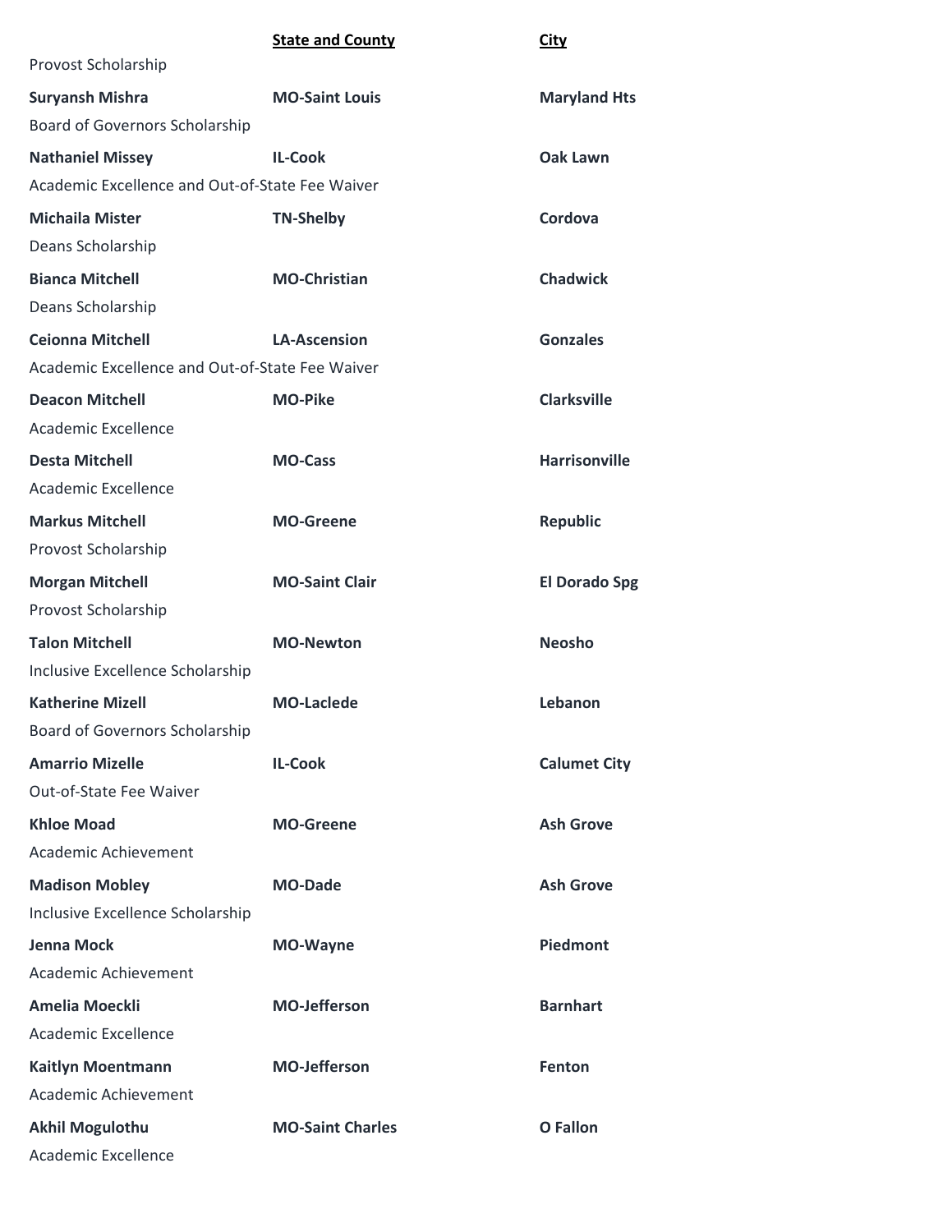|                                                 | <b>State and County</b> | <b>City</b>          |
|-------------------------------------------------|-------------------------|----------------------|
| <b>Iris Mohesky</b>                             | <b>MO-Saint Louis</b>   | <b>Saint Louis</b>   |
| Board of Governors Scholarship                  |                         |                      |
| <b>Peter Mokhoff</b>                            | IL-Sangamon             | Springfield          |
| Out-of-State Fee Waiver                         |                         |                      |
| <b>Jon Molin</b>                                | <b>MO-Miller</b>        | <b>Eldon</b>         |
| <b>Academic Distinction</b>                     |                         |                      |
| <b>William Mollerud</b>                         | IL-Sangamon             | Chatham              |
| Board of Governors Scholarship                  |                         |                      |
| <b>Grace Moloney</b>                            | <b>IL-Cook</b>          | Chicago              |
| Academic Excellence and Out-of-State Fee Waiver |                         |                      |
| <b>Lucy Moloney</b>                             | <b>MO-Saint Louis</b>   | <b>Ballwin</b>       |
| Academic Excellence                             |                         |                      |
| <b>Jace Momberg</b>                             | <b>TX-Travis</b>        | <b>Austin</b>        |
| Out-of-State Fee Waiver                         |                         |                      |
| <b>Abigail Moncado</b>                          | <b>MO-Greene</b>        | <b>Republic</b>      |
| Deans Scholarship                               |                         |                      |
| <b>Mary Mondin</b>                              | IL-Montgomery           | <b>Hillsboro</b>     |
| Academic Excellence and Out-of-State Fee Waiver |                         |                      |
| <b>Ellie Monnette</b>                           | MO-Osage                | <b>Linn</b>          |
| Provost Scholarship                             |                         |                      |
| <b>Allison Montague</b>                         | <b>KS-Shawnee</b>       | <b>Topeka</b>        |
| Deans Scholarship                               |                         |                      |
| <b>Faith Montalvo</b>                           | <b>MO-Christian</b>     | Highlandville        |
| <b>Board of Governors Scholarship</b>           |                         |                      |
| <b>Bryan Montero-Gutierrez</b>                  | <b>MO-McDonald</b>      | South West Cy        |
| Board of Governors Scholarship                  |                         |                      |
| <b>Hannah Montgomery</b>                        | <b>MO-Christian</b>     | <b>Nixa</b>          |
| Board of Governors Scholarship                  |                         |                      |
| <b>Naia Montgomery</b>                          | <b>MO-Jackson</b>       | <b>Blue Springs</b>  |
| Provost Scholarship                             |                         |                      |
| <b>Emily Montville</b>                          | <b>MA-Plymouth</b>      | <b>Duxbury</b>       |
| Out-of-State Fee Waiver                         |                         |                      |
| <b>Athieei Monydit</b>                          | 00-Unknown County       |                      |
| Academic Excellence                             |                         |                      |
| <b>Taylor Moody</b>                             | <b>KS-Johnson</b>       | <b>Overland Park</b> |
| Academic Excellence and Out-of-State Fee Waiver |                         |                      |
| <b>Isaac Moon</b>                               | <b>MO-Webster</b>       | <b>Marshfield</b>    |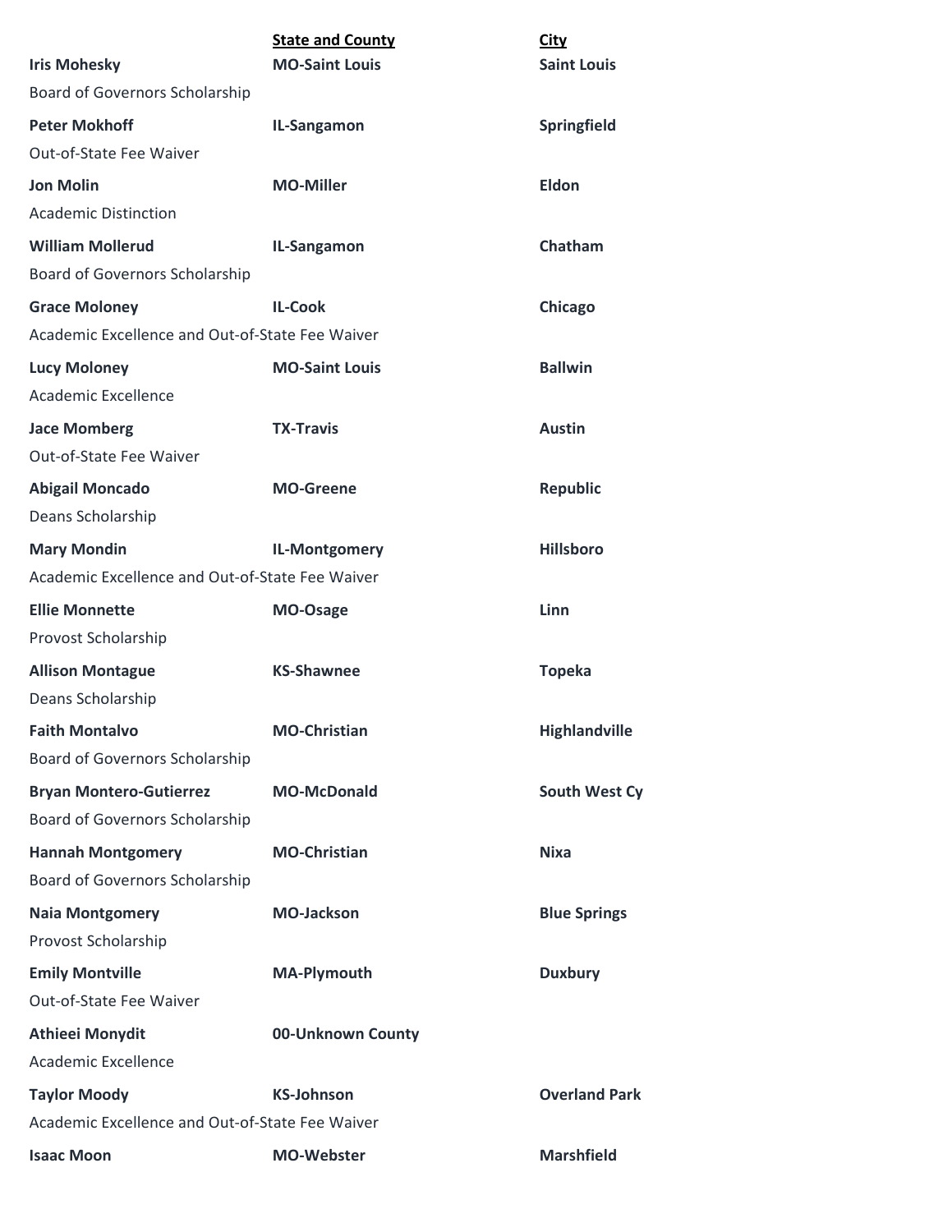|                                                  | <b>State and County</b>        | <b>City</b>           |
|--------------------------------------------------|--------------------------------|-----------------------|
| Board of Governors Scholarship                   |                                |                       |
| Levi Moon                                        | <b>IL-Peoria</b>               | <b>Brimfield</b>      |
| Academic Distinction and Out-of-State Fee Waiver |                                |                       |
| <b>Lily Mooney</b>                               | <b>KS-Cherokee</b>             | <b>Columbus</b>       |
| Deans Scholarship                                |                                |                       |
| <b>Alexandra Moore</b>                           | <b>MO-Saint Charles</b>        | Wentzville            |
| Deans Scholarship                                |                                |                       |
| <b>Andrew Moore</b>                              | <b>MO-Jackson</b>              | <b>Lees Summit</b>    |
| Provost Scholarship                              |                                |                       |
| <b>Arianna Moore</b>                             | LA-Ouachita                    | <b>Monroe</b>         |
| Provost Scholarship                              |                                |                       |
| <b>Eris Moore</b>                                | <b>MO-Jackson</b>              | Independence          |
| Academic Excellence                              |                                |                       |
| <b>Ethan Moore</b>                               | 00-Unknown County              |                       |
| Academic Achievement                             |                                |                       |
| <b>Gage Moore</b>                                | <b>MO-Cape Girardeau</b>       | <b>Cape Girardeau</b> |
| Board of Governors Scholarship                   |                                |                       |
| <b>Jake Moore</b>                                | <b>MO-Saint Charles</b>        | <b>O</b> Fallon       |
| Board of Governors Scholarship                   |                                |                       |
| <b>Jake Moore</b>                                | <b>CA-Placer</b>               | <b>Rocklin</b>        |
| Out-of-State Fee Waiver                          |                                |                       |
| <b>Jordyn Moore</b>                              | <b>MO-Saint Charles</b>        | <b>Saint Peters</b>   |
| <b>Presidential Scholarship</b>                  |                                |                       |
| <b>McKenzie Moore</b>                            | <b>MO-Saint Charles</b>        | Wentzville            |
| Academic Excellence                              |                                |                       |
| <b>Brandon Mora</b>                              | TX-Bexar                       | <b>San Antonio</b>    |
| Academic Achievement and Out-of-State Fee Waiver |                                |                       |
| <b>Keiry Morales-Romero</b>                      | <b>DC-District of Columbia</b> | Washington            |
| Out-of-State Fee Waiver                          |                                |                       |
| <b>Bridget Moran</b>                             | <b>CO-Adams</b>                | Westminster           |
| Out-of-State Fee Waiver                          |                                |                       |
| <b>Jocelyn Moreno</b>                            | IL-Du Page                     | <b>Hanover Park</b>   |
| Out-of-State Fee Waiver                          |                                |                       |
| <b>Noe Moreno</b>                                | <b>MO-Polk</b>                 | <b>Bolivar</b>        |
| Inclusive Excellence Scholarship                 |                                |                       |
| <b>Anna Moret Flores</b>                         | <b>TX-McLennan</b>             | Woodway               |
| Out-of-State Fee Waiver                          |                                |                       |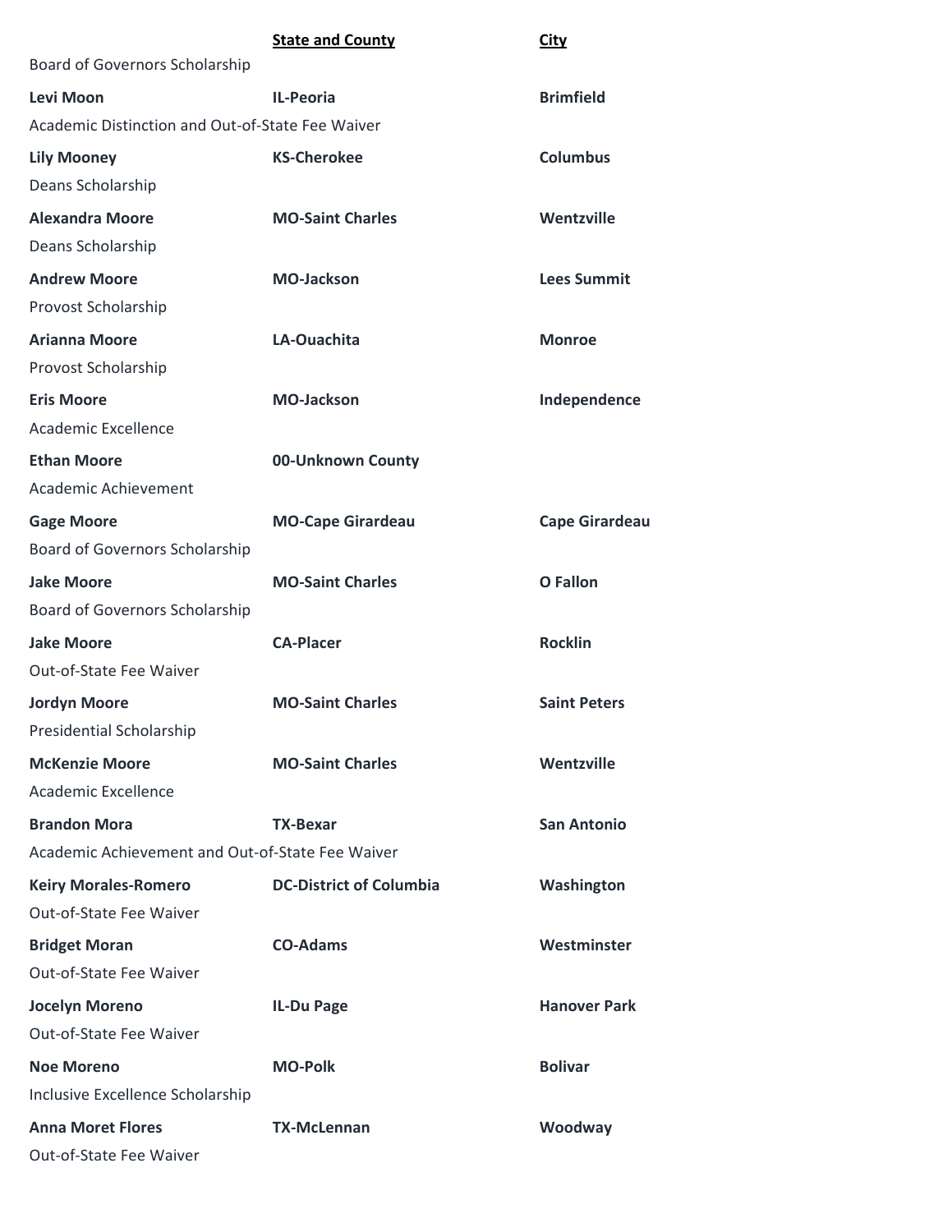| <b>Alexis Morgan</b>                                            | <b>State and County</b><br><b>MO-Scott</b> | <b>City</b><br><b>Sikeston</b> |
|-----------------------------------------------------------------|--------------------------------------------|--------------------------------|
| <b>Academic Distinction</b>                                     |                                            |                                |
| <b>Anna Morgan</b>                                              | <b>FL-Santa Rosa</b>                       | <b>Milton</b>                  |
| Academic Excellence and Out-of-State Fee Waiver                 |                                            |                                |
| <b>Kyce Morgan</b>                                              | <b>KS-Cowley</b>                           | <b>Arkansas City</b>           |
| Academic Distinction and Out-of-State Fee Waiver                |                                            |                                |
| <b>Leah Morganfield</b>                                         | <b>MO-Saint Louis</b>                      | <b>Saint Louis</b>             |
| Deans Scholarship                                               |                                            |                                |
| <b>Miranda Morgan-Irish</b><br>Inclusive Excellence Scholarship | <b>MO-Greene</b>                           | <b>Rogersville</b>             |
| <b>Gage Morgenstern</b><br>Provost Scholarship                  | <b>IL-Perry</b>                            | Du Quoin                       |
| <b>Alyssa-Michelle Mormino</b><br>Academic Excellence           | MO-Clay                                    | <b>Excelsior Spg</b>           |
| <b>Brantley Morris</b>                                          | <b>MO-Jasper</b>                           | <b>Carterville</b>             |
| Deans Scholarship                                               |                                            |                                |
| <b>Gabriel Morris</b><br>Provost Scholarship                    | <b>AR-Faulkner</b>                         | <b>Mayflower</b>               |
| <b>Ian Morris</b>                                               | <b>MO-Greene</b>                           | Springfield                    |
| Deans Scholarship                                               |                                            |                                |
| <b>Rebecca Morris</b>                                           | <b>MO-Christian</b>                        | <b>Ozark</b>                   |
| Academic Excellence                                             |                                            |                                |
| <b>Zachary Morris</b>                                           | <b>AR-Faulkner</b>                         | Conway                         |
| Out-of-State Fee Waiver                                         |                                            |                                |
| <b>Anna Morrison</b><br>Academic Excellence                     | <b>MO-Saint Charles</b>                    | <b>Lake Saint Louis</b>        |
| <b>Kayla Morrison</b>                                           | <b>CT-Windham</b>                          | Putnam                         |
| Out-of-State Fee Waiver                                         |                                            |                                |
| <b>Taylor Morrison</b>                                          | <b>MO-Caldwell</b>                         | <b>Kidder</b>                  |
| Academic Achievement                                            |                                            |                                |
| <b>Emma Morrissey</b>                                           | <b>MO-Saint Louis</b>                      | <b>Chesterfield</b>            |
| Academic Achievement                                            |                                            |                                |
| <b>Anna Morrow</b>                                              | <b>MO-Greene</b>                           | Springfield                    |
| Board of Governors Scholarship                                  |                                            |                                |
| <b>Brynn Morrow</b>                                             | <b>MO-Saint Louis</b>                      | <b>Saint Louis</b>             |
| Academic Excellence                                             |                                            |                                |
| <b>Abigail Moseley</b>                                          | MO-Wright                                  | <b>Hartville</b>               |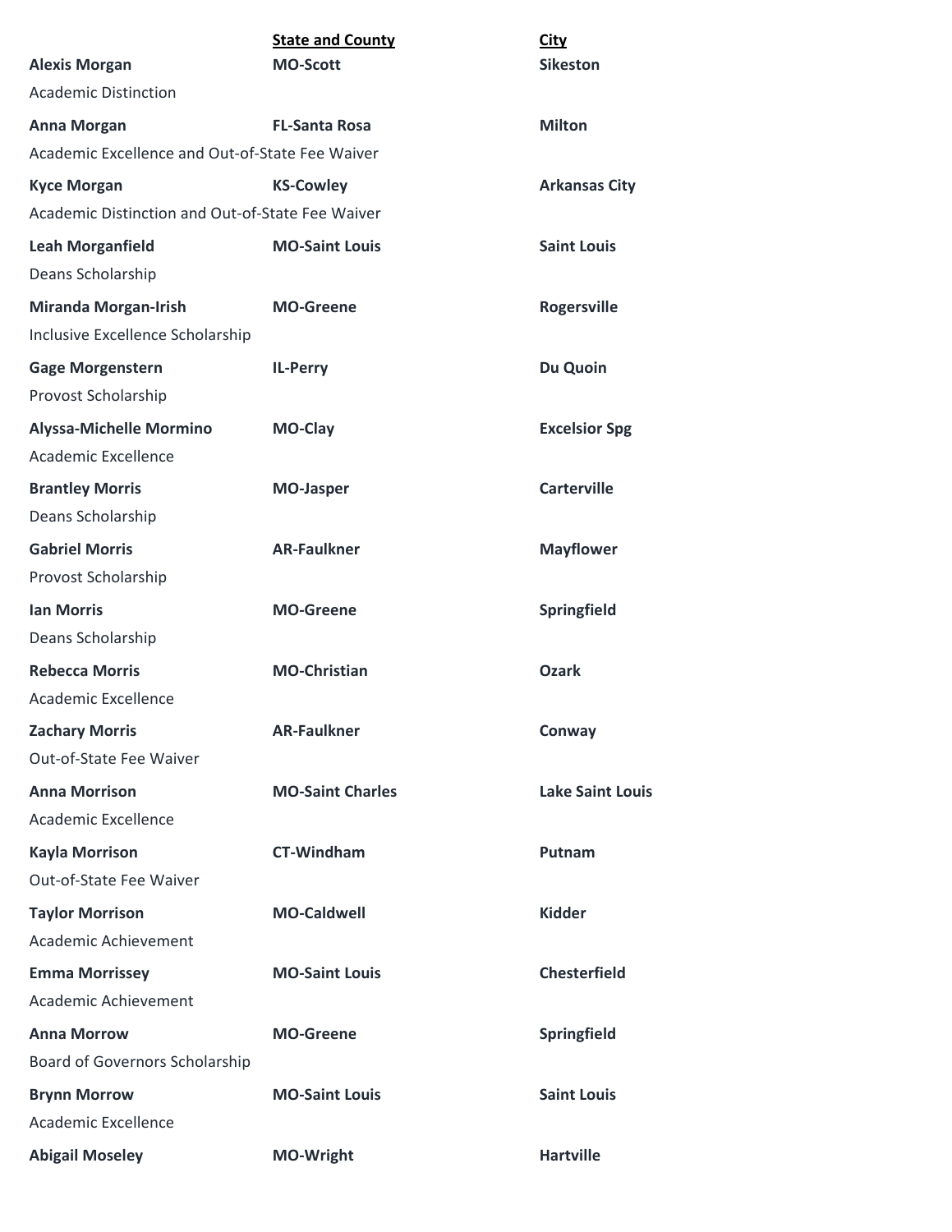|                                                 | <b>State and County</b>    | <b>City</b>          |
|-------------------------------------------------|----------------------------|----------------------|
| Provost Scholarship                             |                            |                      |
| <b>Adrienne Moser</b>                           | <b>WI-Fond du Lac</b>      | <b>Oakfield</b>      |
| Academic Excellence and Out-of-State Fee Waiver |                            |                      |
| <b>Cierra Moses</b>                             | <b>MO-Greene</b>           | Springfield          |
| Academic Excellence                             |                            |                      |
| <b>Margaret Moses</b>                           | <b>IL-Tazewell</b>         | Washington           |
| Out-of-State Fee Waiver                         |                            |                      |
| <b>Adison Mosher</b>                            | <b>MO-Saint Charles</b>    | Wentzville           |
| Provost Scholarship                             |                            |                      |
| <b>Jamin Mosher</b>                             | <b>MO-Vernon</b>           | <b>Nevada</b>        |
| Board of Governors Scholarship                  |                            |                      |
| <b>Anne Moske</b>                               | <b>MO-Saint Louis City</b> | <b>Saint Louis</b>   |
| <b>Academic Distinction</b>                     |                            |                      |
| <b>Allyson Moss</b>                             | <b>MO-Saint Louis</b>      | <b>Saint Louis</b>   |
| Academic Excellence                             |                            |                      |
| <b>Elizabeth Moss</b>                           | <b>TX-Dallas</b>           | <b>Dallas</b>        |
| Board of Governors Scholarship                  |                            |                      |
| <b>Grace Moss</b>                               | <b>IL-Saint Clair</b>      | <b>Fairview Hts</b>  |
| Academic Excellence and Out-of-State Fee Waiver |                            |                      |
| <b>Hallie Moss</b>                              | <b>MO-Cole</b>             | <b>Jefferson Cty</b> |
| <b>Academic Distinction</b>                     |                            |                      |
| <b>Mackenzie Moss</b>                           | <b>MO-Marion</b>           | <b>Hannibal</b>      |
| Provost Scholarship                             |                            |                      |
| <b>Tradjun Moss</b>                             | <b>MO-Lafayette</b>        | Lexington            |
| Deans Scholarship                               |                            |                      |
| Ana Luiza Mota                                  | <b>MO-Greene</b>           | <b>Republic</b>      |
| Deans Scholarship                               |                            |                      |
| <b>Leslie Mota</b>                              | <b>IL-Cook</b>             | Chicago              |
| Academic Excellence and Out-of-State Fee Waiver |                            |                      |
| <b>Brianna Mote</b>                             | <b>MO-Miller</b>           | Iberia               |
| Academic Excellence                             |                            |                      |
| <b>Kajsiab Moua</b>                             | <b>MO-Newton</b>           | Granby               |
| Academic Achievement                            |                            |                      |
| <b>Olivia Mouser</b>                            | <b>MO-Saint Louis</b>      | <b>Saint Louis</b>   |
| <b>Academic Excellence</b>                      |                            |                      |
| <b>Abigail Moutardier</b>                       | <b>IN-Floyd</b>            | Sellersburg          |
| Board of Governors Scholarship                  |                            |                      |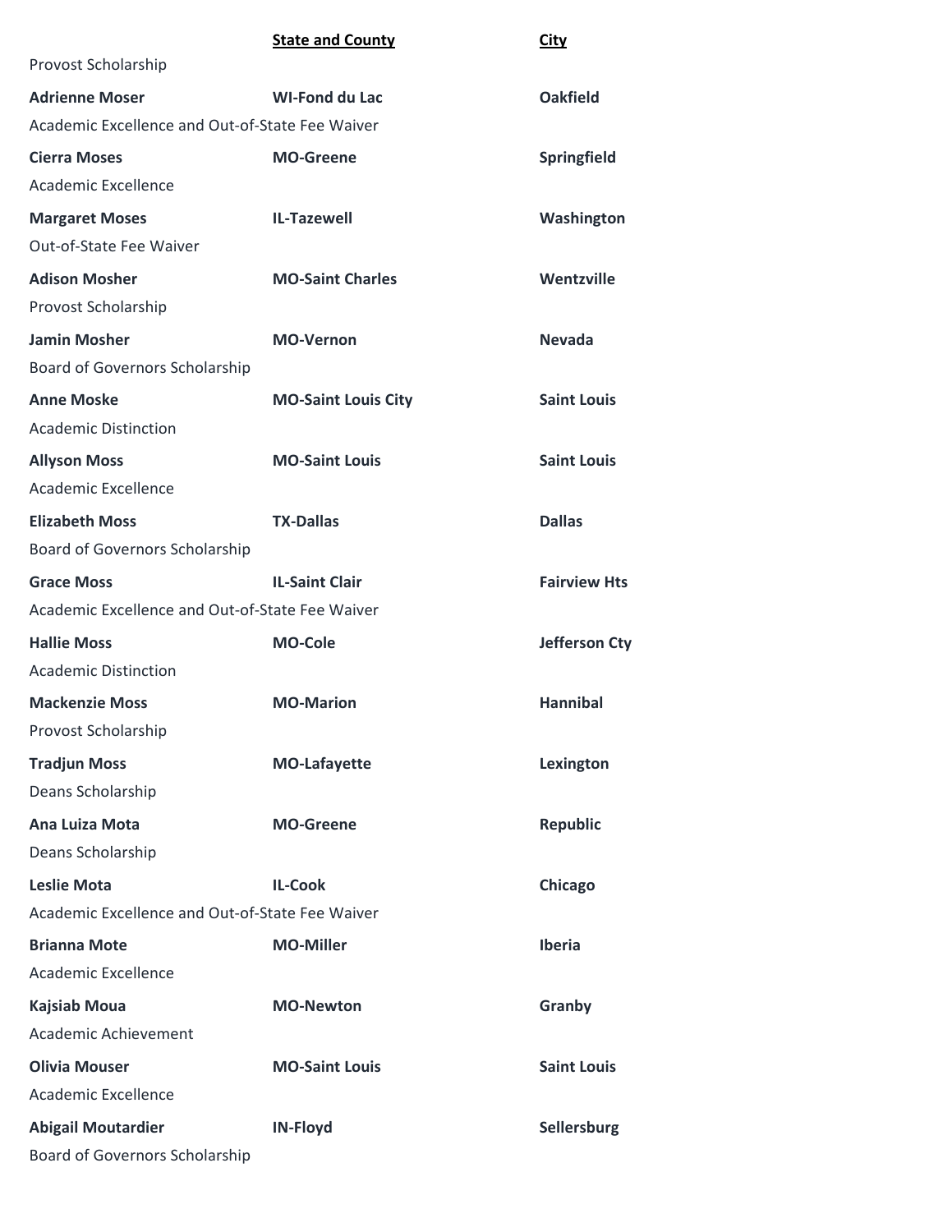| <b>Bailey Mowery</b>                            | <b>State and County</b><br><b>CA-San Diego</b> | <b>City</b><br><b>Rancho Santa Fe</b> |
|-------------------------------------------------|------------------------------------------------|---------------------------------------|
| Academic Excellence and Out-of-State Fee Waiver |                                                |                                       |
| <b>Isaac Moye</b>                               | <b>IL-Madison</b>                              | <b>Edwardsville</b>                   |
| Out-of-State Fee Waiver                         |                                                |                                       |
| <b>Emily Moyer</b>                              | <b>MO-Jackson</b>                              | <b>Oak Grove</b>                      |
| Deans Scholarship                               |                                                |                                       |
| NIna Mruckovski                                 | <b>MO-Saint Louis</b>                          | <b>Saint Louis</b>                    |
| Board of Governors Scholarship                  |                                                |                                       |
| <b>Jacob Muck</b><br>Out-of-State Fee Waiver    | <b>OR-Marion</b>                               | Salem                                 |
| <b>Morgan Mudd</b>                              | <b>MO-Lincoln</b>                              | Winfield                              |
| <b>Academic Distinction</b>                     |                                                |                                       |
| <b>Logan Muehleis</b>                           | <b>IL-Cook</b>                                 | Chicago                               |
| Academic Excellence and Out-of-State Fee Waiver |                                                |                                       |
| <b>Cadence Muelken</b>                          | <b>MN-Scott</b>                                | <b>Prior Lake</b>                     |
| Out-of-State Fee Waiver                         |                                                |                                       |
| <b>Christopher Mueller</b>                      | <b>IL-Saint Clair</b>                          | <b>Fairview Heights</b>               |
| Provost Scholarship                             |                                                |                                       |
| <b>Jasmine Mueller</b>                          | <b>MO-Jefferson</b>                            | <b>Pevely</b>                         |
| Academic Achievement                            |                                                |                                       |
| <b>Kendyl Mueller</b>                           | <b>MO-Saint Louis</b>                          | <b>Saint Louis</b>                    |
| <b>Board of Governors Scholarship</b>           |                                                |                                       |
| <b>Logan Mueller</b>                            | <b>MO-Saint Louis</b>                          | <b>Saint Louis</b>                    |
| Inclusive Excellence Scholarship                |                                                |                                       |
| <b>Madison Mueller</b>                          | <b>MO-Perry</b>                                | <b>Altenburg</b>                      |
| Deans Scholarship                               |                                                |                                       |
| <b>Rachel Mueller</b>                           | <b>IL-Madison</b>                              | <b>Glen Carbon</b>                    |
| Board of Governors Scholarship                  |                                                |                                       |
| <b>Sydney Mueller</b>                           | <b>IL-Saint Clair</b>                          | <b>O</b> Fallon                       |
| Out-of-State Fee Waiver                         |                                                |                                       |
| <b>Grace Muenks</b>                             | <b>MO-Cole</b>                                 | <b>Jefferson City</b>                 |
| Deans Scholarship                               |                                                |                                       |
| <b>Bethany Muir</b>                             | <b>TX-Harris</b>                               | Pasadena                              |
| Provost Scholarship                             |                                                |                                       |
| Samra Mujkic                                    | <b>MO-Saint Louis</b>                          | <b>Saint Louis</b>                    |
| Deans Scholarship                               |                                                |                                       |
| <b>Garrett Mullen</b>                           | <b>MO-Crawford</b>                             | <b>Steelville</b>                     |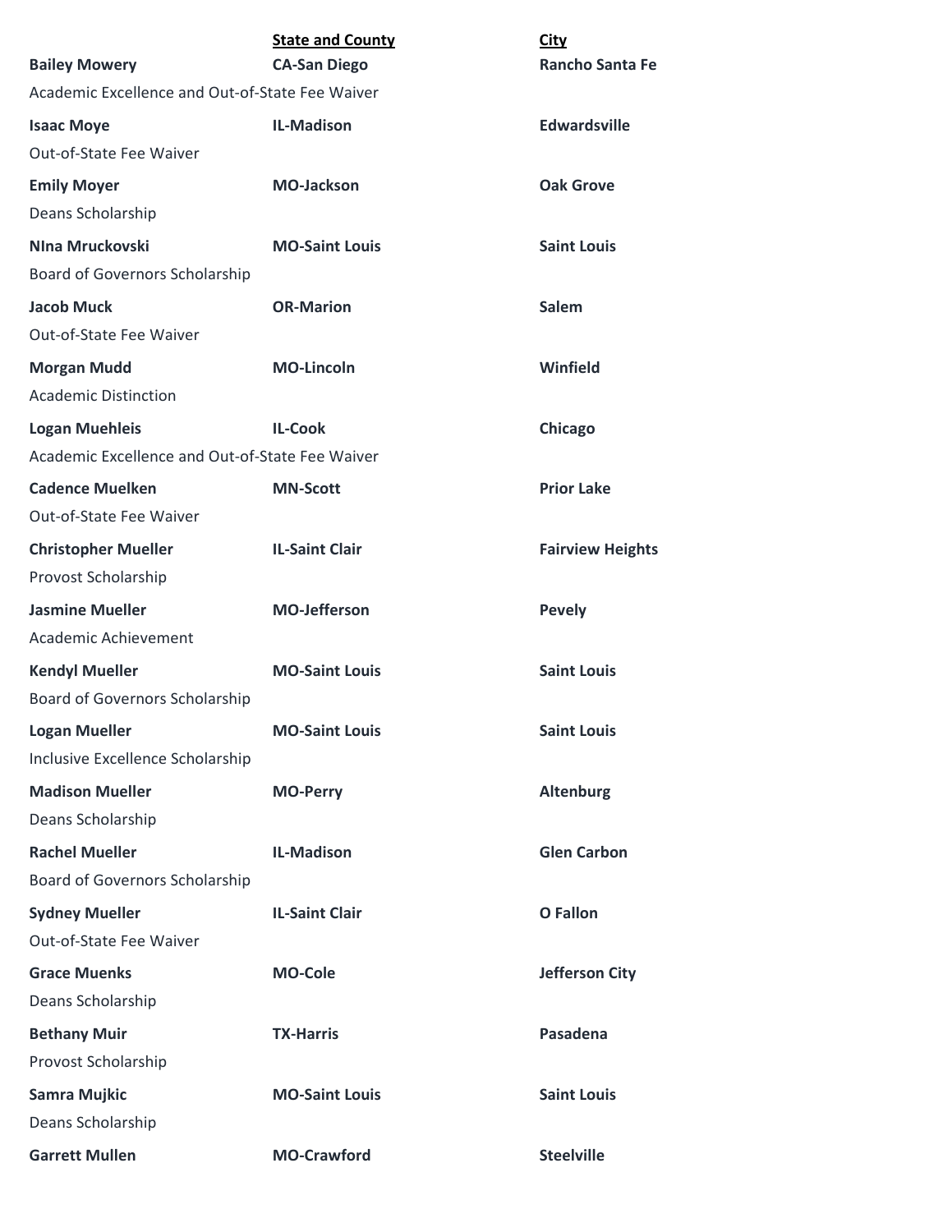|                                                  | <b>State and County</b> | <b>City</b>             |
|--------------------------------------------------|-------------------------|-------------------------|
| Academic Excellence                              |                         |                         |
| <b>Marissa Mulligan</b>                          | <b>MO-Jefferson</b>     | De Soto                 |
| Deans Scholarship                                |                         |                         |
| <b>Kenzie Mullins</b>                            | <b>MD-Calvert</b>       | <b>Prince Frederick</b> |
| Provost Scholarship                              |                         |                         |
| <b>Riley Mulroy</b>                              | <b>KS-Jackson</b>       | <b>Holton</b>           |
| Board of Governors Scholarship                   |                         |                         |
| <b>Jenna Mundt</b>                               | <b>MO-Jackson</b>       | <b>Lees Summit</b>      |
| Deans Scholarship                                |                         |                         |
| <b>Zachary Muniz</b>                             | <b>MO-Christian</b>     | <b>Nixa</b>             |
| Provost Scholarship                              |                         |                         |
| <b>Kaile Munoz</b>                               | <b>MO-Greene</b>        | Springfield             |
| Academic Achievement                             |                         |                         |
| <b>Maddux Munoz</b>                              | <b>CO-El Paso</b>       | <b>Colorado Spgs</b>    |
| Academic Excellence and Out-of-State Fee Waiver  |                         |                         |
| <b>Blake Munsterman</b>                          | <b>MO-Henry</b>         | <b>Deepwater</b>        |
| Deans Scholarship                                |                         |                         |
| Sowmya Muppalla                                  | <b>MO-Saint Louis</b>   | <b>Ballwin</b>          |
| Inclusive Excellence Scholarship                 |                         |                         |
| <b>Adin Murawski</b>                             | MO-Clay                 | <b>Smithville</b>       |
| Academic Achievement                             |                         |                         |
| <b>Marissa Murfin</b>                            | <b>MO-Christian</b>     | <b>Sparta</b>           |
| Deans Scholarship                                |                         |                         |
| <b>Taylor Murillo</b>                            | IL-DuPage               | <b>Bartlett</b>         |
| Inclusive Excellence Scholarship                 |                         |                         |
| <b>Adelynn Murphy</b>                            | <b>IL-Monroe</b>        | Columbia                |
| Board of Governors Scholarship                   |                         |                         |
| <b>Avery Murphy</b>                              | <b>TX-Collin</b>        | <b>Allen</b>            |
| Academic Achievement and Out-of-State Fee Waiver |                         |                         |
| <b>Caroline Murphy</b>                           | <b>MO-Saint Louis</b>   | Wildwood                |
| Academic Excellence                              |                         |                         |
| <b>Madison Murphy</b>                            | <b>MO-Vernon</b>        | <b>Nevada</b>           |
| <b>Academic Distinction</b>                      |                         |                         |
| <b>Mariah Murphy</b>                             | <b>MO-Lewis</b>         | La Grange               |
| <b>Academic Distinction</b>                      |                         |                         |
| <b>Piper Murphy</b>                              | <b>IN-Hamilton</b>      | <b>Carmel</b>           |
| <b>Board of Governors Scholarship</b>            |                         |                         |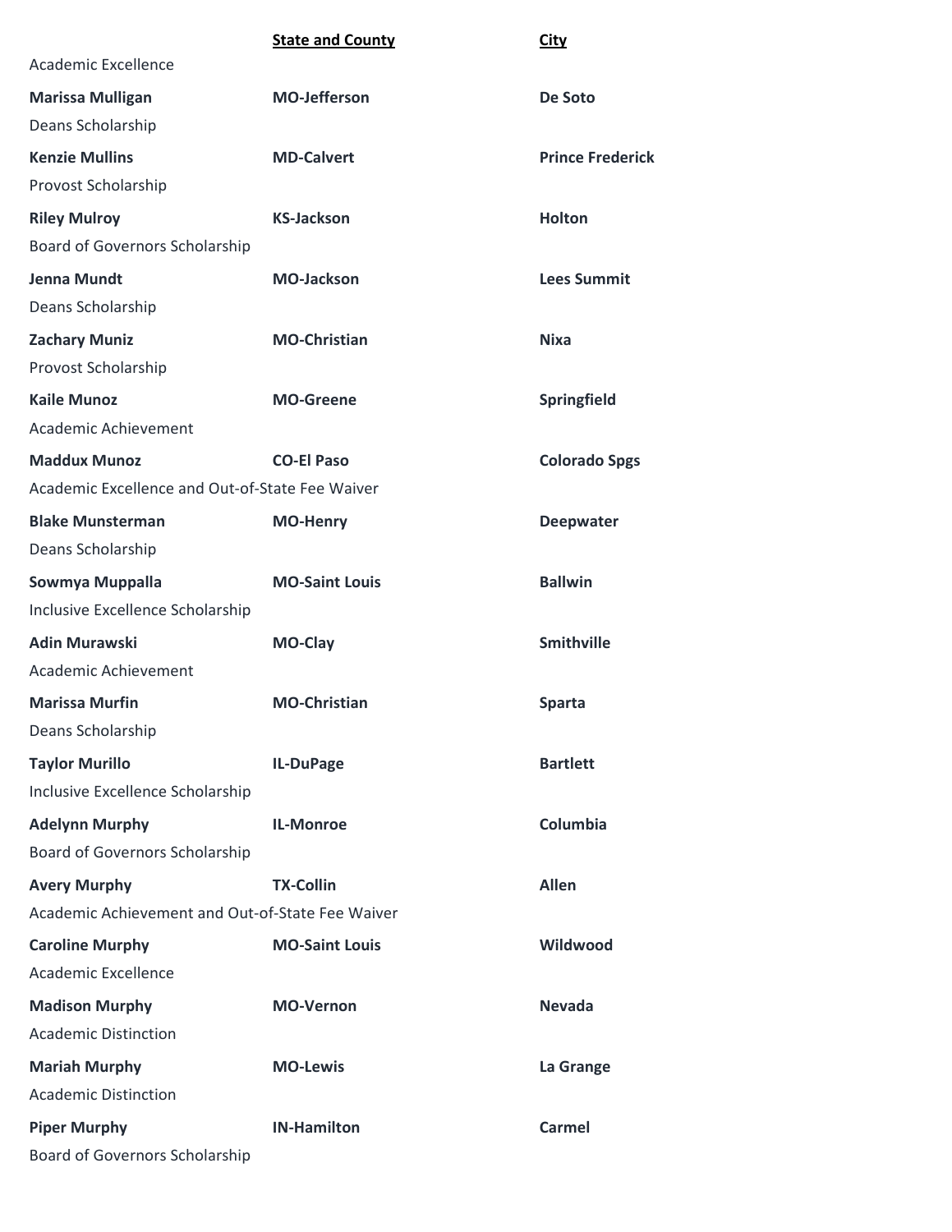|                                                     | <b>State and County</b> | <b>City</b><br><b>Saint Louis</b> |
|-----------------------------------------------------|-------------------------|-----------------------------------|
| <b>Gehaan Murray</b><br><b>Academic Distinction</b> | <b>MO-Saint Louis</b>   |                                   |
|                                                     |                         |                                   |
| <b>Marion Murray</b>                                | <b>MO-Buchanan</b>      | <b>Saint Joseph</b>               |
| Board of Governors Scholarship                      |                         |                                   |
| <b>Raegan Murray</b>                                | <b>MO-Saint Charles</b> | <b>Saint Peters</b>               |
| Deans Scholarship                                   |                         |                                   |
| <b>Mariah Murrey</b>                                | <b>IL-Peoria</b>        | Peoria                            |
| Out-of-State Fee Waiver                             |                         |                                   |
| <b>Reagan Murrish</b>                               | <b>MO-Saint Louis</b>   | <b>Florissant</b>                 |
| <b>Academic Excellence</b>                          |                         |                                   |
| <b>Carly Mutchmore</b>                              | IL-Iroquois             | Loda                              |
| Academic Distinction and Out-of-State Fee Waiver    |                         |                                   |
| <b>Allee Myers</b>                                  | <b>MO-Linn</b>          | <b>Meadville</b>                  |
| Provost Scholarship                                 |                         |                                   |
| <b>Alyzea Myers</b>                                 | <b>MO-Barry</b>         | <b>Cassville</b>                  |
| Provost Scholarship                                 |                         |                                   |
| <b>Brooklyn Myers</b>                               | <b>AR-Sebastian</b>     | <b>Fort Smith</b>                 |
| Out-of-State Fee Waiver                             |                         |                                   |
| <b>Catherine Myers</b>                              | <b>NY-Dutchess</b>      | Poughkeepsie                      |
| Out-of-State Fee Waiver                             |                         |                                   |
| <b>Colleen Myers</b>                                | <b>MO-Taney</b>         | Forsyth                           |
| Provost Scholarship                                 |                         |                                   |
| <b>Emily Myers</b>                                  | <b>MO-Saint Louis</b>   | Wildwood                          |
| Provost Scholarship                                 |                         |                                   |
| <b>Kendall Myers</b>                                | <b>MO-Jackson</b>       | <b>Lees Summit</b>                |
| Academic Achievement                                |                         |                                   |
| <b>Kloe Myers</b>                                   | <b>MO-McDonald</b>      | South West Cy                     |
| Academic Excellence                                 |                         |                                   |
| <b>Landon Myers</b>                                 | <b>MO-Christian</b>     | <b>Nixa</b>                       |
| Board of Governors Scholarship                      |                         |                                   |
| <b>Matthew Myers</b>                                | <b>MO-Saint Louis</b>   | Wildwood                          |
| Deans Scholarship                                   |                         |                                   |
| <b>Parker Myers</b>                                 | <b>MO-Saint Charles</b> | Wentzville                        |
| Deans Scholarship                                   |                         |                                   |
| <b>Thomas Myers</b>                                 | <b>AK-Anchorage</b>     | <b>Jber</b>                       |
| <b>Board of Governors Scholarship</b>               |                         |                                   |
| Sarafina Nabi                                       | <b>MO-Saint Louis</b>   | <b>Ballwin</b>                    |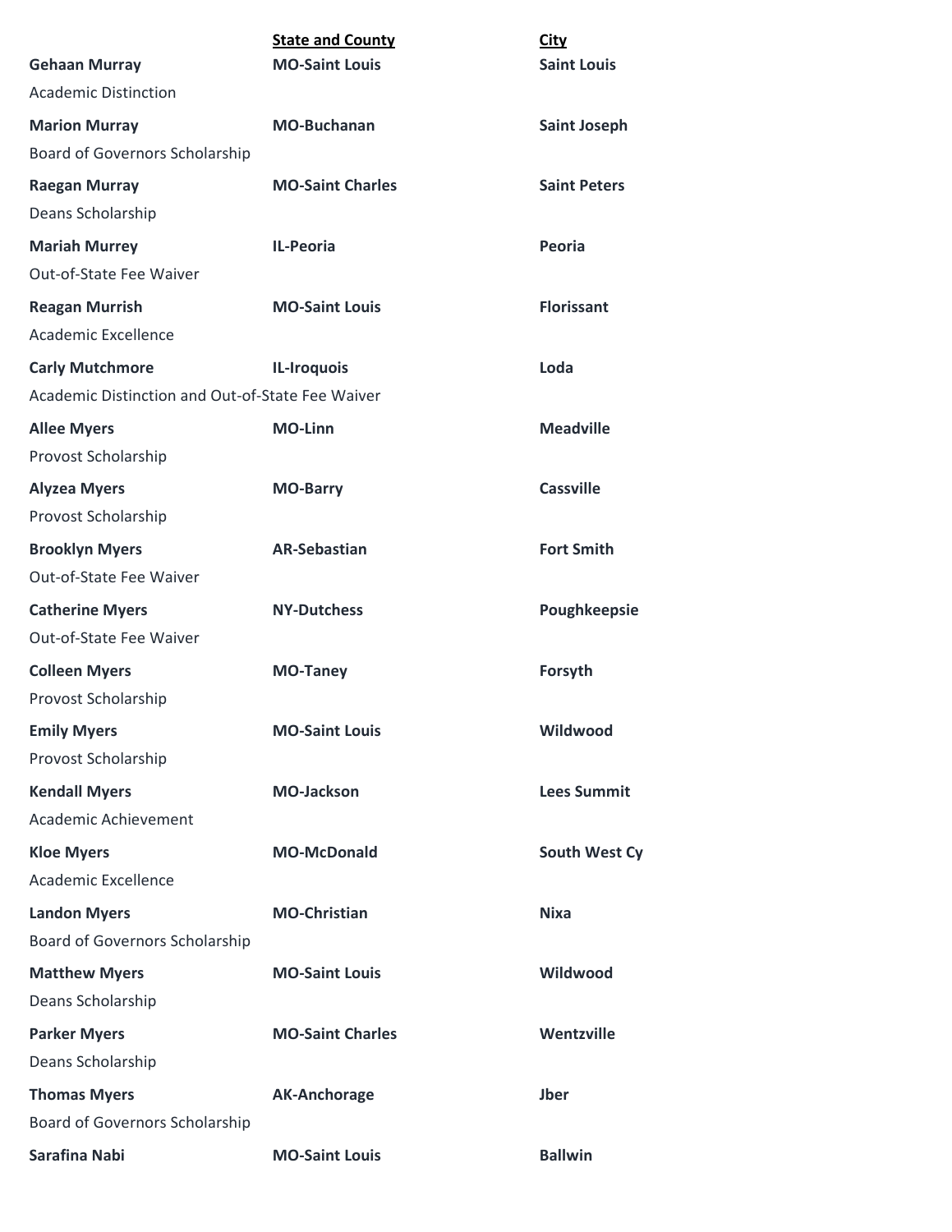|                                                  | <b>State and County</b> | <b>City</b>               |
|--------------------------------------------------|-------------------------|---------------------------|
| Academic Achievement                             |                         |                           |
| <b>Celeste Nabors</b>                            | <b>KS-Johnson</b>       | <b>Overland Park</b>      |
| Academic Excellence and Out-of-State Fee Waiver  |                         |                           |
| <b>Edward Nadenichek</b>                         | <b>CA-Los Angeles</b>   | <b>Canoga Park</b>        |
| Board of Governors Scholarship                   |                         |                           |
| <b>Riley Naegele</b>                             | <b>MO-Greene</b>        | Springfield               |
| Board of Governors Scholarship                   |                         |                           |
| <b>Mackinzie Nail</b>                            | <b>IL-Saint Clair</b>   | <b>Freeburg</b>           |
| Academic Achievement and Out-of-State Fee Waiver |                         |                           |
| <b>Jakob Nakamura</b>                            | <b>TX-Collin</b>        | <b>Allen</b>              |
| Out-of-State Fee Waiver                          |                         |                           |
| <b>JiYeon Nam</b>                                | <b>MO-Saint Charles</b> | Wentzville                |
| Academic Excellence                              |                         |                           |
| <b>Mihane Nambara</b>                            | <b>MO-Greene</b>        | <b>Brookline</b>          |
| Board of Governors Scholarship                   |                         |                           |
| <b>Delainy Napier</b>                            | <b>MO-Perry</b>         | Perryville                |
| Academic Achievement                             |                         |                           |
| <b>Abbygail Napper</b>                           | <b>IN-Floyd</b>         | Georgetown                |
| Academic Excellence and Out-of-State Fee Waiver  |                         |                           |
| <b>Samantha Nard</b>                             | <b>IL-Cook</b>          | <b>Evergreen Park</b>     |
| Academic Excellence and Out-of-State Fee Waiver  |                         |                           |
| <b>Daniel Nass</b>                               | <b>IL-Cook</b>          | <b>Rolling Mdws</b>       |
| Academic Achievement and Out-of-State Fee Waiver |                         |                           |
| <b>Ethan Naus</b>                                | <b>MO-Jackson</b>       | <b>Lee's Summit</b>       |
| Deans Scholarship                                |                         |                           |
| <b>Andrew Nava</b>                               | <b>IL-Cook</b>          | <b>Hanover Park</b>       |
| Academic Achievement and Out-of-State Fee Waiver |                         |                           |
| <b>Momodou Ndong</b>                             | GA-Cobb                 | <b>Acworth</b>            |
| Out-of-State Fee Waiver                          |                         |                           |
| <b>Hailey Neal</b>                               | <b>IL-Saint Clair</b>   | <b>Millstadt</b>          |
| Deans Scholarship                                |                         |                           |
| <b>Isabelle Neal</b>                             | <b>PA-Butler</b>        | <b>Cranberry Township</b> |
| Academic Achievement and Out-of-State Fee Waiver |                         |                           |
| <b>Reagan Neal</b>                               | <b>MO-Christian</b>     | <b>Nixa</b>               |
| Academic Excellence                              |                         |                           |
| <b>Tayler Neal</b>                               | <b>MO-Jefferson</b>     | <b>Arnold</b>             |
| Academic Excellence                              |                         |                           |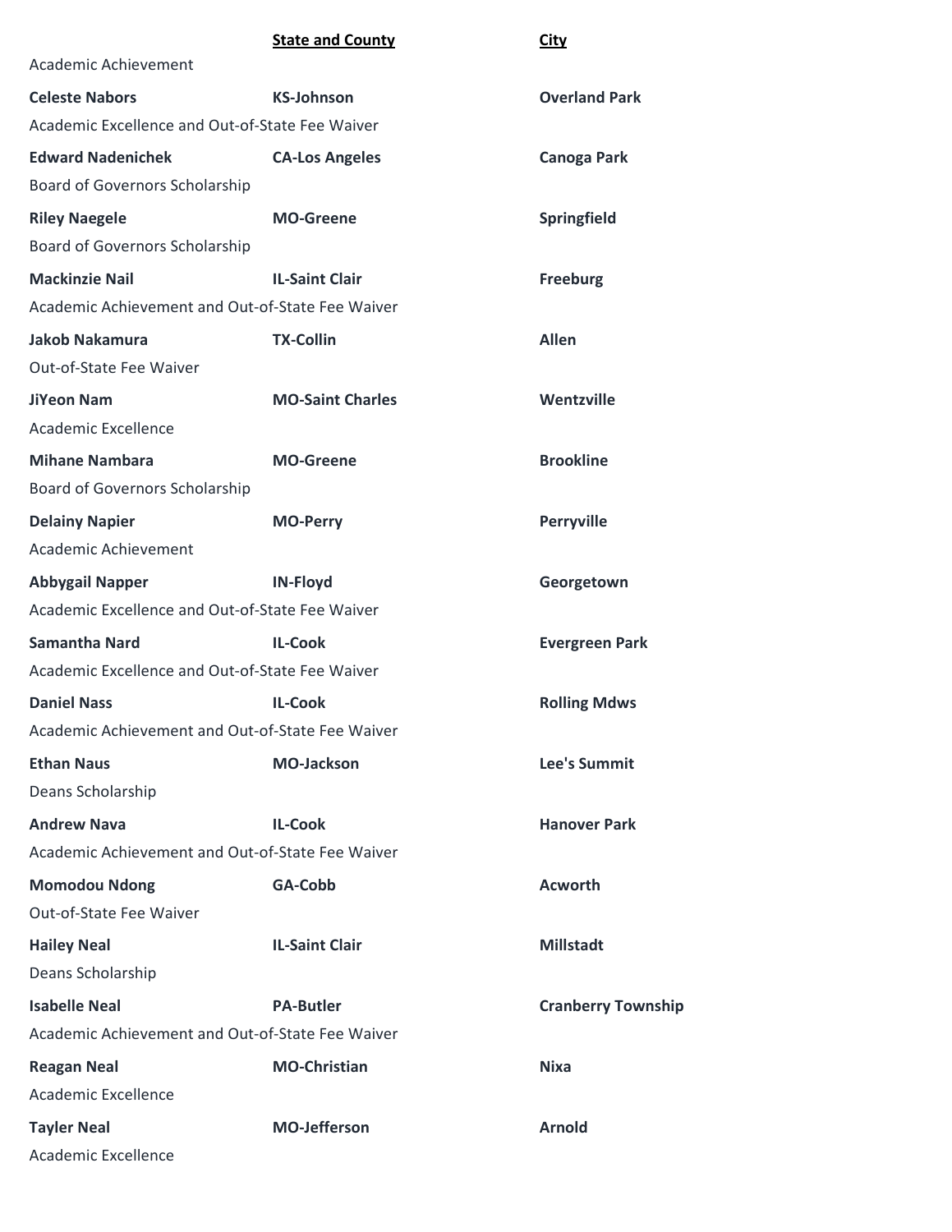| <b>Taylor Neal</b>                              | <b>State and County</b><br><b>MO-Clay</b> | <b>City</b><br><b>Kansas City</b> |
|-------------------------------------------------|-------------------------------------------|-----------------------------------|
| <b>Board of Governors Scholarship</b>           |                                           |                                   |
| <b>Zoey Nechay</b>                              | <b>AR-Benton</b>                          | <b>Bentonville</b>                |
| Provost Scholarship                             |                                           |                                   |
| <b>Emma Needham</b>                             | <b>MO-Jefferson</b>                       | <b>Arnold</b>                     |
| Academic Excellence                             |                                           |                                   |
| <b>Kaci Needham</b>                             | <b>MO-Clay</b>                            | <b>Kansas City</b>                |
| Academic Excellence                             |                                           |                                   |
| <b>Sebastian Neeley</b>                         | <b>MO-Cole</b>                            | <b>Jefferson Cty</b>              |
| Academic Achievement                            |                                           |                                   |
| <b>Jayson Negron</b>                            | GA-Cobb                                   | <b>Acworth</b>                    |
| Inclusive Excellence Scholarship                |                                           |                                   |
| <b>Cora Neher</b>                               | <b>MO-Cass</b>                            | <b>Belton</b>                     |
| Board of Governors Scholarship                  |                                           |                                   |
| <b>Jessica Neidigh</b>                          | <b>MO-Greene</b>                          | Willard                           |
| <b>Academic Excellence</b>                      |                                           |                                   |
| <b>Sadie Nel</b>                                | <b>MO-Greene</b>                          | Springfield                       |
| Deans Scholarship                               |                                           |                                   |
| <b>Ainsley Nelson</b>                           | <b>MI-Oakland</b>                         | <b>Beverly Hills</b>              |
| Academic Excellence and Out-of-State Fee Waiver |                                           |                                   |
| <b>Emily Nelson</b>                             | <b>MO-Jasper</b>                          | <b>Joplin</b>                     |
| Board of Governors Scholarship                  |                                           |                                   |
| <b>Grace Nelson</b>                             | <b>MO-Lawrence</b>                        | Verona                            |
| Deans Scholarship                               |                                           |                                   |
| <b>Gracie Nelson</b>                            | IL-Washington                             | <b>Okawville</b>                  |
| Provost Scholarship                             |                                           |                                   |
| <b>Jessica Nelson</b>                           | <b>MO-Cedar</b>                           | <b>Stockton</b>                   |
| Board of Governors Scholarship                  |                                           |                                   |
| <b>Kyle Nelson</b>                              | <b>NE-Lancaster</b>                       | <b>Martell</b>                    |
| Out-of-State Fee Waiver                         |                                           |                                   |
| <b>Peyton Netten</b>                            | <b>MO-Buchanan</b>                        | <b>Saint Joseph</b>               |
| Academic Excellence                             |                                           |                                   |
| <b>Patrick Nettler</b>                          | <b>MO-Saint Charles</b>                   | <b>Lake St Louis</b>              |
| Deans Scholarship                               |                                           |                                   |
| <b>Amber Nettles</b>                            | <b>TX-Polk</b>                            | Livingston                        |
| Academic Excellence and Out-of-State Fee Waiver |                                           |                                   |
| <b>Mallory Nevins</b>                           | <b>MO-Saint Louis</b>                     | <b>Ballwin</b>                    |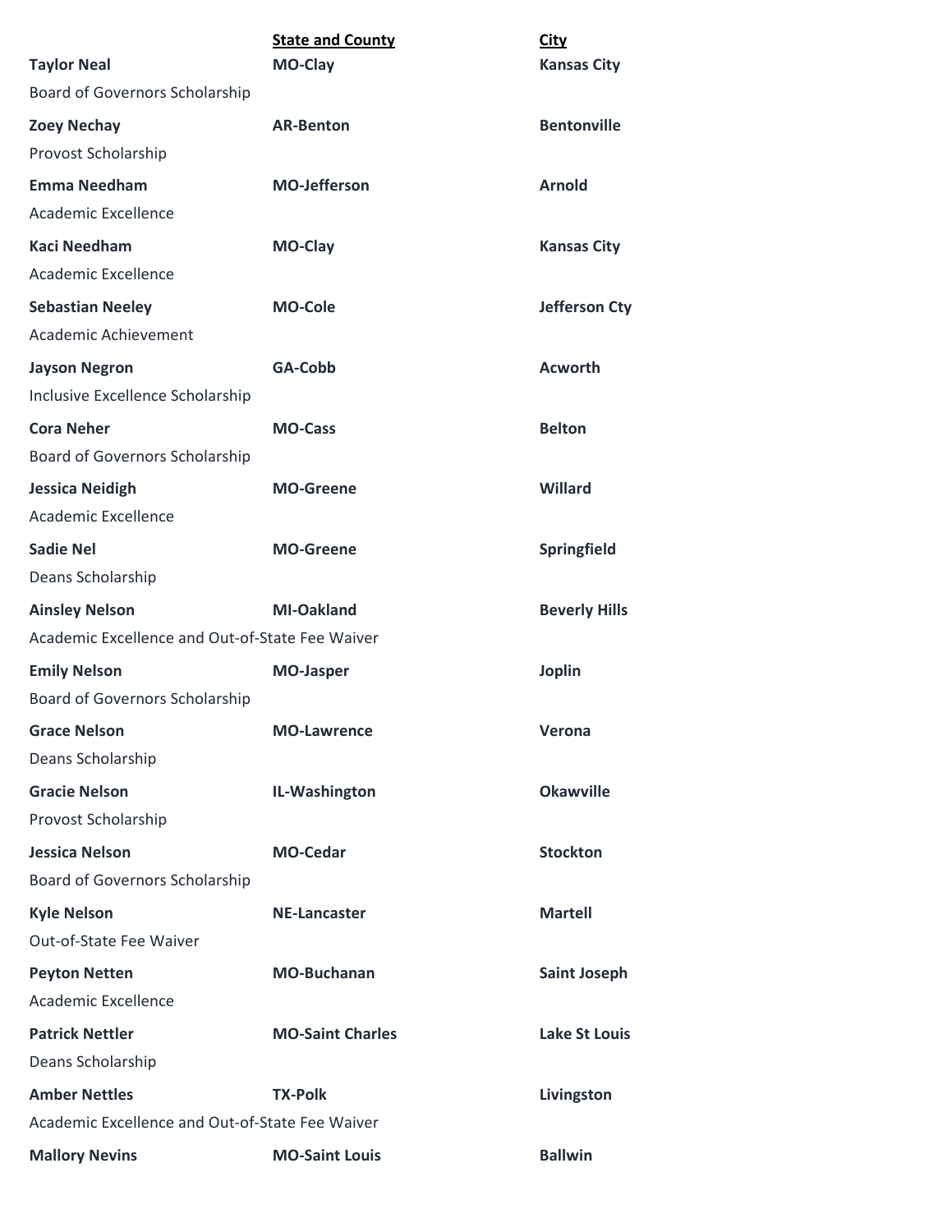|                                                 | <b>State and County</b>  | <b>City</b>         |
|-------------------------------------------------|--------------------------|---------------------|
| Board of Governors Scholarship                  |                          |                     |
| <b>Macy New</b>                                 | <b>MO-Dunklin</b>        | <b>Kennett</b>      |
| Academic Achievement                            |                          |                     |
| <b>Kira Newberry</b>                            | <b>MO-Saint Louis</b>    | <b>Florissant</b>   |
| Academic Excellence                             |                          |                     |
| <b>Reagan Newell</b>                            | <b>MO-Cape Girardeau</b> | <b>Jackson</b>      |
| Academic Excellence                             |                          |                     |
| <b>Mia Newman</b>                               | <b>CO-Douglas</b>        | <b>Castle Rock</b>  |
| Academic Excellence and Out-of-State Fee Waiver |                          |                     |
| <b>Maggie Newstead-Adams</b>                    | <b>MO-Iron</b>           | Ironton             |
| Academic Achievement                            |                          |                     |
| <b>Stephen Newton</b>                           | <b>TX-Tarrant</b>        | <b>Burleson</b>     |
| Academic Excellence and Out-of-State Fee Waiver |                          |                     |
| <b>Amber Nguyen</b>                             | <b>MO-Saint Charles</b>  | <b>Saint Peters</b> |
| Academic Excellence                             |                          |                     |
| <b>Annhien Nguyen</b>                           | <b>MO-Jefferson</b>      | Fenton              |
| Board of Governors Scholarship                  |                          |                     |
| <b>Crystal Nguyen</b>                           | <b>MO-Greene</b>         | Springfield         |
| Academic Excellence                             |                          |                     |
| <b>Jessica Nguyen</b>                           | OK-Tulsa                 | <b>Broken Arrow</b> |
| Academic Excellence and Out-of-State Fee Waiver |                          |                     |
| <b>Khanh Nguyen</b>                             | <b>MO-Scott</b>          | <b>Sikeston</b>     |
| Provost Scholarship                             |                          |                     |
| Nghi Nguyen                                     | <b>TX-Harris</b>         | <b>Houston</b>      |
| Out-of-State Fee Waiver                         |                          |                     |
| <b>Sadie Niblett</b>                            | <b>MO-Saint Louis</b>    | Wildwood            |
| Board of Governors Scholarship                  |                          |                     |
| <b>Grace Nicholl</b>                            | <b>MO-Lincoln</b>        | Winfield            |
| <b>Board of Governors Scholarship</b>           |                          |                     |
| <b>Asya Nichols</b>                             | MO-Callaway              | <b>New Bloomfld</b> |
| <b>Academic Distinction</b>                     |                          |                     |
| <b>Callie Nichols</b>                           | <b>MO-Henry</b>          | Windsor             |
| Academic Achievement                            |                          |                     |
| <b>Kelson Nichols</b>                           | <b>MO-Jackson</b>        | Independence        |
| Deans Scholarship                               |                          |                     |
| <b>Keyonne Nichols</b>                          | <b>TX-Tarrant</b>        | <b>Fort Worth</b>   |
| Out-of-State Fee Waiver                         |                          |                     |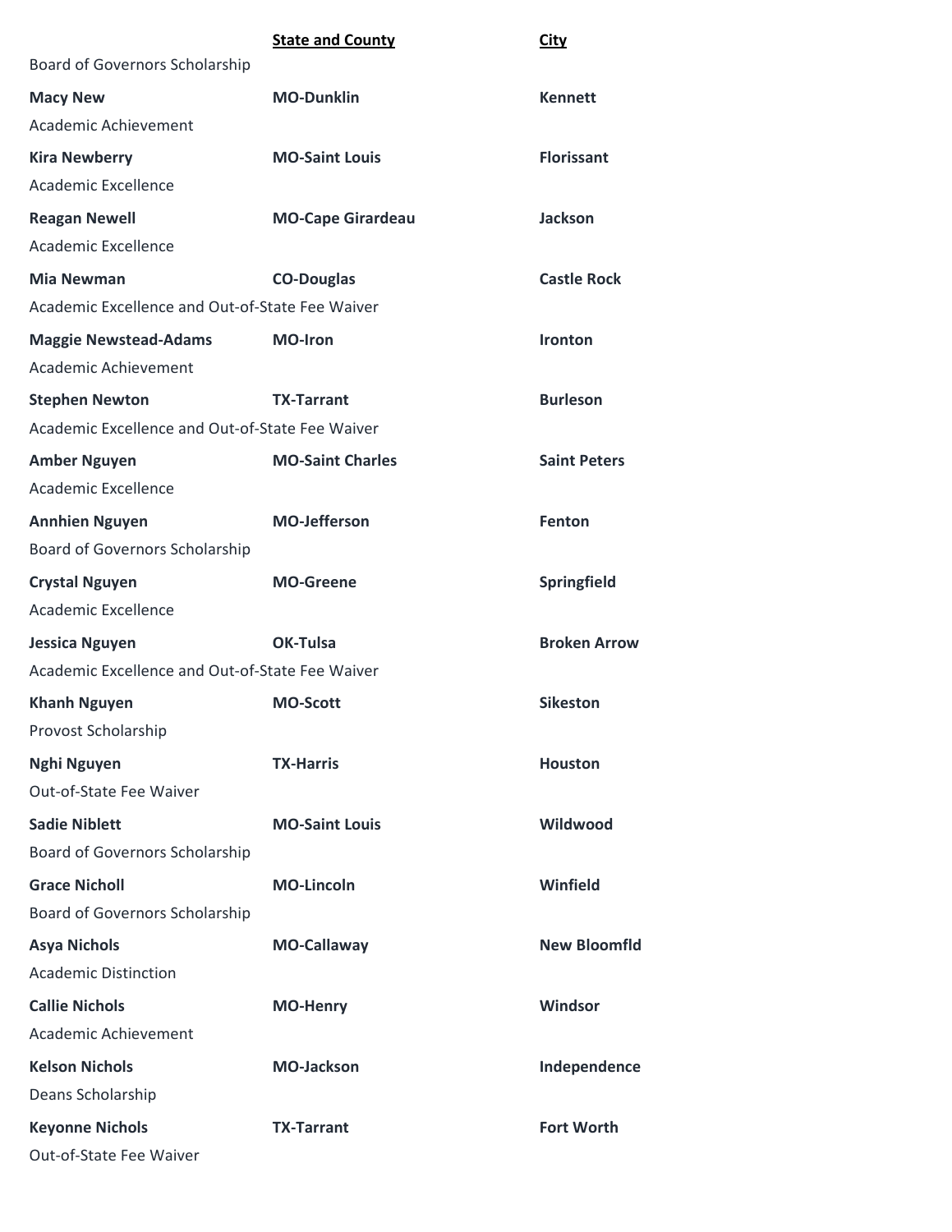|                                                 | <b>State and County</b> | <b>City</b>           |
|-------------------------------------------------|-------------------------|-----------------------|
| <b>Lucy Nichols</b>                             | <b>TX-Travis</b>        | <b>Austin</b>         |
| Provost Scholarship                             |                         |                       |
| <b>Taylor Nichols</b>                           | <b>IL-Adams</b>         | <b>Mendon</b>         |
| Academic Excellence and Out-of-State Fee Waiver |                         |                       |
| <b>Tiana Nichols</b>                            | <b>CO-Moffat</b>        | <b>Craig</b>          |
| Out-of-State Fee Waiver                         |                         |                       |
| <b>Keaton Nicholson</b>                         | <b>AR-Fulton</b>        | <b>Mammoth Spring</b> |
| Provost Scholarship                             |                         |                       |
| <b>Peyton Nicholson</b>                         | <b>TX-Collin</b>        | <b>Princeton</b>      |
| Deans Scholarship                               |                         |                       |
| <b>Laura Nicolosi</b>                           | <b>GA-Fulton</b>        | <b>Roswell</b>        |
| Academic Excellence and Out-of-State Fee Waiver |                         |                       |
| <b>Katherine Niec</b>                           | <b>MO-Clay</b>          | <b>Kansas City</b>    |
| <b>Board of Governors Scholarship</b>           |                         |                       |
| <b>Bree Nieder</b>                              | <b>MO-Franklin</b>      | <b>Villa Ridge</b>    |
| <b>Academic Distinction</b>                     |                         |                       |
| <b>Brooke Nieder</b>                            | <b>MO-Boone</b>         | Columbia              |
| Provost Scholarship                             |                         |                       |
| <b>Bonnie Niedermann</b>                        | <b>MO-Saint Louis</b>   | <b>Saint Louis</b>    |
| Board of Governors Scholarship                  |                         |                       |
| <b>Kelsey Niemann</b>                           | <b>MO-Saint Charles</b> | <b>Saint Charles</b>  |
| <b>Academic Distinction</b>                     |                         |                       |
| <b>Evan Nierman</b>                             | <b>MO-Marion</b>        | <b>Hannibal</b>       |
| Board of Governors Scholarship                  |                         |                       |
| <b>Lani Nilges</b>                              | <b>MO-Jefferson</b>     | <b>High Ridge</b>     |
| Provost Scholarship                             |                         |                       |
| <b>Maxwell Nisenbaum</b>                        | <b>IN-Hamilton</b>      | <b>Carmel</b>         |
| Out-of-State Fee Waiver                         |                         |                       |
| <b>Keltin Nitsche</b>                           | MO-Clay                 | <b>Smithville</b>     |
| Academic Achievement                            |                         |                       |
| <b>Victoria Nivens</b>                          | MO-Osage                | Linn                  |
| Academic Achievement                            |                         |                       |
| <b>Abbigail Nix</b>                             | IL-Macoupin             | <b>Bunker Hill</b>    |
| Out-of-State Fee Waiver                         |                         |                       |
| <b>April Noe</b>                                | <b>MO-Greene</b>        | Springfield           |
| Academic Excellence                             |                         |                       |
| <b>Evie Noel</b>                                | OK-Tulsa                | <b>Broken Arrow</b>   |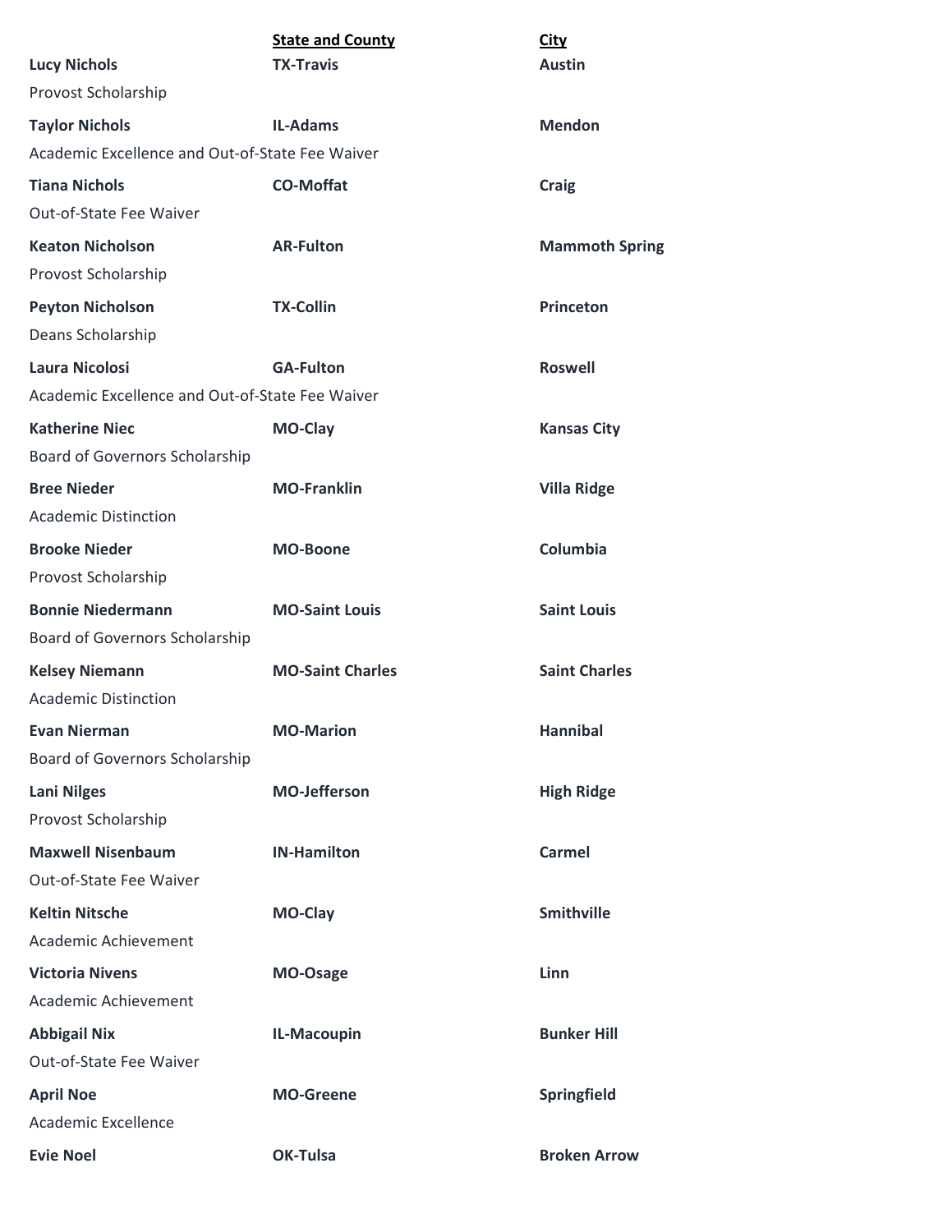|                                                  | <b>State and County</b> | City                 |
|--------------------------------------------------|-------------------------|----------------------|
| Academic Distinction and Out-of-State Fee Waiver |                         |                      |
| <b>Eric Noga</b>                                 | NY-Oneida               | Oriskany             |
| Board of Governors Scholarship                   |                         |                      |
| <b>Kenshin Noguchi</b>                           | 00-Unknown County       | Niiza-Shi            |
| Provost Scholarship                              |                         |                      |
| <b>Audrey Noland</b>                             | <b>MO-Marion</b>        | <b>Hannibal</b>      |
| Provost Scholarship                              |                         |                      |
| <b>Karlie Noland</b>                             | <b>MO-Saint Charles</b> | <b>Saint Charles</b> |
| Deans Scholarship                                |                         |                      |
| <b>Jacob Noll</b>                                | <b>IL-Madison</b>       | <b>Highland</b>      |
| <b>Out-of-State Fee Waiver</b>                   |                         |                      |
| <b>Elizabeth Noonan</b>                          | <b>MO-Saint Louis</b>   | <b>Chesterfield</b>  |
| Academic Excellence                              |                         |                      |
| <b>Hannah Nooner</b>                             | <b>AR-Crawford</b>      | <b>Van Buren</b>     |
| Provost Scholarship                              |                         |                      |
| <b>Samuel Nordstrom</b>                          | <b>MO-Saint Louis</b>   | <b>Saint Louis</b>   |
| Board of Governors Scholarship                   |                         |                      |
| <b>Jaliah Norfleet</b>                           | <b>KS-Atchison</b>      | <b>Atchison</b>      |
| Academic Excellence and Out-of-State Fee Waiver  |                         |                      |
| <b>Amy Norman</b>                                | <b>MO-Saint Charles</b> | Wentzville           |
| Academic Excellence                              |                         |                      |
| <b>Aidan Norris</b>                              | <b>MO-Warren</b>        | <b>Foristell</b>     |
| Board of Governors Scholarship                   |                         |                      |
| Sophia North                                     | <b>MO-Jackson</b>       | <b>Kansas City</b>   |
| Academic Achievement                             |                         |                      |
| <b>Asa Norwick</b>                               | <b>AR-Baxter</b>        | <b>Mountain Home</b> |
| Out-of-State Fee Waiver                          |                         |                      |
| <b>Amiyah Norwood</b>                            | OK-Tulsa                | <b>Broken Arrow</b>  |
| Deans Scholarship                                |                         |                      |
| <b>Jared Novak</b>                               | MO-Clay                 | <b>Kansas City</b>   |
| Provost Scholarship                              |                         |                      |
| <b>Kayla Novak</b>                               | <b>AR-Boone</b>         | <b>Harrison</b>      |
| Board of Governors Scholarship                   |                         |                      |
| <b>Nanette Novak-Klotz</b>                       | 00-Unknown County       | Vancouver            |
| Out-of-State Fee Waiver                          |                         |                      |
| <b>Taylor Nowaskie</b>                           | <b>IL-McLean</b>        | <b>Danvers</b>       |
| Academic Excellence and Out-of-State Fee Waiver  |                         |                      |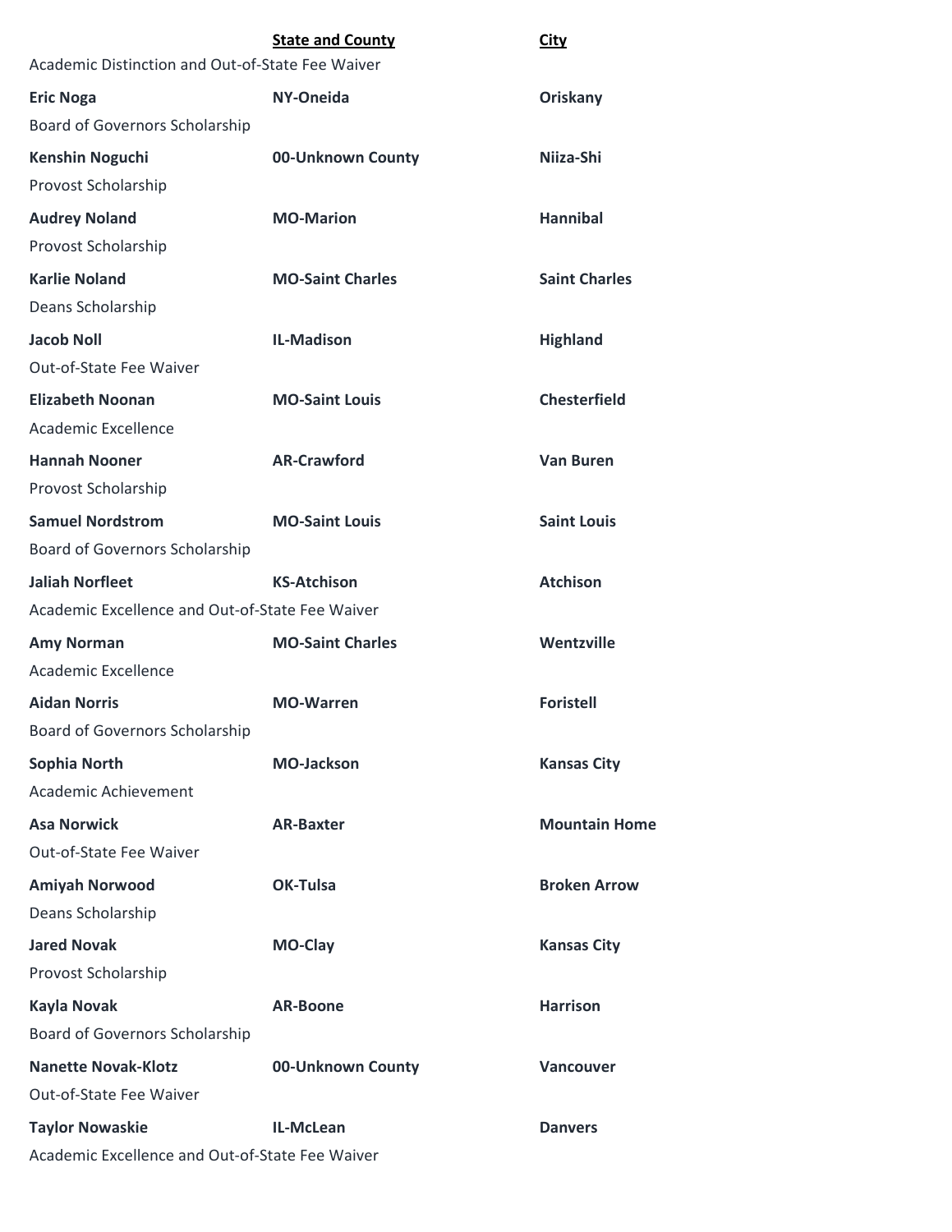| <b>Isaac Nuccio</b>                              | <b>State and County</b><br><b>MO-Christian</b> | City<br><b>Nixa</b>  |
|--------------------------------------------------|------------------------------------------------|----------------------|
| Board of Governors Scholarship                   |                                                |                      |
| <b>Lydia Nugent</b>                              | <b>IL-Madison</b>                              | <b>Maryville</b>     |
| Out-of-State Fee Waiver                          |                                                |                      |
| <b>Carolina Nunez</b>                            | <b>TX-Collin</b>                               | <b>Dallas</b>        |
| Out-of-State Fee Waiver                          |                                                |                      |
| <b>Jenifer Nunez Ceron</b>                       | <b>NV-Clark</b>                                | Las Vegas            |
| Academic Achievement and Out-of-State Fee Waiver |                                                |                      |
| <b>Danny Nusinovic</b>                           | <b>MO-Saint Louis</b>                          | <b>Saint Louis</b>   |
| Deans Scholarship                                |                                                |                      |
| <b>Gabriella Nuspl</b>                           | IL-Randolph                                    | <b>Sparta</b>        |
| Academic Achievement and Out-of-State Fee Waiver |                                                |                      |
| <b>Chikere Nwosu</b>                             | <b>IL-Cook</b>                                 | <b>Chicago</b>       |
| Academic Distinction and Out-of-State Fee Waiver |                                                |                      |
| <b>Allen Oakley</b>                              | <b>IL-Adams</b>                                | Quincy               |
| Academic Distinction and Out-of-State Fee Waiver |                                                |                      |
| <b>Alan Obando</b>                               | <b>NV-Clark</b>                                | Las Vegas            |
| Out-of-State Fee Waiver                          |                                                |                      |
| <b>Cora Oberly</b>                               | <b>PA-Northampton</b>                          | <b>Easton</b>        |
| Out-of-State Fee Waiver                          |                                                |                      |
| <b>Colin O'Brien</b>                             | MO-Clay                                        | <b>Kearney</b>       |
| Inclusive Excellence Scholarship                 |                                                |                      |
| <b>Declan O'Brien</b>                            | <b>MO-Jasper</b>                               | <b>Carthage</b>      |
| <b>Academic Distinction</b>                      |                                                |                      |
| <b>Ella O'Brien</b>                              | <b>KS-Johnson</b>                              | <b>Overland Park</b> |
| Out-of-State Fee Waiver                          |                                                |                      |
| <b>Julia O'Brien</b>                             | IL-DeKalb                                      | <b>Dekalb</b>        |
| Out-of-State Fee Waiver                          |                                                |                      |
| Alexa Ocana                                      | <b>CA-Los Angeles</b>                          | La Puente            |
| Provost Scholarship                              |                                                |                      |
| <b>Alexandra Ochoa</b>                           | <b>MO-Buchanan</b>                             | <b>Saint Joseph</b>  |
| Academic Excellence                              |                                                |                      |
| <b>John O'Connell</b>                            | <b>MO-Greene</b>                               | Springfield          |
| Deans Scholarship                                |                                                |                      |
| <b>Regan O'Connor</b>                            | <b>IL-Madison</b>                              | <b>Troy</b>          |
| Provost Scholarship                              |                                                |                      |
| Evan O'Day                                       | MO-Clay                                        | <b>Kansas City</b>   |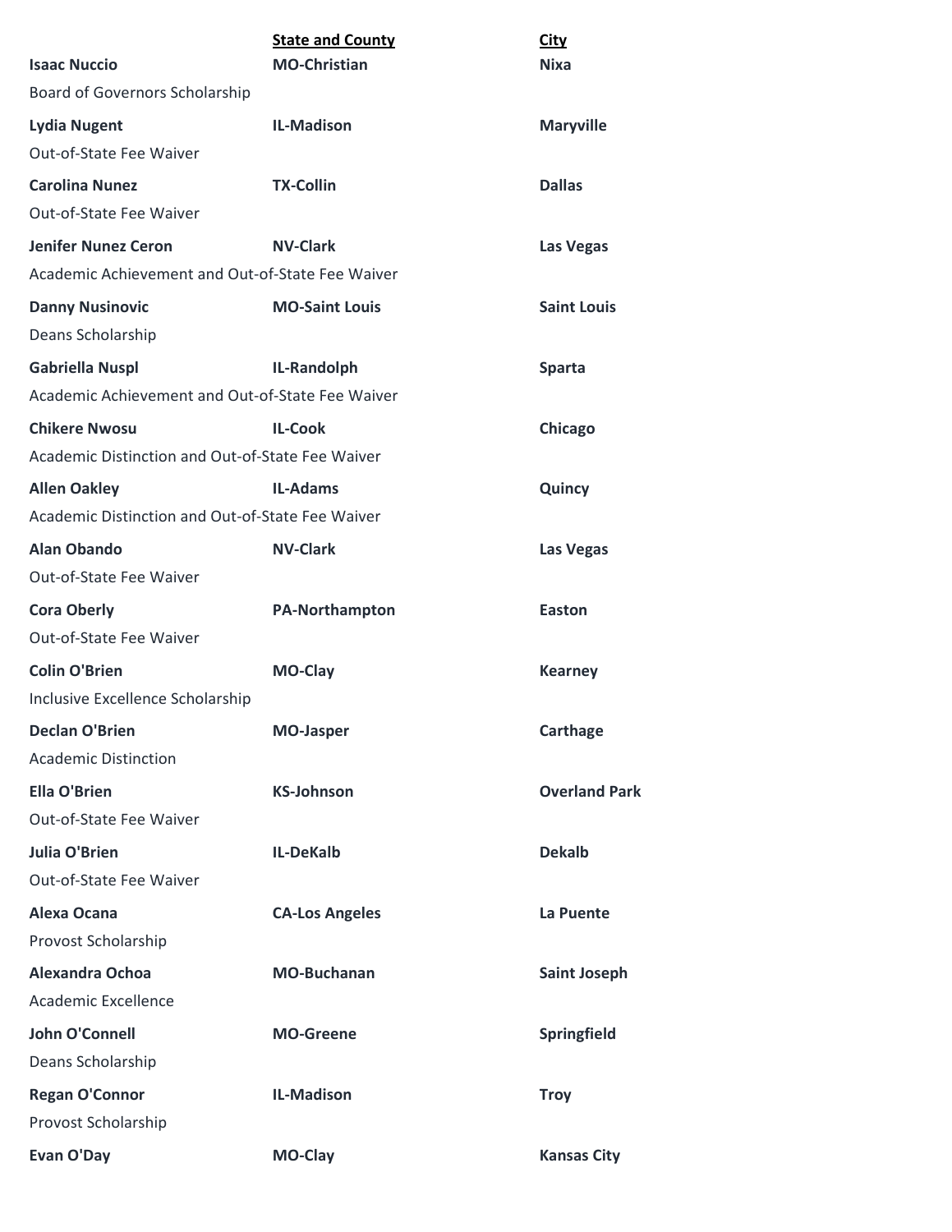|                                                  | <b>State and County</b>    | <b>City</b>             |
|--------------------------------------------------|----------------------------|-------------------------|
| Academic Excellence                              |                            |                         |
| <b>Emmalee O'Dell</b>                            | <b>MO-Carroll</b>          | Hale                    |
| Provost Scholarship                              |                            |                         |
| <b>Megan O'Donnell</b>                           | <b>IL-Monroe</b>           | Waterloo                |
| Out-of-State Fee Waiver                          |                            |                         |
| <b>Kathryn Odum</b>                              | <b>AR-Pulaski</b>          | <b>Little Rock</b>      |
| Board of Governors Scholarship                   |                            |                         |
| <b>Jillian Oellien</b>                           | IL-DuPage                  | <b>West Chicago</b>     |
| Academic Excellence and Out-of-State Fee Waiver  |                            |                         |
| <b>Justine Oellien</b>                           | IL-DuPage                  | <b>West Chicago</b>     |
| Out-of-State Fee Waiver                          |                            |                         |
| <b>Logan Oertle</b>                              | <b>IL-Madison</b>          | <b>Glen Carbon</b>      |
| Academic Achievement and Out-of-State Fee Waiver |                            |                         |
| Aniya Offord                                     | <b>IL-Cook</b>             | Chicago                 |
| Out-of-State Fee Waiver                          |                            |                         |
| <b>Thomas O'Hanlon</b>                           | <b>MO-Saint Louis</b>      | <b>Saint Louis</b>      |
| Academic Achievement                             |                            |                         |
| <b>Andrew O'Hara</b>                             | <b>MN-Winona</b>           | <b>Saint Charles</b>    |
| Academic Distinction and Out-of-State Fee Waiver |                            |                         |
| <b>Makenna O'Hare</b>                            | MO-Clay                    | <b>Kansas City</b>      |
| Provost Scholarship                              |                            |                         |
| <b>Marissa Ohlsen</b>                            | <b>MO-Saint Louis</b>      | <b>Ballwin</b>          |
| Deans Scholarship                                |                            |                         |
| Ihunanya Okechukwu                               | <b>MO-Saint Charles</b>    | <b>Saint Charles</b>    |
| Academic Achievement                             |                            |                         |
| <b>Alyssa O'Kelley</b>                           | <b>MO-Greene</b>           | Springfield             |
| Board of Governors Scholarship                   |                            |                         |
| <b>Michael Okenfuss</b>                          | <b>MO-Sainte Genevieve</b> | <b>Sainte Genevieve</b> |
| Academic Achievement                             |                            |                         |
| Nnenna Okpara                                    | <b>MO-Saint Louis City</b> | <b>Saint Louis</b>      |
| Academic Achievement                             |                            |                         |
| <b>Grace Olaifa</b>                              | <b>TN-Shelby</b>           | <b>Memphis</b>          |
| Academic Excellence and Out-of-State Fee Waiver  |                            |                         |
| <b>Blake Oldham</b>                              | <b>MO-Crawford</b>         | <b>Bourbon</b>          |
| Provost Scholarship                              |                            |                         |
| <b>Brock Oldham</b>                              | <b>MO-Lafayette</b>        | <b>Odessa</b>           |
| <b>Academic Distinction</b>                      |                            |                         |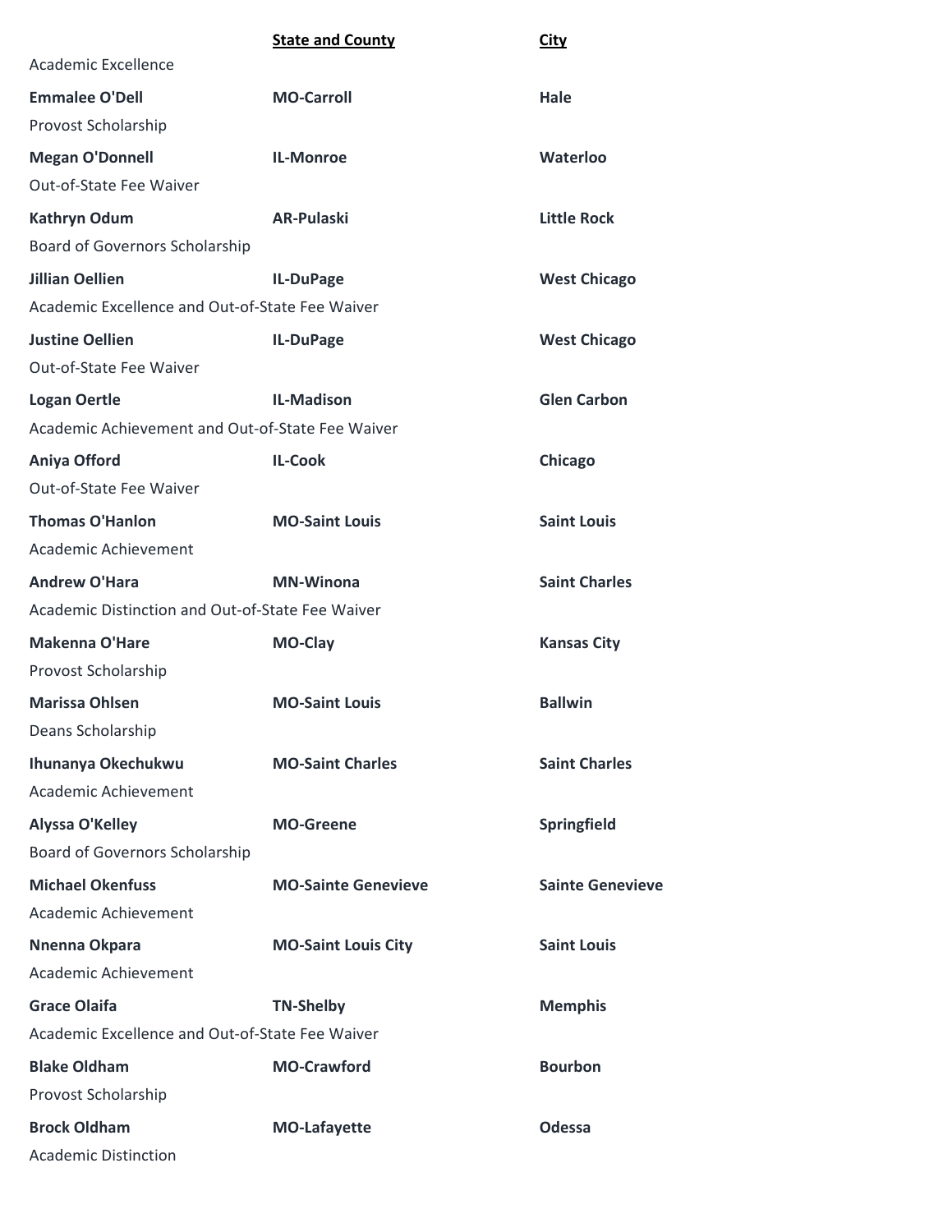| <b>Maurice Oldham</b>                            | <b>State and County</b><br><b>IL-Cook</b> | <b>City</b><br>Chicago |
|--------------------------------------------------|-------------------------------------------|------------------------|
| Academic Achievement and Out-of-State Fee Waiver |                                           |                        |
| Jennifer O'Leary                                 | <b>MO-Saint Charles</b>                   | <b>O</b> Fallon        |
| <b>Academic Distinction</b>                      |                                           |                        |
| Samantha Oleksyn                                 | <b>IL-Grundy</b>                          | <b>Minooka</b>         |
| Out-of-State Fee Waiver                          |                                           |                        |
| Ikenna Oligbo                                    | <b>MO-Jackson</b>                         | <b>Blue Springs</b>    |
| <b>Academic Distinction</b>                      |                                           |                        |
| Amaya Oliphant                                   | <b>OK-Creek</b>                           | <b>Tulsa</b>           |
| Provost Scholarship                              |                                           |                        |
| <b>Ainsley Oliver</b>                            | <b>MO-Christian</b>                       | <b>Ozark</b>           |
| Provost Scholarship                              |                                           |                        |
| <b>Gianna Oliver</b>                             | <b>MO-Lincoln</b>                         | <b>Hawk Point</b>      |
| Provost Scholarship                              |                                           |                        |
| <b>Will Oliver</b>                               | <b>MO-Greene</b>                          | Springfield            |
| Board of Governors Scholarship                   |                                           |                        |
| <b>Christina Olmstead</b>                        | <b>MO-Greene</b>                          | Springfield            |
| Academic Excellence                              |                                           |                        |
| <b>Lydia Olmsted</b>                             | <b>MO-Boone</b>                           | Columbia               |
| Academic Excellence                              |                                           |                        |
| <b>Anastasia Olson</b>                           | <b>MO-Saint Louis</b>                     | <b>Fenton</b>          |
| <b>Academic Distinction</b>                      |                                           |                        |
| <b>Ian Olson</b>                                 | <b>IL-Madison</b>                         | <b>Saint Jacob</b>     |
| Out-of-State Fee Waiver                          |                                           |                        |
| <b>Jake Allen Olson</b>                          | <b>KS-Leavenworth</b>                     | Leavenworth            |
| Academic Achievement and Out-of-State Fee Waiver |                                           |                        |
| <b>Meghan Olson</b>                              | <b>MO-Jackson</b>                         | <b>Lees Summit</b>     |
| Board of Governors Scholarship                   |                                           |                        |
| Sophia Olson                                     | <b>KS-Johnson</b>                         | <b>Shawnee</b>         |
| Academic Distinction and Out-of-State Fee Waiver |                                           |                        |
| <b>Tyler Olson</b>                               | MO-Clay                                   | Liberty                |
| <b>Academic Distinction</b>                      |                                           |                        |
| <b>Maddee Olszowka</b>                           | <b>MO-Andrew</b>                          | <b>Country Club</b>    |
| <b>Academic Distinction</b>                      |                                           |                        |
| <b>Olivia O'Malley</b>                           | <b>MO-Saint Louis</b>                     | <b>Saint Louis</b>     |
| <b>Academic Distinction</b>                      |                                           |                        |
| <b>Emily Ommen</b>                               | <b>IL-Will</b>                            | <b>Bolingbrook</b>     |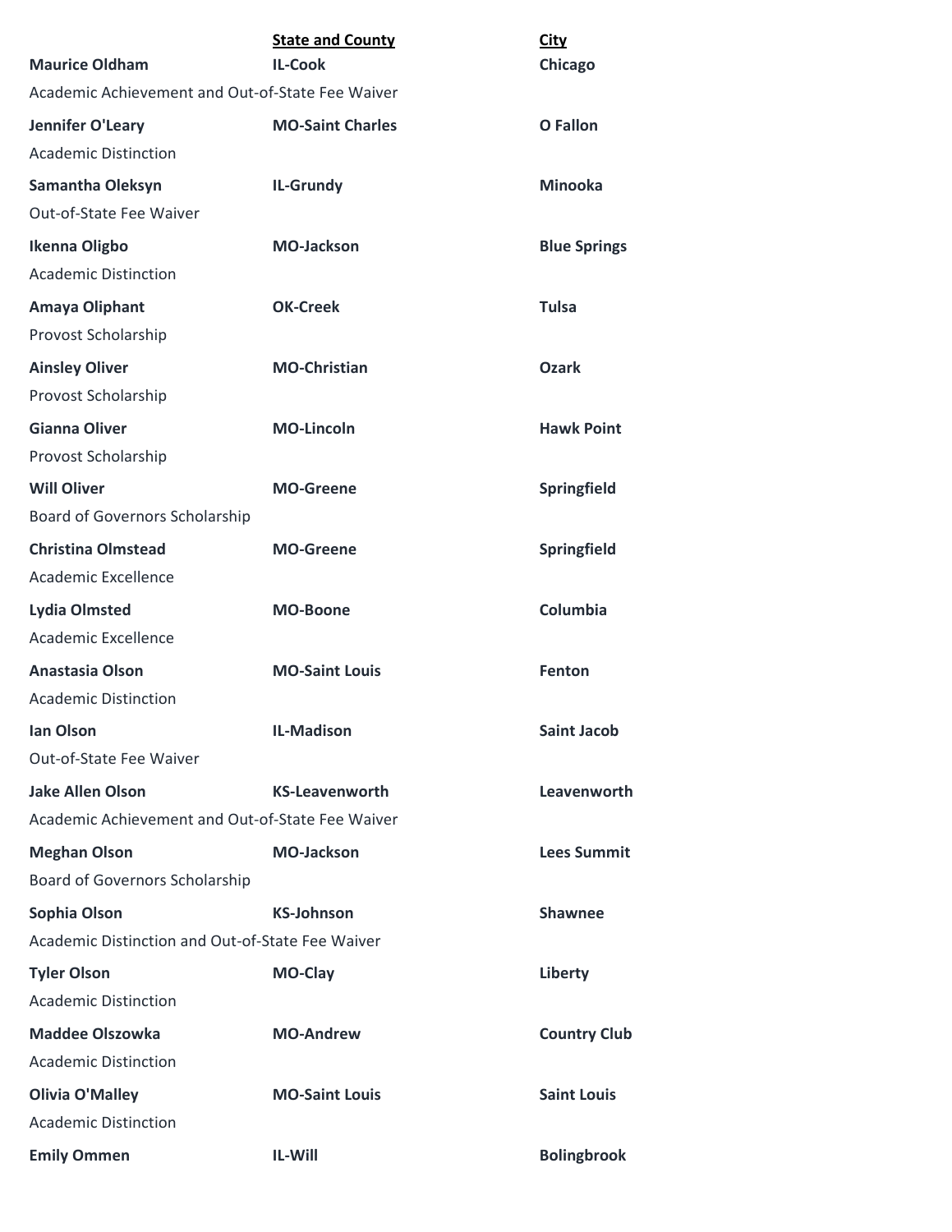|                                                 | <b>State and County</b> | <b>City</b>             |
|-------------------------------------------------|-------------------------|-------------------------|
| Academic Excellence and Out-of-State Fee Waiver |                         |                         |
| <b>Colton ONeal</b>                             | <b>MO-Boone</b>         | Columbia                |
| Inclusive Excellence Scholarship                |                         |                         |
| <b>Amara O'Neal</b>                             | <b>NC-Cumberland</b>    | <b>Fayetteville</b>     |
| Academic Excellence and Out-of-State Fee Waiver |                         |                         |
| <b>Sterling O'Neal</b>                          | FL-Hillsborough         | <b>Tampa</b>            |
| Academic Excellence and Out-of-State Fee Waiver |                         |                         |
| <b>Michael Onunkwor</b>                         | <b>MO-Cole</b>          | <b>Jefferson City</b>   |
| Inclusive Excellence Scholarship                |                         |                         |
| <b>Victor Onyeacho</b>                          | <b>MO-Saint Louis</b>   | <b>Florissant</b>       |
| <b>Academic Distinction</b>                     |                         |                         |
| <b>Storm Opdahl</b>                             | <b>MN-Chisago</b>       | <b>Chisago City</b>     |
| Out-of-State Fee Waiver                         |                         |                         |
| <b>Kaylynn Opdenbrouw</b>                       | <b>MO-Jefferson</b>     | <b>Imperial</b>         |
| Deans Scholarship                               |                         |                         |
| <b>Breylev Ordonez</b>                          | <b>MO-Jasper</b>        | Carthage                |
| Academic Achievement                            |                         |                         |
| <b>Emilia Ordonez</b>                           | <b>TX- Collin</b>       | <b>Mckinney</b>         |
| Deans Scholarship                               |                         |                         |
| <b>Liam O'Reilly</b>                            | <b>MO-Greene</b>        | Springfield             |
| Academic Excellence                             |                         |                         |
| <b>Alyssa Orender</b>                           | <b>MO-Jackson</b>       | <b>Lees Summit</b>      |
| Academic Achievement                            |                         |                         |
| <b>Ella Orlando</b>                             | <b>MO-Saint Charles</b> | <b>Saint Peters</b>     |
| Provost Scholarship                             |                         |                         |
| <b>Vincenzo Orlando</b>                         | <b>MO-Saint Charles</b> | <b>O</b> Fallon         |
| Board of Governors Scholarship                  |                         |                         |
| <b>Alondra Ornelas-Ramirez</b>                  | <b>MO-Greene</b>        | <b>Strafford</b>        |
| Academic Excellence                             |                         |                         |
| <b>Alexander Ornes</b>                          | <b>MO-Platte</b>        | <b>Kansas City</b>      |
| Academic Achievement                            |                         |                         |
| <b>Nicholas Orr</b>                             | <b>MO-Reynolds</b>      | Ellington               |
| Provost Scholarship                             |                         |                         |
| Sofia Orta                                      | <b>CA-Orange</b>        | <b>Huntington Beach</b> |
| Out-of-State Fee Waiver                         |                         |                         |
| <b>Emma Orth</b>                                | <b>MO-Buchanan</b>      | <b>Saint Joseph</b>     |
| Academic Excellence                             |                         |                         |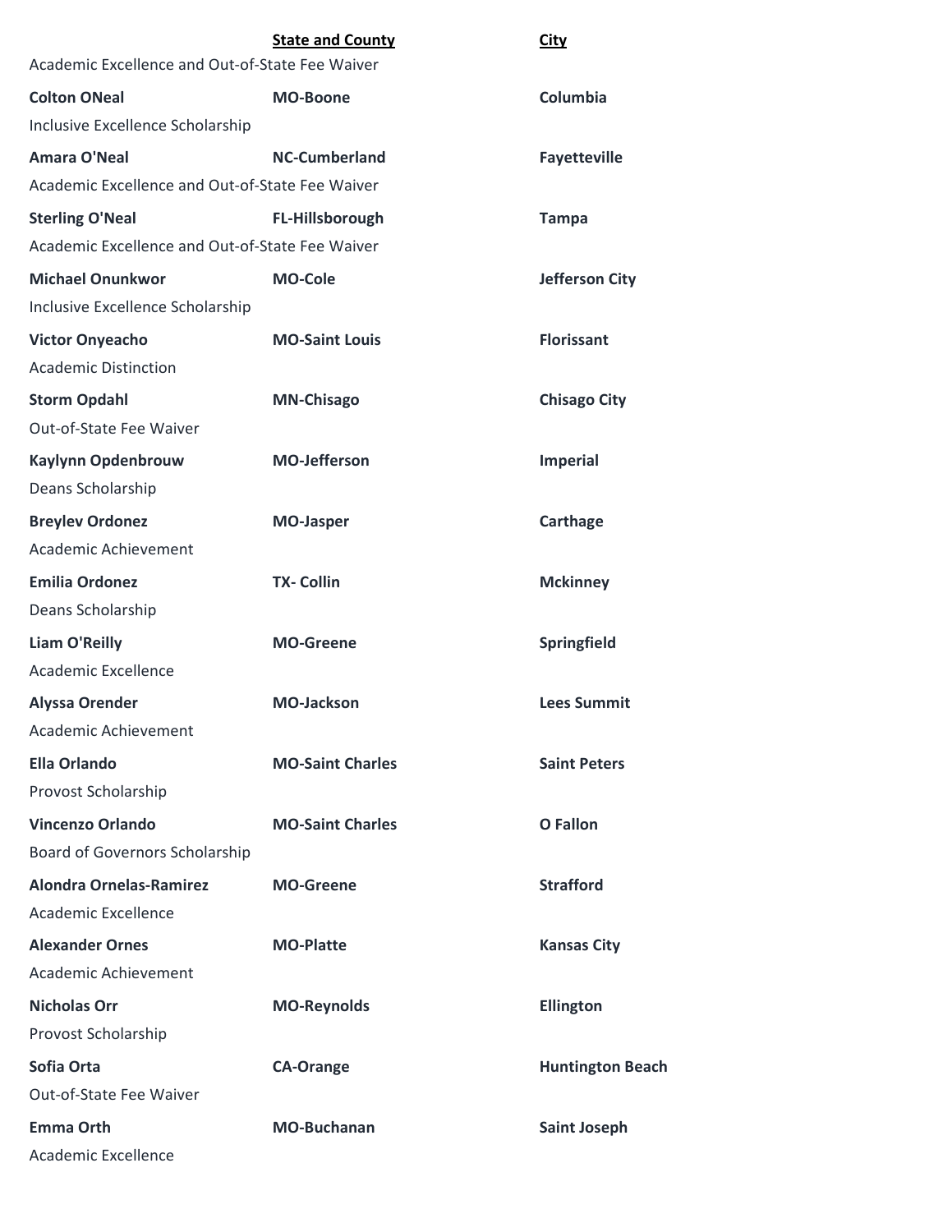| <b>Olivia Orth</b>                               | <b>State and County</b><br><b>KS-Sedgwick</b> | <b>City</b><br>Wichita           |
|--------------------------------------------------|-----------------------------------------------|----------------------------------|
| Board of Governors Scholarship                   |                                               |                                  |
| <b>Kaylee Ortinau</b>                            | <b>MO-Saint Louis</b>                         | Eureka                           |
| Academic Excellence                              |                                               |                                  |
| <b>America Ortiz</b>                             | <b>MO-Greene</b>                              | Springfield                      |
| Inclusive Excellence Scholarship                 |                                               |                                  |
| <b>Hallie Osborn</b>                             | <b>MO-Buchanan</b>                            | <b>Saint Joseph</b>              |
| Inclusive Excellence Scholarship                 |                                               |                                  |
| <b>Jackson Osborn</b>                            | IL-McLean                                     | <b>Normal</b>                    |
| Deans Scholarship                                |                                               |                                  |
| <b>James Osborn</b>                              | <b>IL-Saint Clair</b>                         | <b>Belleville</b>                |
| Academic Excellence and Out-of-State Fee Waiver  |                                               |                                  |
| <b>Nathaniel Osciak</b>                          | <b>MO-Jackson</b>                             | Raytown                          |
| Board of Governors Scholarship                   |                                               |                                  |
| <b>Addison Osdieck</b>                           | <b>MO-Saint Charles</b>                       | <b>O</b> Fallon                  |
| Provost Scholarship                              |                                               |                                  |
| <b>Adelin Oser</b>                               | <b>IL-Saint Clair</b>                         | <b>Swansea</b>                   |
| Out-of-State Fee Waiver                          |                                               |                                  |
| <b>William Oslica</b>                            | <b>MO-Saint Louis</b>                         | <b>Ballwin</b>                   |
| Deans Scholarship                                |                                               |                                  |
| <b>Arlind Osmani</b>                             | <b>MO-Lawrence</b>                            | Aurora                           |
| Deans Scholarship                                |                                               |                                  |
| <b>Sloan O'Sullivan</b>                          | <b>MO-Boone</b>                               | Columbia                         |
| Deans Scholarship                                |                                               |                                  |
| <b>Eric Oswald</b>                               | <b>MO-Saint Charles</b>                       | Wentzville                       |
| Deans Scholarship                                |                                               |                                  |
| <b>Caelen Oswalt</b>                             | <b>AR-Garland</b>                             | <b>Hot Springs National Park</b> |
| Academic Distinction and Out-of-State Fee Waiver |                                               |                                  |
| <b>Eric Otten</b>                                | <b>MO-Saint Louis</b>                         | Fenton                           |
| Board of Governors Scholarship                   |                                               |                                  |
| <b>Rebekah Otto</b>                              | <b>MO-Camden</b>                              | <b>Lake Ozark</b>                |
| Academic Excellence                              |                                               |                                  |
| <b>Denisia Ottwell</b>                           | <b>MO-Saint Louis</b>                         | <b>Saint Louis</b>               |
| <b>Academic Distinction</b>                      |                                               |                                  |
| <b>Olivia Overby</b>                             | <b>IN-Allen</b>                               | <b>Fort Wayne</b>                |
| Academic Excellence and Out-of-State Fee Waiver  |                                               |                                  |
| <b>Teresa Overholser</b>                         | <b>OH-Montgomery</b>                          | <b>Dayton</b>                    |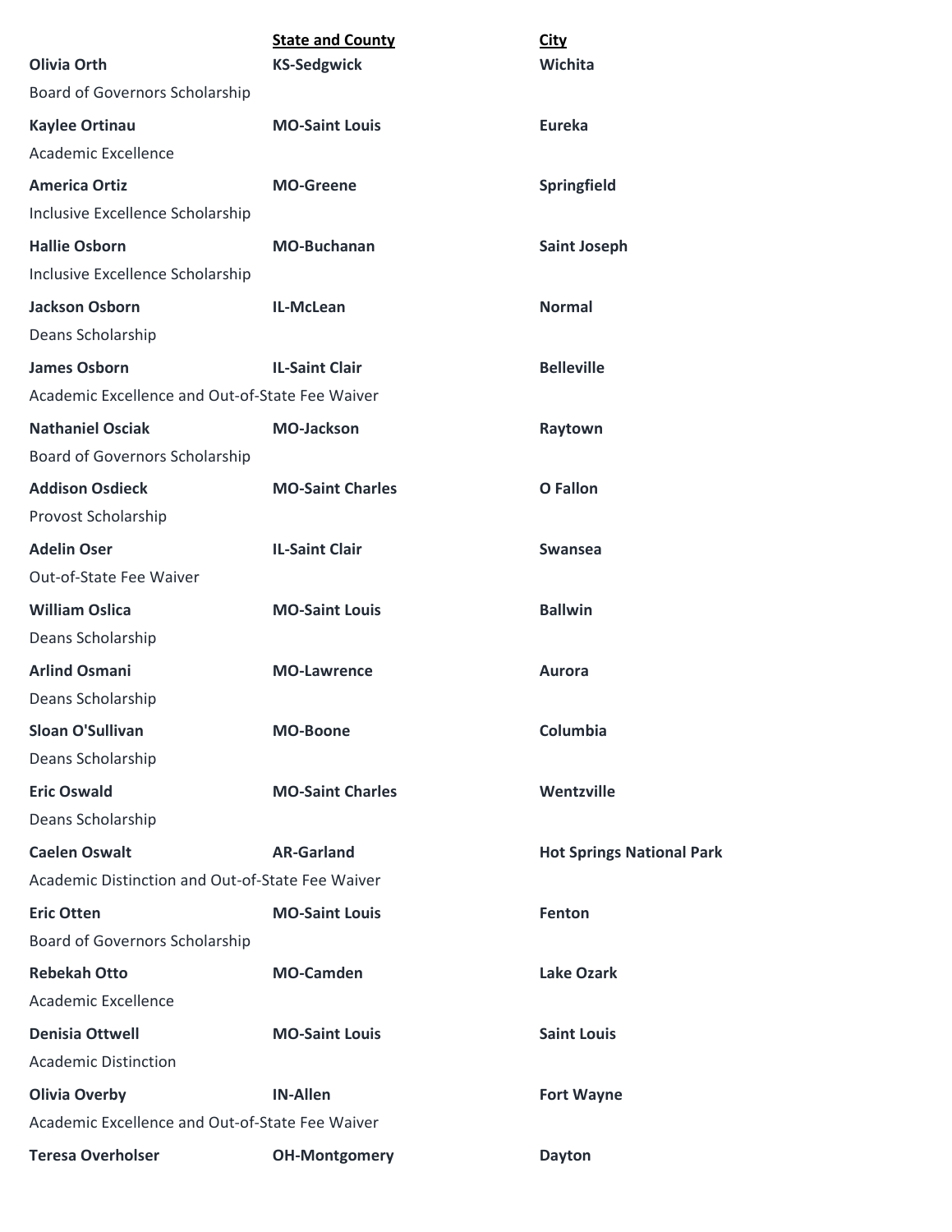|                                                  | <b>State and County</b> | <b>City</b>           |
|--------------------------------------------------|-------------------------|-----------------------|
| Board of Governors Scholarship                   |                         |                       |
| <b>Kevin Overstreet</b>                          | 00-Unknown County       |                       |
| Academic Distinction and Out-of-State Fee Waiver |                         |                       |
| <b>Cale Owens</b>                                | <b>MO-Saint Louis</b>   | <b>Saint Louis</b>    |
| Academic Excellence                              |                         |                       |
| <b>Aihemenre Owerei</b>                          | <b>MO-Saint Louis</b>   | <b>Florissant</b>     |
| Academic Achievement                             |                         |                       |
| <b>David Owsley</b>                              | <b>MO-Greene</b>        | Springfield           |
| Provost Scholarship                              |                         |                       |
| <b>Caleb Ozenne</b>                              | <b>TX-Harris</b>        | <b>Humble</b>         |
| Deans Scholarship                                |                         |                       |
| <b>Destiny Pabst</b>                             | <b>TX-Tarrant</b>       | <b>Fort Worth</b>     |
| Out-of-State Fee Waiver                          |                         |                       |
| <b>Faith Pace</b>                                | <b>MO-Dent</b>          | <b>Salem</b>          |
| Academic Excellence                              |                         |                       |
| <b>Forrest Pace</b>                              | <b>AL-Colbert</b>       | <b>Sheffield</b>      |
| Out-of-State Fee Waiver                          |                         |                       |
| <b>Grant Pace</b>                                | <b>TX-Travis</b>        | <b>Austin</b>         |
| <b>Board of Governors Scholarship</b>            |                         |                       |
| <b>Melody Pacewic</b>                            | <b>IL-Madison</b>       | <b>Collinsville</b>   |
| Academic Excellence and Out-of-State Fee Waiver  |                         |                       |
| <b>Hannah Padilla</b>                            | <b>MO-McDonald</b>      | Goodman               |
| Academic Achievement                             |                         |                       |
| <b>Rebecca Painter</b>                           | <b>IL-Tazewell</b>      | <b>Pekin</b>          |
| Out-of-State Fee Waiver                          |                         |                       |
| <b>Owen Paintner</b>                             | <b>MO-Saint Louis</b>   | <b>Florissant</b>     |
| Academic Achievement                             |                         |                       |
| <b>Benjamin Paitsel</b>                          | OK-Tulsa                | <b>Tulsa</b>          |
| Academic Excellence and Out-of-State Fee Waiver  |                         |                       |
| <b>Alexander Palermo</b>                         | <b>MO-Saint Charles</b> | <b>O</b> Fallon       |
| Board of Governors Scholarship                   |                         |                       |
| Annmariya Pallitharayil                          | <b>IL-Cook</b>          | <b>Orland Park</b>    |
| Academic Excellence and Out-of-State Fee Waiver  |                         |                       |
| <b>Alyssa Palmer</b>                             | <b>TX-Bell</b>          | <b>Harker Heights</b> |
| Academic Excellence and Out-of-State Fee Waiver  |                         |                       |
| <b>Madison Palmer</b>                            | <b>KS-Sedgwick</b>      | Wichita               |
| Academic Excellence and Out-of-State Fee Waiver  |                         |                       |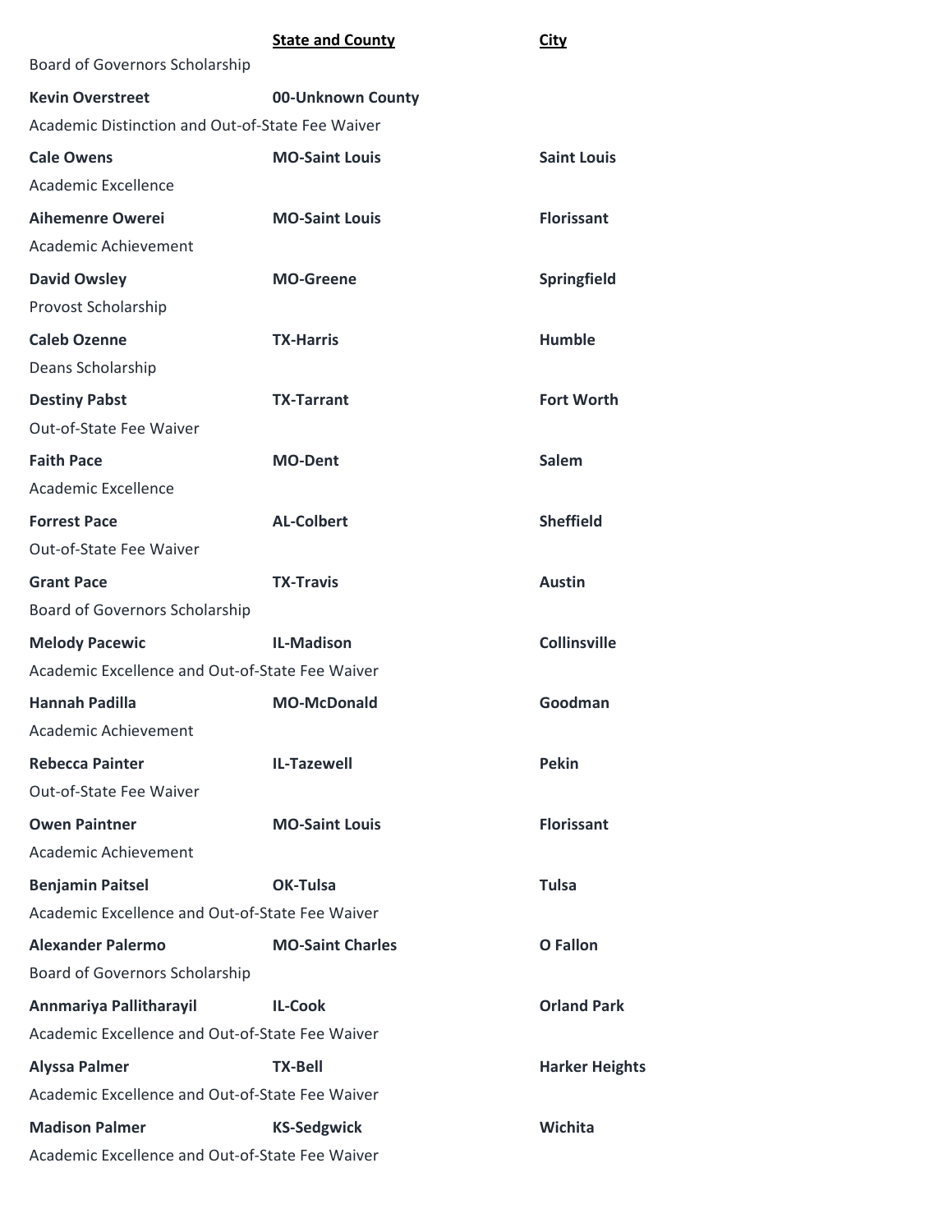|                                                  | <b>State and County</b> | <b>City</b>        |
|--------------------------------------------------|-------------------------|--------------------|
| <b>Chiovari Palmore</b>                          | OK-Tulsa                | <b>Tulsa</b>       |
| Out-of-State Fee Waiver                          |                         |                    |
| <b>Isabela Palomares</b>                         | <b>IL-Cook</b>          | Chicago            |
| Academic Excellence and Out-of-State Fee Waiver  |                         |                    |
| <b>Sparsh Pandey</b>                             | 00-Unknown County       | Gurgaon            |
| Out-of-State Fee Waiver                          |                         |                    |
| <b>Josie Paniagua</b>                            | <b>IL-Madison</b>       | Godfrey            |
| Academic Excellence and Out-of-State Fee Waiver  |                         |                    |
| Anjali Panjwani                                  | <b>TX-Fort Bend</b>     | <b>Richmond</b>    |
| Out-of-State Fee Waiver                          |                         |                    |
| <b>Kiser Pannier</b>                             | <b>MO-Pettis</b>        | <b>Sedalia</b>     |
| Academic Excellence                              |                         |                    |
| <b>Quinton Papa</b>                              | <b>MO-Greene</b>        | Springfield        |
| <b>Board of Governors Scholarship</b>            |                         |                    |
| <b>Martha Paredes</b>                            | <b>CA-Los Angeles</b>   | <b>Los Angeles</b> |
| Academic Excellence and Out-of-State Fee Waiver  |                         |                    |
| <b>Alexis Parham</b>                             | <b>MO-Christian</b>     | <b>Ozark</b>       |
| Provost Scholarship                              |                         |                    |
| <b>Emily Parham</b>                              | <b>MO-Lincoln</b>       | <b>Troy</b>        |
| Board of Governors Scholarship                   |                         |                    |
| <b>Gursimran Parhar</b>                          | <b>MI-Hillsdale</b>     | <b>Hudson</b>      |
| Board of Governors Scholarship                   |                         |                    |
| <b>Cara Parisi</b>                               | <b>MO-Jackson</b>       | <b>Kansas City</b> |
| Deans Scholarship                                |                         |                    |
| <b>Kaitlyn Parker</b>                            | <b>MO-Pulaski</b>       | Waynesville        |
| <b>Board of Governors Scholarship</b>            |                         |                    |
| <b>Landon Parker</b>                             | <b>MO-Jasper</b>        | Carthage           |
| Academic Achievement                             |                         |                    |
| Lilija Parker                                    | <b>GA-Forsyth</b>       | <b>Cumming</b>     |
| Academic Excellence and Out-of-State Fee Waiver  |                         |                    |
| <b>Mia Parker</b>                                | <b>AR-Saline</b>        | <b>Bryant</b>      |
| Board of Governors Scholarship                   |                         |                    |
| <b>Ella Parker-Harley</b>                        | <b>SC-Richland</b>      | Columbia           |
| Academic Distinction and Out-of-State Fee Waiver |                         |                    |
| <b>Mimi Parkerson</b>                            | MI-Ingham               | <b>Holt</b>        |
| Out-of-State Fee Waiver                          |                         |                    |
| <b>Jase Parks</b>                                | <b>FL-Brevard</b>       | <b>Titusville</b>  |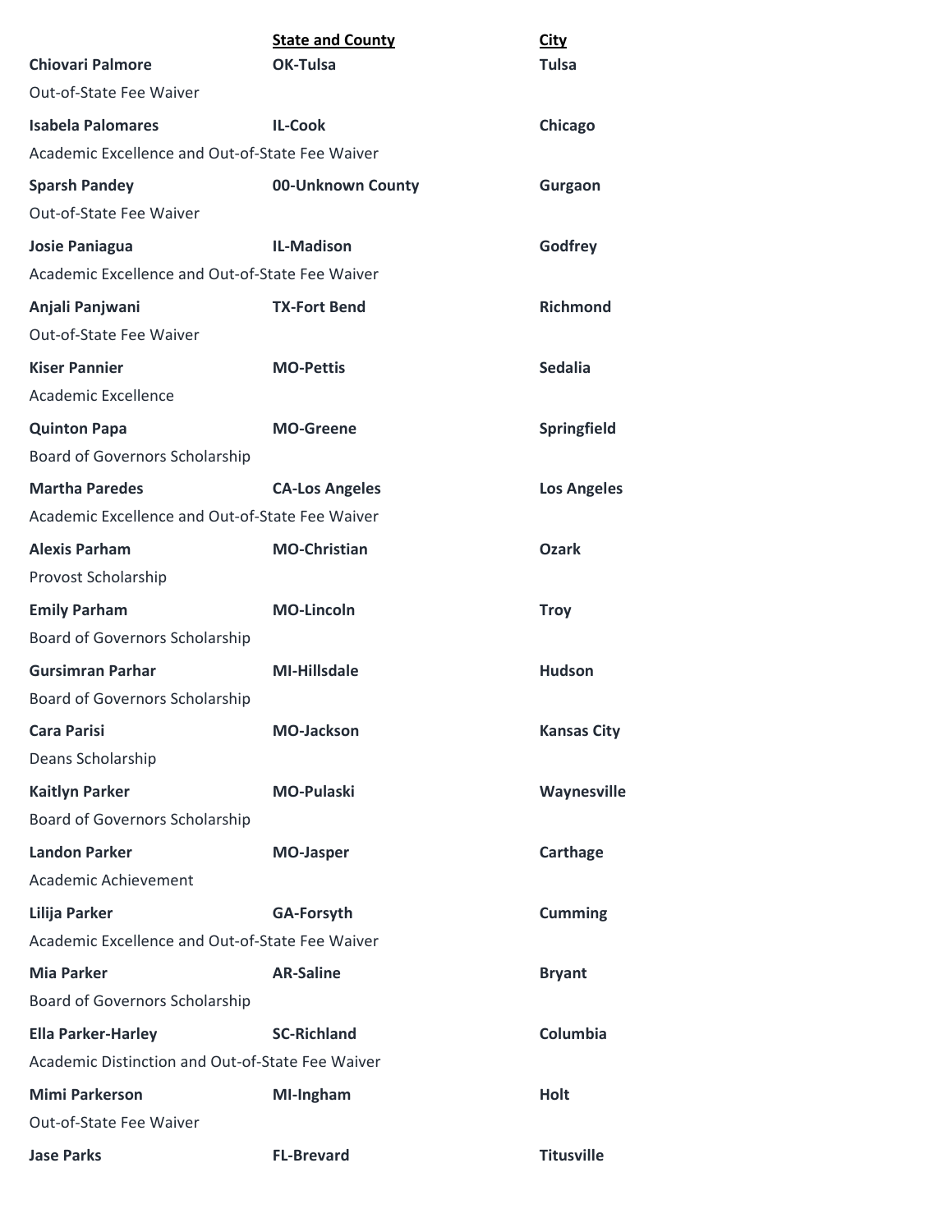|                                                 | <b>State and County</b> | <b>City</b>          |
|-------------------------------------------------|-------------------------|----------------------|
| Deans Scholarship                               |                         |                      |
| <b>Riley Parman</b>                             | <b>MO-Platte</b>        | <b>Kansas City</b>   |
| Board of Governors Scholarship                  |                         |                      |
| <b>Antonio Parnell</b>                          | <b>SC-Charleston</b>    | <b>Charleston</b>    |
| Academic Excellence and Out-of-State Fee Waiver |                         |                      |
| <b>Emma Parnell</b>                             | <b>MO-Boone</b>         | Columbia             |
| Deans Scholarship                               |                         |                      |
| <b>Arthur Parr</b>                              | <b>MO-Christian</b>     | <b>Clever</b>        |
| Academic Excellence                             |                         |                      |
| <b>Tylee Parrish</b>                            | <b>OK-Delaware</b>      | <b>Afton</b>         |
| Inclusive Excellence Scholarship                |                         |                      |
| <b>Autumn Parrott</b>                           | MO-Oregon               | <b>Alton</b>         |
| Board of Governors Scholarship                  |                         |                      |
| <b>Elijah Parrott</b>                           | <b>VA-Norfolk City</b>  | <b>Norfolk</b>       |
| Out-of-State Fee Waiver                         |                         |                      |
| <b>Jacey Parsley</b>                            | <b>MO-Stoddard</b>      | <b>Puxico</b>        |
| Provost Scholarship                             |                         |                      |
| <b>Marianne Partin</b>                          | <b>MO-Christian</b>     | <b>Ozark</b>         |
| Academic Excellence and Out-of-State Fee Waiver |                         |                      |
| <b>Casey Patch</b>                              | <b>VT-Rutland</b>       | <b>N</b> Clarendon   |
| Out-of-State Fee Waiver                         |                         |                      |
| <b>Mehreen Patel</b>                            | <b>IL-Cook</b>          | <b>Skokie</b>        |
| Out-of-State Fee Waiver                         |                         |                      |
| <b>Saanvi Patel</b>                             | <b>IL-Cook</b>          | Schaumburg           |
| Out-of-State Fee Waiver                         |                         |                      |
| <b>Vishy Patel</b>                              | IL-DuPage               | <b>Bloomingdale</b>  |
| Academic Excellence and Out-of-State Fee Waiver |                         |                      |
| <b>Vrushl Patel</b>                             | <b>MO-Saint Charles</b> | <b>Saint Charles</b> |
| Provost Scholarship                             |                         |                      |
| <b>Kyra Paternoster</b>                         | <b>NJ-Union</b>         | Westfield            |
| Academic Excellence and Out-of-State Fee Waiver |                         |                      |
| <b>Diana Patino</b>                             | <b>IL-Cook</b>          | <b>Hanover Park</b>  |
| Out-of-State Fee Waiver                         |                         |                      |
| Sophia Patino                                   | <b>CA-Santa Barbara</b> | <b>Santa Maria</b>   |
| Academic Excellence and Out-of-State Fee Waiver |                         |                      |
| <b>Ashlynn Patrick</b>                          | <b>MO-Jasper</b>        | Carthage             |
| Board of Governors Scholarship                  |                         |                      |
|                                                 |                         |                      |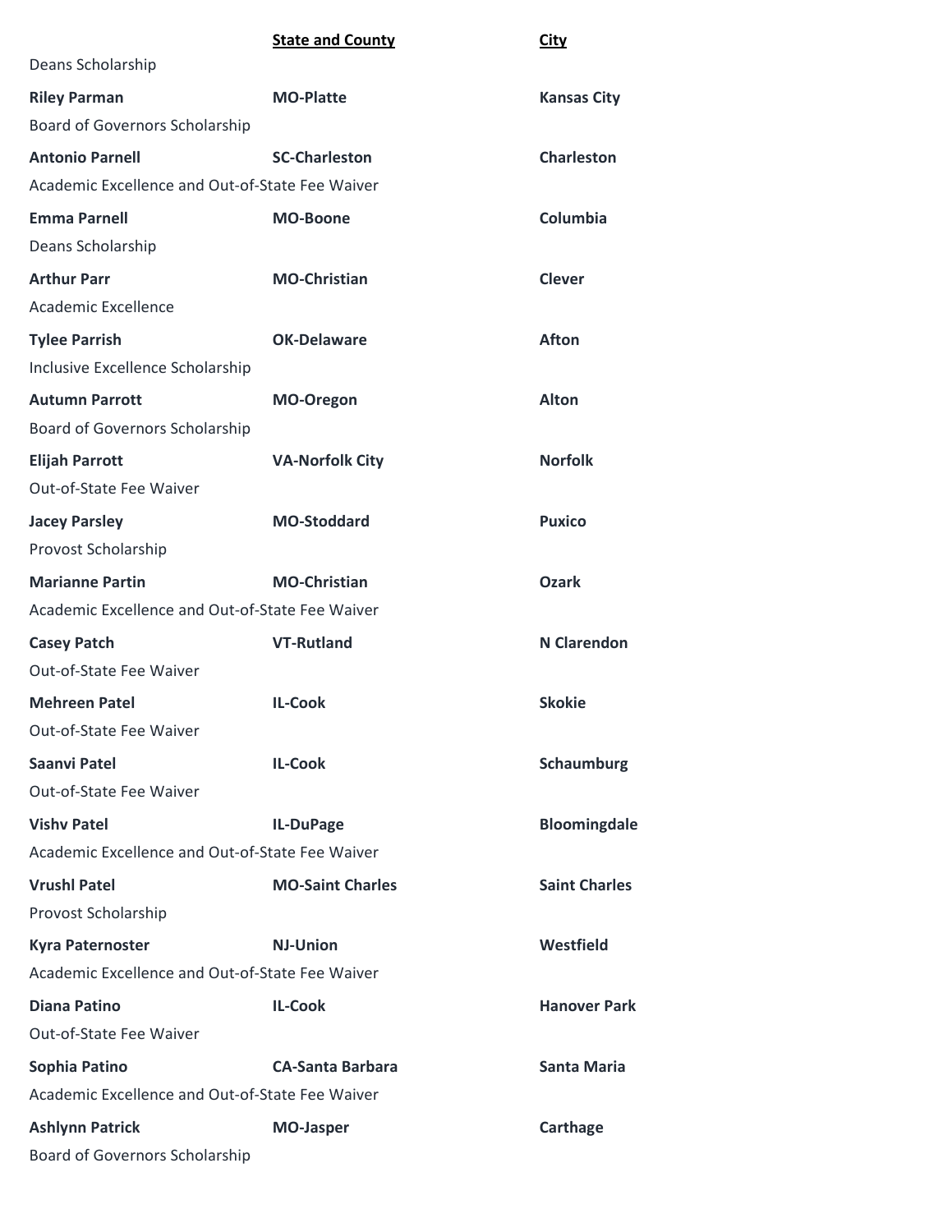| <b>Ryley Patten</b>                              | <b>State and County</b><br><b>TX-Denton</b> | <b>City</b><br>Lantana  |
|--------------------------------------------------|---------------------------------------------|-------------------------|
| Academic Excellence and Out-of-State Fee Waiver  |                                             |                         |
| <b>Elly Pattengill</b>                           | <b>MO-Scott</b>                             | <b>Benton</b>           |
| <b>Academic Distinction</b>                      |                                             |                         |
| <b>Aubree Patterson</b>                          | <b>MO-Cass</b>                              | <b>Peculiar</b>         |
| Academic Excellence                              |                                             |                         |
| <b>Madeline Patterson</b>                        | <b>TX-Hood</b>                              | Granbury                |
| Academic Excellence and Out-of-State Fee Waiver  |                                             |                         |
| <b>DeAvion Patton</b>                            | <b>IL-Cook</b>                              | <b>South Holland</b>    |
| Academic Excellence and Out-of-State Fee Waiver  |                                             |                         |
| <b>Owen Patton</b>                               | <b>MO-Christian</b>                         | <b>Ozark</b>            |
| Board of Governors Scholarship                   |                                             |                         |
| <b>Ashley Paul</b>                               | <b>MO-Jackson</b>                           | <b>Lees Summit</b>      |
| Academic Excellence                              |                                             |                         |
| <b>Brenden Pauls</b>                             | <b>MO-Saint Louis</b>                       | Wildwood                |
| Deans Scholarship                                |                                             |                         |
| <b>Bailey Payne</b>                              | <b>MO-Greene</b>                            | Springfield             |
| Board of Governors Scholarship                   |                                             |                         |
| <b>Brianna Payne</b>                             | <b>MO-Boone</b>                             | Columbia                |
| Deans Scholarship                                |                                             |                         |
| <b>Andrew Payton</b>                             | <b>MO-Greene</b>                            | Springfield             |
| Academic Excellence                              |                                             |                         |
| Sofia Pazera                                     | <b>MO-Greene</b>                            | Springfield             |
| Academic Excellence                              |                                             |                         |
| <b>Nile Peace</b>                                | 00-Unknown County                           |                         |
| Academic Achievement and Out-of-State Fee Waiver |                                             |                         |
| <b>Abigail Pearce</b>                            | <b>MO-Saint Charles</b>                     | Wentzville              |
| Board of Governors Scholarship                   |                                             |                         |
| <b>Amelia Pearson</b>                            | <b>MO-Saint Charles</b>                     | <b>Lake Saint Louis</b> |
| Academic Excellence                              |                                             |                         |
| <b>Cullen Pearson</b>                            | <b>MO-New Madrid</b>                        | <b>New Madrid</b>       |
| Academic Achievement                             |                                             |                         |
| <b>Kylie Pearson</b>                             | <b>FL-Broward</b>                           | <b>Coconut Creek</b>    |
| Academic Excellence and Out-of-State Fee Waiver  |                                             |                         |
| <b>Lana Pearson</b>                              | <b>TN-Shelby</b>                            | <b>Collierville</b>     |
| Academic Distinction and Out-of-State Fee Waiver |                                             |                         |
| Layla Pearson                                    | <b>MO-Jackson</b>                           | <b>Blue Springs</b>     |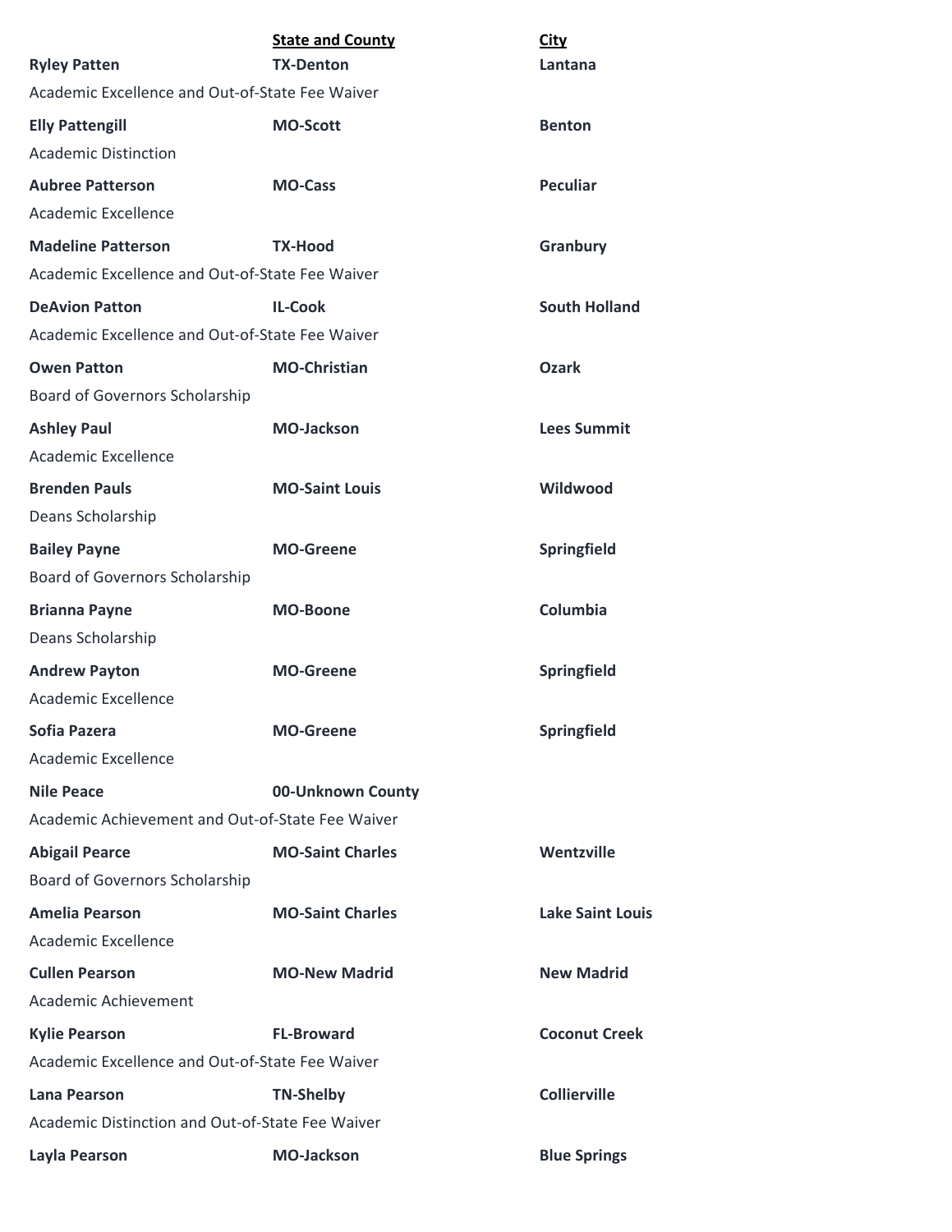|                                                 | <b>State and County</b>  | <b>City</b>             |
|-------------------------------------------------|--------------------------|-------------------------|
| <b>Academic Distinction</b>                     |                          |                         |
| <b>Tahillah-Julia Peau</b>                      | <b>AS-American Samoa</b> | Pago Pago               |
| Academic Excellence and Out-of-State Fee Waiver |                          |                         |
| <b>Aidan Peck</b>                               | <b>MO-Saint Louis</b>    | <b>Saint Louis</b>      |
| Academic Achievement                            |                          |                         |
| <b>Sydney Peck</b>                              | <b>MO-Clay</b>           | <b>Kansas City</b>      |
| Academic Excellence                             |                          |                         |
| <b>Brionna Peek</b>                             | OH-Cuyahoga              | <b>Cleveland</b>        |
| Out-of-State Fee Waiver                         |                          |                         |
| <b>Ethan Peeples</b>                            | <b>MO-Christian</b>      | <b>Ozark</b>            |
| Academic Excellence                             |                          |                         |
| <b>Stormey Jo Pembleton</b>                     | <b>AR-Benton</b>         | Gravette                |
| Academic Achievement                            |                          |                         |
| <b>Rachel Pendergast</b>                        | <b>CA-Riverside</b>      | <b>Riverside</b>        |
| Academic Excellence and Out-of-State Fee Waiver |                          |                         |
| <b>Mia Pendleton</b>                            | <b>OK-Rogers</b>         | Oologah                 |
| Out-of-State Fee Waiver                         |                          |                         |
| Katelyn Penkalski                               | <b>MO-Greene</b>         | Springfield             |
| Academic Excellence                             |                          |                         |
| <b>Avery Penn</b>                               | <b>MO-Platte</b>         | <b>Kansas City</b>      |
| Academic Excellence                             |                          |                         |
| <b>Eymbrie Penn</b>                             | <b>MO-Cass</b>           | Raymore                 |
| <b>Academic Distinction</b>                     |                          |                         |
| <b>Peyton Pennebaker</b>                        | LA-Ouachita              | <b>West Monroe</b>      |
| Deans Scholarship                               |                          |                         |
| <b>Mackenzie Penner</b>                         | <b>MO-Wright</b>         | <b>Mountain Grove</b>   |
| Provost Scholarship                             |                          |                         |
| <b>Marisa Penner</b>                            | <b>MO-Saint Louis</b>    | <b>Maryland Heights</b> |
| Presidential Scholarship                        |                          |                         |
| <b>Andrew Penney</b>                            | <b>MO-Greene</b>         | <b>Republic</b>         |
| Board of Governors Scholarship                  |                          |                         |
| <b>Evelyn Penrod</b>                            | <b>MO-Saint Louis</b>    | <b>Saint Louis</b>      |
| Board of Governors Scholarship                  |                          |                         |
| <b>Anthony Peralta</b>                          | IL-Sangamon              | Springfield             |
| Academic Excellence and Out-of-State Fee Waiver |                          |                         |
| <b>Zachary Perano</b>                           | <b>MO-Saint Charles</b>  | <b>Saint Peters</b>     |
| Academic Achievement                            |                          |                         |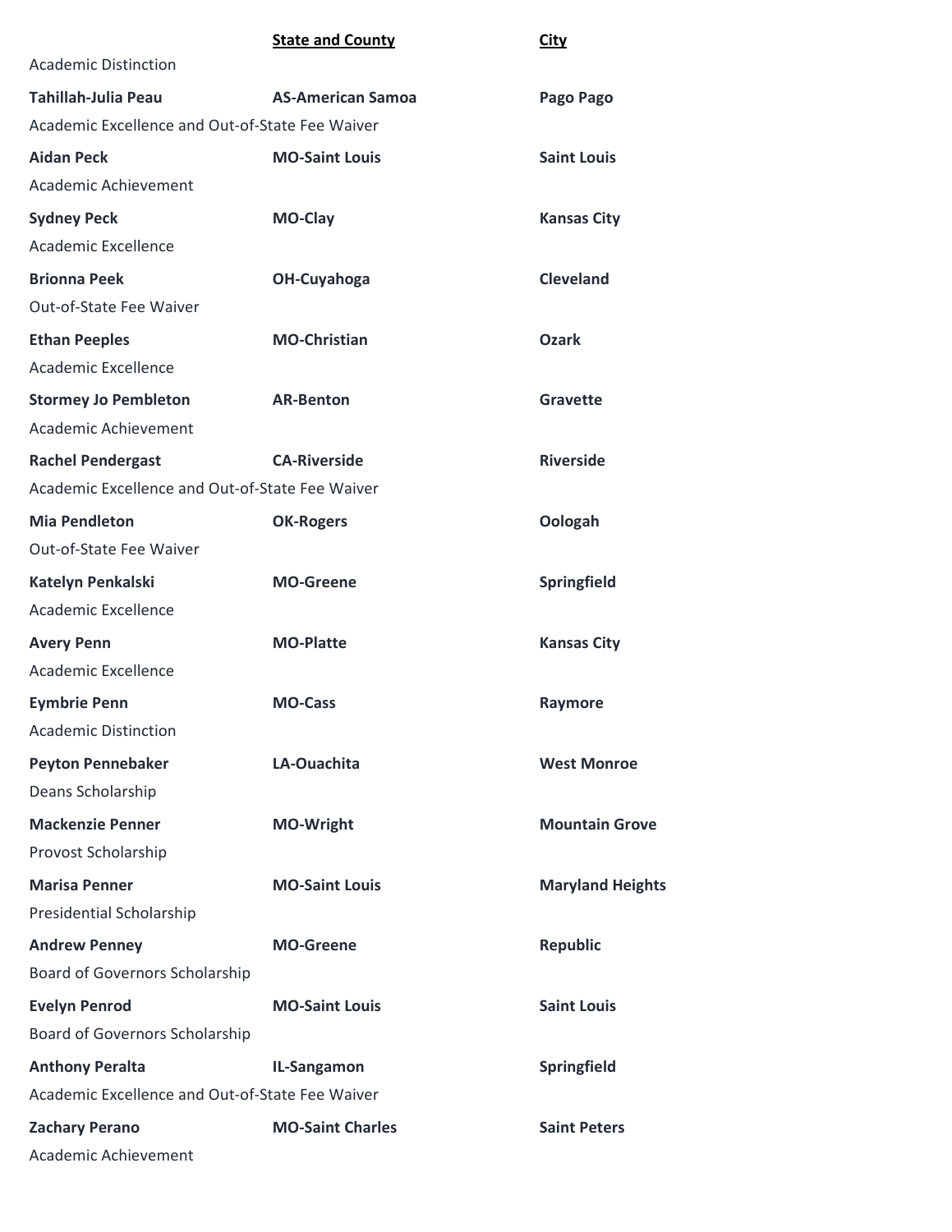| <b>Anielka Perez</b>                             | <b>State and County</b><br><b>MO-Greene</b> | <b>City</b><br>Springfield |
|--------------------------------------------------|---------------------------------------------|----------------------------|
| Board of Governors Scholarship                   |                                             |                            |
| <b>Marco Perez</b>                               | <b>IL-McHenry</b>                           | <b>Huntley</b>             |
| Out-of-State Fee Waiver                          |                                             |                            |
| <b>Skarleth Perez Brenes</b>                     | <b>MO-Greene</b>                            | Springfield                |
| Board of Governors Scholarship                   |                                             |                            |
| <b>Andrea Perez Martinez</b>                     | <b>TN-Hamblen</b>                           | <b>Morristown</b>          |
| Out-of-State Fee Waiver                          |                                             |                            |
| <b>Naomi Perkins</b><br>Deans Scholarship        | <b>MO-Crawford</b>                          | <b>Steelville</b>          |
| <b>Lauren Perry</b>                              | <b>MO-Saint Louis</b>                       | <b>Saint Louis</b>         |
| Board of Governors Scholarship                   |                                             |                            |
| <b>Abigail Pesselato</b><br>Deans Scholarship    | <b>MO-Saint Louis</b>                       | <b>Saint Louis</b>         |
| <b>Grant Peters</b>                              | <b>MO-Saint Louis</b>                       | <b>Chesterfield</b>        |
| Academic Achievement                             |                                             |                            |
| <b>Mia Peters</b>                                | <b>MO-Saint Louis</b>                       | <b>Saint Louis</b>         |
| Academic Excellence                              |                                             |                            |
| <b>Rachael Peters</b>                            | IL-Kane                                     | <b>Sugar Grove</b>         |
| Academic Distinction and Out-of-State Fee Waiver |                                             |                            |
| <b>Sarah Peters</b>                              | <b>NE-Douglas</b>                           | Omaha                      |
| Board of Governors Scholarship                   |                                             |                            |
| <b>Shaylee Peters</b>                            | <b>MI-Jackson</b>                           | <b>Brooklyn</b>            |
| Academic Achievement and Out-of-State Fee Waiver |                                             |                            |
| <b>Tanner Petersen</b>                           | <b>MO-Webster</b>                           | <b>Rogersville</b>         |
| Deans Scholarship                                |                                             |                            |
| <b>Alyssa Peterson</b>                           | <b>IL-Saint Clair</b>                       | <b>O</b> Fallon            |
| Academic Achievement and Out-of-State Fee Waiver |                                             |                            |
| <b>Calvin Peterson</b>                           | <b>MN-Winona</b>                            | Winona                     |
| Board of Governors Scholarship                   |                                             |                            |
| <b>Elizabeth Peterson</b>                        | <b>MO-Saint Louis</b>                       | <b>Chesterfield</b>        |
| Academic Excellence                              |                                             |                            |
| <b>Kaitlyn Peterson</b>                          | <b>IL-Madison</b>                           | <b>Bethalto</b>            |
| Academic Excellence and Out-of-State Fee Waiver  |                                             |                            |
| <b>Landon Petri</b>                              | <b>MO-Boone</b>                             | Columbia                   |
| Academic Achievement                             |                                             |                            |
| <b>Elizabeth Petrosky</b>                        | <b>PA-Lycoming</b>                          | Williamsport               |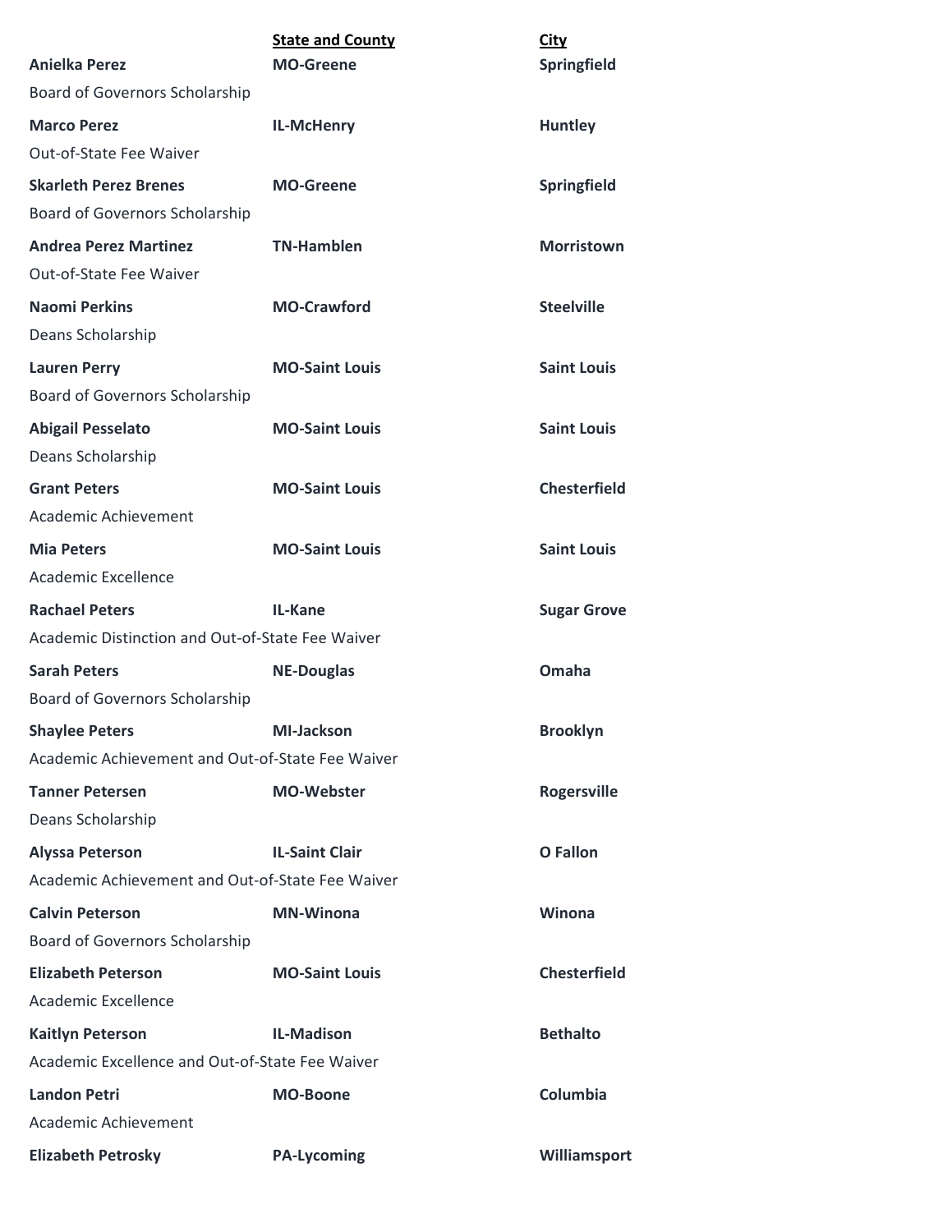|                                                  | <b>State and County</b> | <b>City</b>          |
|--------------------------------------------------|-------------------------|----------------------|
| Academic Distinction and Out-of-State Fee Waiver |                         |                      |
| <b>Grace Petschel</b>                            | <b>MO-Saint Louis</b>   | Fenton               |
| Provost Scholarship                              |                         |                      |
| <b>Abigail Peyton</b>                            | AZ-Pima                 | <b>Tucson</b>        |
| Academic Distinction and Out-of-State Fee Waiver |                         |                      |
| <b>Avery Pezzani</b>                             | <b>MO-Greene</b>        | Springfield          |
| <b>Academic Excellence</b>                       |                         |                      |
| <b>Nathan Pfefferkorn</b>                        | <b>MO-Scott</b>         | <b>Chaffee</b>       |
| Academic Excellence                              |                         |                      |
| <b>Blake Pfeiff</b>                              | <b>MO-Linn</b>          | <b>Purdin</b>        |
| Provost Scholarship                              |                         |                      |
| <b>Kyleigh Pfitzner</b>                          | <b>MO-Greene</b>        | <b>Ozark</b>         |
| <b>Academic Excellence</b>                       |                         |                      |
| <b>Kyle Pham</b>                                 | <b>MO-Barry</b>         | <b>Monett</b>        |
| Provost Scholarship                              |                         |                      |
| <b>Tiffany Pham</b>                              | <b>MO-Jasper</b>        | <b>Carl Junction</b> |
| Board of Governors Scholarship                   |                         |                      |
| <b>Angel Phan</b>                                | <b>IA-Dallas</b>        | <b>Waukee</b>        |
| Deans Scholarship                                |                         |                      |
| <b>Alexander Phelps</b>                          | <b>MO-Lawrence</b>      | <b>Aurora</b>        |
| <b>Board of Governors Scholarship</b>            |                         |                      |
| <b>Liam Pheonix</b>                              | <b>MO-Greene</b>        | Springfield          |
| Provost Scholarship                              |                         |                      |
| <b>Jessica Philips</b>                           | <b>MO-Cass</b>          | Raymore              |
| Academic Excellence                              |                         |                      |
| <b>Aaliyah Phillips</b>                          | <b>IL-Adams</b>         | Liberty              |
| Out-of-State Fee Waiver                          |                         |                      |
| <b>Gracie Phillips</b>                           | <b>MO-Buchanan</b>      | <b>Saint Joseph</b>  |
| Board of Governors Scholarship                   |                         |                      |
| <b>Karsynn Phillips</b>                          | <b>MO-Stoddard</b>      | <b>Dexter</b>        |
| Academic Excellence                              |                         |                      |
| <b>Krista Phillips</b>                           | IL-Effingham            | <b>Effingham</b>     |
| Provost Scholarship                              |                         |                      |
| <b>Audrey Phipps</b>                             | <b>AZ-Maricopa</b>      | <b>Scottsdale</b>    |
| Academic Excellence and Out-of-State Fee Waiver  |                         |                      |
| <b>Alyssa Pick</b>                               | <b>MO-Saint Louis</b>   | Wildwood             |
| Academic Excellence                              |                         |                      |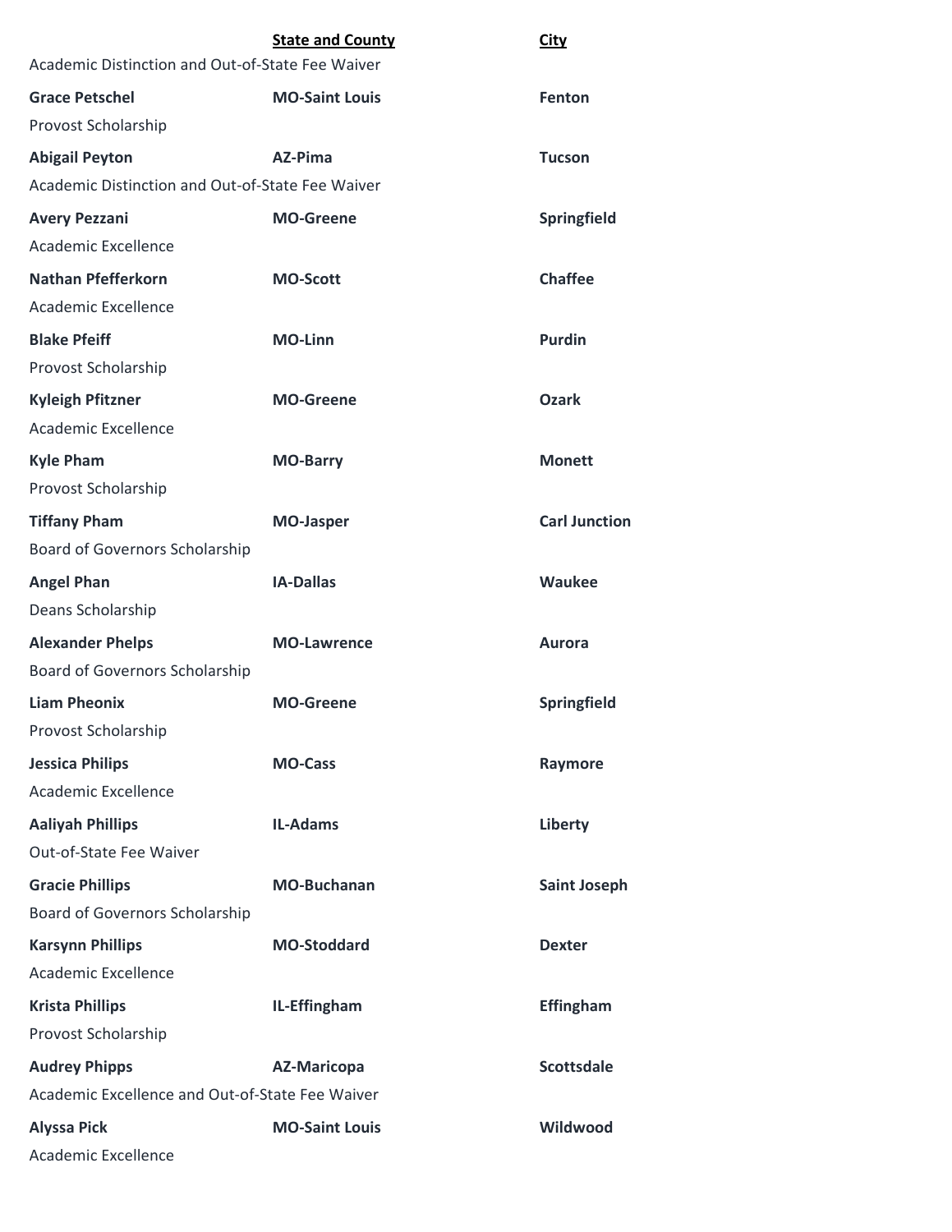| <b>Averi Pick</b>                                                       | <b>State and County</b><br><b>AR-Benton</b> | <b>City</b><br><b>Bella Vista</b> |
|-------------------------------------------------------------------------|---------------------------------------------|-----------------------------------|
| Academic Excellence and Out-of-State Fee Waiver                         |                                             |                                   |
| <b>Ainsley Pickering</b><br>Board of Governors Scholarship              | <b>MO-Jackson</b>                           | <b>Lees Summit</b>                |
| <b>Kiara Picou-Brown</b><br>Inclusive Excellence Scholarship            | <b>MO-Perry</b>                             | Perryville                        |
| <b>Alexandria Pierce</b><br><b>Academic Distinction</b>                 | MO-Clay                                     | Gladstone                         |
| <b>Eliza Pierce</b><br>Academic Achievement                             | <b>MO-Cole</b>                              | <b>Jefferson Cty</b>              |
| <b>Madelynn Pierce</b><br><b>Academic Excellence</b>                    | <b>MO-Cole</b>                              | <b>Jefferson Cty</b>              |
| <b>Tristan Pierce</b><br>Provost Scholarship                            | <b>MO-Taney</b>                             | <b>Hollister</b>                  |
| <b>William Pierce</b><br>Board of Governors Scholarship                 | MO-Clay                                     | <b>Kansas City</b>                |
| <b>lan Pierra</b><br>Academic Excellence and Out-of-State Fee Waiver    | <b>NJ-Morris</b>                            | <b>Montville</b>                  |
| <b>Joseph Pierski</b><br>Out-of-State Fee Waiver                        | <b>AR-Baxter</b>                            | <b>Clarkridge</b>                 |
| <b>Maura Pilafas</b><br>Deans Scholarship                               | IL-DuPage                                   | Aurora                            |
| <b>Kaitlyn Pile</b><br>Board of Governors Scholarship                   | <b>MO-Greene</b>                            | Springfield                       |
| <b>Natalie Pile</b><br>Academic Achievement and Out-of-State Fee Waiver | IL-McLean                                   | <b>Normal</b>                     |
| <b>Hailey Pilkington</b><br>Academic Excellence                         | <b>MO-Webster</b>                           | <b>Fordland</b>                   |
| <b>Macey Pilliard</b><br>Deans Scholarship                              | <b>MO-Jefferson</b>                         | <b>Herculaneum</b>                |
| <b>Elaina Pingel</b><br>Academic Excellence                             | <b>MO-Perry</b>                             | <b>Perryville</b>                 |
| <b>Olivia Pinzke</b><br>Provost Scholarship                             | <b>MO-Saint Charles</b>                     | <b>Defiance</b>                   |
| <b>Alana Piontek</b><br>Provost Scholarship                             | <b>MO-Franklin</b>                          | Washington                        |
| <b>Delaney Pipkin</b>                                                   | <b>MO-Cape Girardeau</b>                    | <b>Jackson</b>                    |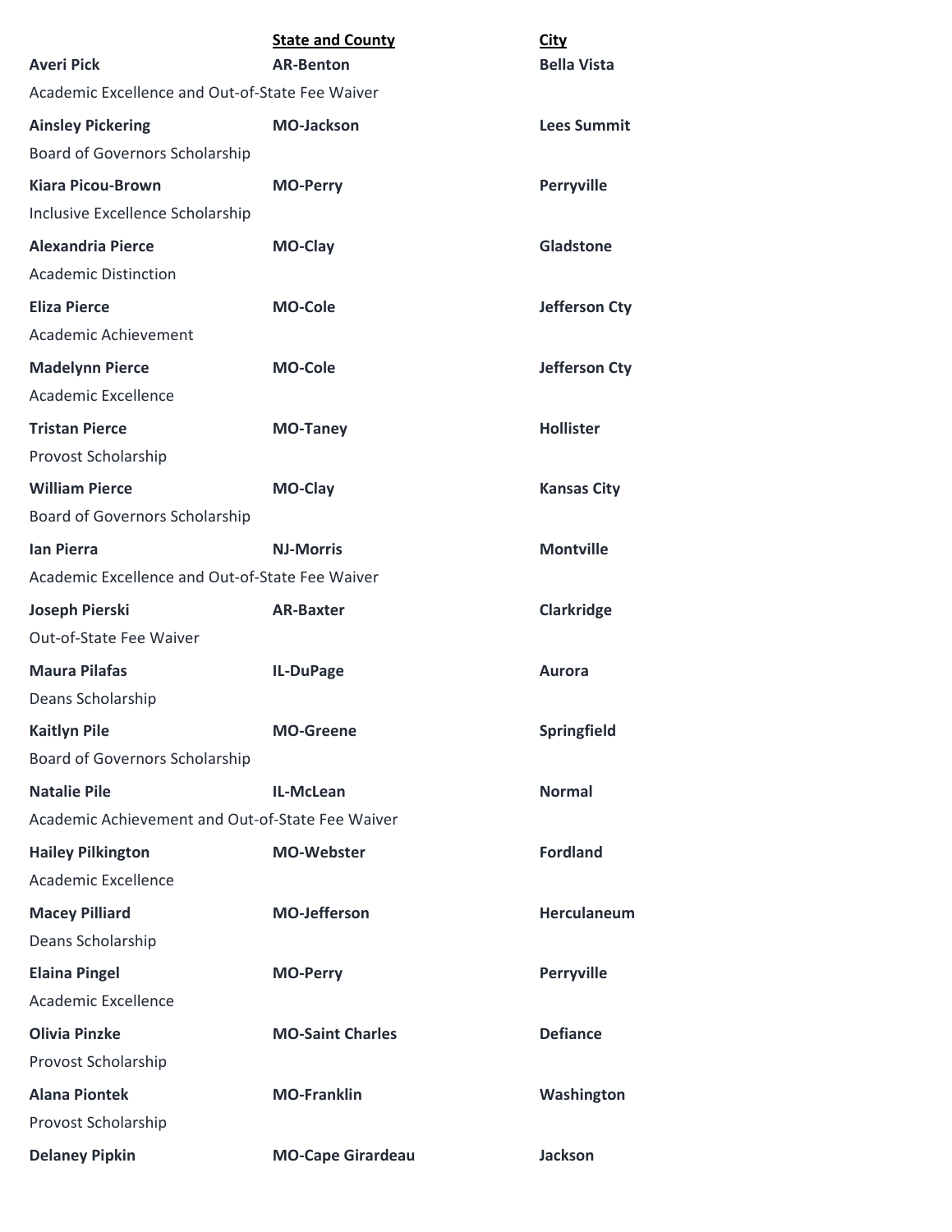|                                                 | <b>State and County</b>  | <b>City</b>          |
|-------------------------------------------------|--------------------------|----------------------|
| Board of Governors Scholarship                  |                          |                      |
| <b>Kinzie Pipkin</b>                            | <b>CA-San Diego</b>      | Lakeside             |
| Academic Excellence and Out-of-State Fee Waiver |                          |                      |
| <b>Jack Pipkins</b>                             | <b>MO-Saint Charles</b>  | <b>Saint Charles</b> |
| Board of Governors Scholarship                  |                          |                      |
| <b>Lydia Pipkins</b>                            | <b>MO-Saint Charles</b>  | <b>O</b> Fallon      |
| Academic Excellence                             |                          |                      |
| <b>Jewel Pippin</b>                             | IL-Kankakee              | <b>Bourbonnais</b>   |
| Academic Excellence and Out-of-State Fee Waiver |                          |                      |
| <b>Abby Pittman</b>                             | <b>AR-Benton</b>         | <b>Bentonville</b>   |
| <b>Out-of-State Fee Waiver</b>                  |                          |                      |
| <b>Haleigh Pittman</b>                          | <b>MO-Jasper</b>         | Carthage             |
| Academic Achievement                            |                          |                      |
| <b>Lillian Pittman</b>                          | <b>KS-Douglas</b>        | <b>Eudora</b>        |
| Board of Governors Scholarship                  |                          |                      |
| <b>Jacob Pittman Davis</b>                      | <b>MO-Jackson</b>        | <b>Blue Springs</b>  |
| Board of Governors Scholarship                  |                          |                      |
| <b>Kelsey Pitts</b>                             | <b>MO-Howell</b>         | <b>West Plains</b>   |
| Board of Governors Scholarship                  |                          |                      |
| <b>Raelynn Pitts</b>                            | <b>AZ-Maricopa</b>       | <b>Phoenix</b>       |
| Academic Excellence and Out-of-State Fee Waiver |                          |                      |
| <b>Madison Pitzer</b>                           | <b>MO-Saint Louis</b>    | <b>Ballwin</b>       |
| Board of Governors Scholarship                  |                          |                      |
| <b>Adam Plank</b>                               | <b>OK-Wagoner</b>        | <b>Broken Arrow</b>  |
| Board of Governors Scholarship                  |                          |                      |
| <b>Kiersten Playter</b>                         | <b>MO-Jackson</b>        | Independence         |
| Deans Scholarship                               |                          |                      |
| <b>Gabriella Pletcher</b>                       | <b>MO-Cape Girardeau</b> | <b>Jackson</b>       |
| Provost Scholarship                             |                          |                      |
| <b>Ava Ploch</b>                                | <b>MO-Franklin</b>       | Labadie              |
| <b>Board of Governors Scholarship</b>           |                          |                      |
| <b>Lauren Pluff</b>                             | <b>MO-Saint Louis</b>    | <b>Saint Louis</b>   |
| Board of Governors Scholarship                  |                          |                      |
| <b>Caden Plummer</b>                            | IL-Jefferson             | <b>Mount Vernon</b>  |
| Academic Excellence and Out-of-State Fee Waiver |                          |                      |
| <b>Jillian Plymell</b>                          | <b>MO-Daviess</b>        | Pattonsburg          |
| Provost Scholarship                             |                          |                      |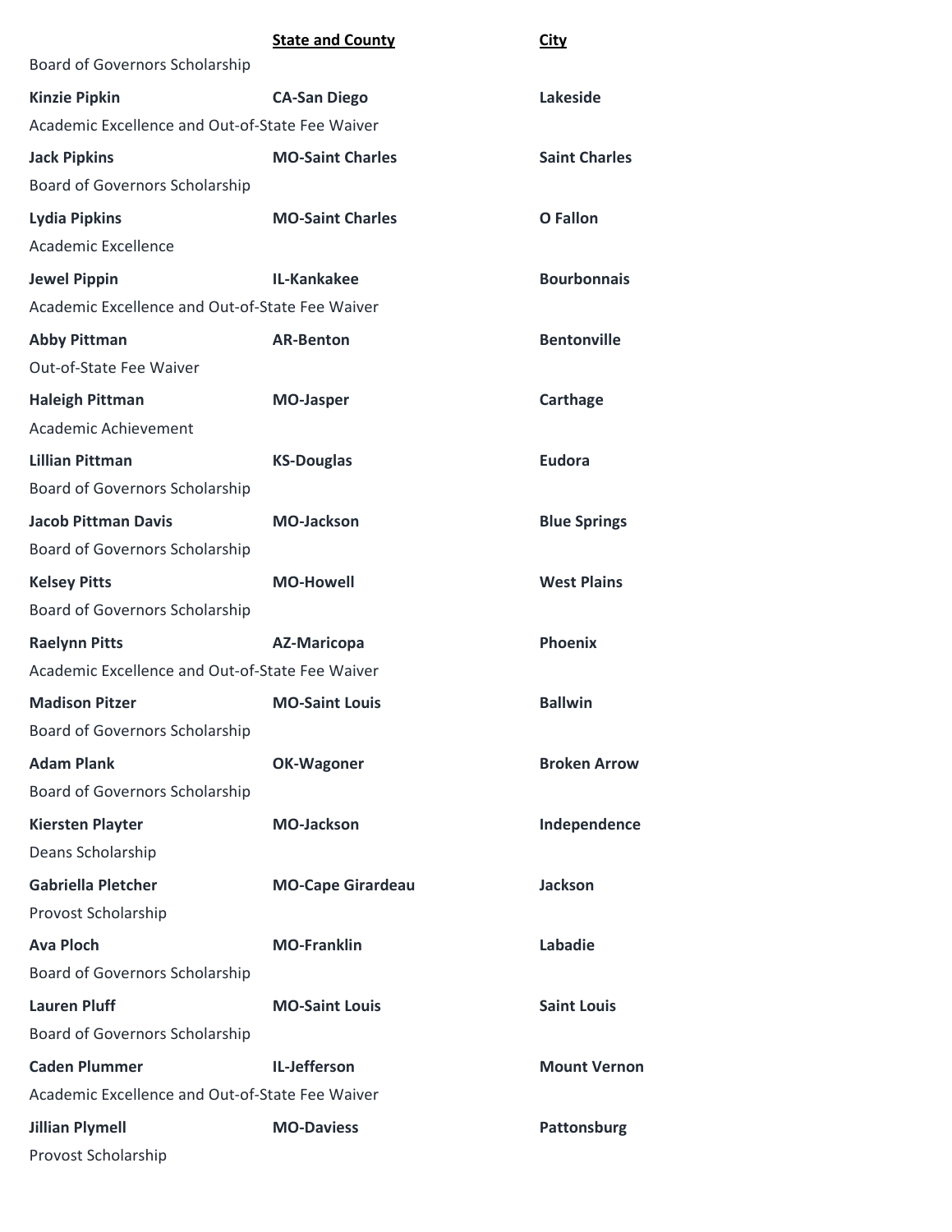|                                                 | <b>State and County</b> | <b>City</b>             |
|-------------------------------------------------|-------------------------|-------------------------|
| <b>Bianka Podumis</b>                           | <b>TX-Williamson</b>    | <b>Austin</b>           |
| Out-of-State Fee Waiver                         |                         |                         |
| <b>Xavier Podwoski</b>                          | <b>MO-Pulaski</b>       | <b>Saint Robert</b>     |
| Deans Scholarship                               |                         |                         |
| <b>Benjamin Poest</b>                           | <b>MO-Camden</b>        | <b>Linn Creek</b>       |
| Board of Governors Scholarship                  |                         |                         |
| <b>Mason Pofahl</b>                             | <b>OR-Deschutes</b>     | <b>Bend</b>             |
| Out-of-State Fee Waiver                         |                         |                         |
| <b>Kodie Pohl</b>                               | <b>MO-Greene</b>        | Springfield             |
| <b>Academic Excellence</b>                      |                         |                         |
| <b>Breanna Pohlenz</b>                          | <b>MO-Webster</b>       | <b>Marshfield</b>       |
| Academic Achievement                            |                         |                         |
| <b>Lily Poland</b>                              | <b>AR-Benton</b>        | <b>Bentonville</b>      |
| Board of Governors Scholarship                  |                         |                         |
| Linnsi Polewski                                 | <b>IL-Madison</b>       | Godfrey                 |
| Academic Excellence and Out-of-State Fee Waiver |                         |                         |
| <b>Zachary Polisner</b>                         | IL-Lake                 | <b>Deerfield</b>        |
| Out-of-State Fee Waiver                         |                         |                         |
| <b>Ava Polizzi</b>                              | <b>MO-Franklin</b>      | Washington              |
| Academic Achievement                            |                         |                         |
| <b>Benjamin Polk</b>                            | <b>MO-Taney</b>         | <b>Hollister</b>        |
| Deans Scholarship                               |                         |                         |
| <b>David Polster</b>                            | <b>MO-Saint Louis</b>   | <b>Maryland Heights</b> |
| Academic Excellence                             |                         |                         |
| <b>Addison Poock</b>                            | <b>WI-Green Lake</b>    | <b>Green Lake</b>       |
| Academic Excellence and Out-of-State Fee Waiver |                         |                         |
| <b>Breanna Portell</b>                          | <b>IL-Saint Clair</b>   | <b>Dupo</b>             |
| Academic Excellence and Out-of-State Fee Waiver |                         |                         |
| <b>Ashleigh Porter</b>                          | <b>MO-Saint Charles</b> | <b>Saint Peters</b>     |
| Board of Governors Scholarship                  |                         |                         |
| <b>Brady Porter</b>                             | <b>TX-Hood</b>          | Granbury                |
| Academic Excellence and Out-of-State Fee Waiver |                         |                         |
| <b>Marcellus Porter</b>                         | <b>MO-Saint Charles</b> | O Fallon                |
| Academic Excellence                             |                         |                         |
| <b>Miya Portillo</b>                            | <b>TX-Denton</b>        | <b>Krum</b>             |
| Out-of-State Fee Waiver                         |                         |                         |
| <b>Austin Post</b>                              | <b>MO-Greene</b>        | Springfield             |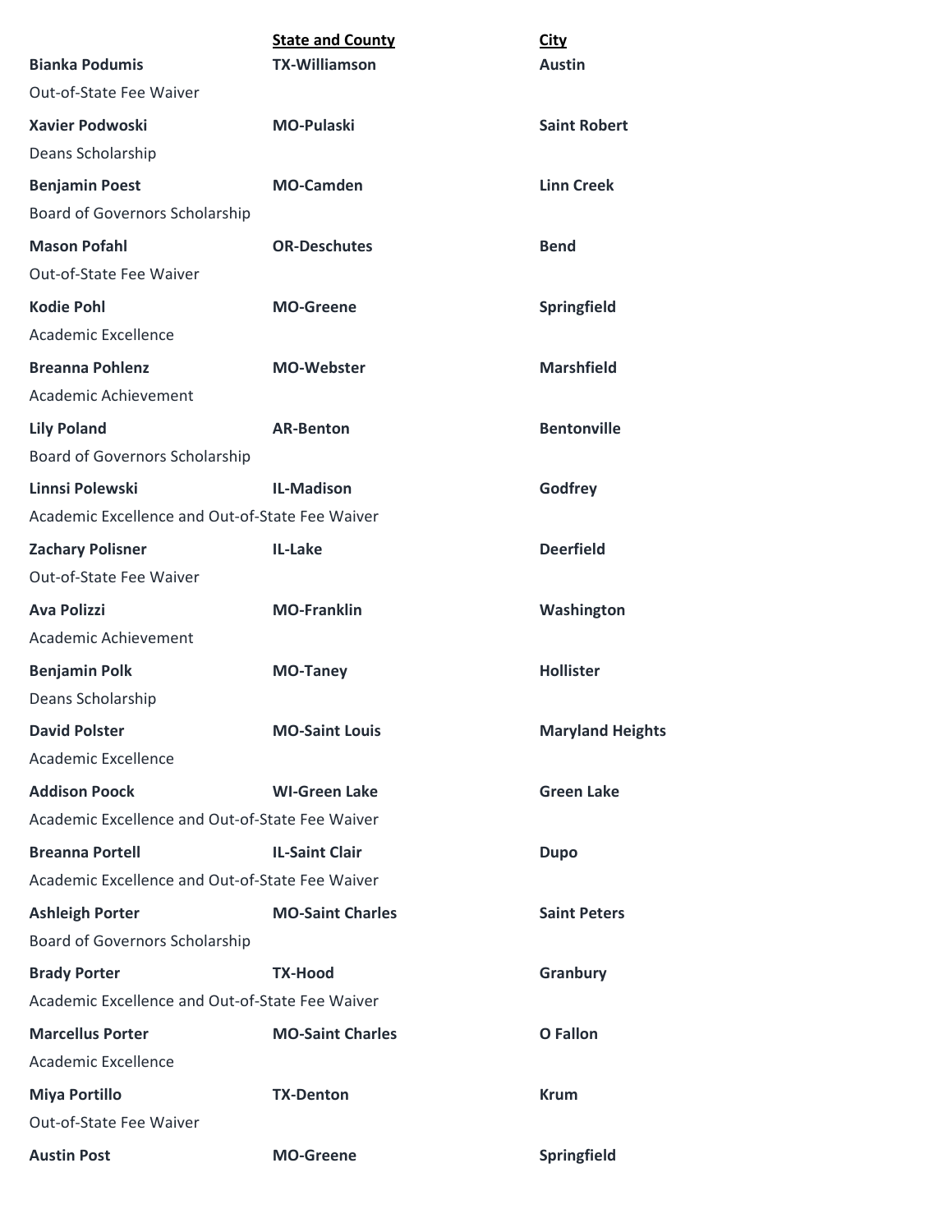|                                                  | <b>State and County</b> | <b>City</b>             |
|--------------------------------------------------|-------------------------|-------------------------|
| Provost Scholarship                              |                         |                         |
| <b>Braeden Post</b>                              | <b>MO-Saint Louis</b>   | <b>Saint Louis</b>      |
| Academic Excellence                              |                         |                         |
| <b>Lilly Post</b>                                | MO-Clay                 | <b>Smithville</b>       |
| Academic Achievement                             |                         |                         |
| <b>Renee Postma</b>                              | <b>MO-Platte</b>        | <b>Kansas City</b>      |
| <b>Board of Governors Scholarship</b>            |                         |                         |
| <b>Adisyn Postol</b>                             | <b>IL-Madison</b>       | <b>Glen Carbon</b>      |
| Out-of-State Fee Waiver                          |                         |                         |
| <b>Jerry Potter</b>                              | <b>MO-Moniteau</b>      | Latham                  |
| <b>Academic Distinction</b>                      |                         |                         |
| <b>Reese Potter</b>                              | <b>IA-Decatur</b>       | Lamoni                  |
| Academic Distinction and Out-of-State Fee Waiver |                         |                         |
| <b>Kendall Potts</b>                             | <b>IN-Gibson</b>        | <b>Haubstadt</b>        |
| Academic Distinction and Out-of-State Fee Waiver |                         |                         |
| <b>Natalie Potts</b>                             | <b>IL-Kendall</b>       | Oswego                  |
| Academic Achievement and Out-of-State Fee Waiver |                         |                         |
| <b>Ahmad Powell</b>                              | <b>MA-Norfolk</b>       | Quincy                  |
| Out-of-State Fee Waiver                          |                         |                         |
| <b>Ava Powell</b>                                | <b>MO-Greene</b>        | Springfield             |
| Board of Governors Scholarship                   |                         |                         |
| <b>Hannah Powell</b>                             | <b>MO-Boone</b>         | Columbia                |
| Academic Achievement                             |                         |                         |
| <b>Mackenzie Powell</b>                          | <b>MO-Stoddard</b>      | <b>Bernie</b>           |
| <b>Academic Excellence</b>                       |                         |                         |
| <b>Peighton Powell</b>                           | 00-Unknown County       |                         |
| Academic Excellence                              |                         |                         |
| <b>Owen Powell-Smith</b>                         | <b>MO-Greene</b>        | <b>Strafford</b>        |
| Provost Scholarship                              |                         |                         |
| <b>Aidan Prasad</b>                              | <b>MO-Saint Charles</b> | <b>Lake Saint Louis</b> |
| Deans Scholarship                                |                         |                         |
| <b>Cole Prather</b>                              | <b>OK-Pittsburg</b>     | <b>McAlester</b>        |
| Academic Excellence and Out-of-State Fee Waiver  |                         |                         |
| <b>Jolie Prescott</b>                            | <b>MO-Lawrence</b>      | <b>Mount Vernon</b>     |
| Inclusive Excellence Scholarship                 |                         |                         |
| <b>Madelyn Preston</b>                           | <b>RI-Washington</b>    | Westerly                |
| Out-of-State Fee Waiver                          |                         |                         |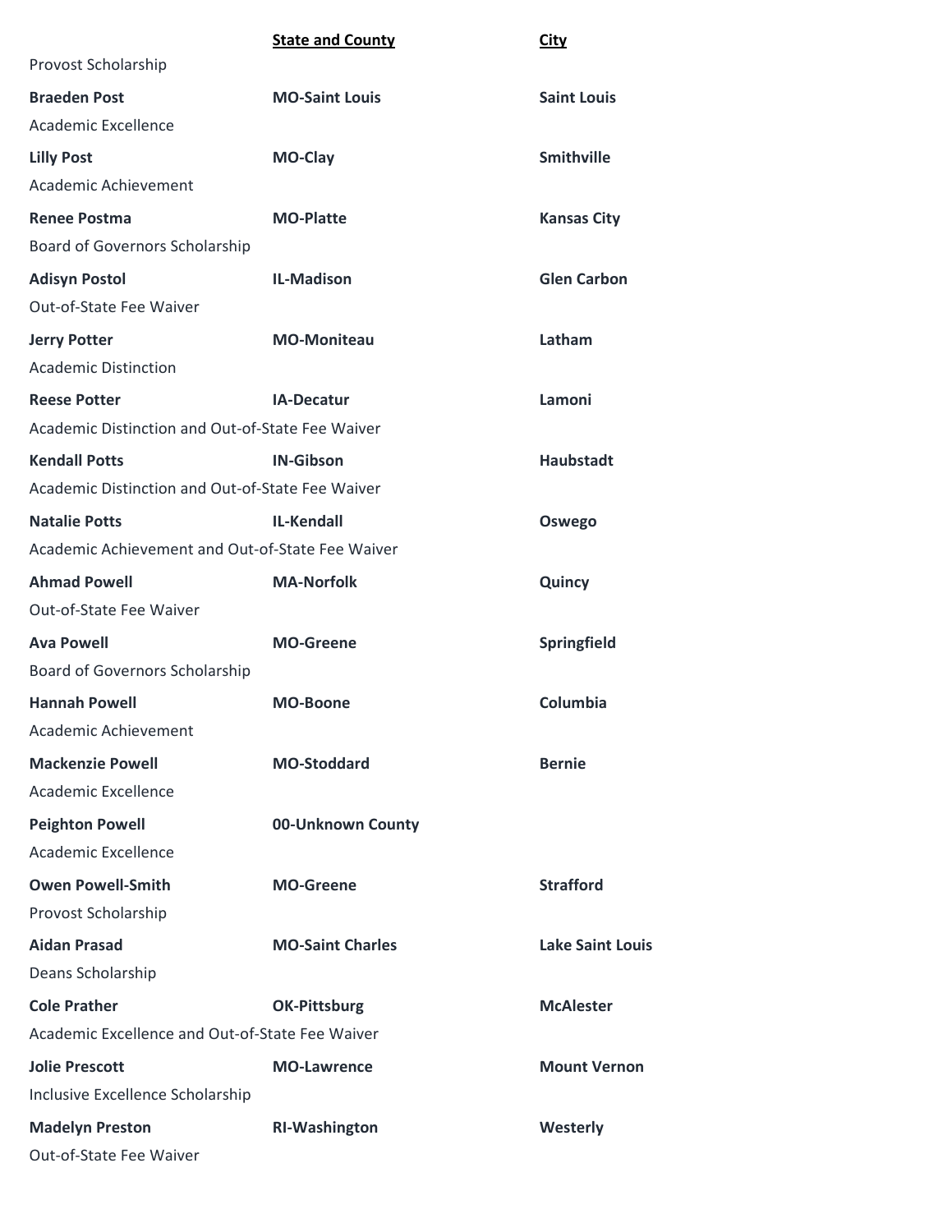| <b>Ayda Price</b>                                       | <b>State and County</b><br>IL-Champaign | <b>City</b><br>Champaign |
|---------------------------------------------------------|-----------------------------------------|--------------------------|
| Academic Excellence and Out-of-State Fee Waiver         |                                         |                          |
| <b>Kenedi Price</b>                                     | <b>IL-Monroe</b>                        | Waterloo                 |
| Out-of-State Fee Waiver                                 |                                         |                          |
| <b>Makena Price</b>                                     | <b>KS-Johnson</b>                       | <b>Stilwell</b>          |
| Academic Excellence and Out-of-State Fee Waiver         |                                         |                          |
| <b>Lauren Prigge</b>                                    | <b>MO-Maries</b>                        | <b>Vichy</b>             |
| Provost Scholarship                                     |                                         |                          |
| <b>Alexis Prinster</b>                                  | <b>MO-Saint Charles</b>                 | <b>O</b> Fallon          |
| Academic Excellence                                     |                                         |                          |
| <b>Presley Probert</b>                                  | <b>MO-Jasper</b>                        | Carthage                 |
| Academic Excellence                                     |                                         |                          |
| <b>Macy Probst</b>                                      | IL-Effingham                            | <b>Teutopolis</b>        |
| Provost Scholarship                                     |                                         |                          |
| <b>Raegan Probus</b>                                    | IL-McLean                               | <b>Bloomington</b>       |
| Academic Distinction and Out-of-State Fee Waiver        |                                         |                          |
| <b>Nolan Prokosch</b>                                   | <b>MN-McLeod</b>                        | <b>Hutchinson</b>        |
| Provost Scholarship                                     |                                         |                          |
| <b>Andrew Proper</b>                                    | IL-McHenry                              | <b>Crystal Lake</b>      |
| Out-of-State Fee Waiver                                 |                                         |                          |
| <b>Katelyn Proper</b>                                   | <b>MO-Andrew</b>                        | <b>Country Club</b>      |
| Deans Scholarship                                       |                                         |                          |
| <b>Mkena Propps</b>                                     | <b>MO-Barry</b>                         | <b>Purdy</b>             |
| Provost Scholarship                                     |                                         |                          |
| <b>Elizabeth Provin</b>                                 | <b>MO-Clinton</b>                       | Lathrop                  |
| Hutchens/SGA Centennial Leaders and Provost Scholarship |                                         |                          |
| <b>LeTroy Pruitt</b>                                    | <b>CA-Los Angeles</b>                   | <b>Los Angeles</b>       |
| Out-of-State Fee Waiver                                 |                                         |                          |
| <b>Mary Pruitt</b>                                      | <b>KS-Jackson</b>                       | <b>Holton</b>            |
| Out-of-State Fee Waiver                                 |                                         |                          |
| <b>Timothy Pruitt</b>                                   | <b>MO-Laclede</b>                       | Lebanon                  |
| Academic Achievement                                    |                                         |                          |
| <b>Tonyea Pruitt</b>                                    | <b>TN-Shelby</b>                        | <b>Memphis</b>           |
| Academic Excellence and Out-of-State Fee Waiver         |                                         |                          |
| <b>Andrew Prybylla</b>                                  | <b>CA-Los Angeles</b>                   | <b>Torrance</b>          |
| Out-of-State Fee Waiver                                 |                                         |                          |
| <b>Nora Pryor</b>                                       | <b>MO-Saint Charles</b>                 | <b>Lake Saint Louis</b>  |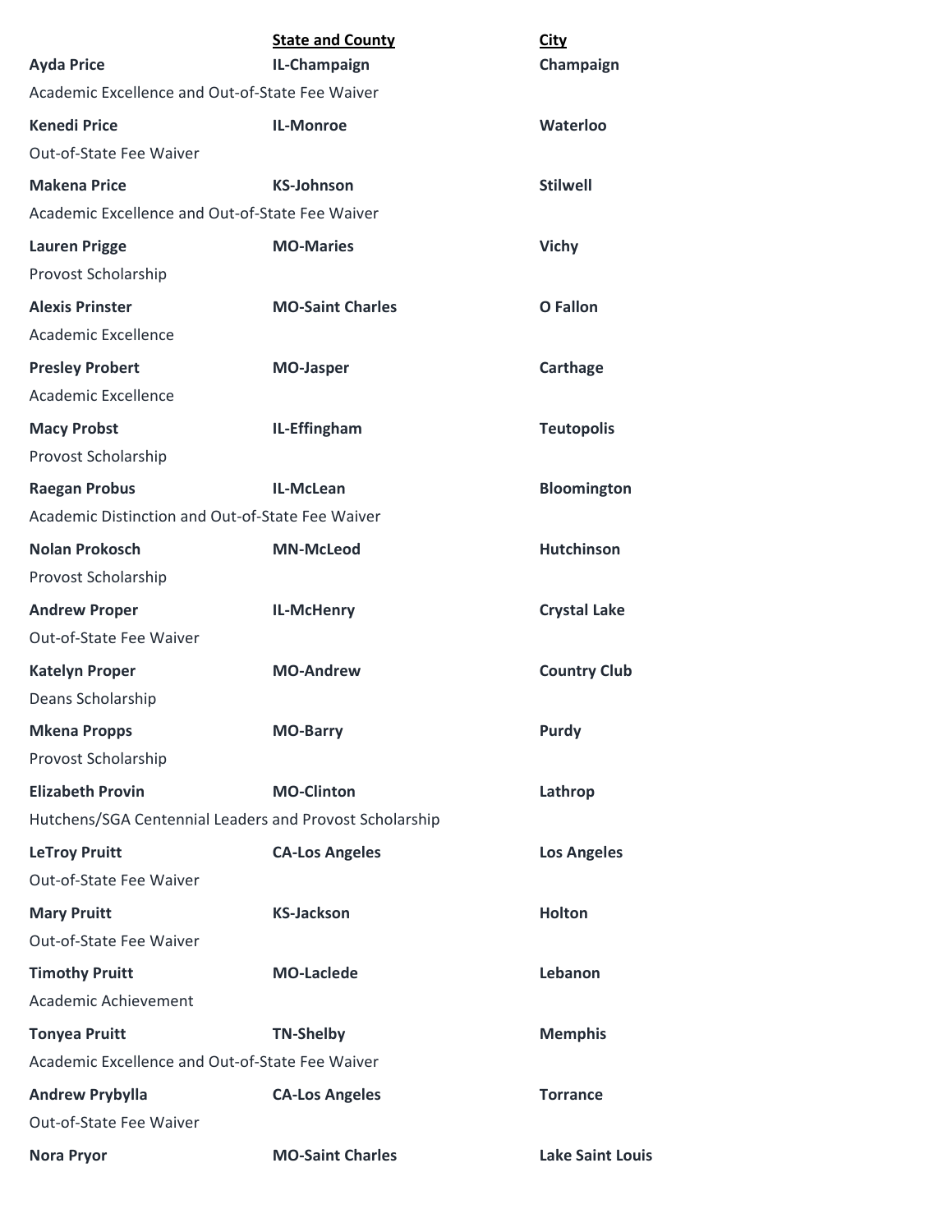|                                                 | <b>State and County</b>  | <b>City</b>          |
|-------------------------------------------------|--------------------------|----------------------|
| Board of Governors Scholarship                  |                          |                      |
| <b>Anthony Psarev</b>                           | <b>MO-Christian</b>      | <b>Ozark</b>         |
| Academic Excellence                             |                          |                      |
| <b>Hayden Pugh</b>                              | <b>MO-Jackson</b>        | Independence         |
| Academic Achievement                            |                          |                      |
| Suetena Pule Unutoa                             | <b>AS-American Samoa</b> | Pago Pago            |
| Out-of-State Fee Waiver                         |                          |                      |
| <b>Damian Pulgarin</b>                          | <b>TN-Davidson</b>       | <b>Nashville</b>     |
| Academic Excellence and Out-of-State Fee Waiver |                          |                      |
| <b>Paige Purcell</b>                            | <b>PA-Allegheny</b>      | <b>Cheswick</b>      |
| Board of Governors Scholarship                  |                          |                      |
| <b>Dylan Pursley</b>                            | <b>MO-Clay</b>           | <b>Kansas City</b>   |
| Inclusive Excellence Scholarship                |                          |                      |
| <b>Trish Qiu</b>                                | <b>IL-Cook</b>           | Chicago              |
| Academic Excellence and Out-of-State Fee Waiver |                          |                      |
| <b>Emma Quackenbush</b>                         | AZ-Pima                  | <b>Tucson</b>        |
| Academic Excellence and Out-of-State Fee Waiver |                          |                      |
| <b>Aniyah Qualls</b>                            | IL-Peoria                | Peoria               |
| Academic Excellence and Out-of-State Fee Waiver |                          |                      |
| <b>Bethany Qualls</b>                           | <b>AR-Franklin</b>       | <b>Charleston</b>    |
| Out-of-State Fee Waiver                         |                          |                      |
| <b>Addisyn Quarles</b>                          | GA-Cobb                  | <b>Smyrna</b>        |
| Academic Excellence and Out-of-State Fee Waiver |                          |                      |
| <b>Clayton Queen</b>                            | <b>OH-Ashtabula</b>      | <b>Austinburg</b>    |
| Board of Governors Scholarship                  |                          |                      |
| <b>Ilaria Quezada</b>                           | <b>MO-Saint Louis</b>    | <b>Ballwin</b>       |
| <b>Board of Governors Scholarship</b>           |                          |                      |
| <b>Chloe Quinn</b>                              | <b>MO-Greene</b>         | Springfield          |
| Board of Governors Scholarship                  |                          |                      |
| <b>Kathryn Quinn</b>                            | <b>MO-Saint Louis</b>    | Fenton               |
| Board of Governors Scholarship                  |                          |                      |
| <b>Guadalupe Quiroz</b>                         | <b>MO-Saint Charles</b>  | <b>Saint Charles</b> |
| Academic Excellence                             |                          |                      |
| <b>Emma Rabas</b>                               | <b>MO-Dallas</b>         | <b>Buffalo</b>       |
| Academic Achievement                            |                          |                      |
| <b>Payton Raby</b>                              | <b>MO-Cass</b>           | Raymore              |
| Academic Excellence                             |                          |                      |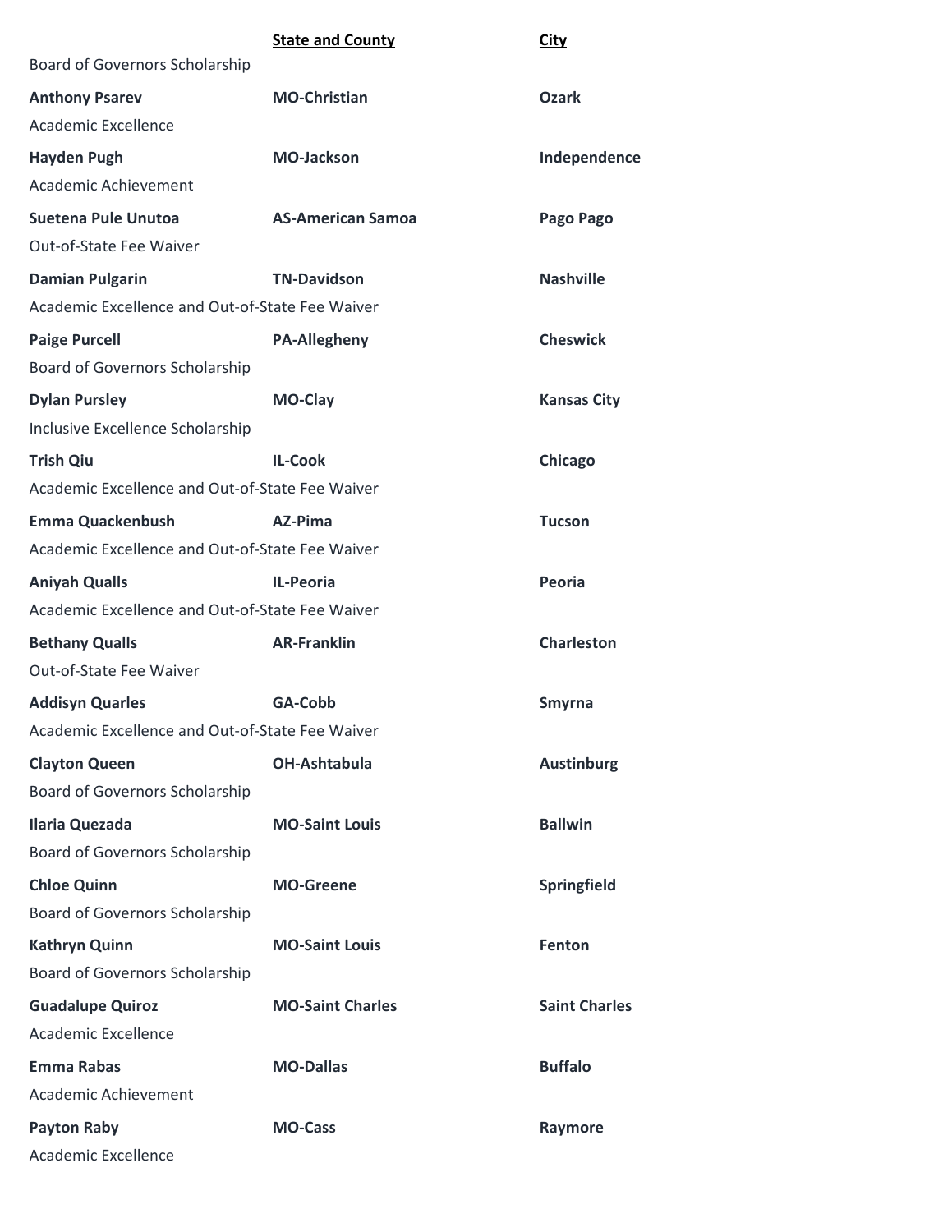| <b>Hannah Rackers</b>                                     | <b>State and County</b><br><b>MO-Cole</b> | <b>City</b><br><b>Jefferson City</b> |
|-----------------------------------------------------------|-------------------------------------------|--------------------------------------|
| Board of Governors Scholarship                            |                                           |                                      |
| Morgan Raclawski<br>Provost Scholarship                   | <b>IL-Will</b>                            | <b>Plainfield</b>                    |
| <b>Hailey Rademeyer</b>                                   | <b>MO-Saint Charles</b>                   | <b>O</b> Fallon                      |
| Academic Excellence                                       |                                           |                                      |
| <b>Madison Ragsdale</b>                                   | <b>IL-Saint Clair</b>                     | <b>Dupo</b>                          |
| Out-of-State Fee Waiver                                   |                                           |                                      |
| <b>Tristan Ragsdale</b><br>Board of Governors Scholarship | <b>MO-Greene</b>                          | Springfield                          |
| <b>Harlie Rainwater</b>                                   | <b>MO-Wayne</b>                           | <b>Greenville</b>                    |
| Deans Scholarship                                         |                                           |                                      |
| <b>Hannah Raley</b>                                       | <b>MO-Cole</b>                            | <b>Jefferson Cty</b>                 |
| Board of Governors Scholarship                            |                                           |                                      |
| <b>Gavin Ralston</b>                                      | MO-Clay                                   | <b>Kansas City</b>                   |
| Board of Governors Scholarship                            |                                           |                                      |
| <b>Kyle Ramaker</b>                                       | <b>MO-Greene</b>                          | Springfield                          |
| Board of Governors Scholarship                            |                                           |                                      |
| <b>Rebecca Ramer</b>                                      | <b>MO-Saint Charles</b>                   | <b>Saint Peters</b>                  |
| <b>Academic Excellence</b>                                |                                           |                                      |
| <b>Kavya Ramesh</b>                                       | <b>MO-Saint Louis</b>                     | <b>Fenton</b>                        |
| Board of Governors Scholarship                            |                                           |                                      |
| <b>Xitlalic Ramirez</b>                                   | IL-Lake                                   | Waukegan                             |
| Academic Excellence and Out-of-State Fee Waiver           |                                           |                                      |
| <b>Angela Ramos</b>                                       | <b>IL-Cook</b>                            | Chicago                              |
| Academic Distinction and Out-of-State Fee Waiver          |                                           |                                      |
| <b>Kristina Ramos</b>                                     | <b>MO-Saint Francois</b>                  | <b>Farmington</b>                    |
| <b>Academic Excellence</b>                                |                                           |                                      |
| <b>Karissa Ramsay</b>                                     | <b>MN-Carver</b>                          | Chanhassen                           |
| Academic Distinction and Out-of-State Fee Waiver          |                                           |                                      |
| <b>Mya Ramsey</b>                                         | <b>MO-Clay</b>                            | <b>Kansas City</b>                   |
| <b>Academic Excellence</b>                                |                                           |                                      |
| <b>Jackson Ranck</b>                                      | <b>KS-Johnson</b>                         | <b>Shawnee</b>                       |
| Out-of-State Fee Waiver                                   |                                           |                                      |
| <b>Aiden Randell</b>                                      | <b>MO-Saint Louis</b>                     | <b>Bridgeton</b>                     |
| Board of Governors Scholarship                            |                                           |                                      |
| <b>Tara Randol</b>                                        | <b>MO-Greene</b>                          | Springfield                          |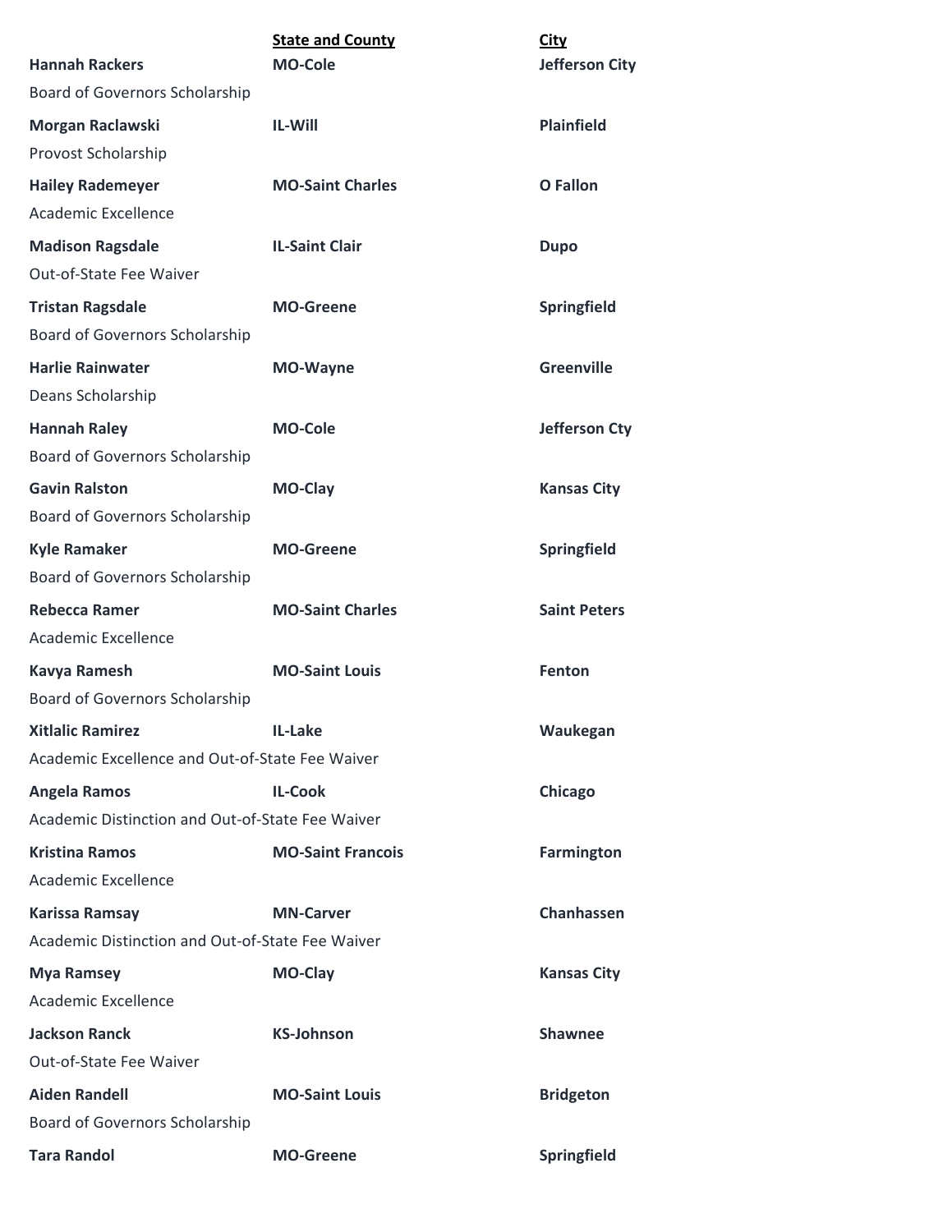|                                                 | <b>State and County</b>  | <b>City</b>          |
|-------------------------------------------------|--------------------------|----------------------|
| Provost Scholarship                             |                          |                      |
| <b>Riley Randolph</b>                           | <b>MO-Saint Charles</b>  | <b>O</b> Fallon      |
| Deans Scholarship                               |                          |                      |
| <b>Sydney Randolph</b>                          | <b>IN-Marion</b>         | Indianapolis         |
| Out-of-State Fee Waiver                         |                          |                      |
| Laya Ranganathan                                | 00-Unknown County        | <b>Bangalore</b>     |
| Out-of-State Fee Waiver                         |                          |                      |
| <b>Ella Range</b>                               | <b>IL-Monroe</b>         | Waterloo             |
| Provost Scholarship                             |                          |                      |
| <b>Sarah Rangel</b>                             | <b>MO-Platte</b>         | <b>Kansas City</b>   |
| Academic Achievement                            |                          |                      |
| <b>Alexa Rapier</b>                             | <b>MO-Camden</b>         | <b>Camdenton</b>     |
| Deans Scholarship                               |                          |                      |
| <b>Lauren Rapp</b>                              | <b>MO-Saint Louis</b>    | <b>Saint Louis</b>   |
| Board of Governors Scholarship                  |                          |                      |
| <b>Anthony Rask</b>                             | <b>MO-Platte</b>         | <b>Kansas City</b>   |
| Deans Scholarship                               |                          |                      |
| <b>Dylan Rasmason</b>                           | <b>IL-Will</b>           | <b>Plainfield</b>    |
| Academic Excellence and Out-of-State Fee Waiver |                          |                      |
| <b>Camille Ratcliff</b>                         | IL-McLean                | Bloomington          |
| Board of Governors Scholarship                  |                          |                      |
| <b>Anikah Rath</b>                              | IA-Wapello               | <b>Ottumwa</b>       |
| Provost Scholarship                             |                          |                      |
| <b>Logan Rathbun</b>                            | <b>MO-Greene</b>         | Springfield          |
| Academic Excellence                             |                          |                      |
| <b>Skyler Rauch</b>                             | <b>MO-Jasper</b>         | <b>Joplin</b>        |
| Provost Scholarship                             |                          |                      |
| <b>Anna Rausch</b>                              | <b>MO-Saint Charles</b>  | <b>Weldon Spring</b> |
| Board of Governors Scholarship                  |                          |                      |
| <b>Jameson Rauth</b>                            | <b>MO-Jackson</b>        | <b>Kansas City</b>   |
| Deans Scholarship                               |                          |                      |
| Katelyn Ravasini                                | <b>MO-Jackson</b>        | <b>Lees Summit</b>   |
| Board of Governors Scholarship                  |                          |                      |
| <b>Aaron Ravela</b>                             | <b>MO-Greene</b>         | Springfield          |
| Deans Scholarship                               |                          |                      |
| <b>Allie Rawson</b>                             | <b>MO-Saint Francois</b> | <b>Bonne Terre</b>   |
| <b>Board of Governors Scholarship</b>           |                          |                      |
|                                                 |                          |                      |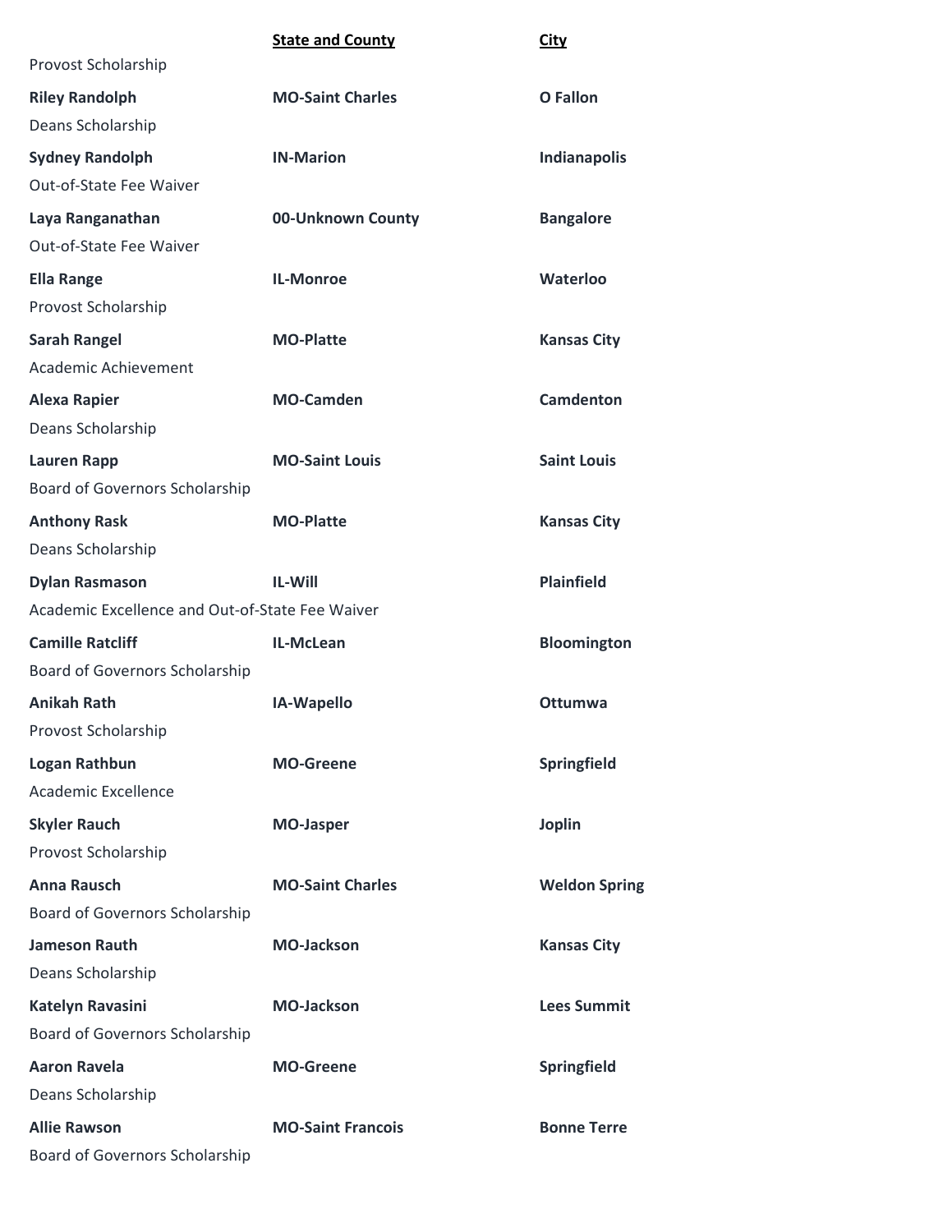| <b>Brooke Ray</b>                               | <b>State and County</b><br><b>IL-Madison</b> | <b>City</b><br><b>Collinsville</b> |
|-------------------------------------------------|----------------------------------------------|------------------------------------|
| Out-of-State Fee Waiver                         |                                              |                                    |
| <b>Hallie Ray</b>                               | <b>IL-Hancock</b>                            | Carthage                           |
| Academic Excellence and Out-of-State Fee Waiver |                                              |                                    |
| Mia Ray                                         | OK-Oklahoma                                  | <b>Edmond</b>                      |
| Presidential Scholarship                        |                                              |                                    |
| <b>Tushar Ray</b>                               | <b>NJ-Middlesex</b>                          | <b>Edison</b>                      |
| <b>Board of Governors Scholarship</b>           |                                              |                                    |
| <b>Hope Raymond</b>                             | <b>MO-New Madrid</b>                         | Gideon                             |
| Provost Scholarship                             |                                              |                                    |
| <b>Jack Raynor</b>                              | <b>MO-Greene</b>                             | Springfield                        |
| Academic Excellence                             |                                              |                                    |
| Joshua Raynor                                   | <b>MO-Greene</b>                             | Springfield                        |
| Academic Excellence                             |                                              |                                    |
| <b>Kaden Rea</b>                                | <b>MO-Greene</b>                             | Springfield                        |
| Deans Scholarship                               |                                              |                                    |
| <b>Kylie Real</b>                               | <b>KS-Sedgwick</b>                           | Wichita                            |
| Board of Governors Scholarship                  |                                              |                                    |
| <b>Madigan Rear</b>                             | <b>OR-Lane</b>                               | <b>Eugene</b>                      |
| Academic Excellence and Out-of-State Fee Waiver |                                              |                                    |
| <b>Jillian Rector</b>                           | <b>MO-Washington</b>                         | Cadet                              |
| Provost Scholarship                             |                                              |                                    |
| <b>Jolee Rector</b>                             | <b>MO-Barton</b>                             | <b>Golden City</b>                 |
| Provost Scholarship                             |                                              |                                    |
| Leisana Rector                                  | <b>MO-Jackson</b>                            | <b>Lees Summit</b>                 |
| Board of Governors Scholarship                  |                                              |                                    |
| <b>Syrena Rector</b>                            | <b>MO-Camden</b>                             | <b>Macks Creek</b>                 |
| Academic Achievement                            |                                              |                                    |
| <b>Summer Redd</b>                              | <b>MO-Washington</b>                         | <b>Sullivan</b>                    |
| Academic Achievement                            |                                              |                                    |
| <b>Neely Redfearn</b>                           | <b>MO-Stone</b>                              | <b>Reeds Spring</b>                |
| Board of Governors Scholarship                  |                                              |                                    |
| <b>Samantha Redford</b>                         | MO-Clay                                      | <b>Kansas City</b>                 |
| Provost Scholarship                             |                                              |                                    |
| <b>Elisha Redman</b>                            | <b>KY-Kenton</b>                             | <b>Walton</b>                      |
| Academic Excellence and Out-of-State Fee Waiver |                                              |                                    |
| <b>Braxton Reece</b>                            | <b>MO-Webster</b>                            | <b>Strafford</b>                   |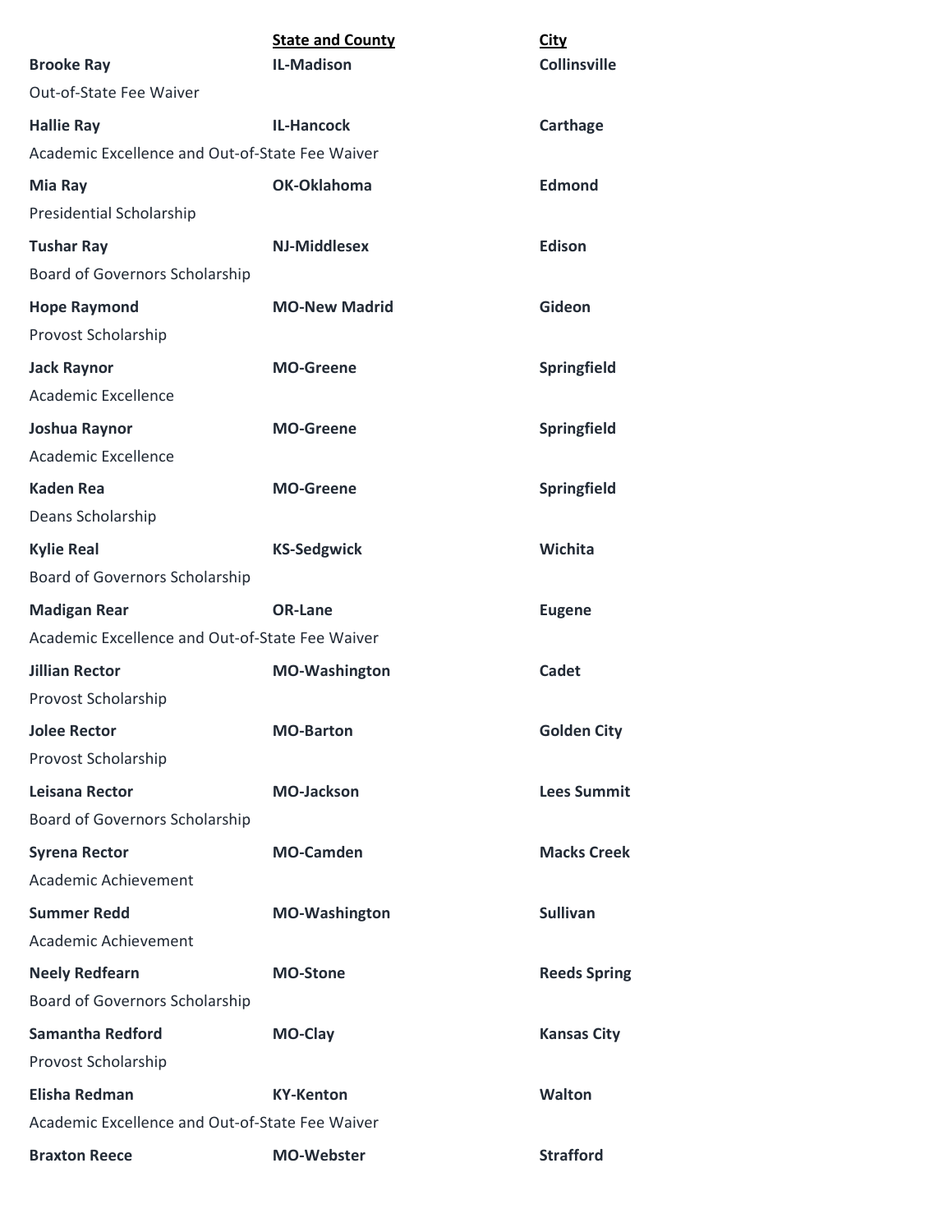|                                                  | <b>State and County</b> | <b>City</b>             |
|--------------------------------------------------|-------------------------|-------------------------|
| Board of Governors Scholarship                   |                         |                         |
| <b>David Reed</b>                                | <b>MO-Saint Louis</b>   | <b>High Ridge</b>       |
| Board of Governors Scholarship                   |                         |                         |
| <b>Diamond Reed</b>                              | <b>IN-Marion</b>        | Indianapolis            |
| Out-of-State Fee Waiver                          |                         |                         |
| <b>Diego Reed</b>                                | <b>IL-Saint Clair</b>   | <b>Belleville</b>       |
| Deans Scholarship                                |                         |                         |
| <b>Elizabeth Reed</b>                            | <b>MO-Pulaski</b>       | Waynesville             |
| <b>Academic Distinction</b>                      |                         |                         |
| <b>Ethan Reed</b>                                | <b>MO-Barton</b>        | Lamar                   |
| Board of Governors Scholarship                   |                         |                         |
| <b>Eve Reed</b>                                  | <b>MO-Cole</b>          | <b>Jefferson Cty</b>    |
| Board of Governors Scholarship                   |                         |                         |
| <b>Gracie Reed</b>                               | <b>TX-Tarrant</b>       | <b>Bedford</b>          |
| <b>Out-of-State Fee Waiver</b>                   |                         |                         |
| <b>Haley Reed</b>                                | <b>MO-Jackson</b>       | <b>Lees Summit</b>      |
| Deans Scholarship                                |                         |                         |
| <b>Michael Reed</b>                              | <b>MS-Madison</b>       | <b>Ridgeland</b>        |
| Deans Scholarship                                |                         |                         |
| <b>Natalie Reed</b>                              | <b>IL-Saint Clair</b>   | <b>Belleville</b>       |
| Provost Scholarship                              |                         |                         |
| <b>Riley Reed</b>                                | <b>IL-Madison</b>       | <b>Glen Carbon</b>      |
| Academic Achievement and Out-of-State Fee Waiver |                         |                         |
| <b>Tiras Reed</b>                                | <b>TX-Harris</b>        | <b>Tomball</b>          |
| Academic Excellence and Out-of-State Fee Waiver  |                         |                         |
| <b>Trinity Reed</b>                              | <b>MO-Jackson</b>       | Greenwood               |
| Deans Scholarship                                |                         |                         |
| <b>Reagan Reedy</b>                              | <b>MO-Phelps</b>        | Rolla                   |
| Academic Achievement                             |                         |                         |
| <b>Alexis Reeser</b>                             | <b>IL-Saint Clair</b>   | <b>O</b> Fallon         |
| Out-of-State Fee Waiver                          |                         |                         |
| <b>Amy Reeves</b>                                | <b>MO-Barry</b>         | <b>Washburn</b>         |
| Provost Scholarship                              |                         |                         |
| <b>Autumn Reeves</b>                             | <b>IL-Saint Clair</b>   | <b>Belleville</b>       |
| Deans Scholarship                                |                         |                         |
| <b>Molly Reeves</b>                              | <b>MO-Saint Louis</b>   | <b>Maryland Heights</b> |
| Deans Scholarship                                |                         |                         |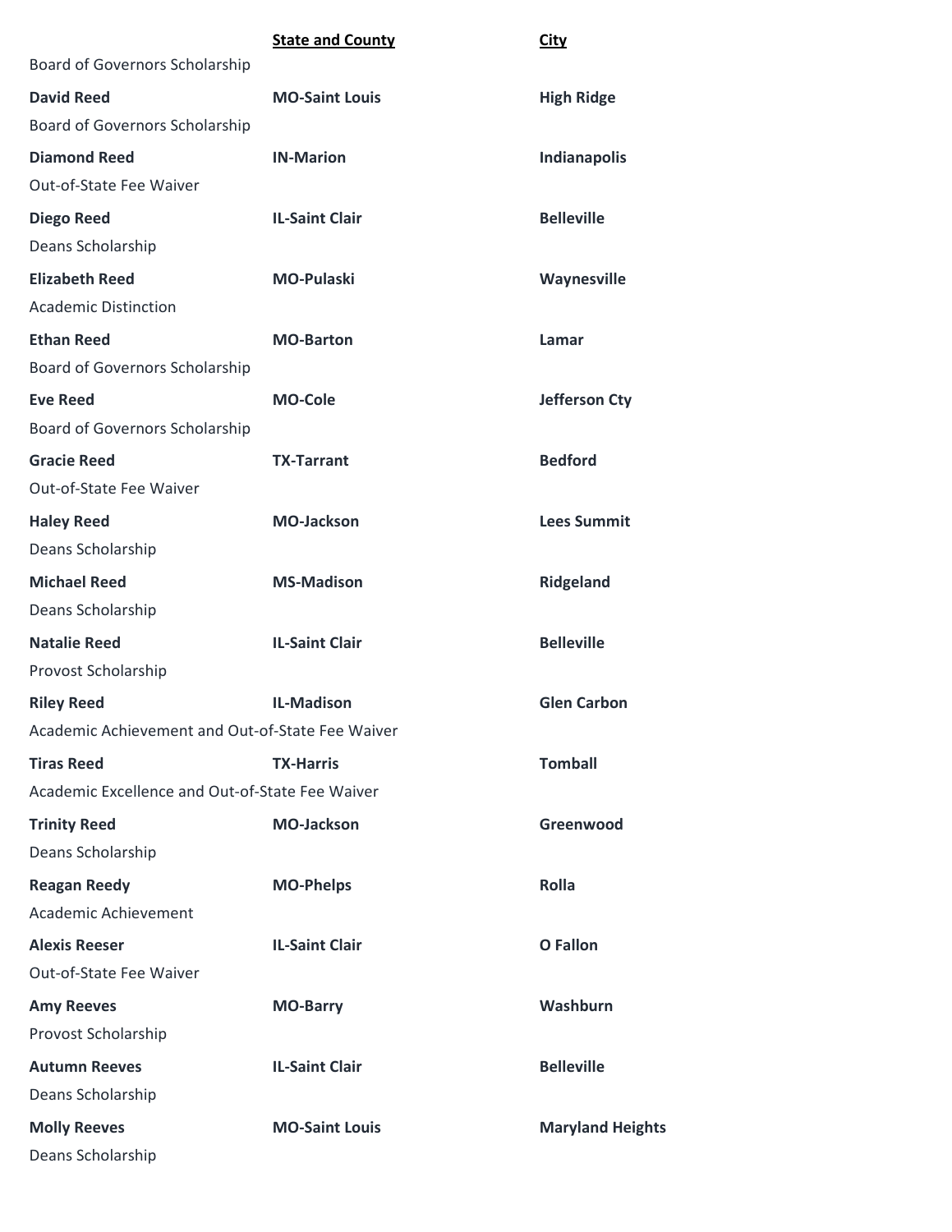| <b>Molly Regier</b>                              | <b>State and County</b><br><b>MO-Christian</b> | <b>City</b><br><b>Nixa</b> |
|--------------------------------------------------|------------------------------------------------|----------------------------|
| Deans Scholarship                                |                                                |                            |
| <b>Lindsay Rehme</b>                             | <b>MO-Saint Charles</b>                        | Wentzville                 |
| Board of Governors Scholarship                   |                                                |                            |
| <b>Beau Reichert</b>                             | <b>MO-Lincoln</b>                              | <b>Moscow Mills</b>        |
| Board of Governors Scholarship                   |                                                |                            |
| <b>Connor Reid</b>                               | <b>AR-Lonoke</b>                               | Cabot                      |
| Out-of-State Fee Waiver                          |                                                |                            |
| <b>Sylvia Reid</b>                               | <b>MO-Lewis</b>                                | La Grange                  |
| Academic Achievement                             |                                                |                            |
| <b>Jett Reidlinger</b>                           | <b>MO-Jackson</b>                              | <b>Lees Summit</b>         |
| Academic Excellence                              |                                                |                            |
| <b>Greta Reifschneider</b>                       | <b>MN-Washington</b>                           | <b>Forest Lake</b>         |
| Academic Achievement and Out-of-State Fee Waiver |                                                |                            |
| <b>Allison Reiling</b>                           | <b>IL-Madison</b>                              | <b>Highland</b>            |
| Out-of-State Fee Waiver                          |                                                |                            |
| <b>Lukas Reinbold</b>                            | <b>MO-Saint Louis</b>                          | <b>Saint Louis</b>         |
| Deans Scholarship                                |                                                |                            |
| <b>Jett Reinhardt</b>                            | <b>MO-Saint Clair</b>                          | <b>Belleville</b>          |
| Provost Scholarship                              |                                                |                            |
| Jessica Reini                                    | <b>MO-Saint Louis</b>                          | Fenton                     |
| Board of Governors Scholarship                   |                                                |                            |
| <b>Sage Reising</b>                              | <b>IL-Madison</b>                              | <b>Edwardsville</b>        |
| Out-of-State Fee Waiver                          |                                                |                            |
| <b>Emily Reisner</b>                             | <b>MO-Greene</b>                               | Springfield                |
| Board of Governors Scholarship                   |                                                |                            |
| <b>Julia Reiter</b>                              | <b>MO-Saint Charles</b>                        | <b>O</b> Fallon            |
| Deans Scholarship                                |                                                |                            |
| <b>Ana Remolina</b>                              | <b>MO-Saint Charles</b>                        | <b>Saint Charles</b>       |
| Deans Scholarship                                |                                                |                            |
| <b>Jack Renfrow</b>                              | <b>MO-Johnson</b>                              | Warrensburg                |
| Deans Scholarship                                |                                                |                            |
| <b>Anica Renteria</b>                            | <b>TX-Tom Green</b>                            | San Angelo                 |
| Out-of-State Fee Waiver                          |                                                |                            |
| <b>Margaret Rentfro</b>                          | <b>IL-Coles</b>                                | <b>Mattoon</b>             |
| Provost Scholarship                              |                                                |                            |
| <b>Samuel Rentfro</b>                            | <b>CT-New Haven</b>                            | <b>Cheshire</b>            |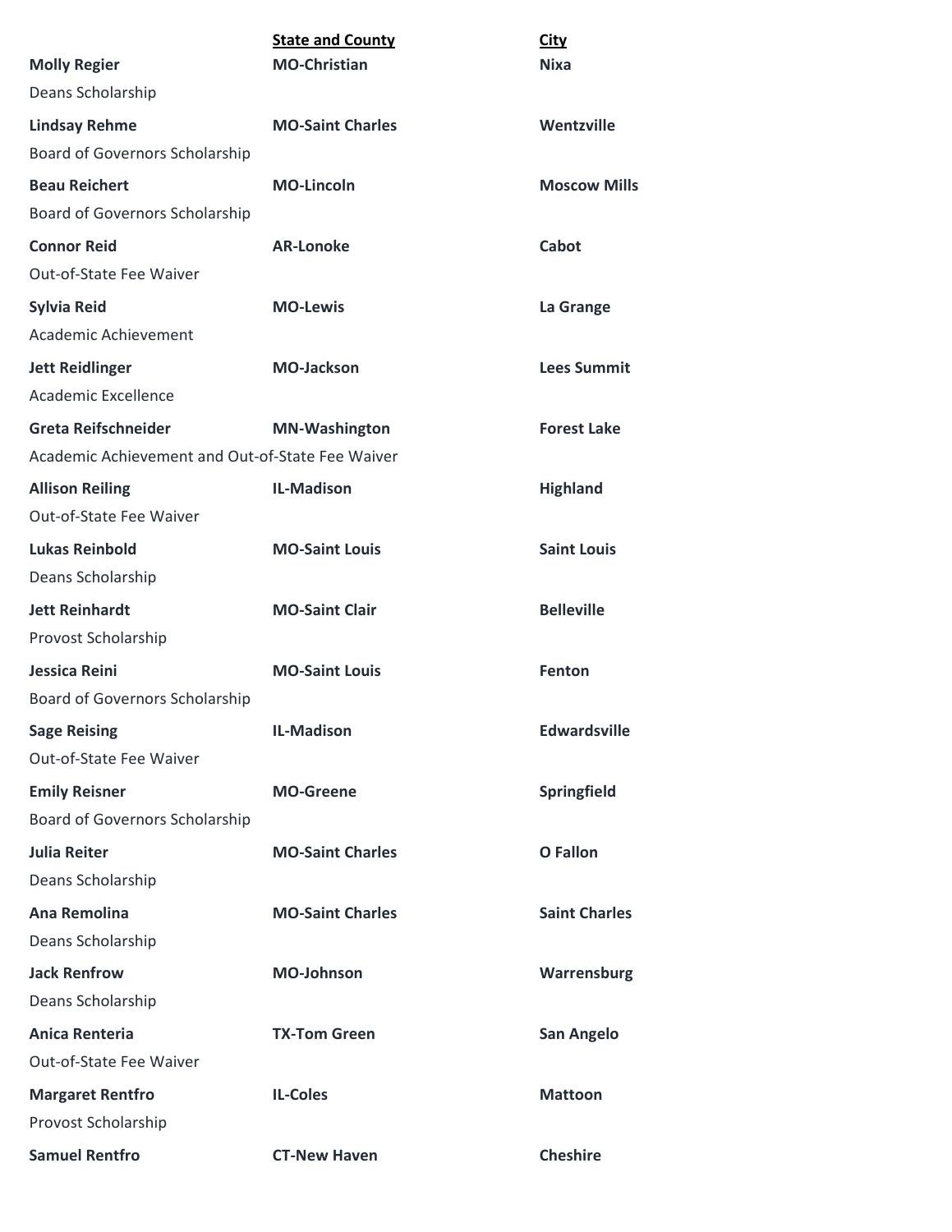|                                                  | <b>State and County</b> | <b>City</b>          |
|--------------------------------------------------|-------------------------|----------------------|
| Academic Achievement and Out-of-State Fee Waiver |                         |                      |
| <b>Riley Resz</b>                                | <b>AR-Washington</b>    | <b>Fayetteville</b>  |
| Academic Excellence and Out-of-State Fee Waiver  |                         |                      |
| <b>Carsten Reuter</b>                            | <b>MN-Stearns</b>       | <b>Saint Cloud</b>   |
| <b>Out-of-State Fee Waiver</b>                   |                         |                      |
| <b>Anehli Reyes</b>                              | <b>MO-Lawrence</b>      | Verona               |
| Academic Achievement                             |                         |                      |
| <b>Gissele Reyes</b>                             | <b>MO-McDonald</b>      | Noel                 |
| Academic Achievement                             |                         |                      |
| <b>Maricela Reyes-Hernandez</b>                  | <b>MO-Jasper</b>        | Carthage             |
| Academic Achievement                             |                         |                      |
| <b>Bailey Reynolds</b>                           | <b>MO-Lafayette</b>     | Concordia            |
| Board of Governors Scholarship                   |                         |                      |
| <b>Ellie Reynolds</b>                            | <b>MO-Boone</b>         | <b>Ashland</b>       |
| <b>Academic Excellence</b>                       |                         |                      |
| Joshua Reynolds                                  | <b>MO-Stoddard</b>      | <b>Bloomfield</b>    |
| <b>Academic Distinction</b>                      |                         |                      |
| Lena Reynolds                                    | 00-Unknown County       |                      |
| Out-of-State Fee Waiver                          |                         |                      |
| <b>Zachary Reynolds</b>                          | <b>MO-Scott</b>         | <b>Sikeston</b>      |
| <b>Academic Excellence</b>                       |                         |                      |
| <b>John Rheinheimer</b>                          | <b>MO-Saint Louis</b>   | <b>Fenton</b>        |
| Provost Scholarship                              |                         |                      |
| <b>Judith Rhoades</b>                            | <b>MO-Lincoln</b>       | Winfield             |
| Academic Excellence                              |                         |                      |
| <b>Ashlyn Rhodes</b>                             | <b>CO-Elbert</b>        | <b>Elbert</b>        |
| Academic Excellence and Out-of-State Fee Waiver  |                         |                      |
| <b>Lianna Rhodes</b>                             | <b>MO-Saint Charles</b> | Lake St Louis        |
| Academic Excellence                              |                         |                      |
| <b>Tyeteanna Rhodes</b>                          | <b>GA-Fulton</b>        | <b>Atlanta</b>       |
| Inclusive Excellence Scholarship                 |                         |                      |
| <b>Emilia Riccomini</b>                          | <b>MO-Christian</b>     | <b>Ozark</b>         |
| Deans Scholarship                                |                         |                      |
| <b>Allee Rice</b>                                | <b>MO-Jasper</b>        | <b>Carl Junction</b> |
| Board of Governors Scholarship                   |                         |                      |
| <b>Faith Rice</b>                                | <b>MO-Greene</b>        | Springfield          |
| Deans Scholarship                                |                         |                      |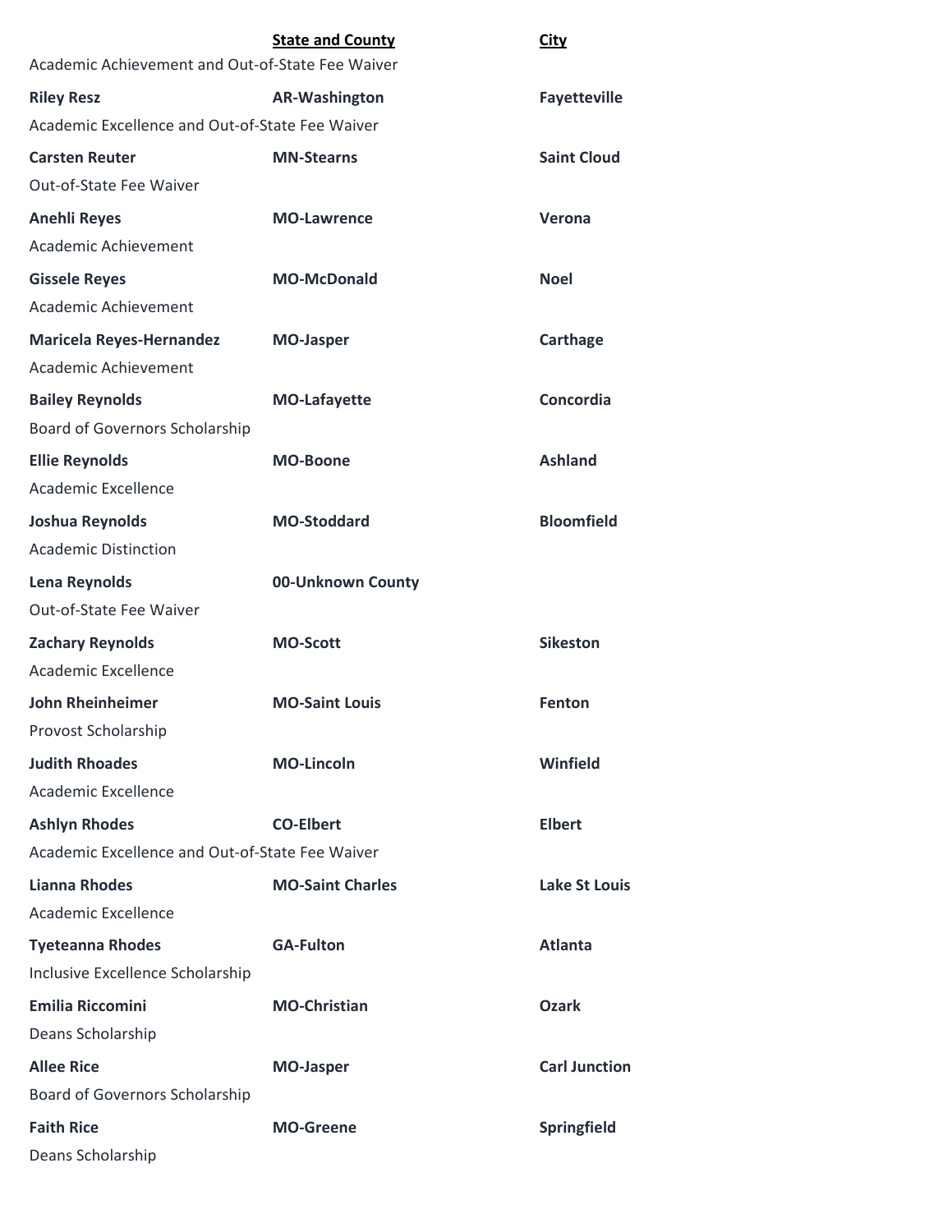|                                                  | <b>State and County</b>   | <b>City</b>             |
|--------------------------------------------------|---------------------------|-------------------------|
| <b>Breanna Richards</b>                          | <b>MO-Greene</b>          | Springfield             |
| MSU-Boys/Girls Club                              |                           |                         |
| <b>Brenna Richards</b>                           | <b>MO-Saint Louis</b>     | Wentzville              |
| Board of Governors Scholarship                   |                           |                         |
| <b>Kasey Richards</b>                            | <b>MO-Texas</b>           | <b>Licking</b>          |
| Academic Excellence                              |                           |                         |
| <b>Peyton Richards</b>                           | <b>MO-Saint Louis</b>     | <b>Ballwin</b>          |
| Deans Scholarship                                |                           |                         |
| <b>Cole Richardson</b>                           | <b>MO-Saint Louis</b>     | <b>Ballwin</b>          |
| <b>Academic Distinction</b>                      |                           |                         |
| <b>Ella Richardson</b>                           | <b>TX-Tarrant</b>         | <b>Fort Worth</b>       |
| Academic Excellence and Out-of-State Fee Waiver  |                           |                         |
| <b>Emma Richey</b>                               | <b>MO-Buchanan</b>        | Gower                   |
| Academic Achievement                             |                           |                         |
| <b>Calvin Richins</b>                            | <b>MO-Jasper</b>          | <b>Carl Junction</b>    |
| Board of Governors Scholarship                   |                           |                         |
| <b>Gracie Richmond</b>                           | <b>KS-Miami</b>           | Paola                   |
| Academic Achievement and Out-of-State Fee Waiver |                           |                         |
| <b>Lyndsey Richter</b>                           | <b>IL-Clinton</b>         | <b>Highland</b>         |
| Academic Achievement and Out-of-State Fee Waiver |                           |                         |
| <b>Macy Richter</b>                              | <b>MO-Saint Louis</b>     | <b>Saint Louis</b>      |
| Academic Achievement                             |                           |                         |
| <b>Sophia Ricketts</b>                           | <b>OK-Tulsa</b>           | <b>Tulsa</b>            |
| Deans Scholarship                                |                           |                         |
| <b>Jordan Riddick</b>                            | <b>VA-Portsmouth City</b> | Portsmouth              |
| Out-of-State Fee Waiver                          |                           |                         |
| <b>Nevaeh Riddle</b>                             | <b>GA-Hall</b>            | <b>Gainesville</b>      |
| <b>Out-of-State Fee Waiver</b>                   |                           |                         |
| <b>Cassandra Ridings</b>                         | <b>CO-Weld</b>            | <b>Kersey</b>           |
| Out-of-State Fee Waiver                          |                           |                         |
| <b>Katie Ridings</b>                             | <b>MO-Saint Louis</b>     | <b>Maryland Heights</b> |
| Deans Scholarship                                |                           |                         |
| <b>Bennett Riegel</b>                            | <b>MO-Franklin</b>        | Washington              |
| Deans Scholarship                                |                           |                         |
| <b>Charles Riepl</b>                             | <b>MO-Saint Louis</b>     | <b>Saint Louis</b>      |
| Academic Achievement                             |                           |                         |
| <b>Paige Riess</b>                               | <b>MO-Saint Louis</b>     | <b>Saint Louis</b>      |
|                                                  |                           |                         |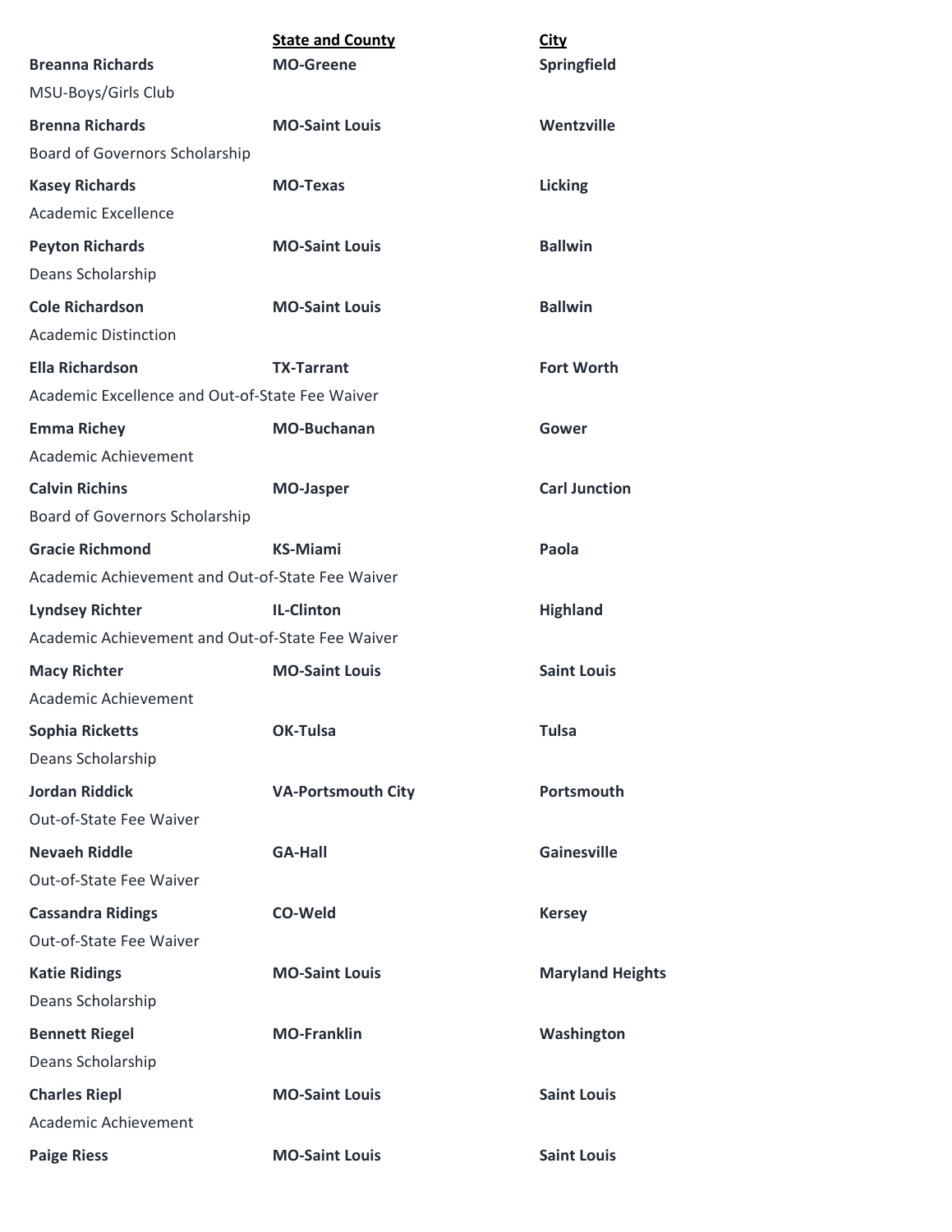|                                                  | <b>State and County</b> | <b>City</b>          |
|--------------------------------------------------|-------------------------|----------------------|
| Academic Achievement                             |                         |                      |
| <b>Nathaniel Riggs</b>                           | <b>MO-Cass</b>          | <b>Garden City</b>   |
| Academic Excellence                              |                         |                      |
| <b>Kira Right</b>                                | <b>IN-Hamilton</b>      | Westfield            |
| Deans Scholarship                                |                         |                      |
| <b>Connor Riley</b>                              | <b>IL-Saint Clair</b>   | <b>Belleville</b>    |
| Provost Scholarship                              |                         |                      |
| <b>Jacob Riley</b>                               | <b>IL-Saint Clair</b>   | <b>Belleville</b>    |
| Academic Achievement and Out-of-State Fee Waiver |                         |                      |
| <b>Jessica Riley</b>                             | <b>MO-Clay</b>          | <b>Holt</b>          |
| Provost Scholarship                              |                         |                      |
| <b>Jordan Riley</b>                              | <b>MO-Johnson</b>       | <b>Lee's Summit</b>  |
| Deans Scholarship                                |                         |                      |
| <b>Nora Riley</b>                                | <b>IL-Peoria</b>        | Peoria               |
| Out-of-State Fee Waiver                          |                         |                      |
| <b>Kaitlyn Rindom</b>                            | <b>MO-Marion</b>        | <b>Hannibal</b>      |
| Provost Scholarship                              |                         |                      |
| <b>Christian Rischer</b>                         | <b>MO-Boone</b>         | Columbia             |
| Academic Excellence                              |                         |                      |
| <b>Gesung Rissler</b>                            | <b>MO-Greene</b>        | Springfield          |
| Academic Excellence                              |                         |                      |
| <b>Amanda Rissman</b>                            | <b>IL-Will</b>          | <b>Bolingbrook</b>   |
| Deans Scholarship                                |                         |                      |
| <b>Jack Rissman</b>                              | <b>IL-Kane</b>          | <b>Elburn</b>        |
| Academic Distinction and Out-of-State Fee Waiver |                         |                      |
| <b>Madilyn Rissmiller</b>                        | <b>MO-Cole</b>          | <b>Jefferson Cty</b> |
| Board of Governors Scholarship                   |                         |                      |
| <b>Madison Rister</b>                            | <b>MO-Webster</b>       | <b>Rogersville</b>   |
| Provost Scholarship                              |                         |                      |
| <b>Carlea Rittenberg</b>                         | <b>MO-Perry</b>         | <b>Perryville</b>    |
| Deans Scholarship                                |                         |                      |
| <b>Hanna Ritter</b>                              | <b>MO-Saint Louis</b>   | <b>Saint Louis</b>   |
| <b>Academic Distinction</b>                      |                         |                      |
| <b>Victoria Rivard</b>                           | <b>MA-Middlesex</b>     | <b>Auburndale</b>    |
| Board of Governors Scholarship                   |                         |                      |
| <b>Briana Rivera</b>                             | <b>TX-Harris</b>        | <b>Spring</b>        |
| Academic Distinction and Out-of-State Fee Waiver |                         |                      |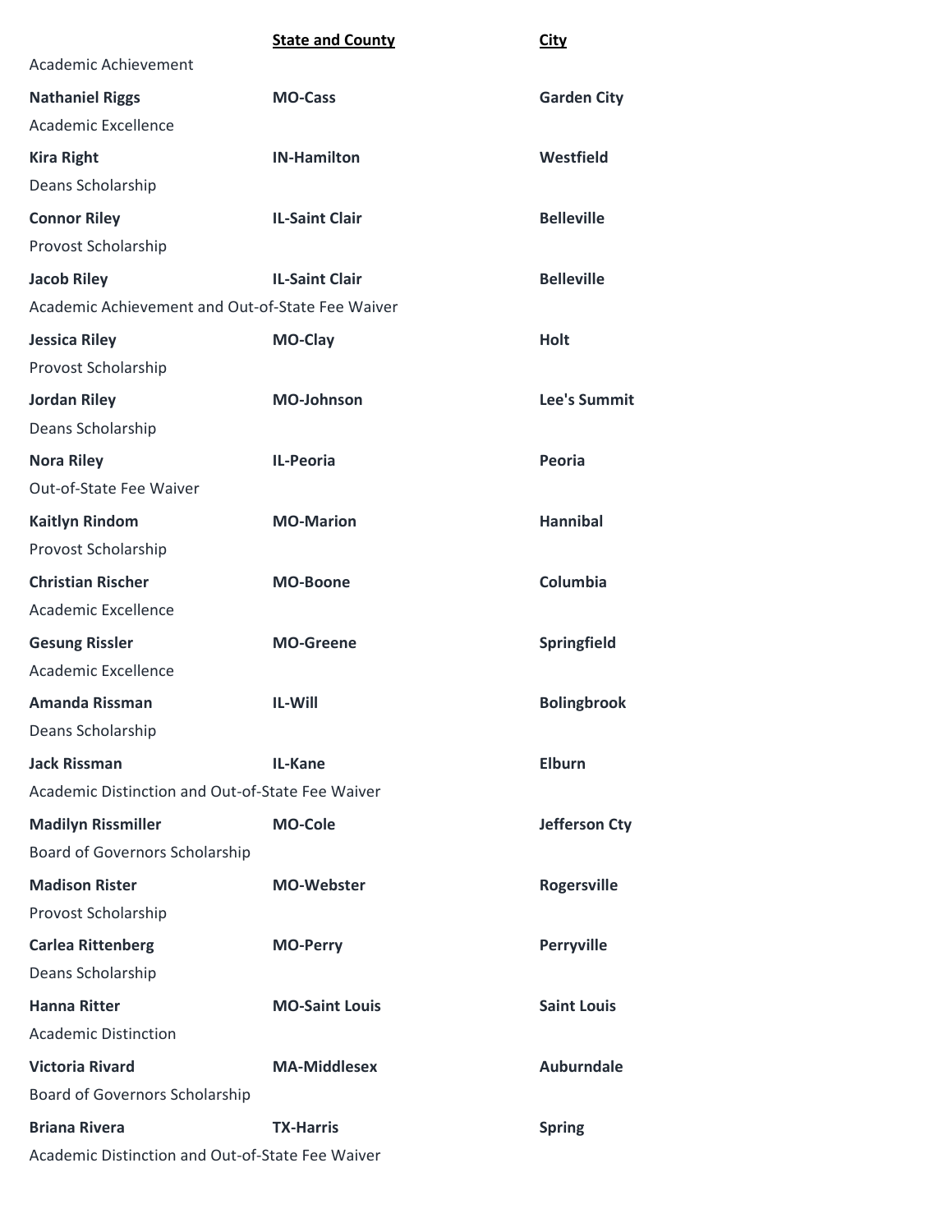| <b>Jacob Rivera</b>                              | <b>State and County</b><br><b>AR-Pulaski</b> | <b>City</b><br><b>North Little Rock</b> |
|--------------------------------------------------|----------------------------------------------|-----------------------------------------|
| Academic Excellence and Out-of-State Fee Waiver  |                                              |                                         |
| <b>Leslie Rivera</b>                             | <b>IL-Madison</b>                            | <b>Collinsville</b>                     |
| Academic Excellence and Out-of-State Fee Waiver  |                                              |                                         |
| <b>Melanie Rivera Nunez</b>                      | <b>MO-Saint Louis</b>                        | <b>Saint Ann</b>                        |
| <b>Academic Distinction</b>                      |                                              |                                         |
| <b>Macee Rivers</b>                              | <b>IL-Saint Clair</b>                        | <b>Belleville</b>                       |
| Academic Achievement and Out-of-State Fee Waiver |                                              |                                         |
| <b>Trinity Rivers</b>                            | <b>TX-Tarrant</b>                            | <b>Haslet</b>                           |
| Board of Governors Scholarship                   |                                              |                                         |
| <b>Serena Rizzi</b>                              | <b>MO-Cass</b>                               | <b>Belton</b>                           |
| Academic Achievement                             |                                              |                                         |
| <b>Gianna Rizzo</b>                              | <b>MO-Clay</b>                               | <b>Kansas City</b>                      |
| Deans Scholarship                                |                                              |                                         |
| <b>Alexander Roach</b>                           | <b>IL-Madison</b>                            | <b>Pocahontas</b>                       |
| Deans Scholarship                                |                                              |                                         |
| <b>Josie Roach</b>                               | <b>MO-Platte</b>                             | <b>Dearborn</b>                         |
| Academic Excellence                              |                                              |                                         |
| <b>Kaylie Roach</b>                              | <b>TX-Collin</b>                             | <b>Allen</b>                            |
| Academic Excellence and Out-of-State Fee Waiver  |                                              |                                         |
| <b>Raymond Roam</b>                              | <b>MO-Greene</b>                             | Springfield                             |
| <b>Academic Distinction</b>                      |                                              |                                         |
| <b>Kaylynn Robbins</b>                           | <b>KS-Harvey</b>                             | <b>Newton</b>                           |
| Out-of-State Fee Waiver                          |                                              |                                         |
| <b>Brady Roberts</b>                             | <b>IL-Madison</b>                            | <b>Edwardsville</b>                     |
| Deans Scholarship                                |                                              |                                         |
| <b>Corey Roberts</b>                             | <b>MO-Saint Louis City</b>                   | <b>Saint Louis</b>                      |
| Provost Scholarship                              |                                              |                                         |
| <b>Drew Roberts</b>                              | <b>MO-Greene</b>                             | <b>Republic</b>                         |
| Deans Scholarship                                |                                              |                                         |
| <b>Gavin Roberts</b>                             | <b>MO-Saint Louis</b>                        | <b>Florissant</b>                       |
| <b>Academic Distinction</b>                      |                                              |                                         |
| <b>Kayla Roberts</b>                             | <b>MO-Jackson</b>                            | Independence                            |
| Deans Scholarship                                |                                              |                                         |
| <b>Lauren Roberts</b>                            | <b>MO-Jefferson</b>                          | <b>Arnold</b>                           |
| Academic Excellence                              |                                              |                                         |
| <b>Magnus Roberts</b>                            | <b>TX-El Paso</b>                            | <b>El Paso</b>                          |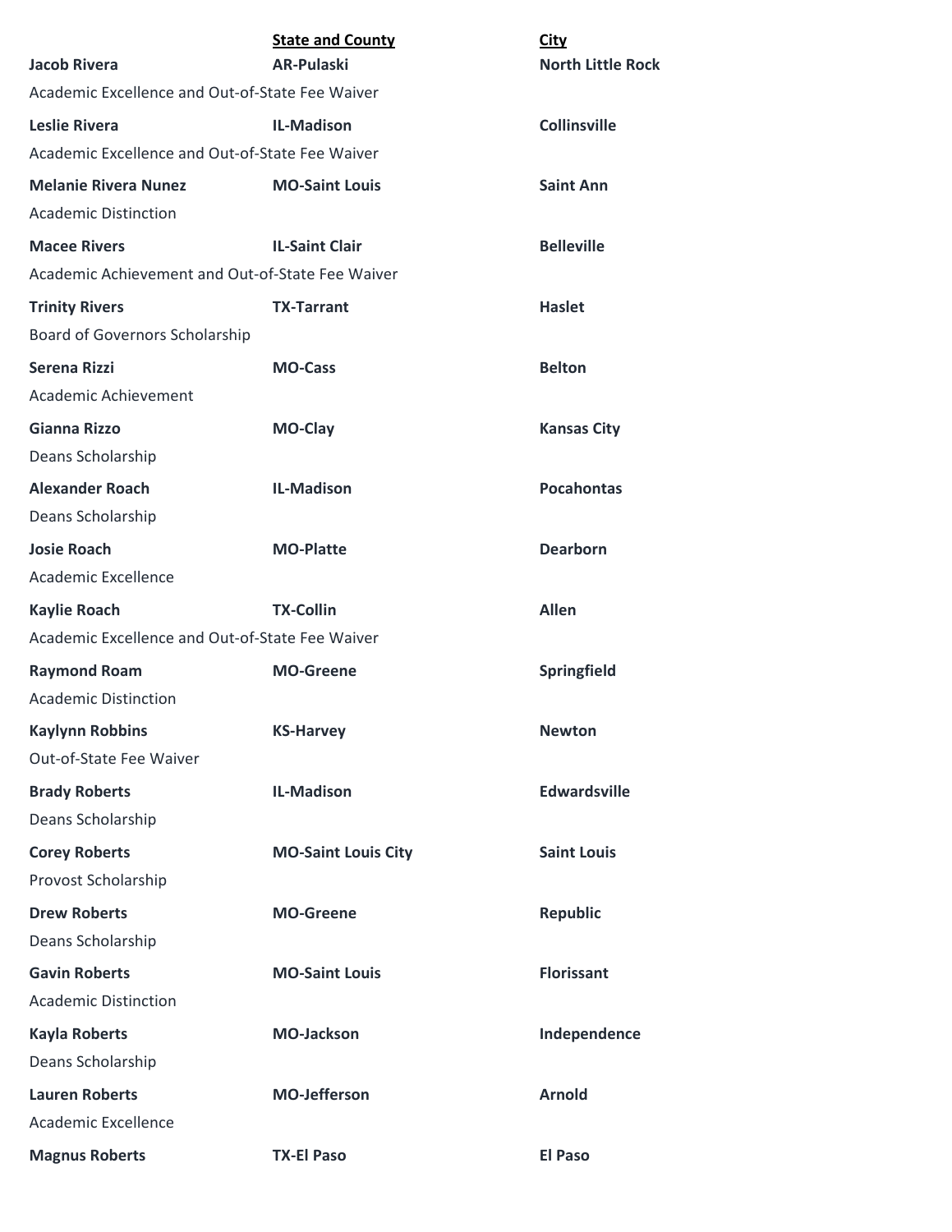| Academic Achievement and Out-of-State Fee Waiver      | <b>State and County</b>    | <b>City</b>           |
|-------------------------------------------------------|----------------------------|-----------------------|
| <b>Paige Roberts</b>                                  | <b>MO-Platte</b>           | <b>Platte City</b>    |
| Board of Governors Scholarship                        |                            |                       |
| <b>Tinley Roberts</b>                                 | <b>MO-Schuyler</b>         | Lancaster             |
| Academic Achievement                                  |                            |                       |
| <b>Alyssa Robertson</b>                               | <b>MO-Henry</b>            | <b>Clinton</b>        |
| <b>Academic Excellence</b>                            |                            |                       |
| <b>Callyn Robertson</b>                               | <b>MO-Greene</b>           | <b>Springfield</b>    |
| Academic Excellence                                   |                            |                       |
| <b>Joel Robertson</b>                                 | <b>MO-Taney</b>            | <b>Powersite</b>      |
| <b>Academic Excellence</b>                            |                            |                       |
| <b>MacKenzie Robertson</b>                            | <b>NE-Douglas</b>          | Omaha                 |
| Out-of-State Fee Waiver                               |                            |                       |
| <b>Claire Robinson</b>                                | <b>MO-Saint Louis</b>      | <b>High Ridge</b>     |
| Board of Governors Scholarship                        |                            |                       |
| <b>Matthew Robinson</b>                               | WI-Kenosha                 | Kenosha               |
| Academic Excellence and Out-of-State Fee Waiver       |                            |                       |
| <b>Melanie Robinson</b>                               | <b>IL-Saint Clair</b>      | <b>Caseyville</b>     |
| Out-of-State Fee Waiver                               |                            |                       |
| <b>Paige Robinson</b>                                 | <b>MO-Greene</b>           | <b>Fair Grove</b>     |
| Provost Scholarship                                   |                            |                       |
| <b>Samantha Robinson</b>                              | <b>GA-Barrow</b>           | <b>Braselton</b>      |
| Academic Excellence                                   |                            |                       |
| <b>Sarah Robinson</b>                                 | <b>MO-Saint Louis</b>      | <b>Saint Louis</b>    |
| Academic Achievement                                  |                            |                       |
| <b>Taylor Robinson</b>                                | <b>MO-Jackson</b>          | <b>Lees Summit</b>    |
| Deans Scholarship and Hutchens/SGA Centennial Leaders |                            |                       |
| <b>Thaddeus Robinson</b>                              | <b>MO-Cole</b>             | <b>Jefferson City</b> |
| Board of Governors Scholarship                        |                            |                       |
| <b>Adelaide Robinson-Nunnelly</b>                     | <b>MO-Saint Louis City</b> | <b>Saint Louis</b>    |
| Academic Excellence                                   |                            |                       |
| <b>Paola Robles</b>                                   | <b>PR-Humacao</b>          | <b>Humacao</b>        |
| Out-of-State Fee Waiver                               |                            |                       |
| <b>Mary Rocco</b>                                     | <b>MO-Saint Charles</b>    | <b>O</b> Fallon       |
| Provost Scholarship                                   |                            |                       |
| <b>Melissa Rocha</b>                                  | <b>MO-Greene</b>           | Springfield           |
| Deans Scholarship                                     |                            |                       |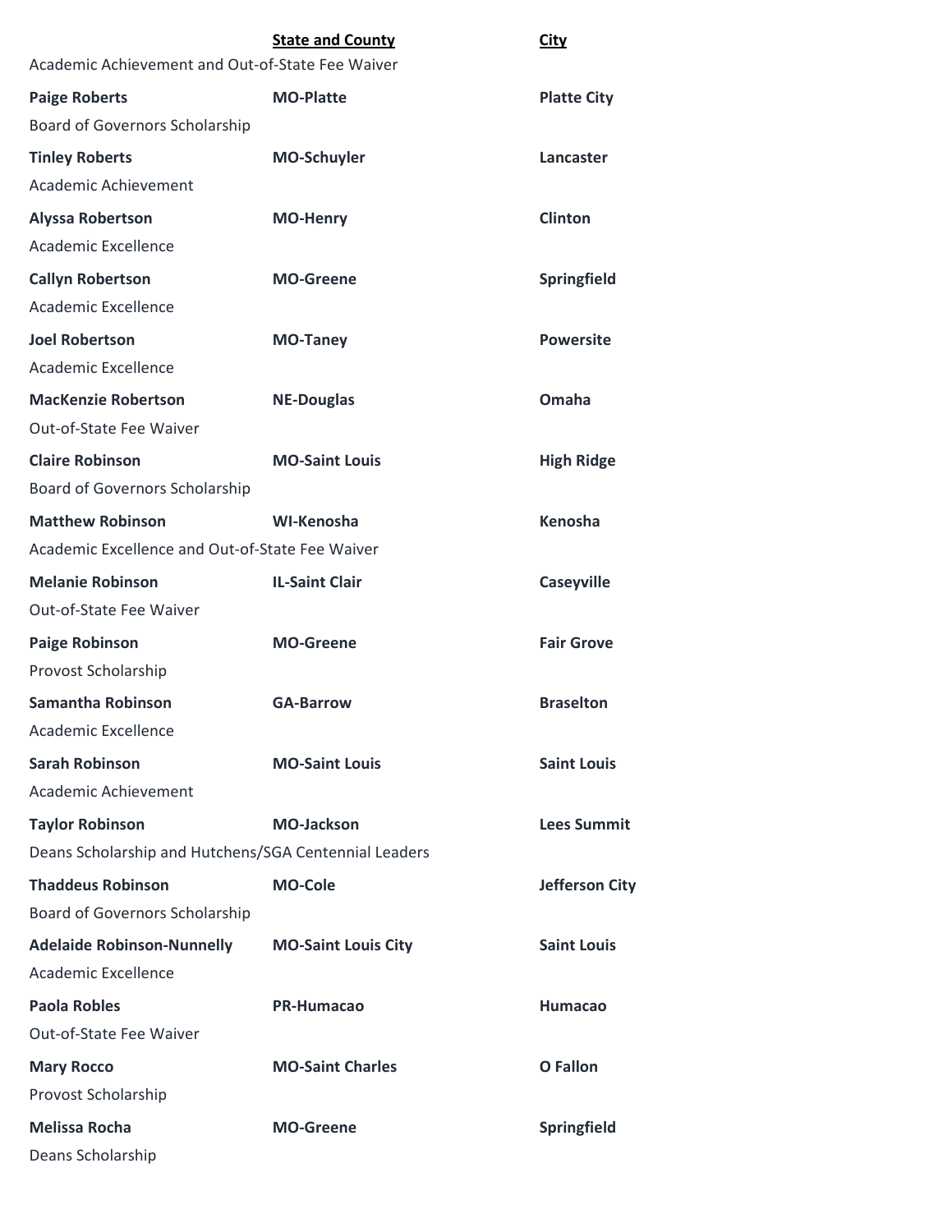|                                                  | <b>State and County</b>  | City                     |
|--------------------------------------------------|--------------------------|--------------------------|
| <b>Danny Roche</b>                               | <b>IL-Saint Clair</b>    | <b>Belleville</b>        |
| Provost Scholarship                              |                          |                          |
| <b>Abigail Rock</b>                              | <b>MO-Jackson</b>        | <b>Blue Springs</b>      |
| Deans Scholarship                                |                          |                          |
| <b>Brett Rockers</b>                             | <b>MO-Jasper</b>         | Carthage                 |
| Deans Scholarship                                |                          |                          |
| <b>Payton Rodberg</b>                            | <b>MN-Saint Louis</b>    | <b>Duluth</b>            |
| <b>Out-of-State Fee Waiver</b>                   |                          |                          |
| <b>Allison Rodgers</b>                           | <b>MO-Saint Louis</b>    | <b>Saint Louis</b>       |
| Academic Achievement                             |                          |                          |
| <b>Angelica Rodriguez</b>                        | <b>FL-Miami-Dade</b>     | <b>Hialeah</b>           |
| Academic Excellence and Out-of-State Fee Waiver  |                          |                          |
| <b>Anthony Rodriguez</b>                         | <b>IL-Cook</b>           | Chicago                  |
| Out-of-State Fee Waiver                          |                          |                          |
| <b>Clarissa Rodriguez</b>                        | <b>AR-Washington</b>     | Springdale               |
| Academic Distinction and Out-of-State Fee Waiver |                          |                          |
| Diego Rodriguez                                  | <b>TX-Travis</b>         | <b>Austin</b>            |
| Academic Achievement and Out-of-State Fee Waiver |                          |                          |
| <b>Diego Rodriguez</b>                           | <b>MO-Saint Louis</b>    | <b>Ballwin</b>           |
| Board of Governors Scholarship                   |                          |                          |
| <b>Grace Rodriguez</b>                           | <b>MO-Saint Louis</b>    | <b>Grantwood Vlg</b>     |
| Academic Achievement                             |                          |                          |
| <b>Jacqueline Rodriguez</b>                      | <b>TX-Dallas</b>         | <b>Mesquite</b>          |
| Out-of-State Fee Waiver                          |                          |                          |
| Julidia Rodriguez                                | <b>CA-San Bernardino</b> | San Bernardino           |
| <b>Out-of-State Fee Waiver</b>                   |                          |                          |
| <b>Fernando Rodriguez Lopez</b>                  | <b>MO-Pulaski</b>        | <b>Fort Leonard Wood</b> |
| Board of Governors Scholarship                   |                          |                          |
| <b>Eugenia Rodriguez Savage</b>                  | <b>MO-Buchanan</b>       | <b>Saint Joseph</b>      |
| Provost Scholarship                              |                          |                          |
| <b>Kathryn Roeck</b>                             | <b>IL-Madison</b>        | <b>Collinsville</b>      |
| Provost Scholarship                              |                          |                          |
| <b>Hailey Roeslein</b>                           | <b>MO-Saint Louis</b>    | <b>Eureka</b>            |
| <b>Academic Distinction</b>                      |                          |                          |
| <b>Kevyn Roessler</b>                            | <b>MI-Oakland</b>        | <b>Bloomfield Hills</b>  |
| Board of Governors Scholarship                   |                          |                          |
| <b>JaKayla Rogers</b>                            | <b>IL-Cook</b>           | Chicago                  |
|                                                  |                          |                          |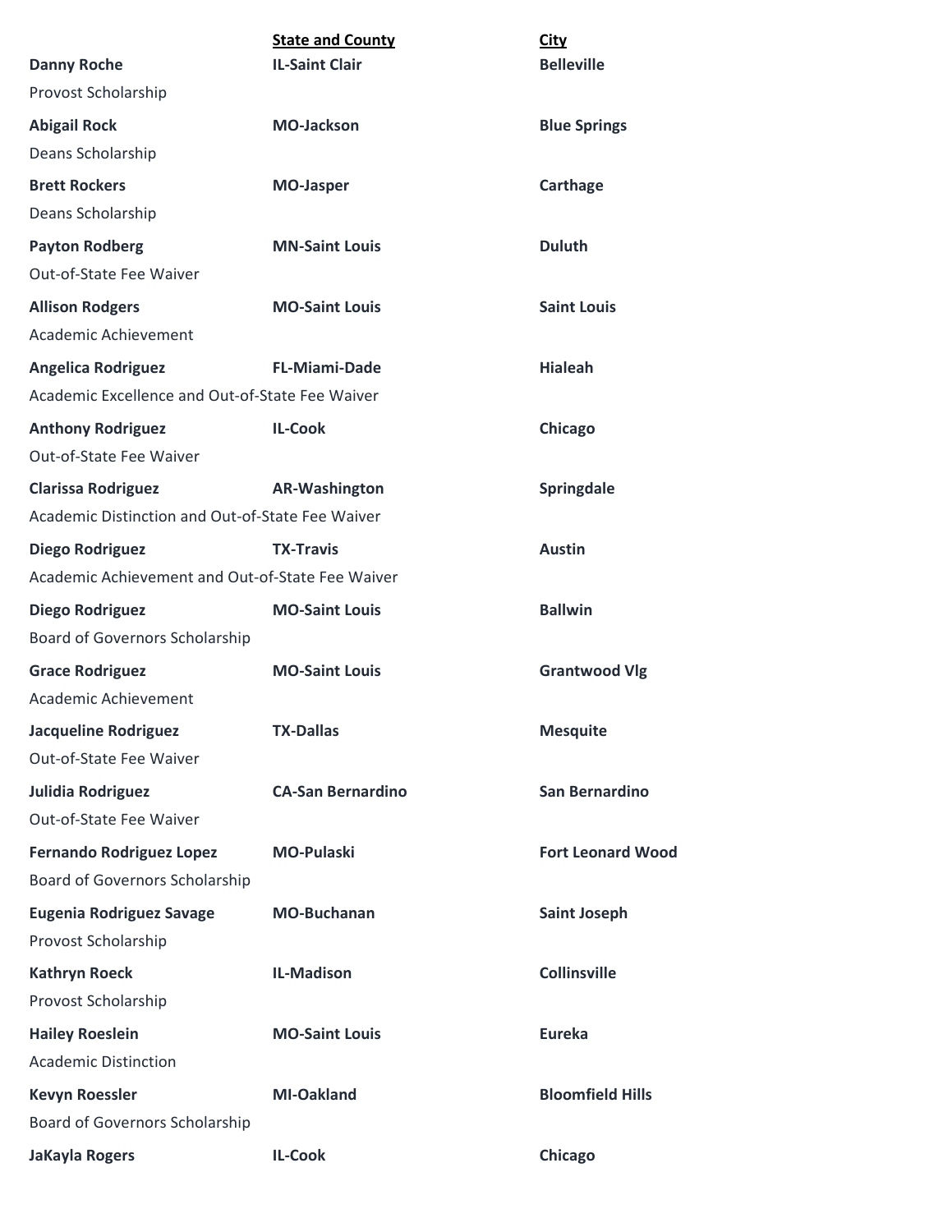|                                                 | <b>State and County</b> | <b>City</b>          |
|-------------------------------------------------|-------------------------|----------------------|
| <b>Out-of-State Fee Waiver</b>                  |                         |                      |
| <b>Olivia Rogers</b>                            | IL-Williamson           | <b>Carterville</b>   |
| Board of Governors Scholarship                  |                         |                      |
| <b>Payton Rogers</b>                            | IL-Winnebago            | <b>Machesney Pk</b>  |
| Out-of-State Fee Waiver                         |                         |                      |
| <b>Persephone Rogers</b>                        | <b>MO-Saint Louis</b>   | <b>Arnold</b>        |
| Inclusive Excellence Scholarship                |                         |                      |
| <b>Reginald Rogers</b>                          | <b>TN-Shelby</b>        | <b>Memphis</b>       |
| Out-of-State Fee Waiver                         |                         |                      |
| <b>Samantha Rogers</b>                          | <b>MO-Saint Charles</b> | <b>Saint Charles</b> |
| Provost Scholarship                             |                         |                      |
| <b>William Rogers</b>                           | <b>MO-Camden</b>        | <b>Macks Creek</b>   |
| Provost Scholarship                             |                         |                      |
| <b>Megan Rogge</b>                              | <b>MO-Jackson</b>       | <b>Kansas City</b>   |
| Board of Governors Scholarship                  |                         |                      |
| Gabriela Rojo                                   | <b>MO-Saint Louis</b>   | <b>Saint Louis</b>   |
| Board of Governors Scholarship                  |                         |                      |
| <b>Hannah Roller</b>                            | <b>MO-Christian</b>     | <b>Sparta</b>        |
| Board of Governors Scholarship                  |                         |                      |
| <b>Elizabeth Rollins</b>                        | IL-Sangamon             | <b>Pawnee</b>        |
| Academic Excellence and Out-of-State Fee Waiver |                         |                      |
| <b>Raphael Rolwes</b>                           | <b>MO-Saint Louis</b>   | <b>Saint Louis</b>   |
| Academic Excellence                             |                         |                      |
| Gianina Romano                                  | <b>WA-King</b>          | <b>Kirkland</b>      |
| Academic Excellence and Out-of-State Fee Waiver |                         |                      |
| <b>Emma Romine</b>                              | <b>MO-Christian</b>     | <b>Nixa</b>          |
| <b>Presidential Scholarship</b>                 |                         |                      |
| <b>Manuel Romo</b>                              | <b>IL-Saint Clair</b>   | <b>Fairmont City</b> |
| Out-of-State Fee Waiver                         |                         |                      |
| <b>Alyssa Roney</b>                             | <b>MO-Cole</b>          | <b>Centertown</b>    |
| Presidential Scholarship                        |                         |                      |
| <b>Kalley Rooffener</b>                         | <b>MO-Polk</b>          | <b>Bolivar</b>       |
| <b>Academic Distinction</b>                     |                         |                      |
| <b>Lillie Rook</b>                              | <b>MO-Saint Louis</b>   | Wildwood             |
| <b>Academic Distinction</b>                     |                         |                      |
| <b>Kathryn Rorie</b>                            | <b>MO-Jefferson</b>     | <b>Arnold</b>        |
| Board of Governors Scholarship                  |                         |                      |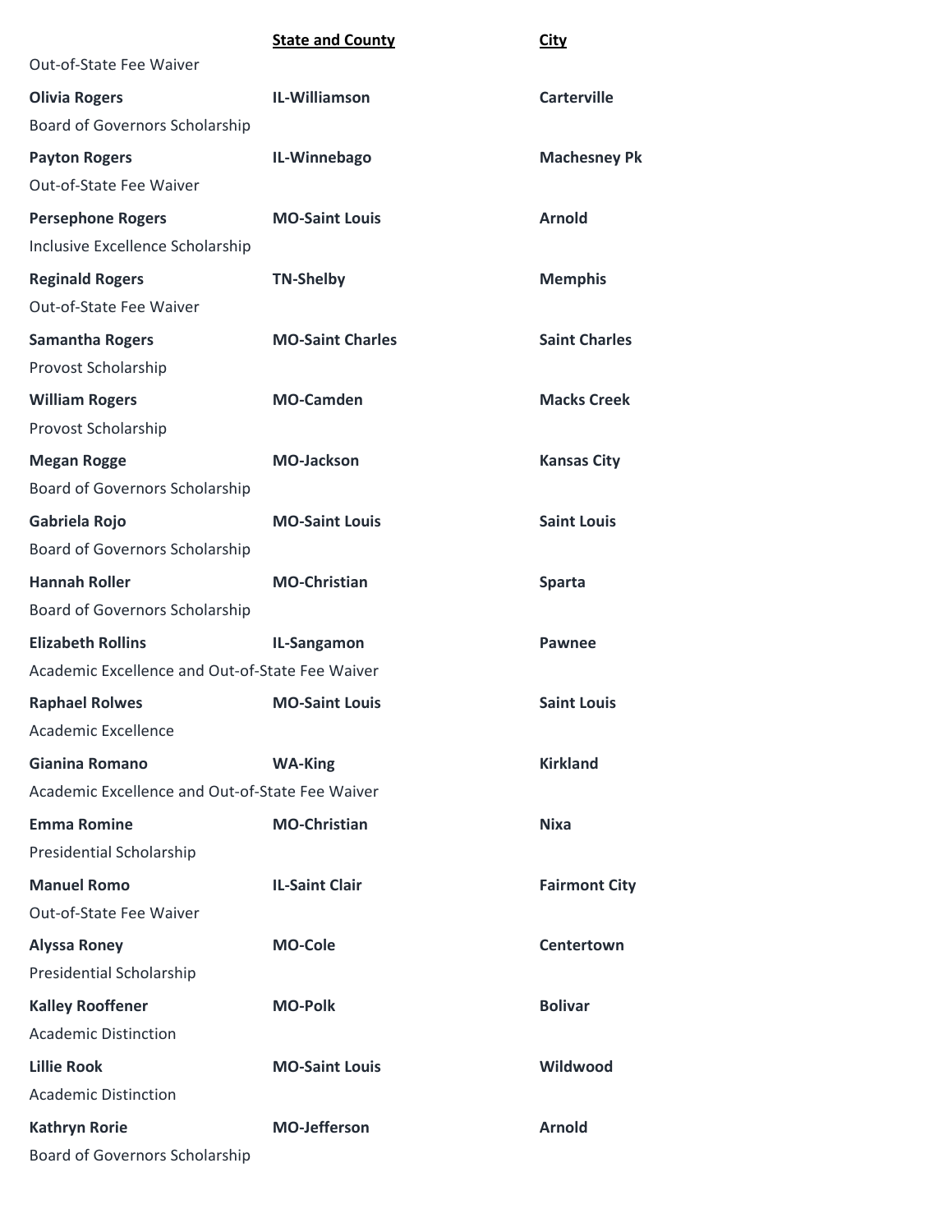|                                                      | <b>State and County</b><br><b>MO-Jefferson</b> | <b>City</b><br><b>Arnold</b> |
|------------------------------------------------------|------------------------------------------------|------------------------------|
| <b>Kayla Rorie</b><br>Board of Governors Scholarship |                                                |                              |
|                                                      |                                                |                              |
| <b>Stella Rose</b>                                   | <b>UT-Washington</b>                           | <b>Saint George</b>          |
| Provost Scholarship                                  |                                                |                              |
| <b>Courtney Ross</b>                                 | <b>KS-Cherokee</b>                             | Galena                       |
| Academic Excellence and Out-of-State Fee Waiver      |                                                |                              |
| <b>Gabriella Ross</b>                                | <b>IL-Saint Clair</b>                          | <b>Shiloh</b>                |
| Out-of-State Fee Waiver                              |                                                |                              |
| <b>Gabrielle Ross</b>                                | <b>MO-Saint Louis City</b>                     | <b>Saint Louis</b>           |
| <b>Academic Distinction</b>                          |                                                |                              |
| <b>Laine Ross</b>                                    | <b>MO-Randolph</b>                             | <b>Moberly</b>               |
| Deans Scholarship                                    |                                                |                              |
| <b>Laken Ross</b>                                    | IL-Sangamon                                    | Springfield                  |
| Academic Excellence and Out-of-State Fee Waiver      |                                                |                              |
| <b>Tyler Ross</b>                                    | <b>MO-Jasper</b>                               | <b>Webb City</b>             |
| <b>Academic Distinction</b>                          |                                                |                              |
| <b>Sarah Rossi</b>                                   | <b>NC-Wake</b>                                 | Cary                         |
| Academic Excellence and Out-of-State Fee Waiver      |                                                |                              |
| <b>Madison Rost</b>                                  | <b>MO-Howell</b>                               | <b>West Plains</b>           |
| Board of Governors Scholarship                       |                                                |                              |
| <b>Colten Roswell</b>                                | <b>IL-Madison</b>                              | <b>Bethalto</b>              |
| Academic Excellence and Out-of-State Fee Waiver      |                                                |                              |
| <b>Abigail Rotan</b>                                 | <b>MO-Jefferson</b>                            | <b>Arnold</b>                |
| Provost Scholarship                                  |                                                |                              |
| <b>Andrew Roth</b>                                   | <b>MO-Cape Girardeau</b>                       | <b>Cape Girardeau</b>        |
| Board of Governors Scholarship                       |                                                |                              |
| <b>Clariamae Roth</b>                                | <b>MO-Cooper</b>                               | <b>Pilot Grove</b>           |
| Inclusive Excellence Scholarship                     |                                                |                              |
| <b>Corin Roth</b>                                    | <b>DE-Sussex</b>                               | Georgetown                   |
| Academic Distinction and Out-of-State Fee Waiver     |                                                |                              |
| <b>Elise Roth</b>                                    | <b>MO-Perry</b>                                | Perryville                   |
| <b>Academic Excellence</b>                           |                                                |                              |
| <b>Ella Roth</b>                                     | <b>MO-Saint Charles</b>                        | <b>Saint Charles</b>         |
| Provost Scholarship                                  |                                                |                              |
| <b>Ashley Rothermel</b>                              | <b>MO-Franklin</b>                             | Washington                   |
| Board of Governors Scholarship                       |                                                |                              |
| <b>Miller Rountree</b>                               | <b>MO-Christian</b>                            | <b>Billings</b>              |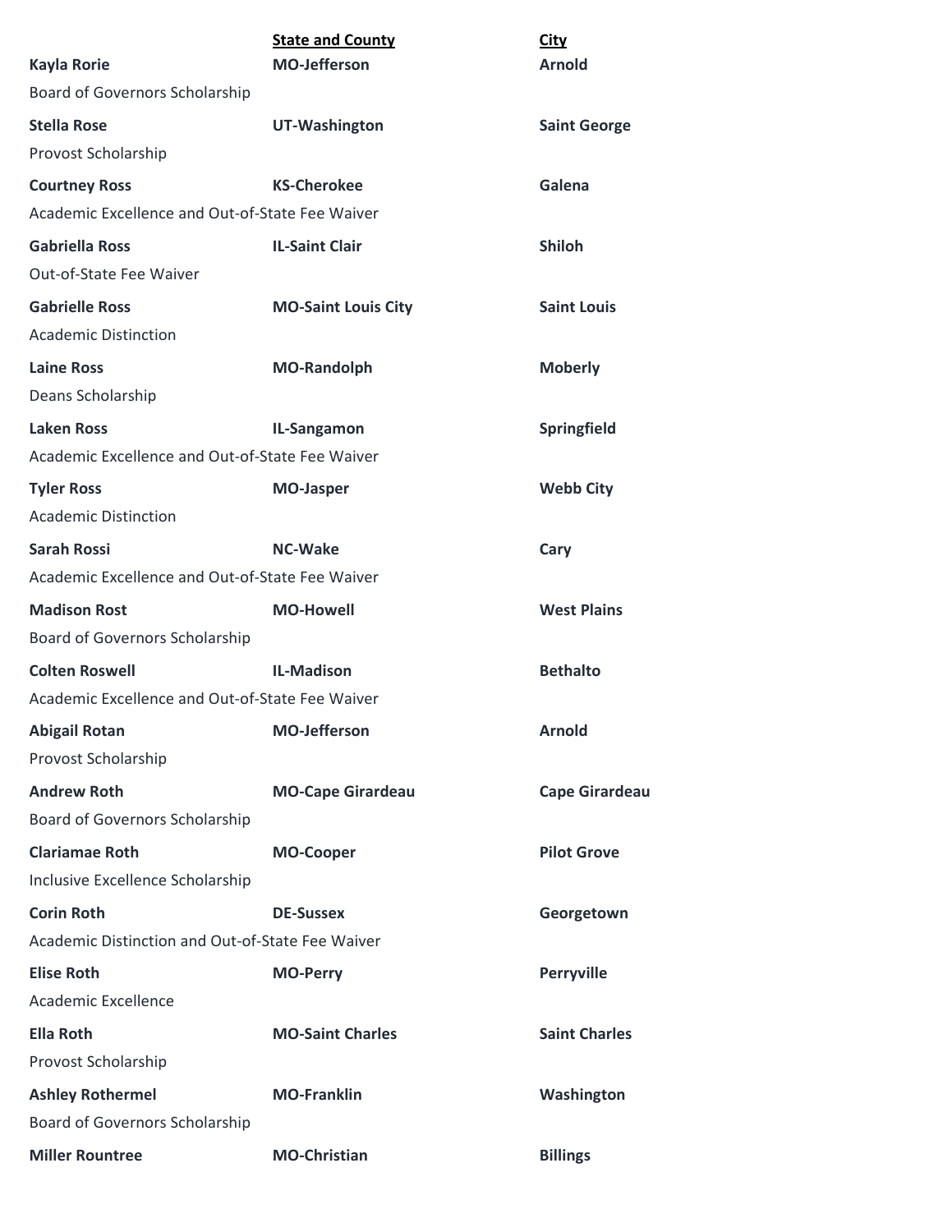|                                                 | <b>State and County</b> | <b>City</b>             |
|-------------------------------------------------|-------------------------|-------------------------|
| Provost Scholarship                             |                         |                         |
| <b>Evelyn Routon</b>                            | <b>MO-Christian</b>     | <b>Ozark</b>            |
| Board of Governors Scholarship                  |                         |                         |
| <b>Kannon Rowden</b>                            | <b>MO-Greene</b>        | Springfield             |
| Board of Governors Scholarship                  |                         |                         |
| <b>Matthew Rowlands</b>                         | <b>MO-Saint Louis</b>   | <b>Saint Louis</b>      |
| Board of Governors Scholarship                  |                         |                         |
| <b>Caroline Rowson</b>                          | <b>MO-Jackson</b>       | <b>Blue Springs</b>     |
| Board of Governors Scholarship                  |                         |                         |
| <b>Gabriel Royse-Keefe</b>                      | <b>MO-Cole</b>          | <b>Jefferson City</b>   |
| Board of Governors Scholarship                  |                         |                         |
| <b>Ryan Ruamwijitphong</b>                      | <b>MO-Saint Louis</b>   | <b>High Ridge</b>       |
| Deans Scholarship                               |                         |                         |
| <b>Jacob Rubio</b>                              | <b>IL-Cook</b>          | Streamwood              |
| Academic Excellence and Out-of-State Fee Waiver |                         |                         |
| <b>Madelyn Rucker</b>                           | CO-Pueblo               | <b>Pueblo</b>           |
| Academic Excellence and Out-of-State Fee Waiver |                         |                         |
| <b>Joie Rudar</b>                               | <b>MO-Lincoln</b>       | <b>Foley</b>            |
| <b>Academic Distinction</b>                     |                         |                         |
| <b>Jack Rummell</b>                             | <b>TN-Williamson</b>    | <b>Thompsons Stn</b>    |
| Academic Excellence and Out-of-State Fee Waiver |                         |                         |
| <b>Sadie Runde</b>                              | <b>MO-Gentry</b>        | Ravenwood               |
| Academic Excellence                             |                         |                         |
| <b>Zoe Rundquist</b>                            | <b>MO-Saint Louis</b>   | Wildwood                |
| <b>Academic Excellence</b>                      |                         |                         |
| <b>Sydney Ruocco</b>                            | <b>TX-Denton</b>        | <b>Argyle</b>           |
| Academic Excellence and Out-of-State Fee Waiver |                         |                         |
| <b>Meredith Rupp</b>                            | <b>MO-Christian</b>     | <b>Nixa</b>             |
| Provost Scholarship                             |                         |                         |
| <b>Sierra Rusco</b>                             | <b>MO-Dent</b>          | <b>Salem</b>            |
| Board of Governors Scholarship                  |                         |                         |
| <b>Abigail Rushing</b>                          | <b>MO-Taney</b>         | <b>Branson</b>          |
| Provost Scholarship                             |                         |                         |
| <b>Katelyn Rushing</b>                          | <b>MO-Saint Charles</b> | <b>Lake Saint Louis</b> |
| Board of Governors Scholarship                  |                         |                         |
| <b>Briar Russell</b>                            | IL-Lake                 | <b>Antioch</b>          |
| Out-of-State Fee Waiver                         |                         |                         |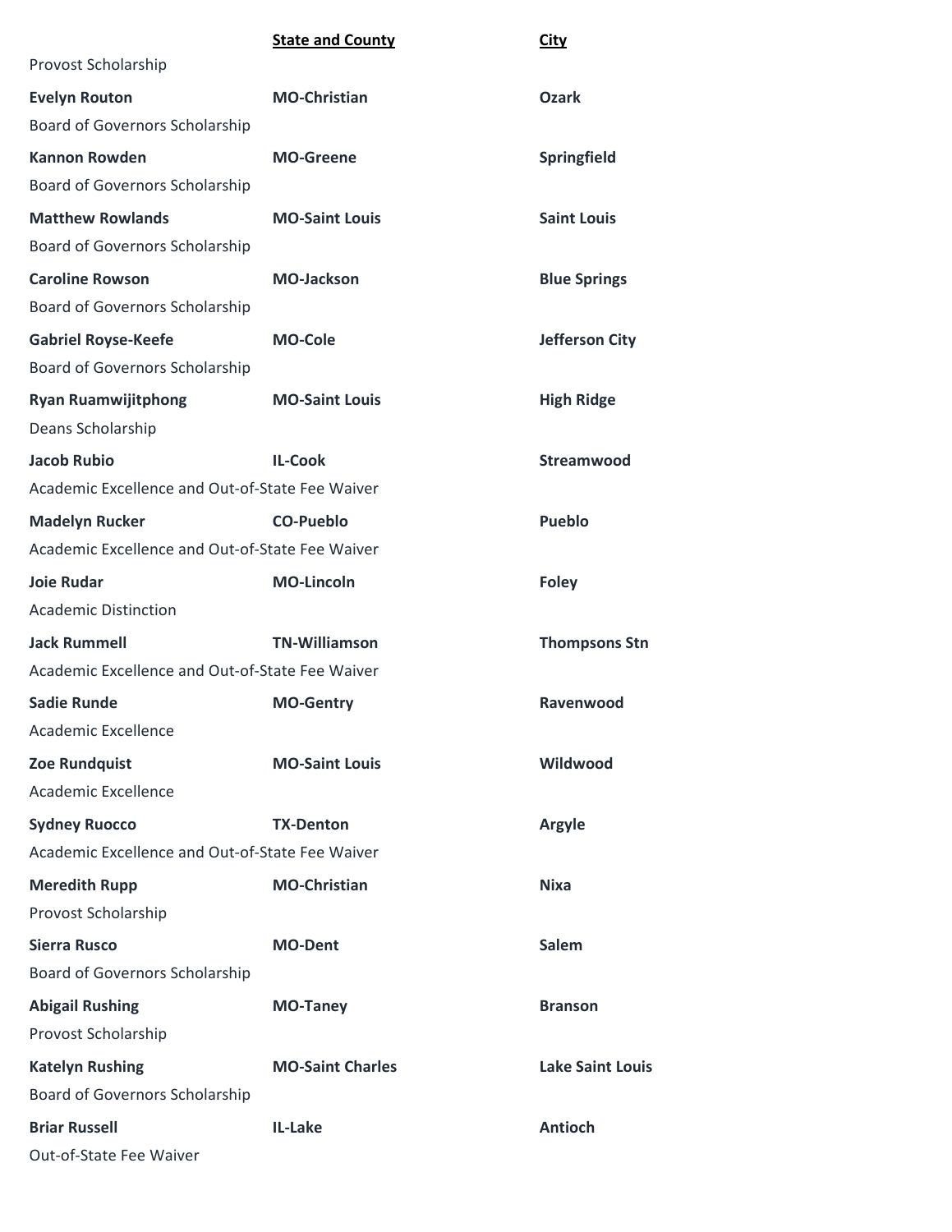| <b>Jordan Russell</b>                            | <b>State and County</b><br><b>MO-Saint Louis City</b> | <b>City</b><br><b>Saint Louis</b> |
|--------------------------------------------------|-------------------------------------------------------|-----------------------------------|
| Inclusive Excellence Scholarship                 |                                                       |                                   |
| <b>Ryan Russell</b>                              | IL-Woodford                                           | <b>Germantown Hills</b>           |
| Board of Governors Scholarship                   |                                                       |                                   |
| <b>Simone Russell</b>                            | GA-Bibb                                               | <b>Macon</b>                      |
| Out-of-State Fee Waiver                          |                                                       |                                   |
| <b>Trinity Russell</b>                           | <b>MO-Iron</b>                                        | Ironton                           |
| Deans Scholarship                                |                                                       |                                   |
| <b>Maria Russo</b>                               | <b>MO-Saint Louis</b>                                 | <b>Saint Louis</b>                |
| <b>Academic Distinction</b>                      |                                                       |                                   |
| <b>Cadence Russom</b>                            | <b>MO-Christian</b>                                   | <b>Ozark</b>                      |
| Deans Scholarship                                |                                                       |                                   |
| <b>Jackson Rusten</b>                            | <b>MO-Cape Girardeau</b>                              | <b>Cape Girardeau</b>             |
| <b>Board of Governors Scholarship</b>            |                                                       |                                   |
| <b>Willa Rutherford</b>                          | <b>AR-Washington</b>                                  | <b>Prairie Grove</b>              |
| Board of Governors Scholarship                   |                                                       |                                   |
| <b>Madelyn Rutledge</b>                          | <b>MO-Cole</b>                                        | Centertown                        |
| Board of Governors Scholarship                   |                                                       |                                   |
| <b>Kylie Ryan</b>                                | <b>MO-Boone</b>                                       | Columbia                          |
| <b>Academic Excellence</b>                       |                                                       |                                   |
| Sophia Ryan                                      | <b>IL-Saint Clair</b>                                 | O Fallon                          |
| Academic Achievement and Out-of-State Fee Waiver |                                                       |                                   |
| <b>Benjamin Rybolt</b>                           | <b>MO-Saint Charles</b>                               | Wentzville                        |
| Provost Scholarship                              |                                                       |                                   |
| <b>Ankur Nilesh Sagale</b>                       | 00-Unknown County                                     | Pune                              |
| Out-of-State Fee Waiver                          |                                                       |                                   |
| <b>Connie Sain</b>                               | 00-Unknown County                                     |                                   |
| Out-of-State Fee Waiver                          |                                                       |                                   |
| Isabella Saiz                                    | <b>MO-Christian</b>                                   | <b>Ozark</b>                      |
| Inclusive Excellence Scholarship                 |                                                       |                                   |
| <b>Eleni Salas</b>                               | IL-Kane                                               | Geneva                            |
| Provost Scholarship                              |                                                       |                                   |
| <b>Raul Salas</b>                                | <b>TX-Dallas</b>                                      | <b>Dallas</b>                     |
| <b>Academic Distinction</b>                      |                                                       |                                   |
| <b>Ricardo Salas</b>                             | <b>MO-McDonald</b>                                    | <b>Noel</b>                       |
| <b>Academic Excellence</b>                       |                                                       |                                   |
| <b>Anthony Salave'a</b>                          | <b>AS-American Samoa</b>                              | Pago Pago                         |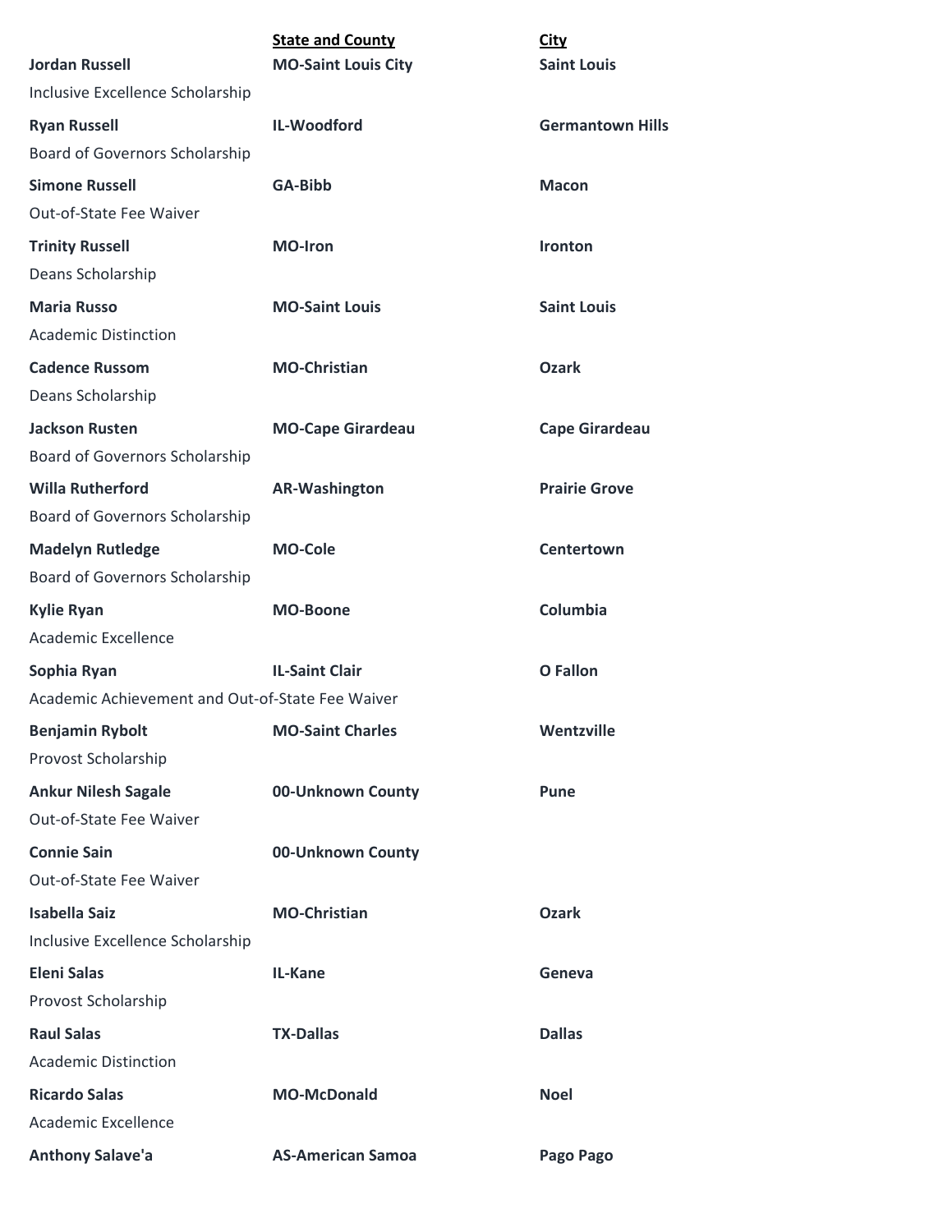|                                                  | <b>State and County</b>  | <u>City</u>          |
|--------------------------------------------------|--------------------------|----------------------|
| Academic Excellence and Out-of-State Fee Waiver  |                          |                      |
| <b>Gisselle Salazar</b>                          | <b>IL-Cook</b>           | <b>Berwyn</b>        |
| Out-of-State Fee Waiver                          |                          |                      |
| <b>Madison Salber</b>                            | <b>NE-Douglas</b>        | Omaha                |
| Academic Excellence and Out-of-State Fee Waiver  |                          |                      |
| Laura Salem                                      | <b>MO-Saint Charles</b>  | <b>O</b> Fallon      |
| Provost Scholarship                              |                          |                      |
| <b>Trenton Salem</b>                             | <b>TX-Tarrant</b>        | <b>Mansfield</b>     |
| Academic Excellence and Out-of-State Fee Waiver  |                          |                      |
| Ella Saliba                                      | <b>TN-Williamson</b>     | <b>Brentwood</b>     |
| Academic Excellence and Out-of-State Fee Waiver  |                          |                      |
| <b>Jasmine Saliba</b>                            | <b>MO-Saint Louis</b>    | <b>Chesterfield</b>  |
| Academic Distinction                             |                          |                      |
| <b>Jouhel Salinas</b>                            | <b>MO-Jackson</b>        | <b>Kansas City</b>   |
| Academic Excellence                              |                          |                      |
| <b>Nylsa Salinas</b>                             | <b>TX-Hidalgo</b>        | <b>Mcallen</b>       |
| Out-of-State Fee Waiver                          |                          |                      |
| <b>Katelyn Sallee</b>                            | <b>MO-Christian</b>      | <b>Garrison</b>      |
| <b>Board of Governors Scholarship</b>            |                          |                      |
| <b>Jasmine Salmon</b>                            | <b>MO-Saint Louis</b>    | <b>Saint Louis</b>   |
| Provost Scholarship                              |                          |                      |
| <b>Megan Salyer</b>                              | OK-Tulsa                 | <b>Tulsa</b>         |
| Academic Excellence and Out-of-State Fee Waiver  |                          |                      |
| Sophia Salyer                                    | <b>MO-Greene</b>         | <b>Walnut Grove</b>  |
| <b>Academic Excellence</b>                       |                          |                      |
| <b>Klouda Samoae</b>                             | <b>IL-Will</b>           | <b>Plainfield</b>    |
| Academic Excellence and Out-of-State Fee Waiver  |                          |                      |
| <b>Jacqulynne Sample</b>                         | <b>CA-Sacramento</b>     | <b>Rncho Murieta</b> |
| Academic Excellence and Out-of-State Fee Waiver  |                          |                      |
| <b>Joseph Samples</b>                            | <b>MO-Saint Francois</b> | <b>Bonne Terre</b>   |
| Board of Governors Scholarship                   |                          |                      |
| <b>Sydney Sampson</b>                            | <b>FL-Palm Beach</b>     | <b>Boca Raton</b>    |
| Academic Achievement and Out-of-State Fee Waiver |                          |                      |
| <b>Taylor Samson</b>                             | <b>MO-Christian</b>      | <b>Ozark</b>         |
| Inclusive Excellence Scholarship                 |                          |                      |
| <b>Lauryn Samuelson</b>                          | <b>IL-Coles</b>          | <b>Mattoon</b>       |
| Academic Excellence and Out-of-State Fee Waiver  |                          |                      |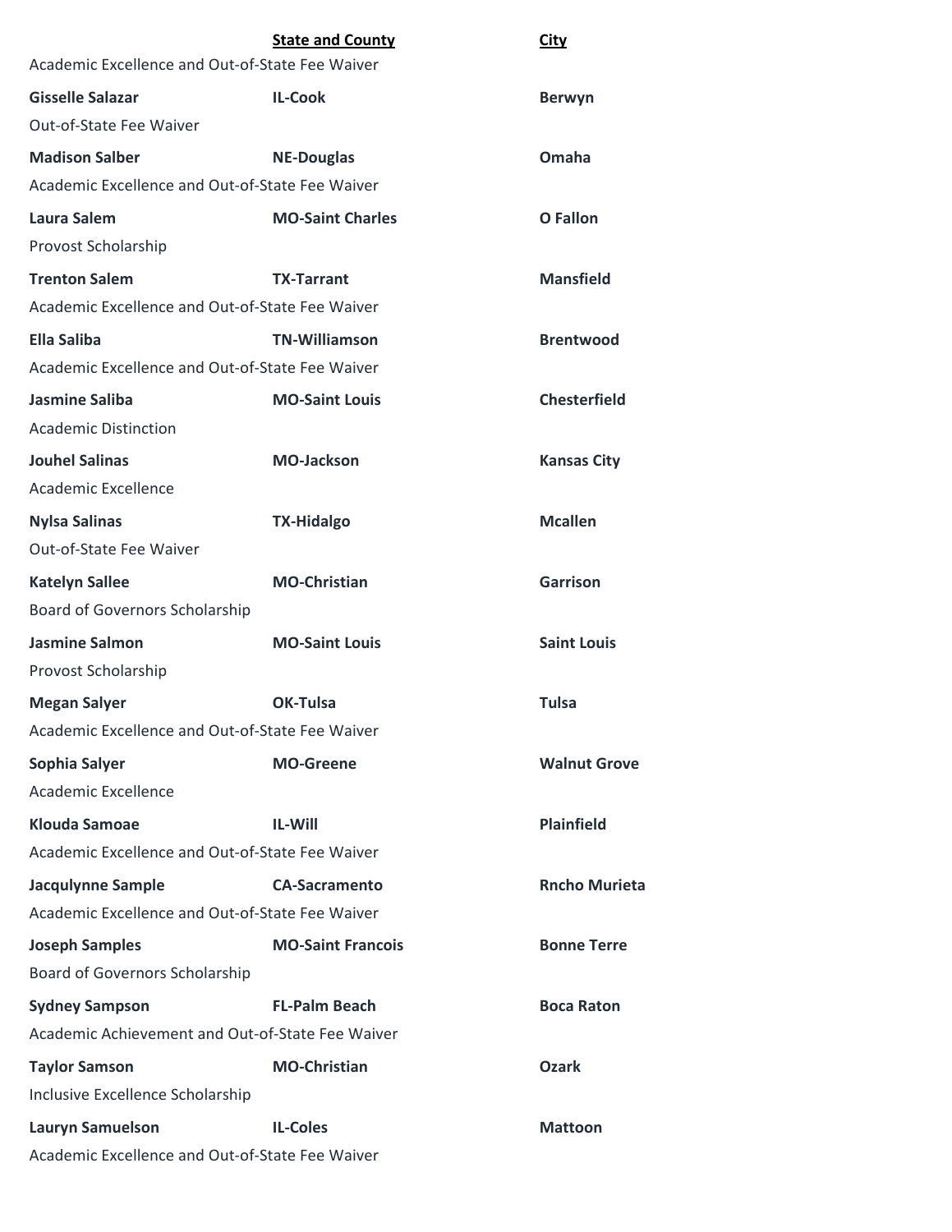| <b>Billy Sanchez</b>                                    | <b>State and County</b><br>IL-Boone | <b>City</b><br><b>Belvidere</b> |
|---------------------------------------------------------|-------------------------------------|---------------------------------|
| Board of Governors Scholarship                          |                                     |                                 |
| <b>Salma Sanchez</b>                                    | <b>MO-Newton</b>                    | <b>Neosho</b>                   |
| Inclusive Excellence Scholarship                        |                                     |                                 |
| <b>Nicholas Sanchez Gutierrez</b>                       | <b>FL-Orange</b>                    | <b>Orlando</b>                  |
| Academic Excellence and Out-of-State Fee Waiver         |                                     |                                 |
| Kamila Sanchez Mercado                                  | <b>MO-Greene</b>                    | Springfield                     |
| <b>Academic Excellence</b>                              |                                     |                                 |
| <b>Abigail Sanders</b><br><b>Academic Excellence</b>    | <b>MO-Saint Charles</b>             | <b>Saint Peters</b>             |
| <b>Ajayne Sanders</b><br>Out-of-State Fee Waiver        | MI-Wayne                            | <b>Hamtramck</b>                |
| <b>Caitlin Sanders</b><br>Deans Scholarship             | <b>KS-Johnson</b>                   | <b>Shawnee</b>                  |
| <b>Dayvana Sanders</b>                                  | <b>AR-Union</b>                     | <b>El Dorado</b>                |
| Out-of-State Fee Waiver                                 |                                     |                                 |
| <b>Emily Sanders</b>                                    | <b>IL-Saint Clair</b>               | <b>Mascoutah</b>                |
| Academic Achievement and Out-of-State Fee Waiver        |                                     |                                 |
| <b>Jillian Sanders</b>                                  | <b>MO-Saint Louis</b>               | <b>Saint Louis</b>              |
| Academic Excellence                                     |                                     |                                 |
| <b>Lexie Sanders</b>                                    | <b>MO-Barry</b>                     | Cassville                       |
| <b>Academic Excellence</b>                              |                                     |                                 |
| <b>McKinley Sanders</b>                                 | <b>MO-Wright</b>                    | <b>Hartville</b>                |
| Hutchens/SGA Centennial Leaders and Provost Scholarship |                                     |                                 |
| <b>Madelyn Sanderson</b><br>Academic Excellence         | <b>MO-Saint Charles</b>             | <b>O</b> Fallon                 |
| <b>Caleb Sandgren</b>                                   | <b>MO-Christian</b>                 | <b>Ozark</b>                    |
| Academic Excellence                                     |                                     |                                 |
| <b>Hayden Sando</b>                                     | <b>MO-Greene</b>                    | Springfield                     |
| Deans Scholarship                                       |                                     |                                 |
| <b>Marley Sands</b>                                     | MO-Ray                              | Lawson                          |
| Board of Governors Scholarship                          |                                     |                                 |
| <b>Gavin Sandvoss</b>                                   | <b>MO-Jefferson</b>                 | <b>House Springs</b>            |
| Board of Governors Scholarship                          |                                     |                                 |
| <b>Nicholas Sanford</b>                                 | <b>MO-Jackson</b>                   | <b>Lone Jack</b>                |
| <b>Academic Distinction</b>                             |                                     |                                 |
| <b>Sofia Sanguinett</b>                                 | <b>MO-Saint Charles</b>             | <b>O</b> Fallon                 |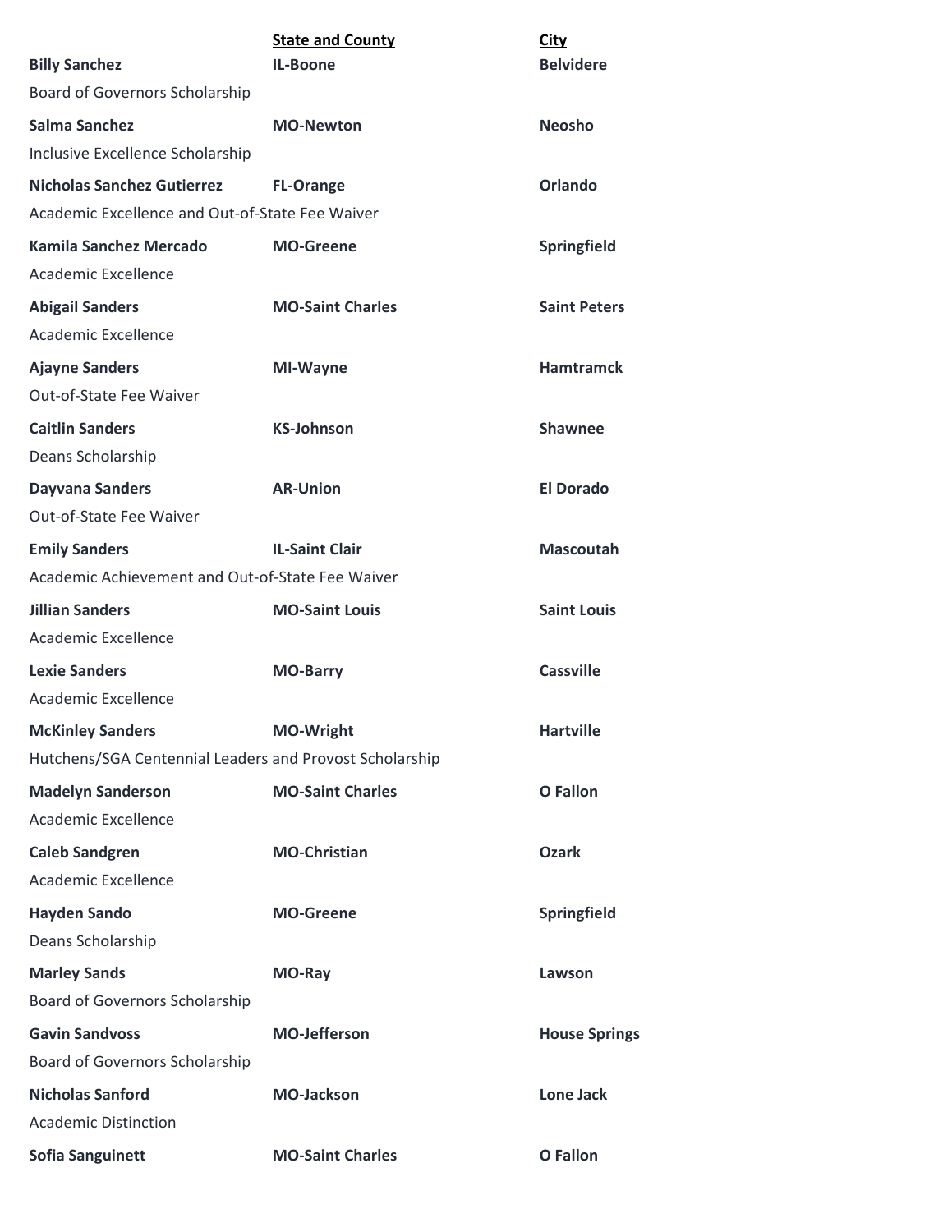|                                                  | <b>State and County</b>  | <b>City</b>             |
|--------------------------------------------------|--------------------------|-------------------------|
| Board of Governors Scholarship                   |                          |                         |
| <b>Emily Sansone</b>                             | <b>IL-Du Page</b>        | <b>Glendale Heights</b> |
| Academic Excellence and Out-of-State Fee Waiver  |                          |                         |
| <b>Allison Santistevan</b>                       | <b>MO-Saint Louis</b>    | <b>Saint Louis</b>      |
| Deans Scholarship                                |                          |                         |
| Sophia Sapp                                      | <b>MO-Cape Girardeau</b> | <b>Cpe Girardeau</b>    |
| Board of Governors Scholarship                   |                          |                         |
| <b>Charles Sargent</b>                           | <b>MO-Christian</b>      | <b>Ozark</b>            |
| Inclusive Excellence Scholarship                 |                          |                         |
| <b>Nathaniel Sarlls</b>                          | <b>TX-Harris</b>         | <b>Katy</b>             |
| Board of Governors Scholarship                   |                          |                         |
| <b>Gavin Satterfield</b>                         | MO-Osage                 | <b>Freeburg</b>         |
| Deans Scholarship                                |                          |                         |
| <b>Audrey Saucier</b>                            | <b>NE-Douglas</b>        | Omaha                   |
| Academic Excellence and Out-of-State Fee Waiver  |                          |                         |
| <b>Kassidy Saunders</b>                          | <b>MA-Hampden</b>        | Westfield               |
| Out-of-State Fee Waiver                          |                          |                         |
| <b>Cameron Savage</b>                            | <b>MO-Lawrence</b>       | <b>Aurora</b>           |
| Hutchens/SGA Centennial Ldrs                     |                          |                         |
| <b>Joylynn Sawyer</b>                            | OK-Oklahoma              | <b>Oklahoma City</b>    |
| Academic Distinction and Out-of-State Fee Waiver |                          |                         |
| <b>Natalie Sayre</b>                             | <b>AR-Benton</b>         | <b>Bentonville</b>      |
| Out-of-State Fee Waiver                          |                          |                         |
| <b>Faith Scaglione</b>                           | <b>KS-Butler</b>         | Andover                 |
| Board of Governors Scholarship                   |                          |                         |
| <b>Adelin Scanlon</b>                            | <b>MO-Saint Louis</b>    | <b>Chesterfield</b>     |
| Academic Excellence                              |                          |                         |
| <b>Amanda Scarbrough</b>                         | <b>MO-Stone</b>          | <b>Kimberling Cy</b>    |
| Provost Scholarship                              |                          |                         |
| <b>Molly Schaedler</b>                           | <b>MO-Franklin</b>       | Washington              |
| Provost Scholarship                              |                          |                         |
| <b>Josiah Schaefer</b>                           | <b>MO-Greene</b>         | Springfield             |
| Academic Excellence                              |                          |                         |
| <b>Kylie Schaeferle</b>                          | <b>OH-Morrow</b>         | Centerburg              |
| <b>Board of Governors Scholarship</b>            |                          |                         |
| <b>Spencer Schafer</b>                           | <b>MO-Greene</b>         | Springfield             |
| Deans Scholarship                                |                          |                         |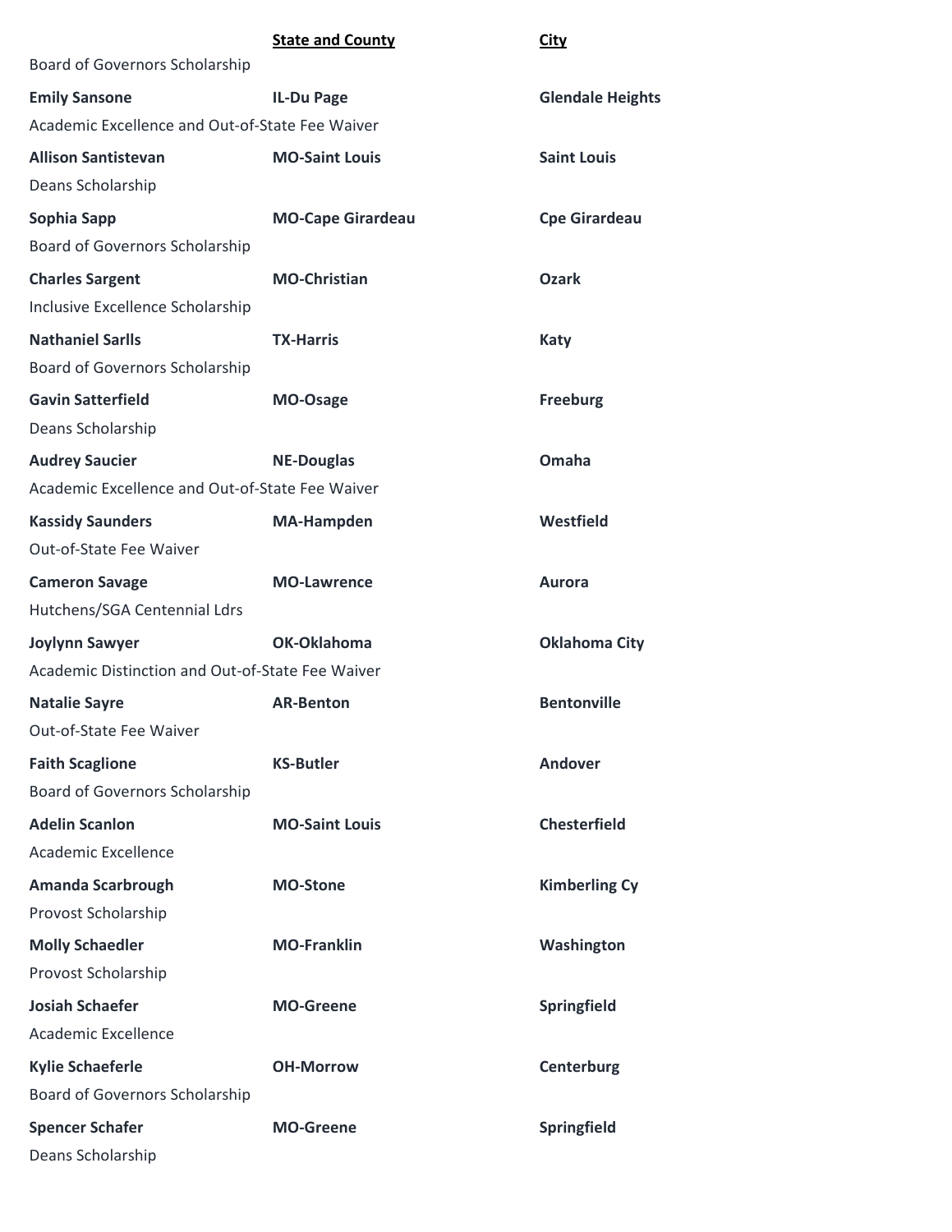|                                                                | <b>State and County</b>   |                                     |
|----------------------------------------------------------------|---------------------------|-------------------------------------|
| <b>Koen Schaffer</b>                                           | <b>MO-Saint Charles</b>   | <b>City</b><br><b>Saint Charles</b> |
| Board of Governors Scholarship                                 |                           |                                     |
| <b>Anna Schaible</b>                                           | <b>MO-Franklin</b>        | <b>Union</b>                        |
| Provost Scholarship                                            |                           |                                     |
| <b>Sarah Schaibly</b>                                          | <b>IL-Madison</b>         | <b>Maryville</b>                    |
| Provost Scholarship                                            |                           |                                     |
| <b>Gabrielle Schantz</b>                                       | <b>MO-Saint Charles</b>   | Wentzville                          |
| Academic Achievement                                           |                           |                                     |
| <b>Mikayla Scharnhorst</b><br>Inclusive Excellence Scholarship | <b>MO-Laclede</b>         | Lebanon                             |
| <b>Laurel Schartner</b><br>Board of Governors Scholarship      | <b>MO-Saint Louis</b>     | <b>Saint Louis</b>                  |
|                                                                | <b>MO-Jackson</b>         |                                     |
| <b>Elliott Scheer</b><br>Deans Scholarship                     |                           | <b>Lees Summit</b>                  |
| <b>Carlee Scheibel</b>                                         | <b>IL-Saint Clair</b>     | <b>Millstadt</b>                    |
| Provost Scholarship                                            |                           |                                     |
| <b>Clara Scheible</b><br>Provost Scholarship                   | <b>MO-Gasconade</b>       | <b>Hermann</b>                      |
| <b>Alexis Schellhardt</b>                                      | <b>IL-Madison</b>         | <b>Collinsville</b>                 |
| Academic Excellence and Out-of-State Fee Waiver                |                           |                                     |
| <b>Jonah Schenberg</b>                                         | <b>CA-San Luis Obispo</b> | <b>Grover Beach</b>                 |
| Academic Excellence and Out-of-State Fee Waiver                |                           |                                     |
| <b>Calvin Schenk</b>                                           | <b>KS-Shawnee</b>         | <b>Topeka</b>                       |
| Academic Excellence and Out-of-State Fee Waiver                |                           |                                     |
| <b>Casey Schenk</b>                                            | <b>KS-Shawnee</b>         | <b>Topeka</b>                       |
| Provost Scholarship                                            |                           |                                     |
| <b>Austin Scherder</b>                                         | <b>MO-Pike</b>            | <b>Bowling Green</b>                |
| Deans Scholarship                                              |                           |                                     |
| Aviv Schiamama Sagiv                                           | IL-Champaign              | Champaign                           |
| Academic Excellence and Out-of-State Fee Waiver                |                           |                                     |
| <b>Evan Schiek</b>                                             | <b>MO-Saint Louis</b>     | <b>Eureka</b>                       |
| Deans Scholarship                                              |                           |                                     |
| <b>Jake Schildknecht</b>                                       | <b>IL-Saint Clair</b>     | <b>O</b> Fallon                     |
| Out-of-State Fee Waiver                                        |                           |                                     |
| <b>Sophia Schilling</b><br>Deans Scholarship                   | <b>MO-Saint Louis</b>     | Wildwood                            |
| <b>Melina Schillinger</b>                                      | <b>IL-Madison</b>         | <b>Bethalto</b>                     |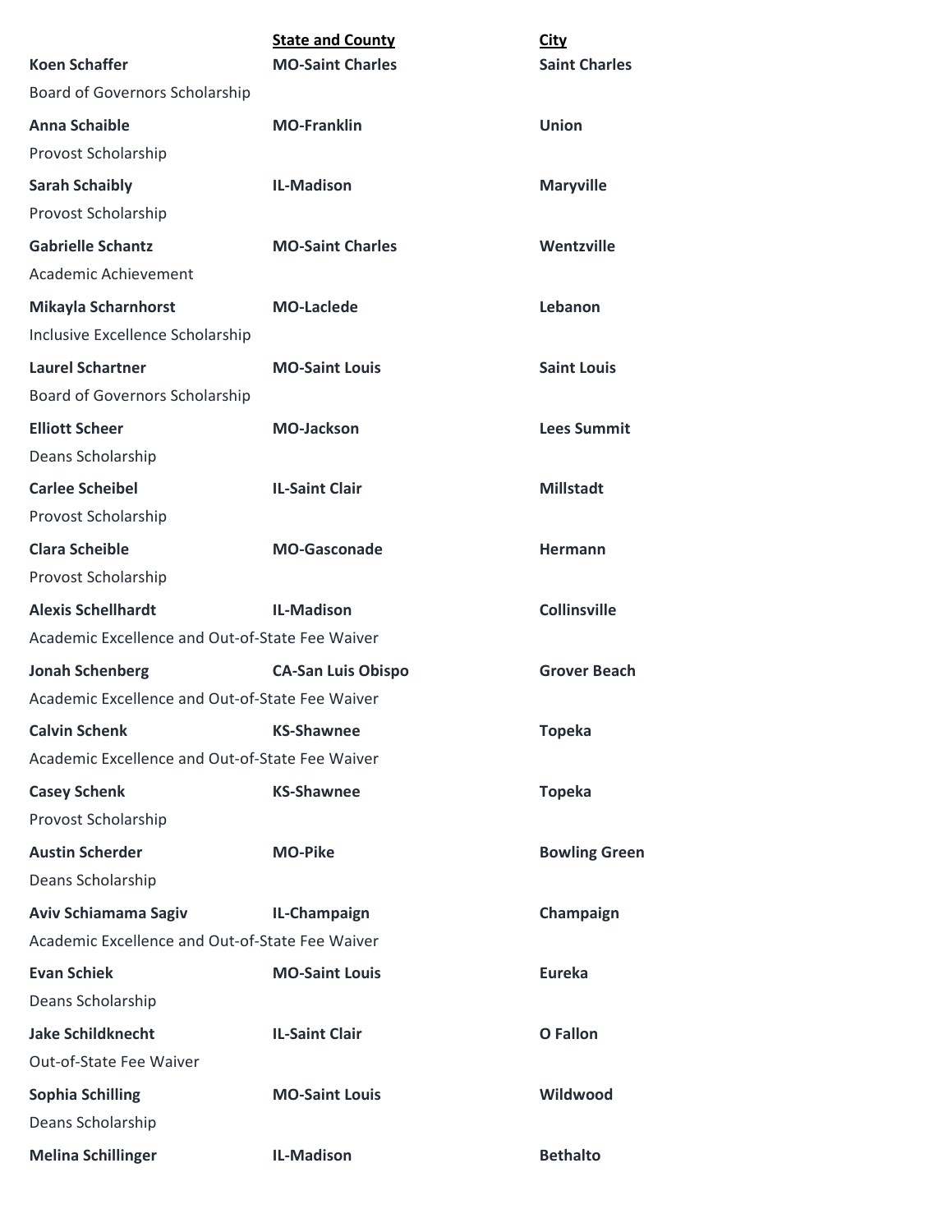|                                                 | <b>State and County</b> | <b>City</b>                 |
|-------------------------------------------------|-------------------------|-----------------------------|
| Inclusive Excellence Scholarship                |                         |                             |
| <b>Anne Schilly</b>                             | <b>IL-Madison</b>       | <b>Edwardsville</b>         |
| Academic Excellence and Out-of-State Fee Waiver |                         |                             |
| <b>Rose Schilmoeller</b>                        | <b>MO-Howell</b>        | <b>West Plains</b>          |
| Board of Governors Scholarship                  |                         |                             |
| <b>Caleb Schinderling</b>                       | <b>IL-Adams</b>         | Quincy                      |
| Provost Scholarship                             |                         |                             |
| <b>Mary Schinzel</b>                            | <b>NE-Douglas</b>       | Omaha                       |
| Out-of-State Fee Waiver                         |                         |                             |
| <b>Kassidy Schley</b>                           | <b>TX-Tarrant</b>       | <b>North Richland Hills</b> |
| Board of Governors Scholarship                  |                         |                             |
| <b>Andrew Schlueter</b>                         | <b>MO-Franklin</b>      | <b>Sullivan</b>             |
| Deans Scholarship                               |                         |                             |
| <b>Kiersten Schmalz</b>                         | MO-Clay                 | <b>Kansas City</b>          |
| Academic Excellence                             |                         |                             |
| <b>Laine Schmalzried</b>                        | <b>MO-Cass</b>          | Raymore                     |
| Academic Excellence                             |                         |                             |
| <b>Kylie Schmerbach</b>                         | MO-Ray                  | Lawson                      |
| Board of Governors Scholarship                  |                         |                             |
| <b>Gunnar Schmidt</b>                           | <b>TN-Maury</b>         | Columbia                    |
| Board of Governors Scholarship                  |                         |                             |
| Joshua Schmidtlein                              | MO-Clay                 | <b>Kansas City</b>          |
| Academic Excellence                             |                         |                             |
| <b>Lillian Schmieder</b>                        | <b>MO-Franklin</b>      | <b>Union</b>                |
| <b>Academic Excellence</b>                      |                         |                             |
| <b>Olivia Schmitt</b>                           | MO-Clay                 | <b>Smithville</b>           |
| <b>Academic Distinction</b>                     |                         |                             |
| <b>Kendall Schmitz</b>                          | <b>MO-Jackson</b>       | <b>Lees Summit</b>          |
| <b>Academic Distinction</b>                     |                         |                             |
| <b>Jackson Schmoeger</b>                        | <b>MO-Cole</b>          | <b>Jefferson Cty</b>        |
| Deans Scholarship                               |                         |                             |
| Aleigha Schnable                                | <b>MO-Saint Charles</b> | <b>O</b> Fallon             |
| Academic Excellence                             |                         |                             |
| <b>Annadell Schnakenberg</b>                    | <b>MO-Christian</b>     | <b>Ozark</b>                |
| Board of Governors Scholarship                  |                         |                             |
| <b>Natalie Schnetzler</b>                       | MO-Ray                  | Lawson                      |
| Academic Excellence                             |                         |                             |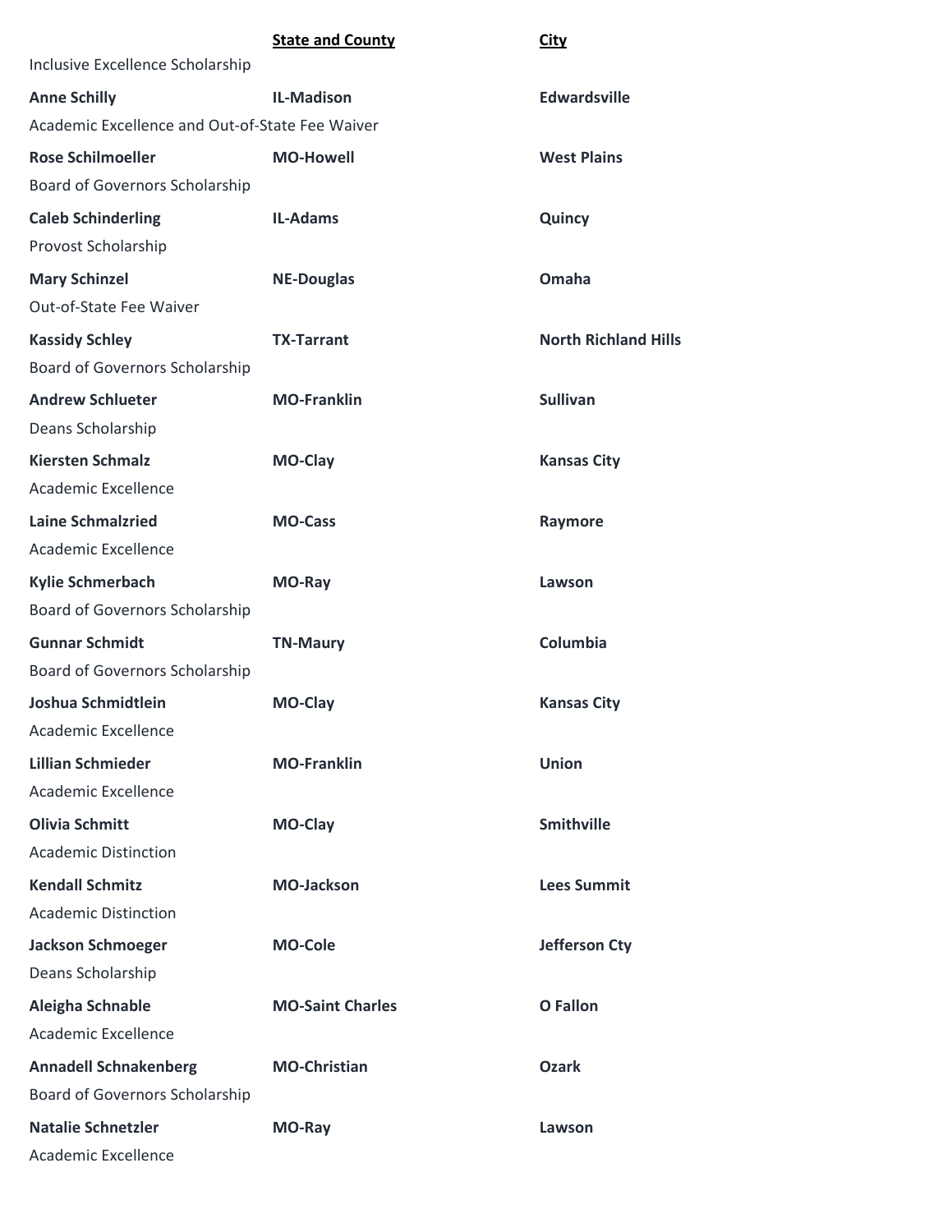|                                                 | <b>State and County</b> | <b>City</b>        |
|-------------------------------------------------|-------------------------|--------------------|
| <b>Ashlyn Schnute</b>                           | <b>IL-Will</b>          | <b>Bolingbrook</b> |
| Deans Scholarship                               |                         |                    |
| <b>Anne Schobel</b>                             | <b>MN-Dakota</b>        | <b>Lakeville</b>   |
| Academic Excellence and Out-of-State Fee Waiver |                         |                    |
| <b>Owen Schoberth</b>                           | <b>IN-Porter</b>        | <b>Chesterton</b>  |
| Out-of-State Fee Waiver                         |                         |                    |
| <b>Emma Schoeller</b>                           | <b>MO-Greene</b>        | Willard            |
| Board of Governors Scholarship                  |                         |                    |
| <b>Lucy Schoemehl</b>                           | <b>MO-Saint Louis</b>   | <b>Saint Louis</b> |
| Provost Scholarship                             |                         |                    |
| <b>Delaney Scholtens</b>                        | <b>MO-Greene</b>        | <b>Springfield</b> |
| Deans Scholarship                               |                         |                    |
| <b>Clara Scholze</b>                            | <b>MO-Saint Louis</b>   | <b>Saint Louis</b> |
| Board of Governors Scholarship                  |                         |                    |
| <b>Thomas Schomaker</b>                         | <b>MO-Greene</b>        | Springfield        |
| Deans Scholarship                               |                         |                    |
| <b>Allie Schooler</b>                           | <b>KS-Shawnee</b>       | <b>Auburn</b>      |
| Deans Scholarship                               |                         |                    |
| <b>Ivy Schoonover</b>                           | <b>MO-Christian</b>     | <b>Nixa</b>        |
| Board of Governors Scholarship                  |                         |                    |
| <b>Seraphina Schourek</b>                       | IL-Kane                 | <b>Hampshire</b>   |
| Provost Scholarship                             |                         |                    |
| <b>Alexus Schreckenberg</b>                     | <b>MO-Bollinger</b>     | Leopold            |
| Provost Scholarship                             |                         |                    |
| <b>Harmony Schreefel</b>                        | <b>LA-Jefferson</b>     | Gretna             |
| Inclusive Excellence Scholarship                |                         |                    |
| <b>Andra Schreiber</b>                          | <b>MO-Clay</b>          | <b>Kansas City</b> |
| Academic Achievement                            |                         |                    |
| <b>Emma Schrick</b>                             | <b>MO-Saint Louis</b>   | <b>Saint Louis</b> |
| Academic Excellence                             |                         |                    |
| Alayna Schridde                                 | <b>MO-Greene</b>        | <b>Rogersville</b> |
| Board of Governors Scholarship                  |                         |                    |
| <b>Holden Schroeder</b>                         | <b>KS-Johnson</b>       | Lenexa             |
| Deans Scholarship                               |                         |                    |
| <b>Jack Schroeder</b>                           | <b>MO-Saint Charles</b> | <b>Foristell</b>   |
| Deans Scholarship                               |                         |                    |
| <b>Allyson Schroer</b>                          | <b>IL-Madison</b>       | <b>Troy</b>        |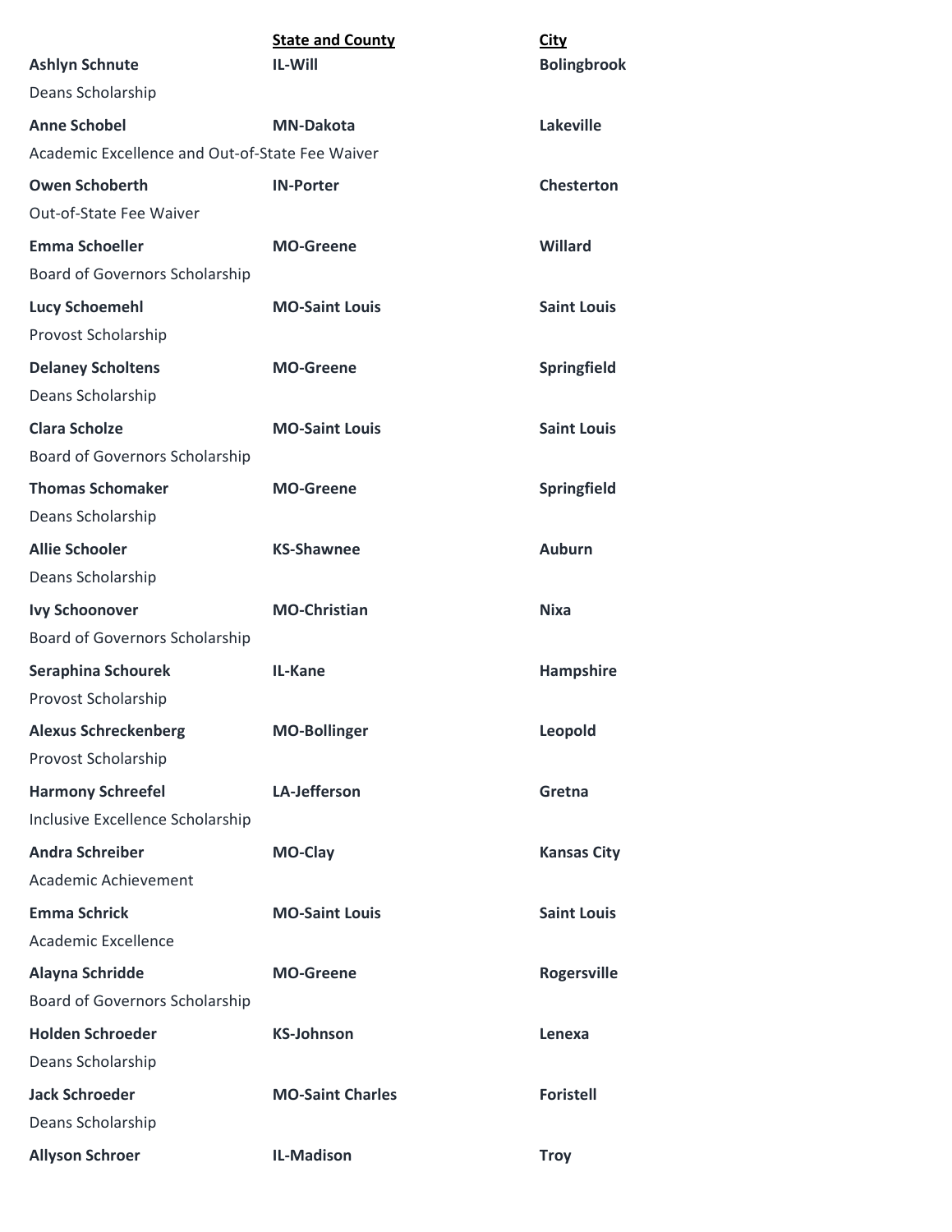|                                                 | <b>State and County</b> | <b>City</b>          |
|-------------------------------------------------|-------------------------|----------------------|
| Board of Governors Scholarship                  |                         |                      |
| <b>Bennett Schueler</b>                         | <b>IL-Madison</b>       | <b>Edwardsville</b>  |
| Out-of-State Fee Waiver                         |                         |                      |
| <b>Natalie Schuette</b>                         | MO-Clay                 | Liberty              |
| Provost Scholarship                             |                         |                      |
| <b>Hannah Schuh</b>                             | MO-Clay                 | <b>Kansas City</b>   |
| Board of Governors Scholarship                  |                         |                      |
| <b>Libby Schuhardt</b>                          | <b>IL-Saint Clair</b>   | <b>Millstadt</b>     |
| Out-of-State Fee Waiver                         |                         |                      |
| <b>Carson Schulte</b>                           | MO-Osage                | <b>Freeburg</b>      |
| Academic Achievement                            |                         |                      |
| <b>Charlotte Schulte</b>                        | MO-Clay                 | <b>Kansas City</b>   |
| <b>Academic Excellence</b>                      |                         |                      |
| <b>Chloe Schulte</b>                            | <b>IL-Monroe</b>        | Columbia             |
| <b>Board of Governors Scholarship</b>           |                         |                      |
| <b>Kyleigh Schulte</b>                          | <b>MO-Saint Louis</b>   | Wildwood             |
| Deans Scholarship                               |                         |                      |
| <b>Sylvia Schulte</b>                           | <b>TX-Collin</b>        | Plano                |
| Academic Excellence and Out-of-State Fee Waiver |                         |                      |
| <b>Allison Schultz</b>                          | <b>MO-Taney</b>         | <b>Hollister</b>     |
| Board of Governors Scholarship                  |                         |                      |
| <b>Evan Schultz</b>                             | <b>MO-Saint Louis</b>   | <b>Manchester</b>    |
| <b>Board of Governors Scholarship</b>           |                         |                      |
| <b>Gabrielle Schultz</b>                        | <b>MO-Platte</b>        | <b>Parkville</b>     |
| <b>Academic Distinction</b>                     |                         |                      |
| <b>Michael Schultz</b>                          | <b>MO-Taney</b>         | <b>Hollister</b>     |
| Deans Scholarship                               |                         |                      |
| <b>Samantha Schultz</b>                         | <b>MO-Taney</b>         | <b>Hollister</b>     |
| Provost Scholarship                             |                         |                      |
| <b>Brennon Schulz</b>                           | <b>MO-Saint Charles</b> | Wentzville           |
| Deans Scholarship                               |                         |                      |
| <b>Cooper Schulz</b>                            | <b>MO-Saint Charles</b> | <b>Lake St Louis</b> |
| Provost Scholarship                             |                         |                      |
| <b>Matthew Schulze</b>                          | <b>MO-Saint Charles</b> | <b>Saint Charles</b> |
| Academic Excellence                             |                         |                      |
| <b>Trinity Schupp</b>                           | <b>MO-Christian</b>     | <b>Ozark</b>         |
| <b>Board of Governors Scholarship</b>           |                         |                      |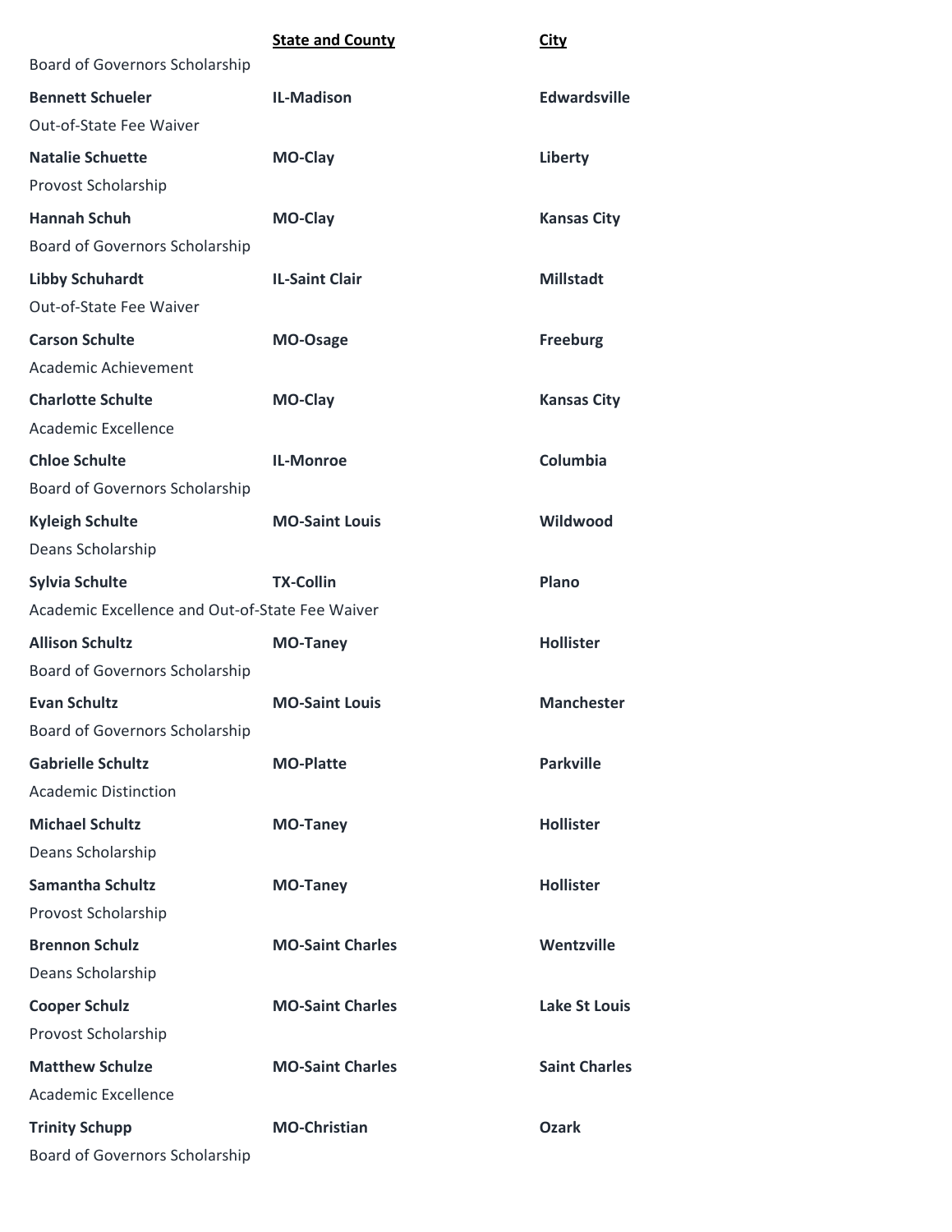|                                                         | <b>State and County</b>    | <b>City</b>                |
|---------------------------------------------------------|----------------------------|----------------------------|
| <b>Malerie Schutt</b>                                   | <b>MO-Gasconade</b>        | <b>Hermann</b>             |
| Academic Excellence                                     |                            |                            |
| <b>Reagan Schwalm</b>                                   | MO-Clay                    | <b>Kansas City</b>         |
| Board of Governors Scholarship                          |                            |                            |
| <b>Anna Schwartz</b>                                    | <b>MO-Perry</b>            | <b>Perryville</b>          |
| Academic Achievement                                    |                            |                            |
| <b>Ryan Schwartz</b>                                    | <b>MO-Saint Charles</b>    | <b>Saint Charles</b>       |
| Provost Scholarship                                     |                            |                            |
| <b>Shilah Schwartz</b>                                  | <b>TX-Mills</b>            | <b>Goldthwaite</b>         |
| Academic Excellence and Out-of-State Fee Waiver         |                            |                            |
| <b>Gracie Schwarz</b>                                   | <b>MO-Christian</b>        | Nixa                       |
| Board of Governors Scholarship                          |                            |                            |
| <b>Ellie Schwehr</b>                                    | <b>IL-Monroe</b>           | Waterloo                   |
| Deans Scholarship and Hutchens/SGA Centennial Leaders   |                            |                            |
| Kali Schweigert                                         | <b>MO-Sainte Genevieve</b> | <b>Ste Genevieve</b>       |
| Academic Excellence and Hutchens/SGA Centennial Leaders |                            |                            |
| <b>Kaitlyn Schweizer</b>                                | <b>MO-Saint Louis</b>      | <b>Eureka</b>              |
| <b>Academic Distinction</b>                             |                            |                            |
| <b>Elisabeth Schwemmer</b>                              | <b>KY-Hardin</b>           | Elizabethtown              |
| Deans Scholarship                                       |                            |                            |
| <b>Nathan Schwent</b>                                   | <b>MO-Sainte Genevieve</b> | <b>Ste Genevieve</b>       |
| Academic Achievement                                    |                            |                            |
| <b>Jayder Schwertz</b>                                  | <b>MO-Camden</b>           | <b>Camdenton</b>           |
| Inclusive Excellence Scholarship                        |                            |                            |
| <b>Angelina Scott</b>                                   | <b>FL-Orange</b>           | <b>Orlando</b>             |
| Academic Excellence and Out-of-State Fee Waiver         |                            |                            |
| <b>Makaela Scott</b>                                    | MO-Clay                    | <b>Kansas City</b>         |
| Academic Excellence                                     |                            |                            |
| <b>Makyla Scott</b>                                     | <b>MS-De Soto</b>          | <b>Southaven</b>           |
| Academic Distinction and Out-of-State Fee Waiver        |                            |                            |
| <b>Taylor Scott</b>                                     | <b>MO-Saint Louis</b>      | <b>Saint Louis</b>         |
| Deans Scholarship                                       |                            |                            |
| <b>Amy Scraggs</b>                                      | NJ-Ocean                   | <b>Point Pleasant Boro</b> |
| Academic Excellence and Out-of-State Fee Waiver         |                            |                            |
| <b>Molly Scribner</b>                                   | <b>MO-Greene</b>           | Springfield                |
| Academic Excellence                                     |                            |                            |
| <b>Alicia Scudder</b>                                   | <b>MO-Saint Charles</b>    | <b>Lake Saint Louis</b>    |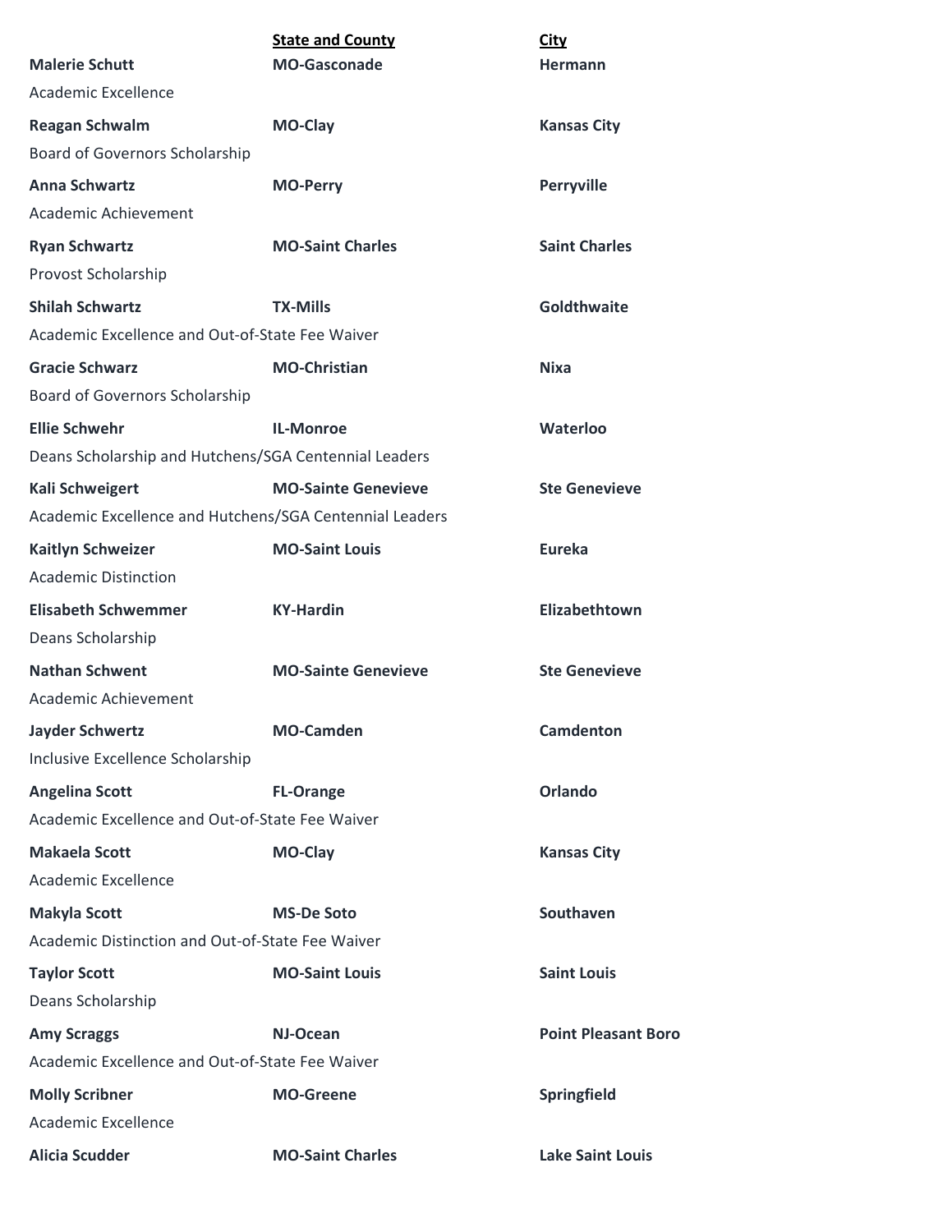|                                                  | <b>State and County</b> | <b>City</b>              |
|--------------------------------------------------|-------------------------|--------------------------|
| Board of Governors Scholarship                   |                         |                          |
| <b>Kori Seals</b>                                | <b>MO-Saint Louis</b>   | <b>Saint Louis</b>       |
| Academic Achievement                             |                         |                          |
| <b>Rhiannon Searl</b>                            | <b>IL-Bureau</b>        | <b>Princeton</b>         |
| Provost Scholarship                              |                         |                          |
| <b>Ella Sears</b>                                | <b>MO-Jackson</b>       | <b>Oak Grove</b>         |
| Academic Excellence                              |                         |                          |
| <b>Meghan Sears</b>                              | <b>IL-Tazewell</b>      | Washington               |
| Academic Excellence and Out-of-State Fee Waiver  |                         |                          |
| <b>Mackenzie Seay</b>                            | <b>IL-Monroe</b>        | Waterloo                 |
| Academic Achievement and Out-of-State Fee Waiver |                         |                          |
| Amanda Seggerman                                 | MO-Clay                 | Liberty                  |
| <b>Academic Excellence</b>                       |                         |                          |
| <b>Jack Seibert</b>                              | <b>IL-Saint Clair</b>   | <b>Mascoutah</b>         |
| Academic Excellence and Out-of-State Fee Waiver  |                         |                          |
| <b>Michael Seibert</b>                           | <b>IL-Peoria</b>        | <b>Hanna City</b>        |
| Board of Governors Scholarship                   |                         |                          |
| <b>Brayden Seiler</b>                            | <b>MO-Saint Louis</b>   | Wentzville               |
| <b>Academic Distinction</b>                      |                         |                          |
| <b>Noel Seitz</b>                                | <b>PA-Lancaster</b>     | Lancaster                |
| Academic Achievement and Out-of-State Fee Waiver |                         |                          |
| <b>Kailey Sejkora</b>                            | <b>MO-Clay</b>          | <b>Excelsior Springs</b> |
| Deans Scholarship                                |                         |                          |
| <b>John Sellinger</b>                            | <b>MO-Jackson</b>       | <b>Lees Summit</b>       |
| Provost Scholarship                              |                         |                          |
| <b>Emma Selsor</b>                               | <b>MO-Saint Louis</b>   | Fenton                   |
| Academic Excellence                              |                         |                          |
| <b>Zoe Seltzer</b>                               | <b>PA-Schuylkill</b>    | <b>Tamaqua</b>           |
| Academic Distinction and Out-of-State Fee Waiver |                         |                          |
| <b>Samuel Senf</b>                               | <b>MO-Texas</b>         | Cabool                   |
| Provost Scholarship                              |                         |                          |
| <b>Mariam Senghore</b>                           | <b>KS-Johnson</b>       | <b>Overland Park</b>     |
| Out-of-State Fee Waiver                          |                         |                          |
| Ananya Senthilnathan                             | <b>MO-Saint Louis</b>   | <b>Ballwin</b>           |
| Academic Achievement                             |                         |                          |
| <b>Brittney Sequichie</b>                        | <b>MO-Phelps</b>        | <b>Newburg</b>           |
| Academic Achievement                             |                         |                          |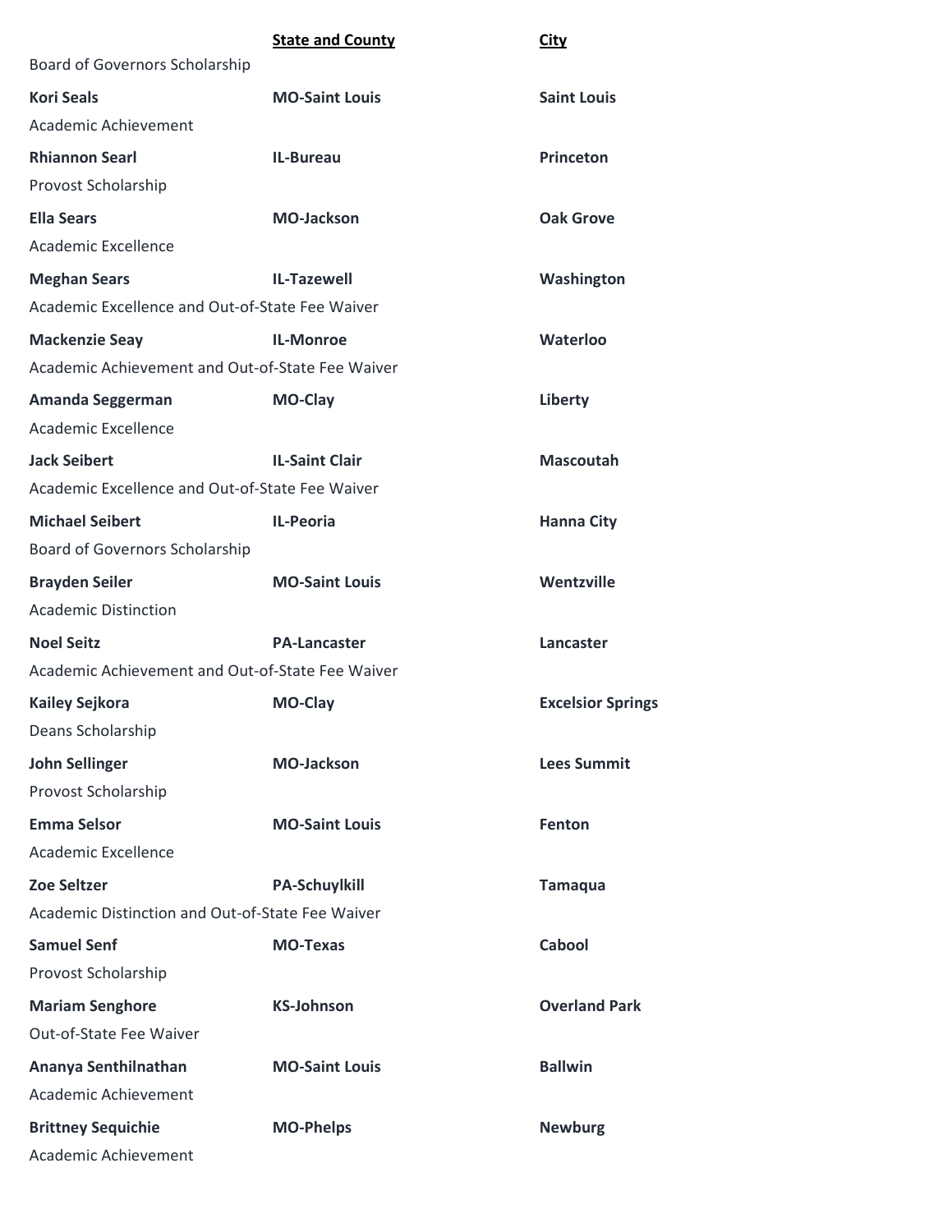|                                                              | <b>State and County</b>    | <b>City</b>            |
|--------------------------------------------------------------|----------------------------|------------------------|
| <b>Joseph Serio</b>                                          | <b>MO-Saint Charles</b>    | O Fallon               |
| Board of Governors Scholarship                               |                            |                        |
| <b>Evelyn Serrano Carrasco</b>                               | <b>GA-Clayton</b>          | <b>Forest Park</b>     |
| Academic Achievement and Out-of-State Fee Waiver             |                            |                        |
| <b>Mayra Sesmas</b>                                          | <b>GA-Clarke</b>           | <b>Athens</b>          |
| Academic Excellence and Out-of-State Fee Waiver              |                            |                        |
| <b>Elizabeth Settle</b>                                      | <b>MO-Madison</b>          | Fredericktown          |
| Board of Governors Scholarship                               |                            |                        |
| <b>Herene Seumalo</b><br>Out-of-State Fee Waiver             | <b>AS-American Samoa</b>   | Pago Pago              |
| <b>Bethany Severance</b><br><b>Academic Distinction</b>      | <b>MO-Wright</b>           | <b>Mansfield</b>       |
| <b>Caden Sexton</b><br>Out-of-State Fee Waiver               | IL-DuPage                  | <b>Downers Grove</b>   |
| <b>Abigail Shackelford</b><br>Academic Achievement           | <b>MO-Saint Louis</b>      | <b>Chesterfield</b>    |
| <b>Corinne Shackelford</b><br>Board of Governors Scholarship | <b>MO-Jackson</b>          | <b>Lees Summit</b>     |
| <b>Aubrey Shadden</b><br>Board of Governors Scholarship      | <b>MO-Saint Charles</b>    | <b>Saint Peters</b>    |
| <b>Emma Shaffer</b><br>Provost Scholarship                   | <b>MO-Saint Francois</b>   | <b>Farmington</b>      |
| <b>Regan Shaffer</b><br>Academic Excellence                  | <b>MO-Johnson</b>          | Leeton                 |
| <b>Khalin Shah</b><br>Academic Excellence                    | <b>MO-Saint Charles</b>    | <b>Saint Charles</b>   |
| <b>Mehr Shah</b><br>Board of Governors Scholarship           | <b>MO-Saint Louis City</b> | <b>Saint Louis</b>     |
| <b>Partha Shah</b><br>Out-of-State Fee Waiver                | <b>IL-Cook</b>             | <b>Hoffman Estates</b> |
| <b>Carley Shain</b>                                          | <b>MO-Saint Louis</b>      | Fenton                 |
| Deans Scholarship                                            |                            |                        |
| Daiysha Shanks                                               | <b>MO-Saint Charles</b>    | <b>Saint Peters</b>    |
| <b>Academic Distinction</b>                                  |                            |                        |
| <b>Madelyn Shankster</b>                                     | <b>IN-Allen</b>            | Leo                    |
| Out-of-State Fee Waiver                                      |                            |                        |
| Sophia Shannon                                               | <b>MO-Jasper</b>           | Carthage               |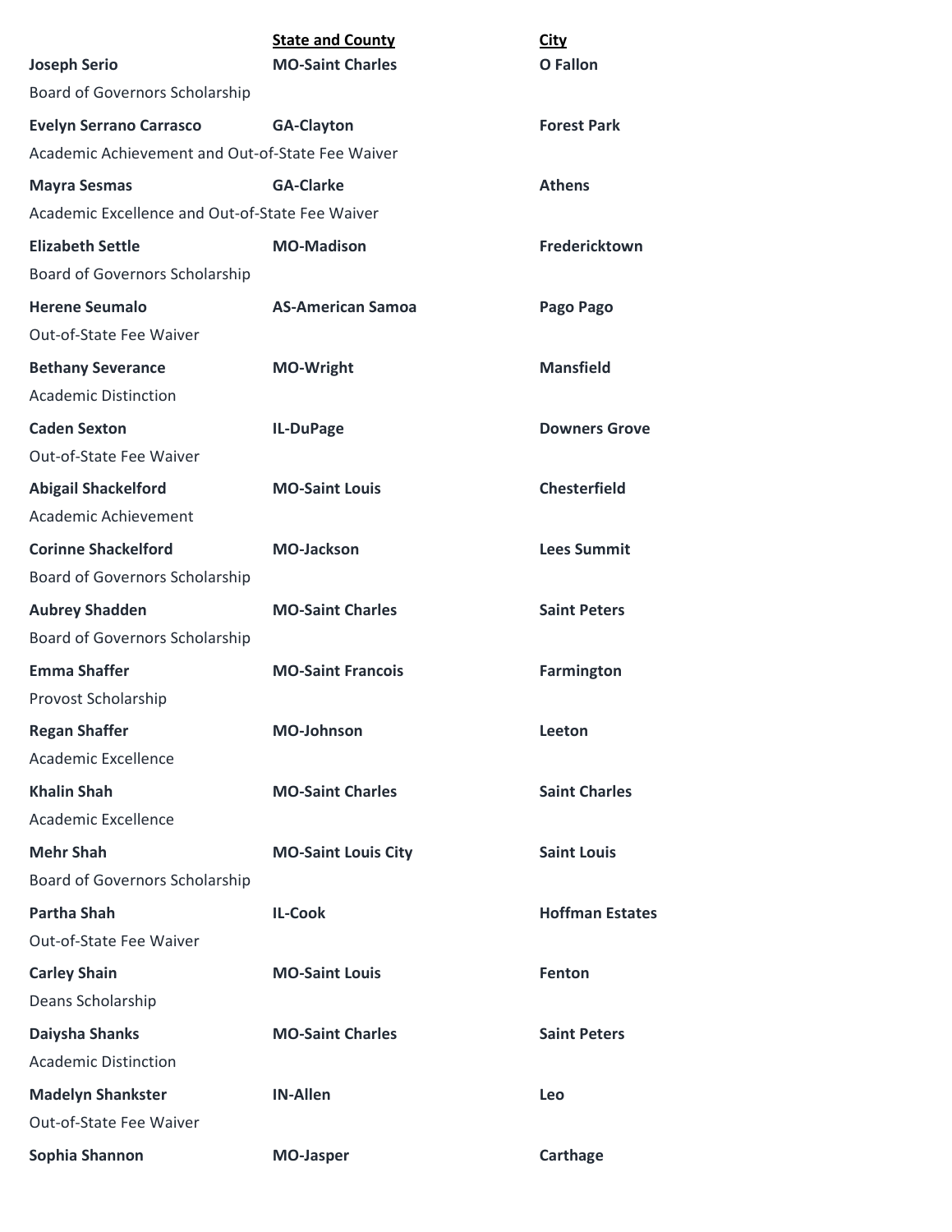|                                                 | <b>State and County</b> | <b>City</b>             |
|-------------------------------------------------|-------------------------|-------------------------|
| Board of Governors Scholarship                  |                         |                         |
| Liila'vatii Sharlla                             | <b>MO-Howell</b>        | <b>West Plains</b>      |
| Academic Achievement                            |                         |                         |
| <b>Mackenzie Sharp</b>                          | <b>CA-Los Angeles</b>   | <b>Santa Clarita</b>    |
| Academic Excellence and Out-of-State Fee Waiver |                         |                         |
| <b>Nathan Sharp</b>                             | IL-DuPage               | <b>Naperville</b>       |
| Out-of-State Fee Waiver                         |                         |                         |
| <b>Samantha Sharp</b>                           | IL-DuPage               | <b>Naperville</b>       |
| Provost Scholarship                             |                         |                         |
| <b>Kasandra Sharpe</b>                          | <b>IL-Saint Clair</b>   | <b>O</b> Fallon         |
| Academic Excellence and Out-of-State Fee Waiver |                         |                         |
| <b>Charlee Sharpsteen</b>                       | <b>MO-Phelps</b>        | <b>Rolla</b>            |
| Provost Scholarship                             |                         |                         |
| <b>Aminah Shavers</b>                           | <b>IL-Cook</b>          | Lansing                 |
| Out-of-State Fee Waiver                         |                         |                         |
| <b>Abigail Shaw</b>                             | <b>MO-Clay</b>          | <b>Kansas City</b>      |
| Deans Scholarship                               |                         |                         |
| <b>Kady Shaw</b>                                | <b>IL-Madison</b>       | <b>Pocahontas</b>       |
| Out-of-State Fee Waiver                         |                         |                         |
| <b>Kameron Shaw</b>                             | IL-Lake                 | Gurnee                  |
| Out-of-State Fee Waiver                         |                         |                         |
| <b>Anya Shawke</b>                              | <b>MO-Saint Louis</b>   | Wildwood                |
| <b>Academic Excellence</b>                      |                         |                         |
| <b>Brinna Shea</b>                              | <b>IL-Madison</b>       | <b>Maryville</b>        |
| Academic Excellence and Out-of-State Fee Waiver |                         |                         |
| <b>Destiny Shea</b>                             | <b>IL-Madison</b>       | <b>Collinsville</b>     |
| Out-of-State Fee Waiver                         |                         |                         |
| Chardejai Sheard                                | <b>IL-Saint Clair</b>   | <b>East Saint Louis</b> |
| Academic Excellence and Out-of-State Fee Waiver |                         |                         |
| <b>Conor Sheehan</b>                            | IL-Macon                | Forsyth                 |
| Out-of-State Fee Waiver                         |                         |                         |
| <b>Rylee Sheeks</b>                             | <b>MO-Saint Charles</b> | <b>O</b> Fallon         |
| Academic Achievement                            |                         |                         |
| <b>Samuel Shefchik</b>                          | <b>VA-Fairfax</b>       | Springfield             |
| Out-of-State Fee Waiver                         |                         |                         |
| <b>Zackery Shelby</b>                           | <b>MO-Jasper</b>        | <b>Carl Junction</b>    |
| Deans Scholarship                               |                         |                         |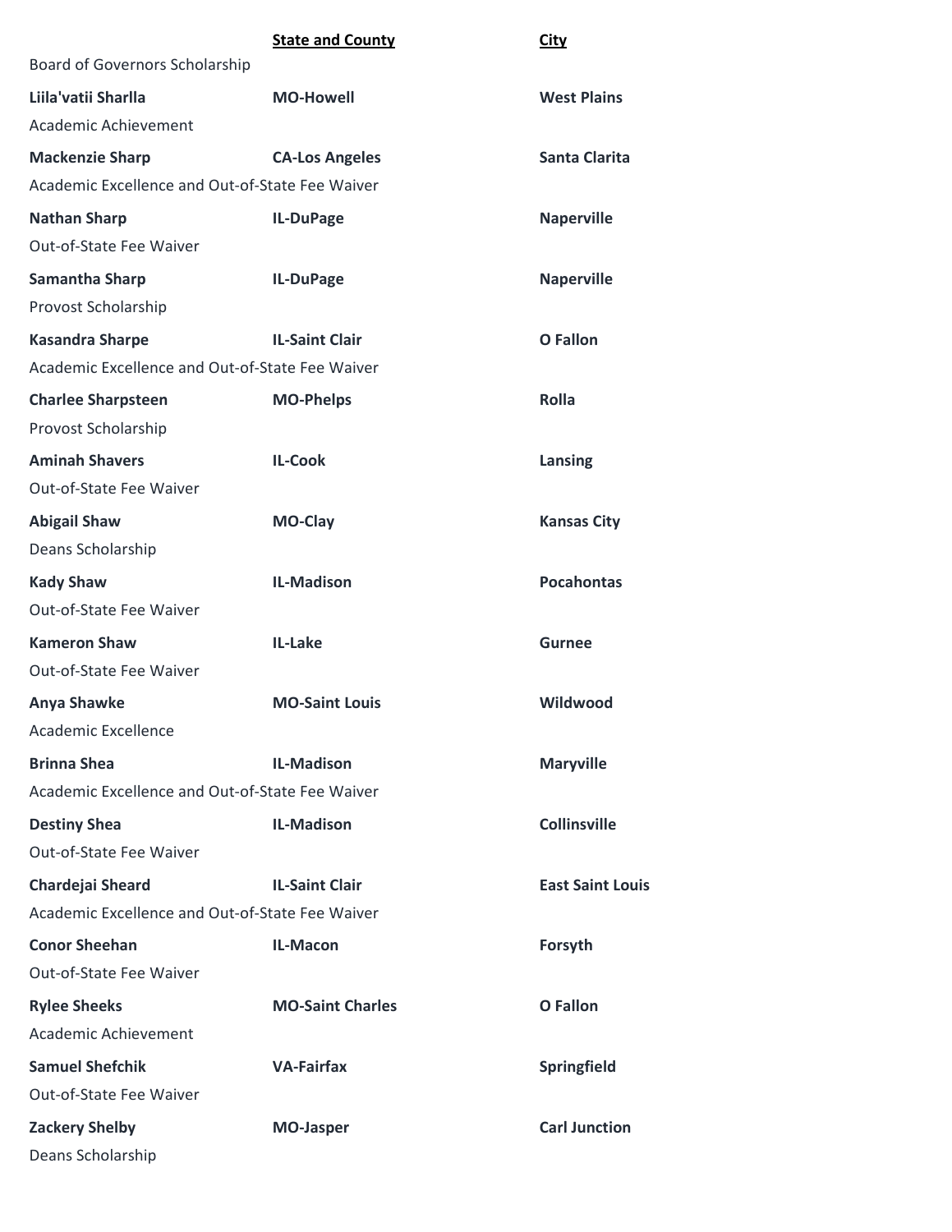|                                                 | <b>State and County</b>  | <b>City</b>          |
|-------------------------------------------------|--------------------------|----------------------|
| <b>Kaitlyn Sheldon</b>                          | <b>KS-Johnson</b>        | <b>Overland Park</b> |
| Academic Excellence and Out-of-State Fee Waiver |                          |                      |
| <b>Brookelynn Shell</b>                         | <b>MO-Bollinger</b>      | <b>Marble Hill</b>   |
| Board of Governors Scholarship                  |                          |                      |
| <b>Evelyn Shelton</b>                           | <b>TX-Denton</b>         | Denton               |
| Out-of-State Fee Waiver                         |                          |                      |
| <b>Ian Shelton</b>                              | <b>MO-Jefferson</b>      | <b>Hillsboro</b>     |
| Board of Governors Scholarship                  |                          |                      |
| <b>Katelyn Shelton</b>                          | <b>MO-Saint Charles</b>  | <b>Lake St Louis</b> |
| Academic Excellence                             |                          |                      |
| <b>Gracey Shepard</b>                           | <b>MO-Clinton</b>        | <b>Stewartsville</b> |
| Provost Scholarship                             |                          |                      |
| <b>Lindsey Shepard</b>                          | <b>MO-Webster</b>        | <b>Rogersville</b>   |
| Board of Governors Scholarship                  |                          |                      |
| <b>William Sheppard</b>                         | <b>MO-Pike</b>           | Louisiana            |
| Academic Achievement                            |                          |                      |
| <b>Hannah Sherman</b>                           | <b>MO-Saint Charles</b>  | <b>O</b> Fallon      |
| Provost Scholarship                             |                          |                      |
| <b>Vivian Sherrer</b>                           | <b>MO-Pulaski</b>        | <b>Richland</b>      |
| Deans Scholarship                               |                          |                      |
| <b>Elena Sherwood</b>                           | <b>MO-Saint Louis</b>    | <b>Saint Louis</b>   |
| Academic Achievement                            |                          |                      |
| <b>Jameson Shew</b>                             | <b>KS-Douglas</b>        | Lawrence             |
| Provost Scholarship                             |                          |                      |
| <b>Alana Shields</b>                            | <b>KS-Johnson</b>        | Olathe               |
| Provost Scholarship                             |                          |                      |
| <b>Charlie Shields</b>                          | <b>WI-Marathon</b>       | <b>Wausau</b>        |
| Out-of-State Fee Waiver                         |                          |                      |
| <b>Parker Shinn</b>                             | <b>MO-Saint Francois</b> | <b>Farmington</b>    |
| Deans Scholarship                               |                          |                      |
| <b>Valerie Shinn</b>                            | <b>MO-Clark</b>          | <b>Kahoka</b>        |
| <b>Academic Distinction</b>                     |                          |                      |
| <b>Kadence Shipers</b>                          | <b>MO-Livingston</b>     | <b>Chillicothe</b>   |
| Provost Scholarship                             |                          |                      |
| <b>Lynzie Shipman</b>                           | <b>MO-Saint Francois</b> | <b>Park Hills</b>    |
| Inclusive Excellence Scholarship                |                          |                      |
| <b>Xane Shirley</b>                             | <b>MO-Lawrence</b>       | <b>Aurora</b>        |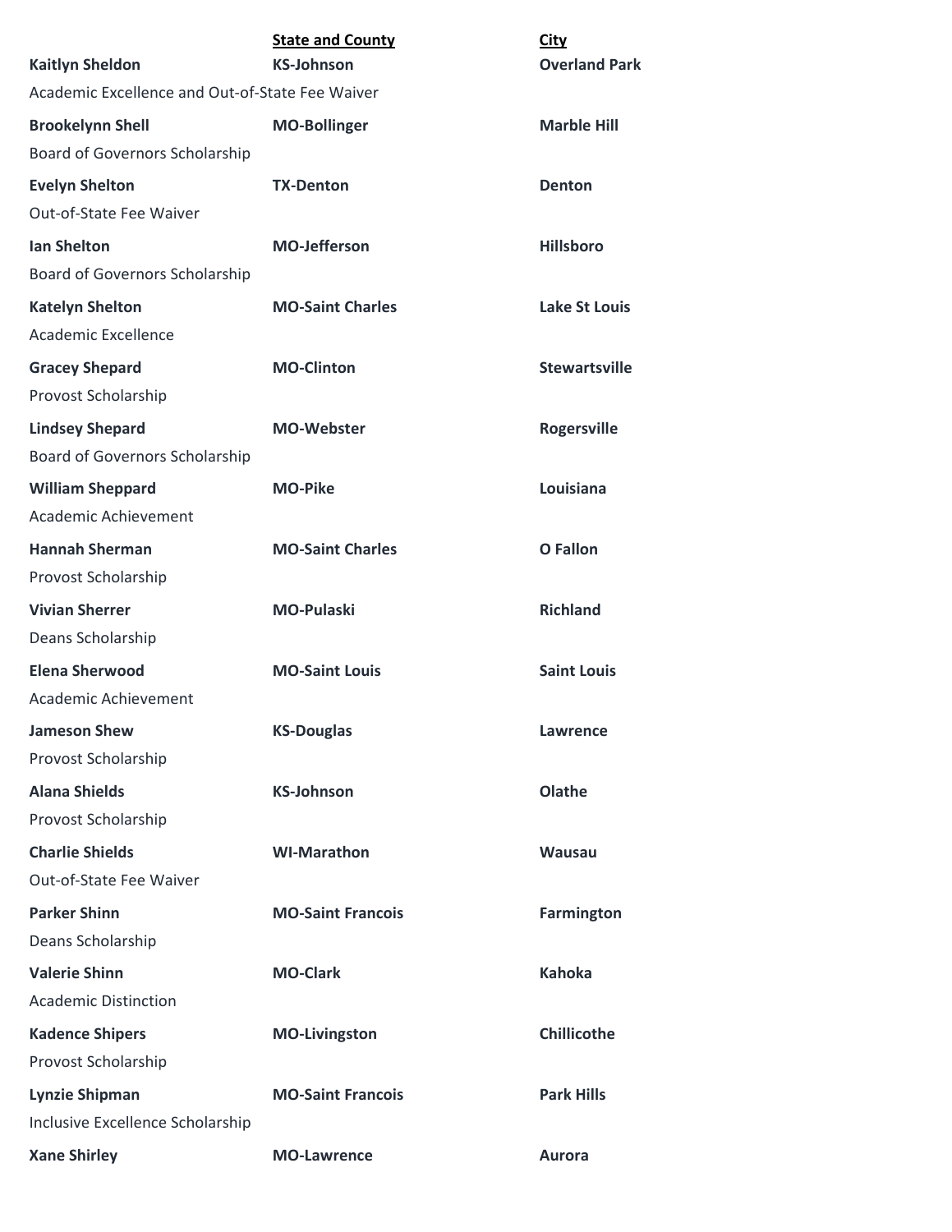|                                                  | <b>State and County</b> | <b>City</b>            |
|--------------------------------------------------|-------------------------|------------------------|
| Provost Scholarship                              |                         |                        |
| <b>Addisyn Shockley</b>                          | <b>MO-Shannon</b>       | <b>Summersville</b>    |
| Academic Excellence                              |                         |                        |
| <b>Jaclyn Shockley</b>                           | <b>MO-Webster</b>       | <b>Strafford</b>       |
| Board of Governors Scholarship                   |                         |                        |
| <b>Jewell Shockley</b>                           | <b>MO-Laclede</b>       | Lebanon                |
| Academic Achievement                             |                         |                        |
| <b>Marisa Shollenberger</b>                      | <b>MO-Franklin</b>      | <b>Union</b>           |
| Academic Excellence                              |                         |                        |
| <b>Joseph Shook</b>                              | <b>MO-Cass</b>          | <b>Peculiar</b>        |
| Deans Scholarship                                |                         |                        |
| <b>Jarrod Short</b>                              | <b>AR-Faulkner</b>      | <b>Greenbrier</b>      |
| Deans Scholarship                                |                         |                        |
| <b>Dylan Shrake</b>                              | <b>IL-Rock Island</b>   | <b>Moline</b>          |
| Academic Achievement and Out-of-State Fee Waiver |                         |                        |
| <b>Allison Shuler</b>                            | <b>IL-Monroe</b>        | Columbia               |
| Academic Distinction and Out-of-State Fee Waiver |                         |                        |
| <b>Sydnie Shultis</b>                            | <b>MO-Saint Charles</b> | <b>Lake St Louis</b>   |
| Academic Achievement                             |                         |                        |
| <b>Alexis Shumpert</b>                           | <b>MO-Howell</b>        | <b>Mountain View</b>   |
| Provost Scholarship                              |                         |                        |
| <b>Zaid Sibaai</b>                               | <b>KS-Sedgwick</b>      | Wichita                |
| Out-of-State Fee Waiver                          |                         |                        |
| <b>Reagan Sibit</b>                              | <b>IL-Saint Clair</b>   | <b>O</b> Fallon        |
| Academic Distinction and Out-of-State Fee Waiver |                         |                        |
| <b>Allyssa Sicks</b>                             | MO-Clay                 | <b>Kansas City</b>     |
| Provost Scholarship                              |                         |                        |
| <b>Ali Sidwell</b>                               | <b>IL-Madison</b>       | <b>Wood River</b>      |
| <b>Out-of-State Fee Waiver</b>                   |                         |                        |
| <b>Mia Siedlik</b>                               | <b>NE-Douglas</b>       | Omaha                  |
| Academic Distinction and Out-of-State Fee Waiver |                         |                        |
| <b>Riley Siegel</b>                              | <b>MO-Jefferson</b>     | <b>Pevely</b>          |
| Academic Achievement                             |                         |                        |
| <b>Sydney Siegel</b>                             | <b>KS-Johnson</b>       | <b>Prairie Village</b> |
| Academic Excellence and Out-of-State Fee Waiver  |                         |                        |
| <b>Julie Siemering</b>                           | <b>TX-Tarrant</b>       | <b>N</b> Richlnd Hls   |
| Out-of-State Fee Waiver                          |                         |                        |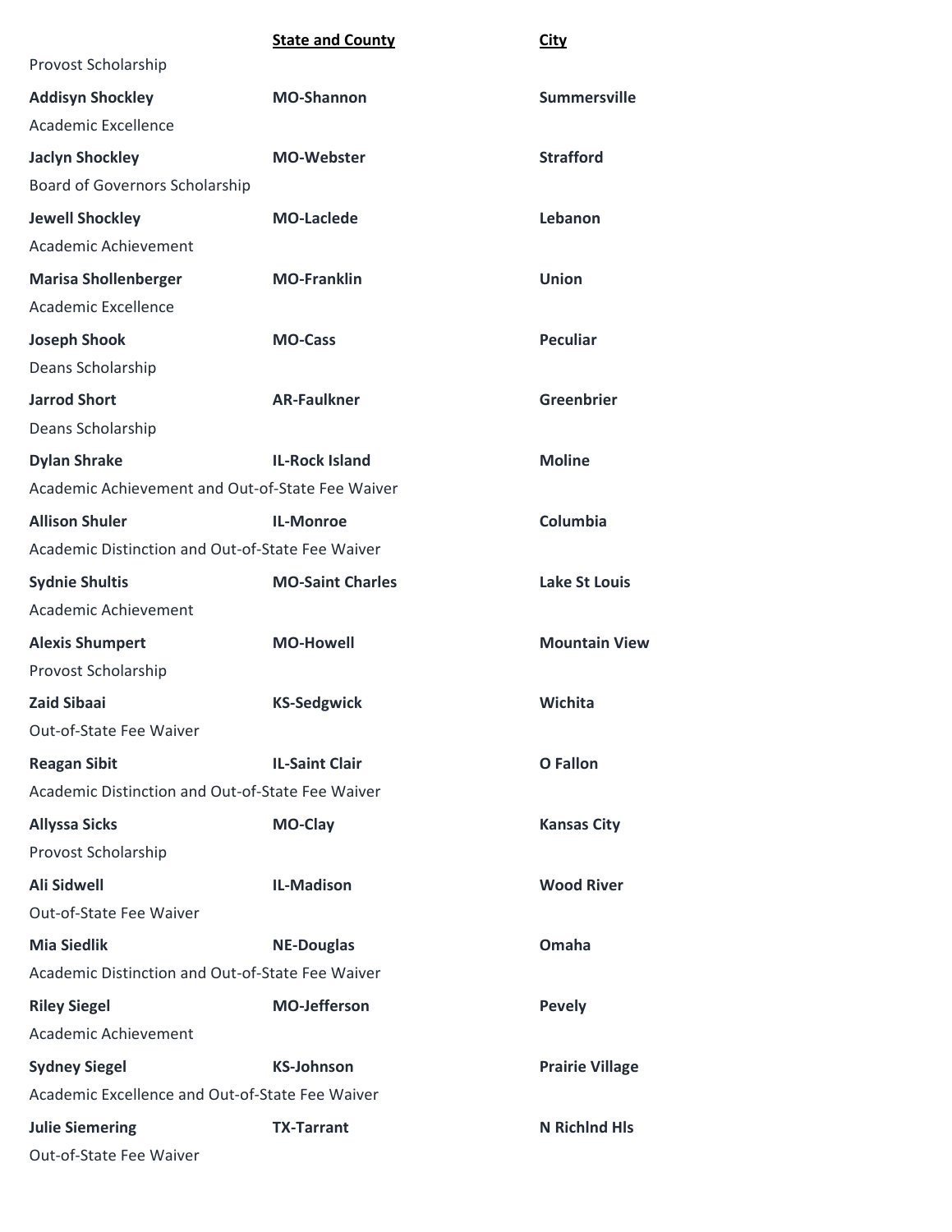| <b>Myles Sigers</b>                             | <b>State and County</b><br>MO-Clay | <b>City</b><br><b>Kansas City</b> |
|-------------------------------------------------|------------------------------------|-----------------------------------|
| <b>Academic Excellence</b>                      |                                    |                                   |
| <b>Cassiel Siggeman</b>                         | WI-Kenosha                         | <b>Silver Lake</b>                |
| Out-of-State Fee Waiver                         |                                    |                                   |
| <b>Samantha Sigler</b>                          | IL-Iroquois                        | <b>Danforth</b>                   |
| Academic Excellence and Out-of-State Fee Waiver |                                    |                                   |
| <b>Peyton Silas</b>                             | <b>MO-Saint Louis</b>              | <b>Saint Louis</b>                |
| Academic Achievement                            |                                    |                                   |
| <b>Natalie Siler</b>                            | <b>AR-Rogers</b>                   | <b>Rogers</b>                     |
| <b>Out-of-State Fee Waiver</b>                  |                                    |                                   |
| <b>Taryn Sillanpaa</b>                          | <b>MO-Saint Louis</b>              | <b>Chesterfield</b>               |
| Provost Scholarship                             |                                    |                                   |
| <b>Isabel Silliman</b>                          | <b>MO-Saint Louis</b>              | <b>Florissant</b>                 |
| Provost Scholarship                             |                                    |                                   |
| <b>Susan Silvio</b>                             | MO-Clay                            | <b>Kansas City</b>                |
| Board of Governors Scholarship                  |                                    |                                   |
| <b>Grace Simkins</b>                            | <b>MO-Stone</b>                    | <b>Kimberling City</b>            |
| Board of Governors Scholarship                  |                                    |                                   |
| <b>Carson Simmons</b>                           | <b>MO-Platte</b>                   | <b>Kansas City</b>                |
| Board of Governors Scholarship                  |                                    |                                   |
| <b>Cooper Simmons</b>                           | <b>AR-Benton</b>                   | <b>Bentonville</b>                |
| Out-of-State Fee Waiver                         |                                    |                                   |
| <b>Skylar Simmons</b>                           | <b>MO-Buchanan</b>                 | <b>Saint Joseph</b>               |
| Board of Governors Scholarship                  |                                    |                                   |
| <b>Kiefer Simon</b>                             | 00-Unknown County                  | <b>Tegucigalpa</b>                |
| Out-of-State Fee Waiver                         |                                    |                                   |
| <b>Nigel Simon</b>                              | <b>TN-Montgomery</b>               | <b>Clarksville</b>                |
| Out-of-State Fee Waiver                         |                                    |                                   |
| <b>Mary Simonsen</b>                            | <b>MO-Saint Louis</b>              | <b>Saint Louis</b>                |
| <b>Academic Distinction</b>                     |                                    |                                   |
| <b>Jacob Simpkins</b>                           | <b>MO-Saint Charles</b>            | <b>Saint Peters</b>               |
| Provost Scholarship                             |                                    |                                   |
| <b>Carly Simpson</b>                            | <b>MO-Jasper</b>                   | Carthage                          |
| Academic Excellence                             |                                    |                                   |
| <b>Jillian Simpson</b>                          | <b>MO-Livingston</b>               | <b>Chillicothe</b>                |
| Board of Governors Scholarship                  |                                    |                                   |
| <b>Maya Simpson</b>                             | 00-Unknown County                  | Apo                               |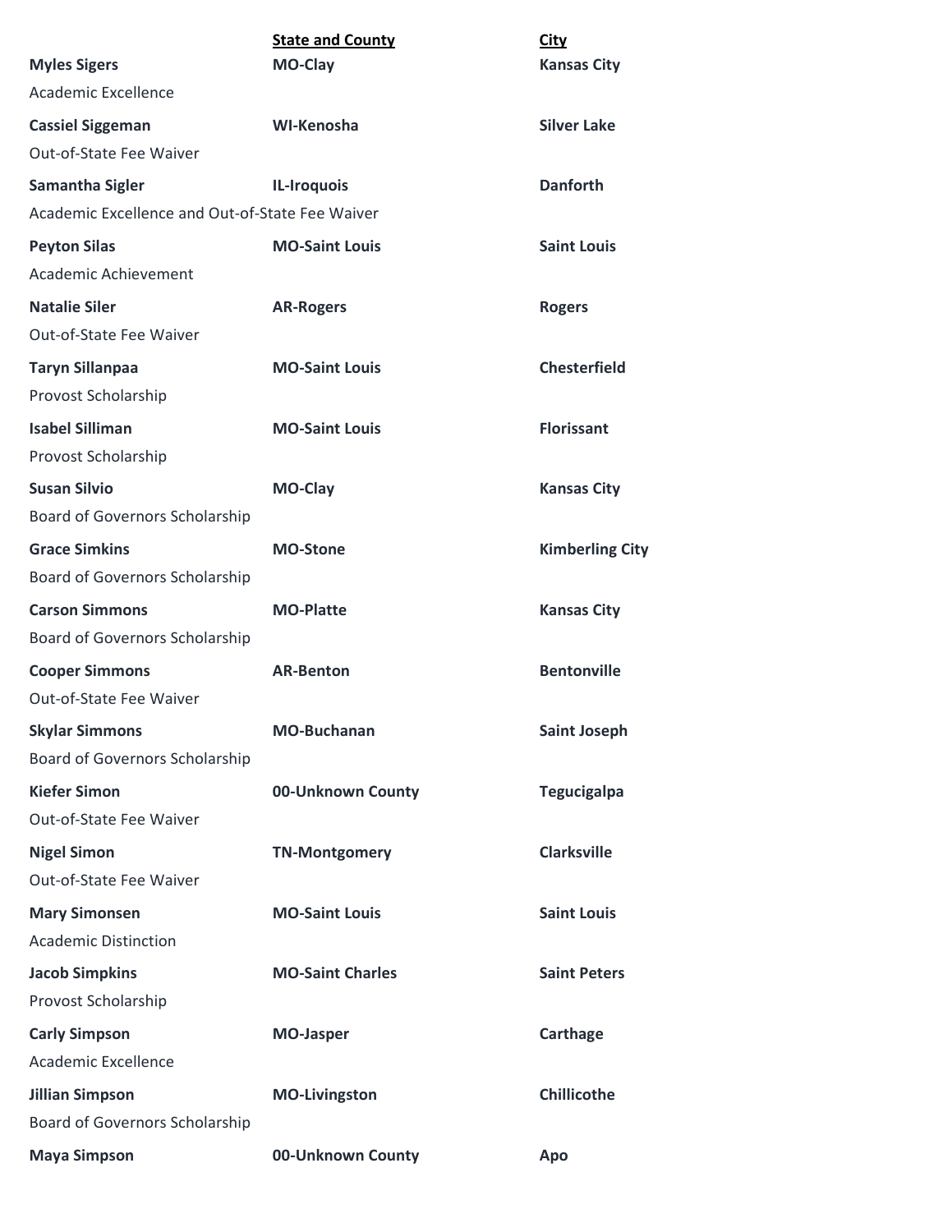|                                                 | <b>State and County</b> | <b>City</b>          |
|-------------------------------------------------|-------------------------|----------------------|
| Provost Scholarship                             |                         |                      |
| <b>Claire Sims</b>                              | <b>IL-Saint Clair</b>   | <b>Belleville</b>    |
| Academic Excellence and Out-of-State Fee Waiver |                         |                      |
| <b>Rebecca Sims</b>                             | <b>MO-Saint Louis</b>   | <b>Florissant</b>    |
| Academic Excellence                             |                         |                      |
| <b>Samara Sims</b>                              | <b>MO-Lafayette</b>     | <b>Odessa</b>        |
| Academic Achievement                            |                         |                      |
| <b>Wyatt Sims</b>                               | <b>KS-Johnson</b>       | Leawood              |
| Out-of-State Fee Waiver                         |                         |                      |
| <b>Ashley Singer</b>                            | <b>FL-Collier</b>       | <b>Naples</b>        |
| Provost Scholarship                             |                         |                      |
| <b>Gurneet Singh</b>                            | IL-DuPage               | <b>Bloomingdale</b>  |
| Academic Excellence and Out-of-State Fee Waiver |                         |                      |
| <b>Sydney Sipes</b>                             | <b>MO-Holt</b>          | Oregon               |
| <b>Academic Distinction</b>                     |                         |                      |
| <b>Lauren Sirtak</b>                            | <b>MO-Saint Charles</b> | <b>Saint Peters</b>  |
| Provost Scholarship                             |                         |                      |
| <b>Bria Sisk</b>                                | IL-Jackson              | <b>Carbondale</b>    |
| Provost Scholarship                             |                         |                      |
| <b>Meg Sisk</b>                                 | <b>MO-Buchanan</b>      | <b>Saint Joseph</b>  |
| Board of Governors Scholarship                  |                         |                      |
| <b>Jasmine Sistrunk</b>                         | <b>MO-Saint Louis</b>   | <b>Florissant</b>    |
| Inclusive Excellence Scholarship                |                         |                      |
| <b>Boyd Skelley</b>                             | IA-Johnson              | <b>North Liberty</b> |
| Academic Excellence and Out-of-State Fee Waiver |                         |                      |
| <b>Abigail Skelly</b>                           | <b>MO-Saint Louis</b>   | Fenton               |
| Board of Governors Scholarship                  |                         |                      |
| <b>Alisha Skiles</b>                            | <b>MO-Franklin</b>      | <b>Union</b>         |
| Academic Achievement                            |                         |                      |
| <b>Carlee Skinner</b>                           | <b>AR-Newton</b>        | <b>Western Grove</b> |
| Out-of-State Fee Waiver                         |                         |                      |
| <b>Eliza Skinner</b>                            | <b>MO-Greene</b>        | Springfield          |
| Deans Scholarship                               |                         |                      |
| <b>Savannah Skinner</b>                         | <b>MO-Lafayette</b>     | <b>Higginsville</b>  |
| Deans Scholarship                               |                         |                      |
| <b>Emma Skouby</b>                              | <b>MO-Lincoln</b>       | <b>Troy</b>          |
| Deans Scholarship                               |                         |                      |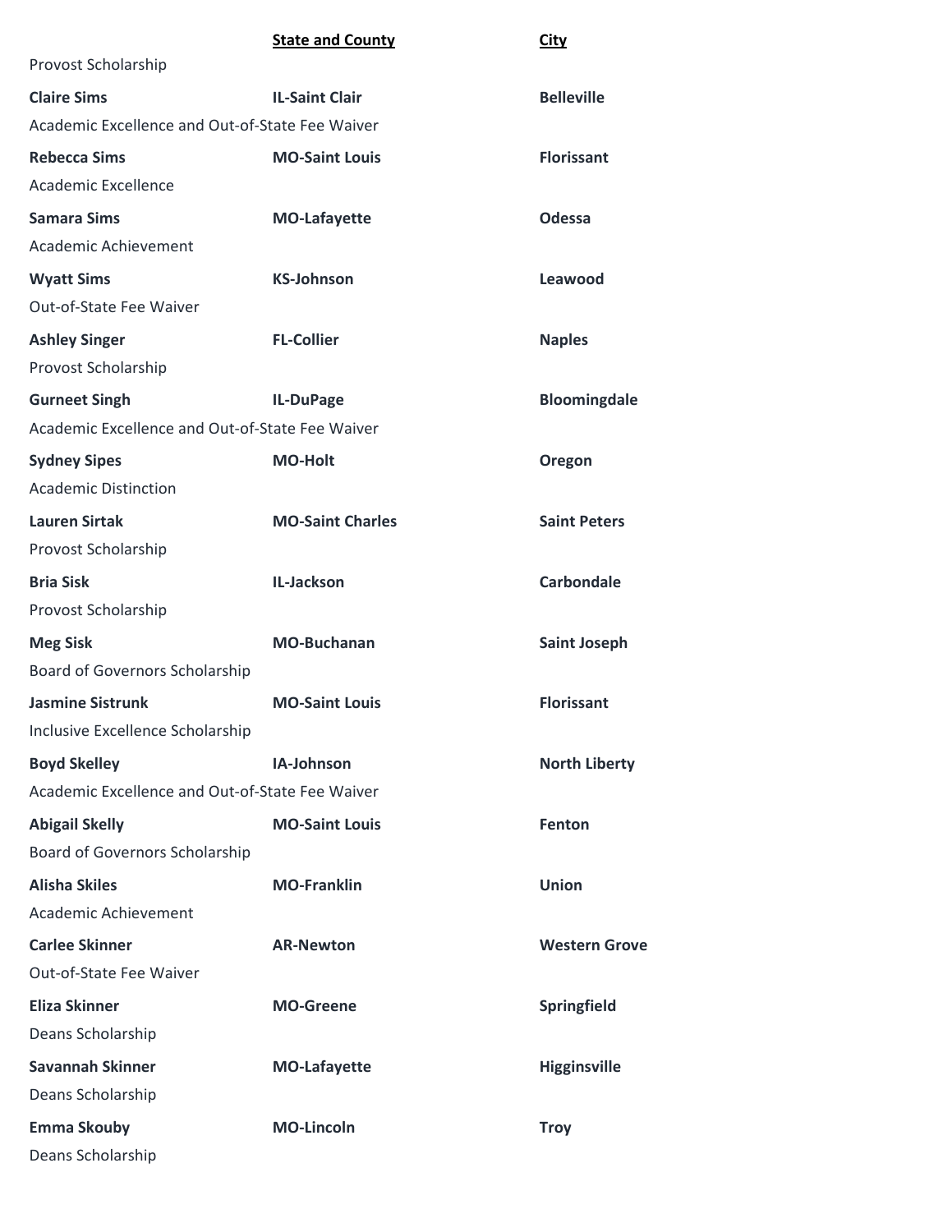|                                                  | <b>State and County</b>  | City                 |
|--------------------------------------------------|--------------------------|----------------------|
| <b>Kalie Slack</b>                               | <b>MO-Johnson</b>        | Holden               |
| <b>Academic Distinction</b>                      |                          |                      |
| <b>Caroline Slade</b>                            | <b>MO-Saint Louis</b>    | <b>High Ridge</b>    |
| <b>Board of Governors Scholarship</b>            |                          |                      |
| <b>Mara Slattery</b>                             | <b>MO-Saint Charles</b>  | <b>Saint Charles</b> |
| Academic Achievement                             |                          |                      |
| <b>Olivia Slaughter</b>                          | <b>MO-Dunklin</b>        | <b>Malden</b>        |
| <b>Board of Governors Scholarship</b>            |                          |                      |
| <b>Sydney Slaven</b>                             | <b>MO-Saint Louis</b>    | <b>Ballwin</b>       |
| <b>Board of Governors Scholarship</b>            |                          |                      |
| <b>Jacob Slavens</b>                             | <b>MO-Laclede</b>        | Lebanon              |
| Deans Scholarship                                |                          |                      |
| <b>Tomasz Slawek</b>                             | IL-McHenry               | <b>Crystal Lake</b>  |
| Academic Achievement and Out-of-State Fee Waiver |                          |                      |
| <b>Beki Slinkard</b>                             | <b>MO-Cape Girardeau</b> | <b>Jackson</b>       |
| Deans Scholarship                                |                          |                      |
| <b>Mazie Slinkard</b>                            | <b>MO-Newton</b>         | <b>Diamond</b>       |
| Board of Governors Scholarship                   |                          |                      |
| <b>Delaney Sloan</b>                             | <b>KS-Johnson</b>        | Olathe               |
| Out-of-State Fee Waiver                          |                          |                      |
| <b>Bethany Sluder</b>                            | <b>MO-Jasper</b>         | <b>Joplin</b>        |
| <b>Academic Distinction</b>                      |                          |                      |
| <b>Mackenzie Slump</b>                           | <b>IA-Polk</b>           | Ankeny               |
| Academic Excellence and Out-of-State Fee Waiver  |                          |                      |
| <b>Arlen Smart</b>                               | <b>MO-Saint Louis</b>    | <b>Saint Louis</b>   |
| Academic Excellence                              |                          |                      |
| <b>Claire Smeltzer</b>                           | <b>MO-Pettis</b>         | <b>Sedalia</b>       |
| Academic Excellence                              |                          |                      |
| <b>Addison Smith</b>                             | <b>KS-Miami</b>          | Paola                |
| Board of Governors Scholarship                   |                          |                      |
| <b>Alexis Smith</b>                              | <b>IL-Peoria</b>         | Peoria               |
| Academic Achievement and Out-of-State Fee Waiver |                          |                      |
| <b>Allysa Smith</b>                              | <b>MO-Saint Louis</b>    | <b>Saint Louis</b>   |
| Provost Scholarship                              |                          |                      |
| <b>Alyssa Smith</b>                              | <b>IL-Madison</b>        | <b>Collinsville</b>  |
| Out-of-State Fee Waiver                          |                          |                      |
| <b>Ambria Smith</b>                              | <b>IL-Madison</b>        | <b>Bethalto</b>      |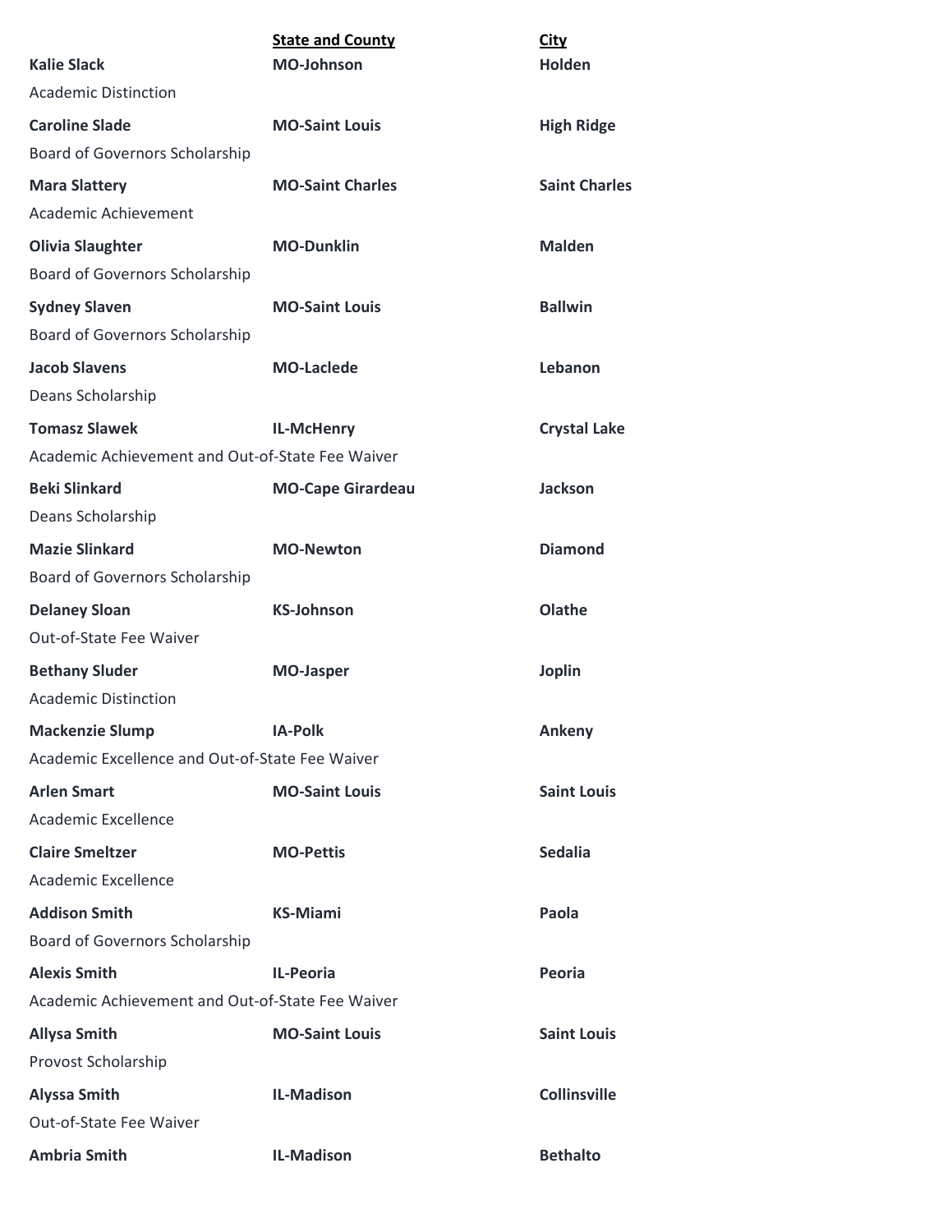|                                                  | <b>State and County</b>    | <b>City</b>          |
|--------------------------------------------------|----------------------------|----------------------|
| Academic Achievement and Out-of-State Fee Waiver |                            |                      |
| <b>Ashlyn Smith</b>                              | <b>MO-Saint Charles</b>    | <b>Saint Peters</b>  |
| Academic Excellence                              |                            |                      |
| <b>Audry Smith</b>                               | <b>MO-Buchanan</b>         | Easton               |
| Deans Scholarship                                |                            |                      |
| <b>Ava Smith</b>                                 | <b>MO-Saint Louis</b>      | <b>Saint Louis</b>   |
| Academic Excellence                              |                            |                      |
| <b>Ayden Smith</b>                               | <b>MO-Jackson</b>          | Independence         |
| Board of Governors Scholarship                   |                            |                      |
| <b>Bianca Smith</b>                              | <b>TN-Shelby</b>           | <b>Memphis</b>       |
| Academic Achievement and Out-of-State Fee Waiver |                            |                      |
| <b>Bridgette Smith</b>                           | <b>MO-Greene</b>           | Springfield          |
| Inclusive Excellence Scholarship                 |                            |                      |
| <b>Caitlyn Smith</b>                             | <b>MO-Boone</b>            | Columbia             |
| Academic Excellence                              |                            |                      |
| <b>Catie Smith</b>                               | <b>MO-Jasper</b>           | <b>Carl Junction</b> |
| Academic Achievement                             |                            |                      |
| <b>Chase Smith</b>                               | <b>OK-Canadian</b>         | Yukon                |
| Provost Scholarship                              |                            |                      |
| <b>Christian Smith</b>                           | <b>MO-Saint Louis</b>      | <b>Ballwin</b>       |
| Provost Scholarship                              |                            |                      |
| <b>Christopher Smith</b>                         | <b>MO-Jasper</b>           | <b>Joplin</b>        |
| <b>Academic Excellence</b>                       |                            |                      |
| <b>Elijah Smith</b>                              | <b>MO-Jasper</b>           | <b>Webb City</b>     |
| Provost Scholarship                              |                            |                      |
| <b>Elliott Smith</b>                             | <b>MO-Platte</b>           | <b>Parkville</b>     |
| Academic Excellence                              |                            |                      |
| <b>Emma Smith</b>                                | <b>MO-Boone</b>            | <b>Ashland</b>       |
| Academic Excellence                              |                            |                      |
| <b>Ethan Smith</b>                               | <b>NE-Hall</b>             | Doniphan             |
| Out-of-State Fee Waiver                          |                            |                      |
| <b>Ezra Smith</b>                                | <b>VA-Albemarle</b>        | <b>Earlysville</b>   |
| Academic Excellence and Out-of-State Fee Waiver  |                            |                      |
| <b>Gabriana Smith</b>                            | <b>MO-Saint Louis City</b> | <b>Saint Louis</b>   |
| Academic Excellence                              |                            |                      |
| <b>Isabella Smith</b>                            | <b>PA-Fayette</b>          | <b>Uniontown</b>     |
| Academic Excellence and Out-of-State Fee Waiver  |                            |                      |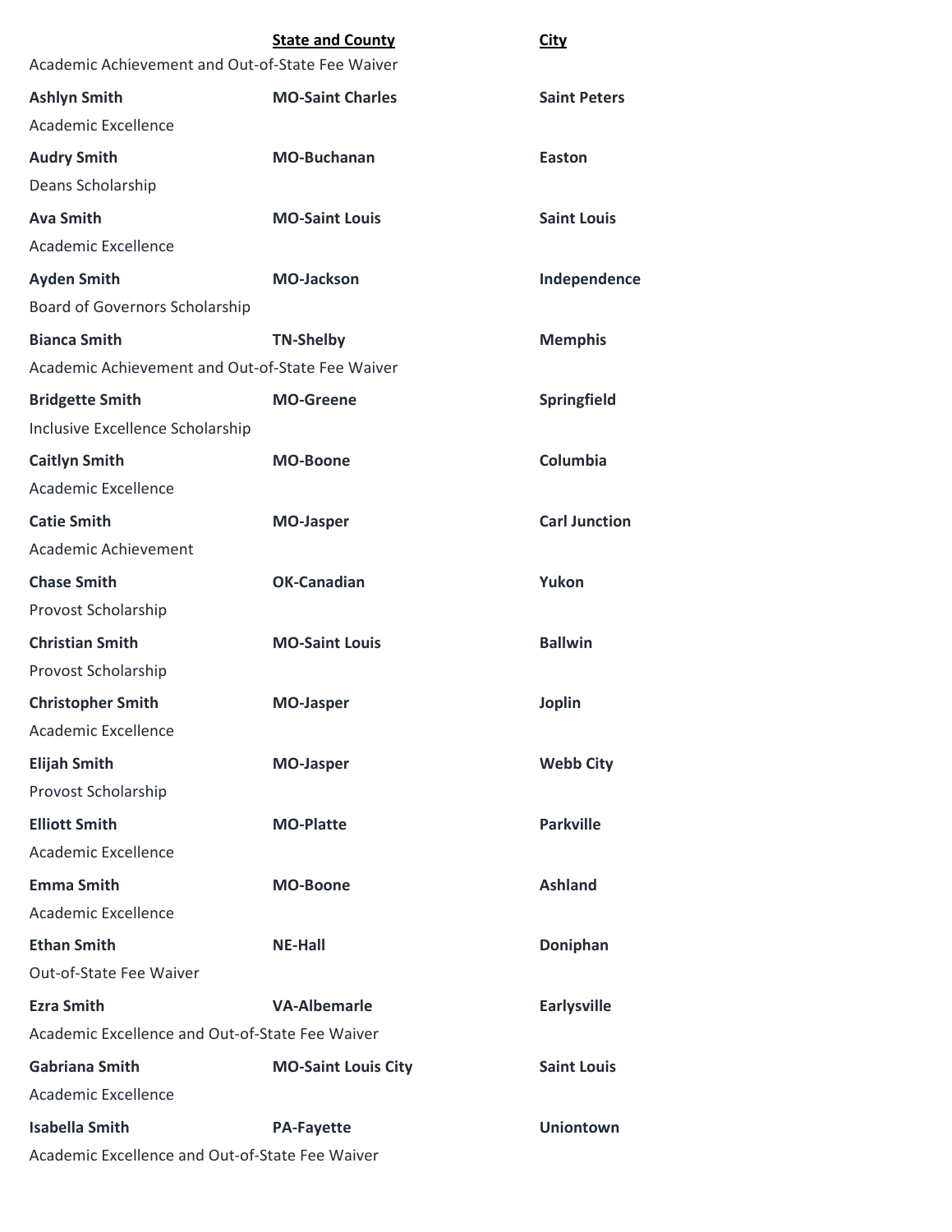| <b>Jamahreon Smith</b>                           | <b>State and County</b><br><b>IL-Cook</b> | <b>City</b><br><b>Country Club Hills</b> |
|--------------------------------------------------|-------------------------------------------|------------------------------------------|
| Academic Achievement and Out-of-State Fee Waiver |                                           |                                          |
| <b>Kaelynn Smith</b>                             | <b>MI-Berrien</b>                         | <b>Niles</b>                             |
| Academic Achievement and Out-of-State Fee Waiver |                                           |                                          |
| <b>Kanye Smith</b>                               | <b>IL-Cook</b>                            | Chicago                                  |
| Academic Achievement and Out-of-State Fee Waiver |                                           |                                          |
| <b>Kian Smith</b>                                | <b>CO-Jefferson</b>                       | <b>Evergreen</b>                         |
| Academic Excellence and Out-of-State Fee Waiver  |                                           |                                          |
| <b>Lindsey Smith</b>                             | <b>MO-Johnson</b>                         | Holden                                   |
| Deans Scholarship                                |                                           |                                          |
| <b>Linleigh Smith</b>                            | <b>AR-Madison</b>                         | <b>Huntsville</b>                        |
| Academic Distinction and Out-of-State Fee Waiver |                                           |                                          |
| <b>Lucy Smith</b>                                | <b>AR-Washington</b>                      | <b>West Fork</b>                         |
| Academic Excellence and Out-of-State Fee Waiver  |                                           |                                          |
| <b>Madison Smith</b>                             | <b>TX-Tarrant</b>                         | <b>Grapevine</b>                         |
| Inclusive Excellence Scholarship                 |                                           |                                          |
| <b>Madison Smith</b>                             | <b>MO-Dunklin</b>                         | <b>Kennett</b>                           |
| Inclusive Excellence Scholarship                 |                                           |                                          |
| <b>Mason Smith</b>                               | <b>AR-Boone</b>                           | <b>Harrison</b>                          |
| Academic Distinction and Out-of-State Fee Waiver |                                           |                                          |
| <b>Morgan Smith</b>                              | <b>MO-Ozark</b>                           | <b>Theodosia</b>                         |
| Provost Scholarship                              |                                           |                                          |
| <b>Olivia Smith</b>                              | <b>MO-Saint Louis</b>                     | <b>Arnold</b>                            |
| Provost Scholarship                              |                                           |                                          |
| <b>Olivia Smith</b>                              | <b>MO-Jackson</b>                         | <b>Blue Springs</b>                      |
| Deans Scholarship                                |                                           |                                          |
| <b>Ragan Smith</b>                               | <b>KS-Labette</b>                         | <b>Parsons</b>                           |
| Provost Scholarship                              |                                           |                                          |
| <b>Robert Smith</b>                              | <b>MO-Greene</b>                          | Springfield                              |
| Academic Achievement                             |                                           |                                          |
| <b>Rylee Smith</b>                               | <b>AR-Crawford</b>                        | <b>Van Buren</b>                         |
| Deans Scholarship                                |                                           |                                          |
| <b>Shaprise Smith</b>                            | <b>TN-Shelby</b>                          | <b>Memphis</b>                           |
| Out-of-State Fee Waiver                          |                                           |                                          |
| <b>Truman Smith</b>                              | <b>MO-Jackson</b>                         | <b>Blue Springs</b>                      |
| Board of Governors Scholarship                   |                                           |                                          |
| <b>William Smith</b>                             | <b>DC-District of Columbia</b>            | Washington                               |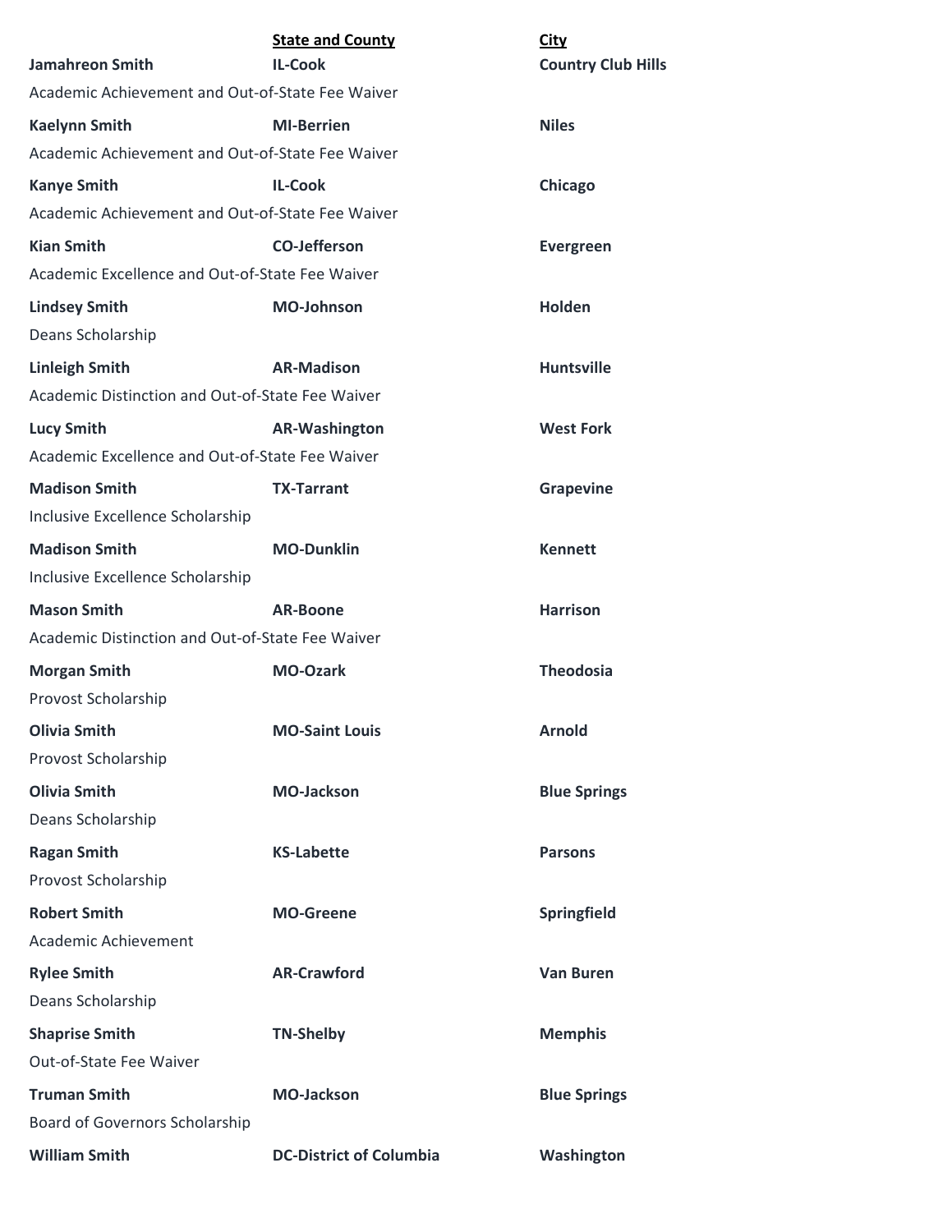|                                                         | <b>State and County</b>    | <b>City</b>        |
|---------------------------------------------------------|----------------------------|--------------------|
| Board of Governors Scholarship                          |                            |                    |
| <b>Martinique Smith-Jamerson</b><br>Provost Scholarship | <b>MO-Saint Louis City</b> | <b>Saint Louis</b> |
| <b>Kindall Smithson</b>                                 | <b>MO-Greene</b>           | Springfield        |
| Deans Scholarship                                       |                            |                    |
| <b>Jessica Snare</b>                                    | MO-Johnson                 | Warrensburg        |
| Board of Governors Scholarship                          |                            |                    |
| <b>Braden Snell</b>                                     | <b>MO-Jefferson</b>        | <b>Cedar Hill</b>  |
| Provost Scholarship                                     |                            |                    |
| <b>Isabelle Snelling</b>                                | <b>MO-Camden</b>           | <b>Lake Ozark</b>  |
| Deans Scholarship                                       |                            |                    |
| <b>Adam Snider</b>                                      | <b>MO-Franklin</b>         | Washington         |
| <b>Presidential Scholarship</b>                         |                            |                    |
| <b>Samuel Snider</b>                                    | <b>MO-Greene</b>           | Springfield        |
| Provost Scholarship                                     |                            |                    |
| <b>Anna Snodderly</b>                                   | <b>MO-Greene</b>           | <b>Rogersville</b> |
| Board of Governors Scholarship                          |                            |                    |
| <b>Ashlyn Snyder</b>                                    | <b>MO-Newton</b>           | Granby             |
| Inclusive Excellence Scholarship                        |                            |                    |
| <b>Haleigh Snyder</b>                                   | <b>MO-Greene</b>           | <b>Fair Grove</b>  |
| Hutchens/SGA Centennial Ldrs                            |                            |                    |
| <b>Olivia Snyder</b>                                    | <b>TX-Collin</b>           | <b>Celina</b>      |
| Deans Scholarship                                       |                            |                    |
| <b>Andrew Soetaert</b>                                  | <b>MO-Saint Louis</b>      | <b>Saint Louis</b> |
| Board of Governors Scholarship                          |                            |                    |
| <b>Ryan Sohrab</b>                                      | <b>TX-Collin</b>           | <b>Frisco</b>      |
| Out-of-State Fee Waiver                                 |                            |                    |
| <b>Gabriel Sokolowski</b>                               | <b>MO-Pettis</b>           | <b>Sedalia</b>     |
| Deans Scholarship                                       |                            |                    |
| <b>Daisy Solano</b>                                     | <b>MO-McDonald</b>         | Anderson           |
| Academic Excellence                                     |                            |                    |
| Janiya Solomon                                          | <b>MO-Jackson</b>          | <b>Kansas City</b> |
| Inclusive Excellence Scholarship                        |                            |                    |
| <b>Sydney Sommer</b>                                    | <b>IL-Madison</b>          | <b>Maryville</b>   |
| Provost Scholarship                                     |                            |                    |
| <b>Cailey Sommerer</b>                                  | <b>MO-Jackson</b>          | <b>Lees Summit</b> |
| Deans Scholarship                                       |                            |                    |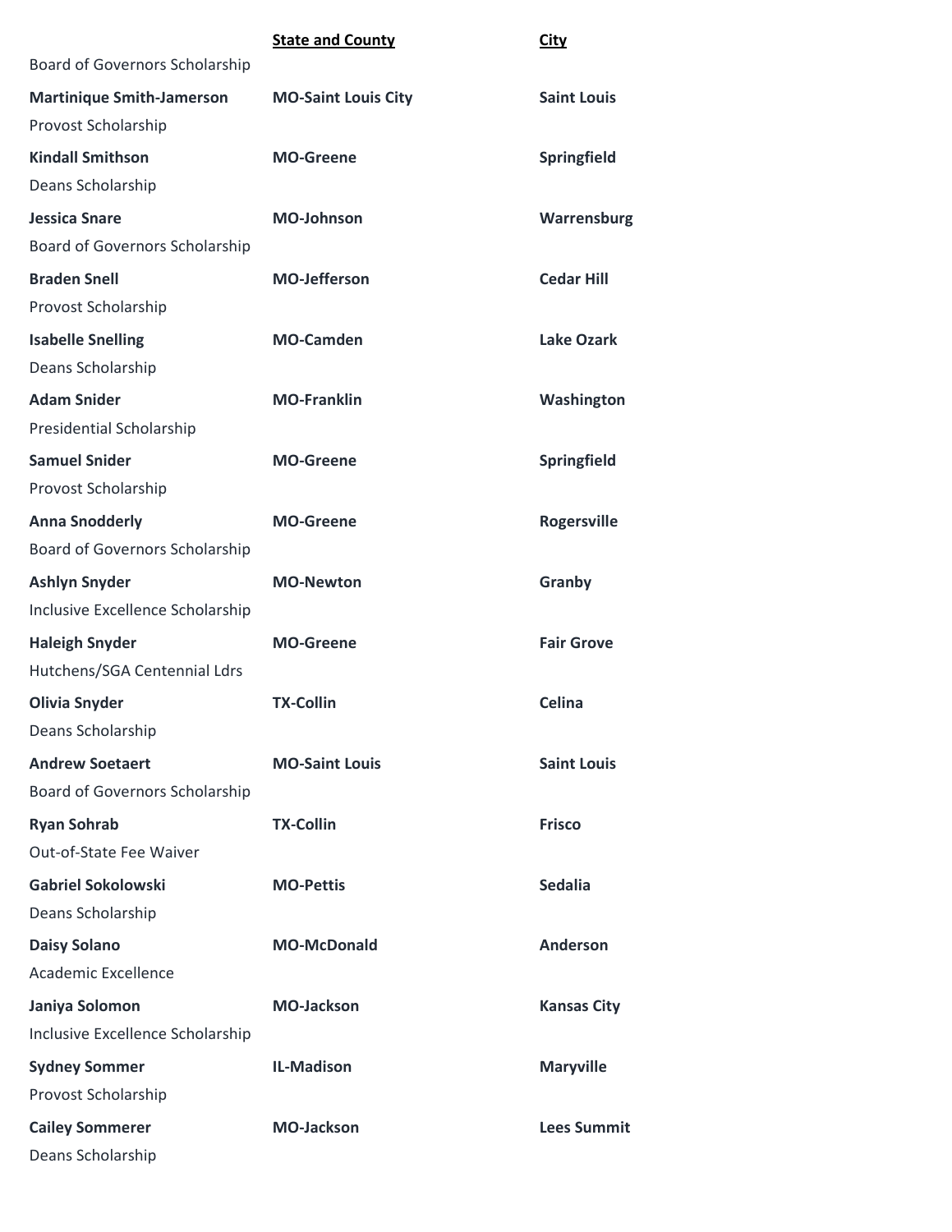|                                                     | <b>State and County</b>  | <b>City</b>           |
|-----------------------------------------------------|--------------------------|-----------------------|
| <b>Caitlyn Songco</b><br><b>Academic Excellence</b> | <b>MO-Saint Louis</b>    | <b>Chesterfield</b>   |
|                                                     |                          |                       |
| <b>Madelynn Songer</b>                              | <b>MO-Jackson</b>        | <b>Lees Summit</b>    |
| Board of Governors Scholarship                      |                          |                       |
| <b>K'Brielle Sonnier</b>                            | <b>MO-Saint Louis</b>    | <b>Florissant</b>     |
| Academic Achievement                                |                          |                       |
| <b>Moralynn Soors</b>                               | <b>MN-Hennepin</b>       | <b>Eden Prairie</b>   |
| <b>Out-of-State Fee Waiver</b>                      |                          |                       |
| <b>Faruk Sopovic</b>                                | <b>MO-Saint Louis</b>    | <b>Saint Louis</b>    |
| <b>Board of Governors Scholarship</b>               |                          |                       |
| <b>Victoria Sorenson-Bantz</b>                      | <b>IL-Madison</b>        | <b>Hartford</b>       |
| Out-of-State Fee Waiver                             |                          |                       |
| <b>Maya Sorgea</b>                                  | <b>MO-Saint Clair</b>    | <b>Belleville</b>     |
| Board of Governors Scholarship                      |                          |                       |
| <b>Camdyn Soto</b>                                  | <b>MO-Cape Girardeau</b> | <b>Cape Girardeau</b> |
| <b>Academic Distinction</b>                         |                          |                       |
| <b>Emily Soto</b>                                   | <b>KS-Johnson</b>        | Olathe                |
| Out-of-State Fee Waiver                             |                          |                       |
| Jeidi Soto                                          | <b>MO-Lawrence</b>       | Verona                |
| Academic Achievement                                |                          |                       |
| <b>Emma Souden</b>                                  | <b>AR-Carroll</b>        | <b>Oak Grove</b>      |
| Provost Scholarship                                 |                          |                       |
| <b>Katherine Soule</b>                              | <b>KS-Johnson</b>        | <b>Overland Park</b>  |
| Board of Governors Scholarship                      |                          |                       |
| Sana Soureshjani                                    | <b>KS-Johnson</b>        | <b>Overland Park</b>  |
| Academic Distinction and Out-of-State Fee Waiver    |                          |                       |
| <b>Aaliyah Soverns</b>                              | <b>MO-Wright</b>         | <b>Mountain Grove</b> |
| Academic Excellence                                 |                          |                       |
| <b>Eva Spaid</b>                                    | <b>CA-Santa Clara</b>    | <b>Mountain View</b>  |
| Board of Governors Scholarship                      |                          |                       |
| <b>Jalee Spain</b>                                  | <b>MO-Cape Girardeau</b> | <b>Cpe Girardeau</b>  |
| Board of Governors Scholarship                      |                          |                       |
| <b>Keira Spain</b>                                  | <b>OH-Lake</b>           | <b>Willowick</b>      |
| Out-of-State Fee Waiver                             |                          |                       |
| <b>Zoe Spain</b>                                    | <b>MO-Saint Louis</b>    | <b>Saint Louis</b>    |
| Deans Scholarship                                   |                          |                       |
| <b>Alexander Spangler</b>                           | <b>MO-Saint Louis</b>    | <b>Ballwin</b>        |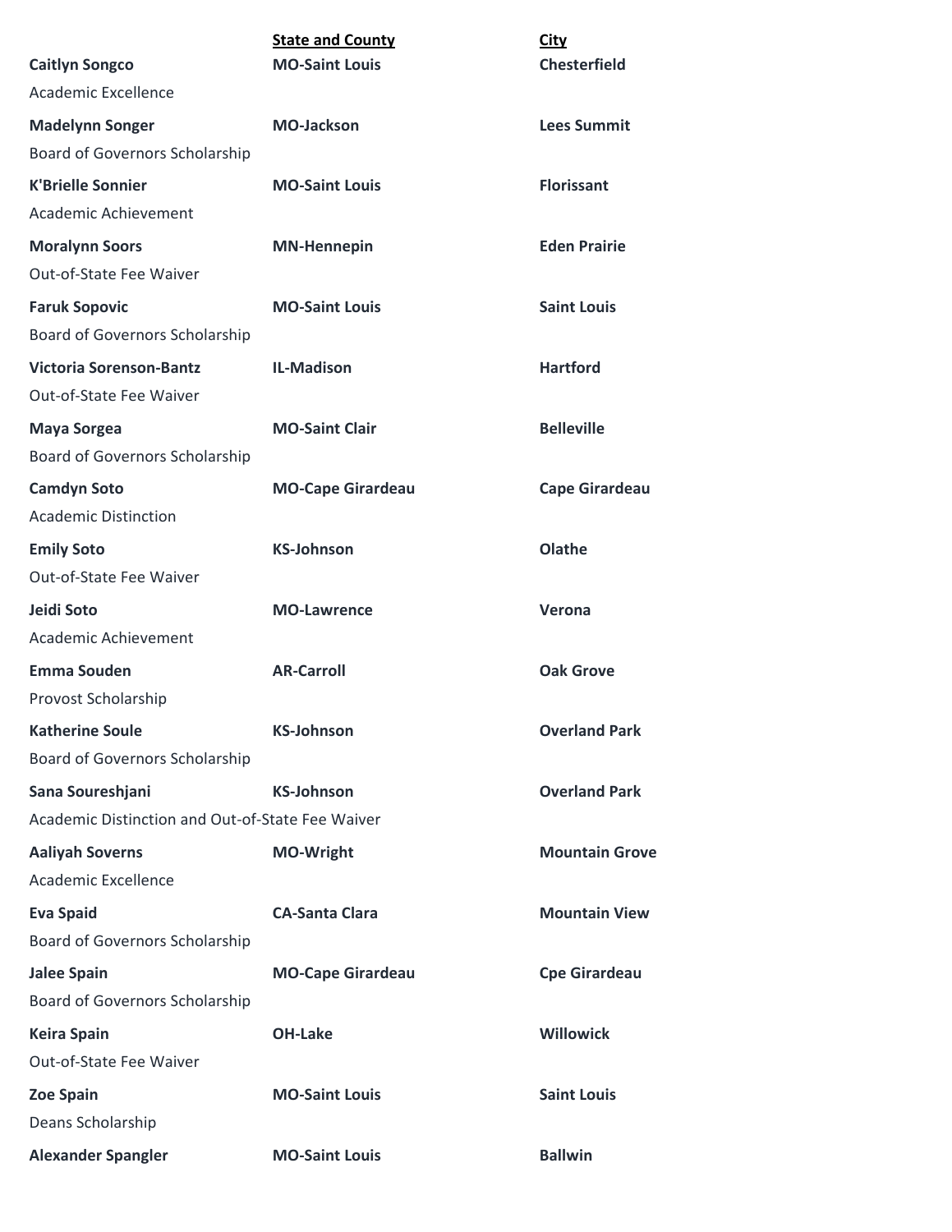|                                                                                  | <b>State and County</b>        | <b>City</b>             |
|----------------------------------------------------------------------------------|--------------------------------|-------------------------|
| Board of Governors Scholarship                                                   |                                |                         |
| Jenique Spann<br>Provost Scholarship                                             | <b>MO-Saint Louis City</b>     | <b>Saint Louis</b>      |
| Natasha Spann<br>Out-of-State Fee Waiver                                         | <b>AK-Fairbanks North Star</b> | <b>Eielson Afb</b>      |
| <b>Alayna Sparr</b><br>Deans Scholarship                                         | <b>MO-Saint Francois</b>       | <b>Farmington</b>       |
| <b>Thomas Spaulding</b>                                                          | <b>IL-Cook</b>                 | Chicago                 |
| Academic Distinction and Out-of-State Fee Waiver                                 |                                |                         |
| <b>Rachel Spawn</b><br>Out-of-State Fee Waiver                                   | <b>NE-Sarpy</b>                | Omaha                   |
| <b>Kristian Speaks</b><br><b>Academic Excellence</b>                             | <b>MO-Crawford</b>             | <b>Bourbon</b>          |
| <b>Aurora Spear</b><br>Board of Governors Scholarship                            | <b>TX-Harris</b>               | Kingwood                |
| <b>Brooke Speck</b><br>Deans Scholarship                                         | <b>OH-Lorain</b>               | <b>Columbia Station</b> |
| <b>Sydni Speck</b>                                                               | <b>MO-Ripley</b>               | Doniphan                |
| Academic Excellence                                                              |                                |                         |
| <b>Autumn Speckhart</b><br>Board of Governors Scholarship                        | <b>IL-Adams</b>                | Quincy                  |
| <b>Keegan Spell</b><br>Board of Governors Scholarship                            | <b>MO-Saint Louis</b>          | <b>Maryland Heights</b> |
| <b>Audrey Spencer</b><br>Board of Governors Scholarship                          | <b>MO-Phelps</b>               | Rolla                   |
| <b>Emma Spencer</b><br><b>Academic Excellence</b>                                | <b>MO-Greene</b>               | Springfield             |
| <b>Haley Spencer</b><br>Deans Scholarship                                        | <b>MO-Greene</b>               | Willard                 |
| <b>Kailey Spencer</b><br>Provost Scholarship                                     | MO-Osage                       | Linn                    |
| <b>Olivia Spencer</b><br><b>Academic Excellence</b>                              | <b>MO-Saint Louis</b>          | <b>Saint Louis</b>      |
| <b>Rylee Spencer</b>                                                             | <b>MO-Cole</b>                 | <b>Jefferson City</b>   |
| Board of Governors Scholarship<br><b>Savannah Spencer</b><br>Provost Scholarship | <b>MO-Cape Girardeau</b>       | <b>Jackson</b>          |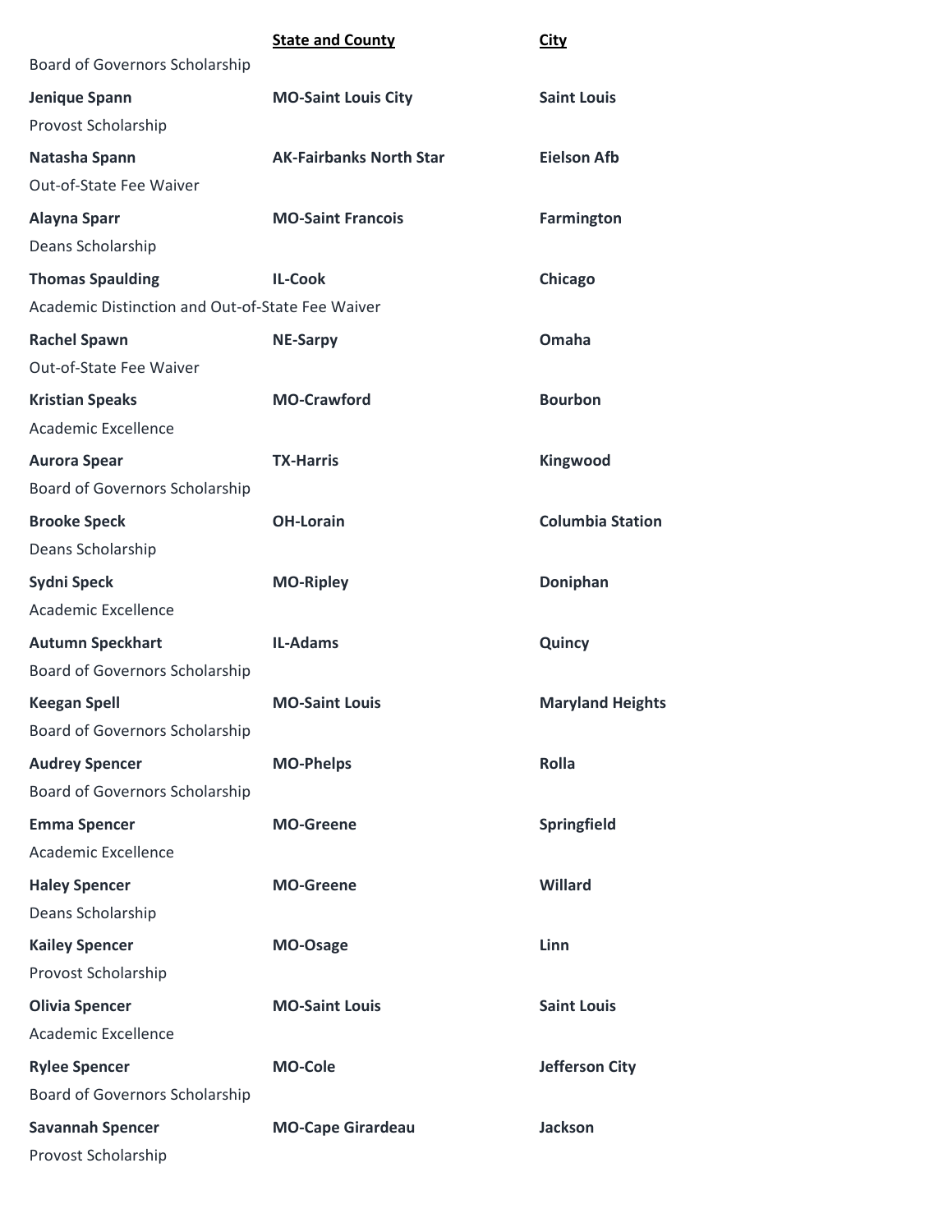|                                                  | <b>State and County</b>  | <b>City</b>          |
|--------------------------------------------------|--------------------------|----------------------|
| <b>Grant Spinks</b>                              | <b>MO-Saint Louis</b>    | <b>Saint Louis</b>   |
| Academic Achievement                             |                          |                      |
| <b>Ryan Spinner</b>                              | <b>MO-Saint Louis</b>    | <b>Saint Louis</b>   |
| Board of Governors Scholarship                   |                          |                      |
| <b>Isabelle Spooner</b>                          | <b>MA-Franklin</b>       | Orange               |
| Academic Excellence and Out-of-State Fee Waiver  |                          |                      |
| <b>Chenelle Spor</b>                             | <b>MO-Newton</b>         | Granby               |
| Deans Scholarship                                |                          |                      |
| <b>Kirsten Spradlin</b>                          | <b>CA-Fresno</b>         | <b>Clovis</b>        |
| Academic Excellence and Out-of-State Fee Waiver  |                          |                      |
| <b>Noah Sprague</b>                              | <b>TX-Harris</b>         | <b>Tomball</b>       |
| Out-of-State Fee Waiver                          |                          |                      |
| <b>Jacob Sprick</b>                              | <b>MO-Saint Louis</b>    | <b>Saint Louis</b>   |
| Deans Scholarship                                |                          |                      |
| <b>JaVarrius Springer</b>                        | <b>SC-Hampton</b>        | <b>Estill</b>        |
| Out-of-State Fee Waiver                          |                          |                      |
| <b>Adam Sprock</b>                               | <b>MO-Saint Charles</b>  | <b>Lake St Louis</b> |
| Academic Achievement                             |                          |                      |
| <b>Charles Spurck</b>                            | <b>MO-Jackson</b>        | <b>Lees Summit</b>   |
| Deans Scholarship                                |                          |                      |
| <b>Aria Spurgeon</b>                             | <b>MO-Jasper</b>         | <b>Joplin</b>        |
| Board of Governors Scholarship                   |                          |                      |
| <b>Macey Squires</b>                             | <b>MO-Jackson</b>        | <b>Lone Jack</b>     |
| Academic Excellence                              |                          |                      |
| <b>Adicharan Sridhar</b>                         | <b>MO-Saint Louis</b>    | <b>Fenton</b>        |
| Board of Governors Scholarship                   |                          |                      |
| <b>Grace Ssekibaamu</b>                          | IL-Will                  | <b>Bolingbrook</b>   |
| Academic Excellence and Out-of-State Fee Waiver  |                          |                      |
| <b>Sydney St Germain</b>                         | <b>LA-Assumption</b>     | <b>Pierre Part</b>   |
| Academic Excellence and Out-of-State Fee Waiver  |                          |                      |
| Paige St. Aubyn                                  | <b>MO-Pike</b>           | <b>Bowling Green</b> |
| Deans Scholarship                                |                          |                      |
| <b>Joy Stachmus</b>                              | <b>TX-Freestone</b>      | <b>Fairfield</b>     |
| Academic Distinction and Out-of-State Fee Waiver |                          |                      |
| Sophia Stachula                                  | <b>MO-Saint Charles</b>  | <b>Saint Charles</b> |
| Board of Governors Scholarship                   |                          |                      |
| <b>Peyton Stacy</b>                              | <b>MO-Saint Francois</b> | <b>Farmington</b>    |
|                                                  |                          |                      |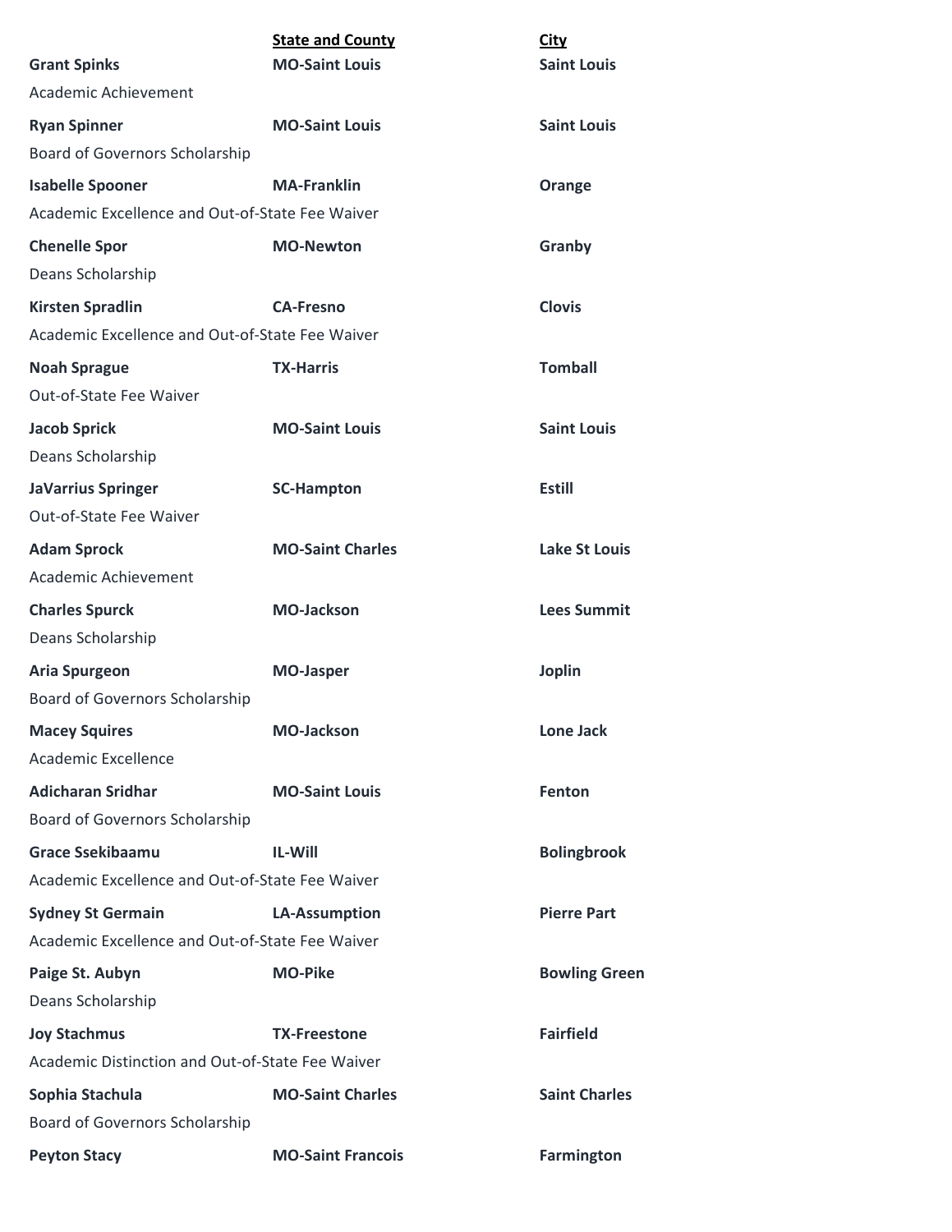|                                                      | <b>State and County</b> | <b>City</b>             |
|------------------------------------------------------|-------------------------|-------------------------|
| Academic Achievement                                 |                         |                         |
| <b>William Staeger</b>                               | <b>MO-Greene</b>        | Springfield             |
| Inclusive Excellence Scholarship                     |                         |                         |
| <b>Kortney Stage</b>                                 | <b>IL-Peoria</b>        | <b>Hanna City</b>       |
| Academic Distinction and Out-of-State Fee Waiver     |                         |                         |
| <b>Richard Stagner</b>                               | <b>MO-Saint Louis</b>   | Fenton                  |
| Board of Governors Scholarship                       |                         |                         |
| <b>Reagan Stahl</b>                                  | <b>MO-Saint Louis</b>   | <b>Saint Louis</b>      |
| Deans Scholarship                                    |                         |                         |
| <b>Madelyn Stamper-Phillips</b><br>Deans Scholarship | <b>MO-Greene</b>        | Springfield             |
| <b>Luke Stamps</b>                                   | <b>AR-Benton</b>        | <b>Bentonville</b>      |
| Presidential Scholarship                             |                         |                         |
| Sophia Standard                                      | <b>KS-Johnson</b>       | <b>Overland Park</b>    |
| Academic Distinction and Out-of-State Fee Waiver     |                         |                         |
| <b>Kaitlyn Standefer</b>                             | <b>MO-Webster</b>       | <b>Rogersville</b>      |
| Provost Scholarship                                  |                         |                         |
| <b>Margaret Stanfield</b>                            | <b>MO-Greene</b>        | Springfield             |
| Academic Excellence                                  |                         |                         |
| <b>Kaili Stanford</b>                                | <b>IL-Madison</b>       | <b>Bethalto</b>         |
| Board of Governors Scholarship                       |                         |                         |
| <b>Wren Stange</b>                                   | <b>MO-Christian</b>     | <b>Nixa</b>             |
| Deans Scholarship                                    |                         |                         |
| <b>Kiera Stanley</b>                                 | <b>MO-Perry</b>         | <b>Perryville</b>       |
| Academic Excellence                                  |                         |                         |
| <b>Matthew Stano</b>                                 | <b>MO-Saint Clair</b>   | <b>O</b> Fallon         |
| Provost Scholarship                                  |                         |                         |
| <b>Ethan Staple</b>                                  | <b>IL-Tazewell</b>      | Washington              |
| Out-of-State Fee Waiver                              |                         |                         |
| <b>Jessie Stark</b>                                  | <b>MO-Saint Louis</b>   | <b>Maryland Heights</b> |
| Academic Excellence                                  |                         |                         |
| <b>Miles Staten</b>                                  | <b>MO-Saint Louis</b>   | <b>Maryland Heights</b> |
| <b>Academic Distinction</b>                          |                         |                         |
| <b>Emma Stauthammer</b>                              | <b>IL-Madison</b>       | <b>Maryville</b>        |
| Academic Excellence and Out-of-State Fee Waiver      |                         |                         |
| <b>Kennedy Steber</b>                                | <b>MO-Saint Charles</b> | <b>O</b> Fallon         |
| Deans Scholarship                                    |                         |                         |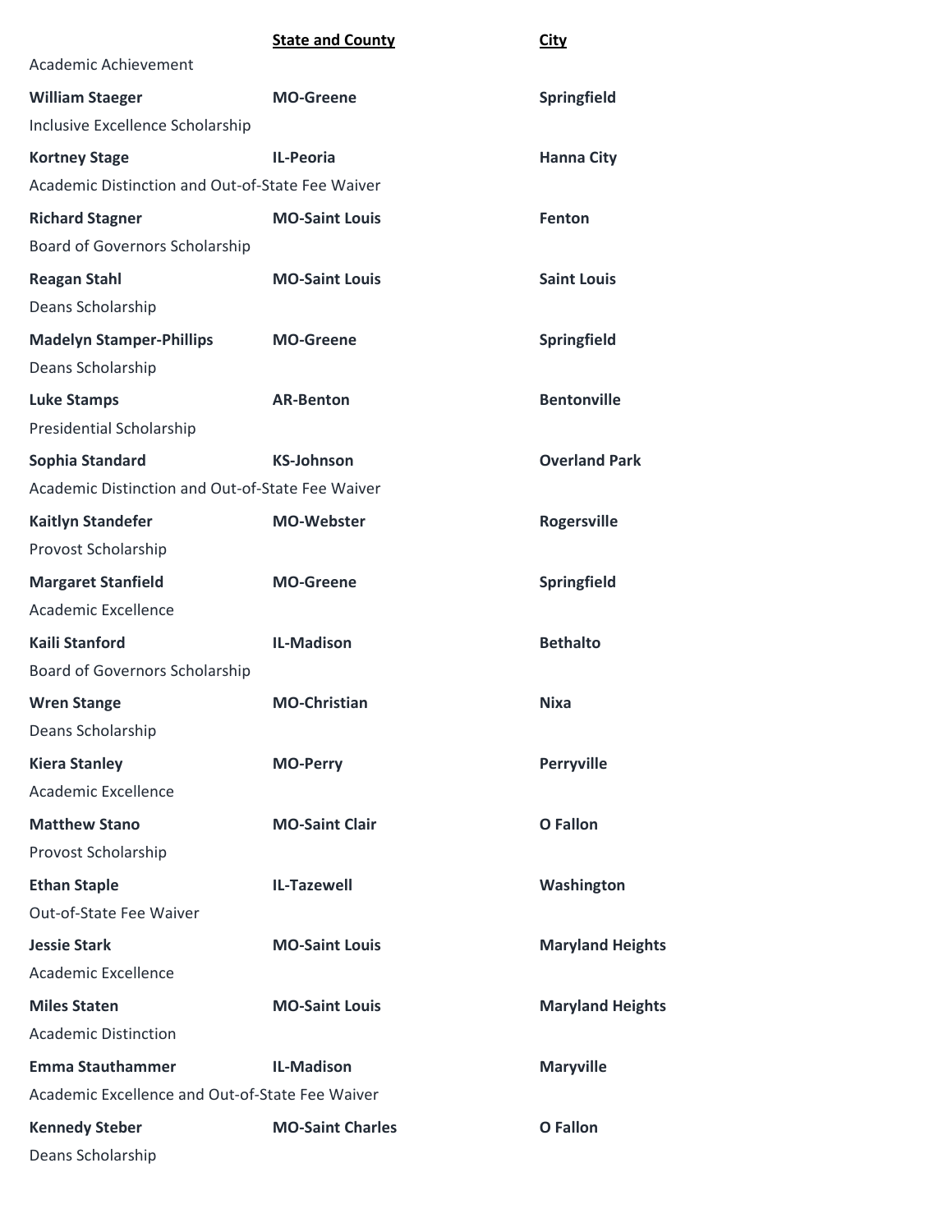| <b>Olivia Steckelberg</b>                            | <b>State and County</b><br><b>MO-Lawrence</b> | <b>City</b><br><b>Everton</b> |
|------------------------------------------------------|-----------------------------------------------|-------------------------------|
| Academic Achievement and Out-of-State Fee Waiver     |                                               |                               |
| <b>David Steel</b>                                   | <b>MO-Clay</b>                                | <b>Kansas City</b>            |
| Board of Governors Scholarship                       |                                               |                               |
| <b>Bridgette Steele</b>                              | <b>MO-Perry</b>                               | <b>Perryville</b>             |
| Academic Achievement                                 |                                               |                               |
| <b>Peyton Steelman</b>                               | <b>KY-Warren</b>                              | <b>Bowling Green</b>          |
| Board of Governors Scholarship                       |                                               |                               |
| <b>Audrey Steffen</b><br><b>Academic Distinction</b> | <b>MO-Saint Louis</b>                         | <b>Saint Louis</b>            |
| <b>Allison Stehle</b>                                | <b>MO-Clay</b>                                | <b>Kansas City</b>            |
| Academic Achievement                                 |                                               |                               |
| <b>Amber Stein</b>                                   | <b>MO-Saint Charles</b>                       | <b>O</b> Fallon               |
| Academic Excellence                                  |                                               |                               |
| <b>Connor Stein</b>                                  | <b>MO-Saint Charles</b>                       | <b>O</b> Fallon               |
| Board of Governors Scholarship                       |                                               |                               |
| <b>Ethan Stein</b>                                   | <b>IL-Saint Clair</b>                         | <b>Fairview Hts</b>           |
| <b>Out-of-State Fee Waiver</b>                       |                                               |                               |
| <b>Rachel Steinmann</b>                              | <b>MO-Barry</b>                               | <b>Shell Knob</b>             |
| Board of Governors Scholarship                       |                                               |                               |
| <b>Anna Stephens</b>                                 | <b>MO-Saint Louis</b>                         | <b>Chesterfield</b>           |
| <b>Academic Distinction</b>                          |                                               |                               |
| <b>Isabella Stephens</b>                             | <b>MO-Jefferson</b>                           | <b>Hillsboro</b>              |
| <b>Academic Excellence</b>                           |                                               |                               |
| <b>Jacob Stephens</b>                                | <b>KS-Johnson</b>                             | Olathe                        |
| Board of Governors Scholarship                       |                                               |                               |
| <b>Kellenah Stephens</b>                             | <b>MN-Anoka</b>                               | <b>Circle Pines</b>           |
| Academic Excellence and Out-of-State Fee Waiver      |                                               |                               |
| <b>Kaelyn Stephenson</b>                             | WI-Waukesha                                   | <b>Pewaukee</b>               |
| Academic Excellence and Out-of-State Fee Waiver      |                                               |                               |
| <b>Kelly Stephenson</b>                              | <b>MO-Platte</b>                              | <b>Kansas City</b>            |
| Board of Governors Scholarship                       |                                               |                               |
| <b>Molly Stephenson</b>                              | <b>AR-Benton</b>                              | <b>Bella Vista</b>            |
| Out-of-State Fee Waiver                              |                                               |                               |
| <b>Shawna Stepp</b>                                  | <b>MO-Greene</b>                              | Springfield                   |
| Board of Governors Scholarship                       |                                               |                               |
| <b>Logan Sternickle</b>                              | IL-Macoupin                                   | <b>Staunton</b>               |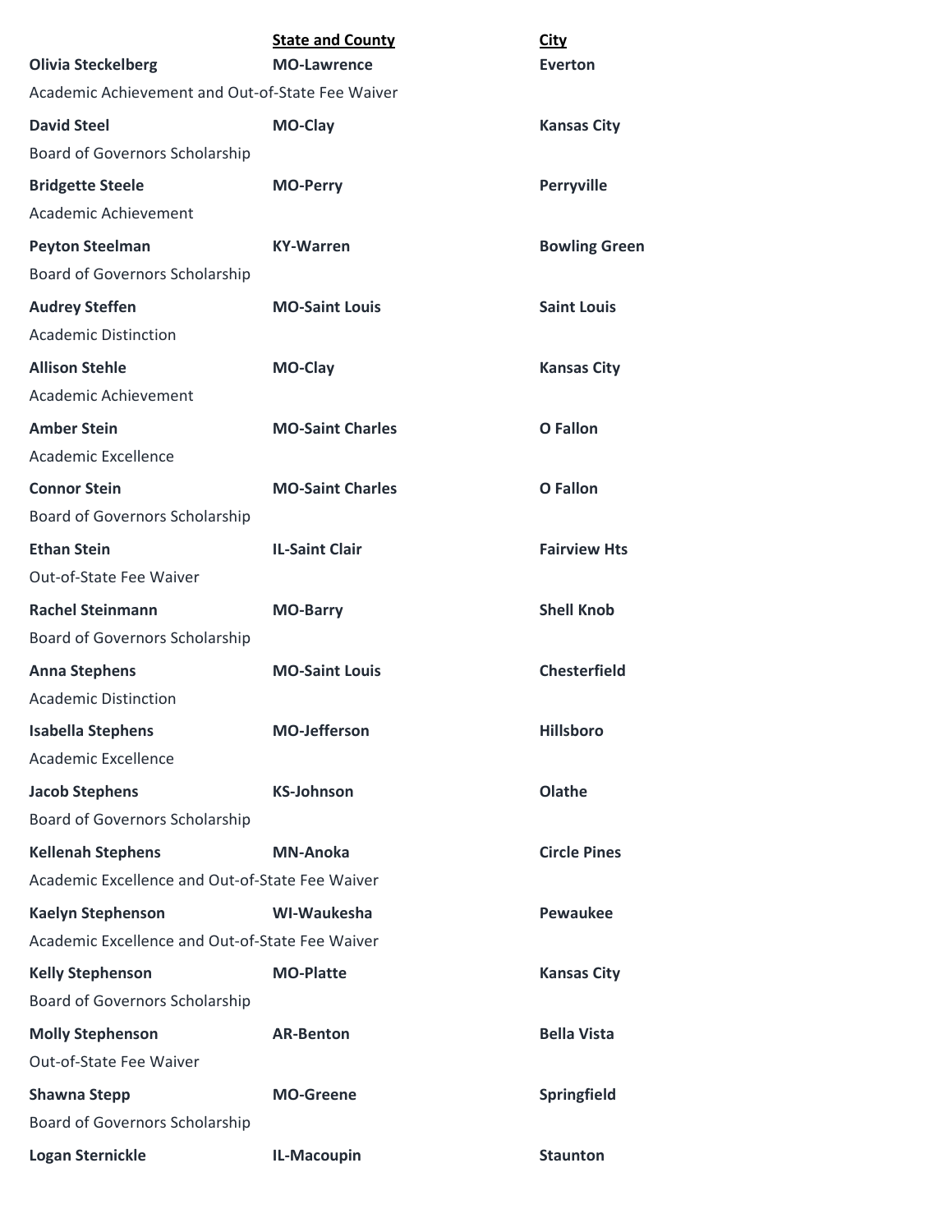|                                                  | <b>State and County</b>  | <b>City</b>         |
|--------------------------------------------------|--------------------------|---------------------|
| Deans Scholarship                                |                          |                     |
| <b>Julia Stettler</b>                            | <b>MO-Barton</b>         | Lamar               |
| Board of Governors Scholarship                   |                          |                     |
| <b>Jacob Steve</b>                               | <b>IL-Monroe</b>         | Columbia            |
| Academic Excellence and Out-of-State Fee Waiver  |                          |                     |
| <b>Claire Stevens</b>                            | <b>MO-Saint Francois</b> | <b>Bonne Terre</b>  |
| Provost Scholarship                              |                          |                     |
| <b>Danielle Stevens</b>                          | <b>IL-Cook</b>           | Chicago             |
| <b>Out-of-State Fee Waiver</b>                   |                          |                     |
| <b>Lara Stevens</b>                              | <b>MO-Dent</b>           | Salem               |
| Provost Scholarship                              |                          |                     |
| <b>Madalyn Stevens</b>                           | <b>MA-Bristol</b>        | <b>Dighton</b>      |
| Academic Achievement and Out-of-State Fee Waiver |                          |                     |
| <b>Maddie Stevens</b>                            | <b>MO-Barton</b>         | Lamar               |
| <b>Academic Excellence</b>                       |                          |                     |
| <b>Sophie Stevens</b>                            | <b>MO-Saint Charles</b>  | <b>Saint Peters</b> |
| <b>Board of Governors Scholarship</b>            |                          |                     |
| <b>Sydney Stevens</b>                            | <b>MO-Lafayette</b>      | Odessa              |
| Provost Scholarship                              |                          |                     |
| <b>Zoe Stevens</b>                               | <b>MO-Wayne</b>          | Piedmont            |
| <b>Academic Distinction</b>                      |                          |                     |
| <b>Susannah Stevenson</b>                        | <b>TX-Tarrant</b>        | <b>Mansfield</b>    |
| Out-of-State Fee Waiver                          |                          |                     |
| <b>Jessica Steward</b>                           | <b>MO-Henry</b>          | <b>Montrose</b>     |
| Deans Scholarship                                |                          |                     |
| <b>Caleb Stewart</b>                             | IL-Lake                  | <b>Barrington</b>   |
| Board of Governors Scholarship                   |                          |                     |
| <b>Colton Stewart</b>                            | <b>MO-Saint Louis</b>    | <b>Florissant</b>   |
| Academic Achievement                             |                          |                     |
| <b>Damon Stewart</b>                             | <b>NJ-Somerset</b>       | Hillsborough        |
| <b>Out-of-State Fee Waiver</b>                   |                          |                     |
| <b>Emily Stewart</b>                             | <b>MO-Bollinger</b>      | <b>Marble Hill</b>  |
| Deans Scholarship                                |                          |                     |
| <b>Ethan Stewart</b>                             | <b>VA-Chesterfield</b>   | <b>Midlothian</b>   |
| Provost Scholarship                              |                          |                     |
| <b>Sofia Stewart</b>                             | <b>MO-Buchanan</b>       | <b>Saint Joseph</b> |
| Academic Excellence                              |                          |                     |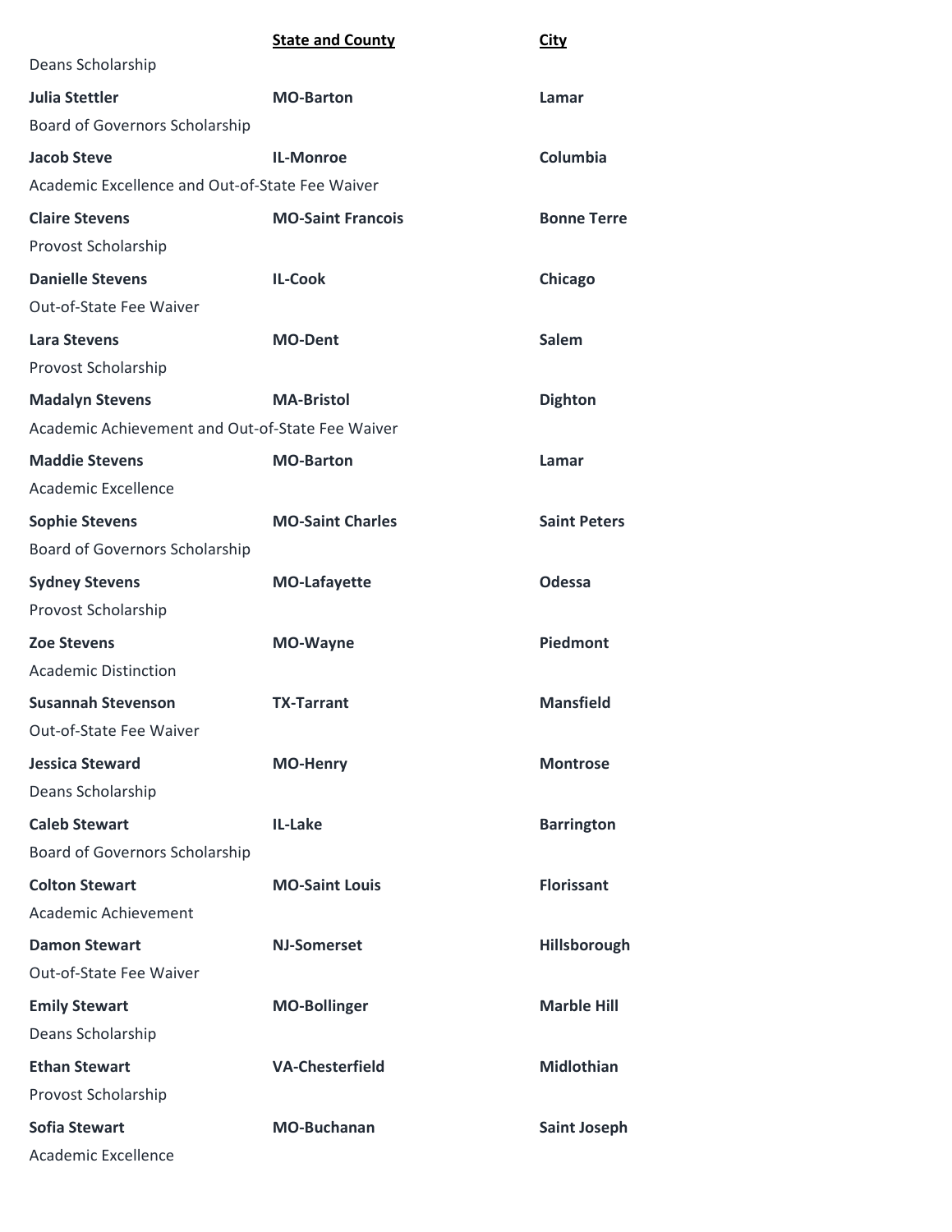| <b>Brynn Sticha</b>                              | <b>State and County</b><br><b>MN-Le Sueur</b> | <b>City</b><br><b>New Prague</b> |
|--------------------------------------------------|-----------------------------------------------|----------------------------------|
| Board of Governors Scholarship                   |                                               |                                  |
| <b>Kelsey Stichter</b>                           | <b>IL-Whiteside</b>                           | Erie                             |
| Academic Excellence and Out-of-State Fee Waiver  |                                               |                                  |
| <b>Kailynn Stiff</b>                             | <b>MO-Saint Charles</b>                       | <b>Saint Peters</b>              |
| Board of Governors Scholarship                   |                                               |                                  |
| <b>Emily Still</b>                               | <b>AR-Boone</b>                               | <b>Harrison</b>                  |
| Out-of-State Fee Waiver                          |                                               |                                  |
| <b>Natalee Still</b>                             | <b>MO-Jackson</b>                             | <b>Lees Summit</b>               |
| Academic Excellence                              |                                               |                                  |
| <b>Olivia Still</b>                              | <b>TX-Lubbock</b>                             | <b>Wolfforth</b>                 |
| Academic Achievement and Out-of-State Fee Waiver |                                               |                                  |
| <b>Kinsley Stillman</b>                          | IL-Champaign                                  | Champaign                        |
| Academic Excellence and Out-of-State Fee Waiver  |                                               |                                  |
| <b>Tyler Stimpson</b>                            | <b>MO-Saint Louis</b>                         | <b>Saint Louis</b>               |
| Academic Excellence                              |                                               |                                  |
| <b>Cassandra Stirling</b>                        | <b>IL-Madison</b>                             | <b>Collinsville</b>              |
| Board of Governors Scholarship                   |                                               |                                  |
| <b>Brooke Stith</b>                              | <b>AR-Boone</b>                               | <b>Harrison</b>                  |
| Provost Scholarship                              |                                               |                                  |
| <b>Monica Stittsworth</b>                        | <b>OK-Rogers</b>                              | Owasso                           |
| Out-of-State Fee Waiver                          |                                               |                                  |
| <b>Tenley Stitzer</b>                            | <b>OH-Summit</b>                              | <b>Hudson</b>                    |
| Academic Excellence and Out-of-State Fee Waiver  |                                               |                                  |
| <b>Connor Stockam</b>                            | <b>MO-Jasper</b>                              | <b>Joplin</b>                    |
| <b>Academic Excellence</b>                       |                                               |                                  |
| <b>Haley Stockhausen</b>                         | <b>MO-Saint Charles</b>                       | <b>Saint Peters</b>              |
| <b>Academic Excellence</b>                       |                                               |                                  |
| <b>Dalton Stoecklein</b>                         | <b>MO-Miller</b>                              | Eldon                            |
| Board of Governors Scholarship                   |                                               |                                  |
| <b>Elana Stoehr</b>                              | <b>MO-Jackson</b>                             | <b>Lees Summit</b>               |
| <b>Academic Excellence</b>                       |                                               |                                  |
| <b>Jacob Stoffle</b>                             | <b>IL-Tazewell</b>                            | Washington                       |
| Out-of-State Fee Waiver                          |                                               |                                  |
| <b>Ronald Stogsdill</b>                          | <b>MO-Saint Charles</b>                       | <b>O</b> Fallon                  |
| Board of Governors Scholarship                   |                                               |                                  |
| Deya Stoilova                                    | <b>IL-Cook</b>                                | <b>Rolling Meadows</b>           |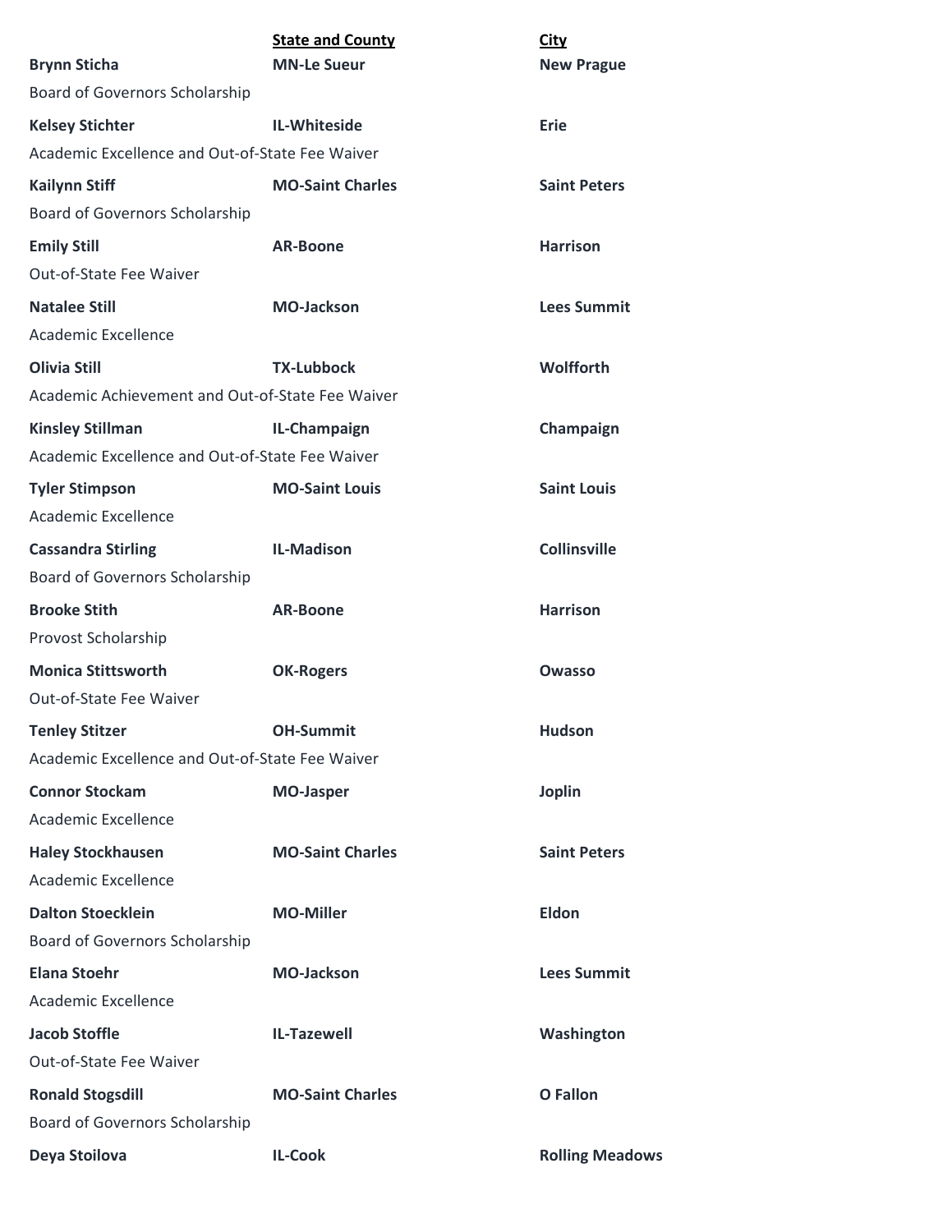|                                                  | <b>State and County</b> | <b>City</b>          |
|--------------------------------------------------|-------------------------|----------------------|
| Academic Excellence and Out-of-State Fee Waiver  |                         |                      |
| <b>Alyssa Stoker</b>                             | IL-Kane                 | <b>Elburn</b>        |
| Academic Excellence and Out-of-State Fee Waiver  |                         |                      |
| <b>Derek Stoll</b>                               | <b>MO-Greene</b>        | <b>Strafford</b>     |
| Academic Excellence                              |                         |                      |
| <b>Nathan Stoll</b>                              | <b>MO-Jefferson</b>     | <b>Arnold</b>        |
| Academic Achievement                             |                         |                      |
| <b>Emily Stomper</b>                             | <b>IL-Cook</b>          | Chicago              |
| Board of Governors Scholarship                   |                         |                      |
| <b>Xander Stone</b>                              | <b>MO-Saint Louis</b>   | <b>Florissant</b>    |
| Academic Excellence                              |                         |                      |
| <b>Tyler Stone-Howerton</b>                      | MO-Clay                 | <b>Smithville</b>    |
| Deans Scholarship                                |                         |                      |
| <b>Denise Stoner</b>                             | <b>MO-Texas</b>         | <b>Licking</b>       |
| Board of Governors Scholarship                   |                         |                      |
| <b>Molly Stood</b>                               | <b>IL-Cook</b>          | Lemont               |
| Academic Excellence and Out-of-State Fee Waiver  |                         |                      |
| <b>Molly Stoops</b>                              | <b>IN-Johnson</b>       | Greenwood            |
| Out-of-State Fee Waiver                          |                         |                      |
| <b>Edward Storey</b>                             | <b>KS-Johnson</b>       | <b>Overland Park</b> |
| Academic Excellence and Out-of-State Fee Waiver  |                         |                      |
| <b>Sierra Storey</b>                             | <b>IL-Madison</b>       | <b>Collinsville</b>  |
| Out-of-State Fee Waiver                          |                         |                      |
| <b>William Stork</b>                             | IL-Jersey               | Jerseyville          |
| Academic Excellence and Out-of-State Fee Waiver  |                         |                      |
| <b>Joshua Stout</b>                              | <b>IL-Madison</b>       | <b>Edwardsville</b>  |
| Deans Scholarship                                |                         |                      |
| <b>Lovey Strain</b>                              | <b>TX-Tarrant</b>       | <b>Fort Worth</b>    |
| Academic Excellence and Out-of-State Fee Waiver  |                         |                      |
| <b>Sterling Strait</b>                           | <b>AR-Carroll</b>       | <b>Berryville</b>    |
| Academic Achievement and Out-of-State Fee Waiver |                         |                      |
| Madysen-Ann Stranghoener                         | <b>HI-Honolulu</b>      | Aiea                 |
| Out-of-State Fee Waiver                          |                         |                      |
| <b>Alexa Stratton</b>                            | <b>TX-Collin</b>        | Plano                |
| Academic Achievement and Out-of-State Fee Waiver |                         |                      |
| <b>Ethan Strawn</b>                              | <b>MO-Warren</b>        | <b>Marthasville</b>  |
| Deans Scholarship                                |                         |                      |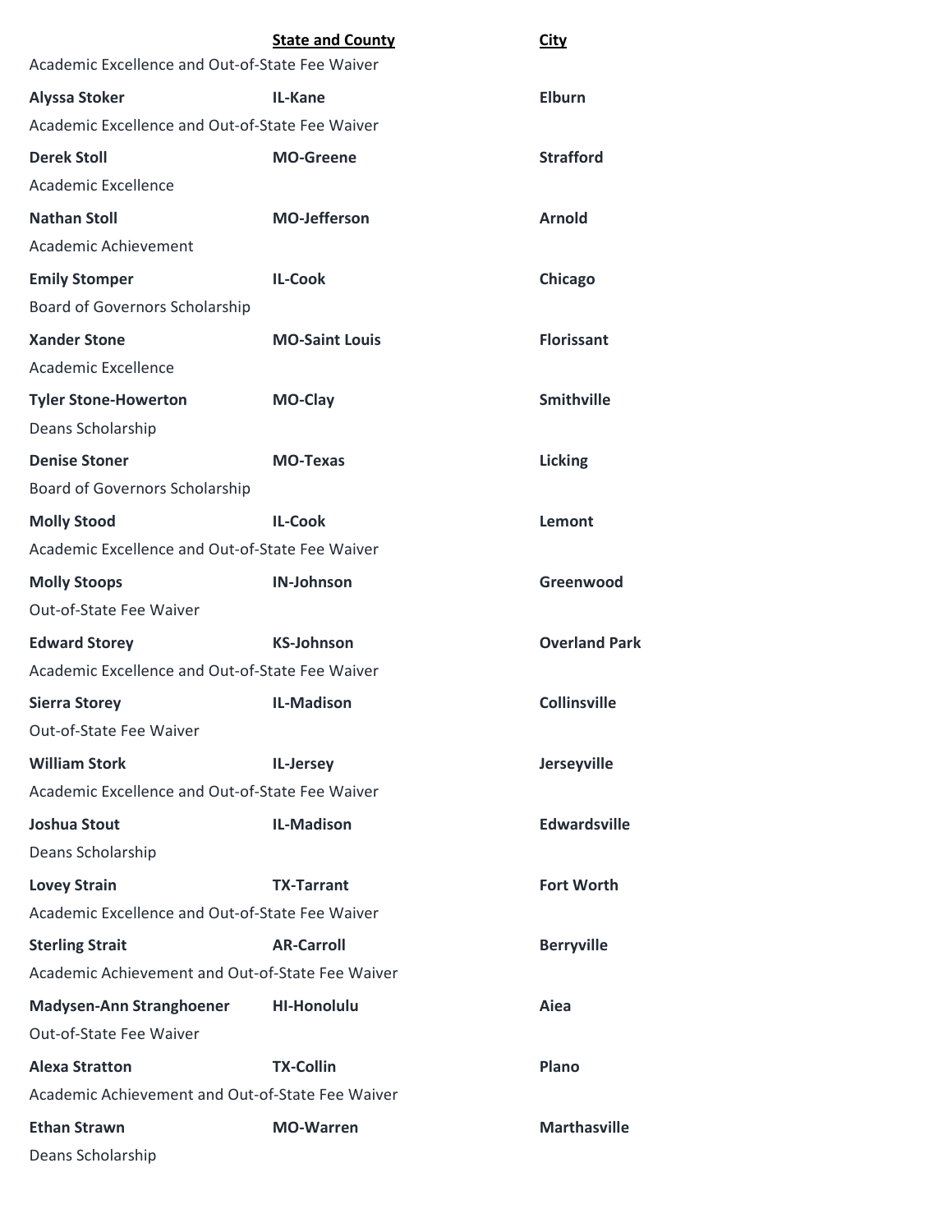|                                                 | <b>State and County</b>  | <b>City</b>           |
|-------------------------------------------------|--------------------------|-----------------------|
| <b>Anna Stricker</b>                            | <b>MO-Cape Girardeau</b> | <b>Cape Girardeau</b> |
| Board of Governors Scholarship                  |                          |                       |
| <b>Jared Strickland</b>                         | <b>MO-Saint Louis</b>    | <b>Florissant</b>     |
| Academic Excellence                             |                          |                       |
| <b>Chloe Stritzel</b>                           | <b>MO-Saint Louis</b>    | <b>Saint Louis</b>    |
| Academic Excellence                             |                          |                       |
| <b>Trinity Stroisch</b>                         | IL-Piatt                 | <b>Bement</b>         |
| Provost Scholarship                             |                          |                       |
| <b>Lauren Strope</b>                            | <b>MO-Cole</b>           | <b>Jefferson City</b> |
| Deans Scholarship                               |                          |                       |
| <b>Thomas Strubhart</b>                         | <b>IL-Madison</b>        | <b>Bethalto</b>       |
| Out-of-State Fee Waiver                         |                          |                       |
| <b>Avery Struble</b>                            | <b>TX-Midland</b>        | <b>Midland</b>        |
| Provost Scholarship                             |                          |                       |
| <b>Chloe Stuart</b>                             | <b>MD-Harford</b>        | <b>Street</b>         |
| Academic Excellence and Out-of-State Fee Waiver |                          |                       |
| <b>Landry Stuart</b>                            | <b>MO-Taney</b>          | Forsyth               |
| Board of Governors Scholarship                  |                          |                       |
| <b>Madison Stuart-Tullier</b>                   | <b>MO-Camden</b>         | <b>Camdenton</b>      |
| Academic Excellence                             |                          |                       |
| <b>Kendyl Stuckey</b>                           | <b>MO-Scott</b>          | <b>Benton</b>         |
| <b>Academic Distinction</b>                     |                          |                       |
| <b>Aliyah Studt</b>                             | <b>MO-Saint Louis</b>    | Wildwood              |
| Provost Scholarship                             |                          |                       |
| <b>Ariana Stull</b>                             | <b>MO-Stone</b>          | <b>Reeds Spring</b>   |
| Deans Scholarship                               |                          |                       |
| <b>Katelyn Stump</b>                            | <b>AR-Lonoke</b>         | Cabot                 |
| Continue the Tradition                          |                          |                       |
| <b>Cade Sturgeon</b>                            | <b>TX-Collin</b>         | Wylie                 |
| Out-of-State Fee Waiver                         |                          |                       |
| <b>Ethan Stutte</b>                             | <b>MO-Saint Louis</b>    | <b>Saint Louis</b>    |
| Deans Scholarship                               |                          |                       |
| <b>Rickie Stutzman</b>                          | <b>KS-Leavenworth</b>    | Lansing               |
| Academic Excellence and Out-of-State Fee Waiver |                          |                       |
| <b>Kendrick Sualau</b>                          | <b>AR-Benton</b>         | <b>Bentonville</b>    |
| Out-of-State Fee Waiver                         |                          |                       |
| <b>Ashlyn Suarez</b>                            | <b>TX-Bexar</b>          | <b>Schertz</b>        |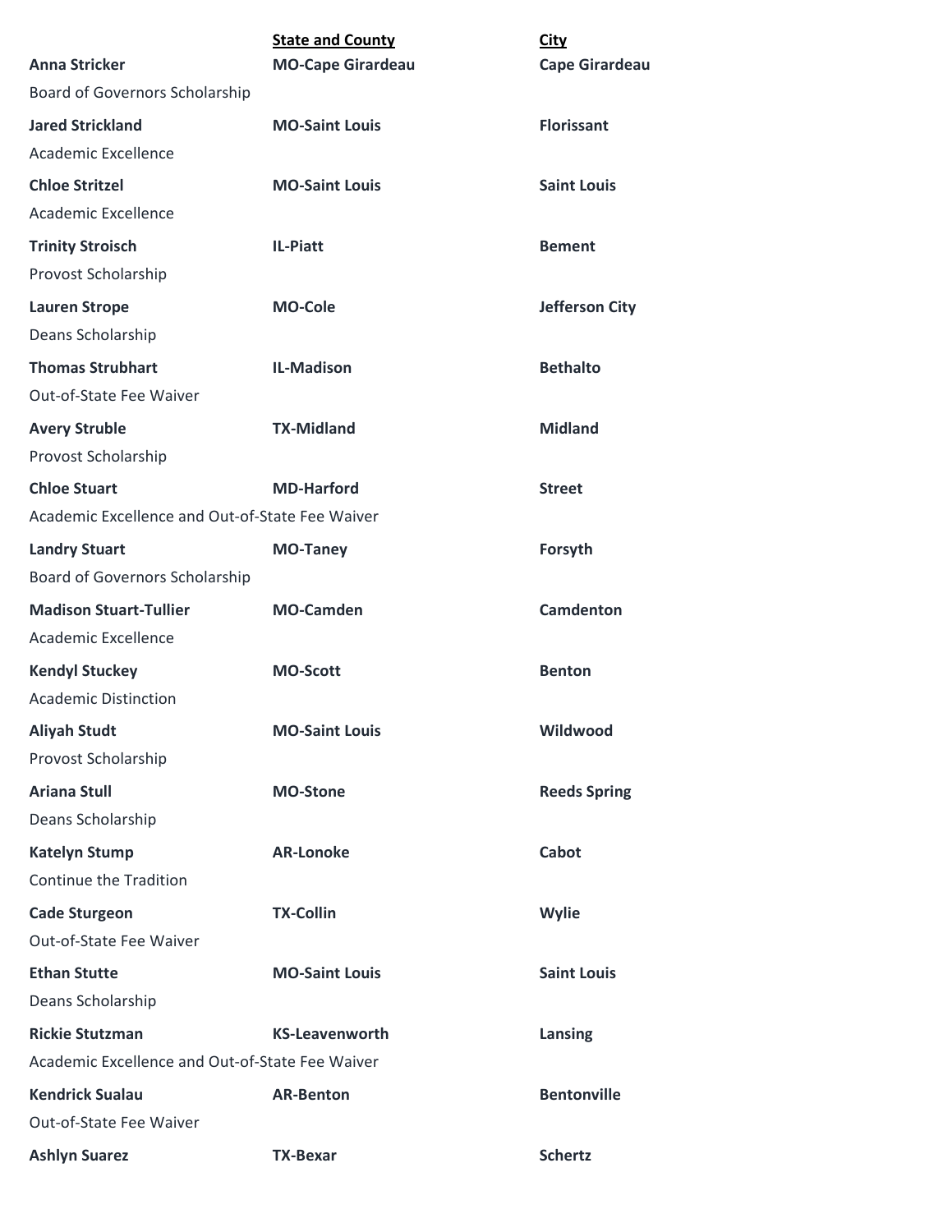|                                                       | <b>State and County</b> | <b>City</b>           |
|-------------------------------------------------------|-------------------------|-----------------------|
| Out-of-State Fee Waiver                               |                         |                       |
| <b>Clayton Suiter</b>                                 | <b>NV-Clark</b>         | <b>Henderson</b>      |
| Out-of-State Fee Waiver                               |                         |                       |
| <b>Karson Suiter</b>                                  | <b>MO-Platte</b>        | <b>Platte City</b>    |
| Provost Scholarship                                   |                         |                       |
| <b>Zechariah Suiter</b>                               | <b>MO-Jasper</b>        | <b>Carl Junction</b>  |
| Provost Scholarship                                   |                         |                       |
| Nandi Sulamoyo                                        | IL-Champaign            | <b>Urbana</b>         |
| Inclusive Excellence Scholarship                      |                         |                       |
| <b>Jack Sullentrup</b>                                | <b>MO-Franklin</b>      | Washington            |
| Deans Scholarship                                     |                         |                       |
| <b>Emily Sullivan</b>                                 | <b>MO-Jefferson</b>     | <b>Festus</b>         |
| Provost Scholarship                                   |                         |                       |
| <b>Halle Sullivan</b>                                 | IL-DuPage               | <b>Naperville</b>     |
| Out-of-State Fee Waiver                               |                         |                       |
| <b>Owen Sullivan</b>                                  | <b>IL-Madison</b>       | <b>Troy</b>           |
| Board of Governors Scholarship                        |                         |                       |
| <b>Ryan Sullivan</b>                                  | <b>MO-Saint Louis</b>   | <b>Webster Groves</b> |
| Academic Achievement                                  |                         |                       |
| <b>William Sullivan</b>                               | <b>MO-Saint Louis</b>   | <b>Webster Grvs</b>   |
| Deans Scholarship                                     |                         |                       |
| <b>Madelyn Sult</b>                                   | <b>MO-Christian</b>     | <b>Nixa</b>           |
| Deans Scholarship and Hutchens/SGA Centennial Leaders |                         |                       |
| <b>Ella Sulwer</b>                                    | <b>MO-Saint Charles</b> | <b>Saint Charles</b>  |
| Deans Scholarship                                     |                         |                       |
| <b>Kamryn Sulzner</b>                                 | <b>MO-Saint Louis</b>   | Wildwood              |
| Board of Governors Scholarship                        |                         |                       |
| <b>Aysia Sumling</b>                                  | <b>IL-Saint Clair</b>   | <b>E Saint Louis</b>  |
| Out-of-State Fee Waiver                               |                         |                       |
| <b>Anna Summerall</b>                                 | <b>MO-Boone</b>         | Columbia              |
| Board of Governors Scholarship                        |                         |                       |
| Daeja Summers                                         | <b>OH-Hamilton</b>      | <b>Cincinnati</b>     |
| Out-of-State Fee Waiver                               |                         |                       |
| <b>Tate Sumpter</b>                                   | <b>IL-Madison</b>       | Godfrey               |
| Deans Scholarship                                     |                         |                       |
| Ca Sung                                               | <b>MO-Greene</b>        | Springfield           |
| Academic Excellence                                   |                         |                       |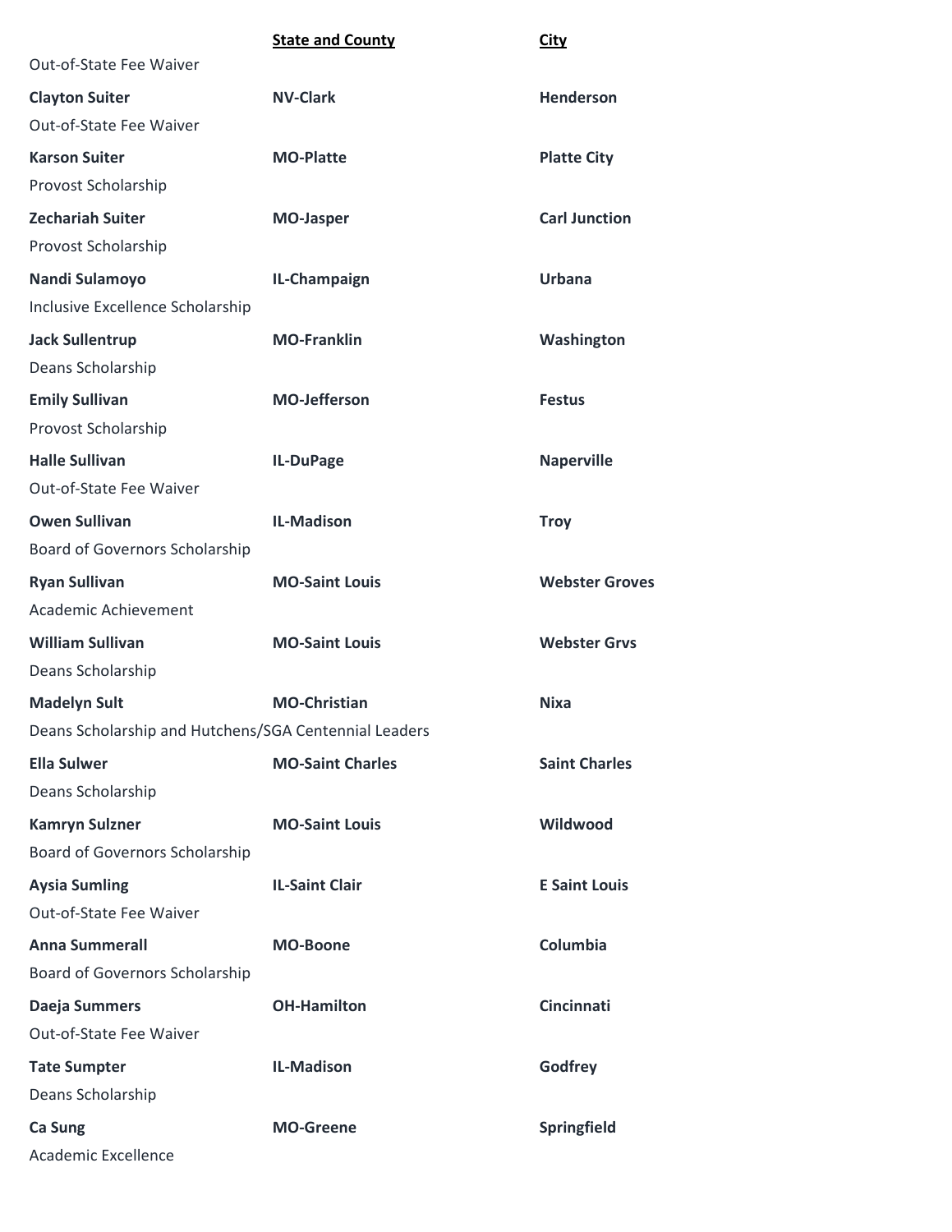| <b>Alejandra Sutherland</b>                           | <b>State and County</b><br><b>KY-Jefferson</b> | <b>City</b><br>Louisville |
|-------------------------------------------------------|------------------------------------------------|---------------------------|
| Deans Scholarship and Hutchens/SGA Centennial Leaders |                                                |                           |
| <b>Chloe Sutherland</b><br>Academic Excellence        | <b>MO-Greene</b>                               | <b>Springfield</b>        |
| <b>Aniyah Sutton</b>                                  | <b>IL-Cook</b>                                 | Chicago                   |
| Academic Achievement and Out-of-State Fee Waiver      |                                                |                           |
| <b>Caroline Suydam</b>                                | <b>IL-Saint Clair</b>                          | <b>Caseyville</b>         |
| Out-of-State Fee Waiver                               |                                                |                           |
| Lesli Swanson<br>Academic Excellence                  | <b>MO-Barry</b>                                | <b>Monett</b>             |
| <b>Hope Swartz</b>                                    | <b>MO-Jackson</b>                              | <b>Blue Springs</b>       |
| Provost Scholarship                                   |                                                |                           |
| <b>Owen Swearingen</b><br>Deans Scholarship           | <b>MO-Vernon</b>                               | <b>Nevada</b>             |
| <b>Warren Swedberg</b>                                | <b>KS-Sedgwick</b>                             | Wichita                   |
| Out-of-State Fee Waiver                               |                                                |                           |
| <b>Nathan Sweeney</b><br>Presidential Scholarship     | <b>MO-Saint Louis</b>                          | <b>Kirkwood</b>           |
| <b>Sean Sweeney</b>                                   | <b>MO-Saint Louis</b>                          | <b>Fenton</b>             |
| Deans Scholarship                                     |                                                |                           |
| <b>Elayna Swenson</b>                                 | <b>MO-Saint Louis</b>                          | <b>Saint Louis</b>        |
| Academic Excellence                                   |                                                |                           |
| <b>Makenzi Swick</b>                                  | OK-Payne                                       | <b>Stillwater</b>         |
| Academic Excellence and Out-of-State Fee Waiver       |                                                |                           |
| <b>Jaxon Swift</b><br>Out-of-State Fee Waiver         | <b>LA-Orleans</b>                              | <b>New Orleans</b>        |
| <b>Samantha Swingle</b>                               | <b>MO-Jackson</b>                              | <b>Lees Summit</b>        |
| Academic Achievement                                  |                                                |                           |
| <b>Avery Swisshelm</b><br>Provost Scholarship         | <b>MO-Greene</b>                               | Springfield               |
| <b>Jordan Switzer</b>                                 | <b>MO-Saint Charles</b>                        | <b>Saint Charles</b>      |
| Deans Scholarship                                     |                                                |                           |
| <b>Marshall Swope</b>                                 | <b>MO-Saint Charles</b>                        | <b>Saint Charles</b>      |
| Board of Governors Scholarship                        |                                                |                           |
| <b>Sydnie Sykes</b>                                   | <b>KS-Johnson</b>                              | <b>Overland Park</b>      |
| Academic Achievement and Out-of-State Fee Waiver      |                                                |                           |
| <b>Alexis Sylvan</b>                                  | <b>MO-Saint Louis</b>                          | <b>Saint Louis</b>        |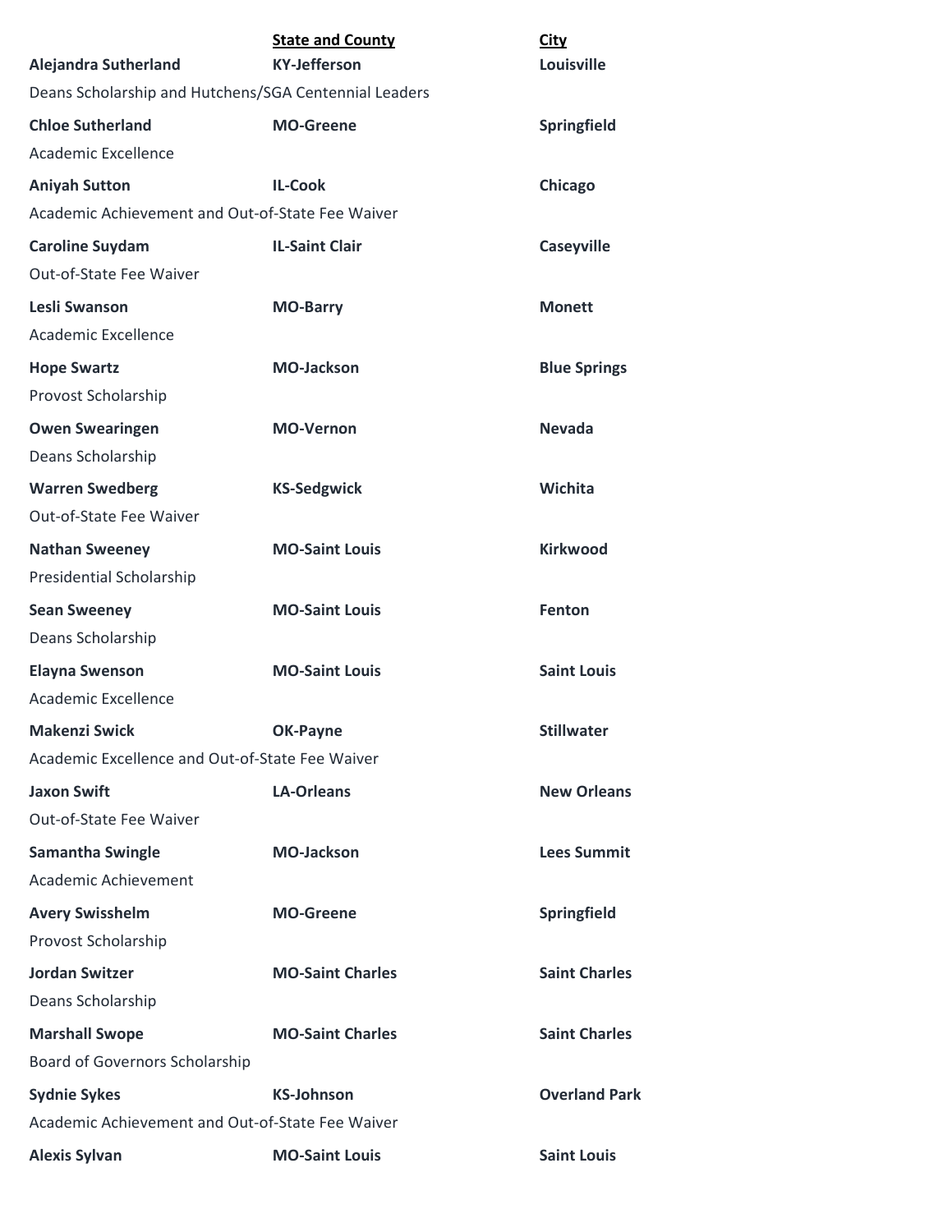|                                                  | <b>State and County</b>  | <b>City</b>          |
|--------------------------------------------------|--------------------------|----------------------|
| Academic Excellence                              |                          |                      |
| <b>Lauren Syron</b>                              | <b>MO-Saint Charles</b>  | <b>Weldon Spring</b> |
| Academic Excellence                              |                          |                      |
| <b>Olivia Szedlar</b>                            | <b>IL-Madison</b>        | <b>Edwardsville</b>  |
| Continue the Tradition                           |                          |                      |
| <b>Madison Szura</b>                             | <b>MO-Greene</b>         | Springfield          |
| Deans Scholarship                                |                          |                      |
| Ava Szwabowski                                   | <b>IL-Peoria</b>         | <b>Edwards</b>       |
| Deans Scholarship                                |                          |                      |
| <b>Kiley Taber</b>                               | <b>MO-Shannon</b>        | <b>Birch Tree</b>    |
| Provost Scholarship                              |                          |                      |
| <b>Irene Taboada</b>                             | MO-Clay                  | Gladstone            |
| Board of Governors Scholarship                   |                          |                      |
| <b>Ariel Tadlock</b>                             | <b>MO-Franklin</b>       | <b>Robertsville</b>  |
| <b>Academic Distinction</b>                      |                          |                      |
| <b>Alexis Talbot</b>                             | <b>MO-Clinton</b>        | <b>Cameron</b>       |
| <b>Academic Distinction</b>                      |                          |                      |
| <b>Mau Tanielu</b>                               | <b>AS-American Samoa</b> | Fagasa               |
| Academic Achievement and Out-of-State Fee Waiver |                          |                      |
| <b>Jaeden Tanksley</b>                           | <b>AR-Carroll</b>        | <b>Berryville</b>    |
| Out-of-State Fee Waiver                          |                          |                      |
| <b>Carter Tannehill</b>                          | <b>MO-Christian</b>      | Ozark                |
| <b>Academic Excellence</b>                       |                          |                      |
| <b>Maryann Tanuvasa</b>                          | <b>AS-American Samoa</b> | Pago Pago            |
| Academic Excellence and Out-of-State Fee Waiver  |                          |                      |
| Sierra Tapia                                     | <b>MO-Greene</b>         | Springfield          |
| Inclusive Excellence Scholarship                 |                          |                      |
| <b>Jayden Tarbet</b>                             | <b>MO-Greene</b>         | Springfield          |
| Board of Governors Scholarship                   |                          |                      |
| <b>Grace Tate</b>                                | <b>MO-Christian</b>      | <b>Nixa</b>          |
| Deans Scholarship                                |                          |                      |
| <b>Kaleah Tate</b>                               | <b>MO-Laclede</b>        | Lebanon              |
| Inclusive Excellence Scholarship                 |                          |                      |
| <b>Foalima Tatupu</b>                            | <b>AS-American Samoa</b> | Pago Pago            |
| Academic Distinction and Out-of-State Fee Waiver |                          |                      |
| <b>Ana Tavarez</b>                               | <b>MO-Jefferson</b>      | Fenton               |
| Academic Excellence                              |                          |                      |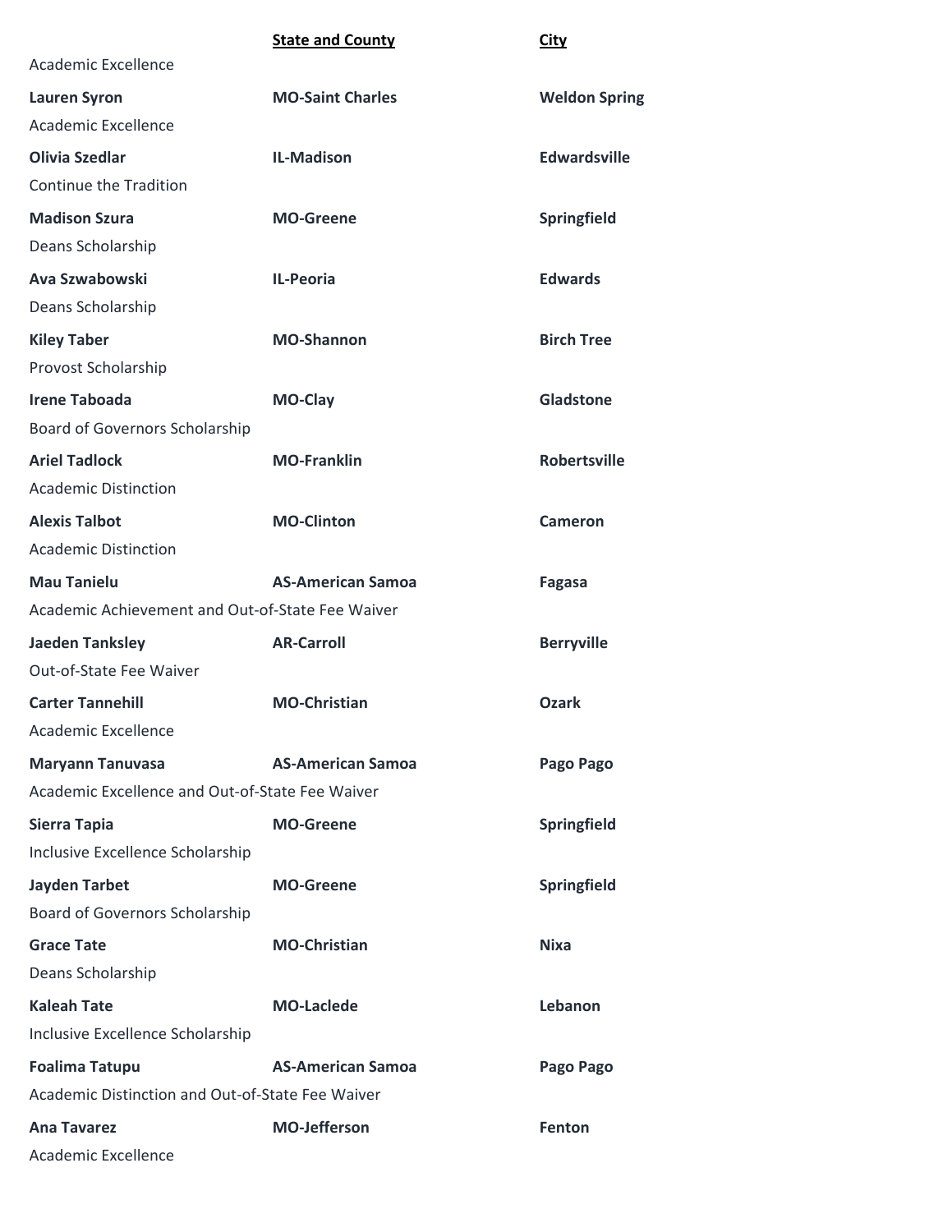| Lea Taverna                                                               | <b>State and County</b><br><b>MN-Washington</b> | <b>City</b><br><b>Stillwater</b> |
|---------------------------------------------------------------------------|-------------------------------------------------|----------------------------------|
| Provost Scholarship                                                       |                                                 |                                  |
| <b>Breauna Taylor</b>                                                     | <b>TN-Tipton</b>                                | Covington                        |
| Academic Achievement and Out-of-State Fee Waiver                          |                                                 |                                  |
| <b>Brooke Taylor</b>                                                      | <b>KS-Johnson</b>                               | <b>Prairie Vlg</b>               |
| Continue the Tradition                                                    |                                                 |                                  |
| <b>Clemmie Taylor</b>                                                     | <b>MO-Wright</b>                                | <b>Mansfield</b>                 |
| Provost Scholarship                                                       |                                                 |                                  |
| <b>Coralyn Taylor</b><br>Out-of-State Fee Waiver                          | <b>WA-Snohomish</b>                             | <b>Lake Stevens</b>              |
| <b>Emma Taylor</b><br><b>Academic Distinction</b>                         | <b>MO-Washington</b>                            | <b>Potosi</b>                    |
| <b>Emma Taylor</b><br>Academic Excellence                                 | <b>MO-Phelps</b>                                | Rolla                            |
| <b>Grace Taylor</b><br>Academic Excellence                                | <b>MO-Saint Louis</b>                           | <b>Ballwin</b>                   |
| <b>Jasmine Taylor</b><br>Academic Excellence                              | 00-Unknown County                               |                                  |
| <b>Kathryn Taylor</b><br>Board of Governors Scholarship                   | <b>MO-Cape Girardeau</b>                        | <b>Cape Girardeau</b>            |
| <b>Lillie Taylor</b><br>Inclusive Excellence Scholarship                  | <b>KS-Montgomery</b>                            | Independence                     |
| <b>Reilly Taylor</b><br>Deans Scholarship                                 | <b>MO-Jackson</b>                               | Independence                     |
| <b>Chloe Teague</b><br>Out-of-State Fee Waiver                            | <b>AR-Craighead</b>                             | Jonesboro                        |
| <b>Reaghan Tebbe</b><br>Board of Governors Scholarship                    | <b>IL-Clinton</b>                               | <b>Breese</b>                    |
| <b>Sofia Tebbe</b><br>Academic Achievement                                | <b>MO-Saint Louis</b>                           | <b>Manchester</b>                |
| <b>Kaeden Tebbets</b><br>Provost Scholarship                              | <b>MO-Jasper</b>                                | <b>Webb City</b>                 |
| <b>Turner Tecmire</b><br>Academic Distinction and Out-of-State Fee Waiver | <b>AR-Sebastian</b>                             | <b>Fort Smith</b>                |
| <b>Kayleigh Teeter</b>                                                    | <b>MO-Jasper</b>                                | <b>Joplin</b>                    |
| Academic Excellence                                                       |                                                 |                                  |
| <b>Sokpeara Teng</b>                                                      | <b>GA-Fayette</b>                               | Jonesboro                        |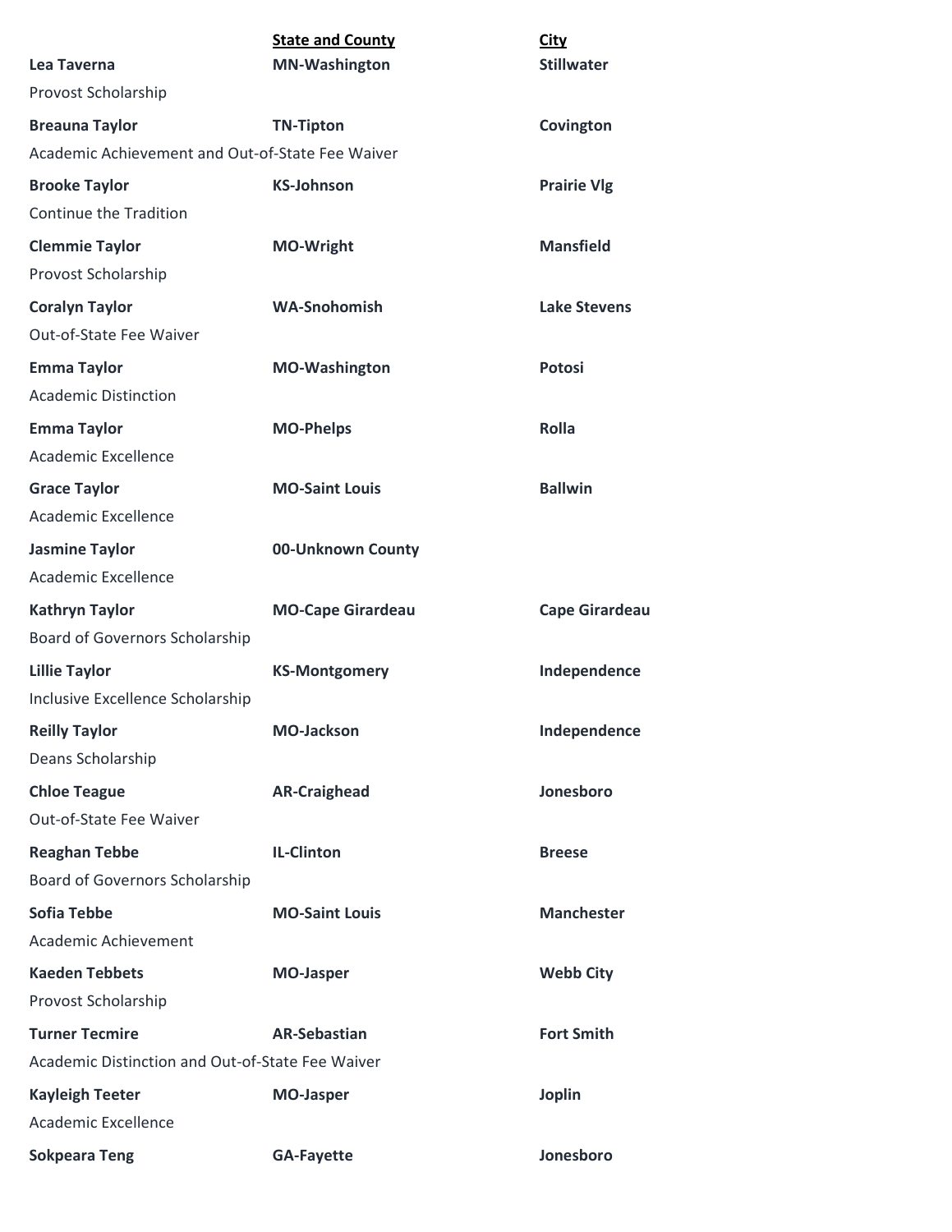|                                                  | <b>State and County</b> | City                  |
|--------------------------------------------------|-------------------------|-----------------------|
| Academic Excellence and Out-of-State Fee Waiver  |                         |                       |
| <b>Oliyah Tengben</b>                            | <b>MN-Hennepin</b>      | <b>Minneapolis</b>    |
| Out-of-State Fee Waiver                          |                         |                       |
| <b>Paige Tenuto</b>                              | <b>IL-McHenry</b>       | <b>Huntley</b>        |
| Deans Scholarship                                |                         |                       |
| <b>Irelynn TerraNami</b>                         | <b>CO-Jefferson</b>     | Westminster           |
| Academic Excellence and Out-of-State Fee Waiver  |                         |                       |
| <b>Emily Terrill</b>                             | <b>MO-Scotland</b>      | <b>Memphis</b>        |
| Provost Scholarship                              |                         |                       |
| <b>Lori Terrill</b>                              | <b>MO-Shannon</b>       | <b>Salem</b>          |
| Deans Scholarship                                |                         |                       |
| <b>Alyssa Terry</b>                              | <b>IL-De Kalb</b>       | <b>DeKalb</b>         |
| Academic Achievement and Out-of-State Fee Waiver |                         |                       |
| <b>Patrick Terry</b>                             | <b>MO-Greene</b>        | Springfield           |
| Academic Excellence                              |                         |                       |
| <b>Briggs Terwilleger</b>                        | <b>MO-Clay</b>          | <b>Kearney</b>        |
| Board of Governors Scholarship                   |                         |                       |
| <b>Jackson Teter</b>                             | <b>MO-Christian</b>     | <b>Nixa</b>           |
| Deans Scholarship                                |                         |                       |
| <b>SheeLaChee Thao</b>                           | <b>MO-Newton</b>        | <b>Stark City</b>     |
| Academic Excellence                              |                         |                       |
| <b>Cora Tharp</b>                                | <b>MO-Cole</b>          | <b>Jefferson City</b> |
| <b>Academic Distinction</b>                      |                         |                       |
| <b>Bawi Thawng</b>                               | IL-Du Page              | <b>Winfield</b>       |
| Deans Scholarship                                |                         |                       |
| <b>Van Thawng</b>                                | <b>MO-Barry</b>         | Purdy                 |
| Provost Scholarship                              |                         |                       |
| <b>Merrick Theobald</b>                          | <b>GA-Forsyth</b>       | <b>Ball Ground</b>    |
| Academic Distinction and Out-of-State Fee Waiver |                         |                       |
| <b>Rajveer Thiara</b>                            | <b>MO-Saint Charles</b> | <b>Cottleville</b>    |
| <b>Academic Distinction</b>                      |                         |                       |
| <b>John Thiel</b>                                | <b>MO-Saint Louis</b>   | <b>Affton</b>         |
| Academic Excellence                              |                         |                       |
| <b>Hayden Thiemann</b>                           | 00-Unknown County       |                       |
| Provost Scholarship                              |                         |                       |
| <b>Emily Thiga</b>                               | <b>MO-Saint Louis</b>   | <b>Hazelwood</b>      |
| Academic Excellence                              |                         |                       |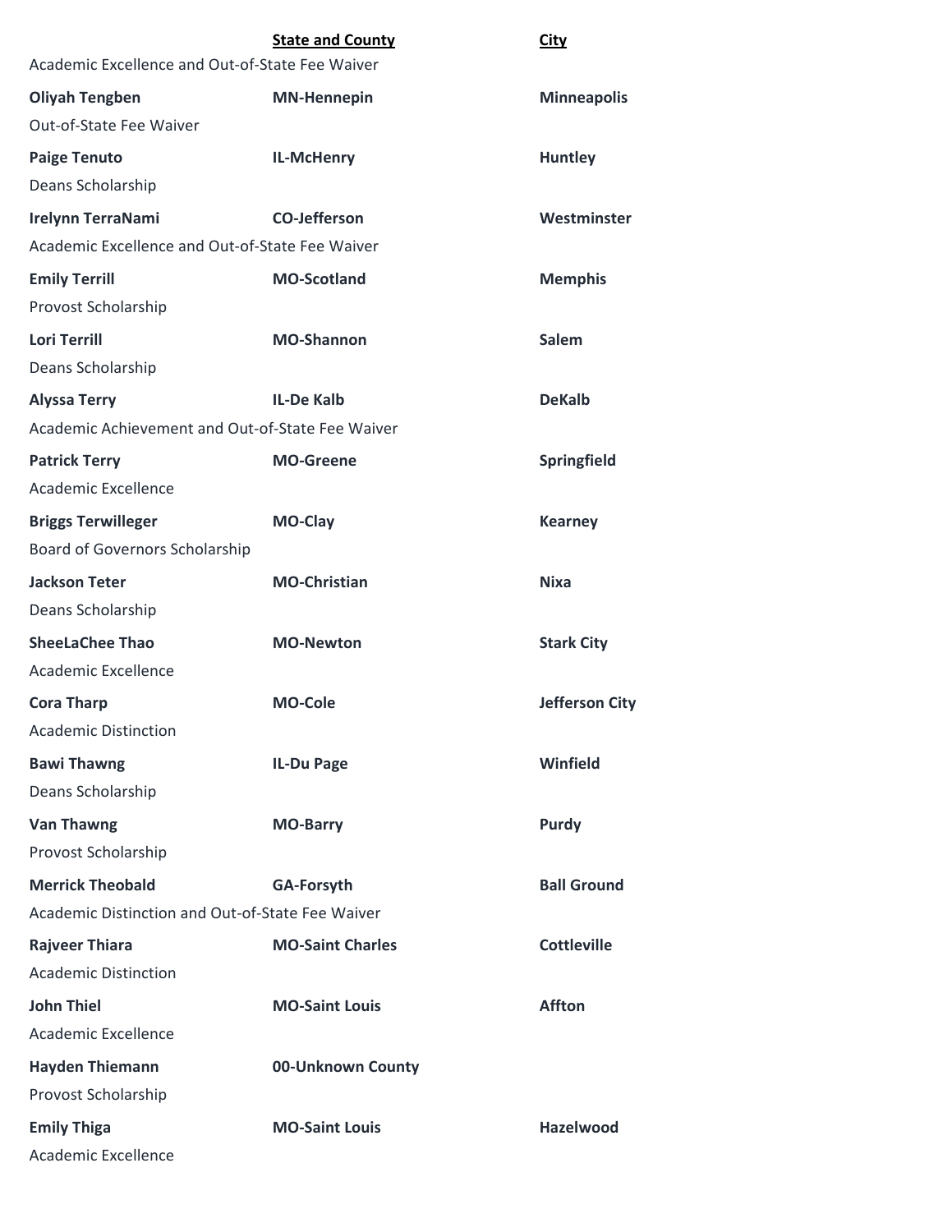|                                                 | <b>State and County</b>  | <b>City</b>          |
|-------------------------------------------------|--------------------------|----------------------|
| <b>Alyssa Thimesch</b>                          | <b>MO-Christian</b>      | Ozark                |
| Deans Scholarship                               |                          |                      |
| <b>Emma Thom</b>                                | MO-Clay                  | <b>Kansas City</b>   |
| Academic Excellence                             |                          |                      |
| <b>Alison Thomas</b>                            | <b>MO-Saint Francois</b> | <b>Park Hills</b>    |
| Provost Scholarship                             |                          |                      |
| <b>Annie Thomas</b>                             | GA-Cobb                  | <b>Marietta</b>      |
| Academic Excellence and Out-of-State Fee Waiver |                          |                      |
| <b>Derrick Thomas</b>                           | <b>MO-Saint Louis</b>    | <b>Saint Louis</b>   |
| Academic Excellence                             |                          |                      |
| <b>Hannah Thomas</b>                            | <b>MO-Platte</b>         | <b>Kansas City</b>   |
| Board of Governors Scholarship                  |                          |                      |
| <b>Jeridyn Thomas</b>                           | IL-Effingham             | <b>Effingham</b>     |
| Provost Scholarship                             |                          |                      |
| <b>Joshua Thomas</b>                            | <b>MO-Saint Charles</b>  | <b>Saint Peters</b>  |
| Academic Excellence                             |                          |                      |
| <b>Kali Thomas</b>                              | <b>IL-Madison</b>        | <b>Wood River</b>    |
| Academic Excellence and Out-of-State Fee Waiver |                          |                      |
| <b>Madelyn Thomas</b>                           | <b>MO-Saint Charles</b>  | <b>O</b> Fallon      |
| Board of Governors Scholarship                  |                          |                      |
| <b>Soren Thomas</b>                             | <b>PA-Erie</b>           | Waterford            |
| Academic Excellence and Out-of-State Fee Waiver |                          |                      |
| <b>TaRon Thomas Hester</b>                      | <b>IL-Cook</b>           | <b>Cntry Clb Hls</b> |
| Out-of-State Fee Waiver                         |                          |                      |
| <b>Paige Thompkins</b>                          | MI-Ingham                | <b>Holt</b>          |
| Deans Scholarship                               |                          |                      |
| <b>Anna Thompson</b>                            | <b>MO-Cooper</b>         | <b>Boonville</b>     |
| Academic Achievement                            |                          |                      |
| <b>Blakeley Thompson</b>                        | <b>MO-Buchanan</b>       | <b>Saint Joseph</b>  |
| Board of Governors Scholarship                  |                          |                      |
| <b>Emma Thompson</b>                            | <b>MO-Cass</b>           | <b>Archie</b>        |
| Academic Excellence                             |                          |                      |
| <b>Jade Thompson</b>                            | <b>MO-Washington</b>     | <b>Potosi</b>        |
| Academic Achievement                            |                          |                      |
| <b>Kaitlyn Thompson</b>                         | <b>MO-Ozark</b>          | <b>Drury</b>         |
| Deans Scholarship                               |                          |                      |
| <b>Katelyn Thompson</b>                         | <b>MO-Saint Charles</b>  | <b>Saint Peters</b>  |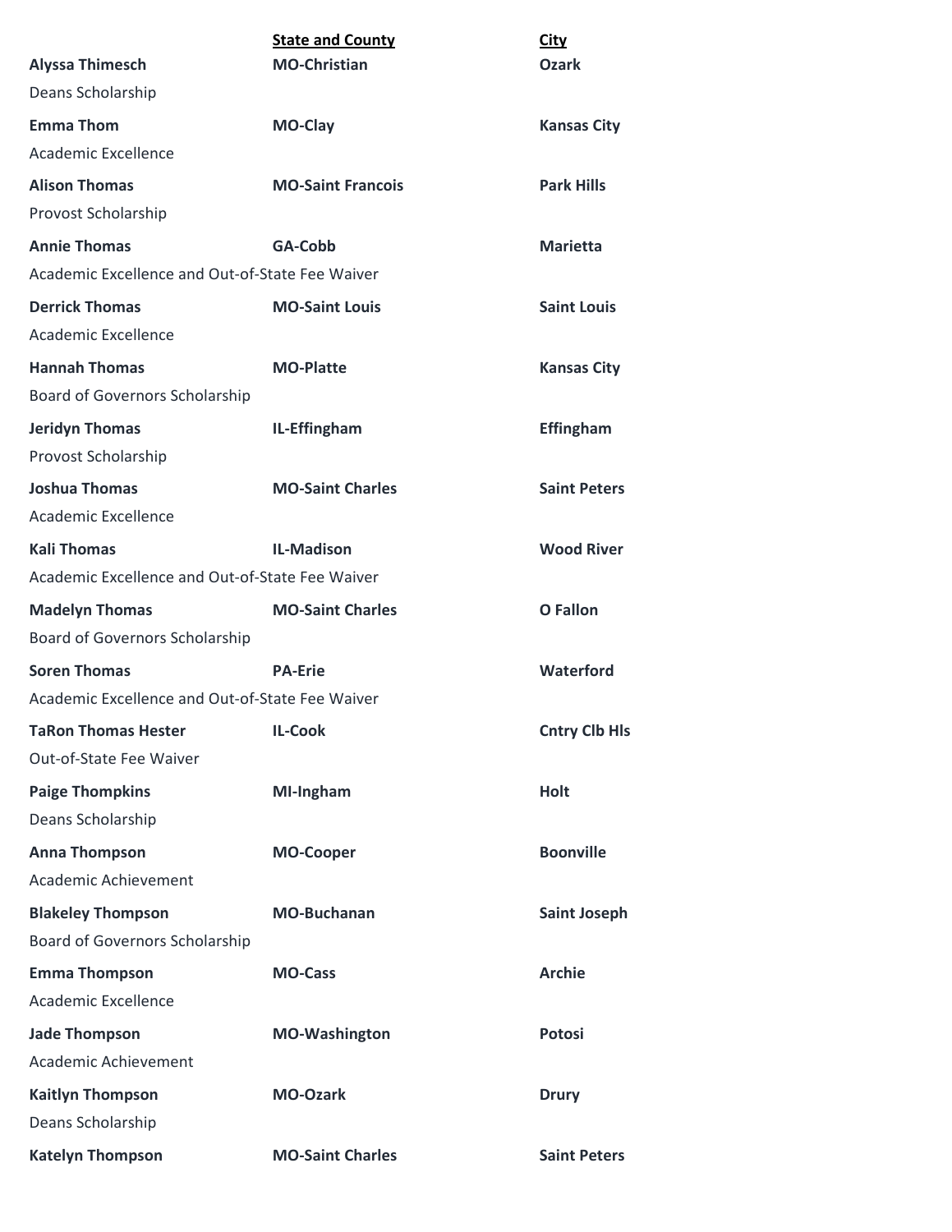|                                                 | <b>State and County</b>  | <b>City</b>           |
|-------------------------------------------------|--------------------------|-----------------------|
| <b>Academic Distinction</b>                     |                          |                       |
| <b>Rory Thompson</b>                            | <b>TX-Tarrant</b>        | <b>Fort Worth</b>     |
| Inclusive Excellence Scholarship                |                          |                       |
| <b>Savannah Thompson</b>                        | <b>MO-Macon</b>          | <b>Macon</b>          |
| Academic Achievement                            |                          |                       |
| <b>Shamaya Thompson</b>                         | <b>TN-Shelby</b>         | <b>Memphis</b>        |
| Academic Excellence and Out-of-State Fee Waiver |                          |                       |
| <b>Suzannah Thompson</b>                        | <b>MO-Christian</b>      | <b>Nixa</b>           |
| <b>Academic Distinction</b>                     |                          |                       |
| <b>Taylor Thompson</b>                          | <b>MO-Vernon</b>         | <b>Nevada</b>         |
| Provost Scholarship                             |                          |                       |
| <b>Thomas Thompson</b>                          | <b>MO-Cole</b>           | <b>Jefferson Cty</b>  |
| Board of Governors Scholarship                  |                          |                       |
| <b>Tory Thompson</b>                            | <b>MO-Wright</b>         | <b>Mountain Grove</b> |
| Academic Excellence                             |                          |                       |
| <b>Natasha Thoms</b>                            | <b>TX-Coryell</b>        | <b>Gatesville</b>     |
| Out-of-State Fee Waiver                         |                          |                       |
| <b>Isaac Thorn</b>                              | <b>MO-Saint Charles</b>  | O Fallon              |
| Board of Governors Scholarship                  |                          |                       |
| <b>Talia Thorpe</b>                             | <b>CO-Denver</b>         | <b>Denver</b>         |
| Academic Excellence and Out-of-State Fee Waiver |                          |                       |
| <b>Isaiah Thurston</b>                          | <b>MO-Clay</b>           | <b>Smithville</b>     |
| Provost Scholarship                             |                          |                       |
| <b>Michael Thurston</b>                         | <b>MO-Greene</b>         | <b>Rogersville</b>    |
| Board of Governors Scholarship                  |                          |                       |
| <b>Gillian Tidwell</b>                          | <b>MO-Saint Francois</b> | <b>Farmington</b>     |
| Deans Scholarship                               |                          |                       |
| <b>Lauren Tiffin</b>                            | <b>MO-Christian</b>      | Nixa                  |
| Board of Governors Scholarship                  |                          |                       |
| <b>Madolyn Tigert</b>                           | <b>CA-Imperial</b>       | <b>Brawley</b>        |
| Out-of-State Fee Waiver                         |                          |                       |
| <b>Madison Tilley</b>                           | <b>MO-Taney</b>          | <b>Taneyville</b>     |
| Board of Governors Scholarship                  |                          |                       |
| <b>Mia Timlin</b>                               | <b>MO-Cape Girardeau</b> | <b>Cpe Girardeau</b>  |
| Academic Excellence                             |                          |                       |
| <b>Isabella Timm</b>                            | <b>AR-Garland</b>        | <b>Hot Springs</b>    |
| Academic Excellence and Out-of-State Fee Waiver |                          |                       |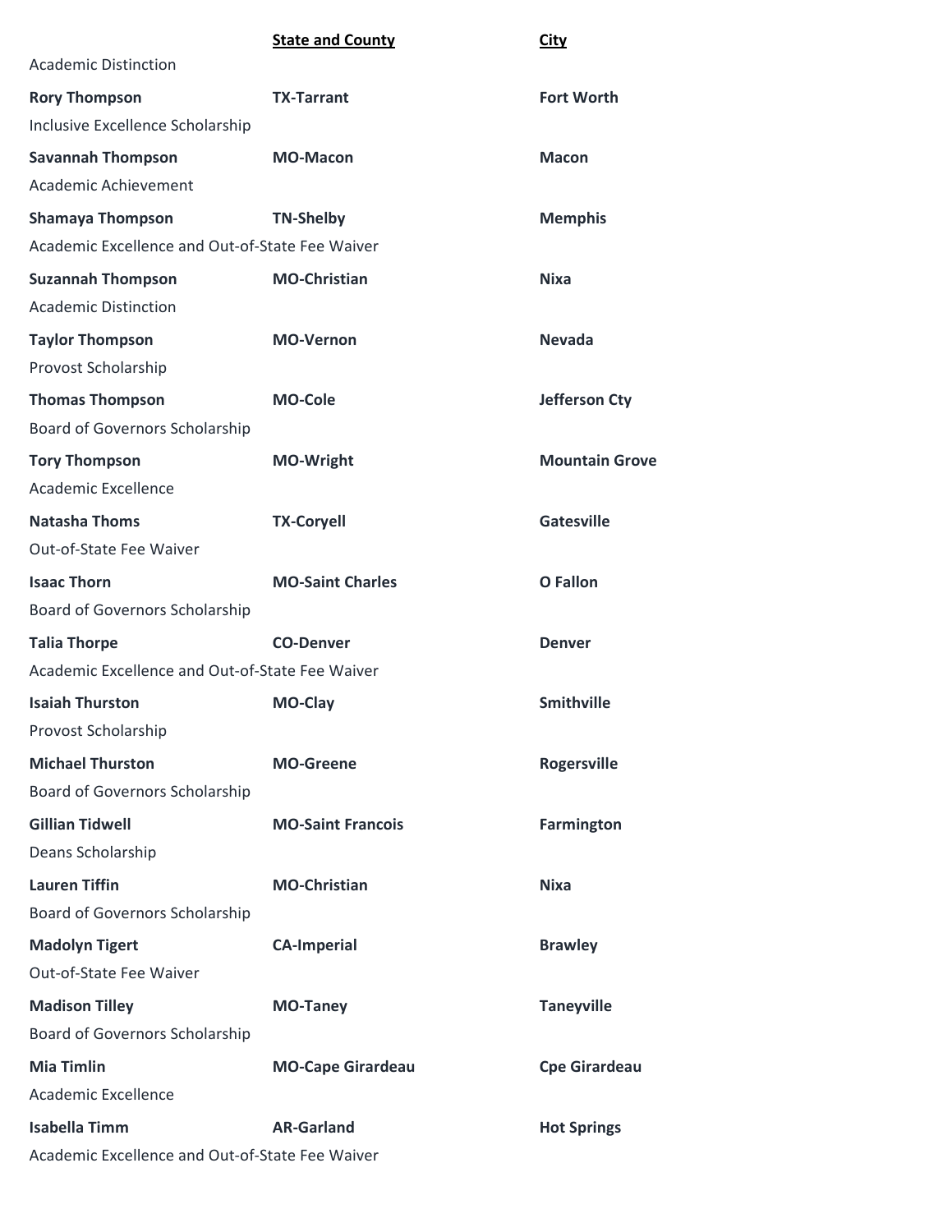| <b>Austin Timmerman</b>                          | <b>State and County</b><br><b>MO-Boone</b> | <b>City</b><br>Columbia |
|--------------------------------------------------|--------------------------------------------|-------------------------|
| Board of Governors Scholarship                   |                                            |                         |
| <b>Rose Tinerella</b>                            | <b>IL-Cook</b>                             | <b>Brookfield</b>       |
| Out-of-State Fee Waiver                          |                                            |                         |
| <b>William Tippett</b>                           | <b>IL-Saint Clair</b>                      | Lebanon                 |
| Out-of-State Fee Waiver                          |                                            |                         |
| <b>Chaney Tipton</b>                             | <b>TX-Denton</b>                           | Lantana                 |
| Academic Excellence and Out-of-State Fee Waiver  |                                            |                         |
| <b>Emma Tipton</b>                               | <b>MO-Andrew</b>                           | Savannah                |
| <b>Academic Distinction</b>                      |                                            |                         |
| <b>Tayler Tipton</b>                             | <b>CO-Moffat</b>                           | <b>Craig</b>            |
| Academic Achievement and Out-of-State Fee Waiver |                                            |                         |
| <b>Jordan Tisdale</b>                            | GA-Cobb                                    | <b>Marietta</b>         |
| Academic Excellence and Out-of-State Fee Waiver  |                                            |                         |
| <b>Emma Titus</b>                                | <b>KS-Johnson</b>                          | Leawood                 |
| Board of Governors Scholarship                   |                                            |                         |
| <b>Julianne To</b>                               | <b>MO-Saint Louis</b>                      | <b>Saint Louis</b>      |
| Board of Governors Scholarship                   |                                            |                         |
| <b>Benjamin Todd</b>                             | <b>MO-Stone</b>                            | <b>Kimberling Cy</b>    |
| Inclusive Excellence Scholarship                 |                                            |                         |
| Dayana Todd                                      | <b>GA-Fulton</b>                           | Atlanta                 |
| Out-of-State Fee Waiver                          |                                            |                         |
| <b>Mailee Toennies</b>                           | <b>IL-Clinton</b>                          | <b>Bartelso</b>         |
| Academic Distinction and Out-of-State Fee Waiver |                                            |                         |
| <b>Mya Toennies</b>                              | <b>MO-Saint Louis</b>                      | <b>Saint Louis</b>      |
| Academic Achievement                             |                                            |                         |
| <b>Michelle Togba</b>                            | <b>PA-Delaware</b>                         | Darby                   |
| Out-of-State Fee Waiver                          |                                            |                         |
| <b>Filip Tokarz</b>                              | IL-Du Page                                 | <b>Bartlett</b>         |
| Provost Scholarship                              |                                            |                         |
| <b>Alivia Tolbert</b>                            | <b>MO-Jackson</b>                          | <b>Lees Summit</b>      |
| Deans Scholarship                                |                                            |                         |
| <b>Emmaline Tolley</b>                           | <b>MD-Frederick</b>                        | <b>Middletown</b>       |
| Provost Scholarship                              |                                            |                         |
| lan Toney                                        | MO-Clay                                    | Liberty                 |
| Board of Governors Scholarship                   |                                            |                         |
| <b>Zach Tonkovic</b>                             | <b>MO-Saint Louis</b>                      | Fenton                  |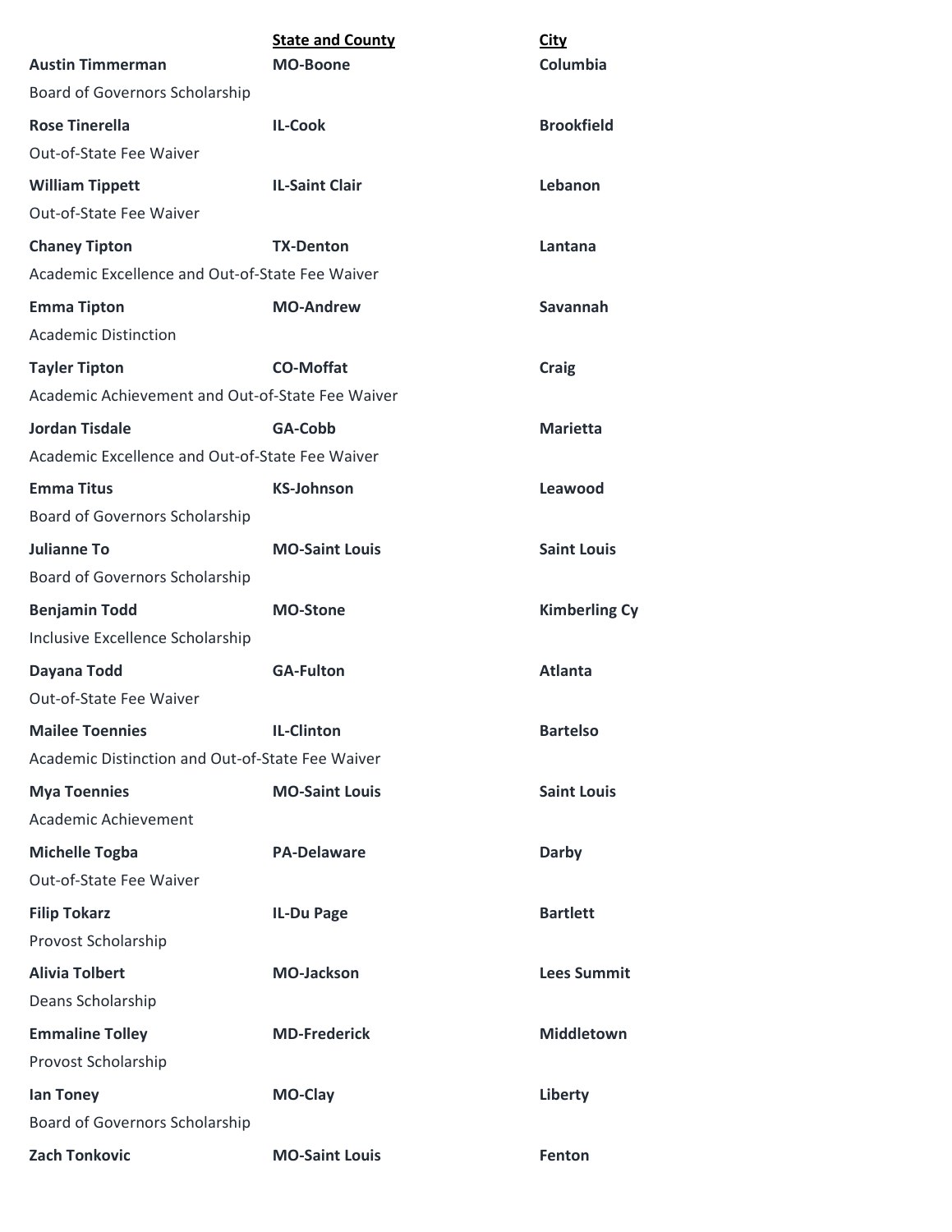|                                                 | <b>State and County</b>    | City                |
|-------------------------------------------------|----------------------------|---------------------|
| Academic Achievement                            |                            |                     |
| <b>Jordan Tooles</b>                            | <b>IL-Cook</b>             | <b>Calumet Park</b> |
| Out-of-State Fee Waiver                         |                            |                     |
| <b>Julianna Torbett</b>                         | <b>MO-Greene</b>           | <b>Ash Grove</b>    |
| Provost Scholarship                             |                            |                     |
| <b>Emma Torres</b>                              | <b>MO-Perry</b>            | Perryville          |
| Academic Excellence                             |                            |                     |
| <b>Jessica Torres</b>                           | <b>MO-Saint Louis</b>      | <b>Saint Louis</b>  |
| <b>Academic Distinction</b>                     |                            |                     |
| <b>Tyler Torres</b>                             | IL-Lake                    | Libertyville        |
| Academic Excellence and Out-of-State Fee Waiver |                            |                     |
| <b>Elijah Totten</b>                            | <b>MO-Greene</b>           | Springfield         |
| Provost Scholarship                             |                            |                     |
| <b>Alexander Touami</b>                         | <b>MO-Saint Charles</b>    | <b>Saint Peters</b> |
| Academic Excellence                             |                            |                     |
| <b>Katelynn Tourtillott</b>                     | <b>MO-Bates</b>            | <b>Rich Hill</b>    |
| Board of Governors Scholarship                  |                            |                     |
| <b>William Toxey</b>                            | <b>TX-Montgomery</b>       | <b>Spring</b>       |
| Out-of-State Fee Waiver                         |                            |                     |
| <b>Abigail Tracey</b>                           | <b>MI-Oakland</b>          | <b>Northville</b>   |
| Academic Excellence and Out-of-State Fee Waiver |                            |                     |
| <b>Maximus Tran</b>                             | <b>CA-Sacramento</b>       | <b>Folsom</b>       |
| Out-of-State Fee Waiver                         |                            |                     |
| <b>My Tran</b>                                  | 00-Unknown County          | Da Nang             |
| Out-of-State Fee Waiver                         |                            |                     |
| <b>Maureen Trani</b>                            | <b>MO-Saint Louis</b>      | <b>Valley Park</b>  |
| Deans Scholarship                               |                            |                     |
| <b>Verena Trask</b>                             | <b>LA-East Baton Rouge</b> | <b>Baton Rouge</b>  |
| Academic Excellence and Out-of-State Fee Waiver |                            |                     |
| <b>Samuel Travers</b>                           | <b>MO-Saint Louis</b>      | <b>Saint Louis</b>  |
| Academic Excellence                             |                            |                     |
| <b>Kennedy Traywick</b>                         | <b>TX-Gregg</b>            | Longview            |
| Academic Excellence and Out-of-State Fee Waiver |                            |                     |
| <b>Jasmine Trejo</b>                            | <b>AR-Benton</b>           | <b>Rogers</b>       |
| Deans Scholarship                               |                            |                     |
| <b>Vicky Trejo</b>                              | <b>MO-Perry</b>            | <b>Perryville</b>   |
| <b>Academic Distinction</b>                     |                            |                     |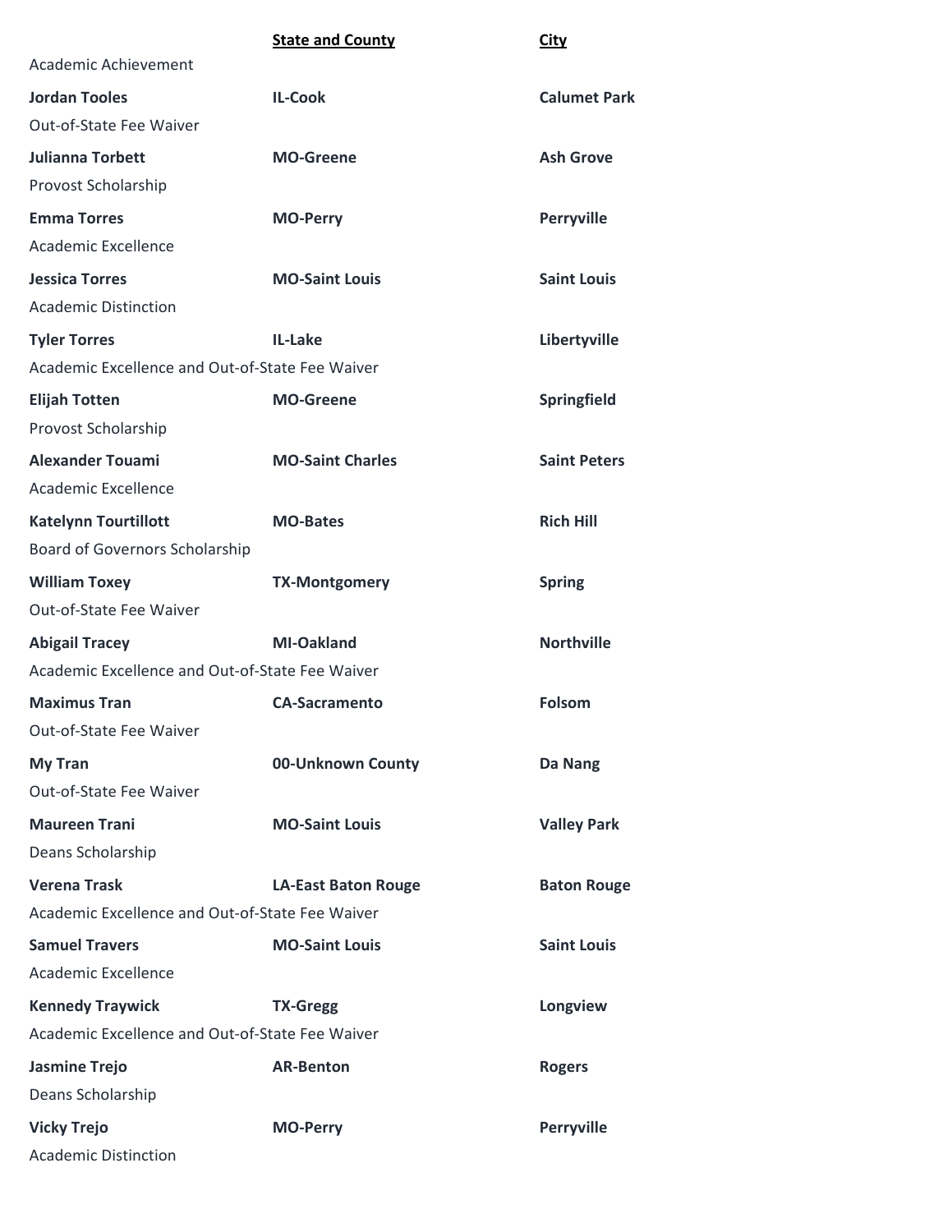|                                                 | <b>State and County</b> | <b>City</b>           |
|-------------------------------------------------|-------------------------|-----------------------|
| <b>Abigail Tremain</b>                          | <b>MO-Randolph</b>      | <b>Moberly</b>        |
| Academic Achievement                            |                         |                       |
| <b>Laura Tretter</b>                            | <b>MO-Saint Louis</b>   | <b>Saint Louis</b>    |
| Provost Scholarship                             |                         |                       |
| <b>Elizabeth Tribout</b>                        | <b>IL-Saint Clair</b>   | <b>Millstadt</b>      |
| Deans Scholarship                               |                         |                       |
| <b>Jordan Trice</b>                             | <b>IL-Madison</b>       | <b>Collinsville</b>   |
| Deans Scholarship                               |                         |                       |
| <b>Ayden Triplett</b>                           | <b>IL-Adams</b>         | Quincy                |
| Board of Governors Scholarship                  |                         |                       |
| <b>Brice Triplett</b>                           | <b>MO-Laclede</b>       | Phillipsburg          |
| Academic Excellence                             |                         |                       |
| <b>Henry Triplett</b>                           | <b>IL-Saint Clair</b>   | <b>O</b> Fallon       |
| Board of Governors Scholarship                  |                         |                       |
| <b>Brooklynn Troemper</b>                       | IL-Sangamon             | Springfield           |
| Academic Excellence and Out-of-State Fee Waiver |                         |                       |
| <b>Allison Trosky</b>                           | <b>MO-Saint Louis</b>   | <b>Saint Louis</b>    |
| Deans Scholarship                               |                         |                       |
| <b>Camille Trotter</b>                          | <b>MO-Buchanan</b>      | <b>Saint Joseph</b>   |
| Deans Scholarship                               |                         |                       |
| Kayla Troutman                                  | <b>MO-Lincoln</b>       | <b>Troy</b>           |
| Academic Excellence                             |                         |                       |
| <b>Emma Trowbridge</b>                          | <b>MO-Jackson</b>       | <b>Grain Valley</b>   |
| Deans Scholarship                               |                         |                       |
| <b>Hudson Troyer</b>                            | <b>MO-Saint Charles</b> | <b>O</b> Fallon       |
| Provost Scholarship                             |                         |                       |
| <b>Carson True</b>                              | <b>IL-Marion</b>        | <b>Centralia</b>      |
| Out-of-State Fee Waiver                         |                         |                       |
| Jeanette Trujillo                               | <b>MO-Polk</b>          | <b>Pleasant Hope</b>  |
| <b>Academic Distinction</b>                     |                         |                       |
| <b>Juliette Trumbull</b>                        | <b>NJ-Morris</b>        | <b>Morristown</b>     |
| Board of Governors Scholarship                  |                         |                       |
| <b>Hailey Truong</b>                            | <b>CA-Sacramento</b>    | <b>Rancho Murieta</b> |
| Academic Excellence and Out-of-State Fee Waiver |                         |                       |
| <b>Braden Tucker</b>                            | MO-Clay                 | <b>Kansas City</b>    |
| Academic Excellence                             |                         |                       |
| <b>Jennifer Tucker</b>                          | <b>MO-Boone</b>         | Columbia              |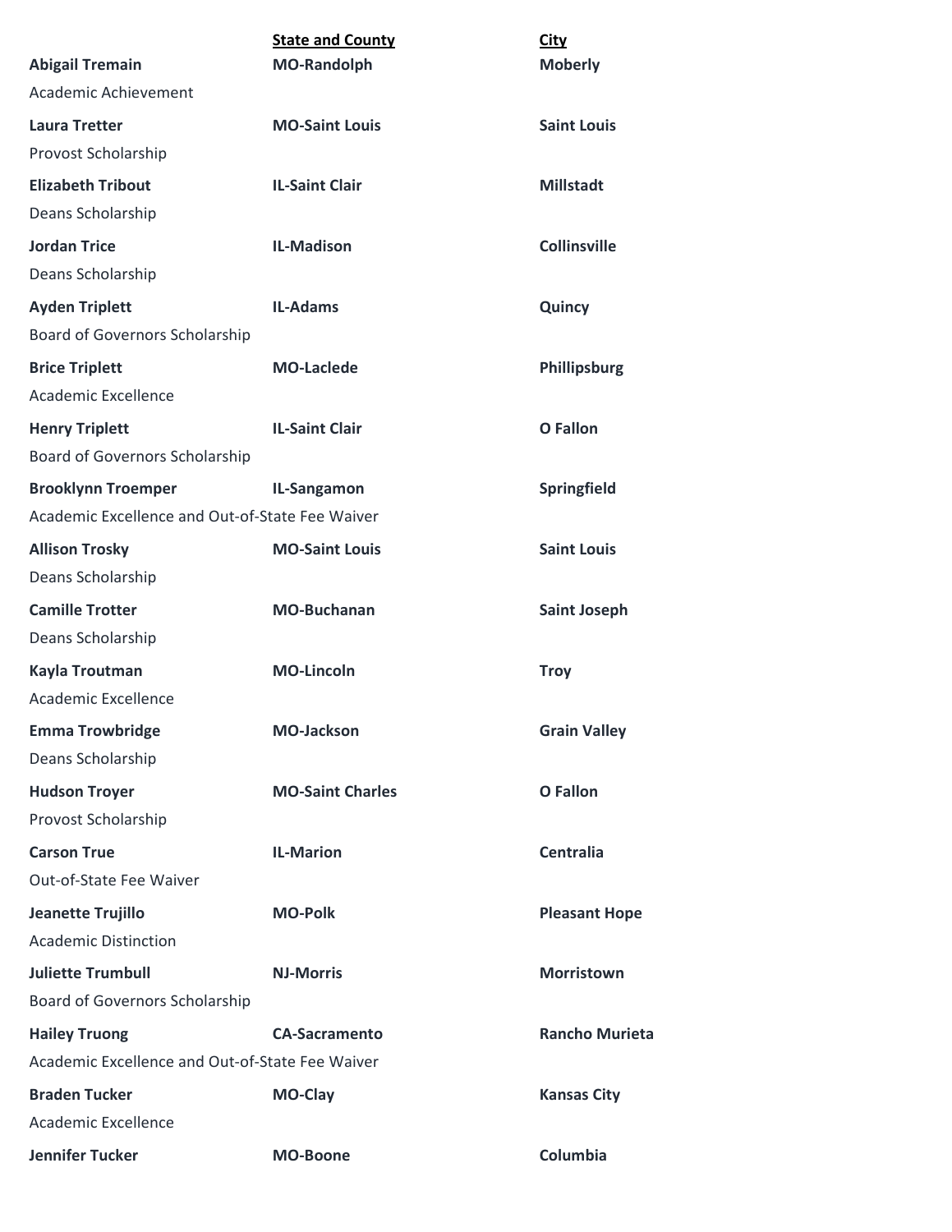|                                       | <b>State and County</b> | <b>City</b>          |
|---------------------------------------|-------------------------|----------------------|
| Board of Governors Scholarship        |                         |                      |
| <b>Josiah Tucker</b>                  | <b>TN-Shelby</b>        | Cordova              |
| Provost Scholarship                   |                         |                      |
| <b>Maddie Tucker</b>                  | <b>MO-Jackson</b>       | <b>Blue Springs</b>  |
| Academic Achievement                  |                         |                      |
| <b>Natalie Tucker</b>                 | <b>MO-Christian</b>     | <b>Nixa</b>          |
| Deans Scholarship                     |                         |                      |
| <b>Nolan Tucker</b>                   | <b>MO-Saint Charles</b> | Wentzville           |
| Deans Scholarship                     |                         |                      |
| <b>Andrew Tueth</b>                   | <b>MO-Saint Charles</b> | <b>Saint Charles</b> |
| Academic Excellence                   |                         |                      |
| <b>Rebecca Tumusifu</b>               | <b>KS-Wyandotte</b>     | <b>Kansas City</b>   |
| Out-of-State Fee Waiver               |                         |                      |
| <b>Samuel Turilli</b>                 | <b>MO-Franklin</b>      | <b>Stanton</b>       |
| Academic Achievement                  |                         |                      |
| <b>Berlin Turner</b>                  | <b>MO-Franklin</b>      | <b>Sullivan</b>      |
| Inclusive Excellence Scholarship      |                         |                      |
| <b>Brett Turner</b>                   | <b>MO-Greene</b>        | Springfield          |
| Deans Scholarship                     |                         |                      |
| <b>Christine Turner</b>               | <b>KS-Johnson</b>       | <b>Shawnee</b>       |
| Out-of-State Fee Waiver               |                         |                      |
| <b>Drevion Turner</b>                 | <b>IL-Will</b>          | <b>Bolingbrook</b>   |
| Out-of-State Fee Waiver               |                         |                      |
| <b>Haeden Turner</b>                  | MO-Ray                  | Lawson               |
| Deans Scholarship                     |                         |                      |
| <b>Ireland Turner</b>                 | 00-Unknown County       |                      |
| Academic Excellence                   |                         |                      |
| <b>Michael Turner</b>                 | <b>MO-Christian</b>     | <b>Nixa</b>          |
| Provost Scholarship                   |                         |                      |
| <b>Matthew Turpen</b>                 | <b>KS-Johnson</b>       | <b>Overland Park</b> |
| Out-of-State Fee Waiver               |                         |                      |
| <b>Abigail Twenter</b>                | <b>MO-Laclede</b>       | Lebanon              |
| Deans Scholarship                     |                         |                      |
| <b>Elaina Twenter</b>                 | <b>MO-Jackson</b>       | <b>Lees Summit</b>   |
| Board of Governors Scholarship        |                         |                      |
| <b>Grace Tyau</b>                     | <b>MO-Greene</b>        | Springfield          |
| <b>Board of Governors Scholarship</b> |                         |                      |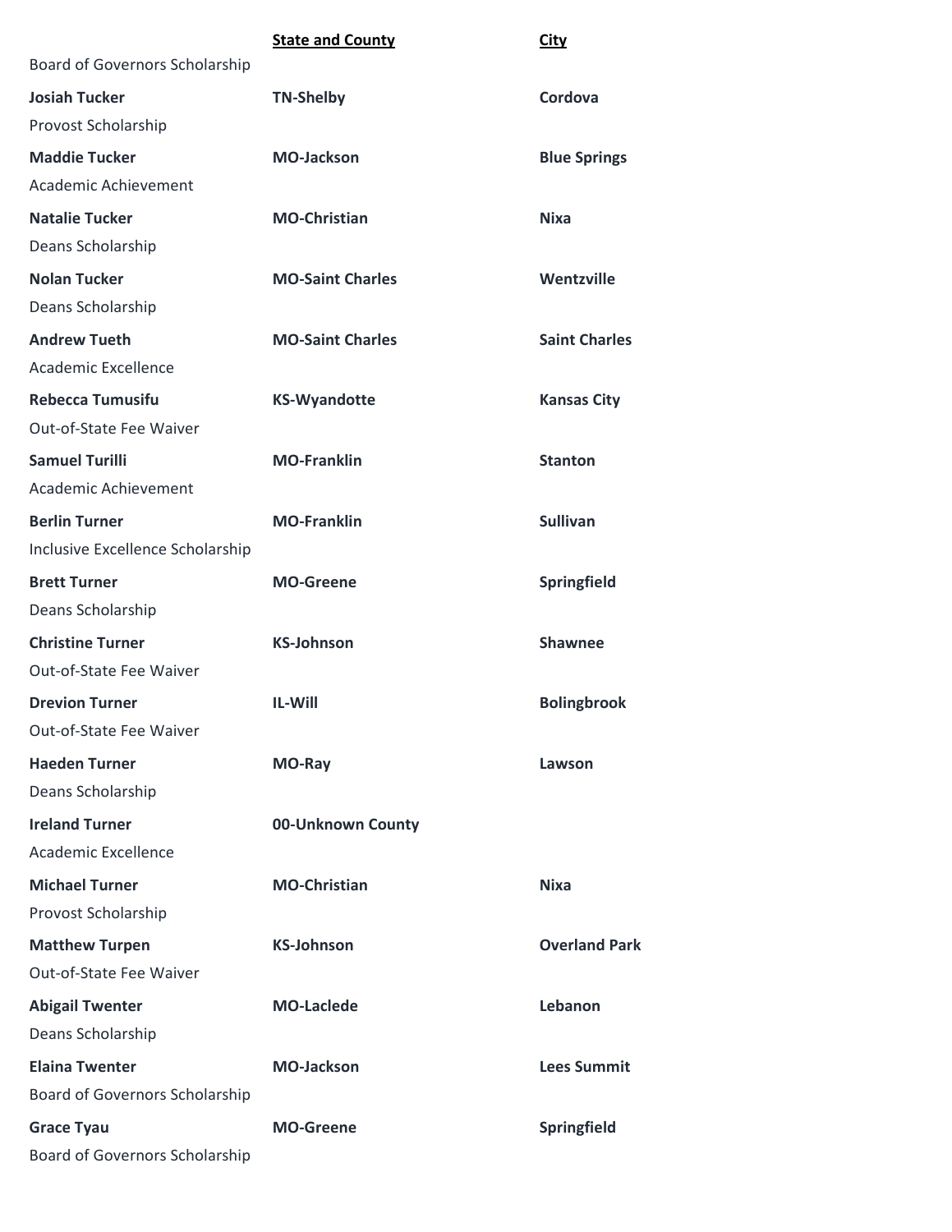| <b>Alison Tykane</b>                                                    | <b>State and County</b><br><b>IL-Will</b> | City<br><b>Bolingbrook</b> |
|-------------------------------------------------------------------------|-------------------------------------------|----------------------------|
| Out-of-State Fee Waiver                                                 |                                           |                            |
| <b>Ashley Tyler</b>                                                     | <b>IL-Cook</b>                            |                            |
| Out-of-State Fee Waiver                                                 |                                           | Maywood                    |
|                                                                         | <b>NC-Harnett</b>                         | <b>Erwin</b>               |
| <b>Kanyon Tyner</b><br>Academic Distinction and Out-of-State Fee Waiver |                                           |                            |
|                                                                         | <b>MO-Saint Charles</b>                   | <b>Saint Charles</b>       |
| <b>Peter Uhle</b><br>Board of Governors Scholarship                     |                                           |                            |
|                                                                         |                                           |                            |
| Lorietta Uiagalelei<br>Academic Distinction and Out-of-State Fee Waiver | <b>AS-American Samoa</b>                  | Pago Pago                  |
|                                                                         |                                           |                            |
| Jenna Ulrich                                                            | <b>MO-Franklin</b>                        | <b>Lonedell</b>            |
| Presidential Scholarship                                                |                                           |                            |
| <b>Noe Umana-Ramos</b><br>Academic Excellence                           | <b>MO-Pettis</b>                          | <b>Sedalia</b>             |
| <b>Cadie Unger</b>                                                      | IL-Whiteside                              | <b>Morrison</b>            |
| <b>Out-of-State Fee Waiver</b>                                          |                                           |                            |
| <b>Damon Upchurch</b>                                                   | <b>MO-Cole</b>                            | Jefferson Cty              |
| Academic Achievement                                                    |                                           |                            |
| <b>Ryan Upp</b>                                                         | <b>MO-Greene</b>                          | <b>Springfield</b>         |
| <b>Academic Distinction</b>                                             |                                           |                            |
| <b>Kelsey Urban</b>                                                     | <b>AR-Washington</b>                      | <b>Fayetteville</b>        |
| Academic Excellence and Out-of-State Fee Waiver                         |                                           |                            |
| <b>Rebecca Urich</b>                                                    | <b>MO-Grundy</b>                          | Laredo                     |
| Deans Scholarship                                                       |                                           |                            |
| <b>Luke Urvan</b>                                                       | <b>MO-Greene</b>                          | Springfield                |
| Deans Scholarship                                                       |                                           |                            |
| <b>Caden Uthe</b>                                                       | <b>MO-Barry</b>                           | <b>Cassville</b>           |
| <b>Academic Distinction</b>                                             |                                           |                            |
| <b>Kaleila Uto</b>                                                      | <b>MO-Newton</b>                          | <b>Neosho</b>              |
| Deans Scholarship                                                       |                                           |                            |
| Aalyiana Uzcanga                                                        | <b>CA-Riverside</b>                       | <b>Hemet</b>               |
| Out-of-State Fee Waiver                                                 |                                           |                            |
| <b>Erin Vachlin</b>                                                     | IL-DuPage                                 | <b>Roselle</b>             |
| Academic Excellence and Out-of-State Fee Waiver                         |                                           |                            |
| <b>Valery Valdez Cadena</b>                                             | <b>AR-Benton</b>                          | <b>Bentonville</b>         |
| Out-of-State Fee Waiver                                                 |                                           |                            |
| <b>Dylan Valencia</b>                                                   | <b>IL-Cook</b>                            | <b>Skokie</b>              |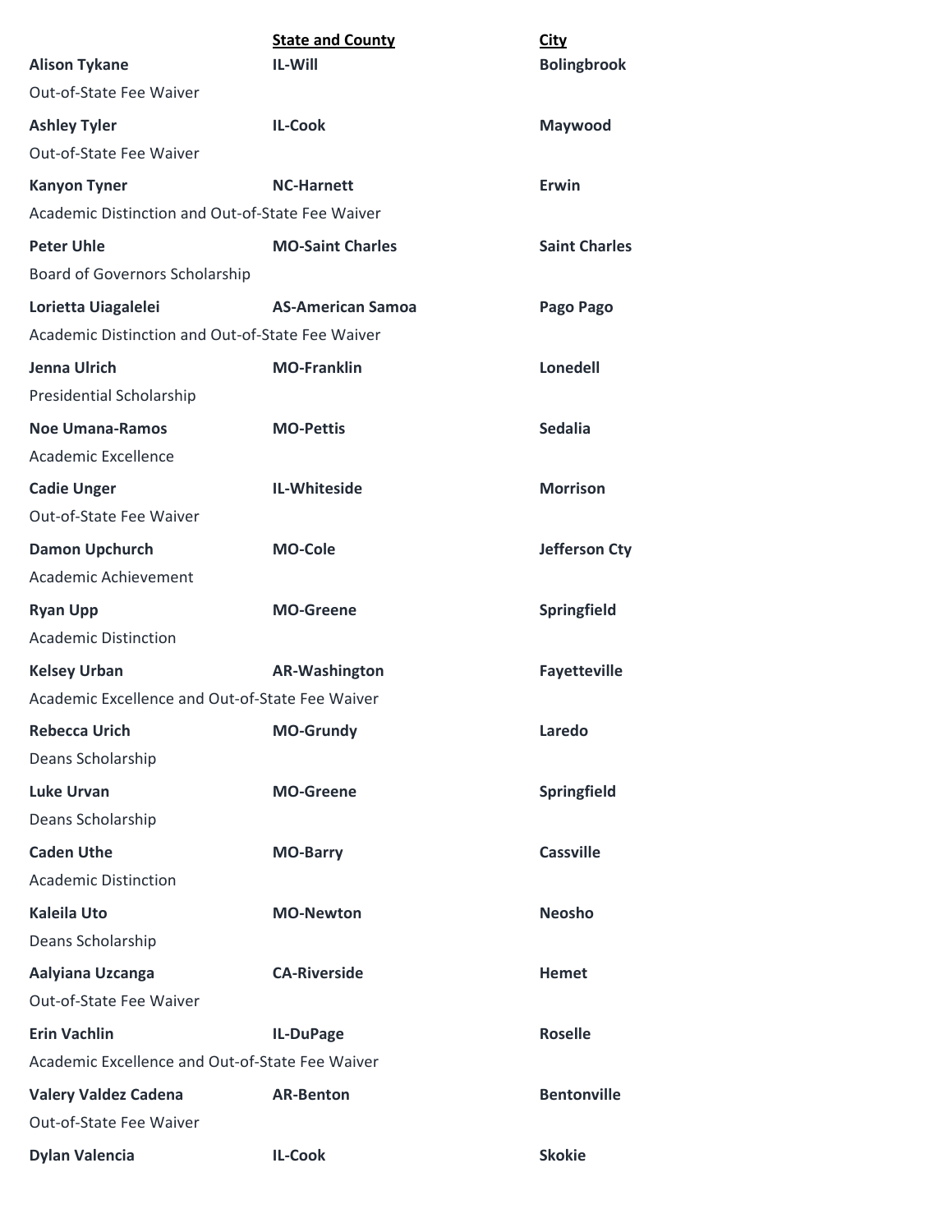|                                                  | <b>State and County</b> | <b>City</b>         |
|--------------------------------------------------|-------------------------|---------------------|
| Academic Achievement and Out-of-State Fee Waiver |                         |                     |
| <b>Grace Valentine</b>                           | <b>IL-Tazewell</b>      | <b>Manito</b>       |
| Deans Scholarship                                |                         |                     |
| Sarah Valentino                                  | <b>MO-Pulaski</b>       | <b>Saint Robert</b> |
| Provost Scholarship                              |                         |                     |
| <b>Gauthier Valery</b>                           | <b>GA-Fulton</b>        | Alpharetta          |
| <b>Board of Governors Scholarship</b>            |                         |                     |
| <b>Ian Valle</b>                                 | <b>MD-Charles</b>       | Waldorf             |
| Academic Excellence and Out-of-State Fee Waiver  |                         |                     |
| <b>Elise Valleau</b>                             | <b>TX-Collin</b>        | <b>Allen</b>        |
| Academic Achievement and Out-of-State Fee Waiver |                         |                     |
| Sonya Vallejo                                    | IL-DuPage               | <b>Aurora</b>       |
| Academic Distinction and Out-of-State Fee Waiver |                         |                     |
| Lillian Vallina                                  | <b>IL-Saint Clair</b>   | <b>Caseyville</b>   |
| Deans Scholarship                                |                         |                     |
| <b>Kiana Van Deventer</b>                        | <b>MO-Jackson</b>       | <b>Lees Summit</b>  |
| <b>Board of Governors Scholarship</b>            |                         |                     |
| <b>Andrew Van Ess</b>                            | <b>MO-Christian</b>     | <b>Ozark</b>        |
| Provost Scholarship                              |                         |                     |
| <b>Erin Van Horn</b>                             | <b>GA-Forsyth</b>       | <b>Cumming</b>      |
| Academic Distinction and Out-of-State Fee Waiver |                         |                     |
| <b>Wade Van Riessen</b>                          | <b>MO-Christian</b>     | <b>Ozark</b>        |
| <b>Board of Governors Scholarship</b>            |                         |                     |
| <b>Lauren VanCardo</b>                           | <b>MO-Saint Louis</b>   | <b>Saint Louis</b>  |
| <b>Academic Excellence</b>                       |                         |                     |
| <b>Gracie Vanfossen</b>                          | <b>IL-Madison</b>       | <b>Collinsville</b> |
| Out-of-State Fee Waiver                          |                         |                     |
| <b>Laetitia Vang</b>                             | <b>AR-Benton</b>        | <b>Pea Ridge</b>    |
| Out-of-State Fee Waiver                          |                         |                     |
| <b>Rewa Vangala</b>                              | <b>MO-Saint Louis</b>   | <b>High Ridge</b>   |
| <b>Academic Excellence</b>                       |                         |                     |
| <b>Abigail Vankley</b>                           | <b>IN-Lake</b>          | <b>Cedar Lake</b>   |
| Out-of-State Fee Waiver                          |                         |                     |
| <b>Cecilia VanNess</b>                           | <b>MO-Franklin</b>      | <b>Saint Clair</b>  |
| <b>Board of Governors Scholarship</b>            |                         |                     |
| <b>Lucy Vanover</b>                              | <b>MO-Greene</b>        | Springfield         |
| Board of Governors Scholarship                   |                         |                     |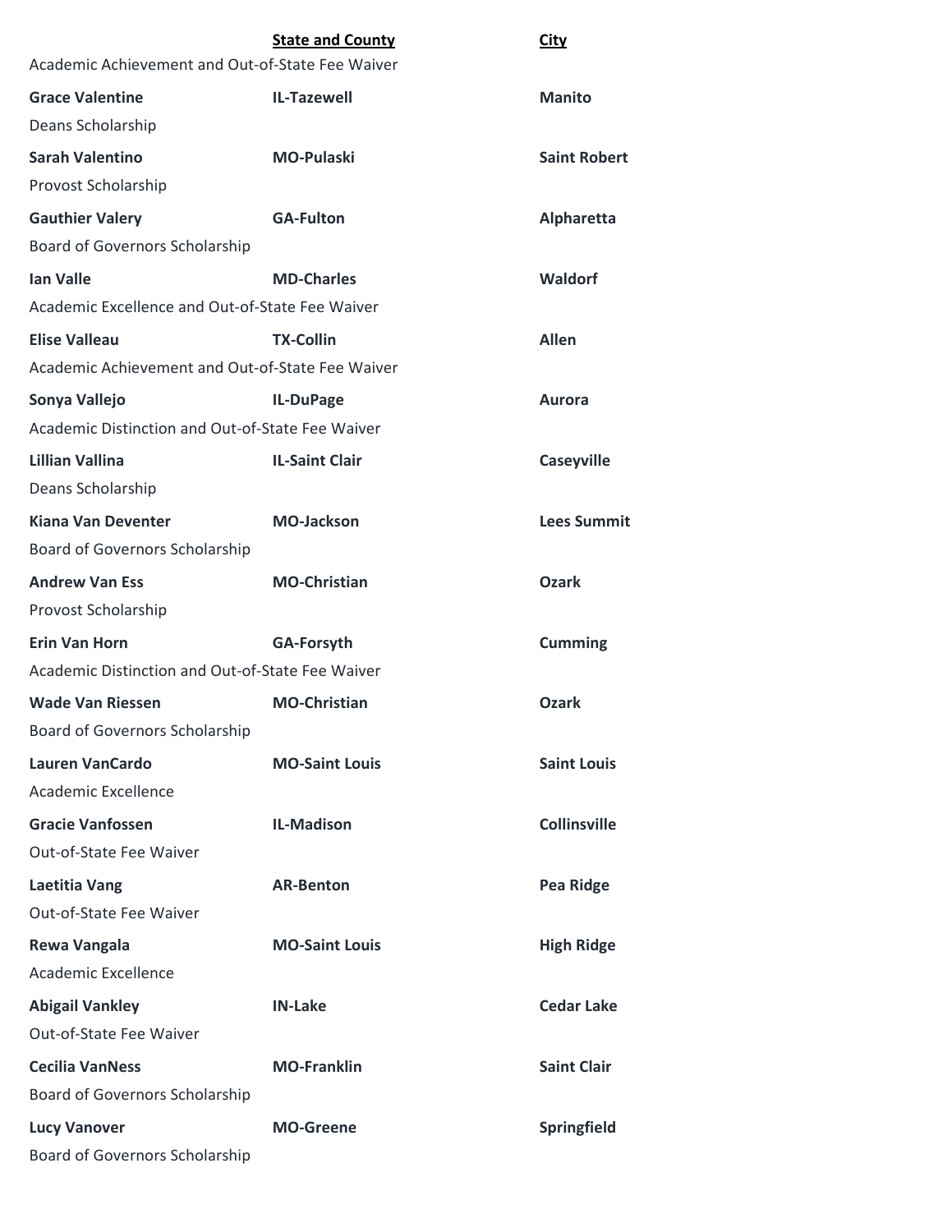|                                                       | <b>State and County</b>  | <b>City</b>          |
|-------------------------------------------------------|--------------------------|----------------------|
| <b>Angelo Vargas</b>                                  | <b>MO-Saint Charles</b>  | O Fallon             |
| Academic Excellence                                   |                          |                      |
| <b>Sydney Varnak</b>                                  | <b>IN-St Joseph</b>      | <b>New Carlisle</b>  |
| Academic Excellence and Out-of-State Fee Waiver       |                          |                      |
| <b>Tobie Varnell</b>                                  | <b>AR-Benton</b>         | <b>Rogers</b>        |
| Provost Scholarship                                   |                          |                      |
| <b>Kathryn Varner</b>                                 | GA-Cobb                  | <b>Kennesaw</b>      |
| Academic Excellence and Out-of-State Fee Waiver       |                          |                      |
| <b>Raissa Vasconcelos</b><br>Out-of-State Fee Waiver  | <b>MO-Cedar</b>          | <b>Stockton</b>      |
| <b>Aaliyah Vasquez</b><br>Academic Achievement        | <b>MO-Greene</b>         | <b>Republic</b>      |
| <b>Alexis Vaughn</b><br>Academic Excellence           | <b>MO-Lewis</b>          | La Grange            |
| <b>Jillian Vaughn</b>                                 | <b>MO-Christian</b>      | <b>Saint Charles</b> |
| <b>Academic Excellence</b>                            |                          |                      |
| <b>Riley Vaughn</b><br>Board of Governors Scholarship | <b>MO-Franklin</b>       | <b>Pacific</b>       |
| <b>Gianna Vavalle</b>                                 | IL-Lake                  | <b>Mchenry</b>       |
| Academic Achievement and Out-of-State Fee Waiver      |                          |                      |
| <b>Terra Veazey</b>                                   | <b>MO-Boone</b>          | <b>Centralia</b>     |
| Academic Excellence                                   |                          |                      |
| <b>Ariana Velasquez</b>                               | <b>NJ-Camden</b>         | <b>Cherry Hill</b>   |
| Board of Governors Scholarship                        |                          |                      |
| <b>Hannah Velez</b>                                   | <b>NJ-Essex</b>          | <b>Newark</b>        |
| Academic Distinction and Out-of-State Fee Waiver      |                          |                      |
| Jacqueline Vellandi                                   | <b>CA-Orange</b>         | Ladera Ranch         |
| Board of Governors Scholarship                        |                          |                      |
| <b>Marissa Venegas</b>                                | <b>CA-San Bernardino</b> | <b>Victorville</b>   |
| Out-of-State Fee Waiver                               |                          |                      |
| <b>Noah Venson</b>                                    | <b>AR-Johnson</b>        | <b>Clarksville</b>   |
| Deans Scholarship                                     |                          |                      |
| <b>Braden Ventrella</b>                               | <b>IL-Du Page</b>        | <b>Aurora</b>        |
| Out-of-State Fee Waiver                               |                          |                      |
| <b>Jorge Ventura</b>                                  | <b>NJ-Bergen</b>         | <b>Garfield</b>      |
| Academic Achievement and Out-of-State Fee Waiver      |                          |                      |
| <b>Aurelina Vera</b>                                  | <b>MO-Jefferson</b>      | <b>Festus</b>        |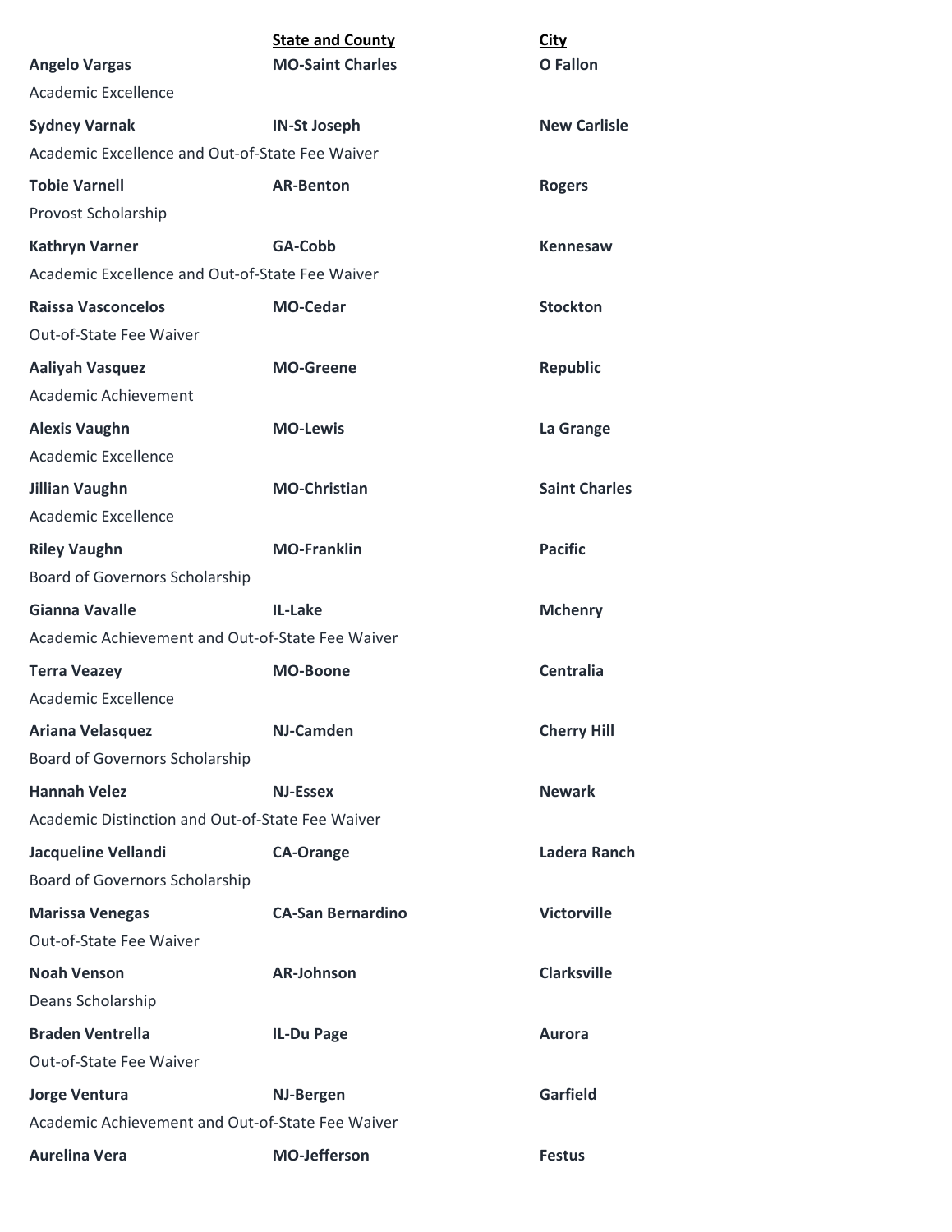|                                                 | <b>State and County</b>  | <b>City</b>          |
|-------------------------------------------------|--------------------------|----------------------|
| Board of Governors Scholarship                  |                          |                      |
| <b>Jaden Verdooren</b>                          | <b>TX-Tom Green</b>      | San Angelo           |
| Academic Excellence and Out-of-State Fee Waiver |                          |                      |
| <b>Ella Vergara</b>                             | <b>MO-Saint Louis</b>    | <b>Eureka</b>        |
| Academic Excellence                             |                          |                      |
| <b>Kyla Verslues</b>                            | <b>MO-Saint Louis</b>    | <b>Saint Louis</b>   |
| Deans Scholarship                               |                          |                      |
| <b>Saige Verslues</b>                           | MO-Osage                 | <b>Freeburg</b>      |
| Deans Scholarship                               |                          |                      |
| <b>Mallory Vessells</b>                         | <b>MO-Jefferson</b>      | <b>Barnhart</b>      |
| Academic Excellence                             |                          |                      |
| <b>Madison Vick</b>                             | <b>KS-Johnson</b>        | Olathe               |
| Out-of-State Fee Waiver                         |                          |                      |
| <b>Henry Viehland</b>                           | <b>MO-Greene</b>         | Springfield          |
| Provost Scholarship                             |                          |                      |
| <b>Alaina Viera</b>                             | <b>MO-Saint Francois</b> | <b>Farmington</b>    |
| Board of Governors Scholarship                  |                          |                      |
| <b>Shayla Vilchis-Brixey</b>                    | <b>OK-Grady</b>          | <b>Chickasha</b>     |
| Out-of-State Fee Waiver                         |                          |                      |
| <b>Faapaia Vili</b>                             | 00-Unknown County        |                      |
| Academic Excellence and Out-of-State Fee Waiver |                          |                      |
| <b>Hailey Villafuerte</b>                       | IL-DuPage                | <b>Downers Grove</b> |
| Out-of-State Fee Waiver                         |                          |                      |
| <b>Alexia Villarreal</b>                        | <b>TX-Hidalgo</b>        | <b>Mission</b>       |
| Out-of-State Fee Waiver                         |                          |                      |
| <b>Braydon Villines</b>                         | <b>AR-Boone</b>          | <b>Harrison</b>      |
| Out-of-State Fee Waiver                         |                          |                      |
| <b>Donald Vincent</b>                           | <b>MO-Jackson</b>        | <b>Blue Springs</b>  |
| Board of Governors Scholarship                  |                          |                      |
| <b>Ella Vinsand</b>                             | <b>MO-Jasper</b>         | <b>Joplin</b>        |
| Board of Governors Scholarship                  |                          |                      |
| <b>Hailey Vinson</b>                            | <b>MO-Reynolds</b>       | Lesterville          |
| <b>Academic Excellence</b>                      |                          |                      |
| <b>Jacob Vinyard</b>                            | <b>MO-Webster</b>        | <b>Rogersville</b>   |
| Academic Excellence                             |                          |                      |
| <b>Logan Viviano</b>                            | <b>MO-Jefferson</b>      | Fenton               |
| Academic Excellence                             |                          |                      |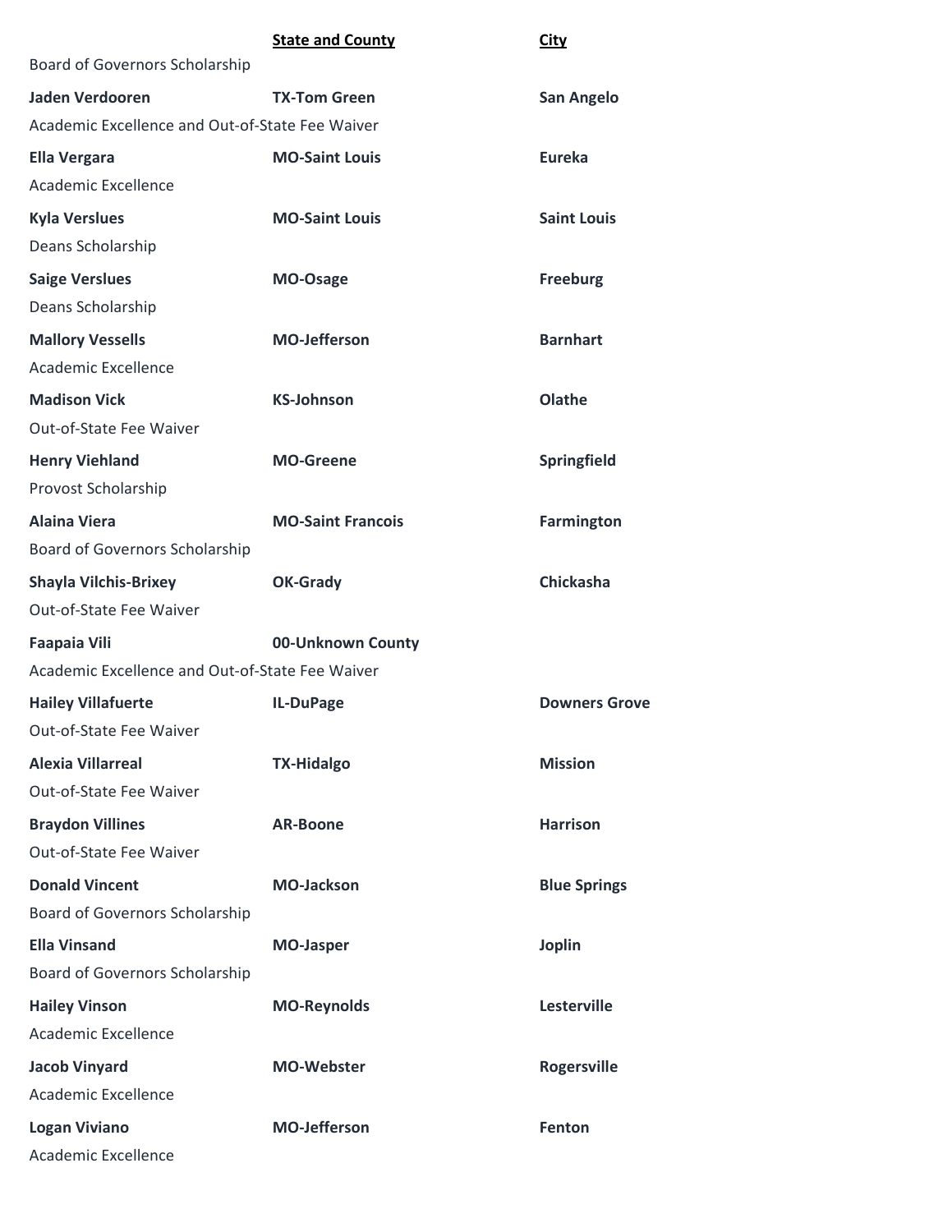|                                                  | <b>State and County</b> | <b>City</b>          |
|--------------------------------------------------|-------------------------|----------------------|
| <b>Emma Vlasich</b>                              | <b>MO-Saint Louis</b>   | <b>Ballwin</b>       |
| Deans Scholarship                                |                         |                      |
| Linh Vo                                          | 00-Unknown County       | Da Nang              |
| Out-of-State Fee Waiver                          |                         |                      |
| <b>Harmony Vodicka</b>                           | <b>MO-Jasper</b>        | <b>Joplin</b>        |
| Board of Governors Scholarship                   |                         |                      |
| <b>Emma Voelker</b>                              | <b>MO-Perry</b>         | Frohna               |
| Presidential Scholarship                         |                         |                      |
| <b>Grayce Vogel</b>                              | <b>MO-Jasper</b>        | <b>Sarcoxie</b>      |
| Academic Achievement                             |                         |                      |
| <b>Evan Vogt</b>                                 | <b>IL-Monroe</b>        | Columbia             |
| Academic Achievement and Out-of-State Fee Waiver |                         |                      |
| <b>Kaitlyn Voigt</b>                             | <b>MO-Saint Charles</b> | <b>Saint Charles</b> |
| Provost Scholarship                              |                         |                      |
| <b>Mary Vollmann</b>                             | <b>MO-Saint Louis</b>   | <b>Saint Louis</b>   |
| Deans Scholarship                                |                         |                      |
| <b>Allyson Vollmer</b>                           | <b>MO-Phelps</b>        | <b>Saint James</b>   |
| <b>Academic Distinction</b>                      |                         |                      |
| Lydia Volner                                     | <b>MO-Greene</b>        | Springfield          |
| Academic Excellence                              |                         |                      |
| <b>Ava Von Almen</b>                             | <b>MO-Saint Charles</b> | <b>Lake St Louis</b> |
| Academic Achievement                             |                         |                      |
| <b>Jacob Von Hall</b>                            | <b>MO-Saint Louis</b>   | <b>Florissant</b>    |
| Academic Excellence                              |                         |                      |
| <b>Rhian VonWiller</b>                           | <b>MO-Greene</b>        | Springfild           |
| <b>Academic Excellence</b>                       |                         |                      |
| <b>Alexander Voss</b>                            | <b>MO-Saint Louis</b>   | Fenton               |
| Deans Scholarship                                |                         |                      |
| <b>Lacey Voss</b>                                | <b>IL-Clinton</b>       | <b>Breese</b>        |
| Deans Scholarship                                |                         |                      |
| <b>Madyson Voss</b>                              | <b>IL-Adams</b>         | <b>Fowler</b>        |
| Out-of-State Fee Waiver                          |                         |                      |
| <b>Kenna Vostatek</b>                            | <b>MO-Baxter</b>        | <b>Mountain Home</b> |
| Provost Scholarship                              |                         |                      |
| <b>Hope Wackerman</b>                            | <b>PA-Montgomery</b>    | Lansdale             |
| Out-of-State Fee Waiver                          |                         |                      |
| <b>Hugh Wade</b>                                 | <b>MO-Saint Louis</b>   | <b>Saint Louis</b>   |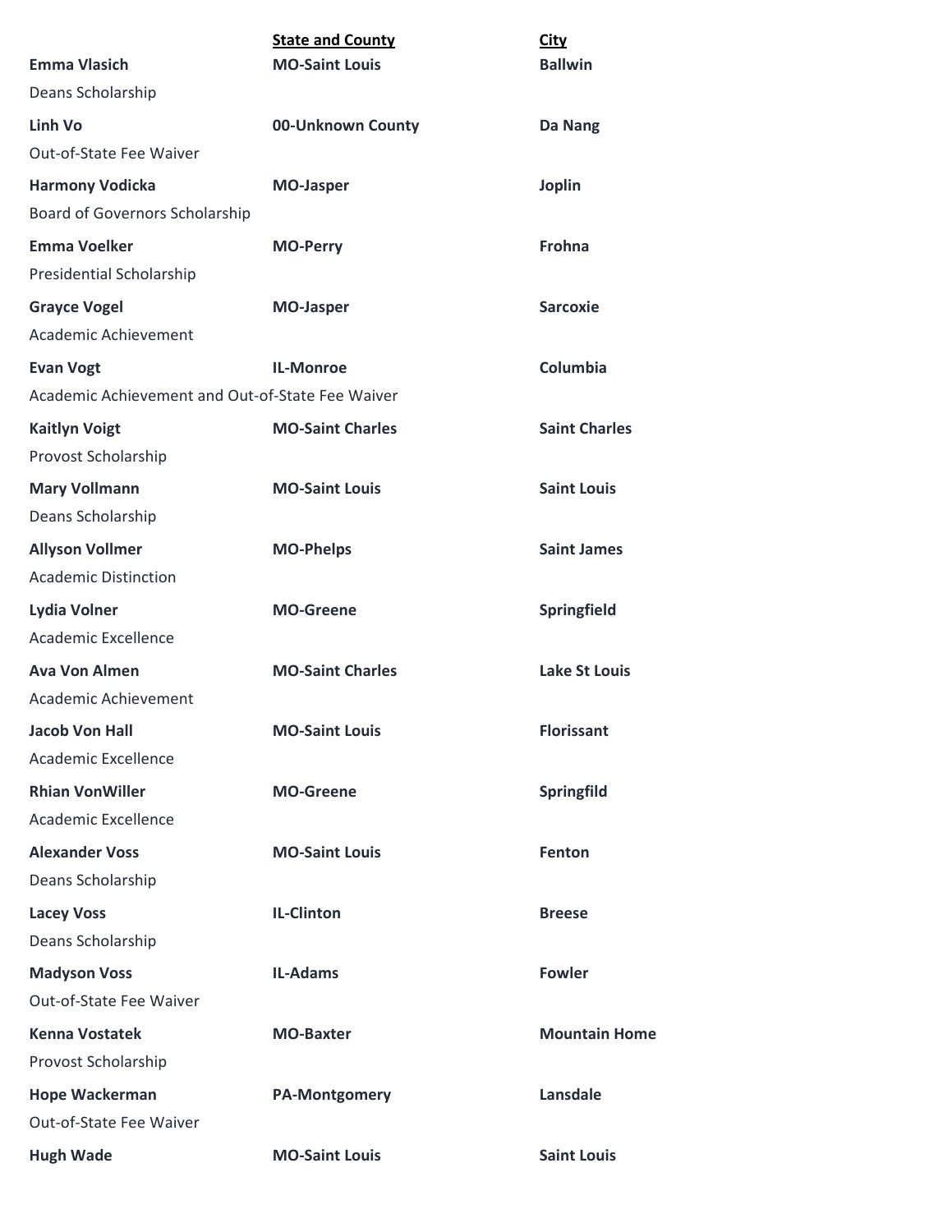|                                                       | <b>State and County</b>    | City                    |
|-------------------------------------------------------|----------------------------|-------------------------|
| Board of Governors Scholarship                        |                            |                         |
| <b>Victoria Wade</b>                                  | <b>MO-Cole</b>             | Centertown              |
| Deans Scholarship and Hutchens/SGA Centennial Leaders |                            |                         |
| <b>James Wadley</b>                                   | <b>MO-Cape Girardeau</b>   | <b>Cpe Girardeau</b>    |
| Board of Governors Scholarship                        |                            |                         |
| Dia Wadlington                                        | <b>TN-Shelby</b>           | <b>Memphis</b>          |
| Academic Excellence and Out-of-State Fee Waiver       |                            |                         |
| <b>Juliana Wagner</b>                                 | <b>MI-Oakland</b>          | <b>Novi</b>             |
| Out-of-State Fee Waiver                               |                            |                         |
| <b>Kathryn Wagner</b>                                 | <b>MO-Saint Charles</b>    | <b>O</b> Fallon         |
| Presidential Scholarship                              |                            |                         |
| <b>Rachel Wagner</b>                                  | <b>MO-Saint Charles</b>    | <b>Lake Saint Louis</b> |
| <b>Academic Distinction</b>                           |                            |                         |
| <b>Katelyn Wahl</b>                                   | <b>IN-Kosciusko</b>        | <b>Warsaw</b>           |
| Academic Achievement and Out-of-State Fee Waiver      |                            |                         |
| <b>Kiaya Wahls</b>                                    | <b>MO-Boone</b>            | Columbia                |
| Academic Achievement                                  |                            |                         |
| <b>Rhiannon Waite</b>                                 | <b>MO-Cass</b>             | <b>Belton</b>           |
| <b>Academic Distinction</b>                           |                            |                         |
| Claudia Wala                                          | <b>IL-Cook</b>             | <b>Hoffman Est</b>      |
| Presidential Scholarship                              |                            |                         |
| <b>Sidney Wald</b>                                    | MO-Clay                    | <b>Smithville</b>       |
| <b>Academic Excellence</b>                            |                            |                         |
| <b>Isabel Walder</b>                                  | <b>MD-Prince Georges</b>   | <b>Greenbelt</b>        |
| Academic Excellence and Out-of-State Fee Waiver       |                            |                         |
| <b>Breeann Walker</b>                                 | <b>MO-Laclede</b>          | Lebanon                 |
| Inclusive Excellence Scholarship                      |                            |                         |
| <b>Breyden Walker</b>                                 | <b>MO-Saint Louis</b>      | Wildwood                |
| Board of Governors Scholarship                        |                            |                         |
| <b>Chloe Walker</b>                                   | <b>MO-Sainte Genevieve</b> | <b>Saint Mary</b>       |
| Academic Excellence                                   |                            |                         |
| <b>Elena Walker</b>                                   | <b>MO-Saint Louis</b>      | <b>Eureka</b>           |
| <b>Academic Excellence</b>                            |                            |                         |
| <b>Kennedy Walker</b>                                 | <b>AR-Benton</b>           | <b>Lowell</b>           |
| Board of Governors Scholarship                        |                            |                         |
| <b>Kurstin Walker</b>                                 | <b>AR-Benton</b>           | <b>Gentry</b>           |
| Out-of-State Fee Waiver                               |                            |                         |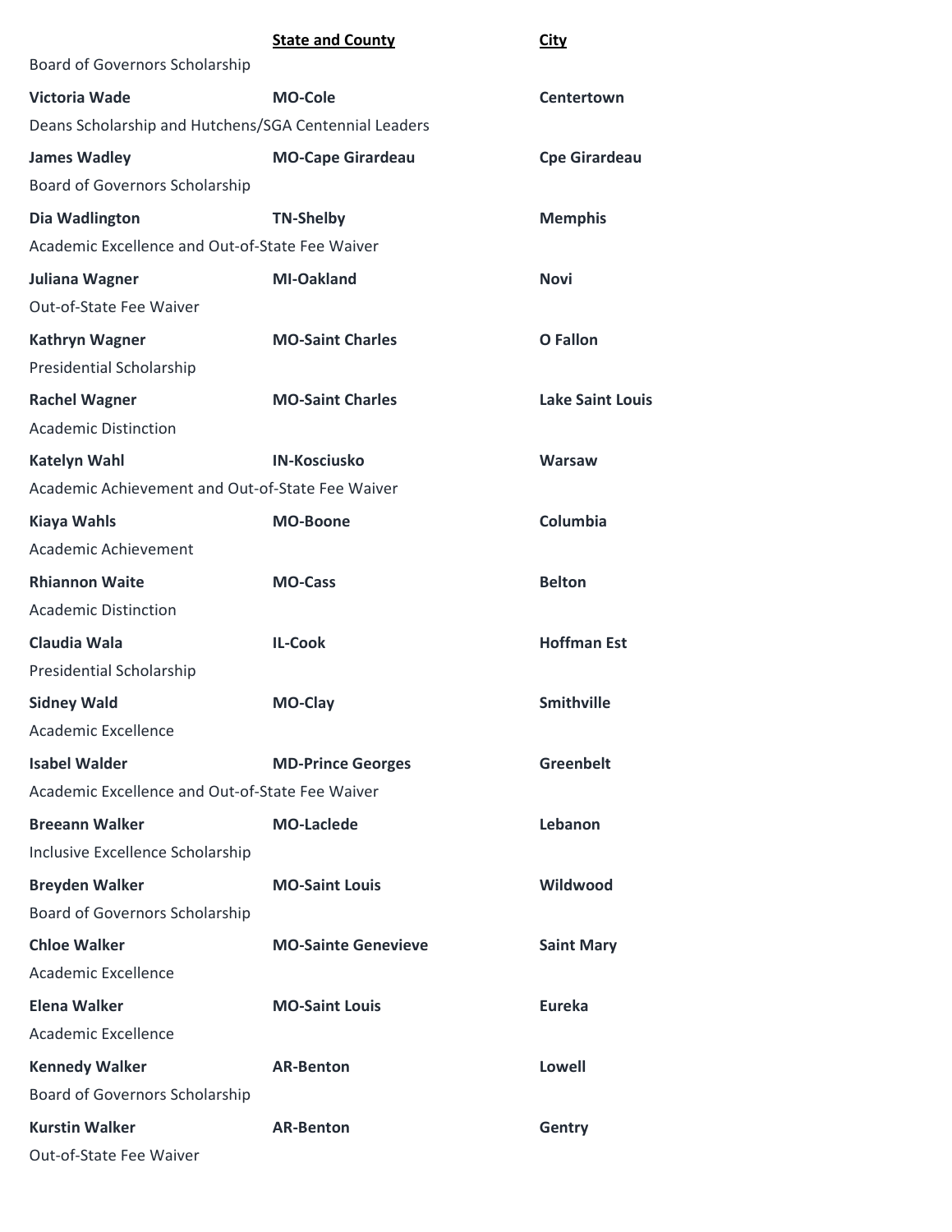|                                                  | <b>State and County</b>  | <b>City</b>          |
|--------------------------------------------------|--------------------------|----------------------|
| <b>Leroy Walker</b>                              | <b>IL-Cook</b>           | Chicago              |
| Out-of-State Fee Waiver                          |                          |                      |
| <b>Marlee Walker</b>                             | <b>CA-Riverside</b>      | <b>Murrieta</b>      |
| Academic Excellence and Out-of-State Fee Waiver  |                          |                      |
| <b>Olivia Walker</b>                             | <b>MO-Saint Charles</b>  | Wentzville           |
| Board of Governors Scholarship                   |                          |                      |
| <b>Sarah Walker</b>                              | <b>IL-Saint Clair</b>    | <b>Millstadt</b>     |
| Academic Distinction and Out-of-State Fee Waiver |                          |                      |
| <b>Taylor Walker</b>                             | <b>MO-Knox</b>           | Edina                |
| <b>Academic Distinction</b>                      |                          |                      |
| <b>Zachary Walker</b>                            | <b>MO-Greene</b>         | Springfield          |
| Board of Governors Scholarship                   |                          |                      |
| <b>Kendall Wallace</b>                           | MO-Clay                  | <b>Kansas City</b>   |
| Provost Scholarship                              |                          |                      |
| <b>Mckennah Wallace</b>                          | <b>MO-Saint Francois</b> | <b>Farmington</b>    |
| Provost Scholarship                              |                          |                      |
| <b>Nathan Wallace</b>                            | <b>GA-Fayette</b>        | <b>Fayetteville</b>  |
| Academic Excellence and Out-of-State Fee Waiver  |                          |                      |
| <b>Ashley Wallner</b>                            | <b>MO-Saint Charles</b>  | <b>Saint Charles</b> |
| Academic Excellence                              |                          |                      |
| <b>Gavin Walls</b>                               | <b>IL-Madison</b>        | <b>Glen Carbon</b>   |
| Deans Scholarship                                |                          |                      |
| <b>Ryan Walshaw</b>                              | <b>TX-Lubbock</b>        | <b>Lubbock</b>       |
| Out-of-State Fee Waiver                          |                          |                      |
| <b>Lucy Walter</b>                               | <b>TX-Travis</b>         | <b>Cedar Park</b>    |
| Academic Distinction and Out-of-State Fee Waiver |                          |                      |
| <b>Kaitlyn Walterich</b>                         | <b>MO-Greene</b>         | <b>Republic</b>      |
| Deans Scholarship                                |                          |                      |
| <b>Julia Walters</b>                             | <b>GA-Gwinnett</b>       | Lilburn              |
| Academic Excellence and Out-of-State Fee Waiver  |                          |                      |
| <b>Nina Walters</b>                              | <b>IL-Madison</b>        | Godfrey              |
| Board of Governors Scholarship                   |                          |                      |
| <b>Sophie Walters</b>                            | <b>WA-King</b>           | <b>Seattle</b>       |
| Provost Scholarship                              |                          |                      |
| <b>Alli Walton</b>                               | MO-Clay                  | <b>Kansas City</b>   |
| <b>Academic Distinction</b>                      |                          |                      |
| <b>Carson Walton</b>                             | IL-Monroe                | Columbia             |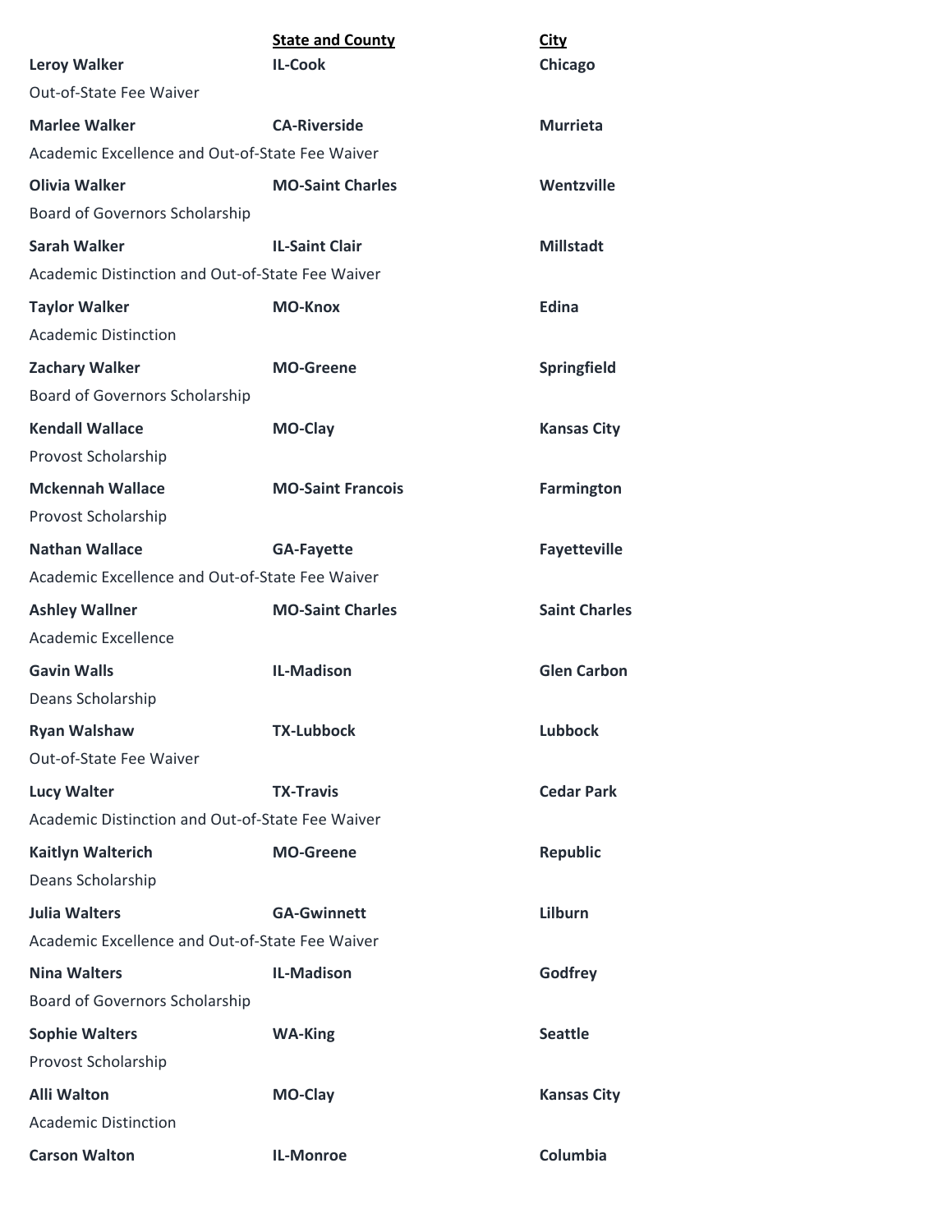|                                                  | <b>State and County</b>    | <b>City</b>               |
|--------------------------------------------------|----------------------------|---------------------------|
| Academic Distinction and Out-of-State Fee Waiver |                            |                           |
| <b>Kevin Wang</b>                                | <b>MI-Macomb</b>           | <b>Saint Clair Shores</b> |
| Out-of-State Fee Waiver                          |                            |                           |
| <b>Qi Tong Wang</b>                              | <b>MO-Greene</b>           | <b>Strafford</b>          |
| Provost Scholarship                              |                            |                           |
| <b>Samuel Wang</b>                               | <b>MO-Greene</b>           | Springfield               |
| Inclusive Excellence Scholarship                 |                            |                           |
| Sydni Wantland                                   | <b>MO-Jackson</b>          | <b>Lees Summit</b>        |
| Deans Scholarship                                |                            |                           |
| <b>Christopher Ward</b>                          | <b>KS-Harvey</b>           | Sedgwick                  |
| Academic Distinction and Out-of-State Fee Waiver |                            |                           |
| <b>Lynae Ward</b>                                | <b>IL-Vermilion</b>        | <b>Danville</b>           |
| Out-of-State Fee Waiver                          |                            |                           |
| <b>Taylor Ward</b>                               | <b>MO-Jasper</b>           | <b>Webb City</b>          |
| Deans Scholarship                                |                            |                           |
| <b>Kiah Warner</b>                               | <b>AL-Madison</b>          | <b>Madison</b>            |
| Academic Achievement and Out-of-State Fee Waiver |                            |                           |
| <b>Natalie Warner</b>                            | <b>MO-Saint Louis</b>      | <b>Saint Louis</b>        |
| <b>Academic Distinction</b>                      |                            |                           |
| <b>Samantha Warren</b>                           | <b>MO-Madison</b>          | Fredericktown             |
| Board of Governors Scholarship                   |                            |                           |
| <b>Alyra Washington</b>                          | <b>FL-Orange</b>           | <b>Orlando</b>            |
| Out-of-State Fee Waiver                          |                            |                           |
| <b>Jardyn Washington</b>                         | <b>LA-East Baton Rouge</b> | <b>Baton Rouge</b>        |
| Academic Excellence                              |                            |                           |
| <b>Kylie Washington</b>                          | <b>TX-Brazoria</b>         | <b>Pearland</b>           |
| Out-of-State Fee Waiver                          |                            |                           |
| <b>Tashon Washington</b>                         | <b>MO-Saint Louis</b>      | <b>Maryland Heights</b>   |
| Deans Scholarship                                |                            |                           |
| <b>Mackenzie Washington-Myers</b>                | <b>IL-Cook</b>             | <b>Chicago Hts</b>        |
| Academic Distinction and Out-of-State Fee Waiver |                            |                           |
| <b>Aydin Waterland</b>                           | <b>MO-Greene</b>           | Springfield               |
| Deans Scholarship                                |                            |                           |
| <b>Benjamin Watkins</b>                          | <b>MO-Saint Louis</b>      | <b>Eureka</b>             |
| Board of Governors Scholarship                   |                            |                           |
| <b>Keegan Watkins</b>                            | MO-Clay                    | Liberty                   |
| <b>Board of Governors Scholarship</b>            |                            |                           |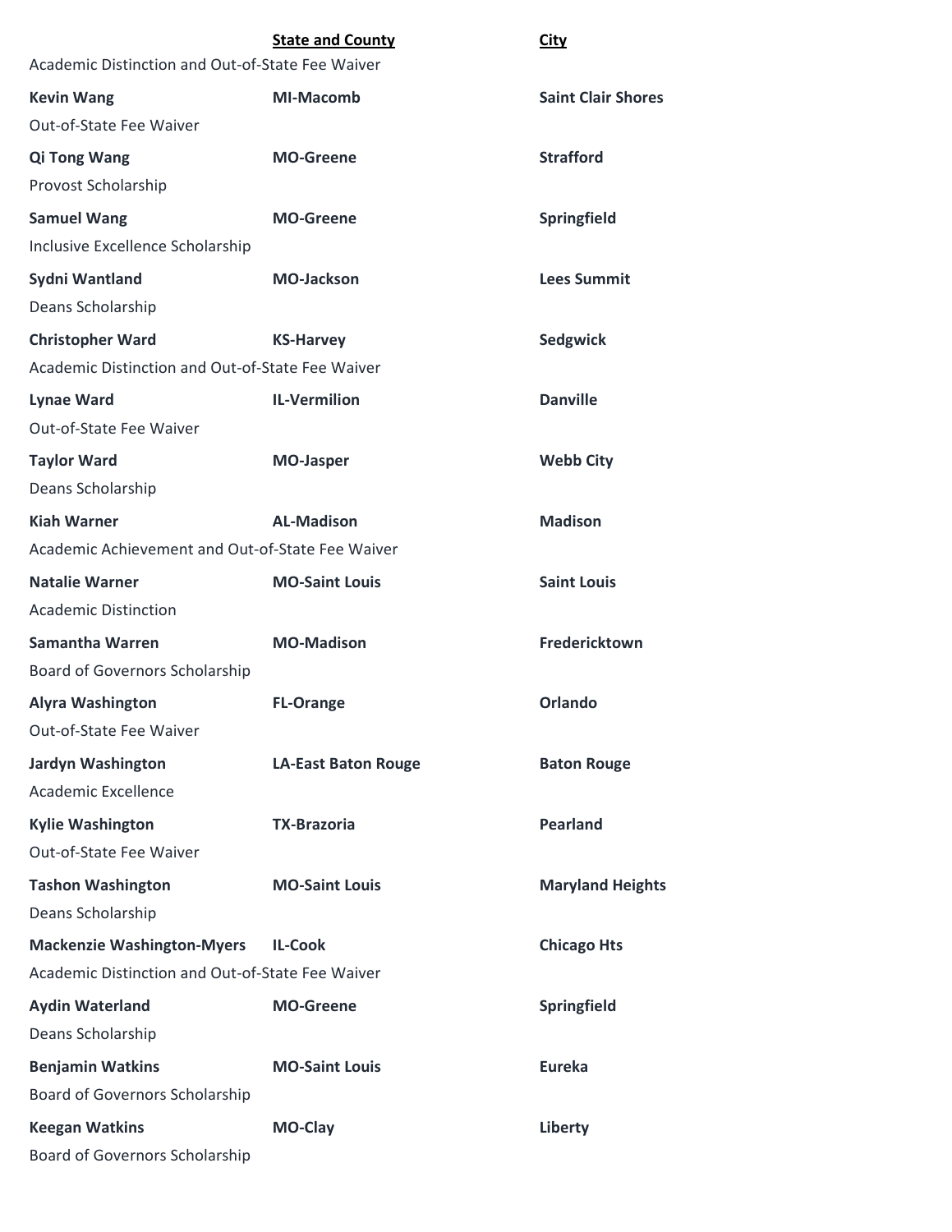| Afi Watson                                      | <b>State and County</b><br><b>IL-Cook</b> | City<br>Chicago     |
|-------------------------------------------------|-------------------------------------------|---------------------|
| <b>Out-of-State Fee Waiver</b>                  |                                           |                     |
| <b>Austin Watson</b>                            | <b>IL-Monroe</b>                          | Waterloo            |
| Deans Scholarship                               |                                           |                     |
| <b>Bailey Watson</b>                            | <b>TX-Tarrant</b>                         | <b>Fort Worth</b>   |
| Academic Excellence and Out-of-State Fee Waiver |                                           |                     |
| <b>Cheyenne Watson</b>                          | <b>MO-Phelps</b>                          | <b>Saint James</b>  |
| Academic Achievement                            |                                           |                     |
| <b>Hannah Watson</b>                            | <b>MO-Saint Louis</b>                     | <b>Saint Louis</b>  |
| Academic Achievement                            |                                           |                     |
| Jada Watson                                     | <b>MO-Greene</b>                          | <b>Fair Grove</b>   |
| Academic Achievement                            |                                           |                     |
| <b>Thomas Watson</b><br>Out-of-State Fee Waiver | <b>IL-Saint Clair</b>                     | <b>Belleville</b>   |
| <b>Logan Watters</b>                            | <b>MO-Franklin</b>                        | <b>Sullivan</b>     |
| Deans Scholarship                               |                                           |                     |
| <b>Emily Watterson</b>                          | <b>MO-Saint Louis</b>                     | <b>Saint Louis</b>  |
| Deans Scholarship                               |                                           |                     |
| <b>John Watts</b>                               | <b>MO-Saint Louis</b>                     | <b>Chesterfield</b> |
| Academic Achievement                            |                                           |                     |
| <b>Taylor Watts</b>                             | <b>MO-Lincoln</b>                         | <b>Elsberry</b>     |
| Board of Governors Scholarship                  |                                           |                     |
| <b>Olivia Wayer</b>                             | IL-Will                                   | Oswego              |
| Provost Scholarship                             |                                           |                     |
| <b>Charles Wears</b>                            | <b>MO-Greene</b>                          | Springfield         |
| Board of Governors Scholarship                  |                                           |                     |
| <b>Bryson Weatherford</b>                       | <b>MO-Christian</b>                       | <b>Nixa</b>         |
| Academic Excellence                             |                                           |                     |
| <b>Katherine Weathers</b>                       | <b>MO-Jackson</b>                         | Independence        |
| Academic Excellence                             |                                           |                     |
| <b>Morgan Weatherspoon</b>                      | MO-Ray                                    | Lawson              |
| Deans Scholarship                               |                                           |                     |
| <b>Dylan Weaver</b>                             | <b>MO-Saint Francois</b>                  | <b>Farmington</b>   |
| <b>Academic Distinction</b>                     |                                           |                     |
| <b>Karlie Weaver</b>                            | IL-Sangamon                               | Rochester           |
| Academic Excellence and Out-of-State Fee Waiver |                                           |                     |
| <b>Samantha Weaver</b>                          | <b>NE-Sarpy</b>                           | <b>Papillion</b>    |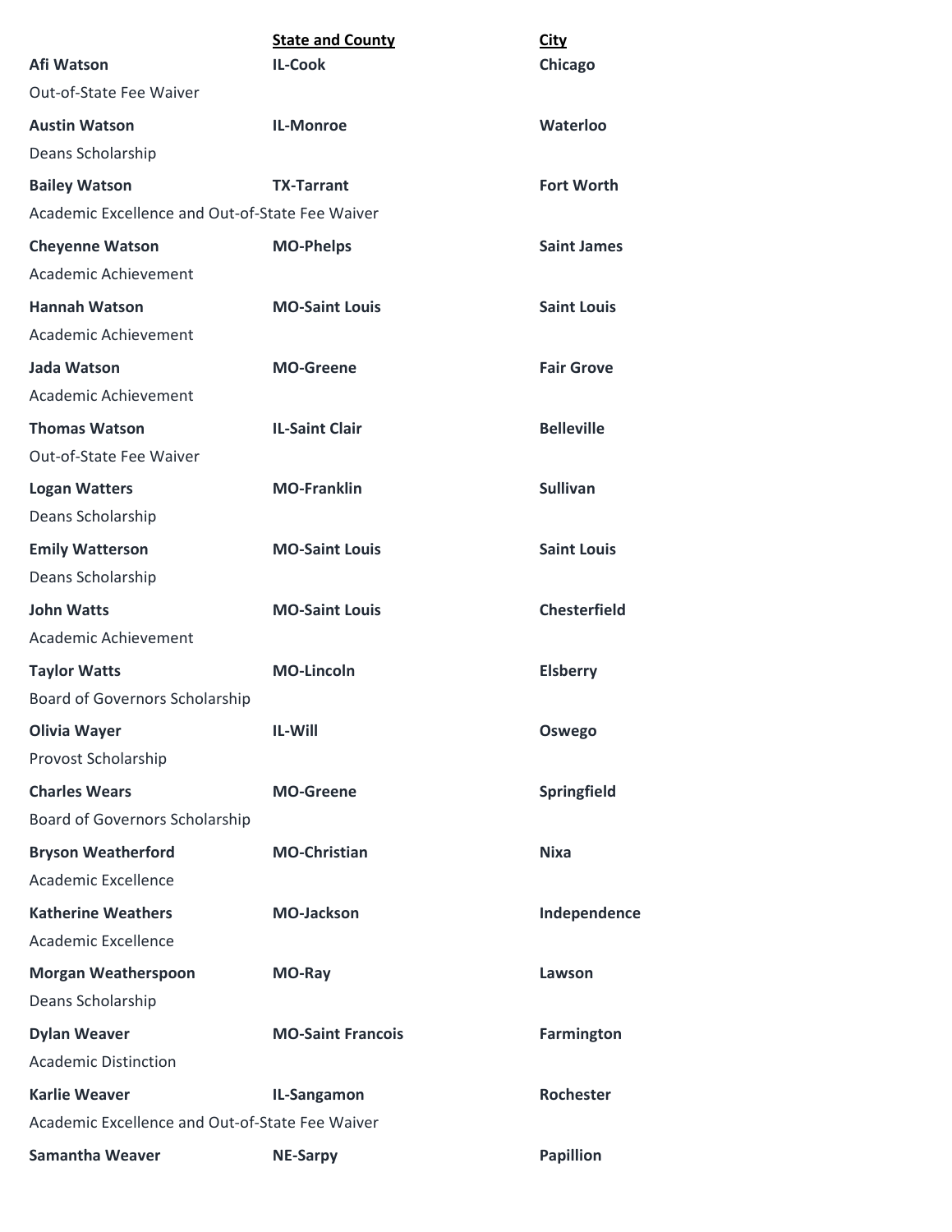|                                                  | <b>State and County</b>  | <b>City</b>             |
|--------------------------------------------------|--------------------------|-------------------------|
| Provost Scholarship                              |                          |                         |
| <b>Nolan Webb</b>                                | <b>MO-Saint Louis</b>    | <b>Ballwin</b>          |
| Deans Scholarship                                |                          |                         |
| <b>Courtney Webber</b>                           | <b>MO-Saint Charles</b>  | <b>O</b> Fallon         |
| Provost Scholarship                              |                          |                         |
| <b>Madison Webber</b>                            | <b>MO-Jackson</b>        | <b>Lees Summit</b>      |
| Provost Scholarship                              |                          |                         |
| Makayla Webber                                   | <b>IL-Du Page</b>        | <b>Carol Stream</b>     |
| Academic Distinction and Out-of-State Fee Waiver |                          |                         |
| <b>Lily Weber</b>                                | <b>MO-Saint Charles</b>  | <b>Saint Charles</b>    |
| Provost Scholarship                              |                          |                         |
| <b>Paige Weber</b>                               | <b>MO-Saint Francois</b> | <b>Park Hills</b>       |
| Board of Governors Scholarship                   |                          |                         |
| <b>Raegan Weber</b>                              | MO-Ray                   | Lawson                  |
| Deans Scholarship                                |                          |                         |
| Sophia Webert                                    | <b>MO-Saint Charles</b>  | Wentzville              |
| Academic Excellence                              |                          |                         |
| <b>Adeline Webster</b>                           | IL-Peoria                | <b>Elmwood</b>          |
| Out-of-State Fee Waiver                          |                          |                         |
| Arjiana Webster                                  | <b>MO-Cooper</b>         | <b>Boonville</b>        |
| Board of Governors Scholarship                   |                          |                         |
| <b>Dylan Webster</b>                             | <b>MO-Christian</b>      | <b>Nixa</b>             |
| Academic Achievement                             |                          |                         |
| <b>Mabey Webster</b>                             | <b>AR-Baxter</b>         | Jordan                  |
| Out-of-State Fee Waiver                          |                          |                         |
| <b>Molly Wedlock</b>                             | <b>MO-Saint Louis</b>    | <b>Saint Louis</b>      |
| Board of Governors Scholarship                   |                          |                         |
| <b>Stephanie Weems</b>                           | <b>CO-El Paso</b>        | <b>Colorado Springs</b> |
| Academic Achievement and Out-of-State Fee Waiver |                          |                         |
| <b>Emma Weerasinghe</b>                          | <b>MO-McDonald</b>       | <b>Powell</b>           |
| <b>Academic Distinction</b>                      |                          |                         |
| <b>Charles Wehde</b>                             | <b>MO-Saint Charles</b>  | <b>Saint Paul</b>       |
| Board of Governors Scholarship                   |                          |                         |
| <b>Zachary Wehrenberg</b>                        | <b>MO-Greene</b>         | Springfield             |
| Academic Achievement                             |                          |                         |
| <b>Charles Wehrle</b>                            | <b>MO-Saint Louis</b>    | <b>Saint Louis</b>      |
| <b>Academic Distinction</b>                      |                          |                         |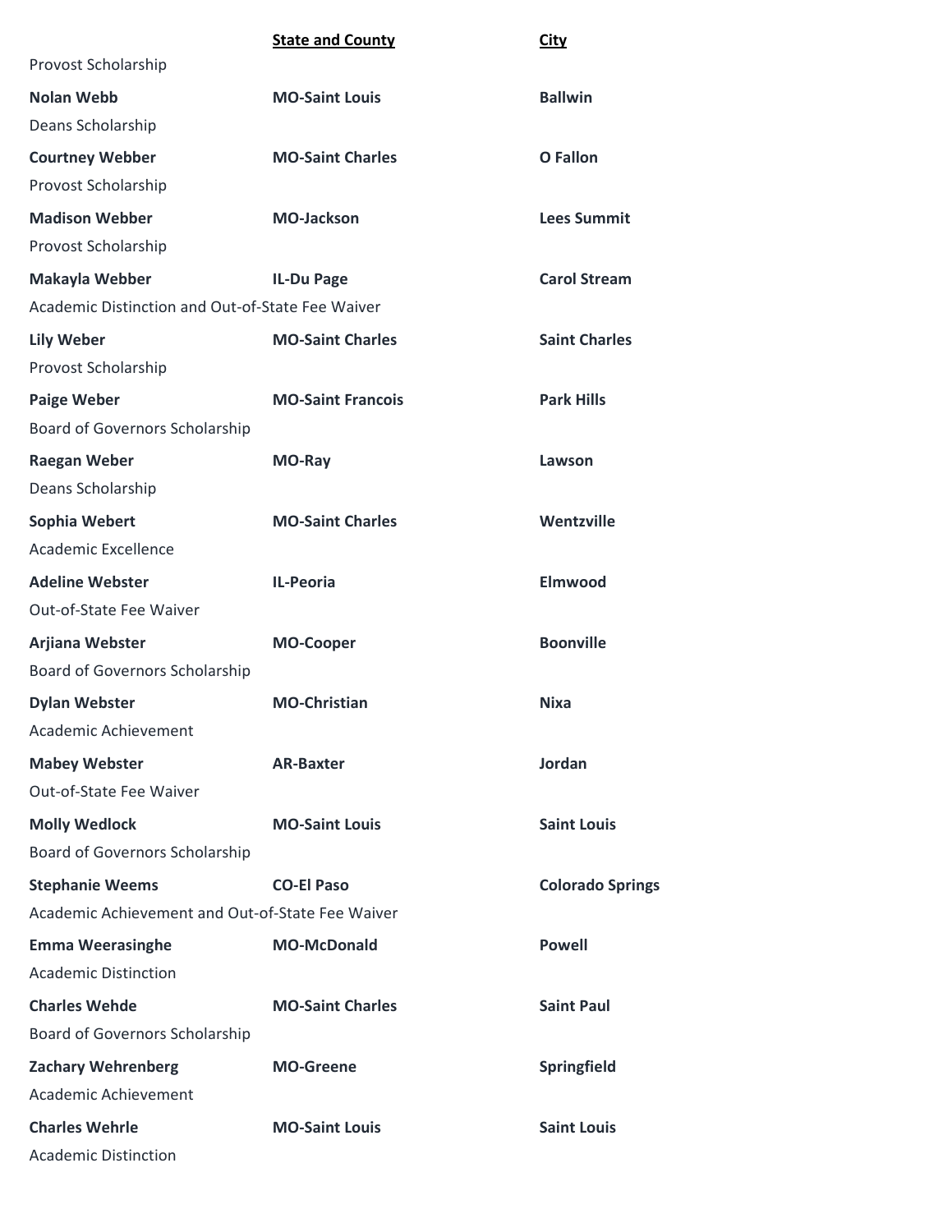| <b>Lauren Weidt</b>                                                    | <b>State and County</b><br><b>MO-Jackson</b> | <b>City</b>           |
|------------------------------------------------------------------------|----------------------------------------------|-----------------------|
| Academic Excellence                                                    |                                              | <b>Grain Valley</b>   |
|                                                                        |                                              |                       |
| <b>Nathan Weil</b><br>Academic Achievement and Out-of-State Fee Waiver | <b>IL-Madison</b>                            | <b>Collinsville</b>   |
|                                                                        |                                              |                       |
| <b>Mia Weiler</b>                                                      | <b>MO-Sainte Genevieve</b>                   | <b>Bloomsdale</b>     |
| Presidential Scholarship                                               |                                              |                       |
| <b>Allison Weiner</b>                                                  | <b>MO-Clay</b>                               | Liberty               |
| Provost Scholarship                                                    |                                              |                       |
| <b>Christine Weiser</b>                                                | 00-Unknown County                            |                       |
| Out-of-State Fee Waiver                                                |                                              |                       |
| <b>Kylie Weiser</b>                                                    | <b>FL-Pasco</b>                              | <b>Dade City</b>      |
| Academic Excellence and Out-of-State Fee Waiver                        |                                              |                       |
| <b>Helen Weiss</b>                                                     | <b>MO-Phelps</b>                             | <b>Rolla</b>          |
| <b>Academic Distinction</b>                                            |                                              |                       |
| <b>Nicholas Weiss</b>                                                  | <b>MO-Greene</b>                             | Springfield           |
| Board of Governors Scholarship                                         |                                              |                       |
| <b>Michael Weissert</b>                                                | <b>IL-Saint Clair</b>                        | <b>Belleville</b>     |
| Academic Excellence and Out-of-State Fee Waiver                        |                                              |                       |
| <b>Michael Weitz</b>                                                   | <b>MO-Saint Louis City</b>                   | <b>Saint Louis</b>    |
| Provost Scholarship                                                    |                                              |                       |
| <b>Addison Welch</b>                                                   | <b>MO-Wright</b>                             | <b>Mountain Grove</b> |
| <b>Academic Excellence</b>                                             |                                              |                       |
| <b>Ashlyn Welch</b>                                                    | MO-Clay                                      | Liberty               |
| Provost Scholarship                                                    |                                              |                       |
| <b>Ella Welch</b>                                                      | <b>MO-Saint Louis</b>                        | <b>Saint Louis</b>    |
| <b>Academic Distinction</b>                                            |                                              |                       |
| <b>Kendall Welge</b>                                                   | <b>MO-Saint Louis</b>                        | <b>Eureka</b>         |
| Academic Excellence                                                    |                                              |                       |
| <b>Timothy Wellman</b>                                                 | <b>MO-Marion</b>                             | <b>Hannibal</b>       |
| Presidential Scholarship                                               |                                              |                       |
| <b>Hannah Wells</b>                                                    | <b>MO-Jasper</b>                             | <b>Webb City</b>      |
| <b>Academic Distinction</b>                                            |                                              |                       |
| <b>Mary Wells</b>                                                      | <b>PA-York</b>                               | <b>Dillsburg</b>      |
| Board of Governors Scholarship                                         |                                              |                       |
| <b>Mia Wells</b>                                                       | MO-Clay                                      | <b>Smithville</b>     |
| Academic Excellence                                                    |                                              |                       |
| <b>Michael Wells</b>                                                   | <b>IL-Saint Clair</b>                        | <b>Belleville</b>     |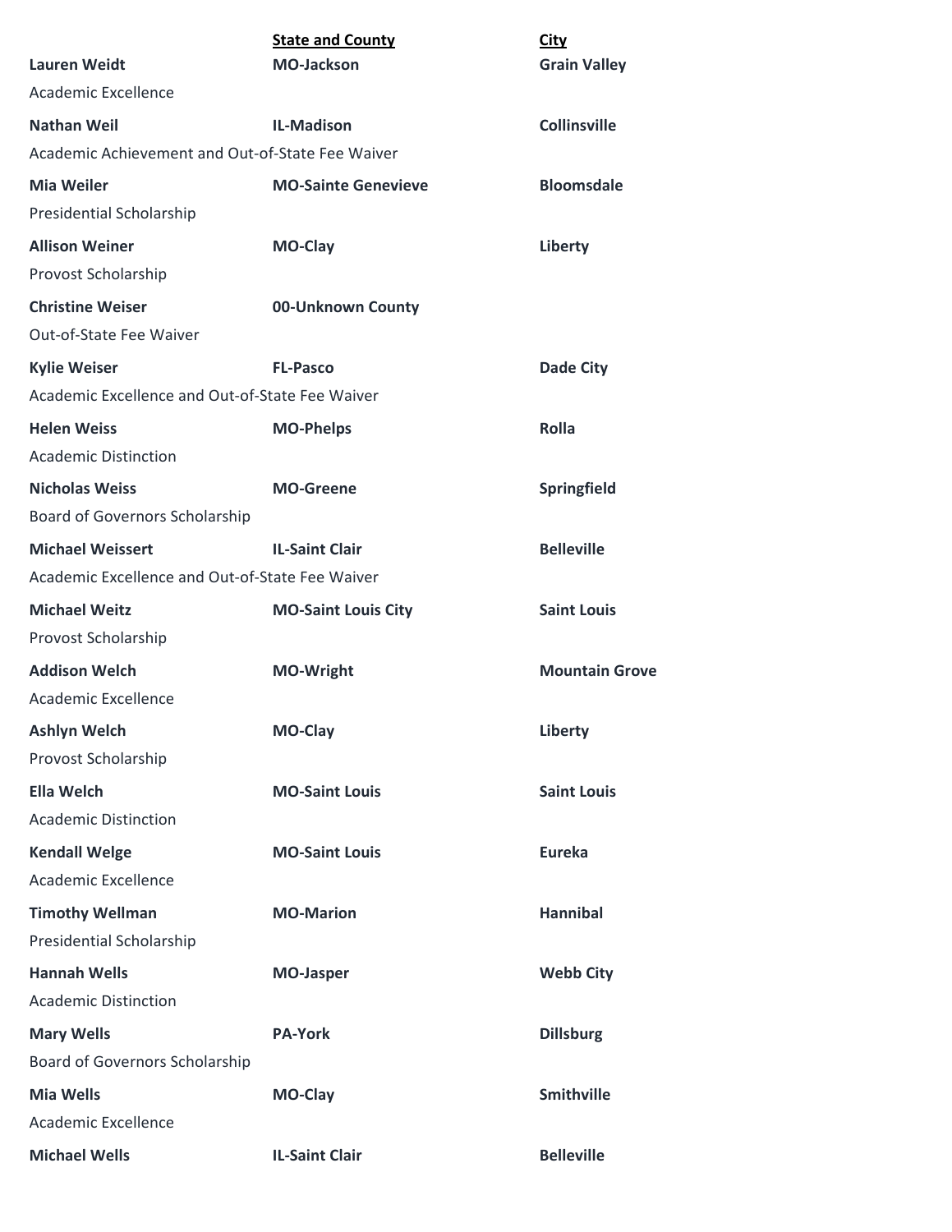|                                                  | <b>State and County</b>  | <b>City</b>         |
|--------------------------------------------------|--------------------------|---------------------|
| Academic Excellence and Out-of-State Fee Waiver  |                          |                     |
| <b>Nate Wells</b>                                | <b>MO-Greene</b>         | <b>Battlefield</b>  |
| Deans Scholarship                                |                          |                     |
| <b>Shakaiya Wells</b>                            | <b>MI-Kent</b>           | <b>Grand Rapids</b> |
| <b>Out-of-State Fee Waiver</b>                   |                          |                     |
| <b>Emily Welter</b>                              | <b>MO-Buchanan</b>       | <b>Saint Joseph</b> |
| Provost Scholarship                              |                          |                     |
| <b>Maria Wendel</b>                              | MO-Clay                  | <b>Kansas City</b>  |
| <b>Academic Distinction</b>                      |                          |                     |
| <b>Reed Wendler</b>                              | <b>IL-Madison</b>        | <b>Troy</b>         |
| Academic Excellence and Out-of-State Fee Waiver  |                          |                     |
| <b>Maryn Wendling</b>                            | <b>IL-Peoria</b>         | <b>Dunlap</b>       |
| <b>Out-of-State Fee Waiver</b>                   |                          |                     |
| <b>Austin Wenzel</b>                             | <b>MO-Lincoln</b>        | <b>Troy</b>         |
| <b>Board of Governors Scholarship</b>            |                          |                     |
| <b>Hannah Werk</b>                               | <b>MO-Saint Louis</b>    | Wildwood            |
| Deans Scholarship                                |                          |                     |
| <b>Matthew Werkmeister</b>                       | <b>MO-Jefferson</b>      | <b>Imperial</b>     |
| Deans Scholarship                                |                          |                     |
| <b>Eternity Wertich</b>                          | <b>MO-Saint Francois</b> | <b>Park Hills</b>   |
| Deans Scholarship                                |                          |                     |
| <b>Bryanah Wertjes</b>                           | <b>MD-Montgomery</b>     | Gaithersburg        |
| Academic Excellence and Out-of-State Fee Waiver  |                          |                     |
| <b>Benjamin Wessel</b>                           | <b>IL-Saint Clair</b>    | <b>Millstadt</b>    |
| Out-of-State Fee Waiver                          |                          |                     |
| <b>Alexandria West</b>                           | <b>MO-Lawrence</b>       | <b>Mount Vernon</b> |
| Provost Scholarship                              |                          |                     |
| <b>Elijah West</b>                               | <b>MO-Saint Louis</b>    | <b>Florissant</b>   |
| Inclusive Excellence Scholarship                 |                          |                     |
| Jaci West                                        | <b>MO-Greene</b>         | <b>Republic</b>     |
| Deans Scholarship                                |                          |                     |
| <b>Jordan West</b>                               | <b>MO-Saint Charles</b>  | <b>Foristell</b>    |
| Board of Governors Scholarship                   |                          |                     |
| <b>Paul West</b>                                 | <b>IL-Cook</b>           | Chicago             |
| Out-of-State Fee Waiver                          |                          |                     |
| <b>Regan West</b>                                | <b>AR-Benton</b>         | <b>Cave Springs</b> |
| Academic Achievement and Out-of-State Fee Waiver |                          |                     |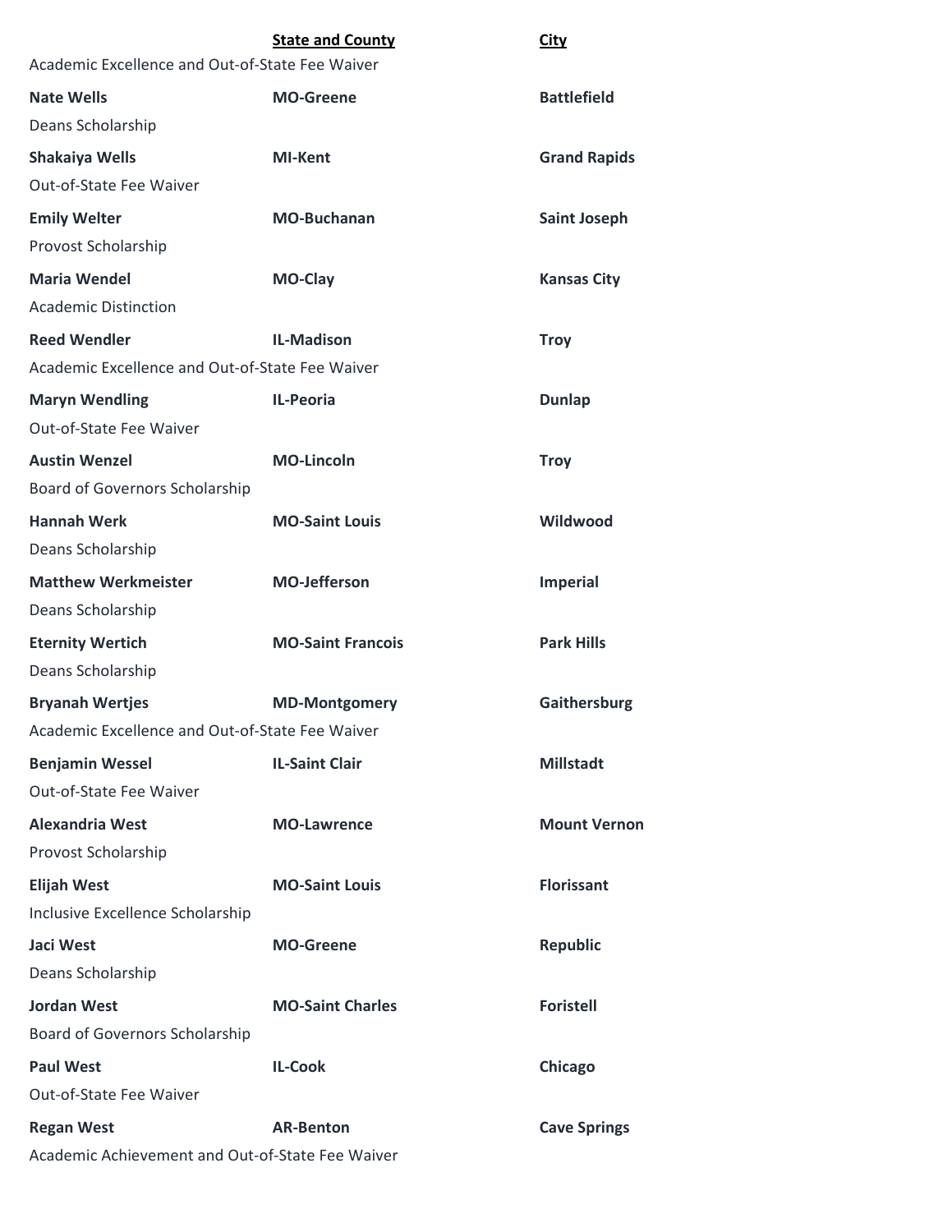| <b>Jane Wester</b>                              | <b>State and County</b><br><b>TX-Collin</b> | <b>City</b><br>Plano |
|-------------------------------------------------|---------------------------------------------|----------------------|
| <b>Out-of-State Fee Waiver</b>                  |                                             |                      |
| <b>Zachary Westerfield</b>                      | <b>GA-Muscogee</b>                          | <b>Midland</b>       |
| Out-of-State Fee Waiver                         |                                             |                      |
| <b>Xander Wetter</b>                            | <b>MO-Taney</b>                             | Forsyth              |
| Inclusive Excellence Scholarship                |                                             |                      |
| <b>Kayla Wetzel</b>                             | <b>MO-Saint Louis</b>                       | <b>Maryland Hts</b>  |
| Academic Excellence                             |                                             |                      |
| <b>Karson Weymuth</b>                           | <b>MO-Pettis</b>                            | <b>Sedalia</b>       |
| Academic Achievement                            |                                             |                      |
| <b>Hannah Whalen</b>                            | <b>IL-Tazewell</b>                          | <b>Mackinaw</b>      |
| Out-of-State Fee Waiver                         |                                             |                      |
| <b>Maille Whalen</b>                            | <b>MO-Greene</b>                            | <b>Springfield</b>   |
| Board of Governors Scholarship                  |                                             |                      |
| <b>Austin Wharton</b>                           | <b>MO-Saint Louis</b>                       | <b>Saint Louis</b>   |
| Academic Achievement                            |                                             |                      |
| <b>James Wharton</b>                            | <b>TX-Dallas</b>                            | <b>Dallas</b>        |
| Academic Excellence and Out-of-State Fee Waiver |                                             |                      |
| <b>Victoria Whatley</b>                         | <b>AL-Baldwin</b>                           | <b>Fairhope</b>      |
| Academic Excellence and Out-of-State Fee Waiver |                                             |                      |
| <b>Hannah Wheeler</b>                           | MO-Clay                                     | Liberty              |
| <b>Board of Governors Scholarship</b>           |                                             |                      |
| <b>Jessica Wheeler</b>                          | <b>MO-Greene</b>                            | <b>Ash Grove</b>     |
| <b>Academic Distinction</b>                     |                                             |                      |
| <b>Juliet Wheeler</b>                           | <b>GA-Forsyth</b>                           | <b>Cumming</b>       |
| Out-of-State Fee Waiver                         |                                             |                      |
| <b>Karley Wheeler</b>                           | <b>MO-Jefferson</b>                         | <b>High Ridge</b>    |
| Academic Excellence                             |                                             |                      |
| <b>Eliana Whisman</b>                           | <b>MO-Barry</b>                             | <b>Monett</b>        |
| Academic Excellence                             |                                             |                      |
| <b>Selah Whisman</b>                            | <b>MO-Barry</b>                             | <b>Monett</b>        |
| Deans Scholarship                               |                                             |                      |
| <b>Bailey Whitaker</b>                          | <b>MO-Stoddard</b>                          | <b>Dexter</b>        |
| Provost Scholarship                             |                                             |                      |
| <b>Molly Whitchurch</b>                         | <b>MO-Buchanan</b>                          | <b>Saint Joseph</b>  |
| Hutchens/SGA Centennial Ldrs                    |                                             |                      |
| <b>Ashton White</b>                             | <b>TX-Ellis</b>                             | <b>Glenn Heights</b> |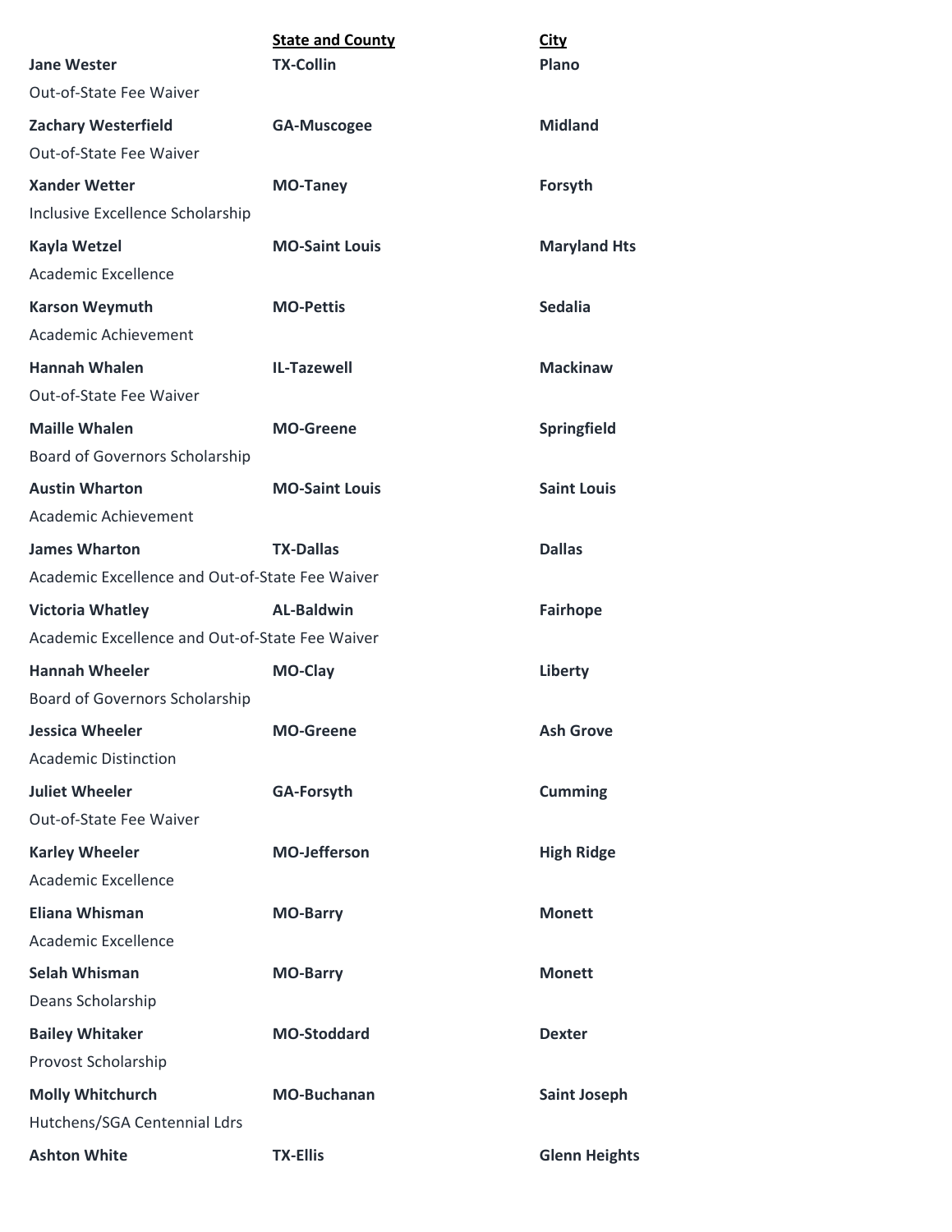|                                                  | <b>State and County</b> | <b>City</b>          |
|--------------------------------------------------|-------------------------|----------------------|
| Out-of-State Fee Waiver                          |                         |                      |
| <b>Audrey White</b>                              | <b>MO-Greene</b>        | Springfield          |
| Deans Scholarship                                |                         |                      |
| <b>Caydon White</b>                              | <b>NC-Alamance</b>      | <b>Burlington</b>    |
| Board of Governors Scholarship                   |                         |                      |
| <b>Dallice White</b>                             | <b>AR-Benton</b>        | <b>Pea Ridge</b>     |
| Provost Scholarship                              |                         |                      |
| <b>Erin White</b>                                | <b>MO-Saint Louis</b>   | <b>Chesterfield</b>  |
| Inclusive Excellence Scholarship                 |                         |                      |
| Jordyn White                                     | <b>TX-Ellis</b>         | <b>Ovilla</b>        |
| Academic Excellence and Out-of-State Fee Waiver  |                         |                      |
| <b>Juliette White</b>                            | <b>MO-Greene</b>        | Springfield          |
| MSU-Boys/Girls Club                              |                         |                      |
| <b>Mar'laha White</b>                            | <b>LA-Saint Bernard</b> | <b>Meraux</b>        |
| Out-of-State Fee Waiver                          |                         |                      |
| <b>Morgan White</b>                              | IL-Jasper               | <b>Newton</b>        |
| Deans Scholarship                                |                         |                      |
| <b>Nathan White</b>                              | <b>MO-Jefferson</b>     | <b>Imperial</b>      |
| Academic Achievement                             |                         |                      |
| <b>Nayzara White</b>                             | <b>NY-Rensselaer</b>    | <b>Troy</b>          |
| Out-of-State Fee Waiver                          |                         |                      |
| <b>Sage White</b>                                | <b>IL-Madison</b>       | Godfrey              |
| Continue the Tradition                           |                         |                      |
| <b>Tori White</b>                                | <b>MO-Stoddard</b>      | <b>Dexter</b>        |
| <b>Academic Distinction</b>                      |                         |                      |
| <b>Trinity White</b>                             | <b>FL-Lee</b>           | <b>Cape Coral</b>    |
| Inclusive Excellence Scholarship                 |                         |                      |
| <b>Emerson Whitehurst</b>                        | <b>FL-Alachua</b>       | <b>Gainesville</b>   |
| Academic Distinction and Out-of-State Fee Waiver |                         |                      |
| <b>Ally Whitener</b>                             | <b>MO-Bollinger</b>     | <b>Marble Hill</b>   |
| Academic Achievement                             |                         |                      |
| <b>Paige Whiteside</b>                           | <b>MO-Saint Charles</b> | <b>Saint Charles</b> |
| Academic Excellence                              |                         |                      |
| <b>Sean Whitfield</b>                            | <b>IL-La Salle</b>      | La Salle             |
| Academic Excellence and Out-of-State Fee Waiver  |                         |                      |
| <b>Sara Whitley</b>                              | <b>AR-Washington</b>    | <b>Fayetteville</b>  |
| Out-of-State Fee Waiver                          |                         |                      |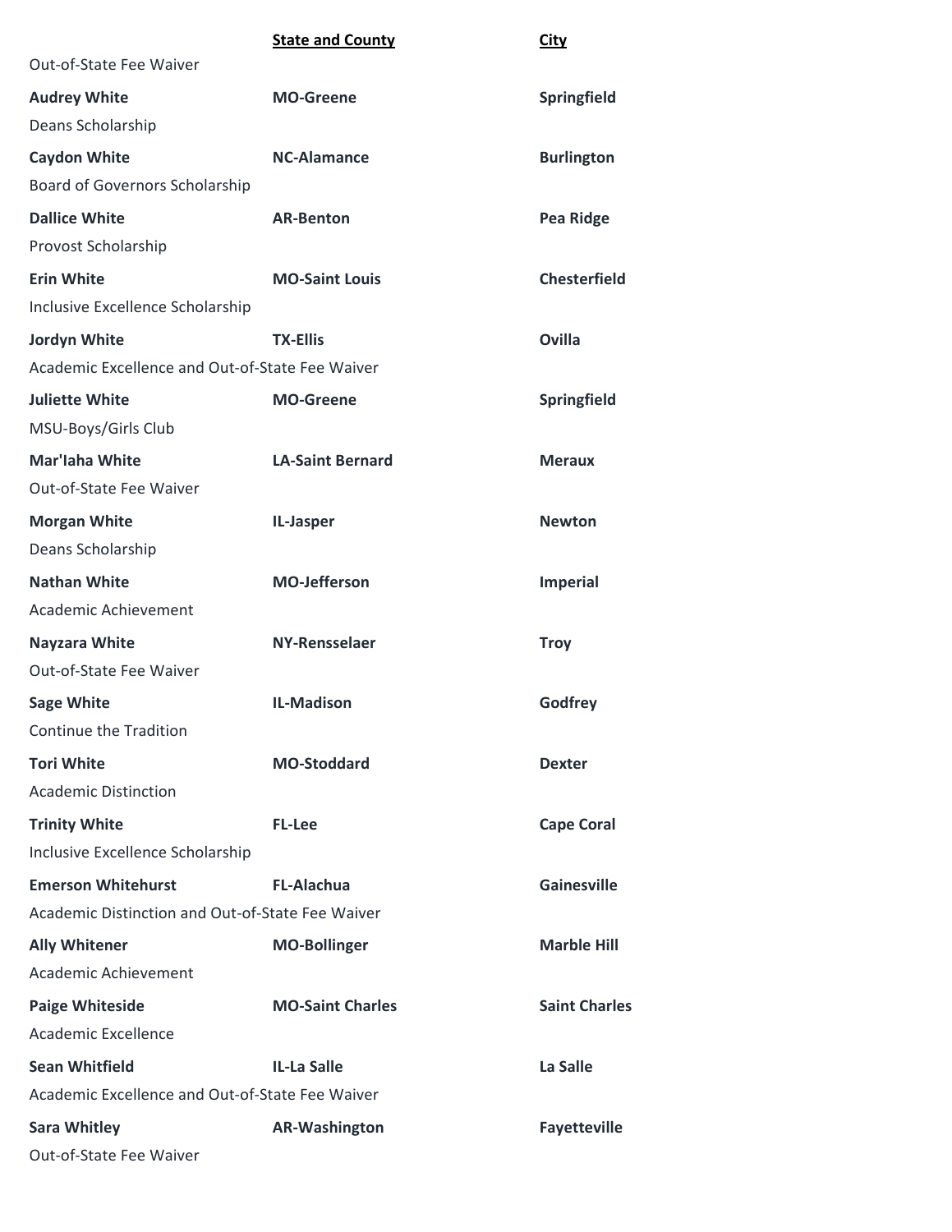| <b>Carter Whitlow</b>                                             | <b>State and County</b><br><b>KS-Leavenworth</b> | <b>City</b><br>Lansing  |
|-------------------------------------------------------------------|--------------------------------------------------|-------------------------|
| Academic Achievement and Out-of-State Fee Waiver                  |                                                  |                         |
| <b>Isaac Whitson</b>                                              | <b>KS-Sedgwick</b>                               | <b>Haysville</b>        |
| Academic Excellence and Out-of-State Fee Waiver                   |                                                  |                         |
| <b>Michael Whitted</b>                                            | <b>MO-Saint Charles</b>                          | <b>Saint Charles</b>    |
| Out-of-State Fee Waiver                                           |                                                  |                         |
| <b>Anna Whittemore</b>                                            | <b>CT-Hartford</b>                               | Windsor                 |
| Academic Excellence and Out-of-State Fee Waiver                   |                                                  |                         |
| <b>Jeffery Whitter</b><br>Academic Achievement                    | <b>MO-Saint Francois</b>                         | <b>Park Hills</b>       |
| <b>Caleb Whittington</b><br>Academic Excellence                   | <b>MO-Laclede</b>                                | Lebanon                 |
| <b>Christopher Whittington</b><br>Board of Governors Scholarship  | <b>MO-Greene</b>                                 | Springfield             |
| <b>Cassandra Widdows</b><br><b>Board of Governors Scholarship</b> | <b>MO-Saint Francois</b>                         | <b>Farmington</b>       |
| <b>Athena Widlacki</b><br>Academic Achievement                    | <b>MO-Saint Charles</b>                          | <b>Lake Saint Louis</b> |
| <b>Amanda Wieberg</b><br>Academic Excellence                      | MO-Osage                                         | <b>Argyle</b>           |
| <b>Ryan Wieberg</b><br>Academic Excellence                        | <b>MO-Jefferson</b>                              | <b>Imperial</b>         |
| Naomi Wiedermann<br>Academic Excellence                           | <b>MO-Saint Louis</b>                            | <b>Saint Louis</b>      |
| <b>Lane Wigger</b><br>Deans Scholarship                           | <b>MO-Saint Francois</b>                         | <b>Farmington</b>       |
| <b>Dylan Wiggins</b>                                              | <b>CA-Tulare</b>                                 | Springville             |
| Academic Distinction and Out-of-State Fee Waiver                  |                                                  |                         |
| <b>Kiersten Wiggs</b>                                             | <b>MO-Saint Francois</b>                         | <b>Park Hills</b>       |
| Academic Achievement                                              |                                                  |                         |
| <b>Zane Wigton</b>                                                | <b>MO-Christian</b>                              | <b>Sparta</b>           |
| Board of Governors Scholarship                                    |                                                  |                         |
| <b>Madison Wilcox</b>                                             | <b>MO-Greene</b>                                 | Willard                 |
| Inclusive Excellence Scholarship                                  |                                                  |                         |
| <b>Ezra Wilder</b>                                                | <b>IL-Madison</b>                                | <b>Troy</b>             |
| Deans Scholarship                                                 |                                                  |                         |
| Amelia Wildhaber                                                  | <b>MO-Saint Louis</b>                            | <b>Saint Louis</b>      |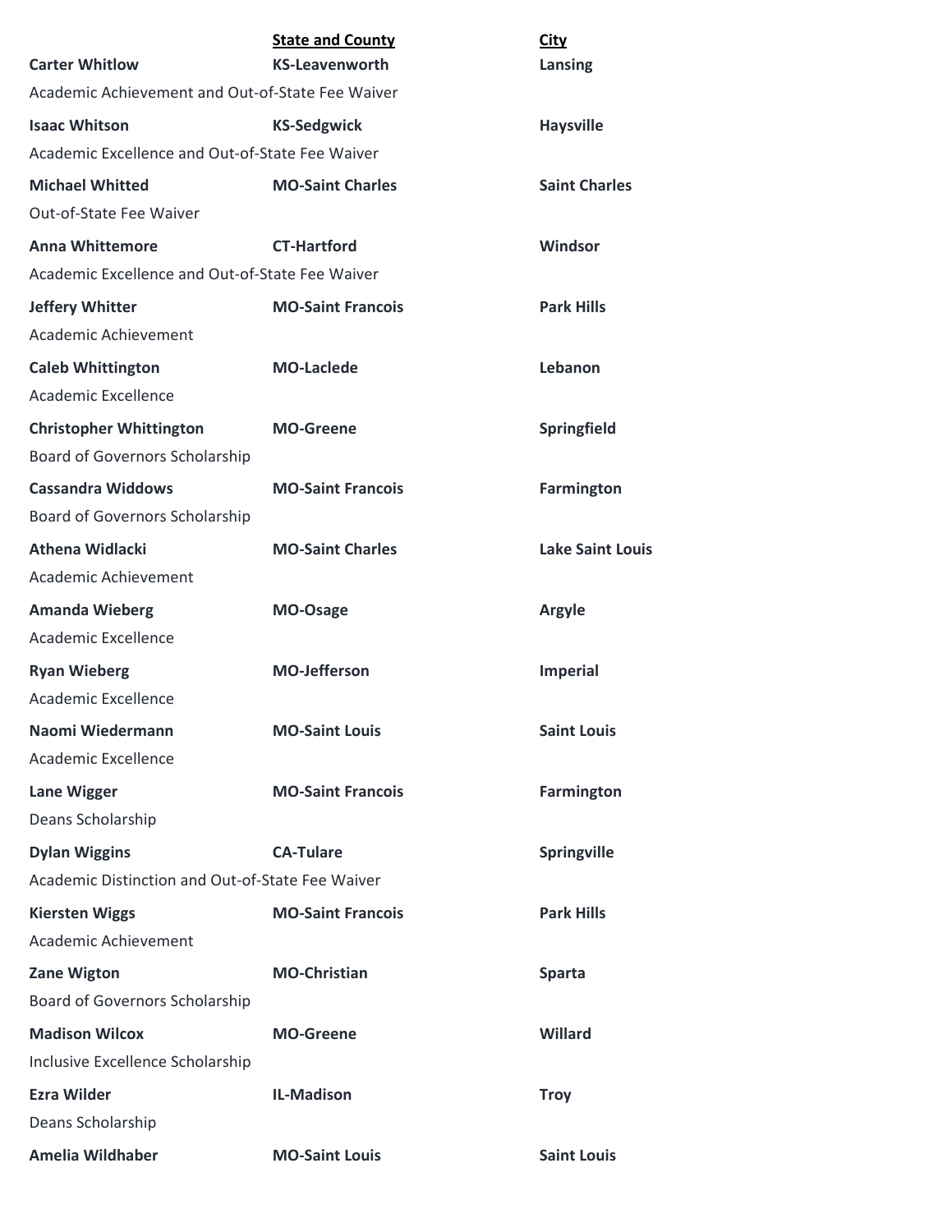|                                                  | <b>State and County</b>  | <b>City</b>          |
|--------------------------------------------------|--------------------------|----------------------|
| Board of Governors Scholarship                   |                          |                      |
| <b>Alexander Wilding</b>                         | <b>MO-Saint Charles</b>  | <b>Saint Peters</b>  |
| Academic Excellence                              |                          |                      |
| <b>Aaron Wildoner</b>                            | <b>MO-Jackson</b>        | <b>Blue Springs</b>  |
| Board of Governors Scholarship                   |                          |                      |
| <b>Jenna Wiles</b>                               | <b>MO-Pulaski</b>        | <b>Dixon</b>         |
| Academic Achievement                             |                          |                      |
| <b>Taylor Wilkerson</b>                          | <b>IL-Madison</b>        | <b>Edwardsville</b>  |
| Deans Scholarship                                |                          |                      |
| <b>Phoenix Wilkins</b>                           | <b>MO-Cape Girardeau</b> | <b>Cpe Girardeau</b> |
| Academic Excellence                              |                          |                      |
| <b>Marguerite Wilkinson</b>                      | <b>MO-Greene</b>         | Springfield          |
| Board of Governors Scholarship                   |                          |                      |
| <b>Nicholas Wilkinson</b>                        | <b>GA-Fulton</b>         | <b>Atlanta</b>       |
| Academic Achievement and Out-of-State Fee Waiver |                          |                      |
| <b>Lacy Wilkison</b>                             | <b>MO-Saint Charles</b>  | <b>Saint Peters</b>  |
| <b>Academic Excellence</b>                       |                          |                      |
| <b>Abigail Williams</b>                          | <b>IL-Madison</b>        | Godfrey              |
| Academic Excellence and Out-of-State Fee Waiver  |                          |                      |
| <b>Aisha Williams</b>                            | <b>AR-Sebastian</b>      | <b>Fort Smith</b>    |
| Out-of-State Fee Waiver                          |                          |                      |
| <b>Aliviah Williams</b>                          | <b>MO-Marion</b>         | <b>Hannibal</b>      |
| Academic Achievement                             |                          |                      |
| <b>Antionette Williams</b>                       | <b>AR-Pulaski</b>        | <b>Little Rock</b>   |
| Academic Achievement and Out-of-State Fee Waiver |                          |                      |
| <b>Avery Williams</b>                            | <b>OR-Clackamas</b>      | Gladstone            |
| Out-of-State Fee Waiver                          |                          |                      |
| <b>Breanna Williams</b>                          | <b>IL-Saint Clair</b>    | <b>Belleville</b>    |
| Academic Distinction and Out-of-State Fee Waiver |                          |                      |
| <b>Cardyss Williams</b>                          | <b>MO-Saint Louis</b>    | <b>Florissant</b>    |
| Out-of-State Fee Waiver                          |                          |                      |
| <b>Faith Williams</b>                            | <b>MO-Jefferson</b>      | <b>House Springs</b> |
| Board of Governors Scholarship                   |                          |                      |
| <b>Gianna Williams</b>                           | <b>MD-Baltimore</b>      | <b>Owings Mills</b>  |
| Out-of-State Fee Waiver                          |                          |                      |
| <b>Griffin Williams</b>                          | <b>MO-Saint Louis</b>    | <b>Saint Louis</b>   |
| Board of Governors Scholarship                   |                          |                      |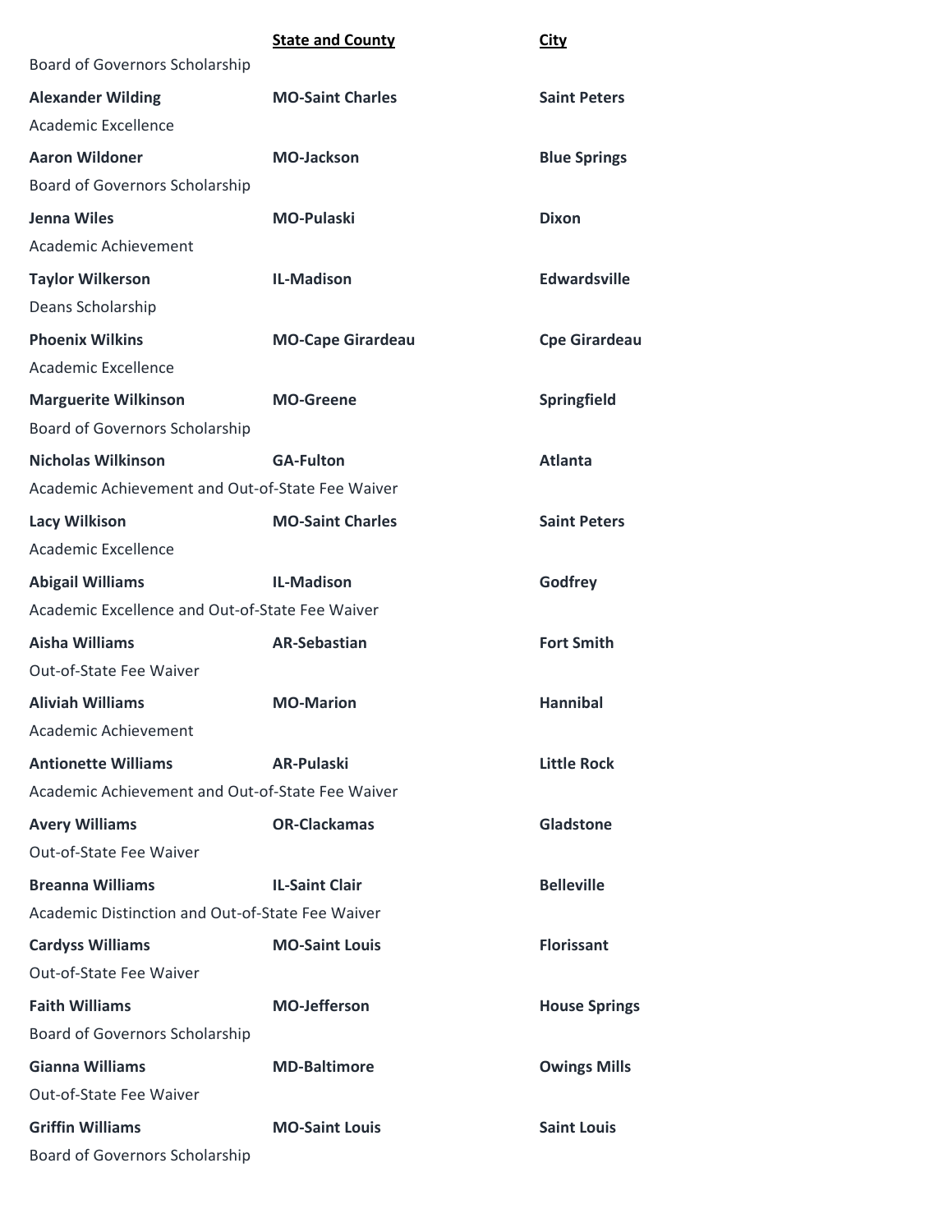| <b>Jackson Williams</b>                          | <b>State and County</b><br>MO-Clay | <b>City</b><br><b>Kansas City</b> |
|--------------------------------------------------|------------------------------------|-----------------------------------|
| <b>Academic Distinction</b>                      |                                    |                                   |
| <b>Jeremiah Williams</b>                         | <b>MO-Franklin</b>                 | <b>Saint Clair</b>                |
| Provost Scholarship                              |                                    |                                   |
| <b>Jordyn Williams</b>                           | <b>MO-Saint Louis</b>              | <b>Saint Louis</b>                |
| Academic Achievement and MSU-Boys/Girls Club     |                                    |                                   |
| <b>Joseph Williams</b>                           | <b>IL-Cook</b>                     | Chicago                           |
| Out-of-State Fee Waiver                          |                                    |                                   |
| <b>Katherine Williams</b>                        | <b>PA-Cumberland</b>               | <b>Carlisle</b>                   |
| Provost Scholarship                              |                                    |                                   |
| <b>Kathleen Williams</b>                         | <b>TX-Walker</b>                   | <b>Huntsville</b>                 |
| Board of Governors Scholarship                   |                                    |                                   |
| <b>Ken'Yae Williams</b>                          | <b>IL-Cook</b>                     | Chicago                           |
| Academic Achievement and Out-of-State Fee Waiver |                                    |                                   |
| <b>Kiarra Williams</b>                           | <b>IL-Peoria</b>                   | Peoria                            |
| Academic Excellence and Out-of-State Fee Waiver  |                                    |                                   |
| <b>Kylie Williams</b>                            | <b>MO-Saint Charles</b>            | <b>Saint Charles</b>              |
| Academic Excellence                              |                                    |                                   |
| <b>Lauren Williams</b>                           | <b>MO-Greene</b>                   | <b>Rogersville</b>                |
| Academic Excellence                              |                                    |                                   |
| <b>Lillie Williams</b>                           | <b>MO-Jefferson</b>                | <b>Festus</b>                     |
| Provost Scholarship                              |                                    |                                   |
| <b>Lola Williams</b>                             | <b>MO-Greene</b>                   | Springfield                       |
| Academic Excellence                              |                                    |                                   |
| <b>Lucy Williams</b>                             | MO-Osage                           | <b>Freeburg</b>                   |
| Board of Governors Scholarship                   |                                    |                                   |
| <b>Madison Williams</b>                          | <b>MO-Lawrence</b>                 | <b>Pierce City</b>                |
| Academic Excellence                              |                                    |                                   |
| <b>Makenna Williams</b>                          | MO-Clay                            | <b>Kansas City</b>                |
| Academic Excellence                              |                                    |                                   |
| <b>Nicholas Williams</b>                         | <b>MO-Taney</b>                    | <b>Branson</b>                    |
| <b>Academic Distinction</b>                      |                                    |                                   |
| <b>Nyah Williams</b>                             | <b>MO-Saint Louis</b>              | <b>Florissant</b>                 |
| <b>Academic Distinction</b>                      |                                    |                                   |
| <b>Olyvia Williams</b>                           | <b>WI-Milwaukee</b>                | Cudahy                            |
| Academic Excellence and Out-of-State Fee Waiver  |                                    |                                   |
| <b>Owen Williams</b>                             | <b>IL-Madison</b>                  | Godfrey                           |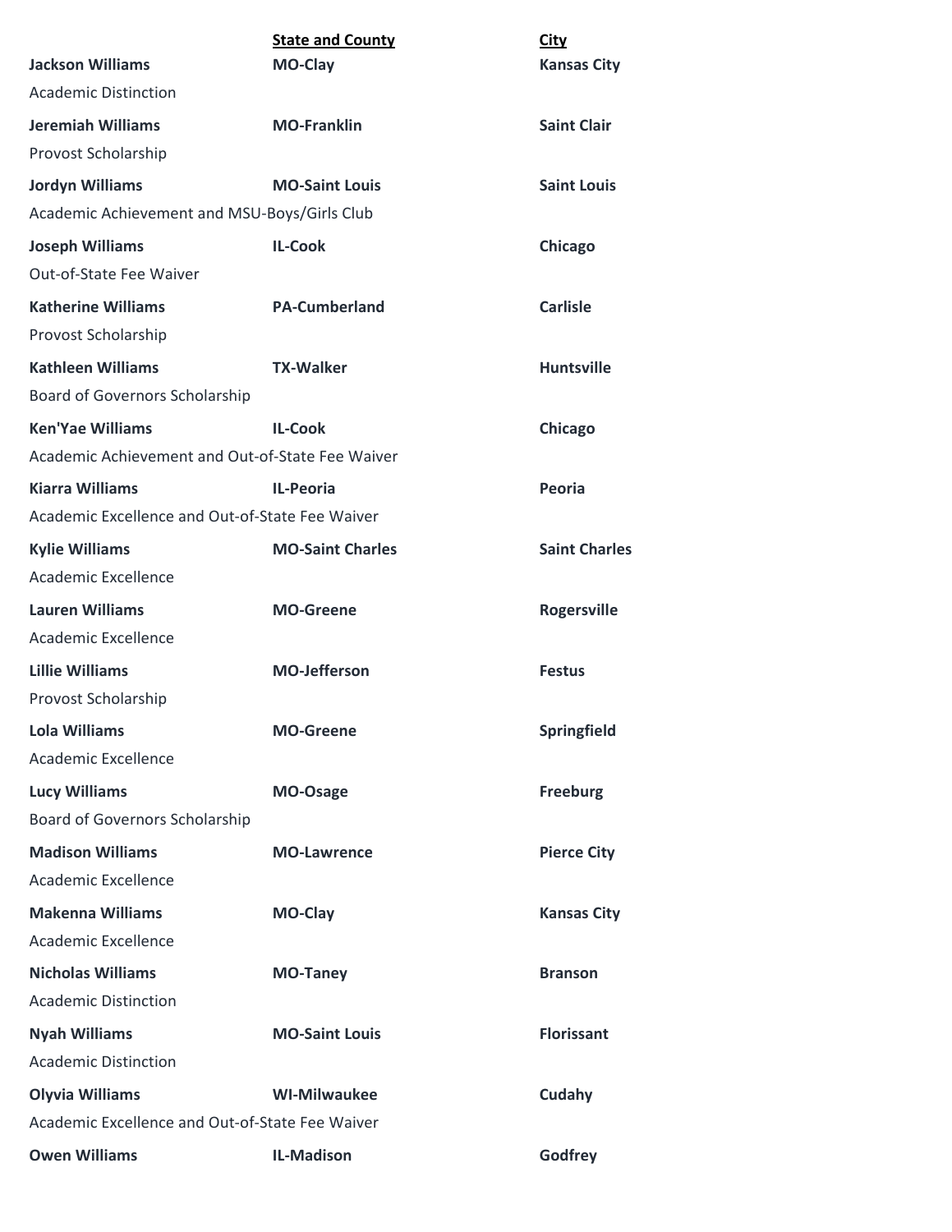|                                                  | <b>State and County</b>  | <b>City</b>            |
|--------------------------------------------------|--------------------------|------------------------|
| Inclusive Excellence Scholarship                 |                          |                        |
| <b>Raef Williams</b>                             | <b>MO-Stone</b>          | <b>Kimberling City</b> |
| Provost Scholarship                              |                          |                        |
| <b>Reaghan Williams</b>                          | <b>IL-Madison</b>        | <b>Wood River</b>      |
| Academic Excellence and Out-of-State Fee Waiver  |                          |                        |
| <b>Rileigh Williams</b>                          | IL-Kane                  | <b>Sugar Grove</b>     |
| Out-of-State Fee Waiver                          |                          |                        |
| <b>Sydnee Williams</b>                           | <b>MO-Saint Charles</b>  | <b>Saint Charles</b>   |
| <b>Academic Distinction</b>                      |                          |                        |
| <b>Tyler Williams</b>                            | <b>MO-Cass County</b>    | Raymore                |
| Academic Excellence                              |                          |                        |
| <b>Emily Williamsen</b>                          | <b>MO-Cape Girardeau</b> | <b>Cape Girardeau</b>  |
| Board of Governors Scholarship                   |                          |                        |
| <b>Bryce Williamson</b>                          | GA-Cobb                  | <b>Powder Springs</b>  |
| Academic Distinction and Out-of-State Fee Waiver |                          |                        |
| <b>Casey Williamson</b>                          | <b>MO-Jasper</b>         | <b>Webb City</b>       |
| Inclusive Excellence Scholarship                 |                          |                        |
| <b>Paige Williamson</b>                          | <b>MO-Greene</b>         | Springfield            |
| Board of Governors Scholarship                   |                          |                        |
| <b>Reid Williamson</b>                           | IL-Williamson            | <b>Carbondale</b>      |
| Out-of-State Fee Waiver                          |                          |                        |
| <b>Alyssa Willie</b>                             | <b>AR-Craighead</b>      | Jonesboro              |
| Academic Excellence and Out-of-State Fee Waiver  |                          |                        |
| <b>Gannon Willis</b>                             | MO-Ray                   | <b>Excelsior Spg</b>   |
| Academic Excellence                              |                          |                        |
| <b>Quin Willis</b>                               | <b>MO-Jackson</b>        | <b>Blue Springs</b>    |
| Board of Governors Scholarship                   |                          |                        |
| Zakiyah Willis                                   | <b>MO-Saint Louis</b>    | <b>Ballwin</b>         |
| Academic Excellence                              |                          |                        |
| <b>Spencer Willnerd</b>                          | MO-Nodaway               | <b>Maryville</b>       |
| Provost Scholarship                              |                          |                        |
| <b>Natalie Wills</b>                             | <b>IL-Madison</b>        | Godfrey                |
| Out-of-State Fee Waiver                          |                          |                        |
| <b>Kyleigh Wilsey</b>                            | <b>NE-Sarpy</b>          | <b>Papillion</b>       |
| Deans Scholarship                                |                          |                        |
| <b>Aitiana Wilson</b>                            | <b>CO-Denver</b>         | <b>Denver</b>          |
| Academic Excellence and Out-of-State Fee Waiver  |                          |                        |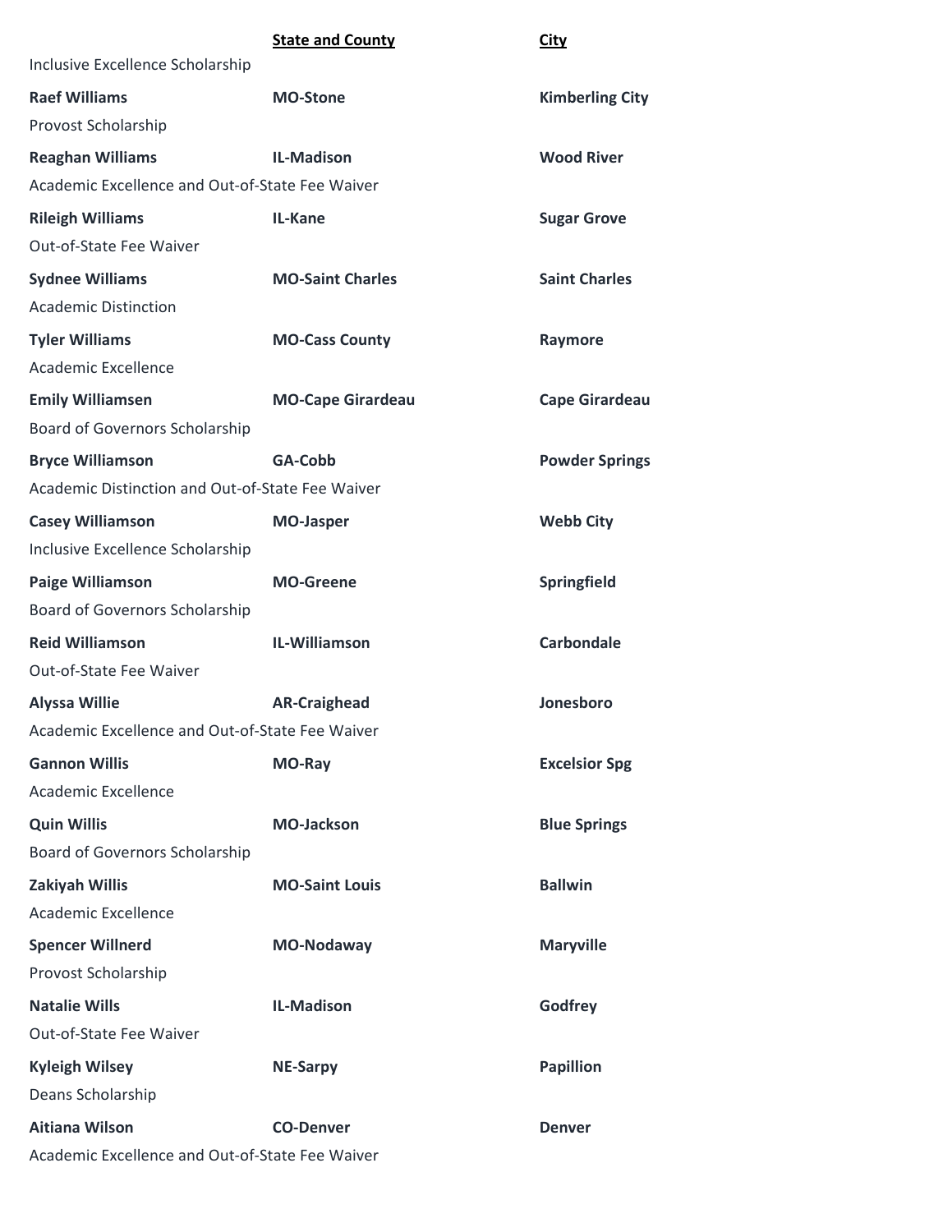|                                                          | <b>State and County</b><br><b>MO-Greene</b> | <b>City</b><br><b>Willard</b> |
|----------------------------------------------------------|---------------------------------------------|-------------------------------|
| <b>Benjamin Wilson</b><br>Board of Governors Scholarship |                                             |                               |
|                                                          |                                             |                               |
| <b>Chloe Wilson</b>                                      | <b>MO-Saint Louis</b>                       | <b>Arnold</b>                 |
| Deans Scholarship                                        |                                             |                               |
| <b>Collin Wilson</b>                                     | <b>MO-Greene</b>                            | <b>Strafford</b>              |
| Board of Governors Scholarship                           |                                             |                               |
| <b>Elaina Wilson</b>                                     | <b>MO-Saint Louis</b>                       | <b>Saint Louis</b>            |
| <b>Academic Excellence</b>                               |                                             |                               |
| <b>Elizabeth Wilson</b>                                  | <b>MO-Daviess</b>                           | <b>Gallatin</b>               |
| <b>Academic Distinction</b>                              |                                             |                               |
| <b>Eric Wilson</b>                                       | <b>MO-Wright</b>                            | <b>Hartville</b>              |
| Board of Governors Scholarship                           |                                             |                               |
| <b>Hannah Wilson</b>                                     | <b>MO-Clay</b>                              | <b>Kansas City</b>            |
| Board of Governors Scholarship                           |                                             |                               |
| <b>Hayden Wilson</b>                                     | <b>MO-Greene</b>                            | Springfield                   |
| <b>Academic Excellence</b>                               |                                             |                               |
| <b>Henry Wilson</b>                                      | <b>AR-Washington</b>                        | Springdale                    |
| Academic Excellence and Out-of-State Fee Waiver          |                                             |                               |
| <b>Jacob Wilson</b>                                      | <b>MO-Saint Louis</b>                       | <b>Ballwin</b>                |
| Board of Governors Scholarship                           |                                             |                               |
| <b>Jadon Wilson</b>                                      | <b>IL-Cook</b>                              | <b>Alsip</b>                  |
| Out-of-State Fee Waiver                                  |                                             |                               |
| <b>Logan Wilson</b>                                      | <b>MO-Cole</b>                              | Lohman                        |
| Board of Governors Scholarship                           |                                             |                               |
| <b>Lyndon Wilson</b>                                     | <b>MO-Greene</b>                            | Springfield                   |
| Deans Scholarship                                        |                                             |                               |
| <b>Mallory Wilson</b>                                    | <b>MO-Greene</b>                            | Springfield                   |
| Academic Excellence                                      |                                             |                               |
| <b>McKenlee Wilson</b>                                   | <b>TX-Travis</b>                            | Pflugerville                  |
| Out-of-State Fee Waiver                                  |                                             |                               |
| <b>Natalie Wilson</b>                                    | <b>MO-Jackson</b>                           | <b>Blue Springs</b>           |
| Board of Governors Scholarship                           |                                             |                               |
| <b>Sadie Wilson</b>                                      | <b>TX-Dallas</b>                            | <b>Dallas</b>                 |
| Academic Distinction and Out-of-State Fee Waiver         |                                             |                               |
| <b>Skylar Wilson</b>                                     | <b>TX-Collin</b>                            | <b>Frisco</b>                 |
| Academic Excellence and Out-of-State Fee Waiver          |                                             |                               |
| <b>Tanner Wilson</b>                                     | <b>MO-Greene</b>                            | Springfield                   |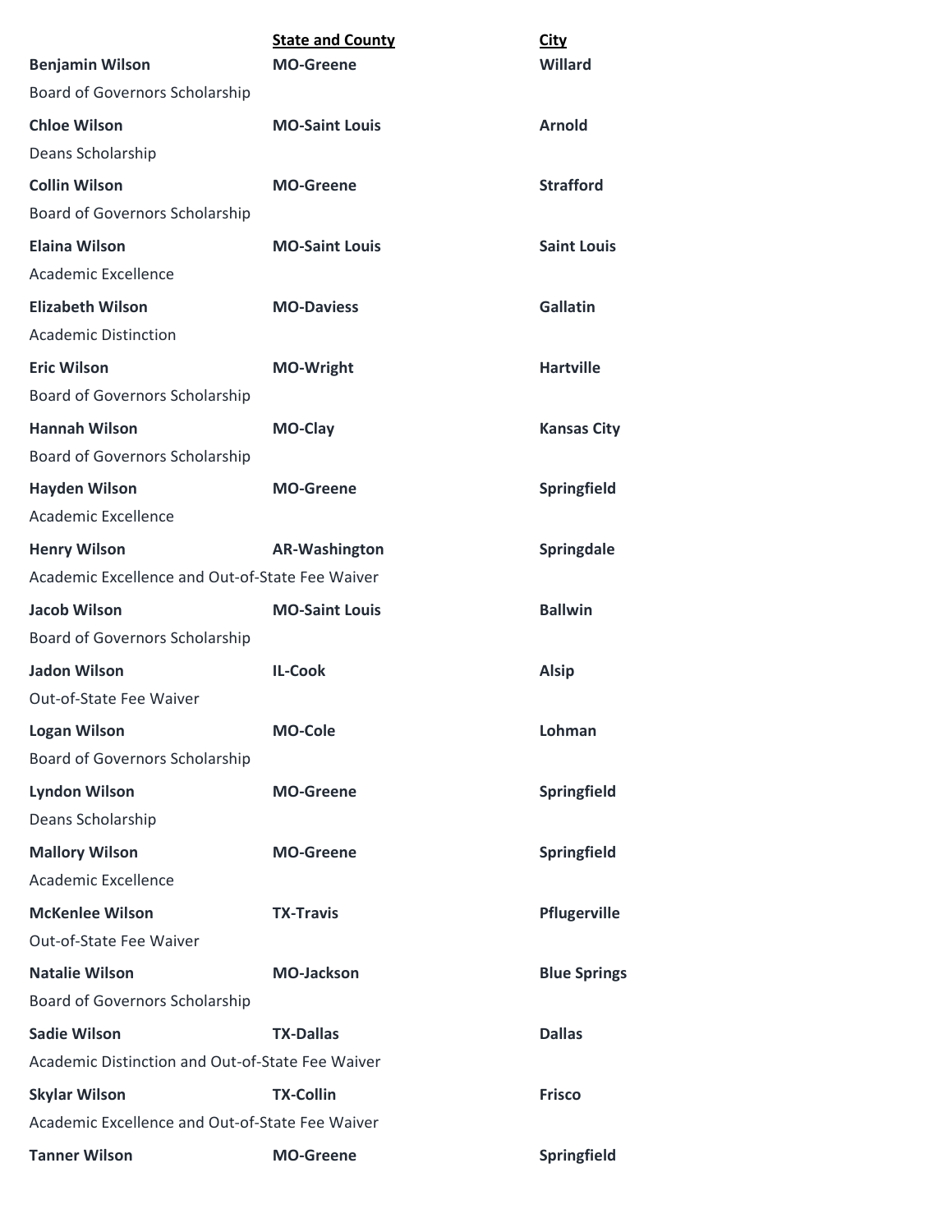|                                                  | <b>State and County</b> | <b>City</b>          |
|--------------------------------------------------|-------------------------|----------------------|
| Board of Governors Scholarship                   |                         |                      |
| <b>Thomas Wilson</b>                             | <b>MO-Saint Louis</b>   | <b>Saint Louis</b>   |
| <b>Academic Excellence</b>                       |                         |                      |
| <b>Toni-Chanel Wilson</b>                        | <b>SC-Colleton</b>      | Walterboro           |
| Academic Excellence and Out-of-State Fee Waiver  |                         |                      |
| <b>Tyler Wilson</b>                              | <b>MO-Jefferson</b>     | <b>House Springs</b> |
| Board of Governors Scholarship                   |                         |                      |
| <b>Tyler Wilson</b>                              | <b>MO-Phelps</b>        | <b>Saint James</b>   |
| Board of Governors Scholarship                   |                         |                      |
| <b>Xavier Wilson</b>                             | <b>IN-Marion</b>        | Indianapolis         |
| Academic Excellence and Out-of-State Fee Waiver  |                         |                      |
| <b>Zenn Wilson</b>                               | <b>IL-Madison</b>       | <b>Wood River</b>    |
| Out-of-State Fee Waiver                          |                         |                      |
| <b>Paris Winder</b>                              | <b>MO-Boone</b>         | <b>Ashland</b>       |
| Academic Excellence                              |                         |                      |
| <b>Harmony Wine</b>                              | <b>MO-Miller</b>        | Olean                |
| Inclusive Excellence Scholarship                 |                         |                      |
| <b>Ragan Winegard</b>                            | <b>MO-Webster</b>       | <b>Marshfield</b>    |
| Board of Governors Scholarship                   |                         |                      |
| <b>Madilyn Winfield</b>                          | <b>OK-Canadian</b>      | <b>Piedmont</b>      |
| Academic Excellence and Out-of-State Fee Waiver  |                         |                      |
| <b>Collin Wing</b>                               | IL-DuPage               | Winfield             |
| Academic Achievement and Out-of-State Fee Waiver |                         |                      |
| <b>Connor Wing</b>                               | IL-DuPage               | Winfield             |
| Out-of-State Fee Waiver                          |                         |                      |
| <b>Monica Wingert</b>                            | <b>MO-Jackson</b>       | <b>Lees Summit</b>   |
| Board of Governors Scholarship                   |                         |                      |
| <b>Adam Winkelman</b>                            | <b>MO-Callaway</b>      | <b>Holts Summit</b>  |
| Provost Scholarship                              |                         |                      |
| <b>Ella Winkelman</b>                            | MO-Osage                | <b>Freeburg</b>      |
| <b>Academic Excellence</b>                       |                         |                      |
| <b>Caleb Winkler</b>                             | MO-Clay                 | <b>Kansas City</b>   |
| Board of Governors Scholarship                   |                         |                      |
| <b>Debra Winrod</b>                              | <b>MO-Ozark</b>         | <b>Tecumseh</b>      |
| <b>Academic Excellence</b>                       |                         |                      |
| <b>Julia Winterland</b>                          | <b>IL-Tazewell</b>      | <b>Danvers</b>       |
| Academic Distinction and Out-of-State Fee Waiver |                         |                      |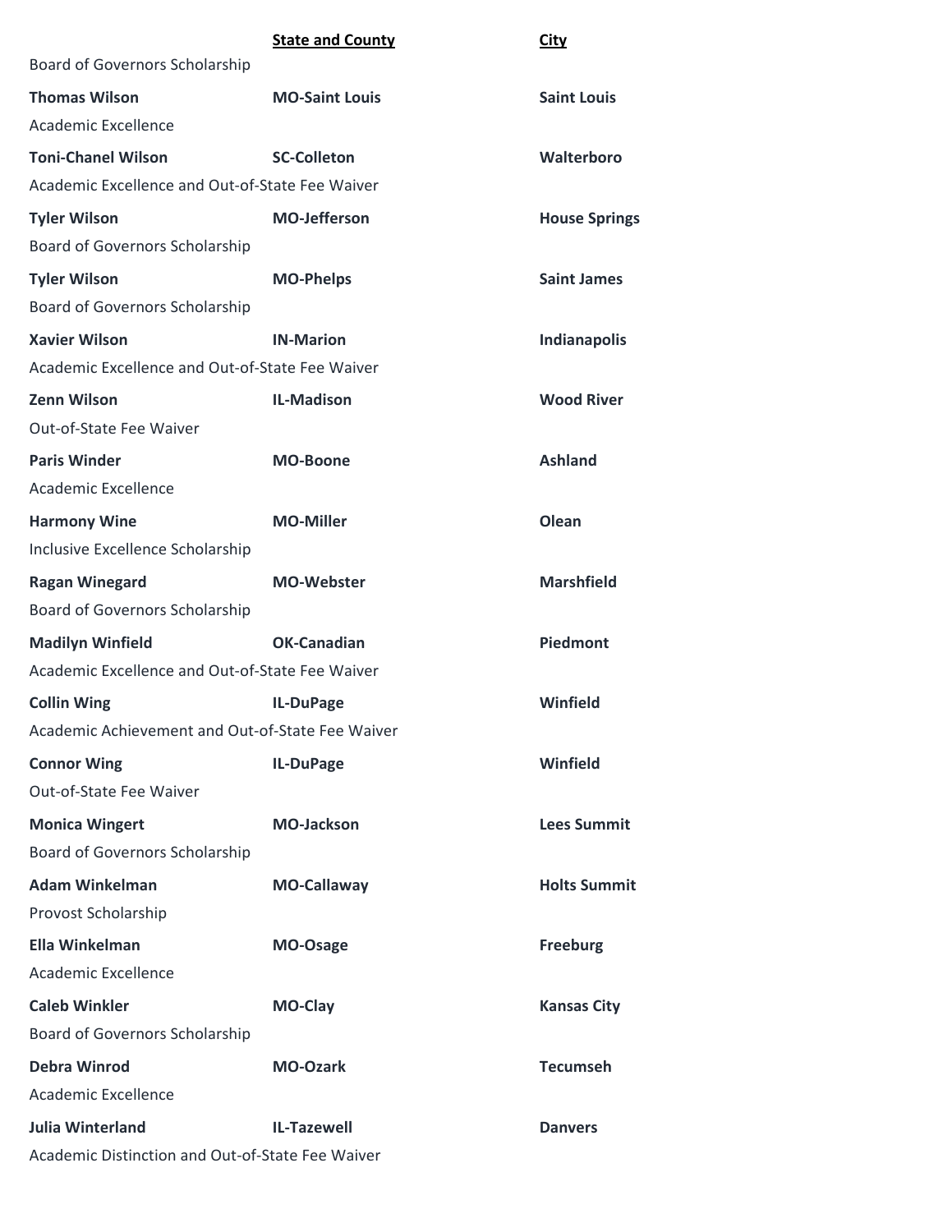|                                                 | <b>State and County</b> | <b>City</b>             |
|-------------------------------------------------|-------------------------|-------------------------|
| <b>Tyler Winters</b>                            | <b>TN-Shelby</b>        | <b>Memphis</b>          |
| Out-of-State Fee Waiver                         |                         |                         |
| <b>Gabrielle Winzenried</b>                     | WI-Waukesha             | <b>Wales</b>            |
| Academic Excellence and Out-of-State Fee Waiver |                         |                         |
| <b>Lily Wirsig</b>                              | MO-Ray                  | <b>Richmond</b>         |
| Provost Scholarship                             |                         |                         |
| <b>Aniston Wirtz</b>                            | <b>MO-Jackson</b>       | <b>Kansas City</b>      |
| Academic Achievement                            |                         |                         |
| <b>Whittney Wirtz</b>                           | <b>MO-Morgan</b>        | <b>Stover</b>           |
| Academic Achievement                            |                         |                         |
| <b>Kenna Wise</b>                               | <b>MO-Stone</b>         | Crane                   |
| Provost Scholarship                             |                         |                         |
| <b>Kiersten Wise</b>                            | <b>MO-Saint Charles</b> | <b>O</b> Fallon         |
| Provost Scholarship                             |                         |                         |
| <b>Addison Wisely</b>                           | <b>OK-Nowata</b>        | <b>Nowata</b>           |
| Provost Scholarship                             |                         |                         |
| Lydia Wiseman                                   | <b>MO-Saint Louis</b>   | Fenton                  |
| Board of Governors Scholarship                  |                         |                         |
| Lynnli Wiseman                                  | <b>TX-Lubbock</b>       | <b>Lubbock</b>          |
| Board of Governors Scholarship                  |                         |                         |
| <b>Adam Witte</b>                               | <b>MO-Saint Charles</b> | <b>Lake Saint Louis</b> |
| Deans Scholarship                               |                         |                         |
| <b>Henry Witte</b>                              | <b>MO-Saint Charles</b> | <b>O</b> Fallon         |
| Board of Governors Scholarship                  |                         |                         |
| <b>Olivia Witte</b>                             | <b>MO-Saint Louis</b>   | <b>Saint Louis</b>      |
| <b>Academic Excellence</b>                      |                         |                         |
| <b>Matthew Wittlich</b>                         | <b>MO-Jefferson</b>     | <b>Eureka</b>           |
| Board of Governors Scholarship                  |                         |                         |
| Jenna Woelfel                                   | <b>MO-Saint Charles</b> | <b>Saint Peters</b>     |
| <b>Board of Governors Scholarship</b>           |                         |                         |
| <b>Elizabeth Woerner</b>                        | IL-Sangamon             | <b>New Berlin</b>       |
| Academic Excellence and Out-of-State Fee Waiver |                         |                         |
| <b>Kira Woldanski</b>                           | <b>MO-Saint Louis</b>   | <b>Saint Louis</b>      |
| Board of Governors Scholarship                  |                         |                         |
| <b>Cheyenne Wolf</b>                            | <b>MO-Greene</b>        | Springfield             |
| Provost Scholarship                             |                         |                         |
| <b>Grace Wolf</b>                               | MI-Isabella             | <b>Shepherd</b>         |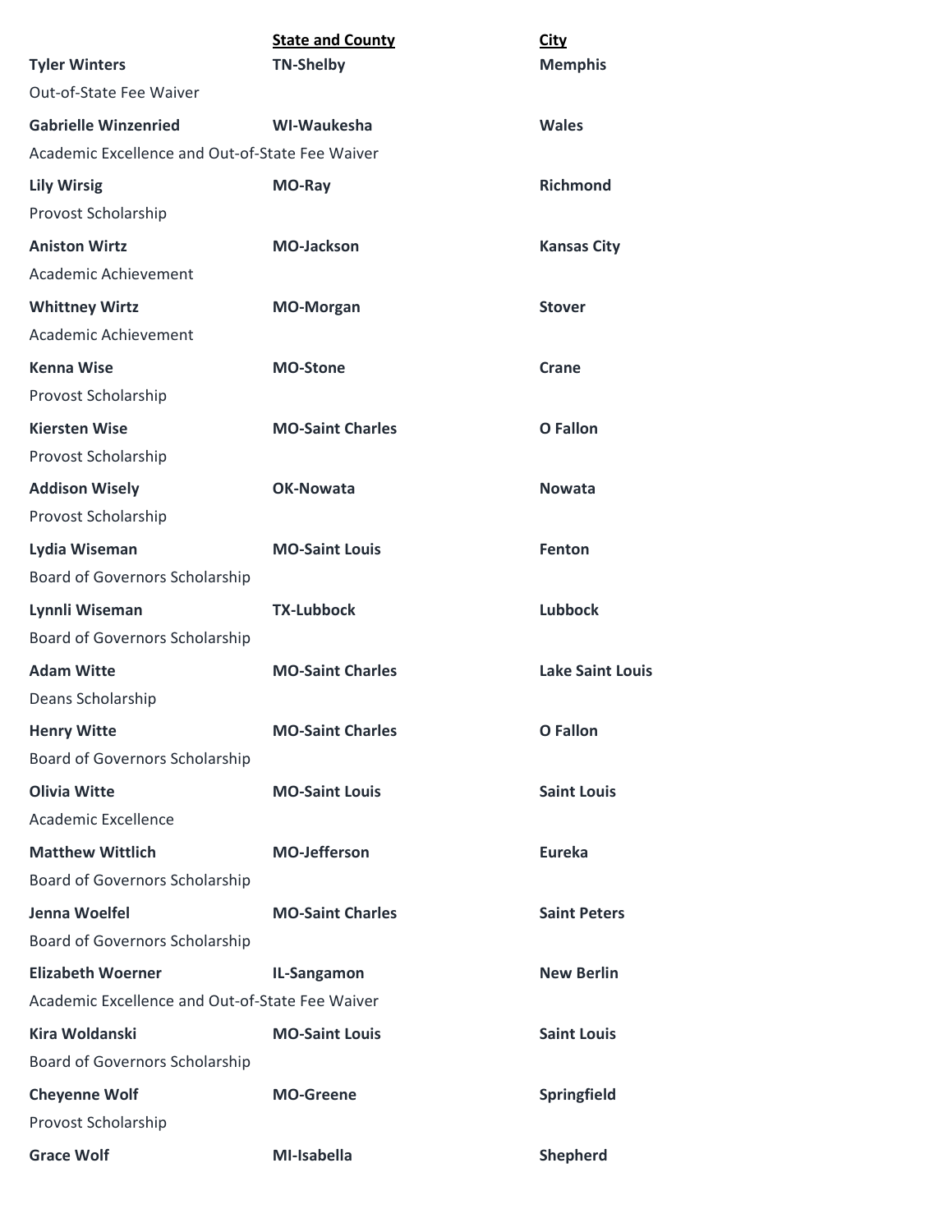|                                                  | <b>State and County</b> | <b>City</b>        |
|--------------------------------------------------|-------------------------|--------------------|
| Board of Governors Scholarship                   |                         |                    |
| <b>Austin Wolfe</b>                              | MO-Osage                | Linn               |
| Provost Scholarship                              |                         |                    |
| <b>Caroline Wolfe</b>                            | <b>MO-Christian</b>     | <b>Ozark</b>       |
| Presidential Scholarship                         |                         |                    |
| <b>Charles Wolfe</b>                             | <b>MO-Jackson</b>       | Raytown            |
| Board of Governors Scholarship                   |                         |                    |
| <b>Keeley Wolfe</b>                              | <b>MO-Christian</b>     | <b>Nixa</b>        |
| Academic Excellence                              |                         |                    |
| <b>Julia Wolff</b>                               | <b>GA-Forsyth</b>       | <b>Cumming</b>     |
| Academic Achievement and Out-of-State Fee Waiver |                         |                    |
| <b>Hope Wolfmeier</b>                            | <b>MO-Boone</b>         | Columbia           |
| Academic Achievement                             |                         |                    |
| <b>Mallory Womeldorff</b>                        | <b>KS-Crawford</b>      | <b>Girard</b>      |
| Out-of-State Fee Waiver                          |                         |                    |
| <b>Isabella Wong</b>                             | WI-Waukesha             | <b>Muskego</b>     |
| Provost Scholarship                              |                         |                    |
| <b>Jason Wong</b>                                | <b>MO-Laclede</b>       | Lebanon            |
| Deans Scholarship                                |                         |                    |
| <b>Alex Wood</b>                                 | <b>MN-Olmsted</b>       | <b>Rochester</b>   |
| Out-of-State Fee Waiver                          |                         |                    |
| Alexia Wood                                      | <b>MO-Christian</b>     | <b>Ozark</b>       |
| Deans Scholarship                                |                         |                    |
| <b>Jonathan Wood</b>                             | IL-DuPage               | <b>Elmhurst</b>    |
| Deans Scholarship                                |                         |                    |
| <b>Noelle Wood</b>                               | <b>MO-Jackson</b>       | Greenwood          |
| Board of Governors Scholarship                   |                         |                    |
| <b>Ryan Wood</b>                                 | <b>MO-Christian</b>     | <b>Ozark</b>       |
| Academic Excellence                              |                         |                    |
| Samantha Wood                                    | <b>MO-Lafayette</b>     | <b>Mayview</b>     |
| <b>Academic Distinction</b>                      |                         |                    |
| <b>Sarah Wood</b>                                | <b>KS-Crawford</b>      | <b>Frontenac</b>   |
| Board of Governors Scholarship                   |                         |                    |
| <b>Tiana Woodard</b>                             | <b>FL-Brevard</b>       | Cocoa              |
| Out-of-State Fee Waiver                          |                         |                    |
| <b>Abigail Woodfin</b>                           | <b>MO-Saint Louis</b>   | <b>Saint Louis</b> |
| Board of Governors Scholarship                   |                         |                    |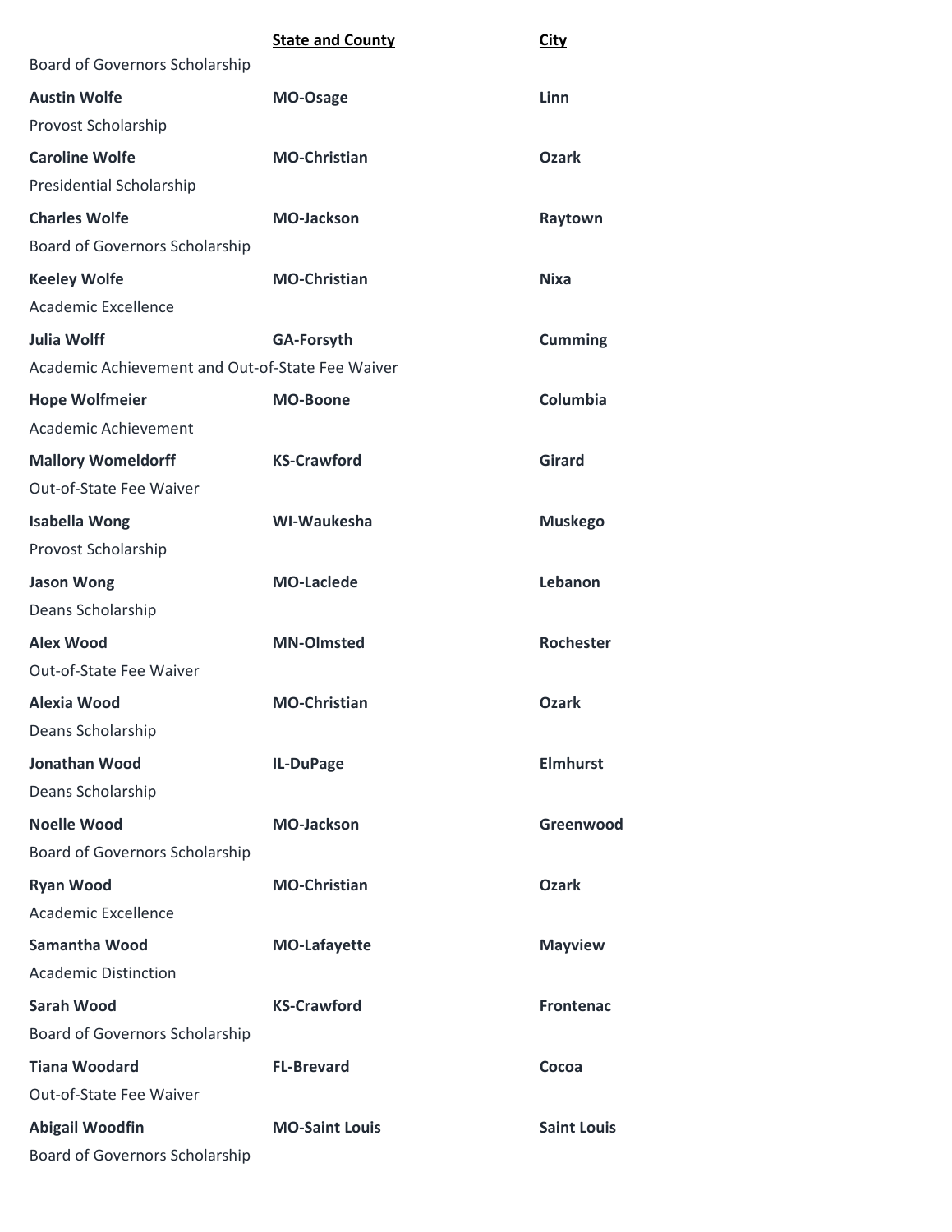|                                                  | <b>State and County</b> | <b>City</b>         |
|--------------------------------------------------|-------------------------|---------------------|
| Natalie Woodford                                 | <b>MO-Saint Louis</b>   | Wildwood            |
| <b>Academic Distinction</b>                      |                         |                     |
| <b>Abby Woodhead</b>                             | OK-Tulsa                | <b>Tulsa</b>        |
| Academic Achievement and Out-of-State Fee Waiver |                         |                     |
| Nina Woodman                                     | <b>MO-Saint Louis</b>   | <b>Brentwood</b>    |
| Inclusive Excellence Scholarship                 |                         |                     |
| <b>Owen Woodman</b>                              | <b>MO-Cass</b>          | Greenwood           |
| Deans Scholarship                                |                         |                     |
| <b>Leann Woodring</b>                            | IL-Jersey               | Jerseyville         |
| Academic Excellence and Out-of-State Fee Waiver  |                         |                     |
| <b>Garrett Woods</b>                             | <b>DE-Kent</b>          | <b>Frederica</b>    |
| Out-of-State Fee Waiver                          |                         |                     |
| <b>John Woods</b>                                | <b>MO-Crawford</b>      | Cherryville         |
| Provost Scholarship                              |                         |                     |
| <b>Logan Woods</b>                               | <b>MO-Jefferson</b>     | <b>Barnhart</b>     |
| Board of Governors Scholarship                   |                         |                     |
| <b>Maryn Woods</b>                               | <b>MO-Jackson</b>       | <b>Blue Springs</b> |
| Board of Governors Scholarship                   |                         |                     |
| <b>Benjamin Woodson</b>                          | <b>VA-Fairfax</b>       | <b>Alexandria</b>   |
| Provost Scholarship                              |                         |                     |
| Aidan Woodyard                                   | <b>MO-Saint Charles</b> | <b>Saint Peters</b> |
| Academic Excellence                              |                         |                     |
| <b>Payton Wooldridge</b>                         | <b>OK-Cleveland</b>     | <b>Norman</b>       |
| Out-of-State Fee Waiver                          |                         |                     |
| <b>Hayden Wooley</b>                             | <b>IL-Madison</b>       | <b>Granite City</b> |
| Deans Scholarship                                |                         |                     |
| <b>Kenna Woolsey</b>                             | 00-Unknown County       |                     |
| Provost Scholarship                              |                         |                     |
| <b>Lily Woolsey</b>                              | <b>KS-Miami</b>         | Paola               |
| Board of Governors Scholarship                   |                         |                     |
| <b>Grace Wooten</b>                              | <b>MO-Saint Louis</b>   | <b>Florissant</b>   |
| Academic Achievement                             |                         |                     |
| <b>Siena Worland</b>                             | <b>FL-Collier</b>       | <b>Naples</b>       |
| Board of Governors Scholarship                   |                         |                     |
| <b>Nathan Worley</b>                             | <b>MO-Greene</b>        | Springfield         |
| Board of Governors Scholarship                   |                         |                     |
| <b>Rylan Worman</b>                              | <b>TX-Collin</b>        | <b>Mckinney</b>     |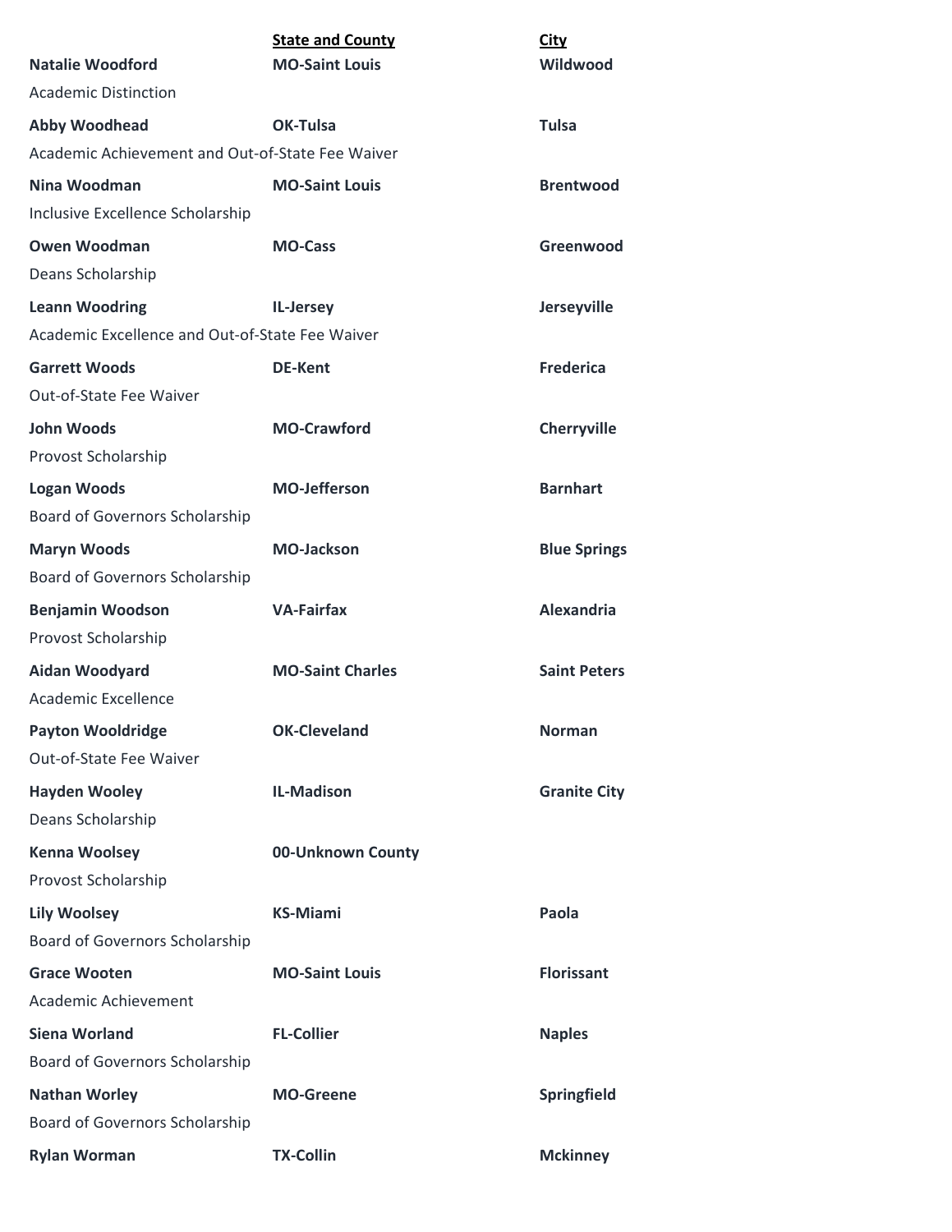|                                                  | <b>State and County</b>  | <b>City</b>         |
|--------------------------------------------------|--------------------------|---------------------|
| Academic Achievement and Out-of-State Fee Waiver |                          |                     |
| <b>Addison Wright</b>                            | <b>MO-Gasconade</b>      | <b>Owensville</b>   |
| <b>Academic Excellence</b>                       |                          |                     |
| <b>Andi Wright</b>                               | <b>MO-Jackson</b>        | <b>Lees Summit</b>  |
| <b>Academic Excellence</b>                       |                          |                     |
| <b>Ashley Wright</b>                             | <b>CA-Sacramento</b>     | <b>Folsom</b>       |
| Out-of-State Fee Waiver                          |                          |                     |
| <b>Cadance Wright</b>                            | <b>MO-Greene</b>         | <b>Republic</b>     |
| Academic Achievement                             |                          |                     |
| <b>Jada Wright</b>                               | <b>LA-Rapides</b>        | <b>Alexandria</b>   |
| Out-of-State Fee Waiver                          |                          |                     |
| <b>Justyne Wright</b>                            | <b>MO-Saint Louis</b>    | <b>Saint Louis</b>  |
| Academic Achievement                             |                          |                     |
| <b>Luke Wright</b>                               | <b>AR-Benton</b>         | <b>Bentonville</b>  |
| Academic Achievement and Out-of-State Fee Waiver |                          |                     |
| <b>Madison Wright</b>                            | <b>MO-Pulaski</b>        | <b>Richland</b>     |
| <b>Academic Distinction</b>                      |                          |                     |
| <b>Mattie Wright</b>                             | <b>MO-Laclede</b>        | Lebanon             |
| Inclusive Excellence Scholarship                 |                          |                     |
| <b>Rachel Wright</b>                             | <b>MO-Christian</b>      | <b>Nixa</b>         |
| Deans Scholarship                                |                          |                     |
| <b>Rebecca Wright</b>                            | <b>MO-Clay</b>           | Liberty             |
| Board of Governors Scholarship                   |                          |                     |
| <b>Sarah Wright</b>                              | <b>AZ-Maricopa</b>       | <b>Scottsdale</b>   |
| Out-of-State Fee Waiver                          |                          |                     |
| <b>Emma Wrightson</b>                            | <b>MO-Saint Louis</b>    | <b>Chesterfield</b> |
| Academic Excellence                              |                          |                     |
| <b>Madison Wroblewski</b>                        | IL-McHenry               | Cary                |
| Out-of-State Fee Waiver                          |                          |                     |
| Ava Wronski                                      | <b>CA-Orange</b>         | <b>San Clemente</b> |
| Academic Distinction and Out-of-State Fee Waiver |                          |                     |
| <b>Brance Wunstell</b>                           | <b>LA-Terrebonne</b>     | Houma               |
| Out-of-State Fee Waiver                          |                          |                     |
| <b>Amia Wyatt</b>                                | <b>IL-Cook</b>           | <b>Harvey</b>       |
| Provost Scholarship                              |                          |                     |
| <b>Hadley Wyatt</b>                              | <b>MO-Cape Girardeau</b> | <b>Jackson</b>      |
| Academic Excellence                              |                          |                     |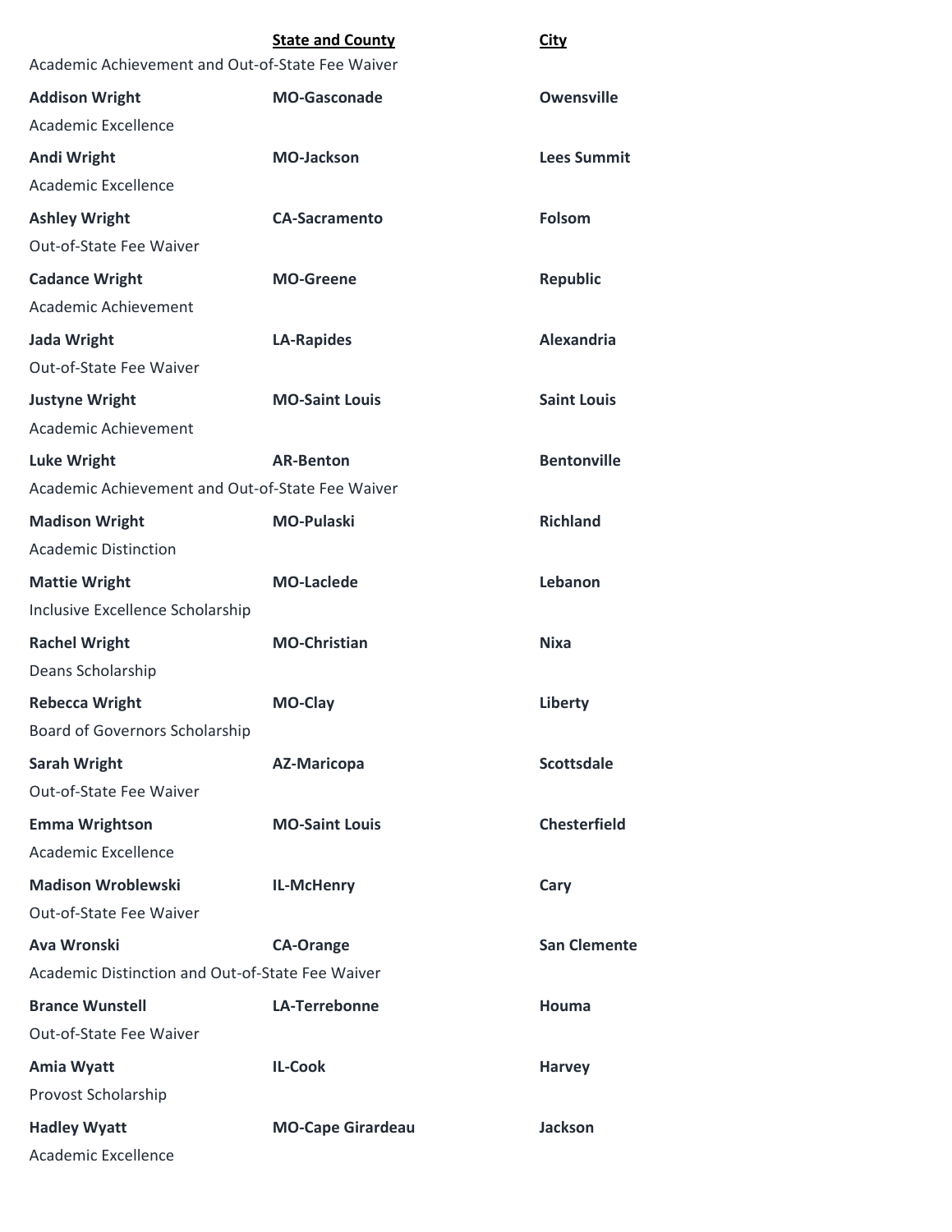| <b>Gus Wylie</b>                                | <b>State and County</b><br><b>MO-Saint Charles</b> | <b>City</b><br><b>Saint Charles</b> |
|-------------------------------------------------|----------------------------------------------------|-------------------------------------|
| Provost Scholarship                             |                                                    |                                     |
| <b>Reese Wyman</b>                              | <b>MO-Jefferson</b>                                | <b>High Ridge</b>                   |
| Deans Scholarship                               |                                                    |                                     |
| <b>Steven Xiong</b>                             | <b>WI-Milwaukee</b>                                | <b>Milwaukee</b>                    |
| Deans Scholarship                               |                                                    |                                     |
| <b>Jayla Yancy</b>                              | <b>MO-Saint Louis</b>                              | <b>Florissant</b>                   |
| Academic Excellence                             |                                                    |                                     |
| <b>Anton Yang</b>                               | <b>MO-Lincoln</b>                                  | <b>Troy</b>                         |
| Board of Governors Scholarship                  |                                                    |                                     |
| <b>Alexis Yarbrough</b>                         | <b>MO-Webster</b>                                  | <b>Strafford</b>                    |
| Board of Governors Scholarship                  |                                                    |                                     |
| Anna Yarbrough                                  | <b>MO-Andrew</b>                                   | Rosendale                           |
| Deans Scholarship                               |                                                    |                                     |
| <b>Gracie Yarbrough</b>                         | <b>MO-Butler</b>                                   | <b>Broseley</b>                     |
| Provost Scholarship                             |                                                    |                                     |
| <b>Madeline Yarbrough</b>                       | <b>TX-Tarrant</b>                                  | <b>Fort Worth</b>                   |
| Board of Governors Scholarship                  |                                                    |                                     |
| <b>Olivia Yarnell</b>                           | <b>MO-Andrew</b>                                   | <b>Country Club</b>                 |
| Board of Governors Scholarship                  |                                                    |                                     |
| <b>Torrance Yarnell</b>                         | <b>MO-Greene</b>                                   | Springfield                         |
| Academic Excellence                             |                                                    |                                     |
| <b>Macey Yarusso</b>                            | <b>MO-Saint Charles</b>                            | <b>O</b> Fallon                     |
| Deans Scholarship                               |                                                    |                                     |
| <b>Ella Yates</b>                               | <b>IL-Boone</b>                                    | <b>Belvidere</b>                    |
| Academic Excellence and Out-of-State Fee Waiver |                                                    |                                     |
| <b>Paris Yates</b>                              | <b>MO-Dallas</b>                                   | <b>Urbana</b>                       |
| Provost Scholarship                             |                                                    |                                     |
| <b>Matthew Yeager</b>                           | <b>MO-Saint Charles</b>                            | <b>Saint Charles</b>                |
| Deans Scholarship                               |                                                    |                                     |
| <b>Macie Yeagle</b>                             | <b>LA-Lincoln</b>                                  | <b>Ruston</b>                       |
| Academic Excellence and Out-of-State Fee Waiver |                                                    |                                     |
| Chynna Yeh                                      | <b>MO-Saint Charles</b>                            | <b>O</b> Fallon                     |
| <b>Academic Distinction</b>                     |                                                    |                                     |
| <b>Alexis Yockey</b>                            | <b>MO-Barry</b>                                    | <b>Cassville</b>                    |
| Deans Scholarship                               |                                                    |                                     |
| <b>Mia York</b>                                 | <b>MO-Marion</b>                                   | <b>Hannibal</b>                     |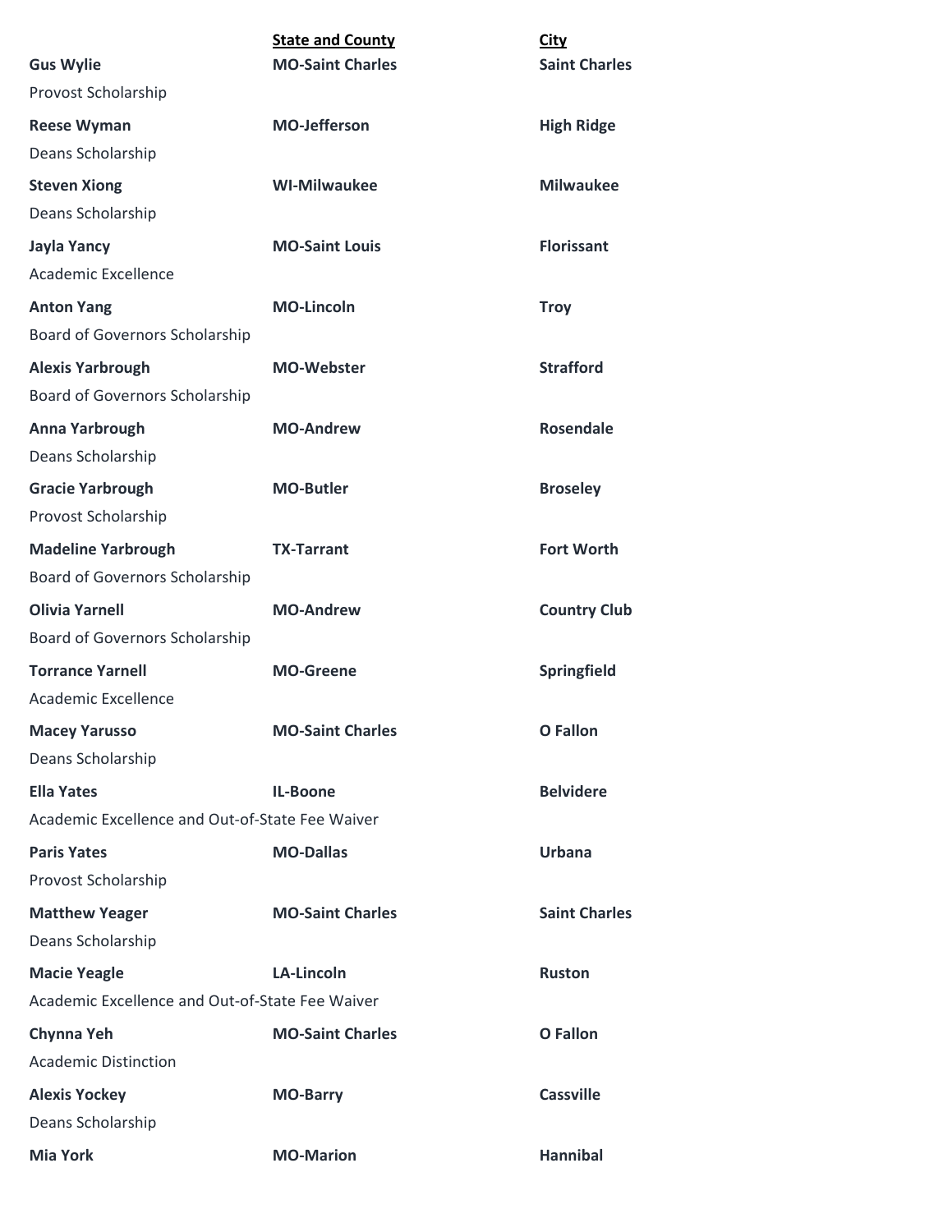|                                                  | <b>State and County</b>  | <b>City</b>          |
|--------------------------------------------------|--------------------------|----------------------|
| Academic Achievement                             |                          |                      |
| <b>Libbie Yost</b>                               | <b>MO-Newton</b>         | <b>Neosho</b>        |
| Deans Scholarship                                |                          |                      |
| <b>Cheyenne Young</b>                            | <b>FL-Charlotte</b>      | <b>Punta Gorda</b>   |
| Inclusive Excellence Scholarship                 |                          |                      |
| <b>Emily Young</b>                               | <b>MO-Taney</b>          | <b>Hollister</b>     |
| <b>Academic Distinction</b>                      |                          |                      |
| <b>Isabella Young</b>                            | <b>MO-Dallas</b>         | <b>Buffalo</b>       |
| Inclusive Excellence Scholarship                 |                          |                      |
| <b>Joshua Young</b>                              | <b>MO-Greene</b>         | <b>Springfield</b>   |
| Deans Scholarship                                |                          |                      |
| <b>Kadence Young</b>                             | <b>MO-Cape Girardeau</b> | <b>Jackson</b>       |
| <b>Academic Distinction</b>                      |                          |                      |
| <b>Mackenzie Young</b>                           | <b>IL-Madison</b>        | <b>Collinsville</b>  |
| Academic Excellence and Out-of-State Fee Waiver  |                          |                      |
| <b>Sebastian Young</b>                           | <b>KY-Oldham</b>         | Crestwood            |
| Board of Governors Scholarship                   |                          |                      |
| <b>Tabytha Young</b>                             | IL-Jackson               | <b>Murphysboro</b>   |
| Academic Distinction and Out-of-State Fee Waiver |                          |                      |
| <b>Reese Young-Oestmann</b>                      | <b>NE-Douglas</b>        | Omaha                |
| Board of Governors Scholarship                   |                          |                      |
| <b>Cerilo Yousif</b>                             | <b>MO-Clay</b>           | <b>Kansas City</b>   |
| <b>Academic Distinction</b>                      |                          |                      |
| <b>Sam Yousuf</b>                                | GA-Forsyth               | <b>Cumming</b>       |
| Out-of-State Fee Waiver                          |                          |                      |
| <b>Kasey Yusuf</b>                               | <b>KS-Johnson</b>        | <b>Overland Park</b> |
| Deans Scholarship                                |                          |                      |
| <b>Alex Zahariev</b>                             | <b>MO-Saint Louis</b>    | <b>Chesterfield</b>  |
| <b>Academic Distinction</b>                      |                          |                      |
| Aya Zahreddine                                   | <b>MI-Genesee</b>        | <b>Fenton</b>        |
| Out-of-State Fee Waiver                          |                          |                      |
| <b>Adam Zalaudek</b>                             | <b>MO-Saint Louis</b>    | <b>Saint Louis</b>   |
| Board of Governors Scholarship                   |                          |                      |
| <b>Esperanza Zalite</b>                          | <b>MO-Cape Girardeau</b> | <b>Cpe Girardeau</b> |
| <b>Academic Excellence</b>                       |                          |                      |
| Mikaila Zanghi                                   | <b>MO-Franklin</b>       | <b>Saint Albans</b>  |
| <b>Academic Distinction</b>                      |                          |                      |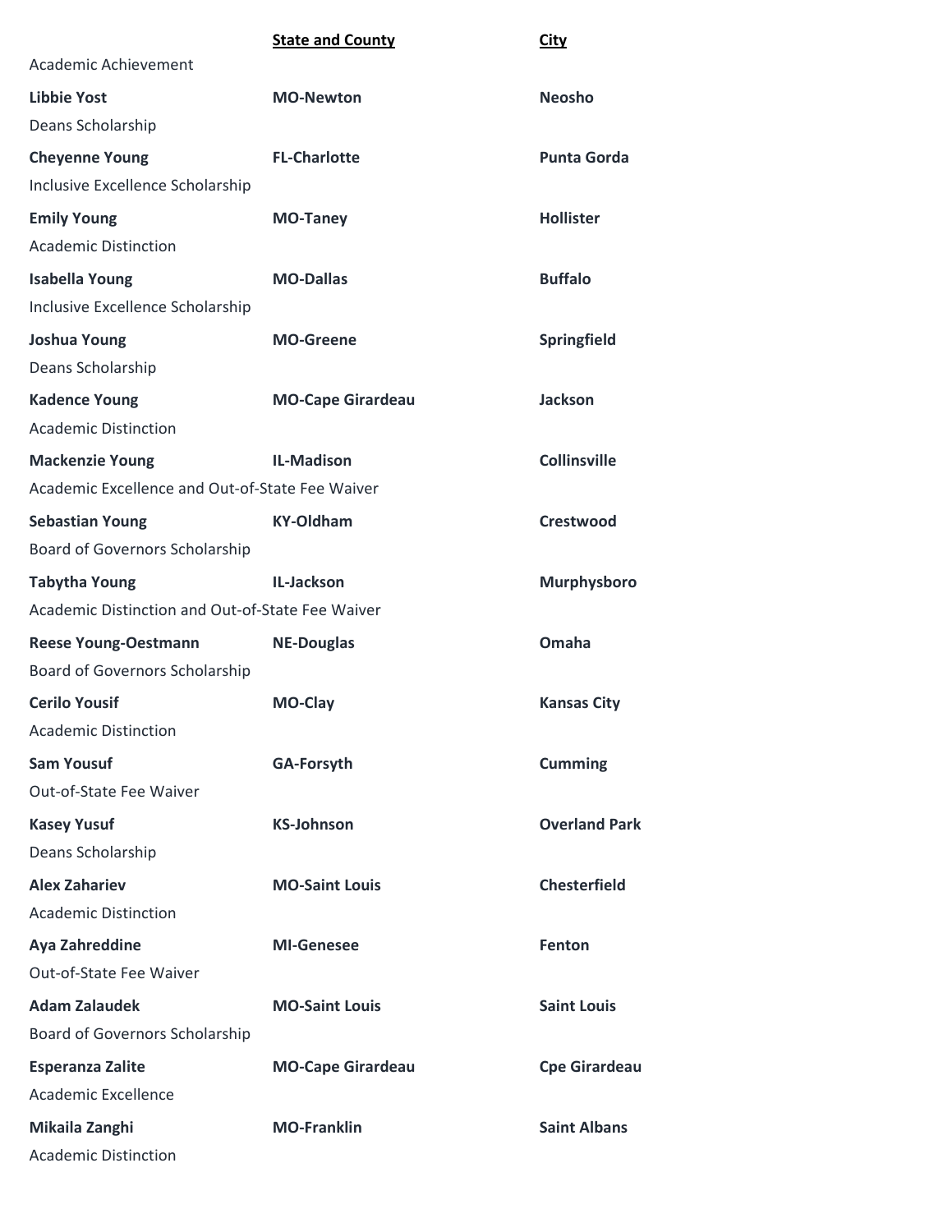| Jacqueline Zaravia                               | <b>State and County</b><br><b>IL-Will</b> | <b>City</b><br><b>Plainfield</b> |
|--------------------------------------------------|-------------------------------------------|----------------------------------|
| Inclusive Excellence Scholarship                 |                                           |                                  |
| <b>Jack Zarr</b>                                 | <b>MO-Saint Louis</b>                     | <b>Saint Louis</b>               |
| Academic Achievement                             |                                           |                                  |
| Emma Zawacki                                     | <b>MI-Kent</b>                            | <b>Grand Rapids</b>              |
| Academic Distinction and Out-of-State Fee Waiver |                                           |                                  |
| Nadia Zaza                                       | <b>MO-Saint Louis</b>                     | <b>Saint Louis</b>               |
| Deans Scholarship                                |                                           |                                  |
| <b>Taylor Zehe</b>                               | IL-Winnebago                              | <b>Machesney Park</b>            |
| Out-of-State Fee Waiver                          |                                           |                                  |
| <b>Elijah Zelkind</b>                            | <b>CA-San Diego</b>                       | <b>San Diego</b>                 |
| Board of Governors Scholarship                   |                                           |                                  |
| <b>Emma Zeni</b>                                 | <b>MO-Jefferson</b>                       | <b>Arnold</b>                    |
| Academic Achievement                             |                                           |                                  |
| <b>Lindsey Zepeda</b>                            | <b>KS-Cowley</b>                          | <b>Arkansas City</b>             |
| Out-of-State Fee Waiver                          |                                           |                                  |
| <b>Destiny Zimdars</b>                           | <b>MO-Laclede</b>                         | Lebanon                          |
| Provost Scholarship                              |                                           |                                  |
| Avi Zimmerman                                    | OH-Cuyahoga                               | <b>Beachwood</b>                 |
| Academic Distinction and Out-of-State Fee Waiver |                                           |                                  |
| <b>Emily Zimmerman</b>                           | <b>MO-Webster</b>                         | <b>Rogersville</b>               |
| Inclusive Excellence Scholarship                 |                                           |                                  |
| <b>Reagan Zimmerman</b>                          | <b>WI-Dane</b>                            | <b>Sun Prairie</b>               |
| Academic Achievement and Out-of-State Fee Waiver |                                           |                                  |
| <b>Xander Zimmerman</b><br>Deans Scholarship     | <b>MO-Boone</b>                           | Columbia                         |
| Zach Zimmerman                                   | <b>MO-Saint Charles</b>                   | <b>Saint Charles</b>             |
| Board of Governors Scholarship                   |                                           |                                  |
| <b>Colleen Zinke</b>                             | <b>IL-Madison</b>                         | <b>Maryville</b>                 |
| Out-of-State Fee Waiver                          |                                           |                                  |
| <b>Paige Znamenacek</b>                          | <b>MO-Platte</b>                          | <b>Platte City</b>               |
| Academic Excellence                              |                                           |                                  |
| <b>Cheyenne Zona</b>                             | <b>MO-Greene</b>                          | <b>Republic</b>                  |
| Board of Governors Scholarship                   |                                           |                                  |
| <b>Dario Zuccarello</b>                          | <b>WI-Milwaukee</b>                       | <b>Milwaukee</b>                 |
| Out-of-State Fee Waiver                          |                                           |                                  |
| <b>Francisco Zuluaga</b>                         | <b>MO-Saint Louis</b>                     | <b>Saint Louis</b>               |